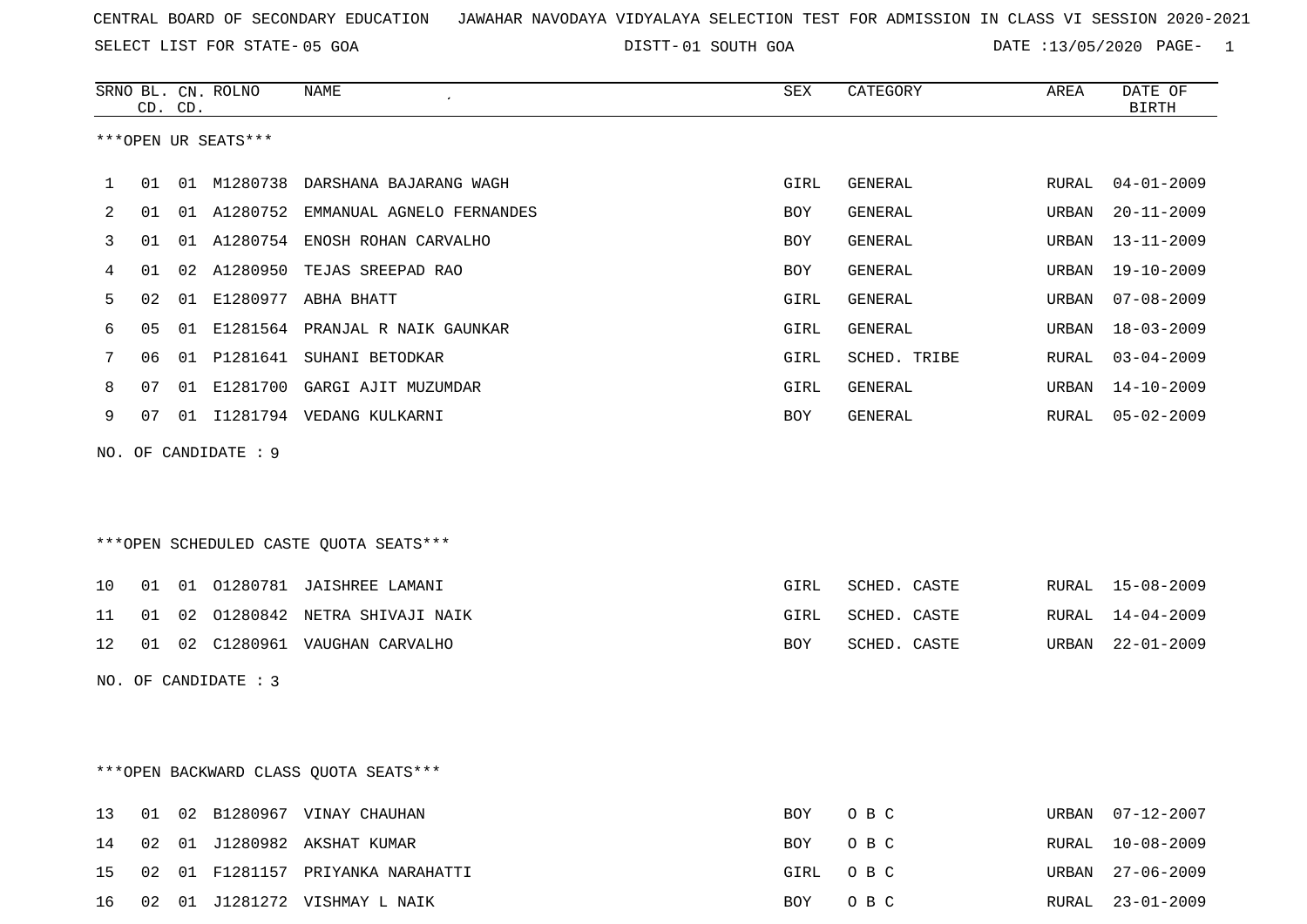SELECT LIST FOR STATE- DISTT- 05 GOA

01 SOUTH GOA DATE :13/05/2020 PAGE- 2

|    |    | CD. CD. | SRNO BL. CN. ROLNO     | NAME                                        | SEX        | CATEGORY       | AREA         | DATE OF<br><b>BIRTH</b> |
|----|----|---------|------------------------|---------------------------------------------|------------|----------------|--------------|-------------------------|
|    |    |         |                        | *** OPEN BACKWARD CLASS QUOTA SEATS***      |            |                |              |                         |
| 17 |    |         |                        | 07 01 J1281793 VED AJAY SHIRODKAR           | BOY        | O B C          | RURAL        | $25 - 02 - 2009$        |
|    |    |         | NO. OF CANDIDATE : 5   |                                             |            |                |              |                         |
|    |    |         |                        |                                             |            |                |              |                         |
|    |    |         |                        | ***OPEN SCHEDULED TRIBE QUOTA SEATS***      |            |                |              |                         |
| 18 | 01 |         |                        | 01 H1280717 ASHVIKA UTTAM GAONKAR           | GIRL       | SCHED. TRIBE   | URBAN        | 11-03-2009              |
| 19 | 04 |         |                        | 01 L1281436 PAVAN PUNDALIK VELIP            | BOY        | SCHED. TRIBE   | <b>RURAL</b> | $18 - 10 - 2009$        |
| 20 | 04 |         |                        | 01 P1281464 SARIKA RAMESH GAONKAR           | GIRL       | SCHED. TRIBE   | RURAL        | $02 - 12 - 2008$        |
|    |    |         | NO. OF CANDIDATE : 3   |                                             |            |                |              |                         |
|    |    |         |                        |                                             |            |                |              |                         |
|    |    |         |                        |                                             |            |                |              |                         |
|    |    |         | ***RURAL OPEN SEATS*** |                                             |            |                |              |                         |
| 21 | 01 |         | 01 11280765            | GAURAV K AMONKAR                            | BOY        | GENERAL        | RURAL        | $05 - 12 - 2008$        |
| 22 | 01 |         |                        | 01 I1280807 LENZ FERNANDES                  | BOY        | <b>GENERAL</b> | RURAL        | $03 - 01 - 2009$        |
| 23 | 01 | 02      | I1280859               | PAVAN CHANGAPPA BELGAUNDKAR                 | BOY        | <b>GENERAL</b> | <b>RURAL</b> | $28 - 02 - 2009$        |
| 24 | 01 | 02      | I1280867               | PREM LAKRA                                  | BOY        | <b>GENERAL</b> | RURAL        | $01 - 12 - 2009$        |
| 25 | 01 | 02      | I1280917               | SHIV PRATAP CHAUHAN                         | BOY        | <b>GENERAL</b> | RURAL        | $21 - 09 - 2008$        |
| 26 | 01 | 02      | M1280920               | SHREYA GAWDE                                | GIRL       | GENERAL        | RURAL        | $17 - 07 - 2009$        |
| 27 | 01 |         |                        | 02 M1280963 VEDIKA MAHESH PATIL             | GIRL       | GENERAL        | RURAL        | $03 - 08 - 2009$        |
| 28 | 02 | 01      |                        | I1281019 BHAVESH RAMKRISHNA RANE            | <b>BOY</b> | GENERAL        | RURAL        | $09 - 03 - 2009$        |
| 29 | 02 |         |                        | 01 J1281133 OMKAR ARVIND YADAV              | BOY        | O B C          | <b>RURAL</b> | $05 - 06 - 2008$        |
| 30 | 03 |         |                        | 01 I1281301 JEVOTTAM DEVANAND SAWANT DESSAI | BOY        | GENERAL        | RURAL        | 18-08-2009              |
| 31 | 03 | 01      |                        | P1281304 MANASVI M GAONKAR                  | GIRL       | SCHED. TRIBE   | <b>RURAL</b> | $21 - 03 - 2009$        |
| 32 | 03 |         |                        | 01 J1281329 SHAHU NITIN BADAVE              | BOY        | O B C          | <b>RURAL</b> | $20 - 02 - 2009$        |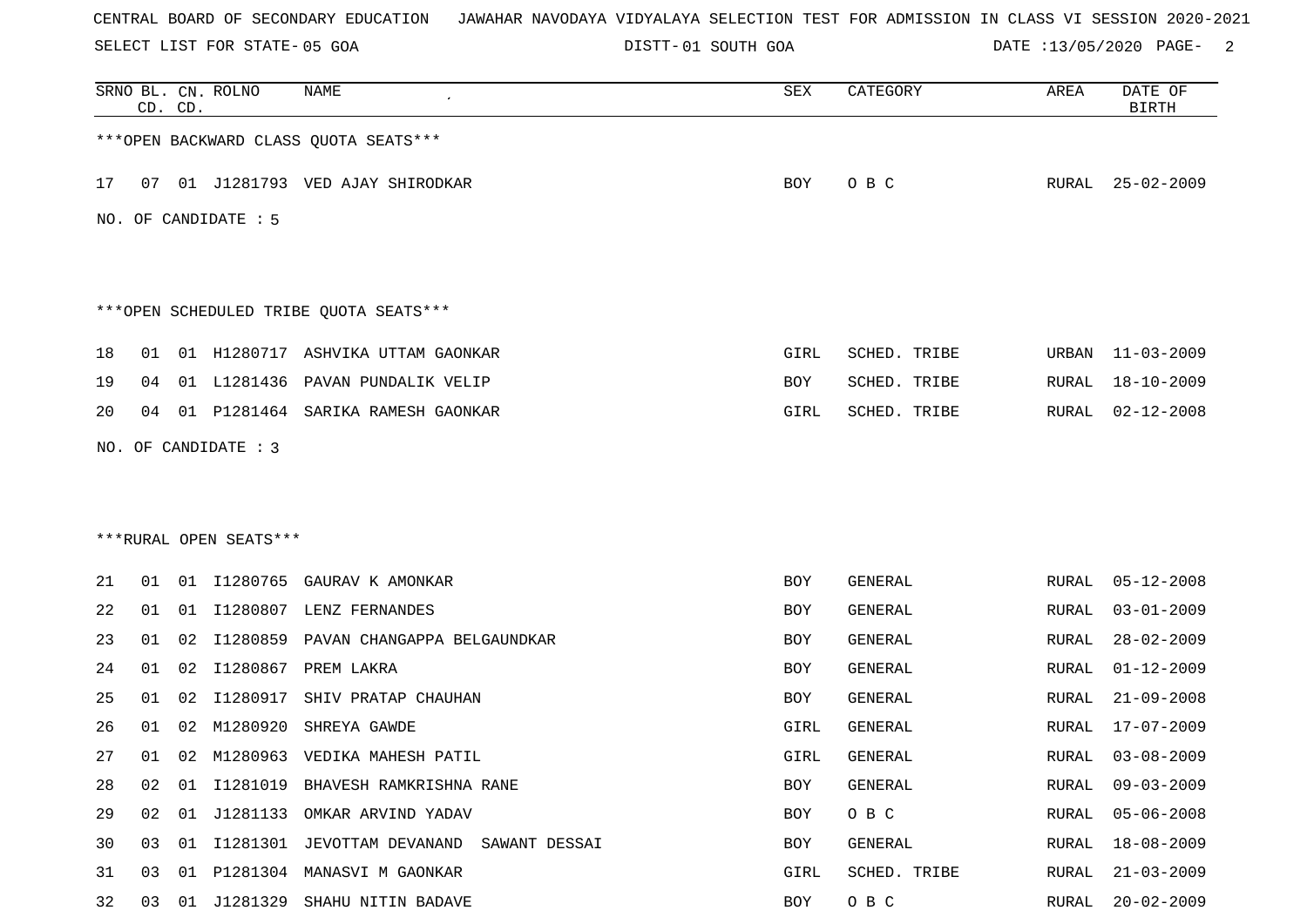SELECT LIST FOR STATE- DISTT- 05 GOA

01 SOUTH GOA DATE :13/05/2020 PAGE- 3

|                                         |    | CD. CD. | SRNO BL. CN. ROLNO     | <b>NAME</b>                          | <b>SEX</b> | CATEGORY       | AREA         | DATE OF<br><b>BIRTH</b>   |
|-----------------------------------------|----|---------|------------------------|--------------------------------------|------------|----------------|--------------|---------------------------|
|                                         |    |         | ***RURAL OPEN SEATS*** |                                      |            |                |              |                           |
| 33                                      | 04 |         | 01 L1281400            | GAONKAR ARYAN ROHIDAS                | BOY        | SCHED. TRIBE   | RURAL        | $22 - 07 - 2009$          |
| 34                                      | 04 |         |                        | 01 L1281406 GITHARTH DILIP VELIP     | <b>BOY</b> | SCHED. TRIBE   | RURAL        | $17 - 05 - 2009$          |
| 35                                      | 04 |         |                        | 01 I1281426 MAYANK MAHESH NAIK       | BOY        | GENERAL        | RURAL        | $30 - 08 - 2009$          |
| 36                                      | 05 | 01      | M1281510               | ARYA PREMANAND DESSAI                | GIRL       | GENERAL        | <b>RURAL</b> | $23 - 12 - 2008$          |
| 37                                      | 05 |         |                        | 01 M1281542 MAHINOOR ZAKIR BALIGAR   | GIRL       | <b>GENERAL</b> | RURAL        | $10 - 03 - 2009$          |
| 38                                      | 05 |         | 01 P1281596            | SNEHA VELIP                          | GIRL       | SCHED. TRIBE   | RURAL        | $13 - 12 - 2008$          |
| 39                                      | 06 | 01      | N1281627               | NAMRATA BHIRO SHELKO                 | GIRL       | O B C          | <b>RURAL</b> | $17 - 02 - 2009$          |
| 40                                      | 06 |         |                        | 01 M1281645 VAHINI M KARIKATTI       | GIRL       | GENERAL        | RURAL        | $03 - 06 - 2009$          |
| 41                                      | 07 | 01      |                        | J1281662 ANIRUDDH BUDANIA            | BOY        | O B C          | <b>RURAL</b> | $16 - 10 - 2008$          |
| 42                                      | 07 |         |                        | 01 L1281667 ARYAN ANIL GAONKAR       | <b>BOY</b> | SCHED. TRIBE   | RURAL        | $24 - 09 - 2009$          |
| 43                                      | 07 |         |                        | 01 N1281729 NIRJARA ZILU GAULI       | GIRL       | O B C          | <b>RURAL</b> | $03 - 07 - 2009$          |
| 44                                      | 07 |         |                        | 01 M1281740 PINKI SANJAY PRASAD      | GIRL       | <b>GENERAL</b> | <b>RURAL</b> | $28 - 10 - 2009$          |
| 45                                      | 07 | 01      |                        | M1281751 RUTUJA SAMBHAJI GAIKWAD     | GIRL       | <b>GENERAL</b> | RURAL        | $09 - 02 - 2009$          |
| 46                                      | 07 |         |                        | 01 M1281776 SRUSHTI PRAKASH BAMANE   | GIRL       | GENERAL        | <b>RURAL</b> | $10 - 07 - 2009$          |
|                                         |    |         | NO. OF CANDIDATE : 26  |                                      |            |                |              |                           |
|                                         |    |         |                        |                                      |            |                |              |                           |
|                                         |    |         |                        |                                      |            |                |              |                           |
| ***RURAL SCHEDULED CASTE OUOTA SEATS*** |    |         |                        |                                      |            |                |              |                           |
| 47                                      |    |         |                        | 02 01 K1281009 ACHTCH CANTOCH CHAUAN | $P\cap V$  |                |              | <b>PITPAT.</b> 16-09-2009 |

|  |  | 47 UZ UI NIZOIUUY ASHISH SANIUSH CHAVAN     | BUI        | SUNLU. UASIL | KUKAL 10-09-4009 |
|--|--|---------------------------------------------|------------|--------------|------------------|
|  |  | 48 07 01 K1281716 MANJUNATH A KESAPUR       | BOY        | SCHED. CASTE | RURAL 30-05-2009 |
|  |  | 49 07 01 K1281780 SUNDAR RAYSINGH AMANSINGH | <b>BOY</b> | SCHED. CASTE | RURAL 16-11-2008 |

NO. OF CANDIDATE : 3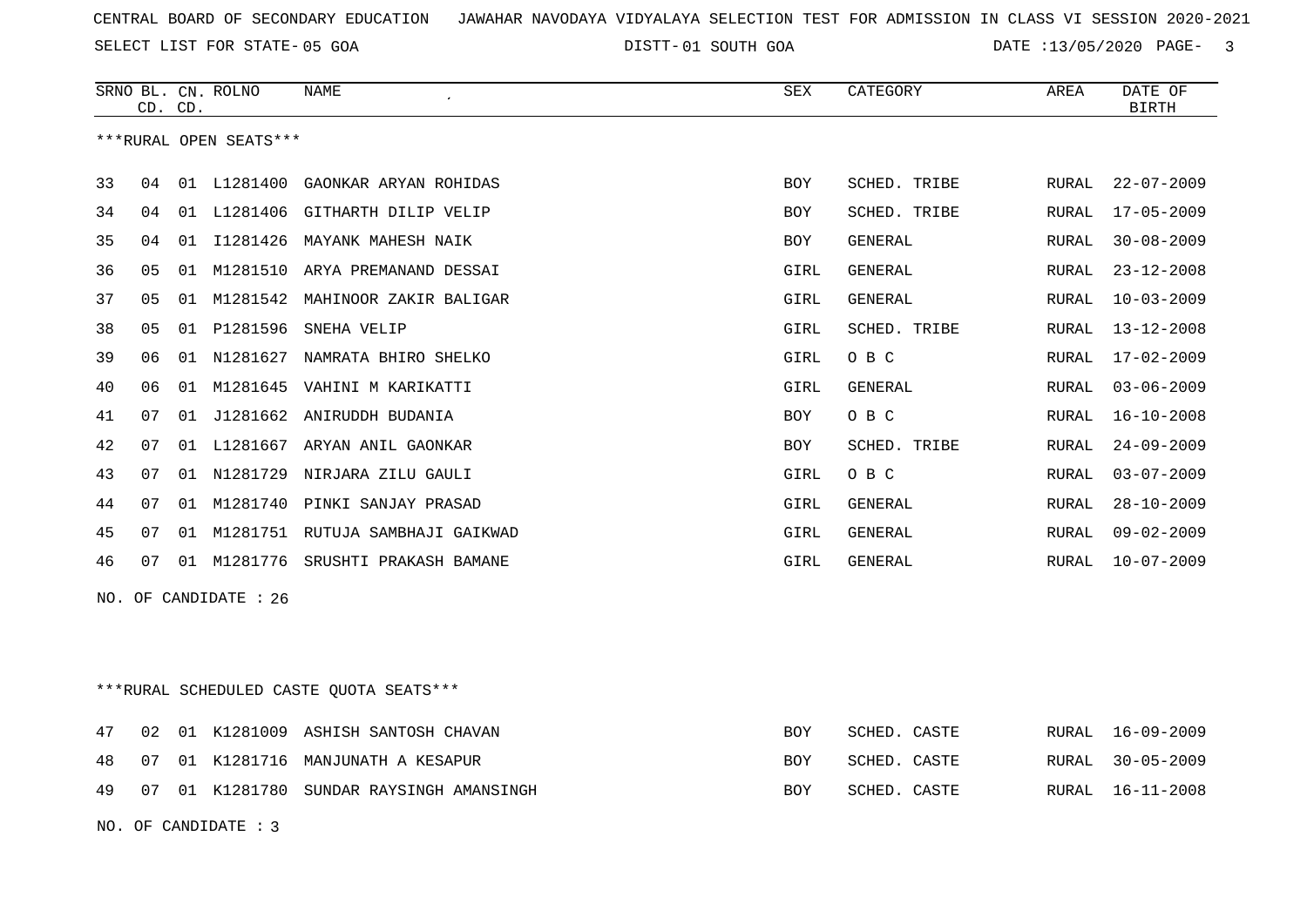SELECT LIST FOR STATE- DISTT- 05 GOA

01 SOUTH GOA DATE :13/05/2020 PAGE- 4

|    |                | CD. CD. | SRNO BL. CN. ROLNO   | <b>NAME</b>                            | SEX        | CATEGORY       | AREA  | DATE OF<br><b>BIRTH</b> |
|----|----------------|---------|----------------------|----------------------------------------|------------|----------------|-------|-------------------------|
|    |                |         |                      | ***RURAL BACKWARD CLASS OUOTA SEATS*** |            |                |       |                         |
| 50 | 02             |         |                      | 01 J1281005 ARPIT SHRIKRUSHNA NAWGHARE | BOY        | O B C          | RURAL | $05 - 01 - 2009$        |
| 51 | 02             | 01      | M1281108             | MANAL MHABUSUBANI CHIKODI              | GIRL       | <b>GENERAL</b> | RURAL | $03 - 09 - 2009$        |
| 52 | 02             | 01      | I1281170             | RANSLEY VITERBO RODRIGUES              | <b>BOY</b> | <b>GENERAL</b> | RURAL | $27 - 04 - 2009$        |
| 53 | 02             | 01      |                      | I1281180 RISHAN SAMBHAJI JADHAV        | <b>BOY</b> | <b>GENERAL</b> | RURAL | $08 - 04 - 2009$        |
| 54 | 02             | 01      | N1281201             | SANCHITA S. SALGAONKAR                 | GIRL       | O B C          | RURAL | $26 - 01 - 2009$        |
| 55 | 02             |         | 01 I1281281 YASHVANT |                                        | <b>BOY</b> | GENERAL        | RURAL | $17 - 02 - 2009$        |
| 56 | 03             | 01      | J1281310             | PRATIK KERKAR                          | <b>BOY</b> | O B C          | RURAL | $07 - 08 - 2009$        |
| 57 | 05             | 01      | N1281506             | ANUSHKA ANIL PAGI                      | GIRL       | O B C          | RURAL | $23 - 09 - 2009$        |
| 58 | 05             | 01      | M1281507             | ARTI D CHAUDHARI                       | GIRL       | <b>GENERAL</b> | RURAL | $20 - 06 - 2009$        |
| 59 | 0 <sub>5</sub> | 01      | N1281543             | MANALI MANOJ KELUSKAR                  | GIRL       | O B C          | RURAL | $05 - 05 - 2009$        |
| 60 | 0 <sub>5</sub> | 01      | M1281581             | SAMIYA BANU MULLA                      | GIRL       | <b>GENERAL</b> | RURAL | $20 - 09 - 2008$        |
| 61 | 05             | 01      | J1281584             | SANKET DAYA NAMSHIKAR                  | <b>BOY</b> | O B C          | RURAL | $26 - 07 - 2009$        |
| 62 | 05             | 01      | I1281614             | YASH ARUN NAIK                         | <b>BOY</b> | <b>GENERAL</b> | RURAL | $13 - 03 - 2009$        |
| 63 | 06             | 01      | M1281634             | SANGAVI S DESSAI                       | GIRL       | <b>GENERAL</b> | RURAL | $20 - 04 - 2009$        |
| 64 | 06             | 01      | M1281637             | SHIFA RAJESH BEHERA                    | GIRL       | <b>GENERAL</b> | RURAL | $14 - 02 - 2009$        |
| 65 | 06             | 01      | N1281644             | TWINKLE LAXMIKANT KERKAR               | GIRL       | O B C          | RURAL | $15 - 01 - 2009$        |

NO. OF CANDIDATE : 16

\*\*\*RURAL SCHEDULED TRIBE QUOTA SEATS\*\*\*

|       |  | 66 01 01 P1280824 MEGHA PATHRVAT   | GIRL       | SCHED. TRIBE | RURAL 13-05-2008 |
|-------|--|------------------------------------|------------|--------------|------------------|
| 67 03 |  | 01 L1281290 BRIJESH GAONKAR        | BOY        | SCHED. TRIBE | RURAL 08-05-2009 |
|       |  | 68 03 01 P1281350 VITHE VELIP      | GIRL       | SCHED. TRIBE | RURAL 22-03-2009 |
|       |  | 69 03 01 L1281351 VRUSHABH GAONKAR | <b>BOY</b> | SCHED. TRIBE | RURAL 06-11-2008 |
| 70    |  | 05 01 L1281524 DAKSH DILIP GAONKAR | <b>BOY</b> | SCHED. TRIBE | RURAL 01-10-2009 |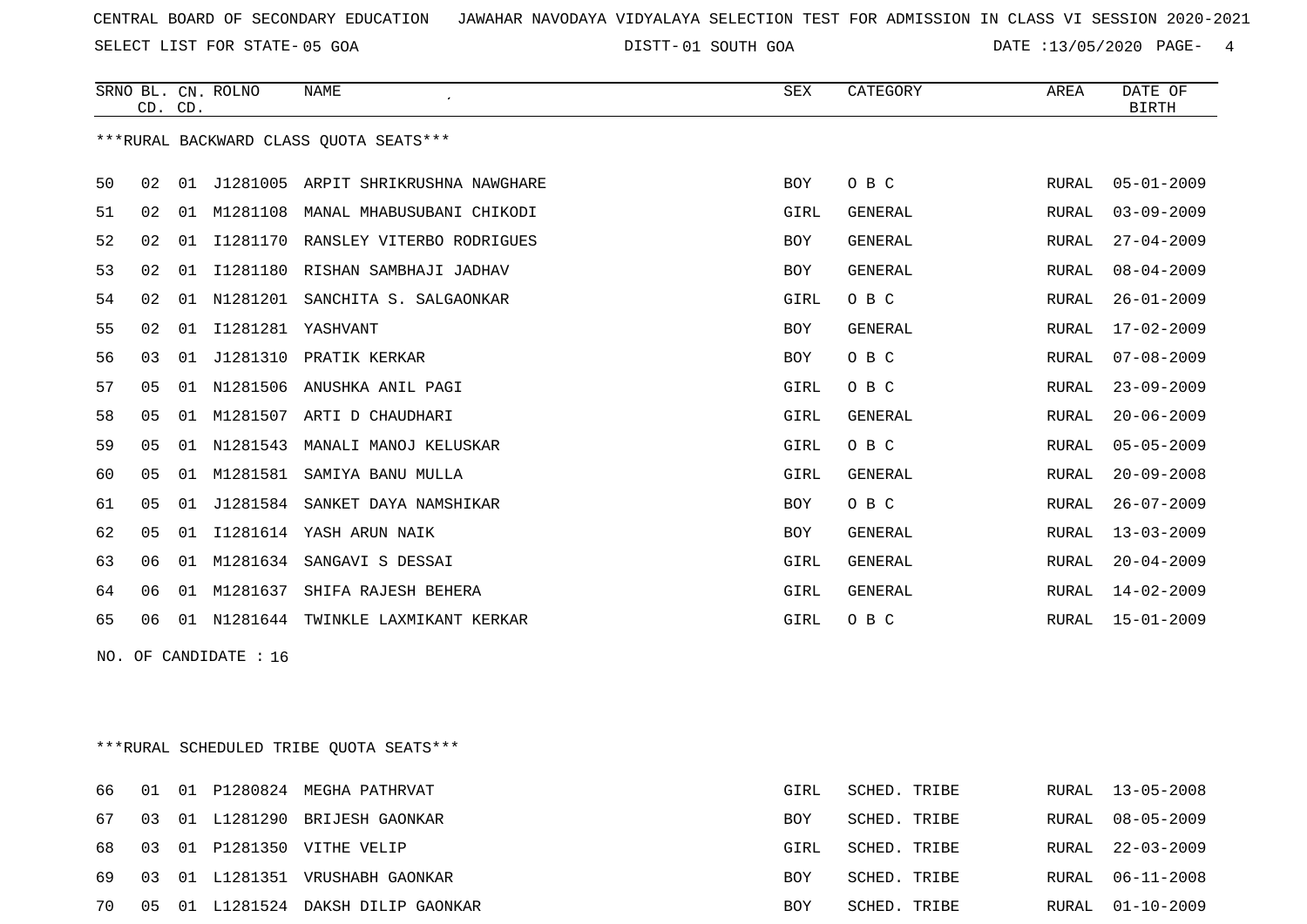SELECT LIST FOR STATE- DISTT- 05 GOA

01 SOUTH GOA DATE :13/05/2020 PAGE- 5

|    | CD. CD.                                 |       | SRNO BL. CN. ROLNO | NAME                            | SEX        | CATEGORY     | AREA  | DATE OF<br>BIRTH |  |  |  |
|----|-----------------------------------------|-------|--------------------|---------------------------------|------------|--------------|-------|------------------|--|--|--|
|    | ***RURAL SCHEDULED TRIBE OUOTA SEATS*** |       |                    |                                 |            |              |       |                  |  |  |  |
| 71 | 05                                      | . N 1 |                    | P1281593 SNEHA ANANDU VELIP     | GIRL       | SCHED. TRIBE | RURAL | $29 - 12 - 2008$ |  |  |  |
| 72 | . በ 7                                   | 01    |                    | L1281680 CHANDAN KHUSHALI GAUDE | <b>BOY</b> | SCHED. TRIBE | RURAL | $08 - 12 - 2008$ |  |  |  |
| 73 | 07                                      |       | 01 P1281747        | RIYA GAUDE                      | GIRL       | SCHED. TRIBE | RURAL | $04 - 10 - 2009$ |  |  |  |
|    | NO. OF CANDIDATE : $8$                  |       |                    |                                 |            |              |       |                  |  |  |  |

TOTAL SELECTED CANDIDATE : 73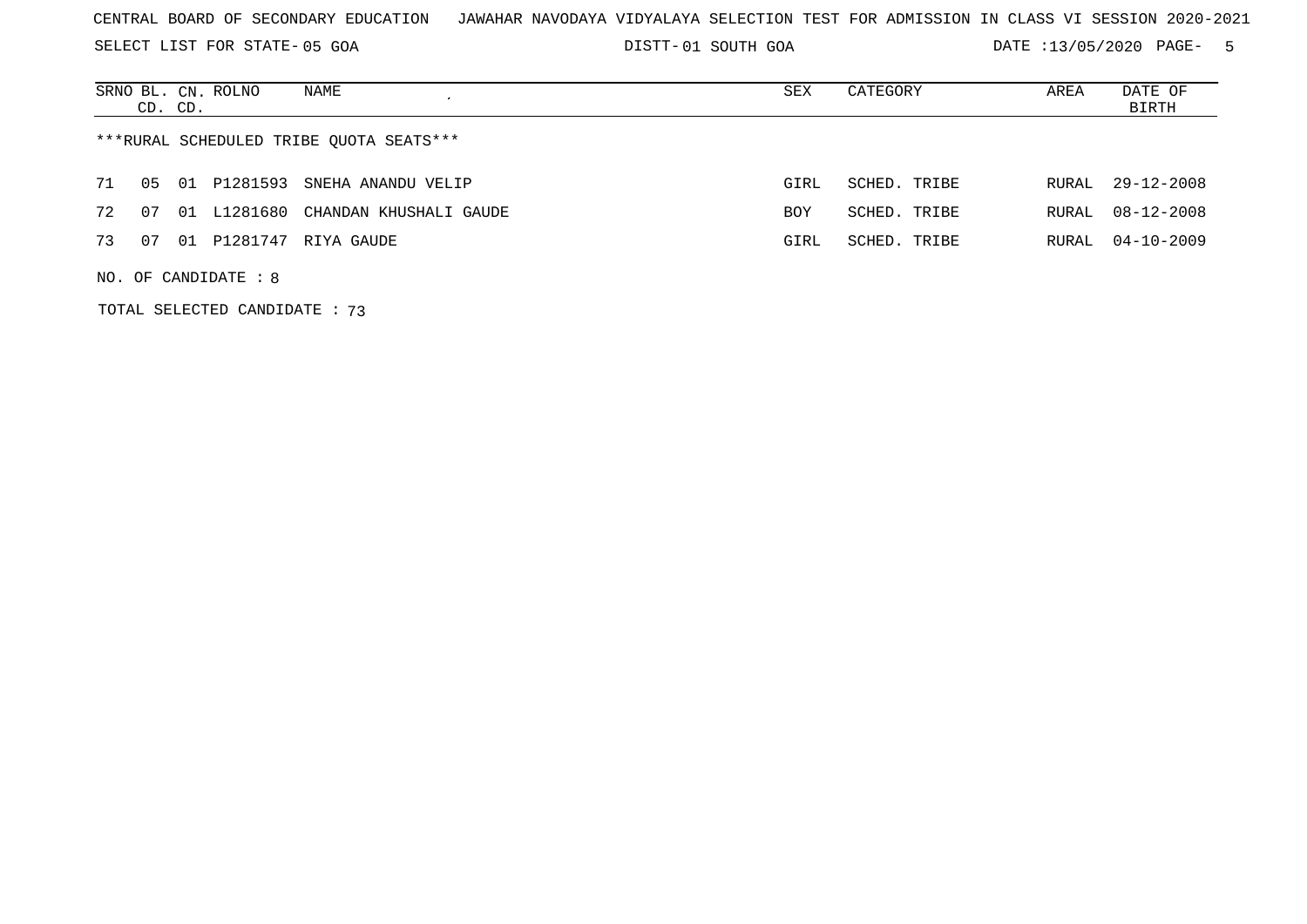SELECT LIST FOR STATE- DISTT- 05 GOA

02 NORTH GOA DATE :13/05/2020 PAGE- 1

|    |    | CD. CD. | SRNO BL. CN. ROLNO    | NAME                                   | SEX        | CATEGORY       | AREA  | DATE OF<br><b>BIRTH</b> |
|----|----|---------|-----------------------|----------------------------------------|------------|----------------|-------|-------------------------|
|    |    |         | ***OPEN UR SEATS***   |                                        |            |                |       |                         |
|    |    |         |                       |                                        |            |                |       |                         |
| 1  | 01 |         |                       | 01 M1281814 DEEPIKA KUMARI             | GIRL       | GENERAL        | RURAL | $03 - 03 - 2009$        |
| 2  | 02 |         |                       | 01 A1281877 AKSHAJ BHUSARI             | <b>BOY</b> | GENERAL        | URBAN | $20 - 02 - 2009$        |
| 3  | 02 |         |                       | 01 I1281897 ATHARV HIROJI              | <b>BOY</b> | <b>GENERAL</b> | RURAL | $08 - 02 - 2009$        |
| 4  | 02 |         |                       | 01 A1281906 BHASKAR D. SATHE           | <b>BOY</b> | GENERAL        | URBAN | $16 - 06 - 2009$        |
| 5  | 02 |         |                       | 01 A1281914 DARSHIK DAS                | <b>BOY</b> | <b>GENERAL</b> | URBAN | $23 - 01 - 2009$        |
| 6  | 02 |         |                       | 01 A1281919 DHRUV SATI                 | <b>BOY</b> | <b>GENERAL</b> | URBAN | $17 - 11 - 2009$        |
| 7  | 02 |         |                       | 01 A1282074 SRI GANESH J. SAVANT       | <b>BOY</b> | <b>GENERAL</b> | URBAN | $14 - 04 - 2009$        |
| 8  | 04 |         |                       | 01 E1282377 ADITI AKHIL TIWARI         | GIRL       | <b>GENERAL</b> | URBAN | $23 - 07 - 2009$        |
| 9  | 04 | 01      |                       | C1282387 AKSHAY MANTAGI                | <b>BOY</b> | SCHED. CASTE   | URBAN | $24 - 01 - 2009$        |
| 10 | 04 |         |                       | 01 I1282430 DEEPAK PATIL               | <b>BOY</b> | GENERAL        | RURAL | $09 - 01 - 2010$        |
| 11 | 05 |         |                       | 01 M1282875 SHIVANI HALYALI            | GIRL       | GENERAL        | RURAL | $05 - 10 - 2009$        |
|    |    |         | NO. OF CANDIDATE : 11 |                                        |            |                |       |                         |
|    |    |         |                       |                                        |            |                |       |                         |
|    |    |         |                       |                                        |            |                |       |                         |
|    |    |         |                       | ***OPEN SCHEDULED CASTE QUOTA SEATS*** |            |                |       |                         |
| 12 | 03 |         |                       | 01 G1282256 RIDHIMA RAMESH PEDNEKAR    | GIRL       | SCHED. CASTE   | URBAN | $05 - 08 - 2009$        |
| 13 | 04 | 01      |                       | C1282453 HARISH NIVRUTTI GAWADE        | <b>BOY</b> | SCHED. CASTE   | URBAN | $17 - 01 - 2009$        |
| 14 | 04 | 01      |                       | C1282576 SAURABH KUMAR PASWAN          | <b>BOY</b> | SCHED. CASTE   | URBAN | $23 - 08 - 2009$        |
|    |    |         | NO. OF CANDIDATE : 3  |                                        |            |                |       |                         |

\*\*\*OPEN BACKWARD CLASS QUOTA SEATS\*\*\*

|  |  | 15 01 01 F1281862 SWARALI ULHAS DESHMUKH | GIRL OBC | URBAN 23-07-2009 |
|--|--|------------------------------------------|----------|------------------|
|  |  | 16 03 01 J1282238 PRATHAMESH BANDEKAR    | BOY OBC  | RURAL 16-10-2009 |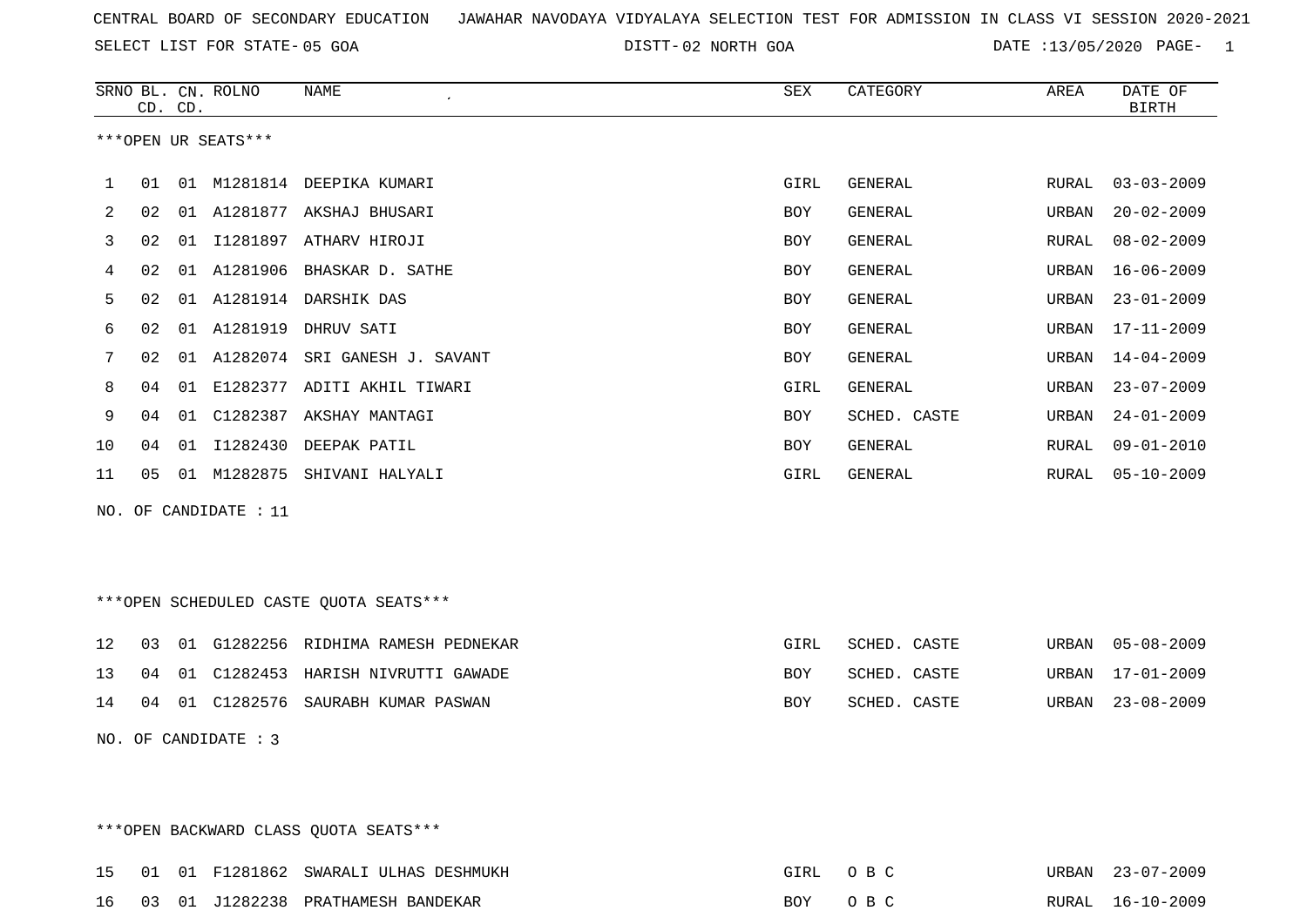SELECT LIST FOR STATE- DISTT- 05 GOA

02 NORTH GOA DATE :13/05/2020 PAGE- 2

|    |    | CD. CD. | SRNO BL. CN. ROLNO     | <b>NAME</b>                            | <b>SEX</b> | CATEGORY       | AREA  | DATE OF<br><b>BIRTH</b> |
|----|----|---------|------------------------|----------------------------------------|------------|----------------|-------|-------------------------|
|    |    |         |                        | *** OPEN BACKWARD CLASS QUOTA SEATS*** |            |                |       |                         |
| 17 |    |         |                        | 04 01 B1282396 ANKIT SHARMA            | BOY        | O B C          | URBAN | 08-11-2009              |
| 18 | 05 |         | 01 N1282669            | AKANKSHA NARAYAN CHARI                 | GIRL       | O B C          | RURAL | $16 - 07 - 2009$        |
| 19 | 05 |         |                        | 01 J1282844 SAIRATH SANTOSH DEVALI     | BOY        | O B C          | RURAL | $11 - 08 - 2009$        |
|    |    |         | NO. OF CANDIDATE $: 5$ |                                        |            |                |       |                         |
|    |    |         |                        |                                        |            |                |       |                         |
|    |    |         |                        | ***OPEN SCHEDULED TRIBE QUOTA SEATS*** |            |                |       |                         |
| 20 |    |         |                        | 02 01 H1281920 DIVYANSHIKA SINGH       | GIRL       | SCHED. TRIBE   | URBAN | $25 - 01 - 2009$        |
|    |    |         | NO. OF CANDIDATE $: 1$ |                                        |            |                |       |                         |
|    |    |         |                        |                                        |            |                |       |                         |
|    |    |         |                        |                                        |            |                |       |                         |
|    |    |         | ***RURAL OPEN SEATS*** |                                        |            |                |       |                         |
| 21 |    |         |                        | 01  01  J1281810  ARAAV  D. SAVAL      | BOY        | O B C          | RURAL | $17 - 02 - 2009$        |
| 22 | 01 |         | 01 M1281840 PRACHI     |                                        | GIRL       | GENERAL        | RURAL | $07 - 05 - 2009$        |
| 23 | 01 |         |                        | 01 I1281854 SHLOK DESAI                | BOY        | GENERAL        | RURAL | $23 - 06 - 2009$        |
| 24 | 02 |         |                        | 01 N1281871 ADITI SUHAS PHADTE         | GIRL       | O B C          | RURAL | $23 - 12 - 2008$        |
| 25 | 02 |         |                        | 01 N1281887 ANKITA TALANKAR            | GIRL       | O B C          | RURAL | $31 - 01 - 2009$        |
| 26 | 02 | 01      |                        | I1281941 JESHIKA RANA                  | BOY        | <b>GENERAL</b> | RURAL | $01 - 10 - 2008$        |
| 27 |    |         |                        | 02 01 N1281944 JYOTSNA MANDREKAR       | GIRL       | O B C          | RURAL | $07 - 07 - 2009$        |
| 28 | 02 |         |                        | 01 M1281950 KARIM SABNAVAR             | GIRL       | GENERAL        | RURAL | $21 - 02 - 2009$        |
| 29 |    |         |                        | 02 01 M1281992 NISHITA NARENDRA POLLE  | GIRL       | GENERAL        | RURAL | $29 - 06 - 2009$        |
| 30 |    |         |                        | 02 01 M1282071 SNEHA KUMARI            | GIRL       | GENERAL        | RURAL | $21 - 08 - 2008$        |
| 31 | 02 | 01      |                        | I1282092 TITUS S. M. TAVARES           | BOY        | GENERAL        | RURAL | $15 - 07 - 2009$        |
| 32 |    |         |                        | 02 01 N1282102 VEERA SUDESH PEDNEKAR   | GIRL       | O B C          | RURAL | 26-05-2009              |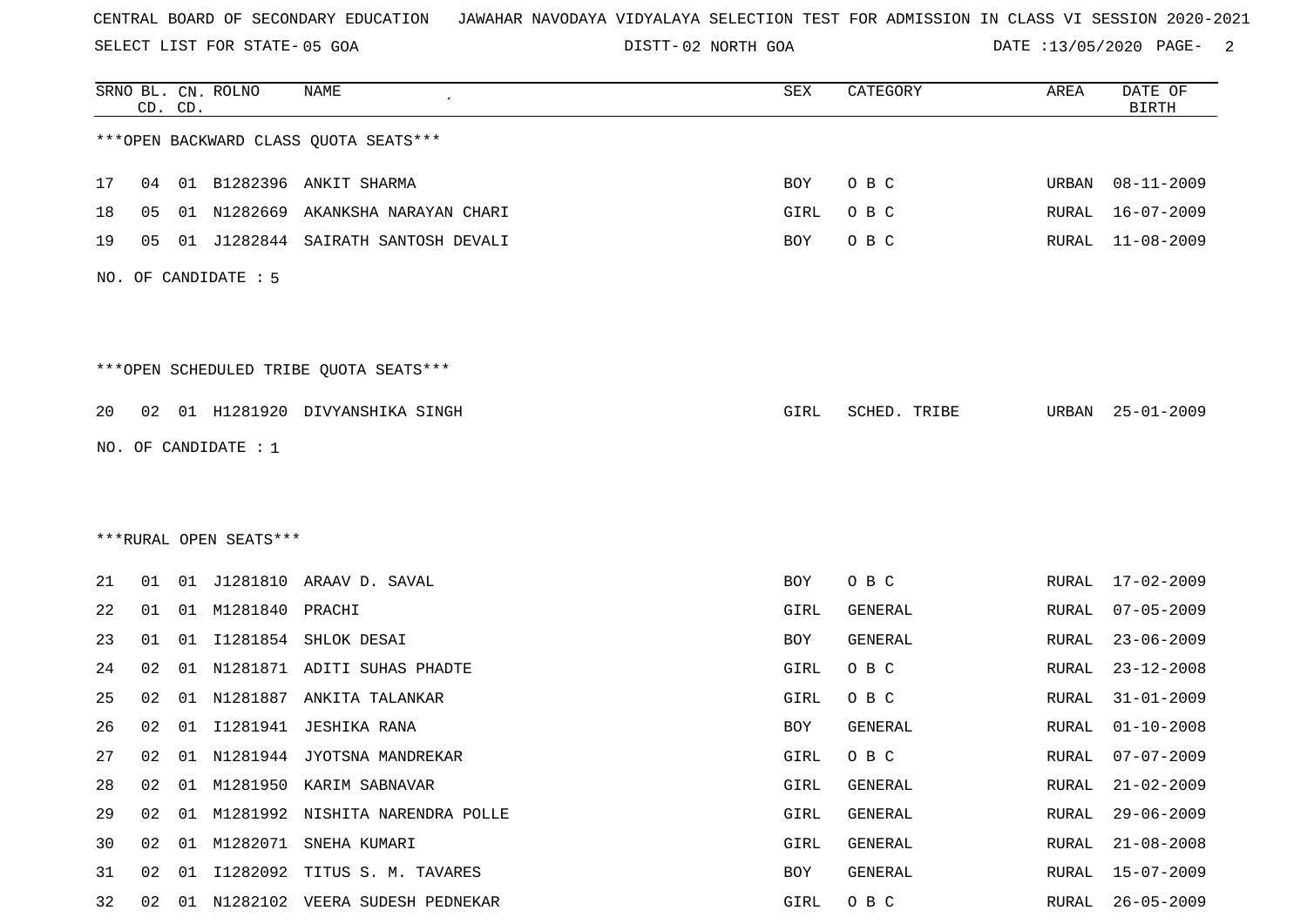SELECT LIST FOR STATE- DISTT- 05 GOA

02 NORTH GOA DATE :13/05/2020 PAGE- 3

|    |                | CD. CD. | SRNO BL. CN. ROLNO     | <b>NAME</b>                | <b>SEX</b>  | CATEGORY       | AREA         | DATE OF<br><b>BIRTH</b> |
|----|----------------|---------|------------------------|----------------------------|-------------|----------------|--------------|-------------------------|
|    |                |         | ***RURAL OPEN SEATS*** |                            |             |                |              |                         |
| 33 | 03             | 01      |                        | M1282120 ADITI V. SAWANT   | GIRL        | <b>GENERAL</b> | RURAL        | $05 - 07 - 2009$        |
| 34 | 03             | 01      | M1282130               | ANUDNYA ANYANESHWAR SAWANT | GIRL        | GENERAL        | RURAL        | $11 - 03 - 2009$        |
| 35 | 03             | 01      | I1282225               | PARSEKAR RUDRESH RATNAKAR  | <b>BOY</b>  | <b>GENERAL</b> | RURAL        | $15 - 11 - 2009$        |
| 36 | 03             | 01      | I1282296               | SANKALP THAPA              | <b>BOY</b>  | <b>GENERAL</b> | RURAL        | $03 - 09 - 2009$        |
| 37 | 03             | 01      | M1282348               | VAISHNAVI D. MANDREKAR     | GIRL        | <b>GENERAL</b> | RURAL        | $18 - 01 - 2009$        |
| 38 | 04             | 01      | J1282415               | BABU SIDDHU LAMBAR         | <b>BOY</b>  | O B C          | RURAL        | $03 - 05 - 2009$        |
| 39 | 04             | 01      | M1282478               | MAYURI VISHNU NAIK         | GIRL        | <b>GENERAL</b> | RURAL        | $23 - 05 - 2009$        |
| 40 | 04             | 01      | N1282520               | PURVA DILIP SHIRODKAR      | GIRL        | O B C          | RURAL        | $12 - 02 - 2009$        |
| 41 | 04             | 01      | M1282566               | SANIYA SANJAY TOPLE        | GIRL        | <b>GENERAL</b> | RURAL        | $30 - 12 - 2008$        |
| 42 | 04             | 01      | M1282589               | SHRAVANI VINOD GAWAS       | GIRL        | <b>GENERAL</b> | RURAL        | $01 - 09 - 2009$        |
| 43 | 04             | 01      | M1282606               | SRUSHTI RAMCHANDRA THAKUR  | GIRL        | GENERAL        | RURAL        | $30 - 11 - 2009$        |
| 44 | 05             | 01      | P1282661               | AARUSHI SHYAM GAWADE       | GIRL        | SCHED. TRIBE   | RURAL        | $19 - 04 - 2009$        |
| 45 | 05             | 01      | I1282713               | DRUPDEELIP RANE            | <b>BOY</b>  | <b>GENERAL</b> | RURAL        | $17 - 02 - 2009$        |
| 46 | 05             | 01      | J1282767               | NAVEEN WARANG              | <b>BOY</b>  | O B C          | RURAL        | $18 - 11 - 2009$        |
| 47 | 05             | 01      | M1282793               | PRAJAKTA ANANT. PAWAR      | GIRL        | <b>GENERAL</b> | RURAL        | $29 - 06 - 2009$        |
| 48 | 0 <sub>5</sub> | 01      | I1282843               | SAIRAJ SAHADEV SAWANT      | <b>BOY</b>  | <b>GENERAL</b> | <b>RURAL</b> | $03 - 12 - 2008$        |
| 49 | 05             | 01      | M1282852               | SAMISHA UMESH GAONKAR      | GIRL        | <b>GENERAL</b> | RURAL        | $11 - 12 - 2008$        |
| 50 | 05             | 01      | M1282885               | SIMRAN SURESH NAIK         | <b>GIRL</b> | <b>GENERAL</b> | RURAL        | $20 - 04 - 2009$        |

NO. OF CANDIDATE : 30

\*\*\*RURAL BACKWARD CLASS QUOTA SEATS\*\*\*

|  |  | 51 02 01 N1282018 ROHINI TALANKAR        | GIRL OBC | RURAL 04-06-2009 |
|--|--|------------------------------------------|----------|------------------|
|  |  | 52 02 01 N1282035 SALONI AMRUT SHIRODKAR | GIRL OBC | RURAL 04-05-2009 |
|  |  | 53 02 01 N1282078 SUNITA .T. BICHUKLE    | GIRL OBC | RURAL 09-01-2009 |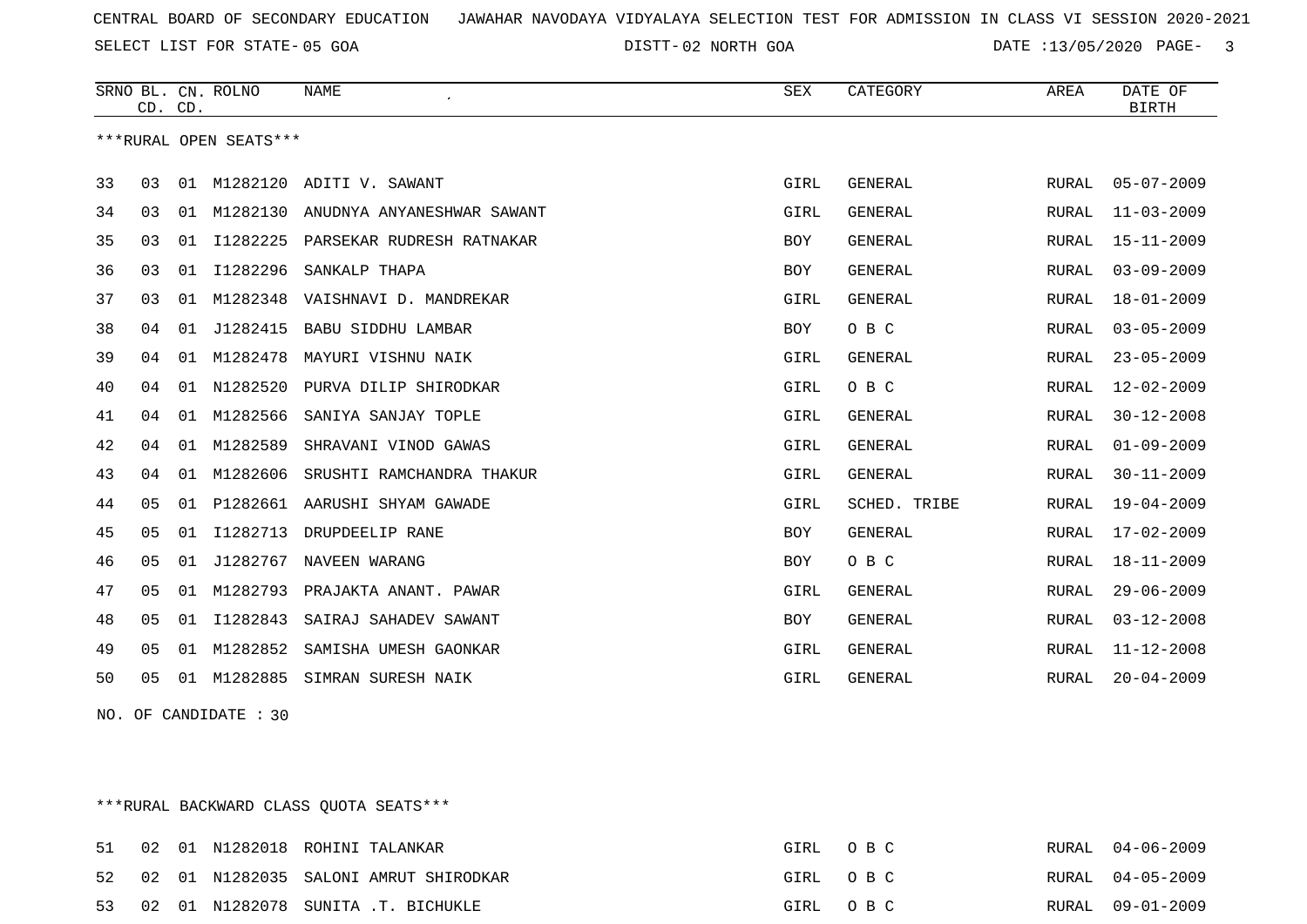SELECT LIST FOR STATE- DISTT- 05 GOA

02 NORTH GOA DATE :13/05/2020 PAGE- 4

|    | CD. CD.                 |    | SRNO BL. CN. ROLNO | <b>NAME</b>                            | <b>SEX</b> | CATEGORY       | AREA  | DATE OF<br><b>BIRTH</b> |  |
|----|-------------------------|----|--------------------|----------------------------------------|------------|----------------|-------|-------------------------|--|
|    |                         |    |                    | ***RURAL BACKWARD CLASS OUOTA SEATS*** |            |                |       |                         |  |
| 54 | 03                      |    |                    | 01 J1282142 AYUSH Z. MAVLANKAR         | <b>BOY</b> | O B C          | RURAL | $26 - 03 - 2009$        |  |
| 55 | 03                      | 01 | M1282173           | GUNJAN G SHETGAONKAR                   | GIRL       | GENERAL        | RURAL | $09 - 03 - 2009$        |  |
| 56 | 03                      | 01 | M1282203           | MANYATA M. PATEL                       | GIRL       | GENERAL        | RURAL | $30 - 05 - 2009$        |  |
| 57 | 03                      | 01 |                    | J1282236 PRANAV S. VENGURLEKAR         | <b>BOY</b> | O B C          | RURAL | $08 - 01 - 2009$        |  |
| 58 | 03                      | 01 | I1282239           | PRATHAMESH SAWANT                      | <b>BOY</b> | GENERAL        | RURAL | $03 - 07 - 2009$        |  |
| 59 | 03                      |    | 01 N1282287        | SANCHITA SUDHIR RAWOOL                 | GIRL       | O B C          | RURAL | $20 - 09 - 2008$        |  |
| 60 | 03                      | 01 | M1282312           | SHRAVANI. RADHAKRISHNA.NAIK            | GIRL       | GENERAL        | RURAL | $04 - 11 - 2009$        |  |
| 61 | 03                      | 01 | N1282337           | TEJA B. ARONDEKAR                      | GIRL       | O B C          | RURAL | $16 - 11 - 2009$        |  |
| 62 | 03                      | 01 | M1282346           | VAIBHAVI NAIK                          | GIRL       | <b>GENERAL</b> | RURAL | $04 - 03 - 2009$        |  |
| 63 | 04                      | 01 |                    | I1282380 ADITYA SANDIP GAWAS           | <b>BOY</b> | GENERAL        | RURAL | $31 - 01 - 2010$        |  |
| 64 | 05                      | 01 |                    | M1282761 MITHALI RAMA GAONKAR          | GIRL       | GENERAL        | RURAL | $08 - 12 - 2008$        |  |
| 65 | 0 <sub>5</sub>          | 01 | M1282823           | RENUKA DYANESHWAR GAONKAR              | GIRL       | GENERAL        | RURAL | $30 - 07 - 2009$        |  |
| 66 | 05                      |    | 01 11282864        | SANKALP KRISHNA DESSAI                 | <b>BOY</b> | GENERAL        | RURAL | $09 - 10 - 2009$        |  |
|    | $NO.$ OF CANDIDATE : 16 |    |                    |                                        |            |                |       |                         |  |

\*\*\*RURAL SCHEDULED TRIBE QUOTA SEATS\*\*\*

|  |  | 67 03 01 L1282311 SHRADDHA SAMEER THAKAR | BOY | SCHED. TRIBE |  | RURAL 05-06-2009 |
|--|--|------------------------------------------|-----|--------------|--|------------------|
|  |  | 68 05 01 L1282817 RAHUL SHRIKANT GAWADE  | BOY | SCHED. TRIBE |  | RURAL 02-06-2009 |

NO. OF CANDIDATE : 2

TOTAL SELECTED CANDIDATE : 68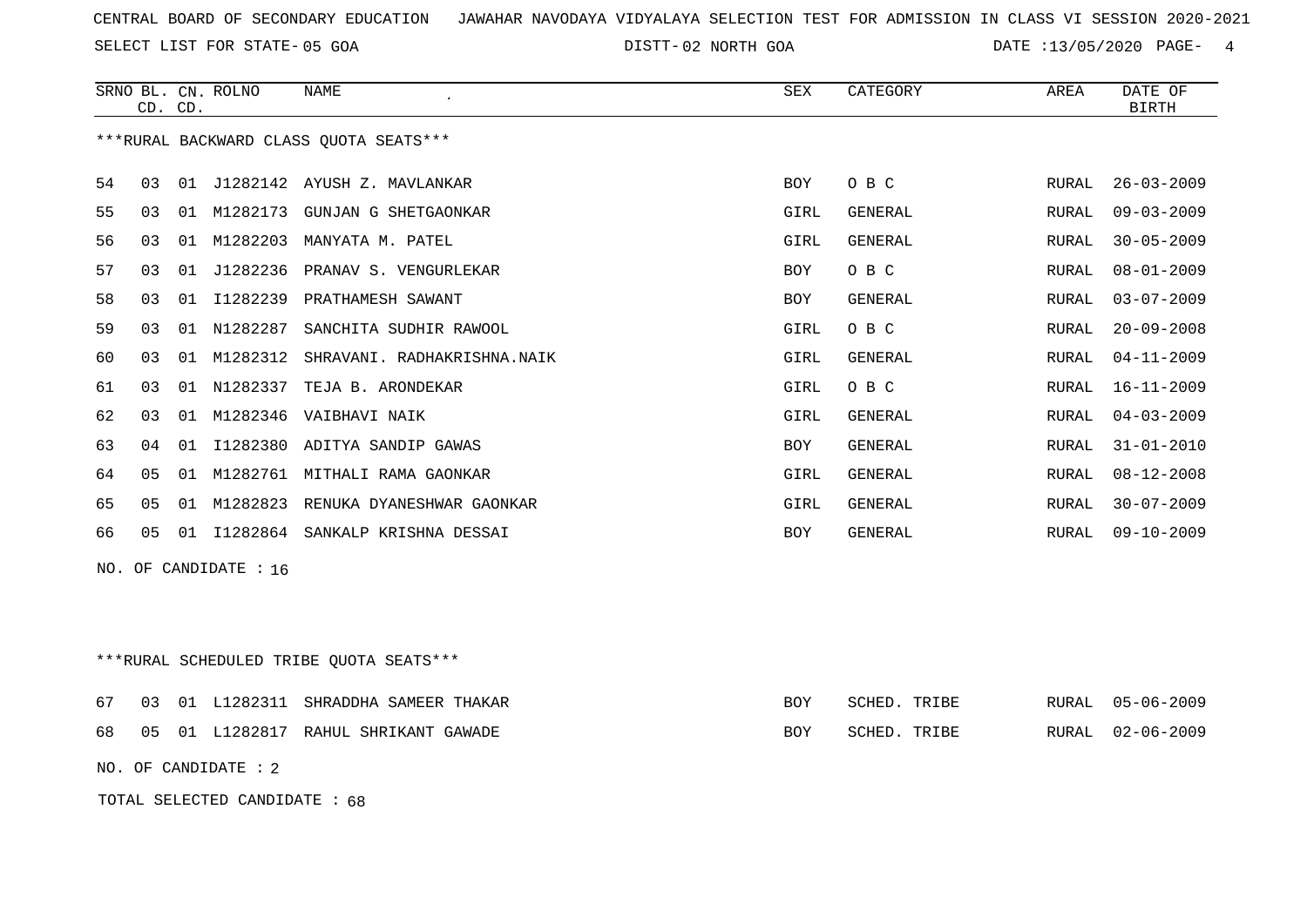SELECT LIST FOR STATE- DISTT- 06 GUJARAT

|    |    | CD. CD. | SRNO BL. CN. ROLNO   | <b>NAME</b>                                | SEX        | CATEGORY       | AREA         | DATE OF<br><b>BIRTH</b> |
|----|----|---------|----------------------|--------------------------------------------|------------|----------------|--------------|-------------------------|
|    |    |         | ***OPEN UR SEATS***  |                                            |            |                |              |                         |
| 1  | 01 |         |                      | 01 J1283061 DODIYA KARANSINH VAJUBHAI      | BOY        | O B C          | RURAL        | $21 - 07 - 2009$        |
| 2  | 01 |         | 01 I1283072 GAURAV   |                                            | <b>BOY</b> | GENERAL        | RURAL        | $08 - 08 - 2009$        |
| 3  | 01 |         |                      | 01 E1283165 KHUSHI LAKHANI                 | GIRL       | GENERAL        | URBAN        | $29 - 09 - 2009$        |
| 4  | 02 |         |                      | 01 I1283680 DIXIT HITAKSH VIPULBHAI        | BOY        | <b>GENERAL</b> | RURAL        | $11 - 01 - 2009$        |
| 5  | 02 |         |                      | 01 F1283737 GAUSWAMI ROSHANIBEN DINESHPARI | GIRL       | O B C          | URBAN        | $05 - 03 - 2010$        |
| 6  | 02 |         |                      | 01 I1283936 MAKWANA KARTIK GOPALSINH       | BOY        | GENERAL        | <b>RURAL</b> | $03 - 12 - 2009$        |
| 7  | 04 |         |                      | 01 F1285521 KAGDA PRINCYBA PRATIPALSINH    | GIRL       | O B C          | URBAN        | $12 - 03 - 2009$        |
| 8  | 06 |         |                      | 02 K1287449 VANAVI MEET JAGDISHBHAI        | BOY        | SCHED. CASTE   | RURAL        | $24 - 11 - 2009$        |
|    |    |         | NO. OF CANDIDATE : 8 |                                            |            |                |              |                         |
|    |    |         |                      | ***OPEN SCHEDULED CASTE QUOTA SEATS***     |            |                |              |                         |
| 9  | 02 |         |                      | 02 K1284321 SOSA HARSH KHIMJIBHAI          | BOY        | SCHED. CASTE   | RURAL        | $27 - 02 - 2010$        |
| 10 | 03 |         |                      | 02 K1285300 VANVI ROHITKUMAR MENSHIBHAI    | BOY        | SCHED. CASTE   | RURAL        | $12 - 12 - 2009$        |
| 11 | 05 |         |                      | 02 K1286539 SOSA LAKSHYA JAGDISHBHAI       | <b>BOY</b> | SCHED. CASTE   | RURAL        | $30 - 11 - 2009$        |
|    |    |         | NO. OF CANDIDATE : 3 |                                            |            |                |              |                         |
|    |    |         |                      | ***OPEN DISABLED OUOTA SEATS***            |            |                |              |                         |
| 12 | 02 |         |                      | 02 C1284176 RATHOD MEETKUMAR SURESHBHAI    | BOY        | SCHED. CASTE   | URBAN        | $25 - 04 - 2010$        |
| 13 | 02 |         |                      | 02 K1284329 SOSA MANOJ KANJIBHAI           | <b>BOY</b> | SCHED. CASTE   | RURAL        | $04 - 01 - 2010$        |
| 14 | 05 |         |                      | 01 N1286280 NANDVANA DHARMISHTHA           | GIRL       | O B C          | <b>RURAL</b> | $06 - 07 - 2009$        |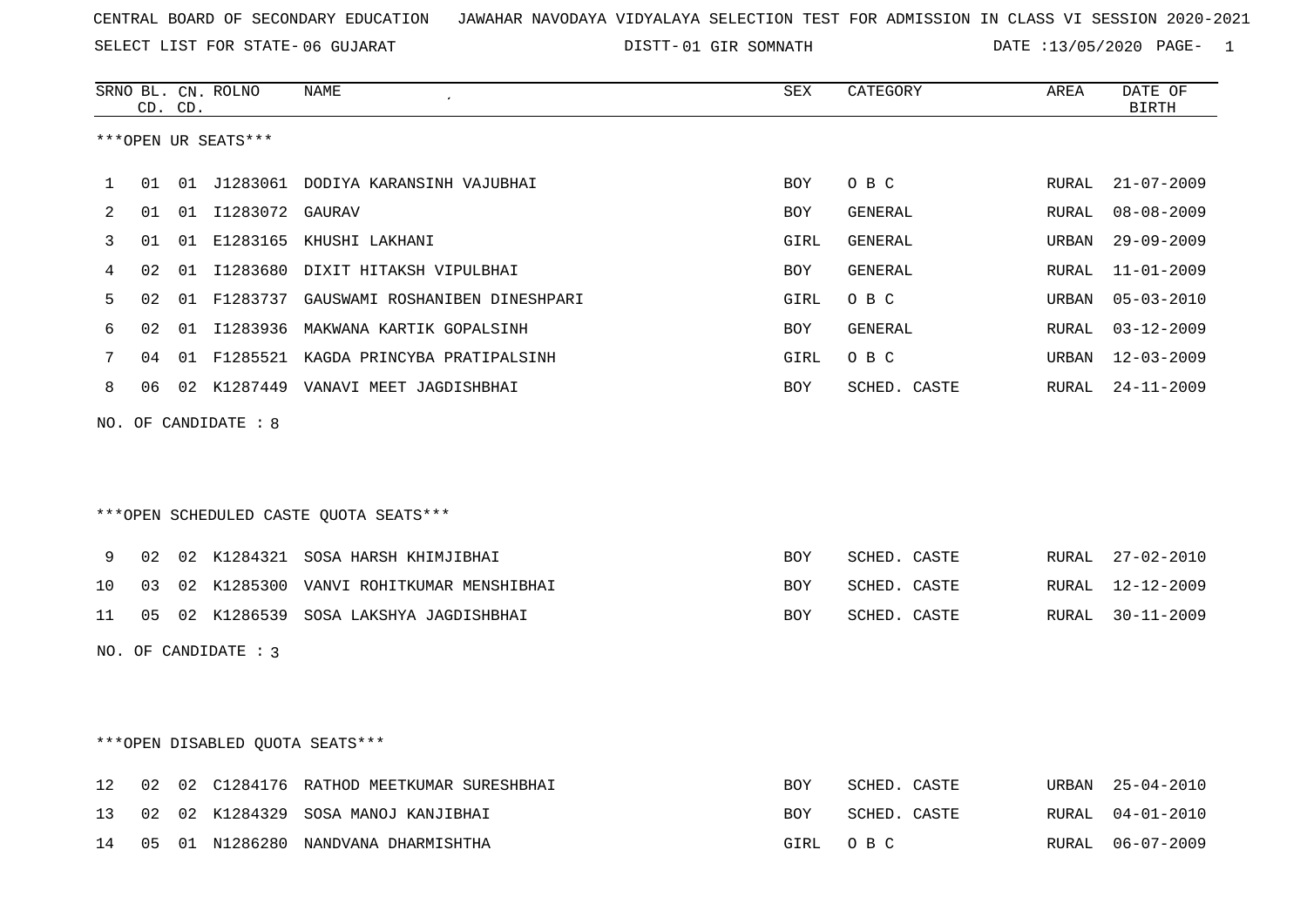SELECT LIST FOR STATE- DISTT- 06 GUJARAT

|    |    | CD. CD. | SRNO BL. CN. ROLNO     | <b>NAME</b>                                | SEX  | CATEGORY     | AREA  | DATE OF<br><b>BIRTH</b> |
|----|----|---------|------------------------|--------------------------------------------|------|--------------|-------|-------------------------|
|    |    |         | NO. OF CANDIDATE : 3   |                                            |      |              |       |                         |
|    |    |         |                        |                                            |      |              |       |                         |
|    |    |         |                        |                                            |      |              |       |                         |
|    |    |         |                        | *** OPEN BACKWARD CLASS QUOTA SEATS***     |      |              |       |                         |
| 15 | 02 |         |                        | 01 N1283826 JOTVA JAHNAVI MANUBHAI         | GIRL | O B C        | RURAL | 11-06-2009              |
| 16 | 02 | 02      | J1284026               | NIRAVKUMAR DHIRUBHAI VALU                  | BOY  | O B C        | RURAL | $22 - 10 - 2009$        |
| 17 | 02 |         |                        | 02 F1284079 PARMAR MEHABEN RAMSINGBHAI     | GIRL | O B C        | URBAN | $07 - 04 - 2009$        |
| 18 | 05 | 01      | J1286188               | LAKHANOTRA JAYRAJ NAGABHAI                 | BOY  | O B C        | RURAL | $06 - 08 - 2009$        |
| 19 | 05 |         |                        | 02 N1286487 SOLANKI JIGNESHABEN RAJESHBHAI | GIRL | O B C        | RURAL | $26 - 10 - 2009$        |
|    |    |         | NO. OF CANDIDATE : 5   |                                            |      |              |       |                         |
|    |    |         |                        |                                            |      |              |       |                         |
|    |    |         |                        |                                            |      |              |       |                         |
|    |    |         |                        | ***OPEN SCHEDULED TRIBE QUOTA SEATS***     |      |              |       |                         |
|    |    |         |                        |                                            |      |              |       |                         |
| 20 | 06 |         |                        | 02 D1287375 TANVIR CHOTIYARA               | BOY  | SCHED. TRIBE |       | URBAN 10-08-2009        |
|    |    |         | NO. OF CANDIDATE : $1$ |                                            |      |              |       |                         |
|    |    |         |                        |                                            |      |              |       |                         |
|    |    |         |                        |                                            |      |              |       |                         |
|    |    |         | ***RURAL OPEN SEATS*** |                                            |      |              |       |                         |
| 21 | 01 |         |                        | 01 01283194 MAKVANA DRASHTIBEN MANUBHAI    | GIRL | SCHED. CASTE | RURAL | $24 - 12 - 2009$        |
| 22 | 01 |         |                        | 01 I1283267 PATEL BHARGAV PARESHBHAI       | BOY  | GENERAL      | RURAL | $06 - 04 - 2010$        |
| 23 | 01 |         | 01 J1283332 SHUBHAM    |                                            | BOY  | O B C        |       | RURAL 18-01-2010        |
| 24 | 01 | 01      |                        | 01283345 SONDARVA PURVISHA ARAVINDBHAI     | GIRL | SCHED. CASTE |       | RURAL 03-06-2009        |
| 25 | 02 |         |                        | 01 J1283807 JAYSWAL DHARMIK PANKAJBHAI     | BOY  | O B C        | RURAL | $11 - 02 - 2010$        |
| 26 |    |         |                        | 02 01 K1283933 MAKWANA DAXBHAI RAMESHBHAI  | BOY  | SCHED. CASTE | RURAL | 27-11-2009              |
| 27 |    |         |                        | 02 02 J1284051 PARAMKUMAR SANJAYBHAI BARAD | BOY  | O B C        | RURAL | 27-07-2009              |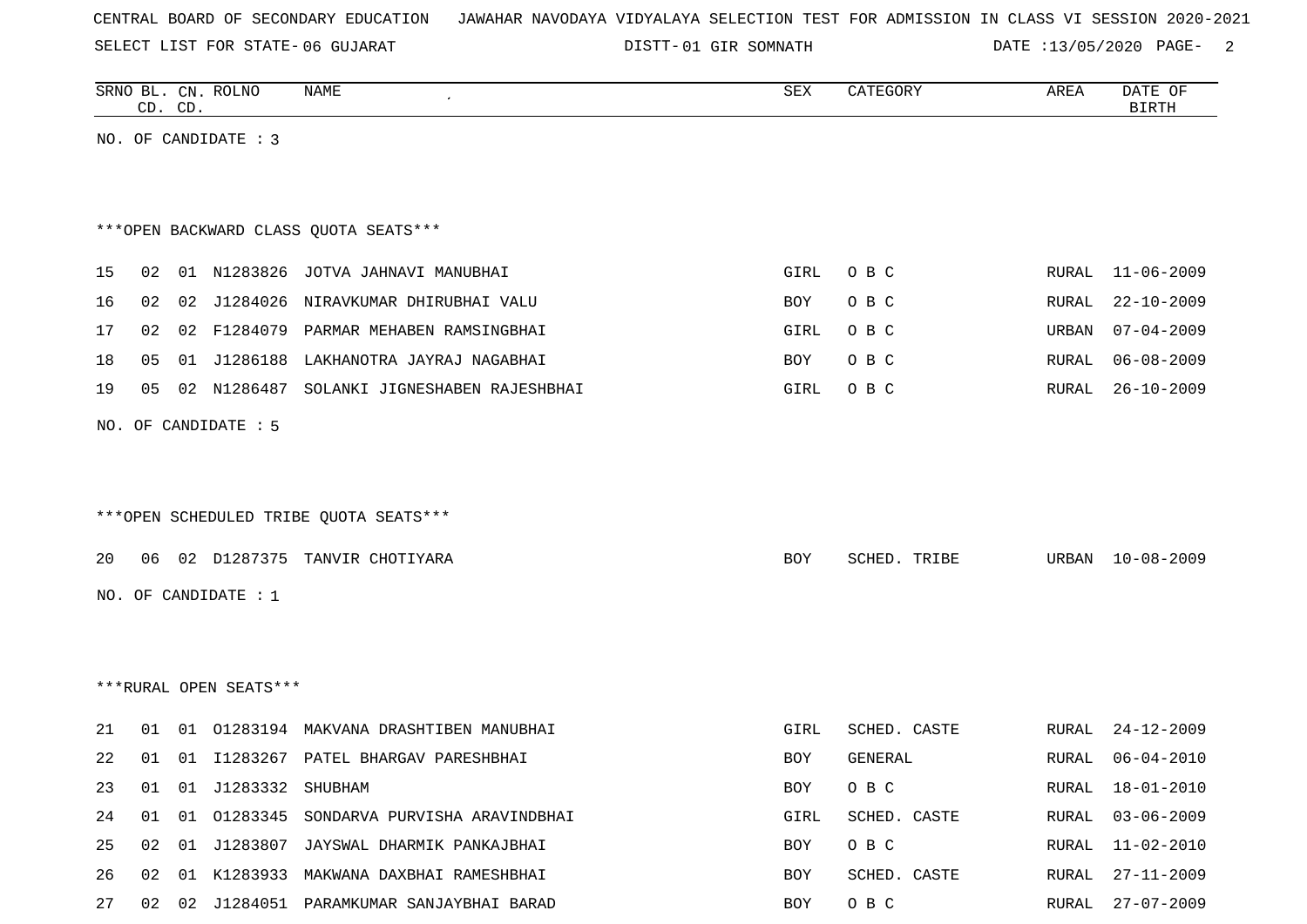SELECT LIST FOR STATE- DISTT- 06 GUJARAT

|    |    | CD. CD. | SRNO BL. CN. ROLNO     | NAME                                        | SEX        | CATEGORY     | AREA  | DATE OF<br><b>BIRTH</b> |
|----|----|---------|------------------------|---------------------------------------------|------------|--------------|-------|-------------------------|
|    |    |         | ***RURAL OPEN SEATS*** |                                             |            |              |       |                         |
|    |    |         |                        |                                             |            |              |       |                         |
| 28 | 02 |         |                        | 02 N1284060 PARMAR DEVANSHI                 | GIRL       | O B C        | RURAL | $18 - 02 - 2010$        |
| 29 | 02 | 02      |                        | 01284371 VADHEL AYUSHIBEN HARESHBHAI        | GIRL       | SCHED. CASTE | RURAL | $27 - 11 - 2009$        |
| 30 | 02 | 02      | K1284377               | VADHEL DISHANK MAHESHBHAI                   | BOY        | SCHED. CASTE | RURAL | $28 - 11 - 2009$        |
| 31 | 03 |         | 01 K1284699            | CHAUHAN HARSHVARDHAN JAGMALBHAI             | BOY        | SCHED. CASTE | RURAL | $15 - 09 - 2009$        |
| 32 | 03 |         | 01 J1284840            | JADAV JAYKUMAR KAMLESHBHAI                  | <b>BOY</b> | O B C        | RURAL | $16 - 01 - 2010$        |
| 33 | 03 | 02      |                        | J1285206 VAGHELA SHIVAM                     | BOY        | O B C        | RURAL | $20 - 01 - 2010$        |
| 34 | 04 |         |                        | 01 J1285633 PITHIYA JATIN LAKHMANBHAI       | <b>BOY</b> | O B C        | RURAL | $05 - 12 - 2009$        |
| 35 | 04 |         |                        | 01 J1285654 RAM HARSH MAYURBHAI             | <b>BOY</b> | O B C        | RURAL | $26 - 02 - 2010$        |
| 36 | 04 |         |                        | 01 M1285754 VAGHASIYA KRUTI RAJESHBHAI      | GIRL       | GENERAL      | RURAL | $17 - 08 - 2009$        |
| 37 | 05 |         |                        | 01 N1285877 BARAD PRIYANSHIBEN RAGHUBHAI    | GIRL       | O B C        | RURAL | $14 - 11 - 2009$        |
| 38 | 05 |         |                        | 01 N1286082 HASTI ALPESHBHAI SHINGAD        | GIRL       | O B C        | RURAL | $01 - 05 - 2009$        |
| 39 | 05 | 01      | J1286229               | MAKWANA KULDIP BHARATBHAI                   | <b>BOY</b> | O B C        | RURAL | $29 - 01 - 2010$        |
| 40 | 05 |         |                        | 01 J1286272 MORI DHRUVRAJSINH DANSINGBHAI   | <b>BOY</b> | O B C        | RURAL | $20 - 11 - 2009$        |
| 41 | 05 |         | 01 N1286275            | MORI PRAGTIBA MAHESHBHAI                    | GIRL       | O B C        | RURAL | $24 - 05 - 2010$        |
| 42 | 05 | 01      | N1286287               | NIDHDHI BHARATBHAI BAMBHANIYA               | GIRL       | O B C        | RURAL | $30 - 07 - 2009$        |
| 43 | 05 | 02      | J1286306               | PAMAK JIGNESH RAJESHBHAI                    | <b>BOY</b> | O B C        | RURAL | $20 - 04 - 2010$        |
| 44 | 05 | 02      |                        | I1286345 PATEL VISHNUKUMAR BHUPENDRABHAI    | BOY        | GENERAL      | RURAL | $22 - 02 - 2010$        |
| 45 | 05 |         |                        | 02 N1286399 RUCHABEN RAMSINGBHAI BAMBHANIYA | GIRL       | O B C        | RURAL | $25 - 08 - 2009$        |
| 46 | 05 | 02      |                        | K1286563 VADHEL PRINCE                      | BOY        | SCHED. CASTE | RURAL | $11 - 11 - 2009$        |
| 47 | 06 |         | 01 K1286766            | CHANDPA BHARGAV HARSUKHBHAI                 | BOY        | SCHED. CASTE | RURAL | $12 - 05 - 2009$        |
| 48 | 06 |         | 01 L1286905            | GARCHAR BALUBHAI BODABHAI                   | BOY        | SCHED. TRIBE | RURAL | $03 - 03 - 2010$        |
| 49 | 06 |         |                        | 01 J1286912 GAVADIYA JIGNESH RAVJIBHAI      | <b>BOY</b> | O B C        | RURAL | $24 - 10 - 2008$        |
| 50 | 06 | 02      |                        | 01287448 VANAVI KRUPALI VAJESINH            | GIRL       | SCHED. CASTE | RURAL | $14 - 05 - 2010$        |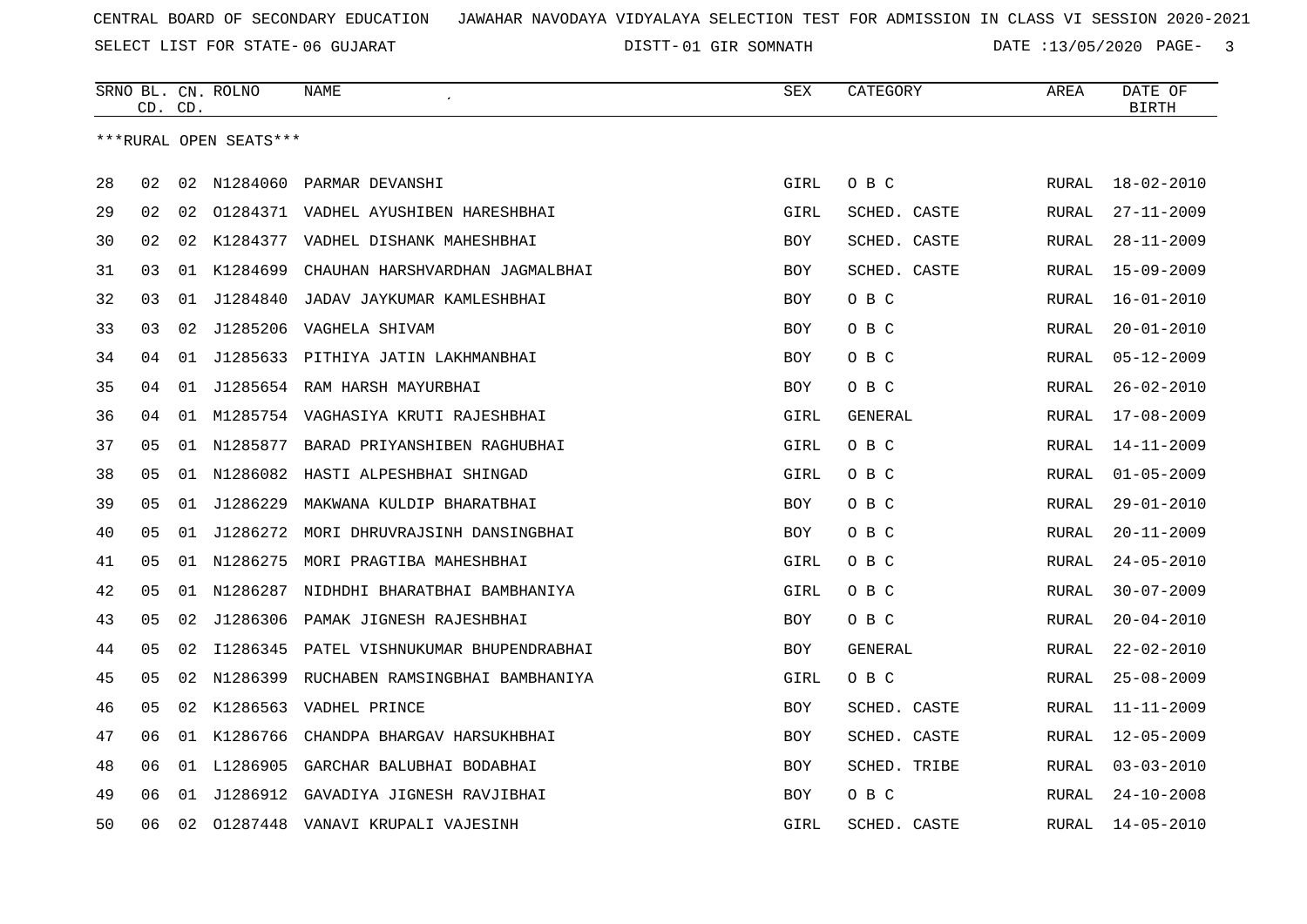SELECT LIST FOR STATE- DISTT- 06 GUJARAT

|    |    | CD. CD. | SRNO BL. CN. ROLNO    | <b>NAME</b>                              | ${\tt SEX}$ | CATEGORY     | AREA          | DATE OF<br><b>BIRTH</b> |
|----|----|---------|-----------------------|------------------------------------------|-------------|--------------|---------------|-------------------------|
|    |    |         | NO. OF CANDIDATE : 30 |                                          |             |              |               |                         |
|    |    |         |                       |                                          |             |              |               |                         |
|    |    |         |                       |                                          |             |              |               |                         |
|    |    |         |                       | *** RURAL SCHEDULED CASTE QUOTA SEATS*** |             |              |               |                         |
| 51 | 02 |         | 02 K1284128           | PRINCEKUMAR NARESHBHAI JADAV             | BOY         | SCHED. CASTE | RURAL         | $24 - 05 - 2010$        |
| 52 | 02 | 02      | K1284312              | SOSA ADITY RAMSINHBHAI                   | BOY         | SCHED. CASTE | RURAL         | $29 - 10 - 2009$        |
| 53 | 02 | 02      | K1284318              | SOSA DARSHILKUMAR LAXMANBHAI             | <b>BOY</b>  | SCHED. CASTE | <b>RURAL</b>  | $10 - 05 - 2010$        |
| 54 | 02 | 02      |                       | K1284391 VADHEL KULDEEP ABHESINGBHAI     | BOY         | SCHED. CASTE | RURAL         | $23 - 06 - 2009$        |
| 55 | 02 | 02      |                       | 01284417 VADHEL YAMINIBEN PRATAPBHAI     | GIRL        | SCHED. CASTE | RURAL         | $24 - 09 - 2009$        |
| 56 | 02 | 02      |                       | 01284526 VANZA SHREYANSHIBEN KANJIBHAI   | GIRL        | SCHED. CASTE | ${\tt RURAL}$ | $11 - 02 - 2010$        |
| 57 | 02 | 02      |                       | K1284527 VANZA SHREYKUMAR VINUBHAI       | <b>BOY</b>  | SCHED. CASTE | RURAL         | $22 - 09 - 2010$        |
| 58 | 03 |         |                       | 01 K1284939 MAYUR KARSANBHAI CHAVDA      | BOY         | SCHED. CASTE | RURAL         | $24 - 08 - 2009$        |
| 59 | 03 | 02      | K1285111              | SHRIMALI HARSH                           | BOY         | SCHED. CASTE | RURAL         | $23 - 07 - 2009$        |
|    |    |         | NO. OF CANDIDATE : 9  |                                          |             |              |               |                         |
|    |    |         |                       |                                          |             |              |               |                         |
|    |    |         |                       |                                          |             |              |               |                         |
|    |    |         |                       | *** RURAL BACKWARD CLASS QUOTA SEATS***  |             |              |               |                         |
| 60 | 02 |         |                       | 01 N1283580 CHAVDA AAYUSHEE SUBHASHBHAI  | GIRL        | O B C        | RURAL         | $02 - 11 - 2009$        |
| 61 | 02 | 01      |                       | J1283688 DODIYA DHRUVIK SUBHASHBHAI      | BOY         | O B C        | <b>RURAL</b>  | $21 - 11 - 2009$        |
| 62 | 02 |         |                       | 01 N1283781 HEERBEN GOHIL                | GIRL        | O B C        | RURAL         | $02 - 01 - 2010$        |
| 63 | 02 | 01      |                       | N1283881 KHER MITVABEN DILIPBHAI         | GIRL        | O B C        | RURAL         | $24 - 07 - 2009$        |
| 64 | 02 | 01      | N1283888              | KRISHA BEN PADHIYAR                      | GIRL        | O B C        | RURAL         | $02 - 07 - 2008$        |
| 65 | 02 | 01      | J1283918              | MAKAWANA PARTHKUMAR KISHORBHAI           | <b>BOY</b>  | O B C        | <b>RURAL</b>  | $26 - 07 - 2009$        |
| 66 | 02 | 02      |                       | N1284082 PARMAR NISHTHA ASHOKKUMAR       | GIRL        | O B C        | RURAL         | $15 - 12 - 2009$        |
| 67 | 02 | 02      |                       | J1284197 RATHOD YUGKUMAR JAGDISHBHAI     | BOY         | O B C        | RURAL         | $25 - 09 - 2009$        |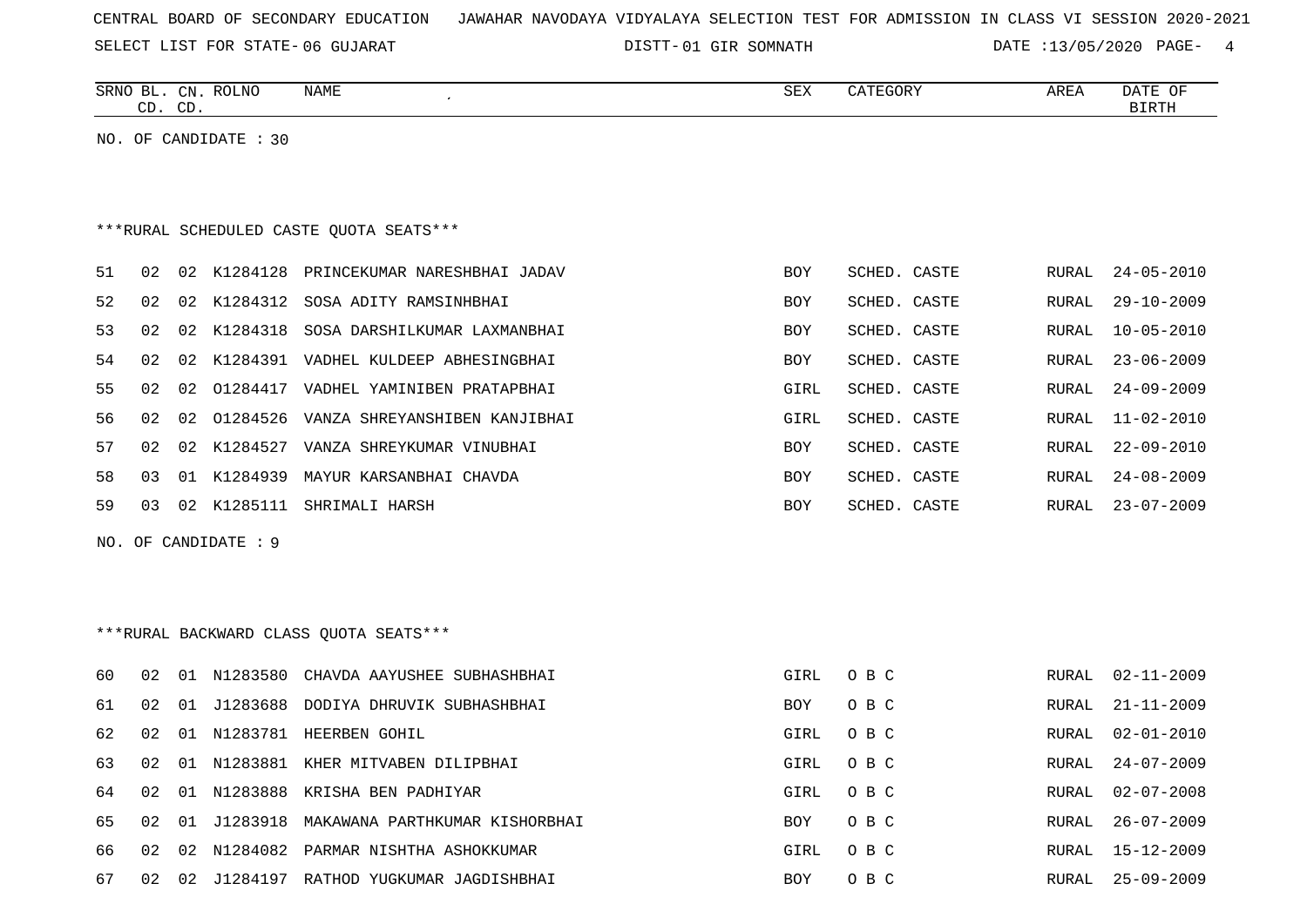SELECT LIST FOR STATE- DISTT- 06 GUJARAT

01 GIR SOMNATH DATE :13/05/2020 PAGE- 5

|                                        |    | CD. CD. | SRNO BL. CN. ROLNO      | NAME                                    | SEX  | CATEGORY | AREA  | DATE OF<br>BIRTH |
|----------------------------------------|----|---------|-------------------------|-----------------------------------------|------|----------|-------|------------------|
| ***RURAL BACKWARD CLASS QUOTA SEATS*** |    |         |                         |                                         |      |          |       |                  |
| 68                                     | 02 | 02      | J1284225                | SAUMYA U GOHIL                          | BOY  | O B C    |       | RURAL 13-09-2008 |
| 69                                     | 02 | 02      |                         | J1284467 VALA MANEETSINH DHARMENDRASINH | BOY  | O B C    | RURAL | 15-10-2009       |
| 70                                     | 02 | 02      | J1284558                | VISHAL DHARUBHAI MAKVANA                | BOY  | O B C    | RURAL | 14-06-2009       |
| 71                                     | 03 | 01      |                         | N1284805 GOHIL DIRZA KESHUBHAI          | GIRL | O B C    | RURAL | $06 - 09 - 2009$ |
| 72                                     | 03 | 02      | J1285019                | PARMAR HARSH                            | BOY  | O B C    | RURAL | $30 - 01 - 2010$ |
| 73                                     | 03 | 02      |                         | N1285194 VADHER DHRUVIBEN SUBHASHBHAI   | GIRL | O B C    | RURAL | $10 - 06 - 2009$ |
| 74                                     | 04 | 01      | J1285440                | DAHIMA MEETSINH DIPSINH                 | BOY  | O B C    | RURAL | $05 - 01 - 2010$ |
| 75                                     | 04 | 01      |                         | J1285469 DODIYA PRINS RAMESHBHAI        | BOY  | O B C    | RURAL | $30 - 03 - 2010$ |
|                                        |    |         | NO. OF CANDIDATE : $16$ |                                         |      |          |       |                  |
|                                        |    |         |                         |                                         |      |          |       |                  |

# \*\*\*RURAL SCHEDULED TRIBE QUOTA SEATS\*\*\*

|  | 76  01  01  L1283265  PARSHAV |                                              | <b>BOY</b> | SCHED. TRIBE |  | RURAL 27-04-2010 |
|--|-------------------------------|----------------------------------------------|------------|--------------|--|------------------|
|  |                               | 77 04 01 L1285426 CHOPADA RAJ KARSHANBHAI    | <b>BOY</b> | SCHED. TRIBE |  | RURAL 08-12-2009 |
|  |                               | 78 05 01 P1285816 ASARI ANJALBEN GORDHANBHAI | GIRL       | SCHED. TRIBE |  | RURAL 29-09-2009 |
|  |                               | 79 06 01 L1286818 CHOPDA MEETBHAI BHARATBHAI | BOY        | SCHED. TRIBE |  | RURAL 12-05-2010 |
|  |                               | 80 06 02 L1287473 YASH BHARATBHAI MORI       | BOY        | SCHED. TRIBE |  | RURAL 01-08-2009 |

NO. OF CANDIDATE : 5

TOTAL SELECTED CANDIDATE : 80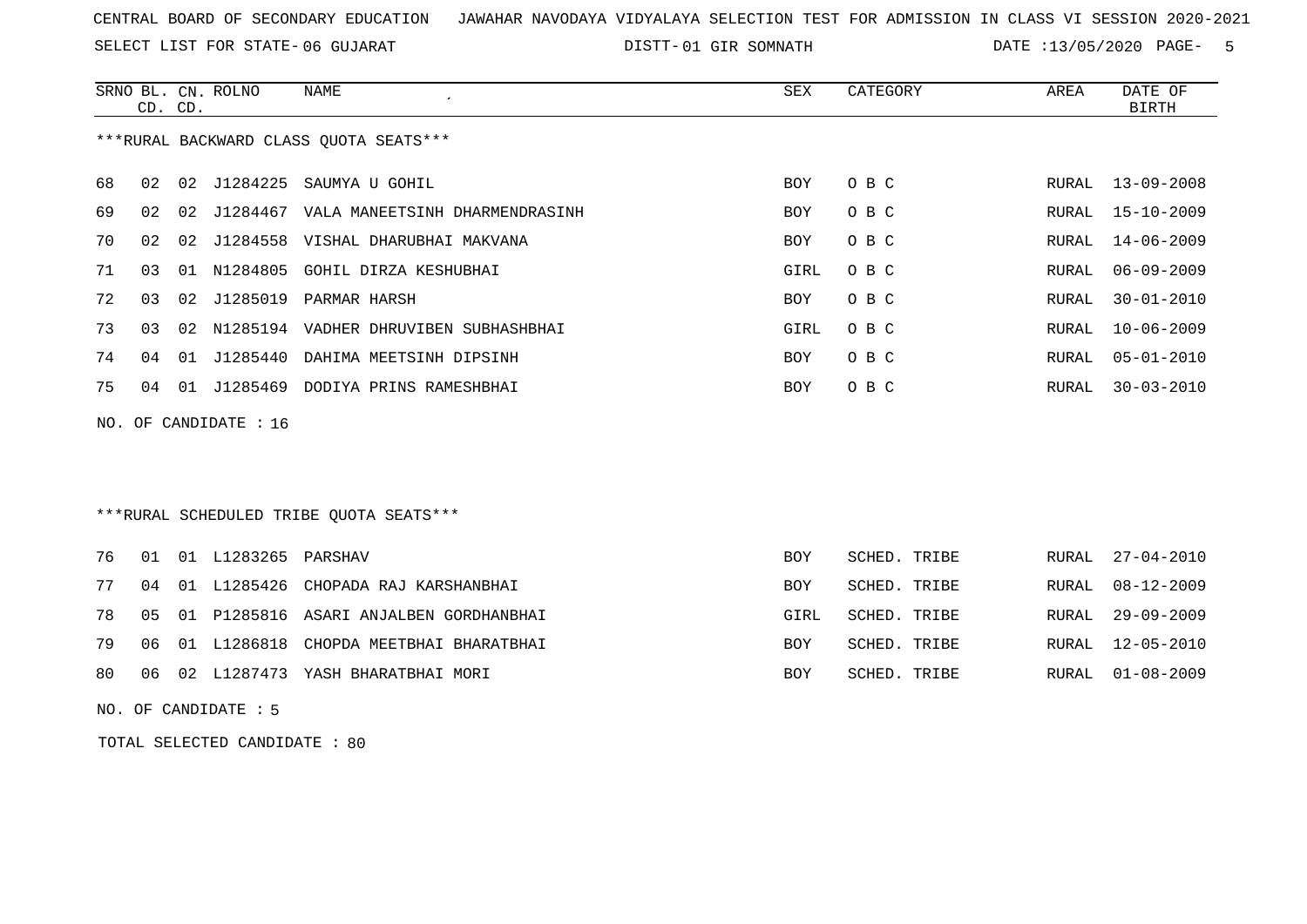SELECT LIST FOR STATE- DISTT- 06 GUJARAT

02 KHEDA DATE :13/05/2020 PAGE- 1

|             |    | CD. CD. | SRNO BL. CN. ROLNO   | NAME                                   | ${\tt SEX}$ | CATEGORY       | AREA  | DATE OF<br><b>BIRTH</b> |
|-------------|----|---------|----------------------|----------------------------------------|-------------|----------------|-------|-------------------------|
|             |    |         | ***OPEN UR SEATS***  |                                        |             |                |       |                         |
| $\mathbf 1$ | 03 |         | 01 A1289291          | DARJI NIRAVKUMAR HASTIMAL              | <b>BOY</b>  | GENERAL        | URBAN | $27 - 08 - 2009$        |
| 2           | 03 | 05      |                      | A1290179 UPADHYAY PRASHIL ASHISHKUMAR  | <b>BOY</b>  | GENERAL        | URBAN | $02 - 03 - 2010$        |
| 3           | 06 |         | 01 B1291598          | BAROT MAHAVIRSINH                      | <b>BOY</b>  | O B C          | URBAN | $21 - 08 - 2009$        |
| 4           | 06 |         | 01 N1291658          | CHAUHAN BHAVNIDHIBEN                   | GIRL        | O B C          | RURAL | $05 - 04 - 2010$        |
| 5           | 06 |         | 01 M1291856          | JANI AARYUSHI BHAVESH                  | GIRL        | <b>GENERAL</b> | RURAL | $12 - 08 - 2009$        |
| 6           | 06 | 02      | M1292305             | PATEL CHARMI HITESHBHAI                | GIRL        | <b>GENERAL</b> | RURAL | $16 - 03 - 2010$        |
| 7           | 06 | 02      | E1292343             | PATEL MAHIBEN AMITKUMAR                | GIRL        | <b>GENERAL</b> | URBAN | $16 - 10 - 2009$        |
| 8           | 06 | 02      | M1292358             | PATEL NENCYBEN                         | GIRL        | GENERAL        | RURAL | $27 - 08 - 2009$        |
| 9           | 07 | 01      | M1293295             | JAHNVI AMITBHAI PATEL                  | GIRL        | GENERAL        | RURAL | $21 - 12 - 2009$        |
| 10          | 07 |         | 02 A1293677          | SHLOK                                  | BOY         | GENERAL        | URBAN | $07 - 11 - 2008$        |
| 11          | 08 |         |                      | 02 N1294281 MEERA YASHPALSINH PARMAR   | GIRL        | O B C          | RURAL | $24 - 07 - 2009$        |
| NO.         |    |         | OF CANDIDATE : 11    |                                        |             |                |       |                         |
|             |    |         |                      |                                        |             |                |       |                         |
|             |    |         |                      |                                        |             |                |       |                         |
|             |    |         |                      | ***OPEN SCHEDULED CASTE QUOTA SEATS*** |             |                |       |                         |
|             |    |         |                      |                                        |             |                |       |                         |
| 12          | 02 |         |                      | 01 K1289076 YUG PRAVINBHAI MUNDHAVA    | <b>BOY</b>  | SCHED. CASTE   | RURAL | $16 - 03 - 2009$        |
| 13          | 03 | 04      |                      | C1289938 RATHOD HENIL VIMALKUMAR       | BOY         | SCHED. CASTE   | URBAN | $03 - 01 - 2010$        |
| 14          | 05 |         |                      | 03 C1291234 PARMAR PARTHKUMAR RATILAL  | BOY         | SCHED. CASTE   | URBAN | $11 - 12 - 2009$        |
|             |    |         | NO. OF CANDIDATE : 3 |                                        |             |                |       |                         |
|             |    |         |                      |                                        |             |                |       |                         |
|             |    |         |                      |                                        |             |                |       |                         |

\*\*\*OPEN BACKWARD CLASS QUOTA SEATS\*\*\*

|  |  | 15 03 03 B1289760 PANCHAL SHYAM CHETANKUMAR    | BOY OBC | URBAN 26-11-2009 |
|--|--|------------------------------------------------|---------|------------------|
|  |  | 16 06 01 J1291656 CHAUHAN AKHILRAJ JAYDEEPSINH | BOY OBC | RURAL 12-08-2009 |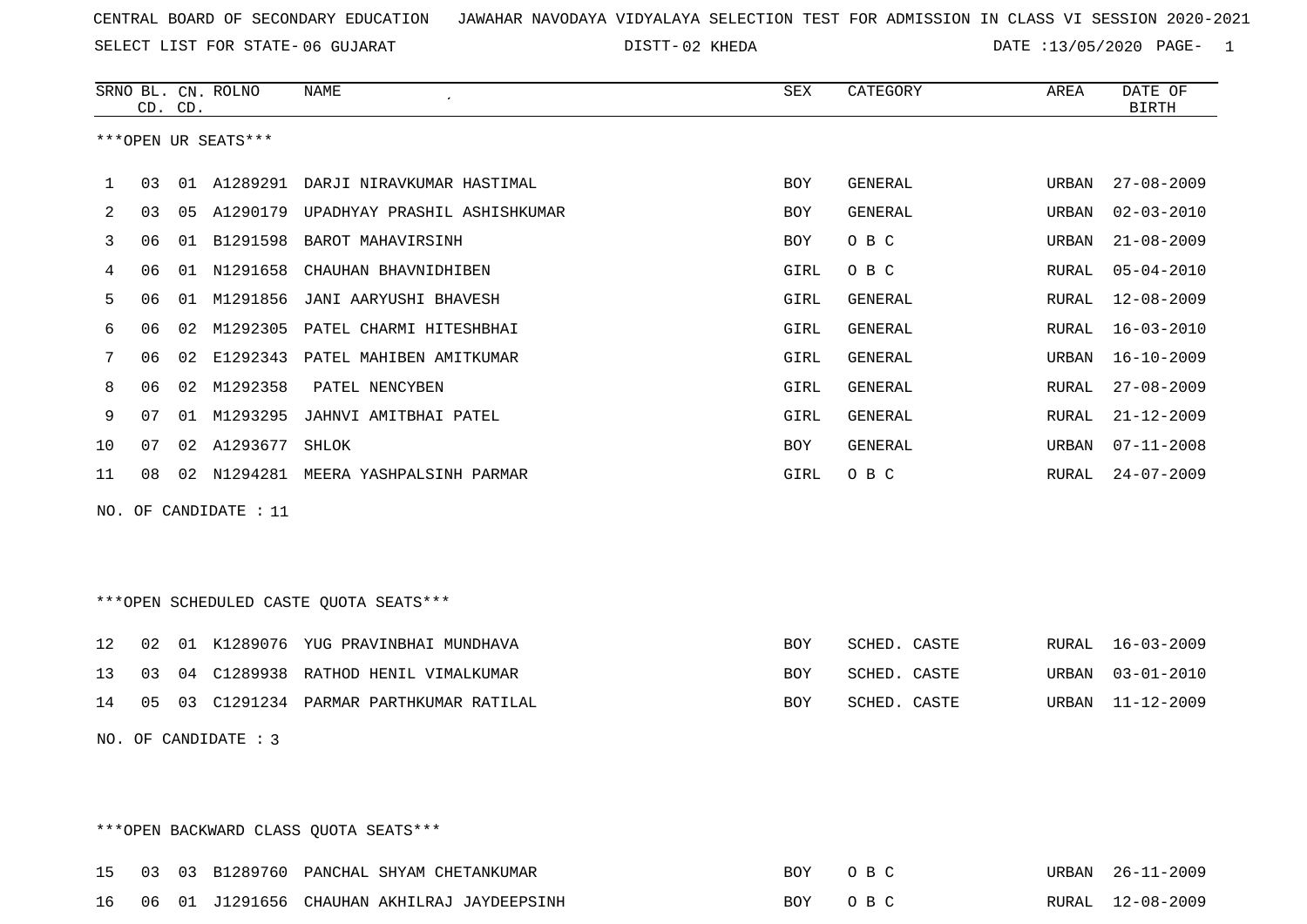SELECT LIST FOR STATE- DISTT- 06 GUJARAT

02 KHEDA DATE :13/05/2020 PAGE- 2

|    |    | CD. CD. | SRNO BL. CN. ROLNO     | <b>NAME</b>                                  | SEX  | CATEGORY     | AREA  | DATE OF<br><b>BIRTH</b> |
|----|----|---------|------------------------|----------------------------------------------|------|--------------|-------|-------------------------|
|    |    |         |                        | *** OPEN BACKWARD CLASS QUOTA SEATS***       |      |              |       |                         |
| 17 | 06 |         |                        | 01 J1291781 GHANSHYAMSINH MAHESHKUMAR PARMAR | BOY  | O B C        | RURAL | 10-01-2010              |
| 18 | 08 |         | 02 B1294212            | KAVY JAGDISHKUMAR GADHAVI                    | BOY  | O B C        | URBAN | $17 - 08 - 2009$        |
| 19 | 09 |         | 01 J1295363            | SOLANKI DHAVALKUMAR SUBHASHBHAI              | BOY  | O B C        | RURAL | $26 - 09 - 2009$        |
|    |    |         | NO. OF CANDIDATE : 5   |                                              |      |              |       |                         |
|    |    |         |                        | ***OPEN SCHEDULED TRIBE QUOTA SEATS***       |      |              |       |                         |
| 20 | 06 |         |                        | 01 L1291646 BHURIYA DANIYALBHAI              | BOY  | SCHED. TRIBE | RURAL | $31 - 08 - 2008$        |
|    |    |         | NO. OF CANDIDATE : $1$ |                                              |      |              |       |                         |
|    |    |         |                        |                                              |      |              |       |                         |
|    |    |         |                        |                                              |      |              |       |                         |
|    |    |         | ***RURAL OPEN SEATS*** |                                              |      |              |       |                         |
| 21 | 01 |         |                        | 01 N1287540 ARCHANABEN KAMALESHBHAI THAKOR   | GIRL | O B C        | RURAL | $02 - 11 - 2010$        |
| 22 | 01 |         |                        | 01 N1287743 DABHI HETALBEN BHARATBHAI        | GIRL | O B C        | RURAL | $06 - 12 - 2009$        |
| 23 | 01 | 02      |                        | N1287832 DIVAN ALVIRABANU AARUNBHAI          | GIRL | O B C        | RURAL | $20 - 11 - 2009$        |
| 24 | 01 | 04      | N1288411               | RINKUBEN NILESHBHAI KHANT                    | GIRL | O B C        | RURAL | $25 - 10 - 2010$        |
| 25 | 02 | 01      | J1288723               | BHOI YASH VISHNUBHAI                         | BOY  | O B C        | RURAL | $07 - 03 - 2010$        |
| 26 | 02 | 01      | N1288744               | DARJI PRISHA BHUPENDRAKUMAR                  | GIRL | O B C        | RURAL | $11 - 12 - 2009$        |
| 27 | 03 |         |                        | 01 I1289374 DOLIA DHAIRYA BHASKARBHAI        | BOY  | GENERAL      | RURAL | $23 - 10 - 2009$        |
| 28 | 03 | 03      |                        | J1289670 MISTRY JAINAM PRAGNESHBHAI          | BOY  | O B C        | RURAL | $02 - 09 - 2009$        |
| 29 | 03 | 03      |                        | M1289823 PATEL KRISHA NITINBHAI              | GIRL | GENERAL      | RURAL | $13 - 12 - 2008$        |
| 30 | 03 |         |                        | 05 N1290076 SODHA KIRTIBEN HARISHKUMAR       | GIRL | O B C        | RURAL | $23 - 02 - 2010$        |
| 31 | 03 | 05      | I1290118               | SUJALSINH VIKRAMSINH MAHIDA                  | BOY  | GENERAL      | RURAL | $15 - 03 - 2010$        |
| 32 |    |         |                        | 04 02 N1290732 SODHA AYUSHIBEN YOGESHKUMAR   | GIRL | O B C        |       | RURAL 22-05-2009        |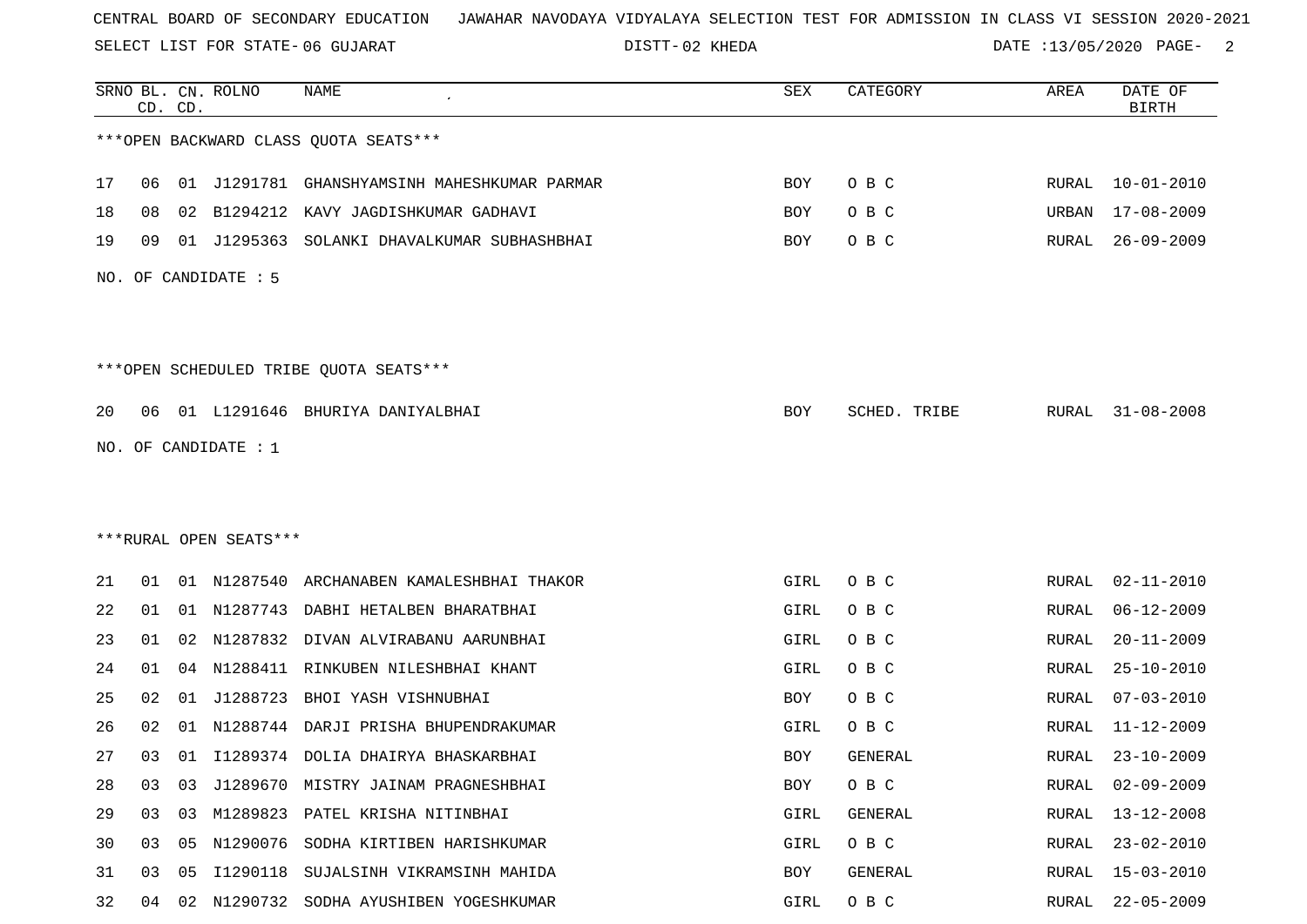SELECT LIST FOR STATE- DISTT- 06 GUJARAT

02 KHEDA DATE :13/05/2020 PAGE- 3

|    | CD. CD. |    | SRNO BL. CN. ROLNO     | NAME                             | SEX        | CATEGORY       | AREA         | DATE OF<br><b>BIRTH</b> |
|----|---------|----|------------------------|----------------------------------|------------|----------------|--------------|-------------------------|
|    |         |    | ***RURAL OPEN SEATS*** |                                  |            |                |              |                         |
| 33 | 04      | 02 | J1290764               | SODHA VISHESHKUMAR RANJITSINH    | <b>BOY</b> | O B C          | RURAL        | $18 - 10 - 2008$        |
| 34 | 05      | 02 | I1291061               | JAYKUMAR SOMABHAI KHANT          | BOY        | GENERAL        | RURAL        | $08 - 04 - 2010$        |
| 35 | 05      | 02 | I1291120               | KUNJ THAKKAR                     | <b>BOY</b> | <b>GENERAL</b> | RURAL        | $18 - 08 - 2009$        |
| 36 | 05      | 02 | N1291209               | NIRALIBEN MAHESHBHAI PARMAR      | GIRL       | O B C          | RURAL        | $20 - 10 - 2009$        |
| 37 | 06      | 01 | N1291847               | JAIMINIBEN VANRAJBHAI PARMAR     | GIRL       | O B C          | RURAL        | $29 - 09 - 2009$        |
| 38 | 06      | 02 | N1292100               | NISHABEN AMARSINH PARMAR         | GIRL       | O B C          | RURAL        | $01 - 04 - 2010$        |
| 39 | 06      | 02 | I1292320               | PATEL DIVYA UMESHKUMAR           | <b>BOY</b> | <b>GENERAL</b> | RURAL        | $10 - 08 - 2009$        |
| 40 | 06      | 04 | M1292893               | VAGHELA SHREYABEN PRATAPSINH     | GIRL       | <b>GENERAL</b> | RURAL        | $07 - 11 - 2009$        |
| 41 | 07      | 01 | I1293213               | DHAIRYA VIJAYBHAI PATEL          | <b>BOY</b> | <b>GENERAL</b> | RURAL        | $28 - 12 - 2008$        |
| 42 | 07      | 01 | J1293225               | DHAVALKUMAR VINUBHAI PARMAR      | <b>BOY</b> | O B C          | <b>RURAL</b> | $03 - 08 - 2009$        |
| 43 | 07      | 01 | 01293379               | MAKWANA SHRUTI PRAVINBHAI        | GIRL       | SCHED. CASTE   | RURAL        | $22 - 12 - 2009$        |
| 44 | 07      | 01 | N1293547               | PRAJAPATI KRISHA SANDIPKUMAR     | GIRL       | O B C          | RURAL        | $23 - 06 - 2009$        |
| 45 | 07      | 02 | K1293668               | SENVA CHINTANKUMAR PARSHOTAMBHAI | <b>BOY</b> | SCHED. CASTE   | <b>RURAL</b> | $04 - 10 - 2009$        |
| 46 | 08      | 02 | J1294341               | NIRANJANSINH PRAVINSINH ZALA     | <b>BOY</b> | O B C          | <b>RURAL</b> | $24 - 06 - 2009$        |
| 47 | 08      | 03 | N1294630               | SNEHALBEN PRAHLADSINH SOLANKI    | GIRL       | O B C          | RURAL        | $13 - 07 - 2009$        |
| 48 | 08      | 03 | J1294756               | VEDANTRAJSINH BALDEVSINH DABHI   | <b>BOY</b> | O B C          | RURAL        | $17 - 10 - 2009$        |
| 49 | 09      | 01 | I1295219               | PATEL HET MUKESHBHAI             | <b>BOY</b> | <b>GENERAL</b> | RURAL        | $09 - 08 - 2010$        |
| 50 | 09      | 01 | I1295369               | SOLANKI MEDHAJ CHAITENDRASINH    | <b>BOY</b> | <b>GENERAL</b> | RURAL        | $04 - 05 - 2009$        |

NO. OF CANDIDATE : 30

\*\*\*RURAL SCHEDULED CASTE QUOTA SEATS\*\*\*

|  |  | 51 02 01 K1288872 MEET PRABHUDAS MAKWANA          | <b>BOY</b> | SCHED. CASTE |  | RURAL 27-03-2010 |
|--|--|---------------------------------------------------|------------|--------------|--|------------------|
|  |  | 52 02 01 K1288908 PARMAR PRIYANSHKUMAR RAKESHBHAI | <b>BOY</b> | SCHED. CASTE |  | RURAL 26-04-2010 |
|  |  | 53 03 01 01289135 ANERIBEN VASANTBHAI MAKVANA     | GIRL       | SCHED. CASTE |  | RURAL 09-09-2009 |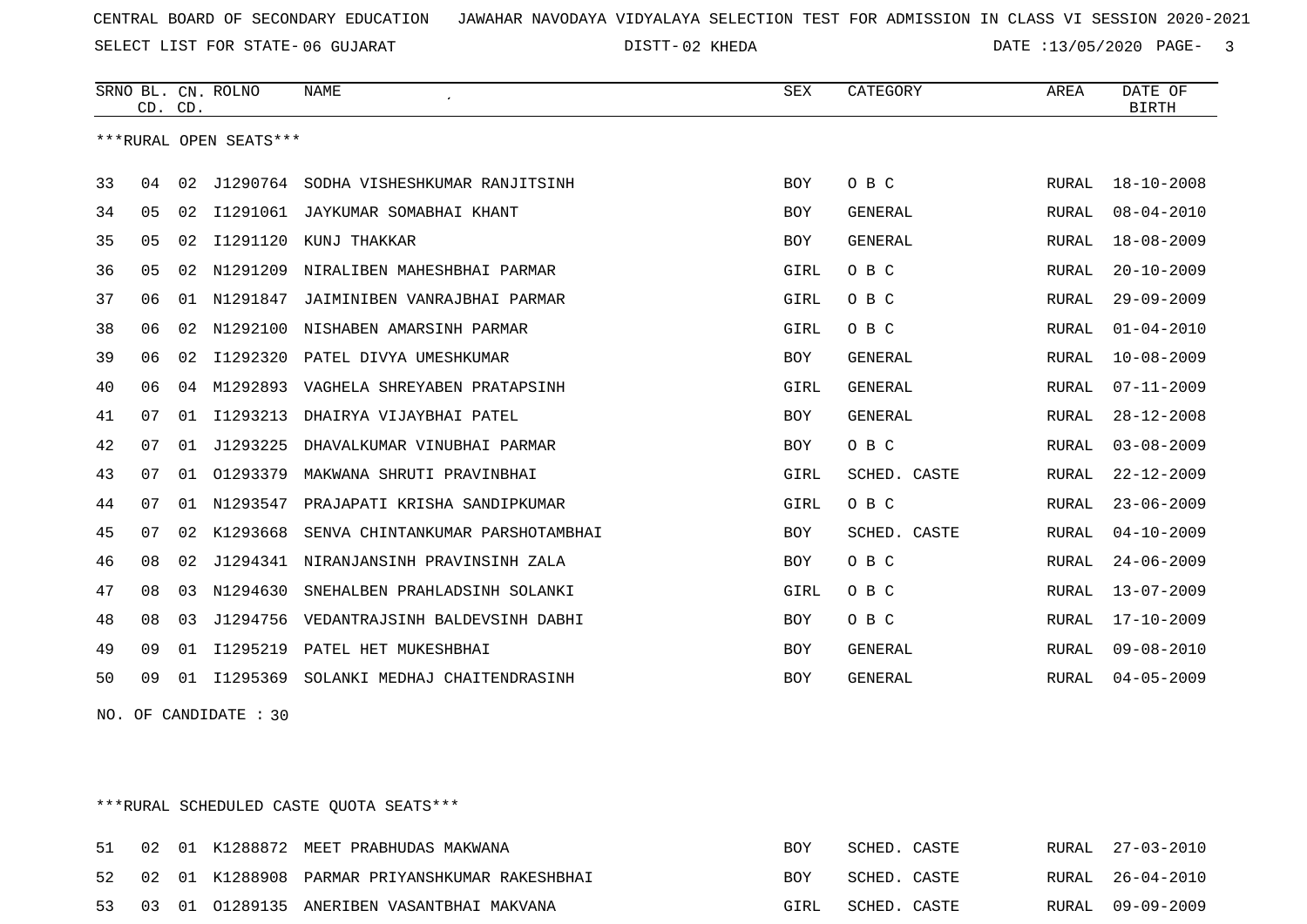SELECT LIST FOR STATE- DISTT- 06 GUJARAT

SRNO BL. CN.

ROLNO NAME SEX CATEGORY AREA DATE OF

02 KHEDA DATE :13/05/2020 PAGE- 4

|    | CD. CD. |    |                        |                                              |            |              |               | <b>BIRTH</b>     |
|----|---------|----|------------------------|----------------------------------------------|------------|--------------|---------------|------------------|
|    |         |    |                        | ***RURAL SCHEDULED CASTE QUOTA SEATS***      |            |              |               |                  |
| 54 | 03      |    | 01 K1289257            | CHAUHAN JEETKUMAR SHAILESHKUMAR              | <b>BOY</b> | SCHED. CASTE | RURAL         | $20 - 12 - 2009$ |
| 55 | 03      |    | 01 K1289259            | CHAUHAN SUJAL MUKESHKUMAR                    | BOY        | SCHED. CASTE | RURAL         | $28 - 10 - 2009$ |
| 56 | 05      |    |                        | 01 K1290821 AADARSHKUMAR PRAKASHBHAI SOLANKI | BOY        | SCHED. CASTE | RURAL         | $10 - 09 - 2009$ |
| 57 | 08      |    |                        | 02 01294397 PARMAR NIYATI JITENDRAKUMAR      | GIRL       | SCHED. CASTE | RURAL         | $18 - 11 - 2009$ |
| 58 | 09      |    |                        | 01 K1295052 KRISH VAGHELA                    | BOY        | SCHED. CASTE | RURAL         | $23 - 03 - 2010$ |
| 59 | 09      |    |                        | 01 K1295291 RATHOD PIYUSH JITENDRAKUMAR      | BOY        | SCHED. CASTE | RURAL         | $24 - 08 - 2009$ |
|    |         |    | $NO.$ OF CANDIDATE : 9 |                                              |            |              |               |                  |
|    |         |    |                        |                                              |            |              |               |                  |
|    |         |    |                        | *** RURAL BACKWARD CLASS QUOTA SEATS***      |            |              |               |                  |
| 60 | 04      |    |                        | 01 J1290311 AKASHKUMAR SURYAKANTBHAI CHAUHAN | <b>BOY</b> | O B C        | RURAL         | $07 - 10 - 2009$ |
| 61 | 04      | 02 |                        | J1290808 VASIM JIMSANBHAI MALEK              | BOY        | O B C        | RURAL         | 15-04-2009       |
| 62 | 05      | 03 |                        | J1291296 PRINC BHAVESHBHAI BHOI              | BOY        | O B C        | RURAL         | $29 - 06 - 2009$ |
| 63 | 06      |    | 01 J1291679            | CHAUHAN YUVRAJSINH                           | BOY        | O B C        | RURAL         | $27 - 08 - 2009$ |
| 64 | 06      |    |                        | 01 N1291700 DABHI SAKHSIBA                   | GIRL       | O B C        | RURAL         | $15 - 02 - 2010$ |
| 65 | 06      | 02 | J1292012               | MANISHKUMAR RAJUBHAI PARMAR                  | BOY        | O B C        | RURAL         | $15 - 01 - 2010$ |
| 66 | 06      | 02 | N1292417               | PAYALBEN VIJAYSINH SOLANKI                   | GIRL       | O B C        | RURAL         | $29 - 03 - 2010$ |
| 67 | 06      | 02 |                        | J1292467 RABARI ASHVIN TRIKAMBHAI            | BOY        | O B C        | RURAL         | $30 - 11 - 2009$ |
| 68 | 06      | 03 |                        | J1292594 RITESHKUMAR SUKHABHAI PARMAR        | BOY        | O B C        | RURAL         | 17-07-2009       |
| 69 | 06      |    |                        | 04 J1292963 YUVRAJKUMAR MUKESHBHAI PARMAR    | <b>BOY</b> | O B C        | RURAL         | $27 - 03 - 2009$ |
| 70 | 06      |    |                        | 04 J1293041 ZALA SATPALSINH                  | BOY        | O B C        | ${\tt RURAL}$ | $18 - 01 - 2010$ |
| 71 |         |    |                        | 08 02 J1294461 PRADIPSINH JAGDISHBHAI ZALA   | BOY        | O B C        | RURAL         | $02 - 02 - 2010$ |
| 72 | 09      |    |                        | 01 J1295013 JAY JIVANBHAI PRAJAPATI          | BOY        | O B C        | RURAL         | $11 - 06 - 2009$ |
| 73 | 09      |    |                        | 01 N1295045 KRISHA PRAGNESHKUMAR PRAJAPATI   | GIRL       | O B C        | RURAL         | $07 - 03 - 2009$ |
| 74 | 09      |    |                        | 01 J1295265 PRAJAPATI KRISHKUMAR RAKESHBHAI  | BOY        | O B C        | RURAL         | $11 - 06 - 2008$ |
|    |         |    |                        |                                              |            |              |               |                  |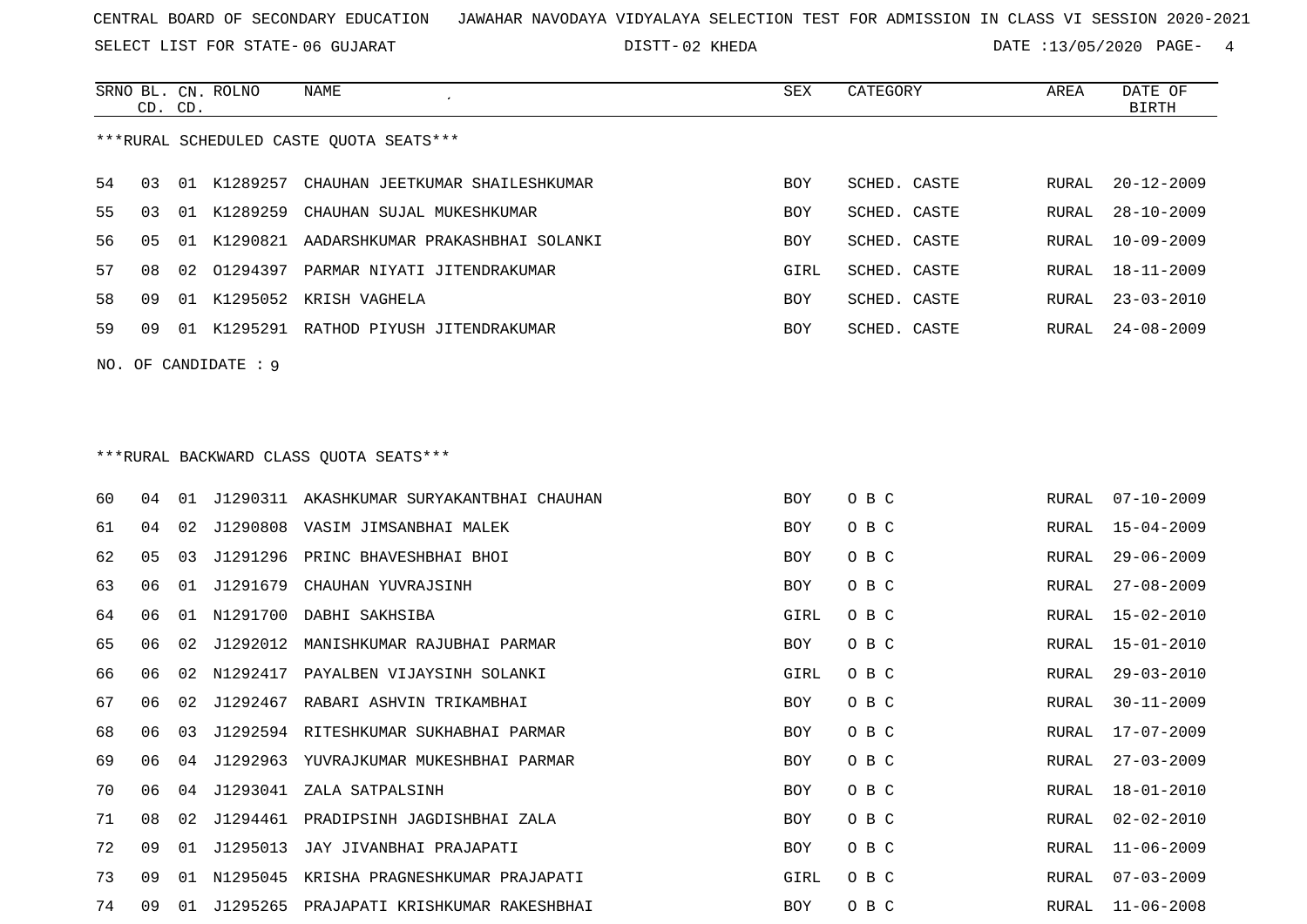SELECT LIST FOR STATE- DISTT- 06 GUJARAT

02 KHEDA DATE :13/05/2020 PAGE- 5

|     | CD. CD.                |  | SRNO BL. CN. ROLNO | NAME                                       | <b>SEX</b> | CATEGORY     | AREA  | DATE OF<br>BIRTH |  |  |
|-----|------------------------|--|--------------------|--------------------------------------------|------------|--------------|-------|------------------|--|--|
|     |                        |  |                    | *** RURAL BACKWARD CLASS QUOTA SEATS***    |            |              |       |                  |  |  |
| 75  | 09                     |  |                    | 01 J1295445 YUVRAJSINH MUKESHBHAI PARMAR   | <b>BOY</b> | O B C        | RURAL | $03 - 10 - 2008$ |  |  |
| NO. | OF CANDIDATE : 16      |  |                    |                                            |            |              |       |                  |  |  |
|     |                        |  |                    |                                            |            |              |       |                  |  |  |
|     |                        |  |                    | ***RURAL SCHEDULED TRIBE QUOTA SEATS***    |            |              |       |                  |  |  |
| 76  | 03                     |  | 04 P1289963        | RINKUBEN RANCHHODBHAI RAITRARA             | GIRL       | SCHED. TRIBE | RURAL | $03 - 04 - 2008$ |  |  |
| 77  | 04                     |  | 02 P1290694        | SADAT VIDHYABEN DILIPBHAI                  | GIRL       | SCHED. TRIBE | RURAL | $20 - 05 - 2010$ |  |  |
| 78  | 04                     |  | 02 P1290807        | VASAVA UNNATIBEN RAJUBHAI                  | GIRL       | SCHED. TRIBE | RURAL | $29 - 12 - 2009$ |  |  |
| 79  | 09                     |  | 01 L1294897        | BHAMAT MAYANKKUMAR RUPABHAI                | <b>BOY</b> | SCHED. TRIBE | RURAL | $01 - 08 - 2009$ |  |  |
| 80  | 09                     |  |                    | 01 P1295420 VASAVA PRIYANSHIBEN CHANDUBHAI | GIRL       | SCHED. TRIBE | RURAL | 19-09-2009       |  |  |
|     | NO. OF CANDIDATE $: 5$ |  |                    |                                            |            |              |       |                  |  |  |

TOTAL SELECTED CANDIDATE : 80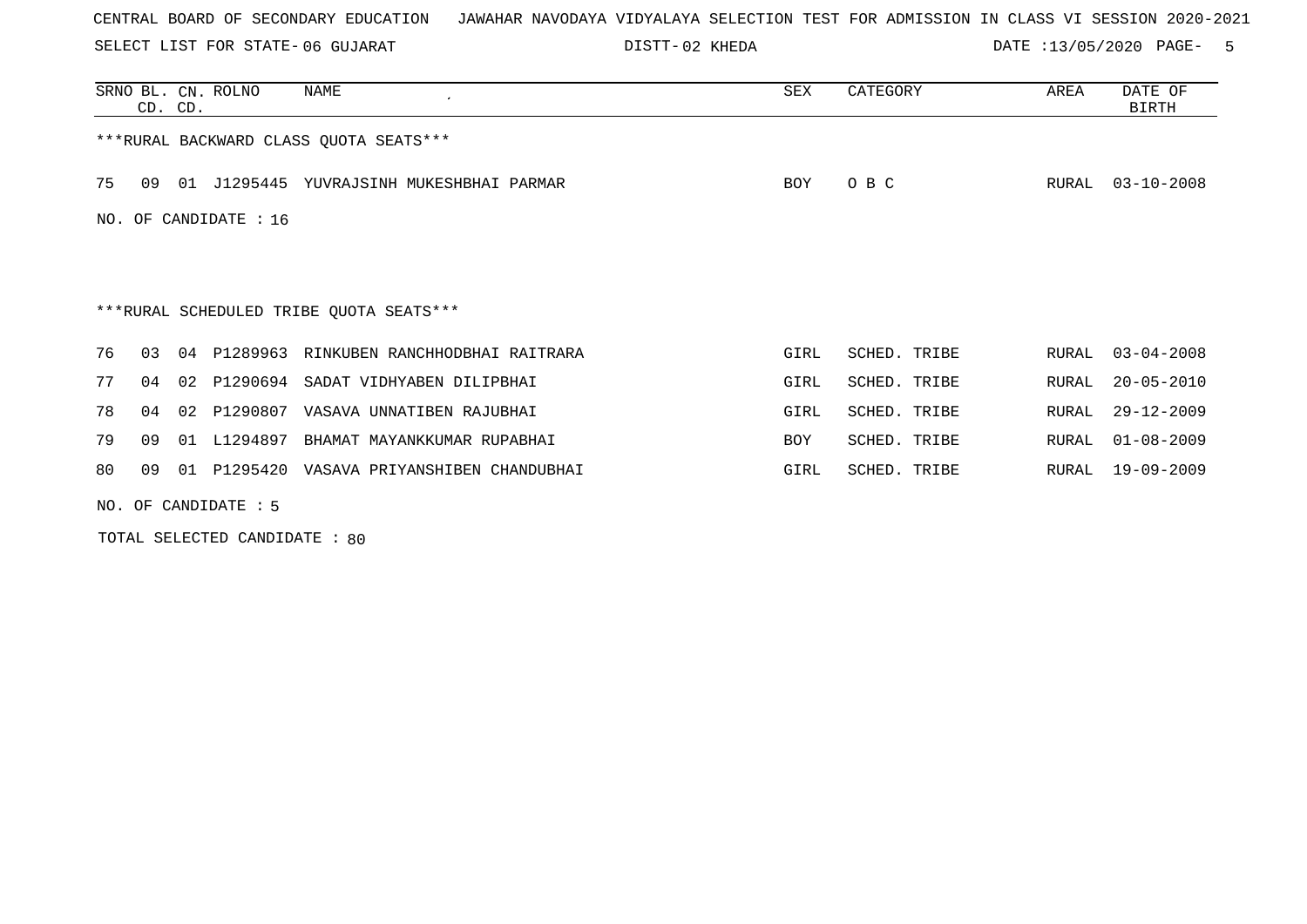SELECT LIST FOR STATE- DISTT- 06 GUJARAT

03 BHARUCH DATE :13/05/2020 PAGE- 1

|    |    | CD. CD. | SRNO BL. CN. ROLNO     | NAME                                      | SEX        | CATEGORY       | AREA  | DATE OF<br><b>BIRTH</b> |
|----|----|---------|------------------------|-------------------------------------------|------------|----------------|-------|-------------------------|
|    |    |         | ***OPEN UR SEATS***    |                                           |            |                |       |                         |
| 1  | 02 |         | 01 11295638            | HERILKUMAR RAJESHBHAI ABHANGI             | <b>BOY</b> | GENERAL        | RURAL | $06 - 12 - 2009$        |
| 2  | 02 |         | 01 A1295646            | JAY VIPULBHAI DESAI                       | <b>BOY</b> | <b>GENERAL</b> | URBAN | $27 - 10 - 2009$        |
| 3  | 02 |         |                        | 01 A1295809 PRIT KIRITBHAI PATOLIYA       | BOY        | GENERAL        | URBAN | $10 - 12 - 2009$        |
| 4  | 04 |         |                        | 01 I1296386 SAMAY HARISHBHAI PADALIA      | <b>BOY</b> | GENERAL        | RURAL | $04 - 12 - 2008$        |
| 5  | 05 |         |                        | 01 N1296523 KRISHNABEN BHARATSINH MAKWANA | GIRL       | O B C          | RURAL | $24 - 02 - 2010$        |
|    |    |         | NO. OF CANDIDATE $: 5$ |                                           |            |                |       |                         |
|    |    |         |                        |                                           |            |                |       |                         |
|    |    |         |                        | ***OPEN SCHEDULED CASTE QUOTA SEATS***    |            |                |       |                         |
| 6  | 02 |         |                        | 01 K1295563 AVINASH M PRASAD              | BOY        | SCHED. CASTE   | RURAL | $06 - 06 - 2008$        |
| 7  | 02 |         |                        | 01 K1295820 RAJNISH SANJIV DEV            | <b>BOY</b> | SCHED. CASTE   | RURAL | $01 - 06 - 2008$        |
| 8  | 02 |         | 01 01295841 RIDHIMA    |                                           | GIRL       | SCHED. CASTE   | RURAL | $29 - 07 - 2009$        |
|    |    |         | NO. OF CANDIDATE : 3   |                                           |            |                |       |                         |
|    |    |         |                        |                                           |            |                |       |                         |
|    |    |         |                        | *** OPEN BACKWARD CLASS QUOTA SEATS***    |            |                |       |                         |
| 9  | 02 |         |                        | 01 F1295786 PATEL VRUNDA NARESHKUMAR      | GIRL       | O B C          | URBAN | $03 - 12 - 2009$        |
| 10 | 02 |         |                        | 01 N1295874 SINGH SAKCHI                  | GIRL       | O B C          | RURAL | $06 - 08 - 2009$        |
| 11 | 05 |         |                        | 01 F1296616 PATEL LEEZA DHARMESHKUMAR     | GIRL       | O B C          | URBAN | $06 - 01 - 2009$        |
| 12 | 06 | 01      | J1296820               | RAVIKUMAR                                 | <b>BOY</b> | O B C          | RURAL | $03 - 05 - 2008$        |
| 13 | 08 |         |                        | 01 F1297279 GOHIL PRACHIBEN SANJAYBHAI    | GIRL       | O B C          | URBAN | $02 - 06 - 2009$        |

NO. OF CANDIDATE : 5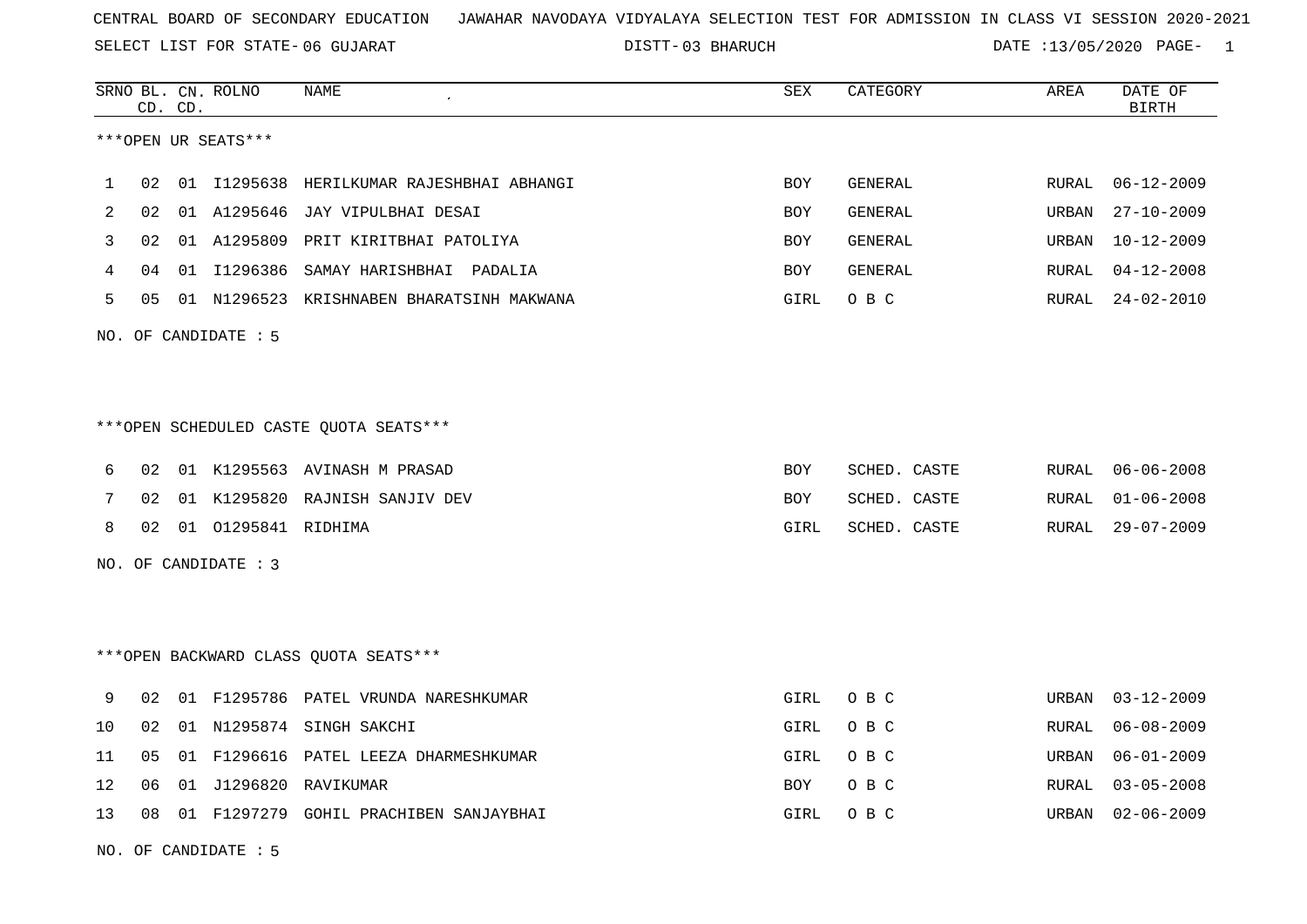SELECT LIST FOR STATE- DISTT- 06 GUJARAT

03 BHARUCH DATE :13/05/2020 PAGE- 2

|                                        | CD. CD. |       | SRNO BL. CN. ROLNO | NAME                             | SEX        | CATEGORY     | AREA  | DATE OF<br>BIRTH |  |  |
|----------------------------------------|---------|-------|--------------------|----------------------------------|------------|--------------|-------|------------------|--|--|
| ***OPEN SCHEDULED TRIBE OUOTA SEATS*** |         |       |                    |                                  |            |              |       |                  |  |  |
| 14                                     | 01      | O 1   | P1295451           | CHAUDHARY PALAKKUMARI ASHWINBHAI | GIRL       | SCHED. TRIBE | RURAL | $10 - 12 - 2009$ |  |  |
| 15                                     | 01      | 01    | L1295545 VIRAJ     |                                  | <b>BOY</b> | SCHED. TRIBE | RURAL | $23 - 02 - 2010$ |  |  |
| 16                                     | 02      | . N 1 | L1295831           | RATHVA KANDRAP NILESHBHAI        | <b>BOY</b> | SCHED. TRIBE | RURAL | 27-01-2010       |  |  |
| 17                                     | 02      | . N 1 | L1295938           | VASAVA RITESH VIJAY              | <b>BOY</b> | SCHED. TRIBE | RURAL | $14 - 02 - 2009$ |  |  |
| 18                                     | 06      | 01    |                    | P1296869 VASAVA ANJALIBEN        | GIRL       | SCHED. TRIBE | RURAL | 28-10-2009       |  |  |
| 19                                     | 09      | O 1   | L1297561           | VASAVA ADITYKUMAR MANHARBHAI     | <b>BOY</b> | SCHED. TRIBE | RURAL | $23 - 12 - 2009$ |  |  |
| 20                                     | 09      | . N 1 | L1297711           | VASAVA RAHULBHAI NARENDRABHAI    | <b>BOY</b> | SCHED. TRIBE | RURAL | $10 - 06 - 2009$ |  |  |
|                                        |         |       |                    |                                  |            |              |       |                  |  |  |

NO. OF CANDIDATE : 7

# \*\*\*RURAL OPEN SEATS\*\*\*

| 21 | 01 | 01  |          | M1295520 RAJ NIDHIBEN HEMNDRASINH      | GIRL       | GENERAL      | RURAL | 07-03-2010       |
|----|----|-----|----------|----------------------------------------|------------|--------------|-------|------------------|
| 22 | 02 | 01  | I1295713 | PAGHDAL PREET VIPULBHAI                | BOY        | GENERAL      | RURAL | 17-10-2009       |
| 23 | 03 | 01  | M1295975 | BHATI SALONI SINGH                     | GIRL       | GENERAL      | RURAL | $29 - 01 - 2009$ |
| 24 | 03 | 01  |          | J1296144 PRAJAPATI TIRTH RAJNIKANT     | BOY        | O B C        | RURAL | $28 - 07 - 2009$ |
| 25 | 03 | 01  |          | N1296201 VAIDEHI HASMUKHBHAI MACHHI    | GIRL       | O B C        | RURAL | 05-11-2009       |
| 26 | 04 | 01  | I1296288 | OM PINAKIN PANDYA                      | BOY        | GENERAL      | RURAL | $05 - 01 - 2009$ |
| 27 | 05 | 01  | M1296441 | BHATA FATIMA SAEED                     | GIRL       | GENERAL      | RURAL | $12 - 11 - 2009$ |
| 28 | 05 | 01  | M1296519 | KARBHARI SARA SAJID                    | GIRL       | GENERAL      | RURAL | $08 - 01 - 2010$ |
| 29 | 06 | O 1 |          | 01296822 ROHIT JAYSHRI                 | GIRL       | SCHED. CASTE | RURAL | $08 - 07 - 2009$ |
| 30 | 06 | 01  |          | L1296868 VASAVA ANISH KUMAR            | BOY        | SCHED. TRIBE | RURAL | $26 - 04 - 2010$ |
| 31 | 06 | O 1 | P1296993 | VASAVA SANJANABEN DILIPBHAI            | GIRL       | SCHED. TRIBE | RURAL | $02 - 10 - 2009$ |
| 32 | 07 | 01  | I1297076 | DARSHIL PANDYA                         | BOY        | GENERAL      | RURAL | 08-12-2008       |
| 33 | 08 | 01  |          | P1297261 CHAUDHARI TAMANNA RAKESHBHAI  | GIRL       | SCHED. TRIBE | RURAL | 15-11-2009       |
| 34 | 08 | 01  |          | L1297414 VASAVA RAJIVKUMAR JASVANTBHAI | <b>BOY</b> | SCHED. TRIBE | RURAL | $12 - 08 - 2009$ |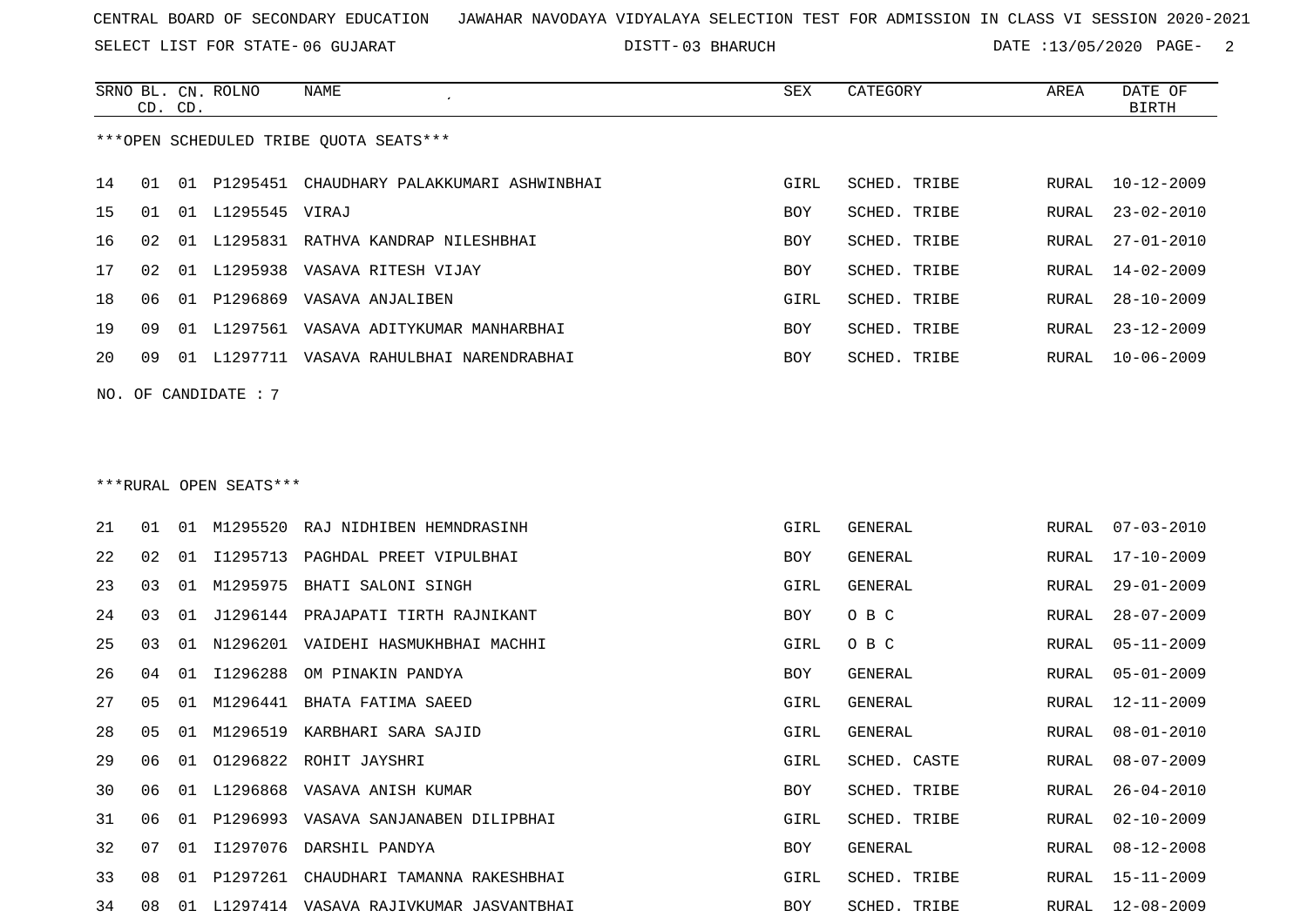SELECT LIST FOR STATE- DISTT- 06 GUJARAT

03 BHARUCH DATE :13/05/2020 PAGE- 3

|    | CD. CD.                                 |    | SRNO BL. CN. ROLNO    | NAME                                              | <b>SEX</b> | CATEGORY     | AREA         | DATE OF<br>BIRTH |  |  |  |
|----|-----------------------------------------|----|-----------------------|---------------------------------------------------|------------|--------------|--------------|------------------|--|--|--|
|    |                                         |    | NO. OF CANDIDATE : 14 |                                                   |            |              |              |                  |  |  |  |
|    |                                         |    |                       |                                                   |            |              |              |                  |  |  |  |
|    | ***RURAL SCHEDULED CASTE QUOTA SEATS*** |    |                       |                                                   |            |              |              |                  |  |  |  |
|    |                                         |    |                       |                                                   |            |              |              |                  |  |  |  |
| 35 | 01                                      |    |                       | 01 K1295484 PANDVI ARPITKUMAR NAVINBHAI           | <b>BOY</b> | SCHED. CASTE | RURAL        | $01 - 11 - 2009$ |  |  |  |
| 36 | 01                                      | 01 |                       | 01295487 PARMAR GAYTRI GIRISHBHAI                 | GIRL       | SCHED. CASTE | RURAL        | $20 - 01 - 2010$ |  |  |  |
| 37 | 02                                      | 01 |                       | 01295798 PRACHIKUMARI PARMAR                      | GIRL       | SCHED. CASTE | <b>RURAL</b> | $15 - 01 - 2009$ |  |  |  |
| 38 | 02                                      |    |                       | 01 01295817 RAJAK SONALIKA PINTOO                 | GIRL       | SCHED. CASTE | <b>RURAL</b> | $13 - 12 - 2008$ |  |  |  |
| 39 | 03                                      | 01 |                       | 01295997 FALAK PARMAR                             | GIRL       | SCHED. CASTE | RURAL        | $09 - 09 - 2008$ |  |  |  |
| 40 | 03                                      |    |                       | 01 K1296073 MEETKUMAR SURESHBHAI MAKVANA          | BOY        | SCHED. CASTE | <b>RURAL</b> | $08 - 12 - 2009$ |  |  |  |
| 41 | 05                                      |    |                       | 01 K1296580 PARMAR AMBRISHKUMAR HARESHBHAI        | <b>BOY</b> | SCHED. CASTE | <b>RURAL</b> | $20 - 06 - 2009$ |  |  |  |
| 42 | 06                                      |    |                       | 01 K1296816 RANA PARTH HARESHBHAI                 | <b>BOY</b> | SCHED. CASTE | RURAL        | $14 - 11 - 2009$ |  |  |  |
| 43 | 08                                      |    |                       | 01 01297305 PARMAR JINAL GANESHBHAI               | GIRL       | SCHED. CASTE | RURAL        | $28 - 09 - 2009$ |  |  |  |
|    |                                         |    | NO. OF CANDIDATE : 9  |                                                   |            |              |              |                  |  |  |  |
|    |                                         |    |                       |                                                   |            |              |              |                  |  |  |  |
|    |                                         |    |                       |                                                   |            |              |              |                  |  |  |  |
|    |                                         |    |                       | ***RURAL BACKWARD CLASS OUOTA SEATS***            |            |              |              |                  |  |  |  |
| 44 | 02                                      |    |                       | 01 N1295599 DHARMISHTHABEN GANESHBHAI PATANVADIYA | GIRL       | O B C        | RURAL        | $31 - 08 - 2009$ |  |  |  |
| 45 | 02                                      |    | 01 N1295629           | GOUD SHAKSHI KRISHNA PRASAD                       | GIRL       | O B C        | <b>RURAL</b> | $12 - 01 - 2009$ |  |  |  |
| 46 | 02                                      |    | 01 N1295635 HEMANGI   |                                                   | GIRL       | O B C        | <b>RURAL</b> | $19 - 08 - 2009$ |  |  |  |
| 47 | 02                                      | 01 |                       | J1295674 KRISH KUMAR RAUT                         | <b>BOY</b> | O B C        | <b>RURAL</b> | $15 - 08 - 2008$ |  |  |  |
| 48 | 02                                      | 01 |                       | J1295735 PATEL HARSHBHAI RAMESHBHAI               | <b>BOY</b> | O B C        | RURAL        | $10 - 11 - 2009$ |  |  |  |
| 49 | 02                                      |    |                       | 01 N1295741 PATEL JANHAVI CHANDRAVADAN            | GIRL       | O B C        | RURAL        | $02 - 09 - 2009$ |  |  |  |

50 02 01 J1295755 PATEL MIT BOY O B C RURAL 28-06-2009 51 02 01 N1295839 RIDDHI DINESHBHAI PATEL SAN SANG GIRL O B C SAN RURAL 22-12-2008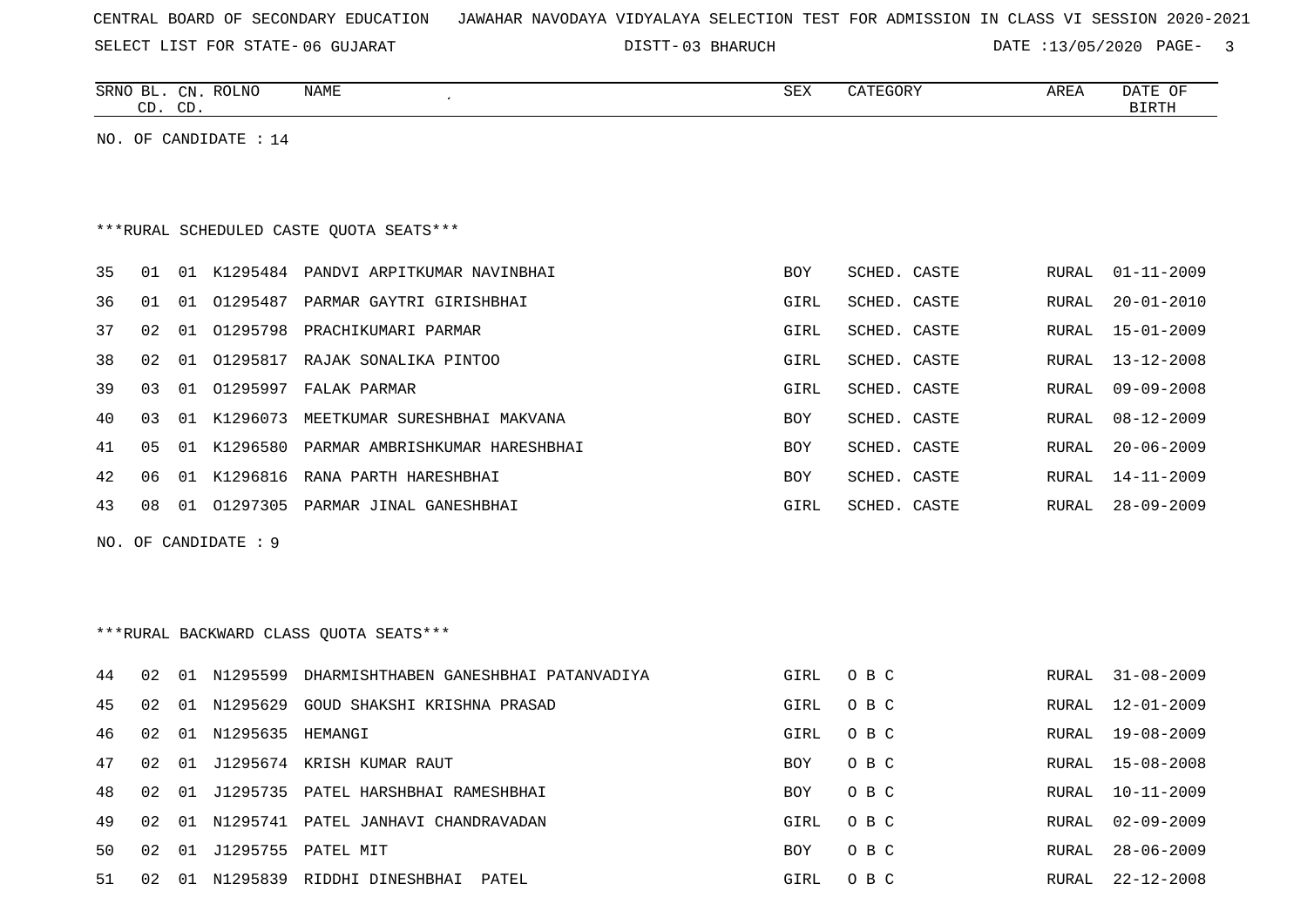SELECT LIST FOR STATE- DISTT- 06 GUJARAT

03 BHARUCH DATE :13/05/2020 PAGE- 4

|    |                                        | CD. CD. | SRNO BL. CN. ROLNO      | NAME<br>$\mathcal{L}_{\mathcal{A}}$ | SEX  | CATEGORY | AREA  | DATE OF<br>BIRTH |  |  |  |
|----|----------------------------------------|---------|-------------------------|-------------------------------------|------|----------|-------|------------------|--|--|--|
|    | ***RURAL BACKWARD CLASS QUOTA SEATS*** |         |                         |                                     |      |          |       |                  |  |  |  |
| 52 | 02                                     |         | 01 J1295863             | SHINDE CHETAN SUNIL                 | BOY  | O B C    | RURAL | $06 - 01 - 2009$ |  |  |  |
| 53 | 02                                     |         |                         | 01 J1295878 SUJAL SANJAY PATIL      | BOY  | O B C    | RURAL | 05-09-2009       |  |  |  |
| 54 | 03                                     | 01      | J1296005                | GOHIL DEEPKUMAR SATISHBHAI          | BOY  | O B C    | RURAL | 15-07-2009       |  |  |  |
| 55 | 03                                     | 01      |                         | J1296076 NAITIKKALPESH BHAI PATEL   | BOY  | O B C    | RURAL | $28 - 05 - 2010$ |  |  |  |
| 56 | 03                                     |         |                         | 01 J1296180 SATIYA DILIP KISHANBHAI | BOY  | O B C    | RURAL | 18-03-2010       |  |  |  |
| 57 | 04                                     |         |                         | 01 J1296383 REBARI ISHWAR BANNARAM  | BOY  | O B C    | RURAL | 14-08-2009       |  |  |  |
| 58 | 07                                     |         | 01 N1297171             | PRANJAL JAGMALBHAI PARMAR           | GIRL | O B C    | RURAL | $13 - 03 - 2009$ |  |  |  |
| 59 | 09                                     |         | 01 J1297547             | SENTA ANUJ GOPALBHAI                | BOY  | O B C    | RURAL | 05-10-2009       |  |  |  |
|    |                                        |         | NO. OF CANDIDATE : $16$ |                                     |      |          |       |                  |  |  |  |
|    |                                        |         |                         |                                     |      |          |       |                  |  |  |  |
|    |                                        |         |                         |                                     |      |          |       |                  |  |  |  |

# \*\*\*RURAL SCHEDULED TRIBE QUOTA SEATS\*\*\*

| 60 | 02  | 01    | L1295624 | GAMIT NAITIKKUMAR RAKESHBHAI       | <b>BOY</b> | SCHED. TRIBE | RURAL | 22-01-2009       |
|----|-----|-------|----------|------------------------------------|------------|--------------|-------|------------------|
| 61 | 02  |       |          | 01 P1295838 RIDDHIBEN RATHWA       | GIRL       | SCHED. TRIBE | RURAL | 12-12-2009       |
| 62 | 04  |       |          | 01 P1296401 VASAVA KRUTIKA         | GIRL       | SCHED. TRIBE | RURAL | 17-05-2010       |
| 63 | 06  | 01    | P1296738 | BHAGAT KRISHNABEN KISHORBHAI       | GIRL       | SCHED. TRIBE | RURAL | $03 - 12 - 2009$ |
| 64 | 06  | . O 1 | P1296859 | VANSHIKABEN YOGESHBHAI MAL         | GIRL       | SCHED. TRIBE | RURAL | $12 - 09 - 2009$ |
| 65 | 06  | 01    | L1296864 | VASAVA ABHIKUMAR PRAVINBHAI        | BOY        | SCHED. TRIBE | RURAL | $29 - 11 - 2009$ |
| 66 | 06  | O 1   | P1296939 | VASAVA MANISHABEN DINESHBHAI       | GIRL       | SCHED. TRIBE | RURAL | $10 - 11 - 2009$ |
| 67 | 06  | 01    | L1296958 | VASAVA PRAGNESH BHAI MAHENDRA BHAI | <b>BOY</b> | SCHED. TRIBE | RURAL | $07 - 12 - 2009$ |
| 68 | 06  | O 1   | P1297010 | VASAVA SHREYA KAMLESH              | GIRL       | SCHED. TRIBE | RURAL | $29 - 10 - 2009$ |
| 69 | 08  | 01    | P1297235 | ANJAL MAHENDRABHAI VASAVA          | GIRL       | SCHED. TRIBE | RURAL | $17 - 07 - 2009$ |
| 70 | 0.8 | O 1   |          | L1297371 VASAVA JAYVIR             | BOY        | SCHED. TRIBE | RURAL | $22 - 02 - 2009$ |
| 71 | 09  | 01    | P1297484 | CHAUDHARI NIDHIKUMARI              | GIRL       | SCHED. TRIBE | RURAL | $26 - 01 - 2010$ |
| 72 | O 9 | O 1   | L1297521 | NEELKUMAR JAYAVADANBHAI CHAUDHARI  | <b>BOY</b> | SCHED. TRIBE | RURAL | 04-04-2010       |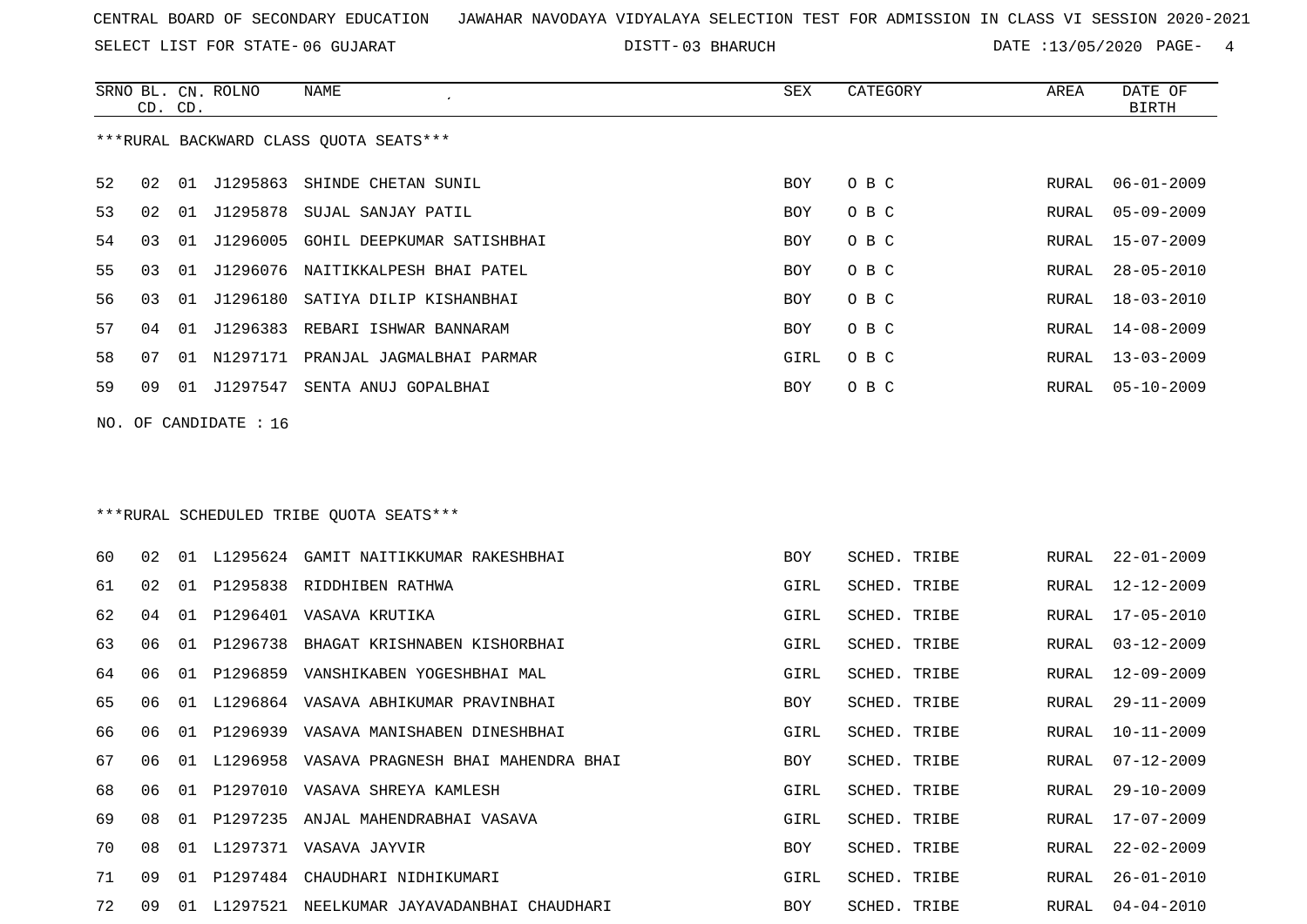SELECT LIST FOR STATE- DISTT- 06 GUJARAT

03 BHARUCH DATE :13/05/2020 PAGE- 5

|    |                                         |    | SRNO BL. CN. ROLNO | NAME                                      | SEX        | CATEGORY     | AREA  | DATE OF          |  |  |
|----|-----------------------------------------|----|--------------------|-------------------------------------------|------------|--------------|-------|------------------|--|--|
|    | CD. CD.                                 |    |                    |                                           |            |              |       | BIRTH            |  |  |
|    | ***RURAL SCHEDULED TRIBE OUOTA SEATS*** |    |                    |                                           |            |              |       |                  |  |  |
| 73 | O 9                                     | 01 |                    | P1297524 PATEL BHAKTIKUMARI SANJAYBHAI    | GIRL       | SCHED. TRIBE | RURAL | $02 - 05 - 2010$ |  |  |
| 74 | O 9                                     | 01 |                    | P1297619 VASAVA ISHABEN BALUBHAI          | GIRL       | SCHED. TRIBE | RURAL | 16-07-2009       |  |  |
| 75 | O 9                                     | 01 |                    | L1297620 VASAVA JAIMIN RAJNIKANTBHAI      | <b>BOY</b> | SCHED. TRIBE | RURAL | $31 - 05 - 2010$ |  |  |
| 76 | O 9                                     | 01 |                    | P1297646 VASAVA KIRTIBEN RAKESHBHAI       | GIRL       | SCHED. TRIBE | RURAL | $29 - 09 - 2009$ |  |  |
| 77 | O 9                                     |    |                    | 01 L1297696 VASAVA PRATIKKUMAR TULASIBHAI | BOY        | SCHED. TRIBE | RURAL | 20-01-2010       |  |  |
| 78 | O 9                                     |    |                    | 01 L1297766 VASAVA STIVAN NARPATBHAI      | <b>BOY</b> | SCHED. TRIBE | RURAL | $02 - 02 - 2010$ |  |  |
| 79 | 09                                      | 01 | L1297777           | VASAVA TANMAY RASIKBHAI                   | BOY        | SCHED. TRIBE | RURAL | 25-05-2010       |  |  |
| 80 | 09                                      | 01 | L1297801           | VASAVA VINAYBHAI NAVINDRABHAI             | BOY        | SCHED. TRIBE | RURAL | $10 - 07 - 2009$ |  |  |
|    | $NO.$ OF CANDIDATE : 21                 |    |                    |                                           |            |              |       |                  |  |  |

TOTAL SELECTED CANDIDATE : 80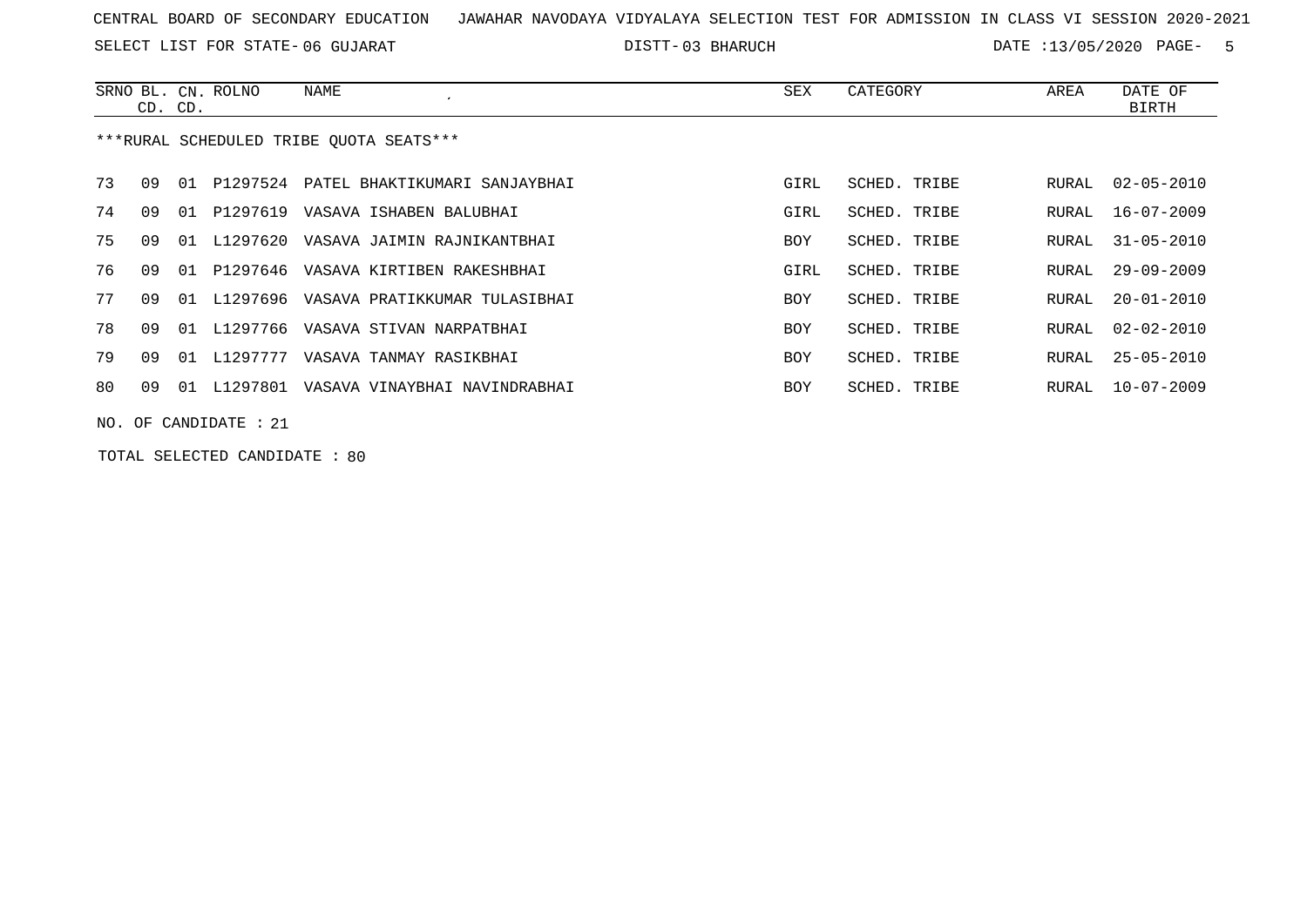SELECT LIST FOR STATE- DISTT- 06 GUJARAT

04 TAPI DATE :13/05/2020 PAGE- 1

|    |    | CD. CD. | SRNO BL. CN. ROLNO   | NAME                                            | <b>SEX</b> | CATEGORY     | AREA  | DATE OF<br><b>BIRTH</b> |
|----|----|---------|----------------------|-------------------------------------------------|------------|--------------|-------|-------------------------|
|    |    |         | ***OPEN UR SEATS***  |                                                 |            |              |       |                         |
| 1  | 03 |         |                      | 02 P1305121 PATEL HETVIKUMARI JAGADISHBHAI      | GIRL       | SCHED. TRIBE | RURAL | $06 - 12 - 2009$        |
| 2  | 04 |         |                      | 01 P1305609 GAMIT SHREYAKUMARI JIGNESHBHAI      | GIRL       | SCHED. TRIBE | RURAL | $13 - 06 - 2009$        |
| 3  | 04 | 02      | P1305739             | OJASKUMARI MANISHBHAI CHAUDHARI                 | GIRL       | SCHED. TRIBE | RURAL | $18 - 03 - 2010$        |
| 4  | 04 | 02      |                      | 01305805 RAJVI VIJAY BORSE                      | GIRL       | SCHED. CASTE | RURAL | $04 - 06 - 2009$        |
| 5  | 04 |         |                      | 02 H1305908 VASAVA TANVIBEN KESHAVBHAI          | GIRL       | SCHED. TRIBE | URBAN | $01 - 09 - 2008$        |
|    |    |         | NO. OF CANDIDATE : 5 |                                                 |            |              |       |                         |
|    |    |         |                      |                                                 |            |              |       |                         |
|    |    |         |                      | ***OPEN SCHEDULED CASTE QUOTA SEATS***          |            |              |       |                         |
| 6  | 03 |         |                      | 02 K1305061 JEETKUMAR                           | BOY        | SCHED. CASTE | RURAL | $23 - 11 - 2009$        |
| 7  | 03 |         |                      | 02 K1305088 KUNAL ARJUNBHAI VAGH                | BOY        | SCHED. CASTE | RURAL | $02 - 04 - 2009$        |
| 8  | 04 |         |                      | 01 C1305362 BHAVYAKUMAR SANMUKHBHAI MAHYAVANSHI | BOY        | SCHED. CASTE | URBAN | $09 - 02 - 2010$        |
|    |    |         | NO. OF CANDIDATE : 3 |                                                 |            |              |       |                         |
|    |    |         |                      |                                                 |            |              |       |                         |
|    |    |         |                      | *** OPEN BACKWARD CLASS QUOTA SEATS***          |            |              |       |                         |
| 9  | 01 |         |                      | 01 N1303647 JIGNASA RAVSAHEB AAHIRE             | GIRL       | O B C        | RURAL | $11 - 02 - 2010$        |
| 10 | 01 | 01      | N1303730             | NAYAK KANIKA                                    | GIRL       | O B C        | RURAL | $06 - 02 - 2009$        |
| 11 | 01 |         |                      | 02 N1303834 PURAVIBEN                           | GIRL       | O B C        | RURAL | $07 - 01 - 2010$        |
| 12 | 04 | 01      | F1305505             | EKTA SUNILBHAI SOLANKI                          | GIRL       | O B C        | URBAN | $30 - 11 - 2009$        |
| 13 | 05 |         |                      | 01 J1306045 VEDANT DHRUV                        | BOY        | O B C        | RURAL | $01 - 12 - 2009$        |
|    |    |         |                      |                                                 |            |              |       |                         |

NO. OF CANDIDATE : 5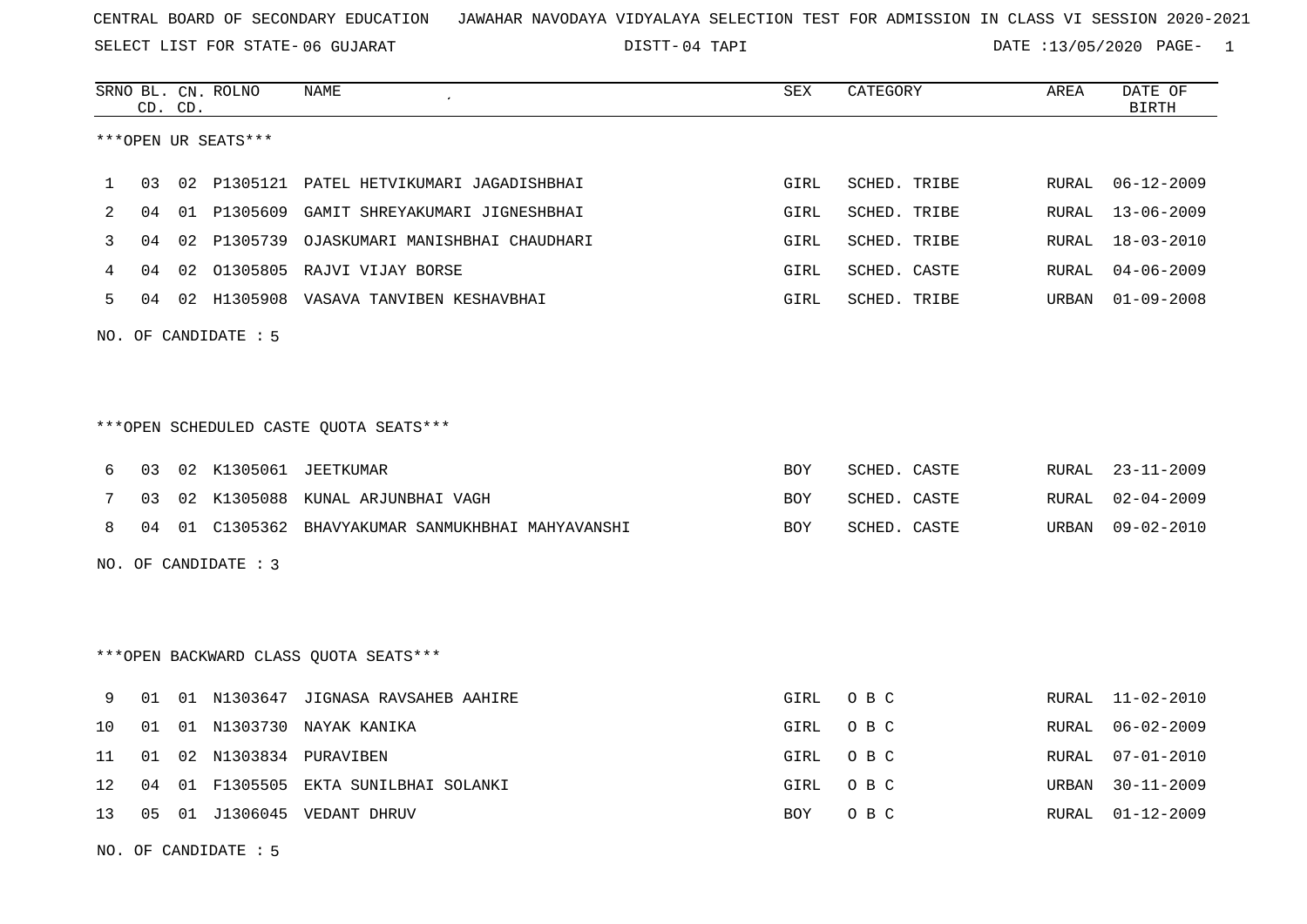SELECT LIST FOR STATE- DISTT- 06 GUJARAT

04 TAPI DATE :13/05/2020 PAGE- 2

|     |                                        | CD. CD. | SRNO BL. CN. ROLNO     | <b>NAME</b>                             | <b>SEX</b> | CATEGORY            | AREA         | DATE OF<br><b>BIRTH</b> |  |  |  |
|-----|----------------------------------------|---------|------------------------|-----------------------------------------|------------|---------------------|--------------|-------------------------|--|--|--|
|     | ***OPEN SCHEDULED TRIBE OUOTA SEATS*** |         |                        |                                         |            |                     |              |                         |  |  |  |
| 14  | 01                                     | 01      |                        | P1303652 JIYA MANSING VASAVA            | GIRL       | SCHED. TRIBE        | RURAL        | $26 - 10 - 2009$        |  |  |  |
| 15  | 01                                     | 01      |                        | L1303662 KEYUL JITENDRABHAI VALVI       | BOY        | SCHED. TRIBE        | RURAL        | $04 - 12 - 2009$        |  |  |  |
| 16  | 02                                     | 01      | P1304142               | GAMIT ANTARABEN ASHISHBHAI              | GIRL       | SCHED. TRIBE        | RURAL        | $20 - 03 - 2010$        |  |  |  |
| 17  | 04                                     |         | 01 L1305417            | CHAUDHARI KRUSHANGKUMAR TULSIDAS        | <b>BOY</b> | <b>SCHED. TRIBE</b> | RURAL        | $17 - 07 - 2009$        |  |  |  |
| 18  | 04                                     | 01      | H1305438               | CHAUDHARI PRINCY ASHOKBHAI              | GIRL       | SCHED. TRIBE        | URBAN        | $15 - 10 - 2009$        |  |  |  |
| 19  | 04                                     | 01      | L1305535               | GAMIT BHAVY CHANDRESHBHAI               | BOY        | SCHED. TRIBE        | RURAL        | $03 - 08 - 2009$        |  |  |  |
| 20  | 04                                     | 01      |                        | P1305574 GAMIT NIYATI ATULKUMAR         | GIRL       | SCHED. TRIBE        | RURAL        | $15 - 12 - 2009$        |  |  |  |
| NO. |                                        |         | OF CANDIDATE : 7       |                                         |            |                     |              |                         |  |  |  |
|     |                                        |         |                        |                                         |            |                     |              |                         |  |  |  |
|     |                                        |         |                        |                                         |            |                     |              |                         |  |  |  |
|     |                                        |         | ***RURAL OPEN SEATS*** |                                         |            |                     |              |                         |  |  |  |
| 21  | 01                                     |         |                        | 01 L1303608 GAVIT HARISHBHAI BHARATSING | <b>BOY</b> | <b>SCHED. TRIBE</b> | RURAL        | $10 - 02 - 2010$        |  |  |  |
| 22  | 01                                     | 02      |                        | P1303844 RAGINIBEN                      | GIRL       | SCHED. TRIBE        | RURAL        | $05 - 02 - 2010$        |  |  |  |
| 23  | 02                                     | 01      | L1304210               | GAMIT SHIVAMKUMAR KAILESHBHAI           | <b>BOY</b> | <b>SCHED. TRIBE</b> | RURAL        | $10 - 07 - 2009$        |  |  |  |
| 24  | 02                                     | 01      | L1304468               | VALVI VIPINBHAI BHAVUSING               | <b>BOY</b> | SCHED. TRIBE        | <b>RURAL</b> | $13 - 09 - 2009$        |  |  |  |
| 25  | 03                                     | 01      | L1304797               | GAMIT JENILKUMAR JITENDRABHAI           | <b>BOY</b> | SCHED. TRIBE        | <b>RURAL</b> | $22 - 02 - 2009$        |  |  |  |
| 26  | 03                                     |         |                        | 01 L1304872 GAMIT PARTHKUMAR            | <b>BOY</b> | SCHED. TRIBE        | RURAL        | $23 - 08 - 2009$        |  |  |  |

27 03 02 L1305108 NAITIK KUMAR KONKANI 28 03 02 L1305224 VASAVA ANURAGBHAI GIRISHBHAI

33 05 01 P1305972 DIXA CHAUDHARI

29 04 01 L1305338 ANUJKUMAR MUKESHBHAI CHAUDHARI

30 04 01 P1305467 CHAUDHARI TAMANNAKUMARI SUNILBHAI

31 04 01 L1305556 GAMIT KARANKUMAR SUNILBHAI

32 04 02 P1305780 PREIZYBEN JIVALBHAI KOKANI

34 05 01 L1305999 KONKANI ADILKUMAR KALPESHBHAI

| ⊥∪⊥        | 551152. IRIB | ------- | 23 UU 2002       |
|------------|--------------|---------|------------------|
| <b>BOY</b> | SCHED. TRIBE | RURAL,  | $05 - 09 - 2009$ |
| <b>BOY</b> | SCHED. TRIBE | RURAL   | $01 - 02 - 2010$ |
| <b>BOY</b> | SCHED. TRIBE | RURAL   | $12 - 05 - 2010$ |
| GIRL       | SCHED. TRIBE | RURAL   | $09 - 01 - 2010$ |
| <b>BOY</b> | SCHED. TRIBE | RURAL   | $27 - 03 - 2010$ |
| GIRL       | SCHED. TRIBE | RURAL   | $10 - 11 - 2009$ |
| GIRL       | SCHED. TRIBE | RURAL   | $14 - 07 - 2009$ |
| BOY        | SCHED. TRIBE | RURAL   | $22 - 08 - 2009$ |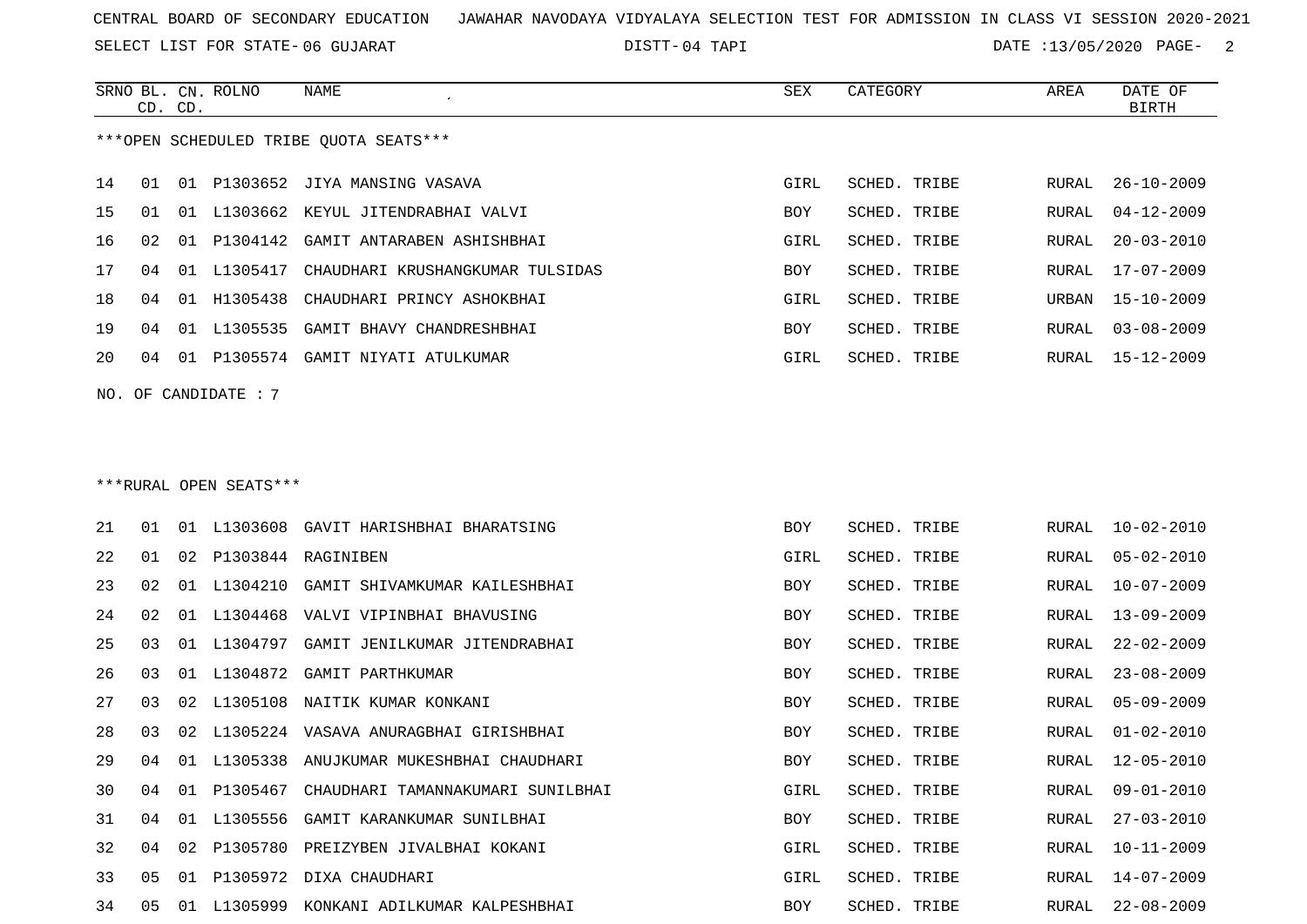SELECT LIST FOR STATE- DISTT- 06 GUJARAT

04 TAPI DATE :13/05/2020 PAGE- 3

| SRNO<br>$\overline{\phantom{0}}$<br>RL | C <sub>NT</sub><br>لالمب | <b>ROLNO</b><br>NAME | $\cap$<br>∆∟ت | CATEGORY | AREI | <b>DAME</b><br>OF<br><u>DA I E</u> |
|----------------------------------------|--------------------------|----------------------|---------------|----------|------|------------------------------------|
| $\sim$<br>سد                           | $\sqrt{2}$<br>ىب         |                      |               |          |      | <b>BIRTH</b>                       |

NO. OF CANDIDATE : 14

# \*\*\*RURAL SCHEDULED CASTE QUOTA SEATS\*\*\*

| 35 | 01 | .N.   | 01303520 | AHIRE PRANJAL SUBHASH             | GIRL | SCHED, CASTE | RURAL | 19-09-2009       |
|----|----|-------|----------|-----------------------------------|------|--------------|-------|------------------|
| 36 | 01 | O 2.  | 01303886 | SAMUDRE PRATNAKUMARI PRADIPBHAI   | GIRL | SCHED. CASTE | RURAL | $17 - 09 - 2010$ |
| 37 | 01 | O 2.  | P1303965 | TANISHA MANGSHBHAI VASAVE         | GIRL | SCHED. TRIBE | RURAL | $01 - 07 - 2009$ |
| 38 | 03 | . O 1 | 01304617 | ANITA ANTWAL                      | GIRL | SCHED. CASTE | RURAL | $09 - 09 - 2009$ |
| 39 | 03 | . N 1 | P1304690 | CHAUDHARI YASHVIBEN AMITBHAI      | GIRL | SCHED. TRIBE | RURAL | $20 - 01 - 2010$ |
| 40 | 03 | 02.   | P1305007 | GAMIT SUVARTA DLIPBHAI            | GIRL | SCHED, TRIBE | RURAL | $20 - 01 - 2010$ |
| 41 | 03 | O 2.  | 01305118 | PARMAR UNNATIBEN KIRANBHAI        | GIRL | SCHED. CASTE | RURAL | $05 - 11 - 2009$ |
| 42 | 03 | 02.   | L1305140 | PRITESHKUMAR GANESHBHAI CHAUDHARI | BOY  | SCHED. TRIBE | RURAL | $15 - 01 - 2010$ |
| 43 | 04 | - 0.2 | P1305716 | MITALKUMARI MUKESHBHAI CHAUDHARI  | GIRL | SCHED. TRIBE | RURAL | $29 - 12 - 2009$ |

NO. OF CANDIDATE : 9

# \*\*\*RURAL BACKWARD CLASS QUOTA SEATS\*\*\*

| 44 | . O 1 | . N 1 |             | J1303518 ADITYA OMPRAKASH KAKADE    | <b>BOY</b> | O B C | RURAL | 17-05-2010       |
|----|-------|-------|-------------|-------------------------------------|------------|-------|-------|------------------|
| 45 | . በ 1 | 01    | N 1303519   | AFIYABEN NURUL ISLAM GHANCHI        | GIRL       | O B C | RURAL | $21 - 12 - 2009$ |
| 46 | O 1   | . N 1 | J1303564    | BHARVAD KISHAN VELA                 | <b>BOY</b> | O B C | RURAL | $09 - 03 - 2008$ |
| 47 | . N 1 |       | 01 J1303567 | BHAVIK SANJAYBHAI NAYAK             | <b>BOY</b> | O B C | RURAL | $29 - 08 - 2009$ |
| 48 | O 1   |       |             | 01 N1303632 HIRAL SANJAYBHAI SATOTE | GIRL       | O B C | RURAL | $05 - 12 - 2009$ |
| 49 | . O 1 | 01    | J1303639    | JATIN VIJAYBHAI PARDESHI            | <b>BOY</b> | O B C | RURAL | 05-05-2010       |
| 50 | O 1   | 01    | N1303694    | MANISHABEN PRAKASHBHAI RAJPUT       | GIRL       | O B C | RURAL | $20 - 01 - 2010$ |
| 51 | -01   | 01    | J1303787    | PARDESHI VIVEKBHAI RAMESHBHAI       | <b>BOY</b> | O B C | RURAL | $15 - 05 - 2010$ |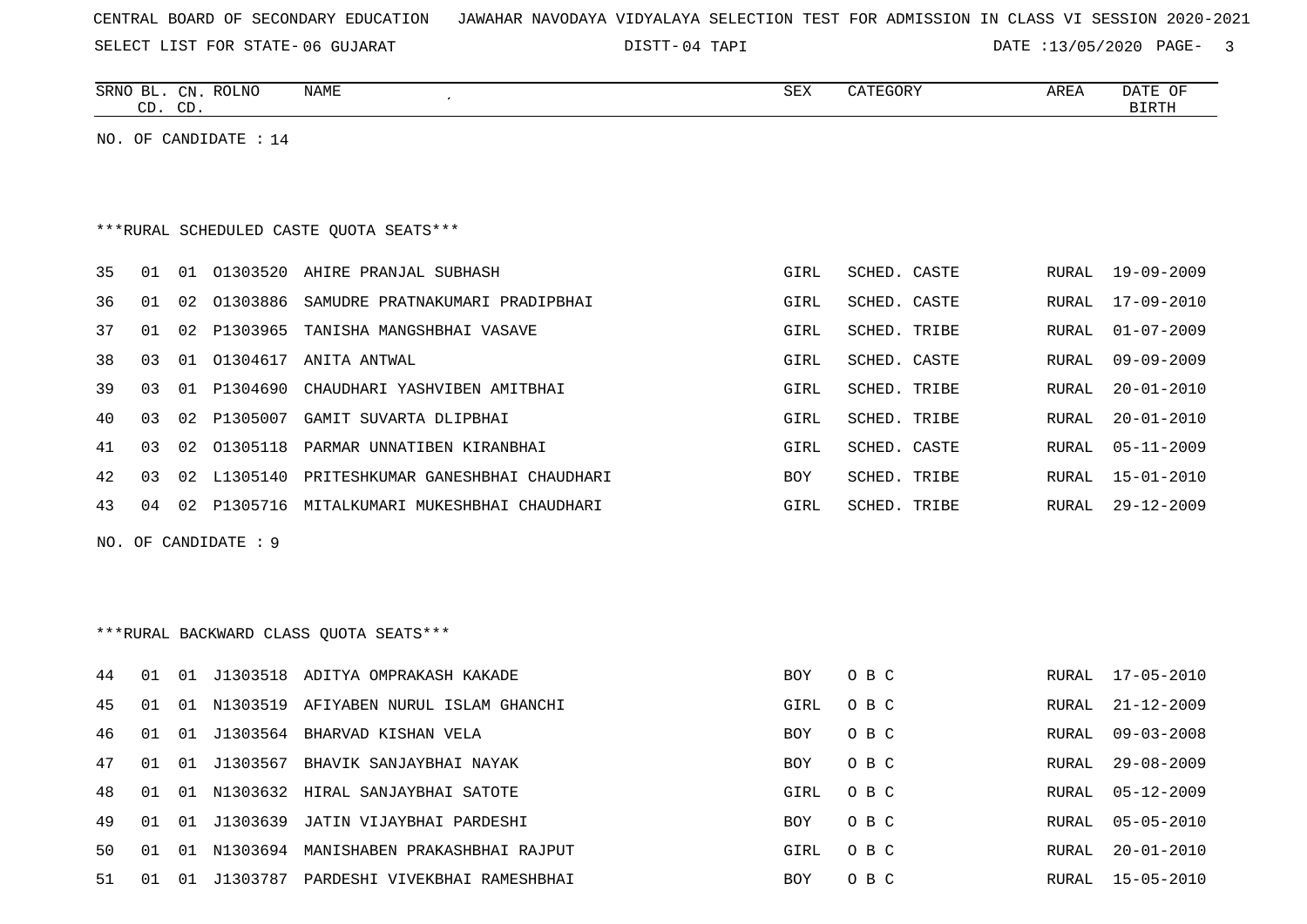SELECT LIST FOR STATE- DISTT- 06 GUJARAT

04 TAPI DATE :13/05/2020 PAGE- 4

|    | CD. CD.                                |  | SRNO BL. CN. ROLNO      | NAME<br>$\epsilon$                        | SEX  | CATEGORY | AREA  | DATE OF<br>BIRTH |  |  |
|----|----------------------------------------|--|-------------------------|-------------------------------------------|------|----------|-------|------------------|--|--|
|    | ***RURAL BACKWARD CLASS OUOTA SEATS*** |  |                         |                                           |      |          |       |                  |  |  |
| 52 | O 2.                                   |  |                         | 01 J1304268 KRUSHNAKUMAR ASHOKBHAI PRASAD | BOY  | O B C    | RURAL | 22-04-2010       |  |  |
| 53 | 02                                     |  |                         | 01 J1304310 PARTHIV CHAVDA                | BOY  | O B C    | RURAL | $17 - 10 - 2009$ |  |  |
| 54 | 02                                     |  |                         | 01 N1304471 VANZARA AADITIBEN RAMESHBHAI  | GIRL | O B C    | RURAL | $30 - 06 - 2009$ |  |  |
| 55 | 03                                     |  |                         | 02 N1305079 KORE DISHA RAVINDRA           | GIRL | O B C    | RURAL | $17 - 03 - 2010$ |  |  |
| 56 | 03                                     |  |                         | 02 J1305307 YASH PANKAJ DHATRAK           | BOY  | O B C    | RURAL | $10 - 05 - 2009$ |  |  |
| 57 | 04                                     |  |                         | 02 J1305764 PAVAR BHAVIKKUMAR ASHARAMBHAI | BOY  | O B C    | RURAL | $04 - 08 - 2009$ |  |  |
| 58 | 05                                     |  |                         | 01 N1306009 MISTRY DHVANI PANKAJ BHAI     | GIRL | O B C    | RURAL | $30 - 05 - 2010$ |  |  |
| 59 | 05                                     |  |                         | 01 N1306011 MISTRY PRIYANSHI YOGESHBHAI   | GIRL | O B C    | RURAL | $24 - 08 - 2009$ |  |  |
|    |                                        |  | NO. OF CANDIDATE : $16$ |                                           |      |          |       |                  |  |  |
|    |                                        |  |                         |                                           |      |          |       |                  |  |  |
|    |                                        |  |                         |                                           |      |          |       |                  |  |  |

# \*\*\*RURAL SCHEDULED TRIBE QUOTA SEATS\*\*\*

| 60 | 01              | . N 1 |             | L1303622 HARDIKKUMAR ARVINDBHAI PADVI | <b>BOY</b> | SCHED. TRIBE | RURAL | $04 - 12 - 2009$ |
|----|-----------------|-------|-------------|---------------------------------------|------------|--------------|-------|------------------|
| 61 | 01              |       |             | 02 L1303813 PRATHAN SADIK VILASBHAI   | BOY        | SCHED. TRIBE | RURAL | 21-06-2009       |
| 62 | 02 <sub>o</sub> | 01    |             | P1304306 PADVI SHRUTIBEN RAVIDAS      | GIRL       | SCHED. TRIBE | RURAL | $04 - 09 - 2009$ |
| 63 | 02              |       | 01 L1304313 | PAVANKUMAR KANTUBHAI VASAVA           | BOY        | SCHED. TRIBE | RURAL | $27 - 02 - 2010$ |
| 64 | 03              |       | 01 L1304603 | AARAVBHAI GAMIT                       | BOY        | SCHED. TRIBE | RURAL | 17-09-2009       |
| 65 | 03              |       | 01 L1304794 | GAMIT JAY                             | BOY        | SCHED. TRIBE | RURAL | 16-01-2010       |
| 66 | 03              | O 1   | L1304860    | GAMIT NIKUNJKUMAR VILESHBHAI          | BOY        | SCHED. TRIBE | RURAL | $16 - 01 - 2010$ |
| 67 | 03              | 01    | P1304933    | GAMIT RITIKA RAKESHBHAI               | GIRL       | SCHED. TRIBE | RURAL | $11 - 11 - 2009$ |
| 68 | 03              | 02    | P1305023    | GAMIT URVIKA                          | GIRL       | SCHED. TRIBE | RURAL | $12 - 09 - 2009$ |
| 69 | 03              | 02    | P1305154    | RAGI HEMANTBHAI CHAUDHARI             | GIRL       | SCHED. TRIBE | RURAL | $03 - 06 - 2009$ |
| 70 | 03              | 02    | P1305168    | RITIKABEN BHIKHABHAI GAMIT            | GIRL       | SCHED. TRIBE | RURAL | $02 - 02 - 2010$ |
| 71 | 04              | 01    | L1305314    | AADITYAKUMAR PRAKASHBHAI VASAVA       | <b>BOY</b> | SCHED. TRIBE | RURAL | $12 - 05 - 2010$ |
| 72 | 04              | . N 1 | L1305451    | CHAUDHARI SHIVAM SURENDRABHAI         | <b>BOY</b> | SCHED. TRIBE | RURAL | $24 - 10 - 2009$ |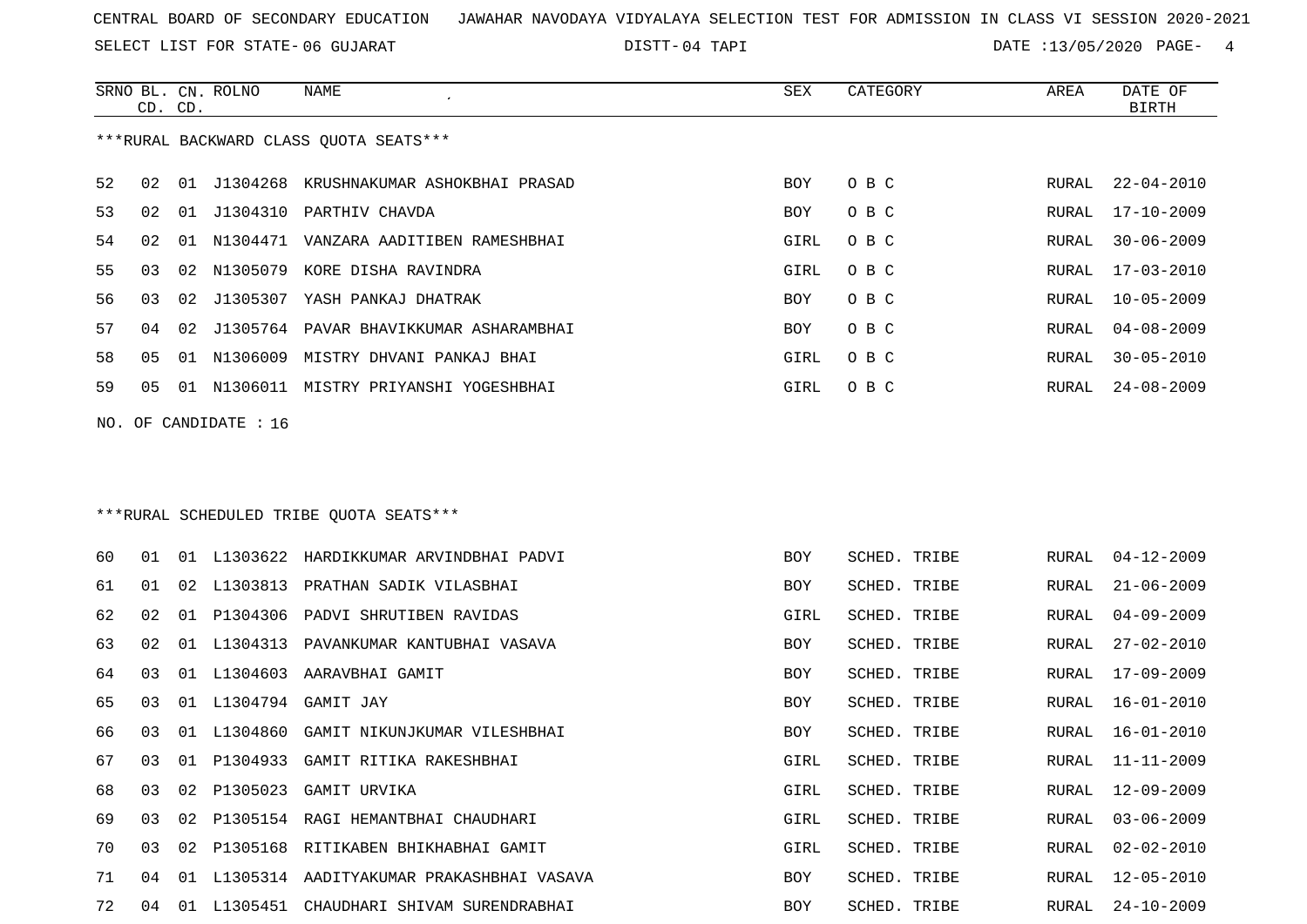SELECT LIST FOR STATE- DISTT- 06 GUJARAT

04 TAPI DATE :13/05/2020 PAGE- 5

|                                         | CD. CD.               |    | SRNO BL. CN. ROLNO | NAME                                        | SEX        | CATEGORY     | AREA  | DATE OF<br>BIRTH |  |  |
|-----------------------------------------|-----------------------|----|--------------------|---------------------------------------------|------------|--------------|-------|------------------|--|--|
| ***RURAL SCHEDULED TRIBE OUOTA SEATS*** |                       |    |                    |                                             |            |              |       |                  |  |  |
| 73                                      | 04                    | 01 | L1305525           | GAMIT ARYANKUMAR HITESHBHAI                 | <b>BOY</b> | SCHED. TRIBE | RURAL | $13 - 08 - 2009$ |  |  |
| 74                                      | በ 4                   | 01 | P1305585           | GAMIT PRIYANSHIKUMARI ILESHBHAI             | GIRL       | SCHED. TRIBE | RURAL | $23 - 11 - 2009$ |  |  |
| 75                                      | 04                    | 01 | L1305614           | GAMIT SIYONKUMAR LAJRASBHAI                 | <b>BOY</b> | SCHED. TRIBE | RURAL | $27 - 04 - 2010$ |  |  |
| 76                                      | በ 4                   | 02 | P1305617           | GAMIT SNEHABEN UMEDBHAI                     | GIRL       | SCHED. TRIBE | RURAL | $07 - 06 - 2009$ |  |  |
| 77                                      | 04                    | 02 |                    | P1305675 KHUSHBUKUMARI ARVINDBHAI CHAUDHARI | GIRL       | SCHED. TRIBE | RURAL | $20 - 06 - 2009$ |  |  |
| 78                                      | 04                    | 02 | P1305704           | MAHEK VIJAYBHAI GAMIT                       | GIRL       | SCHED, TRIBE | RURAL | $29 - 10 - 2009$ |  |  |
| 79                                      | 05                    |    | 01 L1305940        | CHAUDHARI KARANKUMAR MAHESHBHAI             | <b>BOY</b> | SCHED. TRIBE | RURAL | $25 - 08 - 2009$ |  |  |
| 80                                      | 05                    |    | 01 P1305952        | CHAUDHARI PALAK HIRENKUMAR                  | GIRL       | SCHED. TRIBE | RURAL | $06 - 01 - 2010$ |  |  |
|                                         | NO. OF CANDIDATE : 21 |    |                    |                                             |            |              |       |                  |  |  |

TOTAL SELECTED CANDIDATE : 80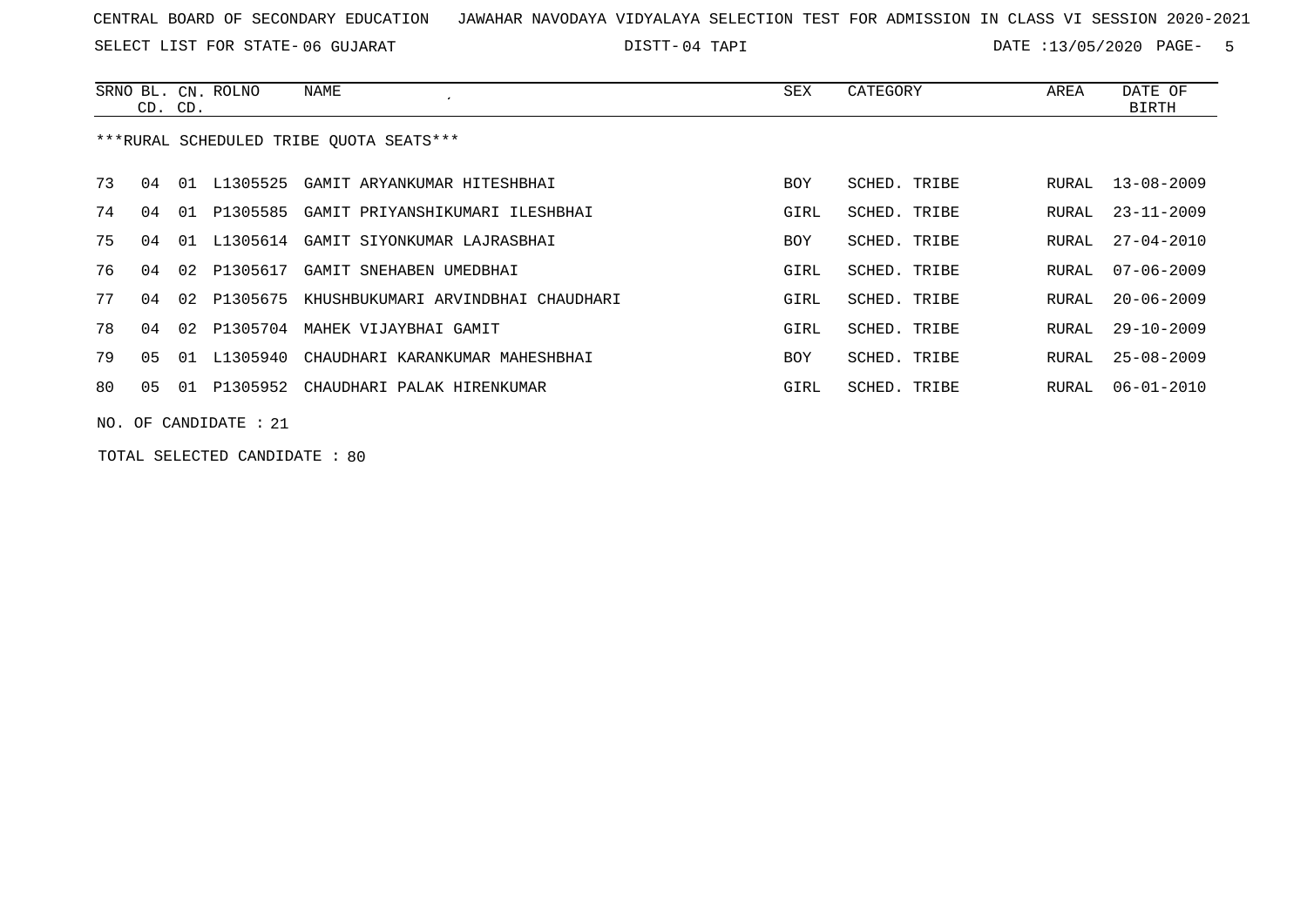SELECT LIST FOR STATE- DISTT- 06 GUJARAT

05 KUTCH DATE :13/05/2020 PAGE- 1

|    |    | CD. CD. | SRNO BL. CN. ROLNO   | <b>NAME</b>                              | SEX        | CATEGORY       | AREA  | DATE OF<br><b>BIRTH</b> |
|----|----|---------|----------------------|------------------------------------------|------------|----------------|-------|-------------------------|
|    |    |         | ***OPEN UR SEATS***  |                                          |            |                |       |                         |
| 1  | 02 |         |                      | 01 I1307126 HET ASHVINKUMAR PATEL        | BOY        | GENERAL        | RURAL | $20 - 08 - 2009$        |
| 2  | 02 |         |                      | 02 I1307320 PRATEEK KUMAR                | BOY        | <b>GENERAL</b> | RURAL | $20 - 02 - 2009$        |
| 3  | 04 |         |                      | 01 N1308137 KARGATHIYA ANJALI DINESHBHAI | GIRL       | O B C          | RURAL | $07 - 10 - 2009$        |
| 4  | 07 |         | 01 M1309238          | KRUPA KANIYA LAL PATEL                   | GIRL       | <b>GENERAL</b> | RURAL | $13 - 09 - 2009$        |
| 5  | 07 | 02      |                      | I1309357 PATEL KISHAN KANAIYALAL         | <b>BOY</b> | <b>GENERAL</b> | RURAL | $13 - 09 - 2009$        |
| 6  | 08 |         | 01 A1309570          | ANUJKUMAR YADAV                          | BOY        | <b>GENERAL</b> | URBAN | 15-01-2009              |
| 7  | 08 |         |                      | 01 A1309573 ATHARVA MILIND MASAL         | <b>BOY</b> | GENERAL        | URBAN | $12 - 02 - 2009$        |
| 8  | 08 |         |                      | 01 B1309641 GOHIL JAYMITSINH JAGDISHBHAI | BOY        | O B C          | URBAN | 19-12-2009              |
| 9  | 08 |         |                      | 01 K1309834 SHRIMALI KHUSHAL RAJESH      | BOY        | SCHED. CASTE   | RURAL | 12-02-2010              |
|    |    |         | NO. OF CANDIDATE : 9 |                                          |            |                |       |                         |
|    |    |         |                      | ***OPEN SCHEDULED CASTE QUOTA SEATS***   |            |                |       |                         |
| 10 | 08 |         |                      | 01 01309764 PARMAR PRANJAL HASMUKHBHAI   | GIRL       | SCHED. CASTE   | RURAL | $23 - 08 - 2009$        |
| 11 | 09 |         |                      | 01 01310180 JIYA RAJNIKANT PRANAMI       | GIRL       | SCHED. CASTE   | RURAL | $19 - 04 - 2009$        |
| 12 | 09 |         |                      | 02 01310571 VIRANI HAPPY PRAKASHBHAI     | GIRL       | SCHED. CASTE   |       | RURAL 03-01-2010        |
|    |    |         | NO. OF CANDIDATE : 3 |                                          |            |                |       |                         |
|    |    |         |                      | ***OPEN DISABLED OUOTA SEATS***          |            |                |       |                         |

|  |  | 13 06 01 J1308549 CHAD RAMJI                |                | RURAL | $12 - 10 - 2008$ |
|--|--|---------------------------------------------|----------------|-------|------------------|
|  |  | 14 07 02 M1309517 UPADHYAY PARI HITESHKUMAR | <b>GENERAI</b> | RURAL | $22 - 08 - 2009$ |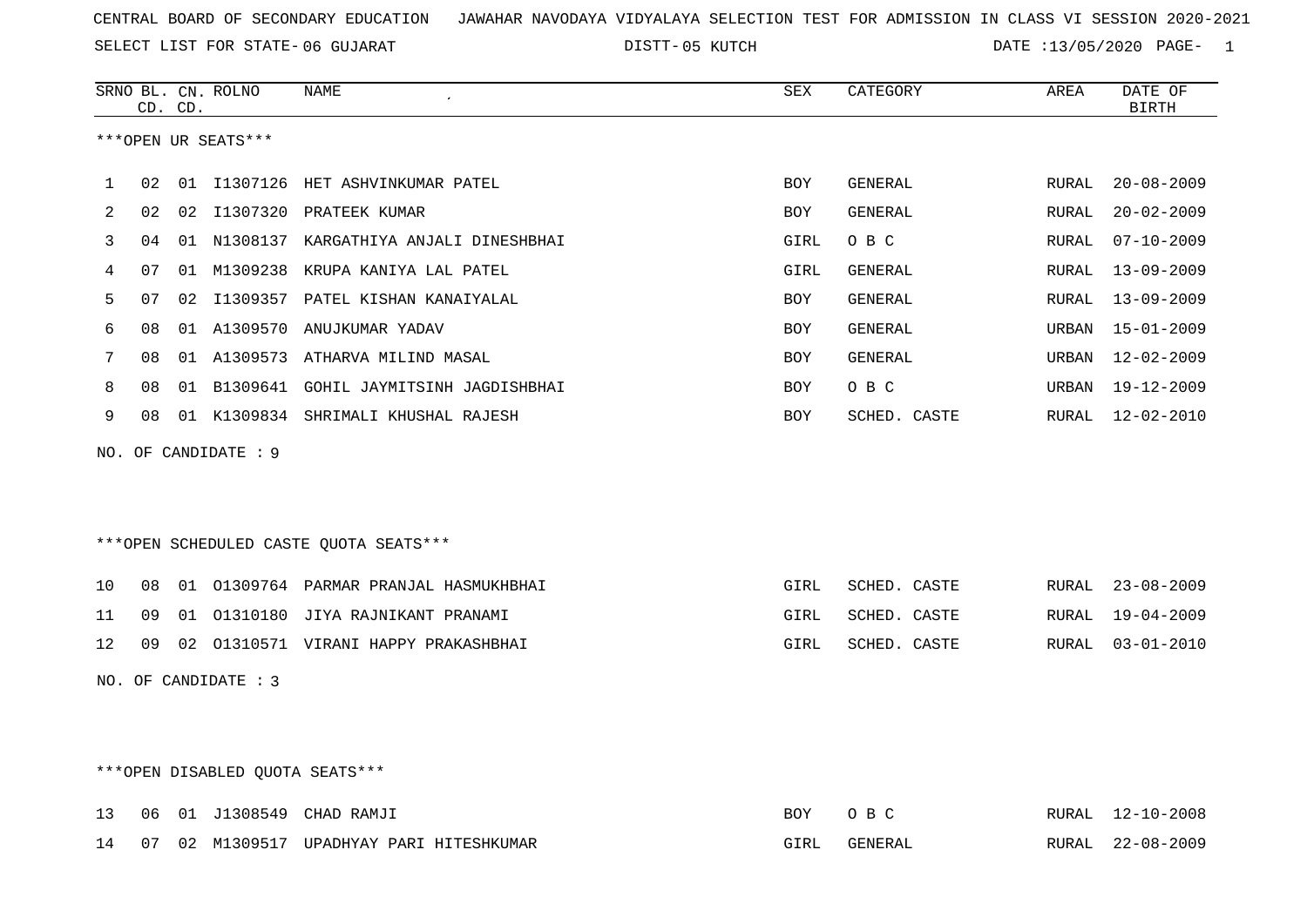SELECT LIST FOR STATE- DISTT- 06 GUJARAT

05 KUTCH DATE :13/05/2020 PAGE- 2

|    | CD. CD. |    | SRNO BL. CN. ROLNO     | <b>NAME</b>                                  | ${\tt SEX}$ | CATEGORY     | AREA  | DATE OF<br><b>BIRTH</b> |
|----|---------|----|------------------------|----------------------------------------------|-------------|--------------|-------|-------------------------|
|    |         |    | NO. OF CANDIDATE : 2   |                                              |             |              |       |                         |
|    |         |    |                        |                                              |             |              |       |                         |
|    |         |    |                        |                                              |             |              |       |                         |
|    |         |    |                        | *** OPEN BACKWARD CLASS QUOTA SEATS***       |             |              |       |                         |
| 15 | 02      |    |                        | 01 N1306987 BARAD TRUSHA                     | GIRL        | O B C        | RURAL | $13 - 12 - 2009$        |
| 16 | 04      |    | 01 J1308138            | KARTHIYA VIKRAM RANABHAI                     | BOY         | O B C        | RURAL | $21 - 06 - 2009$        |
| 17 | 08      |    |                        | 01 F1309752 PAL VAISHNAVIKUMARI RAMESHBHAI   | GIRL        | O B C        | URBAN | $30 - 09 - 2008$        |
| 18 | 09      |    |                        | 01 N1310161 JARU ROSHANI MADEVABHAI          | GIRL        | O B C        | RURAL | $25 - 08 - 2009$        |
| 19 | 09      | 02 |                        | F1310549 VAIDHYA KHUSHALI HITESH             | GIRL        | O B C        | URBAN | $07 - 04 - 2010$        |
|    |         |    |                        |                                              |             |              |       |                         |
|    |         |    | NO. OF CANDIDATE : 5   |                                              |             |              |       |                         |
|    |         |    |                        |                                              |             |              |       |                         |
|    |         |    |                        |                                              |             |              |       |                         |
|    |         |    |                        | ***OPEN SCHEDULED TRIBE QUOTA SEATS***       |             |              |       |                         |
| 20 |         |    |                        | 06 02 L1308933 VASHAIYA HARSH AMBALAL        | BOY         | SCHED. TRIBE | RURAL | $04 - 06 - 2009$        |
|    |         |    | NO. OF CANDIDATE : 1   |                                              |             |              |       |                         |
|    |         |    |                        |                                              |             |              |       |                         |
|    |         |    |                        |                                              |             |              |       |                         |
|    |         |    | ***RURAL OPEN SEATS*** |                                              |             |              |       |                         |
|    |         |    |                        |                                              |             |              |       |                         |
| 21 | 01      |    |                        | 01 N1306169 CHAUHAN HETVI KAMLESHBHAI        | GIRL        | O B C        | RURAL | $08 - 11 - 2009$        |
| 22 | 01      |    |                        | 01 N1306404 KALYANI GOPAL DHILA              | GIRL        | O B C        | RURAL | $02 - 01 - 2010$        |
| 23 |         |    |                        | 01 01 J1306473 KISHAN VALJI GAGAL            | BOY         | O B C        |       | RURAL 06-07-2009        |
| 24 | 01      |    |                        | 01 N1306491 KOVADIYA DEVYANI DEVKARAN        | GIRL        | O B C        | RURAL | $25 - 12 - 2009$        |
| 25 |         |    |                        | 01 02 I1306688 PATEL PRANJAL ISHWARBHAI      | BOY         | GENERAL      | RURAL | 24-05-2010              |
| 26 |         |    |                        | 02 01 01307003 BHAVINIBEN ASHOK MAHESHVARI   | GIRL        | SCHED. CASTE |       | RURAL 26-09-2009        |
| 27 |         |    |                        | 02 01 I1307179 JADEJA YOGIRAJSINH TAKHATSINH | BOY         | GENERAL      |       | RURAL 03-07-2009        |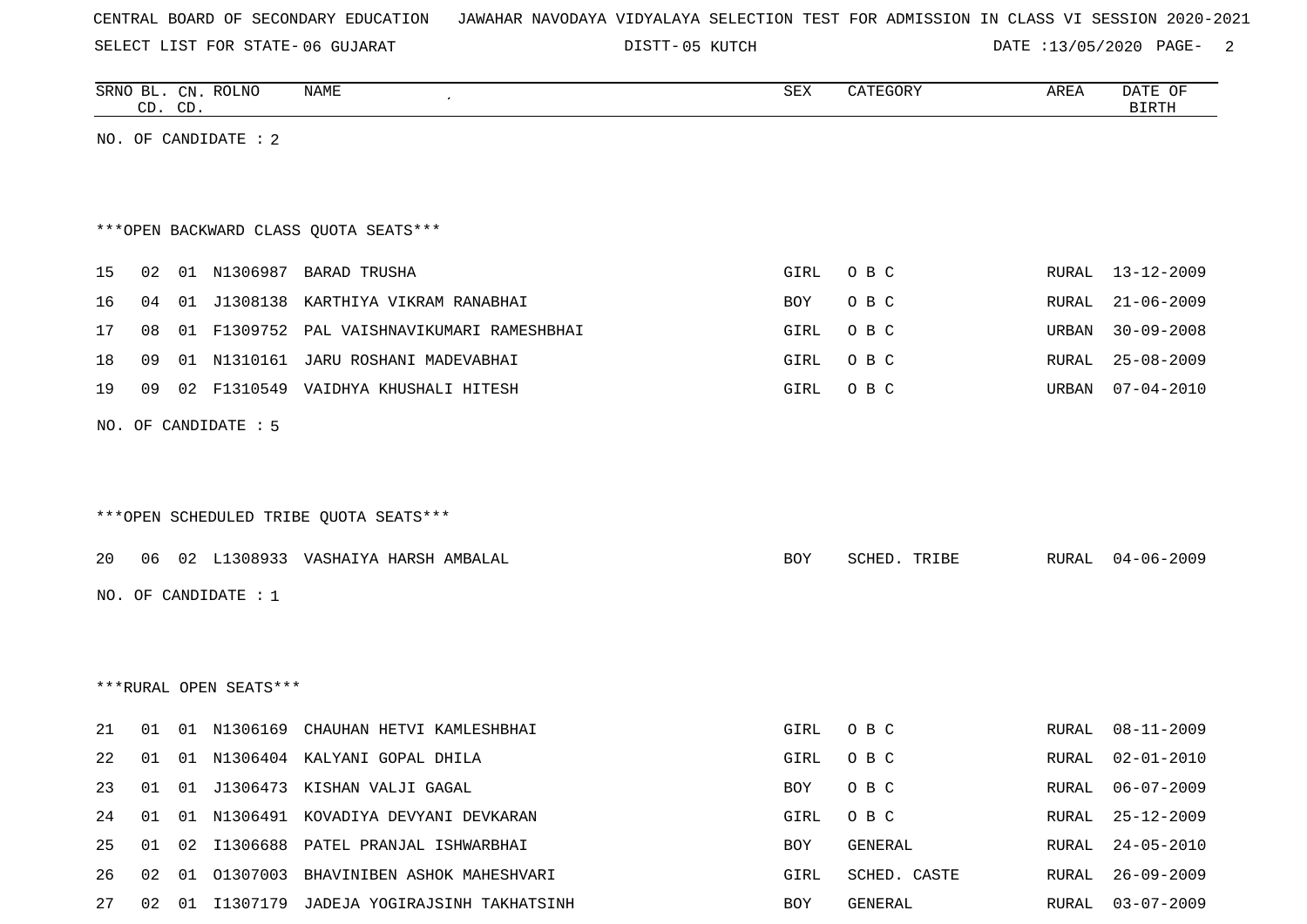SELECT LIST FOR STATE- DISTT- 06 GUJARAT

05 KUTCH DATE :13/05/2020 PAGE- 3

|    |    | CD. CD. | SRNO BL. CN. ROLNO     | NAME                                   | <b>SEX</b> | CATEGORY       | AREA         | DATE OF<br><b>BIRTH</b> |
|----|----|---------|------------------------|----------------------------------------|------------|----------------|--------------|-------------------------|
|    |    |         | ***RURAL OPEN SEATS*** |                                        |            |                |              |                         |
|    |    |         |                        |                                        |            |                |              |                         |
| 28 | 02 | 02      |                        | J1307331 RABARI DEVRAJ DEVSHI          | <b>BOY</b> | O B C          | RURAL        | $05 - 06 - 2009$        |
| 29 | 03 |         | 01 I1307790            | MOVALIYA DEVAM                         | <b>BOY</b> | GENERAL        | <b>RURAL</b> | $11 - 08 - 2009$        |
| 30 | 03 | 01      | I1307892               | RANGANI VED DILIPBHAI                  | BOY        | GENERAL        | RURAL        | $14 - 08 - 2009$        |
| 31 | 03 |         | 01 M1307899            | RATHOD KOMALBEN MANGALSINH             | GIRL       | GENERAL        | RURAL        | $28 - 08 - 2009$        |
| 32 | 04 |         | 01 K1308030            | BALIYA VAIBHAV                         | BOY        | SCHED. CASTE   | RURAL        | $19 - 08 - 2008$        |
| 33 | 04 | 01      | I1308128               | JADEJA VISHVARAJSINH GAJENDRASINH      | <b>BOY</b> | <b>GENERAL</b> | <b>RURAL</b> | $29 - 12 - 2009$        |
| 34 | 04 | 01      | I1308246               | SODHA DANUBHA DAJIBHA                  | BOY        | GENERAL        | RURAL        | $12 - 07 - 2009$        |
| 35 | 05 |         | 01 M1308318            | DHRUVI JAYENDRABHAI JOSHI              | GIRL       | GENERAL        | RURAL        | $18 - 12 - 2009$        |
| 36 | 05 |         | 01 J1308451            | SUTHAR PRUTHVI PRATAPABHAI             | BOY        | O B C          | RURAL        | $26 - 07 - 2009$        |
| 37 | 06 | 01      | J1308512               | AYAR VIPULKUMAR JASHABHAI              | BOY        | O B C          | <b>RURAL</b> | $18 - 02 - 2009$        |
| 38 | 06 | 01      | 01308547               | BUCHIYA MINAKSHI                       | GIRL       | SCHED. CASTE   | <b>RURAL</b> | $17 - 04 - 2008$        |
| 39 | 06 | 02      | J1308781               | OZA RUDRA NITINKUMAR                   | <b>BOY</b> | O B C          | <b>RURAL</b> | $06 - 02 - 2010$        |
| 40 | 07 | 01      | J1309060               | DARAJI GAURAV HASAMUKHBHAI             | BOY        | O B C          | RURAL        | $18 - 01 - 2010$        |
| 41 | 07 | 01      | J1309145               | HITESHBHAI VERABHAI BARI               | <b>BOY</b> | O B C          | RURAL        | $14 - 01 - 2010$        |
| 42 | 07 | 02      |                        | I1309397 RAJGOR DIVYESH KANUBHAI       | BOY        | GENERAL        | <b>RURAL</b> | $10 - 08 - 2009$        |
| 43 | 07 | 02      | M1309453               | SITABEN PETHABHAI CHAVAN               | GIRL       | <b>GENERAL</b> | <b>RURAL</b> | $01 - 06 - 2010$        |
| 44 | 08 | 01      | I1309750               | PADHIYAR RAJVEER MAHESH                | BOY        | GENERAL        | RURAL        | $19 - 10 - 2009$        |
| 45 | 08 |         |                        | 01 I1309801 RAJVEERSINH AJITSINH SODHA | BOY        | GENERAL        | RURAL        | $10 - 06 - 2010$        |
| 46 | 08 |         | 01 J1309868            | VARACHAND RONAK MOHANBHAI              | BOY        | O B C          | <b>RURAL</b> | $28 - 09 - 2009$        |
| 47 | 09 | 02      | I1310223               | LAKHANI RUDRA ASHVIN BHAI              | <b>BOY</b> | GENERAL        | <b>RURAL</b> | $23 - 09 - 2009$        |
| 48 | 09 | 02      | J1310338               | MYATRA MANOJ DILIPBHAI                 | <b>BOY</b> | O B C          | <b>RURAL</b> | $28 - 03 - 2010$        |
| 49 | 09 |         |                        | 02 N1310419 RABARI HIRAL KHENGARBHAI   | GIRL       | O B C          | RURAL        | $01 - 06 - 2010$        |
| 50 | 10 |         |                        | 01 K1310705 JADAV VIVEK PREMJIBHAI     | BOY        | SCHED. CASTE   | <b>RURAL</b> | $19 - 04 - 2010$        |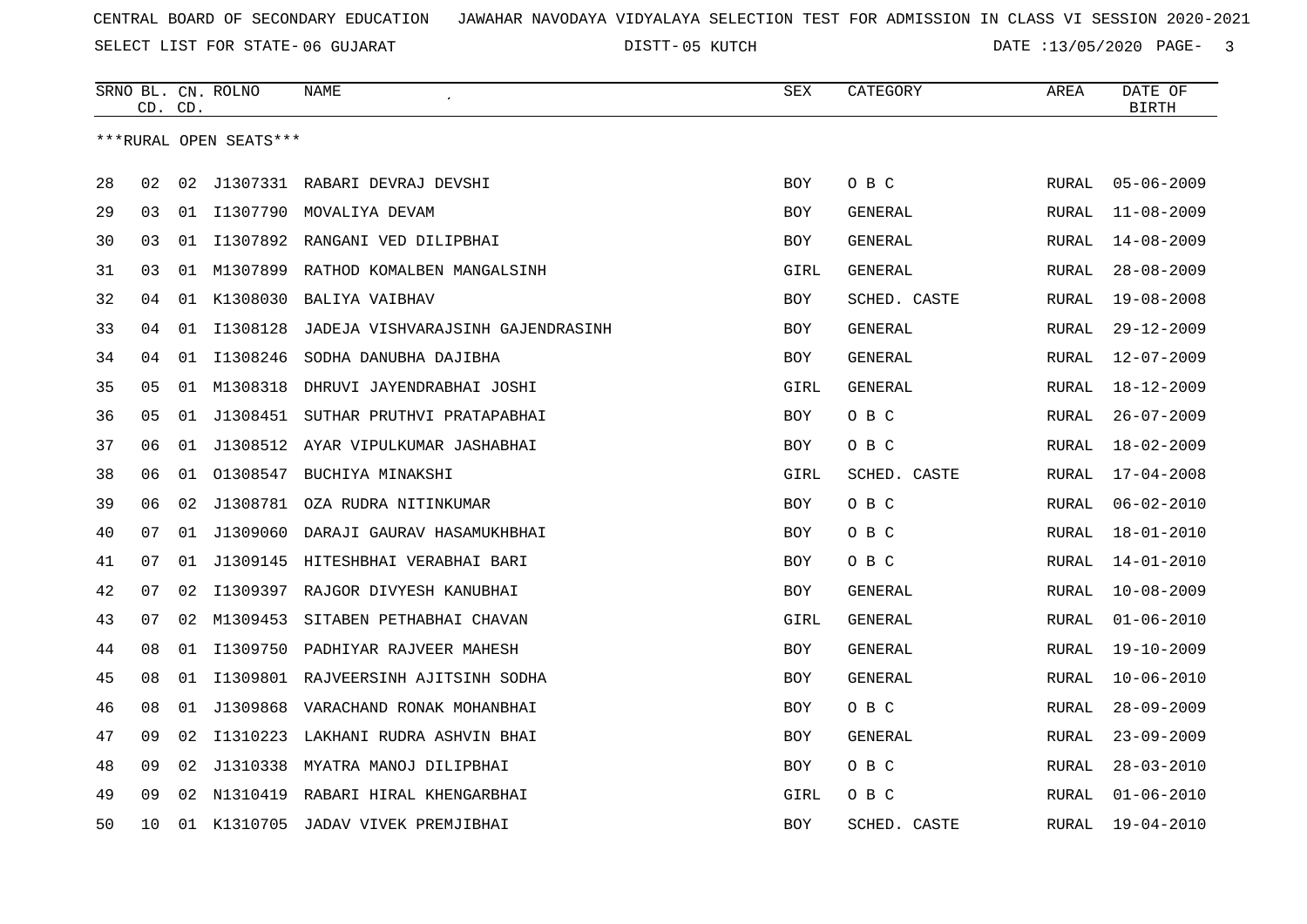SELECT LIST FOR STATE- DISTT- 06 GUJARAT

DISTT-05 KUTCH **DATE** :13/05/2020 PAGE- 4

|                                         |    | CD. CD. | SRNO BL. CN. ROLNO   | NAME                                    | SEX        | CATEGORY     | AREA         | DATE OF<br>BIRTH |  |  |
|-----------------------------------------|----|---------|----------------------|-----------------------------------------|------------|--------------|--------------|------------------|--|--|
| NO. OF CANDIDATE : 30                   |    |         |                      |                                         |            |              |              |                  |  |  |
|                                         |    |         |                      |                                         |            |              |              |                  |  |  |
|                                         |    |         |                      |                                         |            |              |              |                  |  |  |
| ***RURAL SCHEDULED CASTE QUOTA SEATS*** |    |         |                      |                                         |            |              |              |                  |  |  |
| 51                                      | 01 |         |                      | 01 K1306309 GARAVA YASH RAMESHBHAI      | <b>BOY</b> | SCHED. CASTE | RURAL        | $05 - 10 - 2008$ |  |  |
| 52                                      | 01 |         |                      | 01 K1306414 KATHECHA MEET NARAN         | <b>BOY</b> | SCHED. CASTE | RURAL        | $27 - 09 - 2009$ |  |  |
| 53                                      | 03 |         |                      | 01 K1307767 MARAVADA HASMUKH HITESHBHAI | <b>BOY</b> | SCHED. CASTE | RURAL        | $23 - 02 - 2010$ |  |  |
| 54                                      | 06 | 02      |                      | K1308695 KAUSHIK ANILBHAI LONCHA        | <b>BOY</b> | SCHED. CASTE | RURAL        | $27 - 05 - 2009$ |  |  |
| 55                                      | 07 |         |                      | 01 K1308993 BHATTI PARESHBHAI DAMJIBHAI | <b>BOY</b> | SCHED. CASTE | RURAL        | $20 - 09 - 2009$ |  |  |
| 56                                      | 07 |         |                      | 01 K1309134 HARIJAN MUKESH BABUBHAI     | <b>BOY</b> | SCHED. CASTE | <b>RURAL</b> | $13 - 05 - 2009$ |  |  |
| 57                                      | 09 |         | 01 K1310139          | INKESH JAYANTILAL ROHIT                 | BOY        | SCHED. CASTE | RURAL        | $08 - 06 - 2010$ |  |  |
| 58                                      | 09 | 02      |                      | K1310243 MAHESHWARI MAHESH NARANBHAI    | <b>BOY</b> | SCHED. CASTE | RURAL        | $11 - 10 - 2009$ |  |  |
| 59                                      | 09 | 02      |                      | K1310381 PATIL JANNAT KANUBHAI          | <b>BOY</b> | SCHED. CASTE | RURAL        | $16 - 11 - 2009$ |  |  |
|                                         |    |         | NO. OF CANDIDATE : 9 |                                         |            |              |              |                  |  |  |
|                                         |    |         |                      |                                         |            |              |              |                  |  |  |
|                                         |    |         |                      |                                         |            |              |              |                  |  |  |
|                                         |    |         |                      | ***RURAL BACKWARD CLASS OUOTA SEATS***  |            |              |              |                  |  |  |
| 60                                      | 01 |         |                      | 01 N1306062 AHIR YASHVI NARAN           | GIRL       | O B C        | <b>RURAL</b> | $26 - 12 - 2008$ |  |  |
| 61                                      | 01 | 02      |                      | J1306702 PRAJAPATI DIVY ROHITBHAI       | <b>BOY</b> | O B C        | RURAL        | $17 - 09 - 2008$ |  |  |
| 62                                      | 02 |         |                      | 01 J1307100 GOYAL HARDIK RAJESHBHAI     | <b>BOY</b> | O B C        | RURAL        | $26 - 02 - 2010$ |  |  |
| 63                                      | 02 | 02      |                      | J1307347 RAM VACHHIYA SEDA              | BOY        | O B C        | RURAL        | $13 - 10 - 2009$ |  |  |
| 64                                      | 07 | 01      | N1309016             | CHAUDHARY RASILABEN SARATANBHAI         | GIRL       | O B C        | RURAL        | 19-09-2009       |  |  |
| 65                                      | 07 | 02      |                      | N1309516 UMAT DEVIYABEN DINESHBHAI      | GIRL       | O B C        | RURAL        | $18 - 06 - 2009$ |  |  |
| 66                                      | 09 |         |                      | 01 N1310085 DIVIJA VADHER               | GIRL       | O B C        | RURAL        | $06 - 09 - 2009$ |  |  |
| 67                                      | 09 |         |                      | 01 N1310088 DIXITA KISHOR SATHAVARA     | GIRL       | O B C        | RURAL        | $05 - 10 - 2009$ |  |  |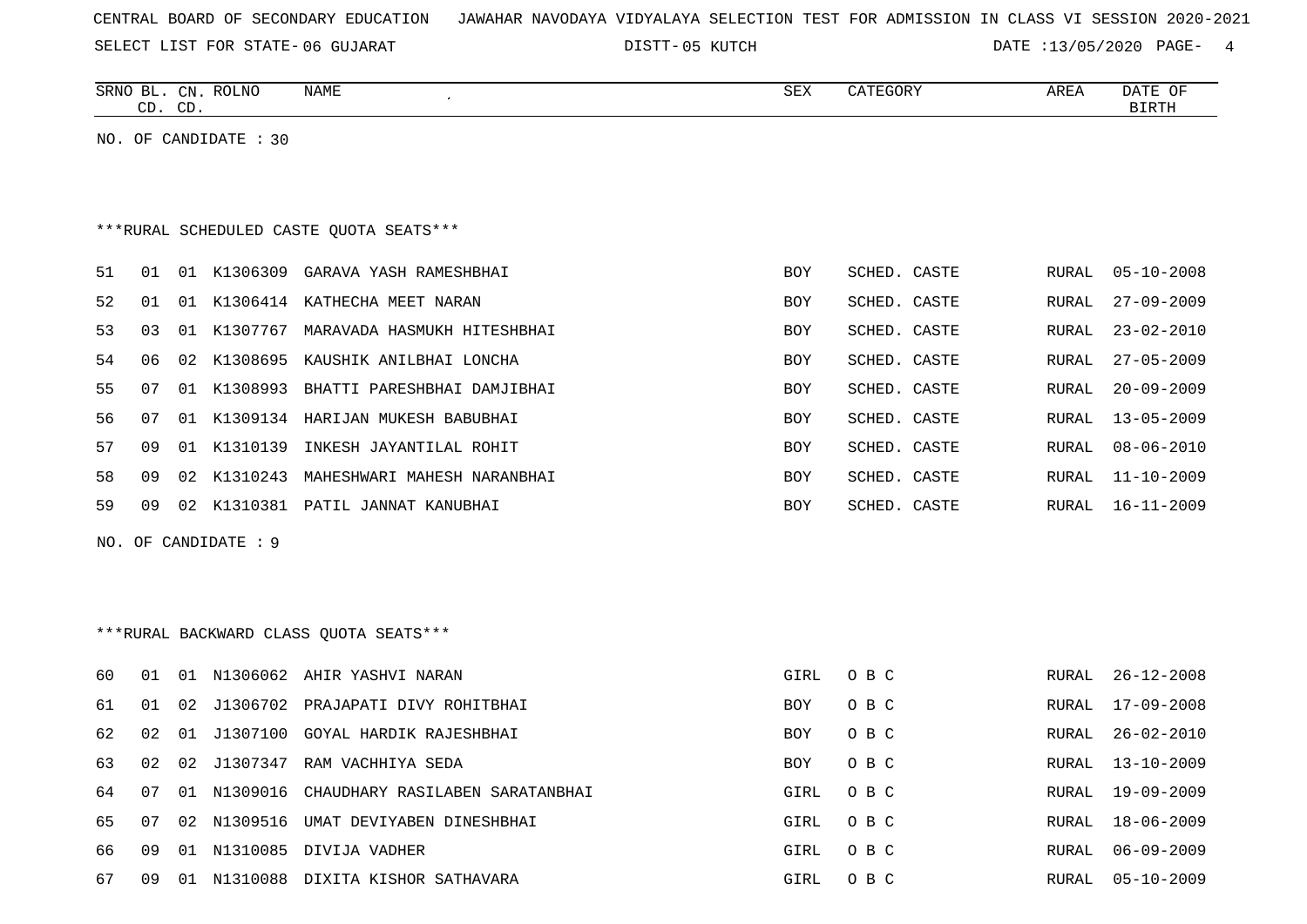SELECT LIST FOR STATE- DISTT- 06 GUJARAT

05 KUTCH DATE :13/05/2020 PAGE- 5

|    | CD. CD.                                |    | SRNO BL. CN. ROLNO | NAME                                 | SEX        | CATEGORY | AREA  | DATE OF<br>BIRTH |  |  |
|----|----------------------------------------|----|--------------------|--------------------------------------|------------|----------|-------|------------------|--|--|
|    | ***RURAL BACKWARD CLASS QUOTA SEATS*** |    |                    |                                      |            |          |       |                  |  |  |
| 68 | O 9                                    |    | 01 N1310107        | GOHIL PRINCY KARSAN                  | GIRL       | O B C    | RURAL | $29 - 05 - 2009$ |  |  |
| 69 | 09                                     |    |                    | 01 N1310165 JATIYA SHAIYALI VASABHAI | GIRL       | O B C    |       | RURAL 15-07-2009 |  |  |
| 70 | 09                                     |    |                    | 02 J1310262 MALSATAR DHRUV ARVIND    | <b>BOY</b> | O B C    |       | RURAL 17-04-2009 |  |  |
| 71 | O 9                                    | 02 |                    | J1310377 PATEL PRINCE DASHRATHBHAI   | <b>BOY</b> | O B C    | RURAL | $20 - 07 - 2009$ |  |  |
| 72 | O 9                                    |    |                    | 02 J1310389 RABARI ARVIND LAKHABHAI  | <b>BOY</b> | O B C    | RURAL | $20 - 02 - 2010$ |  |  |
| 73 | 09                                     |    |                    | 02 J1310393 RABARI BHAVAN HAJABHAI   | <b>BOY</b> | O B C    | RURAL | $07 - 07 - 2009$ |  |  |
| 74 | 09                                     |    | 02 N1310595        | ZARU RADHIKA ARAJANBHAI              | GIRL       | O B C    | RURAL | 25-08-2009       |  |  |
| 75 | 1 O                                    | 01 | N1310739           | KHANT MEGHANA BHUPENDRAKUMAR         | GIRL       | O B C    |       | RURAL 03-05-2009 |  |  |
|    | NO. OF CANDIDATE : $16$                |    |                    |                                      |            |          |       |                  |  |  |

\*\*\*RURAL SCHEDULED TRIBE QUOTA SEATS\*\*\*

|  |  | 76 01 01 L1306308 GAMIT PRATIKBHAI ARVINDBHAI | <b>BOY</b> | SCHED. TRIBE | RURAL 13-11-2009 |
|--|--|-----------------------------------------------|------------|--------------|------------------|
|  |  | 77 01 02 P1306817 SAROJ PARSHOTAM DAMOR       | GIRL       | SCHED. TRIBE | RURAL 16-02-2009 |
|  |  | 78 02 02 L1307287 OM MAKWANA                  | BOY        | SCHED. TRIBE | RURAL 23-05-2009 |
|  |  | 79 03 01 L1307608 HASMUKH NAYKA               | BOY        | SCHED. TRIBE | RURAL 01-05-2007 |
|  |  | 80 07 01 P1309052 DAMOR PINAL BACHUBHAI       | GIRL       | SCHED. TRIBE | RURAL 26-07-2009 |

NO. OF CANDIDATE : 5

TOTAL SELECTED CANDIDATE : 80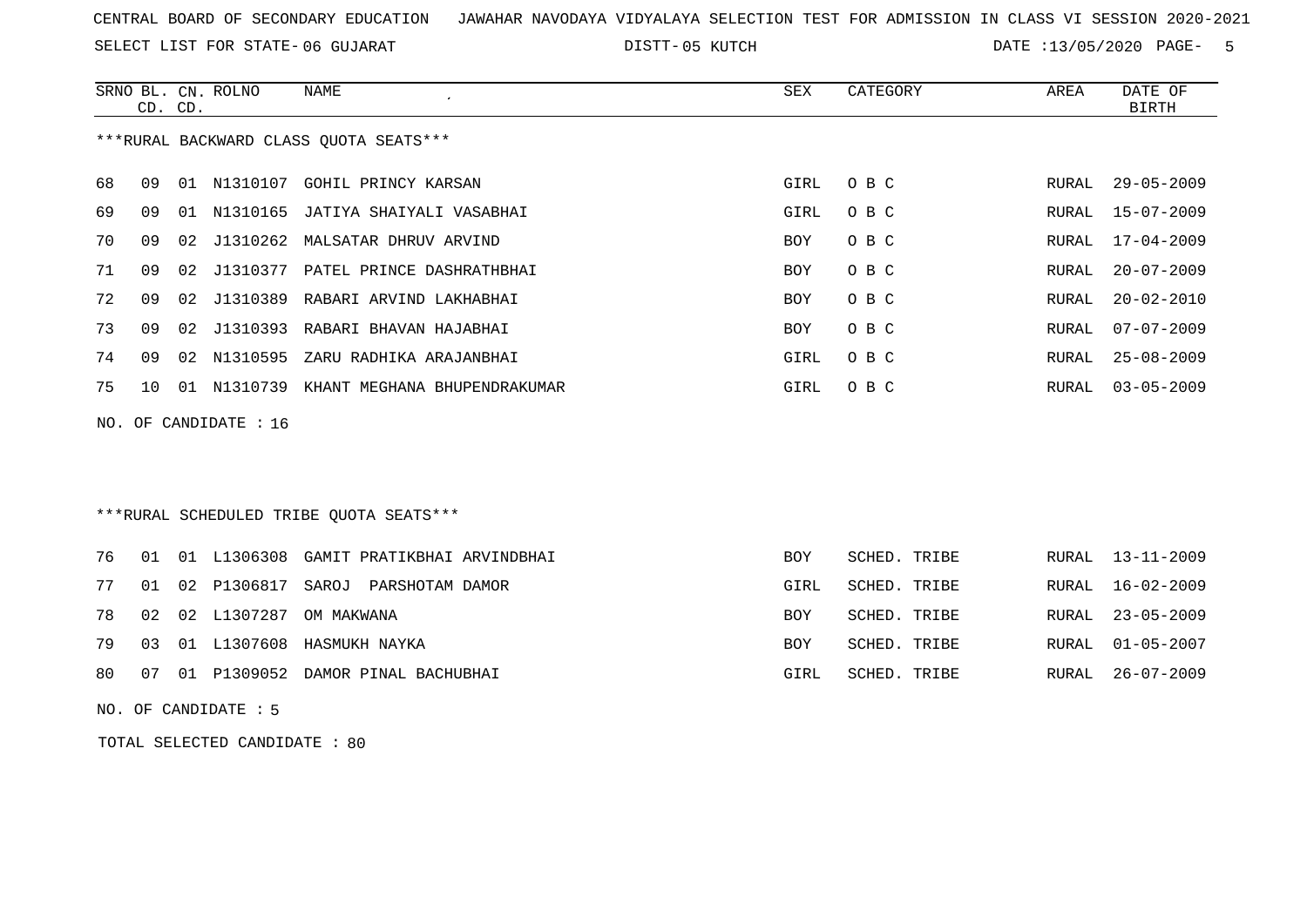SELECT LIST FOR STATE- DISTT- 06 GUJARAT

DISTT-06 JAMNAGAR DATE :13/05/2020 PAGE- 1

|                                        | CD. CD.                |    | SRNO BL. CN. ROLNO | NAME                                      | SEX        | CATEGORY       | AREA         | DATE OF<br><b>BIRTH</b> |  |
|----------------------------------------|------------------------|----|--------------------|-------------------------------------------|------------|----------------|--------------|-------------------------|--|
| ***OPEN UR SEATS***                    |                        |    |                    |                                           |            |                |              |                         |  |
| 1                                      | 01                     |    | 01 M1310989        | BARAIYA KHUSHALIBEN                       | GIRL       | GENERAL        | RURAL        | 17-01-2010              |  |
| 2                                      | 02                     |    | 01 F1311713        | BODAR DIYA RAMESHBHAI                     | GIRL       | O B C          | URBAN        | $14 - 07 - 2009$        |  |
| 3                                      | 02                     |    |                    | 03 K1312283 KHARA AARAV KHIMJIBHAI        | BOY        | SCHED. CASTE   | RURAL        | $05 - 05 - 2010$        |  |
| 4                                      | 04                     | 01 | J1313885           | LAMBA VATSAL BHARATBHAI                   | BOY        | O B C          | RURAL        | $30 - 05 - 2010$        |  |
| 5                                      | 04                     |    | 02 J1314036        | ZUNZA VIJAY VASTABHAI                     | <b>BOY</b> | O B C          | <b>RURAL</b> | $15 - 08 - 2009$        |  |
| 6                                      | 0 <sub>5</sub>         |    | 01 A1314160        | BUSA KUNJ SURESHBHAI                      | BOY        | <b>GENERAL</b> | URBAN        | $06 - 11 - 2009$        |  |
| 7                                      | 05                     |    |                    | 01 A1314287 GINOYA MAN ARVINDBHAI         | BOY        | <b>GENERAL</b> | URBAN        | $20 - 08 - 2009$        |  |
| 8                                      | 06                     | 01 | N1315229           | GOHIL PREKSHABEN SHAILESHBHAI             | GIRL       | O B C          | RURAL        | $17 - 10 - 2009$        |  |
| 9                                      | 06                     | 01 | P1315276           | HUN PALAK PARBATBHAI                      | GIRL       | SCHED. TRIBE   | RURAL        | $14 - 03 - 2010$        |  |
| 10                                     | 06                     |    |                    | 01 I1315295 JADEJA HARSHDIPSINH JUVANSINH | BOY        | GENERAL        |              | RURAL 07-12-2009        |  |
|                                        | NO. OF CANDIDATE : 10  |    |                    |                                           |            |                |              |                         |  |
|                                        |                        |    |                    |                                           |            |                |              |                         |  |
| ***OPEN SCHEDULED CASTE QUOTA SEATS*** |                        |    |                    |                                           |            |                |              |                         |  |
| 11                                     | 01                     |    |                    | 02 K1311480 VAGHERA MEHUL JAYANTILAL      | BOY        | SCHED. CASTE   | RURAL        | $27 - 03 - 2010$        |  |
| 12                                     | 06                     |    |                    | 01 K1315174 DHRUVIL MAKWANA               | BOY        | SCHED. CASTE   | RURAL        | $09 - 02 - 2010$        |  |
| 13                                     | 06                     |    |                    | 01 K1315348 JEPAR BHARATKUMAR DAYABHAI    | BOY        | SCHED. CASTE   | RURAL        | $18 - 12 - 2009$        |  |
|                                        | NO. OF CANDIDATE : $3$ |    |                    |                                           |            |                |              |                         |  |

\*\*\*OPEN DISABLED QUOTA SEATS\*\*\*

14 01 01 M1310999 BHANDERI KHYATI JAYSUKHBHAI GIRL GENERAL RURAL 27-10-2009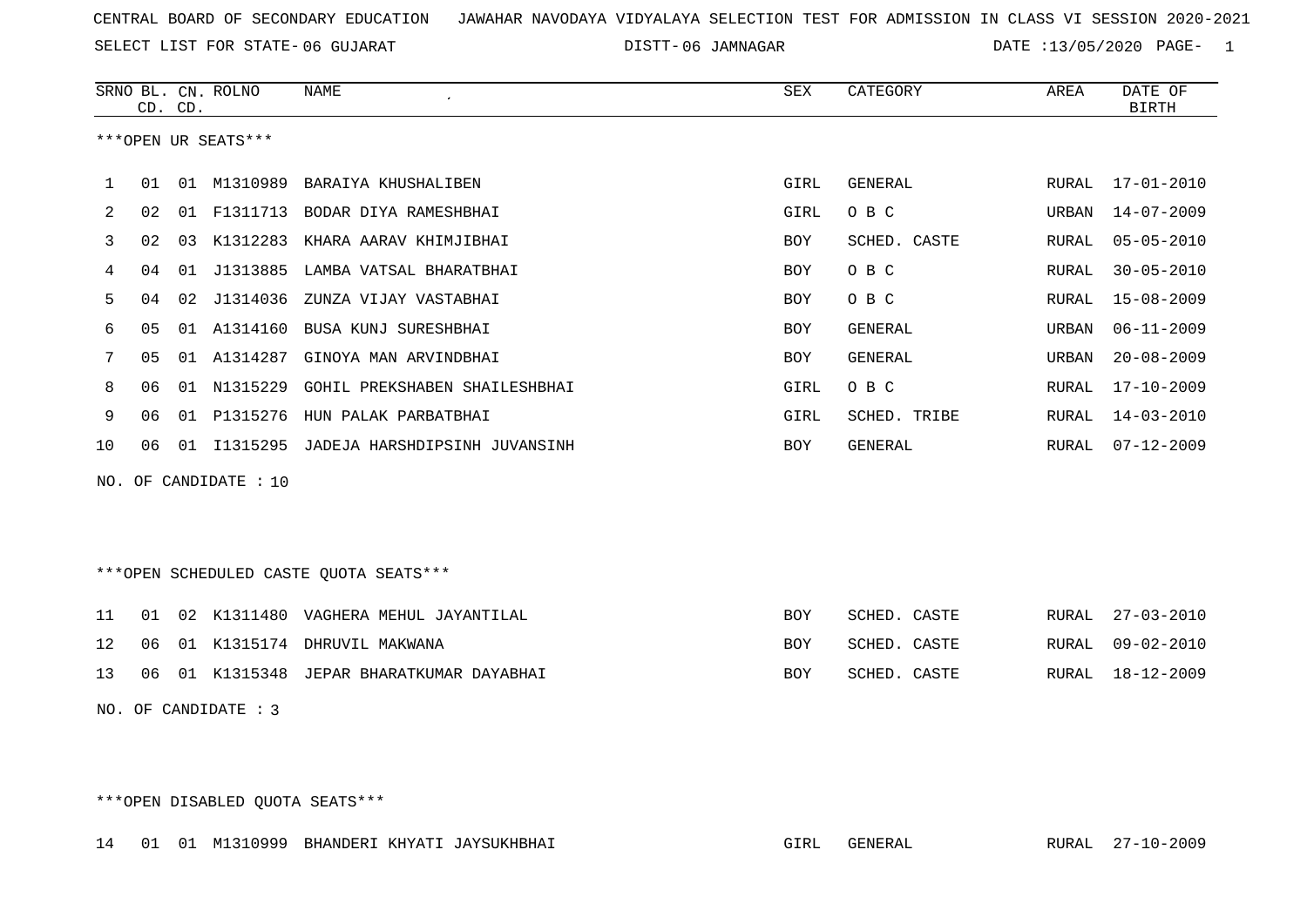SELECT LIST FOR STATE- DISTT- 06 GUJARAT

06 JAMNAGAR DATE :13/05/2020 PAGE- 2

|                                        |    | CD. CD. | SRNO BL. CN. ROLNO     | <b>NAME</b>                              | SEX  | CATEGORY     | AREA  | DATE OF<br><b>BIRTH</b> |  |  |
|----------------------------------------|----|---------|------------------------|------------------------------------------|------|--------------|-------|-------------------------|--|--|
|                                        |    |         | NO. OF CANDIDATE : $1$ |                                          |      |              |       |                         |  |  |
|                                        |    |         |                        |                                          |      |              |       |                         |  |  |
|                                        |    |         |                        |                                          |      |              |       |                         |  |  |
| *** OPEN BACKWARD CLASS QUOTA SEATS*** |    |         |                        |                                          |      |              |       |                         |  |  |
| 15                                     | 01 |         |                        | 01 J1311206 JATIYA NIRMAL RAMSURBHAI     | BOY  | O B C        | RURAL | $27 - 08 - 2009$        |  |  |
| 16                                     | 02 |         |                        | 06 B1313077 VAROTARIYA RAJ LAKHUBHAI     | BOY  | O B C        | URBAN | $07 - 01 - 2010$        |  |  |
| 17                                     | 03 |         |                        | 01 J1313289 DHRANA KRISH MUKESHBHAI      | BOY  | O B C        | RURAL | $21 - 07 - 2009$        |  |  |
| 18                                     | 06 |         |                        | 01 N1315413 KARANGIYA ROSHNI LAKHMANBHAI | GIRL | O B C        | RURAL | $25 - 08 - 2009$        |  |  |
| 19                                     | 06 |         |                        | 02 N1315810 YAMINI RAMDATTI              | GIRL | O B C        | RURAL | $12 - 01 - 2010$        |  |  |
|                                        |    |         | NO. OF CANDIDATE : 5   |                                          |      |              |       |                         |  |  |
|                                        |    |         |                        |                                          |      |              |       |                         |  |  |
|                                        |    |         |                        |                                          |      |              |       |                         |  |  |
|                                        |    |         |                        | ***OPEN SCHEDULED TRIBE QUOTA SEATS***   |      |              |       |                         |  |  |
|                                        |    |         |                        |                                          |      |              |       |                         |  |  |
| 20                                     |    |         |                        | 01 01 L1311244 KATARA RAHUL BHURABHAI    | BOY  | SCHED. TRIBE | RURAL | $04 - 05 - 2009$        |  |  |
|                                        |    |         | NO. OF CANDIDATE : 1   |                                          |      |              |       |                         |  |  |
|                                        |    |         |                        |                                          |      |              |       |                         |  |  |
|                                        |    |         |                        |                                          |      |              |       |                         |  |  |
|                                        |    |         | ***RURAL OPEN SEATS*** |                                          |      |              |       |                         |  |  |
| 21                                     | 01 |         |                        | 01 M1310959 AGHERA NENSIBEN GHELAJIBHAI  | GIRL | GENERAL      | RURAL | $08 - 02 - 2010$        |  |  |
| 22                                     |    |         |                        | 01 02 M1311511 ZALARIYA PURVA MAYANKBHAI | GIRL | GENERAL      | RURAL | $14 - 11 - 2009$        |  |  |
| 23                                     | 02 |         |                        | 01 I1311572 AKBARI SMIT                  | BOY  | GENERAL      |       | RURAL 18-01-2010        |  |  |
| 24                                     | 02 | 01      |                        | I1311663 BHALODIYA TEJAS                 | BOY  | GENERAL      | RURAL | $01 - 04 - 2010$        |  |  |
| 25                                     | 02 | 01      |                        | I1311668 BHANDERI OM                     | BOY  | GENERAL      | RURAL | $06 - 10 - 2009$        |  |  |
| 26                                     | 02 |         |                        | 01 J1311675 BHARGAV JAMANBHAI SONAGARA   | BOY  | O B C        | RURAL | $29 - 05 - 2010$        |  |  |
| 27                                     | 02 |         |                        | 01 N1311676 BHATIYA MANSHI MUKESHBHAI    | GIRL | O B C        | RURAL | $01 - 02 - 2010$        |  |  |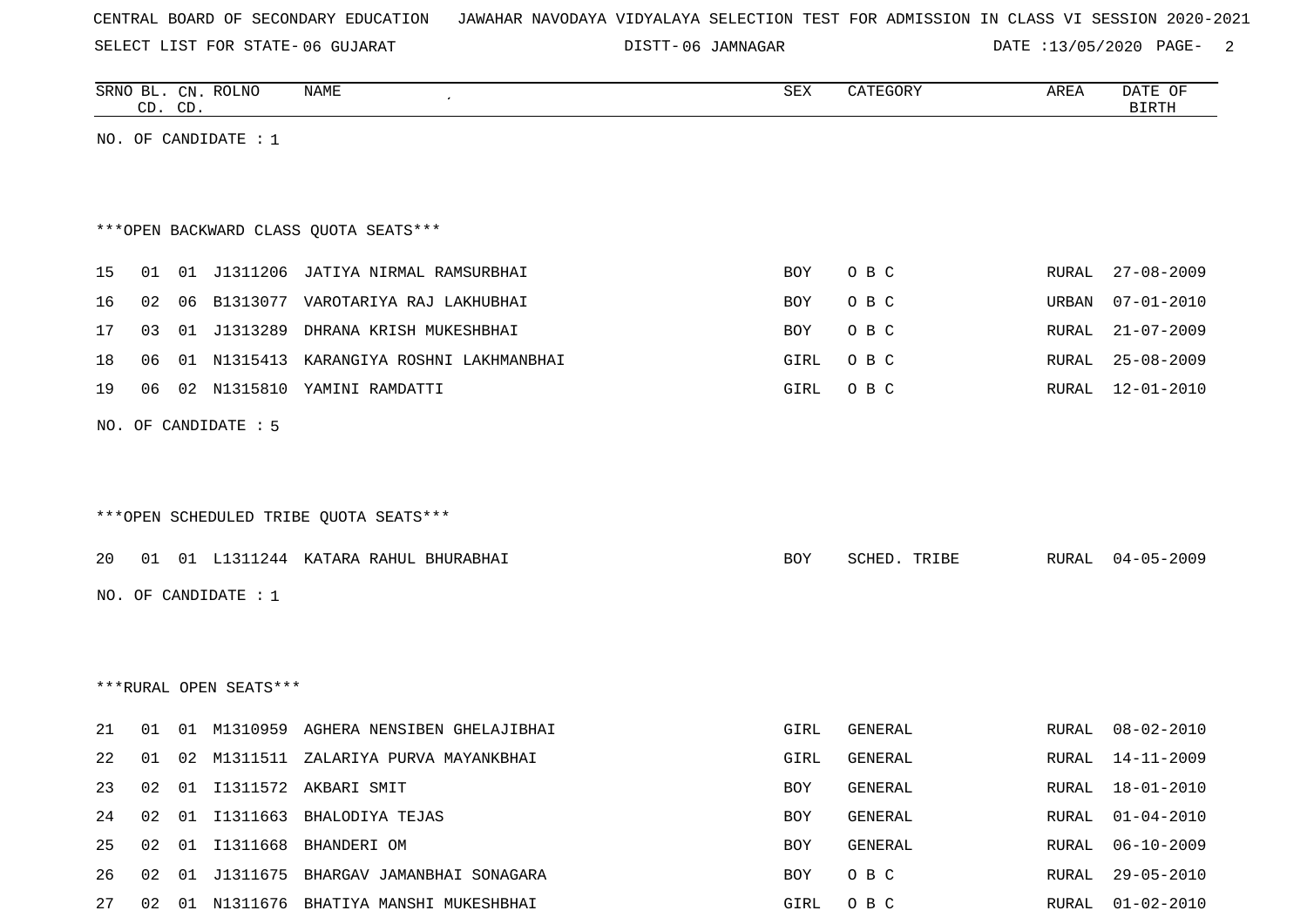SELECT LIST FOR STATE- DISTT- 06 GUJARAT

06 JAMNAGAR DATE :13/05/2020 PAGE- 3

|    |    | CD. CD. | SRNO BL. CN. ROLNO     | <b>NAME</b>                                   | <b>SEX</b> | CATEGORY       | AREA         | DATE OF<br>BIRTH |
|----|----|---------|------------------------|-----------------------------------------------|------------|----------------|--------------|------------------|
|    |    |         | ***RURAL OPEN SEATS*** |                                               |            |                |              |                  |
|    |    |         |                        |                                               |            |                |              |                  |
| 28 | 02 |         |                        | 01 I1311732 CHANGANI PARAM                    | <b>BOY</b> | <b>GENERAL</b> | RURAL        | $27 - 05 - 2010$ |
| 29 | 02 | 02      |                        | J1311872 DHARVIYA YASHKUMAR LALJIBHAI         | <b>BOY</b> | O B C          | RURAL        | $22 - 10 - 2009$ |
| 30 | 02 | 02      | J1312010               | HARSH RATHOD                                  | <b>BOY</b> | O B C          | RURAL        | $02 - 01 - 2010$ |
| 31 | 02 | 02      | I1312028               | HET JAYESHBHAI GHADIYA                        | BOY        | GENERAL        | RURAL        | $22 - 07 - 2009$ |
| 32 | 02 | 03      | J1312253               | KATESHIYA ANIT RAJESHBHAI                     | BOY        | O B C          | <b>RURAL</b> | $21 - 02 - 2010$ |
| 33 | 02 | 03      | I1312345               | KUNJ KUMAR VIJAYBHAI GAMI                     | <b>BOY</b> | <b>GENERAL</b> | RURAL        | $23 - 06 - 2009$ |
| 34 | 02 | 04      |                        | J1312452 MAYUR RAMESHBHAI KANJARIYA           | <b>BOY</b> | O B C          | RURAL        | $21 - 06 - 2009$ |
| 35 | 02 | 04      |                        | J1312644 PARMAR MEHUL DHIRAJBHAI              | BOY        | O B C          | RURAL        | $22 - 05 - 2010$ |
| 36 | 02 | 04      |                        | J1312675 PARMAR YUG JAYSUKHBHAI               | BOY        | O B C          | RURAL        | $15 - 12 - 2009$ |
| 37 | 02 | 05      | J1312807               | RAVLIYA NARAYAN DEVABHAI                      | <b>BOY</b> | O B C          | RURAL        | $21 - 10 - 2009$ |
| 38 | 02 | 05      |                        | J1312896 SHIYAR SATISHBHAI RAVATBHAI          | BOY        | O B C          | RURAL        | $12 - 07 - 2009$ |
| 39 | 02 | 06      | N1312968               | SUMAD NEHAL                                   | GIRL       | O B C          | RURAL        | $21 - 10 - 2009$ |
| 40 | 02 | 06      |                        | K1313080 VARSAKIYA NIRMAL                     | <b>BOY</b> | SCHED. CASTE   | RURAL        | $08 - 01 - 2010$ |
| 41 | 03 | 01      | J1313216               | BARIYA RANJIT                                 | <b>BOY</b> | O B C          | <b>RURAL</b> | $23 - 06 - 2009$ |
| 42 | 03 |         |                        | 01 I1313372 JETHAVA DHRUVRAJSINH JAYENDRASINH | <b>BOY</b> | GENERAL        | RURAL        | $09 - 03 - 2010$ |
| 43 | 03 | 02      | N1313559               | PATHAR BHAVIKABEN KARSHANBHAI                 | GIRL       | O B C          | RURAL        | $24 - 06 - 2009$ |
| 44 | 04 |         | 01 M1313802            | GHETIYA JIYA MANISHBHAI                       | GIRL       | GENERAL        | RURAL        | $12 - 03 - 2010$ |
| 45 | 04 |         |                        | 01 M1313865 KANANI NIRVA                      | GIRL       | GENERAL        | RURAL        | $15 - 12 - 2009$ |
| 46 | 05 |         |                        | 01 I1314067 AKBARI MANAV                      | <b>BOY</b> | GENERAL        | RURAL        | $25 - 04 - 2010$ |
| 47 | 05 |         | 04 M1314929            | TRADA KRUTI HARESHBHAI                        | GIRL       | GENERAL        | RURAL        | $22 - 06 - 2009$ |
| 48 | 06 |         | 01 M1315027            | AMEE DHARMENDRA VIRANI                        | GIRL       | GENERAL        | <b>RURAL</b> | $01 - 12 - 2009$ |
| 49 | 06 | 02      |                        | M1315619 PATEL MAHI PRAKASHKUMAR              | GIRL       | <b>GENERAL</b> | RURAL        | $26 - 06 - 2009$ |
| 50 | 06 | 02      |                        | J1315752 SUVA KULDIP BHIMSHIBHAI              | <b>BOY</b> | O B C          | RURAL        | $13 - 09 - 2009$ |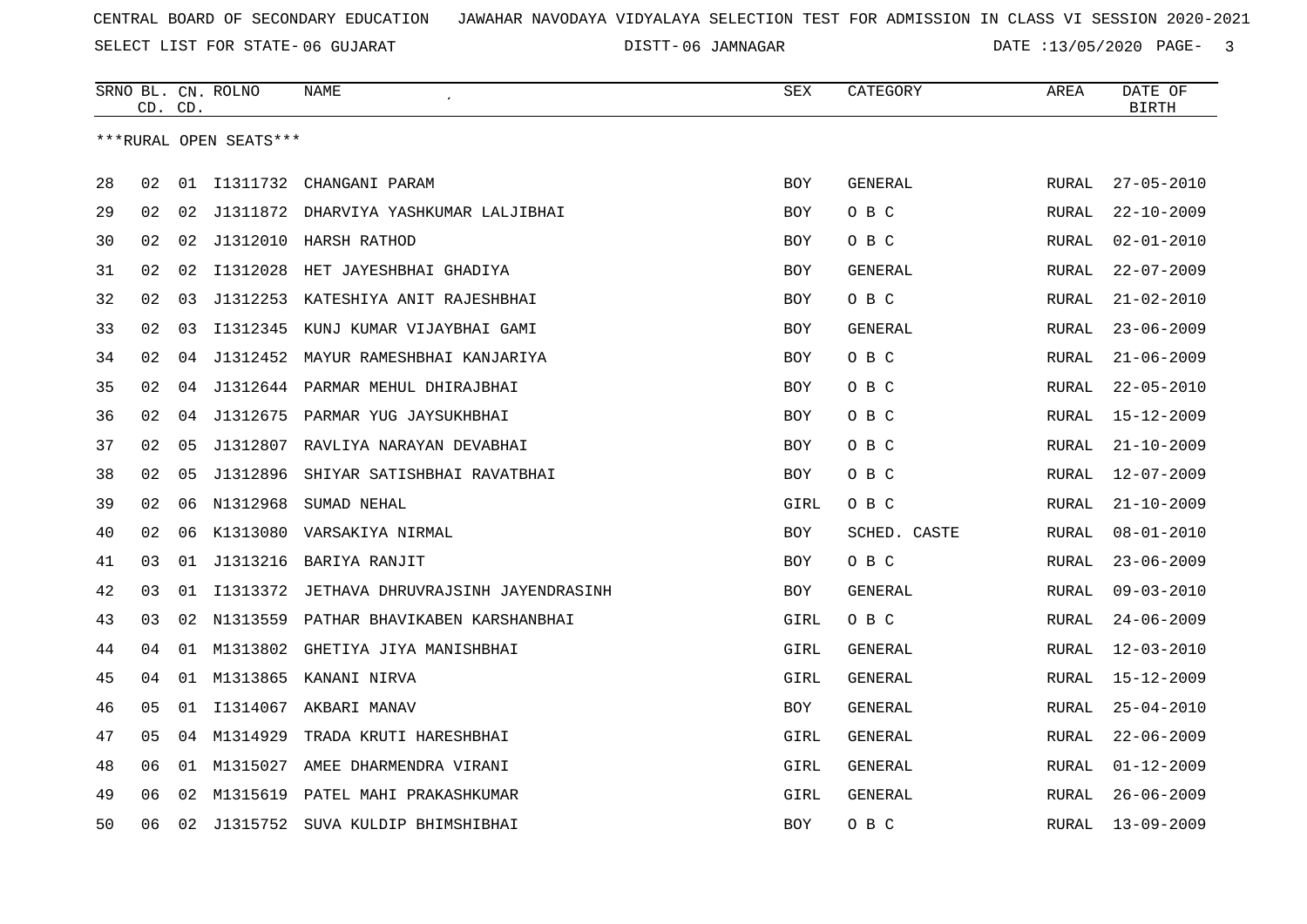|  |  |  |  | CENTRAL BOARD OF SECONDARY EDUCATION – JAWAHAR NAVODAYA VIDYALAYA SELECTION TEST FOR ADMISSION IN CLASS VI SESSION 2020-2021 |  |  |  |  |  |  |  |  |  |  |  |  |  |
|--|--|--|--|------------------------------------------------------------------------------------------------------------------------------|--|--|--|--|--|--|--|--|--|--|--|--|--|
|--|--|--|--|------------------------------------------------------------------------------------------------------------------------------|--|--|--|--|--|--|--|--|--|--|--|--|--|

SELECT LIST FOR STATE-06 GUJARAT

06 GUJARAT 06 JAMNAGAR DATE :13/05/2020 PAGE- 4

|    |    | CD. CD. | SRNO BL. CN. ROLNO    | <b>NAME</b>                              | <b>SEX</b> | CATEGORY     | AREA  | DATE OF<br><b>BIRTH</b> |
|----|----|---------|-----------------------|------------------------------------------|------------|--------------|-------|-------------------------|
|    |    |         | NO. OF CANDIDATE : 30 |                                          |            |              |       |                         |
|    |    |         |                       |                                          |            |              |       |                         |
|    |    |         |                       |                                          |            |              |       |                         |
|    |    |         |                       | *** RURAL SCHEDULED CASTE QUOTA SEATS*** |            |              |       |                         |
| 51 | 02 |         |                       | 02 01311919 DOLI RAMBHOG JATAL           | GIRL       | SCHED. CASTE | RURAL | $06 - 12 - 2009$        |
| 52 | 02 | 02      | 01311973              | GOHIL RIYA                               | GIRL       | SCHED. CASTE | RURAL | $21 - 09 - 2009$        |
| 53 | 02 | 06      | K1313048              | VAGHELA JIGAR ANILBHAI                   | BOY        | SCHED. CASTE | RURAL | $22 - 11 - 2009$        |
| 54 | 02 | 06      |                       | 01313081 VARSAKIYA RIDDHI                | GIRL       | SCHED. CASTE | RURAL | $08 - 01 - 2010$        |
| 55 | 03 |         | 02 01313480           | MAKVANA MANSI KIRITBHAI                  | GIRL       | SCHED. CASTE | RURAL | $24 - 07 - 2009$        |
| 56 | 05 |         | 01 01314093           | BAGADA DARSHANA DINESHBHAI               | GIRL       | SCHED. CASTE | RURAL | $04 - 10 - 2009$        |
| 57 | 05 |         | 01 K1314127           | BHARGAV KHANDHERA                        | BOY        | SCHED. CASTE | RURAL | 14-01-2010              |
| 58 | 06 |         |                       | 01 K1315446 KATIRA KETAN MANSING         | BOY        | SCHED. CASTE | RURAL | $13 - 07 - 2007$        |
| 59 | 06 |         | 02 K1315600           | PANNA RUDRA                              | BOY        | SCHED. CASTE | RURAL | $27 - 09 - 2009$        |
|    |    |         | NO. OF CANDIDATE : 9  |                                          |            |              |       |                         |
|    |    |         |                       |                                          |            |              |       |                         |
|    |    |         |                       |                                          |            |              |       |                         |
|    |    |         |                       | ***RURAL BACKWARD CLASS QUOTA SEATS***   |            |              |       |                         |
|    |    |         |                       |                                          |            |              |       |                         |
| 60 | 04 |         |                       | 01 J1313812 GOJIYA ANURAG NARAN          | BOY        | O B C        | RURAL | $03 - 11 - 2009$        |
| 61 | 04 |         |                       | 01 J1313845 JARIYA PAVAN                 | <b>BOY</b> | O B C        | RURAL | $05 - 10 - 2009$        |
| 62 | 04 |         |                       | 01 J1313871 KAUSHAL ASHOKBHAI MAKWANA    | BOY        | O B C        | RURAL | $16 - 08 - 2009$        |
| 63 | 04 | 02      |                       | J1314021 VASU VINODBHAI VADOLIYA         | BOY        | O B C        | RURAL | $31 - 03 - 2009$        |
| 64 | 06 |         |                       | 01 J1315121 CHAVDA DIP KESHURBHAI        | BOY        | O B C        | RURAL | $11 - 05 - 2010$        |
| 65 | 06 |         |                       | 01 N1315123 CHAVDA FORAM DEVSIBHAI       | GIRL       | O B C        | RURAL | 15-01-2010              |
| 66 | 06 |         |                       | 01 J1315175 DHUT MAYANK PIYUSHBHAI       | <b>BOY</b> | O B C        |       | RURAL 15-10-2009        |

67 06 01 N1315404 KARANGIYA JAYSHREE KANDHABHAI GUNA GIRL O B C RURAL 27-10-2009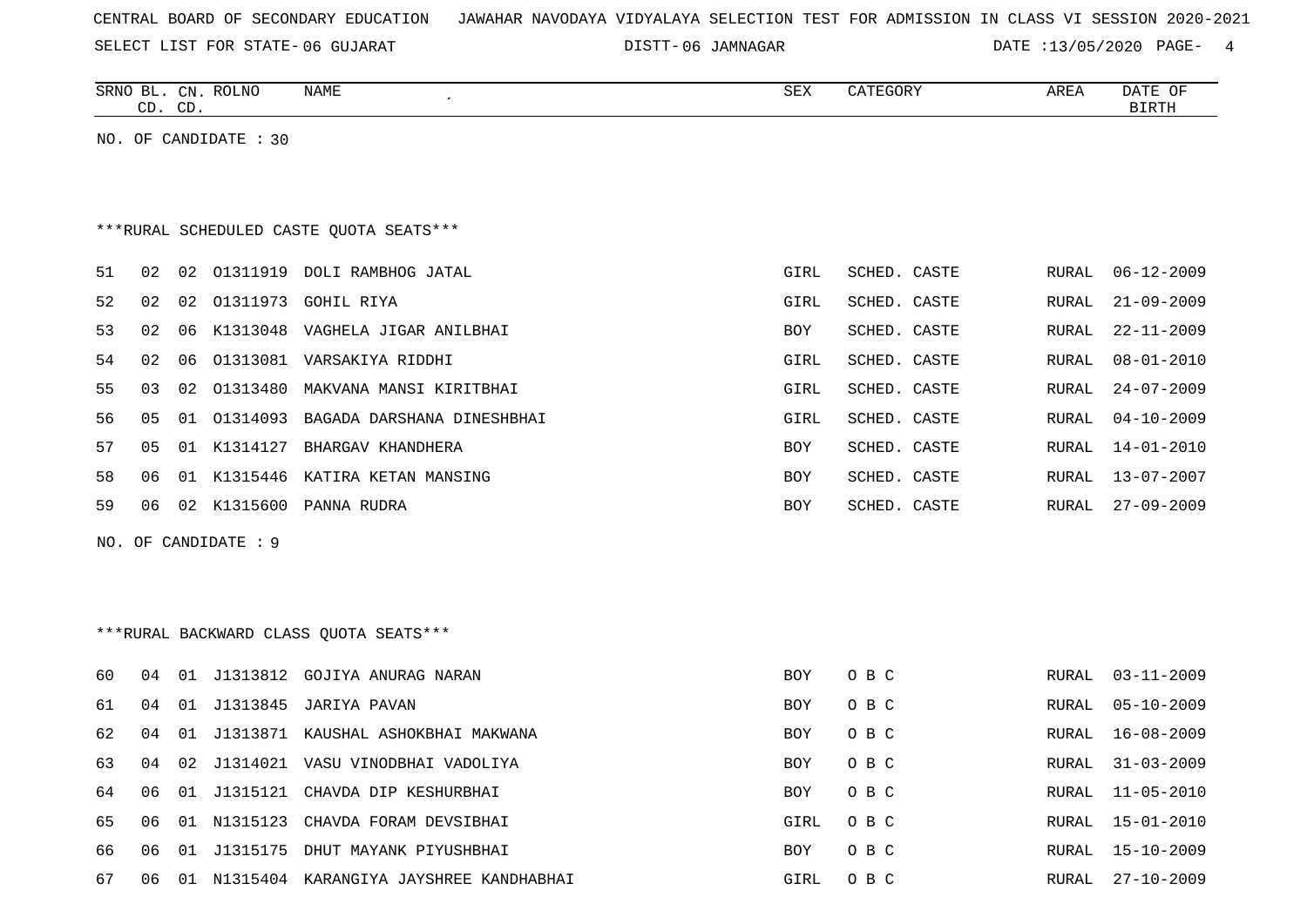SELECT LIST FOR STATE- DISTT- 06 GUJARAT

06 JAMNAGAR DATE :13/05/2020 PAGE- 5

|    | CD. CD. |    | SRNO BL. CN. ROLNO | NAME                                   | SEX        | CATEGORY | AREA  | DATE OF<br>BIRTH |
|----|---------|----|--------------------|----------------------------------------|------------|----------|-------|------------------|
|    |         |    |                    | ***RURAL BACKWARD CLASS QUOTA SEATS*** |            |          |       |                  |
| 68 | ೧೯      |    |                    | 01 J1315414 KARAN MUKESHBHAI VAVROTIYA | <b>BOY</b> | O B C    |       | RURAL 18-08-2009 |
| 69 | 06      | 01 | J1315418           | KARENA KULDIP NARANBHAI                | BOY        | O B C    | RURAL | 04-12-2009       |
| 70 | 06      | 01 | J1315430           | KARMUR NAND BHIMSHIBHAI                | <b>BOY</b> | O B C    | RURAL | $18 - 11 - 2009$ |
| 71 | 06      | 01 | J1315492           | LUVA VASU DUDABHAI                     | <b>BOY</b> | O B C    | RURAL | 15-08-2009       |
| 72 | 06      |    |                    | 02 J1315608 PARMAR KISHAN PRAKASHBHAI  | <b>BOY</b> | O B C    | RURAL | 31-12-2009       |
| 73 | 06      | 02 | J1315632 PAV MURU  |                                        | <b>BOY</b> | O B C    | RURAL | $20 - 11 - 2009$ |
| 74 | 06      | 02 | N1315635           | PIPROTAR NISHA MUKESHBHAI              | GIRL       | O B C    | RURAL | $12 - 01 - 2010$ |
| 75 | 06      | 02 | J1315744           | SONAGARA VASANT RAMESHBHAI             | <b>BOY</b> | O B C    | RURAL | $08 - 10 - 2009$ |
|    |         |    |                    |                                        |            |          |       |                  |

NO. OF CANDIDATE : 16

# \*\*\*RURAL SCHEDULED TRIBE QUOTA SEATS\*\*\*

|  |  | 76 01 01 L1311249 KETENBHAI MERCHANDBHAI GANAVA | BOY        | SCHED. TRIBE |  | RURAL 01-01-2008 |
|--|--|-------------------------------------------------|------------|--------------|--|------------------|
|  |  | 77 02 01 P1311624 BALI VANDNA RAMANBHAI         | GIRL       | SCHED. TRIBE |  | RURAL 02-06-2008 |
|  |  | 78 03 01 L1313425 KATARA TEJASH RANABHAI        | <b>BOY</b> | SCHED. TRIBE |  | RURAL 08-01-2010 |
|  |  | 79 03 02 P1313510 MORI KAJAL RAHULBHAI          | GIRL       | SCHED. TRIBE |  | RURAL 25-04-2009 |
|  |  | 80 03 02 L1313701 VANRAJ MERKHI ULVA            | BOY        | SCHED. TRIBE |  | RURAL 20-01-2009 |

NO. OF CANDIDATE : 5

TOTAL SELECTED CANDIDATE : 80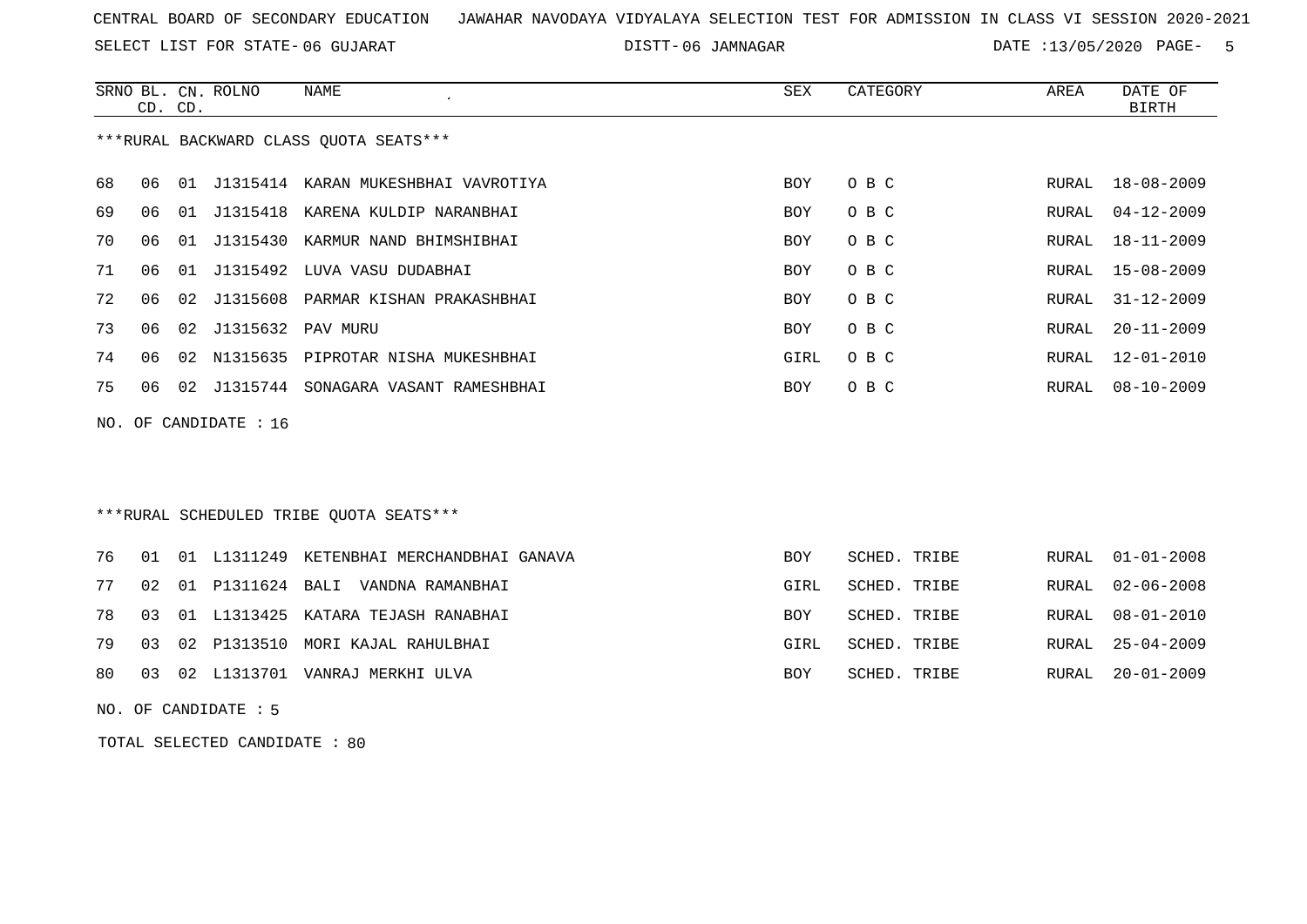07 AMRELI DATE :13/05/2020 PAGE- 1

|    |    | CD. CD. | SRNO BL. CN. ROLNO     | NAME                                             | SEX        | CATEGORY       | AREA         | DATE OF<br><b>BIRTH</b> |
|----|----|---------|------------------------|--------------------------------------------------|------------|----------------|--------------|-------------------------|
|    |    |         | ***OPEN UR SEATS***    |                                                  |            |                |              |                         |
| 1  | 03 |         |                        | 01 I1316939 CHOVATIYA RUDRA KALUBHAI             | BOY        | GENERAL        | RURAL        | $25 - 08 - 2009$        |
| 2  | 03 |         |                        | 02 I1317159 NIR RAMESHBHAI CHHABHAYA             | <b>BOY</b> | <b>GENERAL</b> | RURAL        | $06 - 03 - 2010$        |
| 3  | 05 |         |                        | 01 J1317807 DER SMIT BHARATBHAI                  | BOY        | O B C          | RURAL        | $20 - 01 - 2010$        |
| 4  | 06 |         |                        | 02 K1318335 PARMAR DHRUV                         | <b>BOY</b> | SCHED. CASTE   | RURAL        | $19 - 11 - 2009$        |
| 5  | 07 |         |                        | 01 E1318725 MUDRA VIPULBHAI VAMJA                | GIRL       | GENERAL        | URBAN        | $04 - 01 - 2010$        |
| 6  | 10 |         |                        | 01 K1319828 DHANGADIYA YUGENDRAKUMAR MUKESHKUMAR | BOY        | SCHED. CASTE   | <b>RURAL</b> | $28 - 08 - 2009$        |
| 7  | 11 |         |                        | 01 A1320284 DIVY JAYESHBHAI SAVALIYA             | <b>BOY</b> | GENERAL        | URBAN        | $11 - 08 - 2009$        |
| 8  | 11 |         |                        | 01 J1320337 JETHVA SAURABH                       | BOY        | O B C          | RURAL        | $30 - 10 - 2009$        |
|    |    |         | NO. OF CANDIDATE : $8$ |                                                  |            |                |              |                         |
|    |    |         |                        |                                                  |            |                |              |                         |
|    |    |         |                        |                                                  |            |                |              |                         |
|    |    |         |                        | ***OPEN SCHEDULED CASTE QUOTA SEATS***           |            |                |              |                         |
| 9  | 01 |         |                        | 02 K1316066 KRISHKUMAR GORDHANBHAI CHAVDA        | <b>BOY</b> | SCHED. CASTE   | RURAL        | $23 - 06 - 2009$        |
| 10 | 05 |         |                        | 01 K1317936 MUCHHADIYA DEVANSHU SURESHBHAI       | BOY        | SCHED. CASTE   | RURAL        | $27 - 11 - 2009$        |
| 11 | 05 |         |                        | 02 01317953 PARIKH PRIYANSHI NARENDRABHAI        | GIRL       | SCHED. CASTE   | RURAL        | $26 - 04 - 2010$        |
|    |    |         | NO. OF CANDIDATE : 3   |                                                  |            |                |              |                         |
|    |    |         |                        |                                                  |            |                |              |                         |
|    |    |         |                        |                                                  |            |                |              |                         |
|    |    |         |                        | ***OPEN DISABLED QUOTA SEATS***                  |            |                |              |                         |
| 12 | 06 |         |                        | 01 J1318115 BASIYA JAYENDRABHAI KANUBHAI         | BOY        | O B C          | RURAL        | $03 - 09 - 2009$        |
| 13 | 11 | 01      |                        | 01320397 NIKITA RAMJIBHAI PARMAR                 | GIRL       | SCHED. CASTE   | RURAL        | $07 - 10 - 2009$        |

14 11 01 M1320444 SATASIYA CHARMIBEN PRAVINBHAI GIRL GENERAL RURAL 25-12-2009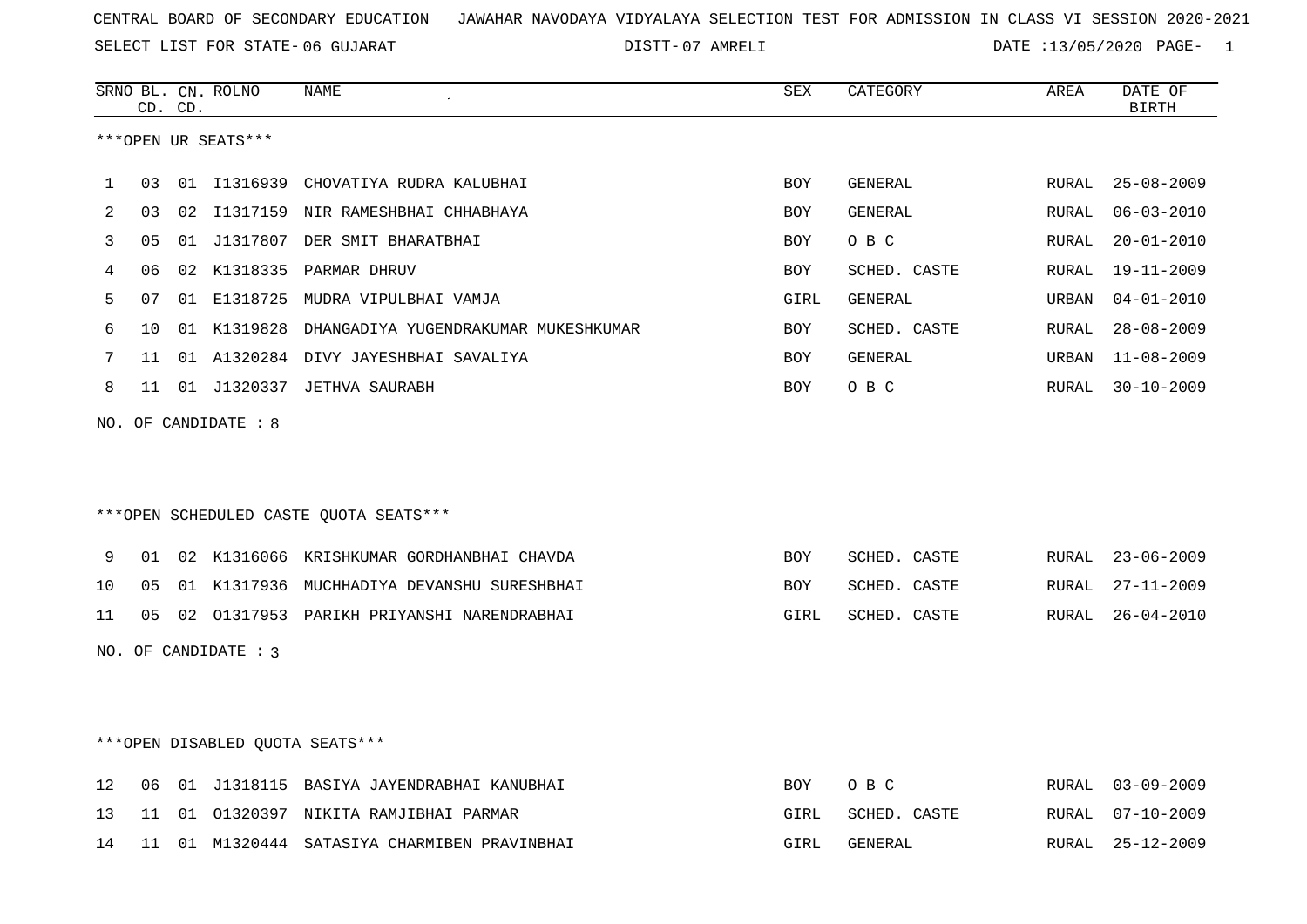SELECT LIST FOR STATE- DISTT- 06 GUJARAT

07 AMRELI DATE :13/05/2020 PAGE- 2

|    | CD. CD.         |    | SRNO BL. CN. ROLNO        | NAME                                    | SEX        | CATEGORY     | AREA  | DATE OF<br><b>BIRTH</b> |
|----|-----------------|----|---------------------------|-----------------------------------------|------------|--------------|-------|-------------------------|
|    |                 |    | NO. OF CANDIDATE : 3      |                                         |            |              |       |                         |
|    |                 |    |                           |                                         |            |              |       |                         |
|    |                 |    |                           | *** OPEN BACKWARD CLASS QUOTA SEATS***  |            |              |       |                         |
| 15 | 01              |    | 01 B1315860               | CHAUHAN HARSHRAJ KISHANSINH             | BOY        | O B C        | URBAN | $05 - 04 - 2009$        |
| 16 | 06              |    |                           | 01 N1318111 BALAPARIYA MUSKAN MUNAFBHAI | GIRL       | O B C        | RURAL | $08 - 09 - 2009$        |
| 17 | 09              | 02 | N1319343                  | KATARIYA SRUSHTI                        | GIRL       | O B C        | RURAL | $04 - 09 - 2009$        |
| 18 | 09              | 02 |                           | J1319451 NAKUM DARSHIL SHAILESHBHAI     | <b>BOY</b> | O B C        | RURAL | $24 - 12 - 2009$        |
| 19 | 09              | 02 |                           | J1319474 PARMAR DHAIRY PARESHBHAI       | BOY        | O B C        | RURAL | $30 - 08 - 2009$        |
|    |                 |    | NO. OF CANDIDATE : 5      |                                         |            |              |       |                         |
|    |                 |    |                           |                                         |            |              |       |                         |
|    |                 |    |                           |                                         |            |              |       |                         |
|    |                 |    |                           | ***OPEN SCHEDULED TRIBE QUOTA SEATS***  |            |              |       |                         |
| 20 | 10 <sup>°</sup> |    |                           | 01 H1319723 ADITI MANHARLAL GARASIYA    | GIRL       | SCHED. TRIBE | URBAN | $22 - 07 - 2009$        |
|    |                 |    | NO. OF CANDIDATE : 1      |                                         |            |              |       |                         |
|    |                 |    |                           |                                         |            |              |       |                         |
|    |                 |    |                           |                                         |            |              |       |                         |
|    |                 |    | ***RURAL OPEN SEATS***    |                                         |            |              |       |                         |
|    |                 |    |                           |                                         |            |              |       |                         |
| 21 | 01              | 02 |                           | I1316072 KRUSHIL HARESHBHAI SAVALIYA    | BOY        | GENERAL      | RURAL | $28 - 01 - 2010$        |
| 22 | 01              |    |                           | 02 N1316168 PATHAR PARITA GHANSHYAMBHAI | GIRL       | O B C        | RURAL | $20 - 09 - 2009$        |
| 23 | 01              |    | 03 N1316262               | SUVAN RIDDHI MERAMBHAI                  | GIRL       | O B C        | RURAL | $28 - 09 - 2009$        |
| 24 | 01              | 03 |                           | M1316268 TASMI VIMALBHAI BAVISHI        | GIRL       | GENERAL      | RURAL | 12-01-2010              |
| 25 | 01              | 03 |                           | J1316271 TERAIYA ISHAN HARSHADBHAI      | BOY        | O B C        | RURAL | 16-07-2009              |
| 26 | 02              | 02 |                           | M1316528 KANANI DHARMI MANSUKHBHAI      | GIRL       | GENERAL      | RURAL | $16 - 12 - 2009$        |
| 27 |                 |    | 02  02  M1316605  MANASVI |                                         | GIRL       | GENERAL      | RURAL | $21 - 05 - 2010$        |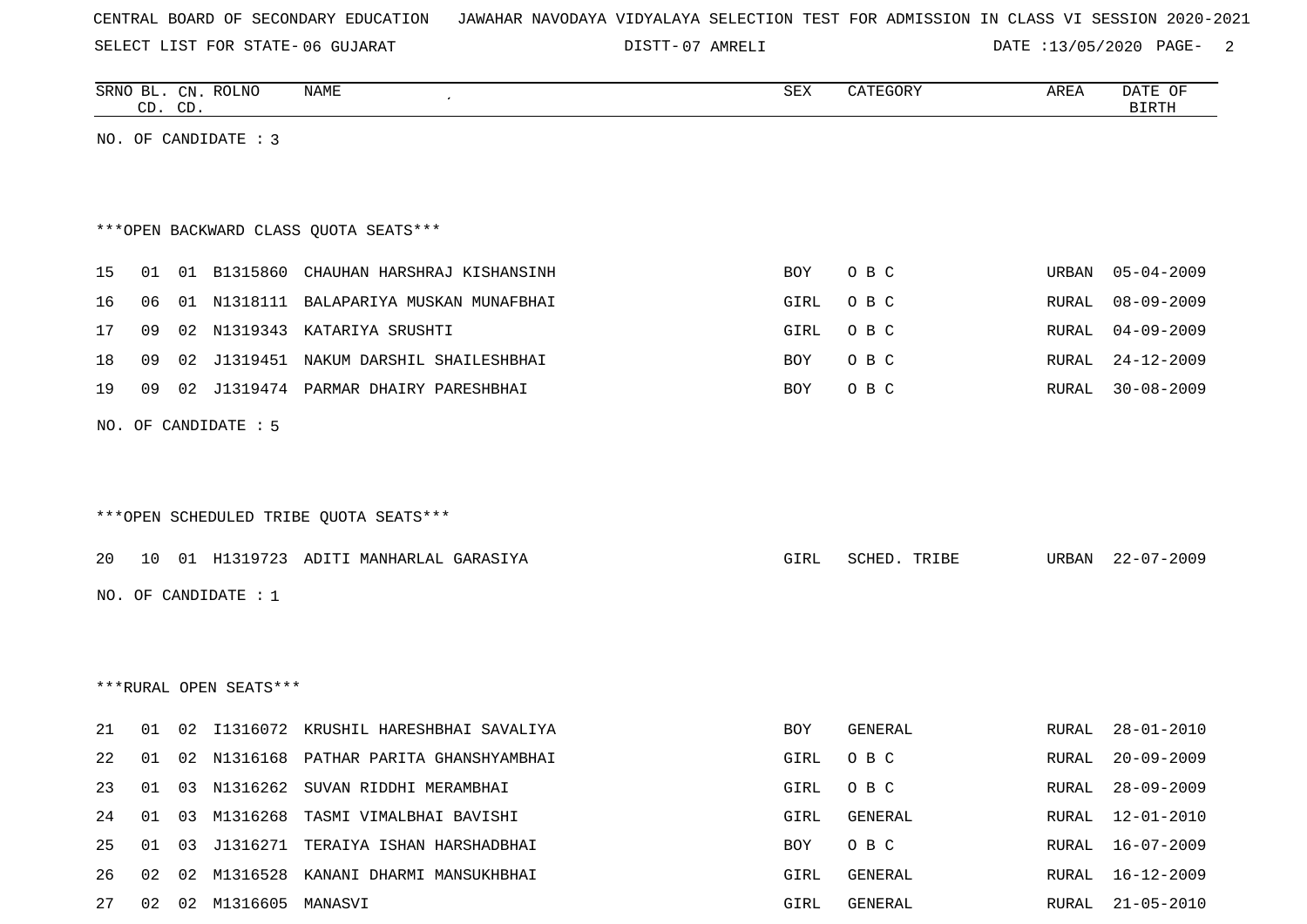SELECT LIST FOR STATE- DISTT- 06 GUJARAT

07 AMRELI DATE :13/05/2020 PAGE- 3

|    |    | CD. CD. | SRNO BL. CN. ROLNO     | <b>NAME</b>                              | <b>SEX</b> | CATEGORY       | AREA         | DATE OF<br>BIRTH |
|----|----|---------|------------------------|------------------------------------------|------------|----------------|--------------|------------------|
|    |    |         | ***RURAL OPEN SEATS*** |                                          |            |                |              |                  |
| 28 | 02 | 02      |                        | M1316637 MOVALIYA JEEL BHARATBHAI        | GIRL       | GENERAL        | RURAL        | $07 - 04 - 2010$ |
| 29 | 03 |         |                        | 01 J1316904 BASIYA VIRRAJSINH PRATAPBHAI | <b>BOY</b> | O B C          | <b>RURAL</b> | $26 - 01 - 2010$ |
| 30 | 03 | 01      |                        | I1316912 BHIMANI ANKUR SURESHBHAI        | <b>BOY</b> | GENERAL        | <b>RURAL</b> | $06 - 10 - 2009$ |
| 31 | 03 | 02      | I1317243               | SAVALIYA ANSHUKUMAR SANJAYBHAI           | <b>BOY</b> | GENERAL        | RURAL        | $03 - 11 - 2009$ |
| 32 | 04 | 02      | I1317718               | VALA RAJVIR BHUPATSINH                   | <b>BOY</b> | GENERAL        | RURAL        | $01 - 04 - 2010$ |
| 33 | 04 | 02      | J1317726               | VARU AMARADIP MAHENDRABHAI               | BOY        | O B C          | RURAL        | $03 - 11 - 2009$ |
| 34 | 05 | 01      |                        | I1317824 DONGA KHUSH GORDHANBHAI         | <b>BOY</b> | <b>GENERAL</b> | <b>RURAL</b> | $05 - 10 - 2009$ |
| 35 | 05 | 02      |                        | J1318074 VALA JEEGARAJSINH VIKRAMSINH    | <b>BOY</b> | O B C          | <b>RURAL</b> | $16 - 01 - 2010$ |
| 36 | 06 |         | 01 I1318129            | BHUVA BHAVYA PRITESHBHAI                 | <b>BOY</b> | <b>GENERAL</b> | RURAL        | $20 - 11 - 2009$ |
| 37 | 06 | 01      | M1318188               | GAJERA DHARMI GIRISHBHAI                 | GIRL       | <b>GENERAL</b> | RURAL        | $21 - 05 - 2010$ |
| 38 | 06 | 01      | I1318246               | KANSAGARA PRIYANSU                       | BOY        | GENERAL        | RURAL        | $27 - 07 - 2009$ |
| 39 | 07 | 01      | J1318767               | PATEL JENIL DINESHKUMAR                  | BOY        | O B C          | RURAL        | $28 - 09 - 2009$ |
| 40 | 07 | 02      | N1318852               | SINDHAV SHRADDHA DILIPBHAI               | GIRL       | O B C          | <b>RURAL</b> | $04 - 05 - 2010$ |
| 41 | 07 | 02      | I1318856               | SOHAM RAMOLIYA                           | BOY        | GENERAL        | RURAL        | $11 - 07 - 2009$ |
| 42 | 08 | 01      | I1318969               | GAUDANI MEETBHAI HARESHBHAI              | <b>BOY</b> | GENERAL        | RURAL        | $17 - 05 - 2010$ |
| 43 | 09 | 01      | J1319267               | JAJDA DIGVIJAYBHAI ANAKBHAI              | BOY        | O B C          | RURAL        | $13 - 07 - 2009$ |
| 44 | 09 | 02      | M1319560               | SHELADIYA JENSI SURESHBHAI               | GIRL       | GENERAL        | RURAL        | $27 - 10 - 2009$ |
| 45 | 09 | 03      | J1319688               | VANJAR KRUNAL                            | <b>BOY</b> | O B C          | <b>RURAL</b> | $20 - 07 - 2009$ |
| 46 | 10 | 01      | I1319968               | KHUSHIL MUKESHBHAI GOJARIYA              | <b>BOY</b> | GENERAL        | <b>RURAL</b> | $16 - 01 - 2010$ |
| 47 | 10 | 02      | M1320025               | NANDANI PANKAJKUMAR UPADHYAY             | GIRL       | GENERAL        | RURAL        | $20 - 10 - 2009$ |
| 48 | 10 | 02      |                        | J1320204 YUVRAJ HADIYA                   | <b>BOY</b> | O B C          | RURAL        | $21 - 10 - 2009$ |
| 49 | 10 | 02      | J1320209               | ZAPDA NIKUNJ KHODABHAI                   | <b>BOY</b> | O B C          | RURAL        | $31 - 10 - 2009$ |
| 50 | 11 | 01      | I1320263               | DARSHIL VIPULKUMAR THAKAR                | <b>BOY</b> | GENERAL        | RURAL        | $27 - 11 - 2009$ |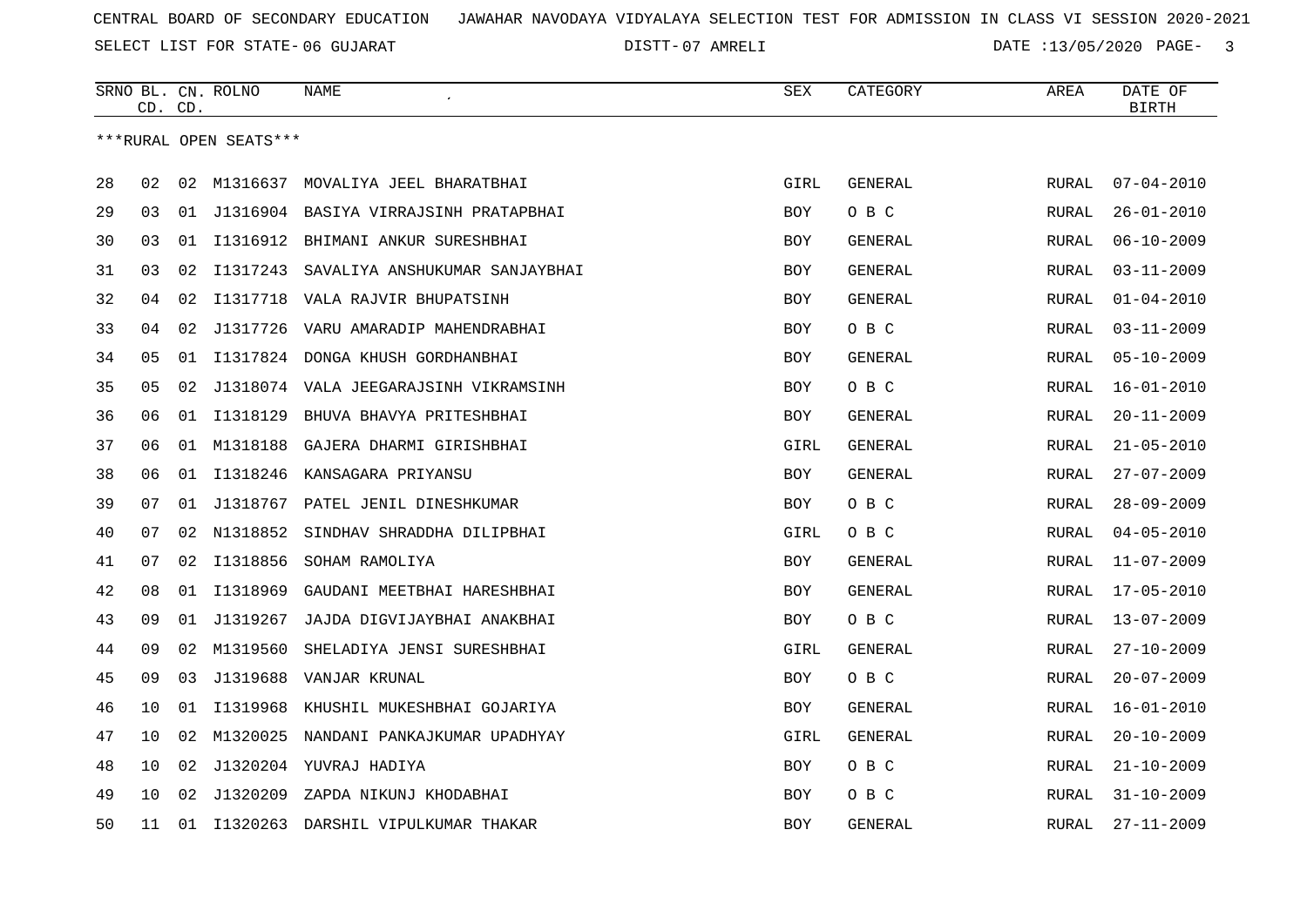|  |  |  | CENTRAL BOARD OF SECONDARY EDUCATION – JAWAHAR NAVODAYA VIDYALAYA SELECTION TEST FOR ADMISSION IN CLASS VI SESSION 2020-2021 |  |  |  |  |  |  |  |  |  |  |  |  |  |  |  |
|--|--|--|------------------------------------------------------------------------------------------------------------------------------|--|--|--|--|--|--|--|--|--|--|--|--|--|--|--|
|--|--|--|------------------------------------------------------------------------------------------------------------------------------|--|--|--|--|--|--|--|--|--|--|--|--|--|--|--|

07 AMRELI DATE :13/05/2020 PAGE- 4

| SRNO<br>BL<br>CN                               | ROLNC | <b>NAME</b> | SEX | ATEGORY | AREA | DATE<br>OF |
|------------------------------------------------|-------|-------------|-----|---------|------|------------|
| $\sim$<br>$\cap$<br>$\sim$ $\sim$ $\sim$<br>ىب |       |             |     |         |      | RTDTH      |
|                                                |       |             |     |         |      |            |

NO. OF CANDIDATE : 30

# \*\*\*RURAL SCHEDULED CASTE QUOTA SEATS\*\*\*

| 51 | 01  | 02    | 01316102    | MANASVI DEVJIBHAI MADHAD      | GIRL       | SCHED. CASTE |       | RURAL 24-07-2009 |
|----|-----|-------|-------------|-------------------------------|------------|--------------|-------|------------------|
| 52 | 01  |       | 02 K1316116 | MERIYA SMIT RAGHUV BHAI       | <b>BOY</b> | SCHED. CASTE | RURAL | $23 - 12 - 2009$ |
| 53 | 02. | 01    | 01316389    | CHAVDA NIDHI VINUBHAI         | GIRL       | SCHED. CASTE | RURAL | 28-06-2009       |
| 54 | 0.3 |       | 01 K1316966 | DEVENKUMAR JAYANTILAL RATHOD  | <b>BOY</b> | SCHED. CASTE | RURAL | 11-08-2009       |
| 55 | 03  |       | 02 K1317227 | SAGTHIYA DHARMIL SHAILESHBHAI | <b>BOY</b> | SCHED. CASTE | RURAL | $27 - 09 - 2009$ |
| 56 | በ6  |       | 02 K1318352 | PRIYANG NARENDRABHAI MAKVANA  | <b>BOY</b> | SCHED, CASTE | RURAL | $27 - 07 - 2009$ |
| 57 | 0.8 |       | 01 K1318959 | DIVYANG DAYABHAI PARMAR       | <b>BOY</b> | SCHED. CASTE | RURAL | $15 - 07 - 2009$ |
| 58 | O 9 | O 1   | 01319082    | AYUSHI BHANAJIBHAI JOGADIYA   | GIRL       | SCHED, CASTE | RURAL | $06 - 10 - 2009$ |
| 59 | 1 O | . O 1 | 01320020    | NAGAR SHREYA BABUBHAI         | GIRL       | SCHED. CASTE | RURAL | $16 - 02 - 2010$ |

NO. OF CANDIDATE : 9

# \*\*\*RURAL BACKWARD CLASS QUOTA SEATS\*\*\*

| 60  | 02.  | 01    |             | J1316330 ADITYA RAJESHBHAI MAKWANA    | BOY        | O B C | RURAL | $08 - 09 - 2009$ |
|-----|------|-------|-------------|---------------------------------------|------------|-------|-------|------------------|
| 61  | O 2. | O 1   |             | J1316356 BERANI SURPAL RAJESHBHAI     | <b>BOY</b> | O B C | RURAL | $20 - 07 - 2009$ |
| 62  | 02   |       |             | 01 N1316365 BHEDA KRUSHIKA JEELUBHAI  | GIRL       | O B C | RURAL | $14 - 09 - 2009$ |
| 63  | O 2. |       | 02 J1316664 | PARIMALBHAI GIRISHBHAI BADMALIYA      | <b>BOY</b> | O B C | RURAL | $03 - 02 - 2010$ |
| 64  | 02.  |       |             | 02 J1316702 RAMAVAT MITUL CHETANKUMAR | BOY        | O B C |       | RURAL 04-01-2010 |
| 65  | O 2. | 03    |             | J1316873 ZAPADIYA NEVIL PRAVINBHAI    | <b>BOY</b> | O B C | RURAL | $23 - 09 - 2009$ |
| 66. | 03   | 01    |             | J1317048 JIMIL SATYAMBHAI AGRAVAT     | <b>BOY</b> | O B C | RURAL | $08 - 04 - 2010$ |
| 67  | 03   | . O 1 | J1317067    | KATARIYA PRINCE JAYSUKHBHAI           | BOY        | O B C | RURAL | $02 - 06 - 2009$ |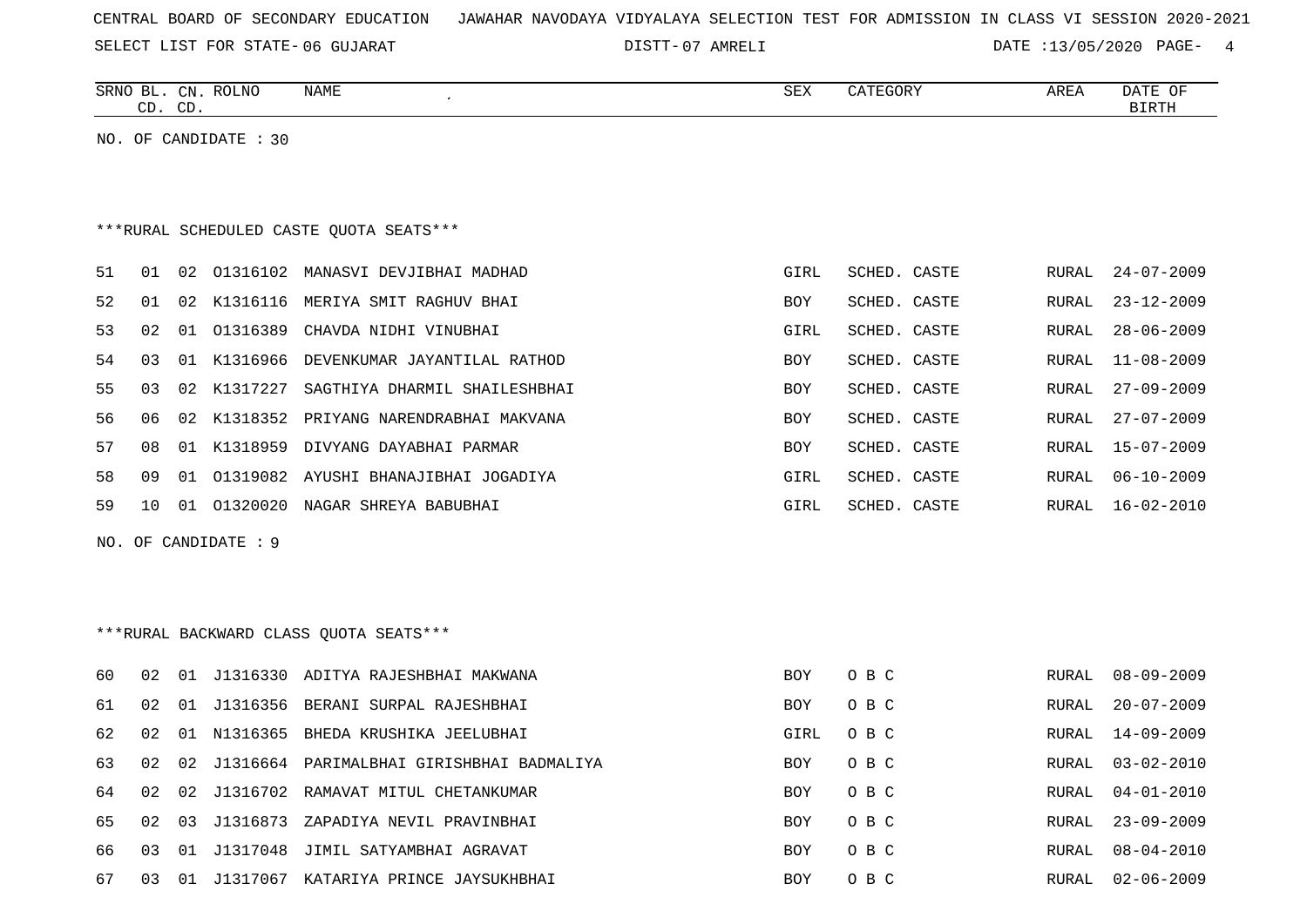SELECT LIST FOR STATE- DISTT- 06 GUJARAT

07 AMRELI DATE :13/05/2020 PAGE- 5

|     |    | CD. CD. | SRNO BL. CN. ROLNO | NAME                                     | SEX        | CATEGORY | AREA  | DATE OF<br>BIRTH |
|-----|----|---------|--------------------|------------------------------------------|------------|----------|-------|------------------|
|     |    |         |                    | ***RURAL BACKWARD CLASS OUOTA SEATS***   |            |          |       |                  |
| 68  | 03 |         |                    | 01 J1317106 MAHETA HET MEHULBHAI         | BOY        | O B C    | RURAL | 03-01-2010       |
| 69  | 03 | 01      |                    | J1317126 MANJARIYA HARPAL BHAVESHBHAI    | BOY        | O B C    | RURAL | $25 - 06 - 2009$ |
| 70  | 03 | 02      | N1317193           | RAJVI JITENDRAKUMAR MAHETA               | GIRL       | O B C    | RURAL | $12 - 12 - 2009$ |
| 71  | 06 | 01      | N1318237           | JOTAVA DEVANSHI KIRITBHAI                | GIRL       | O B C    | RURAL | $11 - 08 - 2009$ |
| 72  | 09 | 01      | J1319099           | BALDANIYA SHUBHAM BHUPATBHAI             | <b>BOY</b> | O B C    | RURAL | $30 - 10 - 2009$ |
| 73  | 09 | 01      | J1319132           | BUDHELA BHAVYARAJ DINESHBHAI             | <b>BOY</b> | O B C    | RURAL | 21-11-2009       |
| 74  | 09 | 01      |                    | J1319254 HADIYA PRUTHAK                  | <b>BOY</b> | O B C    | RURAL | $11 - 12 - 2009$ |
| 75  | 09 |         |                    | 02 J1319460 NIKUNJ HIMMATBHAI BALADANIYA | <b>BOY</b> | O B C    | RURAL | $27 - 08 - 2009$ |
| NO. |    |         | OF CANDIDATE : 16  |                                          |            |          |       |                  |
|     |    |         |                    |                                          |            |          |       |                  |

# \*\*\*RURAL SCHEDULED TRIBE QUOTA SEATS\*\*\*

|  |  | 76 01 02 L1316214 SANJAYBHAI NAVALBHAI BHABHOR | <b>BOY</b> | SCHED. TRIBE | RURAL 12-07-2010 |
|--|--|------------------------------------------------|------------|--------------|------------------|
|  |  | 77 03 02 P1317209 RATHVA VARSHA B              | GIRL       | SCHED. TRIBE | RURAL 24-09-2009 |
|  |  | 78 05 02 L1317995 RATHVA KALPESHBHAI           | <b>BOY</b> | SCHED. TRIBE | RURAL 12-03-2009 |
|  |  | 79 10 01 P1319804 DAMARA PARUL                 | GIRL       | SCHED. TRIBE | RURAL 26-04-2008 |
|  |  | 80 11 01 P1320402 PAGI INDIRA MAGANBHAI        | GIRL       | SCHED. TRIBE | RURAL 25-04-2009 |

NO. OF CANDIDATE : 5

TOTAL SELECTED CANDIDATE : 80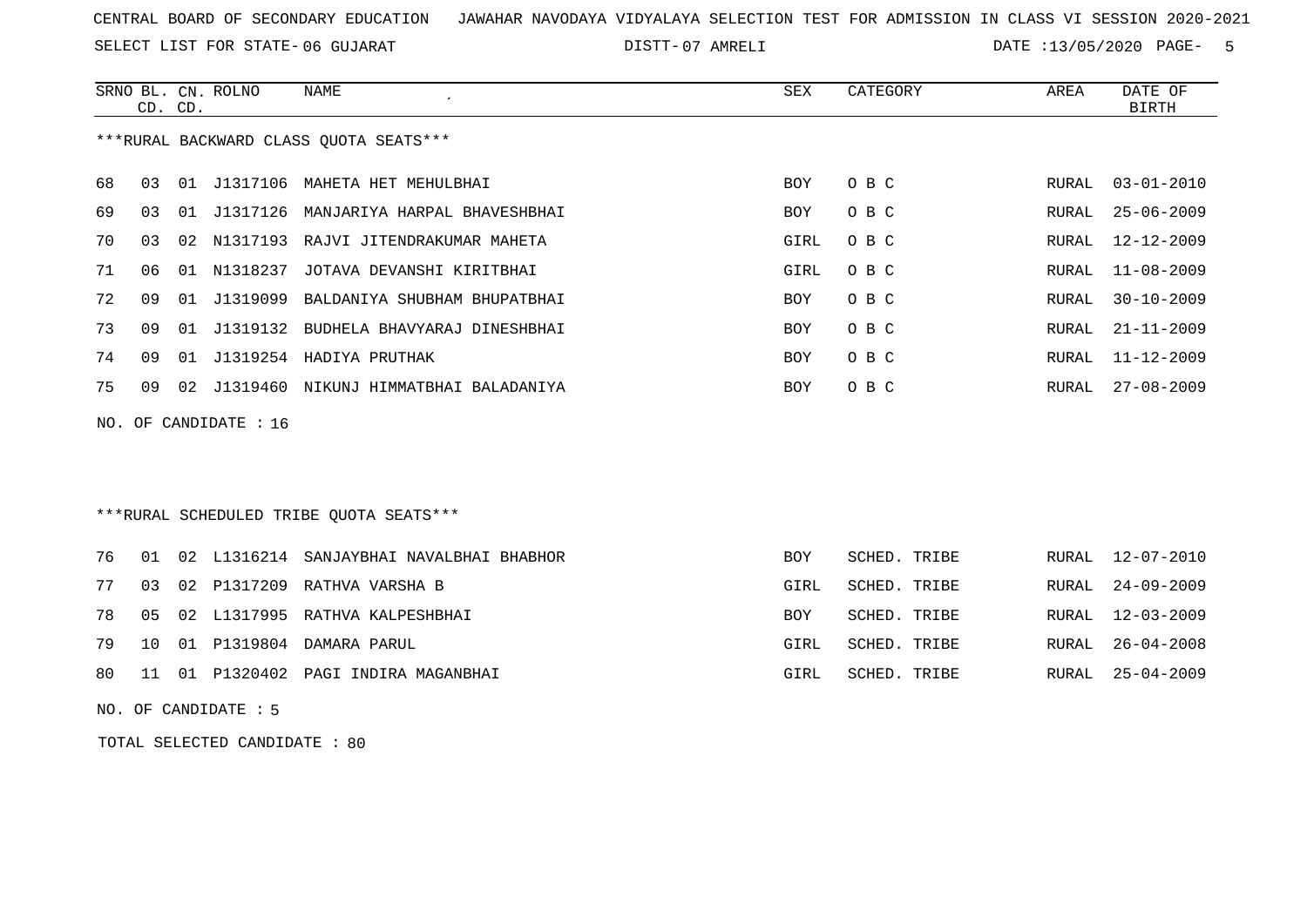SELECT LIST FOR STATE- DISTT- 06 GUJARAT

08 RAJKOT DATE :13/05/2020 PAGE- 1

|    |                 | CD. CD. | SRNO BL. CN. ROLNO   | NAME                                     | SEX        | CATEGORY       | AREA  | DATE OF<br><b>BIRTH</b> |
|----|-----------------|---------|----------------------|------------------------------------------|------------|----------------|-------|-------------------------|
|    |                 |         | ***OPEN UR SEATS***  |                                          |            |                |       |                         |
| 1  | 01              |         |                      | 02 M1320881 GHONIYA ANJALI PARSOTAMBHAI  | GIRL       | GENERAL        | RURAL | $29 - 11 - 2009$        |
| 2  | 02              |         |                      | 01 M1321884 ANTRA TALA                   | GIRL       | GENERAL        | RURAL | $07 - 10 - 2009$        |
| 3  | 07              |         |                      | 01 I1323706 KOYANI RUSHIKET MANISHBHAI   | <b>BOY</b> | <b>GENERAL</b> | RURAL | $28 - 07 - 2009$        |
| 4  | 08              |         |                      | 01 I1323950 SAKARIYA PARTH MAHENDRABHAI  | BOY        | GENERAL        | RURAL | $26 - 07 - 2009$        |
| 5  | 10              |         |                      | 01 N1326196 DESAI ANKITA BHARATBHAI      | GIRL       | O B C          | RURAL | $25 - 11 - 2008$        |
| 6  | 10 <sup>°</sup> |         |                      | 01 M1326200 DEVARSHI HIRENBHAI SANKHALVA | GIRL       | GENERAL        | RURAL | 14-07-2009              |
| 7  | 11              |         |                      | 01 J1327315 MEVASIYA GAUTAM              | <b>BOY</b> | O B C          | RURAL | $09 - 08 - 2009$        |
| 8  | 11              |         |                      | 02 J1327469 URMIT BHOLABHAI MAKWANA      | <b>BOY</b> | O B C          | RURAL | 14-08-2009              |
|    |                 |         | NO. OF CANDIDATE : 8 | *** OPEN SCHEDULED CASTE QUOTA SEATS***  |            |                |       |                         |
| 9  | 01              |         |                      | 02 G1320817 DISHA JAGDISHBHAI VAGHELA    | GIRL       | SCHED. CASTE   | URBAN | 07-09-2009              |
| 10 | $10^{-}$        |         |                      | 01 K1326162 CHAVADA KARTIK               | <b>BOY</b> | SCHED. CASTE   | RURAL | 12-09-2009              |
| 11 | $10^{-}$        |         |                      | 01 K1326185 DARSHAN RAMESHBHAI KHUMAN    | BOY        | SCHED. CASTE   | RURAL | $25 - 07 - 2009$        |
|    |                 |         | NO. OF CANDIDATE : 3 |                                          |            |                |       |                         |
|    |                 |         |                      | ***OPEN DISABLED QUOTA SEATS***          |            |                |       |                         |
| 12 | 01              |         |                      | 01 F1320526 ANANDI PARMAR                | GIRL       | O B C          | URBAN | $02 - 02 - 2009$        |
| 13 | 05              |         |                      | 01 K1323046 PARMAR DHRUV GANESHBHAI      | BOY        | SCHED. CASTE   | RURAL | $09 - 03 - 2010$        |

14 10 02 E1326525 PURVABEN RAMESHBHAI GORSIYA GIRL GENERAL URBAN 24-08-2009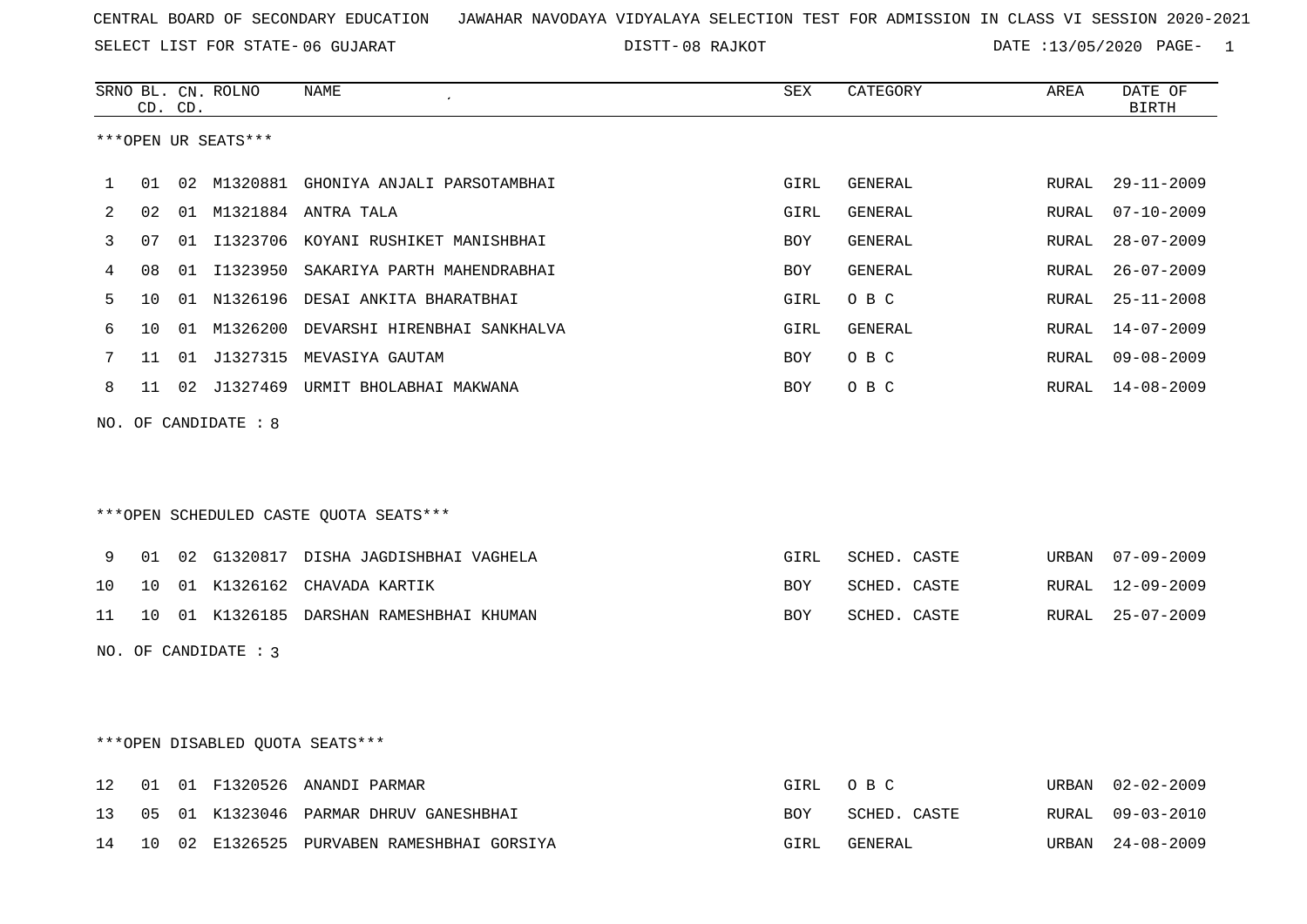SELECT LIST FOR STATE- DISTT- 06 GUJARAT

08 RAJKOT DATE :13/05/2020 PAGE- 2

|    |    | CD. CD. | SRNO BL. CN. ROLNO     | NAME                                          | SEX  | CATEGORY     | AREA  | DATE OF<br><b>BIRTH</b> |
|----|----|---------|------------------------|-----------------------------------------------|------|--------------|-------|-------------------------|
|    |    |         | NO. OF CANDIDATE : 3   |                                               |      |              |       |                         |
|    |    |         |                        |                                               |      |              |       |                         |
|    |    |         |                        |                                               |      |              |       |                         |
|    |    |         |                        | *** OPEN BACKWARD CLASS QUOTA SEATS***        |      |              |       |                         |
| 15 |    |         | 01 02 J1320950 HEET    |                                               | BOY  | O B C        | RURAL | $20 - 08 - 2009$        |
| 16 | 01 |         |                        | 04 B1321457 RAJVIR BHATTI                     | BOY  | O B C        | URBAN | $26 - 11 - 2008$        |
| 17 | 03 |         |                        | 02 J1322567 SOLANKI KEVAL PARESHBHAI          | BOY  | O B C        | RURAL | $04 - 12 - 2009$        |
| 18 | 10 |         |                        | 02 J1326515 PRAJAPATI HETV CHETANBHAI         | BOY  | O B C        | RURAL | $23 - 07 - 2009$        |
| 19 | 11 |         |                        | 02 J1327356 PARMAR KIRTIRAJSINH PRAVINSINH    | BOY  | O B C        | RURAL | $20 - 04 - 2010$        |
|    |    |         | NO. OF CANDIDATE : 5   |                                               |      |              |       |                         |
|    |    |         |                        |                                               |      |              |       |                         |
|    |    |         |                        |                                               |      |              |       |                         |
|    |    |         |                        | ***OPEN SCHEDULED TRIBE QUOTA SEATS***        |      |              |       |                         |
|    |    |         |                        |                                               |      |              |       |                         |
| 20 |    |         |                        | 08 01 L1323864 BAMANIYA TUSHARKUMAR DILIPBHAI | BOY  | SCHED. TRIBE | RURAL | $11 - 04 - 2009$        |
|    |    |         | NO. OF CANDIDATE $: 1$ |                                               |      |              |       |                         |
|    |    |         |                        |                                               |      |              |       |                         |
|    |    |         |                        |                                               |      |              |       |                         |
|    |    |         | ***RURAL OPEN SEATS*** |                                               |      |              |       |                         |
| 21 |    |         |                        | 01 01 J1320586 BAVARIYA GAUTAM RAMESHBHAI     | BOY  | O B C        | RURAL | 19-06-2009              |
| 22 | 01 | 01      |                        | N1320721 DABHI KRISHNA LAKHABHAI              | GIRL | O B C        | RURAL | $16 - 08 - 2009$        |
| 23 |    |         |                        | 01 04 I1321448 RAIYANI VED                    | BOY  | GENERAL      |       | RURAL 01-07-2008        |
| 24 |    |         |                        | 01  05  M1321697  SURANI  MAHEK               | GIRL | GENERAL      | RURAL | $27 - 06 - 2009$        |
| 25 | 02 |         | 01 J1321886 ARJUN      |                                               | BOY  | O B C        | RURAL | $16 - 06 - 2008$        |
| 26 |    |         |                        | 02 01 I1322142 TIRTH VIJAYBHAI PANDYA         | BOY  | GENERAL      | RURAL | $08 - 01 - 2010$        |
| 27 |    |         |                        | 03 01 M1322205 BANSI DHARMESHBHAI BHALALA     | GIRL | GENERAL      |       | RURAL 18-07-2009        |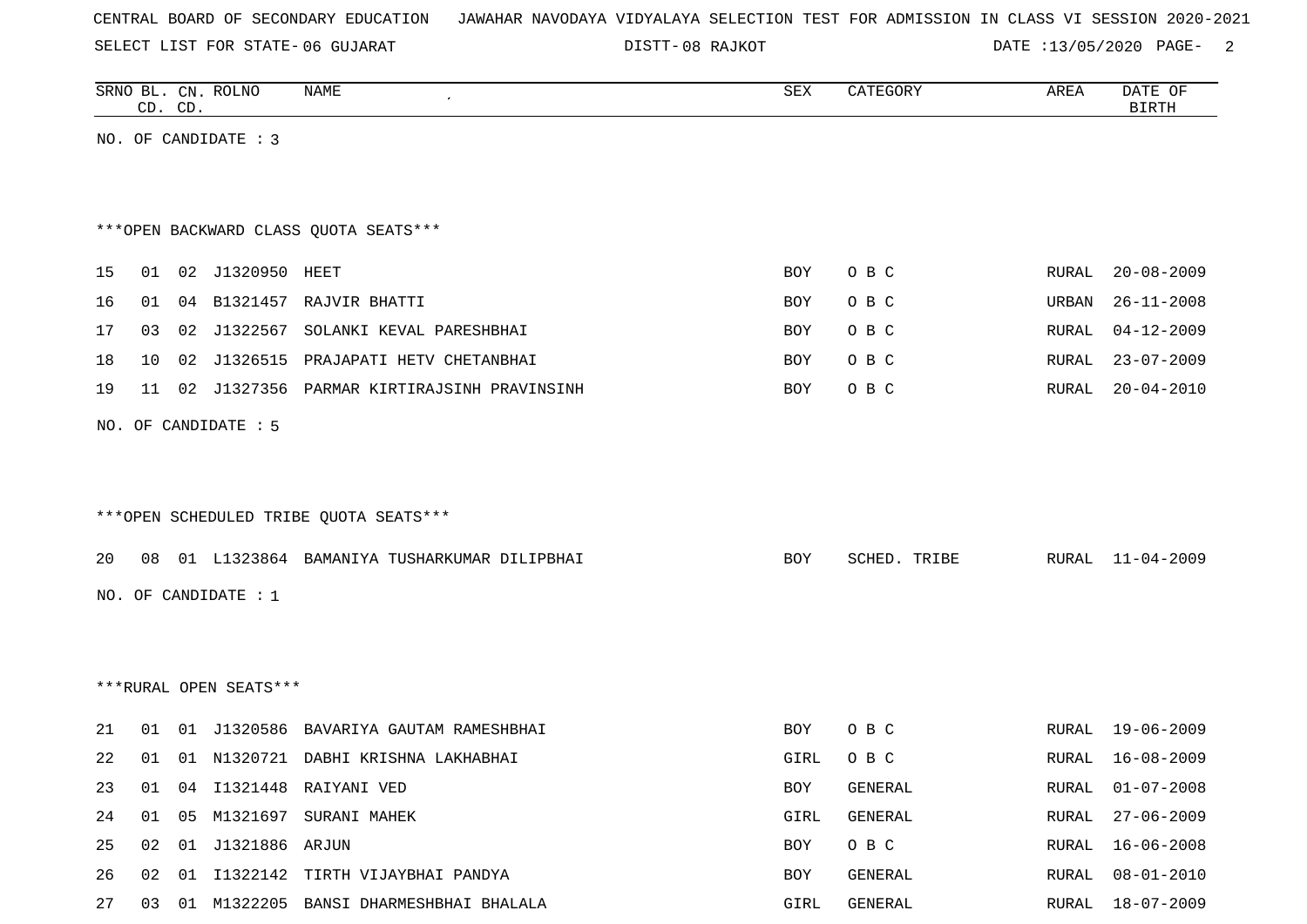SELECT LIST FOR STATE- DISTT- 06 GUJARAT

DISTT-08 RAJKOT **DATE** :13/05/2020 PAGE- 3

|    |    | CD. CD. | SRNO BL. CN. ROLNO     | <b>NAME</b>                           | <b>SEX</b> | CATEGORY       | AREA         | DATE OF<br><b>BIRTH</b> |
|----|----|---------|------------------------|---------------------------------------|------------|----------------|--------------|-------------------------|
|    |    |         | ***RURAL OPEN SEATS*** |                                       |            |                |              |                         |
|    |    |         |                        |                                       |            |                |              |                         |
| 28 | 03 |         | 01 M1322409            | MANDANAKA ANJALI                      | GIRL       | GENERAL        | RURAL        | $01 - 12 - 2009$        |
| 29 | 03 | 02      | I1322482               | RADADIYA VASU JIGNESHBHAI             | <b>BOY</b> | <b>GENERAL</b> | RURAL        | $21 - 02 - 2010$        |
| 30 | 03 | 02      | M1322522               | SAKHIYA JANVI ALPESHBHAI              | GIRL       | GENERAL        | RURAL        | $19 - 12 - 2009$        |
| 31 | 04 | 02      | J1322863               | SOLANKI JAYRAJ                        | BOY        | O B C          | RURAL        | $30 - 12 - 2008$        |
| 32 | 04 | 02      | M1322867               | TALAVIYA PRACHI ARVINDBHAI            | GIRL       | GENERAL        | RURAL        | $18 - 10 - 2009$        |
| 33 | 04 | 02      | I1322876               | TIRTH JAYESHBHAI BABARIYA             | <b>BOY</b> | GENERAL        | RURAL        | $22 - 12 - 2008$        |
| 34 | 05 | 01      | I1323087               | SAVALIYA MANAN NANDLAL                | <b>BOY</b> | GENERAL        | <b>RURAL</b> | $22 - 05 - 2010$        |
| 35 | 05 | 01      |                        | I1323130 VIKRAMADITYA D RAVAL         | BOY        | GENERAL        | RURAL        | $10 - 06 - 2010$        |
| 36 | 06 | 02      | I1323395               | NARIYA HARSHIL SANJAYBHAI             | BOY        | <b>GENERAL</b> | RURAL        | $23 - 07 - 2009$        |
| 37 | 06 | 02      | N1323428               | PRACHI                                | GIRL       | O B C          | <b>RURAL</b> | $12 - 02 - 2009$        |
| 38 | 06 | 02      | I1323511               | TIMBADIYA BHAVYA RAJESHBHAI           | BOY        | GENERAL        | <b>RURAL</b> | $10 - 09 - 2008$        |
| 39 | 07 | 01      | I1323584               | BALADHA SMIT SANDIPBHAI               | BOY        | GENERAL        | <b>RURAL</b> | $01 - 10 - 2009$        |
| 40 | 07 | 01      | M1323859               | VRUNDA GOPALBHAI RANPARIYA            | GIRL       | GENERAL        | RURAL        | $03 - 12 - 2009$        |
| 41 | 08 | 01      | I1323895               | <b>GONDALIYA HET</b>                  | <b>BOY</b> | GENERAL        | RURAL        | $15 - 09 - 2009$        |
| 42 | 09 | 01      | I1323998               | BODA JAIVIK RATIBHAI                  | BOY        | GENERAL        | RURAL        | $06 - 05 - 2010$        |
| 43 | 09 | 01      | M1324106               | KAMARIYA NISHTHA RINTUBHAI            | GIRL       | <b>GENERAL</b> | <b>RURAL</b> | $27 - 08 - 2009$        |
| 44 | 10 | 02      | M1326370               | LEVINA JAYSUKHBHAI SANKHALVA          | GIRL       | GENERAL        | RURAL        | $26 - 01 - 2010$        |
| 45 | 10 | 02      | M1326536               | RADHA VIPULBHAI RAMANI                | GIRL       | GENERAL        | RURAL        | $26 - 05 - 2010$        |
| 46 | 10 | 02      | M1326543               | RAMANI DHRUMI BHARATBHAI              | GIRL       | GENERAL        | RURAL        | $26 - 09 - 2009$        |
| 47 | 10 | 03      | M1326636               | SHEKHALIYA NAINISHA PARESHBHAI        | GIRL       | GENERAL        | RURAL        | $28 - 08 - 2009$        |
| 48 | 10 | 03      | M1326708               | VAGHASIYA SAXI DINESHBHAI             | GIRL       | GENERAL        | <b>RURAL</b> | $30 - 10 - 2009$        |
| 49 | 11 | 01      |                        | J1327254 KATESHIYA KRISHNA MUKESHBHAI | BOY        | O B C          | RURAL        | $18 - 05 - 2010$        |
| 50 | 11 | 01      |                        | I1327256 KERALIYA SHLOK ARUNKUMAR     | <b>BOY</b> | <b>GENERAL</b> | <b>RURAL</b> | $01 - 10 - 2009$        |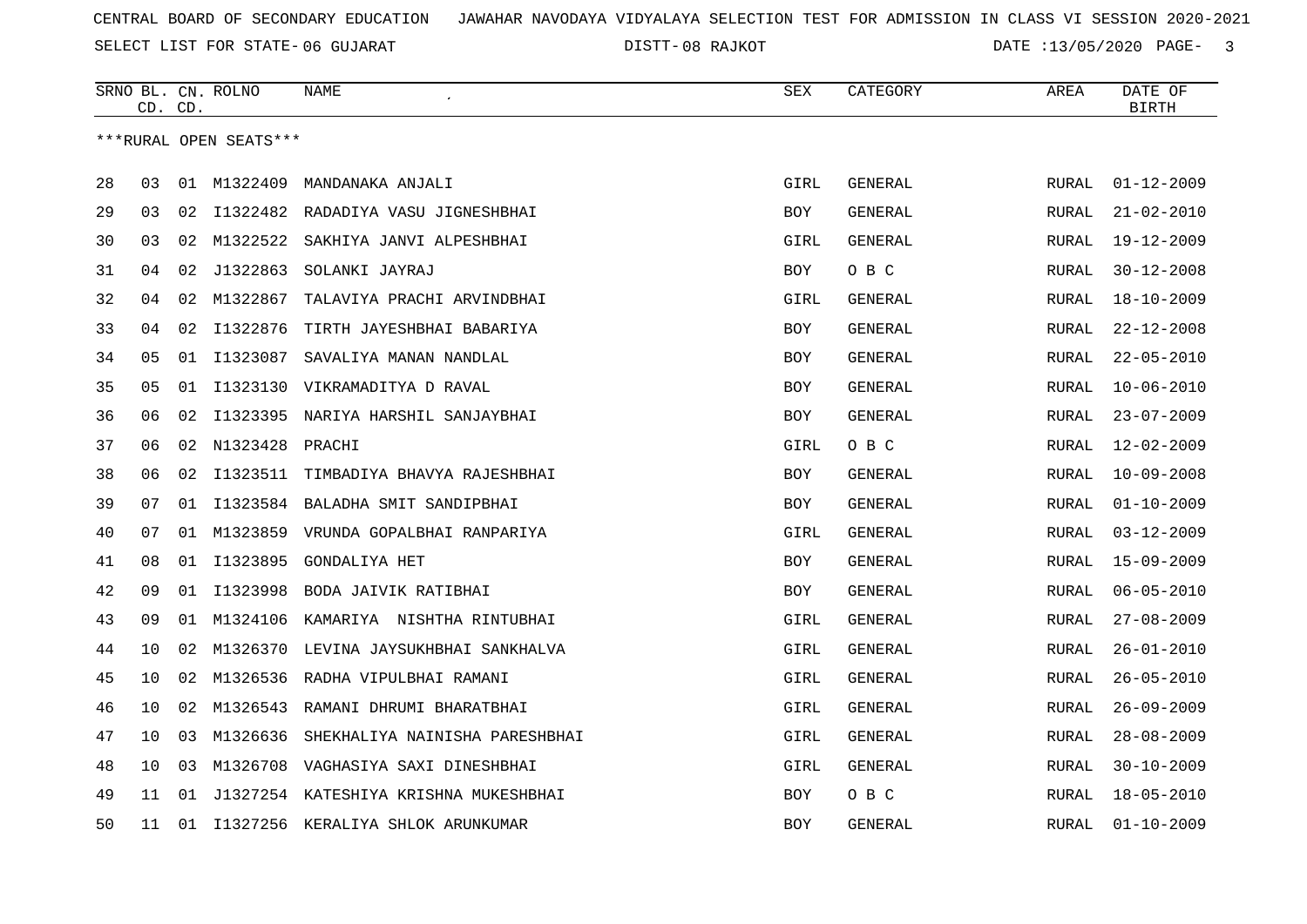SELECT LIST FOR STATE- DISTT- 06 GUJARAT

08 RAJKOT DATE :13/05/2020 PAGE- 4

|    |    | CD. CD. | SRNO BL. CN. ROLNO    | NAME                                    | <b>SEX</b> | CATEGORY     | AREA  | DATE OF<br><b>BIRTH</b> |
|----|----|---------|-----------------------|-----------------------------------------|------------|--------------|-------|-------------------------|
|    |    |         | NO. OF CANDIDATE : 30 |                                         |            |              |       |                         |
|    |    |         |                       |                                         |            |              |       |                         |
|    |    |         |                       |                                         |            |              |       |                         |
|    |    |         |                       | ***RURAL SCHEDULED CASTE QUOTA SEATS*** |            |              |       |                         |
| 51 | 01 |         |                       | 04 K1321364 PARMAR JAIMIN KAUSHIKBHAI   | <b>BOY</b> | SCHED. CASTE | RURAL | $17 - 04 - 2009$        |
| 52 | 02 |         |                       | 01 K1321875 ABHAY RAMESHBHAI SONDARAVA  | <b>BOY</b> | SCHED. CASTE | RURAL | $23 - 08 - 2008$        |
| 53 | 02 |         |                       | 01 K1322040 NILESH PARGHI               | <b>BOY</b> | SCHED. CASTE | RURAL | $31 - 07 - 2009$        |
| 54 | 03 |         |                       | 01 K1322184 ARMAN SANJAYBHAI PARMAR     | <b>BOY</b> | SCHED. CASTE | RURAL | $03 - 11 - 2009$        |
| 55 | 03 |         |                       | 01 K1322195 BAGDA DEEP                  | <b>BOY</b> | SCHED. CASTE | RURAL | $31 - 10 - 2009$        |
| 56 | 03 |         |                       | 02 K1322471 PARTH VIJAYBHAI PARMAR      | BOY        | SCHED. CASTE | RURAL | $13 - 11 - 2009$        |
| 57 | 05 |         |                       | 01 K1323131 VINZUDA HEET KANTILAL       | <b>BOY</b> | SCHED. CASTE | RURAL | $19 - 08 - 2009$        |
| 58 | 06 |         |                       | 02 K1323549 VARGIYA SUNIL               | BOY        | SCHED. CASTE | RURAL | $10 - 06 - 2009$        |
| 59 | 08 |         |                       | 01 01323943 ROSHANIBEN SOLANKI          | GIRL       | SCHED. CASTE | RURAL | $30 - 12 - 2008$        |
|    |    |         | NO. OF CANDIDATE : 9  |                                         |            |              |       |                         |
|    |    |         |                       |                                         |            |              |       |                         |
|    |    |         |                       |                                         |            |              |       |                         |
|    |    |         |                       |                                         |            |              |       |                         |
|    |    |         |                       | *** RURAL BACKWARD CLASS QUOTA SEATS*** |            |              |       |                         |
| 60 | 01 |         |                       | 01 J1320718 DABHI HIREN BECHARBHAI      | BOY        | O B C        | RURAL | $20 - 08 - 2009$        |
| 61 | 01 | 03      |                       | J1321165 MADHAV BAKOTRA                 | BOY        | O B C        | RURAL | $17 - 09 - 2009$        |
| 62 | 09 |         | 01 N1324116           | KASHISH VIKRAMBHAI CHHAIYA              | GIRL       | O B C        | RURAL | $22 - 06 - 2009$        |
| 63 | 09 |         |                       | 01 J1324155 NAKUM JAY DILIPBHAI         | BOY        | O B C        | RURAL | $12 - 03 - 2010$        |
| 64 | 09 |         | 01 N1324169           | PARMAR KHUSHI CHIRAGBHAI                | GIRL       | O B C        | RURAL | $13 - 06 - 2009$        |
| 65 | 10 |         | 01 J1326205           | DHAREJIYA SNEH SANJAYBHAI               | BOY        | O B C        | RURAL | $12 - 07 - 2009$        |
| 66 | 10 | 01      |                       | N1326322 KASELA NANDINI RAJESHBHAI      | GIRL       | O B C        | RURAL | $08 - 06 - 2009$        |
| 67 | 10 |         |                       | 02 J1326351 KRISHNRAJ VIPULBHAI RATHOD  | BOY        | O B C        | RURAL | $22 - 06 - 2009$        |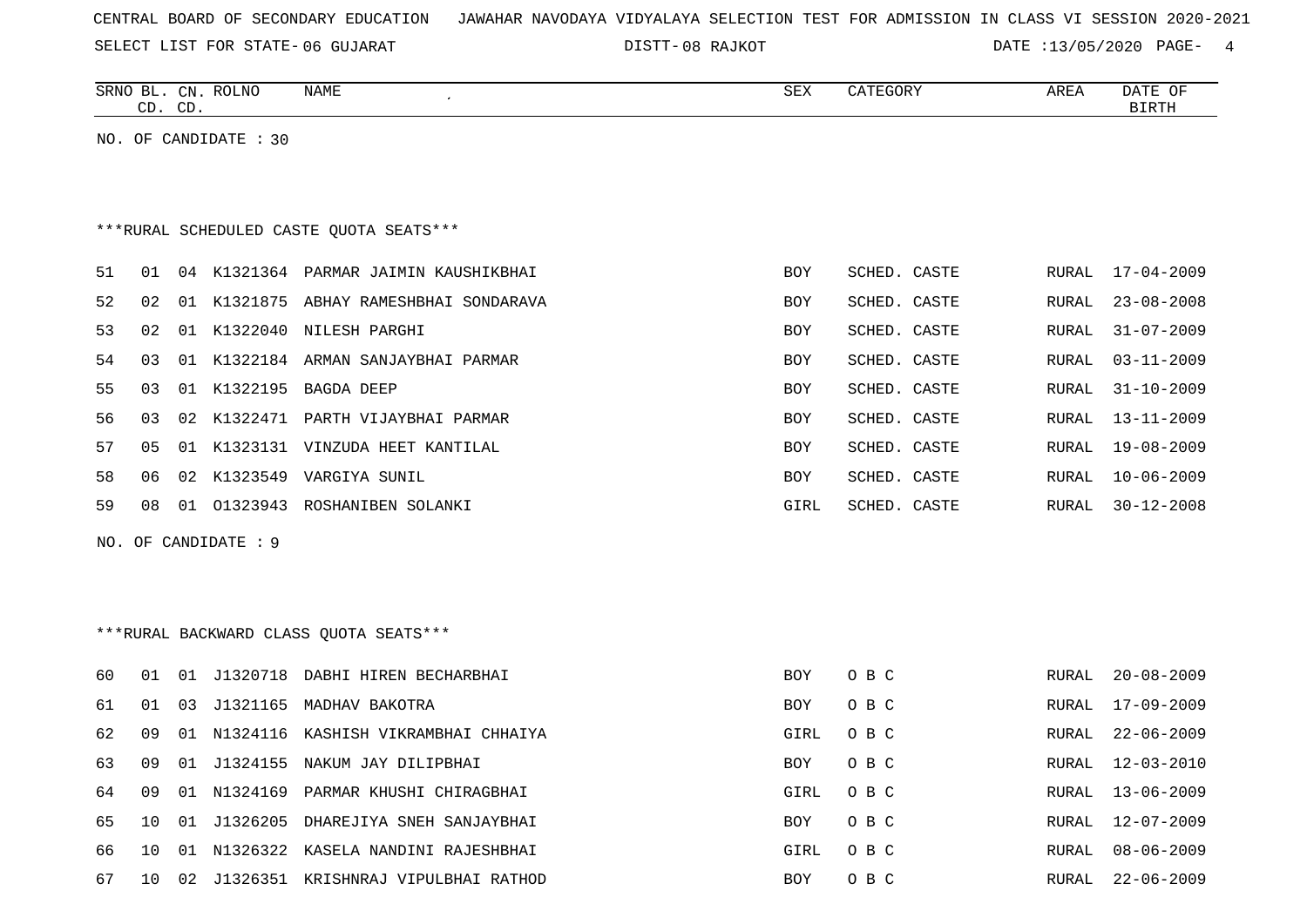SELECT LIST FOR STATE- DISTT- 06 GUJARAT

08 RAJKOT DATE :13/05/2020 PAGE- 5

|    | CD. CD.                                |                 | SRNO BL. CN. ROLNO | NAME                           | SEX        | CATEGORY | AREA  | DATE OF<br>BIRTH |  |  |  |
|----|----------------------------------------|-----------------|--------------------|--------------------------------|------------|----------|-------|------------------|--|--|--|
|    | ***RURAL BACKWARD CLASS QUOTA SEATS*** |                 |                    |                                |            |          |       |                  |  |  |  |
| 68 | 10                                     |                 |                    | 02 J1326412 MANISH VAVADIYA    | <b>BOY</b> | O B C    |       | RURAL 15-10-2009 |  |  |  |
| 69 | 1 O                                    | 02 <sub>2</sub> | J1326431           | MENIYA YASH VIJAYBHAI          | <b>BOY</b> | O B C    | RURAL | $07 - 03 - 2010$ |  |  |  |
| 70 | 11                                     | 01              | J1327170           | DHAVALBHAI JIVABHAI DERVALIYA  | <b>BOY</b> | O B C    | RURAL | $24 - 10 - 2010$ |  |  |  |
| 71 | 11                                     | . N 1           | N1327223           | HIRANI KHUSHI ATULKUMAR        | GIRL       | O B C    | RURAL | 11-06-2009       |  |  |  |
| 72 | 11                                     | O 1             | N1327237           | JAMOD JAGRUTI MUNNABHAI        | GIRL       | O B C    | RURAL | $03 - 09 - 2009$ |  |  |  |
| 73 | 11                                     | 02              | J1327325           | NISHANT VALANI                 | <b>BOY</b> | O B C    | RURAL | $27 - 11 - 2008$ |  |  |  |
| 74 | 11                                     | 02              | J1327360           | PATEL DHYANIL KAUSHIKBHAI      | <b>BOY</b> | O B C    | RURAL | $04 - 08 - 2009$ |  |  |  |
| 75 | 11                                     | 02              | J1327432           | SASUKIYA SANDIPBHAI VANRAJBHAI | <b>BOY</b> | O B C    | RURAL | 11-07-2009       |  |  |  |
|    |                                        |                 |                    |                                |            |          |       |                  |  |  |  |

NO. OF CANDIDATE : 16

# \*\*\*RURAL SCHEDULED TRIBE QUOTA SEATS\*\*\*

|  |  | 76 01 01 L1320622 BHIL ROHIT GANPATBHAI       | <b>BOY</b> | SCHED. TRIBE | RURAL 01-01-2008 |
|--|--|-----------------------------------------------|------------|--------------|------------------|
|  |  | 77 01 03 L1320996 JANMIJ RAJESHBHAI KHARADI   | <b>BOY</b> | SCHED. TRIBE | RURAL 30-09-2009 |
|  |  | 78 05 01 L1323015 KODIYATAR TUSHAR SANJAYBHAI | BOY        | SCHED. TRIBE | RURAL 30-07-2009 |
|  |  | 79 05 01 L1323021 MAKAVANA VIVEK RUDABHAI     | <b>BOY</b> | SCHED. TRIBE | RURAL 20-11-2009 |
|  |  | 80 06 02 L1323553 VASH RAJVIR                 | <b>BOY</b> | SCHED. TRIBE | RURAL 18-12-2009 |

NO. OF CANDIDATE : 5

TOTAL SELECTED CANDIDATE : 80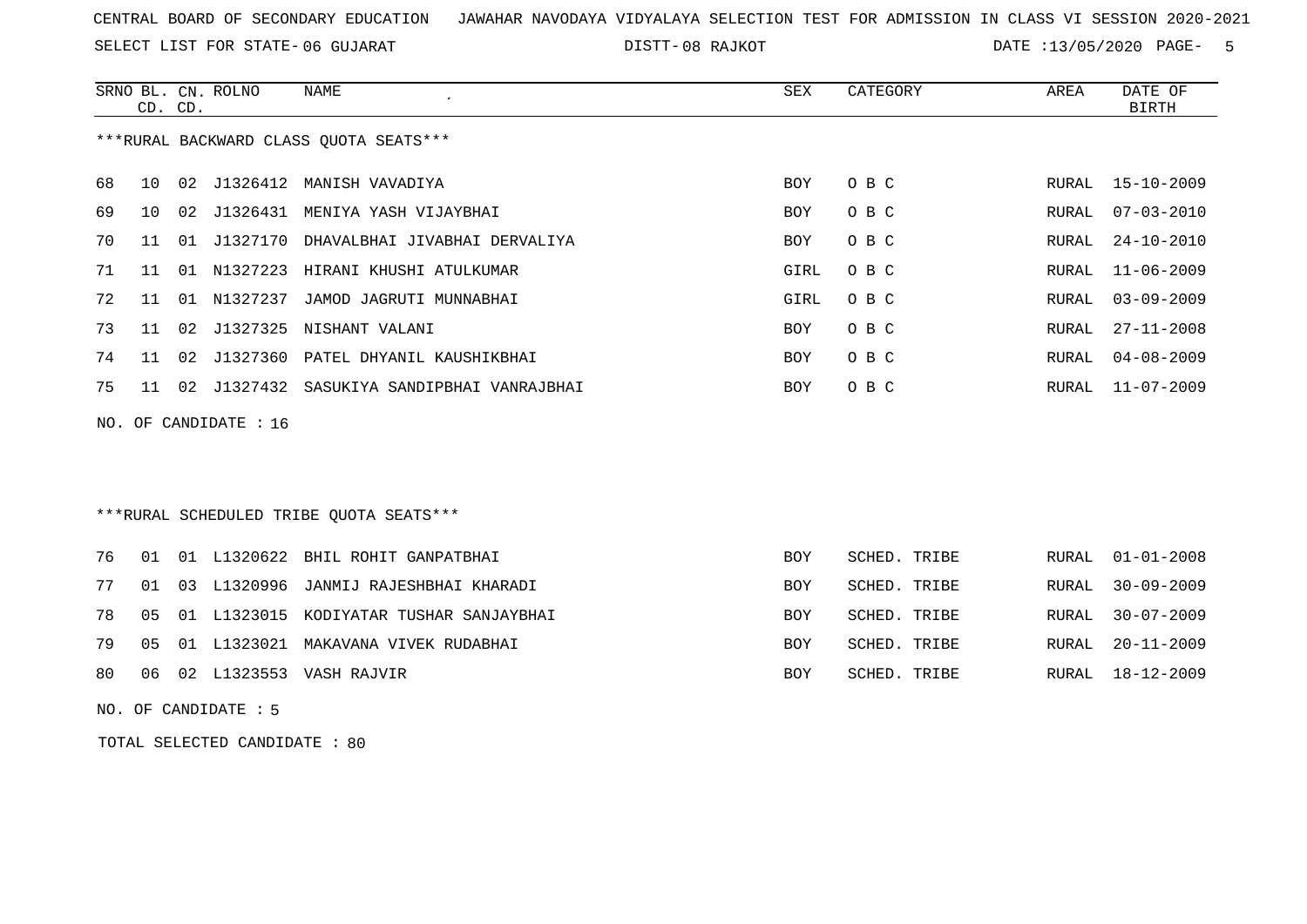SELECT LIST FOR STATE- DISTT- 06 GUJARAT

09 SURENDRANAGAR DATE :13/05/2020 PAGE- 1

|     |    | CD. CD. | SRNO BL. CN. ROLNO   | <b>NAME</b>                             | SEX        | CATEGORY        | AREA         | DATE OF<br><b>BIRTH</b> |
|-----|----|---------|----------------------|-----------------------------------------|------------|-----------------|--------------|-------------------------|
|     |    |         | ***OPEN UR SEATS***  |                                         |            |                 |              |                         |
|     |    |         |                      |                                         |            |                 |              |                         |
| 1   | 03 |         | 01 N1328888          | JOLIYA MANSVI KESHUBHAI                 | GIRL       | O B C           | RURAL        | $30 - 05 - 2010$        |
| 2   | 04 | 01      | J1329222             | ARYANKUMAR                              | <b>BOY</b> | O B C           | RURAL        | $01 - 03 - 2010$        |
| 3   | 04 | 01      | J1329287             | DHARAJIYA VISHALBHAI RAMJIBHAI          | <b>BOY</b> | O B C           | <b>RURAL</b> | $16 - 08 - 2009$        |
| 4   | 04 | 01      | J1329299             | DHRUVIK BHARATBHAI SAPARA               | <b>BOY</b> | O B C           | <b>RURAL</b> | $08 - 07 - 2009$        |
| 5   | 04 | 03      | C1329600             | SHAH VANSH                              | <b>BOY</b> | CASTE<br>SCHED. | URBAN        | $23 - 02 - 2010$        |
| 6   | 04 | 03      | N1329645             | TRUPATIBEN                              | GIRL       | O B C           | RURAL        | $01 - 07 - 2009$        |
| 7   | 04 | 03      |                      | J1329654 VADEKHANIYA MEET THAKARSHIBHAI | <b>BOY</b> | O B C           | RURAL        | $27 - 06 - 2009$        |
| 8   | 05 |         | 01 N1329867          | KARELIYA BHAVIKABEN VANARAJBHAI         | GIRL       | O B C           | RURAL        | $20 - 11 - 2009$        |
| 9   | 07 |         |                      | 02 J1331217 KANZARIYA BHAVIK DINESHBHAI | <b>BOY</b> | O B C           | <b>RURAL</b> | $20 - 11 - 2009$        |
| 10  | 09 | 01      |                      | M1332207 ADALJA JINAL HARESHBHAI        | GIRL       | GENERAL         | RURAL        | $11 - 06 - 2009$        |
| NO. |    |         | OF CANDIDATE : 10    |                                         |            |                 |              |                         |
|     |    |         |                      |                                         |            |                 |              |                         |
|     |    |         |                      |                                         |            |                 |              |                         |
|     |    |         |                      | ***OPEN SCHEDULED CASTE QUOTA SEATS***  |            |                 |              |                         |
|     |    |         |                      |                                         |            |                 |              |                         |
| 11  | 04 |         | 02 K1329415          | MAKWANA ADITYA NITINBHAI                | <b>BOY</b> | SCHED. CASTE    | RURAL        | $28 - 12 - 2009$        |
| 12  | 05 | 02      | K1329971             | PARMAR KRUNAL BABUBHAI                  | <b>BOY</b> | SCHED. CASTE    | <b>RURAL</b> | $04 - 12 - 2009$        |
| 13  | 07 | 03      | G1331445             | RATHOD HARSHIDABEN PANKAJBHAI           | GIRL       | SCHED. CASTE    | URBAN        | $16 - 09 - 2009$        |
|     |    |         | NO. OF CANDIDATE : 3 |                                         |            |                 |              |                         |
|     |    |         |                      |                                         |            |                 |              |                         |
|     |    |         |                      |                                         |            |                 |              |                         |

\*\*\*OPEN DISABLED QUOTA SEATS\*\*\*

14 08 02 N1331929 NAGAVADIYA DHARATI BHIMABHAI GIRL O B C RURAL 12-02-2010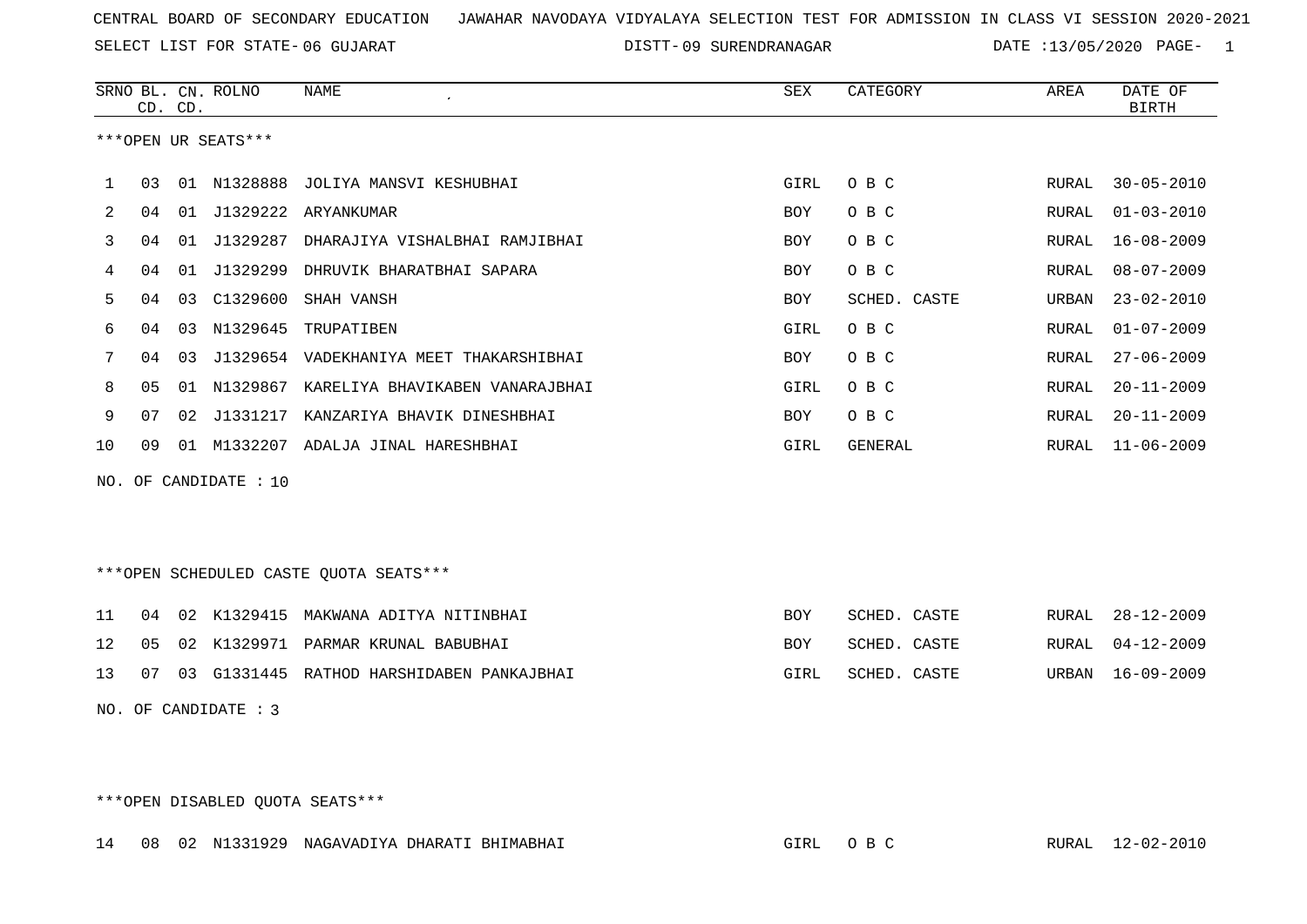SELECT LIST FOR STATE- DISTT- 06 GUJARAT

DISTT-09 SURENDRANAGAR DATE :13/05/2020 PAGE- 2

|    |    | CD. CD. | SRNO BL. CN. ROLNO     | <b>NAME</b>                                   | <b>SEX</b> | CATEGORY     | AREA         | DATE OF<br><b>BIRTH</b> |
|----|----|---------|------------------------|-----------------------------------------------|------------|--------------|--------------|-------------------------|
|    |    |         | NO. OF CANDIDATE : $1$ |                                               |            |              |              |                         |
|    |    |         |                        |                                               |            |              |              |                         |
|    |    |         |                        |                                               |            |              |              |                         |
|    |    |         |                        | *** OPEN BACKWARD CLASS QUOTA SEATS***        |            |              |              |                         |
| 15 | 03 |         |                        | 01 J1328730 BALKRISHNA                        | BOY        | O B C        | RURAL        | $09 - 10 - 2009$        |
| 16 | 03 |         | 02 J1328946            | KOSHIYANIYA NILESHBHAI DINESHBHAI             | BOY        | O B C        | RURAL        | $25 - 09 - 2009$        |
| 17 | 04 |         |                        | 02 N1329471 MITALBEN HARSUKHBHAI CHAUHAN      | GIRL       | O B C        | RURAL        | $04 - 01 - 2010$        |
| 18 | 04 |         | 03 J1329685            | ZAPADIYA BHAVIKBHAI ASHVINBHAI                | BOY        | O B C        | RURAL        | $01 - 01 - 2009$        |
| 19 | 05 |         |                        | 01 J1329804 GALIYA HARDIKBHAI RAMESHBHAI      | BOY        | O B C        | RURAL        | $16 - 09 - 2009$        |
|    |    |         | NO. OF CANDIDATE : 5   |                                               |            |              |              |                         |
|    |    |         |                        |                                               |            |              |              |                         |
|    |    |         |                        |                                               |            |              |              |                         |
|    |    |         |                        | ***OPEN SCHEDULED TRIBE QUOTA SEATS***        |            |              |              |                         |
| 20 | 05 |         |                        | 01 L1329769 DAMDA ANILBHAI RAJUBHAI           | BOY        | SCHED. TRIBE | RURAL        | $01 - 06 - 2009$        |
|    |    |         | NO. OF CANDIDATE : $1$ |                                               |            |              |              |                         |
|    |    |         |                        |                                               |            |              |              |                         |
|    |    |         |                        |                                               |            |              |              |                         |
|    |    |         | ***RURAL OPEN SEATS*** |                                               |            |              |              |                         |
|    |    |         |                        |                                               |            |              |              |                         |
| 21 | 01 |         | 01 J1327595            | CHAUHAN HARSHARAJSINH VIKRAMSINH              | BOY        | O B C        | RURAL        | $06 - 12 - 2009$        |
| 22 | 01 |         |                        | 01 I1327679 DUMANIYA RUDRA DIPAKBHAI          | <b>BOY</b> | GENERAL      | <b>RURAL</b> | $06 - 02 - 2010$        |
| 23 |    |         |                        | 01 01 J1327716 HARDIKBHAI HIRABHAI SAKARIYA   | BOY        | O B C        |              | RURAL 15-09-2009        |
| 24 |    |         |                        | 02 01 01328314 DIMPALBEN PITAMBARBHAI RATHOD  | GIRL       | SCHED. CASTE |              | RURAL 22-07-2009        |
| 25 |    |         |                        | 02 01 01328339 GOHIL HASMITABEN NITINBHAI     | GIRL       | SCHED. CASTE |              | RURAL 20-08-2009        |
| 26 |    |         |                        | 02 02 I1328430 KRISHKUMAR PRADIPBHAI SUTARIYA | BOY        | GENERAL      | RURAL        | $22 - 06 - 2009$        |
| 27 |    |         |                        | 03 01 I1328774 CHOPDA PURVISH BHARATBHAI      | BOY        | GENERAL      | RURAL        | $07 - 01 - 2010$        |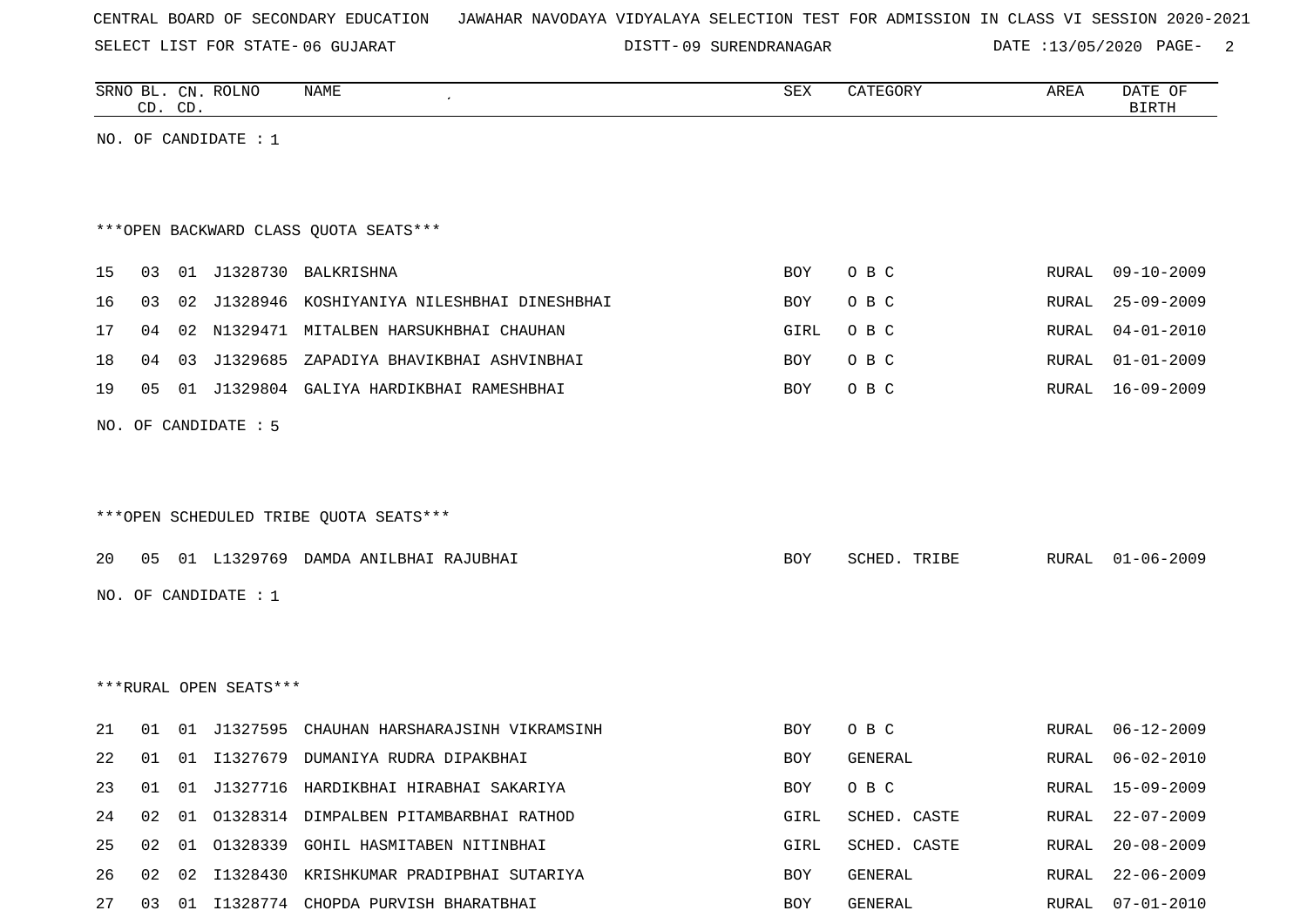DISTT-09 SURENDRANAGAR DATE :13/05/2020 PAGE- 3

|    | CD. | CD. | SRNO BL. CN. ROLNO     | <b>NAME</b>                              | SEX        | CATEGORY       | AREA         | DATE OF<br><b>BIRTH</b> |
|----|-----|-----|------------------------|------------------------------------------|------------|----------------|--------------|-------------------------|
|    |     |     | ***RURAL OPEN SEATS*** |                                          |            |                |              |                         |
| 28 | 03  | 01  | J1328891               | KAGADIYA DILIPBHAI DEVRAJBHAI            | <b>BOY</b> | O B C          | RURAL        | $16 - 02 - 2010$        |
| 29 | 03  |     |                        | 02 J1328923 KHAMBHLA KEVALBHAI MATRABHAI | <b>BOY</b> | O B C          | RURAL        | $19 - 06 - 2009$        |
| 30 | 03  | 02  | J1328963               | LOH VISHALBHAI VERSHIBHAI                | <b>BOY</b> | O B C          | <b>RURAL</b> | $03 - 10 - 2009$        |
| 31 | 04  | 01  | J1329257               | CHAUHAN SHIVAMBHAI MAYURBHAI             | <b>BOY</b> | O B C          | <b>RURAL</b> | $05 - 06 - 2010$        |
| 32 | 04  | 01  | N1329319               | GONDALIYA RADHIKA BHAVDAS                | GIRL       | O B C          | <b>RURAL</b> | $05 - 03 - 2010$        |
| 33 | 04  | 01  | J1329338               | JAMOD MITBHAI VINODBHAI                  | BOY        | O B C          | <b>RURAL</b> | $03 - 05 - 2009$        |
| 34 | 05  | 01  | I1329893               | LABAKAMANA APURV                         | <b>BOY</b> | <b>GENERAL</b> | <b>RURAL</b> | $20 - 02 - 2010$        |
| 35 | 05  | 02  | I1329958               | PARMAR DAXRAJSINH SAHDEVSINH             | <b>BOY</b> | GENERAL        | <b>RURAL</b> | $07 - 09 - 2009$        |
| 36 | 05  | 02  | M1330023               | RUTIKABEN                                | GIRL       | GENERAL        | <b>RURAL</b> | $10 - 01 - 2010$        |
| 37 | 06  | 01  | J1330803               | BHAMANI SAURAVKUMAR KANABHAI             | <b>BOY</b> | O B C          | RURAL        | $15 - 05 - 2009$        |
| 38 | 06  |     |                        | 01 J1330841 JAYSWAL BHAVY DILIPBHAI      | BOY        | O B C          | <b>RURAL</b> | $25 - 09 - 2009$        |
| 39 | 07  | 02  |                        | I1331232 KAVAR ARAV RAMESHKUMAR          | <b>BOY</b> | GENERAL        | <b>RURAL</b> | $05 - 03 - 2010$        |
| 40 | 07  | 03  |                        | I1331544 SUTARSANDHIYA PRIYANK           | <b>BOY</b> | GENERAL        | RURAL        | $02 - 03 - 2010$        |
| 41 | 07  | 03  | J1331553               | THAKOR MUKESH RAJUBHAI                   | <b>BOY</b> | O B C          | <b>RURAL</b> | $10 - 01 - 2009$        |
| 42 | 07  | 03  |                        | I1331610 YUGKUMAR JAYESHBHAI PATEL       | <b>BOY</b> | <b>GENERAL</b> | RURAL        | $02 - 08 - 2009$        |
| 43 | 08  |     |                        | 01 K1331704 CHIRAGKUMAR SOLANKI          | <b>BOY</b> | SCHED. CASTE   | RURAL        | $10 - 10 - 2009$        |
| 44 | 08  | 01  | J1331785               | JADAV SHIVANSH HARESHKUMAR               | <b>BOY</b> | O B C          | RURAL        | $22 - 12 - 2009$        |
| 45 | 08  | 03  |                        | 01332164 VAGHELA BHUMIKABEN KANTIBHAI    | GIRL       | SCHED. CASTE   | RURAL        | $10 - 02 - 2010$        |
| 46 | 08  | 03  | J1332203               | ZINZUVADIYA SAHILBHAI ALKESHBHAI         | BOY        | O B C          | RURAL        | $14 - 06 - 2009$        |
| 47 | 09  |     |                        | 01 I1332377 KEVIN LABHUBHAI KACHIYA      | <b>BOY</b> | GENERAL        | RURAL        | $24 - 03 - 2010$        |
| 48 | 09  | 01  | J1332443               | OMDEEPSINH BHUPATSINH MORI               | <b>BOY</b> | O B C          | RURAL        | $14 - 04 - 2010$        |
| 49 | 09  | 01  | M1332532               | SUTARSANDHIYA YASVIBEN AJITBHAI          | GIRL       | GENERAL        | RURAL        | $31 - 07 - 2009$        |
| 50 | 10  | 01  |                        | K1332624 DUSHYANT<br>KALPESHBHAI PARMAR  | <b>BOY</b> | SCHED. CASTE   | RURAL        | $11 - 08 - 2009$        |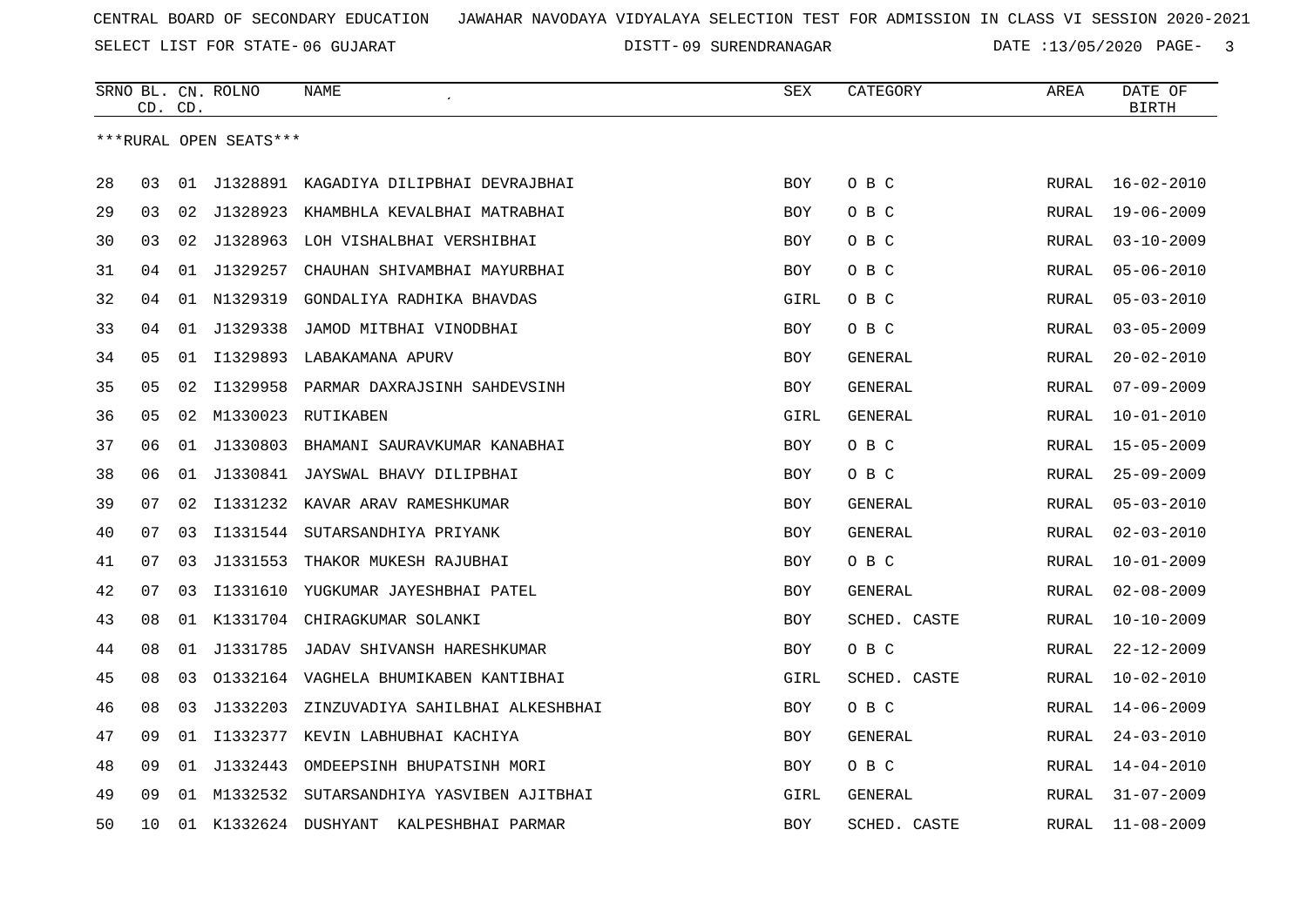|  |  |  | CENTRAL BOARD OF SECONDARY EDUCATION – JAWAHAR NAVODAYA VIDYALAYA SELECTION TEST FOR ADMISSION IN CLASS VI SESSION 2020-2021 |  |  |  |  |  |  |  |  |  |  |  |  |  |  |
|--|--|--|------------------------------------------------------------------------------------------------------------------------------|--|--|--|--|--|--|--|--|--|--|--|--|--|--|
|--|--|--|------------------------------------------------------------------------------------------------------------------------------|--|--|--|--|--|--|--|--|--|--|--|--|--|--|

DISTT-09 SURENDRANAGAR DATE :13/05/2020 PAGE- 4

|    | CD. CD. |    | SRNO BL. CN. ROLNO    | <b>NAME</b>                                     | <b>SEX</b> | CATEGORY     | AREA         | DATE OF<br>$\operatorname{BIRTH}$ |
|----|---------|----|-----------------------|-------------------------------------------------|------------|--------------|--------------|-----------------------------------|
|    |         |    | NO. OF CANDIDATE : 30 |                                                 |            |              |              |                                   |
|    |         |    |                       |                                                 |            |              |              |                                   |
|    |         |    |                       |                                                 |            |              |              |                                   |
|    |         |    |                       | ***RURAL SCHEDULED CASTE OUOTA SEATS***         |            |              |              |                                   |
| 51 | 01      |    | 03 K1327966 PARTH     |                                                 | BOY        | SCHED. CASTE | RURAL        | $04 - 02 - 2010$                  |
| 52 | 01      |    |                       | 03 01328030 RATHOD URVASHIBEN                   | GIRL       | SCHED. CASTE | RURAL        | $22 - 02 - 2010$                  |
| 53 | 01      |    |                       | 03 K1328118 SOLANKI SHUBHAMKUMAR NARESHBHAI     | BOY        | SCHED. CASTE | <b>RURAL</b> | $04 - 09 - 2009$                  |
| 54 | 02      |    |                       | 03 K1328673 VEGADA YUVRAJ SURESHBHAI            | BOY        | SCHED. CASTE | RURAL        | $17 - 11 - 2009$                  |
| 55 | 04      |    |                       | 01 01329262 CHAVDA PRIYANSHI MAHESHBHAI         | GIRL       | SCHED. CASTE | RURAL        | 13-11-2009                        |
| 56 | 04      |    |                       | 01 K1329263 CHAVDA RUDRAKUMAR                   | <b>BOY</b> | SCHED. CASTE | <b>RURAL</b> | $19 - 10 - 2009$                  |
| 57 | 04      |    | 02 K1329474 NAITIK    |                                                 | <b>BOY</b> | SCHED. CASTE | <b>RURAL</b> | $28 - 08 - 2009$                  |
| 58 | 04      |    |                       | 02 K1329554 RATHOD JAYDEEP RAMJIBHAI            | <b>BOY</b> | SCHED. CASTE | RURAL        | $12 - 03 - 2010$                  |
| 59 | 07      |    |                       | 03 K1331568 VAGHELA AYUSH SANJAYBHAI            | <b>BOY</b> | SCHED. CASTE | RURAL        | $13 - 08 - 2009$                  |
|    |         |    | NO. OF CANDIDATE : 9  |                                                 |            |              |              |                                   |
|    |         |    |                       |                                                 |            |              |              |                                   |
|    |         |    |                       |                                                 |            |              |              |                                   |
|    |         |    |                       | ***RURAL BACKWARD CLASS OUOTA SEATS***          |            |              |              |                                   |
| 60 | 01      |    |                       | 04 N1328162 VASVELIYA NENSI RAJESHBHAI          | GIRL       | O B C        | RURAL        | $23 - 05 - 2010$                  |
| 61 | 03      |    |                       | 01 N1328731 BALYA AARTIBEN GABHRUBHAI           | GIRL       | O B C        | RURAL        | $05 - 05 - 2010$                  |
| 62 | 03      |    |                       | 01 J1328745 BAVALIYA SAHILBHAI DALSUKHBHAI      | <b>BOY</b> | O B C        | RURAL        | $12 - 07 - 2009$                  |
| 63 | 03      |    | 01 J1328805           | DUMADIYA KISHANBHAI KALYANBHAI                  | <b>BOY</b> | O B C        | <b>RURAL</b> | $13 - 11 - 2009$                  |
| 64 | 03      |    |                       | 01 J1328837 GOYAL JAYPALKUMAR JIVANBHAI         | BOY        | O B C        | RURAL        | $04 - 06 - 2009$                  |
| 65 | 03      |    |                       | 02 N1328964 LUNI ANJALIBEN KARSHANBHAI          | GIRL       | O B C        | RURAL        | $04 - 07 - 2009$                  |
| 66 | 03      | 03 |                       | J1329118 SARVAIYA RAHULBHAI BHIMABHAI           | <b>BOY</b> | O B C        | RURAL        | $28 - 07 - 2009$                  |
| 67 |         |    |                       | 04 01 J1329229 BARAIYA PRUTHVIRAJ GHANSHYAMBHAI | <b>BOY</b> | O B C        |              | RURAL 26-10-2009                  |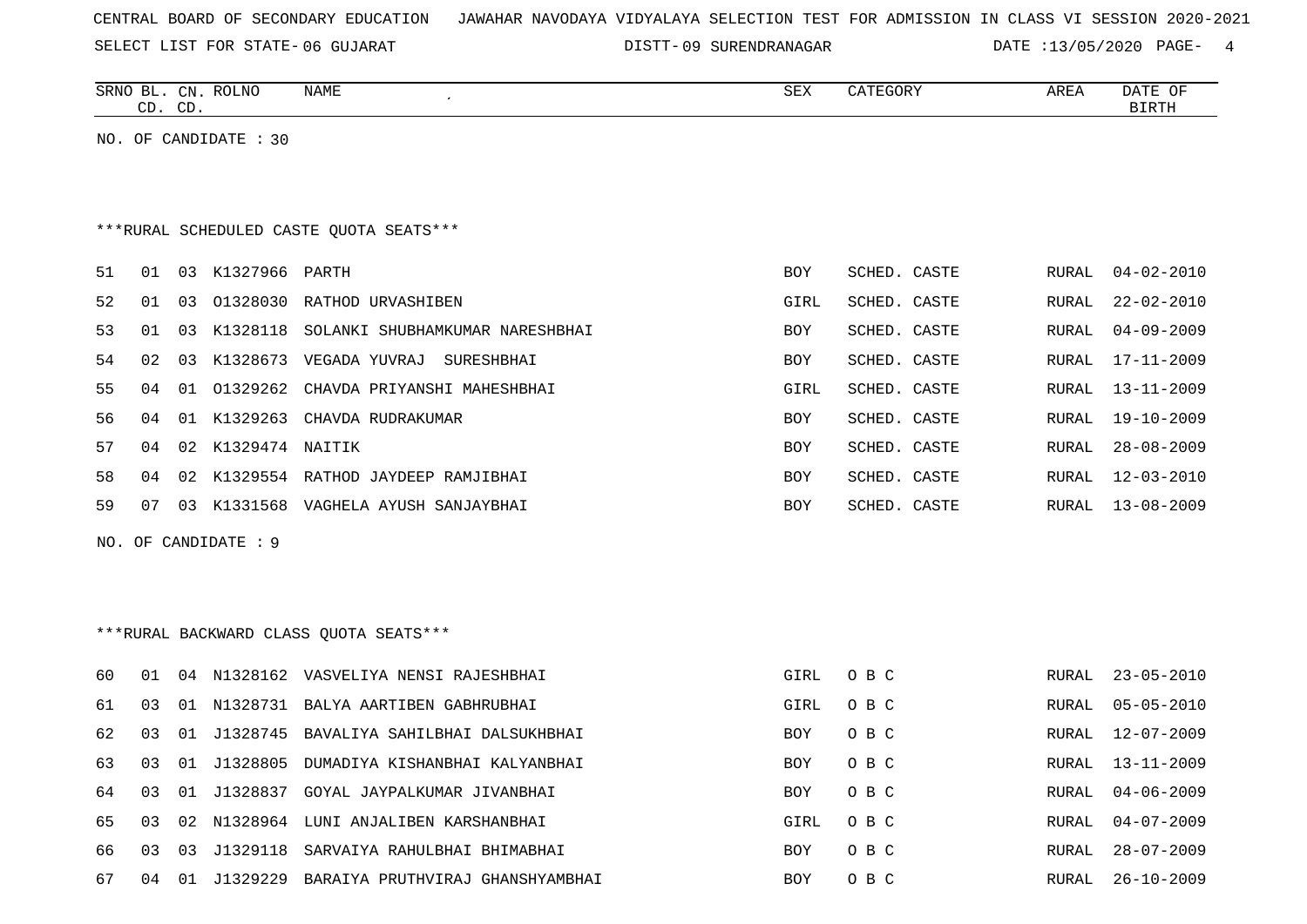SELECT LIST FOR STATE- DISTT- 06 GUJARAT

09 SURENDRANAGAR DATE :13/05/2020 PAGE- 5

|    |                                        | CD. CD. | SRNO BL. CN. ROLNO | NAME<br>$\cdot$                              | SEX  | CATEGORY | AREA  | DATE OF<br>BIRTH |
|----|----------------------------------------|---------|--------------------|----------------------------------------------|------|----------|-------|------------------|
|    | ***RURAL BACKWARD CLASS QUOTA SEATS*** |         |                    |                                              |      |          |       |                  |
| 68 | 04                                     |         |                    | 02 N1329459 MER RUDRA                        | GIRL | O B C    | RURAL | 05-03-2010       |
| 69 | 04                                     |         |                    | 02 N1329460 MER TAMANNA                      | GIRL | O B C    | RURAL | $05 - 03 - 2010$ |
| 70 | 04                                     |         |                    | 02 N1329472 MITHAPARA SAXI HAMIRBHAI         | GIRL | O B C    | RURAL | 18-01-2010       |
| 71 | 04                                     | 03      | N1329565           | ROJASARA KALPANABEN LABHUBHAI                | GIRL | O B C    | RURAL | 07-11-2009       |
| 72 | 04                                     | 03      | N1329617           | SOLANKI KUNJALBEN BHARATBHAI                 | GIRL | O B C    | RURAL | $30 - 03 - 2010$ |
| 73 | 07                                     | 03      | N1331467           | ROJARA GOPI MAHESHBHAI                       | GIRL | O B C    | RURAL | $07 - 08 - 2009$ |
| 74 | 09                                     | 01      | J1332497           | SABALIYA KRUNALBHAI VITTHALBHAI              | BOY  | O B C    | RURAL | $03 - 12 - 2009$ |
| 75 | 09                                     |         |                    | 01 J1332546 VAIBHAVBHAI BALDEVBHAI ZARMARIYA | BOY  | O B C    | RURAL | $01 - 12 - 2009$ |
|    | NO. OF CANDIDATE : $16$                |         |                    |                                              |      |          |       |                  |

# \*\*\*RURAL SCHEDULED TRIBE QUOTA SEATS\*\*\*

|  |  | 76 02 01 P1328296 DEVTHALA RATANBEN KA           | GIRL       | SCHED. TRIBE |  | RURAL 16-02-2010 |
|--|--|--------------------------------------------------|------------|--------------|--|------------------|
|  |  | 77 03 02 L1329053 PRUTHAVIRAJ DILABHAI DHARAJIYA | <b>BOY</b> | SCHED. TRIBE |  | RURAL 14-07-2010 |
|  |  | 78 05 02 P1330044 SEJALBEN MUNIYA                | GIRL       | SCHED. TRIBE |  | RURAL 04-06-2007 |
|  |  | 79 07 03 L1331432 RANJITBHAI ARVINDBHAI RATHVA   | <b>BOY</b> | SCHED. TRIBE |  | RURAL 20-05-2007 |
|  |  | 80 09 01 P1332409 MACHHAR KOMALBEN NARESHBHAI    | GIRL       | SCHED. TRIBE |  | RURAL 27-02-2010 |

NO. OF CANDIDATE : 5

TOTAL SELECTED CANDIDATE : 80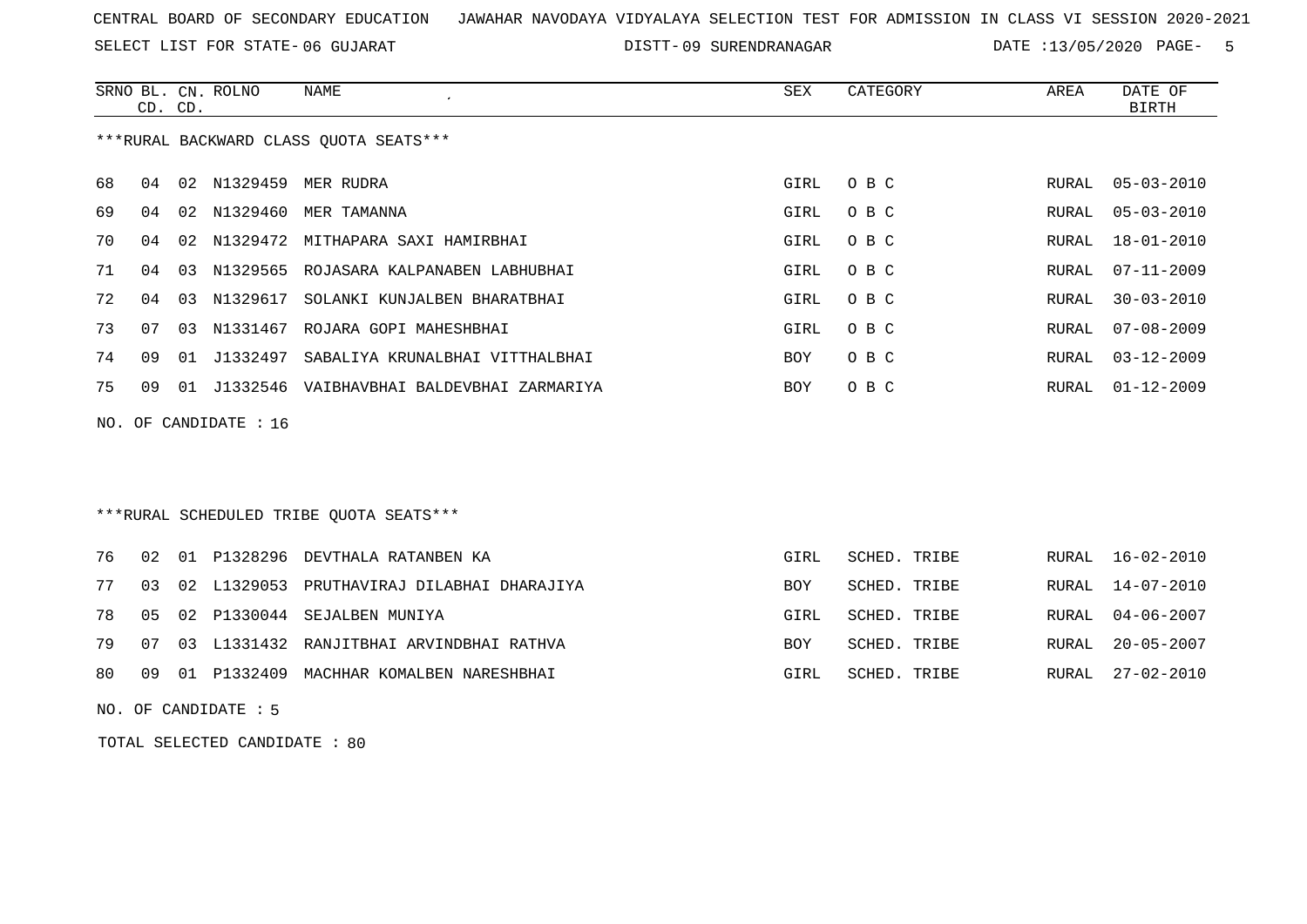SELECT LIST FOR STATE- DISTT- 06 GUJARAT

10 ARAVALLI DATE :13/05/2020 PAGE- 1

|    |    | CD. CD. | SRNO BL. CN. ROLNO   | NAME                                       | SEX        | CATEGORY     | AREA  | DATE OF<br><b>BIRTH</b> |
|----|----|---------|----------------------|--------------------------------------------|------------|--------------|-------|-------------------------|
|    |    |         | ***OPEN UR SEATS***  |                                            |            |              |       |                         |
| 1  | 02 |         |                      | 03 J1334842 KHANT JAYKUMAR                 | <b>BOY</b> | O B C        | RURAL | 16-05-2009              |
| 2  | 02 |         |                      | 03 L1334867 KHARADI DHAVALKUMAR PRAVINBHAI | <b>BOY</b> | SCHED. TRIBE | RURAL | $03 - 08 - 2009$        |
| 3  | 02 |         |                      | 04 J1335127 PATEL RAVIKUMAR BHULABHAI      | BOY        | O B C        | RURAL | $23 - 04 - 2008$        |
| 4  | 02 |         |                      | 04 J1335135 PATEL ZEEL                     | <b>BOY</b> | O B C        | RURAL | $23 - 07 - 2008$        |
| 5  | 03 |         |                      | 02 K1335638 KAPADIYA TIRTH RANJITBHAI      | BOY        | SCHED. CASTE | RURAL | $05 - 02 - 2010$        |
| 6  | 05 |         |                      | 01 J1337390 DARJI VED PIYUSHBHAI           | <b>BOY</b> | O B C        | RURAL | $22 - 06 - 2009$        |
| 7  | 05 |         |                      | 02 F1337806 PATEL AARYA CHIRAGKUMAR        | GIRL       | O B C        | URBAN | $23 - 05 - 2009$        |
| 8  | 06 |         |                      | 02 B1339003 PRAJAPATI TIRTH MAHESHBHAI     | BOY        | O B C        | URBAN | $05 - 06 - 2009$        |
|    |    |         | NO. OF CANDIDATE : 8 |                                            |            |              |       |                         |
|    |    |         |                      |                                            |            |              |       |                         |
|    |    |         |                      |                                            |            |              |       |                         |
|    |    |         |                      | ***OPEN SCHEDULED CASTE QUOTA SEATS***     |            |              |       |                         |
|    |    |         |                      |                                            |            |              |       |                         |
| 9  | 03 |         |                      | 01 C1335477 CHAUDHARY NAITIKKUMAR          | BOY        | SCHED. CASTE | URBAN | $08 - 07 - 2009$        |
| 10 | 05 |         |                      | 01 G1337549 KHUSHIBEN KIRITBHAI KAPADIYA   | GIRL       | SCHED. CASTE | URBAN | $10 - 07 - 2009$        |
| 11 | 05 |         |                      | 02 G1337744 PARMAR PRINSIBEN               | GIRL       | SCHED. CASTE | URBAN | $29 - 10 - 2009$        |
|    |    |         | NO. OF CANDIDATE : 3 |                                            |            |              |       |                         |
|    |    |         |                      |                                            |            |              |       |                         |
|    |    |         |                      |                                            |            |              |       |                         |
|    |    |         |                      | *** OPEN BACKWARD CLASS QUOTA SEATS***     |            |              |       |                         |
|    |    |         |                      |                                            |            |              |       |                         |
| 12 | 03 |         |                      | 01 B1335389 BADVA PRAJAYSINH KALPESHSINH   | <b>BOY</b> | O B C        | URBAN | $13 - 03 - 2009$        |
| 13 | 03 |         |                      | 01 N1335539 DARJI JEEL TEJASKUMAR          | GIRL       | O B C        | RURAL | $17 - 05 - 2009$        |
| 14 | 03 |         |                      | 04 J1336174 PRAJAPATI RUDRA                | <b>BOY</b> | O B C        | RURAL | $14 - 03 - 2009$        |
| 15 | 05 |         |                      | 01 N1337278 BRAHMBHATT DIYA UMANGKUMAR     | GIRL       | O B C        | RURAL | $03 - 01 - 2009$        |

16 05 05 N1338430 ZALA KISMATBEN DINESHSINH GUNU GIRL O B C RURAL 20-09-2009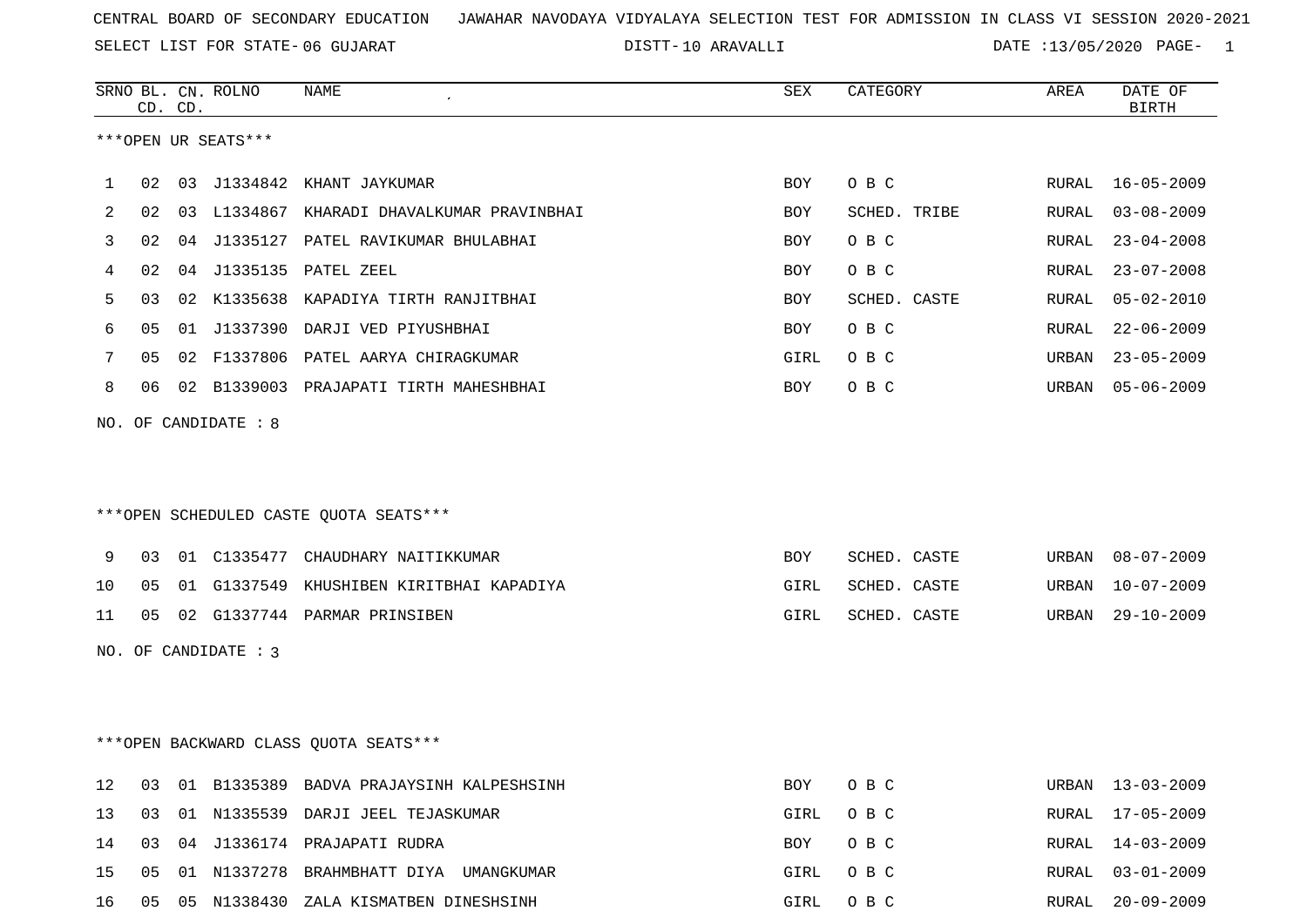SELECT LIST FOR STATE- DISTT- 06 GUJARAT

10 ARAVALLI DATE :13/05/2020 PAGE- 2

| SRNO BL.<br>CN.<br>$\cap$<br>CD.<br>ىب | ROLNO<br>NAME | <b>SEX</b> | $\alpha$<br>.EGOK Y<br>∸ | AREA | DATE<br>OF<br>BIRTH |
|----------------------------------------|---------------|------------|--------------------------|------|---------------------|
|                                        |               |            |                          |      |                     |

NO. OF CANDIDATE : 5

# \*\*\*OPEN SCHEDULED TRIBE QUOTA SEATS\*\*\*

|  |  | 17 01 03 L1333638 MAHIN DEVIDBHAI BARANDA       | BOY        | SCHED. TRIBE | RURAL 15-10-2009 |
|--|--|-------------------------------------------------|------------|--------------|------------------|
|  |  | 18 02 01 L1334456 DAMOR ANSH                    | <b>BOY</b> | SCHED. TRIBE | RURAL 22-08-2009 |
|  |  | 19 02 01 L1334519 DAMOR HIRENKUMAR SHAILESHBHAI | BOY        | SCHED. TRIBE | RURAL 01-09-2009 |
|  |  | 20 02 02 P1334760 JIGNA BABULAL KHARADI         | GIRL       | SCHED. TRIBE | RURAL 27-01-2009 |
|  |  |                                                 |            |              |                  |

NO. OF CANDIDATE : 4

# \*\*\*RURAL OPEN SEATS\*\*\*

| 21 | 01 | 01    | K1332761       | AGAJA OM JIGNESHBHAI                   | <b>BOY</b> | SCHED. CASTE | RURAL | $25 - 04 - 2009$ |
|----|----|-------|----------------|----------------------------------------|------------|--------------|-------|------------------|
| 22 | 01 | . N 1 | L1332803       | ASARI GANSHYAM KANUBHAI                | BOY        | SCHED. TRIBE | RURAL | $20 - 07 - 2009$ |
| 23 | 01 | 01    | L1332891       | BALEVA SVAJESHKUMAR PRAKASHBHAI        | BOY        | SCHED. TRIBE | RURAL | $05 - 02 - 2009$ |
| 24 | 01 | 04    | J1333818       | OAD HARDIK JITENDRABHAI                | BOY        | O B C        | RURAL | $26 - 02 - 2010$ |
| 25 | 01 |       |                | 04 L1333832 PALAT YASHAVI RAJESHBHAI   | BOY        | SCHED. TRIBE | RURAL | $20 - 09 - 2009$ |
| 26 | 01 |       | 04 L1333866    | PANDOR MAULIKKUMAR ALPESHBHAI          | <b>BOY</b> | SCHED. TRIBE | RURAL | 14-10-2009       |
| 27 | 02 | 01    |                | P1334335 ASARI SRUSHTIBAHEN SHANTILAL  | GIRL       | SCHED. TRIBE | RURAL | 07-12-2009       |
| 28 | 02 |       | 01 L1334403    | BHAGORA NIRBHAYKUMAR                   | BOY        | SCHED. TRIBE | RURAL | 18-08-2009       |
| 29 |    |       | 02 01 N1334457 | DAMOR ANUSHTHABEN JAYANTIBHAI          | GIRL       | O B C        | RURAL | $14 - 10 - 2009$ |
| 30 | 02 |       |                | 04 N1335124 PATEL NIYATEEBEN SUHAGBHAI | GIRL       | O B C        | RURAL | $28 - 08 - 2009$ |
| 31 | 03 | 01    | N1335419       | BHADANE HIMANI SUNIL                   | GIRL       | O B C        | RURAL | $05 - 07 - 2008$ |
| 32 | 03 | 02    | J1335872       | PANCHAL HETKUMAR SUKHDEVBHAI           | BOY        | O B C        | RURAL | 12-10-2009       |
| 33 | 03 | 03    | I1336025       | PATEL BHAVYA KUMAR ALPESHBHAI          | BOY        | GENERAL      |       | RURAL 26-09-2009 |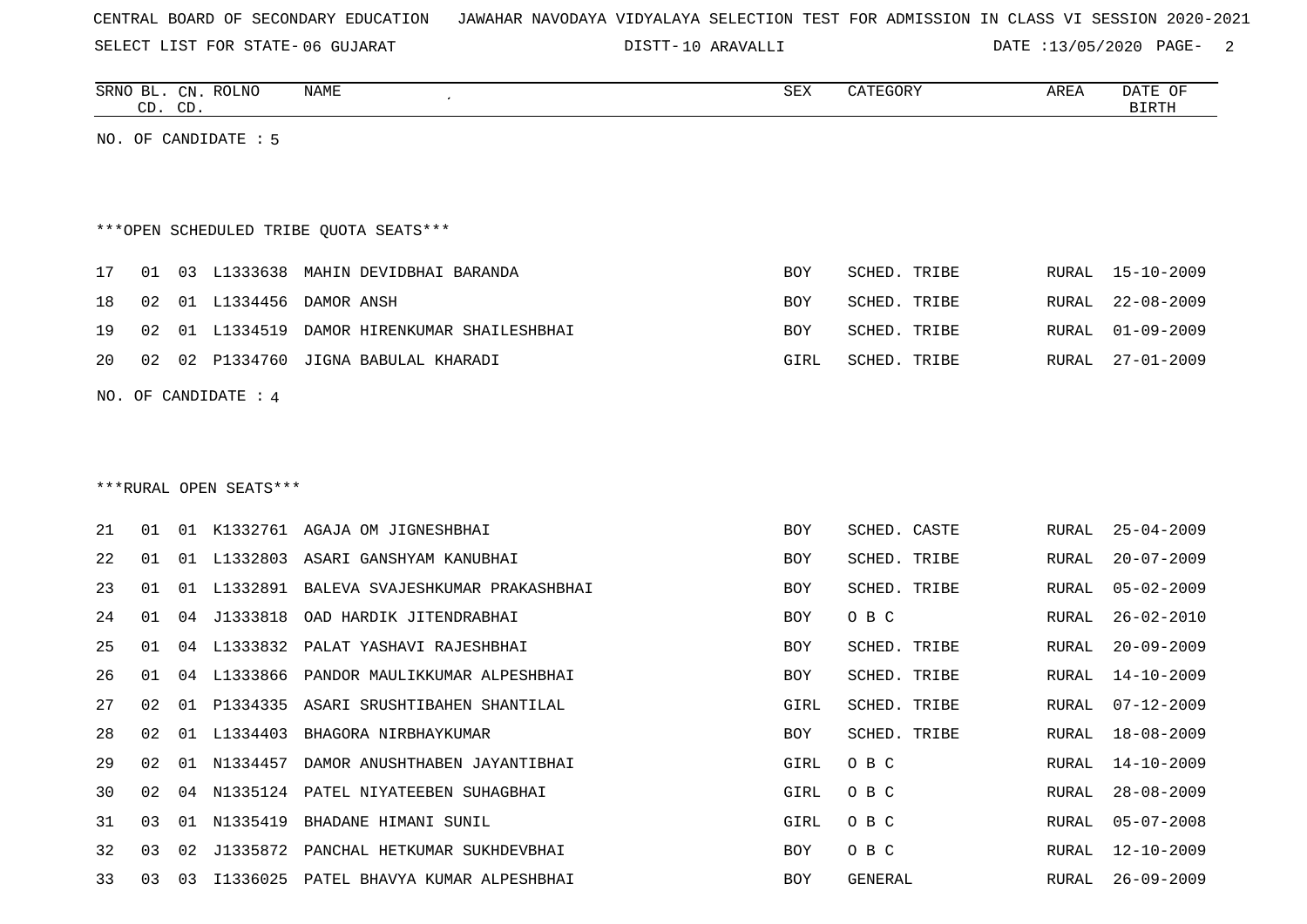SELECT LIST FOR STATE- DISTT- 06 GUJARAT

10 ARAVALLI DATE :13/05/2020 PAGE- 3

 $\overline{\phantom{a}}$ 

|                       | CD.            | CD. | SRNO BL. CN. ROLNO     | NAME                                     | SEX        | CATEGORY       | AREA         | DATE OF<br><b>BIRTH</b> |  |
|-----------------------|----------------|-----|------------------------|------------------------------------------|------------|----------------|--------------|-------------------------|--|
|                       |                |     | ***RURAL OPEN SEATS*** |                                          |            |                |              |                         |  |
| 34                    | 03             | 03  |                        | I1336114 PATEL PUJAN NITESHKUMAR         | <b>BOY</b> | GENERAL        | RURAL        | $23 - 08 - 2009$        |  |
| 35                    | 04             | 02  | M1336905               | MODI AARTIBEN SURESHBHAI                 | GIRL       | GENERAL        | RURAL        | $20 - 09 - 2009$        |  |
| 36                    | 04             | 03  | M1337078               | PATEL YASHVI VANRAJBHAI                  | GIRL       | GENERAL        | RURAL        | $17 - 11 - 2009$        |  |
| 37                    | 05             | 01  | J1337389               | DARJI SHREYANSH ALPESHKUMAR              | <b>BOY</b> | O B C          | RURAL        | $09 - 08 - 2009$        |  |
| 38                    | 05             | 03  | I1337860               | PATEL KARTAVY ANKITKUMAR                 | <b>BOY</b> | GENERAL        | RURAL        | $27 - 05 - 2009$        |  |
| 39                    | 0 <sub>5</sub> | 03  | M1337877               | PATEL MAITHVI                            | GIRL       | <b>GENERAL</b> | RURAL        | $18 - 09 - 2009$        |  |
| 40                    | 05             | 03  |                        | I1338001 RATHI AJAYKUMAR                 | <b>BOY</b> | GENERAL        | <b>RURAL</b> | $02 - 05 - 2009$        |  |
| 41                    | 06             |     |                        | 01 01338481 AMIN ZINNATBEN JITENDRAKUMAR | GIRL       | SCHED. CASTE   | <b>RURAL</b> | $14 - 07 - 2009$        |  |
| 42                    | 06             | 02  |                        | I1338971 PATEL MOKSH KETANKUMAR          | <b>BOY</b> | GENERAL        | RURAL        | $11 - 12 - 2009$        |  |
| 43                    | 06             | 02  |                        | J1339062 RUDRA JAYESHKUMAR PRAJAPATI     | <b>BOY</b> | O B C          | RURAL        | $29 - 04 - 2010$        |  |
| NO. OF CANDIDATE : 23 |                |     |                        |                                          |            |                |              |                         |  |
|                       |                |     |                        |                                          |            |                |              |                         |  |
|                       |                |     |                        |                                          |            |                |              |                         |  |
|                       |                |     |                        | ***RURAL SCHEDULED CASTE OUOTA SEATS***  |            |                |              |                         |  |
| 44                    | 01             |     | 02 K1333199 DEV        |                                          | BOY        | SCHED. CASTE   | RURAL        | $16 - 03 - 2010$        |  |
| 45                    | 01             | 03  |                        | 01333640 MAKAVANA SHRUTIBEN DINESHBHAI   | GIRL       | SCHED. CASTE   | RURAL        | $08 - 08 - 2009$        |  |
| 46                    | 01             | 05  |                        | 01334002 PATIL NIYATI GHANSHYAM          | GIRL       | SCHED. CASTE   | RURAL        | $11 - 05 - 2009$        |  |
| 47                    | 03             | 02  | K1335645               | KAVYA BHAVESHKUMAR RATHOD                | <b>BOY</b> | SCHED. CASTE   | RURAL        | $22 - 06 - 2009$        |  |
| 48                    | 03             | 03  | K1335968               | PARMAR NEEL NARESHKUMAR                  | <b>BOY</b> | SCHED. CASTE   | RURAL        | $11 - 01 - 2010$        |  |
| 49                    | 03             | 04  | K1336256               | RATHOD DIXANT RAKESHKUMAR                | <b>BOY</b> | SCHED. CASTE   | RURAL        | $10 - 08 - 2009$        |  |
| 50                    | 03             | 04  |                        | K1336273 RATHOD PRINS KAMLESHBHAI        | <b>BOY</b> | SCHED. CASTE   | RURAL        | $18 - 10 - 2009$        |  |
| 51                    | 04             | 03  | 01337088               | PRANAMI PRIYANSHIBAHEN MAHENNDRABHAI     | GIRL       | SCHED. CASTE   | RURAL        | $11 - 01 - 2010$        |  |
| 52                    | 05             |     |                        | 02 K1337690 PARMAR DHRUVIN KIRITBHAI     | <b>BOY</b> | SCHED. CASTE   | RURAL        | $31 - 05 - 2010$        |  |
|                       |                |     |                        |                                          |            |                |              |                         |  |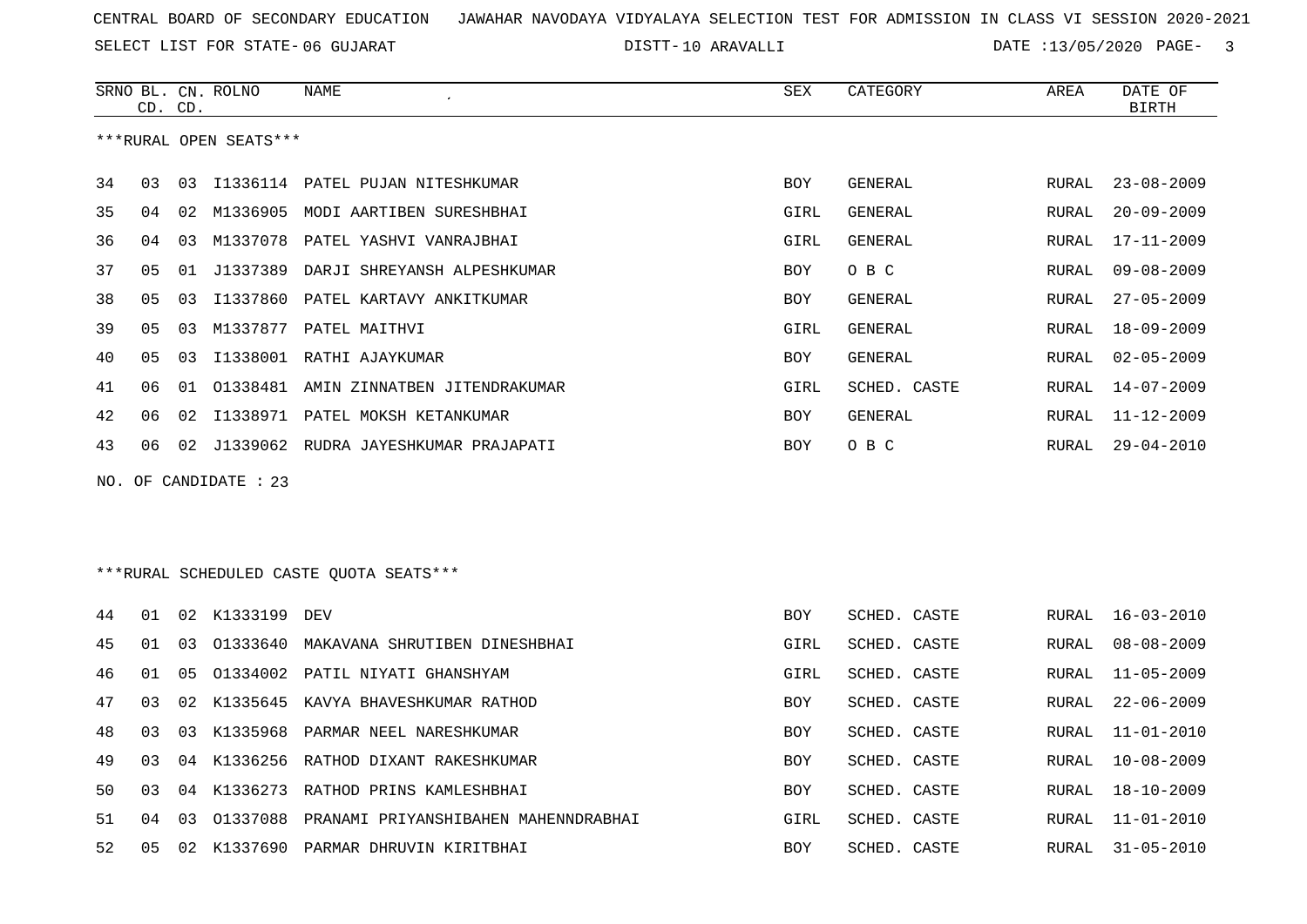SELECT LIST FOR STATE- DISTT- 06 GUJARAT

10 ARAVALLI DATE :13/05/2020 PAGE- 4

|    | CD. CD.                                |                | SRNO BL. CN. ROLNO   | <b>NAME</b>                        | <b>SEX</b> | CATEGORY | AREA  | DATE OF<br><b>BIRTH</b> |  |  |
|----|----------------------------------------|----------------|----------------------|------------------------------------|------------|----------|-------|-------------------------|--|--|
|    |                                        |                | NO. OF CANDIDATE : 9 |                                    |            |          |       |                         |  |  |
|    |                                        |                |                      |                                    |            |          |       |                         |  |  |
|    |                                        |                |                      |                                    |            |          |       |                         |  |  |
|    | ***RURAL BACKWARD CLASS OUOTA SEATS*** |                |                      |                                    |            |          |       |                         |  |  |
| 53 | 01                                     | 02             | J1333326             | HARDIKKUMAR                        | <b>BOY</b> | O B C    | RURAL | $18 - 11 - 2008$        |  |  |
| 54 | 01                                     | 05             |                      | N1333957 PATEL AVANIBEN BHARATBHAI | GIRL       | O B C    | RURAL | $20 - 02 - 2010$        |  |  |
| 55 | 02                                     | 02             |                      | J1334714 FARHAN MAHMADHUSEN LUHAR  | BOY        | O B C    | RURAL | $04 - 05 - 2010$        |  |  |
| 56 | 02                                     | 0 <sub>3</sub> | J1334840             | KHANT HASMUKHKUMAR<br>KANABHAI     | <b>BOY</b> | O B C    | RURAL | $26 - 03 - 2010$        |  |  |
| 57 | 02                                     | 04             | N1335123             | PATEL NIKI CHIMANBHAI              | GIRL       | O B C    | RURAL | $20 - 10 - 2009$        |  |  |
| 58 | 03                                     | 01             | J1335404             | BANDI MOHMADSUNAIN SIKANDARBHAI    | BOY        | O B C    | RURAL | $16 - 11 - 2009$        |  |  |
| 59 | 03                                     | 02             | J1335838             | NEEL MANAHARBHAI MASAR             | <b>BOY</b> | O B C    | RURAL | $12 - 05 - 2009$        |  |  |
| 60 | 03                                     | 04             | J1336175             | PRAJAPATI TAKSHKUMAR SUNILBHAI     | <b>BOY</b> | O B C    | RURAL | $02 - 07 - 2009$        |  |  |
| 61 | 0 <sub>3</sub>                         | 04             | J1336310             | RISHI BHARWAD                      | <b>BOY</b> | O B C    | RURAL | $15 - 11 - 2009$        |  |  |
| 62 | 04                                     | 01             | N1336668             | DAMOR KRISHNABEN AMRUTBHAI         | GIRL       | O B C    | RURAL | $22 - 10 - 2009$        |  |  |
| 63 | 04                                     | 01             | J1336681             | DAMOR TASMINKUMAR JAYESHKUMAR      | <b>BOY</b> | O B C    | RURAL | $04 - 05 - 2010$        |  |  |
| 64 | 04                                     | 02             | J1336992             | PANDOR RAVINDRAKUMAR AMRUTBHAI     | <b>BOY</b> | O B C    | RURAL | $25 - 11 - 2008$        |  |  |
| 65 | 04                                     | 03             | J1337166             | THAKOR YUG DHIRENDRASINH           | <b>BOY</b> | O B C    | RURAL | $15 - 12 - 2009$        |  |  |
| 66 | 05                                     | 01             | N1337427             | DRASHTI MISTRI                     | GIRL       | O B C    | RURAL | $22 - 01 - 2010$        |  |  |
| 67 | 05                                     | 01             | N1337645             | PANCHAL JIYABEN RAJENDRAKUMAR      | GIRL       | O B C    | RURAL | $13 - 02 - 2010$        |  |  |
| 68 | 06                                     | 03             | N1339185             | YASHVI LALSINH THAKOR              | GIRL       | O B C    | RURAL | $10 - 05 - 2009$        |  |  |

NO. OF CANDIDATE : 16

\*\*\*RURAL SCHEDULED TRIBE QUOTA SEATS\*\*\*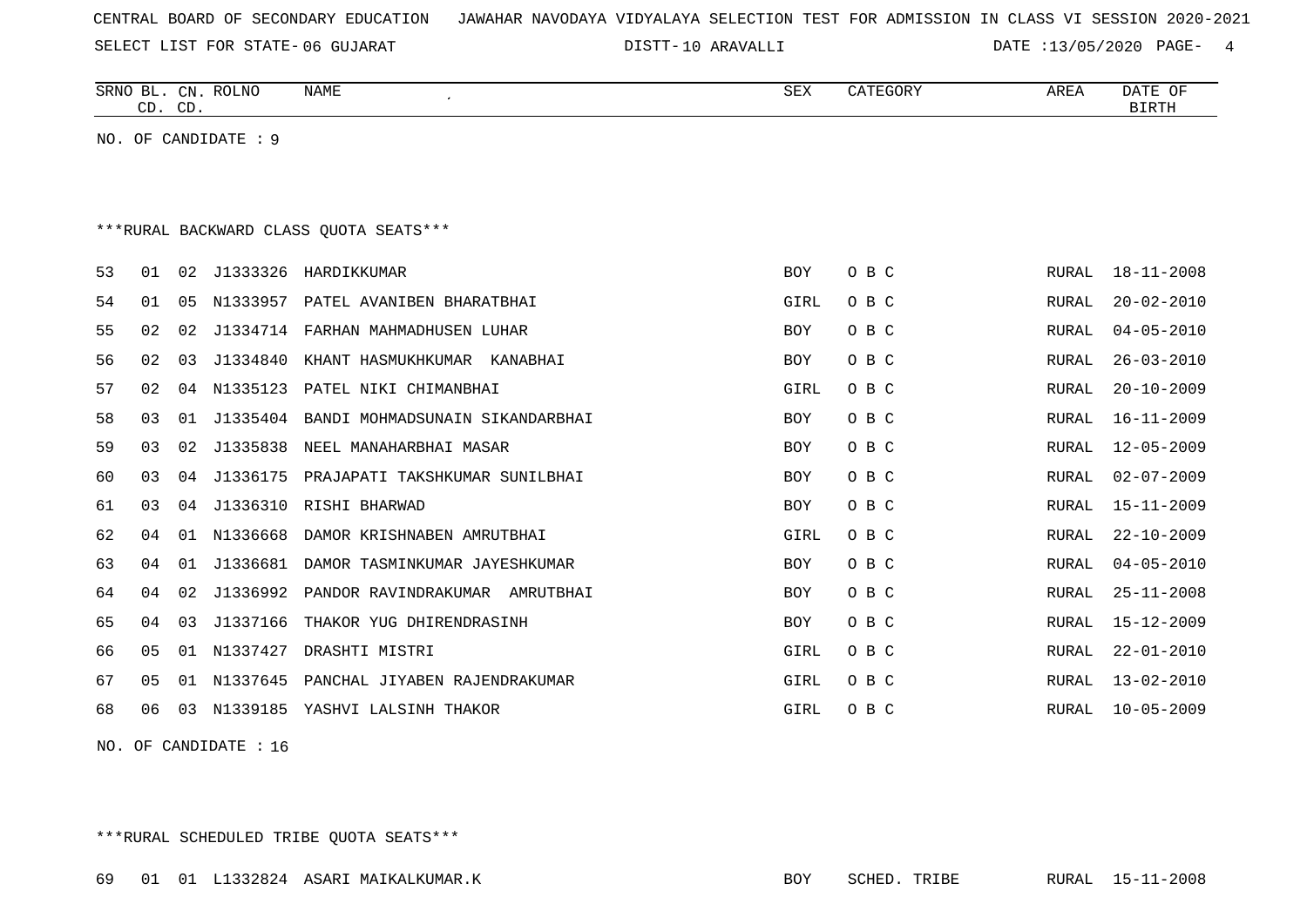SELECT LIST FOR STATE- DISTT- 06 GUJARAT

10 ARAVALLI DATE :13/05/2020 PAGE- 5

|    |                | CD. CD. | SRNO BL. CN. ROLNO | NAME                                      | SEX        | CATEGORY     | AREA  | DATE OF<br><b>BIRTH</b> |
|----|----------------|---------|--------------------|-------------------------------------------|------------|--------------|-------|-------------------------|
|    |                |         |                    | ***RURAL SCHEDULED TRIBE QUOTA SEATS***   |            |              |       |                         |
| 70 | 01             |         |                    | 01 P1332907 BARANDA BHARGAVI KUMARI       | GIRL       | SCHED, TRIBE | RURAL | $27 - 09 - 2009$        |
| 71 | 01             |         |                    | 01 L1332918 BARANDA NIMESH YOGESHBHAI     | <b>BOY</b> | SCHED. TRIBE | RURAL | $02 - 04 - 2010$        |
| 72 | 01             | 02      | L1333180           | DAMOR SILVAJIT A                          | BOY        | SCHED. TRIBE | RURAL | $03 - 12 - 2009$        |
| 73 | 01             |         |                    | 02 L1333269 GAMETI JEKEE DHARMENDRABHAI   | BOY        | SCHED. TRIBE | RURAL | $10 - 07 - 2009$        |
| 74 | 01             | 02      | P1333385 JASMINI   |                                           | GIRL       | SCHED. TRIBE | RURAL | $15 - 05 - 2009$        |
| 75 | 01             | 02      |                    | L1333475 KATARA SURENDRAKUMAR PRAKASHBHAI | BOY        | SCHED. TRIBE | RURAL | $02 - 11 - 2007$        |
| 76 | 01             | 03      | L1333663           | MARGISHKUMAR LALJIBHAI                    | <b>BOY</b> | SCHED. TRIBE | RURAL | $27 - 06 - 2009$        |
| 77 | 02             | 03      |                    | L1334868 KHARADI DILIPKUMAR ISHVARBHAI    | <b>BOY</b> | SCHED. TRIBE | RURAL | $19 - 05 - 2009$        |
| 78 | 02             | 03      | P1334925           | KOTAD SARASVATI BEN ARAVIND BHAI          | GIRL       | SCHED. TRIBE | RURAL | $05 - 05 - 2010$        |
| 79 | 04             | 02      | L1336918           | NINAMA PRACHET HARSHADBHAI                | BOY        | SCHED. TRIBE | RURAL | $16 - 10 - 2009$        |
| 80 | 0 <sub>5</sub> | 05      | L1338323           | VADI RAHULKUMAR GANESHBHAI                | BOY        | SCHED. TRIBE | RURAL | $07 - 12 - 2007$        |
|    |                |         |                    |                                           |            |              |       |                         |

NO. OF CANDIDATE : 12

TOTAL SELECTED CANDIDATE : 80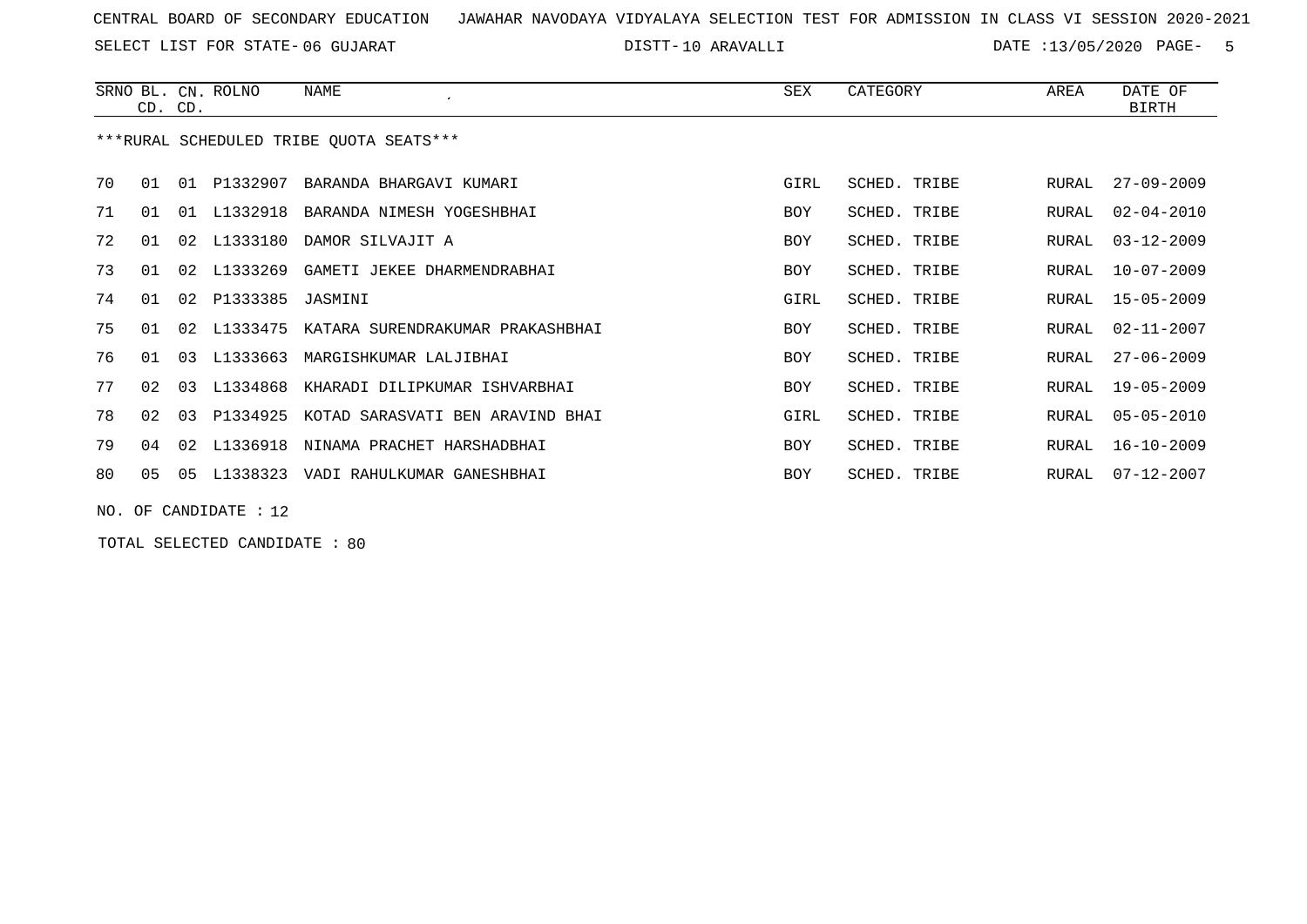DISTT-11 PATAN 11 2001 12 2002 DATE :13/05/2020 PAGE- 1

|    |    | CD. CD. | SRNO BL. CN. ROLNO    | <b>NAME</b>                            | <b>SEX</b>  | CATEGORY       | AREA         | DATE OF<br><b>BIRTH</b> |
|----|----|---------|-----------------------|----------------------------------------|-------------|----------------|--------------|-------------------------|
|    |    |         | ***OPEN UR SEATS***   |                                        |             |                |              |                         |
| 1  | 03 | 01      | B1340275              | CHAUDHARI SAVAN BHARATKUMAR            | BOY         | O B C          | URBAN        | $21 - 04 - 2009$        |
| 2  | 03 |         | 01 E1340396           | <b>JAHNVI SHAH</b>                     | GIRL        | <b>GENERAL</b> | URBAN        | $15 - 05 - 2009$        |
| 3  | 03 | 02      |                       | F1340501 MODI JANVI RAJESHKUMAR        | <b>GIRL</b> | O B C          | URBAN        | $29 - 09 - 2009$        |
| 4  | 03 | 02      | E1340741              | PATEL SANVI NIKULBHAI                  | GIRL        | GENERAL        | URBAN        | $05 - 09 - 2009$        |
| 5  | 03 | 03      | C1341010              | SOLANKI HANSAL JAGADISHBHAI            | <b>BOY</b>  | SCHED. CASTE   | URBAN        | $15 - 09 - 2009$        |
| 6  | 04 | 01      |                       | B1341305 ABDUR RAHMAN                  | BOY         | O B C          | URBAN        | $05 - 07 - 2009$        |
| 7  | 05 | 01      | B1342265              | MAHAVIR NADODA                         | <b>BOY</b>  | O B C          | URBAN        | $10 - 06 - 2009$        |
| 8  | 05 | 01      |                       | J1342282 NADODA LAV ANILKUMAR          | <b>BOY</b>  | O B C          | <b>RURAL</b> | $15 - 10 - 2009$        |
| 9  | 06 | 01      | J1342736              | KRUNAL VINODBHAI RATHAVI               | BOY         | O B C          | RURAL        | $13 - 09 - 2009$        |
| 10 | 07 | 01      |                       | J1343056 AYAR DINESHBHAI DUDABHAI      | <b>BOY</b>  | O B C          | <b>RURAL</b> | $24 - 11 - 2009$        |
| 11 | 07 |         |                       | 01 J1343102 AYAR YUVRAJ MERAMBHAI      | <b>BOY</b>  | O B C          | RURAL        | $19 - 07 - 2009$        |
|    |    |         | NO. OF CANDIDATE : 11 |                                        |             |                |              |                         |
|    |    |         |                       |                                        |             |                |              |                         |
|    |    |         |                       |                                        |             |                |              |                         |
|    |    |         |                       | ***OPEN SCHEDULED CASTE QUOTA SEATS*** |             |                |              |                         |
| 12 | 03 | 01      | G1340291              | CHAUHAN SRUSTI MAHESHBHAI              | <b>GIRL</b> | SCHED. CASTE   | URBAN        | $11 - 07 - 2009$        |
| 13 | 04 | 02      |                       | G1341691 PARMAR MAHEK RAMANLAL         | GIRL        | SCHED. CASTE   | URBAN        | $10 - 11 - 2009$        |
| 14 | 04 |         |                       | 02 C1341906 SOMESHVARA NISHITH         | BOY         | SCHED. CASTE   | URBAN        | $15 - 12 - 2009$        |
|    |    |         | NO. OF CANDIDATE : 3  |                                        |             |                |              |                         |

\*\*\*OPEN BACKWARD CLASS QUOTA SEATS\*\*\*

|  |  | 15 01 01 N1339443 PRAJAPATI JANSI ALPESHKUMAR | GIRL OBC |  | RURAL 06-08-2008 |
|--|--|-----------------------------------------------|----------|--|------------------|
|  |  | 16 03 03 B1340864 RABARI PRAKASH BHARATBHAI   | BOY OBC  |  | URBAN 28-06-2009 |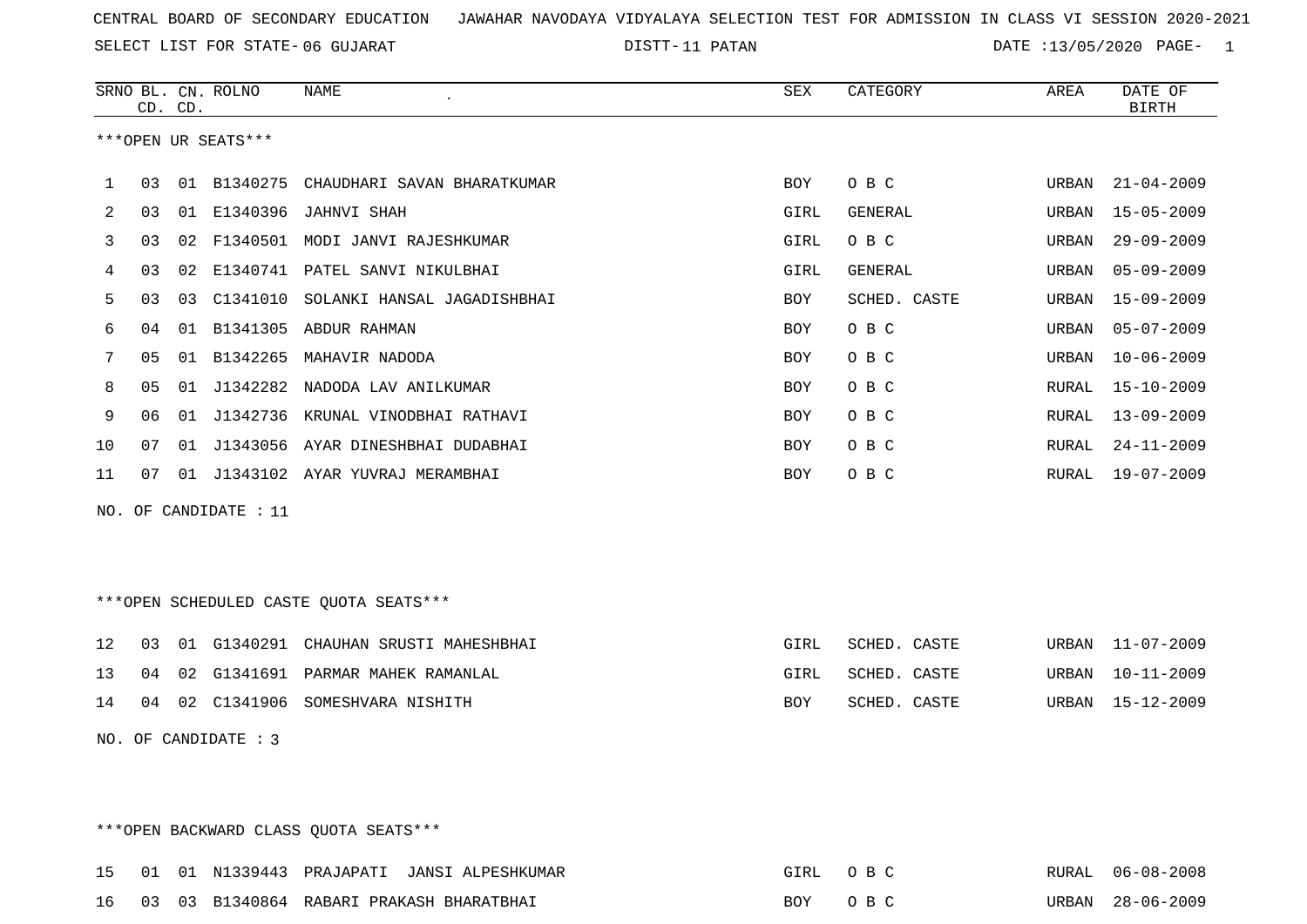SELECT LIST FOR STATE- DISTT- 06 GUJARAT

DISTT-11 PATAN 11 2001 12:30 DATE :13/05/2020 PAGE- 2

|    |    | CD. CD. | SRNO BL. CN. ROLNO     | <b>NAME</b>                                  | ${\tt SEX}$ | CATEGORY     | AREA          | DATE OF<br>BIRTH |
|----|----|---------|------------------------|----------------------------------------------|-------------|--------------|---------------|------------------|
|    |    |         |                        | *** OPEN BACKWARD CLASS QUOTA SEATS***       |             |              |               |                  |
| 17 | 04 |         |                        | 01 J1341468 CHAUDHARY RAJESHKUMAR MAHESHBHAI | <b>BOY</b>  | O B C        | RURAL         | $04 - 06 - 2009$ |
| 18 | 05 |         | 01 J1342171            | CHAUDHARI KRISH PARABATBHAI                  | BOY         | O B C        | RURAL         | $10 - 09 - 2009$ |
| 19 | 05 |         |                        | 01 J1342381 RAVAL MAYURKUMAR BHARATBHAI      | BOY         | O B C        | <b>RURAL</b>  | $22 - 05 - 2010$ |
|    |    |         | NO. OF CANDIDATE : 5   |                                              |             |              |               |                  |
|    |    |         |                        | ***OPEN SCHEDULED TRIBE QUOTA SEATS***       |             |              |               |                  |
| 20 | 07 |         |                        | 02 P1343250 KHANT BANSAREEBEN SURESHBHAI     | GIRL        | SCHED. TRIBE | RURAL         | $21 - 03 - 2010$ |
|    |    |         | NO. OF CANDIDATE : $1$ |                                              |             |              |               |                  |
|    |    |         |                        |                                              |             |              |               |                  |
|    |    |         |                        |                                              |             |              |               |                  |
|    |    |         | ***RURAL OPEN SEATS*** |                                              |             |              |               |                  |
| 21 | 01 |         | 01 N1339325            | KUNALBEN<br>VISHANUBHAI CHAUDHARY            | GIRL        | O B C        | RURAL         | $29 - 04 - 2009$ |
| 22 | 01 |         |                        | 02 N1339511 RUTVI CHANDU BHAI PRAJAPATI      | GIRL        | O B C        | RURAL         | $26 - 04 - 2010$ |
| 23 | 01 | 02      | J1339534               | SHUBHAM SHYAMSINH CHAUDHARY                  | BOY         | O B C        | <b>RURAL</b>  | $24 - 12 - 2009$ |
| 24 | 02 | 01      | I1339991               | SOLANKI RAJVEERSINH JANAKSINH                | BOY         | GENERAL      | <b>RURAL</b>  | $14 - 11 - 2009$ |
| 25 | 02 | 02      | N1340133               | THAKOR SHILPA NAVINJI                        | GIRL        | O B C        | RURAL         | $14 - 08 - 2007$ |
| 26 | 03 | 02      | I1340742               | PATEL SENDRA ROHITKUMAR                      | BOY         | GENERAL      | RURAL         | $23 - 03 - 2009$ |
| 27 | 03 |         |                        | 02 J1340787 PRAJAPATI ANISHBHAI              | BOY         | O B C        | RURAL         | $06 - 10 - 2009$ |
| 28 | 03 |         |                        | 03 J1341035 SUTHAR HET PRAKASHKUMAR          | BOY         | O B C        | RURAL         | $29 - 05 - 2009$ |
| 29 | 03 |         |                        | 04 J1341196 THAKOR RAHUL RASHIKAJI           | BOY         | O B C        | RURAL         | $18 - 09 - 2008$ |
| 30 | 04 |         |                        | 01 N1341331 AYAR ANANDIBEN RAJUBHAI          | GIRL        | O B C        | RURAL         | $03 - 10 - 2009$ |
| 31 | 04 |         |                        | 02 K1341697 PARMAR ROHIT                     | BOY         | SCHED. CASTE | ${\tt RURAL}$ | $02 - 07 - 2009$ |
| 32 | 04 |         |                        | 02 I1341853 RAWAL HARSHWARDHAN NARESHKUMAR   | BOY         | GENERAL      | RURAL         | $31 - 05 - 2010$ |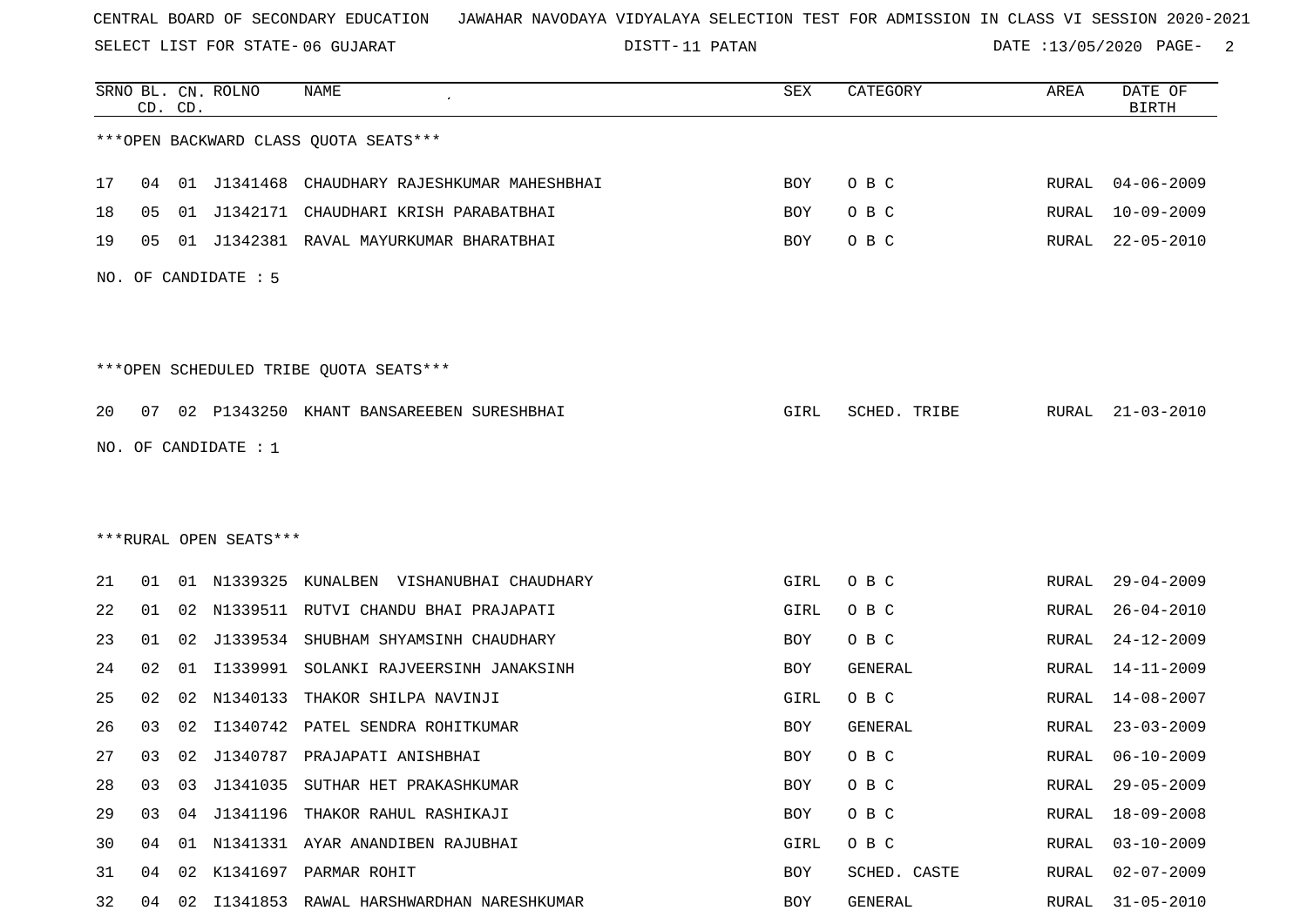11 PATAN DATE :13/05/2020 PAGE- 3

|    |    | CD. CD. | SRNO BL. CN. ROLNO     | <b>NAME</b>                   | SEX        | CATEGORY       | AREA  | DATE OF<br><b>BIRTH</b> |
|----|----|---------|------------------------|-------------------------------|------------|----------------|-------|-------------------------|
|    |    |         | ***RURAL OPEN SEATS*** |                               |            |                |       |                         |
| 33 | 05 | 01      | J1342316               | PARMAR CHIRAGSINH LALJIBHAI   | <b>BOY</b> | O B C          | RURAL | $14 - 07 - 2009$        |
| 34 | 05 | 01      | J1342355               | RABARI SAHILBHAI JALABHAI     | BOY        | O B C          | RURAL | $24 - 01 - 2010$        |
| 35 | 05 | 02      | N1342423               | SINDHAV SHRUSHTIBEN VINODBHAI | GIRL       | O B C          | RURAL | $07 - 05 - 2010$        |
| 36 | 06 | 01      | N1342730               | KOMAL RAMABHAI VADHER         | GIRL       | O B C          | RURAL | $07 - 12 - 2009$        |
| 37 | 06 | 01      | N1342786               | PRIYA SADHU                   | GIRL       | O B C          | RURAL | $03 - 06 - 2009$        |
| 38 | 07 | 01      | J1342988               | AHIR MILANBHAI BHACHUBHAI     | <b>BOY</b> | O B C          | RURAL | $13 - 04 - 2010$        |
| 39 | 07 | 01      |                        | J1343104 AYUSH PRAJAPATI      | <b>BOY</b> | O B C          | RURAL | 02-11-2009              |
| 40 | 07 | 02      | N1343281               | MALEK SANIYABANU AMIRKHAN     | GIRL       | O B C          | RURAL | $28 - 12 - 2009$        |
| 41 | 07 | 02      | J1343291               | MILANBHAI RAMABHAI AHIR       | BOY        | O B C          | RURAL | $03 - 01 - 2010$        |
| 42 | 08 | 02      | N1343861               | PRAJAPATI NEHAL               | GIRL       | O B C          | RURAL | $13 - 09 - 2009$        |
| 43 | 08 | 02      | 01343984               | SNEHA NARENDRABHAI MAKAVANA   | GIRL       | SCHED. CASTE   | RURAL | $07 - 08 - 2009$        |
| 44 | 08 | 02      | J1344006               | SUTHAR DIPAKKUMAR DINESHBHAI  | BOY        | O B C          | RURAL | $05 - 07 - 2009$        |
| 45 | 08 | 02      | J1344017               | THAKOR AJAY ABHESANGJI        | <b>BOY</b> | O B C          | RURAL | $17 - 07 - 2009$        |
| 46 | 08 | 03      | J1344289               | THAKOR ROHITJI VARADANJI      | <b>BOY</b> | O B C          | RURAL | $08 - 11 - 2009$        |
| 47 | 09 | 01      | K1344408               | ASODIYA UJJAVAL PRAVINBHAI    | <b>BOY</b> | SCHED. CASTE   | RURAL | $19 - 07 - 2009$        |
| 48 | 09 | 01      | N1344496               | FAKIR RUMANABANU JAHANGIRSHA  | GIRL       | O B C          | RURAL | 12-11-2009              |
| 49 | 09 | 02      | I1344718               | PATEL SHUBH VIPULKUMAR        | BOY        | <b>GENERAL</b> | RURAL | $11 - 07 - 2009$        |
| 50 | 09 | 02      | N1344860               | SEJALBEN RAMSANGJI THAKOR     | GIRL       | O B C          | RURAL | $11 - 06 - 2009$        |

NO. OF CANDIDATE : 30

\*\*\*RURAL SCHEDULED CASTE QUOTA SEATS\*\*\*

|  |  | 51 03 01 K1340353 DIVY ARVINDBHAI CHAUHAN   | <b>BOY</b> | SCHED. CASTE |  | RURAL 17-02-2010 |
|--|--|---------------------------------------------|------------|--------------|--|------------------|
|  |  | 52 04 01 01341554 JADAV KRISHA JIGNESHKUMAR | GIRL       | SCHED. CASTE |  | RURAL 01-01-2010 |
|  |  | 53 06 01 01342648 BHANGEE DRASHTI DEVABHAI  | GIRL       | SCHED. CASTE |  | RURAL 20-08-2009 |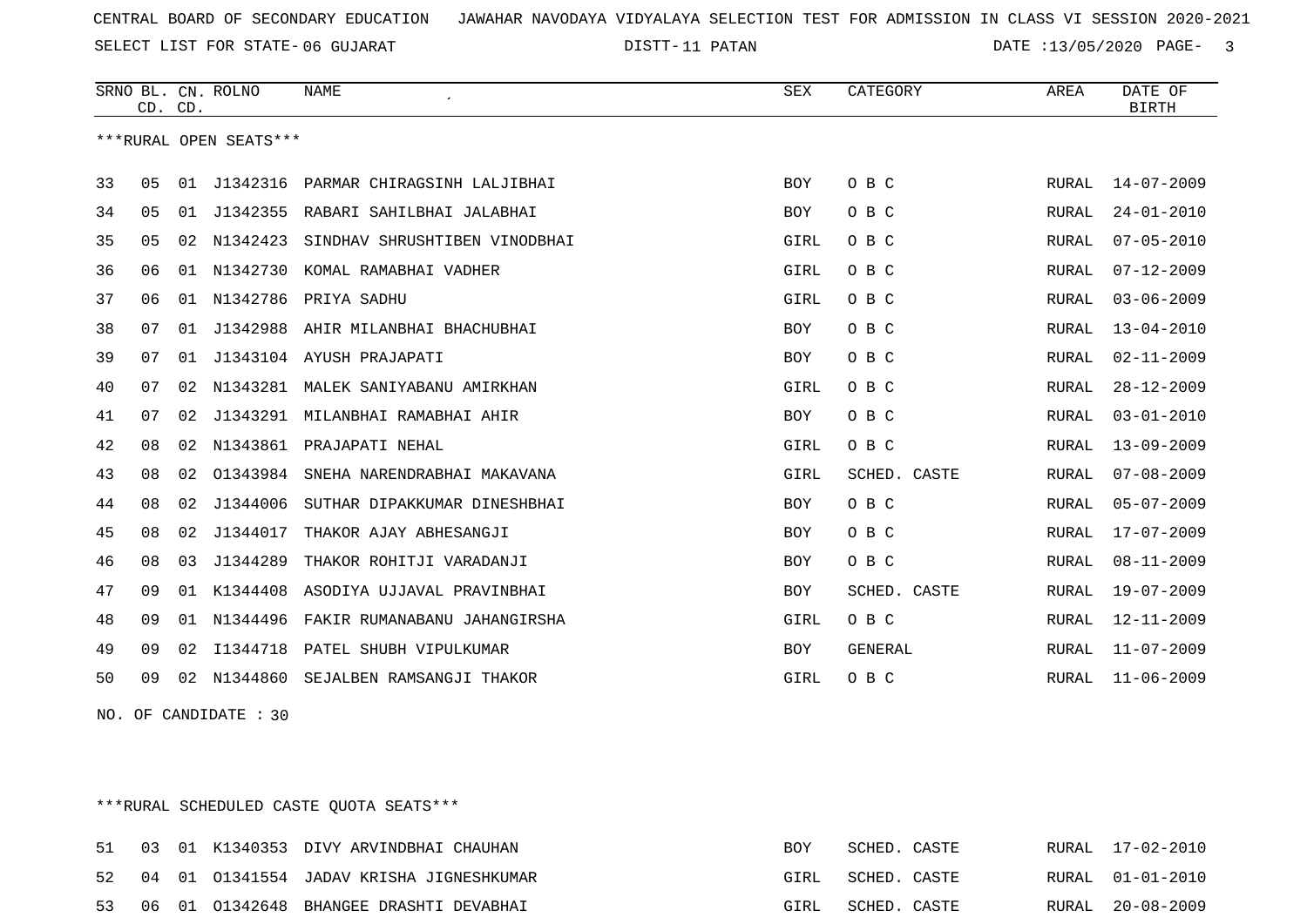SELECT LIST FOR STATE- DISTT- 06 GUJARAT

DISTT-11 PATAN 11 DATE :13/05/2020 PAGE- 4

|    | CD. CD. |    | SRNO BL. CN. ROLNO     | NAME                                         | SEX  | CATEGORY     | AREA  | DATE OF<br><b>BIRTH</b> |
|----|---------|----|------------------------|----------------------------------------------|------|--------------|-------|-------------------------|
|    |         |    |                        | ***RURAL SCHEDULED CASTE QUOTA SEATS***      |      |              |       |                         |
| 54 | 06      |    |                        | 01 K1342684 DUDAKHIYA JAINILKUMAR NARESHBHAI | BOY  | SCHED. CASTE | RURAL | $01 - 06 - 2010$        |
| 55 | 06      |    |                        | 01 K1342755 MILANBHAI VANKAR                 | BOY  | SCHED. CASTE | RURAL | 18-09-2009              |
| 56 | 07      | 01 | 01343185               | DODIYA YASHVI RAKESHBHAI                     | GIRL | SCHED. CASTE | RURAL | $28 - 05 - 2010$        |
| 57 | 07      | 02 | 01343390               | SOLANKI SUHANA ARAVINDKUMAR                  | GIRL | SCHED. CASTE | RURAL | $08 - 05 - 2010$        |
| 58 | 08      | 01 | 01343578               | BHAGYASHRI NITINBHAI MAKAVANA                | GIRL | SCHED. CASTE | RURAL | $26 - 09 - 2009$        |
| 59 | 08      |    | 01 K1343747            | MAKVANA YASHKUMAR MAHESHBHAI                 | BOY  | SCHED. CASTE | RURAL | $22 - 09 - 2008$        |
|    |         |    | NO. OF CANDIDATE : $9$ |                                              |      |              |       |                         |
|    |         |    |                        | ***RURAL BACKWARD CLASS OUOTA SEATS***       |      |              |       |                         |
| 60 | 02      | 01 | J1339762               | CHAUDHARI LAUKIKKUMAR JESHUNGBHAI            | BOY  | O B C        | RURAL | 12-10-2009              |
| 61 | 02      |    |                        | 01 N1339772 CHAUDHARI SNEHABEN ASHOKBHAI     | GIRL | O B C        | RURAL | $21 - 08 - 2009$        |
| 62 | 03      | 01 | J1340265               | CHAUDHARI KELVINKUMAR MAHESHBHAI             | BOY  | O B C        | RURAL | $31 - 12 - 2009$        |
| 63 | 04      | 01 | J1341411               | CHAUDHARI JAYADIP MANJIBHAI                  | BOY  | O B C        | RURAL | $10 - 07 - 2009$        |
| 64 | 04      | 02 | J1341744               | PRAJAPATI VIVEK HARESHBHAI                   | BOY  | O B C        | RURAL | $15 - 08 - 2009$        |
| 65 | 04      | 02 | J1341757               | RABARI BHARGAV ISWARBHAI                     | BOY  | O B C        | RURAL | $10 - 06 - 2009$        |
| 66 | 04      | 02 | N1341789               | RABARI RAVINABEN MERAJBHAI                   | GIRL | O B C        | RURAL | $21 - 12 - 2009$        |
| 67 | 04      | 02 | N1341835               | RAVAL KAVITABEN MUKESHBHAI                   | GIRL | O B C        | RURAL | $05 - 06 - 2008$        |
| 68 | 04      | 03 | J1342077               | THAKOR SOHAMSINH BHARATSINH                  | BOY  | O B C        | RURAL | 19-01-2010              |
| 69 | 04      | 03 |                        | J1342093 UTSAV KALPESHKUMAR CHAUDHARI        | BOY  | O B C        | RURAL | $22 - 02 - 2010$        |
| 70 | U6      |    |                        | 01 N1342715 KAJAL SURESHBHAI THAKOR          | GIRL | O B C        | RURAL | $09 - 08 - 2009$        |
| 71 | 06      |    |                        | 01 J1342763 NIKUL PANCHAL                    | BOY  | O B C        | RURAL | $23 - 09 - 2009$        |
| 72 | 07      | 02 |                        | J1343260 LIMBACHIYA BHAVYKUMAR               | BOY  | O B C        | RURAL | $23 - 10 - 2009$        |
| 73 | 07      |    |                        | 02 J1343306 PANCHAL SAHDEV                   | BOY  | O B C        | RURAL | 17-09-2009              |
| 74 | 07      |    |                        | 02 J1343322 PRAJAPATI PRIYANK VISHNUBHAI     | BOY  | O B C        |       | RURAL 22-08-2009        |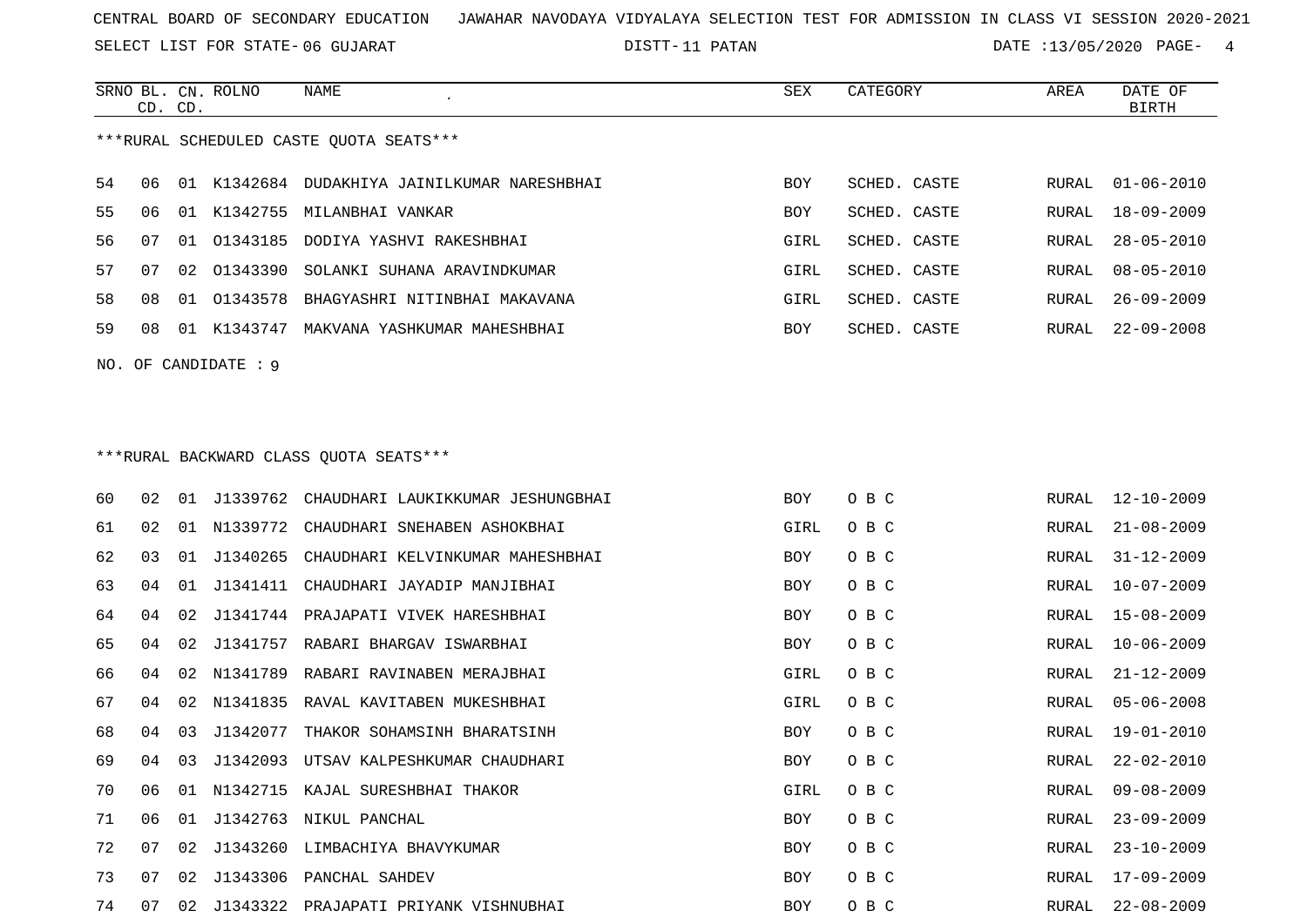SELECT LIST FOR STATE- DISTT- 06 GUJARAT

DISTT-11 PATAN 11 12 13/05/2020 PAGE- 5

|     | CD. CD. |    | SRNO BL. CN. ROLNO | NAME                                    | SEX        | CATEGORY     | AREA  | DATE OF<br>BIRTH |
|-----|---------|----|--------------------|-----------------------------------------|------------|--------------|-------|------------------|
|     |         |    |                    | *** RURAL BACKWARD CLASS QUOTA SEATS*** |            |              |       |                  |
| 75  | 07      |    | 02 J1343426        | THAKOR KAMLESH BALVANTBHAI              | BOY        | O B C        | RURAL | $01 - 05 - 2009$ |
| NO. |         |    | OF CANDIDATE : 16  |                                         |            |              |       |                  |
|     |         |    |                    |                                         |            |              |       |                  |
|     |         |    |                    | ***RURAL SCHEDULED TRIBE OUOTA SEATS*** |            |              |       |                  |
| 76  | 04      |    | 01 L1341381        | BHIL KIRISHKUMAR HIRABHAI               | <b>BOY</b> | SCHED. TRIBE | RURAL | $01 - 09 - 2009$ |
| 77  | 04      | 01 | P1341383           | BHIL SHITALBEN RAMABHAI                 | GIRL       | SCHED. TRIBE | RURAL | $05 - 06 - 2009$ |
| 78  | 04      | 02 | L1341814           | RANA PIYUSHBHAI KANUBHAI                | BOY        | SCHED. TRIBE | RURAL | 18-11-2009       |
| 79  | 05      | 01 | P1342161           | BHIL NISHABEN CHETANBHAI                | GIRL       | SCHED. TRIBE | RURAL | $09 - 07 - 2009$ |
| 80  | 09      | 01 |                    | P1344424 BHIL ASHABEN PARSHOTAMBHAI     | GIRL       | SCHED. TRIBE | RURAL | $28 - 03 - 2010$ |
|     |         |    |                    |                                         |            |              |       |                  |

NO. OF CANDIDATE : 5

TOTAL SELECTED CANDIDATE : 80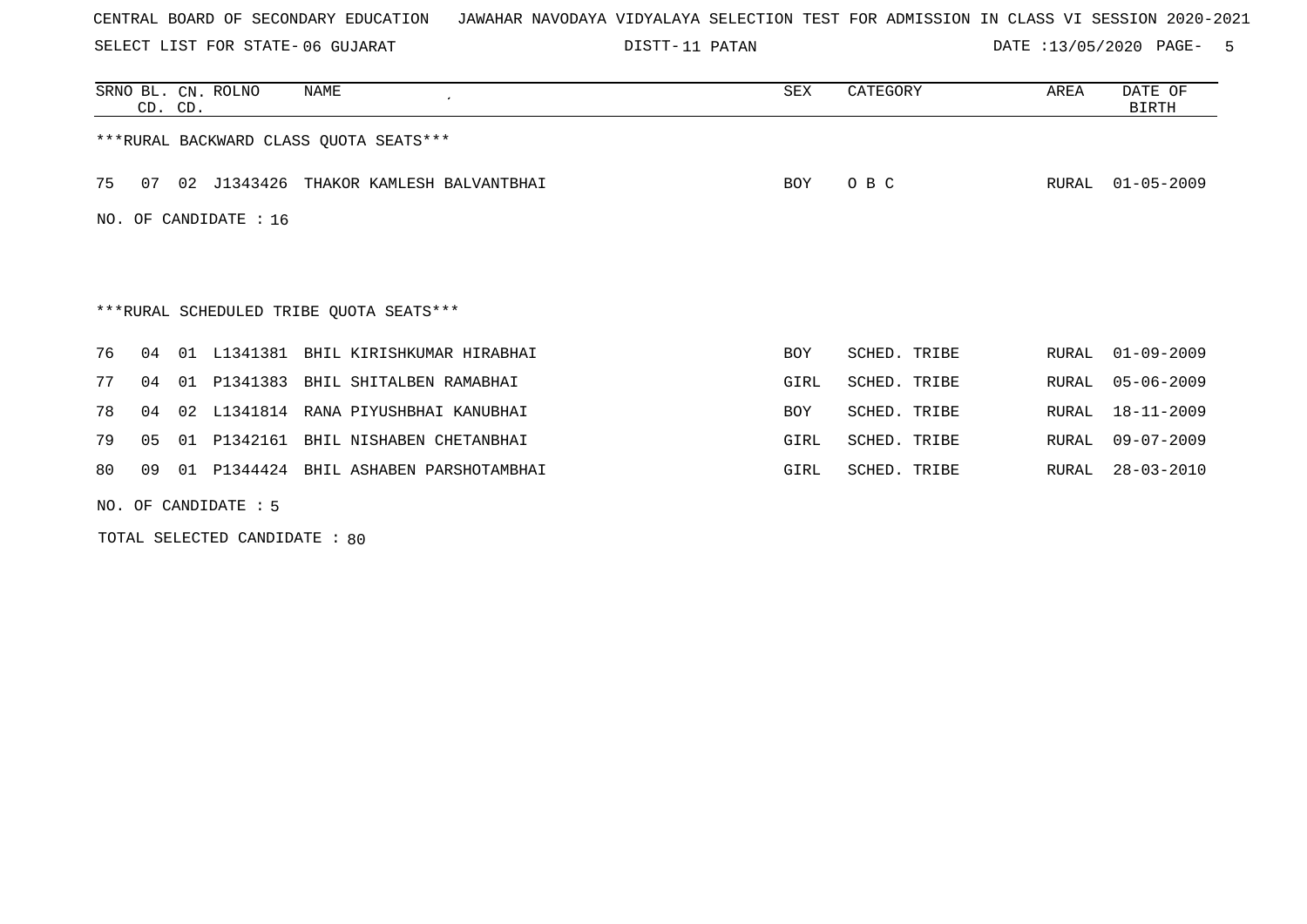SELECT LIST FOR STATE- DISTT- 06 GUJARAT

DISTT-12 DAHOD I DATE :13/05/2020 PAGE- 1

|    |    | CD. CD. | SRNO BL. CN. ROLNO   | <b>NAME</b>                                  | <b>SEX</b> | CATEGORY     | AREA  | DATE OF<br><b>BIRTH</b> |
|----|----|---------|----------------------|----------------------------------------------|------------|--------------|-------|-------------------------|
|    |    |         | ***OPEN UR SEATS***  |                                              |            |              |       |                         |
| 1  | 02 |         | 01 L1346695          | BAMANIYA RUDHRAKUMAR                         | <b>BOY</b> | SCHED. TRIBE | RURAL | $25 - 08 - 2009$        |
| 2  | 02 |         |                      | 02 D1347295 PARGI HARDIKKUMAR RAMESHBHAI     | <b>BOY</b> | SCHED. TRIBE | URBAN | $21 - 07 - 2009$        |
| 3  | 02 |         |                      | 03 N1347392 PRAJAPATI DRASHTIBEN             | GIRL       | O B C        | RURAL | $20 - 02 - 2009$        |
| 4  | 04 |         |                      | 02 D1348381 KALARA KAUSHALKUMAR RAMESHBHAI   | <b>BOY</b> | SCHED. TRIBE | URBAN | $23 - 06 - 2009$        |
| 5  | 04 |         |                      | 04 B1348713 PRAJAPATI SAGAR KALPESHBHAI      | <b>BOY</b> | O B C        | URBAN | $27 - 01 - 2009$        |
|    |    |         | NO. OF CANDIDATE : 5 |                                              |            |              |       |                         |
|    |    |         |                      |                                              |            |              |       |                         |
|    |    |         |                      |                                              |            |              |       |                         |
|    |    |         |                      | ***OPEN SCHEDULED CASTE QUOTA SEATS***       |            |              |       |                         |
| 6  | 01 | 02      |                      | G1345793 ISHA JAYANTI SOLANKI                | GIRL       | SCHED. CASTE | URBAN | 12-08-2009              |
| 7  | 01 |         | 04 K1346179          | NOKAM MEET KAMLESHBHAI                       | BOY        | SCHED. CASTE | RURAL | $04 - 01 - 2010$        |
| 8  | 02 |         |                      | 03 01347413 RALOTI HARSHIDABEN DILIPBHAI     | GIRL       | SCHED. CASTE | RURAL | $26 - 03 - 2010$        |
|    |    |         | NO. OF CANDIDATE : 3 |                                              |            |              |       |                         |
|    |    |         |                      |                                              |            |              |       |                         |
|    |    |         |                      |                                              |            |              |       |                         |
|    |    |         |                      | *** OPEN BACKWARD CLASS QUOTA SEATS***       |            |              |       |                         |
| 9  | 01 |         |                      | 03 F1345906 LABANA AARUSHI SACHINKUMAR       | GIRL       | O B C        | URBAN | 09-09-2009              |
| 10 | 02 |         |                      | 02 J1347120 KISHANKUMAR MUKESHBHAI PRAJAPATI | BOY        | O B C        | RURAL | $04 - 08 - 2008$        |
| 11 | 02 | 03      |                      | N1347391 PRAJAPATI DHRUVI VIKASKUMAR         | GIRL       | O B C        | RURAL | $03 - 05 - 2010$        |
| 12 | 02 | 03      |                      | J1347395 PRAJAPATI PRINSKUMAR MUKESHBHAI     | BOY        | O B C        | RURAL | $22 - 08 - 2009$        |
| 13 | 02 |         |                      | 03 J1347396 PRAJAPATI SATYAMKUMAR            | <b>BOY</b> | O B C        | RURAL | 24-02-2009              |
|    |    |         |                      |                                              |            |              |       |                         |

NO. OF CANDIDATE : 5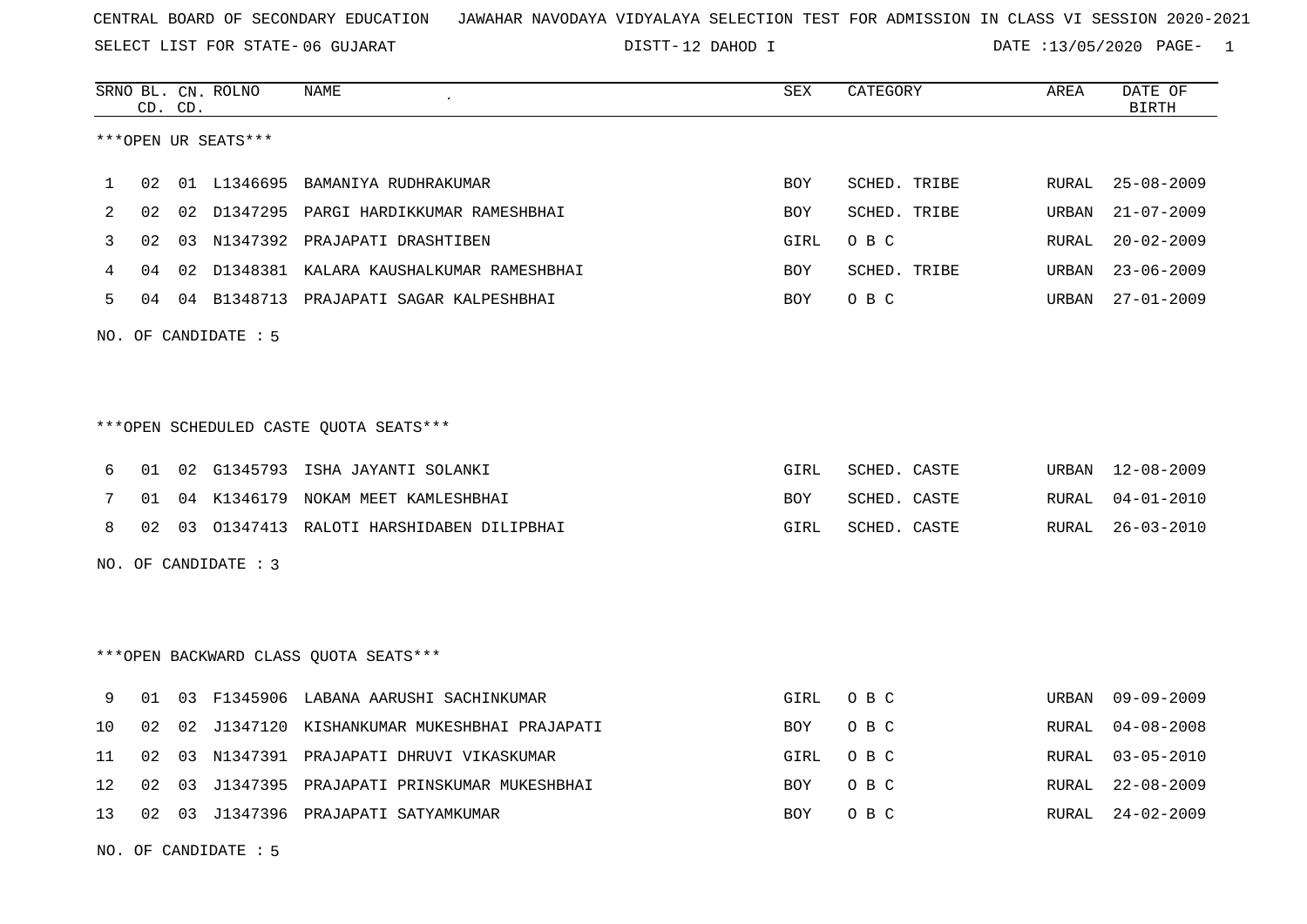SELECT LIST FOR STATE- DISTT- 06 GUJARAT

DISTT-12 DAHOD I DATE :13/05/2020 PAGE- 2

|    |    | CD. CD. | SRNO BL. CN. ROLNO     | <b>NAME</b>                            | SEX        | CATEGORY     | AREA  | DATE OF<br><b>BIRTH</b> |
|----|----|---------|------------------------|----------------------------------------|------------|--------------|-------|-------------------------|
|    |    |         |                        | ***OPEN SCHEDULED TRIBE QUOTA SEATS*** |            |              |       |                         |
| 14 | 01 | 04      | H1346255               | PARMAR KRUSHANGI RAMESHBHAI            | GIRL       | SCHED. TRIBE | URBAN | $21 - 07 - 2009$        |
| 15 | 01 | 05      | D1346385               | RATHOD HARSHALKUMAR                    | BOY        | SCHED. TRIBE | URBAN | $23 - 07 - 2009$        |
| 16 | 02 | 01      | P1346717               | BARIYA NIRALIBEN                       | GIRL       | SCHED. TRIBE | RURAL | $26 - 12 - 2008$        |
| 17 | 02 | 01      | L1346740               | BARJOD DIVYAKUMAR                      | <b>BOY</b> | SCHED. TRIBE | RURAL | $27 - 03 - 2009$        |
| 18 | 02 | 01      | L1346901               | DAMOR ILESHBHAI UDABHAI                | BOY        | SCHED. TRIBE | RURAL | $14 - 07 - 2009$        |
| 19 | 02 | 01      | L1346964               | DINDOR RUDRAKUMAR NARVATBHAI           | <b>BOY</b> | SCHED. TRIBE | RURAL | $08 - 05 - 2009$        |
| 20 | 04 | 03      |                        | L1348552 MUNIYA MITANSHU RAMANBHAI     | <b>BOY</b> | SCHED. TRIBE | RURAL | $17 - 06 - 2010$        |
|    |    |         | NO. OF CANDIDATE : 7   |                                        |            |              |       |                         |
|    |    |         | ***RURAL OPEN SEATS*** |                                        |            |              |       |                         |
| 21 | 01 | 03      | P1345917               | MACHHAR KRISHNABEN RAMESHBHAI          | GIRL       | SCHED. TRIBE | RURAL | 07-11-2009              |

| ∠ ⊥ |    |     |             | EIJIJIA MACHHAR RRIDHNADEN RAMEDHDHAI | سىت  | UCHED. IRIUE | 1701771 | VI LL AVVJ       |
|-----|----|-----|-------------|---------------------------------------|------|--------------|---------|------------------|
| 22  | 01 |     | 04 L1346163 | NINAMA SUDHIRKUMAR BHARATBHAI         | BOY  | SCHED. TRIBE | RURAL   | $29 - 10 - 2009$ |
| 23  | 01 | 04  | M1346204    | PANDYA PURVA ASHISHBHAI               | GIRL | GENERAL      | RURAL   | $07 - 01 - 2010$ |
| 24  | 01 | 06  | L1346557    | SIVADHANBHAI GUNDIYA                  | BOY  | SCHED. TRIBE | RURAL   | $07 - 08 - 2008$ |
| 25  | 02 | 02  | L1347087    | KATARA PRUTHVIRAJ ARVINDBHAI          | BOY  | SCHED. TRIBE | RURAL   | $05 - 06 - 2008$ |
| 26  | 02 | 03  | L1347364    | PARGI TEJAS KUMAR                     | BOY  | SCHED. TRIBE | RURAL   | $22 - 09 - 2009$ |
| 27  | 02 | 03  | P1347483    | TAVIYAD MANASVIBEN ARJUNBHAI          | GIRL | SCHED. TRIBE | RURAL   | $05 - 01 - 2010$ |
| 28  | 03 | 01  | L1347616    | BHURIYA RISHIKUMAR RAKESHBHAI         | BOY  | SCHED. TRIBE | RURAL   | $05 - 02 - 2010$ |
| 29  | 03 | O 1 | L1347790    | RAVAT OMKUMAR PRADIPKUMAR             | BOY  | SCHED. TRIBE | RURAL   | $06 - 09 - 2009$ |
| 30  | 04 | 01  | P1348008    | BHURIYA GUNJANKUMARI DINESHBHAI       | GIRL | SCHED. TRIBE | RURAL   | $07 - 11 - 2009$ |
| 31  | 04 | 02  | J1348268    | DODIYA ANMOL VINODKUMAR               | BOY  | O B C        | RURAL   | $30 - 11 - 2009$ |
| 32  | 04 | 03  | L1348503    | MAKAVANA HARDIKKUMAR DILIPBHAI        | BOY  | SCHED. TRIBE | RURAL   | $30 - 01 - 2010$ |
| 33  | 04 | 03  | I1348690    | PATEL AKSH UMESHKUMAR                 | BOY  | GENERAL      | RURAL   | $29 - 03 - 2009$ |
| 34  | 04 | 03  | I1348691    | PATEL ANSH DINESHBHAI                 | BOY  | GENERAL      | RURAL   | $06 - 01 - 2009$ |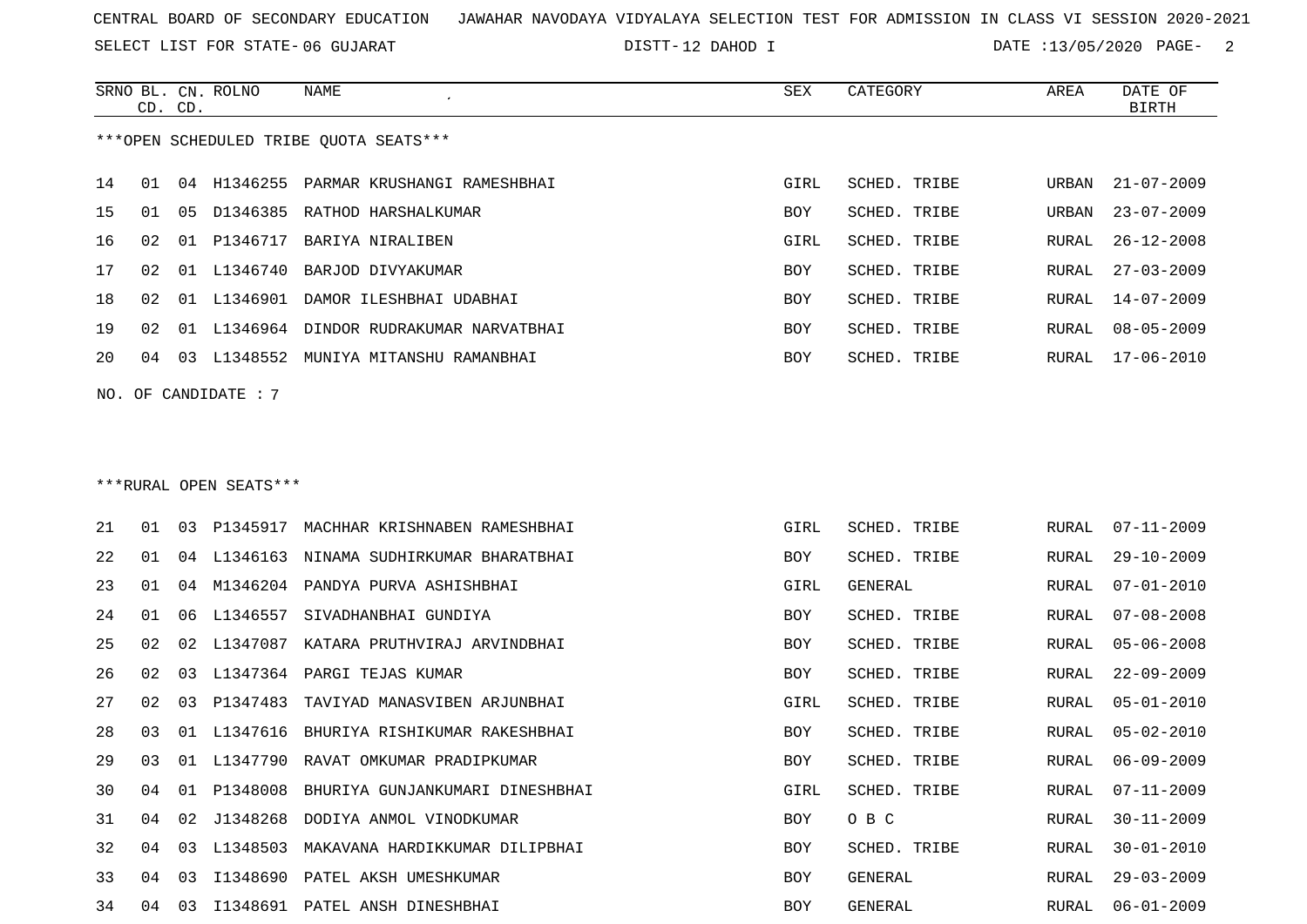|  |  |  | CENTRAL BOARD OF SECONDARY EDUCATION – JAWAHAR NAVODAYA VIDYALAYA SELECTION TEST FOR ADMISSION IN CLASS VI SESSION 2020-2021 |  |  |  |  |  |  |  |  |  |  |  |  |  |  |  |
|--|--|--|------------------------------------------------------------------------------------------------------------------------------|--|--|--|--|--|--|--|--|--|--|--|--|--|--|--|
|--|--|--|------------------------------------------------------------------------------------------------------------------------------|--|--|--|--|--|--|--|--|--|--|--|--|--|--|--|

DISTT-12 DAHOD I DATE :13/05/2020 PAGE- 3

RURAL 01-06-2010

|    |    | CD. CD. | SRNO BL. CN. ROLNO    | NAME                                      | SEX        | CATEGORY     | AREA         | DATE OF<br><b>BIRTH</b> |
|----|----|---------|-----------------------|-------------------------------------------|------------|--------------|--------------|-------------------------|
|    |    |         | NO. OF CANDIDATE : 14 |                                           |            |              |              |                         |
|    |    |         |                       |                                           |            |              |              |                         |
|    |    |         |                       |                                           |            |              |              |                         |
|    |    |         |                       | ***RURAL SCHEDULED CASTE QUOTA SEATS***   |            |              |              |                         |
|    |    |         |                       |                                           |            |              |              |                         |
| 35 | 01 |         |                       | 02 K1345746 HAHILA DHRUVKUMAR SURESHBHAI  | <b>BOY</b> | SCHED. CASTE | RURAL        | $25 - 10 - 2009$        |
| 36 | 01 |         |                       | 02 K1345766 HATHILA HARDIKBHAI GANPATBHAI | <b>BOY</b> | SCHED. CASTE | RURAL        | $22 - 07 - 2009$        |
| 37 | 01 | 03      |                       | 01345864 KATARA VAIBHAVIBEN MAHESHBHAI    | GIRL       | SCHED. CASTE | RURAL        | $14 - 03 - 2010$        |
| 38 | 01 |         |                       | 04 K1346180 NOKAM NAITIK MAHESHBHAI       | BOY        | SCHED. CASTE | RURAL        | $25 - 09 - 2009$        |
| 39 | 02 |         |                       | 03 01347414 RALOTI HINABEN                | GIRL       | SCHED. CASTE | RURAL        | $03 - 10 - 2008$        |
| 40 | 04 |         |                       | 01 K1347882 AMIN KETUL VIPULKUMAR         | <b>BOY</b> | SCHED. CASTE | RURAL        | $25 - 02 - 2010$        |
| 41 | 04 |         |                       | 01 K1347893 BAMANIYA KANIK                | <b>BOY</b> | SCHED. CASTE | RURAL        | $04 - 12 - 2009$        |
| 42 | 04 | 02      |                       | K1348412 KAPASIYA HARSHBHAI               | BOY        | SCHED. CASTE | <b>RURAL</b> | $12 - 10 - 2009$        |
| 43 | 04 |         |                       | 02 K1348482 MACHCHHA BRAJKUMAR            | <b>BOY</b> | SCHED. CASTE | RURAL        | $25 - 05 - 2010$        |
|    |    |         |                       |                                           |            |              |              |                         |
|    |    |         | NO. OF CANDIDATE : 9  |                                           |            |              |              |                         |
|    |    |         |                       |                                           |            |              |              |                         |
|    |    |         |                       |                                           |            |              |              |                         |
|    |    |         |                       | ***RURAL BACKWARD CLASS OUOTA SEATS***    |            |              |              |                         |
| 44 | 01 |         |                       | 02 J1345579 DAKSHKUMAR BALVANTSINH BAMAN  | <b>BOY</b> | O B C        | RURAL        | 17-03-2010              |
| 45 | 01 |         |                       | 02 N1345707 FALGUNIBEN MOHITBHAI LABAN    | GIRL       | O B C        | RURAL        | $03 - 08 - 2009$        |
| 46 | 01 |         |                       | 02 N1345745 HADA YUVIBALA RAKESHBHAI      | GIRL       | O B C        | RURAL        | $25 - 09 - 2009$        |
| 47 | 01 | 02      | J1345749              | HANSRAJ KUMAR                             | BOY        | O B C        | <b>RURAL</b> | $03 - 01 - 2010$        |
| 48 | 01 | 06      | N1346521              | SARTANA ANTIMBEN RAKESHBHAI               | GIRL       | O B C        | RURAL        | $03 - 01 - 2010$        |
| 49 | 02 |         |                       | 02 N1347044 KARMAVI PANCHAL               | GIRL       | O B C        | RURAL        | $06 - 11 - 2009$        |

51 02 02 J1347265 PANCHAL DHAIRYA DIPAKKUMAR BOY O B C RURAL 23-01-2009

50 02 02 J1347124 LABANA TARUNKUMAR SANTOSHBHAI BOY O B C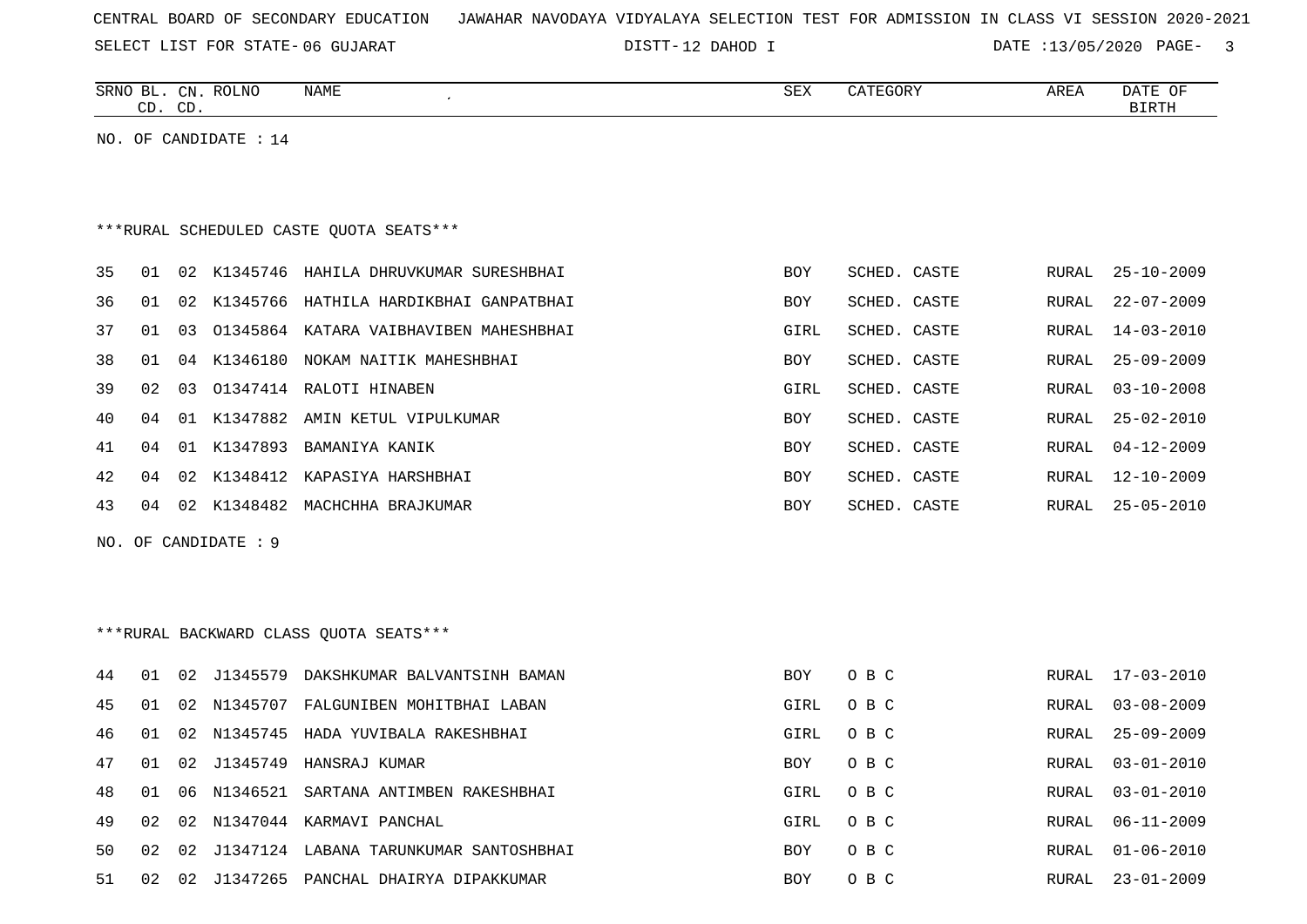SELECT LIST FOR STATE- DISTT- 06 GUJARAT

DISTT-12 DAHOD I DATE :13/05/2020 PAGE- 4

|    | CD. CD.         |    | SRNO BL. CN. ROLNO    | <b>NAME</b>                                | <b>SEX</b> | CATEGORY     | AREA  | DATE OF<br><b>BIRTH</b> |
|----|-----------------|----|-----------------------|--------------------------------------------|------------|--------------|-------|-------------------------|
|    |                 |    |                       | *** RURAL BACKWARD CLASS QUOTA SEATS***    |            |              |       |                         |
| 52 | 02              |    |                       | 03 N1347393 PRAJAPATI JAYSRHIBEN           | GIRL       | O B C        | RURAL | $17 - 01 - 2010$        |
| 53 | 02              |    |                       | 03 N1347398 PRAJAPATI TIRTHABEN            | GIRL       | O B C        | RURAL | $20 - 10 - 2009$        |
| 54 | 02              | 03 | N1347399              | PRAJAPATI VRINDABEN                        | GIRL       | O B C        | RURAL | $12 - 12 - 2008$        |
| 55 | 02 <sub>o</sub> |    |                       | 03 J1347401 PRAJAPATI YUGKUMAR SATISHBHAI  | <b>BOY</b> | O B C        | RURAL | $14 - 12 - 2009$        |
| 56 | 02              |    | 03 J1347427           | SADHU YASHKKUMAR RAMESHBHAI                | BOY        | O B C        | RURAL | $17 - 02 - 2009$        |
| 57 | 04              |    |                       | 02 N1348328 GELOT SUPRIYA GOPALBHAI        | GIRL       | O B C        | RURAL | $08 - 05 - 2010$        |
| 58 | 04              |    | 04 J1348716           | PRAJAPATI VRUND RAJESHBHAI                 | BOY        | O B C        | RURAL | $03 - 03 - 2009$        |
| 59 | 04              |    |                       | 04 J1348854 VANZARA URVESHKUMAR VIKRAMSINH | <b>BOY</b> | O B C        | RURAL | $04 - 11 - 2009$        |
|    |                 |    | NO. OF CANDIDATE : 16 |                                            |            |              |       |                         |
|    |                 |    |                       |                                            |            |              |       |                         |
|    |                 |    |                       |                                            |            |              |       |                         |
|    |                 |    |                       | ***RURAL SCHEDULED TRIBE QUOTA SEATS***    |            |              |       |                         |
| 60 | 01              |    |                       | 01 L1345242 ASHISHBHAI AMLIYAR             | BOY        | SCHED. TRIBE | RURAL | $18 - 01 - 2008$        |
| 61 | 01              |    |                       | 02 L1345540 BILWAL SHASHVATKUMAR MANUBHAI  | BOY        | SCHED. TRIBE | RURAL | $26 - 11 - 2009$        |
|    |                 |    |                       |                                            |            |              |       |                         |
| 62 | 01              |    |                       | 02 P1345699 DIVYANGIBEN BHARATSINH PARMAR  | GIRL       | SCHED. TRIBE | RURAL | $24 - 04 - 2009$        |
| 63 | 01              |    |                       | 02 L1345726 GUNDEEYA VANRAJ                | <b>BOY</b> | SCHED. TRIBE | RURAL | $21 - 06 - 2008$        |
| 64 | 01              |    |                       | 03 L1346111 MOHANIYA SACHINBHAI            | <b>BOY</b> | SCHED. TRIBE | RURAL | $17 - 02 - 2010$        |
| 65 | 01              | 03 |                       | P1346114 MONIKABEN MAKODIYA                | GIRL       | SCHED. TRIBE | RURAL | $04 - 01 - 2010$        |
| 66 | 01              |    |                       | 04 L1346364 RAJVIRBHAI DHARMESHBHAI DAMOR  | BOY        | SCHED. TRIBE | RURAL | $13 - 12 - 2009$        |
| 67 | 01              |    |                       | 05 P1346488 SANGADA YAMINI VINODBHAI       | GIRL       | SCHED. TRIBE | RURAL | $30 - 05 - 2010$        |

68 02 01 L1346770 BHABHOR FALAKKUMAR HARSHADKUMAR BOY SCHED. TRIBE RURAL 25-10-2009SCHED. TRIBE RURAL 25-10-2009

69 02 01 P1346932 DAMOR SNEHABEN ASHVINBHAI GIRL SCHED. TRIBE RURAL 24-03-2009

70 02 01 P1346962 DINDOR PRIYANSIBEN RAMESHBHAI GIRL SCHED. TRIBE RURAL 26-02-2009 71 02 01 L1346983 GARASIYA HARSHVARDHAN KALUBHAI BOY SCHED. TRIBE RURAL 05-05-2010

72 02 01 L1347003 GARASIYA YUVRAJBHAI BOY SCHED. TRIBE RURAL 10-08-2008

RURAL 05-05-2010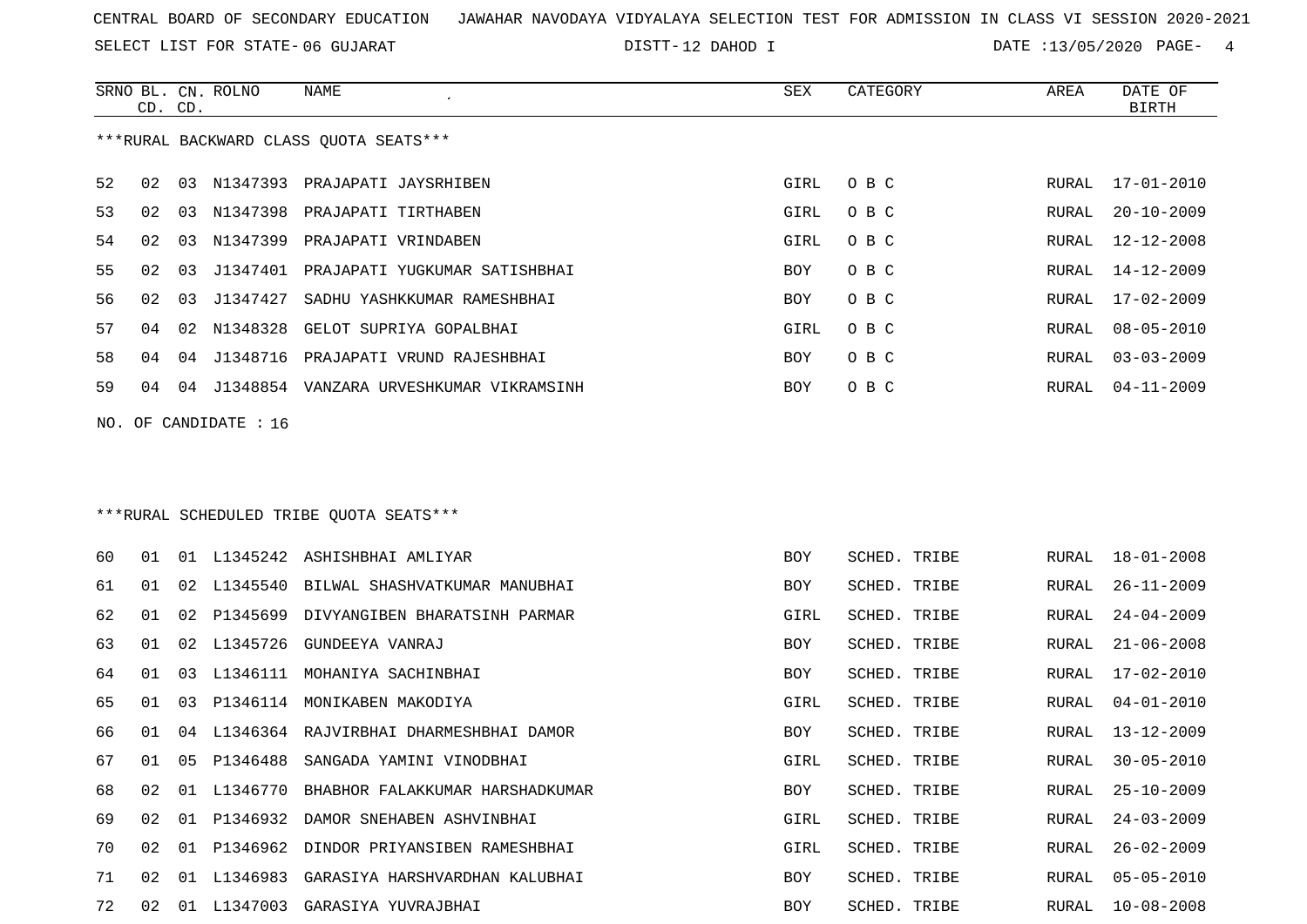SELECT LIST FOR STATE- DISTT- 06 GUJARAT

DISTT-12 DAHOD I DATE :13/05/2020 PAGE- 5

|     | CD. CD. |    | SRNO BL. CN. ROLNO      | NAME                                    | SEX        | CATEGORY     | AREA  | DATE OF<br>BIRTH |
|-----|---------|----|-------------------------|-----------------------------------------|------------|--------------|-------|------------------|
|     |         |    |                         | ***RURAL SCHEDULED TRIBE OUOTA SEATS*** |            |              |       |                  |
| 73  | 02      |    |                         | 02 P1347075 KATARA MADHVIBEN JAYANTLAL  | GIRL       | SCHED. TRIBE | RURAL | $01 - 02 - 2010$ |
| 74  | 02      | 02 | P1347083                | KATARA PAYALBEN MUKESHBHAI              | GIRL       | SCHED. TRIBE | RURAL | $01 - 06 - 2009$ |
| 75  | 02      |    | 02 L1347175             | MAHIDA SWASTIKKUMAR DILIPBHAI           | <b>BOY</b> | SCHED. TRIBE | RURAL | $24 - 02 - 2009$ |
| 76  | 02      |    |                         | 02 L1347278 PARGI ANSHKUMAR KANTILAL    | BOY        | SCHED. TRIBE | RURAL | $07 - 10 - 2009$ |
| 77  | 02      | 03 | P1347329                | PARGI PRATIKSHABEN SHANKARBHAI          | GIRL       | SCHED. TRIBE | RURAL | $07 - 01 - 2010$ |
| 78  | 02      | 03 |                         | L1347331 PARGI PRINCEBHAI               | BOY        | SCHED. TRIBE | RURAL | $15 - 03 - 2009$ |
| 79  | 02      | 03 |                         | L1347444 SANGADA YUTINKUMAR             | BOY        | SCHED. TRIBE | RURAL | $27 - 11 - 2008$ |
| 80. | 04      | 03 | P1348506                | MAKVANA PRACHIBEN SATISHBHAI            | GIRL       | SCHED. TRIBE | RURAL | 16-01-2009       |
|     |         |    | NO. OF CANDIDATE : $21$ |                                         |            |              |       |                  |

TOTAL SELECTED CANDIDATE : 80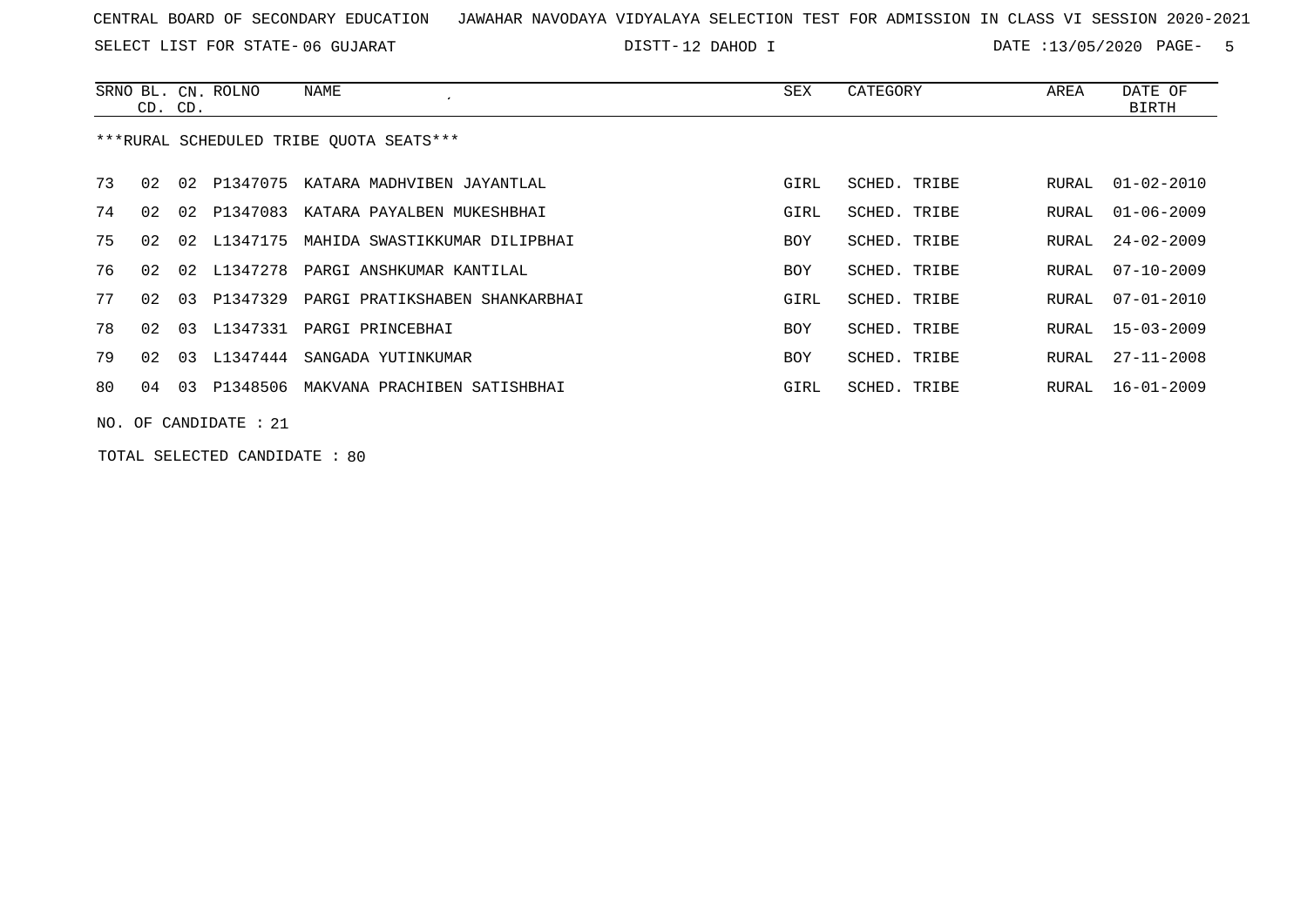13 BHAVNAGAR DATE :13/05/2020 PAGE- 1

|                                        | CD. CD.              |    | SRNO BL. CN. ROLNO | <b>NAME</b>                             | SEX        | CATEGORY       | AREA  | DATE OF<br><b>BIRTH</b> |  |
|----------------------------------------|----------------------|----|--------------------|-----------------------------------------|------------|----------------|-------|-------------------------|--|
|                                        | ***OPEN UR SEATS***  |    |                    |                                         |            |                |       |                         |  |
| 1                                      | 01                   |    |                    | 02 B1349235 DHYEY CHETANKUMAR MANDALIYA | <b>BOY</b> | O B C          | URBAN | $24 - 01 - 2009$        |  |
| 2                                      | 01                   |    |                    | 02 A1349236 DHYEY HIRENBHAI SHAH        | <b>BOY</b> | GENERAL        | URBAN | $25 - 10 - 2009$        |  |
| 3                                      | 01                   | 03 |                    | J1349682 PARTH VIPULBHAI DHAPA          | <b>BOY</b> | O B C          | RURAL | $06 - 01 - 2010$        |  |
| 4                                      | 01                   | 03 | A1349709           | RAMANA VED BHADRESHBHAI                 | <b>BOY</b> | <b>GENERAL</b> | URBAN | $09 - 10 - 2009$        |  |
| 5                                      | 03                   | 01 |                    | I1350566 BHATT MADHAV KISHORBHAI        | <b>BOY</b> | <b>GENERAL</b> | RURAL | $12 - 05 - 2009$        |  |
| 6                                      | 03                   | 03 | B1350948           | HADIYA TARANGKUMAR PARESHBHAI           | <b>BOY</b> | O B C          | URBAN | $03 - 07 - 2009$        |  |
| 7                                      | 03                   | 03 |                    | E1350966 HETAKSHI LADHAVA               | GIRL       | GENERAL        | URBAN | $15 - 09 - 2009$        |  |
| 8                                      | 03                   | 04 |                    | 01351170 LALIKUMARI BHUIYA              | GIRL       | SCHED. CASTE   | RURAL | $14 - 02 - 2009$        |  |
| 9                                      | 03                   | 04 | J1351225           | MAKWANA TATHAGAT NATUBHAI               | <b>BOY</b> | O B C          | RURAL | $02 - 10 - 2009$        |  |
| 10                                     | 04                   | 04 |                    | B1353217 VIKAS MAKVANA                  | <b>BOY</b> | O B C          | URBAN | $21 - 06 - 2009$        |  |
| NO. OF CANDIDATE : 10                  |                      |    |                    |                                         |            |                |       |                         |  |
| ***OPEN SCHEDULED CASTE QUOTA SEATS*** |                      |    |                    |                                         |            |                |       |                         |  |
| 11                                     | 01                   |    | 04 C1349871        | SUNNY MAHESHBHAI KHADODARA              | <b>BOY</b> | SCHED. CASTE   | URBAN | $11 - 07 - 2009$        |  |
| 12                                     | 03                   | 01 | K1350583           | BHAVIN C. SHETRANIYA                    | BOY        | SCHED. CASTE   | RURAL | $26 - 09 - 2009$        |  |
| 13                                     | 03                   | 05 |                    | K1351698 SOSA JAINIL                    | BOY        | SCHED. CASTE   | RURAL | $24 - 11 - 2009$        |  |
|                                        | NO. OF CANDIDATE : 3 |    |                    |                                         |            |                |       |                         |  |

\*\*\*OPEN DISABLED QUOTA SEATS\*\*\*

|  |  |  | 14 04 01 J1352105 BHIL UDAYBHAI ARVINDBHAI | BOY<br>O B C | RURAL 18-07-2009 |
|--|--|--|--------------------------------------------|--------------|------------------|
|--|--|--|--------------------------------------------|--------------|------------------|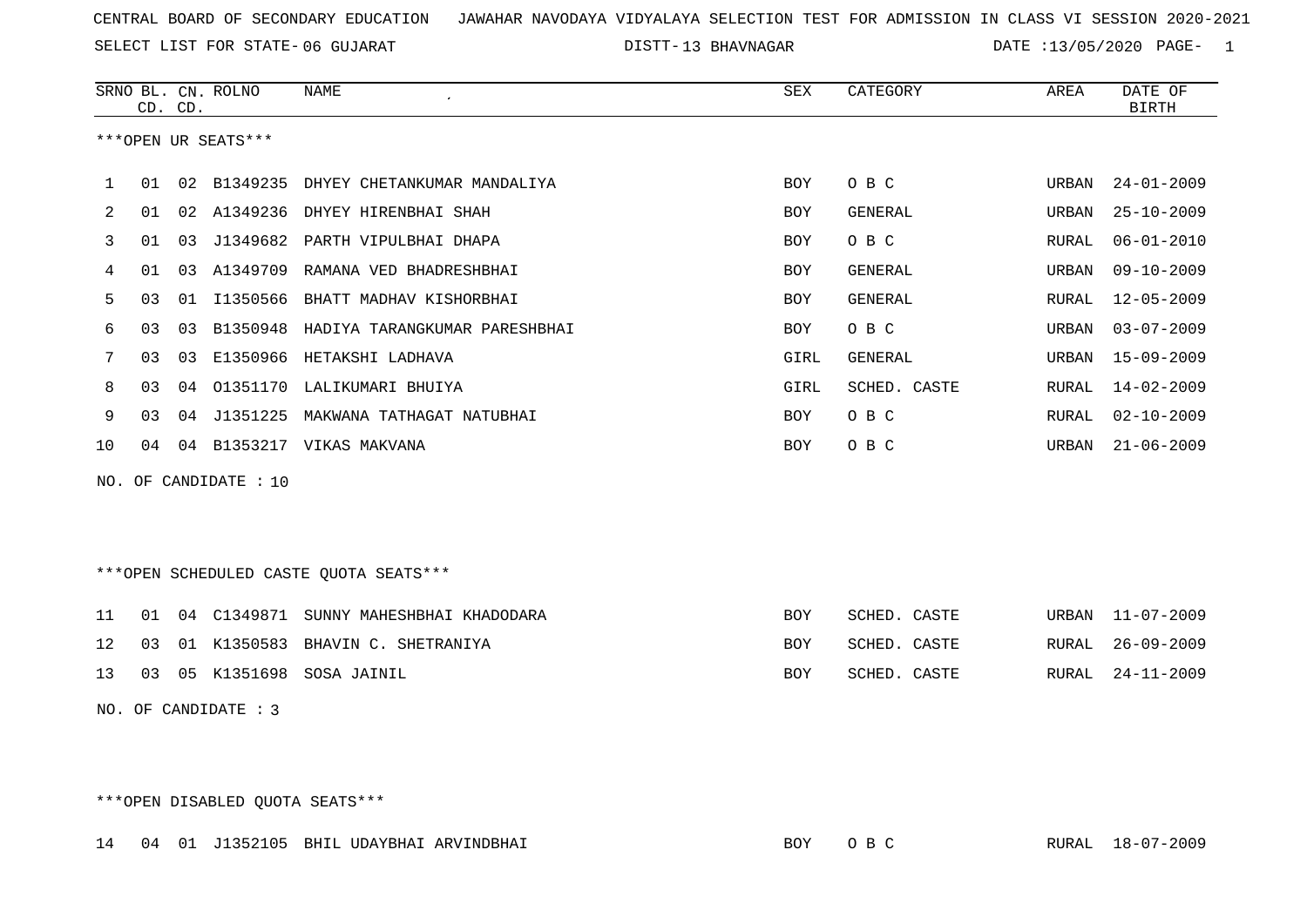SELECT LIST FOR STATE- DISTT- 06 GUJARAT

13 BHAVNAGAR DATE :13/05/2020 PAGE- 2

|                                        | CD. CD. |    | SRNO BL. CN. ROLNO   | <b>NAME</b>                                  | ${\tt SEX}$ | CATEGORY     | AREA  | DATE OF<br><b>BIRTH</b> |  |
|----------------------------------------|---------|----|----------------------|----------------------------------------------|-------------|--------------|-------|-------------------------|--|
| NO. OF CANDIDATE : $1$                 |         |    |                      |                                              |             |              |       |                         |  |
|                                        |         |    |                      |                                              |             |              |       |                         |  |
|                                        |         |    |                      |                                              |             |              |       |                         |  |
| *** OPEN BACKWARD CLASS QUOTA SEATS*** |         |    |                      |                                              |             |              |       |                         |  |
| 15                                     | 03      |    |                      | 01 F1350417 BALDANIYA GATISHA RAVJIBHAI      | GIRL        | O B C        | URBAN | $29 - 01 - 2009$        |  |
| 16                                     | 03      |    | 01 N1350419          | BALDANIYA UTSAVI GANPATBHAI                  | GIRL        | O B C        | RURAL | $09 - 10 - 2009$        |  |
| 17                                     | 03      |    |                      | 02 N1350636 CHAUHAN HETALBEN                 | GIRL        | O B C        | RURAL | $03 - 01 - 2010$        |  |
| 18                                     | 03      |    |                      | 04 N1351127 KOTAR NISHA MULJIBHAI            | GIRL        | O B C        | RURAL | $01 - 08 - 2009$        |  |
| 19                                     | 03      |    |                      | 06 J1351779 VALA MADHURAM VIRENDRABHAI       | BOY         | O B C        | RURAL | $20 - 08 - 2009$        |  |
|                                        |         |    | NO. OF CANDIDATE : 5 |                                              |             |              |       |                         |  |
|                                        |         |    |                      |                                              |             |              |       |                         |  |
|                                        |         |    |                      |                                              |             |              |       |                         |  |
|                                        |         |    |                      | ***OPEN SCHEDULED TRIBE QUOTA SEATS***       |             |              |       |                         |  |
| 20                                     |         |    |                      | 03 04 P1351481 RATHAVA ANSUYABEN NARSINGBHAI | GIRL        | SCHED. TRIBE | RURAL | $01 - 08 - 2008$        |  |
|                                        |         |    |                      |                                              |             |              |       |                         |  |
| NO. OF CANDIDATE : 1                   |         |    |                      |                                              |             |              |       |                         |  |
|                                        |         |    |                      |                                              |             |              |       |                         |  |
|                                        |         |    |                      |                                              |             |              |       |                         |  |
| ***RURAL OPEN SEATS***                 |         |    |                      |                                              |             |              |       |                         |  |
| 21                                     | 01      |    | 02 N1349205          | DHAPA ASMITA DHARMASHIBHAI                   | GIRL        | O B C        | RURAL | $14 - 09 - 2009$        |  |
| 22                                     |         |    |                      | 01 02 J1349206 DHAPA DISHANTBHAI HARESHBHAI  | BOY         | O B C        | RURAL | 14-07-2009              |  |
| 23                                     |         |    |                      | 01 02 J1349428 JETHVA RUDRA                  | BOY         | O B C        |       | RURAL 13-12-2009        |  |
| 24                                     |         |    |                      | 01 02 N1349465 KARISHNABEN ARUNBHAI JETHAVA  | GIRL        | O B C        | RURAL | $04 - 12 - 2009$        |  |
| 25                                     | 02      | 01 |                      | I1350060 DAKSHARAJSINH GOHIL                 | BOY         | GENERAL      | RURAL | $16 - 03 - 2010$        |  |
| 26                                     | 02      |    |                      | 02 N1350325 SHIDHA SHIVANIBEN GHOHABHAI      | GIRL        | O B C        | RURAL | $08 - 12 - 2009$        |  |
| 27                                     |         |    |                      | 03 01 M1350478 BARAIYA PRINCYBEN MANUBHAI    | GIRL        | GENERAL      | RURAL | $29 - 04 - 2010$        |  |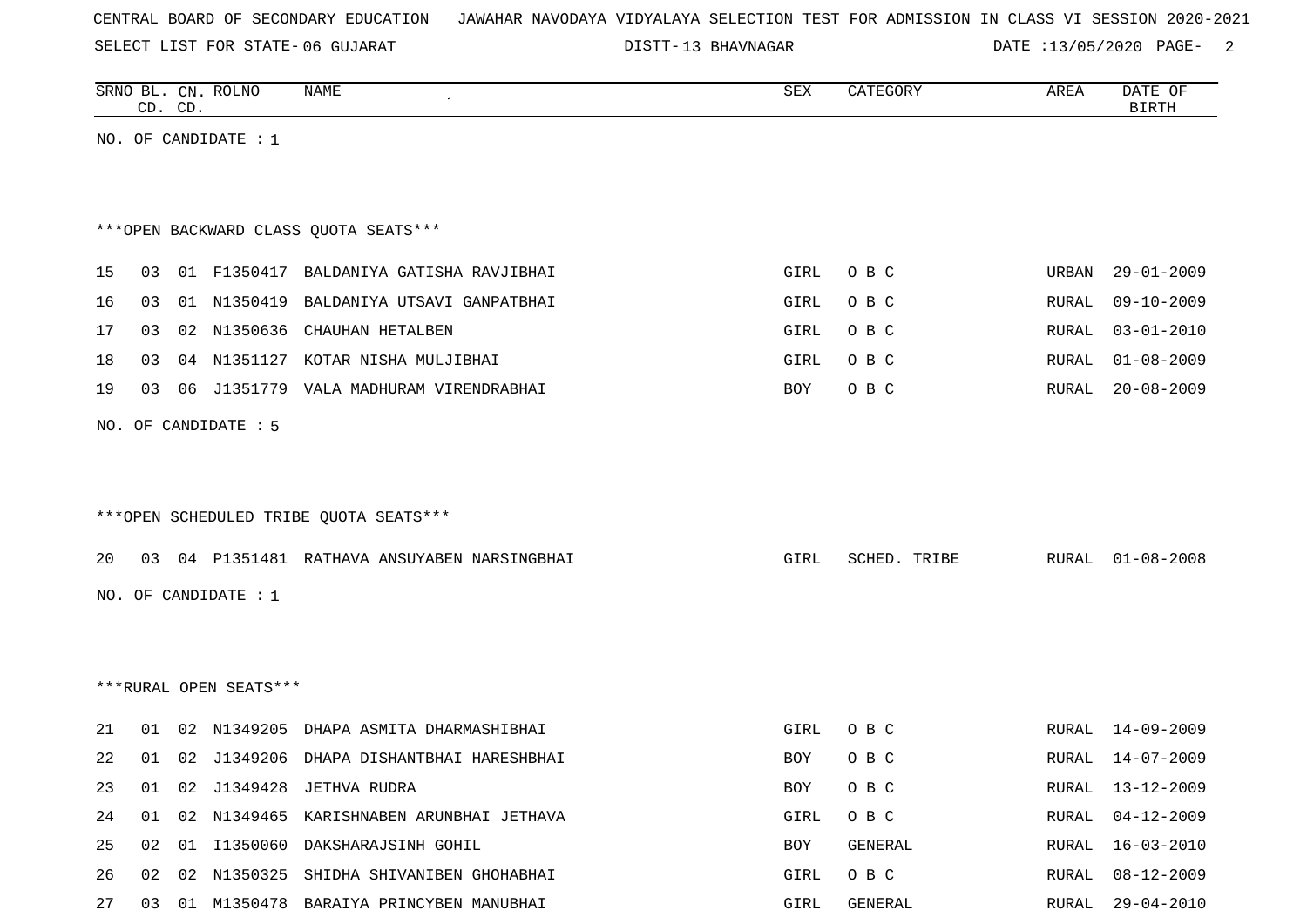13 BHAVNAGAR DATE :13/05/2020 PAGE- 3

|                        |    | CD. CD. | SRNO BL. CN. ROLNO | <b>NAME</b>                          | SEX        | CATEGORY       | AREA         | DATE OF<br><b>BIRTH</b> |
|------------------------|----|---------|--------------------|--------------------------------------|------------|----------------|--------------|-------------------------|
| ***RURAL OPEN SEATS*** |    |         |                    |                                      |            |                |              |                         |
|                        |    |         |                    |                                      |            |                |              |                         |
| 28                     | 03 |         | 01 M1350556        | BHATT BANSIBEN NARESHBHAI            | GIRL       | GENERAL        | RURAL        | $18 - 07 - 2009$        |
| 29                     | 03 | 03      | M1350907           | GOHIL PRIYANSHIBA                    | GIRL       | <b>GENERAL</b> | <b>RURAL</b> | $27 - 04 - 2010$        |
| 30                     | 03 | 03      | M1350996           | JANI MEENABEN DINESHBHAI             | GIRL       | <b>GENERAL</b> | RURAL        | $10 - 07 - 2009$        |
| 31                     | 03 | 04      |                    | M1351341 PANDYA PUSHPABEN SHARADBHAI | GIRL       | GENERAL        | RURAL        | $27 - 03 - 2009$        |
| 32                     | 04 | 01      | I1351879           | ARYAN JANI                           | <b>BOY</b> | <b>GENERAL</b> | <b>RURAL</b> | $10 - 06 - 2010$        |
| 33                     | 04 | 02      | J1352281           | DHRUVIN SANGANI                      | BOY        | O B C          | RURAL        | $04 - 08 - 2009$        |
| 34                     | 04 | 02      | I1352366           | <b>GOHIL HARDEVSINH CHETANSINH</b>   | BOY        | <b>GENERAL</b> | RURAL        | $26 - 06 - 2009$        |
| 35                     | 04 | 02      | I1352405           | <b>GOHIL PRVIRAJSINH</b>             | <b>BOY</b> | GENERAL        | <b>RURAL</b> | $14 - 05 - 2010$        |
| 36                     | 04 | 03      | J1352795           | MANAV KATRIYA                        | <b>BOY</b> | O B C          | <b>RURAL</b> | $07 - 12 - 2009$        |
| 37                     | 04 | 03      | J1352823           | MOHITBHAI DHEDHI                     | <b>BOY</b> | O B C          | RURAL        | $08 - 12 - 2009$        |
| 38                     | 04 | 04      | J1353128           | TILAK PATELIYA                       | BOY        | O B C          | RURAL        | $15 - 11 - 2009$        |
| 39                     | 05 | 01      | L1353270           | CHAUDHARI KRINAKUMARI MAHESHBHAI     | <b>BOY</b> | SCHED. TRIBE   | <b>RURAL</b> | $14 - 10 - 2009$        |
| 40                     | 05 |         | 01 K1353345        | GOHIL TUSHARBHAI RAJESHBHAI          | BOY        | SCHED. CASTE   | RURAL        | $29 - 07 - 2009$        |
| 41                     | 06 | 03      | I1354053           | PATEL RUDRA VIJAYKUMAR               | <b>BOY</b> | GENERAL        | RURAL        | $21 - 09 - 2009$        |
| 42                     | 06 | 04      | M1354194           | VAGHANI YASVI MUKESHBHAI             | GIRL       | <b>GENERAL</b> | RURAL        | $17 - 12 - 2009$        |
| 43                     | 06 | 04      | J1354228           | VAGHOSHI NAITIKBHAI                  | <b>BOY</b> | O B C          | <b>RURAL</b> | $05 - 08 - 2009$        |
| 44                     | 07 | 02      | I1354538           | JOSHI JEET PRAKASHBHAI               | <b>BOY</b> | <b>GENERAL</b> | <b>RURAL</b> | $20 - 12 - 2009$        |
| 45                     | 07 | 02      |                    | I1354574 LADHVA NILKANTH BHASKARBHAI | BOY        | GENERAL        | RURAL        | $21 - 10 - 2009$        |
| 46                     | 07 | 03      | J1354816           | ULAVA DIVYESH VAGHABHAI              | BOY        | O B C          | RURAL        | $21 - 01 - 2010$        |
| 47                     | 08 | 01      | J1354893           | DABHI AYUSHBHAI HARESHBHAI           | <b>BOY</b> | O B C          | <b>RURAL</b> | $07 - 09 - 2009$        |
| 48                     | 09 | 02      | J1355344           | MORI HIT BHARATBHAI                  | <b>BOY</b> | O B C          | <b>RURAL</b> | $14 - 09 - 2009$        |
| 49                     | 10 | 01      | J1355528           | BHALIYA KAUSHIK AMARSHIBHAI          | <b>BOY</b> | O B C          | RURAL        | $05 - 12 - 2009$        |
| 50                     | 10 | 01      | I1355607           | GOHIL DIGVIJAYSINH NARSINH           | <b>BOY</b> | GENERAL        | RURAL        | $15 - 01 - 2010$        |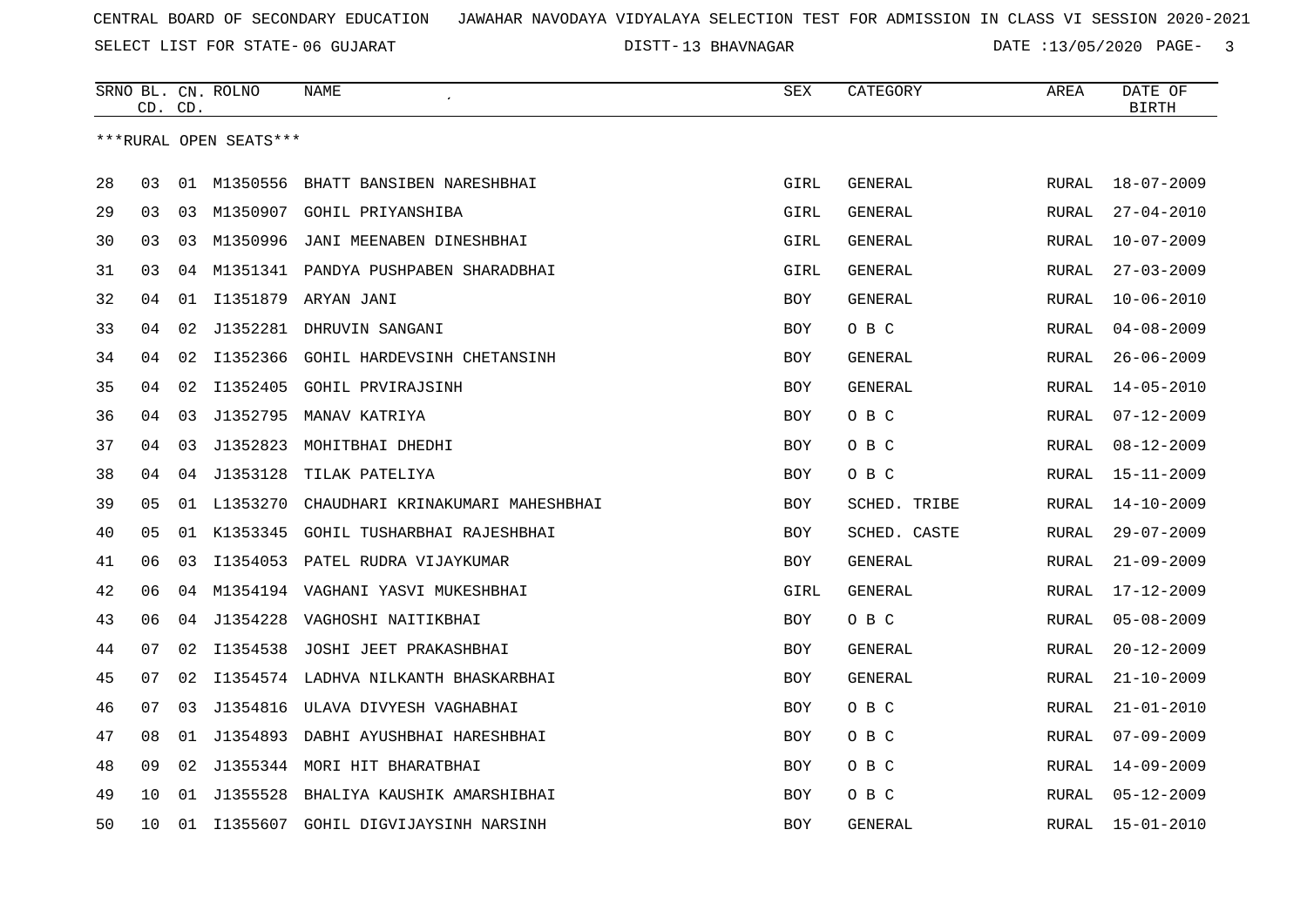SELECT LIST FOR STATE- DISTT- 06 GUJARAT

13 BHAVNAGAR DATE :13/05/2020 PAGE- 4

|    |    | CD. CD. | SRNO BL. CN. ROLNO      | <b>NAME</b>                                | <b>SEX</b> | CATEGORY     | AREA         | DATE OF<br><b>BIRTH</b> |
|----|----|---------|-------------------------|--------------------------------------------|------------|--------------|--------------|-------------------------|
|    |    |         | NO. OF CANDIDATE : $30$ |                                            |            |              |              |                         |
|    |    |         |                         |                                            |            |              |              |                         |
|    |    |         |                         |                                            |            |              |              |                         |
|    |    |         |                         | *** RURAL SCHEDULED CASTE QUOTA SEATS***   |            |              |              |                         |
| 51 | 02 |         |                         | 01 K1350091 GILATAR MANAHARBHAI MAHESHBHAI | <b>BOY</b> | SCHED. CASTE | RURAL        | $22 - 10 - 2009$        |
| 52 | 03 |         |                         | 02 K1350635 CHAUHAN DRON                   | <b>BOY</b> | SCHED. CASTE | <b>RURAL</b> | $10 - 08 - 2009$        |
| 53 | 03 | 05      |                         | 01351514 RATHOD SVATI                      | GIRL       | SCHED. CASTE | RURAL        | $25 - 11 - 2009$        |
| 54 | 04 | 02      | K1352639                | KATARIYA HARSH MUKESHBHAI                  | BOY        | SCHED. CASTE | RURAL        | $27 - 03 - 2010$        |
| 55 | 04 |         |                         | 04 K1353167 VAGH URVIS ASHOKBHAI           | <b>BOY</b> | SCHED. CASTE | RURAL        | $23 - 02 - 2010$        |
| 56 | 05 |         |                         | 01 01353525 VALA URVISHA KISHORBHAI        | GIRL       | SCHED. CASTE | RURAL        | $10 - 03 - 2010$        |
| 57 | 07 |         | 01 K1354352             | CHAVADA AMITBHAI RAMESHBHAI                | BOY        | SCHED. CASTE | RURAL        | 15-07-2009              |
| 58 | 07 | 03      | 01354808                | SOLNKI JINALIBEN DHANJIBHAI                | GIRL       | SCHED. CASTE | RURAL        | 17-01-2010              |
| 59 | 08 | 01      |                         | 01355031 MAKWANA NANDANIBEN HITESHBHAI     | GIRL       | SCHED. CASTE | RURAL        | $28 - 08 - 2009$        |
|    |    |         | NO. OF CANDIDATE : 9    |                                            |            |              |              |                         |
|    |    |         |                         |                                            |            |              |              |                         |
|    |    |         |                         |                                            |            |              |              |                         |
|    |    |         |                         | *** RURAL BACKWARD CLASS QUOTA SEATS***    |            |              |              |                         |
| 60 | 01 |         |                         | 02 J1349470 KAUSHIKBHAI VIJAYBHAI MAKWANA  | <b>BOY</b> | O B C        | RURAL        | $01 - 01 - 2010$        |
| 61 | 01 | 03      |                         | J1349617 MOHIT CHATURBHAI KANTARIYA        | <b>BOY</b> | O B C        | RURAL        | $04 - 01 - 2010$        |
| 62 | 01 | 04      |                         | N1349814 SHIYAL MANSI MUKESHBHAI           | GIRL       | O B C        | RURAL        | 19-09-2009              |
| 63 | 03 |         |                         | 01 J1350392 AKSHAY BHADARKA                | <b>BOY</b> | O B C        | RURAL        | $13 - 11 - 2009$        |
| 64 | 03 |         |                         | 01 N1350471 BARAIYA MANISHA                | GIRL       | O B C        | RURAL        | $19 - 11 - 2009$        |
| 65 | 03 | 01      |                         | J1350549 BHAMMAR VIVEK                     | <b>BOY</b> | O B C        | RURAL        | $08 - 12 - 2009$        |
| 66 | 03 |         |                         | 01 J1350582 BHAVIKBHAI BHADARKA            | <b>BOY</b> | O B C        | RURAL        | 14-05-2010              |
| 67 | 03 |         |                         | 01 J1350615 BIPINKUMAR KANAUJIYA           | <b>BOY</b> | O B C        | RURAL        | $25 - 06 - 2008$        |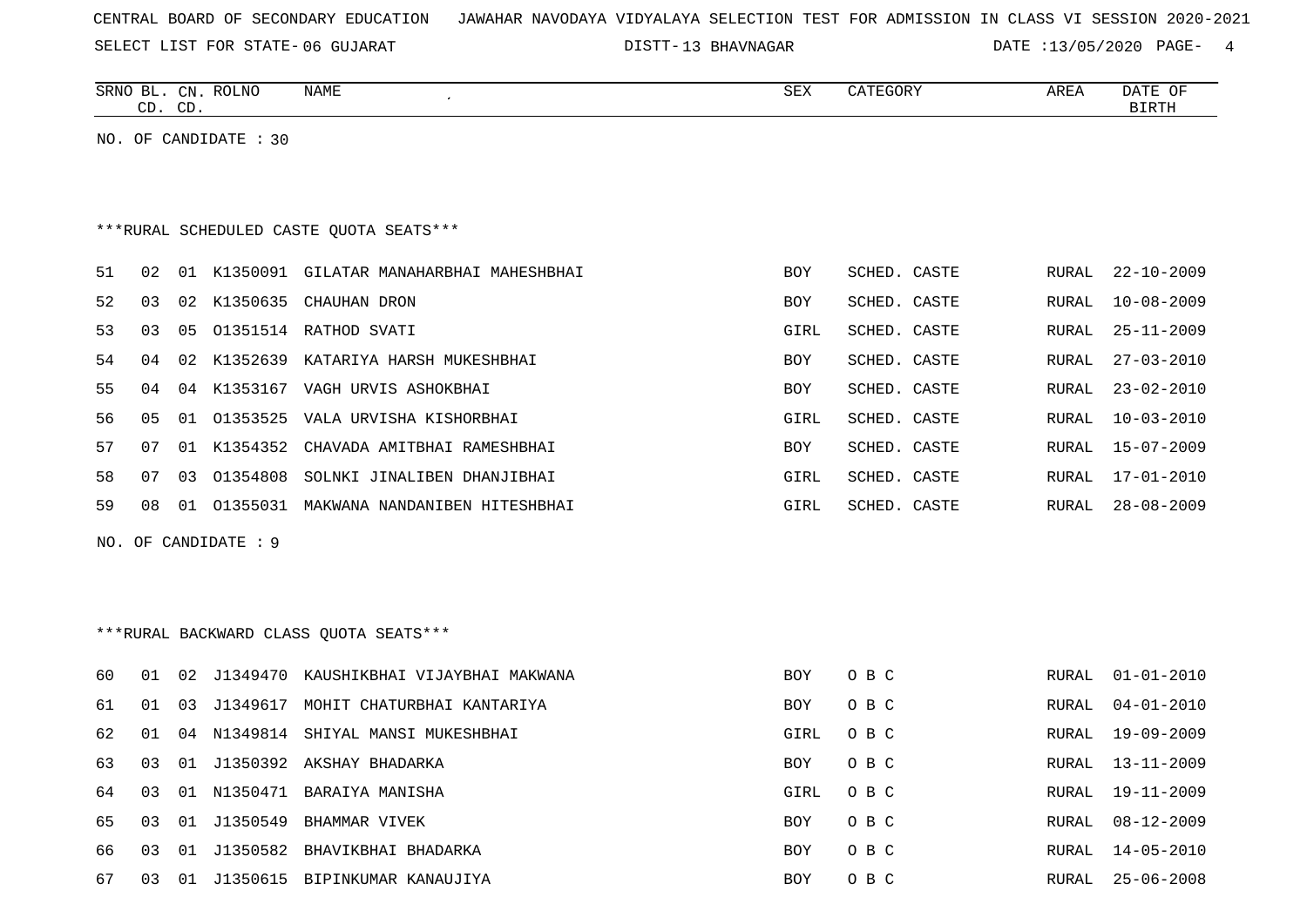SELECT LIST FOR STATE- DISTT- 06 GUJARAT

DISTT-13 BHAVNAGAR DATE :13/05/2020 PAGE- 5

|    | CD. CD. |      | SRNO BL. CN. ROLNO | NAME                                   | SEX        | CATEGORY | AREA  | DATE OF<br>BIRTH |
|----|---------|------|--------------------|----------------------------------------|------------|----------|-------|------------------|
|    |         |      |                    | ***RURAL BACKWARD CLASS OUOTA SEATS*** |            |          |       |                  |
| 68 | 03      |      | 02 J1350650        | CHAUHAN SANDIPBHAI DINESHBHAI          | <b>BOY</b> | O B C    |       | RURAL 02-10-2009 |
| 69 | 03      | 0.2  | J1350651           | CHAUHAN SANTOSHKUMAR RAMESHBHAI        | <b>BOY</b> | O B C    | RURAL | $13 - 07 - 2009$ |
| 70 | 03      | 04   | J1351091           | KEVALBHAI K. KHASIYA                   | <b>BOY</b> | O B C    | RURAL | $17 - 05 - 2010$ |
| 71 | 03      | 04   | J1351185           | MAKAWANA KARANBHAI BHARATBHAI          | <b>BOY</b> | O B C    | RURAL | 02-07-2009       |
| 72 | 03      | 04   | N1351423           | POOJA VALIYA                           | GIRL       | O B C    | RURAL | 18-05-2010       |
| 73 | 03      | 05   | N1351543           | SANDHYABEN KANTIBHAI KATAKIYA          | GIRL       | O B C    | RURAL | $10 - 04 - 2010$ |
| 74 | 03      | 05   | N1351609           | SENTA KINJAL JAYESHBHAI                | GIRL       | O B C    | RURAL | $24 - 03 - 2010$ |
| 75 | 04      | O 2. | N1352440           | HADIYA DHARABEN DAYABHAI               | GIRL       | O B C    | RURAL | $26 - 09 - 2009$ |
|    |         |      |                    |                                        |            |          |       |                  |

NO. OF CANDIDATE : 16

## \*\*\*RURAL SCHEDULED TRIBE QUOTA SEATS\*\*\*

|  | 76 03 01 L1350523 BHALIYA HARDIKBHAI MUKESHBHAI | <b>BOY</b> | SCHED. TRIBE |  | RURAL 20-08-2009 |
|--|-------------------------------------------------|------------|--------------|--|------------------|
|  | 77 04 04 P1353103 SOLANKI YASHSVI BHARATBHAI    | GIRL       | SCHED. TRIBE |  | RURAL 12-01-2010 |
|  | 78 05 01 L1353305 DU.BHIL BHIMSING RIMKABHAI    | BOY        | SCHED. TRIBE |  | RURAL 01-06-2008 |
|  | 79 05 01 L1353310 DUN.BHIL JIKUBHAI AMARSINH    | <b>BOY</b> | SCHED. TRIBE |  | RURAL 01-05-2010 |
|  | 80 05 01 L1353478 RATHVA PRADIPBHAI BHARATBHAI  | <b>BOY</b> | SCHED. TRIBE |  | RURAL 21-05-2010 |

NO. OF CANDIDATE : 5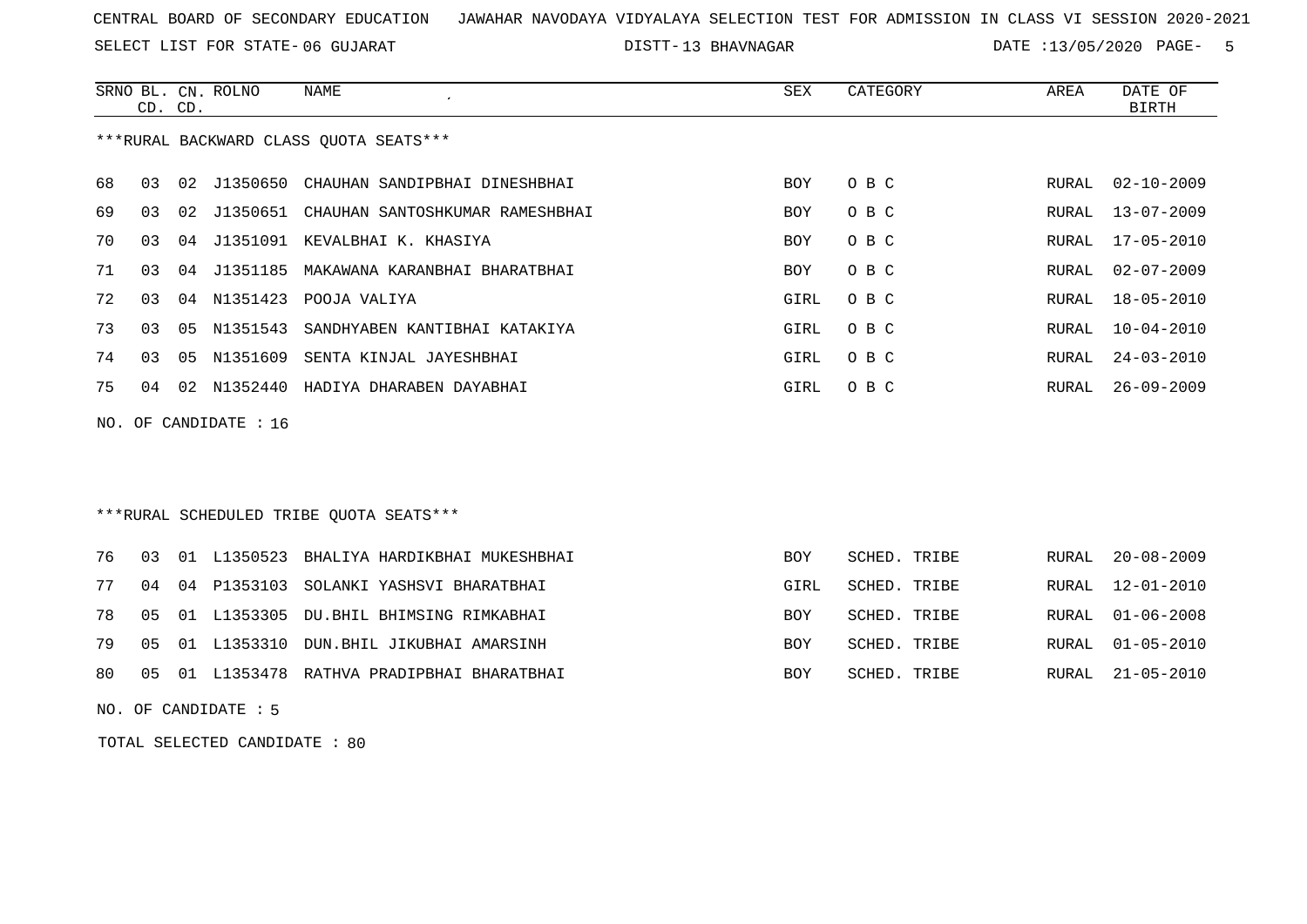SELECT LIST FOR STATE- DISTT- 06 GUJARAT

DISTT-14 VADODARA DATE :13/05/2020 PAGE- 1

|    | CD. CD. |    | SRNO BL. CN. ROLNO    | <b>NAME</b>                             | <b>SEX</b> | CATEGORY       | AREA  | DATE OF<br><b>BIRTH</b> |
|----|---------|----|-----------------------|-----------------------------------------|------------|----------------|-------|-------------------------|
|    |         |    | ***OPEN UR SEATS***   |                                         |            |                |       |                         |
| 1  | 01      |    | 01 E1355938           | BHUMI AJAY PALIWAL                      | GIRL       | GENERAL        | URBAN | $23 - 10 - 2009$        |
| 2  | 01      |    | 01 B1355953           | CHAUDHARY PRANSHU                       | BOY        | O B C          | URBAN | $19 - 09 - 2009$        |
| 3  | 01      | 04 | E1356540              | PATEL JAHANVI BRIJESHKUMAR              | GIRL       | <b>GENERAL</b> | URBAN | $26 - 10 - 2009$        |
| 4  | 01      | 04 | A1356545              | PATEL JYOT ASHOK KUMAR                  | BOY        | GENERAL        | URBAN | $06 - 08 - 2009$        |
| 5  | 01      | 04 | B1356613              | PRAJAPATI NEEL PARESHKUMAR              | BOY        | O B C          | URBAN | $10 - 05 - 2009$        |
| 6  | 01      | 05 | D1356769              | RATHWA TUSHARKUMAR SATISHBHAI           | <b>BOY</b> | SCHED. TRIBE   | URBAN | $01 - 07 - 2009$        |
| 7  | 01      | 05 | F1356821              | SANKALA KAMYA TARUNKUMAR                | GIRL       | O B C          | URBAN | $14 - 12 - 2008$        |
| 8  | 02      | 02 | I1357255              | PADHIYAR TARUNKUMAR VIPULBHAI           | <b>BOY</b> | <b>GENERAL</b> | RURAL | $01 - 07 - 2009$        |
| 9  | 04      |    | 01 J1357676           | BHOI DIVYAKUMAR ASHOKBHAI               | BOY        | O B C          | RURAL | $11 - 08 - 2009$        |
| 10 | 06      |    |                       | 01 A1359793 VANDANKUMAR VINODBHAI PATEL | <b>BOY</b> | GENERAL        | URBAN | $04 - 11 - 2009$        |
|    |         |    | NO. OF CANDIDATE : 10 |                                         |            |                |       |                         |
|    |         |    |                       |                                         |            |                |       |                         |
|    |         |    |                       | ***OPEN SCHEDULED CASTE QUOTA SEATS***  |            |                |       |                         |
| 11 | 01      | 04 |                       | 01356484 PARMAR PARTIA RAJNIKANT        | GIRL       | SCHED. CASTE   | RURAL | $13 - 04 - 2010$        |
| 12 | 01      | 06 | G1356891              | SOLANKI JANVI BHARATBHAI                | GIRL       | SCHED. CASTE   | URBAN | $25 - 10 - 2009$        |
| 13 | 03      | 01 |                       | 01357597 ROHIT BHAVISHABEN P            | GIRL       | SCHED. CASTE   | RURAL | $31 - 08 - 2009$        |
|    |         |    | NO. OF CANDIDATE : 3  |                                         |            |                |       |                         |

## \*\*\*OPEN BACKWARD CLASS QUOTA SEATS\*\*\*

|  |  | 14 01 01 F1355911 BARIYA RIDDHI RANJITKUMAR | GIRL OBC | URBAN 22-09-2009 |
|--|--|---------------------------------------------|----------|------------------|
|  |  | 15 01 01 F1356004 DABHI NISHITA MITESHKUMAR | GIRL OBC | URBAN 12-04-2009 |
|  |  | 16 01 03 B1356363 NAITIK SACHIN CHAUDHARI   | BOY OBC  | URBAN 08-06-2009 |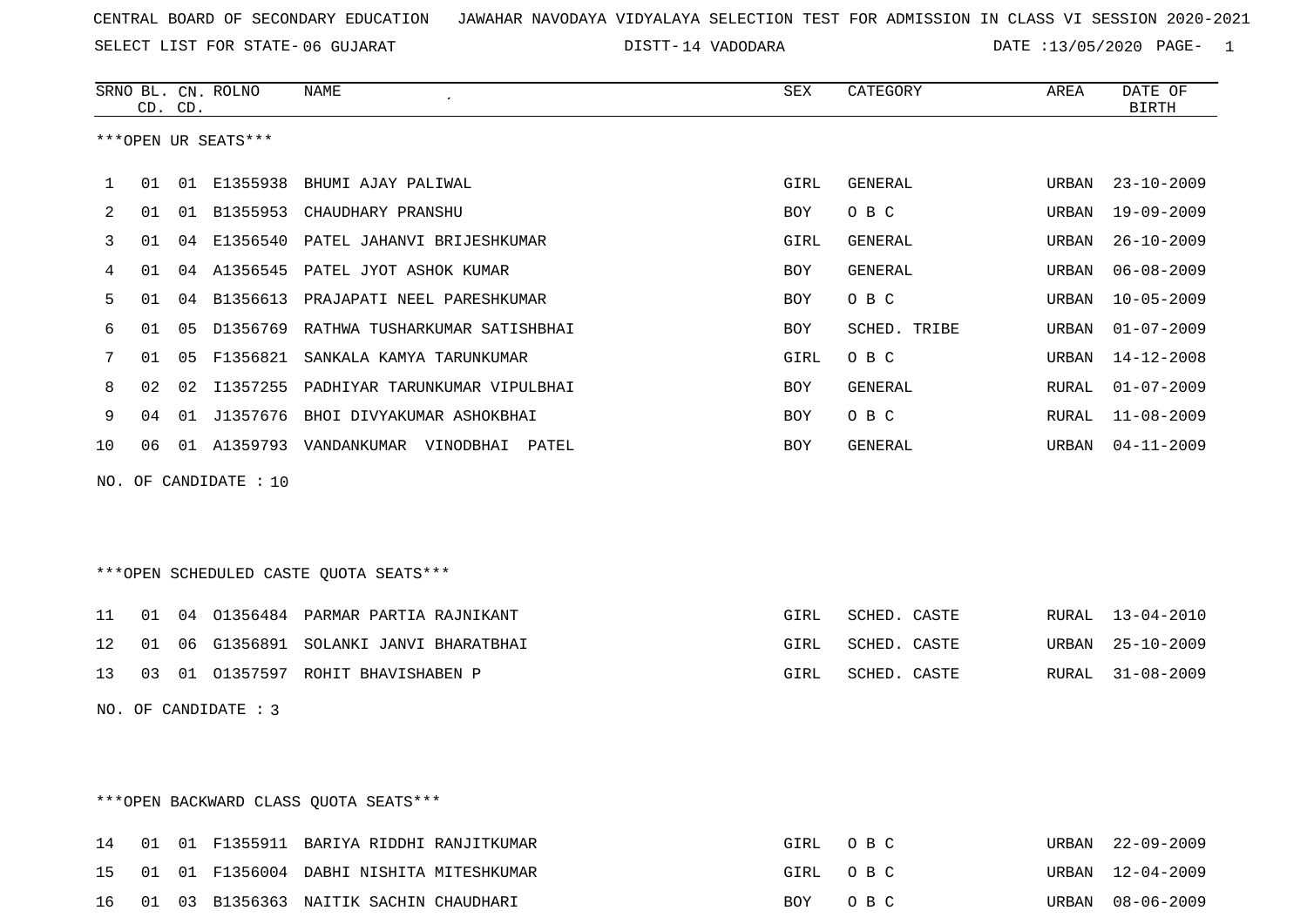SELECT LIST FOR STATE- DISTT- 06 GUJARAT

DISTT-14 VADODARA DATE :13/05/2020 PAGE- 2

|    |    | CD. CD. | SRNO BL. CN. ROLNO     | <b>NAME</b>                                | SEX        | CATEGORY     | AREA  | DATE OF<br><b>BIRTH</b> |
|----|----|---------|------------------------|--------------------------------------------|------------|--------------|-------|-------------------------|
|    |    |         |                        | *** OPEN BACKWARD CLASS QUOTA SEATS***     |            |              |       |                         |
| 17 | 01 |         |                        | 04 F1356624 PRANALI CHIRAGKUMAR PRAJAPATI  | GIRL       | O B C        | URBAN | $07 - 01 - 2010$        |
| 18 | 02 |         |                        | 01 J1357191 MALI JAIMINKUMAR SURYAKNATBHAI | BOY        | O B C        | RURAL | $24 - 11 - 2010$        |
|    |    |         | NO. OF CANDIDATE : 5   |                                            |            |              |       |                         |
|    |    |         |                        | ***OPEN SCHEDULED TRIBE QUOTA SEATS***     |            |              |       |                         |
| 19 | 01 |         |                        | 02 H1356162 HETAKUMARI SOMABHAI VASAVA     | GIRL       | SCHED. TRIBE | URBAN | $26 - 06 - 2009$        |
| 20 | 04 |         |                        | 01 P1357864 RATHVA PRATIKSHABEN BALUBHAI   | GIRL       | SCHED. TRIBE | RURAL | $21 - 01 - 2010$        |
|    |    |         | NO. OF CANDIDATE : 2   |                                            |            |              |       |                         |
|    |    |         |                        |                                            |            |              |       |                         |
|    |    |         |                        |                                            |            |              |       |                         |
|    |    |         | ***RURAL OPEN SEATS*** |                                            |            |              |       |                         |
| 21 | 01 |         |                        | 01 M1355873 ANKITA PANDA                   | GIRL       | GENERAL      | RURAL | 18-07-2009              |
| 22 | 01 |         | 01 J1355950            | CHAUDHARI MILAP DILIPBHAI                  | BOY        | O B C        | RURAL | 13-10-2009              |
| 23 | 01 | 04      |                        | I1356543 PATEL JIMILMANOJKUMARK            | BOY        | GENERAL      | RURAL | $04 - 08 - 2009$        |
| 24 | 01 | 05      | 01356796               | ROHIT DHRUVI                               | GIRL       | SCHED. CASTE | RURAL | $21 - 03 - 2009$        |
| 25 | 01 | 06      | J1356908               | STAVAN ANILKUMAR PANCHAL                   | BOY        | O B C        | RURAL | $08 - 08 - 2009$        |
| 26 | 02 | 01      | J1357163               | JAL NILESHBHAI BAROT                       | BOY        | O B C        | RURAL | $06 - 08 - 2009$        |
| 27 | 02 |         |                        | 01 M1357183 MAHESWARI MAHIBEN MUKESHBHAI   | GIRL       | GENERAL      | RURAL | $20 - 08 - 2009$        |
| 28 | 02 | 01      |                        | J1357200 MISTRY MAHEK KUSHIKKUMAR          | <b>BOY</b> | O B C        | RURAL | $28 - 02 - 2010$        |
| 29 | 02 | 02      |                        | I1357269 PARMAR HARSHIL ALPESHBHAI         | BOY        | GENERAL      | RURAL | $19 - 08 - 2009$        |
| 30 | 02 | 02      |                        | I1357300 PARMAR RANVIRSINH RAJENDRASINH    | BOY        | GENERAL      | RURAL | 09-01-2010              |
| 31 | 02 | 02      |                        | J1357356 PRAJAPATI MIKESHKUMAR SANTOSH     | BOY        | O B C        | RURAL | $23 - 11 - 2008$        |
| 32 | 03 |         |                        | 01 M1357516 DHANVI CHIRAGBHAI PATEL        | GIRL       | GENERAL      | RURAL | $20 - 11 - 2009$        |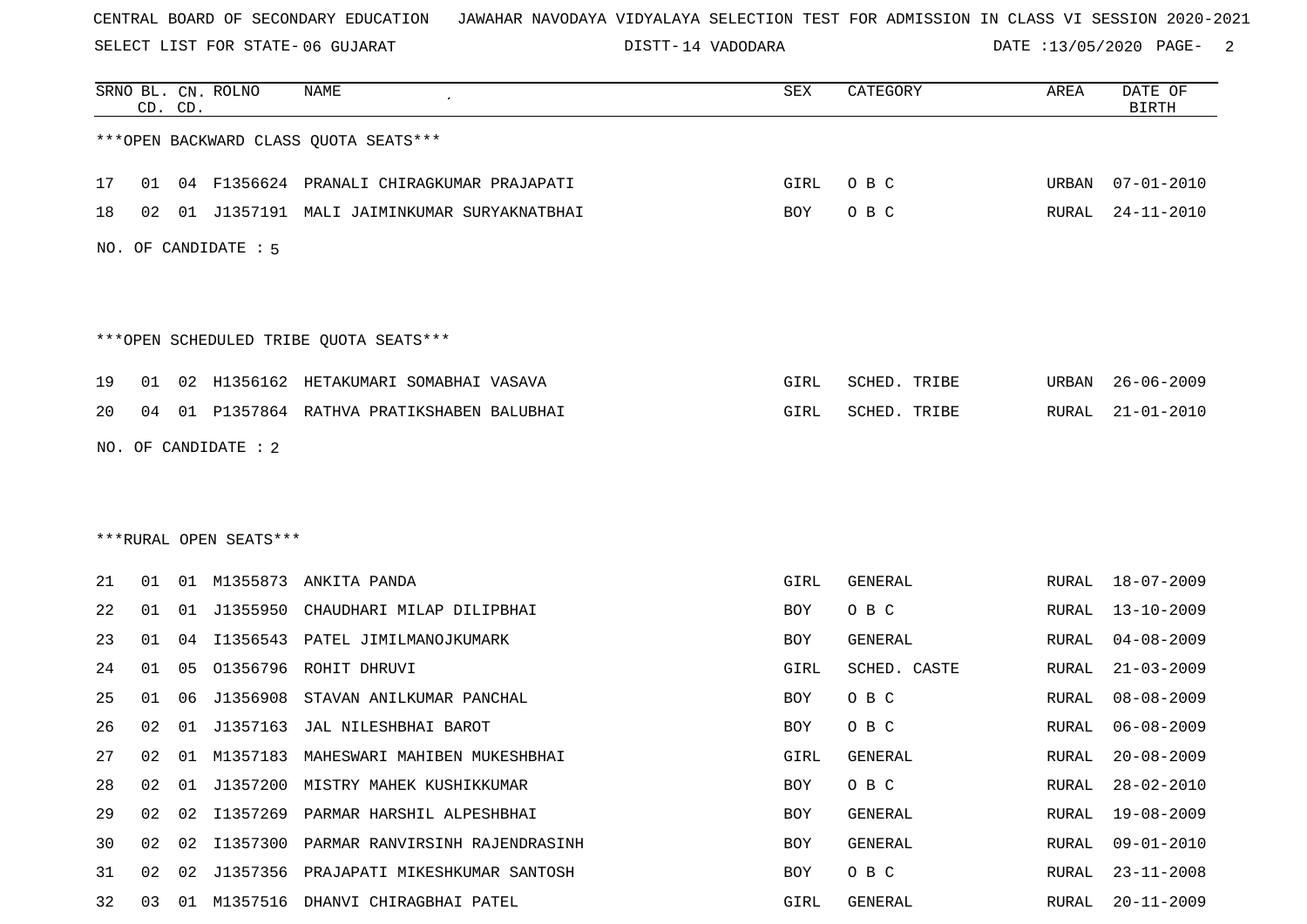SELECT LIST FOR STATE- DISTT- 06 GUJARAT

14 VADODARA DATE :13/05/2020 PAGE- 3

|    |                | CD. CD. | SRNO BL. CN. ROLNO     | <b>NAME</b><br>$\epsilon$              | <b>SEX</b> | CATEGORY       | AREA         | DATE OF<br><b>BIRTH</b> |
|----|----------------|---------|------------------------|----------------------------------------|------------|----------------|--------------|-------------------------|
|    |                |         | ***RURAL OPEN SEATS*** |                                        |            |                |              |                         |
| 33 | 03             |         |                        | 01 L1357632 VASAVA NEELKUMAR ARJUNBHAI | <b>BOY</b> | SCHED. TRIBE   | RURAL        | $27 - 05 - 2010$        |
| 34 | 03             | 01      | M1357640               | YAMI DUSHYANTKUMAR PATEL               | GIRL       | <b>GENERAL</b> | RURAL        | $10 - 05 - 2009$        |
| 35 | 04             | 01      | J1357677               | BHOI RAHULKUMAR JAGDISHBHAI            | <b>BOY</b> | O B C          | RURAL        | $28 - 07 - 2009$        |
| 36 | 04             | 01      | I1357750               | MAYUR SHANKARRAO MULEY                 | <b>BOY</b> | <b>GENERAL</b> | RURAL        | $17 - 09 - 2009$        |
| 37 | 04             | 01      | N1357956               | YASHVI VISHWANATH PATIL                | GIRL       | O B C          | RURAL        | $22 - 10 - 2009$        |
| 38 | 05             | 01      | I1358328               | PARMAR PRATHAM SHAKTISINH              | <b>BOY</b> | <b>GENERAL</b> | RURAL        | 16-01-2009              |
| 39 | 0 <sub>5</sub> | 01      | M1358393               | VRUNDA PATEL                           | GIRL       | <b>GENERAL</b> | <b>RURAL</b> | $14 - 11 - 2008$        |
| 40 | 06             | 01      | J1359665               | MACHHI<br>NILESHBHAI HASMUKHBHAI       | <b>BOY</b> | O B C          | RURAL        | $31 - 10 - 2008$        |
| 41 | 06             | 01      | J1359667               | MACHHI RAJAN SANJAYBHAI                | <b>BOY</b> | O B C          | RURAL        | $22 - 04 - 2008$        |
| 42 | 06             | 01      | K1359677               | MAKWANA<br>YASH CHATURBHAI             | <b>BOY</b> | SCHED. CASTE   | <b>RURAL</b> | $15 - 12 - 2009$        |
| 43 | 06             | 01      | I1359720               | PARMAR SAMRATSINH PRAVINSINH           | <b>BOY</b> | <b>GENERAL</b> | RURAL        | $09 - 11 - 2008$        |
| 44 | 07             | 01      | J1359885               | DIWAN VAHIDSHA                         | <b>BOY</b> | O B C          | <b>RURAL</b> | $09 - 06 - 2009$        |
| 45 | 07             | 01      | J1359949               | MACCHI KULDEEP KUMAR                   | <b>BOY</b> | O B C          | RURAL        | $23 - 03 - 2010$        |
| 46 | 07             | 02      | I1360087               | RATHOD MAHIRKHAN                       | <b>BOY</b> | <b>GENERAL</b> | RURAL        | $05 - 11 - 2009$        |
| 47 | 07             | 02      | M1360123               | SODHA PARMAR RIDDHIBEN VIKRAMSINH      | GIRL       | <b>GENERAL</b> | RURAL        | $15 - 03 - 2009$        |
| 48 | 07             | 02      | J1360131               | SOLANKI KULDIP DILIPBHAI               | <b>BOY</b> | O B C          | RURAL        | $27 - 05 - 2009$        |
| 49 | 07             | 02      | I1360132               | SOLANKI MAYURKUMAR                     | <b>BOY</b> | <b>GENERAL</b> | RURAL        | $18 - 04 - 2010$        |

NO. OF CANDIDATE : 29

\*\*\*RURAL SCHEDULED CASTE QUOTA SEATS\*\*\*

|  |  | 50 01 01 K1355957 CHAUHAN DEVRAJ            | <b>BOY</b> | SCHED. CASTE |  | RURAL 05-10-2009 |
|--|--|---------------------------------------------|------------|--------------|--|------------------|
|  |  | 51 01 05 01356803 RUBI KUMARI JAISWAR       | GIRL       | SCHED. CASTE |  | RURAL 16-09-2009 |
|  |  | 52 01 06 K1356987 VANKAR VIRAL MOGHABHAI    | BOY        | SCHED. CASTE |  | RURAL 23-08-2008 |
|  |  | 53 02 01 01357171 KAPADIA RIDDHI RAJULKUMAR | GIRL       | SCHED. CASTE |  | RURAL 29-07-2009 |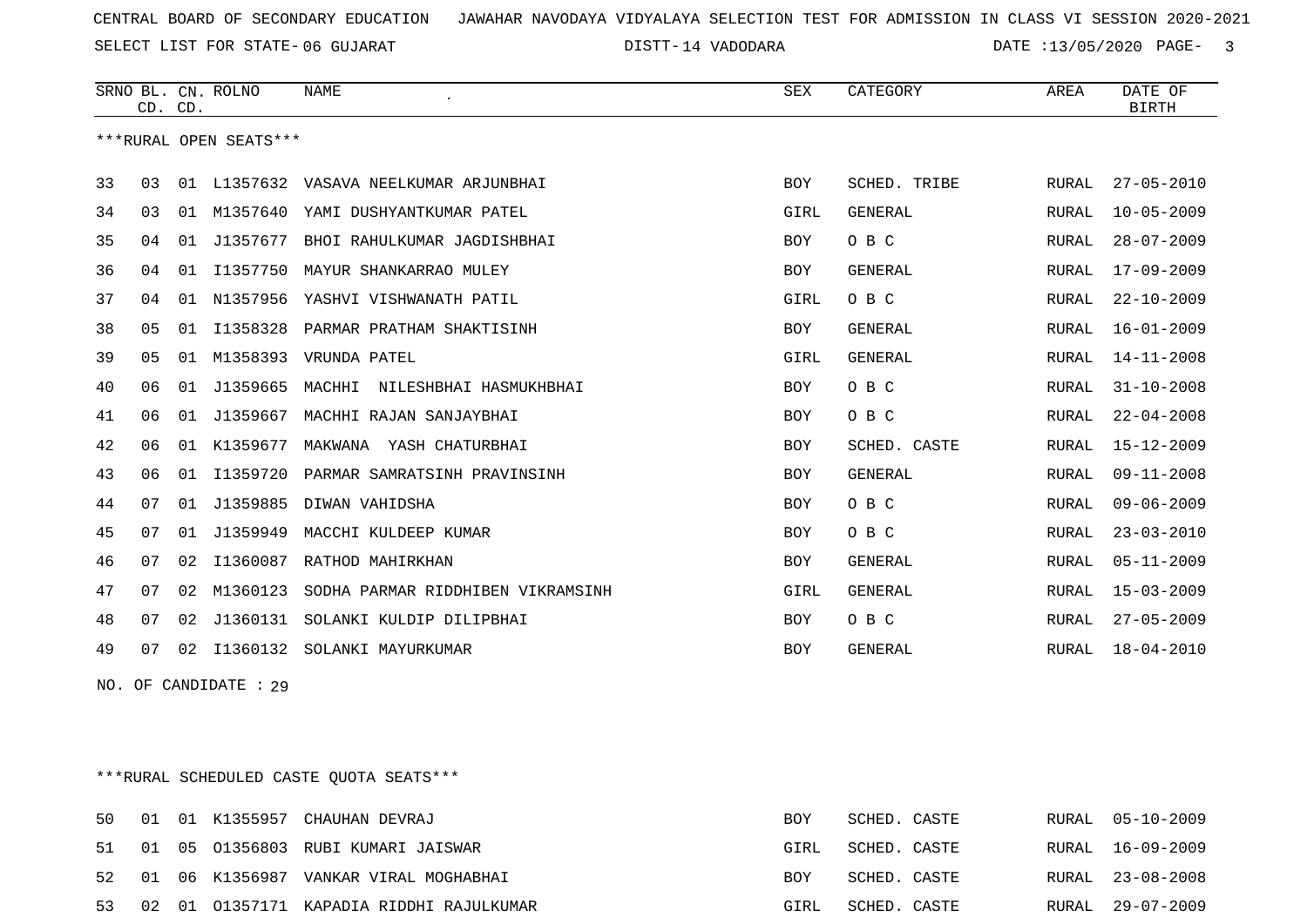SELECT LIST FOR STATE- DISTT- 06 GUJARAT

14 VADODARA DATE :13/05/2020 PAGE- 4

|     | CD. CD. |    | SRNO BL. CN. ROLNO | NAME                                       | SEX        | CATEGORY     | AREA  | DATE OF<br><b>BIRTH</b> |
|-----|---------|----|--------------------|--------------------------------------------|------------|--------------|-------|-------------------------|
|     |         |    |                    | ***RURAL SCHEDULED CASTE QUOTA SEATS***    |            |              |       |                         |
| 54  | 02      |    |                    | 02 K1357278 PARMAR JAYNILBHAI HARIKANT     | BOY        | SCHED. CASTE | RURAL | $08 - 03 - 2010$        |
| 55  | 04      |    |                    | 01 01357674 BHAVISHABEN PRAVINBHAI CHAVDA  | GIRL       | SCHED. CASTE | RURAL | $25 - 09 - 2009$        |
| 56  | 04      |    |                    | 01 K1357884 ROHIT RUDRA MAHESHKUMAR        | BOY        | SCHED. CASTE | RURAL | $03 - 07 - 2009$        |
| 57  | 07      |    | 01 K1359823        | AMANKUMAR BHAILALBHAI VANKAR               | BOY        | SCHED. CASTE | RURAL | $09 - 09 - 2009$        |
| 58  | 07      |    |                    | 01 01359983 NIHARIKABEN BHAILALABHAI DABHI | GIRL       | SCHED. CASTE | RURAL | $27 - 08 - 2009$        |
| NO. |         |    | OF CANDIDATE : 9   |                                            |            |              |       |                         |
|     |         |    |                    |                                            |            |              |       |                         |
|     |         |    |                    |                                            |            |              |       |                         |
|     |         |    |                    | *** RURAL BACKWARD CLASS QUOTA SEATS***    |            |              |       |                         |
| 59  | 01      | 01 | J1355891           | BAMANIYA YUVRAJSINH PRABHATSINH            | <b>BOY</b> | O B C        | RURAL | $10 - 10 - 2009$        |
| 60  | 01      | 03 | J1356403           | PADHIYAR VIRAJ RAMESHBHAI                  | BOY        | O B C        | RURAL | $21 - 06 - 2009$        |
| 61  | 01      | 05 | N1356670           | RANA SANSKRUTI MAYURBHAI                   | GIRL       | O B C        | RURAL | $22 - 12 - 2009$        |
| 62  | 01      | 06 | N1356849           | SHIVANI VIJAYKUMAR VAIRAGI                 | GIRL       | O B C        | RURAL | $09 - 08 - 2009$        |
| 63  | 01      | 06 | J1356898           | SOLANKI ROHANKUMAR BHAVESHBHAI             | <b>BOY</b> | O B C        | RURAL | $23 - 09 - 2009$        |
| 64  | 03      | 01 | J1357508           | BARIYA YAKSH CHANDRAKANT                   | BOY        | O B C        | RURAL | $08 - 02 - 2010$        |
| 65  | 03      | 01 | J1357549           | MO. SUHAN SARFARAJ KADIWALA                | BOY        | O B C        | RURAL | $06 - 07 - 2010$        |
| 66  | 03      | 01 | J1357620           | THAKOR NIRAV SATISHBHAI                    | BOY        | O B C        | RURAL | $10 - 03 - 2009$        |
| 67  | 04      | 01 | N1357730           | JAYSHWAL PRATIXA DHARMENDRA                | GIRL       | O B C        | RURAL | $03 - 06 - 2009$        |
| 68  | 04      | 01 |                    | J1357761 NIKHIL A MAKWANA                  | BOY        | O B C        | RURAL | $04 - 07 - 2009$        |
| 69  | 04      |    |                    | 01 J1357780 PARMAR DIP                     | BOY        | O B C        | RURAL | $17 - 06 - 2009$        |
| 70  | 04      |    |                    | 01 J1357783 PARMAR DIVYANGKUMAR NAGINBHAI  | BOY        | O B C        | RURAL | $26 - 03 - 2009$        |
| 71  | 04      | 01 |                    | N1357815 PARMAR RASHMIKA SHAILESHBHAI      | GIRL       | O B C        | RURAL | $02 - 07 - 2009$        |
| 72  | 06      | 01 |                    | N1359671 MACHHI VAISHNAVI KAMLESHBHAI      | GIRL       | O B C        | RURAL | $23 - 02 - 2009$        |
| 73  | 07      |    |                    | 01 J1359948 LUHARIYA PARTHKUMAR            | BOY        | O B C        | RURAL | $07 - 01 - 2010$        |
| 74  | 07      |    |                    | 02 N1360178 VALAND SAKSHIBEN MAHESHBHAI    | GIRL       | O B C        | RURAL | $01 - 10 - 2009$        |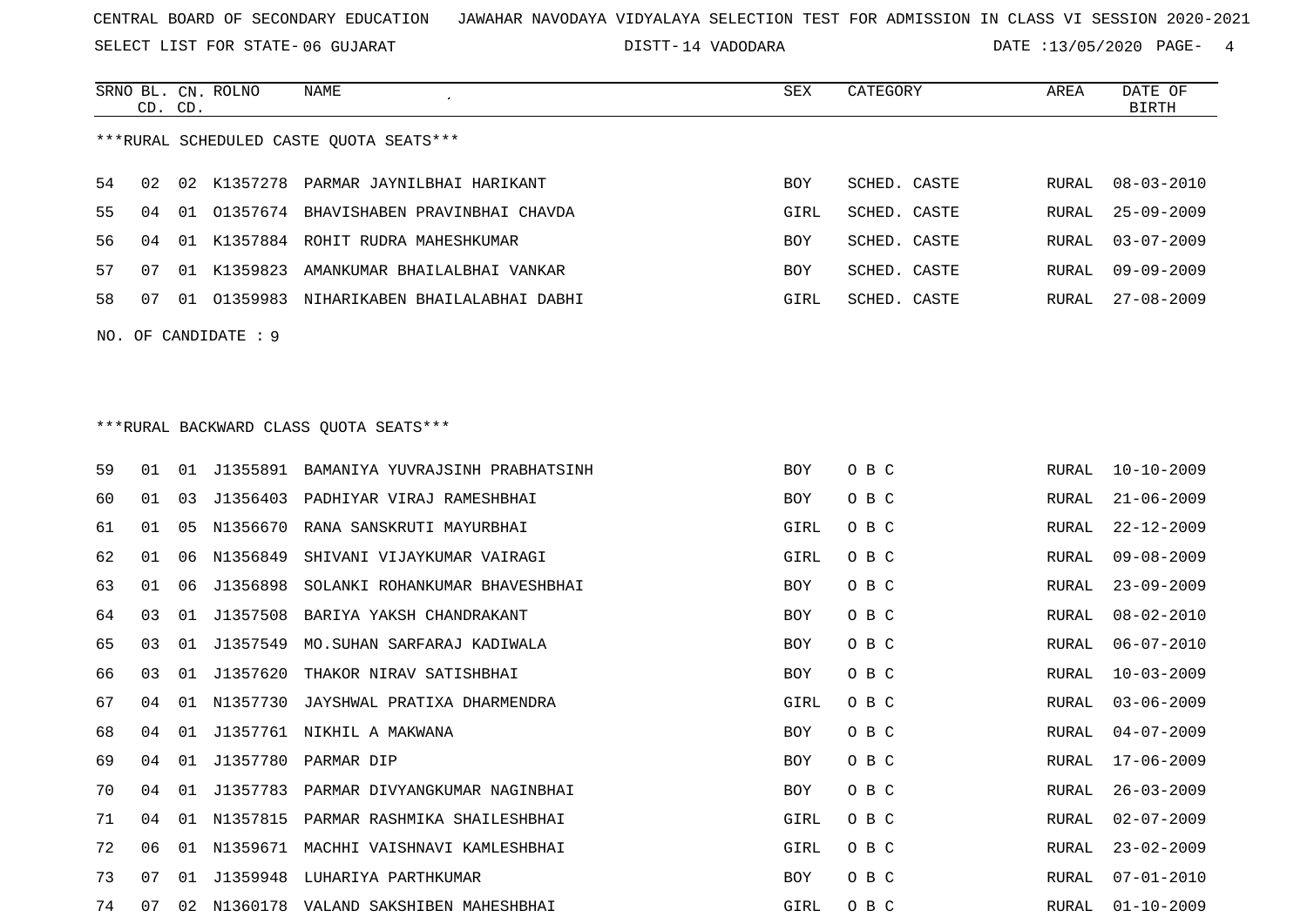SELECT LIST FOR STATE- DISTT- 06 GUJARAT

14 VADODARA DATE :13/05/2020 PAGE- 5

| SRNO<br>$\overline{\phantom{a}}$<br>RT | CN | ROLNO<br>NAME | $\cap$<br>つロマ | $\alpha$<br>"EGOR_ | AREA | DATE<br>$\cup$ |
|----------------------------------------|----|---------------|---------------|--------------------|------|----------------|
| $\cap$ T<br>رے                         | CD |               |               |                    |      | BIRTH          |

NO. OF CANDIDATE : 16

# \*\*\*RURAL SCHEDULED TRIBE QUOTA SEATS\*\*\*

|    |    |    |          | 75 01 05 P1356728 RATHVA KARUNABEN RAJESHBHAI | GIRL       | SCHED. TRIBE | RURAL 20-08-2009 |
|----|----|----|----------|-----------------------------------------------|------------|--------------|------------------|
|    |    |    |          | 76 02 01 P1357155 JADAV SHREYA                | GIRL       | SCHED. TRIBE | RURAL 02-09-2009 |
| 77 |    |    |          | 03 01 P1357590 RATHVA JIGISHABEN              | GIRL       | SCHED. TRIBE | RURAL 25-08-2008 |
| 78 |    |    |          | 03 01 P1357591 RATHVA LAXMIBEN                | GIRL       | SCHED. TRIBE | RURAL 11-09-2008 |
|    |    |    |          | 79 03 01 L1357639 VISHAL MUKESHBHAI VASAVA    | <b>BOY</b> | SCHED. TRIBE | RURAL 11-10-2009 |
| 80 | 04 | 01 | L1357758 | NAYAK RUTIKBHAI RAJUBHAI                      | BOY        | SCHED. TRIBE | RURAL 03-06-2009 |

NO. OF CANDIDATE : 6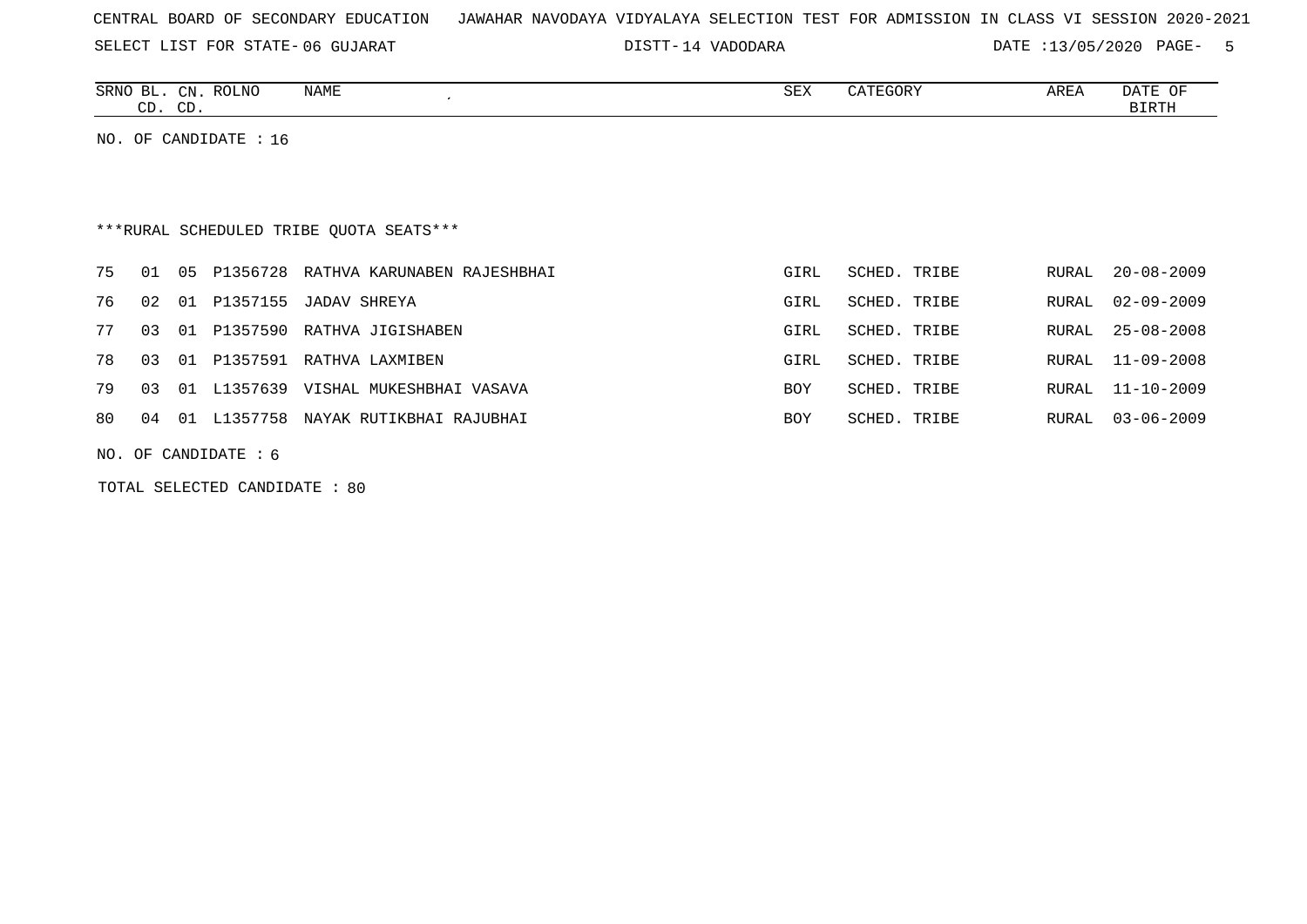SELECT LIST FOR STATE- DISTT- 06 GUJARAT

DISTT-15 GANDHINAGAR DATE :13/05/2020 PAGE- 1

|              |    | CD. CD. | SRNO BL. CN. ROLNO     | NAME                                         | SEX  | CATEGORY     | AREA  | DATE OF<br><b>BIRTH</b> |
|--------------|----|---------|------------------------|----------------------------------------------|------|--------------|-------|-------------------------|
|              |    |         | ***OPEN UR SEATS***    |                                              |      |              |       |                         |
| $\mathbf{1}$ |    |         |                        | 01 02 B1361446 JADAV MAYURRAJ PARESHBHAI     | BOY  | O B C        | URBAN | 24-06-2009              |
| 2            |    |         |                        | 01 03 F1361624 MODI KRINA SHIRISHKUMAR       | GIRL | O B C        | URBAN | $25 - 07 - 2009$        |
| 3            | 01 |         |                        | 03 J1361767 PATEL MANAV SHIVABHAI            | BOY  | O B C        | RURAL | $20 - 03 - 2008$        |
| 4            | 01 |         |                        | 04 E1361809 PATEL YASHVI KAUSHIKKUMAR        | GIRL | GENERAL      | URBAN | 22-01-2009              |
| 5            |    |         |                        | 01  05  01362100  SOLANKI PARMY              | GIRL | SCHED. CASTE | RURAL | 31-03-2010              |
| 6            | 01 |         |                        | 05 A1362360 YASHRAJSINH JAYDIPSINH VAGHELA   | BOY  | GENERAL      | URBAN | 18-03-2009              |
| 7            | 03 |         |                        | 02 E1363961 PATEL CHARMI MAHESHKUMAR         | GIRL | GENERAL      | URBAN | $31 - 10 - 2009$        |
| 8            | 03 |         |                        | 02 E1364028 PATEL RUTVABEN SANJAYKUMAR       | GIRL | GENERAL      | URBAN | 05-06-2009              |
| 9            | 03 |         |                        | 03 I1364054 POKAR MANN                       | BOY  | GENERAL      | RURAL | $20 - 08 - 2009$        |
| 10           | 03 |         |                        | 05 N1364687 ZALA AKSHATA                     | GIRL | O B C        | RURAL | $03 - 11 - 2009$        |
| 11           |    |         |                        | 03 05 B1364773 ZALA RAJVEER JITENDRASINH     | BOY  | O B C        |       | URBAN 17-02-2009        |
|              |    |         | NO. OF CANDIDATE : 11  |                                              |      |              |       |                         |
|              |    |         |                        |                                              |      |              |       |                         |
|              |    |         |                        | ***OPEN SCHEDULED CASTE QUOTA SEATS***       |      |              |       |                         |
| 12           | 01 |         |                        | 03 K1361591 MALHOTRA JYOTIRADITYA MAHESHBHAI | BOY  | SCHED. CASTE | RURAL | $05 - 05 - 2010$        |
| 13           |    |         |                        | 04 03 C1365476 SOLANKI MEGH VINODKUMAR       | BOY  | SCHED. CASTE |       | URBAN 21-08-2009        |
| 14           |    |         |                        | 04 04 C1365724 VAGHELA JAYDEEP               | BOY  | SCHED. CASTE |       | URBAN 12-03-2010        |
|              |    |         | NO. OF CANDIDATE : $3$ |                                              |      |              |       |                         |
|              |    |         |                        |                                              |      |              |       |                         |
|              |    |         |                        | *** OPEN BACKWARD CLASS QUOTA SEATS***       |      |              |       |                         |
| 15           |    |         |                        | 01 02 J1361398 GAJJAR VRAJ MINESHBHAI        | BOY  | O B C        |       | RURAL 17-10-2008        |

16 01 03 B1361687 PAREKH DEVANSH BOY O B C URBAN 16-03-2010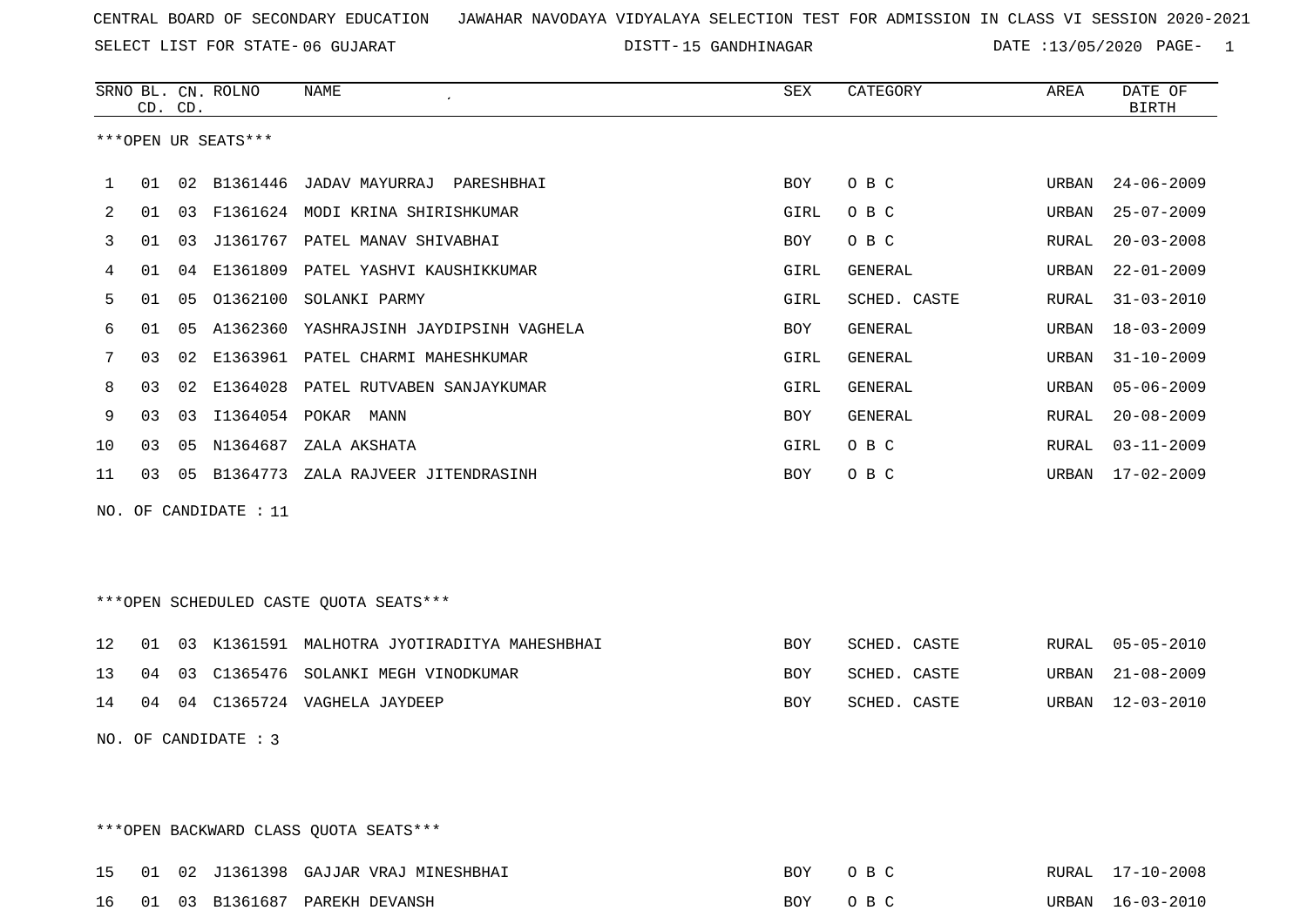SELECT LIST FOR STATE- DISTT- 06 GUJARAT

15 GANDHINAGAR DATE :13/05/2020 PAGE- 2

|    |    | CD. CD. | SRNO BL. CN. ROLNO     | <b>NAME</b>                               | SEX  | CATEGORY       | AREA         | DATE OF<br><b>BIRTH</b> |
|----|----|---------|------------------------|-------------------------------------------|------|----------------|--------------|-------------------------|
|    |    |         |                        | *** OPEN BACKWARD CLASS QUOTA SEATS***    |      |                |              |                         |
| 17 | 01 |         |                        | 04 J1361935 RATHOD BHAVYAKUMAR SARDARSINH | BOY  | O B C          | RURAL        | $28 - 12 - 2008$        |
| 18 | 03 |         | 02 J1363877            | PANCHAL DARSHILKUMAR SUNILBHAI            | BOY  | O B C          | RURAL        | $20 - 01 - 2010$        |
| 19 | 04 |         |                        | 02 F1365303 PRAJAPATI TWISHA PRAKASHKUMAR | GIRL | O B C          | URBAN        | 16-03-2009              |
|    |    |         | NO. OF CANDIDATE : 5   |                                           |      |                |              |                         |
|    |    |         |                        | ***OPEN SCHEDULED TRIBE QUOTA SEATS***    |      |                |              |                         |
| 20 |    |         |                        | 01 01 L1361184 BHABHOR TUSHAR KAMLESHBHAI | BOY  | SCHED. TRIBE   |              | RURAL 16-03-2009        |
|    |    |         |                        |                                           |      |                |              |                         |
|    |    |         | NO. OF CANDIDATE : 1   |                                           |      |                |              |                         |
|    |    |         |                        |                                           |      |                |              |                         |
|    |    |         |                        |                                           |      |                |              |                         |
|    |    |         | ***RURAL OPEN SEATS*** |                                           |      |                |              |                         |
| 21 | 01 |         |                        | 01 M1361198 BHATT PRESHA MOHITKUMAR       | GIRL | GENERAL        | RURAL        | $01 - 06 - 2009$        |
| 22 | 01 |         |                        | 01 I1361203 BHAVSAR SHUBH PRATIKUMAR      | BOY  | GENERAL        | RURAL        | $24 - 02 - 2009$        |
| 23 | 01 | 01      | I1361287               | CHAVDA SHLOK                              | BOY  | <b>GENERAL</b> | <b>RURAL</b> | $20 - 01 - 2010$        |
| 24 | 01 | 02      | K1361357               | DHRUVANSH ANILKUMAR MEHERIYA              | BOY  | SCHED. CASTE   | RURAL        | $23 - 01 - 2009$        |
| 25 | 01 | 02      | J1361495               | KACHAD BHAGIRATH ASHOKBHAI                | BOY  | O B C          | RURAL        | $20 - 11 - 2009$        |
| 26 | 01 | 03      | I1361505               | KALP                                      | BOY  | GENERAL        | RURAL        | $28 - 01 - 2010$        |
| 27 | 01 |         |                        | 04 I1361788 PATEL RUDRAKUMAR PANKAJBHAI   | BOY  | GENERAL        | RURAL        | $29 - 07 - 2009$        |
| 28 | 01 |         |                        | 04 M1361866 PRINCY KALPESHKUMAR PATEL     | GIRL | GENERAL        | <b>RURAL</b> | $19 - 09 - 2009$        |
| 29 | 01 |         | 05 N1362248            | THAKOR SHIVANGI                           | GIRL | O B C          | RURAL        | $05 - 09 - 2009$        |
| 30 | 01 | 05      |                        | J1362319 VALAND TEJAS PARESHBHAI          | BOY  | O B C          | RURAL        | $29 - 07 - 2009$        |
| 31 | 02 | 01      |                        | J1362398 ASHISH RANJAN                    | BOY  | O B C          | <b>RURAL</b> | $08 - 02 - 2010$        |
| 32 | 02 | 01      |                        | N1362477 CHAUDHARI JENISHABEN MAULIKKUMAR | GIRL | O B C          | RURAL        | $01 - 06 - 2010$        |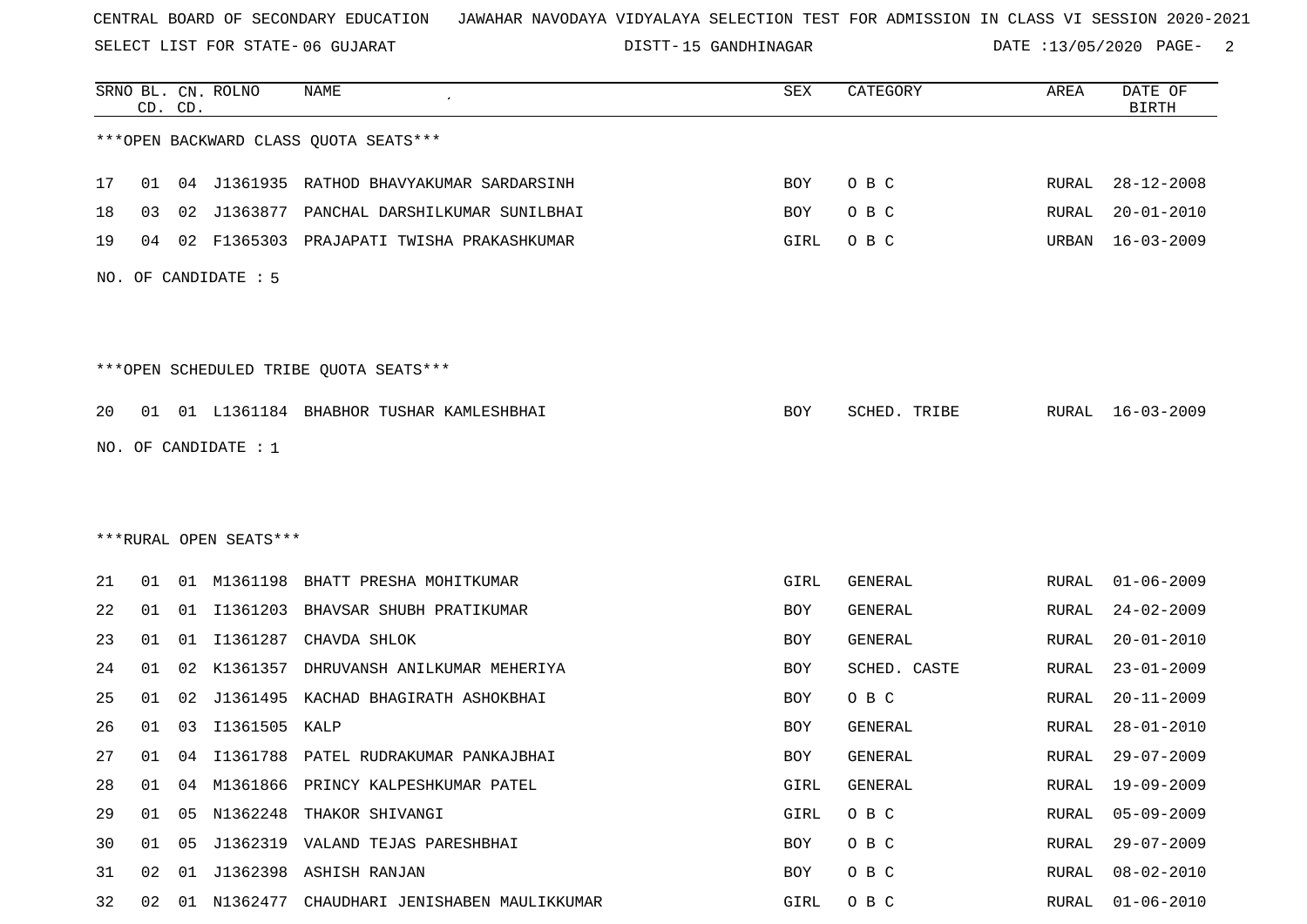SELECT LIST FOR STATE- DISTT- 06 GUJARAT

DISTT-15 GANDHINAGAR DATE :13/05/2020 PAGE- 3

|    | CD. CD. |    | SRNO BL. CN. ROLNO     | <b>NAME</b>                     | SEX        | CATEGORY       | AREA         | DATE OF<br><b>BIRTH</b> |
|----|---------|----|------------------------|---------------------------------|------------|----------------|--------------|-------------------------|
|    |         |    | ***RURAL OPEN SEATS*** |                                 |            |                |              |                         |
| 33 | 02      | 02 | J1362673               | JAYRAJSINH                      | <b>BOY</b> | O B C          | RURAL        | $21 - 12 - 2009$        |
| 34 | 02      | 03 | J1363110               | RUDRA PRAHLADBHAI CHAUDHARY     | <b>BOY</b> | O B C          | <b>RURAL</b> | $04 - 02 - 2010$        |
| 35 | 02      | 03 | J1363112               | SADHU PREETKUMAR JAYESHKUMAR    | <b>BOY</b> | O B C          | <b>RURAL</b> | $19 - 09 - 2009$        |
| 36 | 02      |    | 04 N1363411            | VRUNDA                          | GIRL       | O B C          | RURAL        | $16 - 08 - 2009$        |
| 37 | 03      | 01 | N1363494               | CHAUDHARY DHARA MAHESHKUMAR     | GIRL       | O B C          | RURAL        | $03 - 05 - 2010$        |
| 38 | 03      | 02 | I1363783               | KENIL PATEL                     | <b>BOY</b> | <b>GENERAL</b> | RURAL        | $31 - 12 - 2009$        |
| 39 | 03      | 02 | 01363946               | PARMAR SONALI JAYESHBHAI        | GIRL       | SCHED. CASTE   | <b>RURAL</b> | $21 - 01 - 2009$        |
| 40 | 03      | 02 | M1363956               | PATEL ANJAL SAMIRKUMAR          | GIRL       | GENERAL        | RURAL        | $09 - 09 - 2009$        |
| 41 | 03      | 02 | I1363991               | PATEL JEMS MUKUNDBHAI           | BOY        | GENERAL        | RURAL        | $06 - 08 - 2009$        |
| 42 | 03      | 02 | I1364004               | PATEL MANAV VISHNUBHAI          | <b>BOY</b> | <b>GENERAL</b> | RURAL        | $20 - 08 - 2009$        |
| 43 | 03      | 02 | I1364026               | PATEL RUCHITBHAI NANDUBHAI      | <b>BOY</b> | GENERAL        | RURAL        | $13 - 12 - 2009$        |
| 44 | 03      | 02 | I1364041               | PATEL TEERTH SURESHCHANDRA      | <b>BOY</b> | <b>GENERAL</b> | RURAL        | $25 - 08 - 2009$        |
| 45 | 04      | 01 | N1364986               | GOSWAMI KAVYA PRAVINCHANDRA     | GIRL       | O B C          | RURAL        | $23 - 06 - 2009$        |
| 46 | 04      | 02 | N1365080               | LAXMIDEVI SHYAMBIHARI PRAJAPATI | GIRL       | O B C          | RURAL        | $15 - 03 - 2008$        |
| 47 | 04      | 02 | N1365279               | POOJABEN BALDEVBHAI THAKOR      | GIRL       | O B C          | RURAL        | $23 - 06 - 2009$        |
| 48 | 04      | 02 | J1365292               | PRAJAPATI MANAV PRAKASHKUMAR    | BOY        | O B C          | RURAL        | $10 - 11 - 2009$        |
| 49 | 04      | 03 | I1365386               | RISHI RAJESH GOPE               | <b>BOY</b> | GENERAL        | RURAL        | $06 - 09 - 2009$        |
| 50 | 04      | 04 | I1365770               | ZALA KARMJITSINH                | <b>BOY</b> | <b>GENERAL</b> | RURAL        | $28 - 01 - 2010$        |

NO. OF CANDIDATE : 30

\*\*\*RURAL SCHEDULED CASTE QUOTA SEATS\*\*\*

|  |  | 51 01 03 K1361712 PARMAR SHRIYANSH RAJNIKANT     | <b>BOY</b> | SCHED. CASTE |  | RURAL 23-12-2009 |
|--|--|--------------------------------------------------|------------|--------------|--|------------------|
|  |  | 52 01 03 01361713 PARMAR SUHANA                  | GIRL       | SCHED. CASTE |  | RURAL 19-01-2010 |
|  |  | 53 01 04 01361982 RINKALBEN BHARATBHAI JAKHESARA | GIRL       | SCHED. CASTE |  | RURAL 31-08-2009 |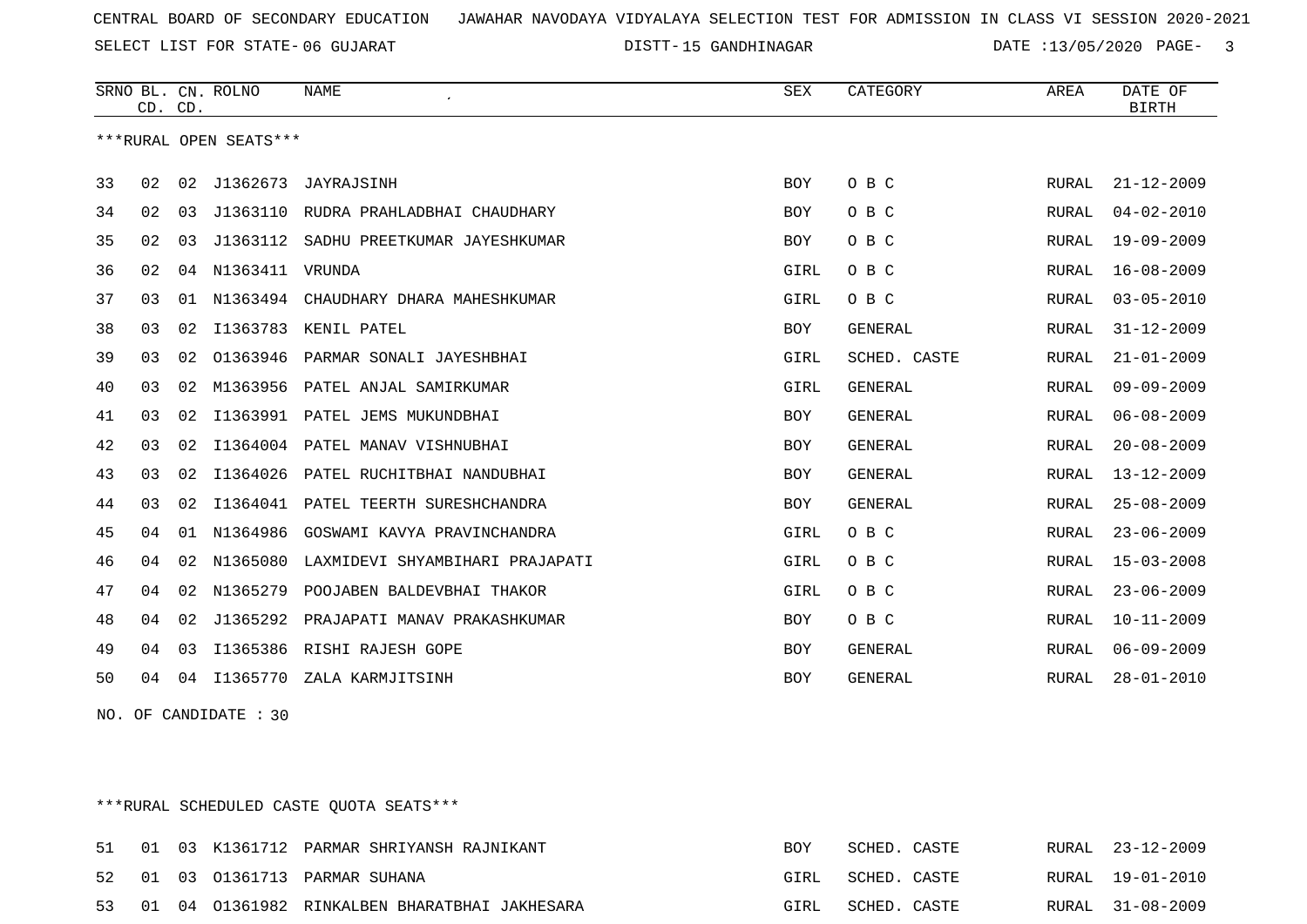SELECT LIST FOR STATE- DISTT- 06 GUJARAT

DISTT-15 GANDHINAGAR DATE :13/05/2020 PAGE- 4

|    | CD. CD. |    | SRNO BL. CN. ROLNO     | NAME                                    | SEX  | CATEGORY     | AREA  | DATE OF<br><b>BIRTH</b> |
|----|---------|----|------------------------|-----------------------------------------|------|--------------|-------|-------------------------|
|    |         |    |                        | ***RURAL SCHEDULED CASTE QUOTA SEATS*** |      |              |       |                         |
| 54 | 02      |    | 03 K1363113            | SAHILKUMAR                              | BOY  | SCHED. CASTE | RURAL | $01 - 10 - 2009$        |
| 55 | 02      |    |                        | 03 K1363126 SAURAV SENMA                | BOY  | SCHED. CASTE | RURAL | $05 - 09 - 2009$        |
| 56 | 02      |    |                        | 04 K1363414 YASH ARVINDKUMAR SENMA      | BOY  | SCHED. CASTE | RURAL | $07 - 02 - 2010$        |
| 57 | 03      | 03 |                        | 01364141 RATHOD JANAKIBEN MANUBHAI      | GIRL | SCHED. CASTE | RURAL | $28 - 09 - 2009$        |
| 58 | 04      | 01 | 01364806               | AAYUSHI SHAILESHBHAI PARMAR             | GIRL | SCHED. CASTE | RURAL | $07 - 09 - 2009$        |
| 59 | 04      | 04 |                        | 01365725 VAGHELA KHUSHBU                | GIRL | SCHED. CASTE | RURAL | $11 - 03 - 2010$        |
|    |         |    | NO. OF CANDIDATE : $9$ |                                         |      |              |       |                         |
|    |         |    |                        |                                         |      |              |       |                         |
|    |         |    |                        | *** RURAL BACKWARD CLASS QUOTA SEATS*** |      |              |       |                         |
| 60 | 01      |    | 01 J1361238            | CHAUDHARI JENILKUMAR MUKESHBHAI         | BOY  | O B C        | RURAL | $18 - 06 - 2009$        |
| 61 | 01      |    | 01 J1361249            | CHAUDHARI RUDRA DINESHBHAI              | BOY  | O B C        | RURAL | $25 - 08 - 2009$        |
| 62 | 01      | 03 | J1361717               | PARTH RAJESHBHAI BAVALIYA               | BOY  | O B C        | RURAL | $20 - 02 - 2010$        |
| 63 | 03      | 01 | J1363498               | CHAUDHARY OM VINUBHAI                   | BOY  | O B C        | RURAL | $05 - 10 - 2009$        |
| 64 | 03      | 01 | J1363552               | CHAUHAN KAUSHIKSINH ASHVINSINH          | BOY  | O B C        | RURAL | $22 - 10 - 2009$        |
| 65 | 03      | 01 | N1363560               | CHAUHAN KRISHNA JAYENDRASINH            | GIRL | O B C        | RURAL | $21 - 10 - 2008$        |
| 66 | 03      | 01 | J1363633               | CHHAYA KRISH ARJUNBHAI                  | BOY  | O B C        | RURAL | $01 - 04 - 2009$        |
| 67 | 03      | 02 | J1363906               | PARMAR BHAVESHSINH                      | BOY  | O B C        | RURAL | $15 - 04 - 2009$        |
| 68 | 03      | 02 |                        | J1363989 PATEL JAY MANUBHAI             | BOY  | O B C        | RURAL | $12 - 02 - 2010$        |
| 69 | 03      | 03 |                        | J1364133 RATHOD DEVINDRASINH ASHOKBHAI  | BOY  | O B C        | RURAL | $06 - 07 - 2009$        |
| 70 | 03      |    | 04 N1364411            | THAKOR ANJALIBEN MANUJI                 | GIRL | O B C        | RURAL | $09 - 05 - 2009$        |
| 71 | 03      |    |                        | 05 J1364682 YUG RAJESHBHAI AHIR         | BOY  | O B C        | RURAL | $13 - 04 - 2009$        |
| 72 | 04.     |    |                        | 01 N1364847 ASTHA HARESHBHAI SAGAR      | GIRL | O B C        | RURAL | 14-04-2010              |
| 73 | 04      |    |                        | 01 J1364885 CHAUHAN ARTH SURYAKANTBHAI  | BOY  | O B C        | RURAL | 12-08-2009              |
| 74 |         |    |                        | 04 02 N1365176 PANCHAL PRINCY           | GIRL | O B C        |       | RURAL 07-01-2010        |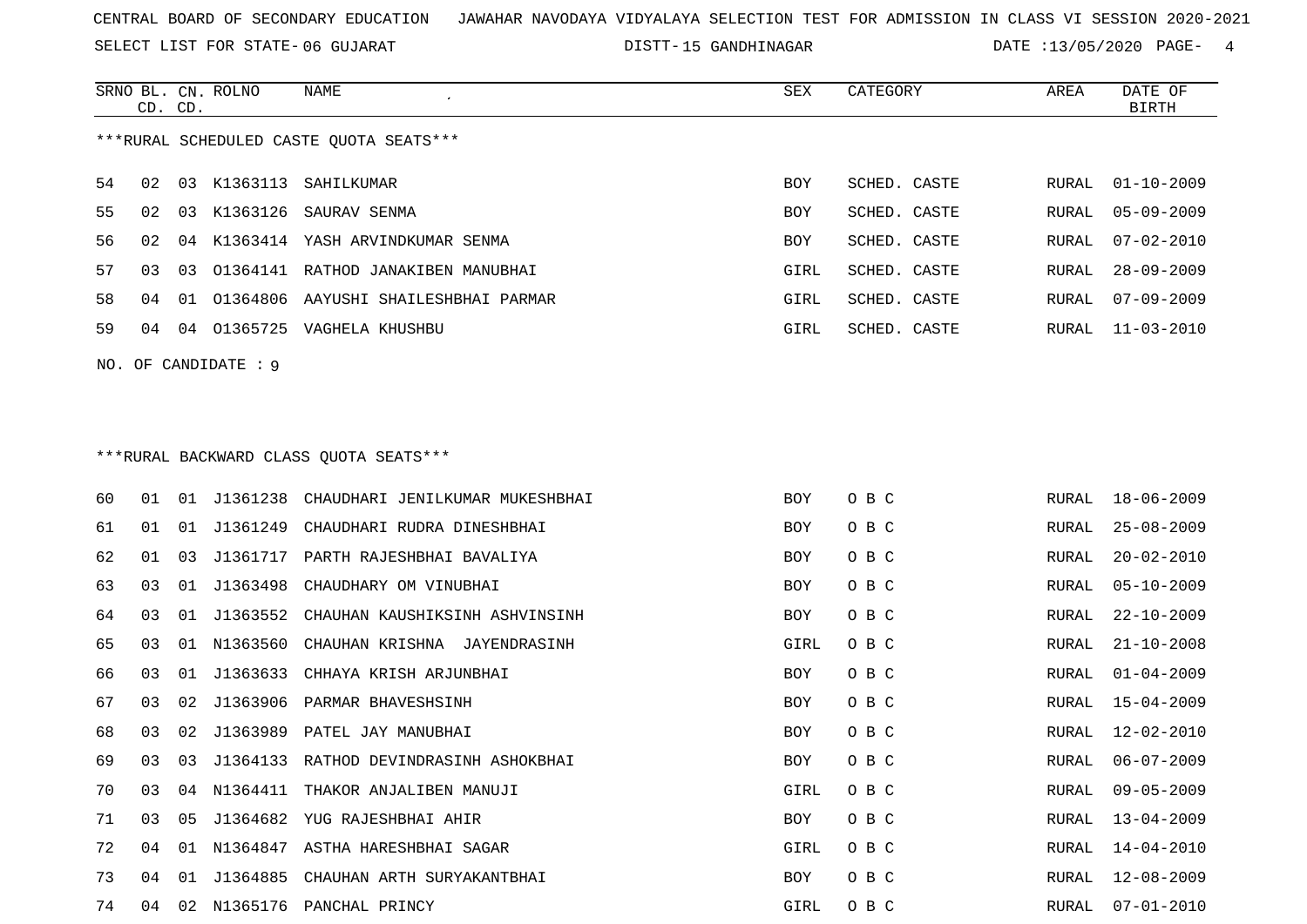SELECT LIST FOR STATE- DISTT- 06 GUJARAT

DISTT-15 GANDHINAGAR DATE :13/05/2020 PAGE- 5

|    |                         | CD. CD. | SRNO BL. CN. ROLNO | NAME                                         | SEX        | CATEGORY     | AREA  | DATE OF<br>BIRTH |  |  |  |
|----|-------------------------|---------|--------------------|----------------------------------------------|------------|--------------|-------|------------------|--|--|--|
|    |                         |         |                    | *** RURAL BACKWARD CLASS QUOTA SEATS***      |            |              |       |                  |  |  |  |
| 75 | 04                      |         |                    | 04 J1365718 TIRTH PRAJAPATI                  | <b>BOY</b> | O B C        | RURAL | $02 - 07 - 2009$ |  |  |  |
|    | NO. OF CANDIDATE : $16$ |         |                    |                                              |            |              |       |                  |  |  |  |
|    |                         |         |                    |                                              |            |              |       |                  |  |  |  |
|    |                         |         |                    | ***RURAL SCHEDULED TRIBE QUOTA SEATS***      |            |              |       |                  |  |  |  |
| 76 | 01                      |         |                    | 01 L1361210 BHURIYA VIJAYBHAI                | BOY        | SCHED. TRIBE | RURAL | $20 - 02 - 2009$ |  |  |  |
| 77 | 01                      | 01      | L1361233           | CHARPOT PRATIK SHANTILAL                     | <b>BOY</b> | SCHED. TRIBE | RURAL | $26 - 07 - 2009$ |  |  |  |
| 78 | 01                      |         |                    | 03 L1361661 NINAMA CHAITANYAKUMAR SURESHBHAI | BOY        | SCHED. TRIBE | RURAL | $31 - 10 - 2009$ |  |  |  |
| 79 | 03                      |         | 02 L1363947        | PARMAR SURYAVANSHI SURESHBHAI                | <b>BOY</b> | SCHED. TRIBE | RURAL | $11 - 08 - 2009$ |  |  |  |
| 80 | 04                      |         |                    | 01 L1364996 HARSHKUMAR JAYANTIBHAI PANDAV    | BOY        | SCHED. TRIBE | RURAL | $15 - 09 - 2009$ |  |  |  |
|    | NO. OF CANDIDATE $: 5$  |         |                    |                                              |            |              |       |                  |  |  |  |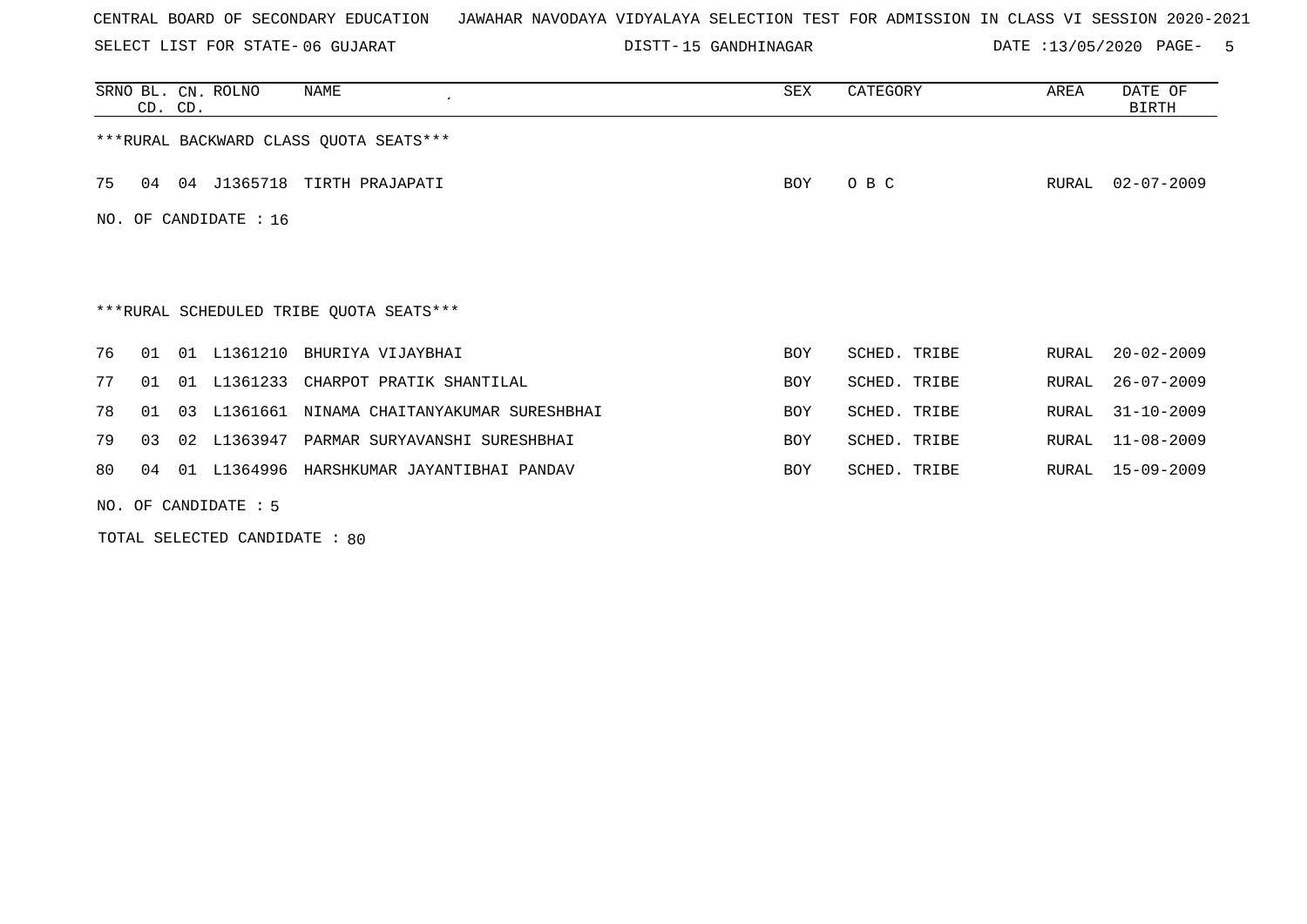SELECT LIST FOR STATE- DISTT- 06 GUJARAT

16 BANASKANTHA DATE :13/05/2020 PAGE- 1

|              | CD. CD.                          |    | SRNO BL. CN. ROLNO   | <b>NAME</b>                                   | SEX        | CATEGORY       | AREA  | DATE OF<br><b>BIRTH</b> |  |
|--------------|----------------------------------|----|----------------------|-----------------------------------------------|------------|----------------|-------|-------------------------|--|
|              |                                  |    | ***OPEN UR SEATS***  |                                               |            |                |       |                         |  |
| $\mathbf{1}$ | 01                               |    |                      | 01 M1365789 ASHAL RINKUBEN LAKHAMANBHAI       | GIRL       | GENERAL        | RURAL | 08-08-2009              |  |
| 2            | 01                               |    |                      | 01 M1365818 BRAHMAN BANSIBEN LAKHIRAMBHAI     | GIRL       | <b>GENERAL</b> | RURAL | $09 - 05 - 2010$        |  |
| 3            | 01                               |    |                      | 01 J1365875 CHAUDHARI SANJAYKUMAR NARANBHAI   | <b>BOY</b> | O B C          | RURAL | $15 - 01 - 2010$        |  |
| 4            | 01                               | 03 |                      | J1366245 PATEL JAYVEER                        | BOY        | O B C          | RURAL | 12-04-2010              |  |
| 5            | 04                               |    | 01 B1368425          | CHAUDHARI KIRANBHAI DINESHBHAI                | <b>BOY</b> | O B C          | URBAN | $16 - 08 - 2009$        |  |
| 6            | 12                               |    |                      | 02 J1375005 KAVYA CHAMPAKBHAI DARJI           | BOY        | O B C          | RURAL | $05 - 03 - 2009$        |  |
| 7            | 12 <sup>°</sup>                  |    |                      | 03 M1375413 VORA VAIDEHI HITENDRAKUMAR        | GIRL       | <b>GENERAL</b> | RURAL | $29 - 12 - 2009$        |  |
| 8            | 14                               |    |                      | 01 L1375932 DAMOR SWARIT                      | <b>BOY</b> | SCHED. TRIBE   | RURAL | $10 - 04 - 2010$        |  |
| 9            |                                  |    |                      | 14 03 F1376278 SAUMYA BHAGIRATHBHAI CHAUDHARI | GIRL       | O B C          | URBAN | $18 - 01 - 2010$        |  |
|              |                                  |    | NO. OF CANDIDATE : 9 |                                               |            |                |       |                         |  |
|              |                                  |    |                      |                                               |            |                |       |                         |  |
|              |                                  |    |                      |                                               |            |                |       |                         |  |
|              |                                  |    |                      | ***OPEN SCHEDULED CASTE QUOTA SEATS***        |            |                |       |                         |  |
| 10           | 03                               |    |                      | 05 K1368296 YOG HEMJIBHAI PARMAR              | <b>BOY</b> | SCHED. CASTE   | RURAL | $16 - 12 - 2009$        |  |
| 11           | 10                               |    |                      | 01 C1372929 DERIYA ARYAN GIRISHKUMAR          | BOY        | SCHED. CASTE   | URBAN | $09 - 09 - 2009$        |  |
| 12           | 12                               |    |                      | 02 01375015 KRENI HIMANSUBHAI AGRAWAL         | GIRL       | SCHED. CASTE   | RURAL | $05 - 11 - 2009$        |  |
|              |                                  |    | NO. OF CANDIDATE : 3 |                                               |            |                |       |                         |  |
|              |                                  |    |                      |                                               |            |                |       |                         |  |
|              |                                  |    |                      |                                               |            |                |       |                         |  |
|              | *** OPEN DISABLED QUOTA SEATS*** |    |                      |                                               |            |                |       |                         |  |

13 01 01 N1366008 FALGUNIBEN GIRL O B C RURAL 26-06-2009

NO. OF CANDIDATE : 1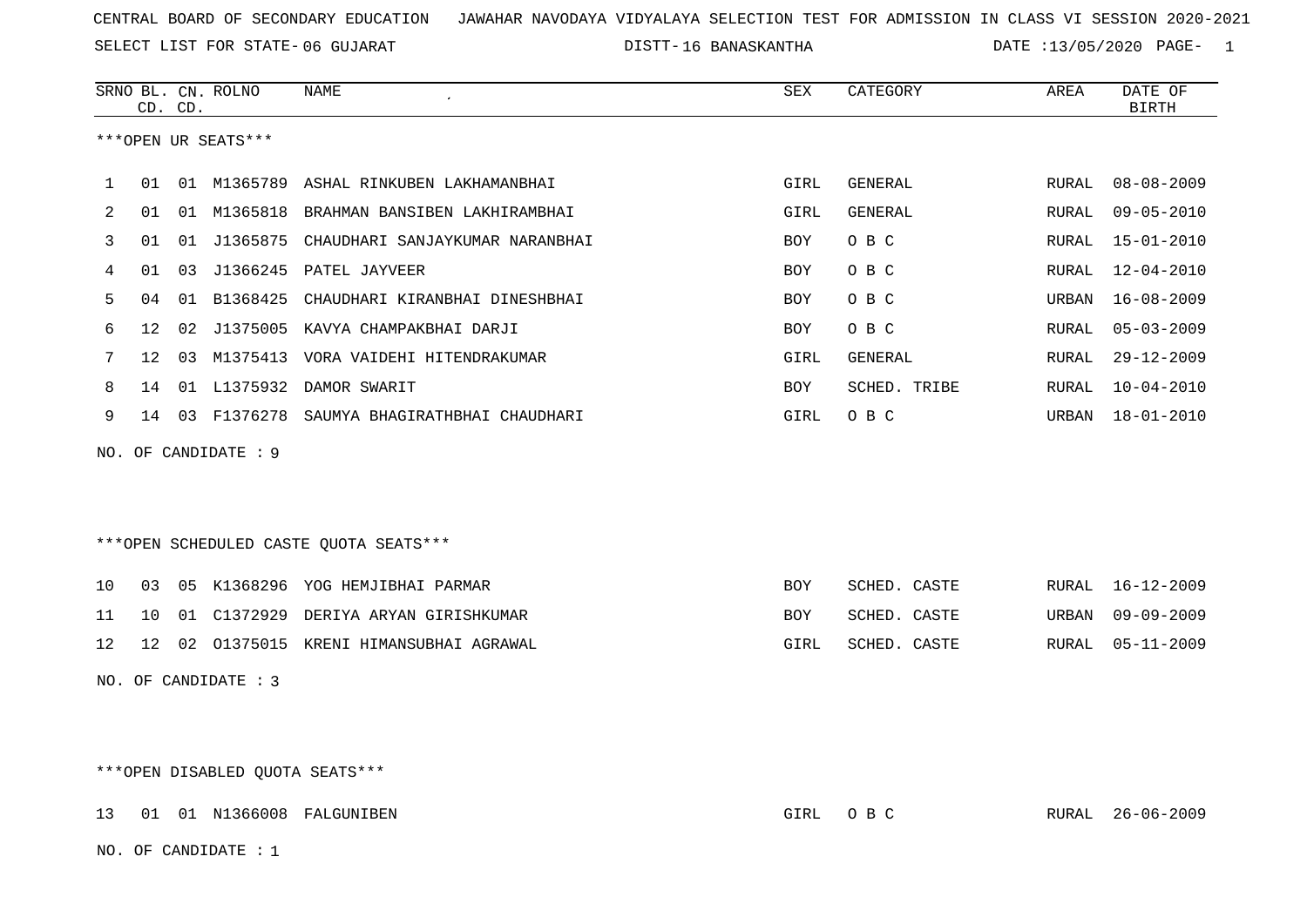SELECT LIST FOR STATE- DISTT- 06 GUJARAT

16 BANASKANTHA DATE :13/05/2020 PAGE- 2

|    |              | CD. CD. | SRNO BL. CN. ROLNO     | <b>NAME</b>                                 | ${\tt SEX}$ | CATEGORY     | AREA         | DATE OF<br><b>BIRTH</b> |
|----|--------------|---------|------------------------|---------------------------------------------|-------------|--------------|--------------|-------------------------|
|    |              |         |                        | *** OPEN BACKWARD CLASS QUOTA SEATS***      |             |              |              |                         |
| 14 | 01           |         |                        | 01 J1365854 CHAUDHARI MAHESHBHAI KHETSIBHAI | <b>BOY</b>  | O B C        | RURAL        | $20 - 11 - 2009$        |
| 15 | 03           | 02      | N1367068               | CHAUDHARY MAHIMABEN                         | GIRL        | O B C        | <b>RURAL</b> | $27 - 06 - 2009$        |
| 16 | 03           | 02      | J1367110               | CHAUDHARY PRAVINBHAI MAHESHBHAI             | BOY         | O B C        | RURAL        | $17 - 10 - 2009$        |
| 17 | $10^{\circ}$ | 03      | B1373465               | PARMAR HARSHIL CHATURJI                     | BOY         | O B C        | URBAN        | $29 - 05 - 2009$        |
| 18 | 14           | 03      |                        | J1376269 SADHU PARTH HARGOVANDAS            | BOY         | O B C        | RURAL        | $20 - 09 - 2009$        |
|    |              |         | NO. OF CANDIDATE : 5   |                                             |             |              |              |                         |
|    |              |         |                        | ***OPEN SCHEDULED TRIBE QUOTA SEATS***      |             |              |              |                         |
| 19 | 03           |         | 02 L1367299            | DIGESH KUMAR BHAGORA                        | BOY         | SCHED. TRIBE | RURAL        | $15 - 07 - 2009$        |
| 20 | 07           |         |                        | 01 L1370710 SOLANKI KRISHKUMAR DINESHKUMAR  | BOY         | SCHED. TRIBE | RURAL        | $17 - 08 - 2009$        |
|    |              |         | NO. OF CANDIDATE : $2$ |                                             |             |              |              |                         |
|    |              |         | ***RURAL OPEN SEATS*** |                                             |             |              |              |                         |
| 21 | 01           |         |                        | 01 J1365936 CHAUDHARY YOGESHBHAI JETHABHAI  | <b>BOY</b>  | O B C        | RURAL        | $29 - 08 - 2009$        |
| 22 | 01           | 03      | I1366356               | RAVINDRASINH                                | BOY         | GENERAL      | RURAL        | $15 - 11 - 2009$        |
| 23 | 01           | 03      | J1366370               | SADHU VISHAL BHAMARADAS                     | BOY         | O B C        | RURAL        | $23 - 09 - 2009$        |
| 24 | 02           |         |                        | 01 J1366639 OMDAN DILIPDANJI KHADIYA        | BOY         | O B C        | RURAL        | $30 - 05 - 2010$        |
| 25 | 03           |         |                        | 01 J1366970 CHAUDHARY DHARMENDAR KUMAR      | <b>BOY</b>  | O B C        | RURAL        | $21 - 02 - 2009$        |
| 26 | 03           |         |                        | 04 N1367800 PATEL NIYATIBEN SOMABHAI        | GIRL        | O B C        | RURAL        | $18 - 11 - 2009$        |
| 27 | 03           |         |                        | 05 I1368117 SHLOK MITHUNKUMAR PATEL         | BOY         | GENERAL      | RURAL        | $25 - 11 - 2009$        |
| 28 | 04           | 01      |                        | J1368504 CHAUDHARY HITESHBHAI SEDHABHAI     | BOY         | O B C        | <b>RURAL</b> | $09 - 08 - 2009$        |
| 29 |              |         |                        | 04 03 J1369134 PRAJAPATI DHRUMIL ASHOKBHAI  | BOY         | O B C        | RURAL        | $28 - 12 - 2008$        |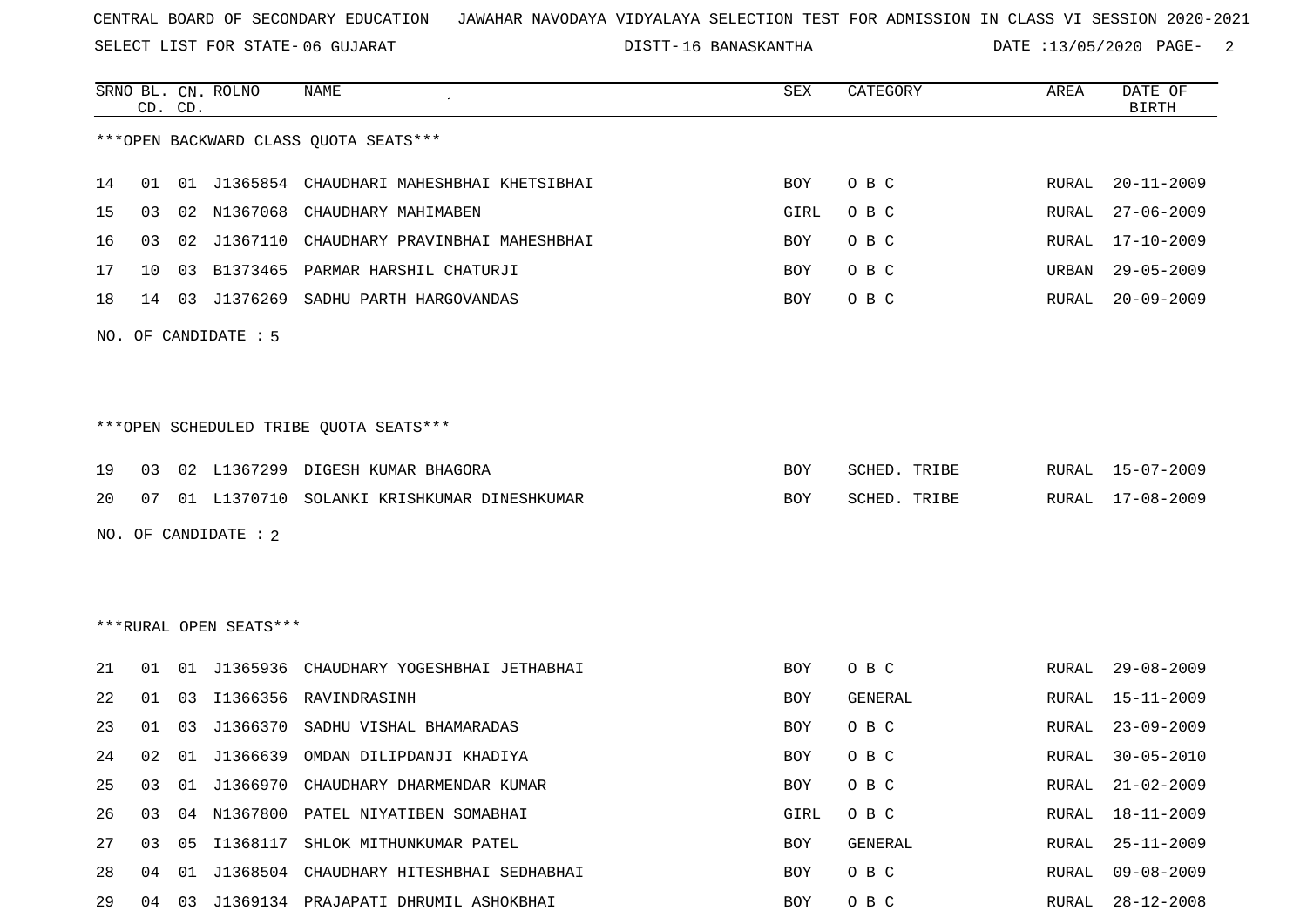SELECT LIST FOR STATE- DISTT- 06 GUJARAT

16 BANASKANTHA DATE :13/05/2020 PAGE- 3

|    | CD. CD.         |    | SRNO BL. CN. ROLNO     | <b>NAME</b>                              | <b>SEX</b> | CATEGORY       | AREA         | DATE OF<br><b>BIRTH</b> |
|----|-----------------|----|------------------------|------------------------------------------|------------|----------------|--------------|-------------------------|
|    |                 |    | ***RURAL OPEN SEATS*** |                                          |            |                |              |                         |
| 30 | 05              | 02 |                        | 01369866 PARIKH PANTHINI NARENDRABHAI    | GIRL       | SCHED. CASTE   | RURAL        | $27 - 07 - 2009$        |
| 31 | 06              | 02 | J1370349               | PATEL TIRTHKUMAR KAMLESHKUMAR            | <b>BOY</b> | O B C          | <b>RURAL</b> | $31 - 03 - 2010$        |
| 32 | 07              | 01 |                        | 01370618 PARMAR HETALBEN PRAHLADBHAI     | GIRL       | SCHED. CASTE   | RURAL        | $01 - 02 - 2010$        |
| 33 | 07              | 01 | J1370659               | PRAJAPATI RUSHIL                         | BOY        | O B C          | RURAL        | $08 - 05 - 2009$        |
| 34 | 08              | 02 | N1371269               | PRAJAPATI VAIDEHI SHAILESHBHAI           | GIRL       | O B C          | RURAL        | $30 - 12 - 2009$        |
| 35 | 08              | 03 | 01371282               | PURABIYA DRASHTI PANKAJKUMAR             | GIRL       | SCHED. CASTE   | RURAL        | $16 - 06 - 2009$        |
| 36 | 09              | 03 | 01372019               | MANGROLA TINABEN DINESHBHAI              | GIRL       | SCHED. CASTE   | RURAL        | $15 - 10 - 2009$        |
| 37 | 09              | 03 | I1372033               | MENAT TIRTH                              | <b>BOY</b> | GENERAL        | RURAL        | $03 - 06 - 2009$        |
| 38 | 09              | 04 |                        | M1372224 PATEL SRUSHTI AJITBHAI          | GIRL       | <b>GENERAL</b> | RURAL        | $19 - 01 - 2010$        |
| 39 | 10              | 01 |                        | J1372672 AYUSHBHAI DEVABHAI CHAUDHARY    | <b>BOY</b> | O B C          | RURAL        | $05 - 09 - 2009$        |
| 40 | 10              | 02 | M1373154               | JOSHI SANJANABEN                         | GIRL       | GENERAL        | RURAL        | $15 - 11 - 2009$        |
| 41 | 10              | 03 |                        | J1373341 MILANKUMAR GANPATLAL KACHCHHAVA | <b>BOY</b> | O B C          | RURAL        | $23 - 04 - 2010$        |
| 42 | 10              | 04 |                        | J1373834 SHLOK GOHIL                     | <b>BOY</b> | O B C          | RURAL        | $28 - 10 - 2009$        |
| 43 | 10              | 05 | N1373960               | SUTHAR KENVI PRAVINBHAI                  | GIRL       | O B C          | RURAL        | $17 - 08 - 2009$        |
| 44 | 11              | 02 | J1374495               | PRAJAPATI PARESHKUMAR KANAIYALAL         | <b>BOY</b> | O B C          | RURAL        | $23 - 05 - 2010$        |
| 45 | 12              | 02 | J1375170               | PRAJAPATI PIYUSHBHAI JITUBHAI            | <b>BOY</b> | O B C          | RURAL        | $25 - 02 - 2010$        |
| 46 | 12 <sub>1</sub> | 03 | J1375303               | THAKOR ALPESHBHAI JAVANJI                | <b>BOY</b> | O B C          | RURAL        | $01 - 06 - 2009$        |
| 47 | 13              | 01 | M1375531               | JANKIBA GAJENDRASINH VAGHELA             | GIRL       | <b>GENERAL</b> | RURAL        | $20 - 12 - 2009$        |
| 48 | 14              | 01 | M1376034               | JOSHI DIMPAL AMARATBHAI                  | GIRL       | GENERAL        | RURAL        | $12 - 10 - 2009$        |
| 49 | 14              | 02 | N1376137               | PANCHAL JANAKIBEN CHANDRAKANTHBHAI       | GIRL       | O B C          | RURAL        | $13 - 08 - 2009$        |
| 50 | 14              | 02 |                        | M1376161 PATEL KRINALBEN KIRITKUMAR      | GIRL       | <b>GENERAL</b> | RURAL        | $14 - 09 - 2009$        |
|    |                 |    |                        |                                          |            |                |              |                         |

NO. OF CANDIDATE : 30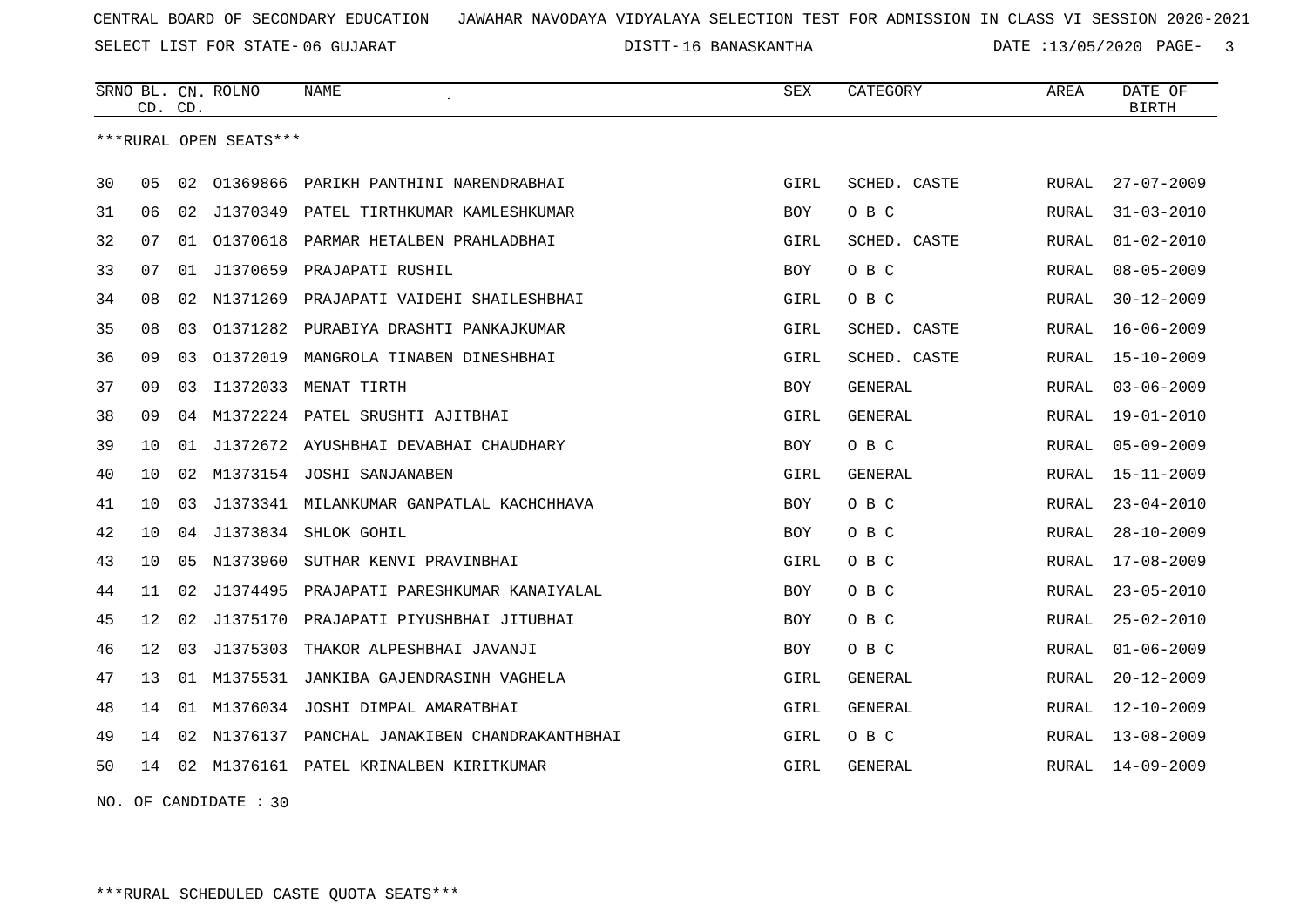SELECT LIST FOR STATE- DISTT- 06 GUJARAT

SRNO BL. CN.

CD. CD.

ROLNO NAME SEX CATEGORY AREA DATE OF

BIRTH

16 BANASKANTHA DATE :13/05/2020 PAGE- 4

| ***RURAL SCHEDULED CASTE QUOTA SEATS*** |    |    |                     |                                              |      |              |       |                  |  |
|-----------------------------------------|----|----|---------------------|----------------------------------------------|------|--------------|-------|------------------|--|
| 51                                      |    |    |                     | 01 03 K1366339 RANUVA DIPAKBHAI SOMABHAI     | BOY  | SCHED. CASTE |       | RURAL 24-12-2009 |  |
| 52                                      | 01 |    |                     | 03 01366378 SARA PRAKASHCHANDRA SINHA        | GIRL | SCHED. CASTE | RURAL | $13 - 03 - 2010$ |  |
| 53                                      | 02 |    |                     | 01 K1366506 AMBEDAKAR MILANKUMAR MEVABHAI    | BOY  | SCHED. CASTE | RURAL | $27 - 05 - 2010$ |  |
| 54                                      | 02 |    |                     | 01 K1366650 PARMAR VIKRAMKUMAR RAMESHBHAI    | BOY  | SCHED. CASTE | RURAL | $25 - 01 - 2010$ |  |
| 55                                      | 02 |    |                     | 01 K1366687 RATHOD MANOJKUMAR JAGTABHAI      | BOY  | SCHED. CASTE | RURAL | $30 - 11 - 2009$ |  |
| 56                                      | 04 |    |                     | 01 K1368313 AMIN SMIT MUKESHBHAI             | BOY  | SCHED. CASTE | RURAL | $01 - 10 - 2009$ |  |
| 57                                      | 04 |    | 02 K1368721         | CHAUHAN VIJAYBHAI DASHARATHBHAI              | BOY  | SCHED. CASTE | RURAL | $31 - 12 - 2009$ |  |
| 58                                      | 04 |    |                     | 02 K1368886 JIGNESHKUMAR BAROT               | BOY  | SCHED. CASTE | RURAL | 10-07-2009       |  |
| 59                                      | 10 |    |                     | 03 K1373458 PARMAR DHAVALKUMAR SURESHBHAI    | BOY  | SCHED. CASTE |       | RURAL 26-11-2007 |  |
|                                         |    |    | NO. OF CANDIDATE: 9 |                                              |      |              |       |                  |  |
|                                         |    |    |                     |                                              |      |              |       |                  |  |
|                                         |    |    |                     |                                              |      |              |       |                  |  |
|                                         |    |    |                     | ***RURAL BACKWARD CLASS OUOTA SEATS***       |      |              |       |                  |  |
| 60                                      | 01 |    |                     | 01 N1365811 BHAVYABEN ISHVARBHAI PATEL       | GIRL | O B C        |       | RURAL 02-08-2009 |  |
| 61                                      | 03 |    |                     | 01 J1366965 CHAUDHARY CHIRAGBHAI VINODBHAI   | BOY  | O B C        | RURAL | $04 - 01 - 2010$ |  |
| 62                                      | 03 |    |                     | 02 N1367151 CHAUDHARY SONALBEN VASHRAMBHAI   | GIRL | O B C        | RURAL | $03 - 10 - 2009$ |  |
| 63                                      | 03 |    |                     | 03 J1367580 MALI PRATIK ASHOK KUMAR          | BOY  | O B C        | RURAL | $03 - 09 - 2010$ |  |
| 64                                      | 04 |    | 01 J1368608         | CHAUDHARY PARESHBHAI JETABHAI                | BOY  | O B C        | RURAL | $23 - 08 - 2009$ |  |
| 65                                      | 04 |    |                     | 03 J1369124 PRAJAPATI CHANDANBHAI VARDHABHAI | BOY  | O B C        | RURAL | $12 - 08 - 2009$ |  |
| 66                                      | 05 | 02 |                     | J1369845 NAI SHRAVANBHAI BHURABHAI           | BOY  | O B C        | RURAL | $06 - 07 - 2009$ |  |
| 67                                      | 06 |    |                     | 01 J1370210 DABHI RAJDIPSINH VADALSINH       | BOY  | O B C        | RURAL | 18-04-2010       |  |
| 68                                      | 10 |    |                     | 05 N1374075 UARVASHIBEN                      | GIRL | O B C        |       | RURAL 11-09-2009 |  |
| 69                                      |    |    |                     | 12 01 J1374918 GAUSVAMI KIRANPURI SURESHPURI | BOY  | O B C        |       | RURAL 12-12-2009 |  |
| 70                                      |    |    |                     | 12 02 N1375167 PRAJAPATI NIKITA LALITKUMAR   | GIRL | O B C        | RURAL | $28 - 08 - 2009$ |  |
| 71                                      | 12 |    |                     | 03 N1375412 VORA BHAGYASHRI PRAKASHBHAI      | GIRL | O B C        | RURAL | $11 - 02 - 2010$ |  |
|                                         |    |    |                     |                                              |      |              |       |                  |  |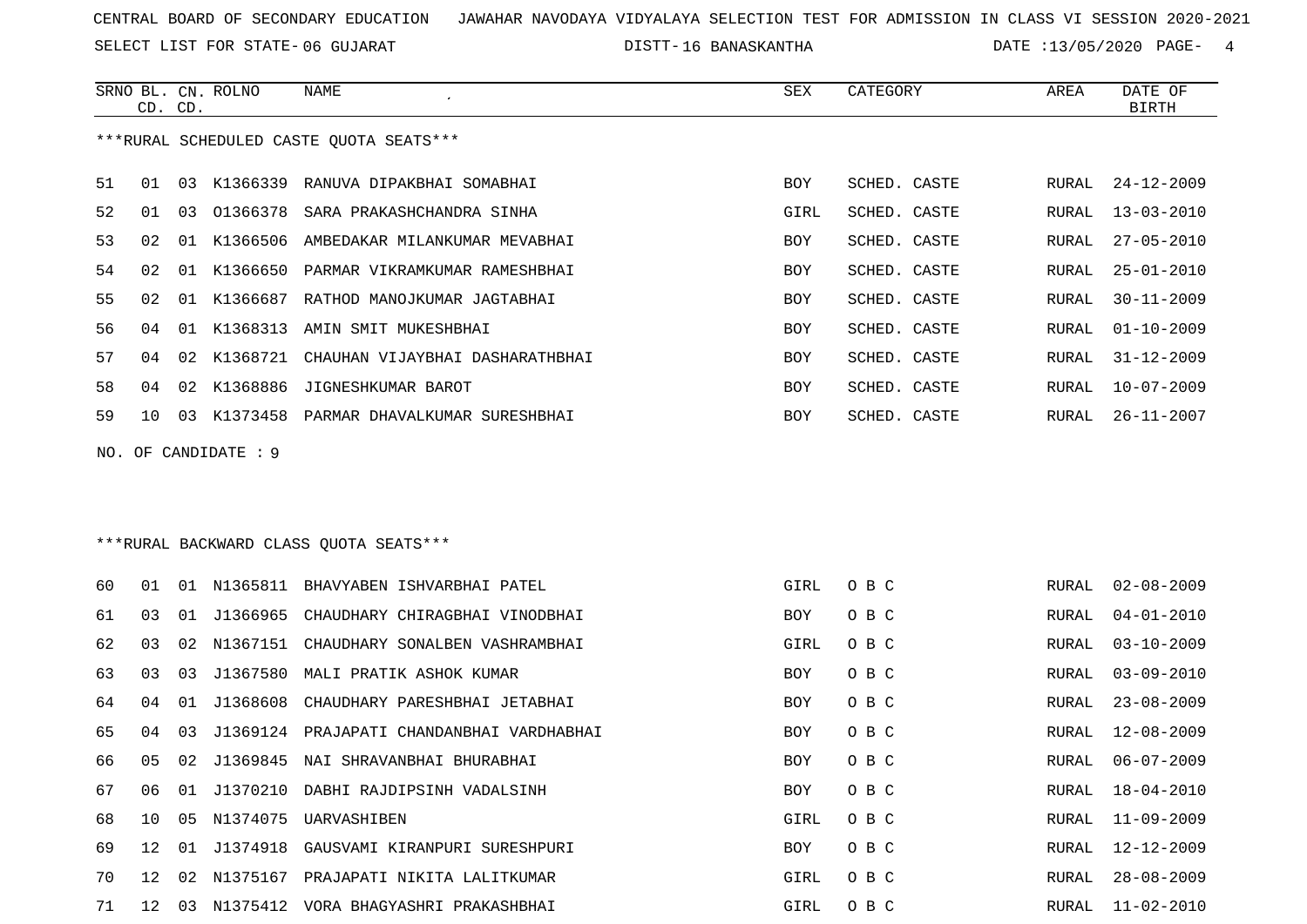SELECT LIST FOR STATE- DISTT- 06 GUJARAT

16 BANASKANTHA DATE :13/05/2020 PAGE- 5

|    | CD. CD. |    | SRNO BL. CN. ROLNO      | <b>NAME</b>                             | <b>SEX</b> | CATEGORY     | AREA  | DATE OF<br><b>BIRTH</b> |
|----|---------|----|-------------------------|-----------------------------------------|------------|--------------|-------|-------------------------|
|    |         |    |                         | ***RURAL BACKWARD CLASS OUOTA SEATS***  |            |              |       |                         |
| 72 | 12      | 03 | J1375420                | YUN DINESHBHAI CHAUDHARI                | BOY        | O B C        | RURAL | $07 - 06 - 2009$        |
| 73 | 13      | 01 | J1375453                | CHAUDHARI YASH BHAVABHAI                | <b>BOY</b> | O B C        | RURAL | $27 - 08 - 2009$        |
| 74 | 13      | 01 | J1375468                | CHAUDHARY JAIMINKUMAR UKABHAI           | <b>BOY</b> | O B C        | RURAL | $30 - 05 - 2010$        |
| 75 | 13      | 02 | J1375740                | THAKOR BHAVIN VISHNUBHAI                | BOY        | O B C        | RURAL | $20 - 05 - 2010$        |
|    |         |    | NO. OF CANDIDATE : $16$ |                                         |            |              |       |                         |
|    |         |    |                         | ***RURAL SCHEDULED TRIBE QUOTA SEATS*** |            |              |       |                         |
| 76 | 02      |    |                         | 01 L1366622 MAHLA DIXIT                 | <b>BOY</b> | SCHED. TRIBE | RURAL | $24 - 12 - 2009$        |
| 77 | 04      | 01 | L1368360                | BHIL DEVABHAI SHANTIBHAI                | <b>BOY</b> | SCHED. TRIBE | RURAL | $01 - 04 - 2010$        |
| 78 | 09      | 01 | P1371544                | BAKIBEN                                 | GIRL       | SCHED. TRIBE | RURAL | $03 - 10 - 2008$        |
| 79 | 09      | 03 | L1371976                | MAAN HARESBHAI RANA                     | <b>BOY</b> | SCHED. TRIBE | RURAL | $25 - 07 - 2009$        |
| 80 | 14      | 01 | L1375931                | DAMOR SHAN RAJESHBHAI                   | <b>BOY</b> | SCHED. TRIBE | RURAL | $10 - 04 - 2010$        |

NO. OF CANDIDATE : 5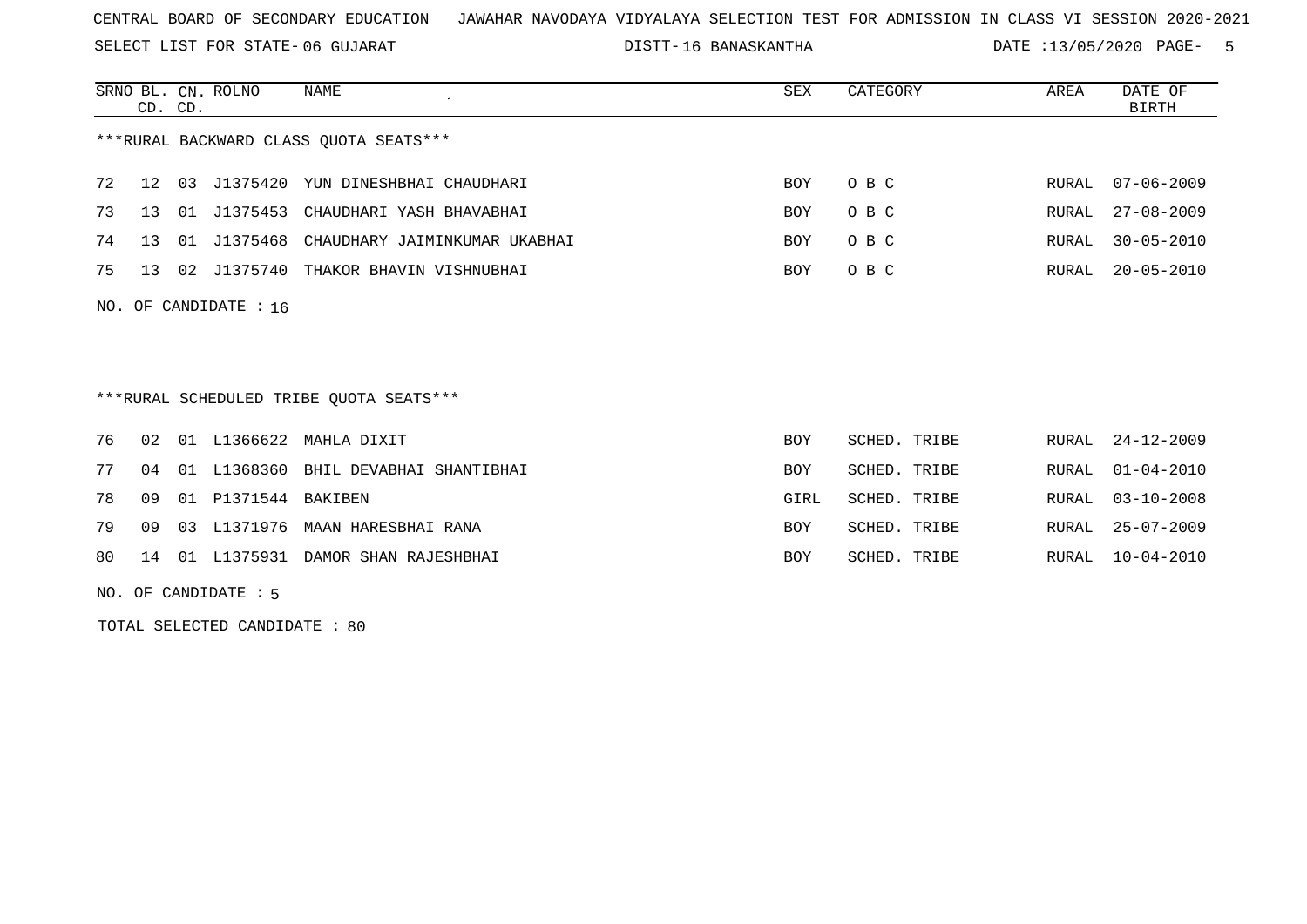SELECT LIST FOR STATE- DISTT- 06 GUJARAT

17 MEHSANA DATE :13/05/2020 PAGE- 1

|     |                      | CD. CD. | SRNO BL. CN. ROLNO  | <b>NAME</b>                            | <b>SEX</b> | CATEGORY       | AREA         | DATE OF<br><b>BIRTH</b> |  |
|-----|----------------------|---------|---------------------|----------------------------------------|------------|----------------|--------------|-------------------------|--|
|     |                      |         | ***OPEN UR SEATS*** |                                        |            |                |              |                         |  |
| 1   | 01                   |         | 01 B1376647         | CHAUDHARY AARAV NIMESHKUMAR            | <b>BOY</b> | O B C          | URBAN        | $16 - 07 - 2009$        |  |
|     |                      |         |                     |                                        |            |                |              |                         |  |
| 2   | 01                   | 03      |                     | I1377133 NIV PANKILKUMAR PATEL         | <b>BOY</b> | GENERAL        | RURAL        | $08 - 06 - 2009$        |  |
| 3   | 01                   | 05      |                     | A1377812 RHYDHAM MANISHKUMAR PATEL     | <b>BOY</b> | <b>GENERAL</b> | URBAN        | $30 - 10 - 2008$        |  |
| 4   | 02                   | 01      | J1378477            | THAKOR ADITY                           | BOY        | O B C          | RURAL        | $01 - 06 - 2010$        |  |
| 5   | 03                   | 02      |                     | A1379154 RAVAL LAKSHIT SHAILESHKUMAR   | <b>BOY</b> | <b>GENERAL</b> | URBAN        | $03 - 11 - 2009$        |  |
| 6   | 04                   |         |                     | 01 A1379765 PATEL HENIL                | BOY        | <b>GENERAL</b> | URBAN        | $16 - 09 - 2009$        |  |
| 7   | 04                   | 02      | M1379816            | PATEL NIRVA SHASHIKANT                 | GIRL       | <b>GENERAL</b> | RURAL        | $16 - 03 - 2009$        |  |
| 8   | 04                   |         |                     | 02 M1379827 PATEL PRACHI SUNILBHAI     | GIRL       | GENERAL        | RURAL        | $17 - 01 - 2009$        |  |
| 9   | 05                   | 01      |                     | I1380442 JENIS PATEL                   | <b>BOY</b> | <b>GENERAL</b> | RURAL        | $01 - 09 - 2009$        |  |
| 10  | 05                   | 03      |                     | I1380798 PATEL PARSHWA                 | <b>BOY</b> | GENERAL        | <b>RURAL</b> | $13 - 03 - 2009$        |  |
| 11  | 05                   |         | 04 B1381332 VED OZA |                                        | <b>BOY</b> | O B C          | URBAN        | $23 - 08 - 2008$        |  |
| NO. |                      |         | OF CANDIDATE : 11   |                                        |            |                |              |                         |  |
|     |                      |         |                     |                                        |            |                |              |                         |  |
|     |                      |         |                     |                                        |            |                |              |                         |  |
|     |                      |         |                     | ***OPEN SCHEDULED CASTE QUOTA SEATS*** |            |                |              |                         |  |
|     |                      |         |                     |                                        |            |                |              |                         |  |
| 12  | 01                   |         |                     | 02 C1376971 JOSHI SANIDHYA MEHUL       | <b>BOY</b> | SCHED. CASTE   | URBAN        | $01 - 02 - 2009$        |  |
| 13  | 01                   | 05      |                     | G1377936 SOLANKI NIKIBEN CHANDRAKANT   | GIRL       | SCHED. CASTE   | URBAN        | $01 - 05 - 2010$        |  |
| 14  | 04                   |         |                     | 01 G1379705 PARMAR KRUPABEN VINODBHAI  | GIRL       | SCHED. CASTE   | URBAN        | $21 - 04 - 2010$        |  |
|     | NO. OF CANDIDATE : 3 |         |                     |                                        |            |                |              |                         |  |
|     |                      |         |                     |                                        |            |                |              |                         |  |
|     |                      |         |                     |                                        |            |                |              |                         |  |

\*\*\*OPEN BACKWARD CLASS QUOTA SEATS\*\*\*

| 15 01 01 |  | 1 F1376582 CHAUDHARI HENY            | OTRI. |       | <b>URBAN</b> | $22 - 07 - 2009$ |
|----------|--|--------------------------------------|-------|-------|--------------|------------------|
| 16 01 01 |  | 1 N1376622 CHAUDHARI RAHI RAJESHBHAI | GTRT  | O R C | RURAL.       | $20 - 10 - 2009$ |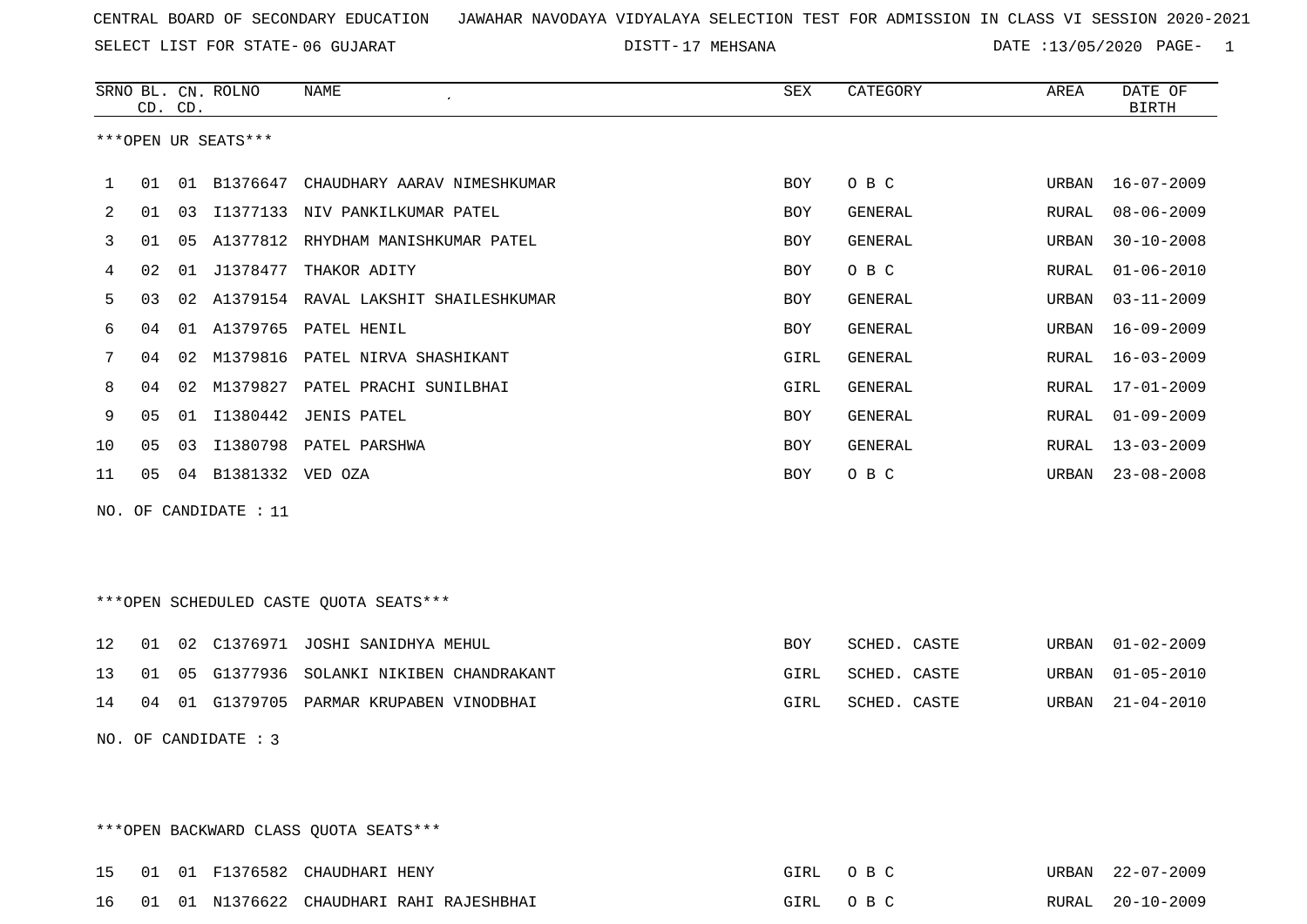SELECT LIST FOR STATE- DISTT- 06 GUJARAT

17 MEHSANA DATE :13/05/2020 PAGE- 2

|    | CD. CD. |    | SRNO BL. CN. ROLNO     | <b>NAME</b>                              | <b>SEX</b> | CATEGORY       | <b>AREA</b> | DATE OF<br><b>BIRTH</b> |
|----|---------|----|------------------------|------------------------------------------|------------|----------------|-------------|-------------------------|
|    |         |    |                        | *** OPEN BACKWARD CLASS QUOTA SEATS***   |            |                |             |                         |
| 17 | 01      |    |                        | 04 J1377456 PATEL SMITH ASHISHKUMAR      | BOY        | O B C          |             | RURAL 18-05-2010        |
| 18 | 03      |    | 01 B1378913            | PANCHAL HARSHIL AMITKUMAR                | BOY        | O B C          | URBAN       | $26 - 02 - 2010$        |
| 19 | 08      |    | 01 N1383088            | CHAUDHARI HIMANSHI                       | GIRL       | O B C          | RURAL       | $02 - 01 - 2010$        |
|    |         |    | NO. OF CANDIDATE : $5$ |                                          |            |                |             |                         |
|    |         |    |                        |                                          |            |                |             |                         |
|    |         |    |                        | ***OPEN SCHEDULED TRIBE QUOTA SEATS***   |            |                |             |                         |
| 20 |         |    |                        | 01 02 D1376877 GAMETI DIXEETKUMAR        | BOY        | SCHED. TRIBE   | URBAN       | $28 - 12 - 2009$        |
|    |         |    | NO. OF CANDIDATE : $1$ |                                          |            |                |             |                         |
|    |         |    |                        |                                          |            |                |             |                         |
|    |         |    |                        |                                          |            |                |             |                         |
|    |         |    | ***RURAL OPEN SEATS*** |                                          |            |                |             |                         |
| 21 | 01      |    | 01 J1376610            | CHAUDHARI MAN                            | BOY        | O B C          | RURAL       | $27 - 06 - 2009$        |
| 22 | 01      | 03 |                        | M1377269 PATEL DIYA TARUNKUMAR           | GIRL       | GENERAL        | RURAL       | $15 - 07 - 2009$        |
| 23 | 01      | 03 | I1377351               | PATEL MANNAT BHAVESHKUMAR                | BOY        | <b>GENERAL</b> | RURAL       | $04 - 01 - 2010$        |
| 24 | 01      | 04 | I1377387               | PATEL PRANSHU PANKAJKUMAR                | BOY        | GENERAL        | RURAL       | $23 - 08 - 2009$        |
| 25 | 01      | 04 | I1377428               | PATEL RUDRA NITINKUMAR                   | BOY        | <b>GENERAL</b> | RURAL       | $25 - 05 - 2010$        |
| 26 | 01      | 06 | M1378223               | YASHVI DILIPKUMAR PATEL                  | GIRL       | <b>GENERAL</b> | RURAL       | $10 - 08 - 2008$        |
| 27 | 02      |    |                        | 01 I1378354 PATEL GHANSHYAM SATISHBHAI   | BOY        | GENERAL        | RURAL       | $14 - 11 - 2009$        |
| 28 | 02      |    |                        | 01 I1378475 THAKKAR PRITKUMAR TUSHARBHAI | BOY        | GENERAL        | RURAL       | 17-10-2009              |
| 29 | 03      |    |                        | 01 N1378671 CHAUHAN NIRALI KAMLESHBHAI   | GIRL       | O B C          | RURAL       | $23 - 09 - 2009$        |
| 30 | 03      |    |                        | 02 M1378996 PATEL KHUSHI DEVENDRABHAI    | GIRL       | GENERAL        | RURAL       | 03-09-2009              |
| 31 | 03      | 03 |                        | I1379243 SINGH SHIVAM YOGENDEA           | BOY        | GENERAL        | RURAL       | $12 - 11 - 2008$        |
| 32 |         |    |                        | 03 03 N1379426 THAKOR VAIDEHI VAJAJI     | GIRL       | O B C          |             | RURAL 10-09-2009        |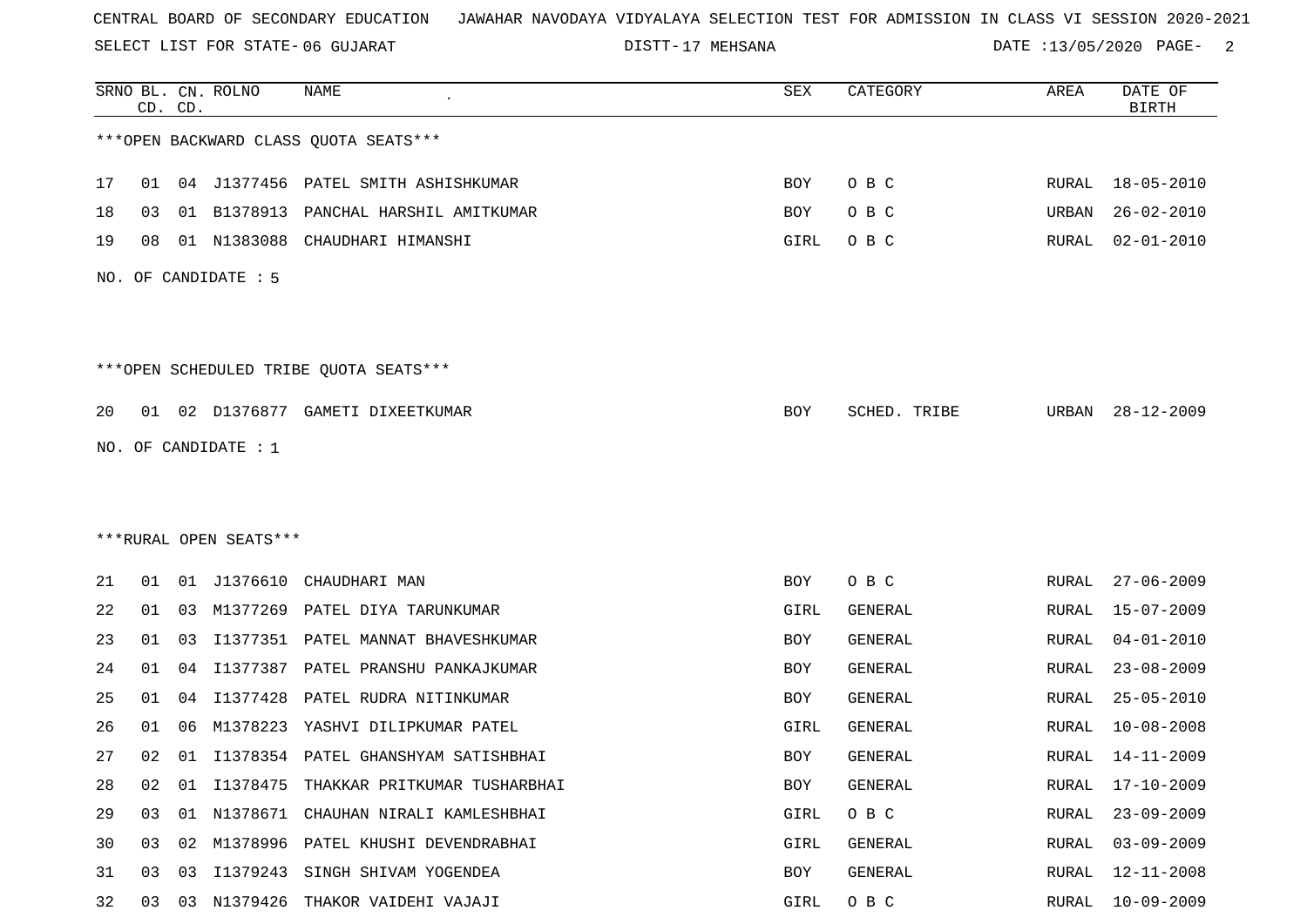SELECT LIST FOR STATE- DISTT- 06 GUJARAT

17 MEHSANA DATE :13/05/2020 PAGE- 3

|    | CD. CD. |    | SRNO BL. CN. ROLNO     | <b>NAME</b>                           | <b>SEX</b> | CATEGORY       | AREA         | DATE OF<br><b>BIRTH</b> |
|----|---------|----|------------------------|---------------------------------------|------------|----------------|--------------|-------------------------|
|    |         |    | ***RURAL OPEN SEATS*** |                                       |            |                |              |                         |
| 33 | 03      | 03 | 01379435               | TITHI NAYANKUMAR VIHOL                | GIRL       | SCHED. CASTE   | RURAL        | $15 - 11 - 2009$        |
| 34 | 04      | 01 | I1379757               | PATEL FENIL DINESHBHAI                | <b>BOY</b> | <b>GENERAL</b> | <b>RURAL</b> | $21 - 11 - 2009$        |
| 35 | 04      | 02 |                        | J1379884 PRAJAPATI BHAVY KALPESHKUMAR | <b>BOY</b> | O B C          | RURAL        | $08 - 03 - 2010$        |
| 36 | 05      |    | 01 N1380239            | CHAUDHARI DHANVI                      | GIRL       | O B C          | RURAL        | $26 - 09 - 2009$        |
| 37 | 05      | 01 | M1380368               | DHYANI PATEL                          | GIRL       | <b>GENERAL</b> | <b>RURAL</b> | $03 - 11 - 2008$        |
| 38 | 05      | 01 | J1380372               | DINESHKUMAR GOYAL                     | <b>BOY</b> | O B C          | <b>RURAL</b> | $24 - 10 - 2007$        |
| 39 | 05      | 03 | I1381045               | RUDRA PATEL                           | <b>BOY</b> | <b>GENERAL</b> | RURAL        | $16 - 11 - 2009$        |
| 40 | 06      | 01 | M1381597               | JIYA VIPULKUMAR KHATRI                | GIRL       | <b>GENERAL</b> | RURAL        | $29 - 09 - 2009$        |
| 41 | 06      | 03 | N1382005               | RABARI KHUSHI                         | GIRL       | O B C          | <b>RURAL</b> | $05 - 08 - 2009$        |
| 42 | 06      | 03 | M1382110               | RUCHIKA KEYUR MATTAD                  | GIRL       | <b>GENERAL</b> | <b>RURAL</b> | $25 - 08 - 2009$        |
| 43 | 06      | 04 | N1382156               | SHRUTI CHIRAGKUMAR PANCHAL            | GIRL       | O B C          | RURAL        | $20 - 01 - 2010$        |
| 44 | 07      | 01 | M1382697               | PATEL ASTHA ASHOKKUMAR                | GIRL       | <b>GENERAL</b> | <b>RURAL</b> | $16 - 07 - 2009$        |
| 45 | 07      | 02 | J1382823               | SATHVARA VATSAL BHAVESHKUMAR          | <b>BOY</b> | O B C          | RURAL        | $11 - 09 - 2009$        |
| 46 | 08      | 01 | N1383119               | CHAUDHARI NACHIKETA BHAGVANBHAI       | GIRL       | O B C          | RURAL        | $06 - 09 - 2008$        |
| 47 | 08      | 01 | J1383230               | GOSAI AYUSHBHARATHI NARENDRABHARATHI  | <b>BOY</b> | O B C          | RURAL        | $16 - 07 - 2009$        |
| 48 | 09      | 01 |                        | I1383941 PATEL DHYAN GOVINDBHAI       | <b>BOY</b> | <b>GENERAL</b> | <b>RURAL</b> | $14 - 01 - 2010$        |
| 49 | 09      | 02 | J1384306               | THAKOR MEHULJI PRAKASHJI              | <b>BOY</b> | O B C          | RURAL        | $22 - 07 - 2009$        |
| 50 | 10      | 01 |                        | 01384576 JADAV RAJVI MANOJKUMAR       | GIRL       | SCHED. CASTE   | RURAL        | $27 - 05 - 2010$        |

NO. OF CANDIDATE : 30

\*\*\*RURAL SCHEDULED CASTE QUOTA SEATS\*\*\*

|  |  | 51 01 02 K1376771 CHAVDA VEER             | BOY  | SCHED. CASTE |  | RURAL 23-02-2010 |
|--|--|-------------------------------------------|------|--------------|--|------------------|
|  |  | 52 01 06 01378205 VIDHI MULJIBHAI MAKWANA | GIRL | SCHED. CASTE |  | RURAL 11-09-2009 |
|  |  | 53 04 01 K1379615 JAY CHAUHAN             | BOY  | SCHED. CASTE |  | RURAL 17-02-2010 |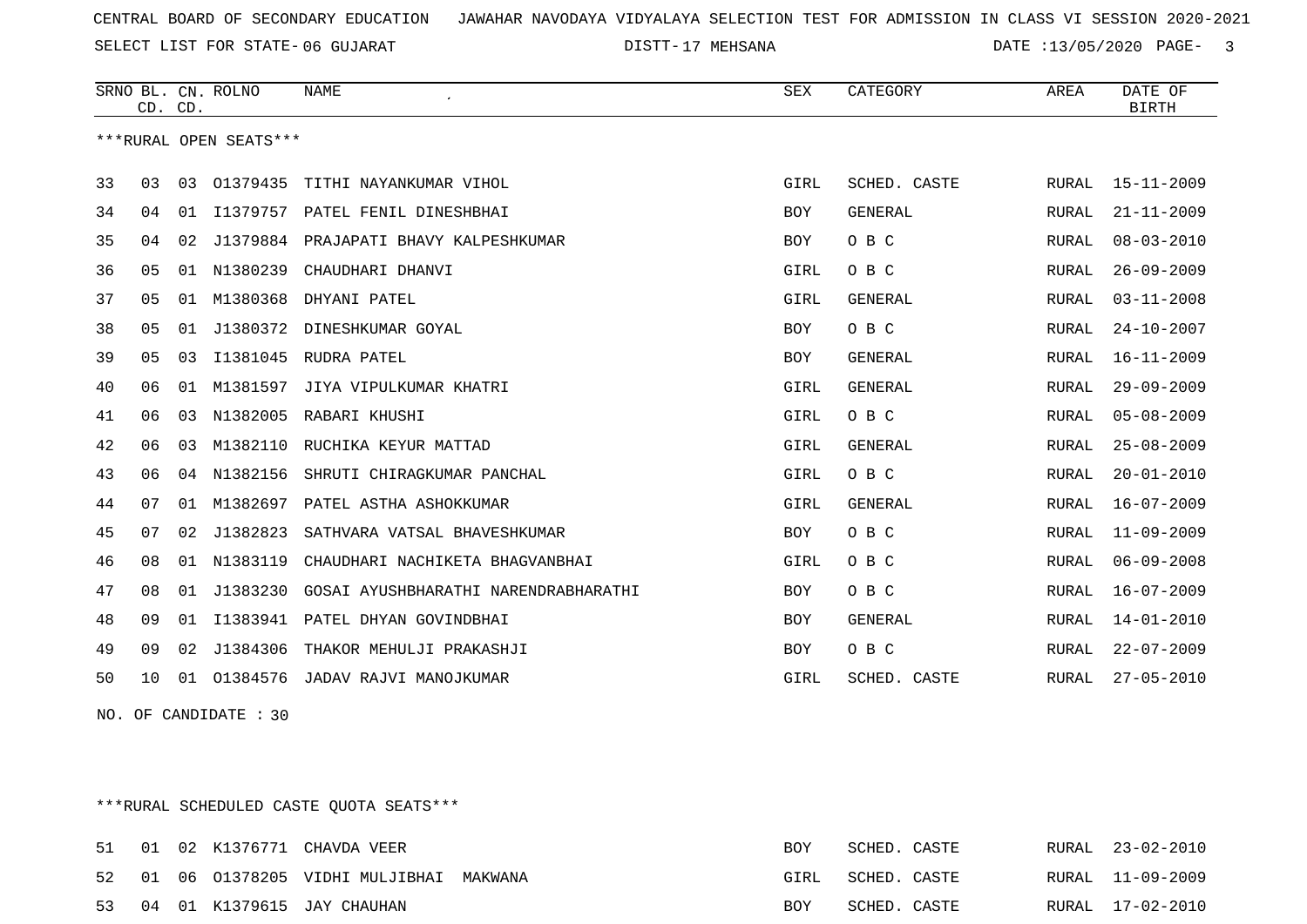SELECT LIST FOR STATE- DISTT- 06 GUJARAT

DISTT-17 MEHSANA 12000 12000 DATE :13/05/2020 PAGE- 4

|    | CD. CD. |    | SRNO BL. CN. ROLNO     | NAME                                     | SEX        | CATEGORY     | AREA  | DATE OF<br><b>BIRTH</b> |
|----|---------|----|------------------------|------------------------------------------|------------|--------------|-------|-------------------------|
|    |         |    |                        | ***RURAL SCHEDULED CASTE OUOTA SEATS***  |            |              |       |                         |
| 54 | 04      |    |                        | 02 K1380149 VALMIKI ROHAN ASHOKBHAI      | <b>BOY</b> | SCHED. CASTE | RURAL | $18 - 04 - 2009$        |
| 55 | 05      |    |                        | 01 K1380345 DAX SALVI                    | BOY        | SCHED. CASTE | RURAL | $11 - 08 - 2009$        |
| 56 | 05      | 02 |                        | 01380614 PARMAR KHUSHI DEVENDRAKUMAR     | GIRL       | SCHED. CASTE | RURAL | $30 - 09 - 2009$        |
| 57 | 06      | 02 |                        | 01381704 PARMAR DRASHTI ARVINDBHAI       | GIRL       | SCHED. CASTE | RURAL | $28 - 11 - 2009$        |
| 58 | 06      | 02 | K1381712               | PARMAR MIT JASHAVANTKUMAR                | BOY        | SCHED. CASTE | RURAL | $09 - 12 - 2009$        |
| 59 | 09      |    | 01 K1383928            | PARMAR SAHILKUMAR BARADEVBHAI            | BOY        | SCHED. CASTE | RURAL | $15 - 03 - 2010$        |
|    |         |    | NO. OF CANDIDATE $: 9$ |                                          |            |              |       |                         |
|    |         |    |                        |                                          |            |              |       |                         |
|    |         |    |                        | ***RURAL BACKWARD CLASS OUOTA SEATS***   |            |              |       |                         |
| 60 | 01      |    |                        | 01 N1376572 CHAUDHARI DIYA               | GIRL       | O B C        | RURAL | $28 - 11 - 2009$        |
| 61 | 01      |    |                        | 01 N1376624 CHAUDHARI RIYANSI HITESHBHAI | GIRL       | O B C        | RURAL | $09 - 01 - 2010$        |
| 62 | 01      |    | 01 J1376653            | CHAUDHARY DAIVIK KAMLESHBHAI             | BOY        | O B C        | RURAL | $13 - 07 - 2009$        |
| 63 | 01      | 01 | N1376658               | CHAUDHARY DHARMI HASMUKHBHAI             | GIRL       | O B C        | RURAL | $24 - 10 - 2009$        |
| 64 | 01      | 01 | J1376667               | CHAUDHARY HARMISH                        | BOY        | O B C        | RURAL | $26 - 03 - 2010$        |
| 65 | 01      | 01 | N1376671               | CHAUDHARY JANNAT                         | GIRL       | O B C        | RURAL | $26 - 10 - 2009$        |
| 66 | 01      | 01 | N1376672               | CHAUDHARY JANVIBEN RANJITBHAI            | GIRL       | O B C        | RURAL | 18-12-2009              |
| 67 | 01      | 01 | N1376698               | CHAUDHARY PRACHI RAMESHBHAI              | GIRL       | O B C        | RURAL | $12 - 11 - 2009$        |
| 68 | 01      | 04 | J1377528               | PINAK BHARATBHAI CHAUDHARI               | BOY        | O B C        | RURAL | $29 - 06 - 2009$        |
| 69 | 04      | 02 |                        | J1380165 YUG CHAUDHARY                   | BOY        | O B C        | RURAL | $28 - 08 - 2009$        |
| 70 | 04      | 02 |                        | J1380166 YUG CHAUDHARY                   | BOY        | овс          | RURAL | $21 - 10 - 2009$        |
| 71 | 05      |    |                        | 04 J1381338 VIVEK HINGU                  | <b>BOY</b> | O B C        | RURAL | $10 - 09 - 2009$        |
| 72 | 08      |    |                        | 01 J1383052 BHAVYA BABUBHAI SHATHAVARA   | BOY        | O B C        | RURAL | 29-08-2009              |
| 73 | 08      |    |                        | 02 J1383436 RABARI JAY SAVAJIBHAI        | BOY        | O B C        |       | RURAL 03-01-2010        |
| 74 |         |    |                        | 08 03 J1383683 THAKOR SVARAJJI JITUJI    | BOY        | O B C        |       | RURAL 19-10-2009        |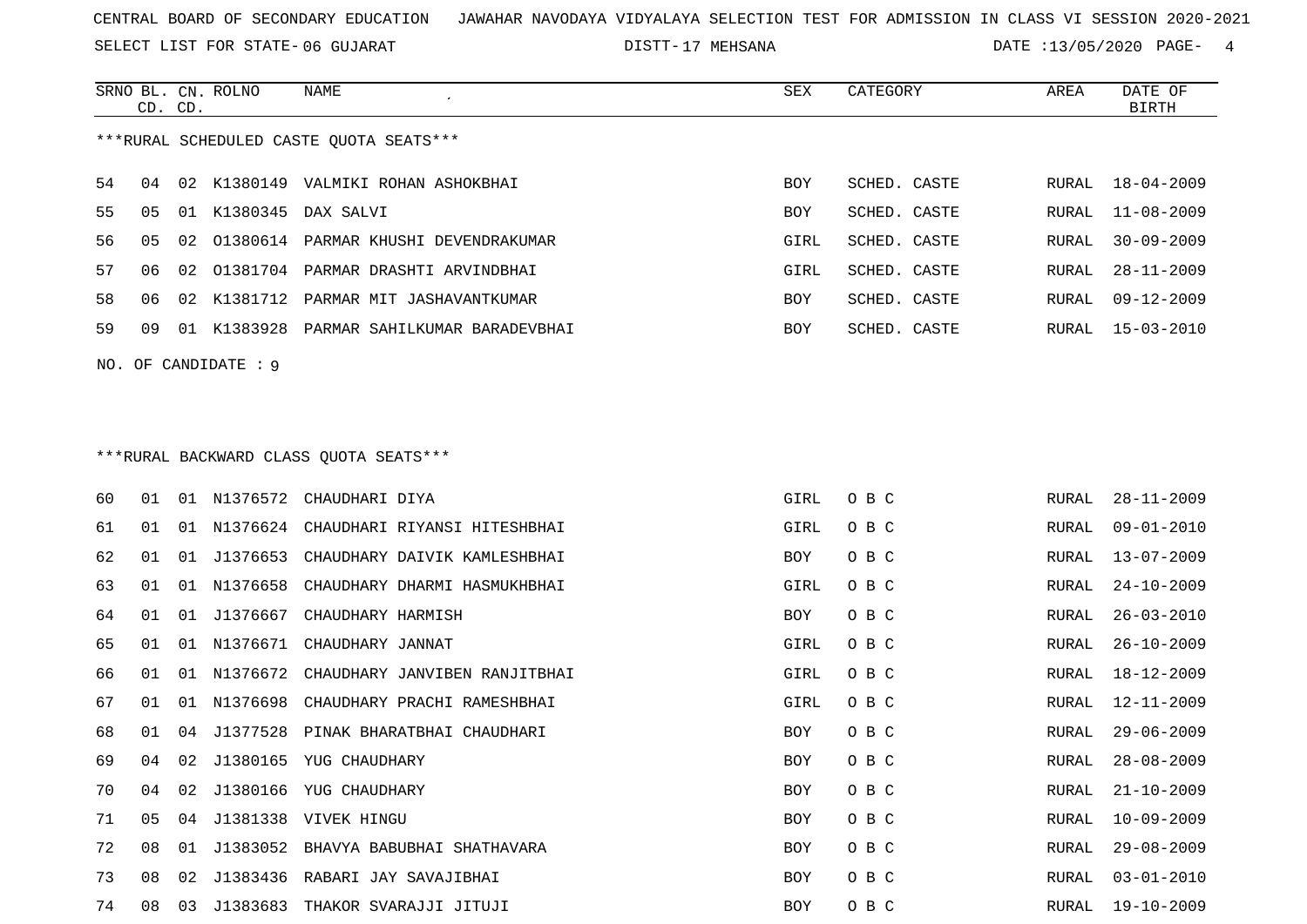SELECT LIST FOR STATE- DISTT- 06 GUJARAT

17 MEHSANA DATE :13/05/2020 PAGE- 5

|    |    | CD. CD. | SRNO BL. CN. ROLNO                                                                                                                                 | NAME                                    | SEX        | CATEGORY     | AREA  | DATE OF<br><b>BIRTH</b> |
|----|----|---------|----------------------------------------------------------------------------------------------------------------------------------------------------|-----------------------------------------|------------|--------------|-------|-------------------------|
|    |    |         |                                                                                                                                                    | *** RURAL BACKWARD CLASS QUOTA SEATS*** |            |              |       |                         |
| 75 | 09 | 01      | J1383780                                                                                                                                           | CHAUDHARI DAKSH MAHESHKUMAR             | BOY        | O B C        | RURAL | $07 - 09 - 2009$        |
|    |    |         | NO. OF CANDIDATE : $16$                                                                                                                            |                                         |            |              |       |                         |
|    |    |         |                                                                                                                                                    |                                         |            |              |       |                         |
|    |    |         |                                                                                                                                                    | ***RURAL SCHEDULED TRIBE QUOTA SEATS*** |            |              |       |                         |
| 76 | 01 | 01      | L1376515                                                                                                                                           | BAMNYA KRISH SANJAYBHAI                 | <b>BOY</b> | SCHED. TRIBE | RURAL | $25 - 02 - 2010$        |
| 77 | 02 |         |                                                                                                                                                    | 02 L1378562 VANDANKUMAR NISARTA         | <b>BOY</b> | SCHED. TRIBE | RURAL | $29 - 12 - 2009$        |
| 78 | 03 |         | 02 L1378916                                                                                                                                        | PANDOR HARSHIL                          | <b>BOY</b> | SCHED. TRIBE | RURAL | 19-05-2010              |
| 79 | 03 |         |                                                                                                                                                    | 02 L1379066 PRAGNESH SANJAYBHAI DAMOR   | <b>BOY</b> | SCHED. TRIBE | RURAL | $06 - 01 - 2010$        |
| 80 | 08 | 02      | L1383331                                                                                                                                           | MENAT NAITIKKUMAR ALPESHBHAI            | BOY        | SCHED. TRIBE | RURAL | $07 - 03 - 2010$        |
|    |    |         | $\overline{170}$ $\overline{0}$ $\overline{0}$ $\overline{111}$ $\overline{111}$ $\overline{111}$ $\overline{111}$ $\overline{11}$ $\overline{11}$ |                                         |            |              |       |                         |

NO. OF CANDIDATE : 5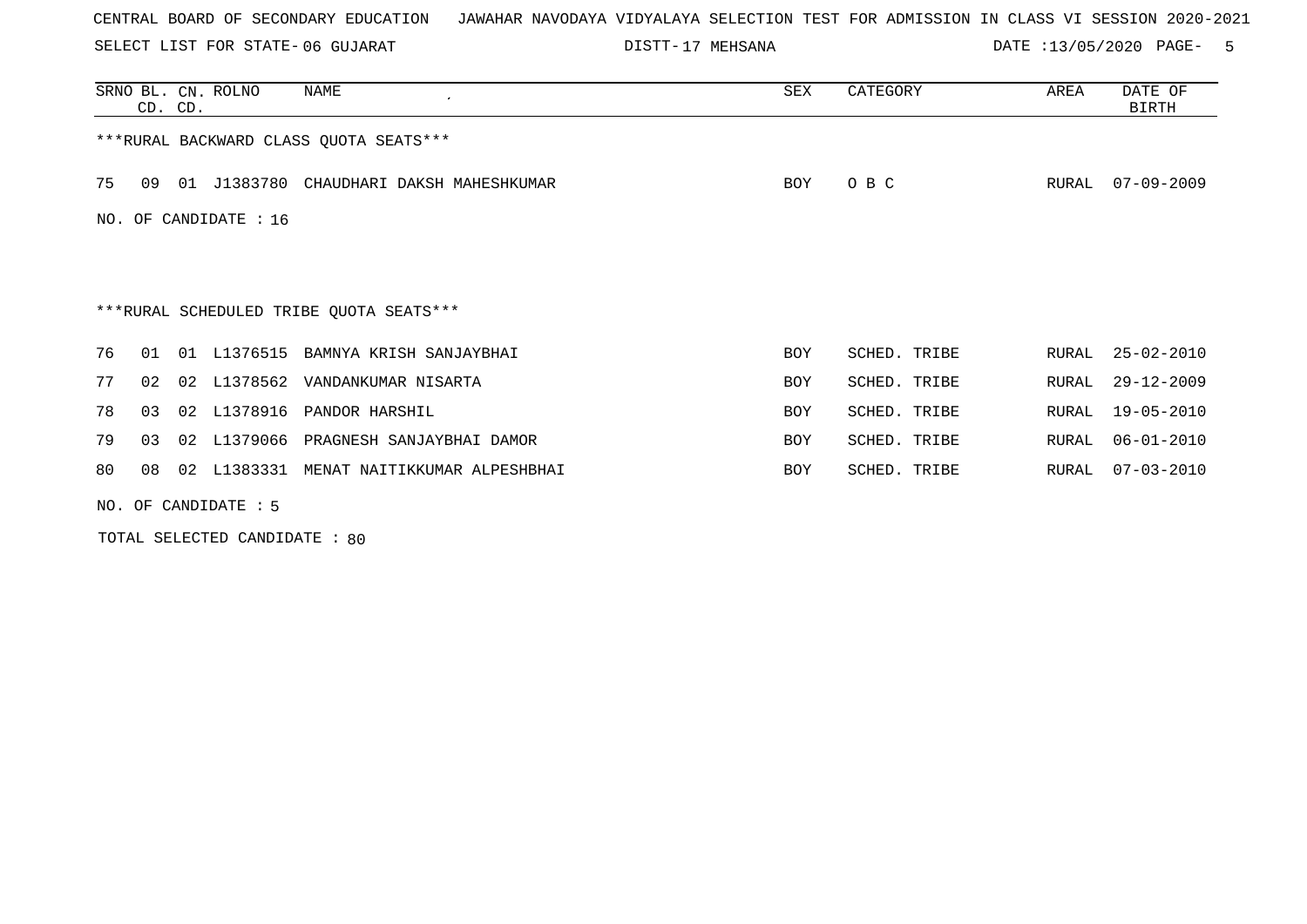SELECT LIST FOR STATE- DISTT- 06 GUJARAT

18 PANCHMAHAL DATE :13/05/2020 PAGE- 1

|    |    | CD. CD. | SRNO BL. CN. ROLNO   | <b>NAME</b>                                 | <b>SEX</b> | CATEGORY     | AREA         | DATE OF<br>BIRTH |
|----|----|---------|----------------------|---------------------------------------------|------------|--------------|--------------|------------------|
|    |    |         | ***OPEN UR SEATS***  |                                             |            |              |              |                  |
| 1  | 01 | 03      |                      | J1385580 PATEL DARSH HASMUKHBHAI            | BOY        | O B C        | RURAL        | $11 - 08 - 2009$ |
| 2  | 01 | 03      | M1385584             | PATEL DHANI                                 | GIRL       | GENERAL      | RURAL        | $13 - 05 - 2009$ |
| 3  | 01 | 03      | B1385653             | PATEL MEHULKUMAR RANJITSINH                 | BOY        | O B C        | URBAN        | $01 - 06 - 2009$ |
| 4  | 06 | 02      | F1388926             | PATEL AYUSHI JIGNESHKUMAR                   | GIRL       | O B C        | URBAN        | $17 - 07 - 2009$ |
| 5  | 06 | 02      | J1388998             | PATEL UTPALKUMAR UMESHKUMAR                 | BOY        | O B C        | <b>RURAL</b> | $30 - 12 - 2009$ |
| 6  | 07 | 03      |                      | J1389737 PATEL KRUPAL ROHITBHAI             | BOY        | O B C        | RURAL        | $28 - 01 - 2010$ |
| 7  | 07 |         |                      | 03 M1389781 PATEL YASHVEE PRAKASHKUMAR      | GIRL       | GENERAL      | RURAL        | $23 - 09 - 2009$ |
|    |    |         | NO. OF CANDIDATE : 7 |                                             |            |              |              |                  |
|    |    |         |                      |                                             |            |              |              |                  |
|    |    |         |                      | *** OPEN SCHEDULED CASTE QUOTA SEATS***     |            |              |              |                  |
| 8  | 03 |         |                      | 02 C1387556 VANKAR HARSH ISHWARBHAI         | BOY        | SCHED. CASTE | URBAN        | $17 - 12 - 2008$ |
| 9  | 03 | 02      | C1387579             | YASHVERDHAN JHARE                           | BOY        | SCHED. CASTE | URBAN        | $19 - 07 - 2009$ |
| 10 | 05 |         | 02 01388376 RIYA     |                                             | GIRL       | SCHED. CASTE | RURAL        | $08 - 05 - 2009$ |
|    |    |         | NO. OF CANDIDATE : 3 |                                             |            |              |              |                  |
|    |    |         |                      |                                             |            |              |              |                  |
|    |    |         |                      | *** OPEN BACKWARD CLASS QUOTA SEATS***      |            |              |              |                  |
| 11 |    |         |                      | 02 02 B1386485 PATEL HETKUMAR RAJESHBHAI    | BOY        | O B C        |              | URBAN 19-05-2010 |
| 12 | 02 | 02      |                      | N1386488 PATEL KANVI SHAILESHBHAI           | GIRL       | O B C        | RURAL        | $11 - 10 - 2009$ |
| 13 | 06 |         |                      | 02 J1389009 PATEL VIRAJSINH CHIMANBHAI      | BOY        | O B C        | RURAL        | $27 - 01 - 2010$ |
| 14 | 07 |         |                      | 01 J1389345 CHAUDHARI MAN JAYESHKUMAR       | BOY        | O B C        | <b>RURAL</b> | $27 - 06 - 2009$ |
| 15 | 07 |         |                      | 03 J1389688 PATELIA VINITKUMAR JASAVANTSINH | BOY        | O B C        | RURAL        | $04 - 03 - 2010$ |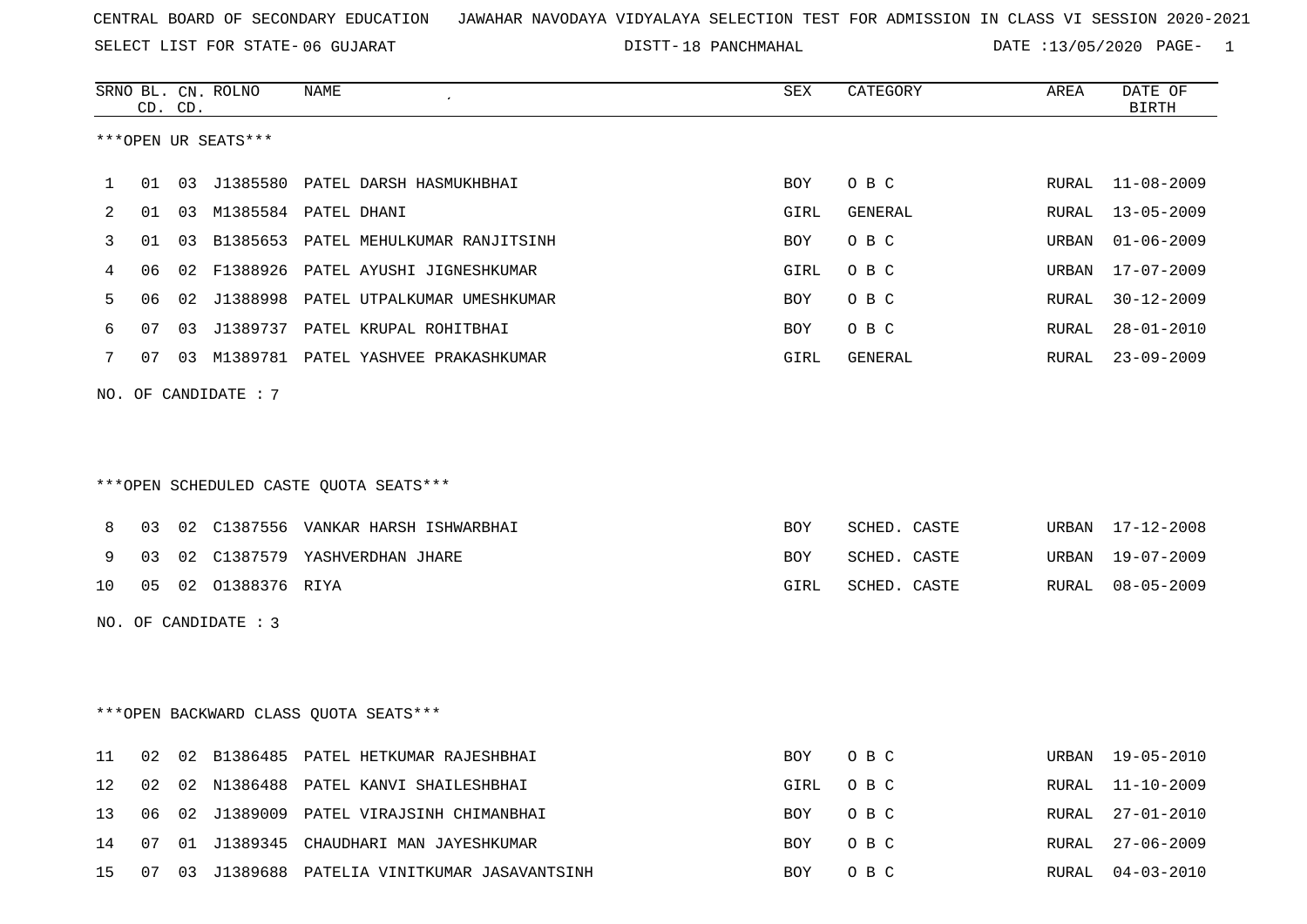SELECT LIST FOR STATE- DISTT- 06 GUJARAT

18 PANCHMAHAL DATE :13/05/2020 PAGE- 2

|    |                                        | CD. CD. | SRNO BL. CN. ROLNO     | NAME                                    | SEX        | CATEGORY     | AREA         | DATE OF<br><b>BIRTH</b> |  |  |
|----|----------------------------------------|---------|------------------------|-----------------------------------------|------------|--------------|--------------|-------------------------|--|--|
|    |                                        |         | NO. OF CANDIDATE : 5   |                                         |            |              |              |                         |  |  |
|    |                                        |         |                        |                                         |            |              |              |                         |  |  |
|    | ***OPEN SCHEDULED TRIBE QUOTA SEATS*** |         |                        |                                         |            |              |              |                         |  |  |
|    |                                        |         |                        |                                         |            |              |              |                         |  |  |
| 16 | 01                                     | 02      |                        | L1385430 PAGI VRAJ JAGDISHCHANDRA       | BOY        | SCHED. TRIBE | RURAL        | $11 - 09 - 2009$        |  |  |
| 17 | 02                                     | 02      |                        | L1386354 MALIVAD ANKITKUMAR SHANABHAI   | BOY        | SCHED. TRIBE | <b>RURAL</b> | $16 - 04 - 2010$        |  |  |
| 18 | 03                                     | 01      |                        | L1386935 BARIYA ARAYAN RAJUBHAI         | BOY        | SCHED. TRIBE | <b>RURAL</b> | $14 - 01 - 2009$        |  |  |
| 19 | 06                                     | 02      |                        | P1388827 MAKWANA JAIMIKABEN DIPSINGBHAI | GIRL       | SCHED. TRIBE | RURAL        | $26 - 10 - 2009$        |  |  |
| 20 | 06                                     | 02      |                        | P1388900 PANDOR PRACHI G.               | GIRL       | SCHED. TRIBE | RURAL        | $20 - 09 - 2009$        |  |  |
|    |                                        |         | NO. OF CANDIDATE : 5   |                                         |            |              |              |                         |  |  |
|    |                                        |         |                        |                                         |            |              |              |                         |  |  |
|    |                                        |         |                        |                                         |            |              |              |                         |  |  |
|    |                                        |         | ***RURAL OPEN SEATS*** |                                         |            |              |              |                         |  |  |
| 21 | 01                                     |         |                        | 01 J1384938 BARIA RONAK HITESHKUMAR     | <b>BOY</b> | O B C        | RURAL        | $04 - 06 - 2009$        |  |  |
| 22 | 01                                     | 03      |                        | I1385554 PARMAR YUVRAJSINH              | <b>BOY</b> | GENERAL      | <b>RURAL</b> | $24 - 05 - 2010$        |  |  |
| 23 | 01                                     | 03      |                        | I1385583 PATEL DEVARSH JAYESHBHAI       | <b>BOY</b> | GENERAL      | <b>RURAL</b> | $06 - 09 - 2009$        |  |  |
| 24 | 01                                     | 03      |                        | I1385719 PATEL TIRTH KALPESHKAR         | <b>BOY</b> | GENERAL      | RURAL        | $03 - 06 - 2009$        |  |  |
| 25 | 02                                     | 02      |                        | I1386481 PATEL DHARMIKKUMAR NIKUNJBHAI  | BOY        | GENERAL      | <b>RURAL</b> | $26 - 09 - 2009$        |  |  |
| 26 | 02                                     | 02      |                        | I1386484 PATEL DHYEYKUMAR NIKUNJBHAI    | <b>BOY</b> | GENERAL      | <b>RURAL</b> | $26 - 09 - 2009$        |  |  |
| 27 | 02                                     | 02      |                        | N1386504 PUSHPABEN M CHAUHAN            | GIRL       | O B C        | <b>RURAL</b> | $22 - 08 - 2009$        |  |  |
| 28 | 03                                     | 01      |                        | J1386956 BISHWAJEET SUKANTA KUMAR OJHA  | <b>BOY</b> | O B C        | <b>RURAL</b> | $29 - 07 - 2008$        |  |  |
| 29 | 03                                     | 01      |                        | J1387037 GUPTA VIKASH SHYAMLAL          | <b>BOY</b> | O B C        | <b>RURAL</b> | $09 - 04 - 2009$        |  |  |
| 30 | 03                                     | 02      |                        | I1387549 VAIDIKKUMAR D PATEL            | BOY        | GENERAL      | <b>RURAL</b> | $03 - 12 - 2009$        |  |  |
| 31 | 04                                     | 01      |                        | M1387741 PATEL VAISHVI BHAVIN           | GIRL       | GENERAL      | RURAL        | $17 - 10 - 2008$        |  |  |
| 32 | 05                                     | 01      |                        | M1388070 KANOJIYA RIYABEN ROHITBHAI     | GIRL       | GENERAL      | <b>RURAL</b> | $20 - 10 - 2009$        |  |  |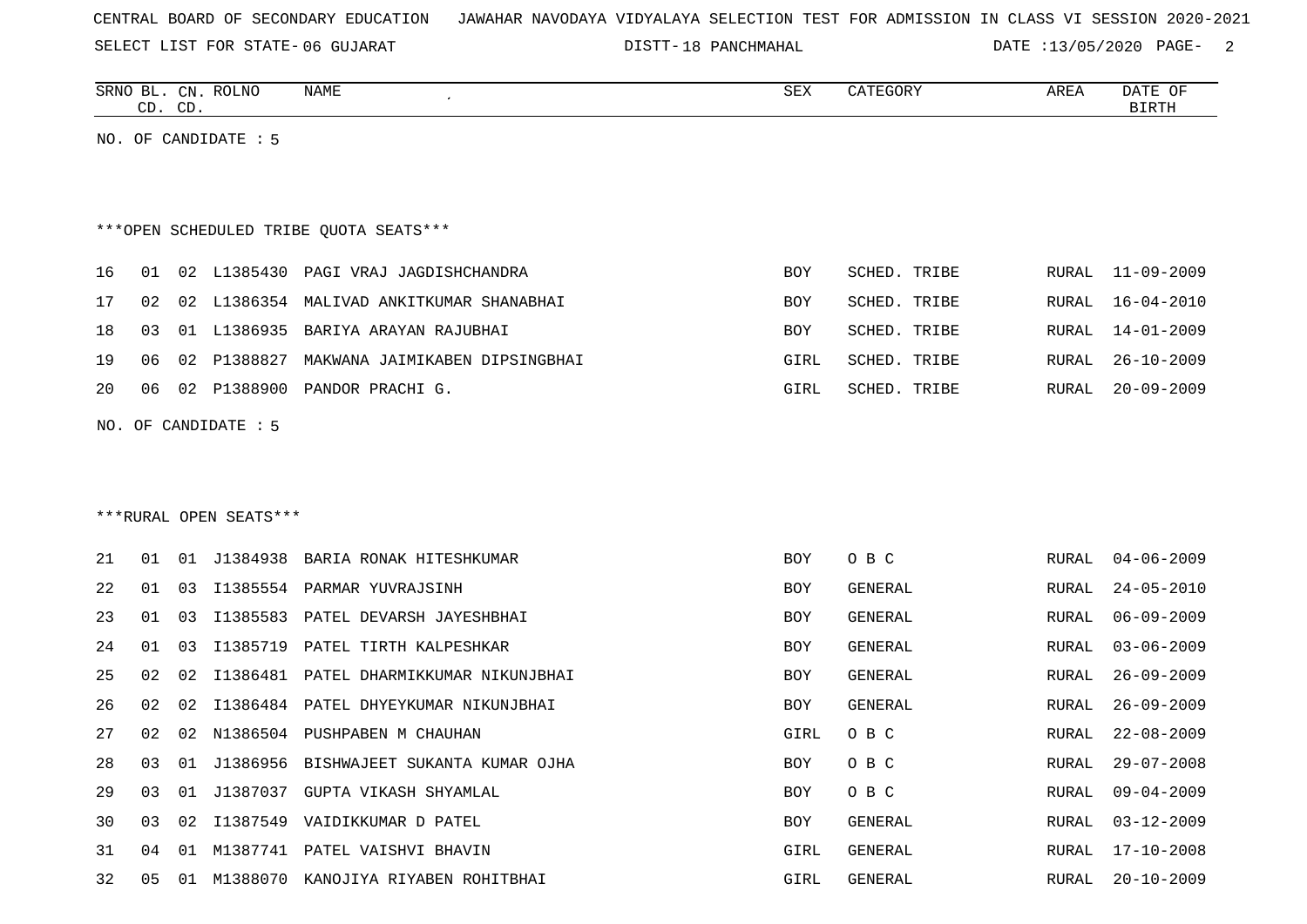SELECT LIST FOR STATE- DISTT- 06 GUJARAT

DISTT-18 PANCHMAHAL DATE :13/05/2020 PAGE- 3

|    | CD. | CD. | SRNO BL. CN. ROLNO     | NAME                                        | SEX        | CATEGORY     | AREA         | DATE OF<br><b>BIRTH</b> |
|----|-----|-----|------------------------|---------------------------------------------|------------|--------------|--------------|-------------------------|
|    |     |     | ***RURAL OPEN SEATS*** |                                             |            |              |              |                         |
| 33 | 05  |     |                        | 02 J1388227 PARMAR PRAGNESHKUMAR BALDEVSINH | <b>BOY</b> | O B C        | RURAL        | $12 - 03 - 2009$        |
| 34 | 05  | 02  | J1388400               | SNEHALKUMAR S<br>JADAV                      | <b>BOY</b> | O B C        | RURAL        | $02 - 10 - 2009$        |
| 35 | 06  | 02  | J1388825               | MAKVANA RUTURAJSINH NARENDRASINH            | <b>BOY</b> | O B C        | RURAL        | $12 - 12 - 2009$        |
| 36 | 06  | 02  | J1389051               | SIDDHARAJSINH VIJAYKUMAR PARMAR             | BOY        | O B C        | RURAL        | $11 - 07 - 2009$        |
| 37 | 06  | 02  | N1389065               | THAKOR KALINDIBEN                           | GIRL       | O B C        | RURAL        | $11 - 05 - 2010$        |
| 38 | 07  | 01  | J1389346               | CHAUDHARI YASHPALKUMAR ARVINDBHAI           | <b>BOY</b> | O B C        | RURAL        | $14 - 05 - 2010$        |
| 39 | 07  | 03  | M1389732               | PATEL KHUSHIBEN VIJAYBHAI                   | GIRL       | GENERAL      | RURAL        | $23 - 02 - 2009$        |
| 40 | 07  | 03  | N1389753               | PATEL PRACHI                                | GIRL       | O B C        | RURAL        | $28 - 07 - 2009$        |
| 41 | 07  | 03  |                        | M1389779 PATEL YANSHI HITESHBHAI            | GIRL       | GENERAL      | RURAL        | $17 - 02 - 2009$        |
|    |     |     | NO. OF CANDIDATE : 21  |                                             |            |              |              |                         |
|    |     |     |                        |                                             |            |              |              |                         |
|    |     |     |                        |                                             |            |              |              |                         |
|    |     |     |                        | ***RURAL SCHEDULED CASTE OUOTA SEATS***     |            |              |              |                         |
| 42 | 01  | 02  | K1385115               | DHAVALKUMAR RAMESHBHAI MAKVANA              | <b>BOY</b> | SCHED. CASTE | RURAL        | $09 - 06 - 2009$        |
| 43 | 01  | 03  | 01385538               | PARMAR TAXITA DHARMESHBHAI                  | GIRL       | SCHED. CASTE | <b>RURAL</b> | $08 - 01 - 2010$        |
| 44 | 01  | 04  | K1385951               | SOLANKI MEET RAKESHKUMAR                    | BOY        | SCHED. CASTE | RURAL        | $25 - 07 - 2009$        |
| 45 | 01  | 04  | K1386035               | VANKAR RAVIRAJ DIPAKKUMAR                   | <b>BOY</b> | SCHED. CASTE | <b>RURAL</b> | $29 - 07 - 2009$        |
| 46 | 05  |     | 01 01388118            | MEGHVAL SEJALBEN AMARABHAI                  | GIRL       | SCHED. CASTE | RURAL        | $10 - 07 - 2009$        |
| 47 | 07  | 01  | 01389118               | BAMANIYA DIXITABEN                          | GIRL       | SCHED. CASTE | RURAL        | $15 - 07 - 2009$        |
| 48 | 07  | 02  | K1389602               | PARAMAR KASHYAP MANISHKUMAR                 | <b>BOY</b> | SCHED. CASTE | RURAL        | $23 - 03 - 2010$        |
| 49 | 07  | 02  | K1389610               | PARMAR AKSHKUMAR                            | BOY        | SCHED. CASTE | RURAL        | 17-07-2009              |
| 50 | 07  | 02  |                        | K1389633 PARMAR LAKSHKUMAR                  | <b>BOY</b> | SCHED. CASTE | RURAL        | $25 - 04 - 2009$        |
|    |     |     |                        |                                             |            |              |              |                         |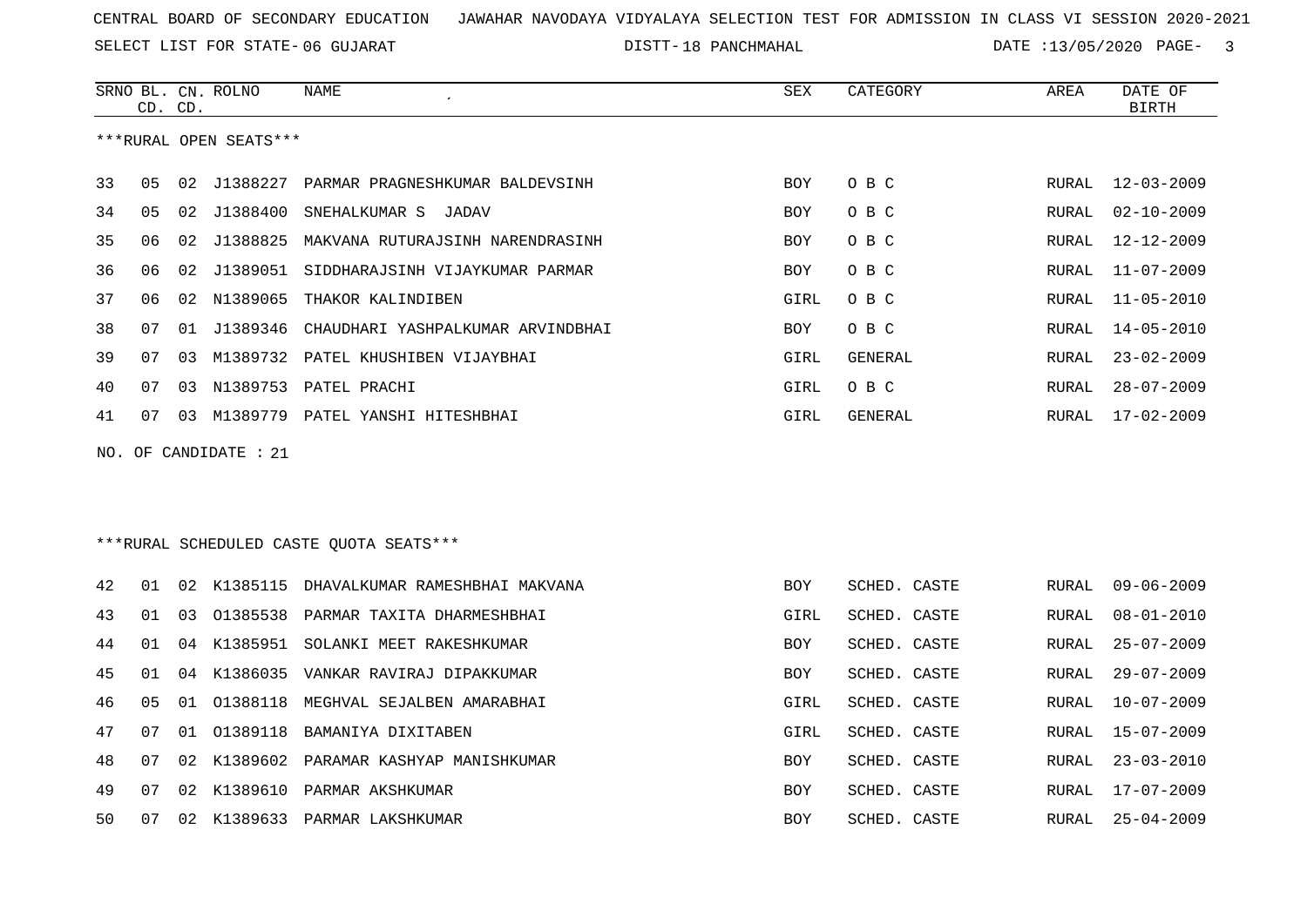SELECT LIST FOR STATE- DISTT- 06 GUJARAT

DISTT-18 PANCHMAHAL 18 PARTE :13/05/2020 PAGE- 4

|    | CD. CD.                                 |    | SRNO BL. CN. ROLNO   | NAME                                   | SEX        | CATEGORY | AREA         | DATE OF<br><b>BIRTH</b> |  |  |
|----|-----------------------------------------|----|----------------------|----------------------------------------|------------|----------|--------------|-------------------------|--|--|
|    |                                         |    | NO. OF CANDIDATE : 9 |                                        |            |          |              |                         |  |  |
|    |                                         |    |                      |                                        |            |          |              |                         |  |  |
|    |                                         |    |                      |                                        |            |          |              |                         |  |  |
|    | *** RURAL BACKWARD CLASS QUOTA SEATS*** |    |                      |                                        |            |          |              |                         |  |  |
| 51 | 01                                      | 01 | J1384894             | BARIA KUNJ DILIPSINH                   | <b>BOY</b> | O B C    | RURAL        | $17 - 08 - 2009$        |  |  |
| 52 | 01                                      | 02 | N1385172             | HASMITABEN HITENDRASINH SOLANKI        | GIRL       | O B C    | <b>RURAL</b> | $30 - 01 - 2010$        |  |  |
| 53 | 01                                      | 03 | N1385559             | PATEL AKSHARA DINESHKUMAR              | GIRL       | O B C    | <b>RURAL</b> | $11 - 08 - 2009$        |  |  |
| 54 | 01                                      | 03 | N1385716             | PATEL TANISHABEN NATVARSINH            | GIRL       | O B C    | <b>RURAL</b> | $01 - 07 - 2009$        |  |  |
| 55 | 02                                      | 02 | N1386495             | PATEL SONALBEN DHARMENDRASINH          | GIRL       | O B C    | <b>RURAL</b> | $07 - 08 - 2009$        |  |  |
| 56 | 04                                      | 01 | N1387627             | BARIA PRINSIKUMARI SURENDRABHAI        | GIRL       | O B C    | <b>RURAL</b> | $30 - 08 - 2009$        |  |  |
| 57 | 04                                      | 01 | J1387652             | BARIA VRAJNANDAN DINESHBHAI            | <b>BOY</b> | O B C    | <b>RURAL</b> | $08 - 01 - 2009$        |  |  |
| 58 | 04                                      | 01 |                      | N1387740 PATEL PANKTI DILIPBHAI        | GIRL       | O B C    | <b>RURAL</b> | $29 - 06 - 2009$        |  |  |
| 59 | 0 <sub>5</sub>                          | 01 | J1388112             | MAN PATEL                              | <b>BOY</b> | O B C    | <b>RURAL</b> | $27 - 06 - 2009$        |  |  |
| 60 | 06                                      | 01 | N1388666             | BARIA SWETAKUMARI ANILKUMAR            | GIRL       | O B C    | <b>RURAL</b> | $11 - 07 - 2009$        |  |  |
| 61 | 06                                      | 02 | J1388938             | PATEL DIVYAKUMAR BHAVESHKUMAR          | BOY        | O B C    | RURAL        | $17 - 02 - 2010$        |  |  |
| 62 | 06                                      | 02 | J1389002             | PATEL VANRAJSINH CHIMANBHAI            | <b>BOY</b> | O B C    | RURAL        | $27 - 01 - 2010$        |  |  |
| 63 | 06                                      | 02 | J1389064             | THAKOR JAYDEEP SANDEEPKUMAR            | <b>BOY</b> | O B C    | RURAL        | $06 - 08 - 2009$        |  |  |
| 64 | 06                                      | 02 | J1389089             | VANZARA AMITKUMAR                      | <b>BOY</b> | O B C    | <b>RURAL</b> | $15 - 04 - 2010$        |  |  |
| 65 | 07                                      | 03 | N1389735             | PATEL KRISHABEN                        | GIRL       | O B C    | RURAL        | $20 - 10 - 2009$        |  |  |
| 66 | 07                                      | 03 |                      | J1389774 PATEL UMANGKUMAR SHAILESHBHAI | <b>BOY</b> | O B C    | RURAL        | $19 - 07 - 2009$        |  |  |
|    |                                         |    |                      |                                        |            |          |              |                         |  |  |

NO. OF CANDIDATE : 16

\*\*\*RURAL SCHEDULED TRIBE QUOTA SEATS\*\*\*

67 01 01 P1384817 BAMANIYA SWEETIBEN ARJUNSINH GIRL SCHED. TRIBE RURAL 15-06-2009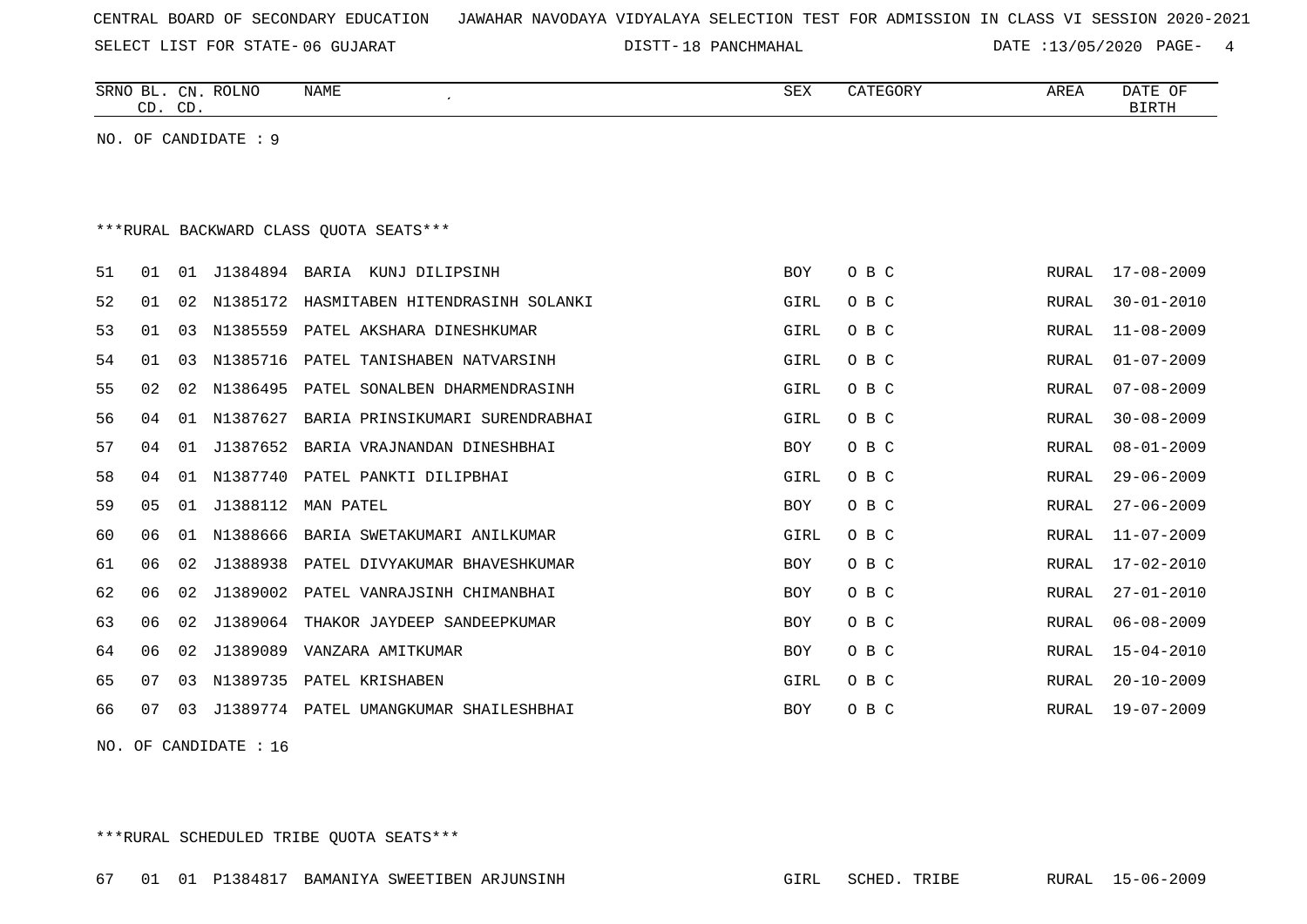SELECT LIST FOR STATE- DISTT- 06 GUJARAT

18 PANCHMAHAL DATE :13/05/2020 PAGE- 5

|    |                      | CD. CD. | SRNO BL. CN. ROLNO | <b>NAME</b>                             | SEX        | CATEGORY     | AREA         | DATE OF<br><b>BIRTH</b> |
|----|----------------------|---------|--------------------|-----------------------------------------|------------|--------------|--------------|-------------------------|
|    |                      |         |                    | ***RURAL SCHEDULED TRIBE OUOTA SEATS*** |            |              |              |                         |
| 68 | 01                   | 03      |                    | P1385442 PANDOR SHREYA MUKESHBHAI       | GIRL       | SCHED. TRIBE | RURAL        | 13-06-2009              |
| 69 | 02                   | 01      | P1386254           | CHAUDHRI ANJALKUMARI MUKESHBHAI         | GIRL       | SCHED. TRIBE | RURAL        | $30 - 01 - 2010$        |
| 70 | 02                   | 02      | P1386368           | NAYAKA DIVYANKA KUMARI GOBARBHAI        | GIRL       | SCHED. TRIBE | <b>RURAL</b> | $03 - 01 - 2010$        |
| 71 | 04                   | 01      | L1387788           | RATHVA UTKARSHKUMAR ASHWINBHAI          | <b>BOY</b> | SCHED. TRIBE | RURAL        | $01 - 04 - 2009$        |
| 72 | 04                   | 01      |                    | P1387792 RATHWA BANSARI SHASHIKANT      | GIRL       | SCHED. TRIBE | RURAL        | 18-07-2009              |
| 73 | 06                   |         | 01 L1388562        | BARIA CHIRAGBHAI                        | <b>BOY</b> | SCHED. TRIBE | RURAL        | $05 - 02 - 2010$        |
| 74 | 06                   |         | 01 L1388690        | BHABHOR SMITKUMAR                       | <b>BOY</b> | SCHED. TRIBE | <b>RURAL</b> | $27 - 10 - 2009$        |
| 75 | 06                   | 01      | L1388733           | DAMOR KAUSHIKBHAI                       | BOY        | SCHED. TRIBE | RURAL        | $01 - 04 - 2009$        |
| 76 | 06                   | 01      | L1388745           | DAMOR RUDRADEEP PANKAJKUMAR             | <b>BOY</b> | SCHED. TRIBE | RURAL        | $18 - 01 - 2010$        |
| 77 | 06                   |         | 01 L1388793        | KHADIYA LIXKUMAR GUNVANTBHAI            | <b>BOY</b> | SCHED. TRIBE | RURAL        | $28 - 12 - 2009$        |
| 78 | 06                   |         | 02 L1388819        | MAKVANA ADITYAKUMAR DINESHBHAI          | <b>BOY</b> | SCHED. TRIBE | RURAL        | $01 - 08 - 2009$        |
| 79 | 06                   | 02      | L1389023           | RAJAT AVINASHKUMAR VIJAYBHAI            | <b>BOY</b> | SCHED. TRIBE | RURAL        | $26 - 04 - 2009$        |
| 80 | 06                   |         | 02 L1389047        | SELOT DAKSHRAJ                          | <b>BOY</b> | SCHED. TRIBE | RURAL        | $14 - 05 - 2010$        |
|    | NO. OF CANDIDATE: 14 |         |                    |                                         |            |              |              |                         |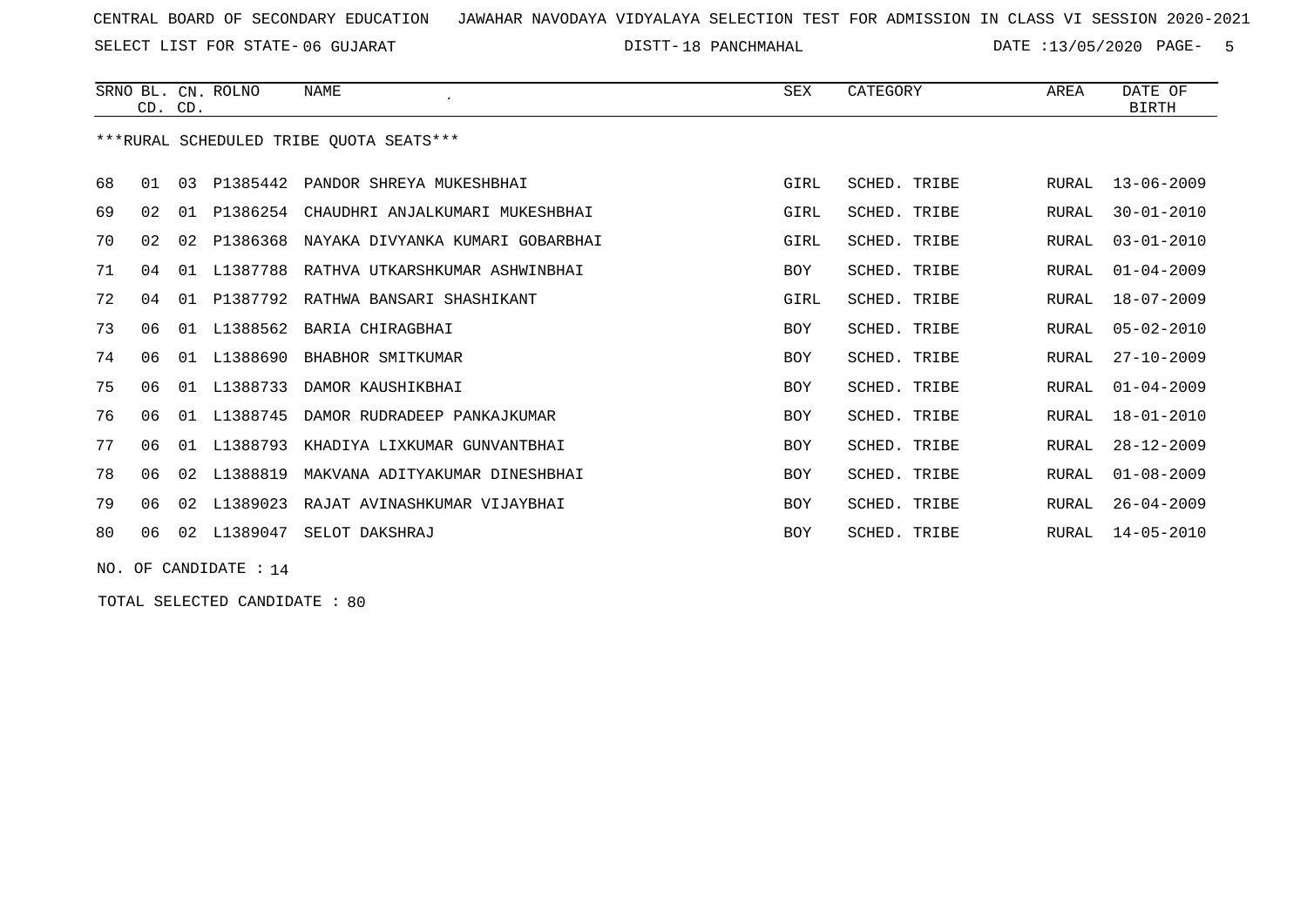SELECT LIST FOR STATE- DISTT- 06 GUJARAT

DISTT-19 PORBANDAR DATE :13/05/2020 PAGE- 1

|    |    | CD. CD. | SRNO BL. CN. ROLNO    | NAME                                   | SEX        | CATEGORY     | AREA  | DATE OF<br><b>BIRTH</b> |
|----|----|---------|-----------------------|----------------------------------------|------------|--------------|-------|-------------------------|
|    |    |         | ***OPEN UR SEATS***   |                                        |            |              |       |                         |
| 1  | 01 |         |                       | 01 N1390089 HADIYAL NIVA DILIPBHAI     | GIRL       | O B C        | RURAL | $04 - 07 - 2009$        |
| 2  | 01 |         | 01 A1390178           | MANAVAR TRITH DHIRAJBHAI               | BOY        | GENERAL      | URBAN | $21 - 09 - 2009$        |
| 3  | 01 | 02      |                       | N1390222 NAKUM NETALBEN VASHARAMBHAI   | GIRL       | O B C        | RURAL | $27 - 08 - 2009$        |
| 4  | 01 | 02      | J1390299              | RATHOD JIGAR HIRABHAI                  | BOY        | O B C        | RURAL | $02 - 09 - 2009$        |
| 5  | 01 | 02      | E1390318              | SABALPARA DHRUVI KAUSHIKBHAI           | GIRL       | GENERAL      | URBAN | $20 - 11 - 2009$        |
| 6  | 02 | 02      |                       | N1390591 GHOYAL NAYNA BHIMABHAI        | GIRL       | O B C        | RURAL | $15 - 09 - 2009$        |
| 7  | 02 | 05      |                       | J1391180 PARMAR RAVI LAKHAMANBHAI      | <b>BOY</b> | O B C        | RURAL | $13 - 12 - 2009$        |
| 8  | 03 |         | 01 L1391507           | BHIT MAYUR                             | <b>BOY</b> | SCHED. TRIBE | RURAL | $20 - 09 - 2009$        |
| 9  | 03 |         |                       | 01 J1391605 KADAVALA JATIN LALJIBHAI   | BOY        | O B C        | RURAL | $02 - 12 - 2009$        |
| 10 | 03 |         |                       | 03 B1391939 VARU DARSHIL DILIPBHAI     | BOY        | O B C        | URBAN | $25 - 12 - 2009$        |
|    |    |         | NO. OF CANDIDATE : 10 |                                        |            |              |       |                         |
|    |    |         |                       |                                        |            |              |       |                         |
|    |    |         |                       |                                        |            |              |       |                         |
|    |    |         |                       | ***OPEN SCHEDULED CASTE QUOTA SEATS*** |            |              |       |                         |
| 11 | 02 | 05      |                       | K1391248 RATHOD UTSAV VINUBHAI         | BOY        | SCHED. CASTE | RURAL | $12 - 09 - 2009$        |
| 12 | 02 | 06      |                       | K1391419 VEGADA MILAN ASHVINBHAI       | BOY        | SCHED. CASTE | RURAL | $04 - 08 - 2009$        |
| 13 | 03 |         |                       | 01 C1391495 BHAJGOTAR GAUTAM           | <b>BOY</b> | SCHED. CASTE | URBAN | $20 - 01 - 2010$        |
|    |    |         | NO. OF CANDIDATE : 3  |                                        |            |              |       |                         |
|    |    |         |                       |                                        |            |              |       |                         |
|    |    |         |                       |                                        |            |              |       |                         |
|    |    |         |                       |                                        |            |              |       |                         |

\*\*\*OPEN DISABLED QUOTA SEATS\*\*\*

14 02 04 B1390939 MAVDIYA SUJALKUMAR DILIPBHAI BOY O B C URBAN 08-08-2009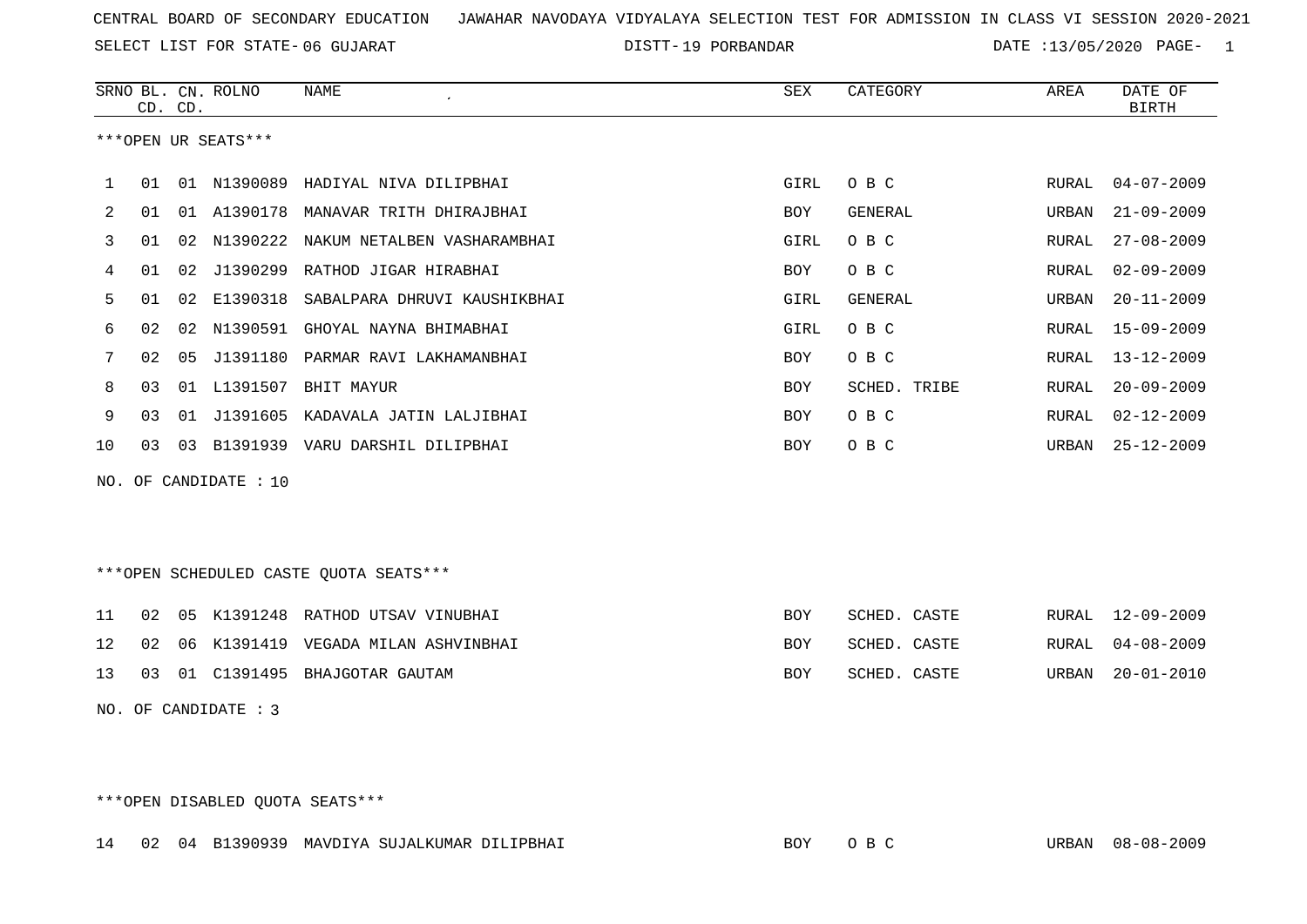SELECT LIST FOR STATE- DISTT- 06 GUJARAT

DISTT-19 PORBANDAR DATE :13/05/2020 PAGE- 2

|    |    | CD. CD. | SRNO BL. CN. ROLNO     | NAME                                    | SEX        | CATEGORY     | AREA  | DATE OF<br><b>BIRTH</b> |
|----|----|---------|------------------------|-----------------------------------------|------------|--------------|-------|-------------------------|
|    |    |         | NO. OF CANDIDATE : 1   |                                         |            |              |       |                         |
|    |    |         |                        |                                         |            |              |       |                         |
|    |    |         |                        |                                         |            |              |       |                         |
|    |    |         |                        | *** OPEN BACKWARD CLASS QUOTA SEATS***  |            |              |       |                         |
| 15 | 01 |         |                        | 02 J1390366 VADHIYA MAYUR               | BOY        | O B C        | RURAL | $04 - 06 - 2009$        |
| 16 | 02 |         |                        | 02 N1390723 KARANGIYA ANJALI KHIMABHAI  | GIRL       | O B C        | RURAL | $24 - 01 - 2010$        |
| 17 | 03 |         |                        | 02 F1391636 KARMUR MUNIKA MUKESHBHAI    | GIRL       | O B C        | URBAN | $22 - 08 - 2009$        |
| 18 | 03 |         |                        | 02 N1391766 NANERA RANJAN RAMDEBHAI     | GIRL       | O B C        | RURAL | $04 - 03 - 2010$        |
| 19 | 03 |         |                        | 03 J1391905 SOLANKI MAYANK              | BOY        | O B C        | RURAL | $07 - 12 - 2009$        |
|    |    |         | NO. OF CANDIDATE : 5   |                                         |            |              |       |                         |
|    |    |         |                        |                                         |            |              |       |                         |
|    |    |         |                        |                                         |            |              |       |                         |
|    |    |         |                        | ***OPEN SCHEDULED TRIBE QUOTA SEATS***  |            |              |       |                         |
| 20 | 02 |         |                        | 03 D1390899 MAKVANA SAMIR ALABHAI       | BOY        | SCHED. TRIBE | URBAN | 13-03-2009              |
|    |    |         |                        |                                         |            |              |       |                         |
|    |    |         | NO. OF CANDIDATE : 1   |                                         |            |              |       |                         |
|    |    |         |                        |                                         |            |              |       |                         |
|    |    |         |                        |                                         |            |              |       |                         |
|    |    |         | ***RURAL OPEN SEATS*** |                                         |            |              |       |                         |
| 21 | 01 |         |                        | 01 J1389982 BANDHIYA VIVEK HAMIRBHAI    | BOY        | O B C        | RURAL | $17 - 07 - 2009$        |
| 22 | 01 |         |                        | 01 J1390059 DANGAR HARSHIDH KAMLESHBHAI | <b>BOY</b> | O B C        | RURAL | $06 - 12 - 2009$        |
| 23 | 01 |         |                        | 01 J1390117 KANDORIYA DHARMIK           | BOY        | O B C        | RURAL | $14 - 01 - 2010$        |
| 24 | 01 |         |                        | 01 J1390121 KANZARIYA KUSHAL JENTIBHAI  | BOY        | O B C        | RURAL | $17 - 08 - 2009$        |
| 25 | 01 |         |                        | 01 N1390132 KARENA NIMISHABEN JESABHAI  | GIRL       | O B C        | RURAL | $06 - 06 - 2009$        |
| 26 | 01 |         |                        | 02 J1390265 PARMAR DIXIT DEVJIBHAI      | BOY        | O B C        | RURAL | $11 - 08 - 2009$        |

27 01 02 N1390395 ZALA PRIYAL JAGDISHBHAI GIRL O B C RURAL 02-02-2010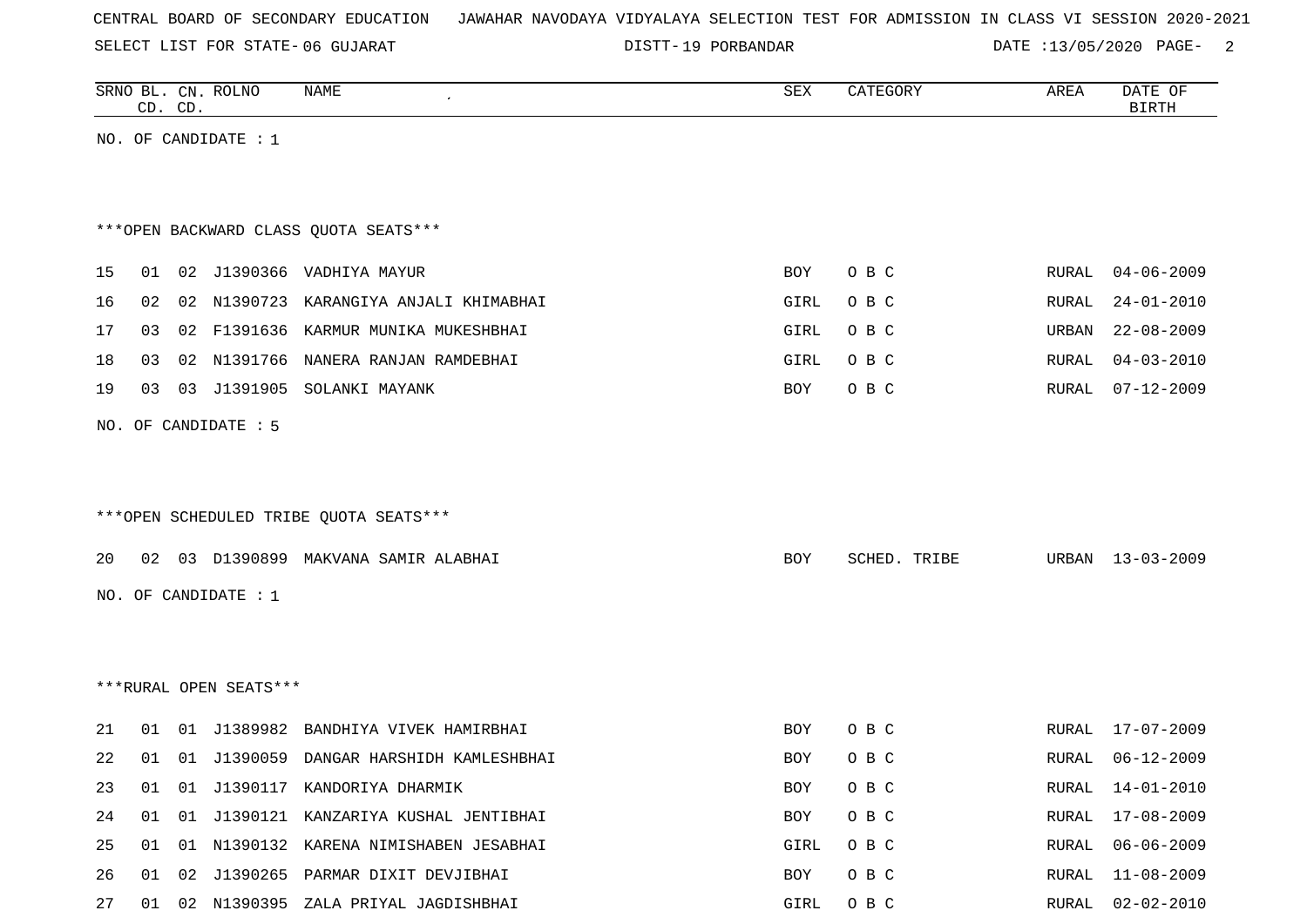SELECT LIST FOR STATE- DISTT- 06 GUJARAT

19 PORBANDAR DATE :13/05/2020 PAGE- 3

|    | CD. | CD. | SRNO BL. CN. ROLNO     | <b>NAME</b>                          | SEX        | CATEGORY | AREA         | DATE OF<br><b>BIRTH</b> |
|----|-----|-----|------------------------|--------------------------------------|------------|----------|--------------|-------------------------|
|    |     |     | ***RURAL OPEN SEATS*** |                                      |            |          |              |                         |
| 28 | 02  |     | 01 J1390489            | CHAUHAN VIVEK JETMALBHAI             | <b>BOY</b> | O B C    | <b>RURAL</b> | $16 - 05 - 2010$        |
| 29 | 02  |     | 01 J1390502            | CHHATAKA DINESH HARADASBHAI          | <b>BOY</b> | O B C    | RURAL        | $05 - 10 - 2009$        |
| 30 | 02  | 02  | J1390579               | GAREJA BHARAT DEVASHIBHAI            | <b>BOY</b> | O B C    | RURAL        | $07 - 07 - 2009$        |
| 31 | 02  | 02  | J1390590               | GHODADARA PRATAP RAMBHAI             | BOY        | O B C    | RURAL        | $14 - 11 - 2009$        |
| 32 | 02  | 02  | N1390620               | GORFAD MANSI                         | GIRL       | O B C    | RURAL        | $17 - 09 - 2009$        |
| 33 | 02  | 02  |                        | N1390694 KADACHHA GEETA JIVABHAI     | GIRL       | O B C    | RURAL        | $22 - 12 - 2009$        |
| 34 | 02  | 02  |                        | N1390724 KARANGIYA POOJA VIJAYBHAI   | GIRL       | O B C    | RURAL        | $26 - 07 - 2009$        |
| 35 | 02  | 02  | J1390749               | KARGATIYA RUDRA DILIPBHAI            | BOY        | O B C    | RURAL        | $29 - 07 - 2009$        |
| 36 | 02  | 03  |                        | N1390840 KODIYATAR HETAL             | GIRL       | O B C    | RURAL        | $24 - 04 - 2010$        |
| 37 | 02  |     | 04 N1391046            | NAKUM ANUSHREE BIPIN                 | GIRL       | O B C    | RURAL        | $10 - 09 - 2009$        |
| 38 | 02  |     |                        | 04 N1391047 NAKUM JAGRUTI            | GIRL       | O B C    | RURAL        | $28 - 09 - 2009$        |
| 39 | 02  | 04  |                        | N1391071 ODEDARA DEVI BHARATBHAI     | GIRL       | O B C    | RURAL        | $27 - 02 - 2009$        |
| 40 | 02  | 05  | J1391158               | PARMAR GHANSHYAM HARISHBHAI          | BOY        | O B C    | RURAL        | $21 - 07 - 2009$        |
| 41 | 02  | 05  |                        | J1391174 PARMAR OM DHAVALBHAI        | BOY        | O B C    | RURAL        | $02 - 11 - 2009$        |
| 42 | 02  | 05  |                        | J1391201 PIPROTAR VIMAL BHAVESHBHAI  | BOY        | O B C    | RURAL        | $09 - 10 - 2009$        |
| 43 | 02  | 05  | N1391266               | RUTVI JITENDRA MARU                  | GIRL       | O B C    | RURAL        | $29 - 04 - 2010$        |
| 44 | 02  | 06  | J1391338               | SONAGARA MILANKUMAR MADHABHAI        | <b>BOY</b> | O B C    | RURAL        | $08 - 12 - 2009$        |
| 45 | 03  | 01  | J1391603               | KACHHATIYA KETAN GOPALBHAI           | <b>BOY</b> | O B C    | RURAL        | $31 - 12 - 2009$        |
| 46 | 03  |     | 01 J1391607            | KADAVALA MAULIK ASHOKBHAI            | BOY        | O B C    | RURAL        | $12 - 11 - 2009$        |
| 47 | 03  |     |                        | 01 J1391609 KADAVLA JENIL RAJESHBHAI | <b>BOY</b> | O B C    | RURAL        | $03 - 09 - 2009$        |
| 48 | 03  | 01  | N1391615               | KANET KHUSHI RANAJEET                | GIRL       | O B C    | RURAL        | $01 - 07 - 2009$        |
| 49 | 03  | 03  | J1391827               | PARTH BHURABHAI BHAN                 | <b>BOY</b> | O B C    | RURAL        | $02 - 03 - 2010$        |
| 50 | 03  | 03  |                        | N1391832 PIPROTAR BANSHREE DILIPBHAI | GIRL       | O B C    | RURAL        | $04 - 11 - 2009$        |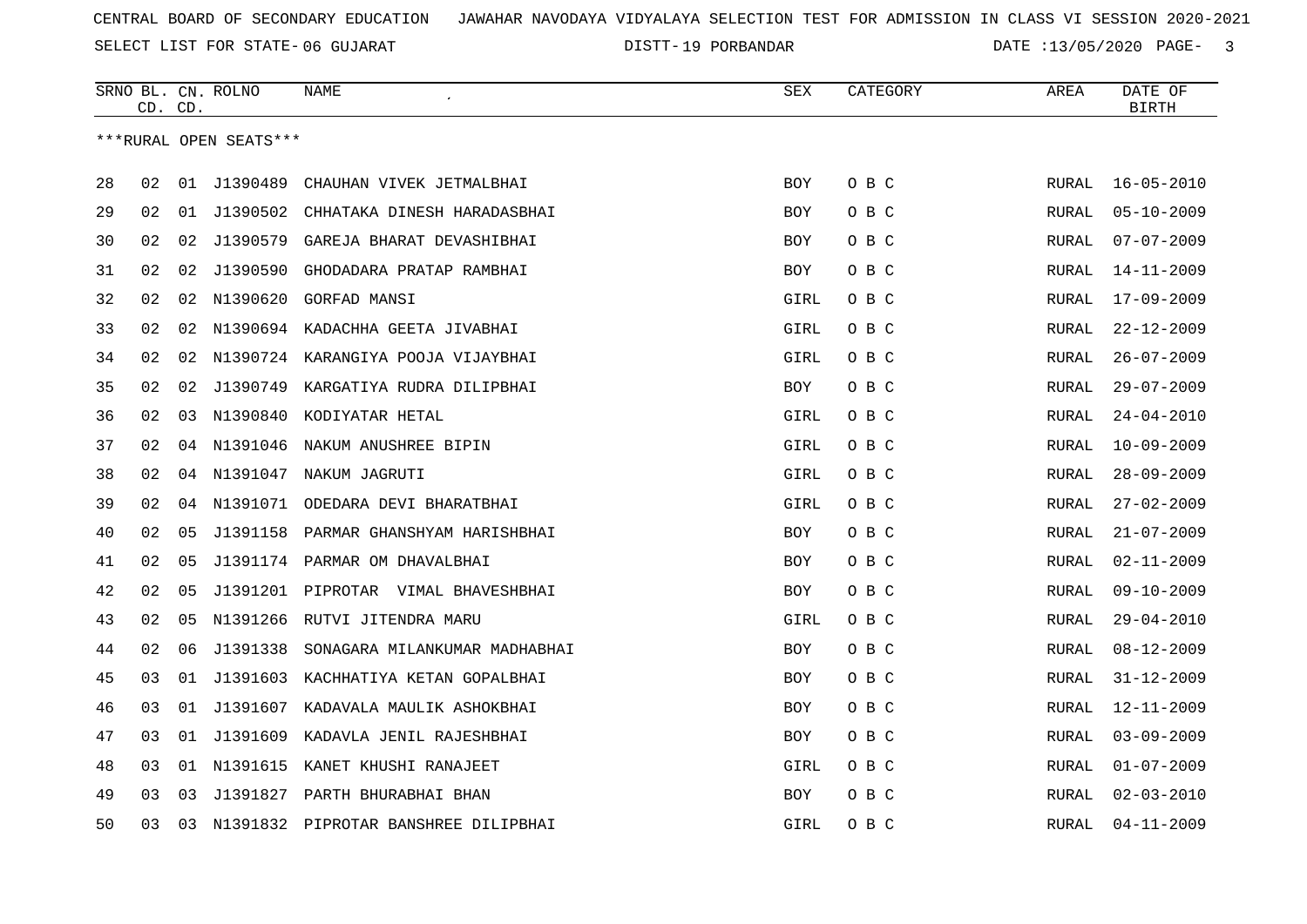|  |  |  | CENTRAL BOARD OF SECONDARY EDUCATION – JAWAHAR NAVODAYA VIDYALAYA SELECTION TEST FOR ADMISSION IN CLASS VI SESSION 2020-2021 |  |  |  |  |  |  |  |  |  |  |  |  |  |  |
|--|--|--|------------------------------------------------------------------------------------------------------------------------------|--|--|--|--|--|--|--|--|--|--|--|--|--|--|
|--|--|--|------------------------------------------------------------------------------------------------------------------------------|--|--|--|--|--|--|--|--|--|--|--|--|--|--|

SELECT LIST FOR STATE- DISTT- 06 GUJARAT

19 PORBANDAR DATE :13/05/2020 PAGE- 4

|    |    | CD. CD. | SRNO BL. CN. ROLNO    | NAME                                    | SEX        | CATEGORY     | AREA         | DATE OF<br><b>BIRTH</b> |
|----|----|---------|-----------------------|-----------------------------------------|------------|--------------|--------------|-------------------------|
|    |    |         | NO. OF CANDIDATE : 30 |                                         |            |              |              |                         |
|    |    |         |                       | ***RURAL SCHEDULED CASTE QUOTA SEATS*** |            |              |              |                         |
| 51 | 01 |         |                       | 01 01390192 MARU YASHVI                 | GIRL       | SCHED. CASTE | RURAL        | $23 - 09 - 2009$        |
| 52 | 01 |         | 02 K1390323           | SEM                                     | BOY        | SCHED. CASTE | RURAL        | $20 - 01 - 2010$        |
| 53 | 02 |         | 01 01390445           | BATHWAR HINA                            | GIRL       | SCHED. CASTE | RURAL        | $28 - 05 - 2009$        |
| 54 | 02 | 03      | K1390791              | KHARA NIKHIL HASMUKHBHAI                | BOY        | SCHED. CASTE | <b>RURAL</b> | $11 - 08 - 2009$        |
| 55 | 02 | 05      | K1391226              | RAKESH BHARATBHAI SHINGARAKHIYA         | <b>BOY</b> | SCHED. CASTE | <b>RURAL</b> | $04 - 05 - 2010$        |
| 56 | 02 | 05      | K1391240              | RATHOD KHUSHAL PRAFULBHAI               | BOY        | SCHED. CASTE | <b>RURAL</b> | $05 - 08 - 2009$        |
| 57 | 02 | 05      |                       | K1391274 SADIYA SANJAY DEVJI            | BOY        | SCHED. CASTE | RURAL        | $04 - 09 - 2009$        |
| 58 | 02 | 06      | 01391346              | SUHANI SURESHBHAI MAKVANA               | GIRL       | SCHED. CASTE | RURAL        | $09 - 08 - 2009$        |
| 59 | 02 |         |                       | 06 K1391408 VALA CHIRAG LILABHAI        | BOY        | SCHED. CASTE | RURAL        | $11 - 05 - 2010$        |
|    |    |         | NO. OF CANDIDATE : 9  |                                         |            |              |              |                         |
|    |    |         |                       |                                         |            |              |              |                         |
|    |    |         |                       |                                         |            |              |              |                         |
|    |    |         |                       | *** RURAL BACKWARD CLASS QUOTA SEATS*** |            |              |              |                         |
| 60 | 01 |         | 01 N1390008           | BHATIYA DHRUPALI BHIMSIBHAI             | GIRL       | O B C        | RURAL        | $08 - 03 - 2010$        |
| 61 | 01 |         | 01 N1390055           | DABHI VIJYA CHANDUBHAI                  | GIRL       | O B C        | RURAL        | $14 - 08 - 2009$        |
| 62 | 01 |         | 01 J1390096           | JAMOD MOHIT SHIVRAJBHAI                 | BOY        | O B C        | RURAL        | $08 - 12 - 2009$        |
| 63 | 01 |         | 02 J1390223           | NANDANIYA JAYESH HAMIRBHAI              | BOY        | O B C        | RURAL        | $27 - 10 - 2009$        |
| 64 | 02 |         |                       | 03 N1390783 KHANDAR MAYUKTI KHIMA       | GIRL       | O B C        | <b>RURAL</b> | $21 - 08 - 2009$        |

65 02 05 J1391202 PITHIYA NIRAV BOY O B C RURAL 13-01-2010 66 02 06 J1391412 VAROTARIYA SHATIS KARSHANBHAI

67 03 01 N1391519 CHAVADA NISHA GOGANBHAI GIRL O B C RURAL 30-04-2010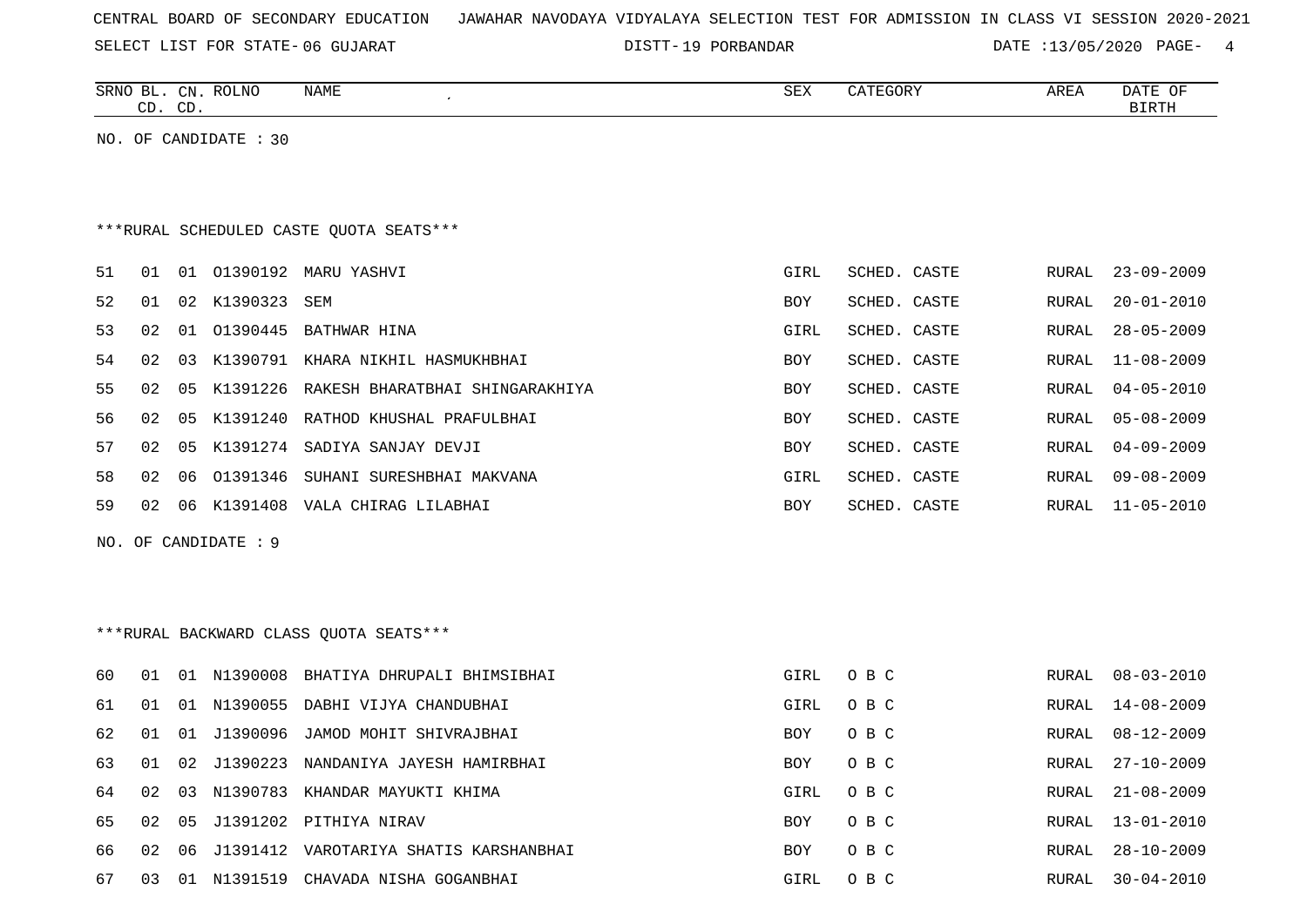SELECT LIST FOR STATE- DISTT- 06 GUJARAT

19 PORBANDAR DATE :13/05/2020 PAGE- 5

|    | CD. CD. |    | SRNO BL. CN. ROLNO    | NAME<br>$\cdot$                         | SEX        | CATEGORY     | AREA  | DATE OF<br><b>BIRTH</b> |
|----|---------|----|-----------------------|-----------------------------------------|------------|--------------|-------|-------------------------|
|    |         |    |                       | *** RURAL BACKWARD CLASS QUOTA SEATS*** |            |              |       |                         |
| 68 | 03      |    |                       | 01 J1391529 CHHATRODIYA DHRUVBHAI       | <b>BOY</b> | O B C        | RURAL | $09 - 02 - 2010$        |
| 69 | 03      | 01 |                       | J1391590 JADAV BHAUTIK ASHVINBHAI       | <b>BOY</b> | O B C        | RURAL | $17 - 12 - 2009$        |
| 70 | 03      |    | 02 N1391623           | KARANGIYA JINAL RAJU                    | GIRL       | O B C        | RURAL | $02 - 09 - 2009$        |
| 71 | 03      | 03 | N1391786              | ODEDARA DIVYA VEJAJIBHAI                | GIRL       | O B C        | RURAL | $11 - 08 - 2009$        |
| 72 | 03      | 03 | J1391819              | PARMAR DEEP MANJIBHAI                   | <b>BOY</b> | O B C        | RURAL | $17 - 06 - 2009$        |
| 73 | 03      | 03 |                       | N1391835 PIPROTAR BANSI ASHOKBHAI       | GIRL       | O B C        | RURAL | $15 - 08 - 2009$        |
| 74 | 03      | 03 |                       | J1391938 VARU ARJUN MAHENDRABHAI        | BOY        | O B C        | RURAL | $28 - 10 - 2009$        |
| 75 | 03      | 03 | J1391951              | YADAV DHRUV                             | BOY        | O B C        | RURAL | $04 - 08 - 2009$        |
|    |         |    | NO. OF CANDIDATE : 16 |                                         |            |              |       |                         |
|    |         |    |                       | ***RURAL SCHEDULED TRIBE QUOTA SEATS*** |            |              |       |                         |
| 76 | 02      | 01 |                       | L1390506 CHHELANA VIVEK SARMANBHAI      | <b>BOY</b> | SCHED. TRIBE | RURAL | $25 - 01 - 2010$        |

|  |  | 76 02 01 L1390506 CHHELANA VIVEK SARMANBHAI    | BOY        | SCHED. TRIBE | RURAL 25-01-2010 |
|--|--|------------------------------------------------|------------|--------------|------------------|
|  |  | 77 03 01 L1391587 HUN PARAS ARAJANBHAI         | BOY        | SCHED. TRIBE | RURAL 06-01-2010 |
|  |  | 78 03 02 L1391639 KATARA MEET KARSHANBHAI      | BOY        | SCHED. TRIBE | RURAL 15-11-2009 |
|  |  | 79 03 02 L1391666 KODIYATAR DIVYESH HARDASBHAI | <b>BOY</b> | SCHED. TRIBE | RURAL 16-06-2009 |
|  |  | 80 03 03 L1391931 VAISH DILIP MERUBHAI         | BOY        | SCHED. TRIBE | RURAL 11-08-2009 |

NO. OF CANDIDATE : 5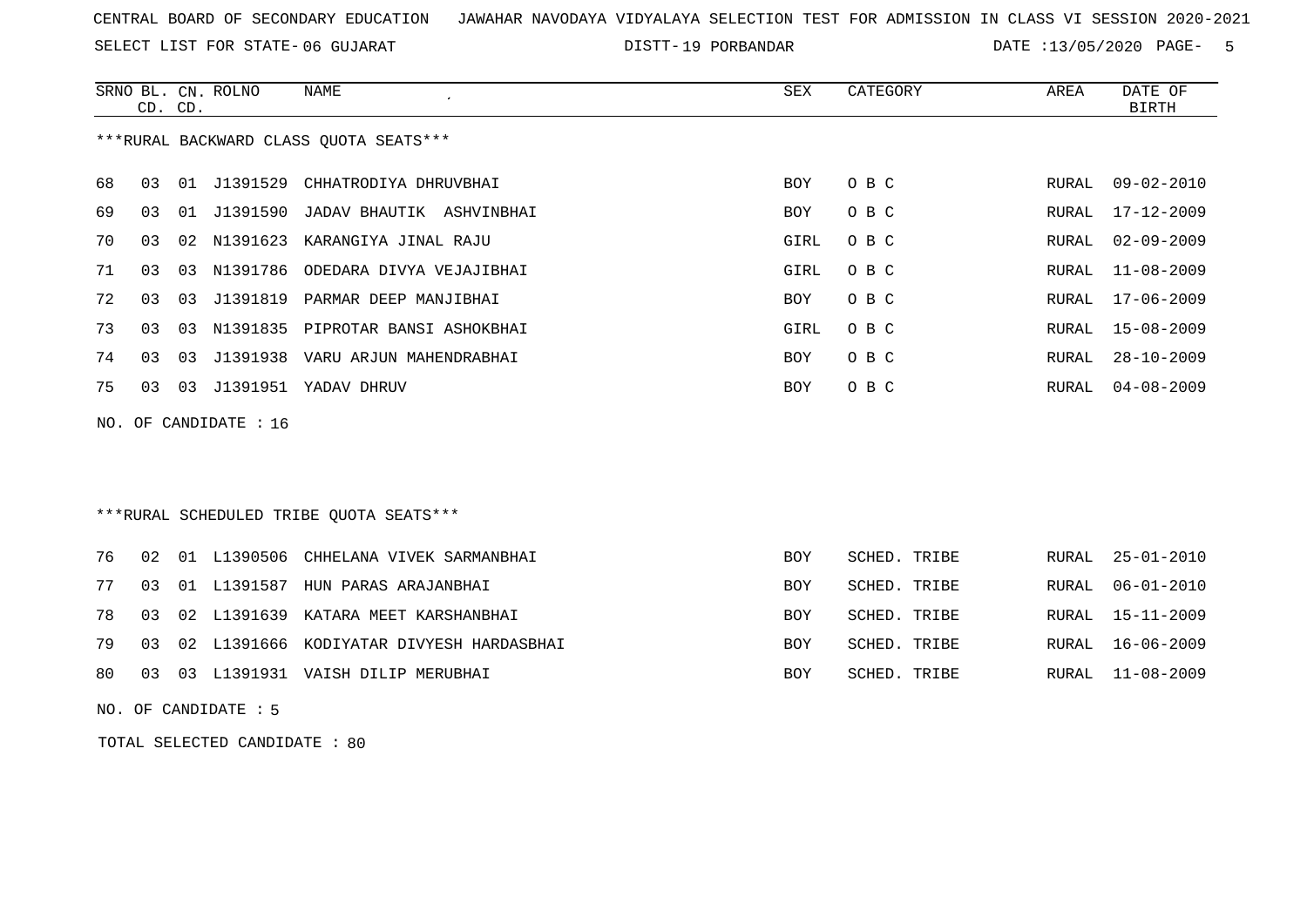SELECT LIST FOR STATE- DISTT- 06 GUJARAT

20 DANG DATE :13/05/2020 PAGE- 1

|    |    | CD. CD. | SRNO BL. CN. ROLNO   | <b>NAME</b>                                    | SEX        | CATEGORY     | AREA         | DATE OF<br><b>BIRTH</b> |
|----|----|---------|----------------------|------------------------------------------------|------------|--------------|--------------|-------------------------|
|    |    |         | ***OPEN UR SEATS***  |                                                |            |              |              |                         |
| 1  |    |         |                      | 01 01 L1392026 BHOYE ADITYAKUMAR YOGESH        | BOY        | SCHED. TRIBE | RURAL        | 19-02-2010              |
| 2  | 01 |         | 01 P1392177 KRISHA   |                                                | GIRL       | SCHED. TRIBE | RURAL        | $24 - 03 - 2010$        |
| 3  | 01 |         |                      | 01 L1392214 MAYURBHAI GANESHBHAI CHAUDHARI     | <b>BOY</b> | SCHED. TRIBE | <b>RURAL</b> | $01 - 03 - 2010$        |
| 4  | 01 |         |                      | 01 L1392292 RANA PARTRAJ                       | BOY        | SCHED. TRIBE | RURAL        | $20 - 09 - 2009$        |
| 5  | 01 |         |                      | 01 N1392324 SOLANKI SRUSTIBEN MAYANKBHAI       | GIRL       | O B C        | RURAL        | $19 - 01 - 2010$        |
|    |    |         | NO. OF CANDIDATE : 5 |                                                |            |              |              |                         |
|    |    |         |                      |                                                |            |              |              |                         |
|    |    |         |                      | ***OPEN SCHEDULED CASTE QUOTA SEATS***         |            |              |              |                         |
| 6  | 01 |         |                      | 01 L1392201 MAHLA TUSHARBHAI                   | BOY        | SCHED. TRIBE | RURAL        | $16 - 03 - 2009$        |
| 7  | 02 |         |                      | 01 L1392408 BHINSRA BHAVESHBHAI                | <b>BOY</b> | SCHED. TRIBE | RURAL        | $04 - 04 - 2010$        |
| 8  | 03 |         |                      | 01 L1392730 GAIN DHANNJAY ANIL                 | BOY        | SCHED. TRIBE | RURAL        | $21 - 11 - 2009$        |
|    |    |         | NO. OF CANDIDATE : 3 |                                                |            |              |              |                         |
|    |    |         |                      |                                                |            |              |              |                         |
|    |    |         |                      | *** OPEN BACKWARD CLASS QUOTA SEATS***         |            |              |              |                         |
| 9  | 01 |         |                      | 01 J1392238 PATEL SAURABH MITHILESHBHAI        | BOY        | O B C        | RURAL        | $25 - 02 - 2008$        |
| 10 | 01 |         |                      | 01 I1392240 PATEL VEER PRAGNESH                | <b>BOY</b> | GENERAL      | RURAL        | $15 - 05 - 2010$        |
| 11 | 02 |         |                      | 01 J1392406 BHANDARI RUDRARAJSINH RAYASANGBHAI | <b>BOY</b> | O B C        | RURAL        | $05 - 03 - 2010$        |

NO. OF CANDIDATE : 3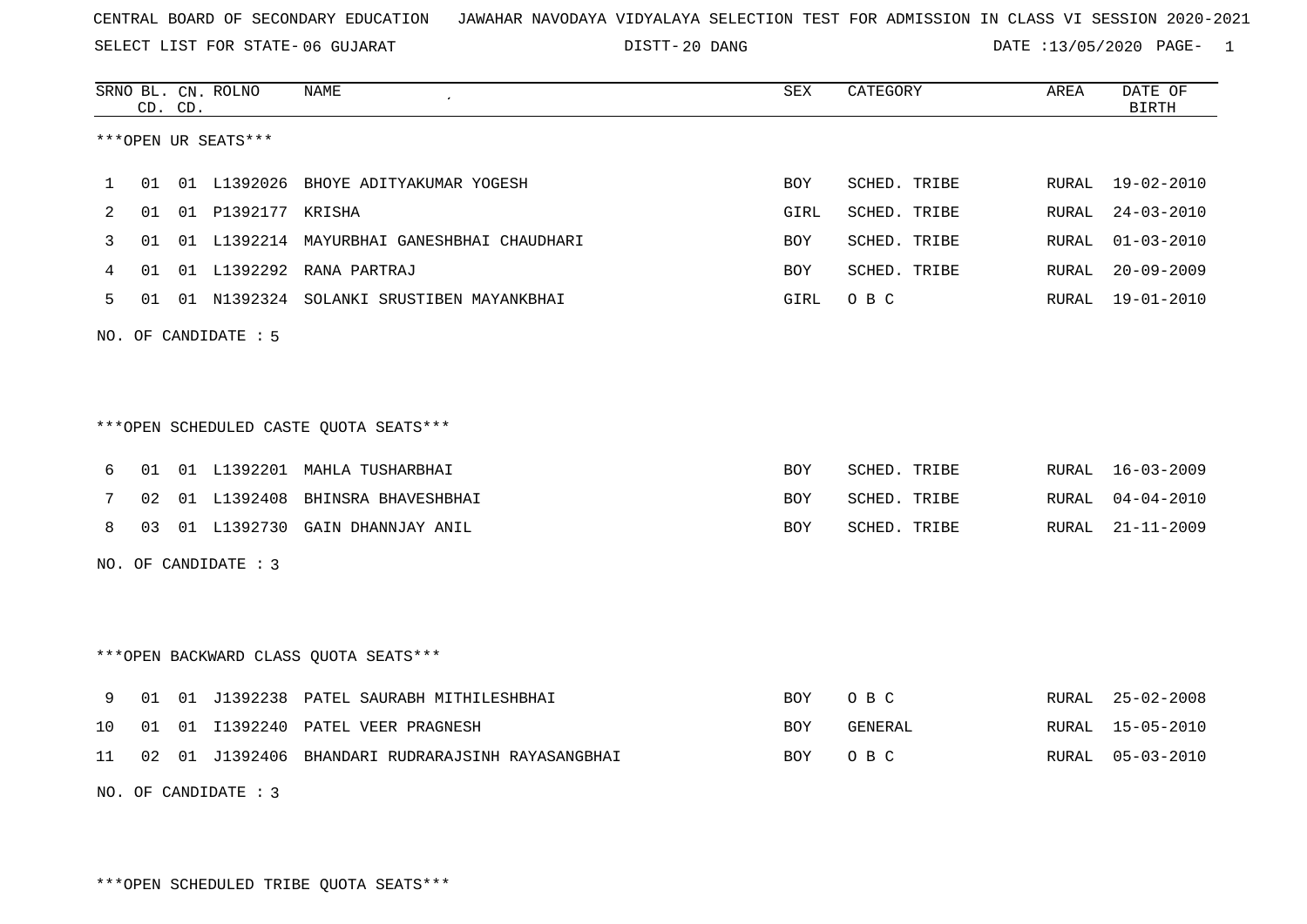SELECT LIST FOR STATE- DISTT- 06 GUJARAT

20 DANG DATE :13/05/2020 PAGE- 2

GIRL SCHED. TRIBE RURAL 06-02-2010

SCHED. TRIBE RURAL 20-05-2009

SCHED. TRIBE RURAL 21-05-2010

SCHED. TRIBE RURAL 24-06-2009

|     |    | CD. CD. | SRNO BL. CN. ROLNO     | <b>NAME</b>                               | SEX        | CATEGORY            | AREA         | DATE OF<br><b>BIRTH</b> |
|-----|----|---------|------------------------|-------------------------------------------|------------|---------------------|--------------|-------------------------|
|     |    |         |                        | ***OPEN SCHEDULED TRIBE OUOTA SEATS***    |            |                     |              |                         |
| 12  | 01 |         | 01 P1392048            | BHOYE VAIBHAVIKUMARI MAVJIBHAI            | GIRL       | SCHED. TRIBE        | RURAL        | $20 - 06 - 2009$        |
| 13  | 01 | 01      | P1392059               | CHAUDHARY BHAGYASHRI HARIBHAI             | GIRL       | <b>SCHED. TRIBE</b> | RURAL        | $09 - 02 - 2010$        |
| 14  | 02 | 01      | L1392410               | BHOYE ANSHBHAI ASWINBHAIO                 | <b>BOY</b> | SCHED. TRIBE        | RURAL        | $09 - 12 - 2008$        |
| 15  | 02 |         | 01 L1392480            | GANVIT SMITKUMAR GAMAN                    | <b>BOY</b> | <b>SCHED. TRIBE</b> | RURAL        | $28 - 10 - 2009$        |
| 16  | 02 | 01      | P1392524               | KUNVAR ANJANABEN SURESHBHAI               | GIRL       | SCHED. TRIBE        | RURAL        | $30 - 08 - 2009$        |
| 17  | 03 |         | 01 P1392766            | KRISHNAKUMARI MANUBHAI BHOYE              | GIRL       | SCHED. TRIBE        | RURAL        | $24 - 03 - 2010$        |
| 18  | 03 |         |                        | 01 P1392811 PRATIKSHABEN YOGESHBHAI BAGUL | GIRL       | SCHED. TRIBE        | RURAL        | $15 - 03 - 2010$        |
| NO. |    |         | OF CANDIDATE : 7       |                                           |            |                     |              |                         |
|     |    |         |                        |                                           |            |                     |              |                         |
|     |    |         |                        |                                           |            |                     |              |                         |
|     |    |         | ***RURAL OPEN SEATS*** |                                           |            |                     |              |                         |
|     |    |         |                        |                                           |            |                     |              |                         |
| 19  | 01 |         |                        | 01 L1392043 BHOYE ROHANBHAI RAHULBHAI     | <b>BOY</b> | SCHED. TRIBE        | <b>RURAL</b> | $29 - 08 - 2009$        |
| 20  | 01 |         | 01 L1392082            | CHUDHARY ROSHAN ARVIND                    | <b>BOY</b> | <b>SCHED. TRIBE</b> | RURAL        | $06 - 10 - 2009$        |
| 21  | 01 |         | 01 P1392085            | CHUDHARY ZANKHANABEN GANESH               | GIRL       | SCHED. TRIBE        | <b>RURAL</b> | $01 - 06 - 2010$        |
| 22  | 01 | 01      | L1392129               | GAVIT PRAGNESHBHAI HARISHBHAI             | BOY        | SCHED. TRIBE        | RURAL        | $06 - 06 - 2009$        |
| 23  | 01 |         | 01 L1392180            | KRISH NARENDRABHAI MAHLA                  | <b>BOY</b> | SCHED. TRIBE        | RURAL        | $19 - 10 - 2008$        |
| 24  | 01 |         | 01 L1392197            | MAHLA MUKUND SURJI                        | <b>BOY</b> | <b>SCHED. TRIBE</b> | RURAL        | $14 - 10 - 2009$        |
| 25  | 02 | 01      |                        | P1392464 GAMIT KINJALBEN GULAB            | GIRL       | SCHED. TRIBE        | <b>RURAL</b> | $03 - 07 - 2009$        |

26 02 01 P1392496 GAYKAWAD TEJALBEN NATHU

27 02 01 L1392522 KRISHNABHAI DESHMUKH BOY SCHED. TRIBE ROY

28 02 01 L1392540 MALVI SNEHALBHAI ARJUN BOY SOY

29 03 01 P1392692 BHOYE KINJALBEN SANJAYBHAI GARAL SERIGIRI

30 03 01 L1392693 BHOYE LOKENDRABHAI RAMESHBHAI BOY SCHED. TRIBE RURAL 16-07-2009 31 03 01 P1392795 PATEL SIDDHI VIJAYBHAI GURL GIRL SCHED. TRIBE RURAL 06-12-2008 32 03 01 P1392823 RIYABEN RAMESHBHAI PAWAR GIRL SCHED. TRIBE RURAL 02-04-2010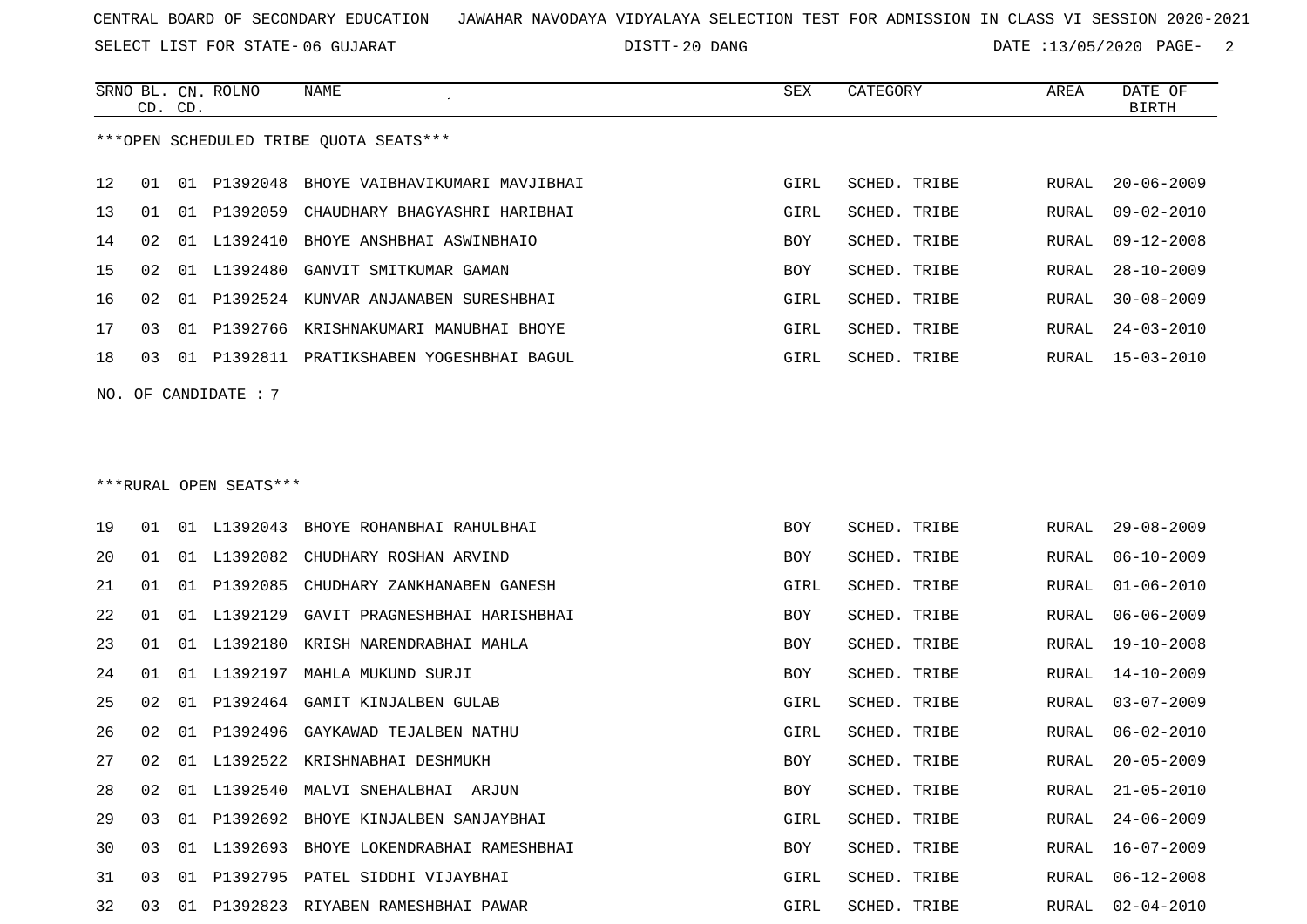SELECT LIST FOR STATE- DISTT- 06 GUJARAT

20 DANG DATE :13/05/2020 PAGE- 3

| SRNO<br>BL.<br>CN.<br>$\cap$<br>$\sqrt{2}$<br>. ש<br>ັ | <b>ROLNO</b> | NAME | <b>SEX</b> | $\alpha$ <sup>n</sup> $\beta$<br>LEGORY<br>∸ | AREA | DATE<br>ΟF<br>BIRTH |
|--------------------------------------------------------|--------------|------|------------|----------------------------------------------|------|---------------------|
|                                                        |              |      |            |                                              |      |                     |

NO. OF CANDIDATE : 14

# \*\*\*RURAL SCHEDULED CASTE QUOTA SEATS\*\*\*

| 33  | 01              | 01    | P1392079    | CHUDHARY KRUPALI RAMESH                 | GIRL       | SCHED. TRIBE |       | RURAL 22-06-2009 |
|-----|-----------------|-------|-------------|-----------------------------------------|------------|--------------|-------|------------------|
| 34  | . በ 1           | . O 1 | L1392114    | GANVIT IRSHADBHAI                       | BOY        | SCHED. TRIBE |       | RURAL 05-01-2010 |
| 35  | 01              |       | 01 P1392153 | HARSHITAKUMARI MUKESHBHAI DESHMUKH      | GIRL       | SCHED. TRIBE |       | RURAL 25-06-2009 |
| 36  | O 1             |       |             | 01 L1392274 PAWAR VIJAYBHAI ABHIMANBHAI | <b>BOY</b> | SCHED. TRIBE |       | RURAL 20-06-2009 |
| 37  | በ1              |       | 01 P1392344 | UMABEN RAMESHBHAI AHIR                  | GIRL       | SCHED. TRIBE | RURAL | 17-08-2009       |
| 38. | 02              | 01    | P1392390    | ASTHAKUMARI GAMIT                       | GIRL       | SCHED. TRIBE | RURAL | 18-12-2008       |
| 39. | O 2.            |       | 01 TJ392482 | GAVIT CHETANBHAI KANTILALBHAI           | <b>BOY</b> | SCHED. TRIBE | RURAL | $10 - 08 - 2009$ |
| 4 N | 02 <sub>1</sub> | 01    | P1392593    | PRIYANSHIKUMARI GAVALI                  | GIRL       | SCHED, TRIBE | RURAL | $08 - 02 - 2010$ |
| 41  | 03              | . O 1 | L1392761    | KETANBHAI DINESHBHAI GAVIT              | <b>BOY</b> | SCHED. TRIBE | RURAL | $10 - 10 - 2009$ |

NO. OF CANDIDATE : 9

## \*\*\*RURAL SCHEDULED TRIBE QUOTA SEATS\*\*\*

| 42 | 01    | . በ 1 | L1391967  | AJAYBHAI SITARAMBHAI CHAUDHARI  | <b>BOY</b> | SCHED. TRIBE | RURAL | $04 - 11 - 2009$ |
|----|-------|-------|-----------|---------------------------------|------------|--------------|-------|------------------|
| 43 | 01    | . በ 1 | L1391991  | BAGUL HARSHBHAI                 | <b>BOY</b> | SCHED. TRIBE | RURAL | 26-02-2010       |
| 44 | 01    | . N 1 | L1392006  | BAGUL SURAJ SANTOSH             | <b>BOY</b> | SCHED. TRIBE | RURAL | $01 - 02 - 2010$ |
| 45 | 01    | . N 1 | P1392022  | BHAVYABEN ANKUR GAEEN           | GIRL       | SCHED. TRIBE | RURAL | $17 - 12 - 2009$ |
| 46 | 01    | . በ 1 | P1392030  | BHOYE HARSHABEN SURESHBHAI      | GIRL       | SCHED. TRIBE | RURAL | $23 - 04 - 2010$ |
| 47 | . O 1 | . በ 1 | P1392062  | CHAUDHARY JAYSHRIBEN ARVINDBHAI | GIRL       | SCHED. TRIBE | RURAL | $02 - 12 - 2009$ |
| 48 | 01    | . N 1 | T.1392090 | DESHMUKH JIGNESH JASU           | BOY        | SCHED. TRIBE | RURAL | $19 - 12 - 2009$ |
| 49 | 01    | -01   | L1392143  | GAYAKWAD KRISHNAKUMAR PANDUBHAI | BOY        | SCHED. TRIBE | RURAL | $07 - 01 - 2010$ |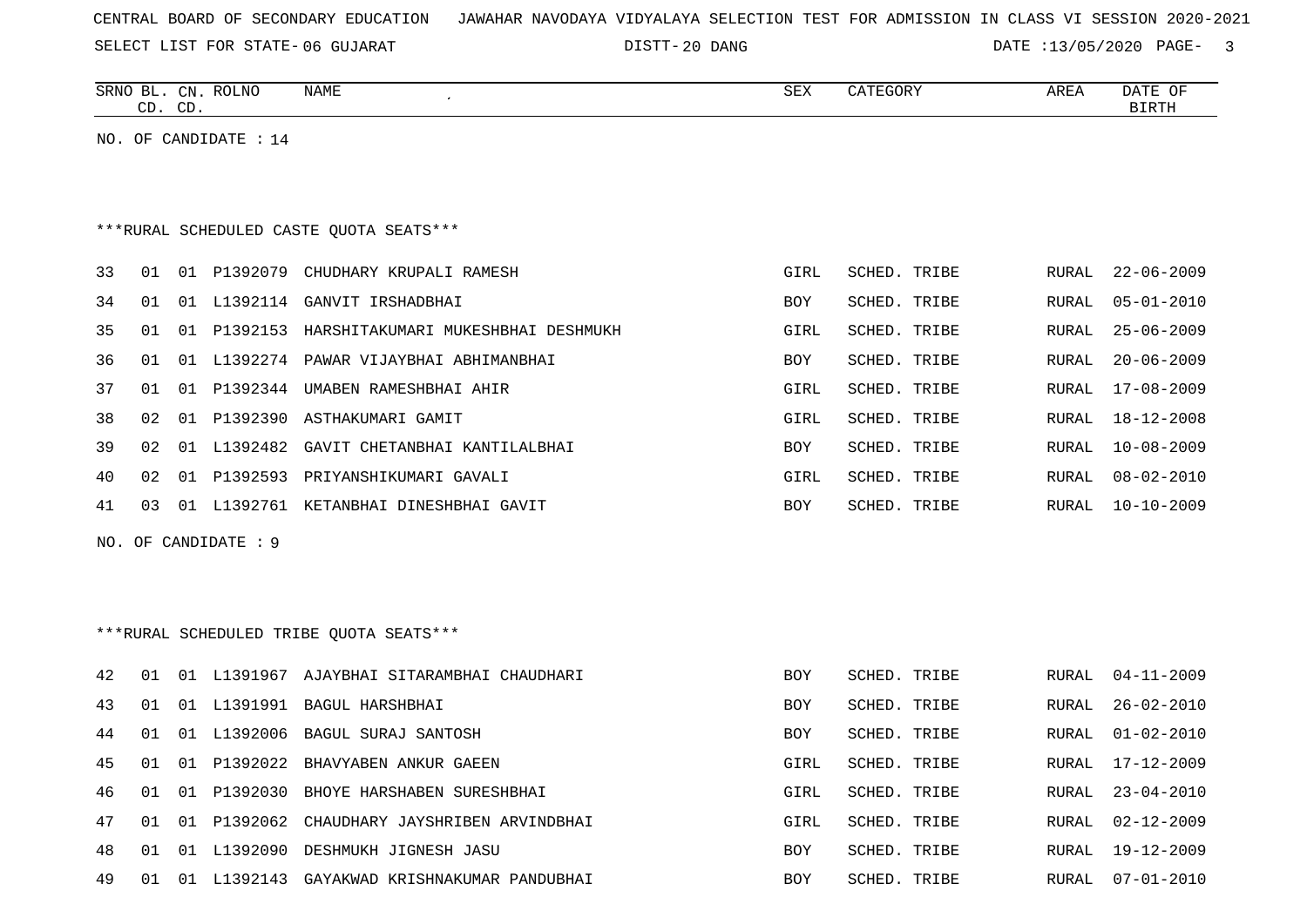SELECT LIST FOR STATE- DISTT- 06 GUJARAT

DISTT-20 DANG 2020 DATE :13/05/2020 PAGE- 4

|    |    | CD. CD. | SRNO BL. CN. ROLNO    | <b>NAME</b>                             | <b>SEX</b> | CATEGORY     | AREA  | DATE OF<br><b>BIRTH</b> |
|----|----|---------|-----------------------|-----------------------------------------|------------|--------------|-------|-------------------------|
|    |    |         |                       | ***RURAL SCHEDULED TRIBE OUOTA SEATS*** |            |              |       |                         |
| 50 | 01 |         |                       | 01 P1392156 JADAV JAYSHRIBEN LALJIBHAI  | GIRL       | SCHED. TRIBE | RURAL | 05-11-2008              |
| 51 | 01 | 01      |                       | P1392175 KOKANI VIDISHA HASMUKH         | GIRL       | SCHED. TRIBE | RURAL | $01 - 05 - 2010$        |
| 52 | 01 | 01      |                       | P1392194 MAHIBEN NILESHBHAI MAHLA       | GIRL       | SCHED. TRIBE | RURAL | $17 - 12 - 2008$        |
| 53 | 01 | 01      | L1392202              | MAHLA VISHAL SIVU                       | <b>BOY</b> | SCHED. TRIBE | RURAL | $26 - 07 - 2009$        |
| 54 | 01 |         | 01 P1392222           | NARMADABEN LAXMANBHAI CHOUTHARI         | GIRL       | SCHED. TRIBE | RURAL | $07 - 01 - 2009$        |
| 55 | 01 |         |                       | 01 L1392234 PATEL DAKSH DIPAKBHAI       | <b>BOY</b> | SCHED. TRIBE | RURAL | $31 - 01 - 2009$        |
| 56 | 01 | 01      | P1392259              | PAWAR MONIKA VIJAY                      | GIRL       | SCHED. TRIBE | RURAL | $01 - 08 - 2009$        |
| 57 | 01 | 01      | L1392316              | SAMIRBHAI HARIDASBHAI GAYKAWAD          | <b>BOY</b> | SCHED. TRIBE | RURAL | $23 - 08 - 2009$        |
| 58 | 02 | 01      | P1392378              | ANJALIBEN<br>DESMUKH                    | GIRL       | SCHED. TRIBE | RURAL | $01 - 12 - 2009$        |
| 59 | 02 | 01      | P1392380              | ANJALI CHAURYA                          | GIRL       | SCHED. TRIBE | RURAL | $22 - 08 - 2007$        |
| 60 | 02 |         |                       | 01 L1392521 KOKNI DARSHITBHAI           | <b>BOY</b> | SCHED. TRIBE | RURAL | $21 - 01 - 2010$        |
| 61 | 02 | 01      |                       | P1392665 VARDE MARTHABEN                | GIRL       | SCHED. TRIBE | RURAL | $07 - 06 - 2009$        |
| 62 | 03 |         | 01 P1392775           | MAHALA TANISHABEN HARICHANDRABHAI       | GIRL       | SCHED. TRIBE | RURAL | $21 - 09 - 2009$        |
|    |    |         | NO. OF CANDIDATE : 21 |                                         |            |              |       |                         |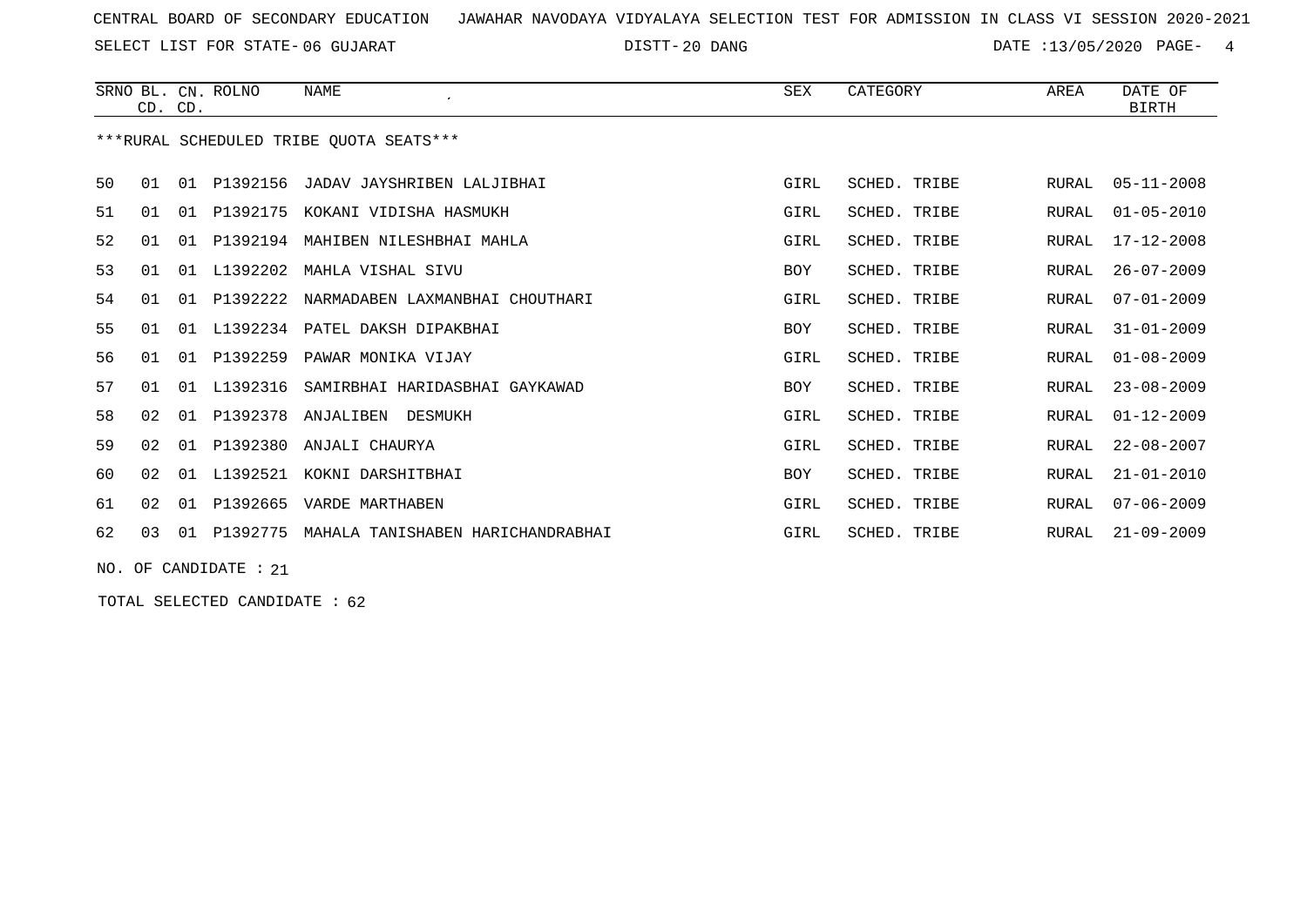SELECT LIST FOR STATE- DISTT- 06 GUJARAT

21 NAVSARI DATE :13/05/2020 PAGE- 1

|      | CD. CD. |    | SRNO BL. CN. ROLNO   | <b>NAME</b>                                  | SEX        | CATEGORY     | AREA  | DATE OF<br><b>BIRTH</b> |
|------|---------|----|----------------------|----------------------------------------------|------------|--------------|-------|-------------------------|
|      |         |    | ***OPEN UR SEATS***  |                                              |            |              |       |                         |
| 1    | 01      |    | 01 J1392917          | CHAVDA HIMESH DEVARAKHIBHAI                  | <b>BOY</b> | O B C        | RURAL | $25 - 06 - 2009$        |
| 2    | 03      |    |                      | 01 L1393796 PATEL AYUSHKUMAR CHANDRAKANTBHAI | <b>BOY</b> | SCHED. TRIBE | RURAL | 17-07-2009              |
| 3    | 05      |    |                      | 01 F1394288 HASTI DEVJIBHAI JADAV            | GIRL       | O B C        | URBAN | $03 - 01 - 2010$        |
| 4    | 05      |    |                      | 01 G1394436 NITALBEN GOVINDBHAI SARVAIYA     | GIRL       | SCHED. CASTE | URBAN | $19 - 05 - 2009$        |
| 5    | 05      |    |                      | 01 A1394610 URVIS NITINBHAI MANDANKA         | BOY        | GENERAL      | URBAN | $21 - 03 - 2010$        |
|      |         |    | NO. OF CANDIDATE : 5 |                                              |            |              |       |                         |
|      |         |    |                      |                                              |            |              |       |                         |
|      |         |    |                      | ***OPEN SCHEDULED CASTE QUOTA SEATS***       |            |              |       |                         |
| 6    | 02      |    |                      | 01 K1393352 MAHALE HARSHKUMAR RAMESH         | BOY        | SCHED. CASTE | RURAL | 15-09-2009              |
| 7    | 03      |    |                      | 01 01394012 VAGH MAHIKUMARI BHIMRAV          | GIRL       | SCHED. CASTE | RURAL | $25 - 10 - 2008$        |
| 8    | 05      |    |                      | 01 G1394500 PRIYA JITUBHAI DAFDA             | GIRL       | SCHED. CASTE | URBAN | $09 - 09 - 2009$        |
|      |         |    | NO. OF CANDIDATE : 3 |                                              |            |              |       |                         |
|      |         |    |                      |                                              |            |              |       |                         |
|      |         |    |                      | ***OPEN BACKWARD CLASS OUOTA SEATS***        |            |              |       |                         |
| 9    | 02      |    |                      | 01 N1393316 DHARMI RAJNIKANT PATEL           | GIRL       | O B C        | RURAL | 17-12-2009              |
| $10$ | 02      |    |                      | 01 J1393406 VEER VIJAYBHAI PATEL             | BOY        | O B C        | RURAL | 10-09-2009              |
| 11   | 05      |    | 01 J1394229          | BRAHMBHATT VAIBHAV KALPESHBHAI               | <b>BOY</b> | O B C        | RURAL | $11 - 12 - 2008$        |
| 12   | 05      | 01 | J1394466             | PATEL VYOM AMITKUMAR                         | <b>BOY</b> | O B C        | RURAL | $25 - 08 - 2008$        |
| 13   | 05      |    |                      | 01 J1394633 YUG D VADHIYAR                   | <b>BOY</b> | O B C        | RURAL | $11 - 01 - 2010$        |

NO. OF CANDIDATE : 5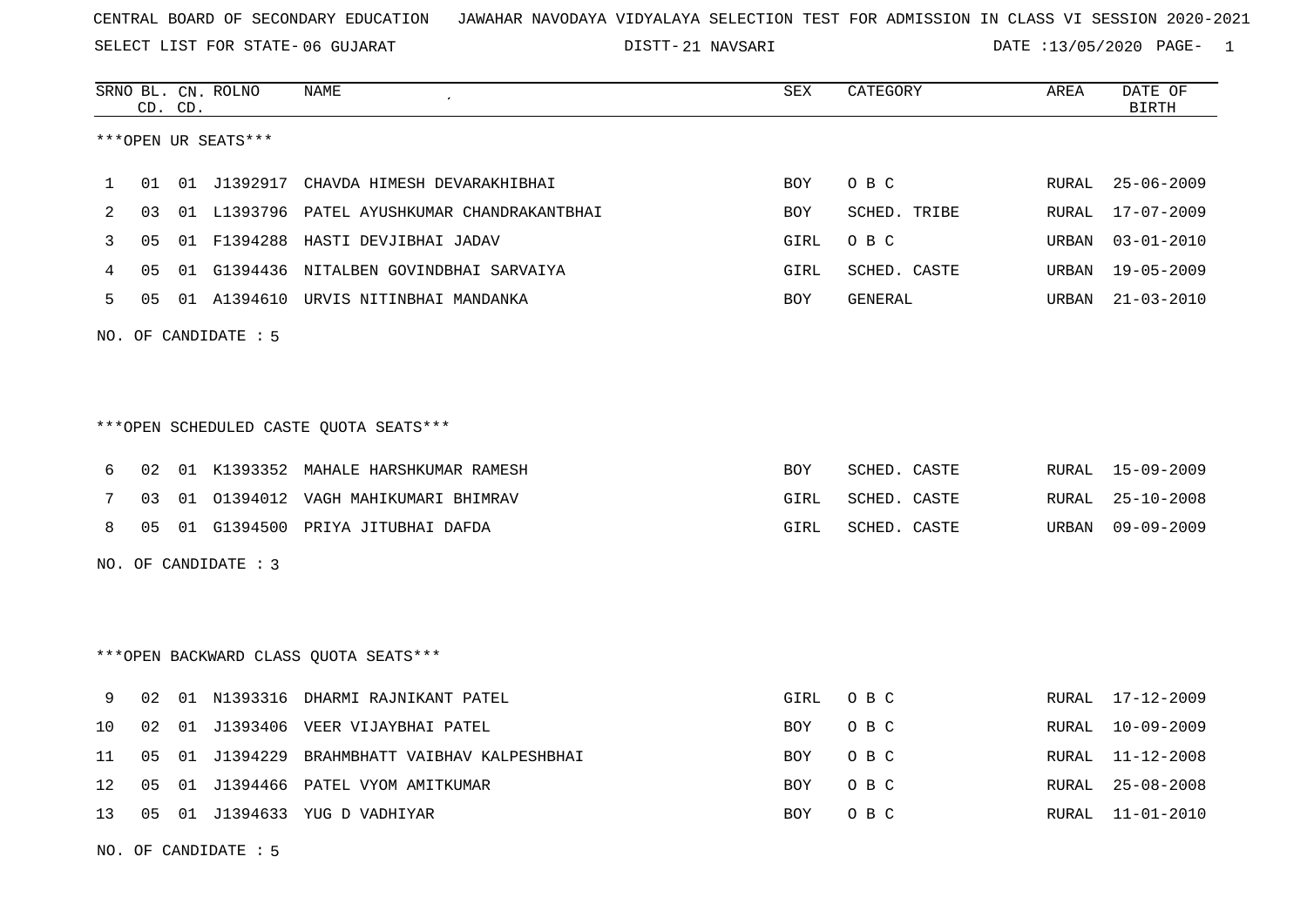SELECT LIST FOR STATE- DISTT- 06 GUJARAT

21 NAVSARI DATE :13/05/2020 PAGE- 2

|                                        |    | CD. CD. | SRNO BL. CN. ROLNO | NAME                               | SEX        | CATEGORY     | AREA  | DATE OF<br><b>BIRTH</b> |  |
|----------------------------------------|----|---------|--------------------|------------------------------------|------------|--------------|-------|-------------------------|--|
| ***OPEN SCHEDULED TRIBE OUOTA SEATS*** |    |         |                    |                                    |            |              |       |                         |  |
| 14                                     | 01 | 01      |                    | P1393106 PATEL AAROHI ROHITBHAI    | GIRL       | SCHED. TRIBE | RURAL | $14 - 08 - 2009$        |  |
| 15                                     | 03 | . O 1   | L1393627           | HETKUMAR MITESHBHAI MAHLA          | <b>BOY</b> | SCHED. TRIBE | RURAL | $06 - 12 - 2009$        |  |
| 16                                     | 03 | 01      |                    | L1393654 JAYKUMAR NILESHBHAI GAVIT | <b>BOY</b> | SCHED. TRIBE | RURAL | $12 - 02 - 2010$        |  |
| 17                                     | 03 | O 1     | L1393851           | PAVAR HARSH                        | <b>BOY</b> | SCHED. TRIBE | RURAL | $08 - 11 - 2009$        |  |
| 18                                     | 03 | O 1     | P1393917           | RITIBEN PRAVINBHAI PATEL           | GIRL       | SCHED. TRIBE | RURAL | $04 - 06 - 2009$        |  |
| 19                                     | 03 | 01      | L1393989           | TANMAYKUMAR JITESHBHAI PATEL       | <b>BOY</b> | SCHED. TRIBE | RURAL | $28 - 07 - 2009$        |  |
| $20^{\circ}$                           | 04 | 01      | P1394092           | JITISHABEN ANILBHAI PATEL          | GIRL       | SCHED. TRIBE | RURAL | $10 - 07 - 2009$        |  |
| NO. OF CANDIDATE : $7$                 |    |         |                    |                                    |            |              |       |                         |  |

#### \*\*\*RURAL OPEN SEATS\*\*\*

| 21 | 01             | 01  | J1392905 | BHATIYA JAY NITESHKUMAR          | BOY  | O B C        |       | RURAL 12-03-2010 |
|----|----------------|-----|----------|----------------------------------|------|--------------|-------|------------------|
| 22 | 01             | 01  | P1392929 | DHRUTIKUMARI JAYESHBHAI GANVIT   | GIRL | SCHED. TRIBE | RURAL | 10-06-2009       |
| 23 | 01             | O 1 | P1393034 | KHUSHEE NILESHBHAI PATEL         | GIRL | SCHED. TRIBE | RURAL | $01 - 09 - 2009$ |
| 24 | 01             | 01  | P1393299 | YESHA DIPAKBHAI PATEL            | GIRL | SCHED. TRIBE | RURAL | $03 - 07 - 2009$ |
| 25 | 02             | 01  | I1393317 | DHRUVA RAJESH PRAJAPATI          | BOY  | GENERAL      | RURAL | 02-11-2008       |
| 26 | 02             | 01  |          | J1393412 YUVRAJ DIPAKKUMAR PATEL | BOY  | O B C        | RURAL | 10-01-2010       |
| 27 | 03             | O 1 | P1393413 | AAGNABEN BABUBHAI BIRARI         | GIRL | SCHED. TRIBE | RURAL | $08 - 09 - 2009$ |
| 28 | 03             | 01  | L1393756 | MOHITKUMAR GANVIT                | BOY  | SCHED. TRIBE | RURAL | $28 - 02 - 2010$ |
| 29 | 03             | 01  | P1393978 | SNEHA VALLABHBHAI BHOYA          | GIRL | SCHED. TRIBE | RURAL | $26 - 02 - 2009$ |
| 30 | 04             | O 1 | P1394084 | FENI SATISHBHAI PATEL            | GIRL | SCHED. TRIBE | RURAL | $23 - 10 - 2009$ |
| 31 | 0 <sub>5</sub> | 01  | N1394213 | AYUSHI AJAYKUMAR PATEL           | GIRL | O B C        | RURAL | $07 - 01 - 2009$ |
| 32 | 05             | 01  | T1394252 | DHRUVKUMAR NARESHKUMAR CHAUDHARI | BOY  | GENERAL      | RURAL | $05 - 04 - 2010$ |
| 33 | 05             | O 1 |          | M1394424 NIDHI TRILOK PATHAK     | GIRL | GENERAL      | RURAL | $03 - 11 - 2008$ |
| 34 | 06             | 01  |          | M1395158 SINGH PALAK             | GIRL | GENERAL      |       | RURAL 15-03-2008 |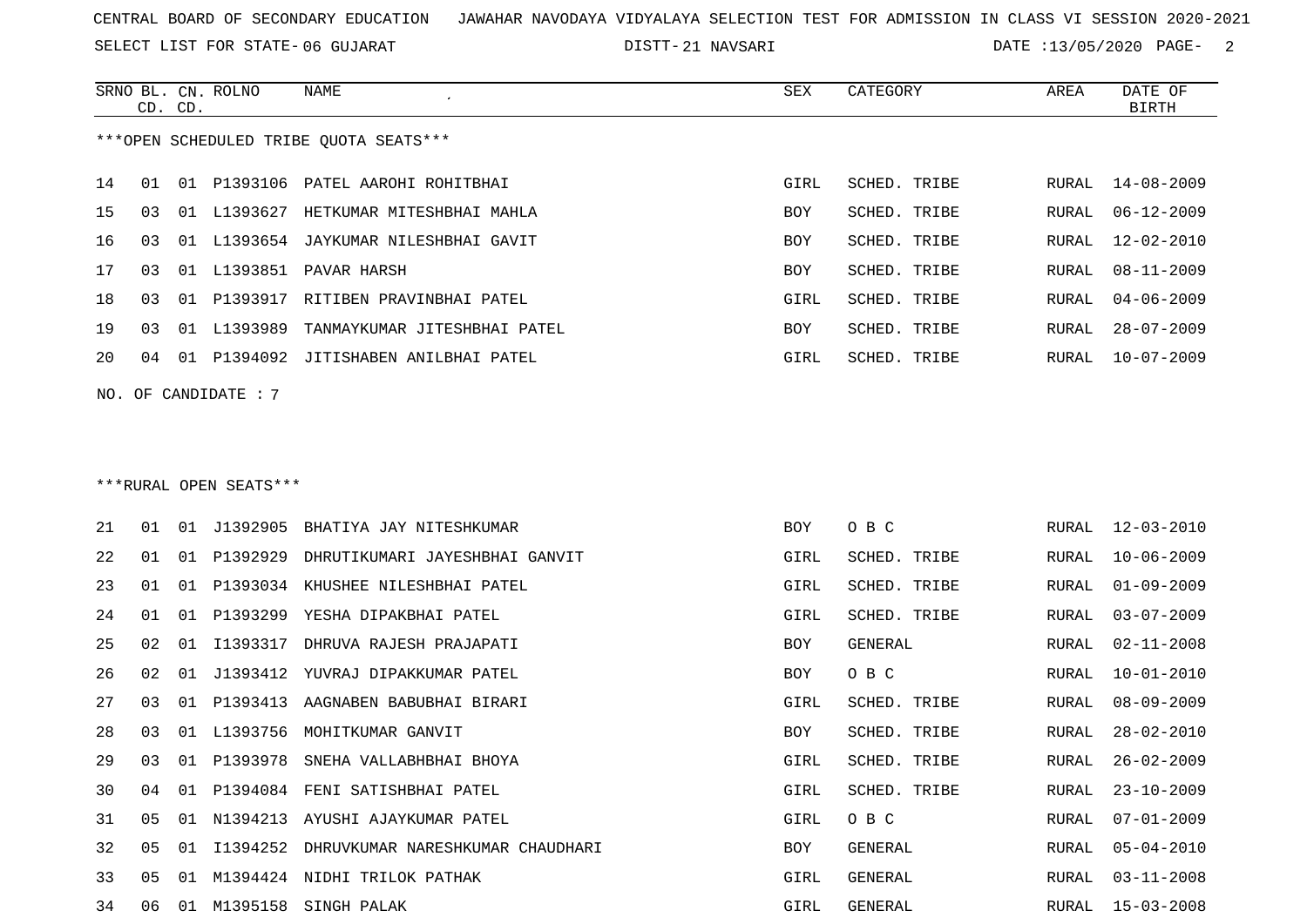SELECT LIST FOR STATE- DISTT- 06 GUJARAT

21 NAVSARI DATE :13/05/2020 PAGE- 3

|    |    | CD. CD. | SRNO BL. CN. ROLNO    | NAME                                         | <b>SEX</b> | CATEGORY     | AREA  | DATE OF<br><b>BIRTH</b> |
|----|----|---------|-----------------------|----------------------------------------------|------------|--------------|-------|-------------------------|
|    |    |         | NO. OF CANDIDATE : 14 |                                              |            |              |       |                         |
|    |    |         |                       |                                              |            |              |       |                         |
|    |    |         |                       |                                              |            |              |       |                         |
|    |    |         |                       | *** RURAL SCHEDULED CASTE QUOTA SEATS***     |            |              |       |                         |
| 35 | 01 |         |                       | 01 L1392900 AYUSH MINESHBHAI PATEL           | BOY        | SCHED. TRIBE | RURAL | 18-03-2010              |
| 36 | 01 |         |                       | 01 K1392901 BAROT BHAVY MUKESHBHAI           | <b>BOY</b> | SCHED. CASTE | RURAL | $04 - 05 - 2010$        |
| 37 | 01 | 01      |                       | 01393105 PARIKAMLESHBHAI SOLANKI             | GIRL       | SCHED. CASTE | RURAL | $03 - 03 - 2010$        |
| 38 | 01 | 01      | L1393259              | SREYAS MAHESHBHAI PATEL                      | BOY        | SCHED. TRIBE | RURAL | $12 - 04 - 2010$        |
| 39 | 03 |         | 01 L1394002           | TRUPALKUMAR MAHESHBHAI NAYKA                 | BOY        | SCHED. TRIBE | RURAL | $02 - 04 - 2010$        |
| 40 | 03 |         |                       | 01 L1394048 YASHKUMAR SHAMBHUBHAI CHAVADHARI | BOY        | SCHED. TRIBE | RURAL | $27 - 08 - 2009$        |
| 41 | 04 |         | 01 01394089           | JANVI PRAKASHBHAI MOHITE                     | GIRL       | SCHED. CASTE | RURAL | $08 - 04 - 2010$        |
| 42 | 05 |         |                       | 01 K1394197 ANIKET KUMAR                     | BOY        | SCHED. CASTE | RURAL | $20 - 12 - 2007$        |
| 43 | 05 |         |                       | 01 P1394330 JIGNESHABEN RAKESHBHAI NAYKA     | GIRL       | SCHED. TRIBE | RURAL | $18 - 12 - 2009$        |
|    |    |         | NO. OF CANDIDATE : 9  |                                              |            |              |       |                         |
|    |    |         |                       |                                              |            |              |       |                         |
|    |    |         |                       |                                              |            |              |       |                         |
|    |    |         |                       | *** RURAL BACKWARD CLASS QUOTA SEATS***      |            |              |       |                         |
| 44 | 01 |         |                       | 01 J1393078 MISTRY SHIV ALPESHKUMAR          | BOY        | O B C        | RURAL | $25 - 11 - 2009$        |
| 45 | 01 | 01      |                       | N1393210 PRIYANSHI JITENDRABHAI PATEL        | GIRL       | O B C        | RURAL | $02 - 06 - 2009$        |
| 46 | 02 |         |                       | 01 N1393304 AHIR MISHA MAHENDRA LUMAR        | GIRL       | O B C        | RURAL | $28 - 03 - 2010$        |
| 47 | 02 | 01      |                       | N1393323 DIYA SANJAYBHAI MISTRI              | GIRL       | O B C        | RURAL | $13 - 07 - 2009$        |
| 48 | 02 | 01      |                       | J1393364 PATEL NAITIK URVESHBHAI             | BOY        | O B C        | RURAL | $10 - 05 - 2009$        |
| 49 | 02 | 01      |                       | J1393366 PATEL NEH DILIPBHAI                 | <b>BOY</b> | O B C        | RURAL | $06 - 06 - 2009$        |
| 50 | 02 | 01      |                       | J1393368 PATEL PARTH CHETANKUMAR             | BOY        | O B C        | RURAL | $30 - 03 - 2010$        |
| 51 | 02 |         |                       | 01 N1393382 RATHOD VRUNDA MANOJBHAI          | GIRL       | O B C        | RURAL | $23 - 02 - 2010$        |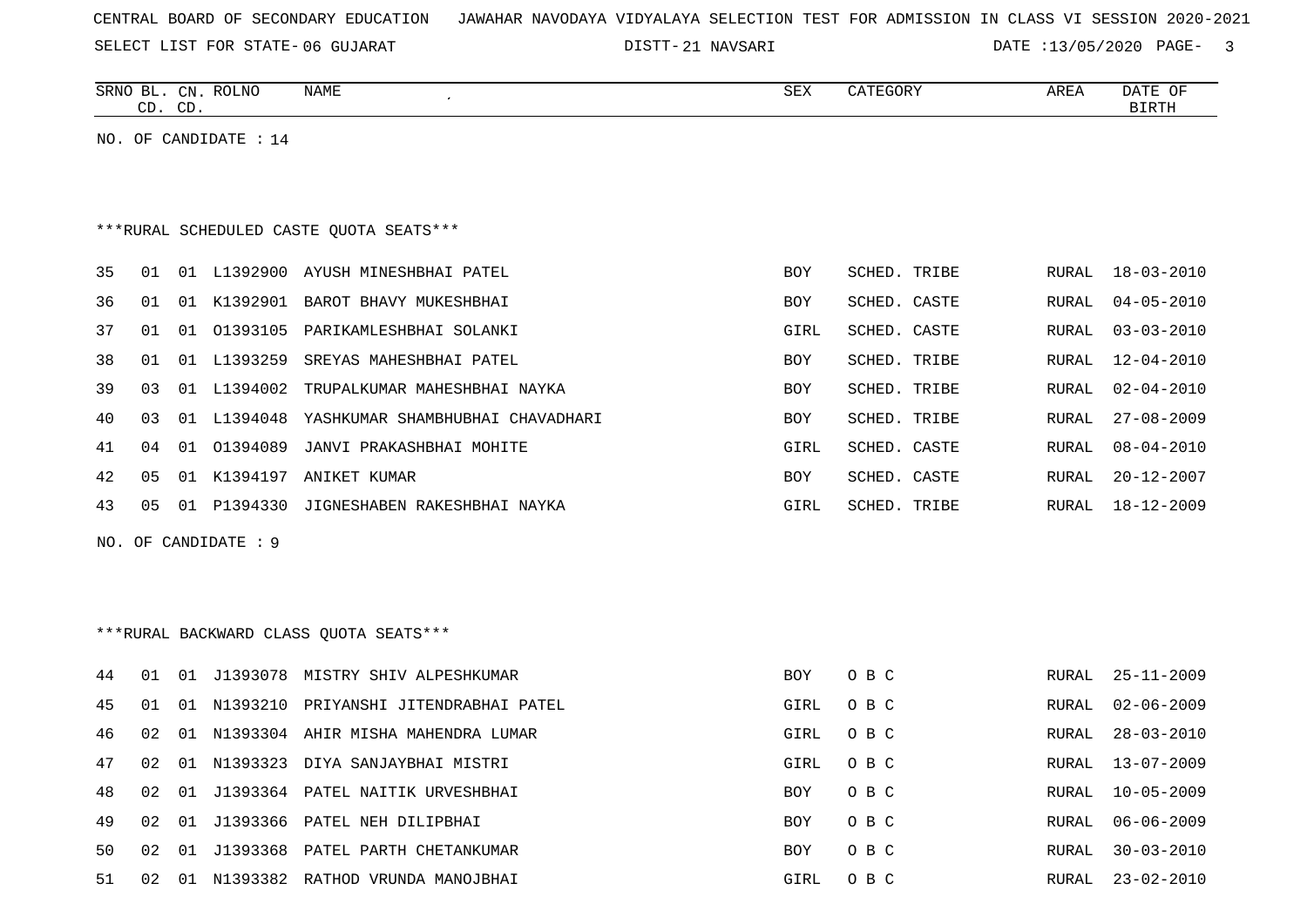SELECT LIST FOR STATE- DISTT- 06 GUJARAT

21 NAVSARI DATE :13/05/2020 PAGE- 4

|    | CD. CD.                                |    | SRNO BL. CN. ROLNO | NAME                                   | SEX  | CATEGORY | AREA  | DATE OF<br>BIRTH |  |  |  |  |
|----|----------------------------------------|----|--------------------|----------------------------------------|------|----------|-------|------------------|--|--|--|--|
|    | ***RURAL BACKWARD CLASS OUOTA SEATS*** |    |                    |                                        |      |          |       |                  |  |  |  |  |
| 52 | 02                                     |    |                    | 01 J1393399 TANDEL SAMARTH HEMANTKUMAR | BOY  | O B C    | RURAL | $25 - 11 - 2009$ |  |  |  |  |
| 53 | 02                                     | 01 | J1393409           | YAGNIK RAJESHKUMAR PATEL               | BOY  | O B C    |       | RURAL 02-11-2008 |  |  |  |  |
| 54 | 05                                     |    |                    | 01 J1394547 RUDRA KETANBHAI PATEL      | BOY  | O B C    | RURAL | $26 - 08 - 2009$ |  |  |  |  |
| 55 | 06                                     | 01 |                    | N1394648 AASTHA HASMUKHBHAI PATEL      | GIRL | O B C    | RURAL | $23 - 01 - 2010$ |  |  |  |  |
| 56 | 06                                     | 01 |                    | N1394657 AHIR MEHA ASHOKBHAI           | GIRL | O B C    | RURAL | $21 - 08 - 2009$ |  |  |  |  |
| 57 | 06                                     | 01 |                    | J1394858 JAY KAMLESHBHAI PATEL         | BOY  | O B C    | RURAL | 16-08-2008       |  |  |  |  |
| 58 | 06                                     | 01 |                    | N1395089 RIDHDHI RAJESHKUMAR PATEL     | GIRL | O B C    | RURAL | $24 - 08 - 2009$ |  |  |  |  |
| 59 | 06                                     |    |                    | 01 J1395219 VIRAJ HEMANTKUMAR PATEL    | BOY  | O B C    | RURAL | $08 - 10 - 2009$ |  |  |  |  |
|    | NO. OF CANDIDATE : $16$                |    |                    |                                        |      |          |       |                  |  |  |  |  |

\*\*\*RURAL SCHEDULED TRIBE QUOTA SEATS\*\*\*

| 60 | 01 | 01  | L1392886 | ANSH JITESHBHAI PATEL                  | <b>BOY</b> | SCHED. TRIBE | RURAL | $28 - 11 - 2009$ |
|----|----|-----|----------|----------------------------------------|------------|--------------|-------|------------------|
| 61 | 01 | 01  |          | P1392936 DHRUVIKUMARI RAKESHBHAI BHOYA | GIRL       | SCHED. TRIBE | RURAL | 09-02-2010       |
| 62 | 01 | 01  |          | P1392965 DRUVIBEN KEYURBHAI PATEL      | GIRL       | SCHED. TRIBE | RURAL | $19 - 11 - 2009$ |
| 63 | 01 | O 1 | L1393075 | MEET MAHENDRABHAI PATEL                | BOY        | SCHED. TRIBE | RURAL | 17-09-2009       |
| 64 | 01 | 01  |          | P1393104 PADVI KRISHAKUMARI RAMESHBHAI | GIRL       | SCHED. TRIBE | RURAL | $01 - 01 - 2010$ |
| 65 | 01 | 01  | L1393198 | PREETKUMAR YOGESHBHAI PATEL            | BOY        | SCHED. TRIBE | RURAL | $13 - 11 - 2009$ |
| 66 | 01 | 01  | P1393229 | RIYAKUMARI MAHENDRABHAI PATEL          | GIRL       | SCHED. TRIBE | RURAL | $16 - 11 - 2009$ |
| 67 | 01 | 01  | L1393253 | SHREYASH DINESHBHAI PATEL              | BOY        | SCHED. TRIBE | RURAL | $11 - 07 - 2009$ |
| 68 | 02 | 01  |          | L1393370 PATEL ROSHANKUMAR NILESHBHAI  | BOY        | SCHED. TRIBE | RURAL | $04 - 06 - 2009$ |
| 69 | 03 | 01  |          | L1393454 AYUSHBHAI UMESHBHAI KURKUTIYA | BOY        | SCHED. TRIBE | RURAL | $20 - 06 - 2009$ |
| 70 | 03 | O 1 | L1393455 | AYUSHKUMAR SHUKKARBHAI GANVIT          | BOY        | SCHED. TRIBE | RURAL | $03 - 11 - 2009$ |
| 71 | 03 | 01  | L1393491 | CHAUDHARI SUJALKUMAR CHAMPAKBHAI       | <b>BOY</b> | SCHED. TRIBE | RURAL | $14 - 02 - 2010$ |
| 72 | 03 | 01  | P1393632 | HETVIKUMARI NARESHBHAI PATEL           | GIRL       | SCHED. TRIBE | RURAL | 31-01-2010       |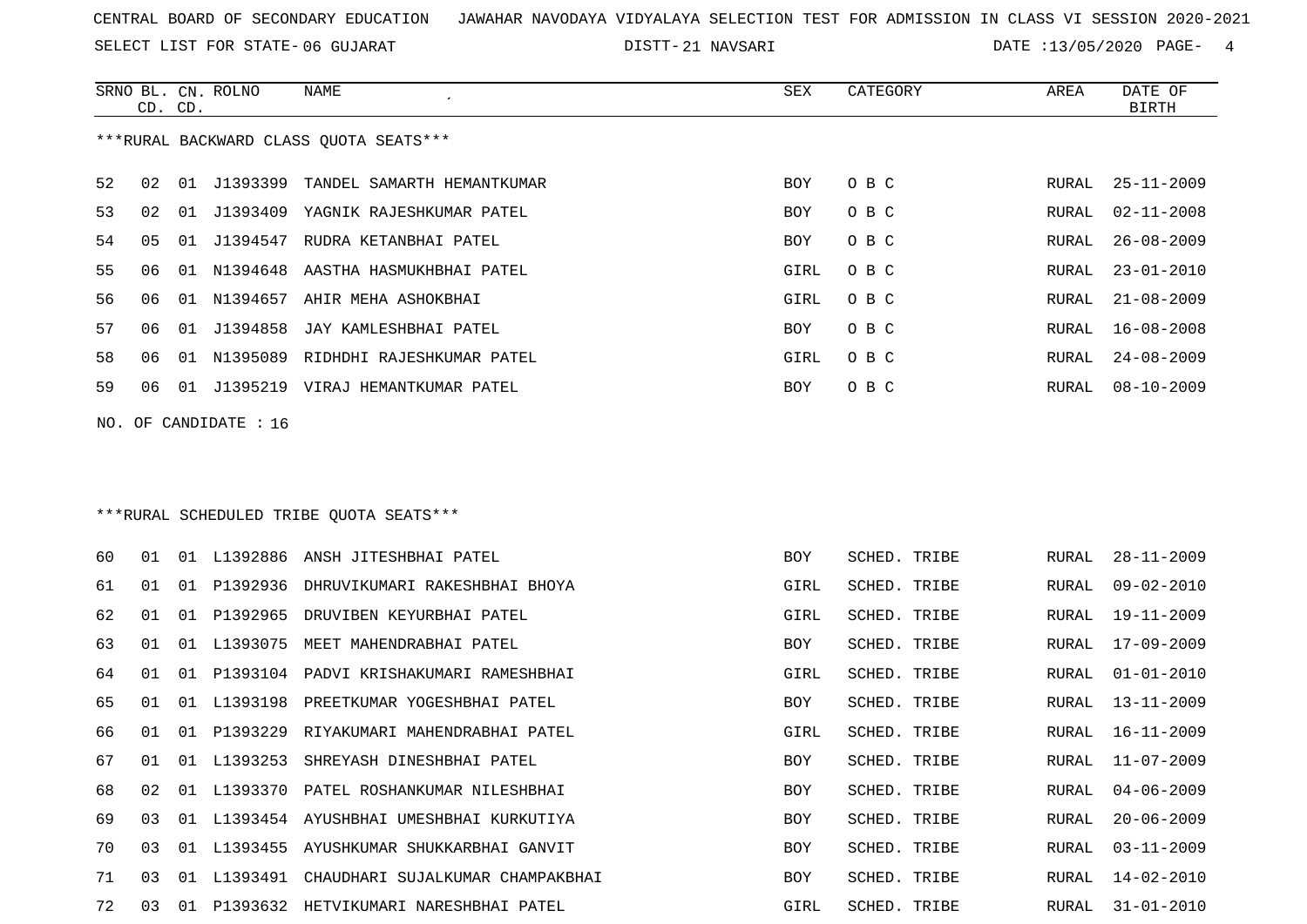SELECT LIST FOR STATE- DISTT- 06 GUJARAT

21 NAVSARI DATE :13/05/2020 PAGE- 5

|                                         | CD. CD.                 |    | SRNO BL. CN. ROLNO | NAME                                        | SEX        | CATEGORY     | AREA  | DATE OF<br><b>BIRTH</b> |  |
|-----------------------------------------|-------------------------|----|--------------------|---------------------------------------------|------------|--------------|-------|-------------------------|--|
| ***RURAL SCHEDULED TRIBE OUOTA SEATS*** |                         |    |                    |                                             |            |              |       |                         |  |
| 73                                      | 03                      |    |                    | 01 P1393672 JINALKUMARI RAMESHBHAI GAYAKWAD | GIRL       | SCHED, TRIBE | RURAL | $27 - 10 - 2009$        |  |
| 74                                      | 03                      | 01 | P1393708           | KRUPALIBEN MOHANBHAI BHORSAT                | GIRL       | SCHED. TRIBE | RURAL | $20 - 07 - 2009$        |  |
| 75                                      | 03                      | 01 | L1393827           | PATEL PARTH HARISHBHAI                      | BOY        | SCHED. TRIBE | RURAL | $24 - 08 - 2009$        |  |
| 76                                      | 03                      |    |                    | 01 L1393964 SIMEON RATHOD                   | BOY        | SCHED. TRIBE | RURAL | $02 - 06 - 2009$        |  |
| 77                                      | በ 4                     |    | 01 L1394070        | CHAUDHARI PARTHKUMAR ARJUNBHAI              | <b>BOY</b> | SCHED. TRIBE | RURAL | $12 - 03 - 2009$        |  |
| 78                                      | 04                      | 01 | L1394181           | VED GEMALSIN GARASIYA                       | BOY        | SCHED. TRIBE | RURAL | 14-08-2009              |  |
| 79                                      | 05                      | 01 |                    | P1394352 KHUSHI LALITBHAI RATHOD            | GIRL       | SCHED. TRIBE | RURAL | 18-12-2009              |  |
| 80                                      | 05                      |    |                    | 01 L1394458 PATEL NIL NITINBHAI             | BOY        | SCHED. TRIBE | RURAL | 12-10-2010              |  |
|                                         | NO. OF CANDIDATE : $21$ |    |                    |                                             |            |              |       |                         |  |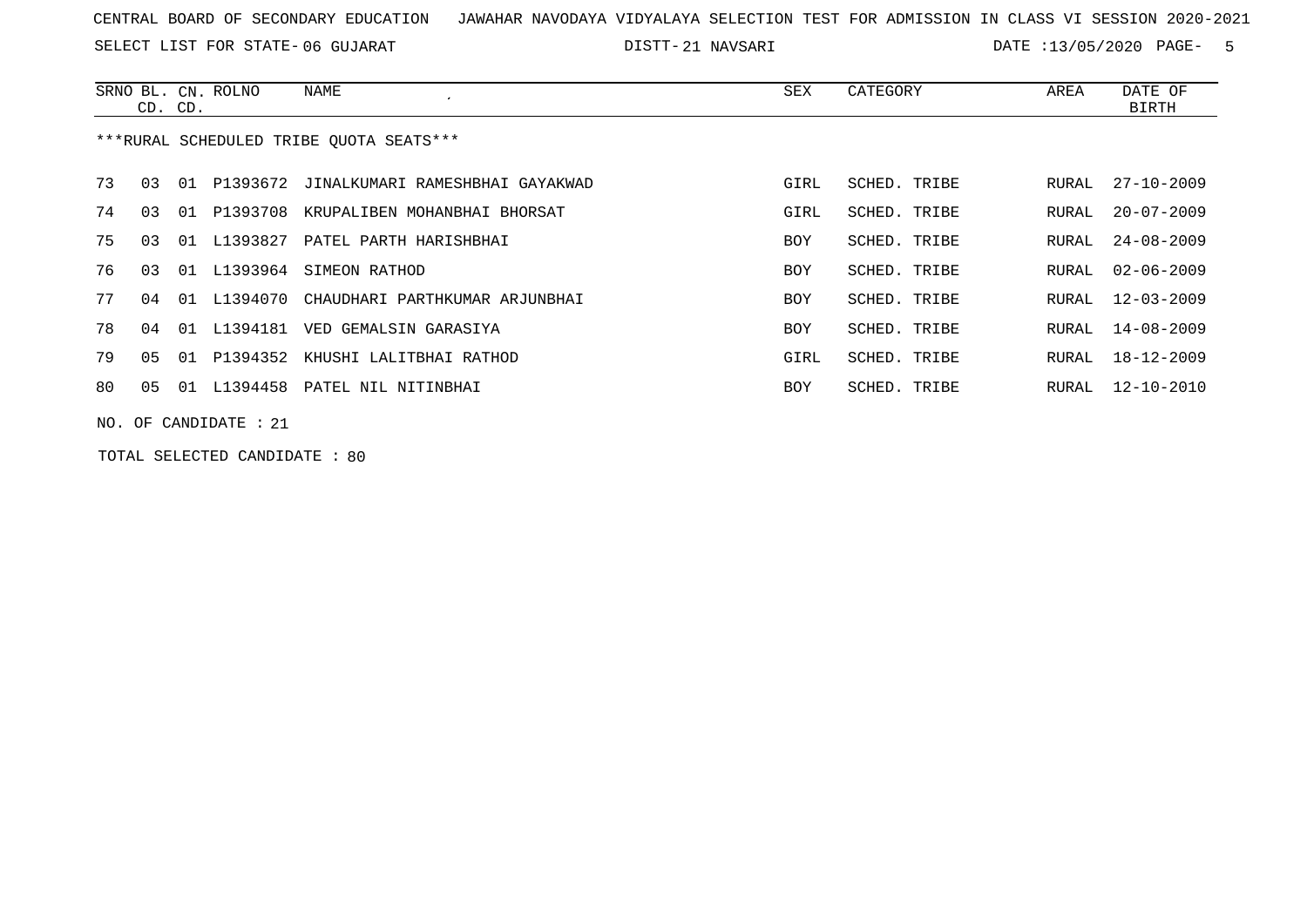22 ANAND DATE :13/05/2020 PAGE- 1

|         |                | CD. CD. | SRNO BL. CN. ROLNO  | <b>NAME</b>                            | <b>SEX</b> | CATEGORY       | AREA         | DATE OF<br><b>BIRTH</b> |
|---------|----------------|---------|---------------------|----------------------------------------|------------|----------------|--------------|-------------------------|
|         |                |         | ***OPEN UR SEATS*** |                                        |            |                |              |                         |
| 1       | 01             |         | 01 J1395535         | JAIMINKUMAR PARMAR                     | <b>BOY</b> | O B C          | RURAL        | $08 - 07 - 2009$        |
| 2       | 01             |         | 01 I1395563         | JAYVEERSINH                            | <b>BOY</b> | GENERAL        | RURAL        | $29 - 09 - 2009$        |
| 3       | 01             |         |                     | 02 J1395773 PARMAR KARTIK THAKORBHAI   | <b>BOY</b> | O B C          | RURAL        | $18 - 08 - 2009$        |
| 4       | 01             |         | 02 M1395813         | PATEL SHRUSTIBEN HITESHKUMAR           | GIRL       | GENERAL        | RURAL        | $16 - 02 - 2010$        |
| 5       | 01             |         | 02 M1395872         | RAHIBEN RAVINDRAKUMAR PANDYA           | GIRL       | <b>GENERAL</b> | RURAL        | $28 - 07 - 2009$        |
| 6       | 01             | 02      | I1395878            | RAJ HARSHRAJSINH SANJAYSINH            | <b>BOY</b> | GENERAL        | <b>RURAL</b> | $10 - 11 - 2009$        |
| 7       | 03             | 03      | J1397439            | SOLANKI RAJSINH ARVINDBHAI             | <b>BOY</b> | O B C          | <b>RURAL</b> | $09 - 01 - 2010$        |
| 8       | 0 <sub>5</sub> | 01      | I1398323            | JEET VIJAYKUMAR PATEL                  | <b>BOY</b> | GENERAL        | RURAL        | $06 - 11 - 2008$        |
| 9       | 07             |         | 02 I1399178         | PARMAR DHRUMIL N                       | <b>BOY</b> | GENERAL        | RURAL        | $31 - 08 - 2009$        |
| 10      | 07             |         |                     | 02 I1399215 PATEL PRITKUMAR GIRISHBHAI | <b>BOY</b> | GENERAL        | RURAL        | $29 - 03 - 2010$        |
| NO.     |                |         | OF CANDIDATE : 10   |                                        |            |                |              |                         |
|         |                |         |                     | ***OPEN SCHEDULED CASTE QUOTA SEATS*** |            |                |              |                         |
| 11      | 01             | 02      | 01395940            | ROHIT GAYATRIBEN BHANUBHAI             | GIRL       | SCHED. CASTE   | RURAL        | $11 - 07 - 2009$        |
| 12      | 03             | 01      |                     | 01396728 ADITI MUKESHKUMAR MAHERIA     | GIRL       | SCHED. CASTE   | <b>RURAL</b> | $09 - 07 - 2009$        |
| 13      | 03             | 01      |                     | C1396974 JADAV RACHITKUMAR DAHYABHAI   | <b>BOY</b> | SCHED. CASTE   | URBAN        | $21 - 09 - 2009$        |
| $- - -$ |                |         |                     |                                        |            |                |              |                         |

NO. OF CANDIDATE : 3

\*\*\*OPEN DISABLED QUOTA SEATS\*\*\*

14 04 01 J1397592 ASHVINKUMAR BALVANTBHAI PADHIYAR BOY O B C RURAL 06-10-2009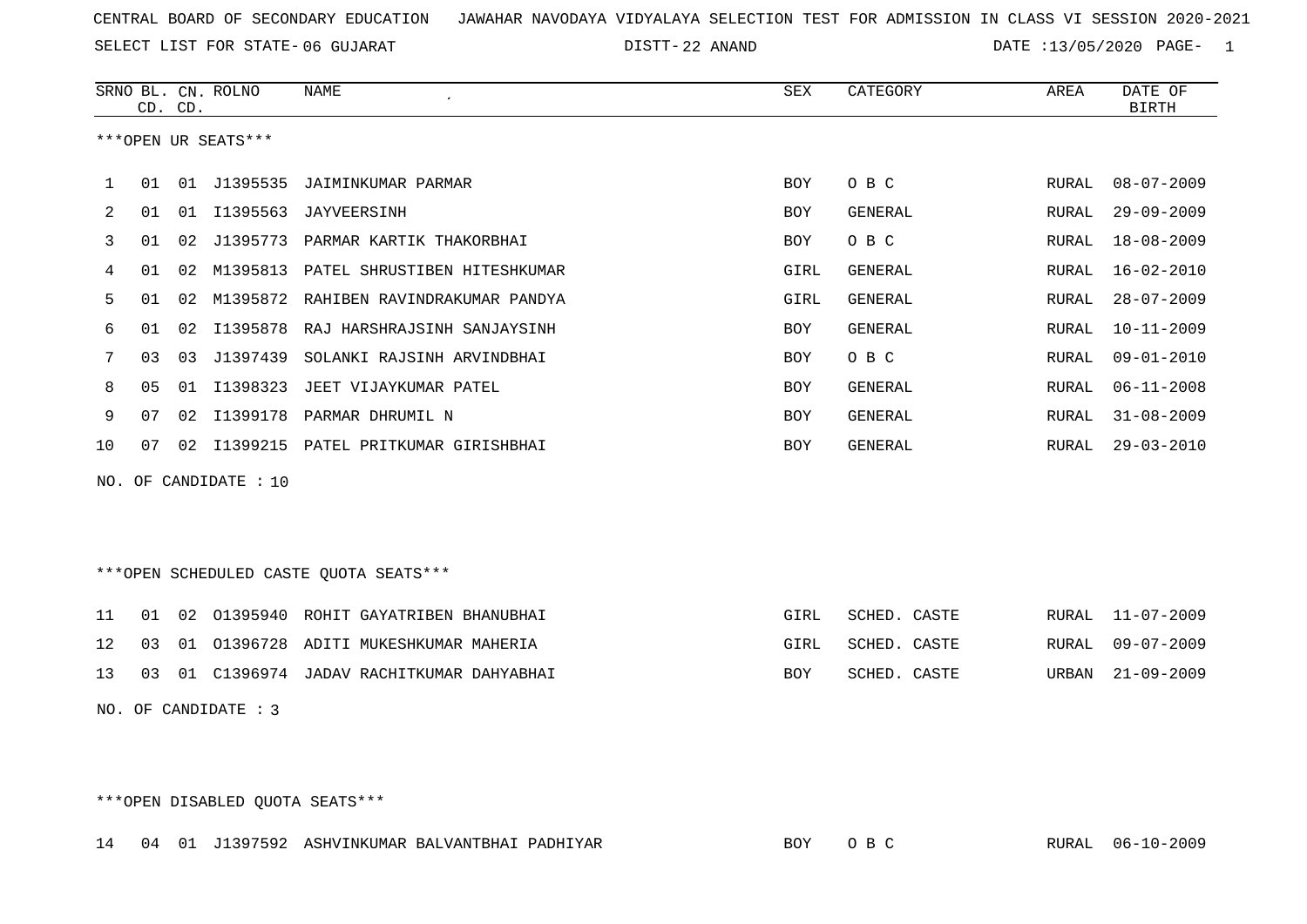|  |  |  |  | CENTRAL BOARD OF SECONDARY EDUCATION GAWAHAR NAVODAYA VIDYALAYA SELECTION TEST FOR ADMISSION IN CLASS VI SESSION 2020-2021 |  |  |  |  |  |  |  |  |  |  |
|--|--|--|--|----------------------------------------------------------------------------------------------------------------------------|--|--|--|--|--|--|--|--|--|--|
|--|--|--|--|----------------------------------------------------------------------------------------------------------------------------|--|--|--|--|--|--|--|--|--|--|

DISTT-22 ANAND DATE :13/05/2020 PAGE- 2

| SRNO BL. CN. ROLNO<br>NAME<br>CD. CD. | SEX | CATEGORY | AREA | DATE OF<br>BIRTH |
|---------------------------------------|-----|----------|------|------------------|
| NO. OF CANDIDATE : $1$                |     |          |      |                  |
|                                       |     |          |      |                  |

|  | ***OPEN BACKWARD CLASS OUOTA SEATS*** |  |  |  |
|--|---------------------------------------|--|--|--|
|--|---------------------------------------|--|--|--|

|  |  | 15 01 02 F1395837 PRAKRUTI JATINKUMAR SUTHAR      |          | GIRL OBC | URBAN 26-04-2010 |
|--|--|---------------------------------------------------|----------|----------|------------------|
|  |  | 16 01 02 N1396095 UNNATIBEN NATVARBHAI KORALI     | GIRL OBC |          | RURAL 26-01-2010 |
|  |  | 17 02 02 J1396635 SOLANKI SHASHIKANT BABUBHAI     | BOY OBC  |          | RURAL 01-02-2010 |
|  |  | 18 07 01 B1398966 GALCHAR AYUSH MANISHBHAI        | BOY OBC  |          | URBAN 06-10-2009 |
|  |  | 19 07 02 F1399236 PRAJAPATI AAYUSHI JAYENDRAKUMAR | GIRL OBC |          | URBAN 07-10-2009 |

NO. OF CANDIDATE : 5

## \*\*\*OPEN SCHEDULED TRIBE QUOTA SEATS\*\*\*

|  |                      | 20 01 02 L1395735 NINAMA MASINDARKUMAR RAMANBHAI |  | BOY | SCHED. TRIBE |  | RURAL 01-01-2010 |
|--|----------------------|--------------------------------------------------|--|-----|--------------|--|------------------|
|  | NO. OF CANDIDATE : 1 |                                                  |  |     |              |  |                  |

\*\*\*RURAL OPEN SEATS\*\*\*

| 21   | . N 1 | -01   |          | M1395324 BHATT NIYATIBEN RITESHKUMAR     | GIRL       | GENERAL      | RURAL | 27-08-2009       |
|------|-------|-------|----------|------------------------------------------|------------|--------------|-------|------------------|
| 2.2. | . O 1 | . N 1 |          | 11395496 HAARD RAKESHKUMAR GARALA        | <b>BOY</b> | GENERAL      | RURAL | 16-12-2008       |
| 23   | . O 1 | -01   |          | I1395546 JASH NIRAV DAVE                 | <b>BOY</b> | GENERAL      | RURAL | 10-10-2008       |
| 24   | . N 1 | . N 1 | 01395583 | KAJALBEN JAYESHBHAI ROHIT                | GIRL       | SCHED, CASTE | RURAL | 14-09-2009       |
| 25   | . N 1 | O 2.  |          | J1395762 PARMAR ABHIJITSINH RAGHUVIRSINH | <b>BOY</b> | O B C        | RURAL | 07-10-2009       |
| 26   | 01    | O 2.  | 01395919 | RIDDHI RAJESHBHAI ROHIT                  | GIRL       | SCHED, CASTE | RURAL | $27 - 04 - 2010$ |
| 27   | O 2.  | . N 1 |          | P1396182 ARCHI SHANTILAL DINDOR          | GIRL       | SCHED. TRIBE | RURAL | $01 - 01 - 2010$ |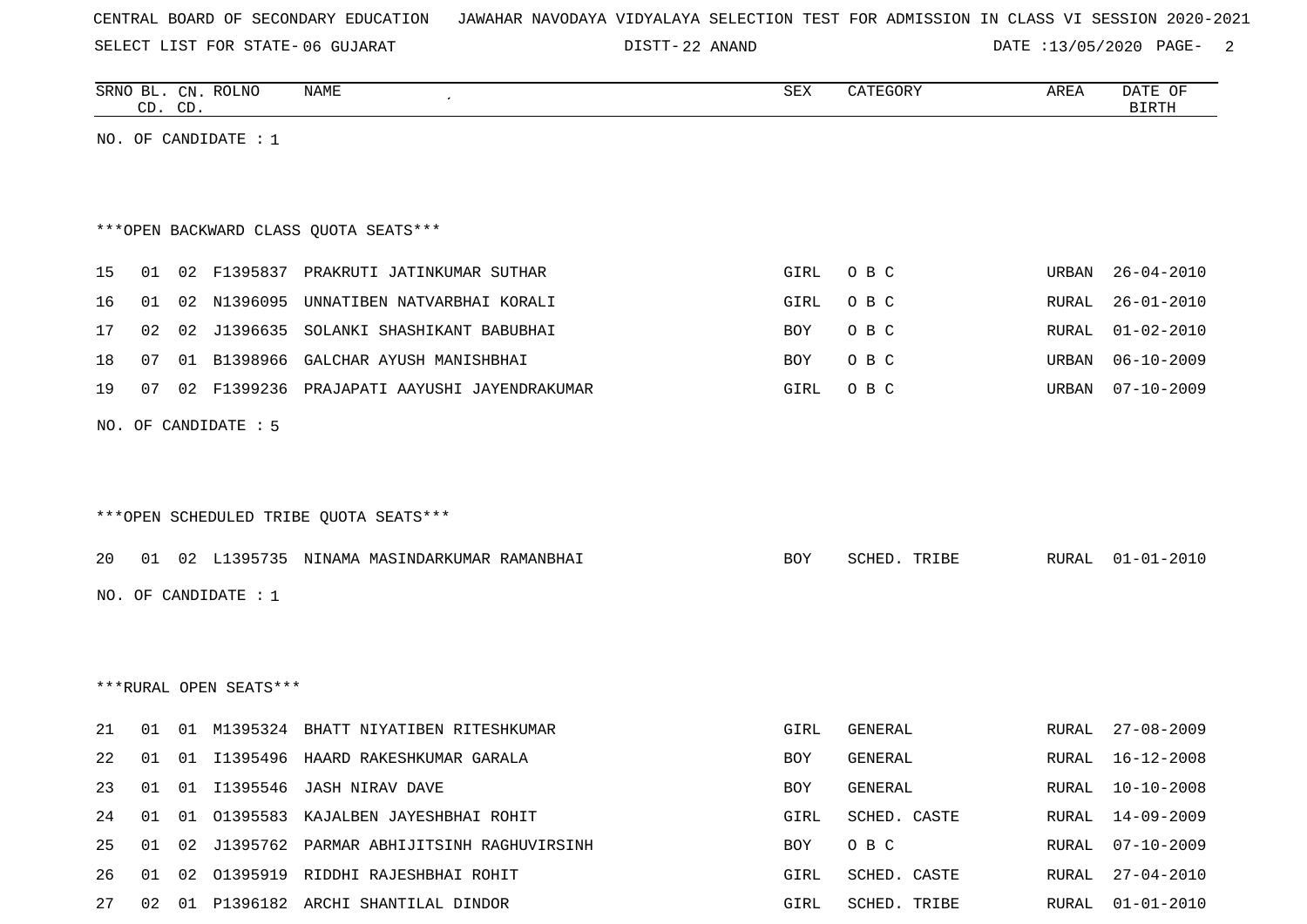22 ANAND DATE :13/05/2020 PAGE- 3

|    |    | CD. CD. | SRNO BL. CN. ROLNO     | <b>NAME</b>                           | SEX        | CATEGORY       | AREA         | DATE OF<br><b>BIRTH</b> |
|----|----|---------|------------------------|---------------------------------------|------------|----------------|--------------|-------------------------|
|    |    |         | ***RURAL OPEN SEATS*** |                                       |            |                |              |                         |
|    |    |         |                        |                                       |            |                |              |                         |
| 28 | 02 |         |                        | 01 N1396453 NAIYABEN KANUBHAI CHAUHAN | GIRL       | O B C          | RURAL        | $15 - 12 - 2009$        |
| 29 | 02 | 02      |                        | P1396651 TARAL KRISHNABEN POPATLAL    | GIRL       | SCHED. TRIBE   | RURAL        | $26 - 07 - 2009$        |
| 30 | 03 | 01      | J1396775               | ARYAKUMAR SURESHBHAI JADAV            | <b>BOY</b> | O B C          | <b>RURAL</b> | $30 - 11 - 2009$        |
| 31 | 03 | 01      | J1396946               | HET<br>J NAYAK                        | <b>BOY</b> | O B C          | RURAL        | $22 - 04 - 2010$        |
| 32 | 03 | 01      | J1397008               | JAYRAJSINH                            | <b>BOY</b> | O B C          | RURAL        | $01 - 09 - 2009$        |
| 33 | 03 | 02      | I1397184               | PARAMVEERSINH GHANSHYAMSINH MAHIDA    | BOY        | GENERAL        | RURAL        | $24 - 05 - 2010$        |
| 34 | 03 | 02      |                        | I1397194 PARMAR DIPAKSINH             | <b>BOY</b> | GENERAL        | RURAL        | $25 - 12 - 2009$        |
| 35 | 03 | 02      | I1397204               | PARMAR JAYESHKUMAR SANJAYKUMAR        | BOY        | GENERAL        | <b>RURAL</b> | $08 - 07 - 2009$        |
| 36 | 04 | 01      | I1397722               | HRISHI MEHULKUMAR MISTRY              | <b>BOY</b> | GENERAL        | RURAL        | $20 - 05 - 2010$        |
| 37 | 04 | 01      | J1397897               | PADHIYAR NAITIK GOPALBHAI             | BOY        | O B C          | RURAL        | $28 - 05 - 2009$        |
| 38 | 05 | 01      | 01398186               | ANUSHKABENASHOKBHAI PARMAR            | GIRL       | SCHED. CASTE   | RURAL        | $06 - 10 - 2009$        |
| 39 | 05 | 01      | 01398211               | CHELSY VIJAYKUMAR MAKWANA             | GIRL       | SCHED. CASTE   | RURAL        | $05 - 12 - 2009$        |
| 40 | 05 | 01      |                        | 01398273 HARSHITABEN DIPAKBHAI LAKUM  | GIRL       | SCHED. CASTE   | RURAL        | $15 - 09 - 2009$        |
| 41 | 05 | 01      |                        | 11398331 KA. PATEL DIPKUMAR TARUNBHAI | <b>BOY</b> | GENERAL        | RURAL        | $17 - 06 - 2009$        |
| 42 | 05 | 01      |                        | J1398591 VRUND ASHISHKUMAR SUTHAR     | BOY        | O B C          | RURAL        | $10 - 09 - 2009$        |
| 43 | 06 | 01      |                        | N1398777 ROSHNIBEN MAHESHBHAI PARMAR  | GIRL       | O B C          | <b>RURAL</b> | $29 - 08 - 2009$        |
| 44 | 06 | 01      | M1398781               | SAIYAD ALAINA JAVIDALI                | GIRL       | GENERAL        | RURAL        | $12 - 12 - 2009$        |
| 45 | 07 | 01      | I1398959               | DIVYARAJ MAFATSINH CHAUHAN            | <b>BOY</b> | <b>GENERAL</b> | <b>RURAL</b> | $27 - 11 - 2009$        |
| 46 | 07 | 01      | J1398977               | GOHEL MITESHKUMAR DHARMENDRABHAI      | <b>BOY</b> | O B C          | RURAL        | $09 - 12 - 2009$        |
| 47 | 07 | 02      | I1399195               | PARMAR SWASTIKKUMAR FULSINH           | <b>BOY</b> | GENERAL        | RURAL        | $06 - 08 - 2009$        |
| 48 | 07 | 02      | J1399197               | PARMAR YUVRAJSINH MOHANBHAI           | <b>BOY</b> | O B C          | <b>RURAL</b> | $06 - 03 - 2010$        |
| 49 | 08 |         |                        | 01 J1399692 PIYUSH LALJIBHAI DABHI    | <b>BOY</b> | O B C          | RURAL        | $26 - 07 - 2009$        |
| 50 | 08 |         | 01 M1399790            | YANA VIJAYKUMAR PATEL                 | GIRL       | <b>GENERAL</b> | <b>RURAL</b> | $27 - 08 - 2009$        |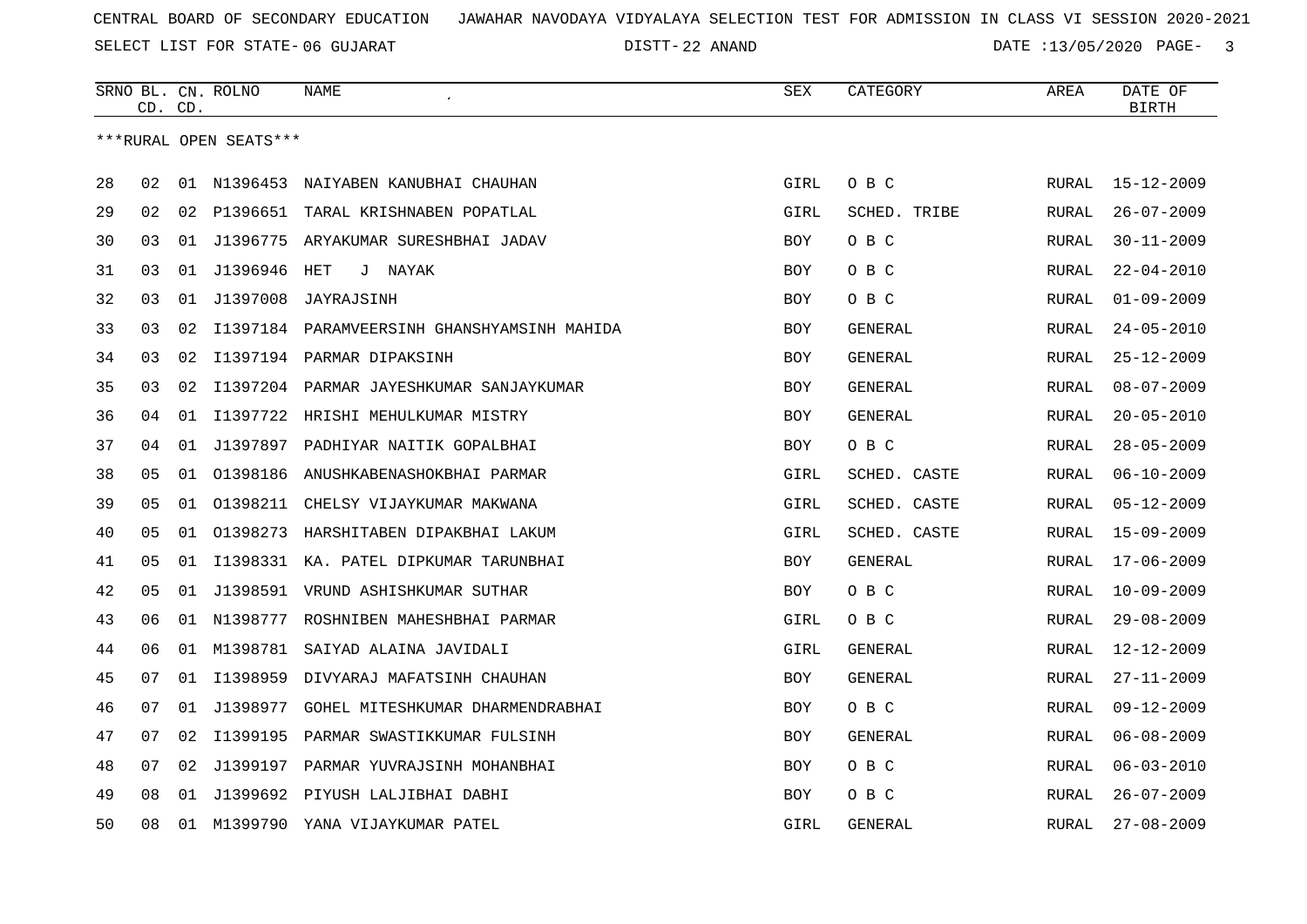| CENTRAL BOARD OF SECONDARY EDUCATION – JAWAHAR NAVODAYA VIDYALAYA SELECTION TEST FOR ADMISSION IN CLASS VI SESSION 2020-2021 |  |  |  |  |
|------------------------------------------------------------------------------------------------------------------------------|--|--|--|--|
|------------------------------------------------------------------------------------------------------------------------------|--|--|--|--|

DISTT-22 ANAND DATE :13/05/2020 PAGE- 4

| SRNO<br>ВL   | $\cap$ nt<br>سد | DTNTC<br>טאדה C | NAME | SEX | <b>AREI</b> | DATE<br>OF   |
|--------------|-----------------|-----------------|------|-----|-------------|--------------|
| $\sim$<br>-- | $\cap$<br>◡╜    |                 |      |     |             | יחים דם<br>. |
|              |                 |                 |      |     |             |              |

NO. OF CANDIDATE : 30

## \*\*\*RURAL SCHEDULED CASTE QUOTA SEATS\*\*\*

| 51  | . በ 1 | 01              | 01395355 | BHUMI MAHESHBHAI GHELOTTAR  | GIRL       | SCHED, CASTE | RURAL | $05 - 07 - 2009$ |
|-----|-------|-----------------|----------|-----------------------------|------------|--------------|-------|------------------|
| 52  | . N 1 | O 2.            | K1395901 | RATHOD NEEL KAMLESHKUMAR    | <b>BOY</b> | SCHED, CASTE | RURAL | $20 - 01 - 2009$ |
| 53  | 01    | 02 <sub>o</sub> | 01395981 | SARGARA ANITA SURESHKUMAR   | GIRL       | SCHED, CASTE | RURAL | $15 - 04 - 2010$ |
| 54  | 03    | 01              | 01396828 | DABHI DISHA SURESHBHAI      | GIRL       | SCHED. CASTE | RURAL | $04 - 10 - 2009$ |
| 55. | 03    | 02              | 01397159 | NIDHIBEN DINESHBHAI AHIR    | GIRL       | SCHED. CASTE | RURAL | $28 - 05 - 2010$ |
| 56. | 03    | 02 <sub>o</sub> | 01397188 | PARMAR AVNIBEN SURESHBHAI   | GIRL       | SCHED. CASTE | RURAL | $21 - 02 - 2010$ |
| 57  | 05    | O 1             | 01398429 | PARMAR ROSHNIBEN KIRITBHAI  | GIRL       | SCHED, CASTE | RURAL | $05 - 02 - 2010$ |
| 58  | 06.   | 01              | K1398825 | VRAJKUMAR CHANDRAKANT ROHIT | <b>BOY</b> | SCHED. CASTE | RURAL | $10 - 09 - 2009$ |
| 59  | 08    | 01              | K1399640 | MAHIDA NILKUMAR JYANTIBHAI  | <b>BOY</b> | SCHED. CASTE | RURAL | $31 - 07 - 2009$ |
|     |       |                 |          |                             |            |              |       |                  |

NO. OF CANDIDATE : 9

## \*\*\*RURAL BACKWARD CLASS QUOTA SEATS\*\*\*

| 60. | O 1   | -01   |          | J1395322 BHATIYA MEGH MAYANKKUMAR      | BOY        | O B C |       | RURAL 01-02-2010 |
|-----|-------|-------|----------|----------------------------------------|------------|-------|-------|------------------|
| 61  | . N 1 | - 01  |          | N1395448 DIVYABEN CHAUHAN              | GIRL       | O B C | RURAL | $01 - 11 - 2009$ |
| 62  | O 1   | . O 1 |          | J1395470 EVAN CHRISTIAN                | <b>BOY</b> | O B C | RURAL | $06 - 12 - 2009$ |
| 63  | 01    | - 01  |          | J1395554 JAY HASMUKHBHAI GOHEL         | <b>BOY</b> | O B C | RURAL | $30 - 09 - 2009$ |
| 64  | . N 1 |       |          | 02 N1395801 PATEL DISHWA MANDIPBHAI    | GIRL       | O B C | RURAL | $31 - 10 - 2009$ |
| 65. | O 1   |       |          | 02 J1395836 PRAJAPATI YASH CHANDRAKANT | <b>BOY</b> | O B C | RURAL | $20 - 10 - 2009$ |
| 66. | 01    | 02.   |          | J1395931 RIYAN AKASH ROY               | <b>BOY</b> | O B C | RURAL | $27 - 09 - 2009$ |
| 67  | 02    | 02    | J1396561 | RAJNEEL NIRPEKSH BHOI                  | BOY        | O B C | RURAL | $11 - 06 - 2009$ |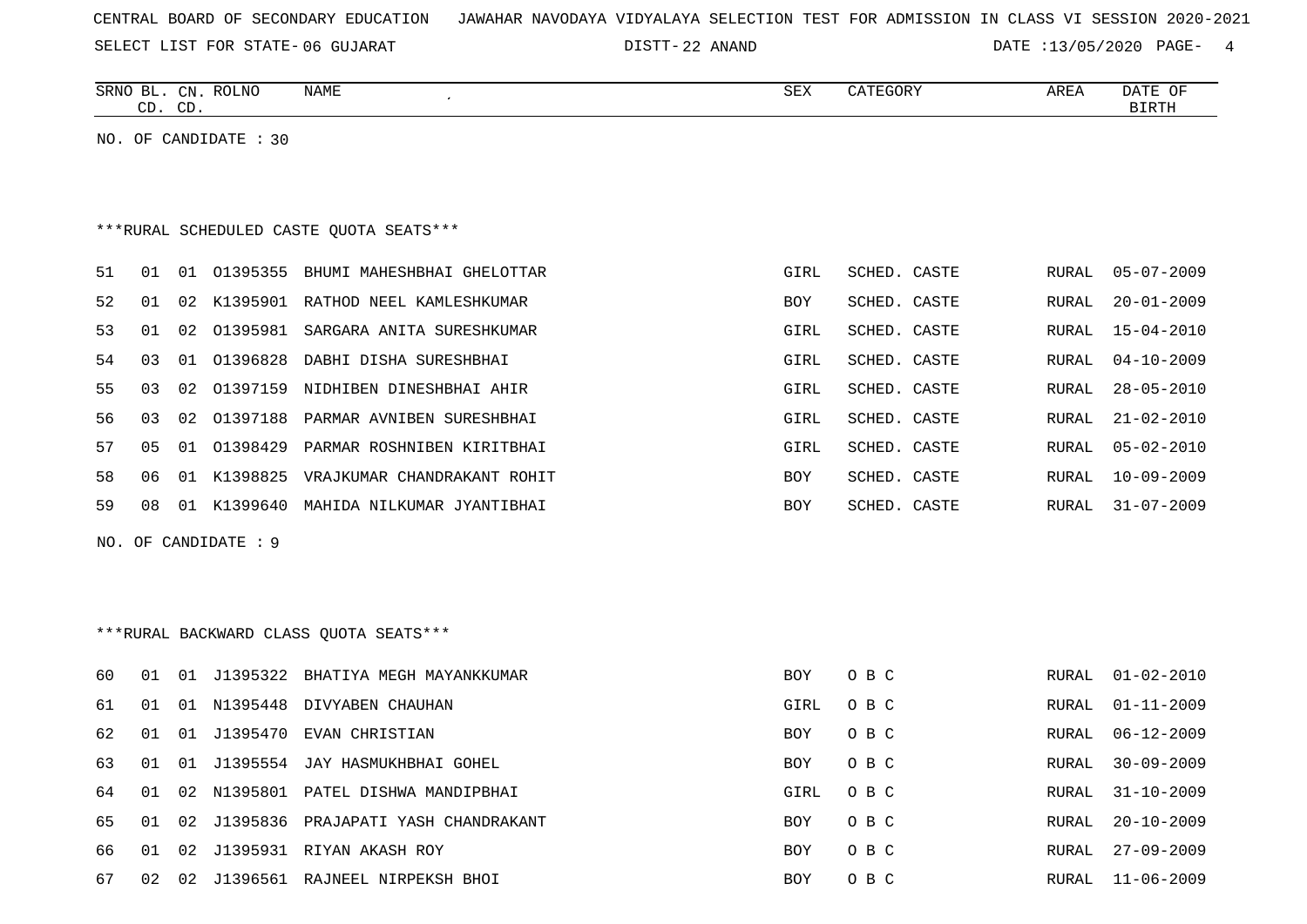SELECT LIST FOR STATE- DISTT- 06 GUJARAT

22 ANAND DATE :13/05/2020 PAGE- 5

|    | CD. CD.                                |  | SRNO BL. CN. ROLNO | NAME                                         | SEX  | CATEGORY | AREA  | DATE OF<br>BIRTH |  |  |  |
|----|----------------------------------------|--|--------------------|----------------------------------------------|------|----------|-------|------------------|--|--|--|
|    | ***RURAL BACKWARD CLASS QUOTA SEATS*** |  |                    |                                              |      |          |       |                  |  |  |  |
| 68 | 03                                     |  |                    | 02 N1397235 PARMAR TULSIBEN SURESHBHAI       | GIRL | O B C    |       | RURAL 13-12-2009 |  |  |  |
| 69 | 03                                     |  |                    | 02 N1397295 PRITIBEN RANJITBHAI CHAVDA       | GIRL | O B C    | RURAL | 29-09-2009       |  |  |  |
| 70 | 03                                     |  | 03 N1397507        | USHABEN JADAV                                | GIRL | O B C    |       | RURAL 10-11-2009 |  |  |  |
| 71 | 07                                     |  |                    | 01 N1398954 DIVYABEN SHANKAR BHAI GOHEL      | GIRL | O B C    |       | RURAL 17-03-2010 |  |  |  |
| 72 | 07                                     |  | 01 J1399110        | MAKVANA PARTHKUMAR RAJUBHAI                  | BOY  | O B C    |       | RURAL 23-05-2010 |  |  |  |
| 73 | 07                                     |  |                    | 01 J1399124 MAYUR KUMAR RAM BHAI GOHEL       | BOY  | O B C    | RURAL | 27-06-2009       |  |  |  |
| 74 | 07                                     |  |                    | 02 J1399193 PARMAR RAJKUMAR NAVNITBHAI       | BOY  | O B C    |       | RURAL 19-10-2009 |  |  |  |
| 75 | 08                                     |  |                    | 01 N1399519 BHARAVAD KINJALBEN GHANSHYAMBHAI | GIRL | O B C    |       | RURAL 18-11-2009 |  |  |  |
|    | NO. OF CANDIDATE : $16$                |  |                    |                                              |      |          |       |                  |  |  |  |

### \*\*\*RURAL SCHEDULED TRIBE QUOTA SEATS\*\*\*

|  |  | 76 01 02 P1395855 PRITIBEN VASAVA               | GIRL       | SCHED. TRIBE | RURAL 28-08-2009 |
|--|--|-------------------------------------------------|------------|--------------|------------------|
|  |  | 77 01 02 L1395881 RAJKUMAR SHANKERBHAI DAMOR    | <b>BOY</b> | SCHED. TRIBE | RURAL 13-09-2009 |
|  |  | 78 01 02 L1395989 SHAHIL PARESHBHAI PASAYA      | <b>BOY</b> | SCHED. TRIBE | RURAL 11-01-2010 |
|  |  | 79 05 01 L1398208 CHARPOT TEJASKUMAR FULABHAI   | <b>BOY</b> | SCHED. TRIBE | RURAL 03-07-2009 |
|  |  | 80 06 01 L1398626 CHIRAGKUMAR RAJESHBHAI GAMETI | <b>BOY</b> | SCHED. TRIBE | RURAL 31-10-2009 |
|  |  |                                                 |            |              |                  |

NO. OF CANDIDATE : 5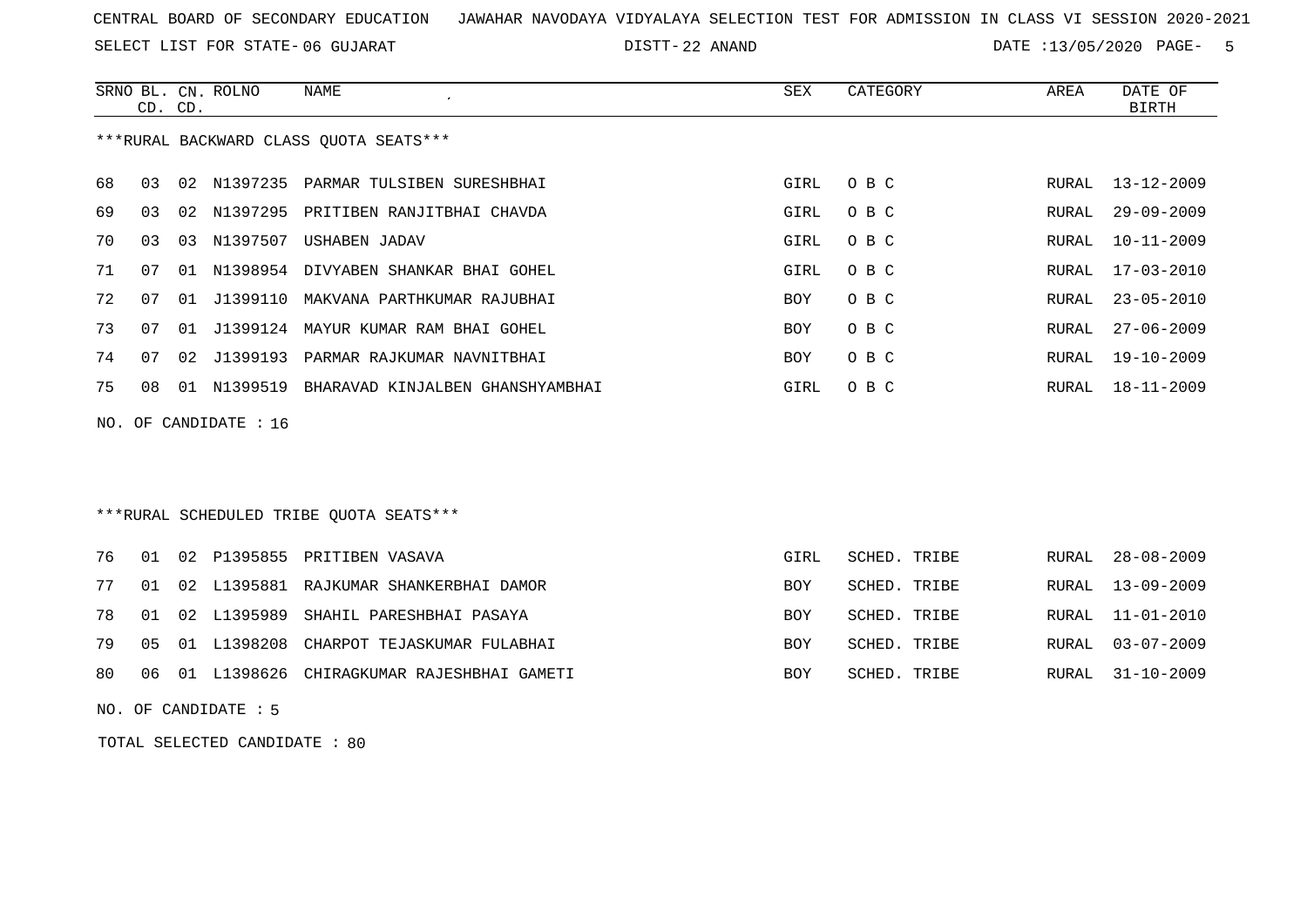SELECT LIST FOR STATE- DISTT- 06 GUJARAT

23 NARMADA DATE :13/05/2020 PAGE- 1

|                |    | CD. CD. | SRNO BL. CN. ROLNO   | <b>NAME</b>                                  | SEX | CATEGORY     | AREA  | DATE OF<br><b>BIRTH</b> |
|----------------|----|---------|----------------------|----------------------------------------------|-----|--------------|-------|-------------------------|
|                |    |         | ***OPEN UR SEATS***  |                                              |     |              |       |                         |
| $\mathbf{1}$   |    |         |                      | 01 03 L1400405 VASAVA SMITKUMAR ROHITBHAI    | BOY | SCHED. TRIBE |       | RURAL 01-08-2007        |
|                |    |         | NO. OF CANDIDATE : 1 |                                              |     |              |       |                         |
|                |    |         |                      |                                              |     |              |       |                         |
|                |    |         |                      | ***OPEN SCHEDULED CASTE QUOTA SEATS***       |     |              |       |                         |
| $\overline{2}$ |    |         |                      | 02 02 K1400869 VAGHELA JAY SUSHILCHANDRA     | BOY | SCHED. CASTE |       | RURAL 13-03-2010        |
| 3              |    |         |                      | 03 01 K1401060 RATHOD DHANANJAY HITENDRABHAI | BOY | SCHED. CASTE |       | RURAL 18-12-2009        |
|                |    |         | NO. OF CANDIDATE : 2 |                                              |     |              |       |                         |
|                |    |         |                      |                                              |     |              |       |                         |
|                |    |         |                      | ***OPEN DISABLED QUOTA SEATS***              |     |              |       |                         |
|                |    |         |                      | 4 05 01 J1402145 PANKAJKUMAR BARIYA          | BOY | O B C        |       | RURAL 28-06-2009        |
|                |    |         | NO. OF CANDIDATE : 1 |                                              |     |              |       |                         |
|                |    |         |                      |                                              |     |              |       |                         |
|                |    |         |                      | *** OPEN BACKWARD CLASS QUOTA SEATS***       |     |              |       |                         |
| 5              | 02 |         |                      | 01 J1400579 NIRDESH KUBAVAT                  | BOY | O B C        |       | RURAL 11-01-2010        |
| 6              | 03 |         |                      | 01 B1400931 DAKSH MITESHKUMAR PATEL          | BOY | O B C        | URBAN | $26 - 12 - 2009$        |
| 7              |    |         |                      | 03 01 B1401045 PRAVIN PANCHARAM DEWASI       | BOY | O B C        |       | URBAN 18-04-2008        |

NO. OF CANDIDATE : 3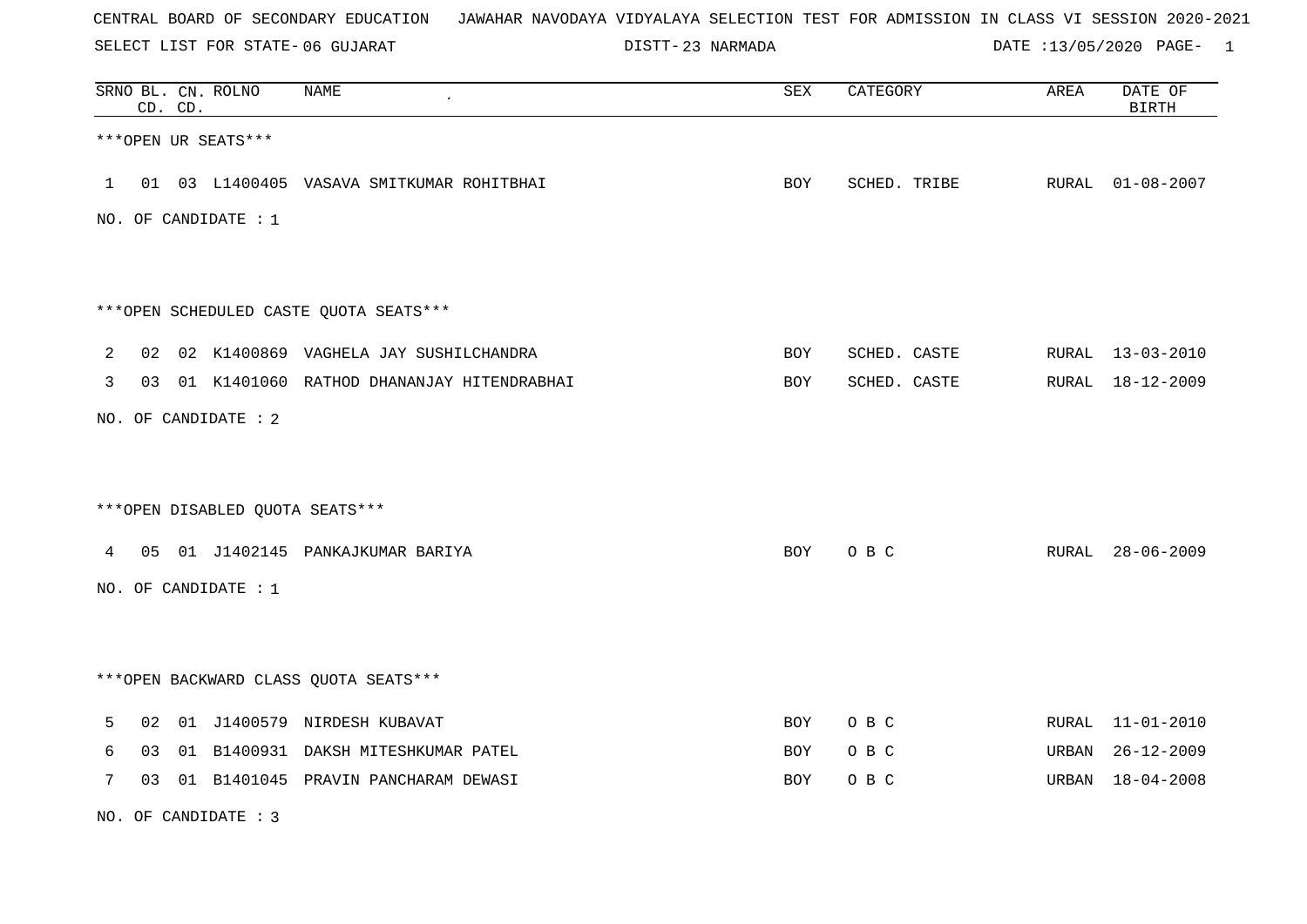SELECT LIST FOR STATE- DISTT- 06 GUJARAT

23 NARMADA DATE :13/05/2020 PAGE- 2

|    |    | CD. CD. | SRNO BL. CN. ROLNO     | <b>NAME</b>                                  | <b>SEX</b> | CATEGORY     | AREA  | DATE OF<br><b>BIRTH</b> |
|----|----|---------|------------------------|----------------------------------------------|------------|--------------|-------|-------------------------|
|    |    |         |                        | ***OPEN SCHEDULED TRIBE QUOTA SEATS***       |            |              |       |                         |
| 8  | 01 |         |                        | 03 P1400426 VASAVA TANVIBEN VINODBHAI        | GIRL       | SCHED. TRIBE | RURAL | 04-09-2008              |
| 9  |    |         |                        | 02 02 P1400745 TADVI MITEEXABEN              | GIRL       | SCHED. TRIBE | RURAL | $04 - 05 - 2009$        |
| 10 |    |         |                        | 02 02 P1400863 TAVIYAD RIYABEN PARESHKUMAR   | GIRL       | SCHED. TRIBE | RURAL | $06 - 02 - 2010$        |
|    |    |         | NO. OF CANDIDATE : 3   |                                              |            |              |       |                         |
|    |    |         |                        |                                              |            |              |       |                         |
|    |    |         | ***RURAL OPEN SEATS*** |                                              |            |              |       |                         |
| 11 | 01 |         |                        | 01 J1399899 PATEL ALAY ALPESHBHAI GULAB BHAI | <b>BOY</b> | O B C        | RURAL | $27 - 12 - 2009$        |
| 12 | 01 | 03      |                        | L1400296 VASAVA PRINCEKUMAR GULABSING        | <b>BOY</b> | SCHED. TRIBE | RURAL | $10 - 01 - 2009$        |
| 13 | 02 |         |                        | 01 I1400583 PATEL VYOM BHUPENDRAKUMAR        | BOY        | GENERAL      | RURAL | $22 - 06 - 2009$        |
| 14 | 03 |         |                        | 01 I1400945 DHRUVILSINH JAYSINH GOHIL        | BOY        | GENERAL      | RURAL | $10 - 06 - 2009$        |
| 15 | 03 | 01      |                        | L1401081 SHAHILBHAI SHAILESHBHAI VASAVA      | <b>BOY</b> | SCHED. TRIBE | RURAL | $25 - 11 - 2010$        |
| 16 | 04 | 02      |                        | P1401756 VASAVA DIMPAL RAJUBHAI              | GIRL       | SCHED. TRIBE | RURAL | $26 - 08 - 2009$        |
| 17 | 05 |         |                        | 01 J1402039 BARIYA YUVRAJBHAI                | <b>BOY</b> | O B C        |       | RURAL 31-07-2009        |
|    |    |         | NO. OF CANDIDATE : 7   |                                              |            |              |       |                         |
|    |    |         |                        |                                              |            |              |       |                         |
|    |    |         |                        | ***RURAL SCHEDULED CASTE OUOTA SEATS***      |            |              |       |                         |
| 18 | 01 |         |                        | 01 L1400025 VASAVA ADITYAKUMAR               | <b>BOY</b> | SCHED. TRIBE | RURAL | 12-01-2010              |
| 19 | 01 | 03      |                        | P1400428 VASAVA TEJASVIBEN HARESHBHAI        | GIRL       | SCHED. TRIBE | RURAL | $03 - 03 - 2010$        |
| 20 | 02 |         |                        | 01 K1400581 PARMAR SOHAM                     | BOY        | SCHED. CASTE | RURAL | $02 - 07 - 2010$        |
| 21 | 04 |         | 01 P1401456 JINALBEN   |                                              | GIRL       | SCHED. TRIBE | RURAL | $22 - 09 - 2009$        |
| 22 | 05 |         |                        | 01 01402132 KAVYA RAMESHBHAI SUTARIYA        | GIRL       | SCHED. CASTE | RURAL | $28 - 01 - 2010$        |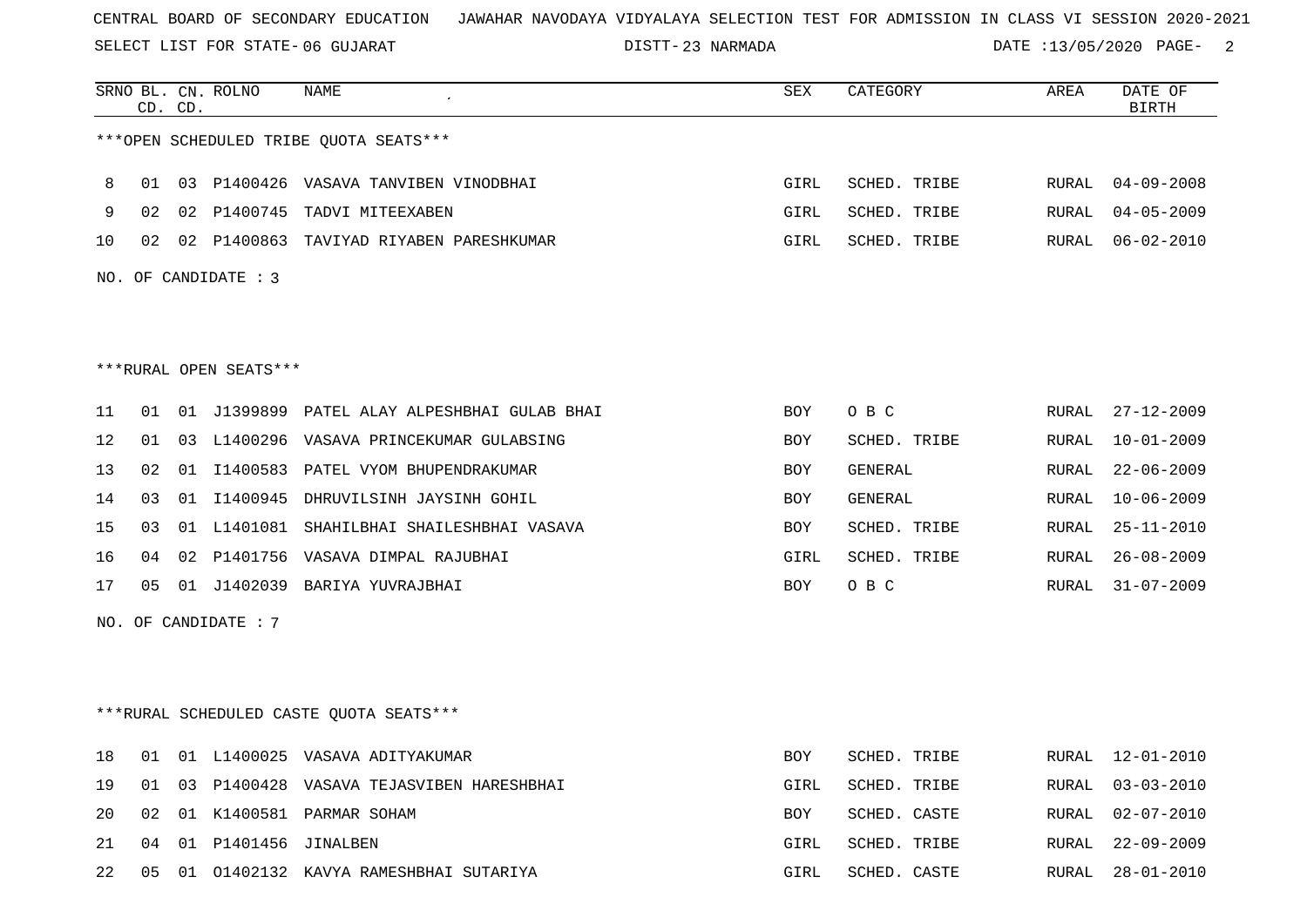SELECT LIST FOR STATE- DISTT- 06 GUJARAT

23 NARMADA DATE :13/05/2020 PAGE- 3

|    |    | CD. CD. | SRNO BL. CN. ROLNO   | <b>NAME</b>                               | <b>SEX</b> | CATEGORY     | AREA         | DATE OF<br><b>BIRTH</b> |
|----|----|---------|----------------------|-------------------------------------------|------------|--------------|--------------|-------------------------|
|    |    |         | NO. OF CANDIDATE : 5 |                                           |            |              |              |                         |
|    |    |         |                      |                                           |            |              |              |                         |
|    |    |         |                      |                                           |            |              |              |                         |
|    |    |         |                      | *** RURAL BACKWARD CLASS QUOTA SEATS***   |            |              |              |                         |
| 23 | 01 |         |                      | 01 J1399815 BARIA AKSHAYKUMAR VIPINBHAI   | BOY        | O B C        | RURAL        | $25 - 12 - 2008$        |
| 24 | 01 |         | 01 J1399847          | JAGANI DHARM KOMALBHAI                    | BOY        | O B C        | RURAL        | 16-12-2009              |
| 25 | 02 | 01      |                      | N1400569 MAKWANA RAVINABEN D              | GIRL       | O B C        | <b>RURAL</b> | $30 - 05 - 2010$        |
| 26 | 02 | 01      | J1400588             | PRAJAPATI DEVBHAI ARVINDBHAI              | BOY        | O B C        | <b>RURAL</b> | $21 - 01 - 2010$        |
| 27 | 04 |         |                      | 01 N1401486 MAHALE HARSDABEN SONTOSHBHAI  | GIRL       | O B C        | <b>RURAL</b> | $26 - 02 - 2010$        |
| 28 | 04 | 01      |                      | N1401550 PAREKH KESHVIBEN MANOJBHAI       | GIRL       | O B C        | <b>RURAL</b> | $17 - 08 - 2009$        |
| 29 | 04 |         |                      | 01 N1401634 SUTHAR KAVYABEN               | GIRL       | O B C        | RURAL        | $23 - 06 - 2009$        |
| 30 | 05 |         |                      | 01 J1402148 PATHAR JAYKUMAR               | BOY        | O B C        |              | RURAL 09-07-2009        |
|    |    |         | NO. OF CANDIDATE : 8 |                                           |            |              |              |                         |
|    |    |         |                      |                                           |            |              |              |                         |
|    |    |         |                      |                                           |            |              |              |                         |
|    |    |         |                      | *** RURAL SCHEDULED TRIBE QUOTA SEATS***  |            |              |              |                         |
| 31 | 01 |         |                      | 01 L1399829 DARSHILKUMAR DILIPBHAI VASAVA | <b>BOY</b> | SCHED. TRIBE | RURAL        | $30 - 09 - 2009$        |
| 32 | 01 |         |                      | 01 L1399853 JAYDEEPKUMAR                  | <b>BOY</b> | SCHED. TRIBE | RURAL        | $02 - 09 - 2009$        |
| 33 | 01 | 01      |                      | L1400058 VASAVA ARTHAV SANJAYBHAI         | BOY        | SCHED. TRIBE | <b>RURAL</b> | $16 - 11 - 2009$        |
| 34 | 01 | 01      |                      | P1400079 VASAVA BANSRIBEN VIPULKUMAR      | GIRL       | SCHED. TRIBE | RURAL        | $04 - 02 - 2009$        |
| 35 | 01 | 03      |                      | L1400477 VASAVA YOHANKUMAR                | <b>BOY</b> | SCHED. TRIBE | <b>RURAL</b> | $05 - 12 - 2009$        |
| 36 | 02 | 01      |                      | P1400494 AYUSHIBEN ARVINDBHAI TADVI       | GIRL       | SCHED. TRIBE | <b>RURAL</b> | $30 - 11 - 2009$        |
| 37 | 02 | 02      |                      | L1400900 VASAVA YUVARAJKUMAR GAMBHIRBHAI  | BOY        | SCHED. TRIBE | <b>RURAL</b> | $27 - 08 - 2009$        |
| 38 | 02 | 02      |                      | L1400902 VIRENDRABHAI PRAVINBHAI TADVI    | <b>BOY</b> | SCHED. TRIBE | RURAL        | $02 - 12 - 2009$        |
| 39 | 04 |         |                      | 01 L1401416 BIRARI JAYVIRBHAI AJAYBHAI    | <b>BOY</b> | SCHED. TRIBE | RURAL        | $29 - 03 - 2010$        |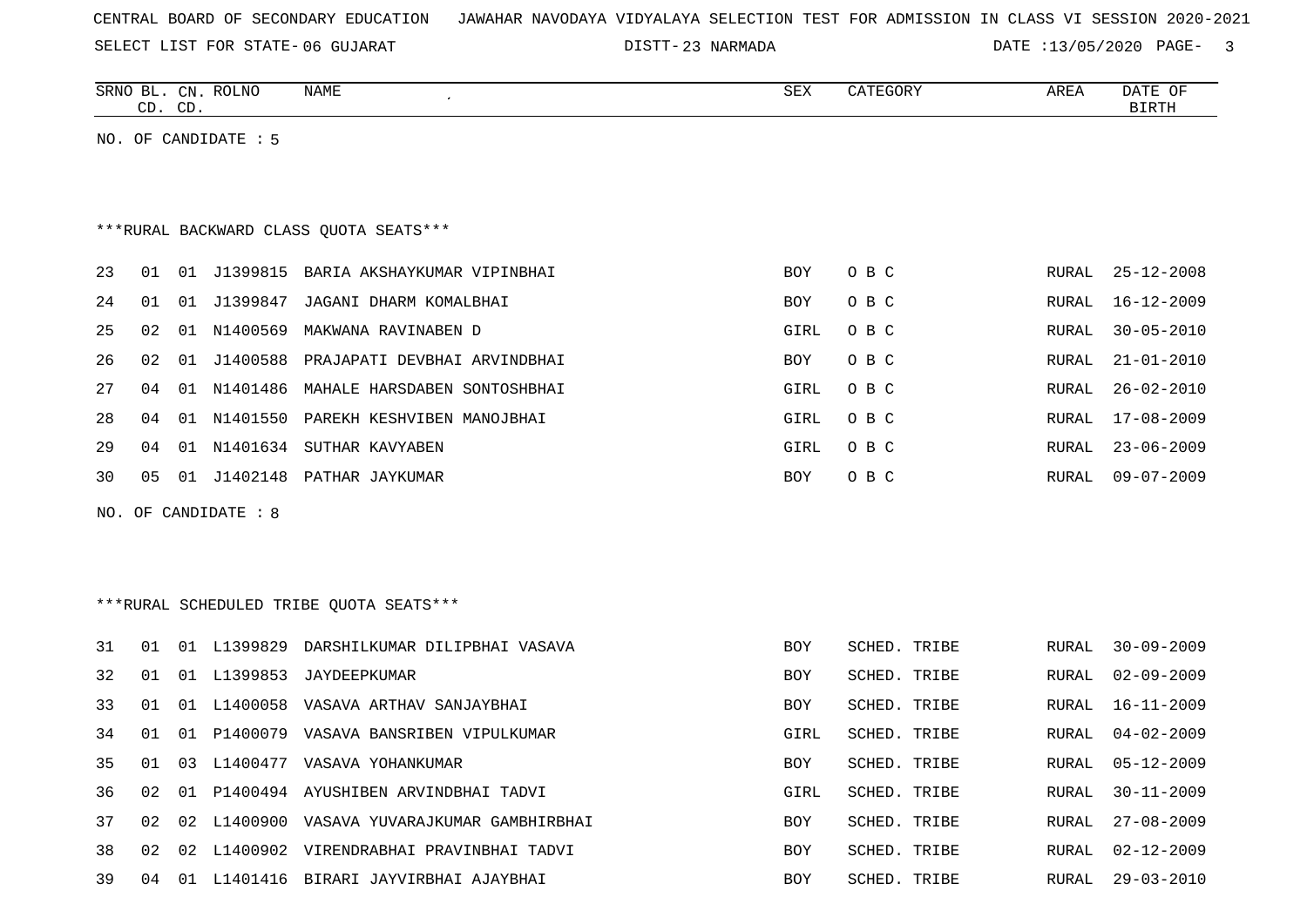| CENTRAL BOARD OF SECONDARY EDUCATION – JAWAHAR NAVODAYA VIDYALAYA SELECTION TEST FOR ADMISSION IN CLASS VI SESSION 2020-2021 |  |  |  |  |  |  |  |
|------------------------------------------------------------------------------------------------------------------------------|--|--|--|--|--|--|--|
|------------------------------------------------------------------------------------------------------------------------------|--|--|--|--|--|--|--|

23 NARMADA DATE :13/05/2020 PAGE- 4

| SRNO BL. CN. ROLNO<br>NAME<br>CD. CD.      | SEX  | CATEGORY     | AREA | DATE OF<br>BIRTH |
|--------------------------------------------|------|--------------|------|------------------|
| ***RURAL SCHEDULED TRIBE OUOTA SEATS***    |      |              |      |                  |
| 40<br>03 P1401946 VASAVA SNEHANGIBEN<br>04 | GIRL | SCHED. TRIBE |      | RURAL 11-10-2009 |
| NO. OF CANDIDATE: 10                       |      |              |      |                  |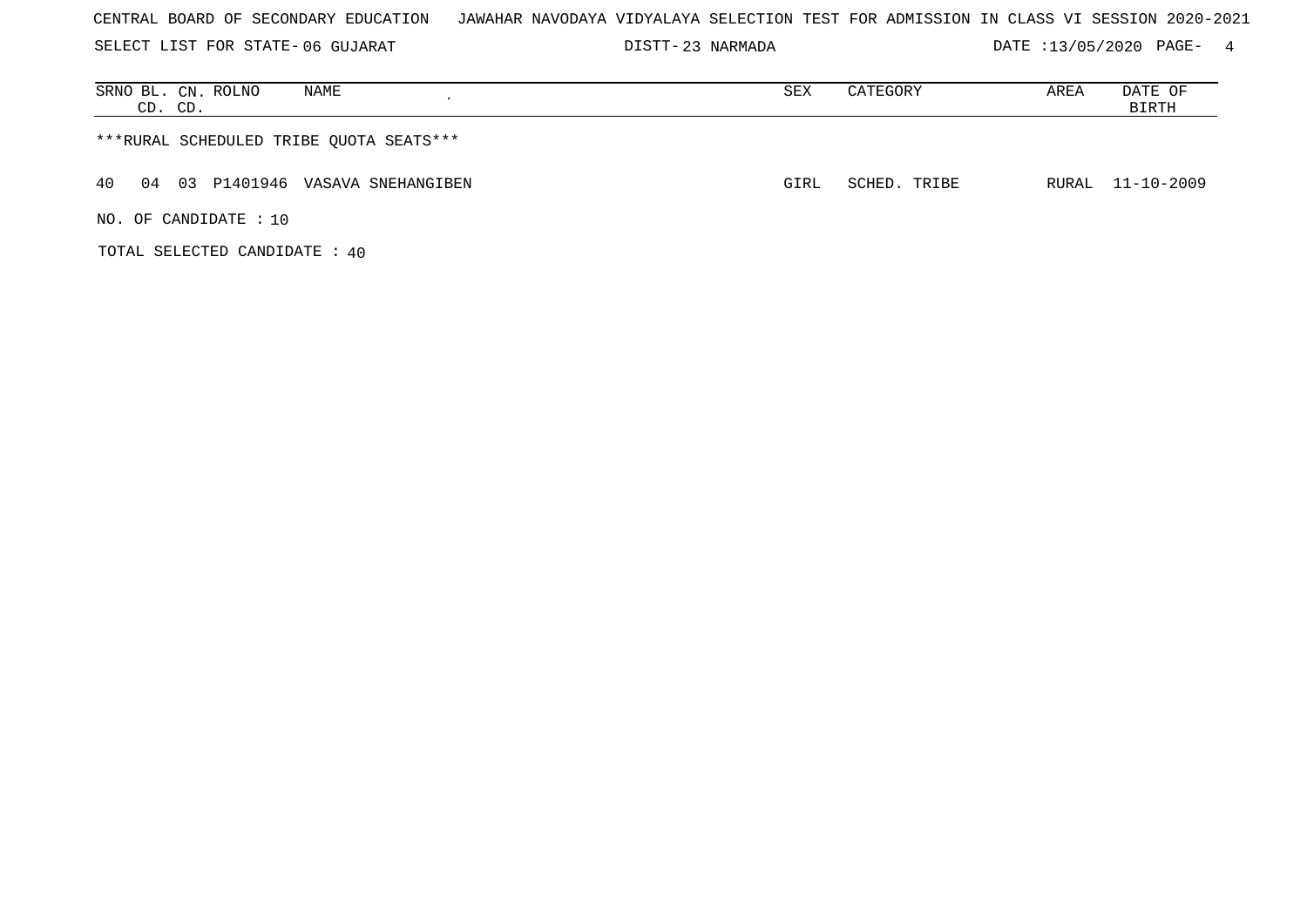24 VALSAD DATE :13/05/2020 PAGE- 1

|    |      | CD. CD. | SRNO BL. CN. ROLNO   | <b>NAME</b>                                | ${\tt SEX}$ | CATEGORY     | AREA  | DATE OF<br><b>BIRTH</b> |
|----|------|---------|----------------------|--------------------------------------------|-------------|--------------|-------|-------------------------|
|    |      |         | ***OPEN UR SEATS***  |                                            |             |              |       |                         |
| 1  | 02   |         |                      | 01 P1402574 PATEL HARSHITABEN KAMLESHBHAI  | GIRL        | SCHED. TRIBE | RURAL | 15-09-2009              |
| 2  | 03   |         |                      | 01 L1402738 CHAUDHARI HEMANTBHAI MAGANBHAI | BOY         | SCHED. TRIBE | RURAL | $30 - 07 - 2008$        |
| 3  | 04   |         |                      | 01 L1403041 AKASH RAO                      | BOY         | SCHED. TRIBE | RURAL | $15 - 03 - 2009$        |
| 4  | 04   |         |                      | 01 I1403073 JATINKUMAR SHARMA              | BOY         | GENERAL      | RURAL | $05 - 11 - 2008$        |
| 5  | 05   |         |                      | 01 I1403205 GAURAV HITEN PAREKH            | BOY         | GENERAL      | RURAL | $10 - 03 - 2009$        |
|    |      |         | NO. OF CANDIDATE : 5 |                                            |             |              |       |                         |
|    |      |         |                      | ***OPEN SCHEDULED CASTE QUOTA SEATS***     |             |              |       |                         |
| 6  | 01   |         | 01 01402272          | DHANVI KETANBHAI HARIAWALA                 | GIRL        | SCHED. CASTE | RURAL | $12 - 05 - 2009$        |
| 7  | 04   |         | 01 01403168          | TWISHAKUMARI PRAKASHBHAI MAHYAVANSHI       | GIRL        | SCHED. CASTE | RURAL | $02 - 07 - 2009$        |
| 8  | 06   |         |                      | 01 K1403390 JAHAN KHANDUBHAI SOLANKI       | <b>BOY</b>  | SCHED. CASTE | RURAL | $02 - 12 - 2008$        |
|    |      |         | NO. OF CANDIDATE : 3 |                                            |             |              |       |                         |
|    |      |         |                      |                                            |             |              |       |                         |
|    |      |         |                      | *** OPEN BACKWARD CLASS QUOTA SEATS***     |             |              |       |                         |
| 9  | 04   |         |                      | 01 J1403047 ARPIT YADAV                    | BOY         | O B C        | RURAL | $10 - 07 - 2009$        |
| 10 | 04   | 01      |                      | J1403088 MAURYA AAYUSH                     | BOY         | O B C        | RURAL | $19 - 05 - 2009$        |
| 11 | 04   |         |                      | 01 J1403101 NITESH S SINGH                 | BOY         | O B C        | RURAL | $01 - 01 - 2009$        |
| 12 | 04   | 01      |                      | J1403122 PRAVIN BIND                       | BOY         | O B C        | RURAL | $02 - 04 - 2009$        |
| 13 | 06 - |         |                      | 01 N1403462 SEJALBEN SENDHAJI THAKOR       | GIRL        | O B C        | RURAL | 18-06-2009              |
|    |      |         |                      |                                            |             |              |       |                         |

NO. OF CANDIDATE : 5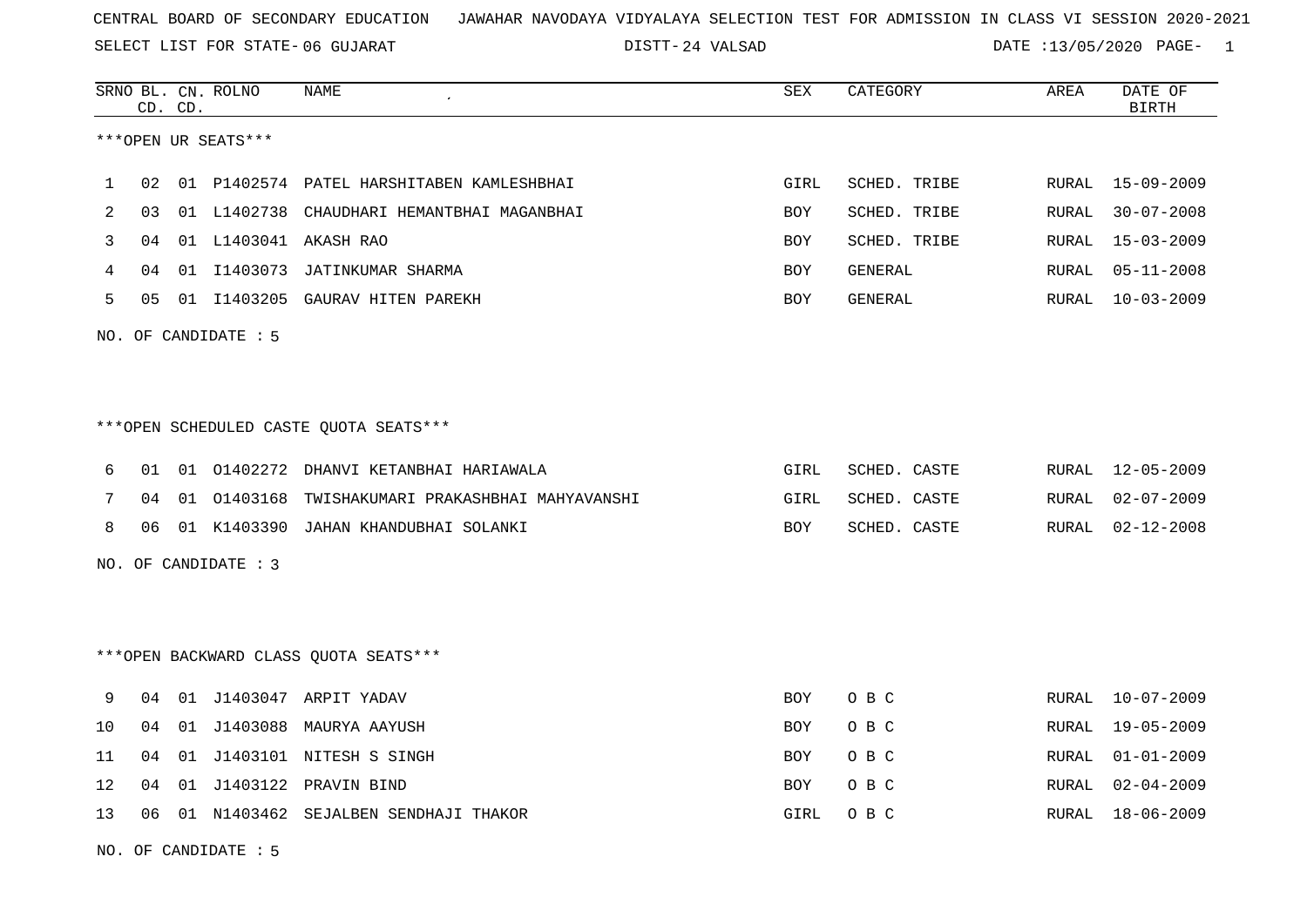SELECT LIST FOR STATE- DISTT- 06 GUJARAT

DISTT-24 VALSAD DATE :13/05/2020 PAGE- 2

|               | CD. CD. |    | SRNO BL. CN. ROLNO     | <b>NAME</b>                                                | <b>SEX</b> | CATEGORY             | AREA  | DATE OF<br><b>BIRTH</b> |
|---------------|---------|----|------------------------|------------------------------------------------------------|------------|----------------------|-------|-------------------------|
|               |         |    |                        | ***OPEN SCHEDULED TRIBE OUOTA SEATS***                     |            |                      |       |                         |
| 14            | 02      |    |                        | 01 L1402625 ROSHANBHAI RAMDASBHAI JADAV                    | <b>BOY</b> | SCHED. TRIBE         | RURAL | $09 - 04 - 2009$        |
| 15            | 02      | 01 |                        | L1402682 VIVEKKUMAR<br>JAGDISHBHAI BHUSARA                 | <b>BOY</b> | SCHED. TRIBE         | RURAL | $16 - 08 - 2009$        |
| 16            | 03      | 01 | P1402705               | ARYA HITESHBHAI PATEL                                      | GIRL       | SCHED. TRIBE         | RURAL | $12 - 08 - 2009$        |
| 17            | 03      | 01 | L1402845               | KRISHKUMAR KALPESHBHAI PATEL                               | <b>BOY</b> | SCHED. TRIBE         | RURAL | $04 - 12 - 2009$        |
| 18            | 03      | 01 | P1402848               | KRUPALIBEN MAHENDRABHAI BHOYA                              | GIRL       | SCHED. TRIBE         | RURAL | $07 - 11 - 2009$        |
| 19            | 04      |    | 01 L1403035            | AAYUSHBHAI NILESHBHAI PATEL                                | <b>BOY</b> | SCHED. TRIBE         | RURAL | $18 - 06 - 2009$        |
| 20            | 04      |    |                        | 01 P1403165 TANISHAKUMARI BHAGUBHAI PATEL                  | GIRL       | SCHED. TRIBE         | RURAL | $28 - 06 - 2009$        |
| NO.           |         |    | OF CANDIDATE : 7       |                                                            |            |                      |       |                         |
|               |         |    |                        |                                                            |            |                      |       |                         |
|               |         |    |                        |                                                            |            |                      |       |                         |
|               |         |    | ***RURAL OPEN SEATS*** |                                                            |            |                      |       |                         |
| 2.1           | 01      |    | 01 J1402275            | DHRUV ASHISHBHAI PATEL                                     | BOY        | O B C                | RURAL | $31 - 05 - 2010$        |
| 22            | 01      | 01 | P1402310               | PATEL HELIBEN BHARATBHAI                                   | GIRL       | SCHED. TRIBE         | RURAL | $27 - 03 - 2010$        |
| $\cap$ $\cap$ |         |    |                        | $21.01$ $71.00250$ $177770$ $72.0113170113$ $75.017317077$ | $T^{\sim}$ | $\sim$ $\sim$ $\sim$ |       | $P_{\text{H}}$          |

| 21 | 01             | 01  | J1402275 | DHRUV ASHISHBHAI PATEL             | BOY        | O B C        |       | RURAL 31-05-2010 |
|----|----------------|-----|----------|------------------------------------|------------|--------------|-------|------------------|
| 22 | 01             | 01  | P1402310 | PATEL HELIBEN BHARATBHAI           | GIRL       | SCHED. TRIBE | RURAL | $27 - 03 - 2010$ |
| 23 | 01             | 01  | J1402360 | VEER JASVANBHAI TANDEL             | BOY        | O B C        | RURAL | $08 - 10 - 2009$ |
| 24 | 02             | 01  | N1402636 | SANGANI ROSHNI DILUBHAI            | GIRL       | O B C        | RURAL | $04 - 03 - 2010$ |
| 25 | 02             | 01  |          | I1402675 VEDANT NITIN GARUD        | BOY        | GENERAL      | RURAL | $01 - 05 - 2009$ |
| 26 | 03             | 01  | L1402733 | BRIJESHBHAI CHUNILAL CHAUDHARI     | BOY        | SCHED. TRIBE | RURAL | $05 - 05 - 2010$ |
| 27 | 03             | O 1 | P1402737 | CHAUDHARI DARSHITABEN KAMALESHBHAI | GIRL       | SCHED. TRIBE | RURAL | $16 - 02 - 2010$ |
| 28 | 03             | 01  | P1402786 | GAVLI KRUTIKA NAGINBHAI            | GIRL       | SCHED. TRIBE | RURAL | $30 - 04 - 2009$ |
| 29 | 04             | 01  | M1403091 | MISHA OMPRAKASH RAJPUROHIT         | GIRL       | GENERAL      | RURAL | $05 - 01 - 2010$ |
| 30 | 0 <sub>5</sub> | 01  | I1403199 | DIGESH KAILASH CHAUDHARI           | <b>BOY</b> | GENERAL      | RURAL | $26 - 09 - 2008$ |
| 31 | 0 <sub>5</sub> | 01  | P1403253 | PATEL DHRUTI JAGDISHBHAI           | GIRL       | SCHED. TRIBE | RURAL | $26 - 09 - 2009$ |
| 32 | 05             | 01  | L1403270 | PATEL JAY AMRUTBHAI                | BOY        | SCHED. TRIBE | RURAL | 15-08-2008       |
| 33 | 06             | 01  |          | J1403380 GUPTA ROBIN               | BOY        | O B C        | RURAL | $05 - 10 - 2008$ |
| 34 | 06             | 01  | I1403393 | JAYANT LAL                         | <b>BOY</b> | GENERAL      | RURAL | $11 - 07 - 2009$ |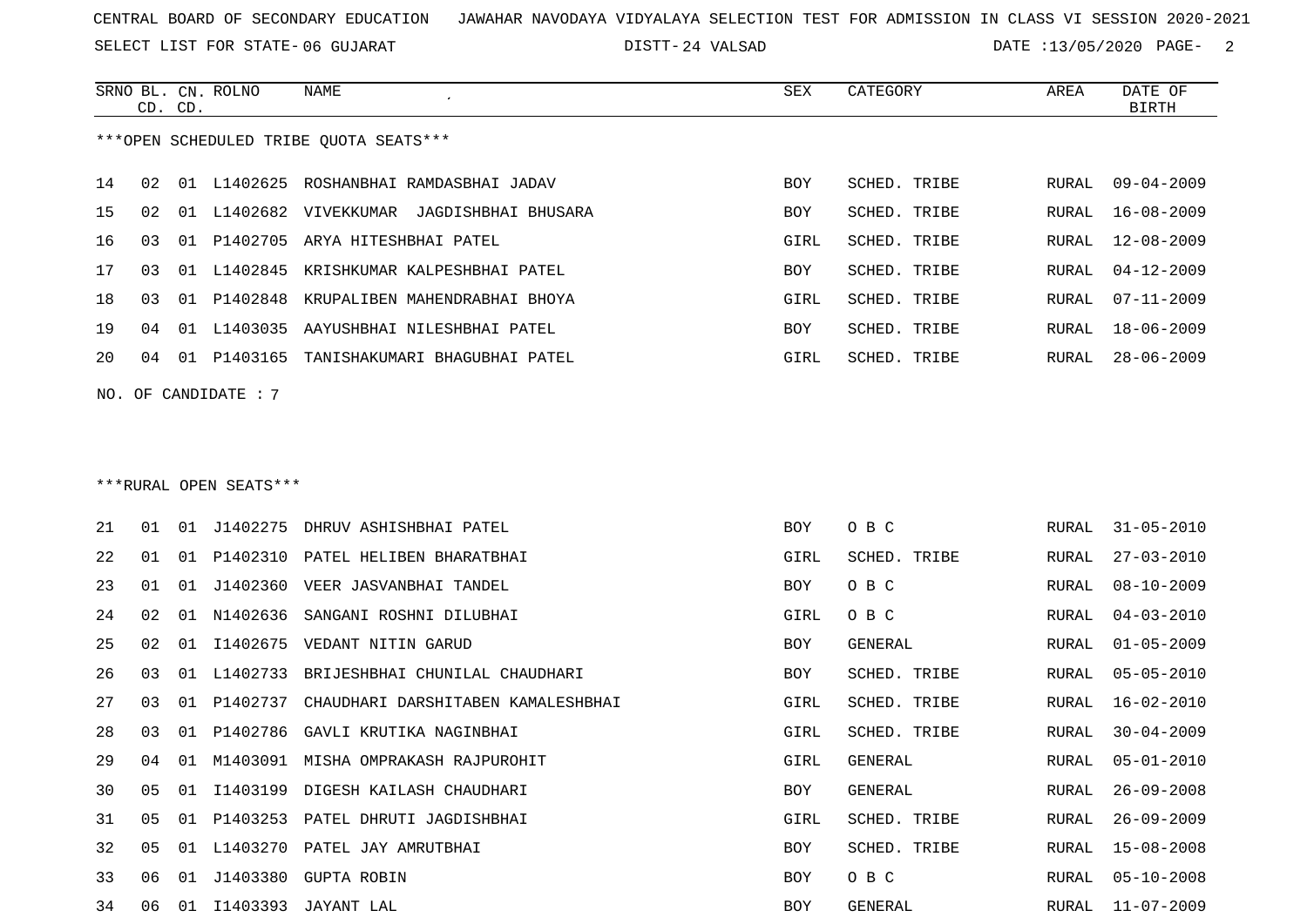|    |    |         |                         | SELECT LIST FOR STATE-06 GUJARAT        | DISTT-24 VALSAD |      |              |       | $DATA:13/05/2020$ $PAGE-3$ |
|----|----|---------|-------------------------|-----------------------------------------|-----------------|------|--------------|-------|----------------------------|
|    |    | CD. CD. | SRNO BL. CN. ROLNO      | NAME                                    |                 | SEX  | CATEGORY     | AREA  | DATE OF<br>BIRTH           |
|    |    |         | NO. OF CANDIDATE : $14$ |                                         |                 |      |              |       |                            |
|    |    |         |                         |                                         |                 |      |              |       |                            |
|    |    |         |                         | ***RURAL SCHEDULED CASTE QUOTA SEATS*** |                 |      |              |       |                            |
| 35 | 01 | 01      | K1402279                | DIVYANSH JAGDISHBHAI PATEL              |                 | BOY  | SCHED. CASTE | RURAL | 01-02-2009                 |
| 36 | 01 | 01      | P1402294                | MEENA DIVYANSHI RATTIRAM                |                 | GIRL | SCHED. TRIBE | RURAL | $26 - 12 - 2009$           |
| 37 | 02 | 01      | 01402428                | DHVANI ALPESHKUMAR SOLANKI              |                 | GIRL | SCHED. CASTE | RURAL | $21 - 11 - 2009$           |
| 38 | 02 | 01      | L1402488                | JAYKUMAR MAHESHBHAI CHAUDHARI           |                 | BOY  | SCHED. TRIBE | RURAL | $28 - 08 - 2009$           |
| 39 | 02 | 01      | P1402670                | VAIBHAVIBEN GANESHBHAI VADHU            |                 | GIRL | SCHED. TRIBE | RURAL | $21 - 03 - 2010$           |

GIRL SCHED. TRIBE RURAL 17-07-2009

GIRL SCHED. TRIBE RURAL 03-08-2009

SCHED. CASTE RURAL 18-12-2008

SCHED. TRIBE RURAL 26-01-2009

NO. OF CANDIDATE : 9

40 03 01 P1402936 PRIYABEN KRISHNABHAI GAIN

42 05 01 P1403254 PATEL DHRUTIXABEN MANISHBHAI

41 04 01 K1403132 RAO SHUBHAM RAJESH BOY SCHED. CASTE BOY

43 06 01 L1403396 JAYKUMAR RANJITBHAI PATEL SOM SOM SOM

## \*\*\*RURAL BACKWARD CLASS QUOTA SEATS\*\*\*

| 44 | -01 | 01    | J1402350 | TANDEL PRAYAG HARISHBHAI                 | BOY        | O B C | RURAL | $18 - 10 - 2009$ |
|----|-----|-------|----------|------------------------------------------|------------|-------|-------|------------------|
| 45 | 03  | 01    | N1402826 | KADVE SHREYAKUMARI MAHESHBHAI            | GIRL       | O B C | RURAL | $10 - 04 - 2010$ |
| 46 | 03  | 01    | J1402991 | SOLANKI JAIMIN AJAYBHAI                  | <b>BOY</b> | O B C | RURAL | $04 - 08 - 2009$ |
| 47 | 04  | . N 1 | N1403061 | DUTT TANUSHREE DIBYA                     | GIRL       | O B C | RURAL | 17-04-2009       |
| 48 | 04  |       |          | 01 N1403082 KRISHA PRITEXKUMAR PRAJAPATI | GIRL       | O B C | RURAL | $17 - 08 - 2009$ |
| 49 | 04  | 01    | J1403085 | KUNAL SUDHIR RAI                         | <b>BOY</b> | O B C | RURAL | $23 - 09 - 2008$ |
| 50 | 04  | 01    | J1403089 | MAURYA ARYAN                             | <b>BOY</b> | O B C | RURAL | $05 - 09 - 2009$ |
| 51 | 04  | 01    | N1403126 | PRITI KUMARI                             | GIRL       | O B C | RURAL | $07 - 09 - 2008$ |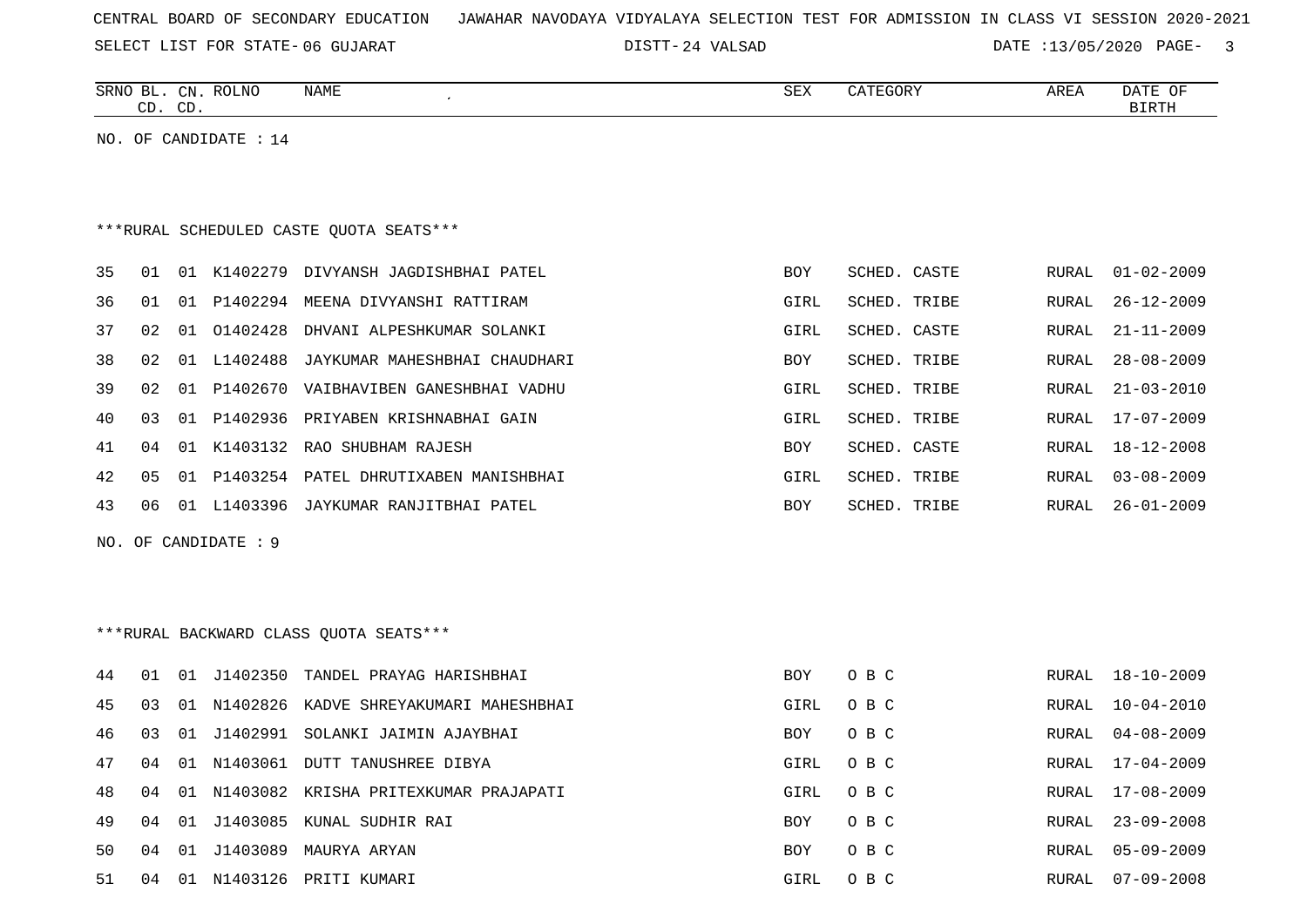SELECT LIST FOR STATE- DISTT- 06 GUJARAT

24 VALSAD DATE :13/05/2020 PAGE- 4

|     | CD. CD. |     | SRNO BL. CN. ROLNO | NAME                                   | SEX  | CATEGORY | AREA  | DATE OF<br><b>BIRTH</b> |
|-----|---------|-----|--------------------|----------------------------------------|------|----------|-------|-------------------------|
|     |         |     |                    | ***RURAL BACKWARD CLASS QUOTA SEATS*** |      |          |       |                         |
| 52  | 04      | 01  |                    | N1403140 SAKSHIPRIYA LALANKUMAR SINGH  | GIRL | O B C    |       | RURAL 29-10-2007        |
| 53  | 05      | 01  | N1403177           | AHIR BHOOMI PRAMODBHAI                 | GIRL | O B C    | RURAL | $19 - 02 - 2009$        |
| 54  | 05      | 01  |                    | J1403215 HITESH MORE                   | BOY  | O B C    | RURAL | $04 - 04 - 2009$        |
| 55  | 05      | 01  | J1403327           | SHLOK LILADHAR GAWANDE                 | BOY  | O B C    | RURAL | 07-04-2009              |
| 56. | 06      | 01  | N1403371 DRASHTI   |                                        | GIRL | O B C    |       | RURAL $01 - 11 - 2009$  |
| 57  | 06      | O 1 | N1403374           | FENCY UPENDRABHAI TANDEL               | GIRL | O B C    | RURAL | $23 - 10 - 2009$        |
| 58  | 06      | 01  |                    | J1403394 JAY ARVINDBHAI PRAJAPATI      | BOY  | O B C    | RURAL | 17-11-2007              |
| 59  | ೧೯      | 01  | N1403433           | PATEL RIDDHI SUBHASHBHAI               | GIRL | O B C    | RURAL | $08 - 05 - 2009$        |
|     |         |     |                    |                                        |      |          |       |                         |

NO. OF CANDIDATE : 16

### \*\*\*RURAL SCHEDULED TRIBE QUOTA SEATS\*\*\*

| 60 | 02 | 01    | L1402367 | ABHISHEKBHAI RAMESHBHAI JADAV    | BOY  | SCHED. TRIBE | RURAL | $20 - 02 - 2010$ |
|----|----|-------|----------|----------------------------------|------|--------------|-------|------------------|
| 61 | 02 | 01    | L1402406 | CHAUDHARI KRISHKUMAR SATISHBHAI  | BOY  | SCHED. TRIBE | RURAL | $05 - 12 - 2009$ |
| 62 | 02 | . N 1 | L1402493 | KAHDOLIYA DARSANBHAI SAKARAMBHAI | BOY  | SCHED. TRIBE | RURAL | $26 - 06 - 2008$ |
| 63 | 02 | O 1   | L1402528 | MANANBHAI RAMDASBHAI THAKRYA     | BOY  | SCHED. TRIBE | RURAL | $09 - 12 - 2009$ |
| 64 | 02 | O 1   | P1402537 | MOKASHI AMISHABEN SOMLUBHAI      | GIRL | SCHED. TRIBE | RURAL | $11 - 04 - 2009$ |
| 65 | 02 | 01    | L1402538 | MOLE VINAYBHAI JAYANTIBHAI       | BOY  | SCHED. TRIBE | RURAL | 17-07-2009       |
| 66 | 02 | O 1   | P1402589 | PATEL RIDHDHIBEN HITESHBHAI      | GIRL | SCHED. TRIBE | RURAL | $01 - 04 - 2010$ |
| 67 | 02 | O 1   | P1402599 | PAVAR HETVIBEN MAHENDRABHAI      | GIRL | SCHED. TRIBE | RURAL | $22 - 04 - 2010$ |
| 68 | 03 | 01    | P1402741 | CHAUDHARI SHRUTIBEN GAUTAMBHAI   | GIRL | SCHED. TRIBE | RURAL | $15 - 09 - 2008$ |
| 69 | 03 | 01    | P1402752 | DARSHNIBEN MAHEDRABHAI BHOYA     | GIRL | SCHED. TRIBE | RURAL | $15 - 09 - 2009$ |
| 70 | 03 | 01    | L1402784 | GAURAVBHAI PANDUBHAI CHAUDHARI   | BOY  | SCHED. TRIBE | RURAL | $01 - 08 - 2008$ |
| 71 | 03 | O 1   | L1402792 | HARDIKBHAI BABLUBHAI JANJAR      | BOY  | SCHED. TRIBE | RURAL | $01 - 01 - 2010$ |
| 72 | 03 | 01    | P1402888 | PADHER SUHANIKUMARI RAJENDRABHAI | GIRL | SCHED. TRIBE | RURAL | $02 - 10 - 2009$ |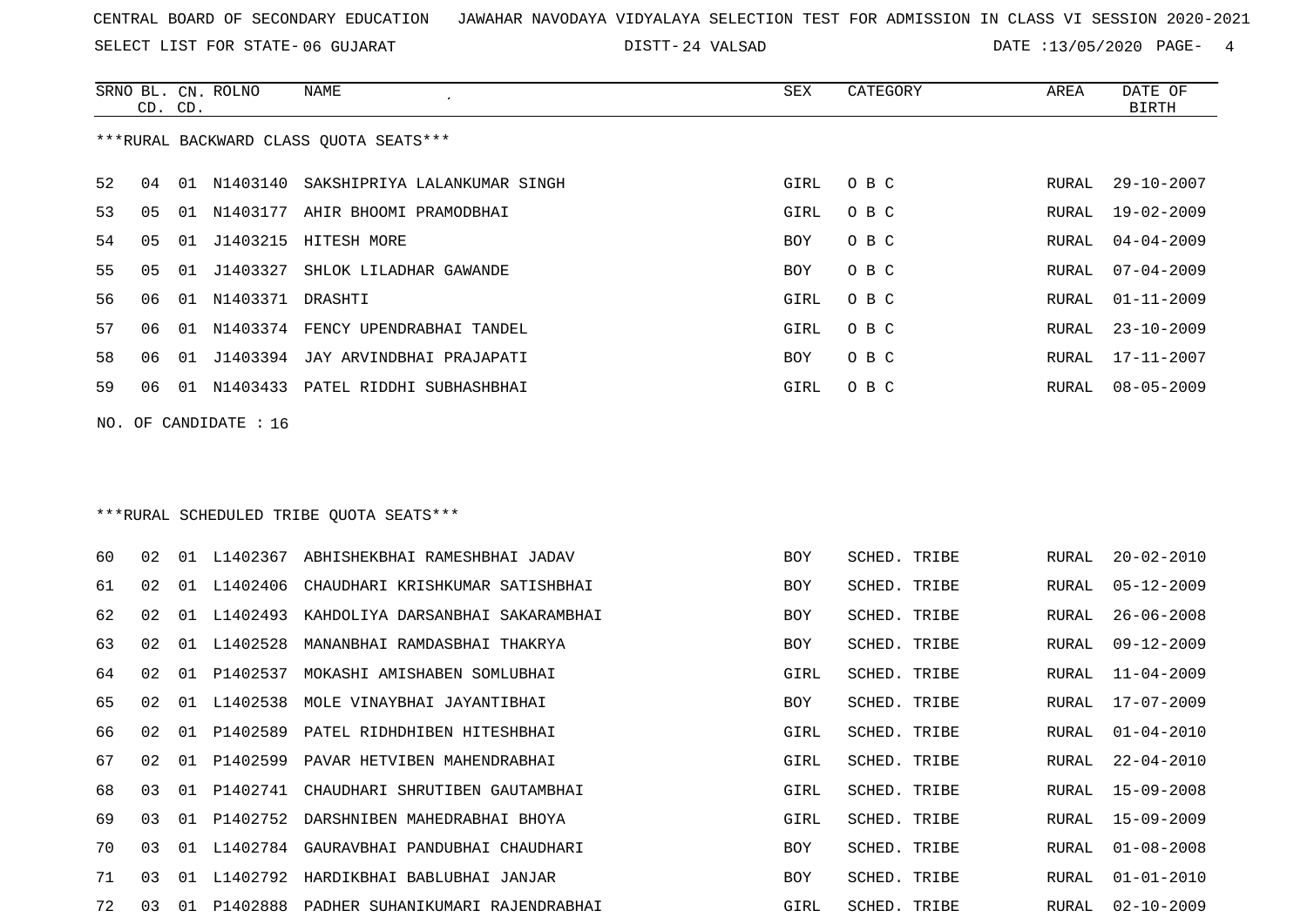SELECT LIST FOR STATE- DISTT- 06 GUJARAT

24 VALSAD DATE :13/05/2020 PAGE- 5

|    | CD. CD. |    | SRNO BL. CN. ROLNO   | NAME                                      | SEX        | CATEGORY     | AREA  | DATE OF<br>BIRTH |
|----|---------|----|----------------------|-------------------------------------------|------------|--------------|-------|------------------|
|    |         |    |                      | ***RURAL SCHEDULED TRIBE OUOTA SEATS***   |            |              |       |                  |
| 73 | 03      | 01 | L1402923             | PATEL UTSAVBHAI HITESHBHAI                | <b>BOY</b> | SCHED. TRIBE | RURAL | $11 - 12 - 2008$ |
| 74 | 03      | 01 |                      | P1402954 RIDDHIBEN SHAILESHBHAI PATEL     | GIRL       | SCHED. TRIBE | RURAL | $21 - 09 - 2009$ |
| 75 | 03      | 01 | P1403002             | SWATIBEN JITENDRABHAI THORAT              | GIRL       | SCHED. TRIBE | RURAL | $14 - 12 - 2009$ |
| 76 | 03      |    |                      | 01 P1403033 YOGESHWARIBEN NANUBHAI BIRARI | GIRL       | SCHED. TRIBE | RURAL | $31 - 07 - 2009$ |
| 77 | 05      | 01 |                      | L1403263 PATEL HARSHILKUMAR VIMALBHAI     | <b>BOY</b> | SCHED. TRIBE | RURAL | $20 - 08 - 2009$ |
| 78 | 05      | 01 |                      | P1403266 PATEL HETANSI HETALBHAI          | GIRL       | SCHED. TRIBE | RURAL | $02 - 01 - 2010$ |
| 79 | 06      | 01 | L1403363             | DHRUPAD PRAMODBHAI DHODI                  | <b>BOY</b> | SCHED. TRIBE | RURAL | $05 - 04 - 2010$ |
| 80 | 06      | 01 | P1403402             | KARISHMA HARESHBHAI GURVA                 | GIRL       | SCHED. TRIBE | RURAL | $29 - 08 - 2009$ |
|    |         |    | NO. OF CANDIDATE: 21 |                                           |            |              |       |                  |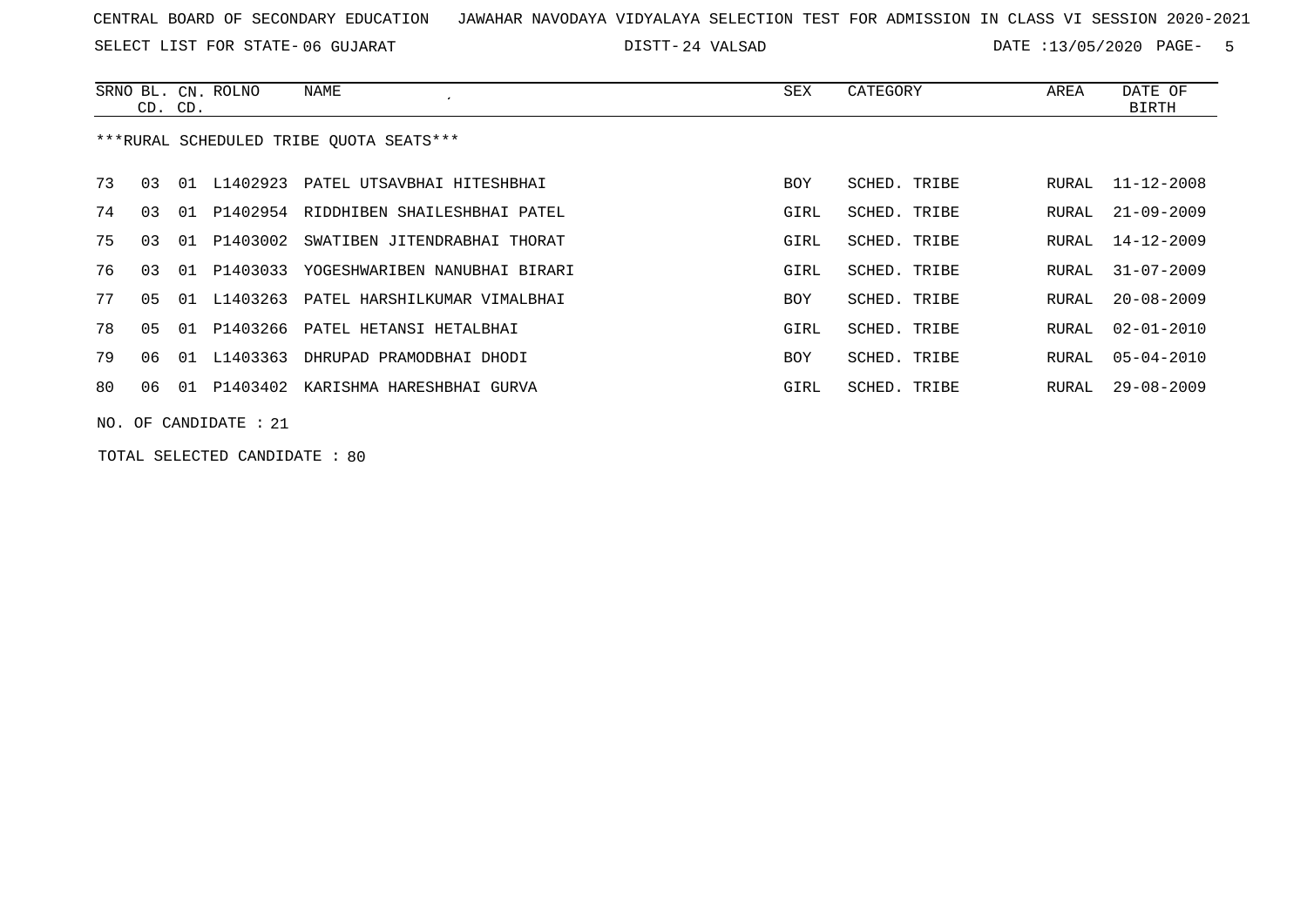SELECT LIST FOR STATE- DISTT- 06 GUJARAT

25 DAHOD II DATE :13/05/2020 PAGE- 1

|    |    | CD. CD. | SRNO BL. CN. ROLNO   | NAME                                            | <b>SEX</b> | CATEGORY     | AREA  | DATE OF<br><b>BIRTH</b> |
|----|----|---------|----------------------|-------------------------------------------------|------------|--------------|-------|-------------------------|
|    |    |         | ***OPEN UR SEATS***  |                                                 |            |              |       |                         |
| 1  |    |         |                      | 01 02 B1404080 RATHVA JAYDIPKUMAR AAPSINGBHAI   | <b>BOY</b> | O B C        | URBAN | 23-02-2009              |
| 2  |    |         |                      | 02 01 B1404213 BARIA DHAVALKUMAR BHARATSINH     | BOY        | O B C        |       | URBAN 16-04-2009        |
|    |    |         | NO. OF CANDIDATE : 2 |                                                 |            |              |       |                         |
|    |    |         |                      |                                                 |            |              |       |                         |
|    |    |         |                      | ***OPEN SCHEDULED CASTE QUOTA SEATS***          |            |              |       |                         |
| 3  |    |         |                      | 01 01 G1403754 CHAUHAN PRACHIBEN PRAKASHCHANDRA | GIRL       | SCHED. CASTE | URBAN | $24 - 08 - 2009$        |
| 4  |    |         |                      | 01 01 C1403788 JAY MANUBHAI RATHOD              | BOY        | SCHED. CASTE | URBAN | 01-09-2009              |
|    |    |         | NO. OF CANDIDATE : 2 |                                                 |            |              |       |                         |
|    |    |         |                      |                                                 |            |              |       |                         |
|    |    |         |                      | *** OPEN BACKWARD CLASS QUOTA SEATS***          |            |              |       |                         |
| 5  |    |         |                      | 01 01 N1403752 CHAUHAN KAUSHIKABEN MAHENDRASINH | GIRL       | O B C        |       | RURAL 09-05-2009        |
| 6  | 01 |         |                      | 01 B1403760 CHINTAMAN SAHILBHAI YUSUFBHAI       | BOY        | O B C        | URBAN | $24 - 10 - 2009$        |
| 7  |    |         |                      | 02 01 J1404204 BARIA AVINASHKUMAR KARSANBHAI    | <b>BOY</b> | O B C        |       | RURAL 15-03-2009        |
|    |    |         | NO. OF CANDIDATE : 3 |                                                 |            |              |       |                         |
|    |    |         |                      |                                                 |            |              |       |                         |
|    |    |         |                      | ***OPEN SCHEDULED TRIBE QUOTA SEATS***          |            |              |       |                         |
|    |    |         |                      |                                                 |            |              |       |                         |
| 8  | 02 |         |                      | 01 L1404283 BHURIYA ASWINBHAI NAVALSINH         | <b>BOY</b> | SCHED. TRIBE | RURAL | $22 - 04 - 2008$        |
| 9  | 02 |         |                      | 02 P1404547 RATHVA SEJALBEN MAHENDRABHAI        | GIRL       | SCHED. TRIBE | RURAL | $01 - 05 - 2008$        |
| 10 |    |         |                      | 03 01 P1404674 BHABHOR DIYABEN RAMESHBHAI       | GIRL       | SCHED. TRIBE | RURAL | $01 - 10 - 2009$        |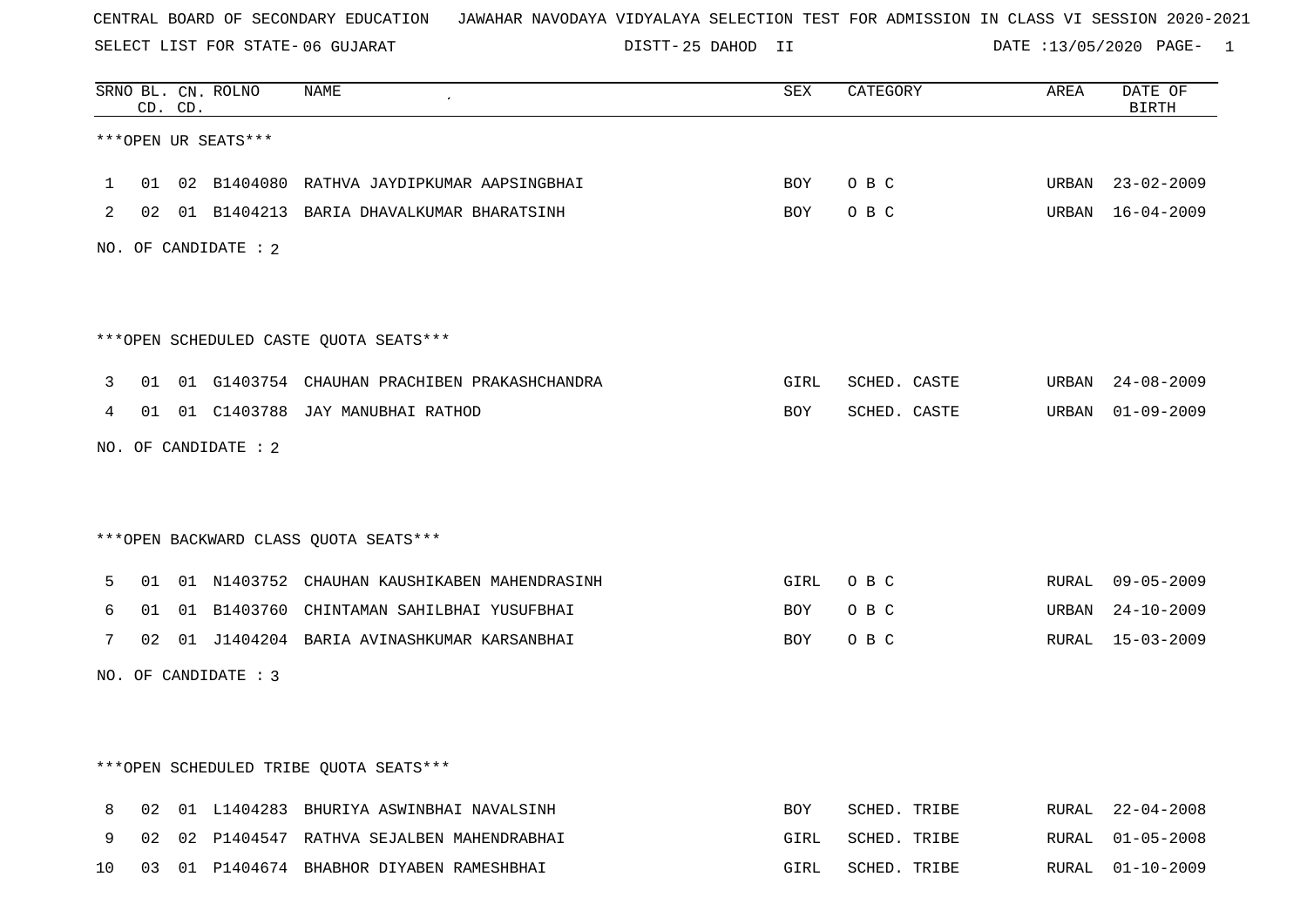| CENTRAL BOARD OF SECONDARY EDUCATION – JAWAHAR NAVODAYA VIDYALAYA SELECTION TEST FOR ADMISSION IN CLASS VI SESSION 2020-2021 |  |  |  |  |  |  |  |  |  |  |  |  |  |  |  |  |  |
|------------------------------------------------------------------------------------------------------------------------------|--|--|--|--|--|--|--|--|--|--|--|--|--|--|--|--|--|
|------------------------------------------------------------------------------------------------------------------------------|--|--|--|--|--|--|--|--|--|--|--|--|--|--|--|--|--|

25 DAHOD II DATE :13/05/2020 PAGE- 2

|    | CD. CD. |    | SRNO BL. CN. ROLNO     | <b>NAME</b>                             | SEX        | CATEGORY       | AREA  | DATE OF<br><b>BIRTH</b> |
|----|---------|----|------------------------|-----------------------------------------|------------|----------------|-------|-------------------------|
|    |         |    | NO. OF CANDIDATE : 3   |                                         |            |                |       |                         |
|    |         |    |                        |                                         |            |                |       |                         |
|    |         |    |                        |                                         |            |                |       |                         |
|    |         |    | ***RURAL OPEN SEATS*** |                                         |            |                |       |                         |
| 11 | 01      |    | 01 J1403556            | BARIA DHRUV KUMAR RAMESHBHAI            | <b>BOY</b> | O B C          | RURAL | $08 - 10 - 2009$        |
| 12 | 01      | 02 | J1403920               | PATEL JAYDIP SHAILESHBHAI               | BOY        | O B C          | RURAL | $09 - 01 - 2009$        |
| 13 | 02      | 01 | I1404311               | CHAUHAN YASRAJSINH                      | BOY        | GENERAL        | RURAL | $05 - 10 - 2008$        |
| 14 | 03      | 01 | P1404899               | KINJALBEN BAMANYA                       | GIRL       | SCHED. TRIBE   | RURAL | $01 - 01 - 2010$        |
| 15 | 03      | 02 | L1404916               | MACHAR RAJIR PANALAL                    | BOY        | SCHED. TRIBE   | RURAL | $28 - 09 - 2009$        |
| 16 | 04      | 01 | M1405405               | GOSWAMI KRISHNA MANMOHANGIRI            | GIRL       | <b>GENERAL</b> | RURAL | $05 - 10 - 2008$        |
| 17 | 05      |    |                        | 01 J1405778 BARIA JIGNYESHKUMAR         | <b>BOY</b> | O B C          | RURAL | $27 - 07 - 2009$        |
|    |         |    | NO. OF CANDIDATE : 7   |                                         |            |                |       |                         |
|    |         |    |                        |                                         |            |                |       |                         |
|    |         |    |                        |                                         |            |                |       |                         |
|    |         |    |                        | ***RURAL SCHEDULED CASTE QUOTA SEATS*** |            |                |       |                         |
|    |         |    | K1403855               |                                         |            |                |       | $16 - 12 - 2009$        |
| 18 | 01      | 02 |                        | PARMAR YUVRAJ VIJAYBHAI                 | <b>BOY</b> | SCHED. CASTE   | RURAL |                         |
| 19 | 01      | 02 | 01404156               | VANKAR SEEMABEN VIJAYBHAI               | GIRL       | SCHED. CASTE   | RURAL | $07 - 08 - 2009$        |
| 20 | 04      | 01 | K1405427               | KARSHIT CHAUHAN                         | BOY        | SCHED. CASTE   | RURAL | $03 - 12 - 2009$        |
| 21 | 04      | 01 | K1405450               | KEVAD BRIJESHKUMAR DHIRAJBHAI           | <b>BOY</b> | SCHED. CASTE   | RURAL | $03 - 06 - 2008$        |
| 22 | 04      |    | 02 K1405502            | MUDEL JITENDRASINH HASMUKHABHAI         | BOY        | SCHED. CASTE   | RURAL | $16 - 01 - 2010$        |
|    |         |    | NO. OF CANDIDATE : 5   |                                         |            |                |       |                         |

\*\*\*RURAL BACKWARD CLASS QUOTA SEATS\*\*\*

23 01 02 N1404030 PATEL TAMANNABEN GANPATSINH GIRL O B C RURAL 11-07-2009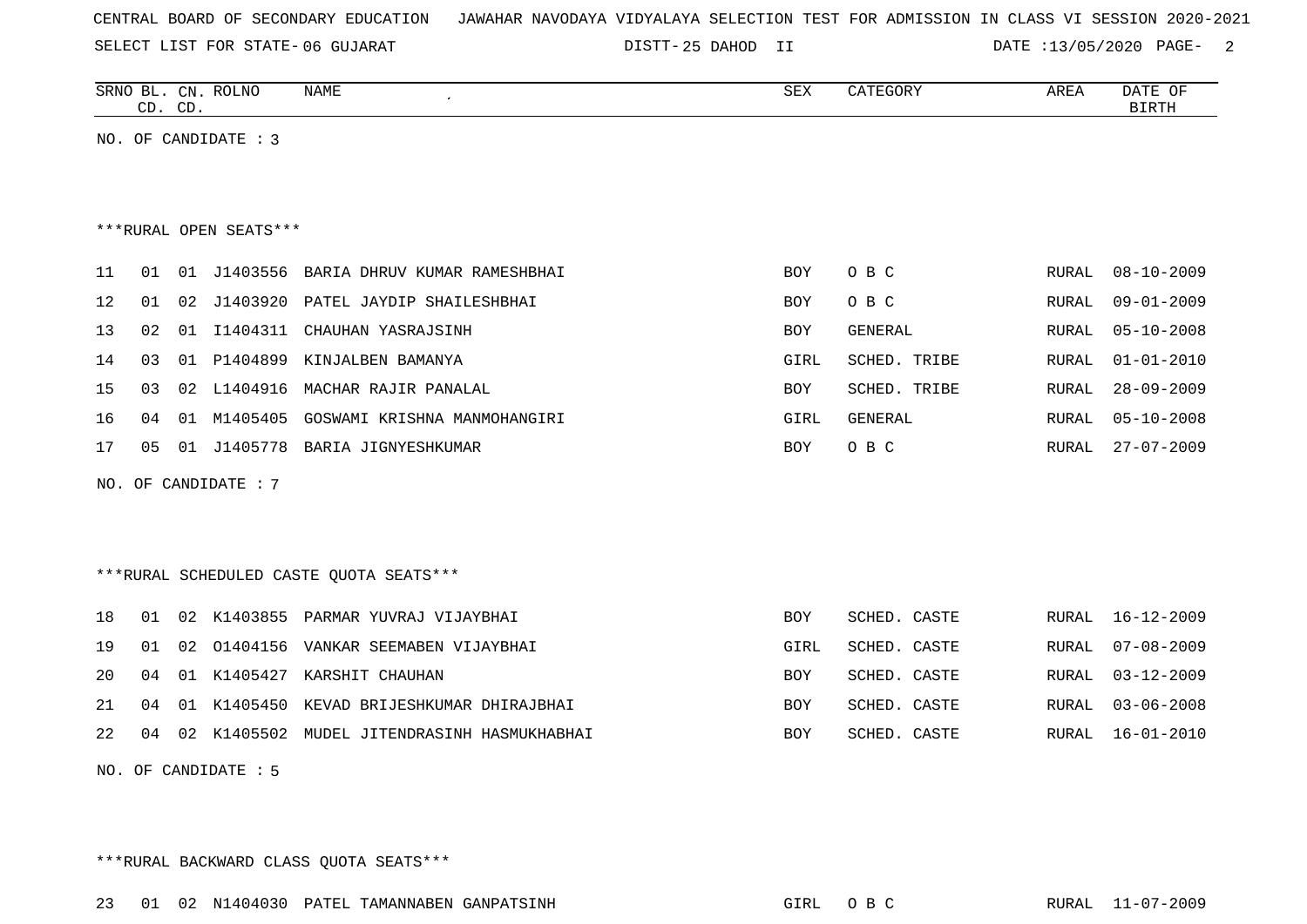SELECT LIST FOR STATE- DISTT- 06 GUJARAT

25 DAHOD II DATE :13/05/2020 PAGE- 3

|     | CD. CD. |    | SRNO BL. CN. ROLNO | <b>NAME</b>                                 | <b>SEX</b> | CATEGORY     | AREA         | DATE OF<br><b>BIRTH</b> |
|-----|---------|----|--------------------|---------------------------------------------|------------|--------------|--------------|-------------------------|
|     |         |    |                    | *** RURAL BACKWARD CLASS QUOTA SEATS***     |            |              |              |                         |
| 24  | 02      |    |                    | 01 N1404184 BAMANIYA DEVANSHIBEN RAJESHBHAI | GIRL       | O B C        | RURAL        | $01 - 06 - 2010$        |
| 25  | 02      |    |                    | 02 N1404501 PATEL JINKALBEN MUKESHKUMAR     | GIRL       | O B C        | RURAL        | $06 - 08 - 2009$        |
| 26  | 04      |    | 01 N1405220        | BARIA DIVYABEN NAVINBHAI                    | GIRL       | O B C        | RURAL        | $18 - 08 - 2009$        |
| 27  | 04      | 01 | N1405236           | BARIA KHUSHBUBEN NATUBHAI                   | GIRL       | O B C        | <b>RURAL</b> | $25 - 05 - 2008$        |
| 28  | 04      | 01 | J1405327           | CHAUHAN ROHITKUMAR LAXMANBHAI               | <b>BOY</b> | O B C        | RURAL        | $09 - 01 - 2010$        |
| 29  | 04      | 01 | J1405331           | CHAUHAN VAIBHAVKUMAR ALKESHKUMAR            | <b>BOY</b> | O B C        | <b>RURAL</b> | $01 - 05 - 2010$        |
| 30  | 04      |    |                    | 01 N1405340 DAMOR AYUSHI PRAVINBHAI         | GIRL       | O B C        | RURAL        | $30 - 03 - 2009$        |
| NO. |         |    | OF CANDIDATE : 8   |                                             |            |              |              |                         |
|     |         |    |                    |                                             |            |              |              |                         |
|     |         |    |                    |                                             |            |              |              |                         |
|     |         |    |                    | ***RURAL SCHEDULED TRIBE QUOTA SEATS***     |            |              |              |                         |
| 31  | 02      |    |                    | 01 L1404286 BHURIYA JIGNESHBHAI PRATAPBHAI  | <b>BOY</b> | SCHED. TRIBE | <b>RURAL</b> | $02 - 09 - 2009$        |
| 32  | 02      |    | 01 L1404288        | BHURIYA PRUTHVIRAJ MOHANBHAI                | <b>BOY</b> | SCHED. TRIBE | RURAL        | $07 - 01 - 2010$        |
| 33  | 03      |    | 01 L1404842        | GOHIL SULABH SANJAYBHAI                     | BOY        | SCHED. TRIBE | RURAL        | $08 - 08 - 2008$        |
| 34  | 03      |    |                    | 02 L1404915 KRITISH RATHOD                  | <b>BOY</b> | SCHED. TRIBE | <b>RURAL</b> | $10 - 10 - 2009$        |
| 35  | 04      |    | 01 L1405269        | BHAGORA RAJKUMAR NARVATSINH                 | BOY        | SCHED. TRIBE | RURAL        | $20 - 01 - 2009$        |
| 36  | 04      | 01 | P1405283           | BHURIYA HIRALBEN LAXMANBHAI                 | GIRL       | SCHED. TRIBE | <b>RURAL</b> | $02 - 07 - 2009$        |
| 37  | 04      | 01 | L1405430           | KATARA DAINIKKUMAR                          | <b>BOY</b> | SCHED. TRIBE | RURAL        | $20 - 12 - 2009$        |
| 38  | 04      | 01 | L1405467           | MACHHAR AYUSHBHAI CHIMANBHAI                | <b>BOY</b> | SCHED. TRIBE | RURAL        | $24 - 04 - 2009$        |
| 39  | 04      |    |                    | 02 L1405563 PARMAR RONAK RAJUBHAI           | <b>BOY</b> | SCHED. TRIBE | RURAL        | $10 - 09 - 2009$        |

40 04 02 L1405708 RAWAT HETVI RAHULBHAI BOY SCHED. TRIBE RURAL 27-02-2010

NO. OF CANDIDATE : 10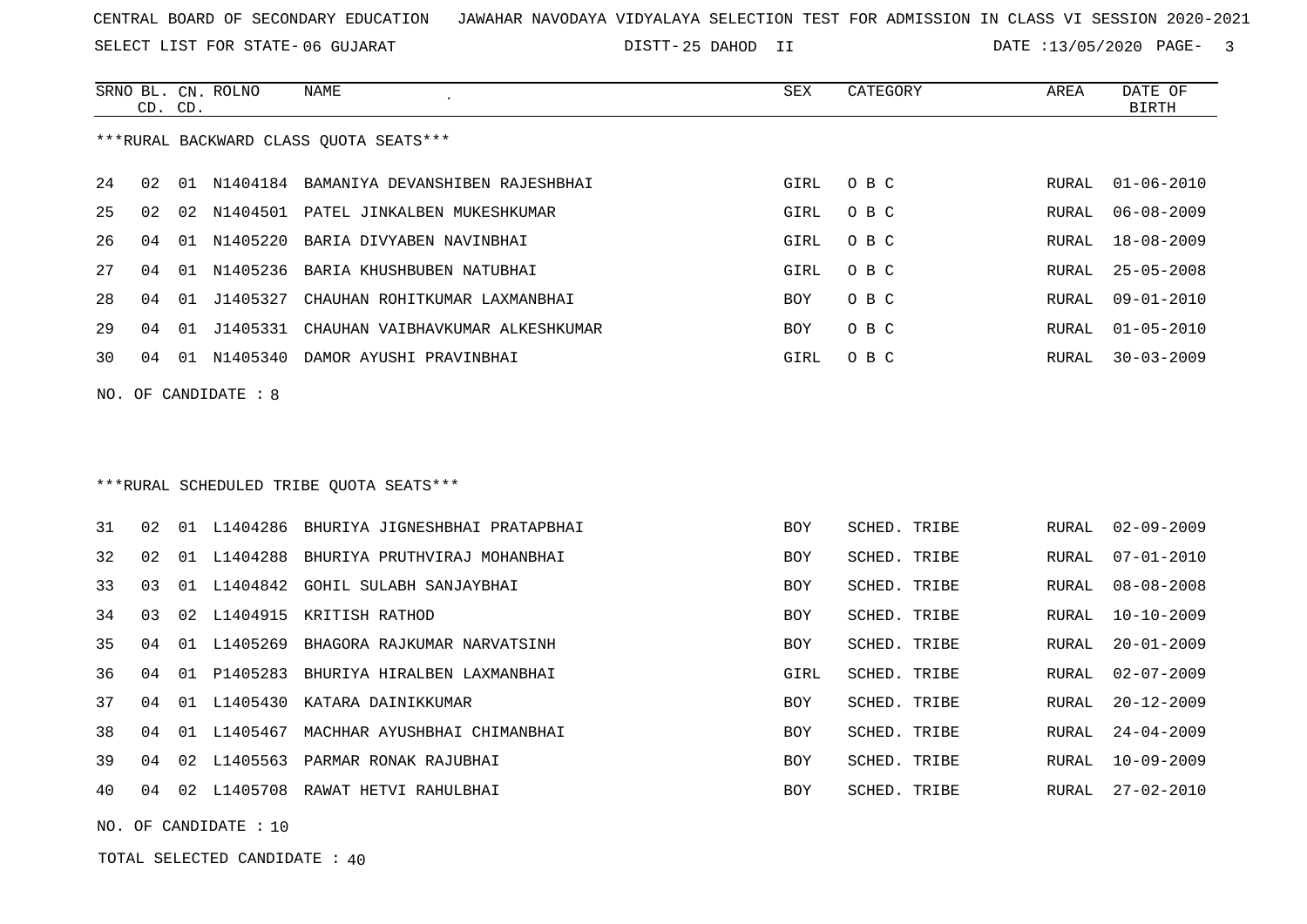SELECT LIST FOR STATE- DISTT- 06 GUJARAT

26 AHMADABAD DATE :13/05/2020 PAGE- 1

|              |                | CD. CD. | SRNO BL. CN. ROLNO  | <b>NAME</b>                                | SEX        | CATEGORY       | AREA  | DATE OF<br><b>BIRTH</b> |
|--------------|----------------|---------|---------------------|--------------------------------------------|------------|----------------|-------|-------------------------|
|              |                |         | ***OPEN UR SEATS*** |                                            |            |                |       |                         |
| $\mathbf{1}$ | 01             |         |                     | 04 A1406852 MAURYA MITESH SATVARA          | BOY        | GENERAL        | URBAN | $24 - 07 - 2009$        |
| 2            | 01             |         |                     | 05 A1406858 MEETKUMAR PRAFULBHAI PANSURIYA | <b>BOY</b> | GENERAL        | URBAN | $10 - 11 - 2009$        |
| 3            | 01             |         |                     | 06 G1407089 PARMAR DRASHTI JITENDRABHAI    | GIRL       | SCHED. CASTE   | URBAN | $28 - 11 - 2009$        |
| 4            | 03             | 01      | B1408579            | BHOJANI MEET                               | BOY        | O B C          | URBAN | $05 - 01 - 2010$        |
| 5            | 03             | 01      | M1409022            | PEDHADIYA AKSHITA                          | GIRL       | <b>GENERAL</b> | RURAL | $16 - 07 - 2009$        |
| 6            | 0 <sub>5</sub> |         |                     | 01 A1409595 NAVADIYA AYUSH MAYURBHAI       | BOY        | GENERAL        | URBAN | $15 - 07 - 2009$        |
| 7            | 07             |         |                     | 01 K1410060 PARMAR YUG PRAKASHKUMAR        | BOY        | SCHED. CASTE   | RURAL | $11 - 01 - 2010$        |
| 8            | 07             | 01      |                     | B1410247 VALA HARSH PIYUSHBHAI             | BOY        | O B C          | URBAN | $19 - 08 - 2009$        |
| 9            | 10             |         |                     | 01 I1411249 RAIYA HARSH RAMESHBHAI         | BOY        | <b>GENERAL</b> | RURAL | $22 - 07 - 2009$        |
| 10           | 10             |         |                     | 01 J1411297 SHLOK PRAJAPATI                | BOY        | O B C          | RURAL | $01 - 10 - 2009$        |
| NO.          |                |         | OF CANDIDATE : 10   |                                            |            |                |       |                         |
|              |                |         |                     | ***OPEN SCHEDULED CASTE OUOTA SEATS***     |            |                |       |                         |

|  |                                      | 11 05 01 01409651 TANISHKA MUKESHBHAI ZALA | GIRL | SCHED. CASTE |  | RURAL 04-02-2010 |
|--|--------------------------------------|--------------------------------------------|------|--------------|--|------------------|
|  |                                      | 12 07 01 K1409914 JADAV DEV ISHVARBHAI     | BOY  | SCHED. CASTE |  | RURAL 05-09-2009 |
|  | 13    10    01    01411121    JANHVI |                                            | GIRL | SCHED. CASTE |  | RURAL 02-09-2009 |

NO. OF CANDIDATE : 3

\*\*\*OPEN DISABLED QUOTA SEATS\*\*\*

14 01 04 F1406848 MARU AXRA KIRITBHAI GIRL O B C URBAN 09-09-2009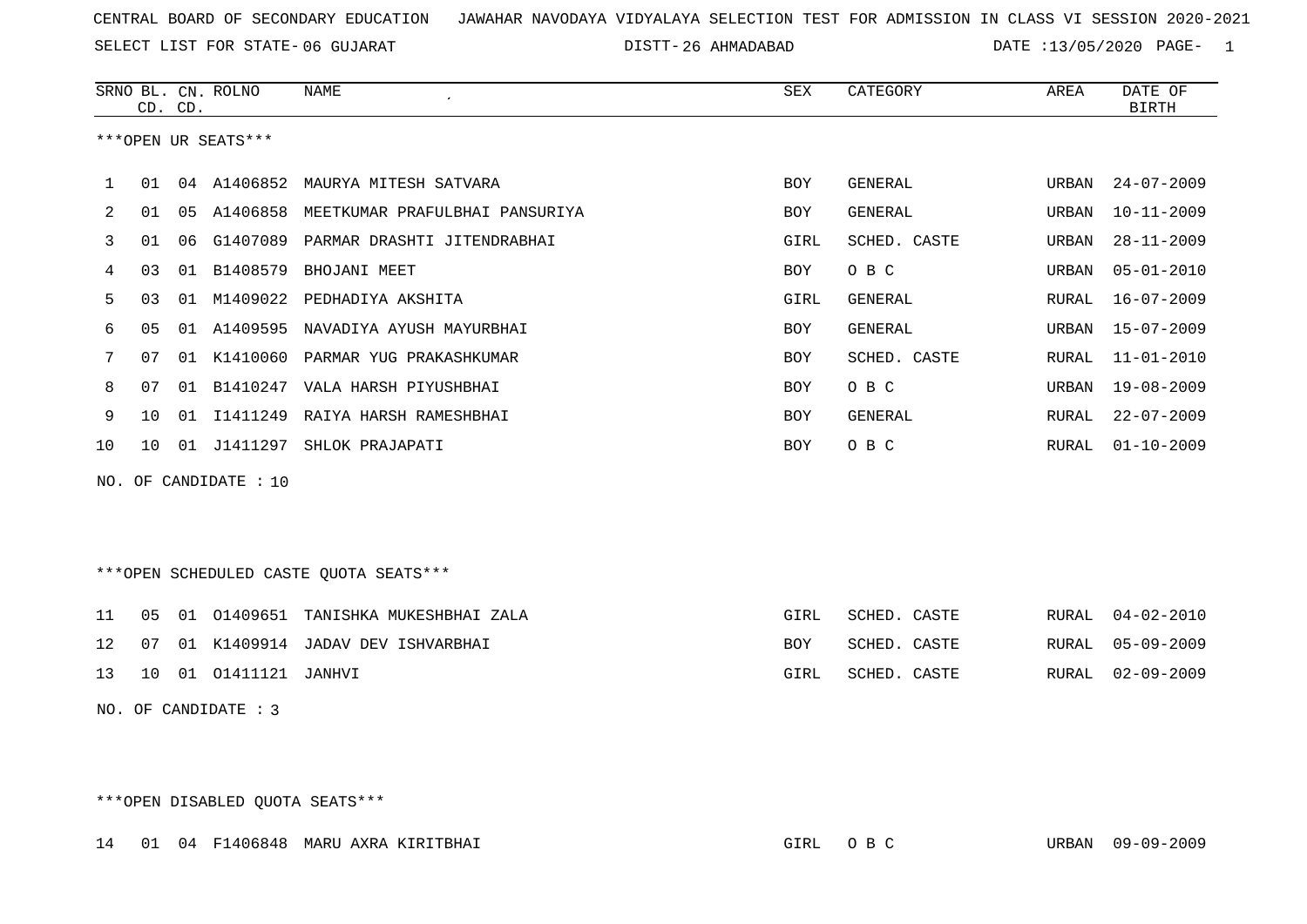SELECT LIST FOR STATE- DISTT- 06 GUJARAT

26 AHMADABAD DATE :13/05/2020 PAGE- 2

|    |    | CD. CD. | SRNO BL. CN. ROLNO     | <b>NAME</b>                                  | <b>SEX</b> | CATEGORY     | AREA  | DATE OF<br><b>BIRTH</b> |
|----|----|---------|------------------------|----------------------------------------------|------------|--------------|-------|-------------------------|
|    |    |         | NO. OF CANDIDATE : $1$ |                                              |            |              |       |                         |
|    |    |         |                        |                                              |            |              |       |                         |
|    |    |         |                        |                                              |            |              |       |                         |
|    |    |         |                        | *** OPEN BACKWARD CLASS QUOTA SEATS***       |            |              |       |                         |
| 15 |    |         |                        | 01 03 B1406619 KANJARIYA NAITIK ALPESHBHAI   | BOY        | O B C        | URBAN | $20 - 10 - 2009$        |
| 16 |    |         |                        | 01 05 B1406967 NISHIL PRAJAPATI              | <b>BOY</b> | O B C        | URBAN | $21 - 10 - 2009$        |
| 17 | 07 |         |                        | 01 F1409836 DABHI ANJALI                     | GIRL       | O B C        | URBAN | $21 - 10 - 2009$        |
| 18 | 07 | 01      | J1410003               | MEET ALPESHBHAI VAGHELA                      | BOY        | O B C        | RURAL | $08 - 12 - 2009$        |
| 19 | 10 |         | 01 J1411301 SMIT       |                                              | BOY        | O B C        | RURAL | $23 - 06 - 2009$        |
|    |    |         |                        |                                              |            |              |       |                         |
|    |    |         | NO. OF CANDIDATE : 5   |                                              |            |              |       |                         |
|    |    |         |                        |                                              |            |              |       |                         |
|    |    |         |                        |                                              |            |              |       |                         |
|    |    |         |                        | ***OPEN SCHEDULED TRIBE QUOTA SEATS***       |            |              |       |                         |
| 20 |    |         |                        | 01 01 H1406102 BODAT TRUPTI NARESHBHAI       | GIRL       | SCHED. TRIBE | URBAN | $04 - 09 - 2008$        |
|    |    |         | NO. OF CANDIDATE : $1$ |                                              |            |              |       |                         |
|    |    |         |                        |                                              |            |              |       |                         |
|    |    |         |                        |                                              |            |              |       |                         |
|    |    |         |                        |                                              |            |              |       |                         |
|    |    |         | ***RURAL OPEN SEATS*** |                                              |            |              |       |                         |
| 21 | 02 |         |                        | 01 N1408357 LALITABEN BABUBHAI SOLANKI       | GIRL       | O B C        |       | RURAL 16-07-2008        |
| 22 |    |         |                        | 02 01 I1408425 PATEL ARYA DINESHBHAI         | BOY        | GENERAL      |       | RURAL 19-03-2010        |
| 23 |    |         |                        | 02 01 N1408439 PRAJAPATI MITALEE SANJAYKUMAR | GIRL       | O B C        |       | RURAL 18-12-2008        |
| 24 | 03 | 01      |                        | J1408548 ARJUN DALPATBHAI ROJASARA           | BOY        | O B C        | RURAL | 12-08-2009              |
| 25 | 03 |         |                        | 01 I1408995 PATEL TIRTH                      | BOY        | GENERAL      | RURAL | $20 - 10 - 2009$        |
| 26 | 03 | 01      |                        | M1409009 PATEL YASHVI CHANDRESHKUMAR         | GIRL       | GENERAL      | RURAL | $12 - 01 - 2010$        |
| 27 |    |         |                        | 03 01 I1409015 PATIL KARTIK SACHINBHAI       | BOY        | GENERAL      | RURAL | $10 - 10 - 2009$        |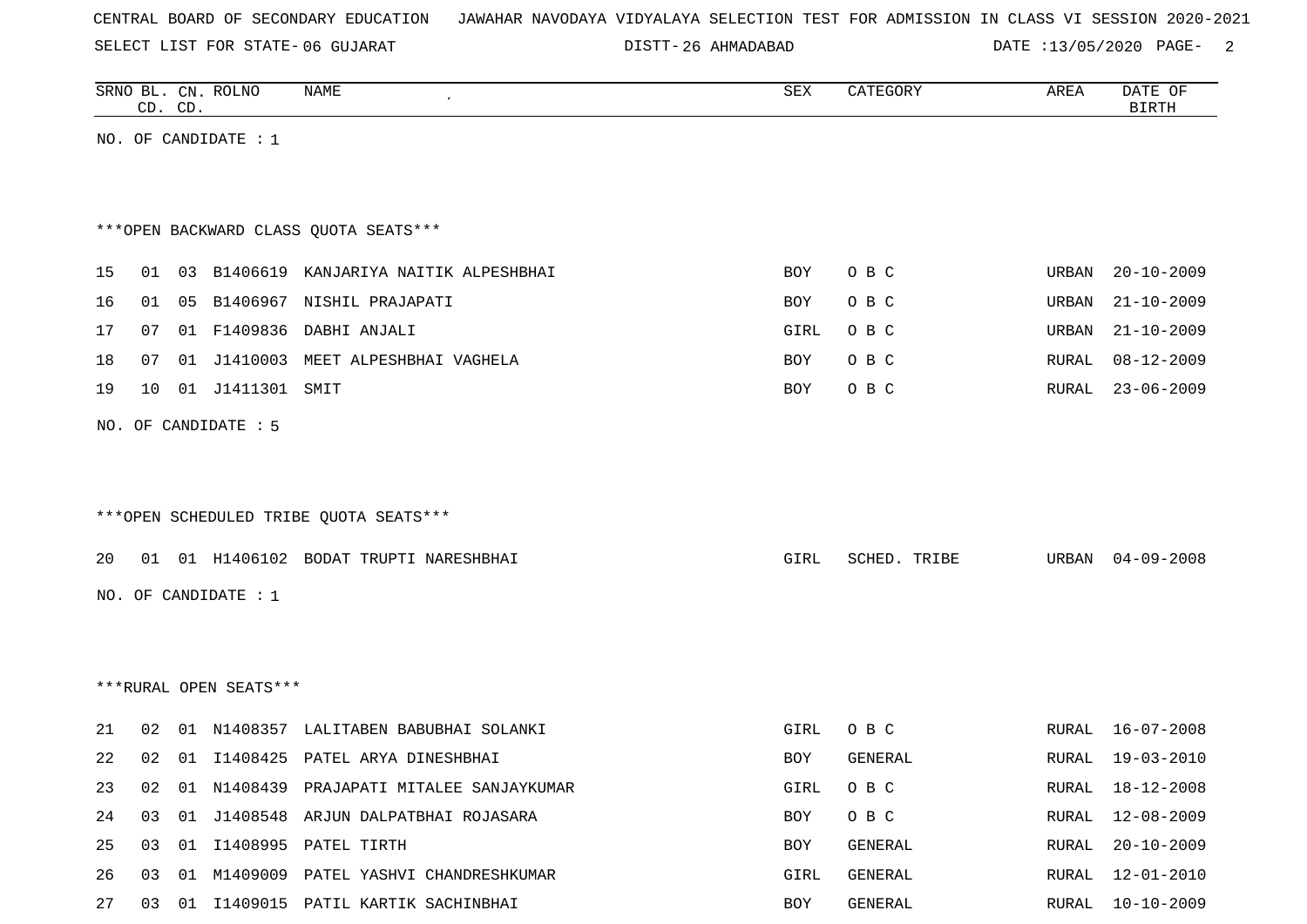SELECT LIST FOR STATE- DISTT- 06 GUJARAT

26 AHMADABAD DATE :13/05/2020 PAGE- 3

|    |    | CD. CD. | SRNO BL. CN. ROLNO     | NAME                                      | <b>SEX</b> | CATEGORY       | AREA         | DATE OF<br><b>BIRTH</b> |
|----|----|---------|------------------------|-------------------------------------------|------------|----------------|--------------|-------------------------|
|    |    |         | ***RURAL OPEN SEATS*** |                                           |            |                |              |                         |
|    |    |         |                        |                                           |            |                |              |                         |
| 28 | 03 |         | 01 J1409039            | PRAJAPATI JAY NILESHBHAI                  | BOY        | O B C          | RURAL        | $11 - 03 - 2010$        |
| 29 | 04 |         | 01 I1409316            | JYOT PATEL                                | <b>BOY</b> | GENERAL        | RURAL        | $27 - 10 - 2009$        |
| 30 | 04 | 01      | I1409449               | ZALA JAGDISHSINH RAJBAHADURSINH           | <b>BOY</b> | <b>GENERAL</b> | RURAL        | $26 - 11 - 2009$        |
| 31 | 05 | 01      | J1409626               | RUTIK DILIPBHAI BOTADARA                  | BOY        | O B C          | RURAL        | $28 - 04 - 2010$        |
| 32 | 05 |         | 01 N1409637            | SHIVANGI MAHENDRABHAI KHANDALA            | GIRL       | O B C          | RURAL        | $15 - 12 - 2009$        |
| 33 | 06 | 01      | N1409731               | MAKWANA AKANKSHA GANPATBHAI               | GIRL       | O B C          | RURAL        | $10 - 04 - 2010$        |
| 34 | 07 | 01      | J1409899               | GOSAI TIRTHGIRI MAHENDRAGIRI              | <b>BOY</b> | O B C          | RURAL        | $26 - 08 - 2009$        |
| 35 | 07 | 01      | 01409906               | HEMAXI MAHESHBHAI SOLANKI                 | GIRL       | SCHED. CASTE   | RURAL        | $13 - 10 - 2009$        |
| 36 | 07 | 01      |                        | 01410048 PARMAR PRATHANA GIRISHBHAI       | GIRL       | SCHED. CASTE   | RURAL        | $30 - 03 - 2010$        |
| 37 | 07 | 01      |                        | J1410104 RAMANUJ DEV KARTIKBHAI           | BOY        | O B C          | RURAL        | $10 - 05 - 2010$        |
| 38 | 07 | 01      |                        | N1410251 VATALIYA ANGEL CHANDUBHAI        | GIRL       | O B C          | RURAL        | $01 - 12 - 2009$        |
| 39 | 07 | 01      |                        | J1410255 VATALIYA VEDANGKUMAR VINODBHAI   | <b>BOY</b> | O B C          | RURAL        | $09 - 10 - 2009$        |
| 40 | 08 |         |                        | 01 N1410364 PANCHAL VISHWABEN KAMLESHBHAI | GIRL       | O B C          | RURAL        | 15-08-2009              |
| 41 | 08 | 01      | J1410408               | PAVRA RUSHIL JAYESHBHAI                   | BOY        | O B C          | RURAL        | $01 - 07 - 2009$        |
| 42 | 09 |         |                        | 01 N1410574 BHARVAD AKSHRABEN CHINUBHAI   | GIRL       | O B C          | RURAL        | $04 - 11 - 2009$        |
| 43 | 09 |         |                        | 01 N1410645 HARSHABEN PARESHBHHAI VAGHELA | GIRL       | O B C          | RURAL        | $16 - 09 - 2009$        |
| 44 | 09 | 01      |                        | J1410841 PATEL RONAKKUMAR ASHVINBHAI      | BOY        | O B C          | RURAL        | $28 - 07 - 2009$        |
| 45 | 09 |         |                        | 01 N1410922 SIMRAN PATHAN                 | GIRL       | O B C          | RURAL        | $30 - 01 - 2008$        |
| 46 | 09 | 01      | J1410981               | UMESHBHAI ASHOKBHAI DANTANI               | BOY        | O B C          | RURAL        | $02 - 12 - 2009$        |
| 47 | 09 | 01      | I1411013               | ZALA RAVIRAJSINH PANKAJSINH               | <b>BOY</b> | <b>GENERAL</b> | RURAL        | $29 - 07 - 2009$        |
| 48 | 10 |         | 01 N1411123            | JANVIBEN                                  | GIRL       | O B C          | RURAL        | $29 - 09 - 2009$        |
| 49 | 10 |         | 01 N1411188            | MENIYA SNEHAL JAGDISHBHAI                 | GIRL       | O B C          | RURAL        | $22 - 12 - 2009$        |
| 50 | 10 |         | 01 I1411350 VAIDIK     |                                           | <b>BOY</b> | <b>GENERAL</b> | <b>RURAL</b> | $15 - 08 - 2009$        |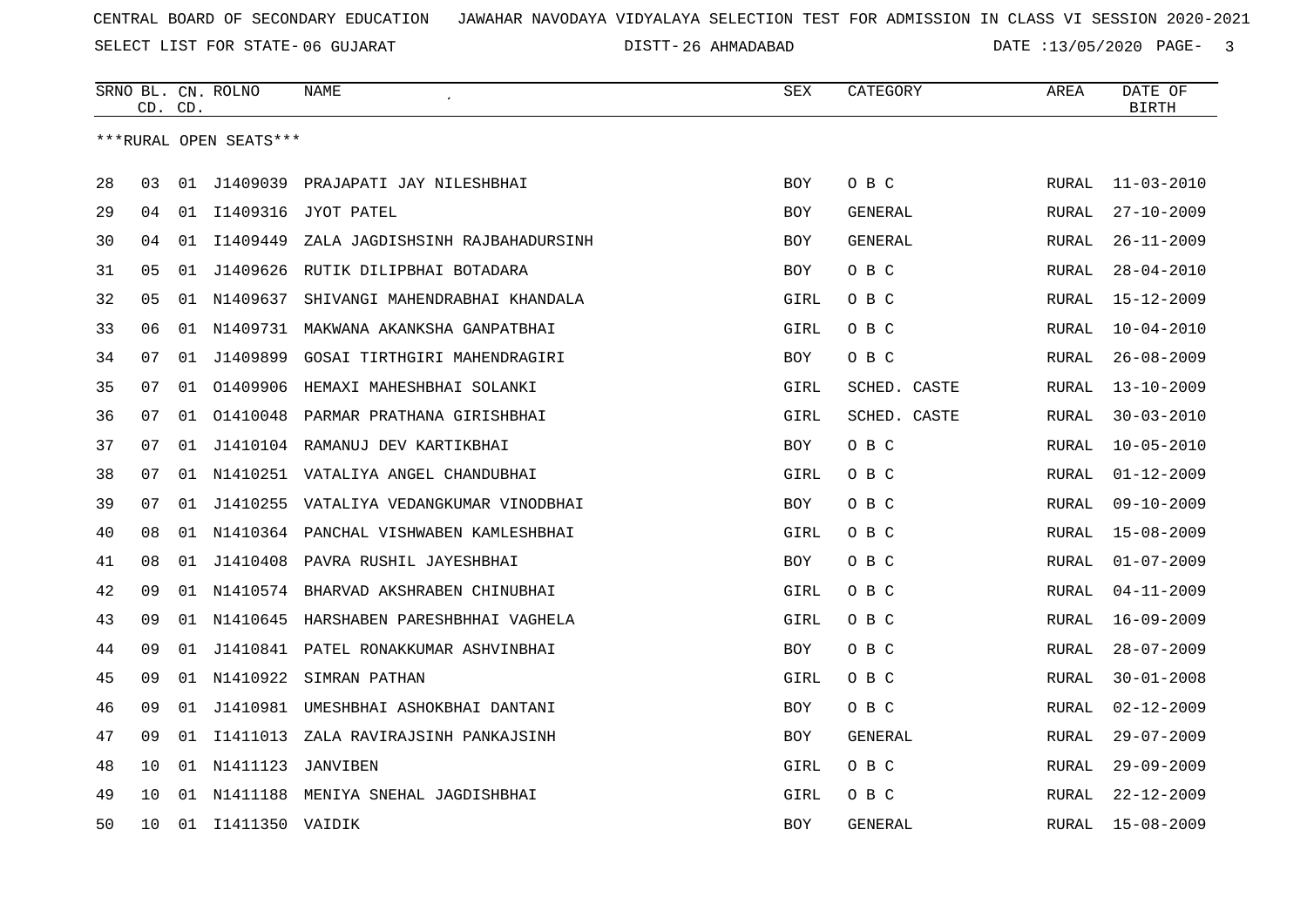SELECT LIST FOR STATE- DISTT- 06 GUJARAT

SRNO BL. CN.

ROLNO NAME SEX CATEGORY AREA DATE OF

26 AHMADABAD DATE :13/05/2020 PAGE- 4

| CD. CD. |                 |  |                       |                                         |            |              |  |              | <b>BIRTH</b>     |
|---------|-----------------|--|-----------------------|-----------------------------------------|------------|--------------|--|--------------|------------------|
|         |                 |  | NO. OF CANDIDATE : 30 |                                         |            |              |  |              |                  |
|         |                 |  |                       | ***RURAL SCHEDULED CASTE OUOTA SEATS*** |            |              |  |              |                  |
| 51      | 01              |  |                       | 05 K1407082 PARMAR DHRUV                | <b>BOY</b> | SCHED. CASTE |  | RURAL        | $24 - 10 - 2009$ |
| 52      | 01              |  |                       | 08 K1407646 RATHOD JAIMIN MERUBHAI      | <b>BOY</b> | SCHED. CASTE |  | RURAL        | $02 - 09 - 2009$ |
| 53      | 07              |  |                       | 01 K1409847 DAKSH JAYDEEPBHAI VAGHELA   | <b>BOY</b> | SCHED. CASTE |  | RURAL        | $17 - 06 - 2009$ |
| 54      | 07              |  |                       | 01 K1409963 MAKWANA ALOK SURESHBHAI     | <b>BOY</b> | SCHED. CASTE |  | <b>RURAL</b> | $09 - 09 - 2009$ |
| 55      | 07              |  |                       | 01 K1410138 RITESH RAJESHBHAI PARMAR    | <b>BOY</b> | SCHED. CASTE |  | <b>RURAL</b> | $03 - 07 - 2009$ |
| 56      | 07              |  | 01 K1410290           | ZALA SMITKUMAR KANUBHAI                 | BOY        | SCHED. CASTE |  | <b>RURAL</b> | $30 - 10 - 2009$ |
| 57      | 09              |  |                       | 01 01410705 MAHI D. ZALA                | GIRL       | SCHED. CASTE |  | RURAL        | $26 - 06 - 2009$ |
| 58      | 10              |  | 01 K1411048 BHAVIN    |                                         | <b>BOY</b> | SCHED. CASTE |  | RURAL        | $04 - 08 - 2009$ |
| 59      | 10 <sup>1</sup> |  |                       | 01 K1411234 PARMAR YAGNIK DINESHBHAI    | BOY        | SCHED. CASTE |  | RURAL        | $04 - 07 - 2009$ |
|         |                 |  | NO. OF CANDIDATE : 9  |                                         |            |              |  |              |                  |
|         |                 |  |                       | *** RURAL BACKWARD CLASS QUOTA SEATS*** |            |              |  |              |                  |
| 60      | 01              |  |                       | 07 J1407465 PRAJAPATI DAKSH VISHAL      | <b>BOY</b> | O B C        |  | RURAL        | $06 - 09 - 2009$ |
| 61      | 02              |  |                       | 01 J1408440 PRAJAPATI SAMIK HARIBHAI    | BOY        | O B C        |  | RURAL        | $11 - 07 - 2009$ |
| 62      | 03              |  | 01 N1408616           | CHOUDHARY LALITA KALARAM                | GIRL       | O B C        |  | RURAL        | 16-10-2008       |
| 63      | 03              |  |                       | 01 J1408641 DARJI MEET BRIJESHBHAI      | <b>BOY</b> | O B C        |  | RURAL        | $15 - 10 - 2009$ |
| 64      | 03              |  |                       | 01 J1408856 PARMAR ARYA                 | BOY        | O B C        |  | RURAL        | $06 - 10 - 2009$ |
| 65      | 03              |  | 01 N1409035           | PRAJAPATI DIYA BHAVESHBHAI              | GIRL       | O B C        |  | RURAL        | $16 - 07 - 2009$ |
| 66      | 03              |  |                       | 01 J1409153 SODHA SUNILBHAI RAJESHBHAI  | <b>BOY</b> | O B C        |  | RURAL        | 24-11-2009       |
| 67      | 05              |  |                       | 01 J1409492 BHARGAV VALA                | <b>BOY</b> | O B C        |  | RURAL        | 19-11-2009       |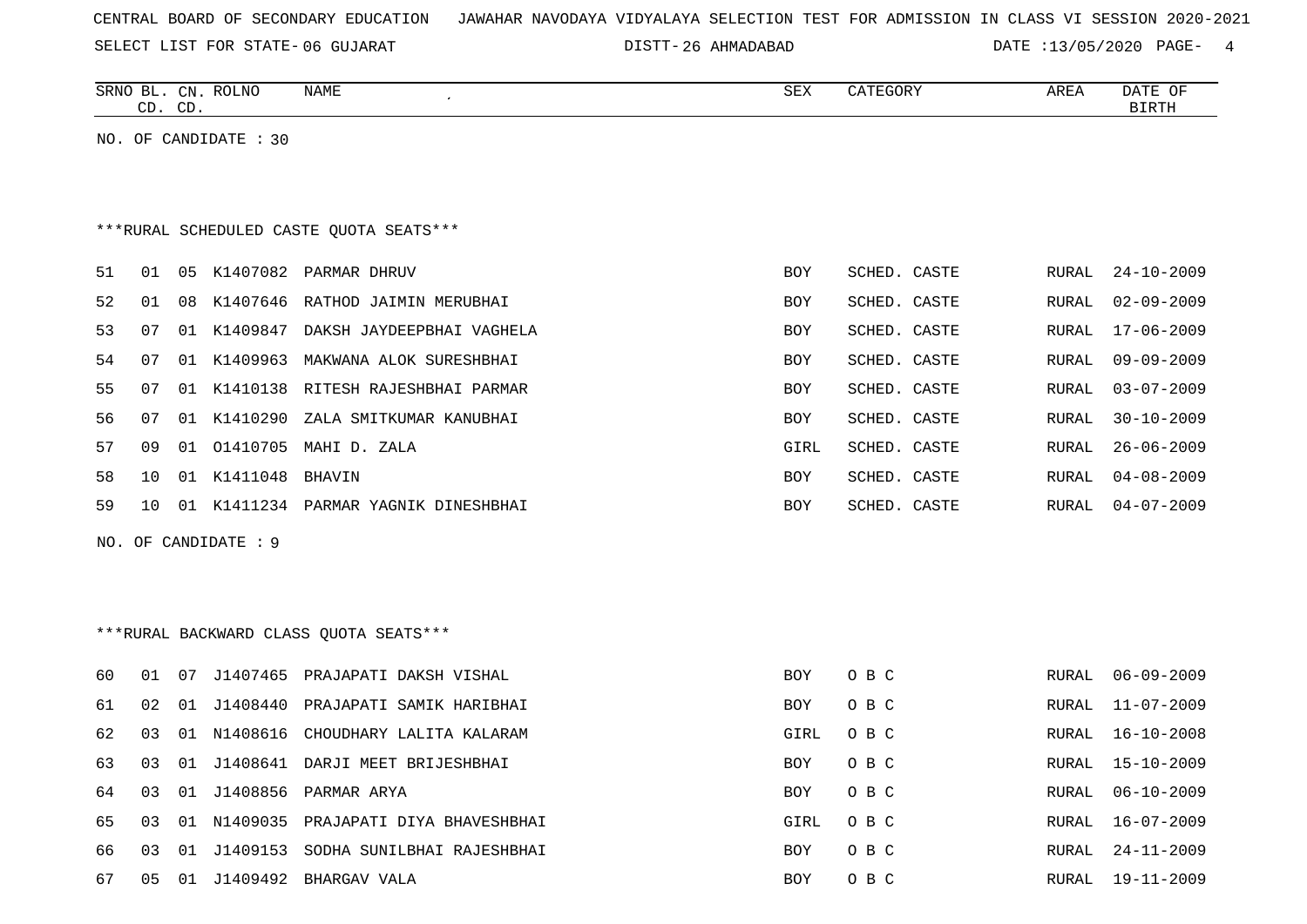SELECT LIST FOR STATE- DISTT- 06 GUJARAT

26 AHMADABAD DATE :13/05/2020 PAGE- 5

|    | CD. CD. |    | SRNO BL. CN. ROLNO | NAME                                   | SEX        | CATEGORY | AREA  | DATE OF<br>BIRTH |
|----|---------|----|--------------------|----------------------------------------|------------|----------|-------|------------------|
|    |         |    |                    | ***RURAL BACKWARD CLASS OUOTA SEATS*** |            |          |       |                  |
| 68 | 05      |    |                    | 01 N1409550 JAMOD ASHTHA ASHOKBHAI     | GIRL       | O B C    | RURAL | $28 - 07 - 2009$ |
| 69 | 05      | 01 |                    | J1409552 JAMOD UTKARSH ASHOKBHAI       | <b>BOY</b> | O B C    | RURAL | $28 - 07 - 2009$ |
| 70 | 05      | 01 | J1409584           | MIHIRKUMAR NARANBHAI SOLANKI           | <b>BOY</b> | O B C    | RURAL | $08 - 08 - 2008$ |
| 71 | 05      | 01 | J1409592           | MULANI UDAYBHAI                        | <b>BOY</b> | O B C    | RURAL | $29 - 12 - 2009$ |
| 72 | 05      | 01 | J1409617           | RANGHADIYA MAYUR SURESHBHAI            | <b>BOY</b> | O B C    | RURAL | 22-05-2010       |
| 73 | O 9     |    | 01 N1410548        | ANJALIBEN PREMJIBHAI SOLANKI           | GIRL       | O B C    |       | RURAL 05-11-2010 |
| 74 | 09      | 01 | N1410756           | NIRALIBEN SHAILESHPURI GOSAI           | GIRL       | O B C    | RURAL | $21 - 10 - 2009$ |
| 75 | 1 O     | 01 | J1411237           | PATDIYA AARAV VISHNUBHAI               | <b>BOY</b> | O B C    | RURAL | $16 - 04 - 2010$ |
|    |         |    |                    |                                        |            |          |       |                  |

NO. OF CANDIDATE : 16

### \*\*\*RURAL SCHEDULED TRIBE QUOTA SEATS\*\*\*

|  | 76 03 01 P1409186 TADVI LAXMIBEN ASHOKBHAI      | GIRL                                                                          | SCHED. TRIBE |                                              | RURAL 01-06-2008                           |
|--|-------------------------------------------------|-------------------------------------------------------------------------------|--------------|----------------------------------------------|--------------------------------------------|
|  | 77 07 01 L1409798 ASHVINBHAI MAHESHBHAI KISHORI | <b>BOY</b>                                                                    | SCHED. TRIBE |                                              | RURAL 14-01-2009                           |
|  |                                                 | GIRL                                                                          |              |                                              | RURAL 24-01-2010                           |
|  |                                                 | <b>BOY</b>                                                                    |              |                                              | RURAL 02-03-2008                           |
|  |                                                 | <b>BOY</b>                                                                    |              |                                              | RURAL 06-03-2010                           |
|  |                                                 | 78 07 01 P1409877 GAMETI AYUSHI NIKULKUMAR<br>79 10 01 L1411214 PADHAR NARESH |              | SCHED. TRIBE<br>SCHED. TRIBE<br>SCHED. TRIBE | 80 10 01 L1411215 PADHAR RAHUL SITARAMBHAI |

NO. OF CANDIDATE : 5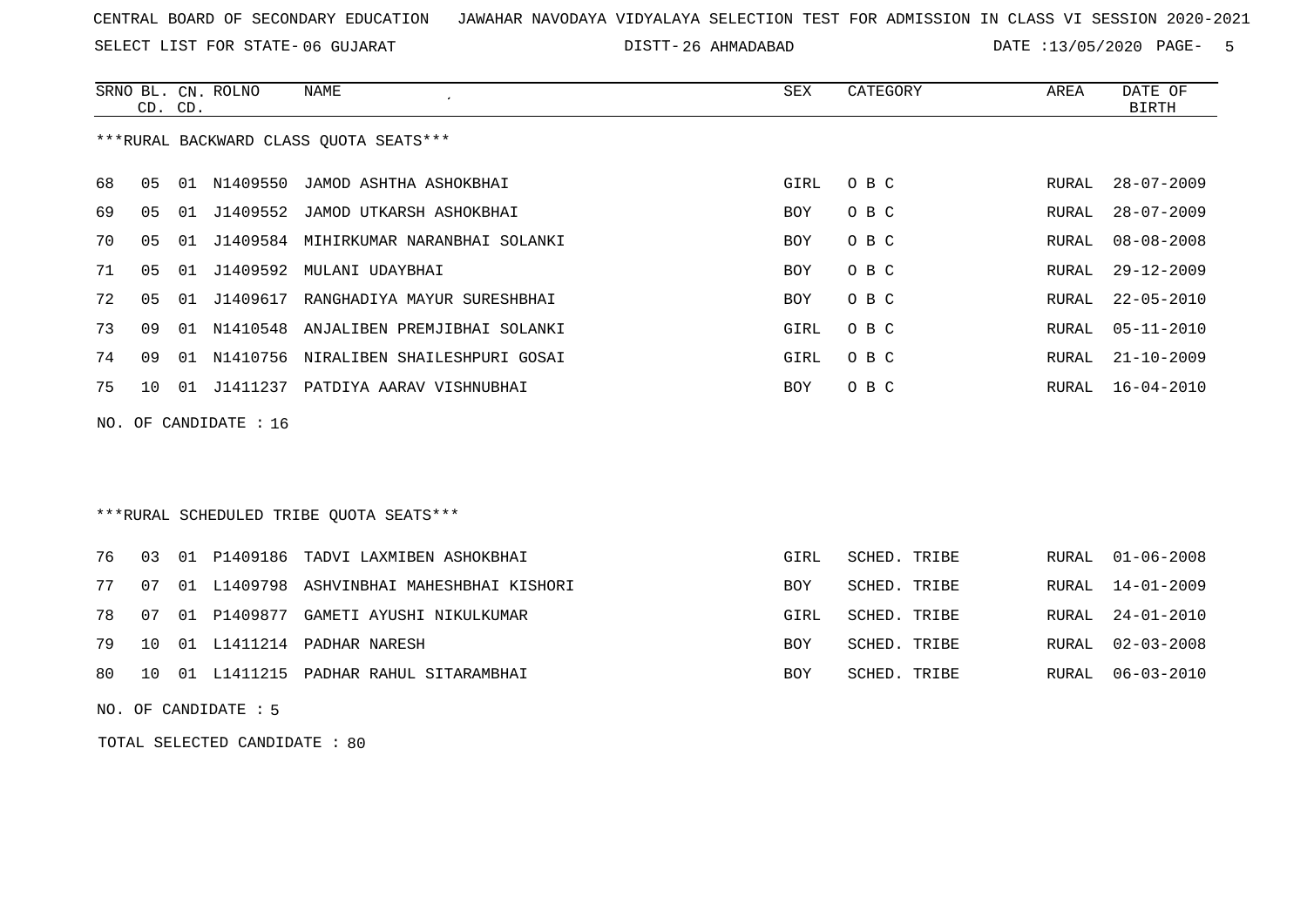SELECT LIST FOR STATE- DISTT- 06 GUJARAT

27 BOTAD DATE :13/05/2020 PAGE- 1

|    |                |               | <b>NAME</b>                                                                                                       |                                                                                                                                                                                                                                                                                                                                                                                                                                                               | SEX  | CATEGORY     | AREA  | DATE OF<br><b>BIRTH</b> |
|----|----------------|---------------|-------------------------------------------------------------------------------------------------------------------|---------------------------------------------------------------------------------------------------------------------------------------------------------------------------------------------------------------------------------------------------------------------------------------------------------------------------------------------------------------------------------------------------------------------------------------------------------------|------|--------------|-------|-------------------------|
|    |                |               |                                                                                                                   |                                                                                                                                                                                                                                                                                                                                                                                                                                                               |      |              |       |                         |
| 01 |                |               |                                                                                                                   |                                                                                                                                                                                                                                                                                                                                                                                                                                                               | GIRL | O B C        |       | RURAL 18-12-2009        |
| 01 | 01             |               |                                                                                                                   |                                                                                                                                                                                                                                                                                                                                                                                                                                                               | BOY  | O B C        | RURAL | $27 - 11 - 2009$        |
|    |                |               |                                                                                                                   |                                                                                                                                                                                                                                                                                                                                                                                                                                                               | BOY  | O B C        | RURAL | $04 - 03 - 2010$        |
|    |                |               |                                                                                                                   |                                                                                                                                                                                                                                                                                                                                                                                                                                                               | BOY  | O B C        | URBAN | $10 - 11 - 2009$        |
|    |                |               |                                                                                                                   |                                                                                                                                                                                                                                                                                                                                                                                                                                                               |      |              |       |                         |
|    |                |               |                                                                                                                   |                                                                                                                                                                                                                                                                                                                                                                                                                                                               |      |              |       |                         |
|    |                |               |                                                                                                                   |                                                                                                                                                                                                                                                                                                                                                                                                                                                               |      |              |       |                         |
|    |                |               |                                                                                                                   | HAD                                                                                                                                                                                                                                                                                                                                                                                                                                                           | BOY  | SCHED. CASTE |       | RURAL 25-03-2010        |
|    |                |               |                                                                                                                   |                                                                                                                                                                                                                                                                                                                                                                                                                                                               | BOY  | SCHED. CASTE | RURAL | $02 - 10 - 2009$        |
|    |                |               |                                                                                                                   |                                                                                                                                                                                                                                                                                                                                                                                                                                                               |      |              |       |                         |
|    |                |               |                                                                                                                   |                                                                                                                                                                                                                                                                                                                                                                                                                                                               |      |              |       |                         |
|    |                |               |                                                                                                                   |                                                                                                                                                                                                                                                                                                                                                                                                                                                               |      |              |       |                         |
|    |                |               |                                                                                                                   |                                                                                                                                                                                                                                                                                                                                                                                                                                                               | GIRL | O B C        |       | RURAL 22-10-2009        |
|    |                |               |                                                                                                                   |                                                                                                                                                                                                                                                                                                                                                                                                                                                               | GIRL | O B C        | RURAL | $09 - 12 - 2009$        |
|    |                |               |                                                                                                                   |                                                                                                                                                                                                                                                                                                                                                                                                                                                               | BOY  | O B C        | RURAL | $28 - 01 - 2010$        |
|    |                |               |                                                                                                                   |                                                                                                                                                                                                                                                                                                                                                                                                                                                               |      |              |       |                         |
|    | 01<br>02<br>02 | CD. CD.<br>01 | SRNO BL. CN. ROLNO<br>***OPEN UR SEATS***<br>NO. OF CANDIDATE : 4<br>NO. OF CANDIDATE : 2<br>NO. OF CANDIDATE : 3 | 01 N1411422 BAVALIYA BHUMI<br>J1411573 DERAVALIYA RUTVIK<br>03 J1412173 RANGPARA TANUJ HEMANTBHAI<br>01 04 B1412340 TALASANIYA MAYANK KAMLESHBHAI<br>***OPEN SCHEDULED CASTE QUOTA SEATS***<br>01 02 K1411920 MAKAVANA HARSHAD KESHABHAI<br>01 03 K1412127 PARMAR SWARIT BHARATBHAI<br>*** OPEN BACKWARD CLASS QUOTA SEATS***<br>02 N1411915 LIMBADIYA JANAKI LALJIBHAI<br>01 N1412571 CHUDASAMA MANASEE TRIKAMBHAI<br>03 J1413018 SAPRA KRUPALBHAI RAMJIBHAI |      |              |       |                         |

\*\*\*OPEN SCHEDULED TRIBE QUOTA SEATS\*\*\*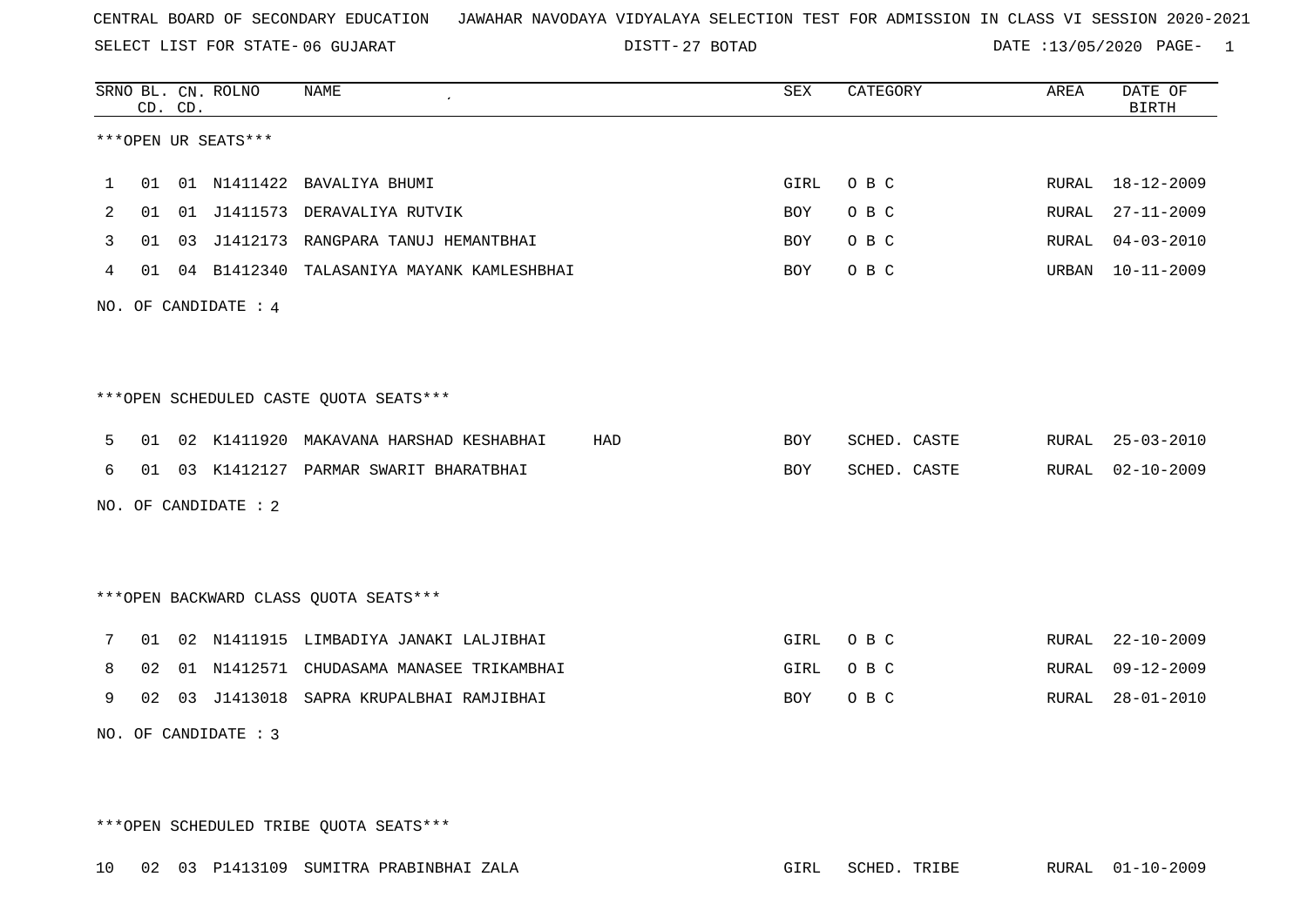|  |  |  |  | CENTRAL BOARD OF SECONDARY EDUCATION – JAWAHAR NAVODAYA VIDYALAYA SELECTION TEST FOR ADMISSION IN CLASS VI SESSION 2020-2021 |  |  |  |  |  |  |  |  |  |  |
|--|--|--|--|------------------------------------------------------------------------------------------------------------------------------|--|--|--|--|--|--|--|--|--|--|
|--|--|--|--|------------------------------------------------------------------------------------------------------------------------------|--|--|--|--|--|--|--|--|--|--|

DISTT-27 BOTAD DATE :13/05/2020 PAGE- 2

|    | CD. CD. |                | SRNO BL. CN. ROLNO     | NAME                               | <b>SEX</b> | CATEGORY | AREA         | DATE OF<br><b>BIRTH</b> |
|----|---------|----------------|------------------------|------------------------------------|------------|----------|--------------|-------------------------|
|    |         |                | NO. OF CANDIDATE : $1$ |                                    |            |          |              |                         |
|    |         |                |                        |                                    |            |          |              |                         |
|    |         |                |                        |                                    |            |          |              |                         |
|    |         |                | ***RURAL OPEN SEATS*** |                                    |            |          |              |                         |
| 11 | 01      | 02             | J1411892               | KOSHIYANIYA JAYPALBHAI MANSUKHBHAI | <b>BOY</b> | O B C    | RURAL        | $31 - 12 - 2009$        |
| 12 | 01      | 02             | J1411898               | KUKADIYA ROHIT BHAVESHBHAI         | <b>BOY</b> | O B C    | RURAL        | $19 - 10 - 2009$        |
| 13 | 01      | 02             | N1411941               | MAKWANA PAYAL SANJAYBHAI           | GIRL       | O B C    | RURAL        | $19 - 05 - 2010$        |
| 14 | 01      | 0 <sub>3</sub> | J1412196               | RATHOD PRATIKBHAI                  | <b>BOY</b> | O B C    | <b>RURAL</b> | $25 - 05 - 2010$        |
| 15 | 01      | 0 <sub>3</sub> | J1412205               | RATHOD SHARVIL RAMESHKUMAR         | <b>BOY</b> | O B C    | <b>RURAL</b> | $02 - 04 - 2010$        |
| 16 | 02      | 01             | J1412546               | CHAUHAN JAYDIP HIMATBHAI           | <b>BOY</b> | O B C    | RURAL        | $16 - 01 - 2010$        |
| 17 | 02      | 01             | J1412558               | CHAVDA DISHANT PARESHBHAI          | BOY        | O B C    | RURAL        | $24 - 12 - 2009$        |
| 18 | 02      | 01             | N1412655               | <b>GOHIL AYUSHI BHARATBHAI</b>     | GIRL       | O B C    | <b>RURAL</b> | $30 - 11 - 2009$        |
| 19 | 02      | 02             | M1412764               | KHAMBHALIYA TULSHIBEN ASHOKBHAI    | GIRL       | GENERAL  | RURAL        | $01 - 04 - 2010$        |
| 20 | 02      | 03             | J1413063               | SOLANKI HARSHIL SURESHBHAI         | <b>BOY</b> | O B C    | RURAL        | $12 - 10 - 2009$        |
| 21 | 02      | 03             | I1413111               | SUVAGYA DEV MADHUBHAI              | <b>BOY</b> | GENERAL  | RURAL        | $13 - 07 - 2009$        |
| 22 | 03      | 01             | I1413289               | DOBARIYA TIRTH RAJESHBHAI          | <b>BOY</b> | GENERAL  | RURAL        | $15 - 11 - 2009$        |
| 23 | 03      | 02             | J1413438               | MORI KRIPALSINH UMEDSANGBHAI       | <b>BOY</b> | O B C    | RURAL        | $17 - 08 - 2009$        |
| 24 | 04      | 01             | J1413588               | DHARMRAJ BHARATBHAI                | <b>BOY</b> | O B C    | <b>RURAL</b> | $09 - 06 - 2009$        |
| 25 | 04      | 01             | I1413597               | JAGRAT                             | <b>BOY</b> | GENERAL  | <b>RURAL</b> | $07 - 04 - 2010$        |

NO. OF CANDIDATE : 15

## \*\*\*RURAL SCHEDULED CASTE QUOTA SEATS\*\*\*

|  |  | 26 01 03 K1412038 NAITIK CHETANKUMAR DESAI    | <b>ROY</b> | SCHED. CASTE |  | RURAL 22-10-2009 |
|--|--|-----------------------------------------------|------------|--------------|--|------------------|
|  |  | 27 01 03 01412183 RATHOD GUNJANBEN MAHESHBHAI | GIRL       | SCHED. CASTE |  | RURAL 11-08-2009 |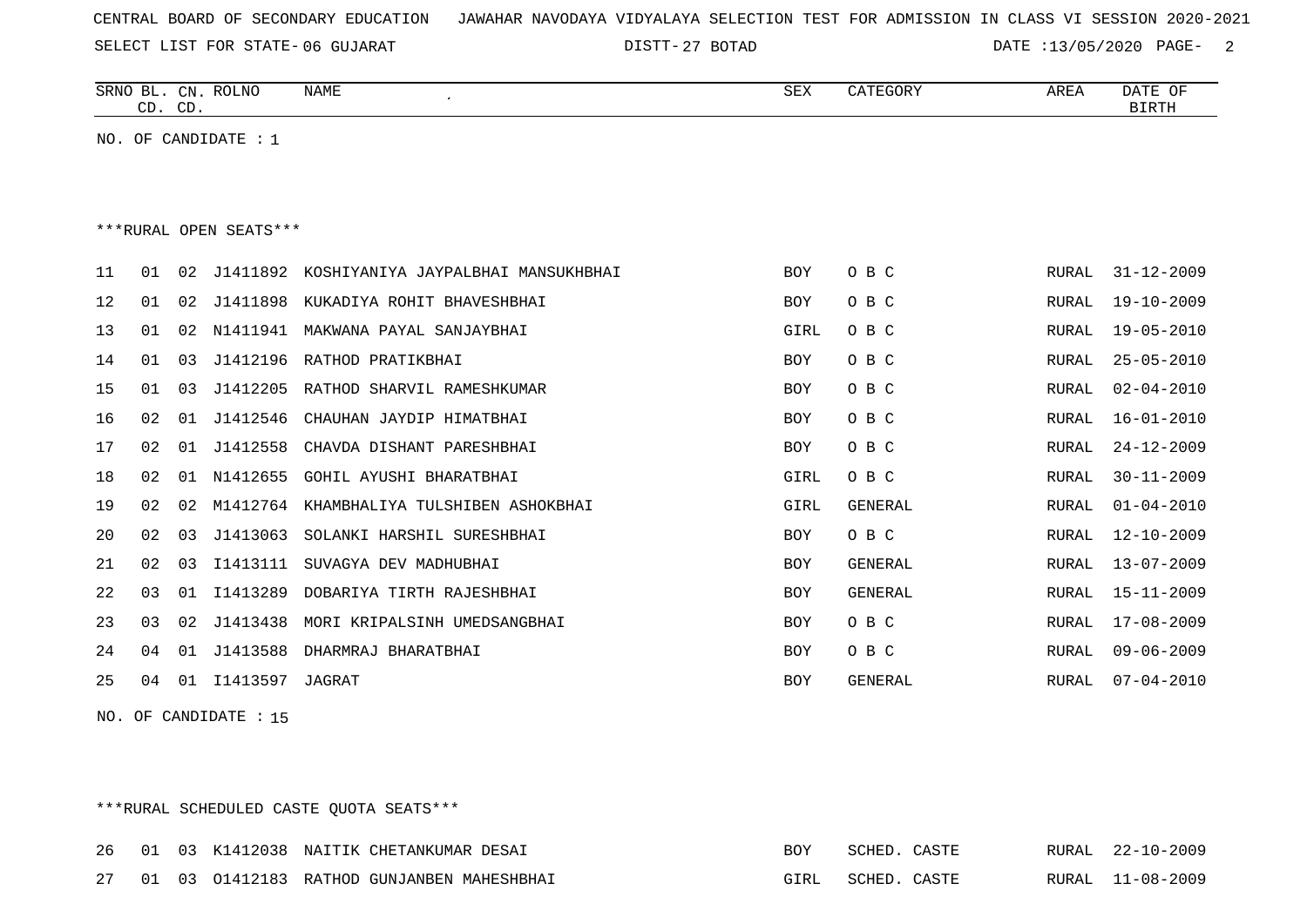SELECT LIST FOR STATE- DISTT- 06 GUJARAT

27 BOTAD DATE :13/05/2020 PAGE- 3

|    | CD. CD. |    | SRNO BL. CN. ROLNO     | NAME<br>$\pmb{\cdot}$                    | SEX        | CATEGORY     | AREA         | DATE OF<br><b>BIRTH</b> |
|----|---------|----|------------------------|------------------------------------------|------------|--------------|--------------|-------------------------|
|    |         |    |                        | ***RURAL SCHEDULED CASTE QUOTA SEATS***  |            |              |              |                         |
|    |         |    |                        |                                          |            |              |              |                         |
| 28 | 01      |    |                        | 04 K1412402 VALA RUDRAKUMAR JIGNESHBHAI  | <b>BOY</b> | SCHED. CASTE | RURAL        | $28 - 07 - 2009$        |
| 29 | 02      | 03 |                        | 01412983 RATHOD ROSHANIBEN GELABHAI      | GIRL       | SCHED. CASTE | RURAL        | $03 - 05 - 2008$        |
| 30 | 03      | 02 |                        | K1413465 PARMAR HARSHAD MUKESHBHAI       | BOY        | SCHED. CASTE | RURAL        | 15-05-2010              |
|    |         |    | NO. OF CANDIDATE : 5   |                                          |            |              |              |                         |
|    |         |    |                        |                                          |            |              |              |                         |
|    |         |    |                        |                                          |            |              |              |                         |
|    |         |    |                        | *** RURAL BACKWARD CLASS QUOTA SEATS***  |            |              |              |                         |
| 31 | 01      |    |                        | 01 N1411390 ANKITA RAJESHBHAI BARAIYA    | GIRL       | O B C        | RURAL        | $21 - 02 - 2010$        |
| 32 | 01      | 01 |                        | J1411450 BHARADIYA KASHYAPBHAI NAJABHAI  | <b>BOY</b> | O B C        | RURAL        | $18 - 08 - 2009$        |
| 33 | 01      | 01 | N1411453               | BHARADIYA NAMRATABEN RAJESHBHAI          | GIRL       | O B C        | RURAL        | $09 - 11 - 2009$        |
| 34 | 01      | 01 | N1411623               | DHORIYA PRIYANSIBEN                      | GIRL       | O B C        | RURAL        | $22 - 03 - 2010$        |
| 35 | 02      | 01 |                        | J1412474 ARYANBHAI RAJESHBHAI SOLANKI    | BOY        | O B C        | <b>RURAL</b> | $07 - 06 - 2009$        |
| 36 | 02      | 03 |                        | J1412966 RATHOD BHAVIN KISHORBHAI        | <b>BOY</b> | O B C        | RURAL        | $23 - 09 - 2009$        |
| 37 | 02      |    |                        | 03 N1413103 SORATHIYA SHREYA BABUBHAI    | GIRL       | O B C        | RURAL        | $10 - 04 - 2010$        |
| 38 | 03      |    |                        | 01 N1413260 CHAUHAN MITAL SANJAYBHAI     | GIRL       | O B C        | RURAL        | $25 - 07 - 2009$        |
|    |         |    | NO. OF CANDIDATE : $8$ |                                          |            |              |              |                         |
|    |         |    |                        |                                          |            |              |              |                         |
|    |         |    |                        |                                          |            |              |              |                         |
|    |         |    |                        | *** RURAL SCHEDULED TRIBE QUOTA SEATS*** |            |              |              |                         |
| 39 | 01      |    |                        | 03 L1412142 PATEL SMIT                   | BOY        | SCHED. TRIBE | RURAL        | $29 - 10 - 2009$        |
| 40 | 01      |    |                        | 03 L1412208 RATHVA TARUN                 | <b>BOY</b> | SCHED. TRIBE | RURAL        | $22 - 09 - 2009$        |
|    |         |    |                        |                                          |            |              |              |                         |

NO. OF CANDIDATE : 2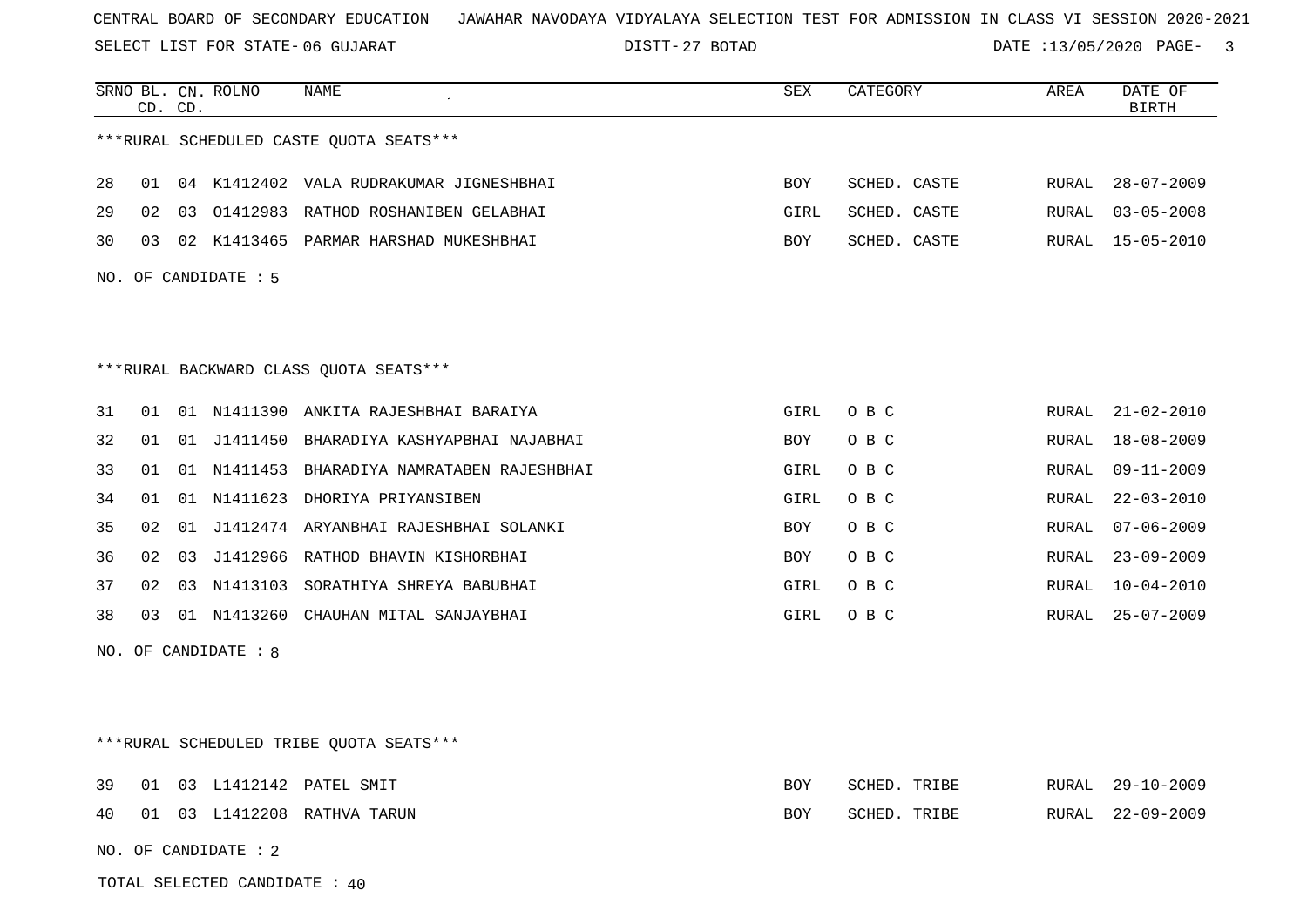SELECT LIST FOR STATE- DISTT- 06 GUJARAT

28 JUNAGADH DATE :13/05/2020 PAGE- 1

|   |    | CD. CD. | SRNO BL. CN. ROLNO     | <b>NAME</b>                               | <b>SEX</b> | CATEGORY     | AREA  | DATE OF<br><b>BIRTH</b> |
|---|----|---------|------------------------|-------------------------------------------|------------|--------------|-------|-------------------------|
|   |    |         | ***OPEN UR SEATS***    |                                           |            |              |       |                         |
| 1 | 04 |         |                        | 01 M1415528 GHODASARA MISARIBEN SAMIRBHAI | GIRL       | GENERAL      | RURAL | $20 - 08 - 2009$        |
| 2 |    |         | 09  01  11418051  VRAJ |                                           | <b>BOY</b> | GENERAL      |       | RURAL 05-11-2009        |
|   |    |         | NO. OF CANDIDATE : $2$ |                                           |            |              |       |                         |
|   |    |         |                        |                                           |            |              |       |                         |
|   |    |         |                        | ***OPEN SCHEDULED CASTE QUOTA SEATS***    |            |              |       |                         |
| 3 | 02 |         |                        | 01 C1414110 CHAVDA DHAVAL RAMESHBHAI      | <b>BOY</b> | SCHED. CASTE |       | URBAN 04-11-2008        |
| 4 |    |         |                        | 06 01 C1416569 CHAVDA HARSH BHANUBHAI     | BOY        | SCHED. CASTE | URBAN | $20 - 08 - 2009$        |
|   |    |         | NO. OF CANDIDATE : 2   |                                           |            |              |       |                         |
|   |    |         |                        |                                           |            |              |       |                         |
|   |    |         |                        | ***OPEN DISABLED QUOTA SEATS***           |            |              |       |                         |
| 5 | 03 |         |                        | 01 B1414870 GOHEL MOHIT DINESHBHAI        | BOY        | O B C        | URBAN | 25-07-2009              |
| 6 | 07 |         | 01 M1417169 DHRUVI     |                                           | GIRL       | GENERAL      | RURAL | $27 - 09 - 2009$        |
|   |    |         | NO. OF CANDIDATE : 2   |                                           |            |              |       |                         |
|   |    |         |                        |                                           |            |              |       |                         |
|   |    |         |                        | *** OPEN BACKWARD CLASS QUOTA SEATS ***   |            |              |       |                         |
| 7 | 02 |         |                        | 01 B1414292 KANARA SAHIL BHIKHUBHAI       | BOY        | O B C        |       | URBAN 16-02-2010        |
| 8 | 03 |         |                        | 01 J1414819 DER PRINCE KARSHANBHAI        | BOY        | O B C        | RURAL | 10-12-2009              |
| 9 | 04 |         |                        | 01 J1415384 BARAD VIKAS RAJESHBHAI        | <b>BOY</b> | O B C        | RURAL | $10 - 09 - 2009$        |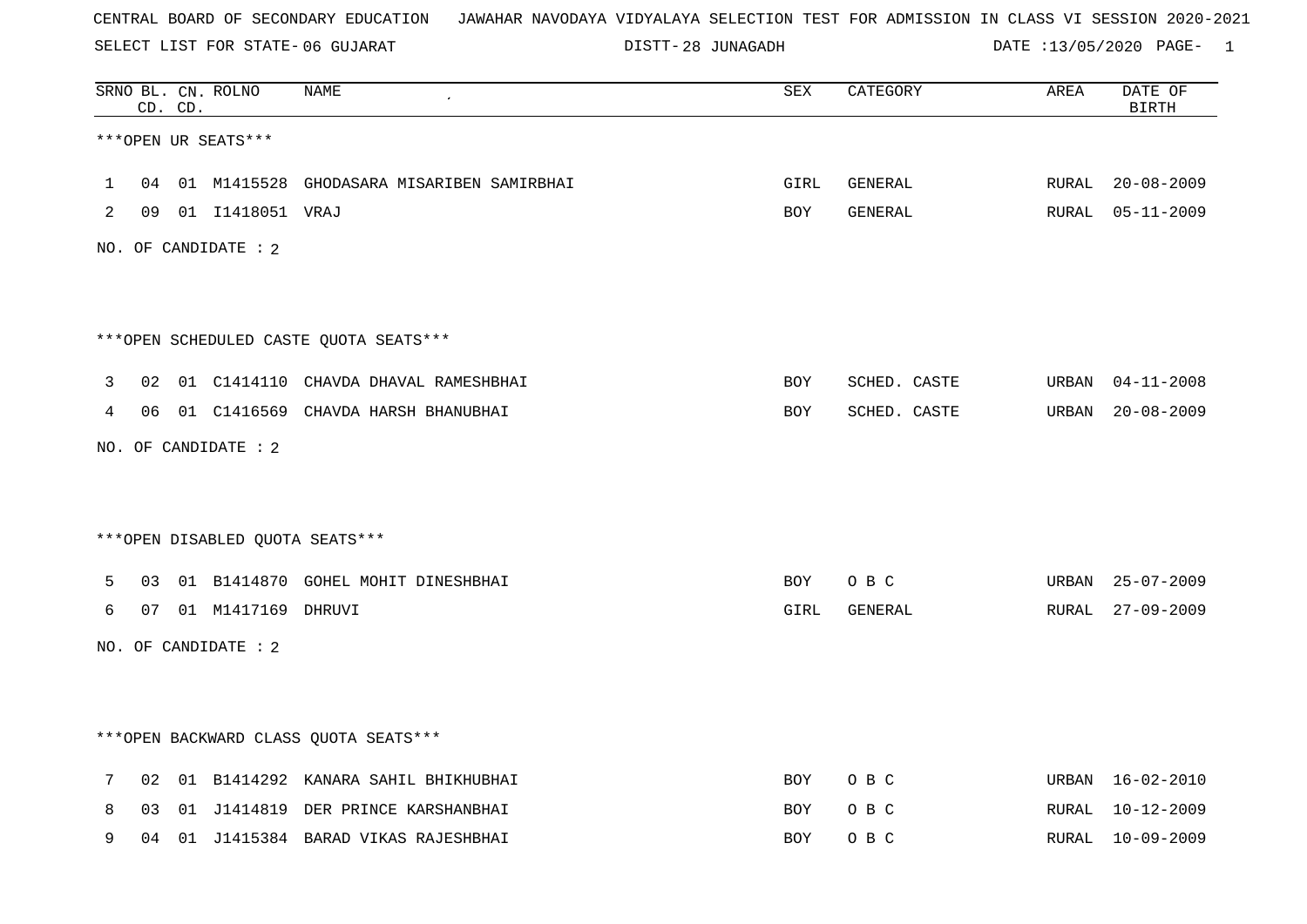|  |  |  |  | CENTRAL BOARD OF SECONDARY EDUCATION – JAWAHAR NAVODAYA VIDYALAYA SELECTION TEST FOR ADMISSION IN CLASS VI SESSION 2020-2021 |  |  |  |  |  |  |  |  |  |  |  |  |
|--|--|--|--|------------------------------------------------------------------------------------------------------------------------------|--|--|--|--|--|--|--|--|--|--|--|--|
|--|--|--|--|------------------------------------------------------------------------------------------------------------------------------|--|--|--|--|--|--|--|--|--|--|--|--|

DISTT-28 JUNAGADH DATE :13/05/2020 PAGE- 2

|    |    | CD. CD. | SRNO BL. CN. ROLNO     | NAME                                       | SEX         | CATEGORY       | AREA         | DATE OF<br><b>BIRTH</b> |
|----|----|---------|------------------------|--------------------------------------------|-------------|----------------|--------------|-------------------------|
|    |    |         | NO. OF CANDIDATE : 3   |                                            |             |                |              |                         |
|    |    |         |                        |                                            |             |                |              |                         |
|    |    |         |                        | ***OPEN SCHEDULED TRIBE QUOTA SEATS***     |             |                |              |                         |
| 10 |    |         |                        | 06 01 H1416571 CHAVDA PRIYANSHI HARDASBHAI | GIRL        | SCHED. TRIBE   | URBAN        | 10-12-2009              |
|    |    |         | NO. OF CANDIDATE : $1$ |                                            |             |                |              |                         |
|    |    |         |                        |                                            |             |                |              |                         |
|    |    |         |                        |                                            |             |                |              |                         |
|    |    |         | ***RURAL OPEN SEATS*** |                                            |             |                |              |                         |
| 11 | 01 |         |                        | 01 01413894 PARMAR SUHANI JAGDISHBHAI      | <b>GIRL</b> | SCHED. CASTE   | <b>RURAL</b> | $05 - 10 - 2009$        |
| 12 | 02 |         |                        | 01 I1414031 ABHANGI VISHVAM JIGNESHBHAI    | BOY         | GENERAL        | <b>RURAL</b> | $21 - 03 - 2010$        |
| 13 | 02 | 02      |                        | M1414422 PANSERIYA JANAVI                  | GIRL        | GENERAL        | RURAL        | $13 - 02 - 2010$        |
| 14 | 03 |         |                        | 01 J1414716 BHAGIRATH KAUSHIKBHAI NIMAVAT  | BOY         | O B C          | RURAL        | $13 - 05 - 2009$        |
| 15 | 03 | 02      |                        | I1415221 RUPAVATIYA NAITIK RAJESHBHAI      | BOY         | GENERAL        | RURAL        | $05 - 07 - 2009$        |
| 16 | 04 |         |                        | 01 N1415542 HIRAL DINESHBHAI SOLANKI       | GIRL        | O B C          | RURAL        | $10 - 11 - 2009$        |
| 17 | 04 | 02      |                        | J1415987 YUVRAJSINH N SEDVA                | BOY         | O B C          | RURAL        | $03 - 11 - 2009$        |
| 18 | 05 |         |                        | 02 01416363 RATHOD ROSHANI                 | GIRL        | SCHED. CASTE   | <b>RURAL</b> | $29 - 07 - 2009$        |
| 19 | 05 |         |                        | 02 N1416401 SIMA MANDANBHAI HUMBAL         | GIRL        | O B C          | RURAL        | $07 - 08 - 2009$        |
| 20 | 06 |         |                        | 01 J1416496 ARYAN PARBATBHAI KARANGIYA     | BOY         | O B C          | RURAL        | $01 - 06 - 2010$        |
| 21 | 06 |         |                        | 01 J1416743 KAMARIYA HARDIK HASAMUKHBHAI   | BOY         | O B C          | RURAL        | $08 - 11 - 2009$        |
| 22 | 07 | 01      |                        | I1417202 KAKADIYA DARPAN MUKESHBHAI        | BOY         | GENERAL        | RURAL        | $21 - 01 - 2010$        |
| 23 | 08 |         | 01 M1417549            | SHEKHDA AYUSHI BHARATBHAI                  | GIRL        | <b>GENERAL</b> | RURAL        | $12 - 05 - 2010$        |
| 24 | 09 |         |                        | 01 I1417975 SHLOK GOPALBHAI DONGA          | <b>BOY</b>  | <b>GENERAL</b> | <b>RURAL</b> | $18 - 01 - 2010$        |
| 25 | 09 |         |                        | 01 K1418023 VAGHELA VARUN CHETANBHAI       | <b>BOY</b>  | SCHED. CASTE   | RURAL        | $30 - 12 - 2009$        |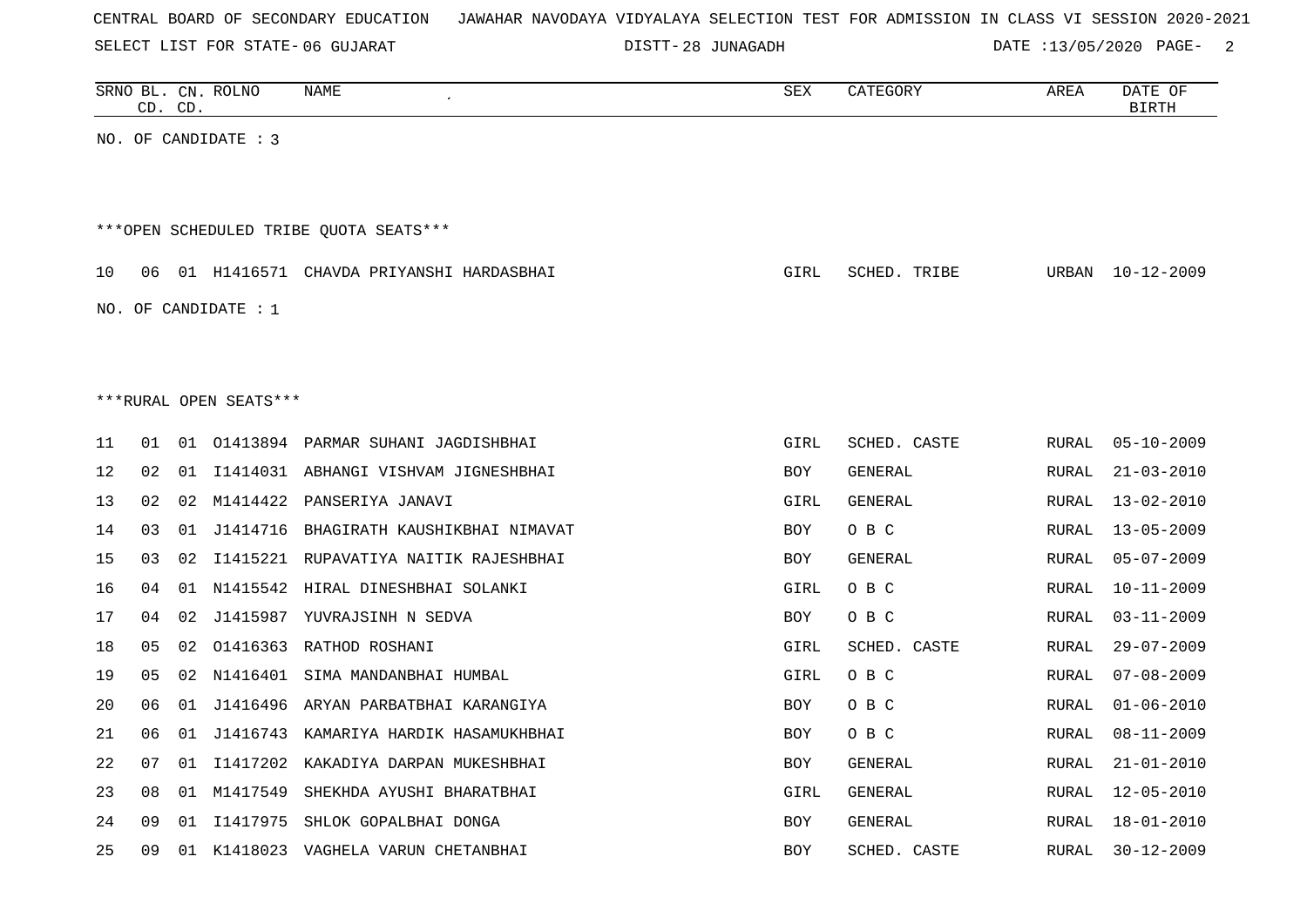SELECT LIST FOR STATE- DISTT- 06 GUJARAT

28 JUNAGADH DATE :13/05/2020 PAGE- 3

RURAL 06-01-2010

|    | CD. CD. |    | SRNO BL. CN. ROLNO    | NAME                                     | SEX        | CATEGORY     | AREA  | DATE OF<br><b>BIRTH</b> |
|----|---------|----|-----------------------|------------------------------------------|------------|--------------|-------|-------------------------|
|    |         |    | NO. OF CANDIDATE : 15 |                                          |            |              |       |                         |
|    |         |    |                       |                                          |            |              |       |                         |
|    |         |    |                       | ***RURAL SCHEDULED CASTE QUOTA SEATS***  |            |              |       |                         |
| 26 | 02      | 02 | K1414503              | RUDRA MAHENDRABHAI VAGHERA               | BOY        | SCHED. CASTE | RURAL | 18-10-2009              |
| 27 | 02      | 02 | K1414553              | SOLANKI JAY JAYANTIBHAI                  | <b>BOY</b> | SCHED. CASTE | RURAL | $25 - 12 - 2009$        |
| 28 | 03      | 01 | 01414873              | <b>GOHIL BHIKHSA</b>                     | GIRL       | SCHED. CASTE | RURAL | $09 - 02 - 2010$        |
| 29 | 03      | 02 |                       | 01415023 KRISHNA KAMALESHBHAI VAGHELA    | GIRL       | SCHED. CASTE | RURAL | $23 - 06 - 2009$        |
| 30 | 08      |    |                       | 01 01417376 DABHI URVASHIBEN ARUNBHAI    | GIRL       | SCHED. CASTE | RURAL | $01 - 06 - 2010$        |
|    |         |    | NO. OF CANDIDATE : 5  |                                          |            |              |       |                         |
|    |         |    |                       |                                          |            |              |       |                         |
|    |         |    |                       |                                          |            |              |       |                         |
|    |         |    |                       | *** RURAL BACKWARD CLASS QUOTA SEATS***  |            |              |       |                         |
| 31 | 01      |    |                       | 01 N1413844 MAKWANA AASTHA DHARMENRABHAI | GIRL       | O B C        |       | RURAL 16-07-2009        |
| 32 | 02      | 02 | N1414397              | NANDANIYA KRUTIKA PUNABHAI               | GIRL       | O B C        | RURAL | $11 - 10 - 2009$        |
| 33 | 03      | 01 | N1414863              | GHUNSAR PRIYABEN HARESHBHAI              | GIRL       | O B C        | RURAL | $03 - 02 - 2010$        |
| 34 | 04      | 01 | J1415498              | DIVYESH ROHITBHAI SINDHAV                | BOY        | O B C        | RURAL | $25 - 12 - 2009$        |
| 35 | 04      | 02 | J1415878              | SISODIYA BHAVIN BAHADURBHAI              | <b>BOY</b> | O B C        | RURAL | $11 - 02 - 2010$        |
| 36 | 07      |    | 01 J1417243           | OM JETHAVA                               | <b>BOY</b> | O B C        | RURAL | $09 - 09 - 2009$        |

37 07 01 J1417326 VAJA DEV AMITBHAI BOY O B C RURAL 15-03-2010 38 09 01 J1417761 JANJVADIYA SNEH DHANJIBHAI BOY O B C RURAL 06-01-2010

NO. OF CANDIDATE : 8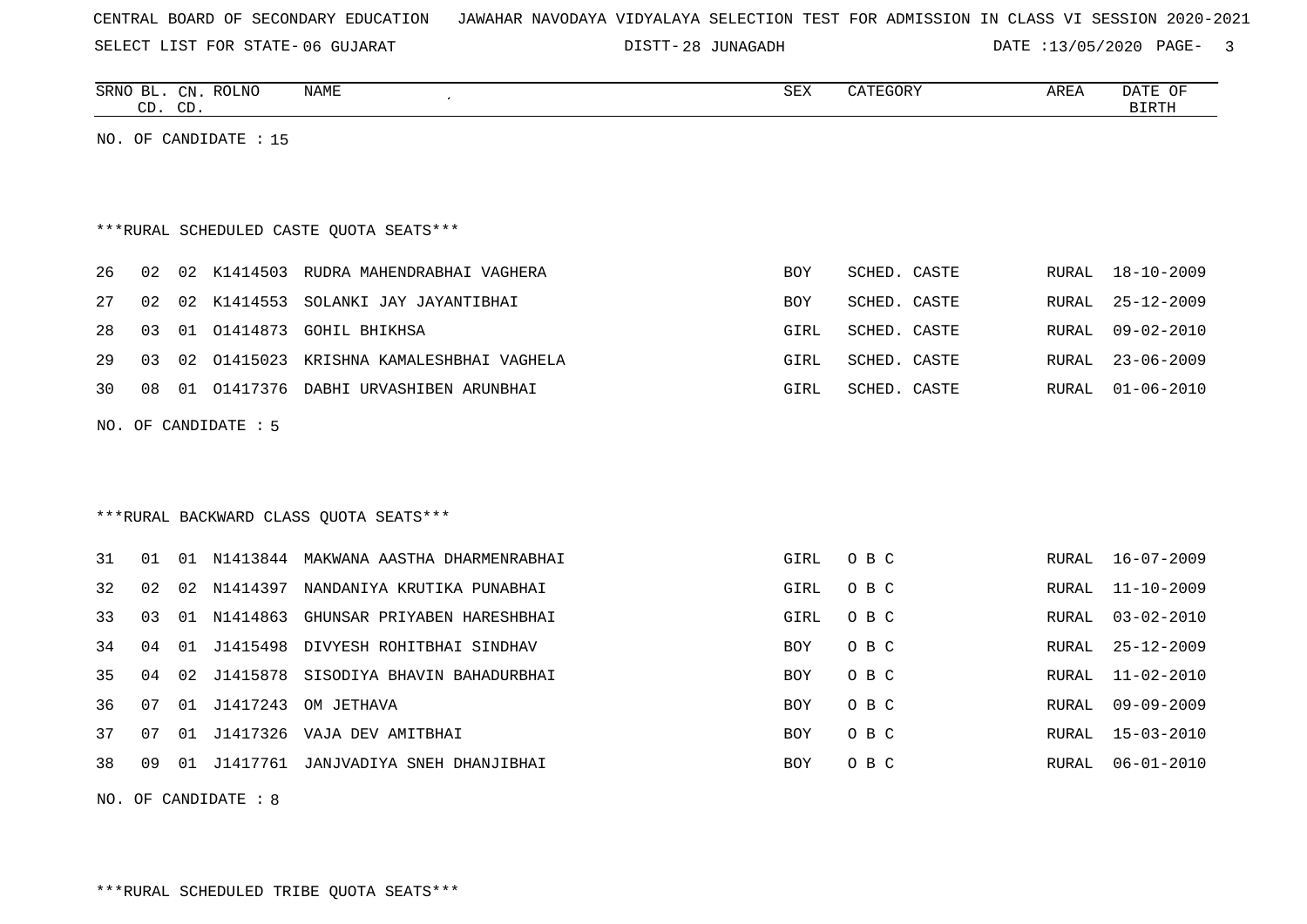SELECT LIST FOR STATE- DISTT- 06 GUJARAT

DISTT-28 JUNAGADH DATE :13/05/2020 PAGE- 4

|    | NAME<br>SRNO BL. CN. ROLNO<br>CD. CD.         | SEX        | CATEGORY     | AREA  | DATE OF<br>BIRTH |
|----|-----------------------------------------------|------------|--------------|-------|------------------|
|    | ***RURAL SCHEDULED TRIBE QUOTA SEATS***       |            |              |       |                  |
| 39 | 01 L1414108 CHAVDA ARBHAM<br>02               | <b>BOY</b> | SCHED. TRIBE | RURAL | 13-05-2010       |
| 40 | 02 P1415013 KODIYATAR DHARABEN LAKHAMAN<br>03 | GIRL       | SCHED. TRIBE | RURAL | $15 - 10 - 2009$ |
|    | NO. OF CANDIDATE : $2$                        |            |              |       |                  |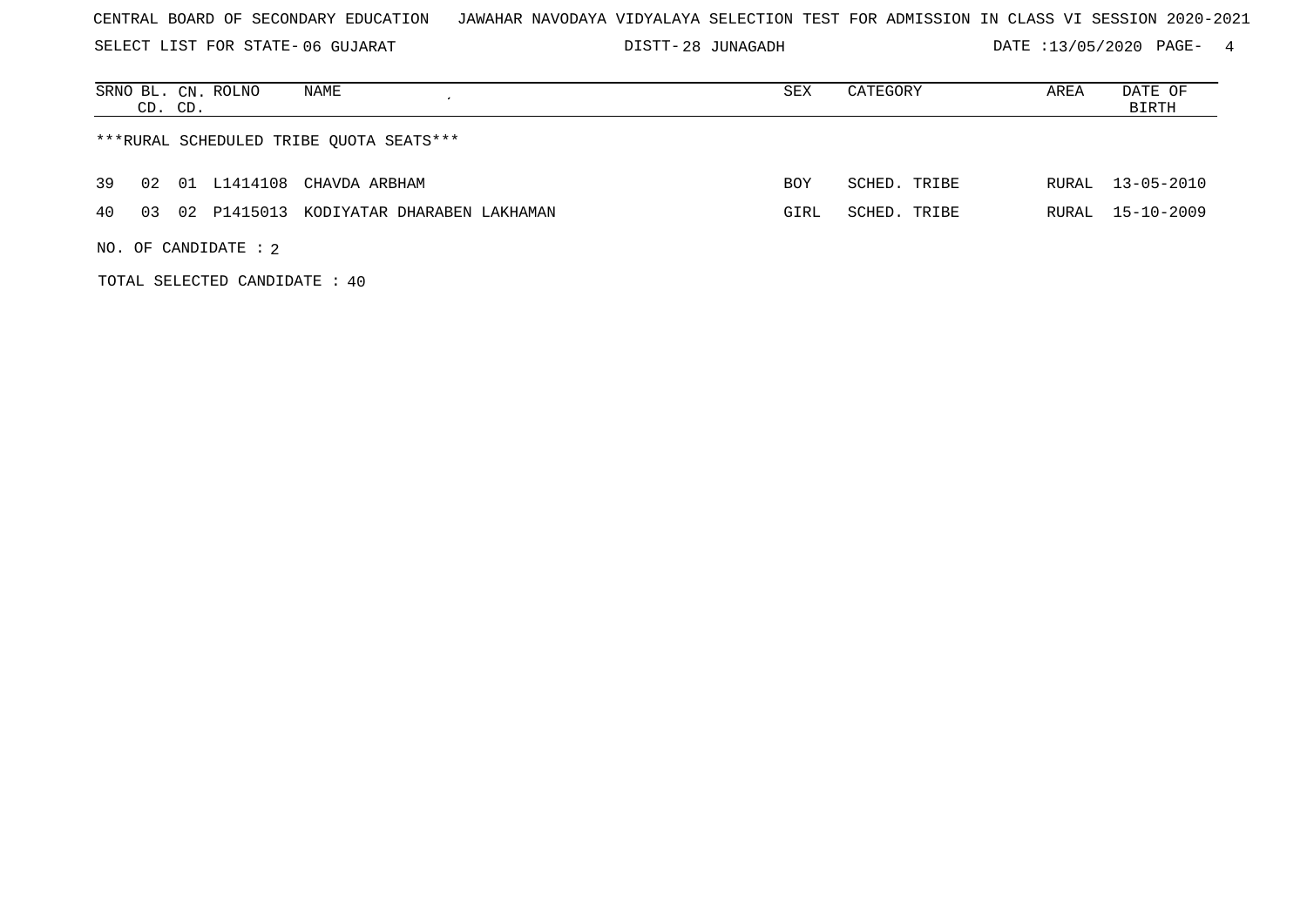29 DWARKA DATE :13/05/2020 PAGE- 1

|                |    | CD. CD. | SRNO BL. CN. ROLNO   | <b>NAME</b>                            | <b>SEX</b> | CATEGORY     | AREA         | DATE OF<br><b>BIRTH</b> |
|----------------|----|---------|----------------------|----------------------------------------|------------|--------------|--------------|-------------------------|
|                |    |         | ***OPEN UR SEATS***  |                                        |            |              |              |                         |
| 1              | 02 |         | 01 B1418779          | CHAUHAN NIPUN BIPINBHAI                | <b>BOY</b> | O B C        | URBAN        | $03 - 08 - 2009$        |
| $\overline{2}$ | 03 | 04      | J1420104             | PARMAR PIYUSH RANCHHODBHAI             | <b>BOY</b> | O B C        | RURAL        | $02 - 06 - 2009$        |
| 3              | 04 | 01      |                      | J1420482 CHAVADA HITEN HEMATBHAI       | BOY        | O B C        | RURAL        | $27 - 02 - 2010$        |
| 4              | 04 |         |                      | 01 J1420630 GOJIYA HARDIK RAMSIBHAI    | BOY        | O B C        | RURAL        | 12-10-2009              |
|                |    |         | NO. OF CANDIDATE : 4 |                                        |            |              |              |                         |
|                |    |         |                      |                                        |            |              |              |                         |
|                |    |         |                      | ***OPEN SCHEDULED CASTE QUOTA SEATS*** |            |              |              |                         |
| 5              | 01 |         |                      | 01 K1418126 CHAUHAN RAMESH BECHARBHAI  | <b>BOY</b> | SCHED. CASTE | RURAL        | $17 - 10 - 2009$        |
| 6              | 04 |         |                      | 01 K1420561 DANGAR TUSHAR MANSUKHBHAI  | BOY        | SCHED. CASTE | RURAL        | $26 - 08 - 2009$        |
|                |    |         | NO. OF CANDIDATE : 2 |                                        |            |              |              |                         |
|                |    |         |                      |                                        |            |              |              |                         |
|                |    |         |                      | *** OPEN BACKWARD CLASS QUOTA SEATS*** |            |              |              |                         |
| 7              | 03 |         |                      | 01 N1419267 BHATIYA PRIYA HITESH       | GIRL       | O B C        | RURAL        | $21 - 12 - 2008$        |
| 8              | 04 |         | 01 J1420439          | BHACHKAN RAHUL                         | <b>BOY</b> | O B C        | RURAL        | $29 - 07 - 2009$        |
| 9              | 04 | 02      | N1420918             | NANDANIYA HETAL KESURBHAI              | GIRL       | O B C        | <b>RURAL</b> | $31 - 01 - 2010$        |
|                |    |         | NO. OF CANDIDATE : 3 |                                        |            |              |              |                         |

\*\*\*OPEN SCHEDULED TRIBE QUOTA SEATS\*\*\*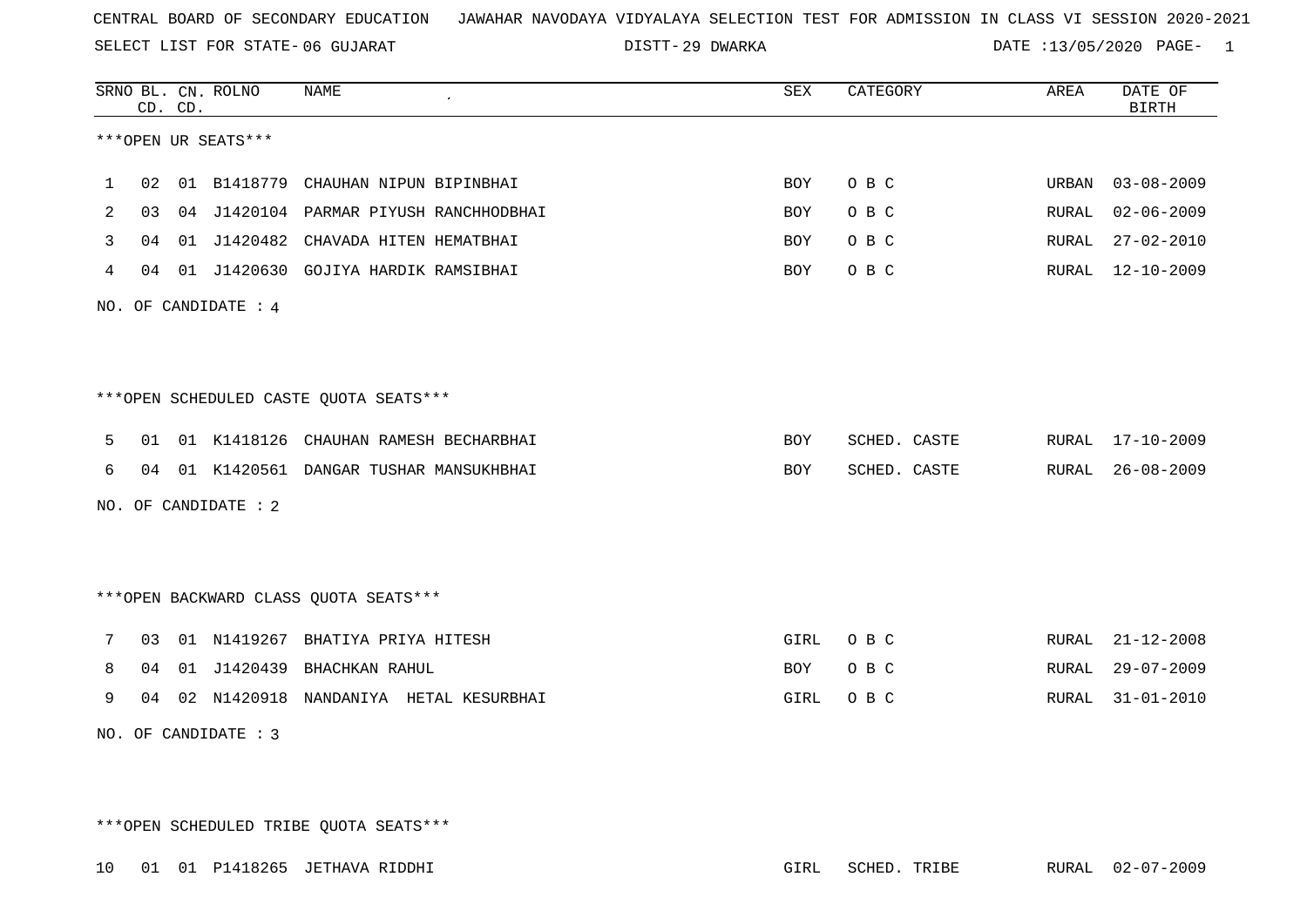| CENTRAL BOARD OF SECONDARY EDUCATION – JAWAHAR NAVODAYA VIDYALAYA SELECTION TEST FOR ADMISSION IN CLASS VI SESSION 2020-2021 |  |  |  |  |  |  |
|------------------------------------------------------------------------------------------------------------------------------|--|--|--|--|--|--|
|------------------------------------------------------------------------------------------------------------------------------|--|--|--|--|--|--|

29 DWARKA DATE :13/05/2020 PAGE- 2

|    | CD. CD. |    | SRNO BL. CN. ROLNO     | <b>NAME</b>                   | <b>SEX</b> | CATEGORY | AREA         | DATE OF<br><b>BIRTH</b> |
|----|---------|----|------------------------|-------------------------------|------------|----------|--------------|-------------------------|
|    |         |    | NO. OF CANDIDATE : 1   |                               |            |          |              |                         |
|    |         |    |                        |                               |            |          |              |                         |
|    |         |    | ***RURAL OPEN SEATS*** |                               |            |          |              |                         |
| 11 | 01      | 01 | J1418296               | KANARA RAJ DESURBHAI          | <b>BOY</b> | O B C    | RURAL        | $03 - 05 - 2010$        |
| 12 | 01      | 01 | J1418316               | KARANGIYA DHRUVIK JAGDISHBHAI | <b>BOY</b> | O B C    | RURAL        | $24 - 10 - 2009$        |
| 13 | 02      | 01 | J1418716               | AMBALIYA JAYDIP ARAJANBHAI    | BOY        | O B C    | RURAL        | $06 - 08 - 2009$        |
| 14 | 02      | 01 | J1418724               | ATUL DEVABHAI KANDORIYA       | <b>BOY</b> | O B C    | <b>RURAL</b> | $28 - 12 - 2009$        |
| 15 | 02      | 01 | J1418873               | KALAR JAGA RAJABHAI           | <b>BOY</b> | O B C    | <b>RURAL</b> | $08 - 04 - 2010$        |
| 16 | 02      | 02 | N1418973               | MIRAL DHARNAT BHATIYA         | GIRL       | O B C    | RURAL        | $24 - 07 - 2009$        |
| 17 | 03      | 03 | J1419836               | KOTHIYA VIR DESHURBHAI        | <b>BOY</b> | O B C    | <b>RURAL</b> | $11 - 09 - 2009$        |
| 18 | 03      | 04 | J1420007               | NAKUM PUNIT BHARATBHAI        | <b>BOY</b> | O B C    | RURAL        | $27 - 07 - 2009$        |
| 19 | 03      | 04 | J1420074               | PARMAR DUSHYANT KESHUBHAI     | BOY        | O B C    | RURAL        | $17 - 06 - 2009$        |
| 20 | 03      | 04 | J1420184               | RATHOD KUNAL NAVINBHAI        | BOY        | O B C    | RURAL        | $20 - 07 - 2009$        |
| 21 | 04      | 01 | J1420462               | BHOCHIYA HARSHAL GHELUBHAI    | BOY        | O B C    | RURAL        | $25 - 03 - 2010$        |
| 22 | 04      | 01 | J1420471               | BODAR MAYURKUMAR HEMATBHAI    | <b>BOY</b> | O B C    | <b>RURAL</b> | $15 - 12 - 2009$        |
| 23 | 04      | 02 | J1420744               | JOGAL JIMIT SAMATBHAI         | BOY        | O B C    | RURAL        | $23 - 10 - 2009$        |
| 24 | 04      | 02 | I1420948               | OLEDARA SANTOK LILABHAI       | BOY        | GENERAL  | RURAL        | $31 - 03 - 2010$        |
| 25 | 04      | 03 | J1421027               | RATHOD NIREKSINH KARSHANBHAI  | <b>BOY</b> | O B C    | RURAL        | $25 - 09 - 2009$        |

NO. OF CANDIDATE : 15

# \*\*\*RURAL SCHEDULED CASTE QUOTA SEATS\*\*\*

|  |  | 26 01 02 K1418513 PARAMAR VAIBHAV RAHENDRABHAI | BOY SCHED. CASTE  |  | RURAL 15-05-2010 |
|--|--|------------------------------------------------|-------------------|--|------------------|
|  |  | 27 01 03 01418591 RATHOD SRUSHTI RAJENDRABHAI  | GIRL SCHED. CASTE |  | RURAL 29-10-2009 |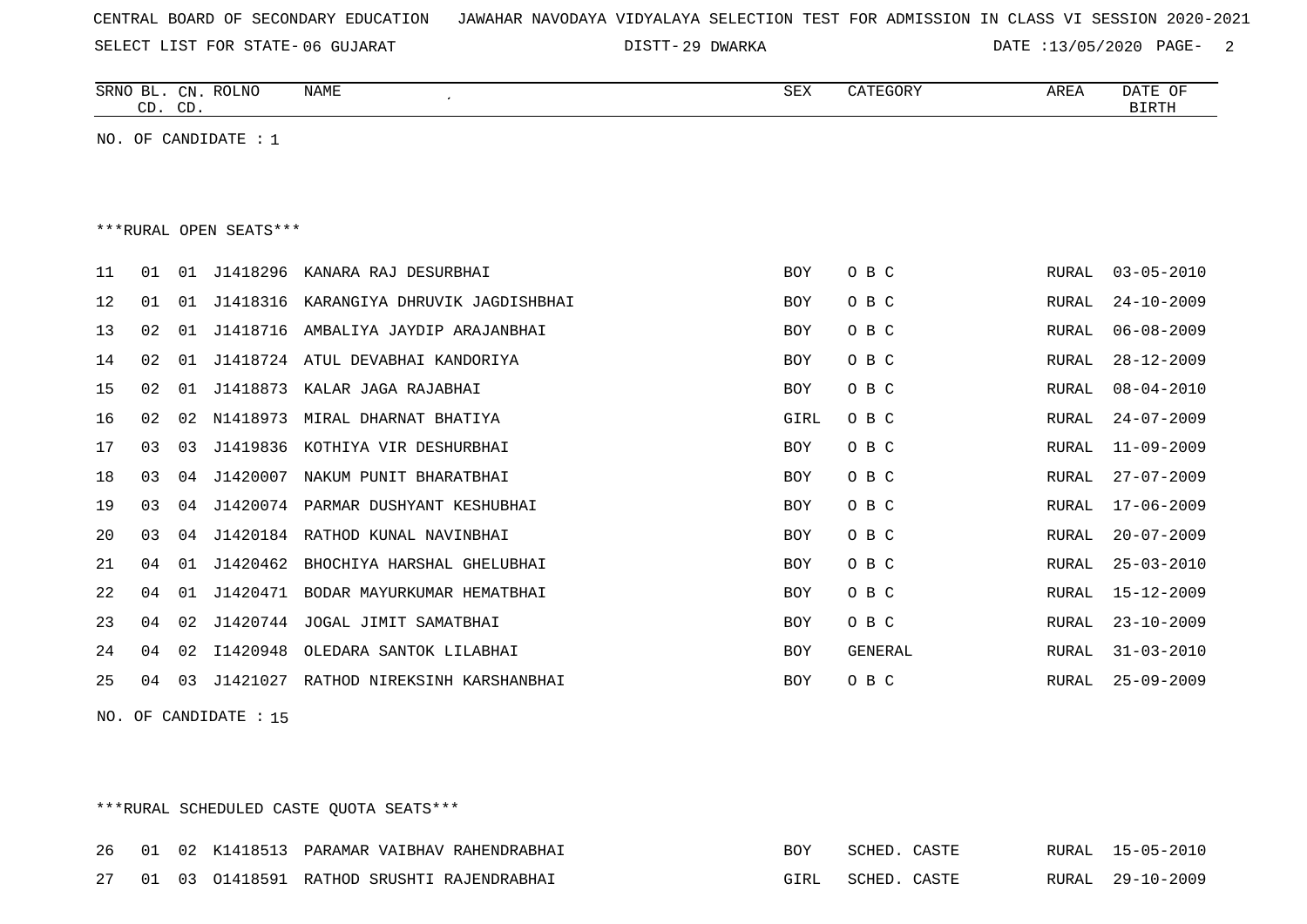SELECT LIST FOR STATE- DISTT- 06 GUJARAT

29 DWARKA DATE :13/05/2020 PAGE- 3

|    | CD. CD. |    | SRNO BL. CN. ROLNO   | NAME                                       | SEX        | CATEGORY     | AREA  | DATE OF<br><b>BIRTH</b> |
|----|---------|----|----------------------|--------------------------------------------|------------|--------------|-------|-------------------------|
|    |         |    |                      | *** RURAL SCHEDULED CASTE QUOTA SEATS***   |            |              |       |                         |
| 28 | 03      |    |                      | 04 K1420087 PARMAR JAYVIR JITENDRABHAI     | BOY        | SCHED. CASTE | RURAL | $12 - 02 - 2010$        |
| 29 | 04      | 02 | 01420865             | MANGERA JESSICA DINESH                     | GIRL       | SCHED. CASTE | RURAL | $05 - 05 - 2010$        |
| 30 | 04      |    | 03 K1421078          | SOLANKI KRISH JAGDISHCHANDRA               | BOY        | SCHED. CASTE | RURAL | $17 - 05 - 2010$        |
|    |         |    | NO. OF CANDIDATE : 5 |                                            |            |              |       |                         |
|    |         |    |                      |                                            |            |              |       |                         |
|    |         |    |                      | *** RURAL BACKWARD CLASS QUOTA SEATS***    |            |              |       |                         |
| 31 | 01      |    |                      | 01 N1418201 GHUT JANVI LAKHAMANBHAI        | GIRL       | O B C        | RURAL | $03 - 09 - 2009$        |
| 32 | 01      |    |                      | 03 N1418699 VALA ADITI KESHUBHAI           | GIRL       | O B C        | RURAL | 19-02-2010              |
| 33 | 04      | 01 |                      | N1420605 GABU DEVANSHI ASHOKBHAI           | GIRL       | O B C        | RURAL | $07 - 09 - 2009$        |
| 34 | 04      |    |                      | 01 N1420628 GOJIYA DISHITA BHIMASHIBHAI    | GIRL       | O B C        | RURAL | $21 - 01 - 2010$        |
| 35 | 04      | 01 |                      | J1420639 GOJIYA PIYUSH MARAKHIBHAI         | BOY        | O B C        | RURAL | $14 - 07 - 2009$        |
| 36 | 04      | 01 |                      | N1420642 GOJIYA RISHIKA BHARATBHAI         | GIRL       | O B C        | RURAL | $16 - 11 - 2009$        |
| 37 | 04      | 02 | J1420760             | KANDORIYA PARESH ARAJANBHAI                | BOY        | O B C        | RURAL | $19 - 03 - 2010$        |
| 38 | 04      |    |                      | 02 N1420936 NANDANIYA SAKSHI DEVSHIBHAI    | GIRL       | O B C        | RURAL | $02 - 10 - 2009$        |
|    |         |    | NO. OF CANDIDATE : 8 |                                            |            |              |       |                         |
|    |         |    |                      |                                            |            |              |       |                         |
|    |         |    |                      |                                            |            |              |       |                         |
|    |         |    |                      | *** RURAL SCHEDULED TRIBE QUOTA SEATS***   |            |              |       |                         |
| 39 | 03      | 03 |                      | P1419831 KODIYATAR KHUSHI RAJESHBHAI       | GIRL       | SCHED. TRIBE | RURAL | $13 - 03 - 2010$        |
| 40 | 03      |    |                      | 04 L1420189 RATHOD NITESHBHAI LAKADIYABHAI | <b>BOY</b> | SCHED. TRIBE | RURAL | $02 - 02 - 2009$        |
|    |         |    |                      |                                            |            |              |       |                         |

TOTAL SELECTED CANDIDATE : 40

NO. OF CANDIDATE : 2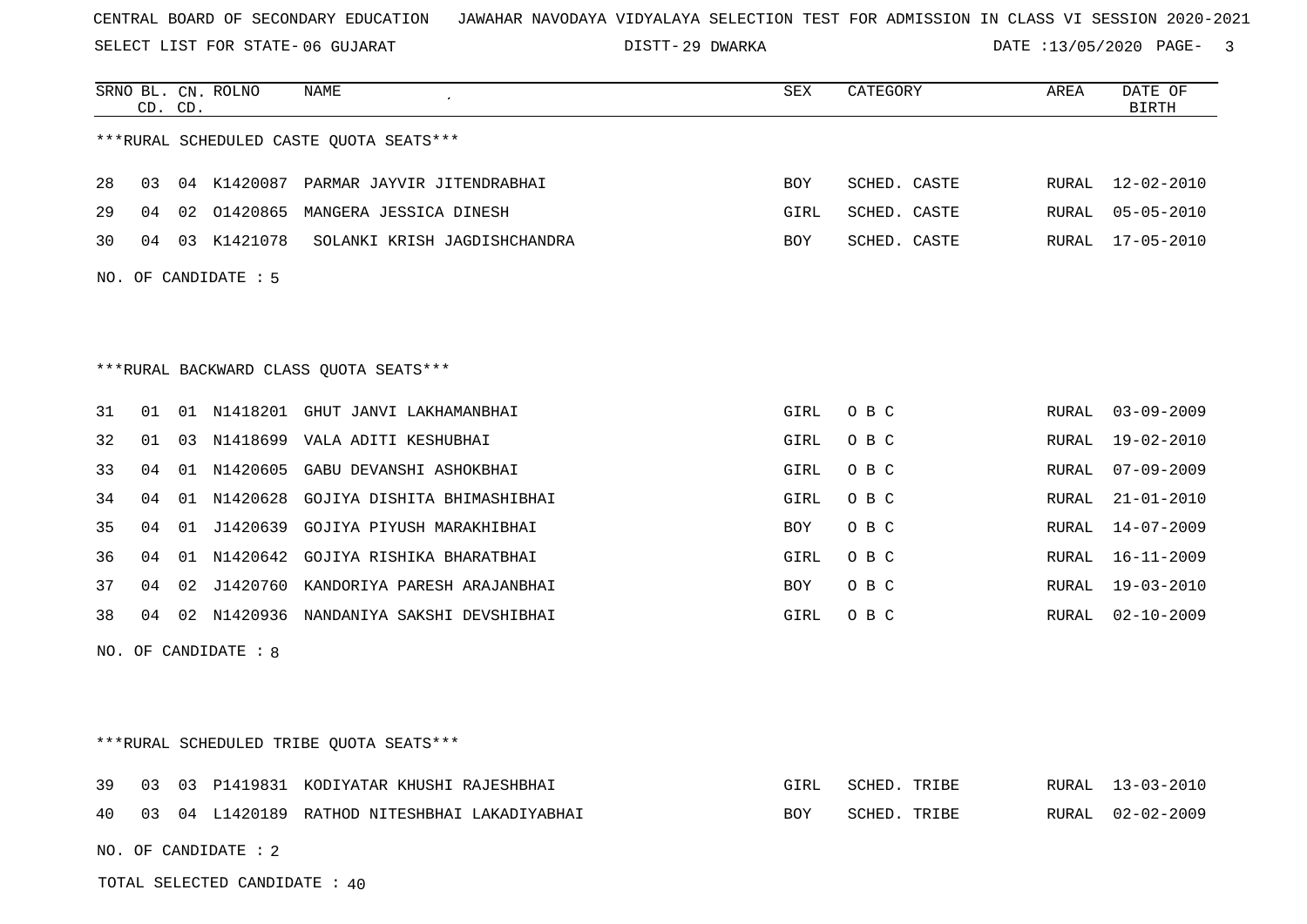SELECT LIST FOR STATE- DISTT- 06 GUJARAT

DISTT-30 MAHISAGAR DATE :13/05/2020 PAGE- 1

|    |    | CD. CD. | SRNO BL. CN. ROLNO   | <b>NAME</b>                                    | <b>SEX</b> | CATEGORY     | AREA  | DATE OF<br><b>BIRTH</b> |
|----|----|---------|----------------------|------------------------------------------------|------------|--------------|-------|-------------------------|
|    |    |         |                      | ***OPEN SCHEDULED CASTE QUOTA SEATS***         |            |              |       |                         |
| 1  | 03 |         |                      | 01 C1421927 MUKTAK JAIMINKUMAR                 | <b>BOY</b> | SCHED. CASTE | URBAN | 18-12-2008              |
| 2  |    |         |                      | 03 01 C1421976 PARMAR DIVYANG                  | BOY        | SCHED. CASTE |       | URBAN 26-12-2009        |
|    |    |         | NO. OF CANDIDATE : 2 |                                                |            |              |       |                         |
|    |    |         |                      |                                                |            |              |       |                         |
|    |    |         |                      | ***OPEN DISABLED OUOTA SEATS***                |            |              |       |                         |
| 3  | 01 |         |                      | 01 H1421208 DAMOR KAJALBEN BHURABHAI           | GIRL       | SCHED. TRIBE | URBAN | $28 - 11 - 2009$        |
| 4  |    |         |                      | 03 01 I1421931 NINAD DHARMESHKUMAR PATEL       | BOY        | GENERAL      |       | RURAL 06-03-2010        |
|    |    |         | NO. OF CANDIDATE : 2 |                                                |            |              |       |                         |
|    |    |         |                      |                                                |            |              |       |                         |
|    |    |         |                      | *** OPEN BACKWARD CLASS QUOTA SEATS***         |            |              |       |                         |
| 5  | 01 |         |                      | 01 N1421417 PATEL BINALBEN PARESHBHAI          | GIRL       | O B C        |       | RURAL 15-08-2009        |
| 6  | 01 |         |                      | 01 J1421446 PATEL YUG NARESHKUMAR              | BOY        | O B C        | RURAL | 16-12-2009              |
| 7  |    |         |                      | 03 02 B1422094 PATEL VRAJKUMAR                 | BOY        | O B C        |       | URBAN 26-01-2010        |
|    |    |         | NO. OF CANDIDATE : 3 |                                                |            |              |       |                         |
|    |    |         |                      |                                                |            |              |       |                         |
|    |    |         |                      | ***OPEN SCHEDULED TRIBE QUOTA SEATS***         |            |              |       |                         |
| 8  |    |         |                      | 01 01 L1421225 DAMOR MITESHKUMAR RAMESHBHAI    | <b>BOY</b> | SCHED. TRIBE |       | RURAL 10-06-2008        |
| 9  | 01 |         |                      | 01 P1421240 DAMOR RINKUBEN KANUBHAI            | GIRL       | SCHED. TRIBE | RURAL | 21-10-2010              |
| 10 |    |         |                      | 04 02 L1422679 MAKAVANA DHAVALKUMAR DINESHBHAI | <b>BOY</b> | SCHED. TRIBE | RURAL | $24 - 10 - 2009$        |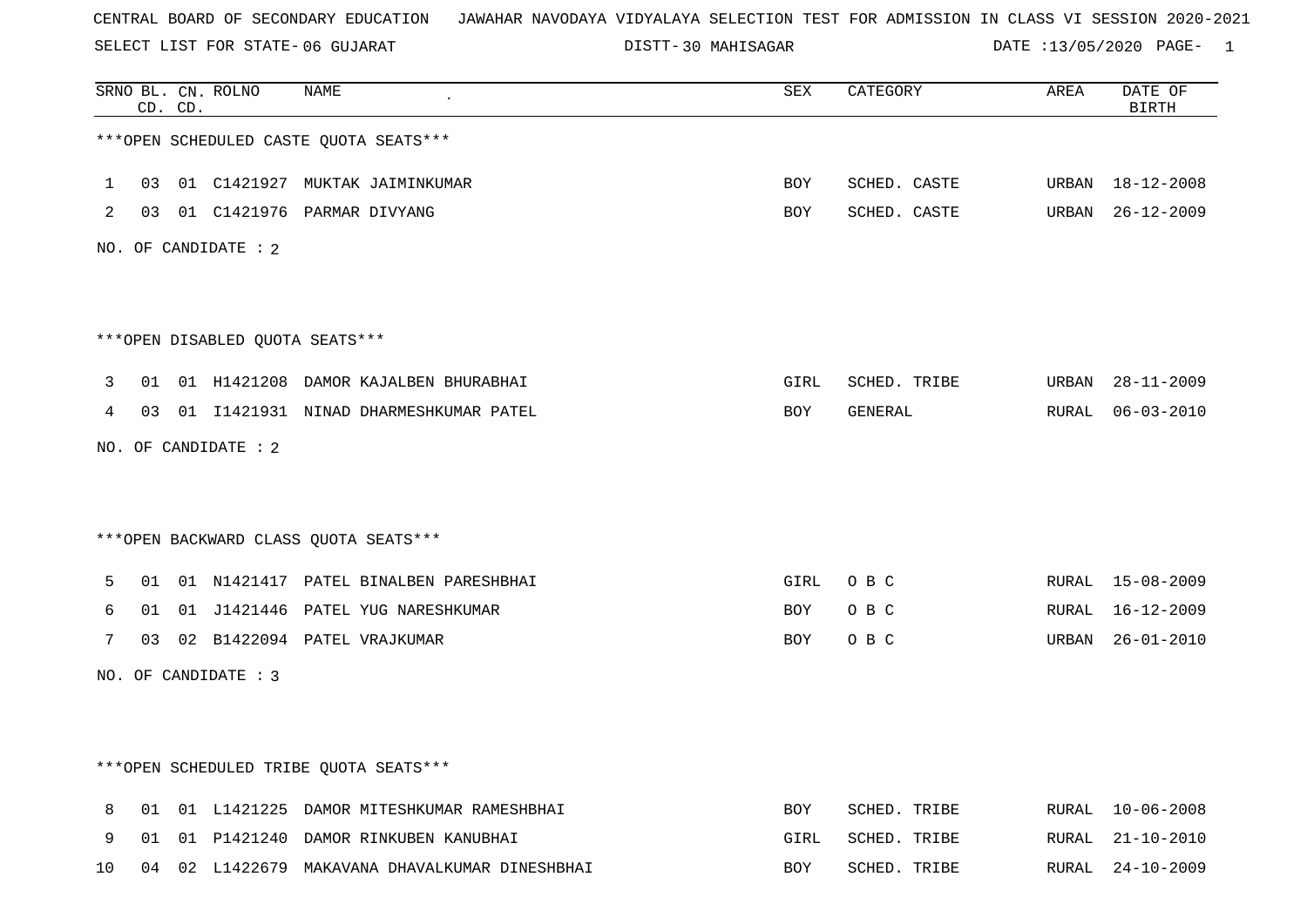SELECT LIST FOR STATE- DISTT- 06 GUJARAT

DISTT-30 MAHISAGAR DATE :13/05/2020 PAGE- 2

| SRNO<br>ല    | CN           | <b>ROLNC</b> | NAME | O TJ 37<br>つロマ | AREA | $\cap$<br>. $J\rightarrow$<br>.<br>$\sim$ |
|--------------|--------------|--------------|------|----------------|------|-------------------------------------------|
| $\sim$<br>ىب | $\cap$<br>◡╜ |              |      |                |      | ------                                    |

NO. OF CANDIDATE : 3

#### \*\*\*RURAL OPEN SEATS\*\*\*

| 11              | 01  | 01  | I1421469    | SEVAK SIDDHANT                  | <b>BOY</b> | GENERAL      | RURAL | 07-02-2010       |
|-----------------|-----|-----|-------------|---------------------------------|------------|--------------|-------|------------------|
| 12 <sup>°</sup> | 02  | 01  | M1421570    | MACHHAR DIMPALKUMARI VIKRAMSINH | GIRL       | GENERAL      | RURAL | 26-02-2010       |
| 13 <sup>7</sup> | 03  | 01  | M1421802    | DAXAVI DARSHANKUMAR PATEL       | GIRL       | GENERAL      | RURAL | 16-06-2009       |
| 14              | 03  |     | 02 J1422191 | SUTHAR PRINCE DHARMENDRA        | <b>BOY</b> | O B C        | RURAL | $10 - 12 - 2009$ |
| 15              | 04  | 01  | L1422264    | BAMANIYA CHHATRASINH            | <b>BOY</b> | SCHED. TRIBE | RURAL | $11 - 10 - 2009$ |
| 16              | በ 4 | 02  | I1422868    | PATEL VYOM RAJESHBHAI           | <b>BOY</b> | GENERAL      | RURAL | 16-08-2009       |
| 17              | 05  | O 1 | M1423253    | PATEL RISHWA JIGNESHKUMAR       | GIRL       | GENERAL      | RURAL | 08-01-2010       |

NO. OF CANDIDATE : 7

# \*\*\*RURAL SCHEDULED CASTE QUOTA SEATS\*\*\*

|  |  | 18 03 01 01421910 MAKWANA DIVYABAHEN JAYANTKUMAR | GIRL       | SCHED. CASTE | RURAL 10-08-2009 |
|--|--|--------------------------------------------------|------------|--------------|------------------|
|  |  | 19 03 02 K1422228 VANKAR VANRAJ RAMESHCHANDRA    | BOY        | SCHED. CASTE | RURAL 11-09-2009 |
|  |  | 20 04 02 K1423009 VANKAR DAXKUMAR SUBHASHBHAI    | BOY        | SCHED. CASTE | RURAL 31-10-2009 |
|  |  | 21 04 02 K1423010 VANKAR YUGKUMAR BABUBHAI       | <b>BOY</b> | SCHED. CASTE | RURAL 08-03-2010 |
|  |  | 22 06 01 K1423662 VANAKAR RAJDIP NARESHBHAI      | <b>BOY</b> | SCHED. CASTE | RURAL 26-09-2009 |

NO. OF CANDIDATE : 5

\*\*\*RURAL BACKWARD CLASS QUOTA SEATS\*\*\*

23 01 01 J1421442 PATEL PRINC SATISHKUMAR BOY O B C RURAL 20-09-2009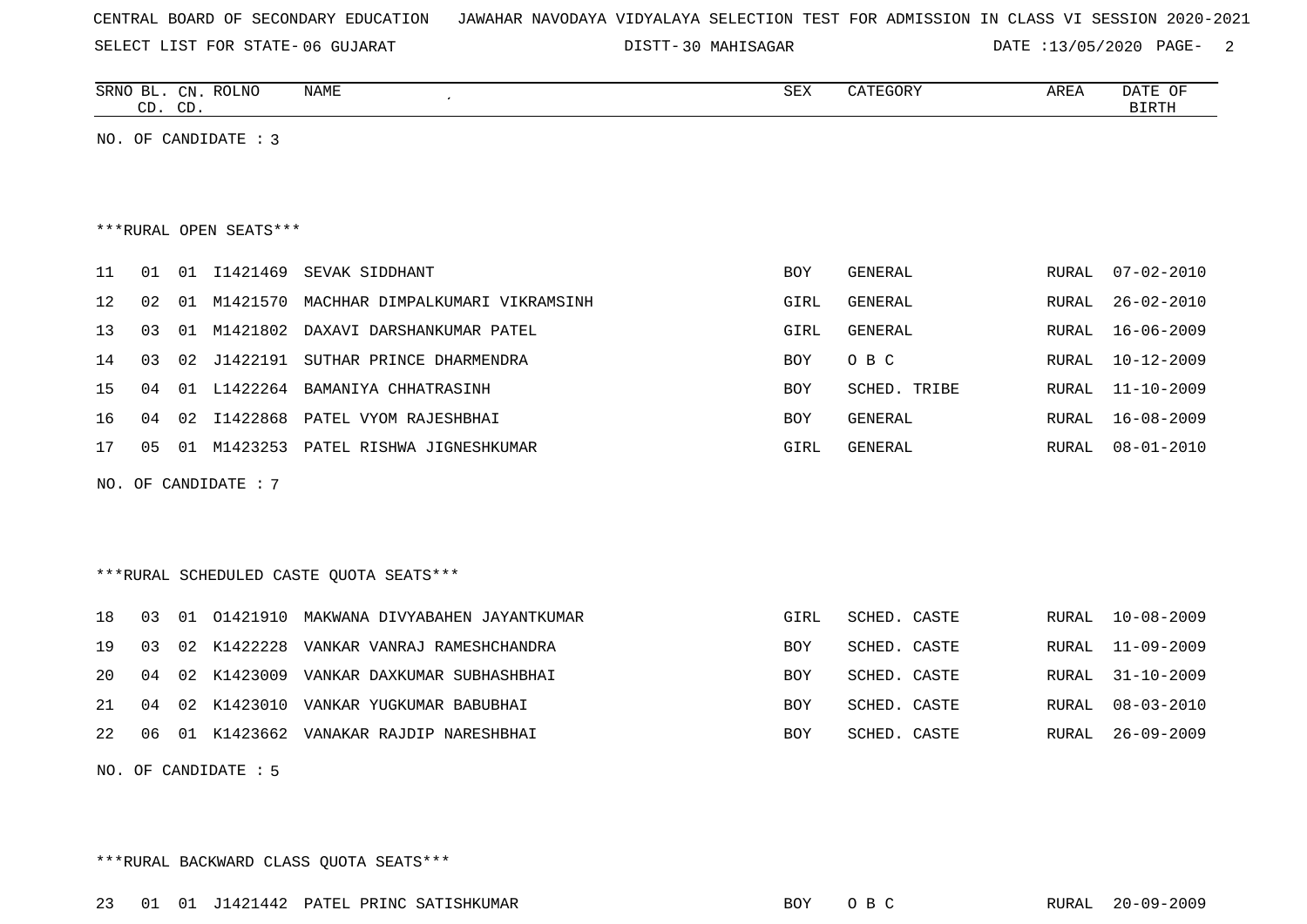SELECT LIST FOR STATE- DISTT- 06 GUJARAT

30 MAHISAGAR DATE :13/05/2020 PAGE- 3

SCHED. TRIBE RURAL 04-03-2010

SCHED. TRIBE RURAL 16-05-2010

SCHED. TRIBE RURAL 16-05-2010

GIRL SCHED. TRIBE RURAL 14-07-2009

|    |                | CD. CD. | SRNO BL. CN. ROLNO   | NAME                                       | SEX        | CATEGORY            | AREA  | DATE OF<br><b>BIRTH</b> |
|----|----------------|---------|----------------------|--------------------------------------------|------------|---------------------|-------|-------------------------|
|    |                |         |                      | *** RURAL BACKWARD CLASS QUOTA SEATS***    |            |                     |       |                         |
| 24 | 01             |         |                      | 01 J1421448 PINAX RAMESHBHAI PATEL         | <b>BOY</b> | O B C               | RURAL | $16 - 10 - 2009$        |
| 25 | 01             |         |                      | 01 J1421463 ROJIYA ANAND SURESHBHAI        | <b>BOY</b> | O B C               | RURAL | $29 - 12 - 2009$        |
| 26 | 03             |         |                      | 01 J1421838 JAT DIVYESHKUMAR RAMESHCHANDRA | <b>BOY</b> | O B C               | RURAL | $14 - 01 - 2008$        |
| 27 | 03             | 01      |                      | N1421939 PAGI BHAVNA BEN DIPSINH           | GIRL       | O B C               | RURAL | $31 - 08 - 2009$        |
| 28 | 03             |         |                      | 02 J1422215 VALAND KRUTIKKUMAR ALPESHBHAI  | <b>BOY</b> | O B C               | RURAL | $16 - 08 - 2009$        |
| 29 | 0 <sub>5</sub> |         | 01 J1423083          | DHAVALKUMAR KISHANBHAI PARMAR              | <b>BOY</b> | O B C               | RURAL | $25 - 10 - 2009$        |
| 30 | 06             |         |                      | 01 J1423528 PARMAR HARSHRAJSINH ABHAYSINH  | BOY        | O B C               | RURAL | $23 - 07 - 2009$        |
|    |                |         | NO. OF CANDIDATE : 8 |                                            |            |                     |       |                         |
|    |                |         |                      |                                            |            |                     |       |                         |
|    |                |         |                      |                                            |            |                     |       |                         |
|    |                |         |                      | ***RURAL SCHEDULED TRIBE QUOTA SEATS***    |            |                     |       |                         |
| 31 | 01             |         |                      | 01 L1421254 DAMOR SMITKUMAR HARESHKUMAR    | <b>BOY</b> | SCHED. TRIBE        | RURAL | $03 - 05 - 2010$        |
| 32 | 01             | 01      | P1421429             | PATELIYA SHIVANIBEN                        | GIRL       | SCHED. TRIBE        | RURAL | $01 - 10 - 2009$        |
| 33 | 02             |         | 01 L1421536          | DAMOR PRINCEKUMAR KALUBHAI                 | <b>BOY</b> | <b>SCHED. TRIBE</b> | RURAL | $11 - 12 - 2009$        |
| 34 | 02             | 01      |                      | L1421588 MALIVAD SAURAVBHAI                | <b>BOY</b> | SCHED. TRIBE        | RURAL | $07 - 05 - 2010$        |

35 04 01 L1422239 AED BHARGAVKUMAR RAJENDRABHAI SAHA SAHA SOY

36 04 01 L1422323 BARIA VIRAJKUMAR PRAVINBHAI BOY SCHED. TROY

37 04 01 P1422340 BHAMAT BRINDABEN ASHVINKUMAR GIRL SCHED. TRIBE RURAL 16-05-2010

38 04 02 P1422718 NINAMA DHRUVIBEN GIRL SCHED. TRIBE RURAL 13-01-2010

39 04 02 P1422816 PARGI ZEELBEN RAJIVBHAI

40 04 02 P1423003 VAGADIYA KOMALBEN GIRL SCHED. TRIBE RURAL 13-05-2010

NO. OF CANDIDATE : 10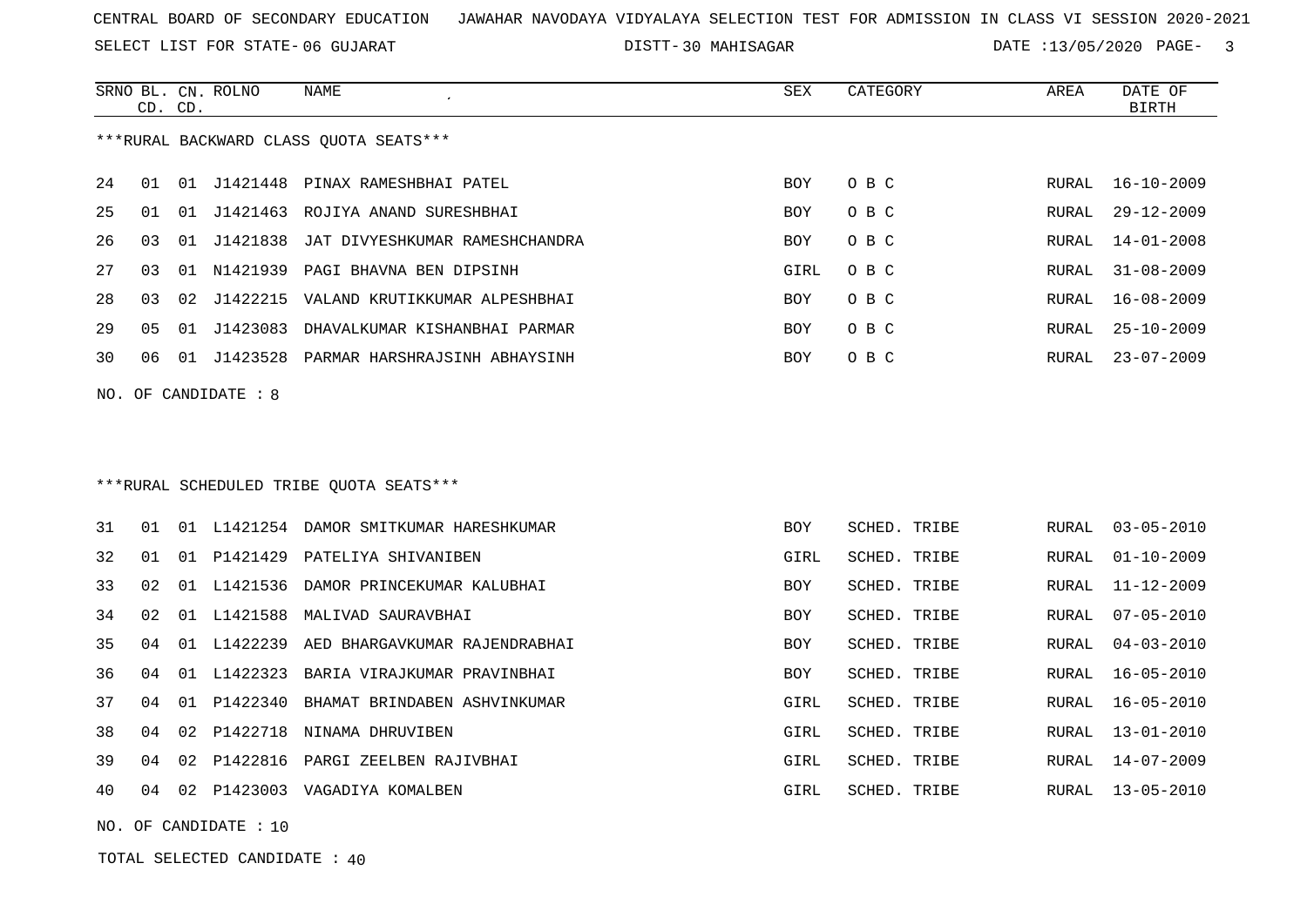SELECT LIST FOR STATE- DISTT- 06 GUJARAT

DISTT-31 SABARKANTHA DATE :13/05/2020 PAGE- 1

|    |    | CD. CD. | SRNO BL. CN. ROLNO   | <b>NAME</b>                                | <b>SEX</b> | CATEGORY     | AREA  | DATE OF<br><b>BIRTH</b> |
|----|----|---------|----------------------|--------------------------------------------|------------|--------------|-------|-------------------------|
|    |    |         | ***OPEN UR SEATS***  |                                            |            |              |       |                         |
| 1  | 01 |         |                      | 02 E1424399 PATELHEER CHINTANKUMAR         | GIRL       | GENERAL      | URBAN | $26 - 02 - 2010$        |
| 2  |    |         |                      | 03 02 J1426307 PATEL HARD PRAVINKUMAR      | BOY        | O B C        |       | RURAL 08-11-2009        |
|    |    |         | NO. OF CANDIDATE : 2 |                                            |            |              |       |                         |
|    |    |         |                      | ***OPEN SCHEDULED CASTE QUOTA SEATS***     |            |              |       |                         |
| 3  |    |         |                      | 03 02 C1426066 MAKWANA NISARG JAGDISHBHAI  | BOY        | SCHED. CASTE |       | URBAN 07-06-2009        |
| 4  |    |         |                      | 05 02 01427720 MAKWANA TRUPTI HARICHANDRA  | GIRL       | SCHED. CASTE |       | RURAL 26-11-2008        |
|    |    |         | NO. OF CANDIDATE : 2 |                                            |            |              |       |                         |
|    |    |         |                      | *** OPEN BACKWARD CLASS QUOTA SEATS***     |            |              |       |                         |
| 5  | 01 |         |                      | 01 N1423845 DARJI CHARVI PARESHBHAI        | GIRL       | O B C        |       | RURAL 24-12-2009        |
| 6  | 03 |         |                      | 01 J1425687 BHAVYARAJSINH GADHAVI          | BOY        | O B C        | RURAL | 17-12-2009              |
| 7  |    |         |                      | 03 03 B1426707 SUTHAR BHAUMAN              | BOY        | O B C        | URBAN | 31-08-2009              |
|    |    |         | NO. OF CANDIDATE : 3 |                                            |            |              |       |                         |
|    |    |         |                      |                                            |            |              |       |                         |
|    |    |         |                      | ***OPEN SCHEDULED TRIBE QUOTA SEATS***     |            |              |       |                         |
| 8  | 03 |         |                      | 02 L1426110 MILLS BALAT                    | <b>BOY</b> | SCHED. TRIBE |       | RURAL 01-02-2010        |
| 9  | 05 |         |                      | 02 L1427663 KHARADI ARSHKUMAR SURESHBHAI   | BOY        | SCHED. TRIBE |       | RURAL 16-07-2009        |
| 10 |    |         |                      | 05 02 L1427824 PARMAR RUDRAKUMAR KIRITBHAI | <b>BOY</b> | SCHED. TRIBE |       | RURAL 19-05-2009        |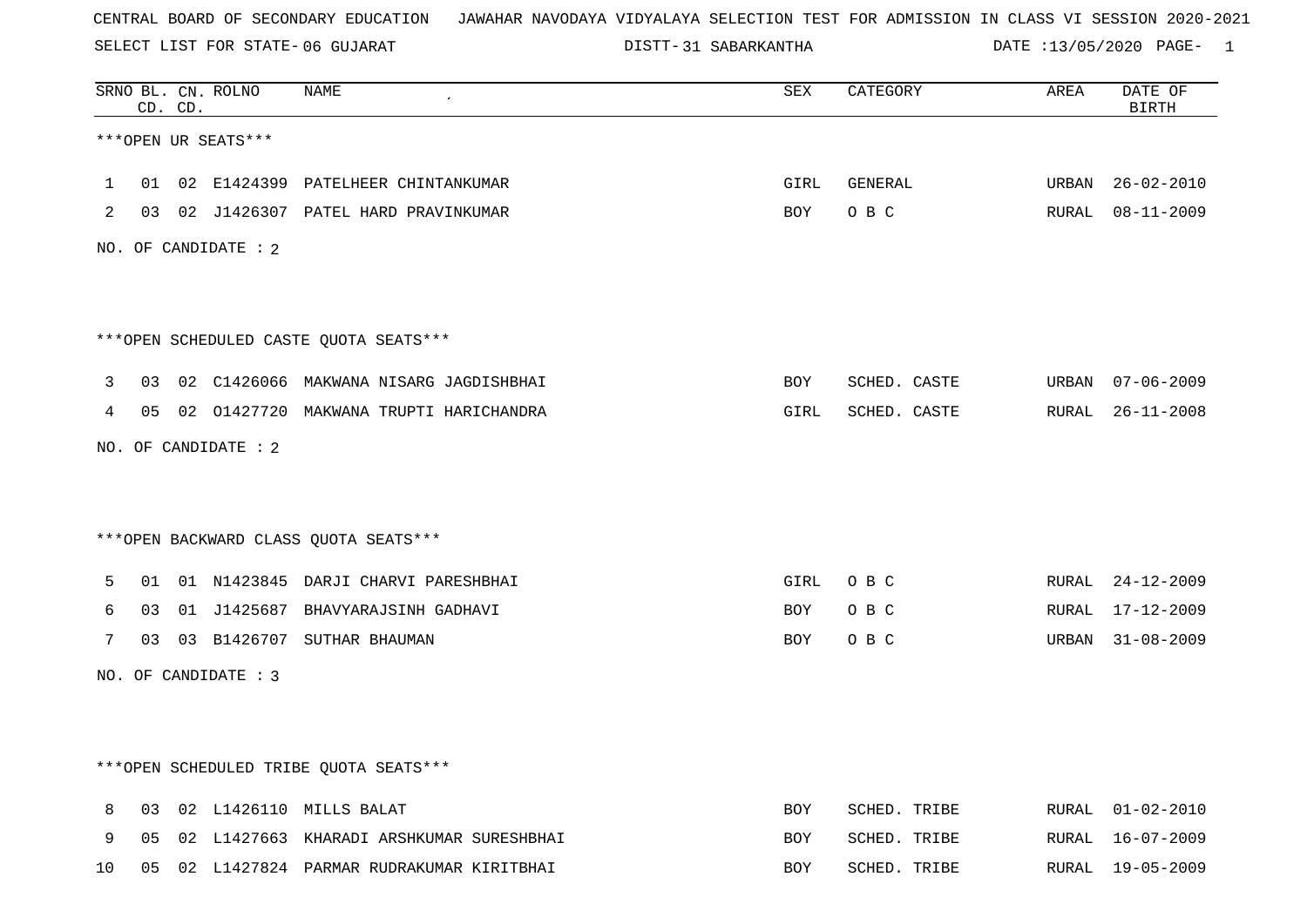|  |  |  | CENTRAL BOARD OF SECONDARY EDUCATION – JAWAHAR NAVODAYA VIDYALAYA SELECTION TEST FOR ADMISSION IN CLASS VI SESSION 2020-2021 |  |  |  |  |  |  |  |  |  |  |  |  |  |  |
|--|--|--|------------------------------------------------------------------------------------------------------------------------------|--|--|--|--|--|--|--|--|--|--|--|--|--|--|
|--|--|--|------------------------------------------------------------------------------------------------------------------------------|--|--|--|--|--|--|--|--|--|--|--|--|--|--|

SELECT LIST FOR STATE- DISTT- 06 GUJARAT

DISTT-31 SABARKANTHA DATE :13/05/2020 PAGE- 2

| SRNO<br>ВL   | C <sub>NT</sub><br>لالمب | <b>ROLNO</b> | NAME | $\cap$<br>∠תכ | CATEGORY | AREA | D.B. mm<br>OF<br><b>UAIL</b> |
|--------------|--------------------------|--------------|------|---------------|----------|------|------------------------------|
| $\sim$<br>ىت | $\sqrt{2}$<br>ىب         |              |      |               |          |      | <b>BIRTH</b>                 |

NO. OF CANDIDATE : 3

#### \*\*\*RURAL OPEN SEATS\*\*\*

|     | 01  | 03    |          | M1424494 PATEL TISHA RAJESHBHAI       | GIRL       | GENERAL      | RURAL | $23 - 04 - 2010$ |
|-----|-----|-------|----------|---------------------------------------|------------|--------------|-------|------------------|
| 12. | 02  |       |          | 02 I1425563 VED NIKHILKUMAR SUKHDIYA  | BOY        | GENERAL      | RURAL | $26 - 01 - 2010$ |
| 13  | 03  |       |          | 01 I1425622 ARAV BHUPENDRABHAI PATEL  | BOY        | GENERAL      | RURAL | $17 - 07 - 2009$ |
| 14  | 04  |       |          | 01 J1427072 LTMBACHIYA JEET DEVENDRA  | <b>BOY</b> | O B C        | RURAL | 12-02-2010       |
| 15  | በ 4 |       |          | 01 K1427142 PARMAR RUDRAKUMAR         | <b>BOY</b> | SCHED, CASTE | RURAL | 21-10-2009       |
| 16  | 05  |       |          | 01 L1427495 CHAUHAN DHRUVIL JASHUBHAI | <b>BOY</b> | SCHED. TRIBE | RURAL | $03 - 02 - 2008$ |
| 17  |     | . N 1 |          | I1428298 PATEL MAITRA                 | BOY        | GENERAL      | RURAL | $31 - 05 - 2009$ |
| 18  | -07 | -01   | I1428706 | BHAVIKKUMAR BHAGVANBHAI PATEL         | BOY        | GENERAL      | RURAL | $04 - 08 - 2009$ |

NO. OF CANDIDATE : 8

\*\*\*RURAL SCHEDULED CASTE QUOTA SEATS\*\*\*

|  |  | 19 03 01 K1425814 CHENVA MAULIK VIRABHAI    | BOY        | SCHED. CASTE |  | RURAL 26-01-2010 |
|--|--|---------------------------------------------|------------|--------------|--|------------------|
|  |  | 20 03 01 01425915 HAPPY VINESHBHAI PARMAR   | GIRL       | SCHED. CASTE |  | RURAL 30-01-2010 |
|  |  | 21 03 03 01426526 PRIYANSHI SUTARIYA        | GIRL       | SCHED. CASTE |  | RURAL 02-02-2010 |
|  |  | 22 03 03 K1426564 RATHOD MAN JAYANTILAL     | <b>BOY</b> | SCHED. CASTE |  | RURAL 18-05-2010 |
|  |  | 23 03 03 K1426701 SUTARIYA MAYANK LALITBHAI | <b>BOY</b> | SCHED. CASTE |  | RURAL 06-04-2009 |

NO. OF CANDIDATE : 5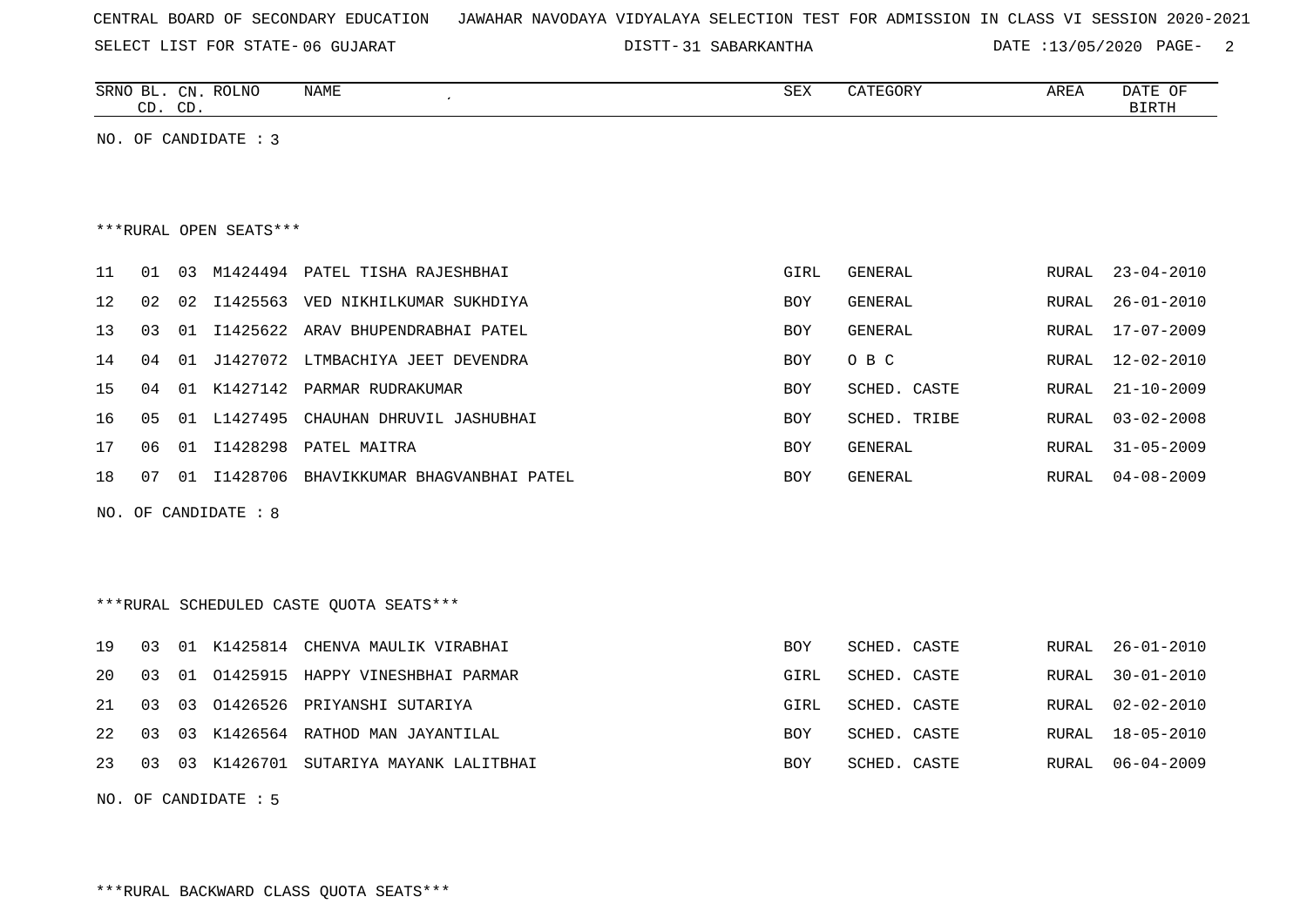SELECT LIST FOR STATE- DISTT- 06 GUJARAT

31 SABARKANTHA DATE :13/05/2020 PAGE- 3

|    | CD. CD. |    | SRNO BL. CN. ROLNO | NAME                                    | SEX        | CATEGORY | AREA  | DATE OF<br>BIRTH |
|----|---------|----|--------------------|-----------------------------------------|------------|----------|-------|------------------|
|    |         |    |                    | ***RURAL BACKWARD CLASS OUOTA SEATS***  |            |          |       |                  |
| 24 | 01      | 01 | J1423963           | JADEJA MEGHARAJSINH JAYPALSINH          | <b>BOY</b> | O B C    | RURAL | $28 - 06 - 2009$ |
| 25 | 01      | 03 | J1424568           | PRAJAPATI<br>TIRTH ASHVINBHAI           | <b>BOY</b> | O B C    | RURAL | $10 - 01 - 2010$ |
| 26 | 01      | 03 | J1424569           | PRAJAPATI<br>VANSHKUMAR<br>MAHENDRABHAI | <b>BOY</b> | O B C    | RURAL | $28 - 12 - 2009$ |
| 27 | 01      | 04 | J1425000           | ZALA YUVRAJSINH LALASINH                | <b>BOY</b> | O B C    | RURAL | $28 - 03 - 2009$ |
| 28 | 03      | 01 | J1425712           | CHAUDHARI JAY                           | <b>BOY</b> | O B C    | RURAL | $10 - 09 - 2009$ |
| 29 | 03      | 02 | J1426154           | PANCHAL ABHI AMITKUMAR                  | <b>BOY</b> | O B C    | RURAL | $26 - 04 - 2009$ |
| 30 | 06      | 01 | N1428235           | PARMAR MUSKANBEN SHANKARSINH            | GIRL       | O B C    | RURAL | $05 - 01 - 2010$ |
| 31 | 06      | 02 | N1428574           | ZALA HETALBA RAKESHSINH                 | GIRL       | O B C    | RURAL | $19 - 08 - 2009$ |
|    |         |    |                    |                                         |            |          |       |                  |

NO. OF CANDIDATE : 8

# \*\*\*RURAL SCHEDULED TRIBE QUOTA SEATS\*\*\*

| 32 | 03 | 01 | P1425895       | GAMETI PRIYANSHI VIJAYBHAI      | GIRL       | SCHED. TRIBE |       | RURAL 24-08-2009 |
|----|----|----|----------------|---------------------------------|------------|--------------|-------|------------------|
| 33 | 04 | 01 | L1427220       | PUTHVIKUMAR CHANDRESHBHAI PARGI | <b>BOY</b> | SCHED, TRIBE | RURAL | $06 - 11 - 2009$ |
| 34 |    |    | 05 01 P1427444 | BHAGORA SNEHABEN RAMJIBHAI      | GIRL       | SCHED. TRIBE | RURAL | 06-02-2009       |
| 35 | 05 |    | 01 L1427461    | BODAR JAYKUMAR AASHISHBHAI      | <b>BOY</b> | SCHED. TRIBE | RURAL | $06 - 05 - 2010$ |
| 36 |    |    | 05 02 P1427667 | KHARADI DHRUVIBEN SATISHBHAI    | GIRL       | SCHED. TRIBE |       | RURAL 05-06-2009 |
| 37 | 05 |    | 02 L1427677    | KHARADI MAHENDRABHAI JIVAJI     | <b>BOY</b> | SCHED. TRIBE |       | RURAL 01-02-2010 |
| 38 |    |    | 05 02 P1427764 | NINAMA PAYALBEN TULSIBHAI       | GIRL       | SCHED. TRIBE | RURAL | $14 - 08 - 2009$ |
| 39 | 05 | 02 | P1427925       | VAISHNAVIBEN KHARADI            | GIRL       | SCHED. TRIBE | RURAL | 26-01-2010       |
| 40 | 05 | 02 | L1427934       | YASHKUMAR NARESHBHAI DAMOR      | BOY        | SCHED, TRIBE | RURAL | $05 - 07 - 2009$ |
|    |    |    |                |                                 |            |              |       |                  |

NO. OF CANDIDATE : 9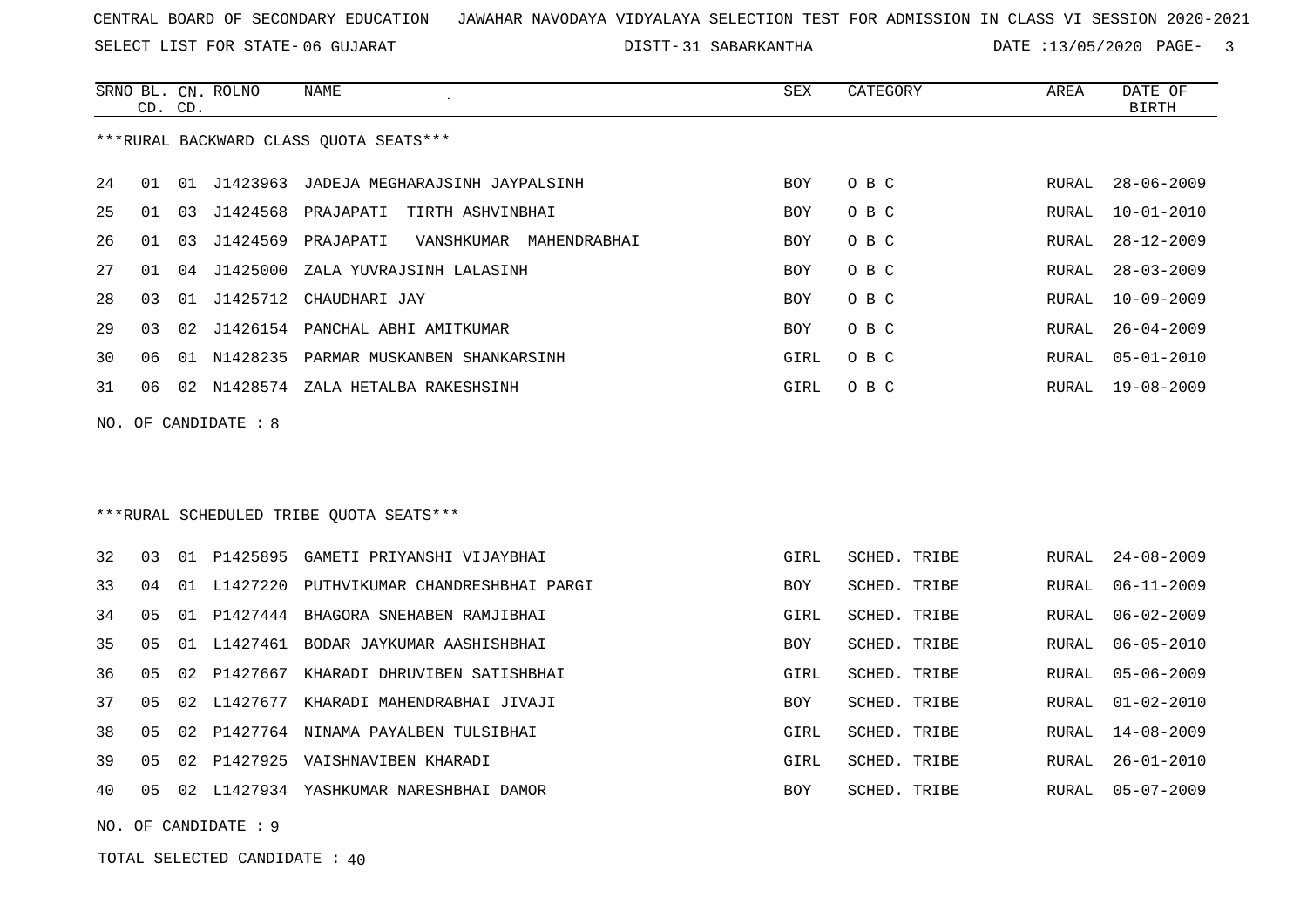SELECT LIST FOR STATE- DISTT- 06 GUJARAT

DISTT-32 MORBI DATE :13/05/2020 PAGE- 1

|     |                  | CD. CD. | SRNO BL. CN. ROLNO  | <b>NAME</b>                               | <b>SEX</b> | CATEGORY       | AREA  | DATE OF<br><b>BIRTH</b> |  |
|-----|------------------|---------|---------------------|-------------------------------------------|------------|----------------|-------|-------------------------|--|
|     |                  |         | ***OPEN UR SEATS*** |                                           |            |                |       |                         |  |
| 1   | 02               |         |                     | 01 B1324249 ADITYA SURESHBHAI DANGAR      | <b>BOY</b> | O B C          | URBAN | $06 - 10 - 2009$        |  |
| 2   | 02               |         |                     | 01 A1324324 BHAGIYA NAVRAJ                | <b>BOY</b> | <b>GENERAL</b> | URBAN | $23 - 09 - 2009$        |  |
| 3   | 02               |         |                     | 04 I1325073 RUDRA RAJESHBHAI NESADIA      | <b>BOY</b> | <b>GENERAL</b> | RURAL | $29 - 07 - 2009$        |  |
| 4   | 02               | 05      |                     | M1325273 YOGI SURESHBHAI DANTALIYA        | GIRL       | <b>GENERAL</b> | RURAL | $15 - 12 - 2009$        |  |
| 5   | 03               |         |                     | 01 J1325314 DANGAR RUSHIKESH DHIRUBHAI    | BOY        | O B C          | RURAL | $23 - 06 - 2009$        |  |
| 6   | 03               | 01      | J1325332            | LAVADIYA KRIPAL KIRITBHAI                 | <b>BOY</b> | O B C          | RURAL | $05 - 12 - 2009$        |  |
| 7   | 05               | 01      | I1326822            | BHATASANA JENISH RAJESHBHAI               | BOY        | <b>GENERAL</b> | RURAL | $02 - 09 - 2009$        |  |
| 8   | 01               |         |                     | 01 J1330234 DEVANG KHAMBHLA               | <b>BOY</b> | O B C          | RURAL | $10 - 08 - 2009$        |  |
| 9   | 01               | 02      | E1330416            | KRISHNA DHARMESHBHAI THAKKAR              | GIRL       | <b>GENERAL</b> | URBAN | $24 - 02 - 2010$        |  |
| 10  | 01               | 02      |                     | J1330419 KRISHNBHAI PARSOTAMBHAI SAKARIYA | BOY        | O B C          | RURAL | $03 - 10 - 2009$        |  |
| 11  | 01               | 03      |                     | J1330692 SONAGRA SUNIL CHANDUBHAI         | BOY        | O B C          | RURAL | $05 - 09 - 2009$        |  |
| NO. |                  |         | OF CANDIDATE : 11   |                                           |            |                |       |                         |  |
|     |                  |         |                     |                                           |            |                |       |                         |  |
|     |                  |         |                     |                                           |            |                |       |                         |  |
|     |                  |         |                     | ***OPEN SCHEDULED CASTE QUOTA SEATS***    |            |                |       |                         |  |
| 12  | 04               |         | 02 G1325633         | JADAV MAHEK HIRENBHAI                     | GIRL       | SCHED. CASTE   | URBAN | $27 - 06 - 2009$        |  |
| 13  | 01               |         |                     | 02 01330459 MAKVANA HINABEN PRAVINBHAI    | GIRL       | SCHED. CASTE   | RURAL | $07 - 12 - 2009$        |  |
| 14  | 01               |         |                     | 02 C1330466 MAKVANA PARTH MAHESHBHAI      | <b>BOY</b> | SCHED. CASTE   | URBAN | $03 - 02 - 2010$        |  |
| NO. | OF CANDIDATE : 3 |         |                     |                                           |            |                |       |                         |  |
|     |                  |         |                     |                                           |            |                |       |                         |  |

\*\*\*OPEN BACKWARD CLASS QUOTA SEATS\*\*\*

|  |  | 15 02 01 N1324414 CHOTALIYA KHUSHI MAHENDRABHAI | GIRL OBC | RURAL 26-05-2010 |
|--|--|-------------------------------------------------|----------|------------------|
|  |  | 16 02 03 J1324720 KANZARIYA JANAK HITESHBHAI    | BOY OBC  | RURAL 04-08-2009 |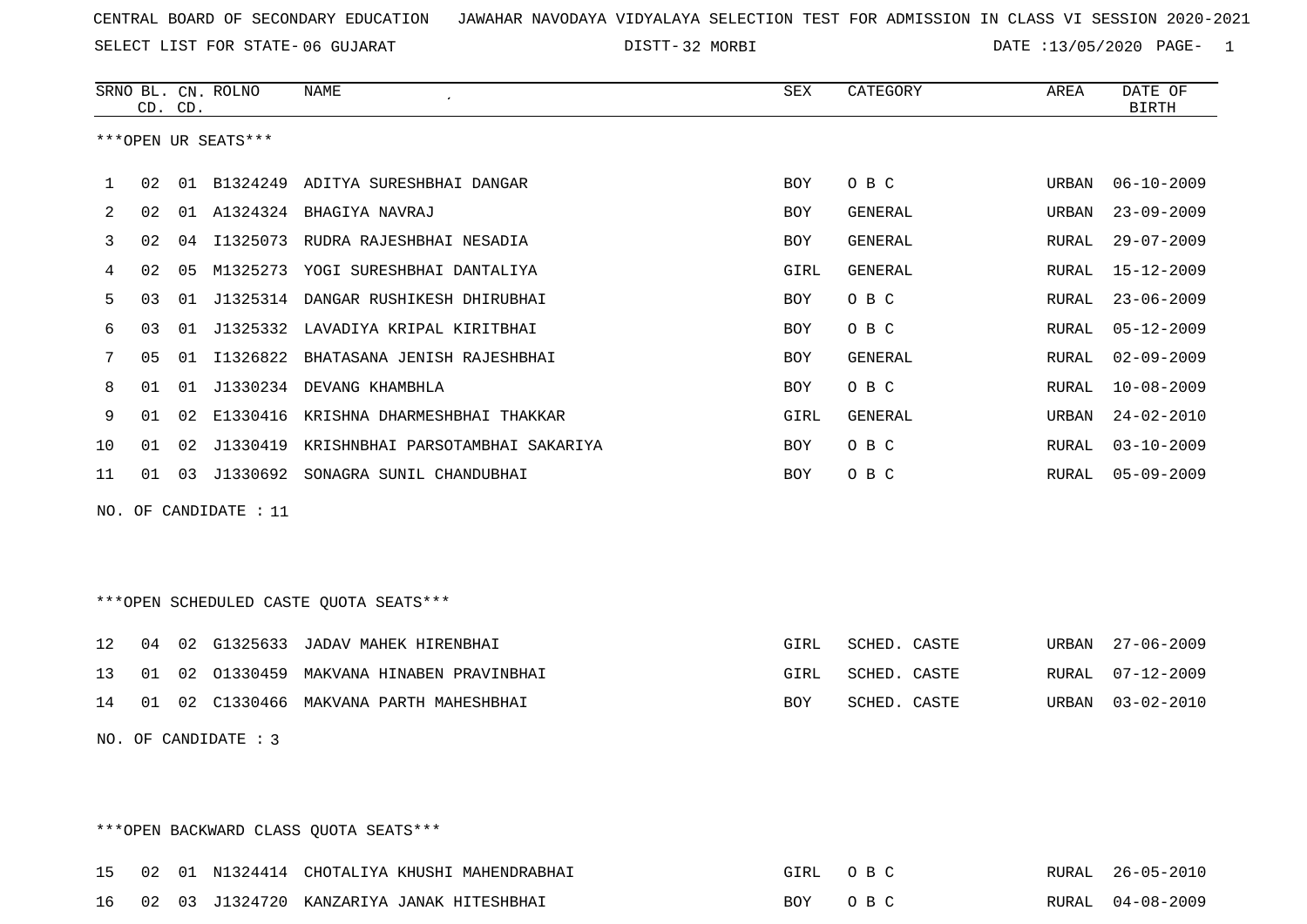SELECT LIST FOR STATE- DISTT- 06 GUJARAT

DISTT-32 MORBI DATE :13/05/2020 PAGE- 2

|    |    | CD. CD. | SRNO BL. CN. ROLNO     | <b>NAME</b>                                | SEX        | CATEGORY       | AREA         | DATE OF<br><b>BIRTH</b> |
|----|----|---------|------------------------|--------------------------------------------|------------|----------------|--------------|-------------------------|
|    |    |         |                        | *** OPEN BACKWARD CLASS QUOTA SEATS***     |            |                |              |                         |
| 17 | 02 |         |                        | 04 F1325019 RAGHAVANI OM NITESHBHAI        | GIRL       | O B C          | URBAN        | $23 - 05 - 2009$        |
| 18 | 02 | 05      | J1325281               | ZALA ASHVIN DEVKARANBHAI                   | BOY        | O B C          | RURAL        | $26 - 11 - 2009$        |
| 19 | 01 |         |                        | 01 J1330266 GALIYA JAYDEVBHAI JASMATBHAI   | BOY        | O B C          | RURAL        | $23 - 01 - 2009$        |
|    |    |         | NO. OF CANDIDATE : 5   |                                            |            |                |              |                         |
|    |    |         |                        | ***OPEN SCHEDULED TRIBE QUOTA SEATS***     |            |                |              |                         |
| 20 |    |         |                        | 01 02 P1330437 LAXMIBEN KANIYABHAI RATHAVA | GIRL       | SCHED. TRIBE   |              | RURAL 11-04-2008        |
|    |    |         | NO. OF CANDIDATE : 1   |                                            |            |                |              |                         |
|    |    |         |                        |                                            |            |                |              |                         |
|    |    |         |                        |                                            |            |                |              |                         |
|    |    |         | ***RURAL OPEN SEATS*** |                                            |            |                |              |                         |
| 21 | 02 |         | 01 M1324367            | BOPALIYA VISHVA BHARATBHAI                 | GIRL       | <b>GENERAL</b> | RURAL        | $08 - 10 - 2009$        |
| 22 | 02 |         |                        | 02 J1324451 DARJI MAHIR ALPESHKUMAR        | BOY        | O B C          | RURAL        | $21 - 05 - 2010$        |
| 23 | 02 | 02      | I1324601               | HARSHIL DINESHBHAI KALARIYA                | BOY        | <b>GENERAL</b> | RURAL        | $22 - 07 - 2009$        |
| 24 | 02 | 03      | J1324757               | KHAMBHRA RAJ                               | BOY        | O B C          | RURAL        | $05 - 05 - 2010$        |
| 25 | 02 | 03      | J1324758               | KHAMBHRA RONIT                             | BOY        | O B C          | RURAL        | $05 - 05 - 2010$        |
| 26 | 02 | 03      | I1324880               | MORI DAKSH CHETANBHAI                      | BOY        | <b>GENERAL</b> | RURAL        | $13 - 04 - 2010$        |
| 27 | 02 |         |                        | 03 I1324946 PARAM GUNVANTBHAI RAKAMPARA    | BOY        | GENERAL        | RURAL        | 18-10-2009              |
| 28 | 03 | 01      |                        | I1325329 KUNDARIYA RAVI HASMUKHBHAI        | <b>BOY</b> | GENERAL        | RURAL        | $29 - 07 - 2009$        |
| 29 | 03 |         |                        | 01 J1325342 MIYATRA TEJAS DHIRUBHAI        | BOY        | O B C          | RURAL        | $25 - 08 - 2009$        |
| 30 | 03 |         |                        | 01 J1325352 RATHOD YUVRAJ MAVJIBHAI        | BOY        | O B C          | RURAL        | 15-12-2009              |
| 31 | 04 | 01      | I1325433               | BADI MOHAMADVAKAS AKHTARRAZA               | BOY        | GENERAL        | <b>RURAL</b> | $13 - 07 - 2009$        |
| 32 | 04 |         |                        | 01 I1325468 BADI SAMIRAEHAMAD MAHMADILYAS  | BOY        | GENERAL        | RURAL        | $09 - 09 - 2009$        |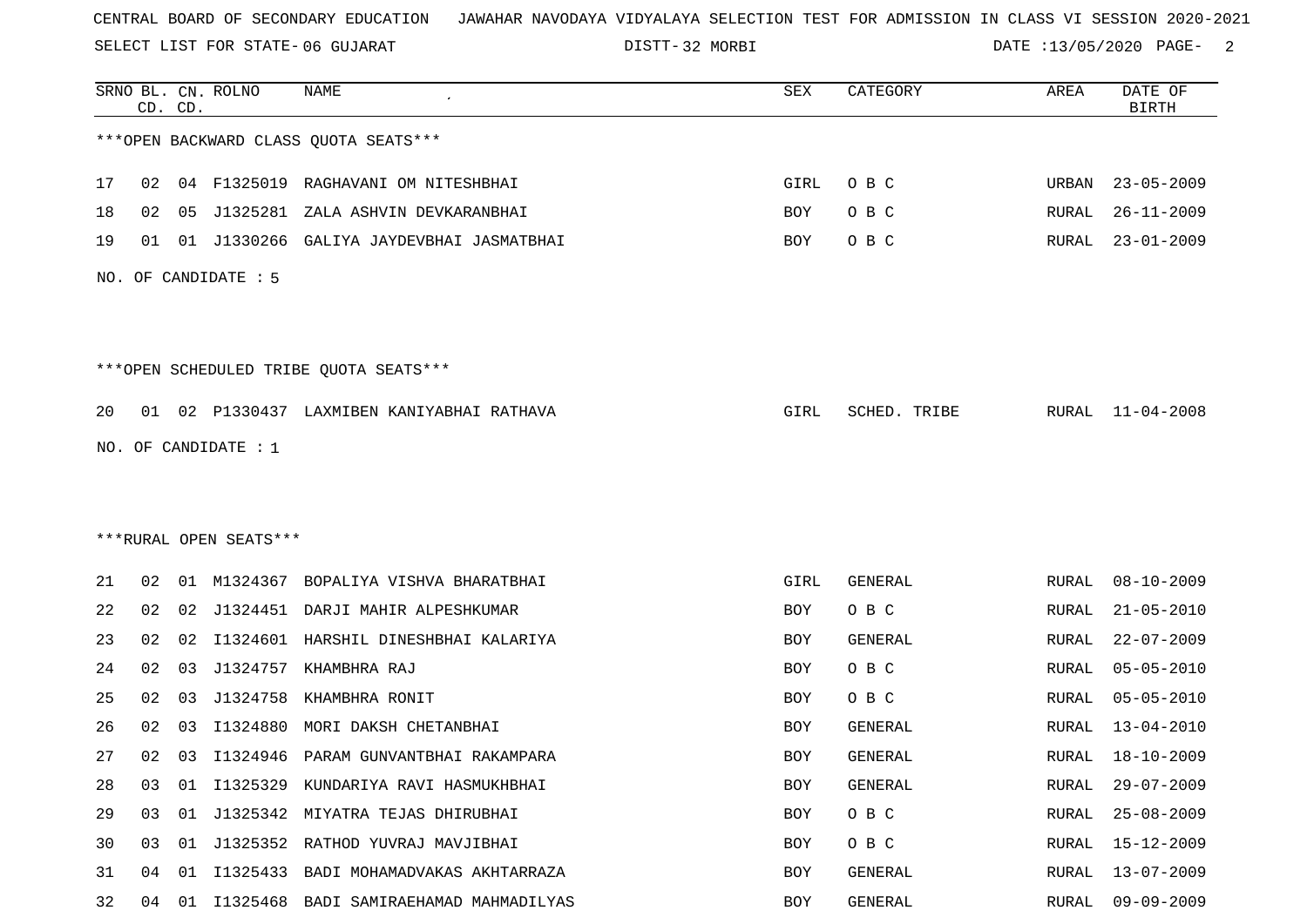SELECT LIST FOR STATE- DISTT- 06 GUJARAT

32 MORBI DATE :13/05/2020 PAGE- 3

|    | CD. CD.        |    | SRNO BL. CN. ROLNO     | <b>NAME</b>                       | <b>SEX</b> | CATEGORY       | AREA  | DATE OF<br><b>BIRTH</b> |
|----|----------------|----|------------------------|-----------------------------------|------------|----------------|-------|-------------------------|
|    |                |    | ***RURAL OPEN SEATS*** |                                   |            |                |       |                         |
| 33 | 04             | 01 | M1325484               | BARAIYA ARCHANA BADARSINH         | GIRL       | <b>GENERAL</b> | RURAL | $30 - 11 - 2009$        |
| 34 | 04             | 01 | J1325532               | CHAUHAN MANISH DILIPBHAI          | <b>BOY</b> | O B C          | RURAL | $31 - 01 - 2010$        |
| 35 | 04             | 01 | J1325533               | CHAUHAN MEHUL HIRABHAI            | <b>BOY</b> | O B C          | RURAL | $17 - 09 - 2009$        |
| 36 | 04             | 01 | J1325535               | CHAUHAN NITIN VIPULBHAI           | BOY        | O B C          | RURAL | $03 - 04 - 2010$        |
| 37 | 04             | 03 | N1325875               | RAJPARA ARCHANA RAYADHANBHAI      | GIRL       | O B C          | RURAL | $12 - 11 - 2008$        |
| 38 | 04             | 03 | M1325897               | SANJA RIYA CHANDRESHBHAI          | GIRL       | <b>GENERAL</b> | RURAL | $20 - 10 - 2009$        |
| 39 | 0 <sub>5</sub> | 01 | I1326873               | DHARAM KAKASANIYA                 | BOY        | <b>GENERAL</b> | RURAL | $04 - 08 - 2009$        |
| 40 | 0 <sub>5</sub> | 01 | M1326977               | MENDAPARA TULSI DINESHBHAI        | GIRL       | <b>GENERAL</b> | RURAL | $02 - 07 - 2009$        |
| 41 | 05             | 01 | I1326978               | MENDPARA JEEL PARESHBHAI          | <b>BOY</b> | <b>GENERAL</b> | RURAL | $01 - 06 - 2010$        |
| 42 | 05             | 01 | M1326997               | PAN FENSI                         | GIRL       | <b>GENERAL</b> | RURAL | $13 - 01 - 2010$        |
| 43 | 05             | 01 | I1327059               | SUVARIYA SHREYANSH HASMUKHBHAI    | BOY        | <b>GENERAL</b> | RURAL | $18 - 01 - 2010$        |
| 44 | 01             | 01 | J1330243               | DHARIYA PARMAR KRUPAL HASMUKHBHAI | BOY        | O B C          | RURAL | $28 - 01 - 2010$        |
| 45 | 01             | 01 | J1330264               | GADESHIYA NIRMIT VISHNUBHAI       | BOY        | O B C          | RURAL | $23 - 01 - 2010$        |
| 46 | 01             | 01 | J1330316               | JAMBUKIYA KHODABHAI PREMJIBHAI    | BOY        | O B C          | RURAL | $19 - 01 - 2010$        |
| 47 | 01             | 02 | J1330481               | MARSUNIYA KHODABHAI GOVINDBHAI    | BOY        | O B C          | RURAL | $09 - 07 - 2007$        |
| 48 | 01             | 02 | M1330569               | PATEL KRUPALI MUKESHBHAI          | GIRL       | <b>GENERAL</b> | RURAL | $25 - 02 - 2010$        |
| 49 | 01             | 02 | I1330573               | PATEL TIRTH HITESHKUMAR           | BOY        | <b>GENERAL</b> | RURAL | $21 - 09 - 2009$        |
| 50 | 01             | 03 |                        | J1330766 YUVRAJ AJITBHAI KHER     | <b>BOY</b> | O B C          | RURAL | $06 - 06 - 2009$        |

NO. OF CANDIDATE : 30

\*\*\*RURAL SCHEDULED CASTE QUOTA SEATS\*\*\*

| 51 |  |                          | 02 01 K1324405 CHAVDA VYOM              | BOY        | SCHED. CASTE | RURAL 04-02-2009 |
|----|--|--------------------------|-----------------------------------------|------------|--------------|------------------|
| 52 |  |                          | 02 02 K1324649 JATIN MAHESHBHAI VAGHELA | <b>BOY</b> | SCHED. CASTE | RURAL 22-12-2009 |
|    |  | 53 02 03 K1324903 NIRMAL |                                         | <b>BOY</b> | SCHED. CASTE | RURAL 17-11-2009 |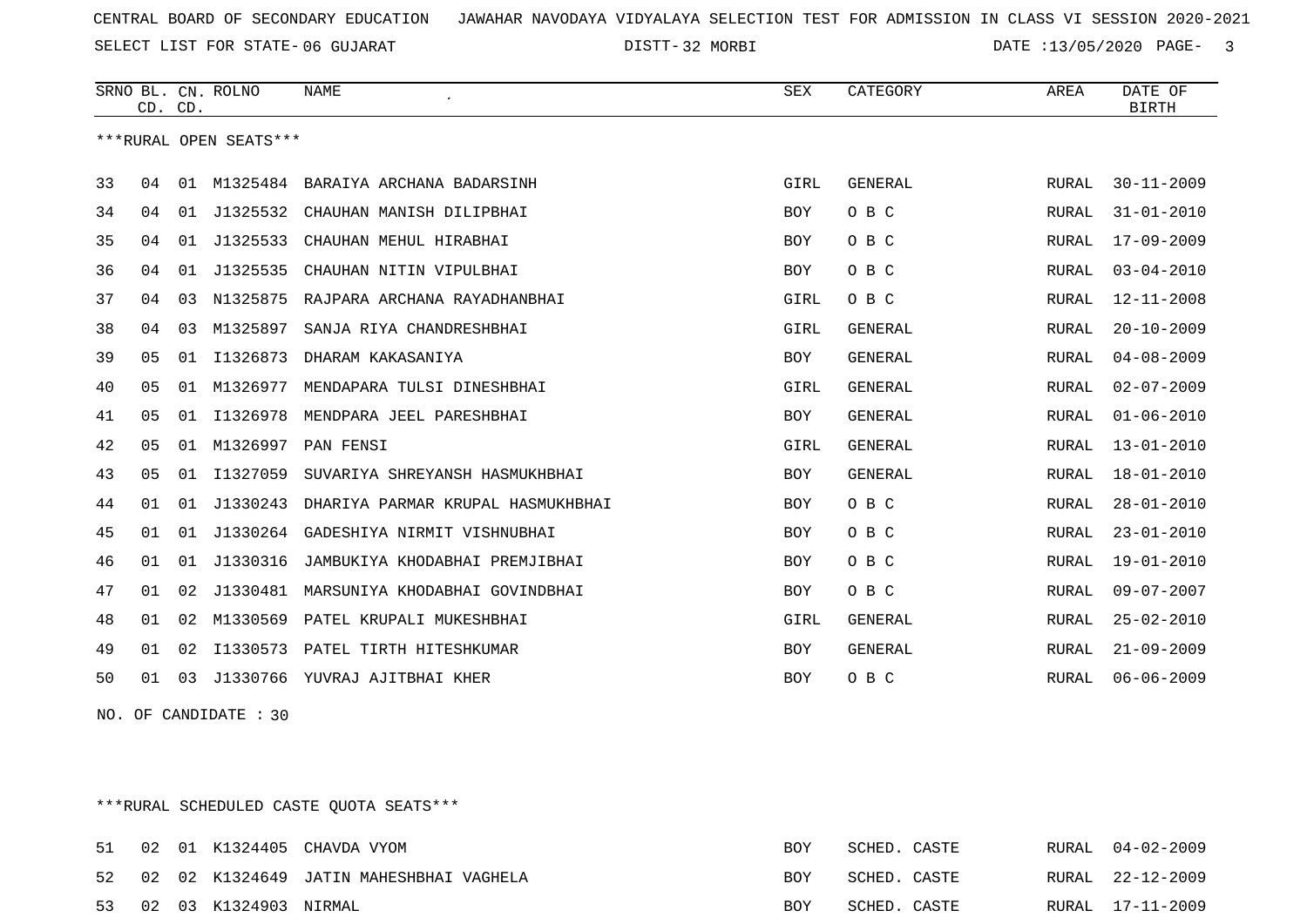SELECT LIST FOR STATE- DISTT- 06 GUJARAT

DISTT-32 MORBI DATE :13/05/2020 PAGE- 4

|                                         | CD. CD. |    | SRNO BL. CN. ROLNO | NAME                                     | SEX        | CATEGORY     | AREA  | DATE OF<br>BIRTH |  |  |
|-----------------------------------------|---------|----|--------------------|------------------------------------------|------------|--------------|-------|------------------|--|--|
| ***RURAL SCHEDULED CASTE OUOTA SEATS*** |         |    |                    |                                          |            |              |       |                  |  |  |
| 54                                      | 04      |    |                    | 02 01325651 JYOTI SHAILESHBHAI NAGVADIYA | GIRL       | SCHED. CASTE |       | RURAL 11-03-2010 |  |  |
| 55                                      | በ 4     | 03 |                    | K1326054 VORA VIVEK GIRADHARBHAI         | BOY        | SCHED. CASTE | RURAL | $20 - 06 - 2009$ |  |  |
| 56                                      | 05      |    | 01 01327057        | SOLANKI SRUSHTI HARESHBHAI               | GIRL       | SCHED. CASTE | RURAL | 02-10-2010       |  |  |
| 57                                      | O 1     |    |                    | 02 K1330461 MAKVANA JAYARAJ BHAILALBHAI  | <b>BOY</b> | SCHED. CASTE | RURAL | $26 - 10 - 2009$ |  |  |
| 58                                      | O 1     |    |                    | 02 01330475 MAKWANA RUTVIKA              | GIRL       | SCHED. CASTE | RURAL | $01 - 07 - 2009$ |  |  |
| 59                                      | 01      |    |                    | 03 01330748 VANIYA VEDIKA HARIBHAI       | GIRL       | SCHED. CASTE | RURAL | $05 - 11 - 2009$ |  |  |
| NO. OF CANDIDATE : 9                    |         |    |                    |                                          |            |              |       |                  |  |  |

# \*\*\*RURAL BACKWARD CLASS QUOTA SEATS\*\*\*

| 60 | 02 |     |             | 02 N1324614 HUMBAL PRERANA UMESHBHAI    | GIRL       | O B C | RURAL | $23 - 08 - 2009$ |
|----|----|-----|-------------|-----------------------------------------|------------|-------|-------|------------------|
| 61 | 02 | 0.2 |             | J1324616 HUMBAL SOHAM RANJITBHAI        | BOY        | O B C | RURAL | $28 - 10 - 2009$ |
| 62 | 02 | 05  | J1325205    | TOYTA BHARAT VIRAMBHAI                  | BOY        | O B C | RURAL | $01 - 02 - 2010$ |
| 63 | 04 | 01  | J1325494    | BAVLIYA VIPUL MANSUKHBHAI               | BOY        | O B C | RURAL | $24 - 08 - 2009$ |
| 64 | 04 | 03  |             | J1325876 RANGAPARA MAYURBHAI SURESHBHAI | BOY        | O B C | RURAL | $13 - 01 - 2010$ |
| 65 | 04 | 03  |             | N1325883 RATHOD NENSI RAYDHANBHAI       | GIRL       | O B C | RURAL | $07 - 02 - 2010$ |
| 66 | 05 |     |             | 01 N1326941 KHATANA HANSIKA MANSUKHBHAI | GIRL       | O B C | RURAL | 16-09-2009       |
| 67 | 05 | 01  |             | J1327044 SAVADIYA MEHUL DEVABHAI        | BOY        | O B C | RURAL | $10 - 11 - 2009$ |
| 68 | 01 | 0 1 |             | N1330212 DABHI DHRUVI GAUTAMBHAI        | GIRL       | O B C | RURAL | $04 - 08 - 2009$ |
| 69 | 01 | 01  |             | J1330215 DABHI MANSUKHBHAI JAGABHAI     | BOY        | O B C | RURAL | $26 - 05 - 2009$ |
| 70 | 01 |     | 01 N1330315 | JAMBUKIYA JINALBEN MUKESHBHAI           | GIRL       | O B C | RURAL | $10 - 07 - 2009$ |
| 71 | 01 | 02  |             | J1330462 MAKVANA KHODABHAI ISHWARBHAI   | <b>BOY</b> | O B C | RURAL | $08 - 09 - 2009$ |
| 72 | 01 | 02  |             | J1330554 PARMAR YASHKUMAR HARESHBHAI    | BOY        | O B C | RURAL | $20 - 10 - 2009$ |
| 73 | 01 |     |             | 02 N1330581 PORADIYA RITUBEN RAVJIBHAI  | GIRL       | O B C | RURAL | $01 - 07 - 2009$ |
| 74 | 01 | 03  |             | J1330639 SARARIYA SHIVAM MUKESHBHAI     | BOY        | O B C | RURAL | 12-07-2009       |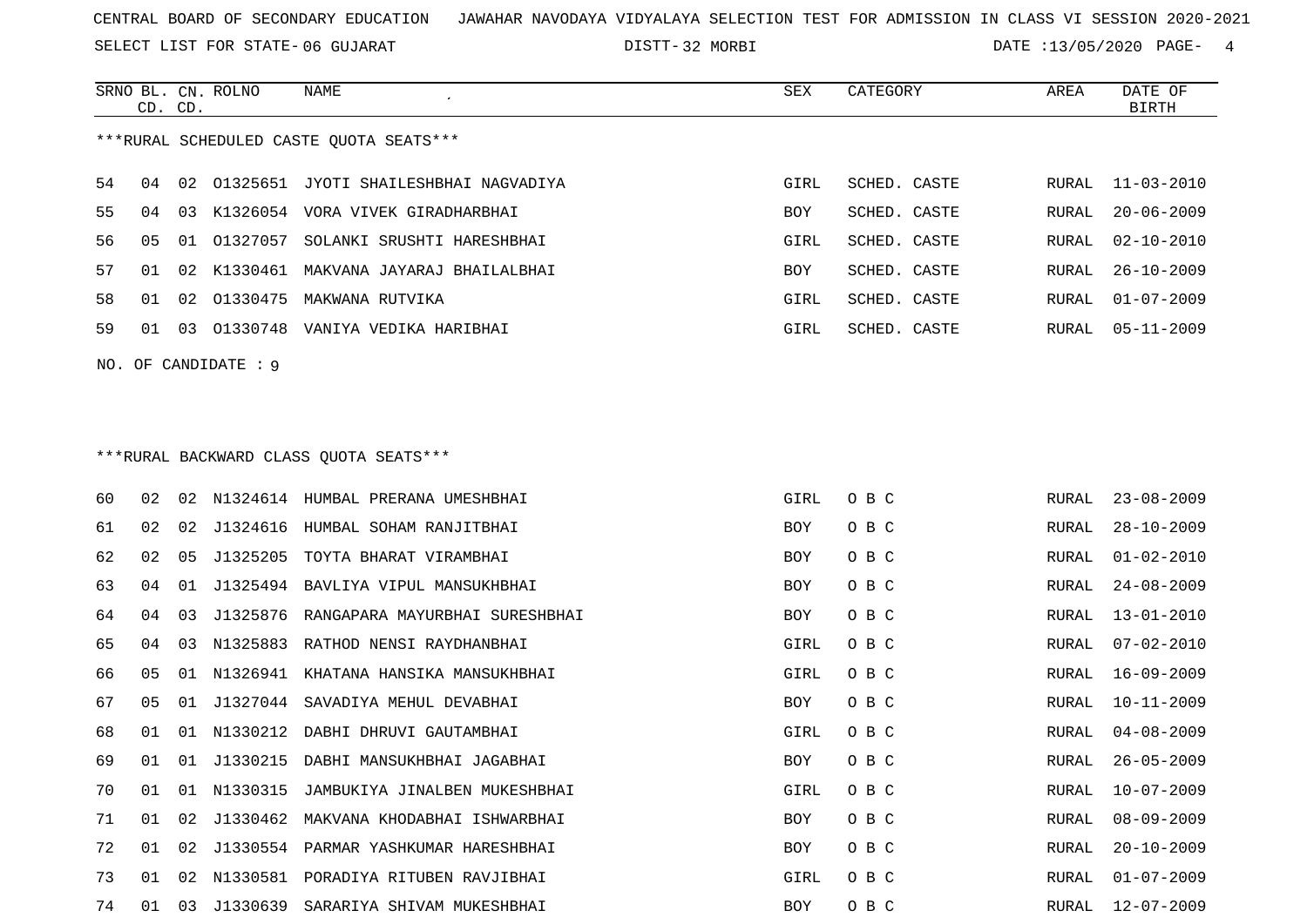SELECT LIST FOR STATE- DISTT- 06 GUJARAT

DISTT-32 MORBI DATE :13/05/2020 PAGE- 5

|     |    | CD. CD. | SRNO BL. CN. ROLNO    | NAME                                    | SEX        | CATEGORY     | AREA  | DATE OF<br>BIRTH |
|-----|----|---------|-----------------------|-----------------------------------------|------------|--------------|-------|------------------|
|     |    |         |                       | *** RURAL BACKWARD CLASS QUOTA SEATS*** |            |              |       |                  |
| 75  | 01 | 03      | N1330727              | UDECHA MAITRIBEN ALPESHBHAI             | GIRL       | O B C        | RURAL | $27 - 03 - 2010$ |
| NO. |    |         | OF CANDIDATE : 16     |                                         |            |              |       |                  |
|     |    |         |                       |                                         |            |              |       |                  |
|     |    |         |                       | ***RURAL SCHEDULED TRIBE QUOTA SEATS*** |            |              |       |                  |
| 76  | 02 |         |                       | 01 L1324359 BHURA KULDEEP               | BOY        | SCHED. TRIBE | RURAL | $07 - 05 - 2008$ |
| 77  | 05 |         | 01 L1327004           | PARMAR HARDIK BABUBHAI                  | <b>BOY</b> | SCHED. TRIBE | RURAL | $19 - 02 - 2008$ |
| 78  | 05 |         |                       | 01 P1327024 RATHVA MITALBEN             | GIRL       | SCHED. TRIBE | RURAL | $15 - 05 - 2009$ |
| 79  | 01 | 02      | L1330446              | MAHESHBHAI DESINGBHAI NAYAKA            | BOY        | SCHED. TRIBE | RURAL | $06 - 07 - 2007$ |
| 80  | 01 |         |                       | 02 P1330510 NAYKA JAGRUTI JITENDRABHAI  | GIRL       | SCHED. TRIBE | RURAL | 02-11-2007       |
|     |    |         | $NO.$ OF CANDIDATE: 5 |                                         |            |              |       |                  |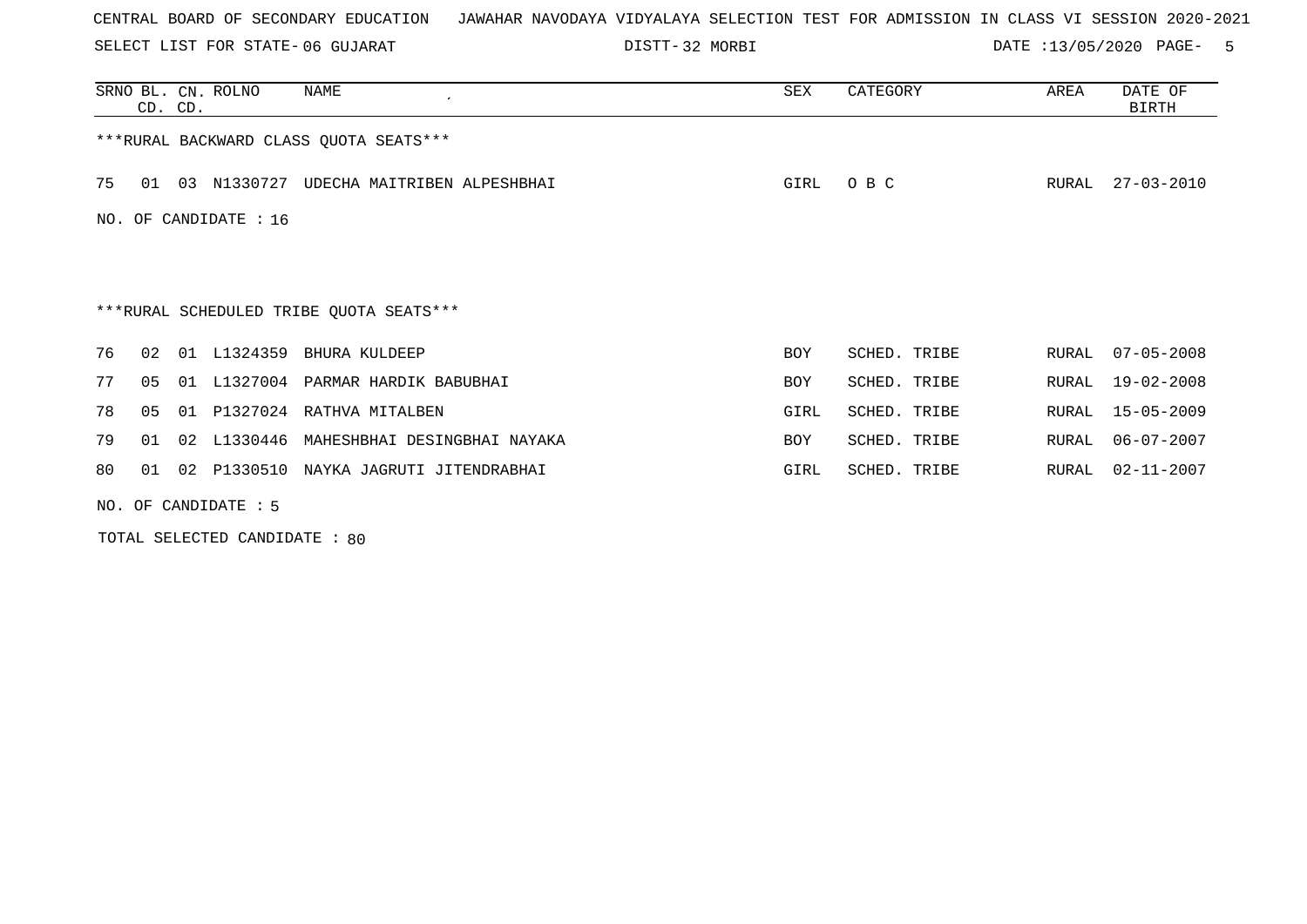SELECT LIST FOR STATE- DISTT- 06 GUJARAT

33 SURAT DATE :13/05/2020 PAGE- 1

|    |                                 | CD. CD. | SRNO BL. CN. ROLNO     | NAME                                    | SEX        | CATEGORY     | AREA  | DATE OF<br><b>BIRTH</b> |  |
|----|---------------------------------|---------|------------------------|-----------------------------------------|------------|--------------|-------|-------------------------|--|
|    |                                 |         | ***OPEN UR SEATS***    |                                         |            |              |       |                         |  |
| 1  | 05                              |         |                        | 01 B1299037 DHRUV BHAVESHKUMAR SHYARA   | <b>BOY</b> | O B C        | URBAN | $20 - 11 - 2009$        |  |
| 2  | 05                              |         |                        | 01 J1299051 DODIYA DEV                  | <b>BOY</b> | O B C        | RURAL | $17 - 02 - 2010$        |  |
| 3  | 05                              | 02      |                        | M1299491 VAISHNAV ARSHI ASHVINBHAI      | GIRL       | GENERAL      | RURAL | $16 - 07 - 2009$        |  |
| 4  | 06                              |         |                        | 01 E1299805 BOGHARA YASVI               | GIRL       | GENERAL      | URBAN | $10 - 01 - 2010$        |  |
| 5  | 06                              |         |                        | 03 B1300421 JAINAM PARMAR               | <b>BOY</b> | O B C        | URBAN | $12 - 03 - 2010$        |  |
| 6  | 06                              | 03      |                        | E1300611 KAPOPARA SHREYA ASHVINBHAI     | GIRL       | GENERAL      | URBAN | 14-02-2010              |  |
| 7  | 07                              |         |                        | 02 B1303059 VALA DHRUV SHAILESHBHAI     | BOY        | O B C        | URBAN | $04 - 08 - 2009$        |  |
|    |                                 |         | NO. OF CANDIDATE : 7   |                                         |            |              |       |                         |  |
|    |                                 |         |                        | *** OPEN SCHEDULED CASTE QUOTA SEATS*** |            |              |       |                         |  |
| 8  | 06                              |         |                        | 02 G1300176 GARGEYI JAGDISH KHOBRAGADE  | GIRL       | SCHED. CASTE | URBAN | $01 - 10 - 2009$        |  |
| 9  | 06                              |         |                        | 05 G1301238 PARMAR PRATIKSHA TEJASKUMAR | GIRL       | SCHED. CASTE | URBAN | $30 - 09 - 2008$        |  |
| 10 | 06                              |         |                        | 07 C1302138 TIRKAR ANSH BHARATBHAI      | BOY        | SCHED. CASTE | URBAN | $12 - 08 - 2009$        |  |
|    |                                 |         | NO. OF CANDIDATE : 3   |                                         |            |              |       |                         |  |
|    | ***OPEN DISABLED QUOTA SEATS*** |         |                        |                                         |            |              |       |                         |  |
| 11 | 06                              |         |                        | 03 A1300726 KOYANI MANTHAN BHAVESH      | BOY        | GENERAL      | URBAN | $01 - 08 - 2009$        |  |
| 12 | 07                              |         |                        | 02 E1303069 VASANI VISHVA               | GIRL       | GENERAL      | URBAN | $25 - 05 - 2009$        |  |
|    |                                 |         | NO. OF CANDIDATE : $2$ |                                         |            |              |       |                         |  |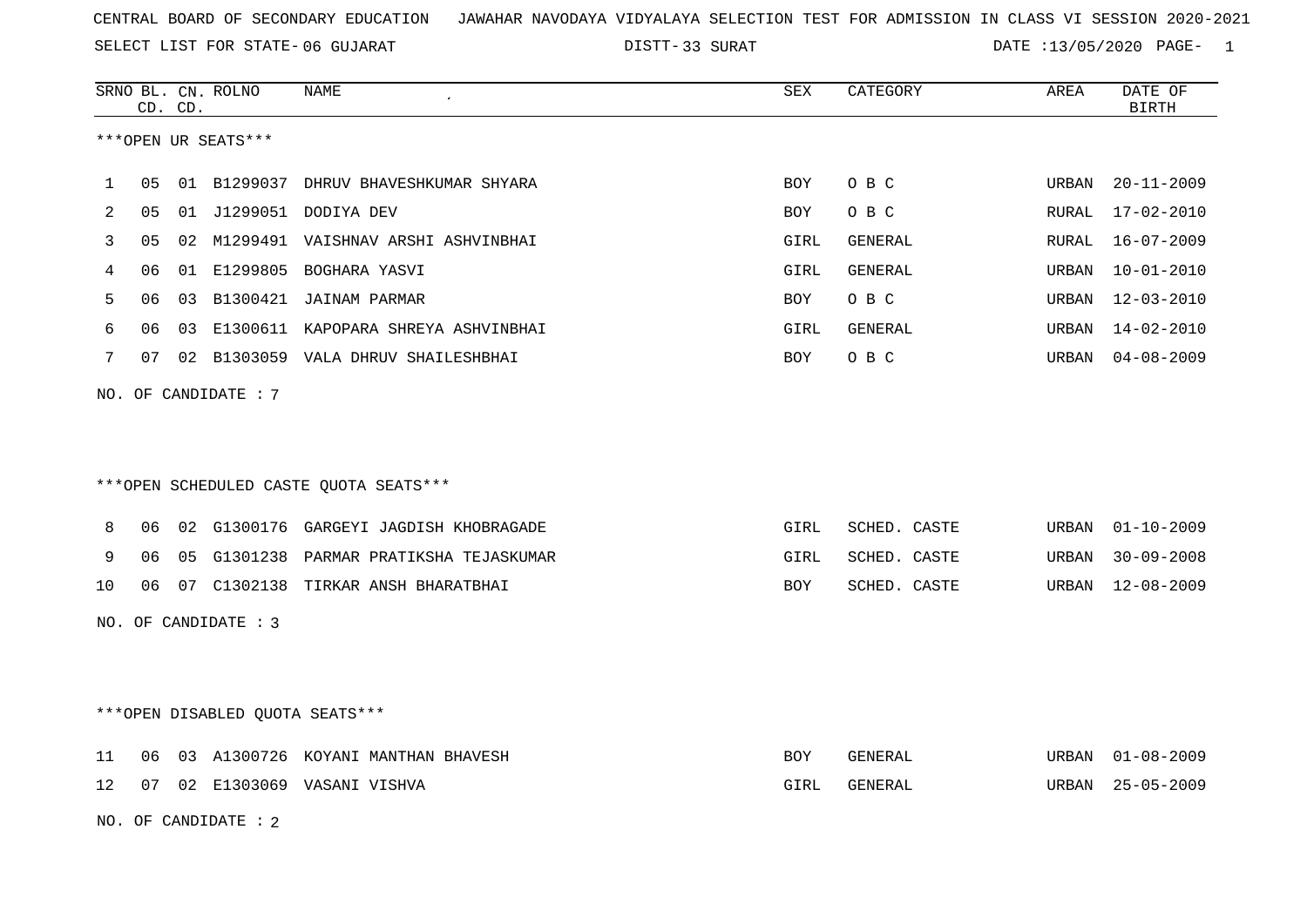SELECT LIST FOR STATE- DISTT- 06 GUJARAT

33 SURAT DATE :13/05/2020 PAGE- 2

|    |    | CD. CD. | SRNO BL. CN. ROLNO      | NAME                                         | SEX        | CATEGORY     | AREA  | DATE OF<br><b>BIRTH</b> |
|----|----|---------|-------------------------|----------------------------------------------|------------|--------------|-------|-------------------------|
|    |    |         |                         | *** OPEN BACKWARD CLASS QUOTA SEATS***       |            |              |       |                         |
|    |    |         |                         |                                              |            |              |       |                         |
| 13 | 05 |         | 01 J1299049             | DODIYA DAKSH                                 | BOY        | O B C        | RURAL | $17 - 02 - 2010$        |
| 14 | 06 | 04      | B1301085                | NAKUM KALPIT JAGDISHBHAI                     | BOY        | O B C        | URBAN | $04 - 08 - 2009$        |
| 15 | 06 | 04      |                         | B1301089 NAKUM VAISHVIK DHANSUKHBHAI         | BOY        | O B C        | URBAN | $14 - 04 - 2009$        |
| 16 | 07 | 02      | B1302764                | NAKUM JAYVARDHAN                             | <b>BOY</b> | O B C        | URBAN | $05 - 08 - 2009$        |
| 17 | 07 | 02      |                         | B1303051 VAGHELA UTSAV BABUBHAI              | BOY        | O B C        | URBAN | $12 - 09 - 2009$        |
|    |    |         | NO. OF CANDIDATE : 5    |                                              |            |              |       |                         |
|    |    |         |                         |                                              |            |              |       |                         |
|    |    |         |                         |                                              |            |              |       |                         |
|    |    |         |                         | ***OPEN SCHEDULED TRIBE QUOTA SEATS***       |            |              |       |                         |
| 18 | 02 |         |                         | 01 P1298175 VASAVA DILASHABEN RAJESHBHAI     | GIRL       | SCHED. TRIBE | RURAL | $14 - 02 - 2010$        |
| 19 | 03 |         |                         | 01 L1298266 RUTANSHBHAI                      | BOY        | SCHED. TRIBE | RURAL | $21 - 09 - 2009$        |
| 20 | 04 |         | 01 P1298660             | DHYANI                                       | GIRL       | SCHED. TRIBE | RURAL | $18 - 12 - 2009$        |
|    |    |         | NO. OF CANDIDATE : 3    |                                              |            |              |       |                         |
|    |    |         |                         |                                              |            |              |       |                         |
|    |    |         |                         |                                              |            |              |       |                         |
|    |    |         | ***RURAL OPEN SEATS***  |                                              |            |              |       |                         |
| 21 | 01 |         |                         | 01 I1297864 MAN LAPANI                       | BOY        | GENERAL      | RURAL | $21 - 08 - 2009$        |
| 22 | 01 | 01      | I1297868                | MEET NARESHBHAI BHANDERI                     | BOY        | GENERAL      | RURAL | $05 - 01 - 2010$        |
| 23 | 01 |         |                         | 01 N1297885 PATEL HEER                       | GIRL       | O B C        | RURAL | $26 - 03 - 2010$        |
| 24 | 02 |         |                         | 01 L1297985 CHAUDHARI MAYANKKUMAR MADHUBHAI  | BOY        | SCHED. TRIBE | RURAL | $10 - 07 - 2009$        |
| 25 | 02 |         |                         | 01 L1298087 GAMIT VANDANKUMAR                | BOY        | SCHED. TRIBE | RURAL | $03 - 12 - 2009$        |
| 26 | 02 |         |                         | 01 P1298088 GAMIT VRUTANSHIKUMARI MANISHBHAI | GIRL       | SCHED. TRIBE | RURAL | $21 - 05 - 2010$        |
| 27 | 02 |         |                         | 01 K1298112 MAHAR RONAKBHAI ASHOKBBHAI       | BOY        | SCHED. CASTE | RURAL | $05 - 02 - 2010$        |
| 28 |    |         | 03 01 L1298231 JAYKUMAR |                                              | BOY        | SCHED. TRIBE |       | RURAL 19-12-2009        |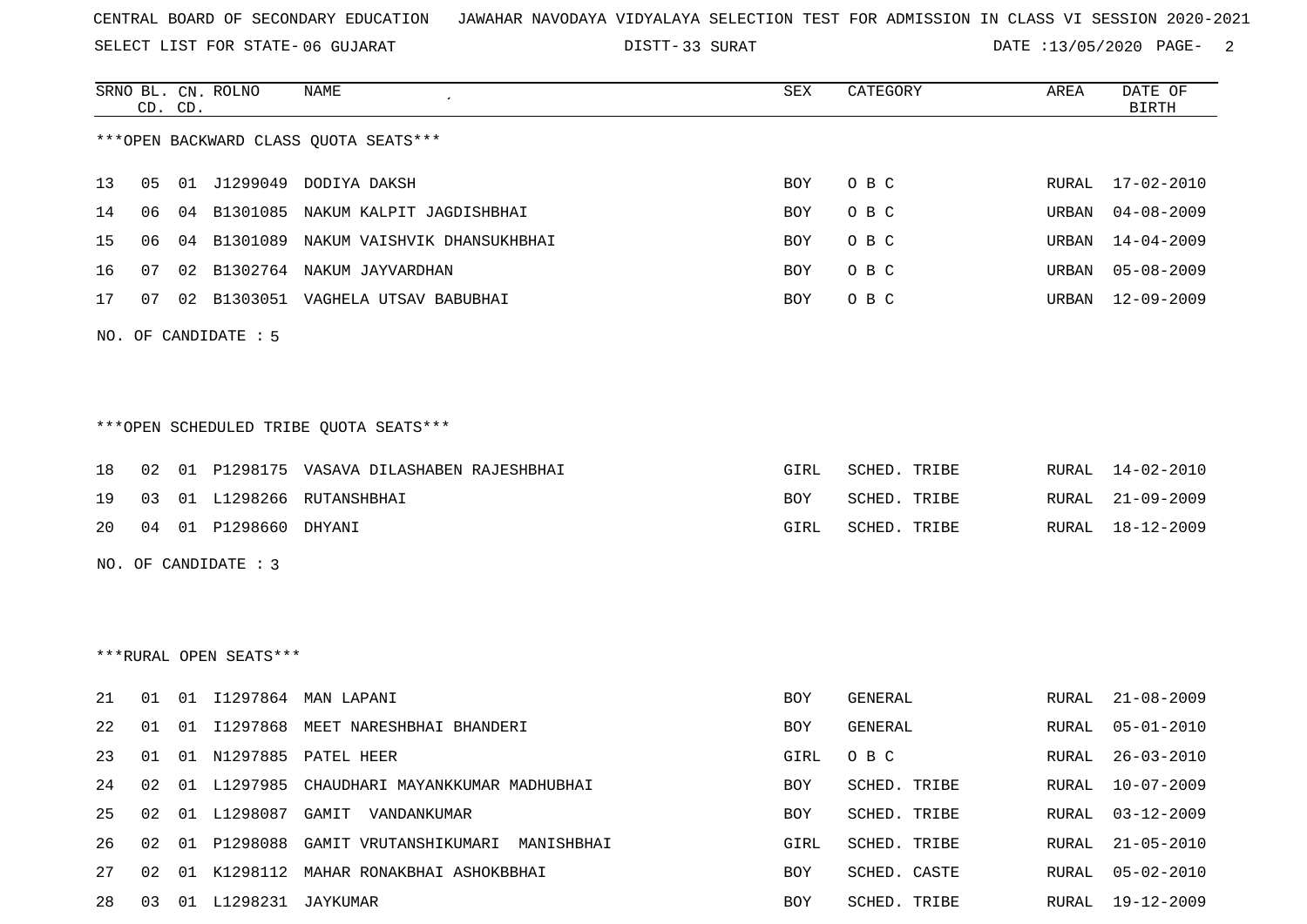SELECT LIST FOR STATE- DISTT- 06 GUJARAT

33 SURAT DATE :13/05/2020 PAGE- 3

|    |              | CD. CD. | SRNO BL. CN. ROLNO     | <b>NAME</b>                           | <b>SEX</b> | CATEGORY       | AREA         | DATE OF<br><b>BIRTH</b> |
|----|--------------|---------|------------------------|---------------------------------------|------------|----------------|--------------|-------------------------|
|    |              |         | ***RURAL OPEN SEATS*** |                                       |            |                |              |                         |
| 29 | 03           |         | 01 P1298380            | VASAVA SNEHAKUMARI SURESHBHAI         | GIRL       | SCHED. TRIBE   | RURAL        | $24 - 11 - 2009$        |
| 30 | 04           | 01      | I1298687               | HARSHIL DAKSHESH PAREKH               | <b>BOY</b> | <b>GENERAL</b> | RURAL        | $26 - 06 - 2009$        |
| 31 | 04           |         | 01 P1298720            | KINALKUMARI BALUBHAI CHAUDHARI        | GIRL       | SCHED. TRIBE   | RURAL        | $14 - 09 - 2009$        |
| 32 | 04           |         | 01 P1298738            | MANASVIKUMARI LALITBHAI CHAUDHARI     | GIRL       | SCHED. TRIBE   | RURAL        | $28 - 03 - 2010$        |
| 33 | 04           | 01      | I1298753               | MRUTYUNJAY                            | <b>BOY</b> | <b>GENERAL</b> | RURAL        | $23 - 06 - 2009$        |
| 34 | 05           | 01      | I1299158               | JOGANI JYOTKUMAR BHAVESHBHAI          | <b>BOY</b> | <b>GENERAL</b> | RURAL        | $28 - 09 - 2009$        |
| 35 | 05           | 02      | I1299242               | MANIYA JASH HARESHBHAI                | BOY        | <b>GENERAL</b> | RURAL        | $01 - 09 - 2009$        |
| 36 | 05           | 02      | M1299271               | NAKARANI KRUPA YOGESHBHAI             | GIRL       | <b>GENERAL</b> | RURAL        | $07 - 02 - 2009$        |
| 37 | 05           | 02      |                        | M1299366 RADADIYA VIDIKSHA BHARATBHAI | GIRL       | <b>GENERAL</b> | RURAL        | $19 - 04 - 2010$        |
| 38 | 07           | 01      | J1302644               | KALASARIYA MAYANK                     | BOY        | O B C          | RURAL        | $02 - 02 - 2010$        |
| 39 | 07           | 02      | N1303035               | URVISHA ZINZALA                       | GIRL       | O B C          | RURAL        | $12 - 09 - 2009$        |
| 40 | 08           | 01      |                        | I1303207 PRADUM JAYNARAYAN DARAJI     | BOY        | <b>GENERAL</b> | RURAL        | $18 - 07 - 2009$        |
| 41 | 08           | 01      | I1303267               | TIWARI OM                             | <b>BOY</b> | <b>GENERAL</b> | RURAL        | $20 - 12 - 2009$        |
| 42 | 09           | 01      | P1303321               | CHAUDHARI YATRIKAKUMRI ARUNBHAI       | GIRL       | SCHED. TRIBE   | RURAL        | $05 - 02 - 2009$        |
| 43 | 09           |         | 01 11303340            | KRISH RIBADIYA                        | <b>BOY</b> | <b>GENERAL</b> | <b>RURAL</b> | $24 - 03 - 2010$        |
| 44 | 09           |         | 01 P1303358            | PATEL NIYATIKUMARI KAILESHBHAI        | GIRL       | SCHED. TRIBE   | RURAL        | $22 - 01 - 2009$        |
| 45 | 10           |         | 01 P1303379            | AYUSHIBEN MANOJBHAI PATEL             | GIRL       | SCHED. TRIBE   | <b>RURAL</b> | $19 - 02 - 2010$        |
| 46 | 10           | 01      | L1303401               | CHAUDHARI<br>URVESHKUMAR KAILASHBHAI  | <b>BOY</b> | SCHED. TRIBE   | RURAL        | $20 - 05 - 2010$        |
| 47 | $10^{\circ}$ |         |                        | 01 P1303492 RUTVI MANISHBHAI PATEL    | GIRL       | SCHED. TRIBE   | RURAL        | $01 - 04 - 2010$        |

NO. OF CANDIDATE : 27

\*\*\*RURAL SCHEDULED CASTE QUOTA SEATS\*\*\*

|  |  | 48 01 01 K1297852 JENISHKUMAR SATISHBHAI PARMAR     | <b>BOY</b> | SCHED. CASTE |  | RURAL 27-10-2009 |
|--|--|-----------------------------------------------------|------------|--------------|--|------------------|
|  |  | 49 01 01 01297856 KATARIYA HEMANGIKUMARI CHETANBHAI | GIRL       | SCHED. CASTE |  | RURAL 26-02-2010 |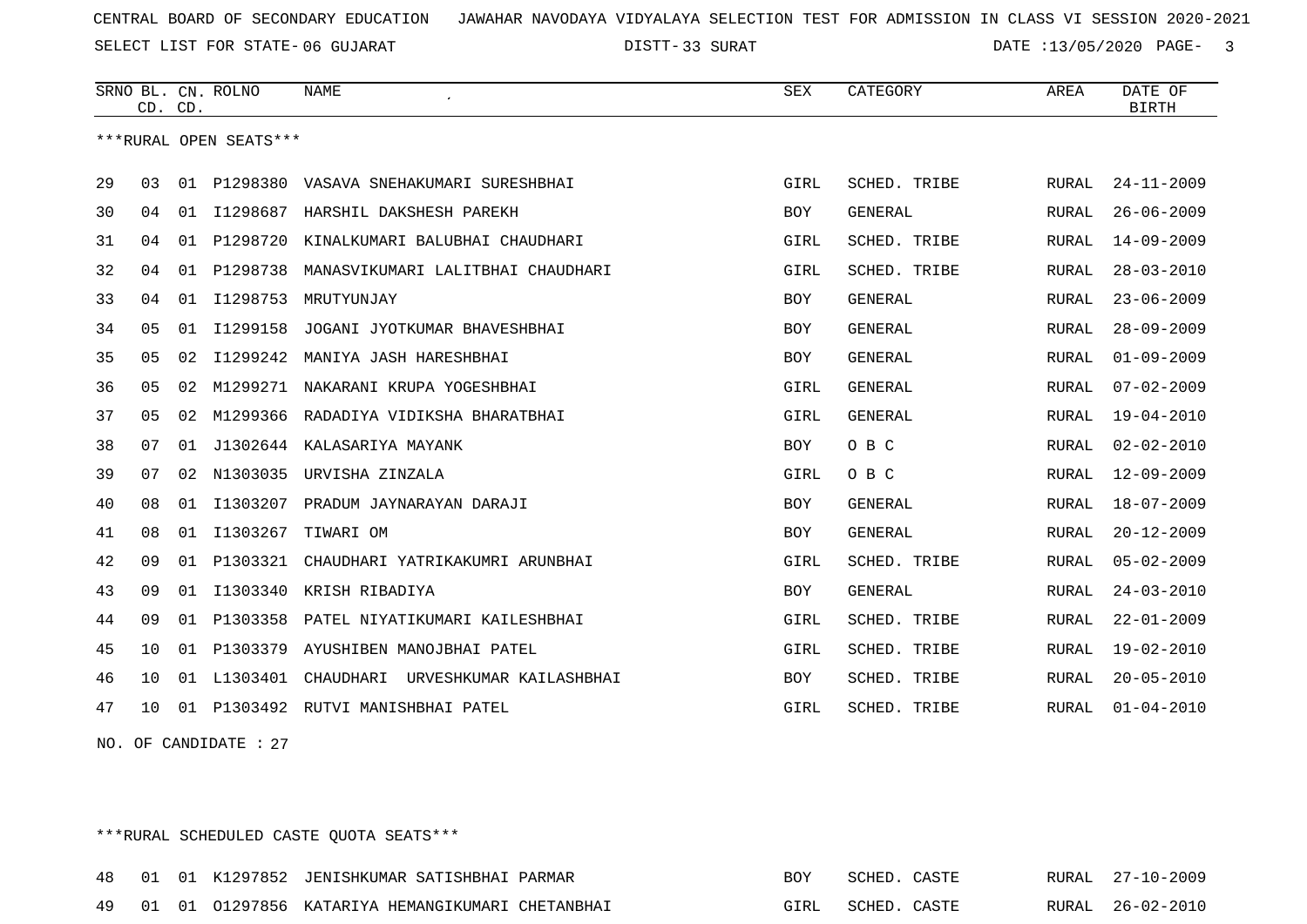SELECT LIST FOR STATE- DISTT- 06 GUJARAT

SRNO BL. CN.

ROLNO NAME SEX CATEGORY AREA DATE OF

33 SURAT DATE :13/05/2020 PAGE- 4

|    | CD. CD. |    |                     |                                             |            |              |       | <b>BIRTH</b>     |
|----|---------|----|---------------------|---------------------------------------------|------------|--------------|-------|------------------|
|    |         |    |                     | ***RURAL SCHEDULED CASTE QUOTA SEATS***     |            |              |       |                  |
| 50 | 01      |    | 01 01297870 NATASHA |                                             | GIRL       | SCHED. CASTE | RURAL | $28 - 05 - 2010$ |
| 51 | 02      | 01 |                     | K1297935 ADITYA PRAVIN NARWADE              | BOY        | SCHED. CASTE | RURAL | $01 - 05 - 2009$ |
| 52 | 02      |    |                     | 01 K1298157 SOLANKI AKSHAYKUMAR VIJAYBHAI   | BOY        | SCHED. CASTE | RURAL | 17-07-2009       |
| 53 | 07      | 02 | 01302817            | PARMAR DRASHTI BHARATBHAI                   | GIRL       | SCHED. CASTE | RURAL | $28 - 11 - 2009$ |
| 54 | 08      |    | 01 K1303161         | JODHPURIYA SAMARTH JAYESHBHAI               | BOY        | SCHED. CASTE | RURAL | $24 - 11 - 2009$ |
| 55 | 09      | 01 | 01303333            | GUNJANBEN VIPULKUMAR ASTAWALA               | GIRL       | SCHED. CASTE | RURAL | $06 - 12 - 2008$ |
| 56 | 09      |    |                     | 01 01303366 SOLANKI SHREYAKUMARI RAKESHBHAI | GIRL       | SCHED. CASTE | RURAL | $14 - 06 - 2009$ |
|    |         |    | NO. OF CANDIDATE: 9 |                                             |            |              |       |                  |
|    |         |    |                     |                                             |            |              |       |                  |
|    |         |    |                     | ***RURAL BACKWARD CLASS OUOTA SEATS***      |            |              |       |                  |
| 57 | 01      |    |                     | 01 J1297895 PATEL PRINCEKUMAR MAHESHBHAI    | <b>BOY</b> | O B C        | RURAL | $30 - 03 - 2010$ |
| 58 | 05      | 01 |                     | J1298916 ABHAY MUKESHBHAI DHANDHUKIYA       | BOY        | O B C        | RURAL | $19 - 06 - 2009$ |
| 59 | 05      |    |                     | 01 J1299168 KALSARIYA PRINCE                | BOY        | O B C        | RURAL | $30 - 06 - 2009$ |
| 60 | 05      | 01 | J1299180            | KATARIYA BALMUKAND DHIRUBHAI                | BOY        | O B C        | RURAL | $01 - 09 - 2009$ |
| 61 | 05      | 02 | J1299253            | MEET ASHOKBHI JOSHI                         | BOY        | O B C        | RURAL | $25 - 07 - 2009$ |
| 62 | 05      | 02 | J1299311            | PARAMAR HETANKSHKUMAR GHANSHYAMBHAI         | BOY        | O B C        | RURAL | $15 - 09 - 2009$ |
| 63 | 05      | 02 | N1299407            | SARIKA NITINBHAI CHAUHAN                    | GIRL       | O B C        | RURAL | $05 - 09 - 2009$ |
| 64 | 05      | 02 | J1299430            | SHINGALA NAUTAMKUMAR PRAGJIBHAI             | BOY        | O B C        | RURAL | $24 - 09 - 2009$ |
| 65 | 05      | 02 | N1299458            | TANK HANI SHAILESHBHAI                      | GIRL       | O B C        | RURAL | $25 - 06 - 2009$ |
| 66 | 05      |    | 02 J1299540         | ZINZALA PRATIK JAGDISHBHAI                  | BOY        | O B C        | RURAL | $11 - 02 - 2009$ |
| 67 |         |    |                     | 07 01 J1302419 ABHAY LADUMOR                | BOY        | O B C        | RURAL | 19-06-2009       |
| 68 | 07      |    |                     | 01 J1302458 BALDANIYA DEEP                  | BOY        | O B C        | RURAL | $16 - 03 - 2010$ |
| 69 | 07      |    |                     | 01 J1302541 DIPAK KATARIYA                  | BOY        | O B C        | RURAL | $03 - 10 - 2009$ |
| 70 | 07      |    |                     | 01 J1302672 KATARIYA ROHIT                  | BOY        | O B C        | RURAL | $07 - 01 - 2010$ |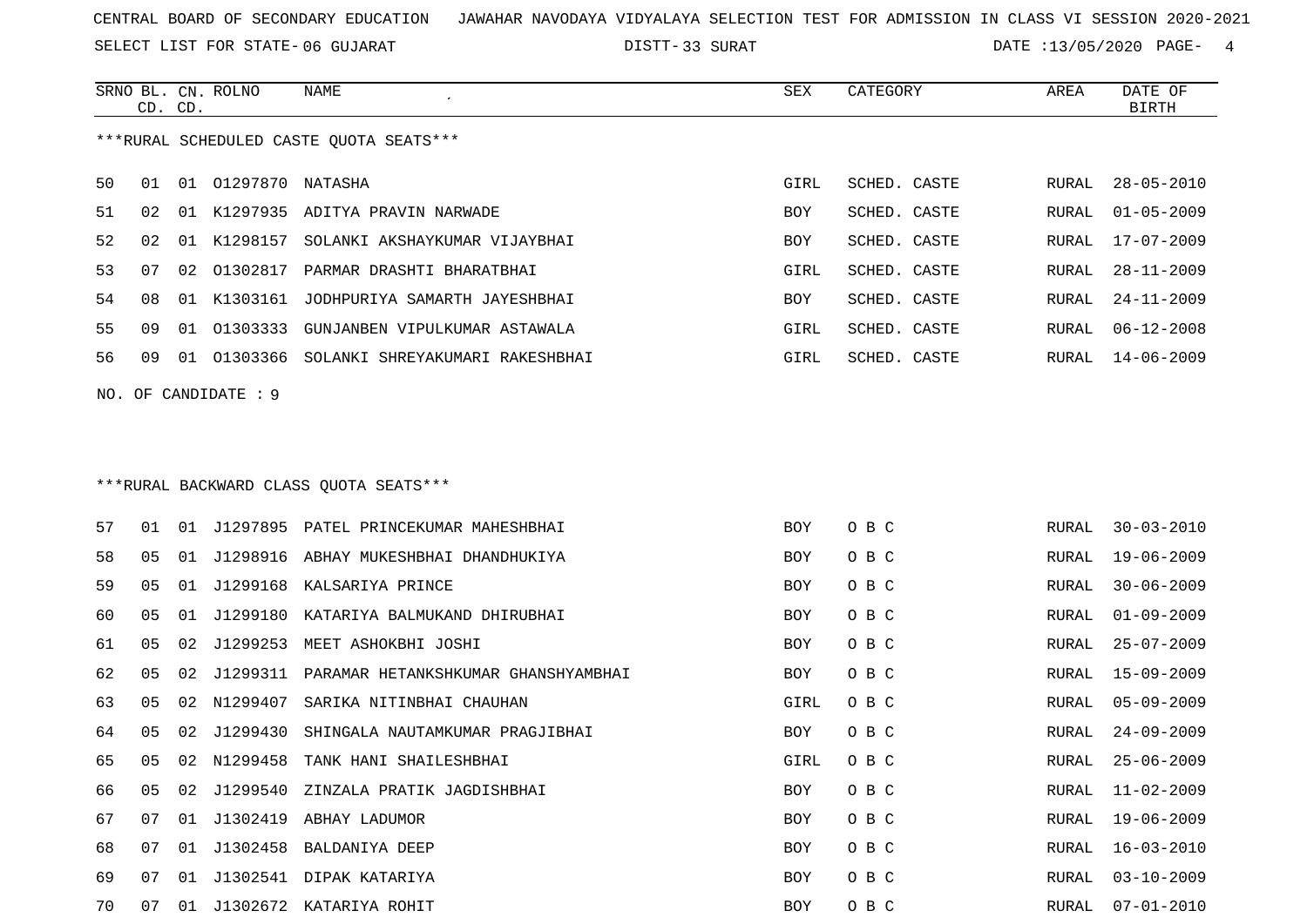SELECT LIST FOR STATE- DISTT- 06 GUJARAT

33 SURAT DATE :13/05/2020 PAGE- 5

|     | CD. CD. |    | SRNO BL. CN. ROLNO | <b>NAME</b>                                | SEX        | CATEGORY            | AREA  | DATE OF<br><b>BIRTH</b> |
|-----|---------|----|--------------------|--------------------------------------------|------------|---------------------|-------|-------------------------|
|     |         |    |                    | ***RURAL BACKWARD CLASS OUOTA SEATS***     |            |                     |       |                         |
| 71  | 07      |    |                    | 01 N1302752 MISTRY VRUNDA VINAYBHAI        | GIRL       | O B C               | RURAL | 15-11-2008              |
| 72  | 07      |    |                    | 02 J1302986 SHYORA HARSH                   | BOY        | O B C               | RURAL | $24 - 06 - 2009$        |
| NO. |         |    | OF CANDIDATE : 16  |                                            |            |                     |       |                         |
|     |         |    |                    |                                            |            |                     |       |                         |
|     |         |    |                    |                                            |            |                     |       |                         |
|     |         |    |                    | ***RURAL SCHEDULED TRIBE OUOTA SEATS***    |            |                     |       |                         |
| 73  | 04      |    |                    | 01 L1298404 AADITYAKUMAR PRATAPBHAI VASAVA | <b>BOY</b> | SCHED. TRIBE        | RURAL | $08 - 10 - 2009$        |
| 74  | 04      |    | 01 L1298458        | CHAUDHARI DEVKUMAR RAKESHBHAI              | <b>BOY</b> | <b>SCHED. TRIBE</b> | RURAL | $08 - 10 - 2009$        |
| 75  | 04      |    | 01 L1298549        | CHAUDHARI PRINCEKUMAR SANDIPBHAI           | <b>BOY</b> | <b>SCHED. TRIBE</b> | RURAL | $20 - 12 - 2009$        |
| 76  | 04      |    | 01 P1298710        | JYOTIBEN RAKESHBHAI VASAVA                 | GIRL       | <b>SCHED. TRIBE</b> | RURAL | $09 - 04 - 2010$        |
| 77  | 04      | 01 | L1298788           | PRINCE KANUBHAI CHAUDHARI                  | BOY        | SCHED. TRIBE        | RURAL | $15 - 10 - 2009$        |
| 78  | 04      | 01 | P1298817           | RIYAKUMARI RANCHHODBHAI CHAUDHARI          | GIRL       | SCHED. TRIBE        | RURAL | $25 - 07 - 2009$        |
| 79  | 04      |    | 01 P1298903        | VRUTIKUMARI SUBHASHBHAI CHAUDHARI          | GIRL       | SCHED. TRIBE        | RURAL | $19 - 07 - 2009$        |
| 80  | 05      |    |                    | 01 P1299231 MAITRY KUVARJIBHAI CHAUDHARI   | GIRL       | SCHED. TRIBE        | RURAL | $21 - 08 - 2009$        |

NO. OF CANDIDATE : 8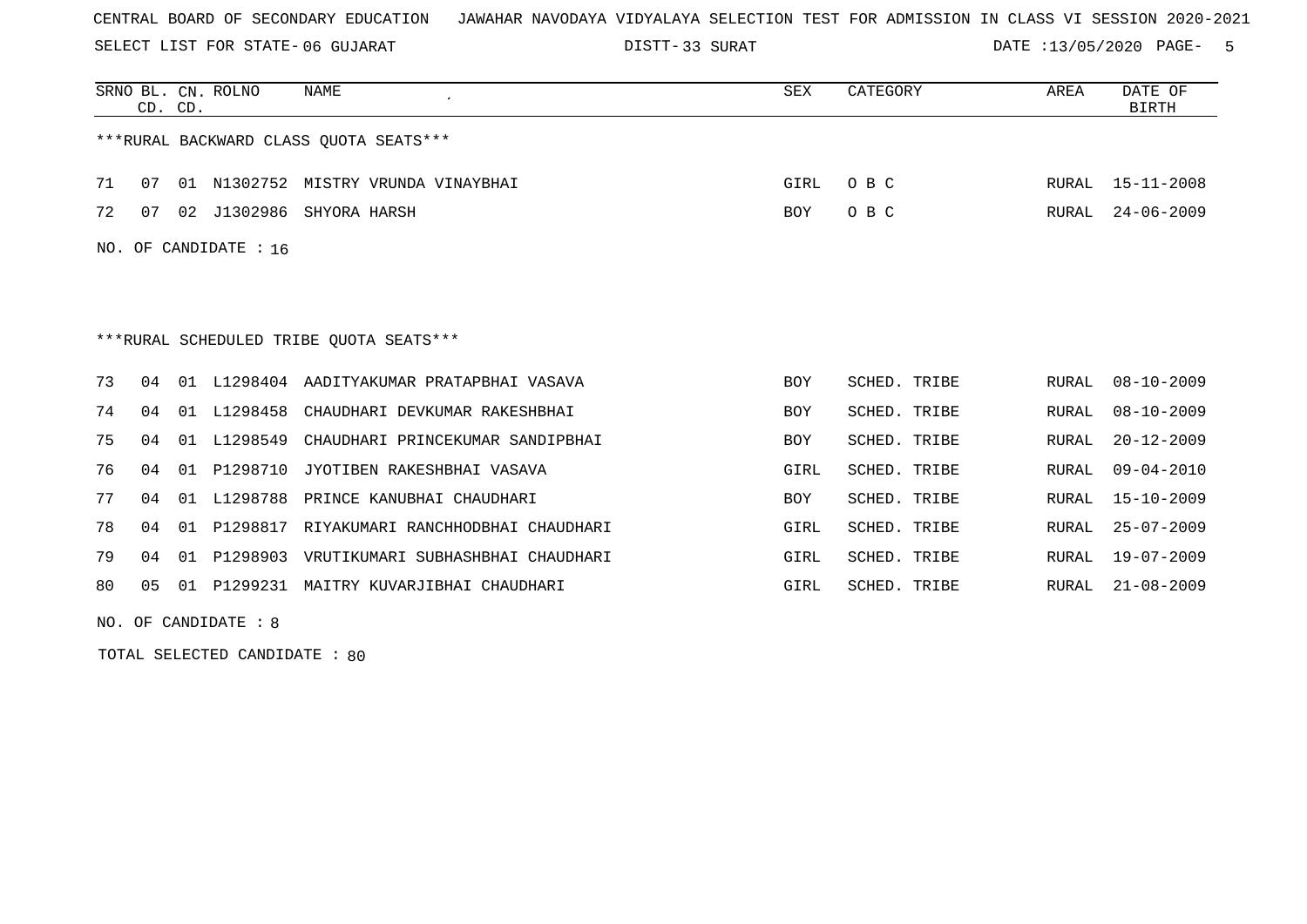SELECT LIST FOR STATE- DISTT- 06 GUJARAT

DISTT-34 CHOTA UDAIPUR DATE :13/05/2020 PAGE- 1

|              | CD. CD. | SRNO BL. CN. ROLNO   | <b>NAME</b>                                    | SEX  | CATEGORY     | AREA | DATE OF<br><b>BIRTH</b> |
|--------------|---------|----------------------|------------------------------------------------|------|--------------|------|-------------------------|
|              |         | ***OPEN UR SEATS***  |                                                |      |              |      |                         |
|              |         |                      | 1 05 03 N1361072 SHREYA JALPESHBHAI PANCHOLI   | GIRL | O B C        |      | RURAL 06-12-2008        |
|              |         | NO. OF CANDIDATE : 1 |                                                |      |              |      |                         |
|              |         |                      |                                                |      |              |      |                         |
|              |         |                      | ***OPEN SCHEDULED CASTE QUOTA SEATS***         |      |              |      |                         |
| 2            |         |                      | 03 01 01359240 PARMAR BHAGYASHREE SHAILESHBHAI | GIRL | SCHED. CASTE |      | RURAL 03-05-2010        |
| $\mathbf{3}$ |         |                      | 05 03 K1361076 SOLANKI ARYANKUMAR              | BOY  | SCHED. CASTE |      | RURAL 24-05-2009        |
|              |         | NO. OF CANDIDATE : 2 |                                                |      |              |      |                         |
|              |         |                      |                                                |      |              |      |                         |
|              |         |                      | ***OPEN DISABLED QUOTA SEATS***                |      |              |      |                         |
|              |         |                      | 4 04 01 L1360389 RATHWA NILKUMAR MAHENDRABHAI  | BOY  | SCHED. TRIBE |      | RURAL 08-02-2010        |
|              |         | NO. OF CANDIDATE : 1 |                                                |      |              |      |                         |
|              |         |                      |                                                |      |              |      |                         |
|              |         |                      | *** OPEN BACKWARD CLASS QUOTA SEATS***         |      |              |      |                         |
| 5            |         |                      | 02 01 N1358410 BARIA DHRUVIKABEN RAYJIBHAI     | GIRL | O B C        |      | RURAL 01-05-2009        |
| 6            |         |                      | 02 01 J1358412 BARIA HARESHKUMAR BHOPATBHAI    | BOY  | O B C        |      | RURAL 22-10-2008        |
| 7            |         |                      | 05 01 N1360542 PARMAR JIMISHABEN               | GIRL | O B C        |      | RURAL 26-05-2010        |

NO. OF CANDIDATE : 3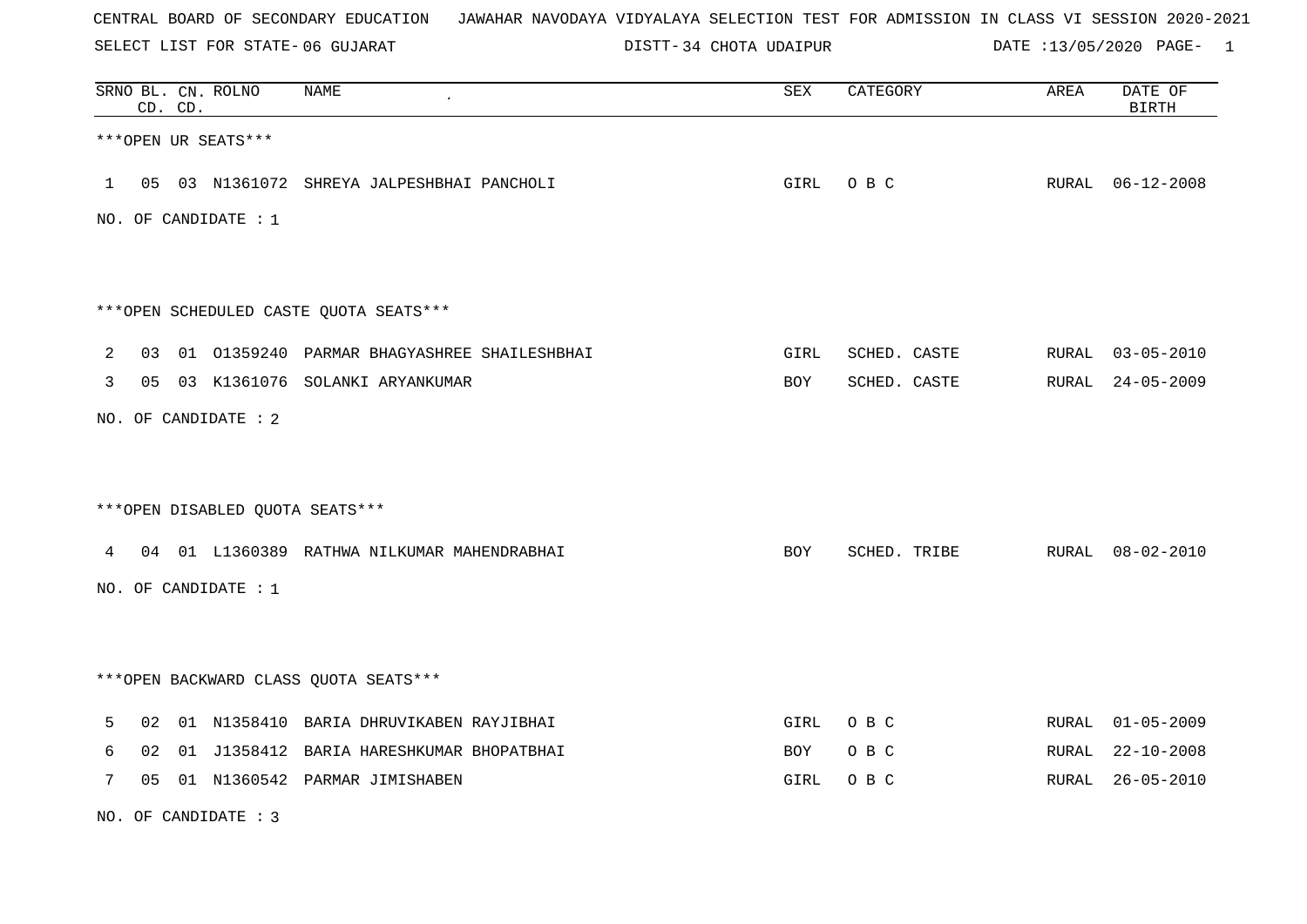SELECT LIST FOR STATE- DISTT- 06 GUJARAT

34 CHOTA UDAIPUR DATE :13/05/2020 PAGE- 2

|    |                | CD. CD. | SRNO BL. CN. ROLNO     | <b>NAME</b>                               | SEX        | CATEGORY       | AREA         | DATE OF<br><b>BIRTH</b> |
|----|----------------|---------|------------------------|-------------------------------------------|------------|----------------|--------------|-------------------------|
|    |                |         |                        | ***OPEN SCHEDULED TRIBE QUOTA SEATS***    |            |                |              |                         |
| 8  | 05             |         |                        | 03 L1360884 RATHWA AMITBHAI DEVSINGBHAI   | <b>BOY</b> | SCHED. TRIBE   | RURAL        | $02 - 11 - 2009$        |
| 9  | 0 <sub>5</sub> |         |                        | 03 P1361022 RATHWA SNEHABEN               | GIRL       | SCHED. TRIBE   | RURAL        | $03 - 05 - 2010$        |
| 10 | 05             |         |                        | 03 L1361027 RATHWA SVARKUMAR              | <b>BOY</b> | SCHED. TRIBE   | RURAL        | $21 - 12 - 2009$        |
|    |                |         |                        |                                           |            |                |              |                         |
|    |                |         | NO. OF CANDIDATE : $3$ |                                           |            |                |              |                         |
|    |                |         |                        |                                           |            |                |              |                         |
|    |                |         |                        |                                           |            |                |              |                         |
|    |                |         | ***RURAL OPEN SEATS*** |                                           |            |                |              |                         |
| 11 | 01             |         |                        | 01 P1358191 RATHVA JANVI BHAVNITBHAI      | GIRL       | SCHED. TRIBE   | RURAL        | $12 - 06 - 2009$        |
| 12 | 02             |         |                        | 01 P1358622 RATHVA ARYA REKESHKUMAR       | GIRL       | SCHED. TRIBE   | RURAL        | $15 - 04 - 2010$        |
| 13 | 02             |         |                        | 01 P1358655 RATHVA BHAVNABEN RAMESHBHAI   | GIRL       | SCHED. TRIBE   | RURAL        | $01 - 07 - 2007$        |
| 14 | 03             |         |                        | 01 M1359244 PATEL BHAKTIBEN HITENDRAKUMAR | GIRL       | <b>GENERAL</b> | RURAL        | $20 - 03 - 2009$        |
| 15 | 03             |         |                        | 02 P1359508 RATHVA URVASHIBEN ASANBHAI    | GIRL       | SCHED. TRIBE   | <b>RURAL</b> | $04 - 02 - 2009$        |
| 16 | 04             |         |                        | 01 P1360424 TADAVI JYOTIKABEN HARISHBHAI  | GIRL       | SCHED. TRIBE   | <b>RURAL</b> | $24 - 11 - 2009$        |
| 17 | 05             |         |                        | 03 P1361029 RATHWA TANVIBEN DINESHBHAI    | GIRL       | SCHED. TRIBE   | RURAL        | 15-06-2008              |
|    |                |         | NO. OF CANDIDATE : 7   |                                           |            |                |              |                         |
|    |                |         |                        |                                           |            |                |              |                         |
|    |                |         |                        |                                           |            |                |              |                         |
|    |                |         |                        | *** RURAL SCHEDULED CASTE QUOTA SEATS***  |            |                |              |                         |
| 18 | 01             |         |                        | 01 01358139 PARMAR TEJASVINIBEN           | GIRL       | SCHED. CASTE   | RURAL        | $26 - 08 - 2009$        |
| 19 | 01             |         |                        | 01 K1358140 PARMAR VRAJ CHINTANKUMAR      | <b>BOY</b> | SCHED. CASTE   | RURAL        | $11 - 09 - 2009$        |
| 20 | 04             |         |                        | 01 01360286 HETVIBEN ROHIT                | GIRL       | SCHED. CASTE   | RURAL        | $12 - 10 - 2009$        |
| 21 | 05             |         |                        | 01 01360450 ANJANEE HANUBHAI RATHOD       | GIRL       | SCHED. CASTE   | RURAL        | $16 - 07 - 2009$        |

22 05 03 O1361089 VANKAR NIKITABEN THAKORBHAI GIRL SCHED. CASTE RURAL 17-11-2009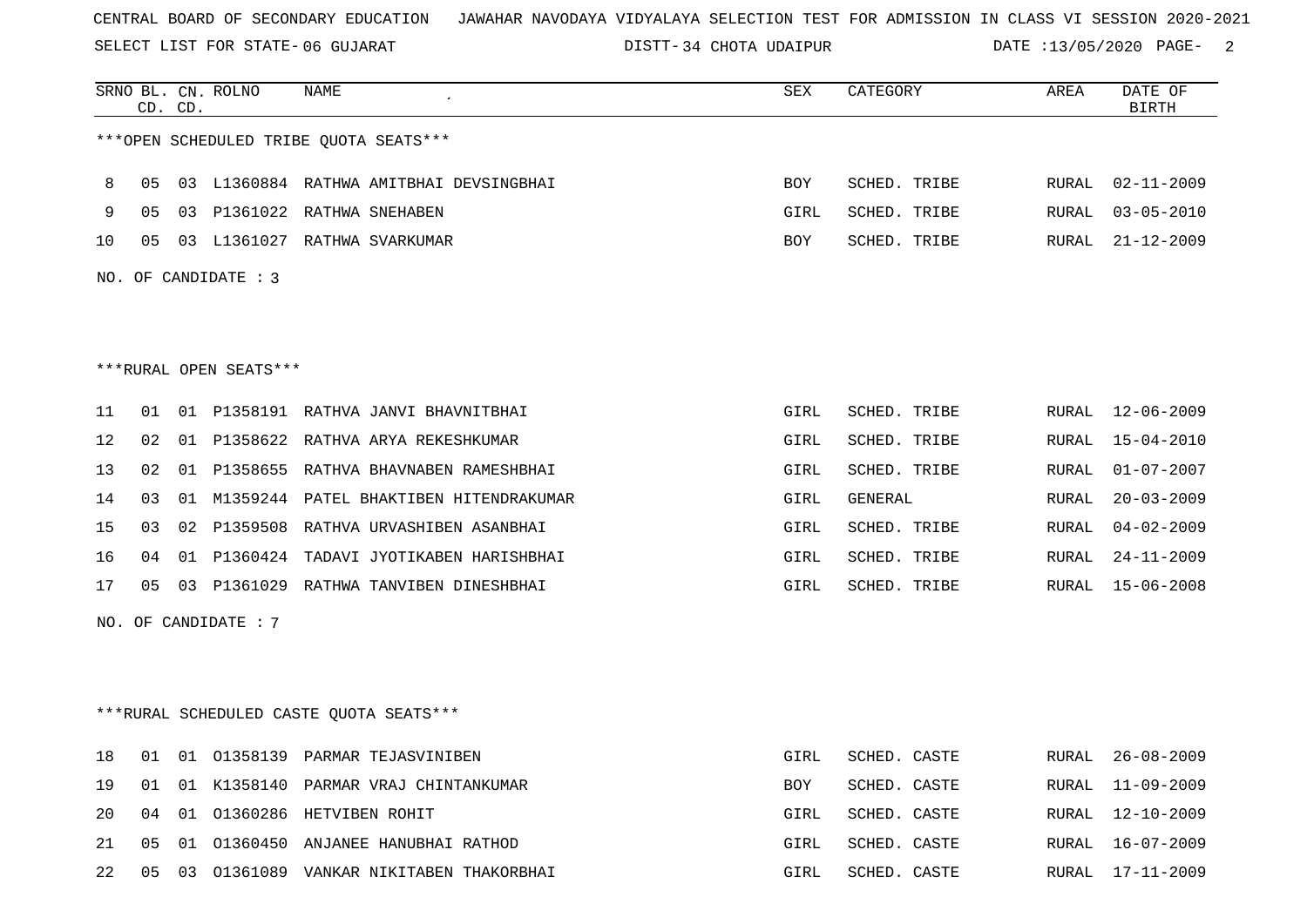SELECT LIST FOR STATE- DISTT- 06 GUJARAT

34 CHOTA UDAIPUR DATE :13/05/2020 PAGE- 3

|    |    | CD. CD. | SRNO BL. CN. ROLNO   | NAME                                      | SEX  | CATEGORY            | AREA  | DATE OF<br><b>BIRTH</b> |
|----|----|---------|----------------------|-------------------------------------------|------|---------------------|-------|-------------------------|
|    |    |         | NO. OF CANDIDATE : 5 |                                           |      |                     |       |                         |
|    |    |         |                      |                                           |      |                     |       |                         |
|    |    |         |                      |                                           |      |                     |       |                         |
|    |    |         |                      | *** RURAL BACKWARD CLASS QUOTA SEATS***   |      |                     |       |                         |
|    |    |         |                      |                                           |      |                     |       |                         |
| 23 | 01 | 01      |                      | J1357963 BARIA MEETKUMAR RAJENDRABHAI     | BOY  | O B C               | RURAL | $01 - 06 - 2007$        |
| 24 | 01 |         | 01 N1358128          | PANCHAL DIYA CHANDRAKANTBHAI              | GIRL | O B C               | RURAL | $17 - 03 - 2010$        |
| 25 | 01 | 01      |                      | J1358297 YUGKUMAR ASHOKBHAI BARIYA        | BOY  | O B C               | RURAL | $10 - 01 - 2010$        |
| 26 | 02 | 01      | J1358444             | CHAUHAN DIXANTKUMAR GULABSINH             | BOY  | O B C               | RURAL | $22 - 10 - 2009$        |
| 27 | 04 | 01      | J1360203             | BHARAWAD RUTURAJ BHALABHAI                | BOY  | O B C               | RURAL | $09 - 01 - 2010$        |
| 28 | 04 | 01      | J1360300             | KRISH BHARATBHAI DER                      | BOY  | O B C               | RURAL | $20 - 07 - 2009$        |
| 29 | 05 |         | 01 N1360553          | PRAJAPATI RUDRABEN                        | GIRL | O B C               | RURAL | $26 - 05 - 2010$        |
| 30 | 05 |         |                      | 01 N1360583 RATHOD DIYA DHARMENDRA        | GIRL | O B C               | RURAL | $16 - 03 - 2010$        |
|    |    |         | NO. OF CANDIDATE: 8  |                                           |      |                     |       |                         |
|    |    |         |                      |                                           |      |                     |       |                         |
|    |    |         |                      |                                           |      |                     |       |                         |
|    |    |         |                      |                                           |      |                     |       |                         |
|    |    |         |                      | ***RURAL SCHEDULED TRIBE QUOTA SEATS***   |      |                     |       |                         |
| 31 | 05 | 03      |                      | L1360841 RATHVA SUNILBHAI VIKESHBHAI      | BOY  | SCHED. TRIBE        | RURAL | $24 - 09 - 2009$        |
| 32 | 05 | 03      |                      | P1360848 RATHVA TARABEN                   | GIRL | SCHED. TRIBE        | RURAL | $24 - 05 - 2010$        |
| 33 | 05 | 03      |                      | P1360965 RATHWA NIDHIBEN VISHALBHAI       | GIRL | <b>SCHED. TRIBE</b> | RURAL | $26 - 12 - 2008$        |
| 34 | 05 | 03      |                      | L1360971 RATHWA NIRAVBHAI                 | BOY  | SCHED. TRIBE        | RURAL | $16 - 12 - 2009$        |
| 35 | 05 | 03      |                      | L1361012 RATHWA SANJANABEN DINESHBHAI     | BOY  | SCHED. TRIBE        | RURAL | $07 - 10 - 2009$        |
| 36 | 05 |         |                      | 03 P1361021 RATHWA SHRUTIBEN              | GIRL | SCHED. TRIBE        |       | RURAL 26-11-2009        |
| 37 | 05 |         |                      | 03 L1361024 RATHWA SUMITBHAI RAJUBHAI     | BOY  | SCHED. TRIBE        | RURAL | 15-02-2010              |
| 38 | 05 |         |                      | 03 P1361036 RATHWA URVASHIBEN DURGESHBHAI | GIRL | SCHED. TRIBE        | RURAL | $28 - 10 - 2008$        |
| 39 | 05 |         |                      | 03 P1361058 RATHWA ZALAKBEN MURSINGBHAI   | GIRL | SCHED. TRIBE        | RURAL | $27 - 11 - 2009$        |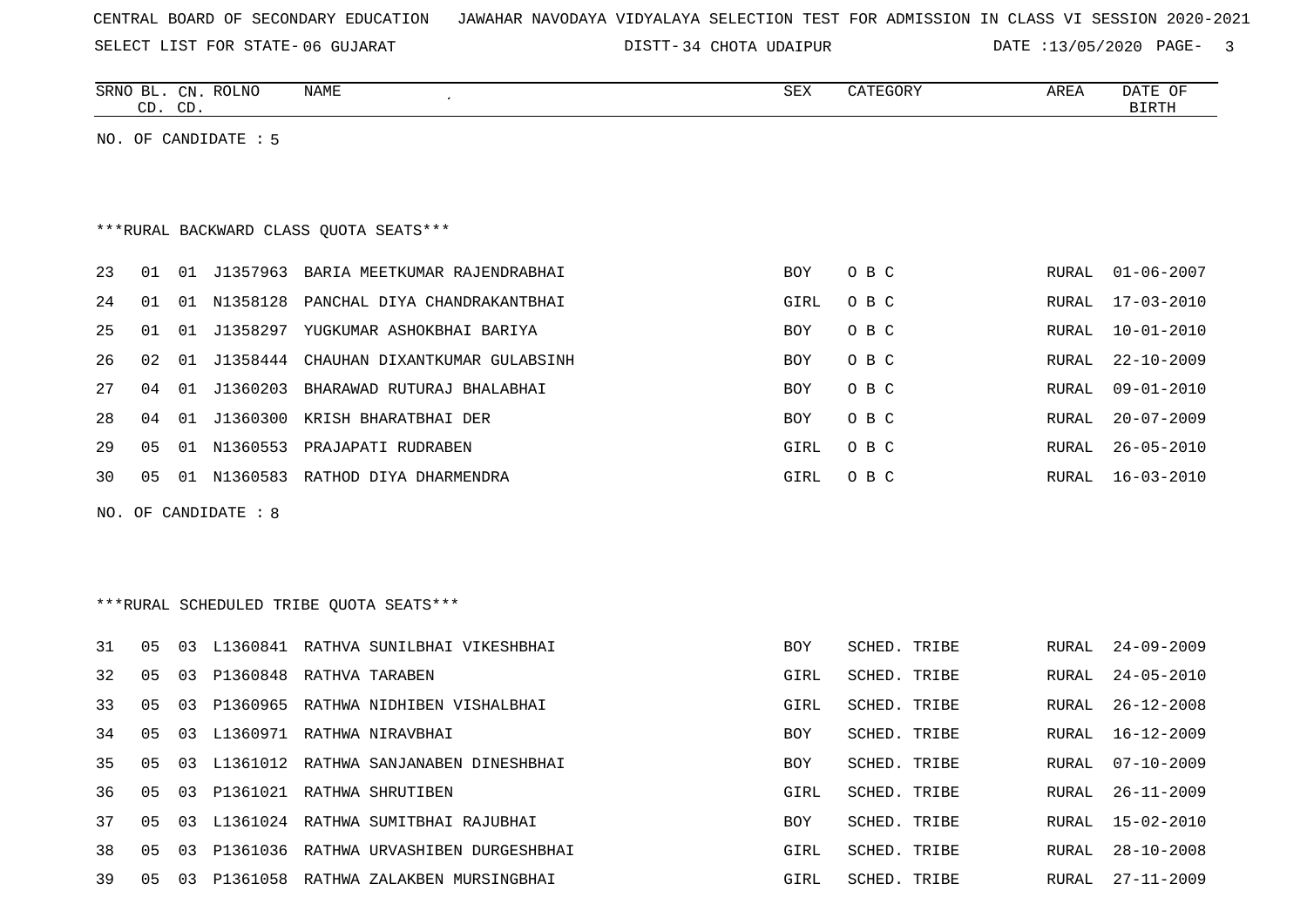|  |  |  |  |  | CENTRAL BOARD OF SECONDARY EDUCATION | JAWAHAR NAVODAYA VIDYALAYA SELECTION TEST FOR ADMISSION IN CLASS VI SESSION 2020-2021 |  |  |  |  |  |  |  |  |  |  |  |  |  |
|--|--|--|--|--|--------------------------------------|---------------------------------------------------------------------------------------|--|--|--|--|--|--|--|--|--|--|--|--|--|
|--|--|--|--|--|--------------------------------------|---------------------------------------------------------------------------------------|--|--|--|--|--|--|--|--|--|--|--|--|--|

SELECT LIST FOR STATE- DISTT- 06 GUJARAT 34 CHOTA UDAIPUR DATE :13/05/2020 PAGE- 4

| SRNO BL. CN. ROLNO<br>NAME<br>CD. CD.     | SEX        | CATEGORY     | AREA | DATE OF<br>BIRTH |
|-------------------------------------------|------------|--------------|------|------------------|
| ***RURAL SCHEDULED TRIBE OUOTA SEATS***   |            |              |      |                  |
| 40<br>03 L1361065 SACHINBHAI RATHWA<br>05 | <b>BOY</b> | SCHED. TRIBE |      | RURAL 10-10-2008 |
| NO. OF CANDIDATE: 10                      |            |              |      |                  |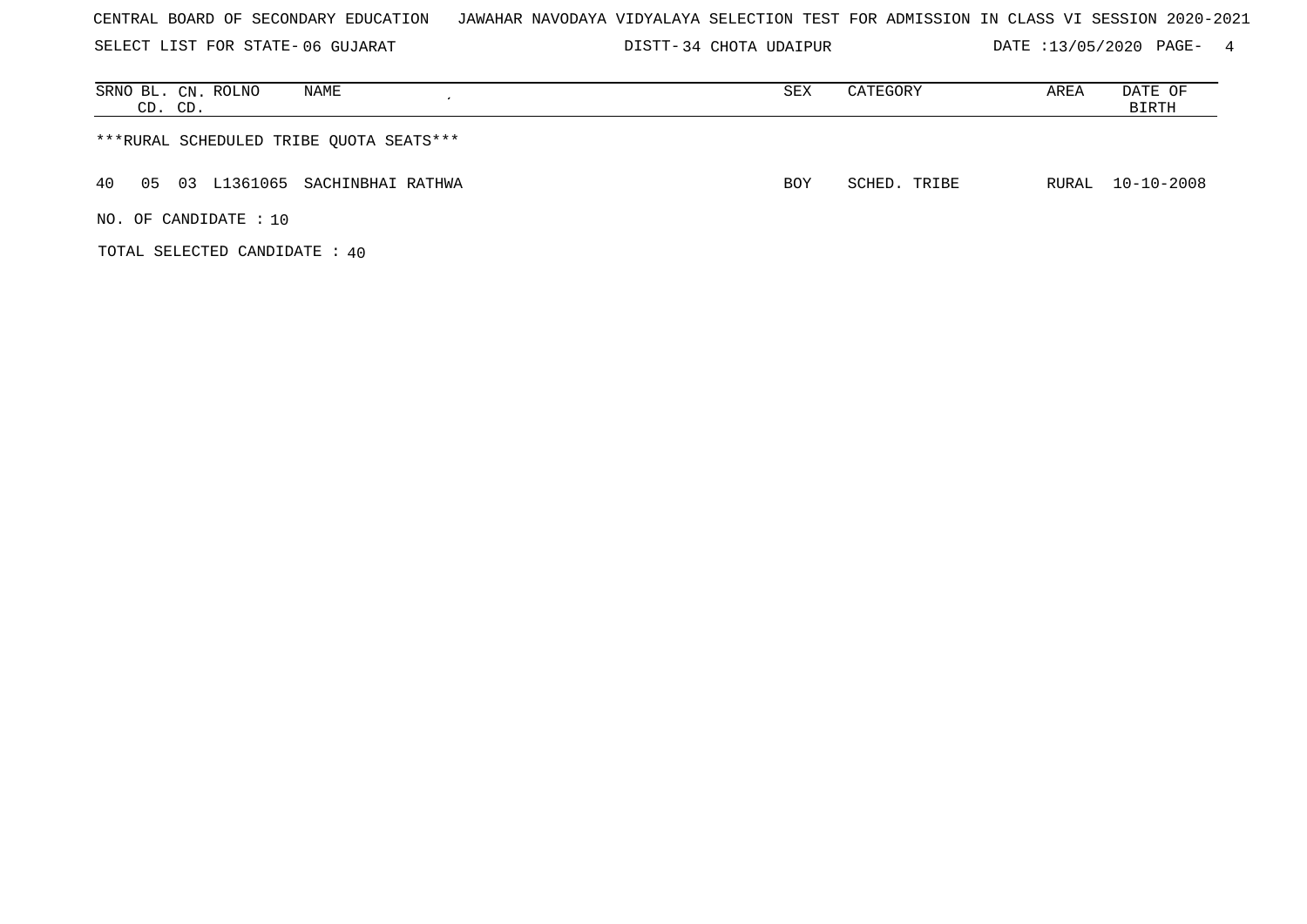SELECT LIST FOR STATE- DISTT- 13 MAHARASHTRA

01 AMRAVATI DATE :13/05/2020 PAGE- 1

|    |                   | CD. CD. | SRNO BL. CN. ROLNO   | NAME                                        | <b>SEX</b> | CATEGORY     | AREA  | DATE OF<br><b>BIRTH</b> |
|----|-------------------|---------|----------------------|---------------------------------------------|------------|--------------|-------|-------------------------|
|    |                   |         | ***OPEN UR SEATS***  |                                             |            |              |       |                         |
| 1  | 01                |         |                      | 01 J2021378 ATHARV SUNIL GIRI               | <b>BOY</b> | O B C        | RURAL | $25 - 12 - 2009$        |
| 2  | 02                |         |                      | 02 J2022744 KRUSHNA SANTOSH GIRI            | <b>BOY</b> | O B C        | RURAL | 13-12-2008              |
| 3  | 12 <sup>°</sup>   |         |                      | 02 J2028803 PARTH DEVENDRA SAWWALAKHE       | <b>BOY</b> | O B C        | RURAL | $27 - 12 - 2008$        |
| 4  | $12 \overline{ }$ |         |                      | 02 02028826 PRANITA YADAV WASNIK            | GIRL       | SCHED. CASTE | RURAL | $09 - 09 - 2008$        |
| 5  |                   |         |                      | 14 02 B2030266 MOHIT DIGAMBARJI DONEKAR     | BOY        | O B C        | URBAN | $04 - 05 - 2009$        |
|    |                   |         | NO. OF CANDIDATE : 5 |                                             |            |              |       |                         |
|    |                   |         |                      |                                             |            |              |       |                         |
|    |                   |         |                      |                                             |            |              |       |                         |
|    |                   |         |                      | ***OPEN SCHEDULED CASTE QUOTA SEATS***      |            |              |       |                         |
| 6  |                   |         |                      | 01 01 02021203 AASHLESHA ANIL BHATKAR       | GIRL       | SCHED. CASTE | RURAL | $16 - 12 - 2008$        |
| 7  | 01                |         |                      | 01 C2021213 ABHIJEET ANKUSH SATHE           | <b>BOY</b> | SCHED. CASTE | URBAN | $01 - 03 - 2009$        |
| 8  | 01                |         |                      | 04 K2022230 SPARSH RAVINDRA SATPUTE         | <b>BOY</b> | SCHED. CASTE | RURAL | $04 - 05 - 2009$        |
| 9  | 14                |         |                      | 02 C2030592 SAMYAK MILIND DAMBALE           | BOY        | SCHED. CASTE | URBAN | $11 - 02 - 2009$        |
|    |                   |         | NO. OF CANDIDATE : 4 |                                             |            |              |       |                         |
|    |                   |         |                      |                                             |            |              |       |                         |
|    |                   |         |                      |                                             |            |              |       |                         |
|    |                   |         |                      | ***OPEN DISABLED QUOTA SEATS***             |            |              |       |                         |
| 10 | 05                |         |                      | 02 P2024722 RAJESHWARI MOTILAL CHAVAN       | GIRL       | SCHED. TRIBE | RURAL | $21 - 08 - 2009$        |
| 11 | 13                |         |                      | 02 N2029481 RENUKA RAJENDRA PACHAKAWADE     | GIRL       | O B C        | RURAL | $31 - 05 - 2009$        |
| 12 |                   |         |                      | 14 03 E2030794 TASMIYA SADAF SHEIKH RAFIQUE | GIRL       | GENERAL      | URBAN | $04 - 10 - 2009$        |
|    |                   |         | NO. OF CANDIDATE: 3  |                                             |            |              |       |                         |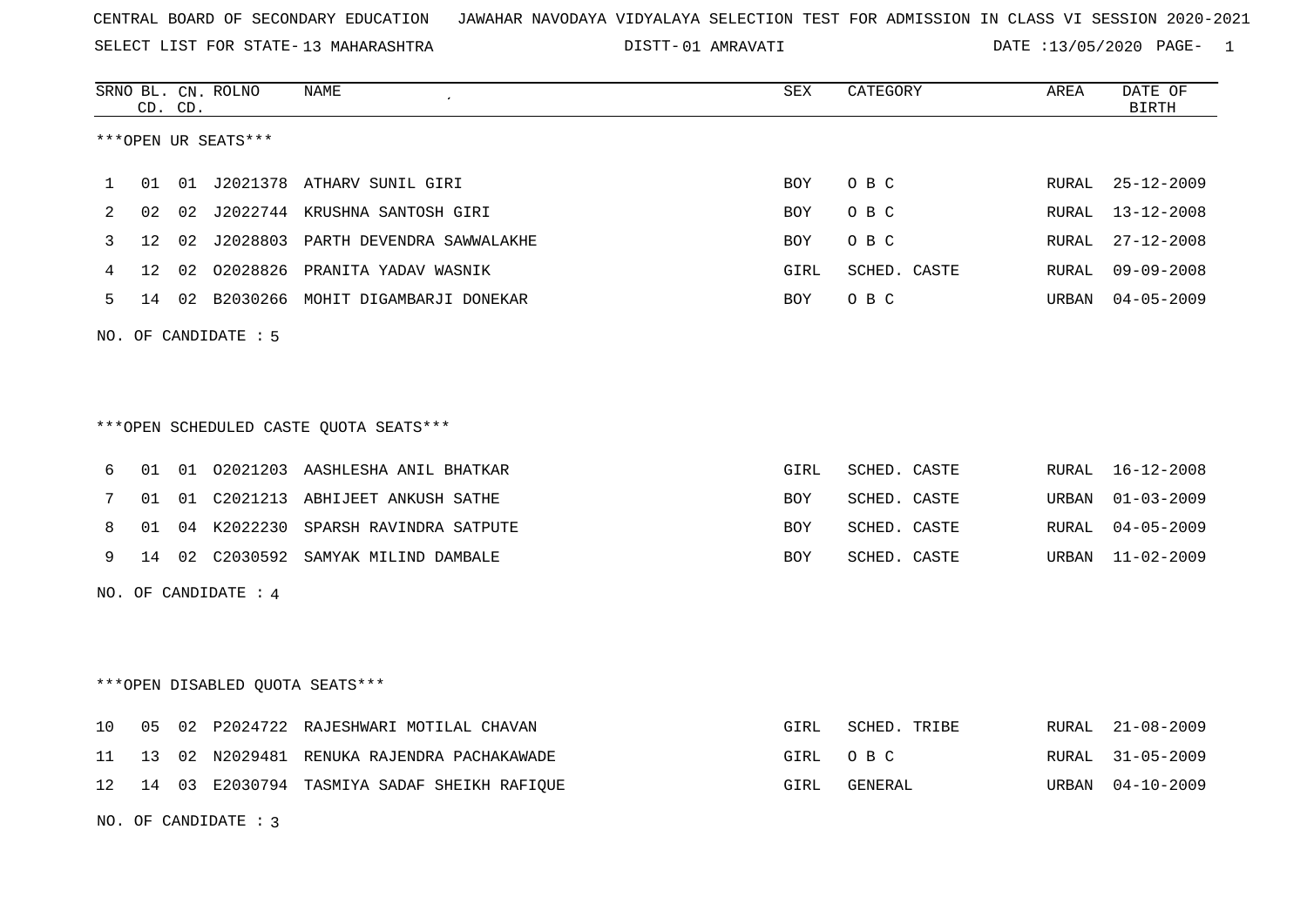SELECT LIST FOR STATE- DISTT- 13 MAHARASHTRA

01 AMRAVATI DATE :13/05/2020 PAGE- 2

|    |    | CD. CD. | SRNO BL. CN. ROLNO     | NAME                                     | SEX  | CATEGORY     | AREA  | DATE OF<br><b>BIRTH</b> |
|----|----|---------|------------------------|------------------------------------------|------|--------------|-------|-------------------------|
|    |    |         |                        | *** OPEN BACKWARD CLASS QUOTA SEATS***   |      |              |       |                         |
| 13 | 03 |         |                        | 01 B2023218 AAYUSH RAJESH DHULE          | BOY  | O B C        | URBAN | $10 - 04 - 2009$        |
| 14 | 03 |         |                        | 01 B2023346 CHAITANYA KAUSTUBH PATIL     | BOY  | O B C        | URBAN | 18-06-2009              |
| 15 | 09 |         | 02 B2026862            | PARTH UJWAL BUTALE                       | BOY  | O B C        | URBAN | $12 - 07 - 2009$        |
| 16 | 12 | 01      |                        | J2028715 KRUSHNA TUSHAR THAKRE           | BOY  | O B C        | RURAL | $29 - 07 - 2009$        |
| 17 | 14 |         |                        | 02 F2030236 MANASWI HEMRAJ DESHMUKH      | GIRL | O B C        | URBAN | $25 - 10 - 2008$        |
|    |    |         | NO. OF CANDIDATE : 5   |                                          |      |              |       |                         |
|    |    |         |                        |                                          |      |              |       |                         |
|    |    |         |                        | *** OPEN SCHEDULED TRIBE QUOTA SEATS***  |      |              |       |                         |
| 18 | 09 |         |                        | 01 H2026783 LAVANNYA SHIVCHARAN LASWANTE | GIRL | SCHED. TRIBE | URBAN | $16 - 07 - 2009$        |
| 19 | 14 |         | 01 H2029808            | ANUSHKA PRAKASH PARTETI                  | GIRL | SCHED. TRIBE | URBAN | $26 - 06 - 2009$        |
| 20 |    |         |                        | 14 02 D2030562 SAHIL PRAMOD PENDAM       | BOY  | SCHED. TRIBE | URBAN | $27 - 12 - 2008$        |
|    |    |         | NO. OF CANDIDATE : 3   |                                          |      |              |       |                         |
|    |    |         |                        |                                          |      |              |       |                         |
|    |    |         |                        |                                          |      |              |       |                         |
|    |    |         | ***RURAL OPEN SEATS*** |                                          |      |              |       |                         |
| 21 | 01 |         |                        | 01 J2021563 JEET SUNIL KHAWALE           | BOY  | O B C        | RURAL | $08 - 07 - 2009$        |
| 22 | 01 | 02      |                        | N2021638 LAVANNYA DHIRAJ BHONDE          | GIRL | O B C        | RURAL | 19-01-2010              |
| 23 | 02 | 03      |                        | J2022996 SARVESH SHIRISH SHINDE          | BOY  | O B C        | RURAL | 19-02-2009              |
|    |    |         |                        | 24 02 03 M2023087 SONAL ABHISHEK CHANDAK | GIRL | GENERAL      |       | RURAL 26-02-2009        |
| 25 | 03 | 01      |                        | J2023355 DEVANSHU ARUN ARBAD             | BOY  | O B C        | RURAL | $18 - 05 - 2009$        |
| 26 | 04 | 01      | J2024077               | MEHERASHISH GAJANAN DESHMUKH             | BOY  | O B C        | RURAL | $30 - 10 - 2009$        |
| 27 | 04 | 02      |                        | M2024116 PARI KIRANSHING RAGHUVANSHI     | GIRL | GENERAL      | RURAL | $24 - 06 - 2009$        |
| 28 | 05 |         |                        | 01 K2024425 DARSHAN SUBHASH HIRPURKAR    | BOY  | SCHED. CASTE | RURAL | $20 - 05 - 2009$        |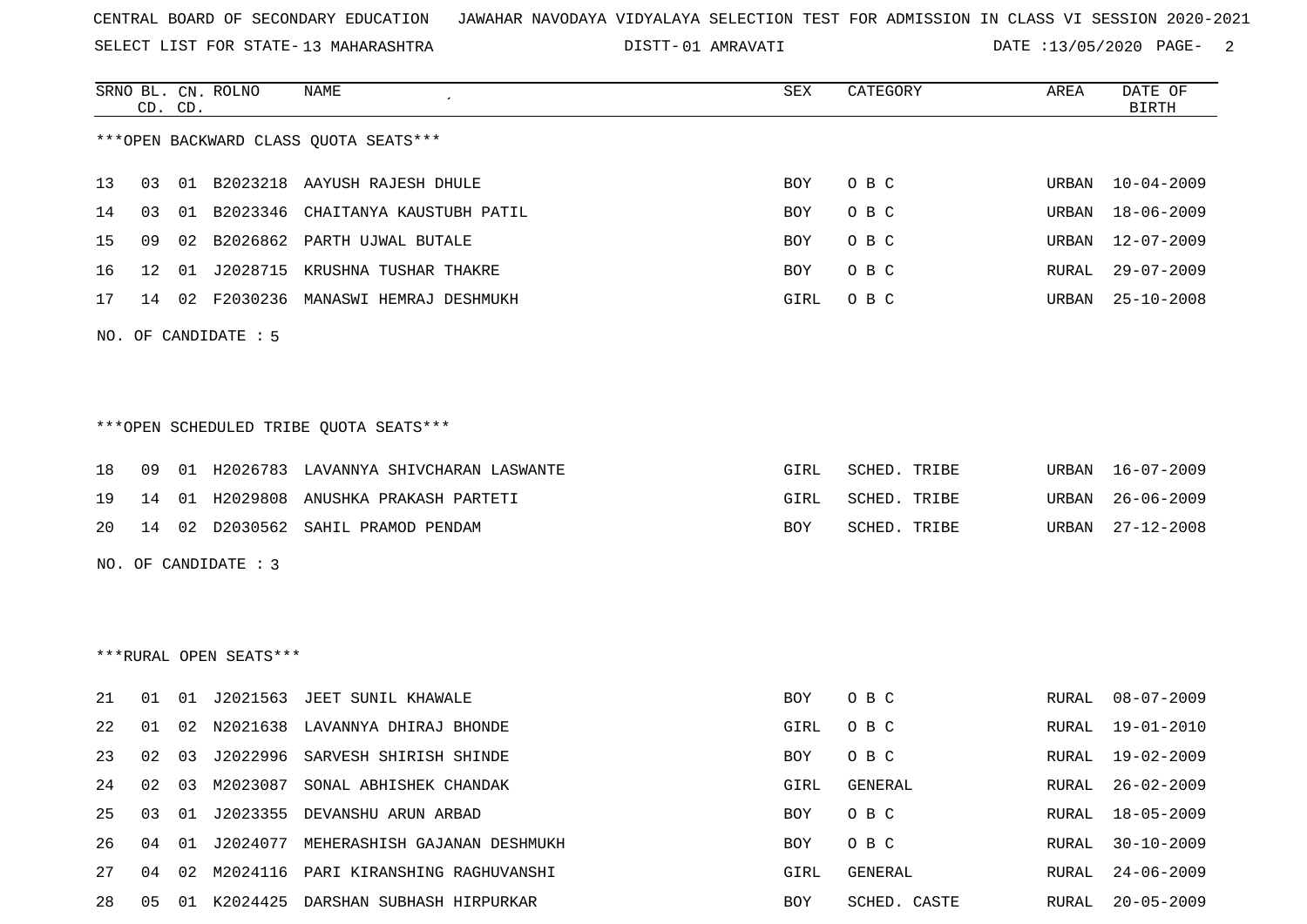SELECT LIST FOR STATE- DISTT- 13 MAHARASHTRA

01 AMRAVATI DATE :13/05/2020 PAGE- 3

|    |                | CD. CD. | SRNO BL. CN. ROLNO     | <b>NAME</b>                  | SEX        | CATEGORY       | AREA         | DATE OF<br><b>BIRTH</b> |
|----|----------------|---------|------------------------|------------------------------|------------|----------------|--------------|-------------------------|
|    |                |         | ***RURAL OPEN SEATS*** |                              |            |                |              |                         |
| 29 | 0 <sub>5</sub> | 02      | J2025020               | YOGIRANA YOGESH PISE         | <b>BOY</b> | O B C          | RURAL        | $27 - 03 - 2009$        |
| 30 | 06             | 02      | 02025431               | SHRUTIKA SUDHIR VAHANE       | GIRL       | SCHED. CASTE   | RURAL        | $18 - 02 - 2010$        |
| 31 | 07             | 01      | N2025666               | HEMA SHRAVAN YEVALE          | GIRL       | O B C          | RURAL        | $16 - 12 - 2008$        |
| 32 | 07             | 02      | J2025755               | OM GAJANAN GAYAN             | <b>BOY</b> | O B C          | RURAL        | $27 - 12 - 2008$        |
| 33 | 08             | 01      | J2026161               | KSHITIJ SURENDRA KOKATE      | BOY        | O B C          | RURAL        | $21 - 04 - 2009$        |
| 34 | 08             | 02      | N2026543               | YASHASWI RAVINDRA KOKATE     | GIRL       | O B C          | RURAL        | $06 - 10 - 2008$        |
| 35 | 09             | 01      | N2026672               | DNYANESHWARI BALKRUSHNA RAUT | GIRL       | O B C          | RURAL        | $31 - 08 - 2008$        |
| 36 | 09             | 01      | N2026719               | JANVI SHRIKRUSHNA MATE       | GIRL       | O B C          | RURAL        | $08 - 06 - 2009$        |
| 37 | 10             | 01      | 02027409               | MINAL SUBHASH KOCHALKAR      | GIRL       | SCHED. CASTE   | RURAL        | $01 - 06 - 2009$        |
| 38 | 10             | 02      | I2027673               | UTKARSH ATUL GADEKAR         | <b>BOY</b> | <b>GENERAL</b> | <b>RURAL</b> | $18 - 07 - 2009$        |
| 39 | 11             | 01      | J2027768               | ANURAG PRAMOD THAKARE        | <b>BOY</b> | O B C          | RURAL        | $14 - 07 - 2009$        |
| 40 | 11             | 02      | J2028192               | ROHAN MANGESHRAO CHARADE     | <b>BOY</b> | O B C          | RURAL        | $22 - 12 - 2008$        |
| 41 | 12             | 01      | M2028620               | GAURAVI RAM MAHAJAN          | GIRL       | <b>GENERAL</b> | RURAL        | $11 - 07 - 2009$        |
| 42 | 12             | 02      | J2029032               | SUJAL SUNE                   | BOY        | O B C          | RURAL        | $23 - 03 - 2009$        |
| 43 | 13             | 02      | N2029699               | VEDANGI SUDHIR MESHRAM       | GIRL       | O B C          | RURAL        | $09 - 11 - 2009$        |
| 44 | 14             | 01      | J2030136               | KETAN DILIP DHARME           | <b>BOY</b> | O B C          | RURAL        | $23 - 06 - 2009$        |
| 45 | 14             | 03      | M2030759               | SWEETY SHANKAR LAD           | GIRL       | <b>GENERAL</b> | RURAL        | $06 - 10 - 2009$        |

NO. OF CANDIDATE : 25

\*\*\*RURAL SCHEDULED CASTE QUOTA SEATS\*\*\*

|  |                              | 46 03 01 K2023337 BHAVESH VILAS PAKHARE  | <b>BOY</b> | SCHED. CASTE |  | RURAL 19-02-2009 |
|--|------------------------------|------------------------------------------|------------|--------------|--|------------------|
|  |                              | 47 06 02 K2025467 SUJAL VIJAY GAWAI      | BOY        | SCHED. CASTE |  | RURAL 09-09-2009 |
|  | 48  08  02  02026307  RIDIMA |                                          | GIRL       | SCHED. CASTE |  | RURAL 04-06-2009 |
|  |                              | 49 11 02 02028244 SANCHITA RAHUL MOHOKAR | GIRL       | SCHED. CASTE |  | RURAL 26-03-2010 |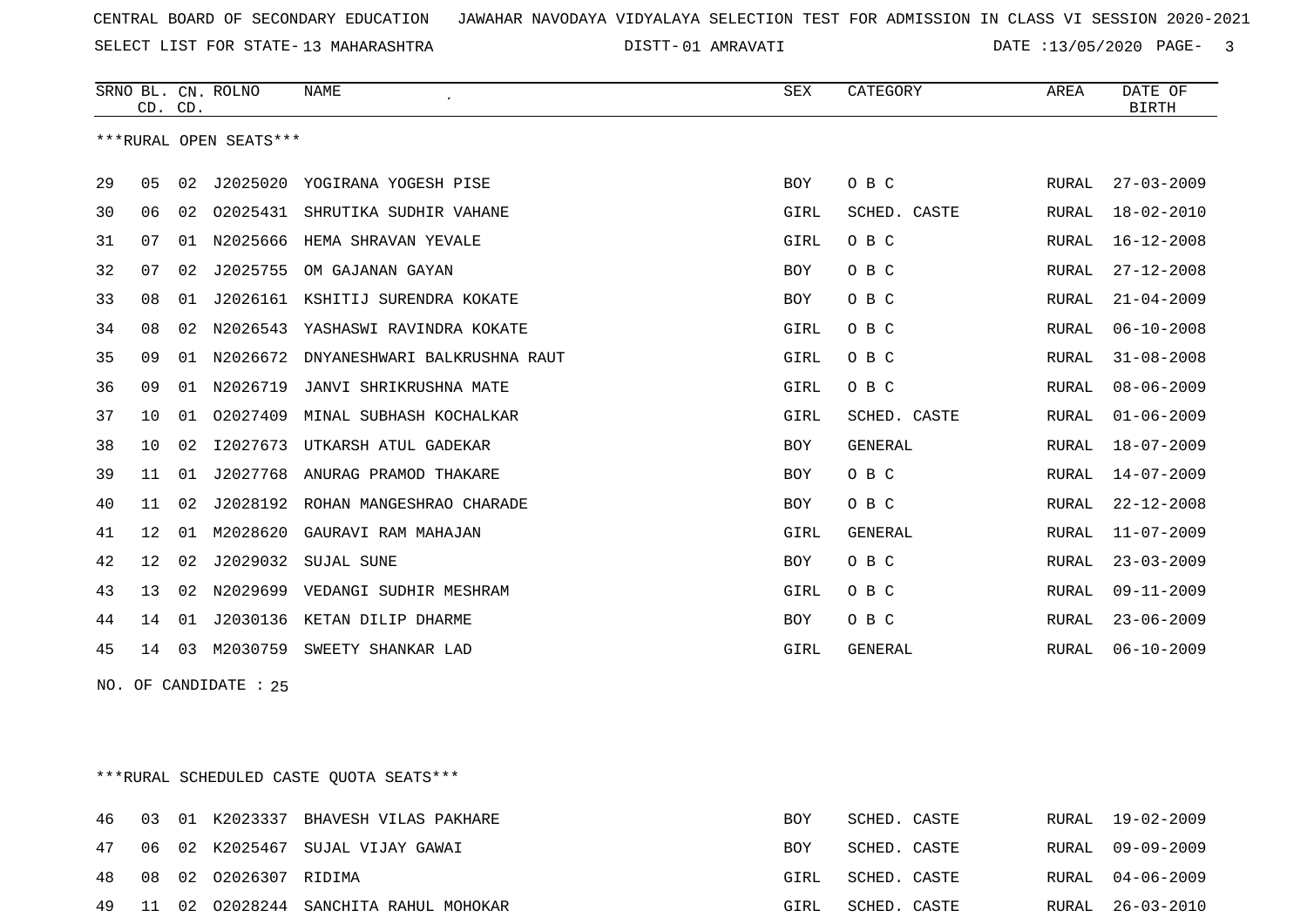SELECT LIST FOR STATE- DISTT- 13 MAHARASHTRA

01 AMRAVATI DATE :13/05/2020 PAGE- 4

|    | CD. CD. |    | SRNO BL. CN. ROLNO      | <b>NAME</b>                              | SEX        | CATEGORY     | AREA  | DATE OF<br><b>BIRTH</b> |
|----|---------|----|-------------------------|------------------------------------------|------------|--------------|-------|-------------------------|
|    |         |    |                         | ***RURAL SCHEDULED CASTE QUOTA SEATS***  |            |              |       |                         |
| 50 | 11      |    |                         | 03 K2028380 SUSHANT BHAGWANTRAO GAJBHIYE | BOY        | SCHED. CASTE | RURAL | $07 - 07 - 2008$        |
| 51 | 12      | 01 |                         | 02028600 DIKSHA NIRANJAN MANOHARE        | GIRL       | SCHED. CASTE | RURAL | $12 - 08 - 2009$        |
| 52 | 12      | 01 |                         | K2028646 HARSH VIKESH GAYGOLE            | <b>BOY</b> | SCHED. CASTE | RURAL | $01 - 05 - 2009$        |
| 53 | 12      | 02 |                         | K2028832 PRASHIK SUBHAS MANDALE          | BOY        | SCHED. CASTE | RURAL | $26 - 02 - 2010$        |
| 54 | 12      | 02 | 02028872                | REVATI RAVINDRA THORAT                   | GIRL       | SCHED. CASTE | RURAL | $15 - 05 - 2009$        |
| 55 | 14      | 01 |                         | 02029846 ASTHA SUBHASH BANSARE           | GIRL       | SCHED. CASTE | RURAL | $23 - 09 - 2009$        |
| 56 | 14      | 02 |                         | 02030233 MANASVI BABAN LOKHANDE          | GIRL       | SCHED. CASTE | RURAL | $27 - 06 - 2009$        |
|    |         |    | NO. OF CANDIDATE : $11$ |                                          |            |              |       |                         |
|    |         |    |                         |                                          |            |              |       |                         |
|    |         |    |                         | ***RURAL BACKWARD CLASS QUOTA SEATS***   |            |              |       |                         |
| 57 | 01      |    |                         | 04 J2022382 VEDANT MUKUND BHURE          | BOY        | O B C        |       | RURAL 01-04-2009        |
| 58 | 10      | 01 |                         | N2027433 NEELAM SURENDRA PATORKAR        | GIRL       | O B C        | RURAL | $11 - 05 - 2009$        |
| 59 | 11      | 01 |                         | J2027795 ATHARV SACHIN DAWALE            | <b>BOY</b> | O B C        | RURAL | 15-10-2009              |
| 60 | 11      | 01 | J2027920                | ISHANT MANISH KECHE                      | BOY        | O B C        | RURAL | $17 - 11 - 2008$        |
| 61 | 11      | 02 | N2028086                | NIRMITI VIJAY TARAPURE                   | GIRL       | O B C        | RURAL | $08 - 02 - 2009$        |
| 62 | 11      | 02 |                         | J2028109 PARTH MOHAN MANKAR              | <b>BOY</b> | O B C        | RURAL | $09 - 04 - 2009$        |
| 63 | 11      | 02 | N2028258                | SARANGI SHRIKANT GOHAD                   | GIRL       | O B C        | RURAL | $30 - 06 - 2009$        |
| 64 | 11      | 02 |                         | J2028271 SARVESH KISHOR VAIRALE          | BOY        | O B C        | RURAL | $21 - 05 - 2009$        |
| 65 | 11      | 03 |                         | J2028351 SOHAM SUDHIR GODBOLE            | BOY        | O B C        | RURAL | $01 - 09 - 2009$        |
| 66 | 11      | 03 | J2028360                | SPANDAN DINESH TIPARE                    | BOY        | O B C        | RURAL | 15-11-2009              |
| 67 | 12      | 01 | J2028586                | DARSHAN MURLIDHAR NIKODE                 | BOY        | O B C        | RURAL | 07-12-2009              |
| 68 | 12      | 01 | J2028589                | DEVANSH RAJESH SAWWALAKHE                | BOY        | O B C        | RURAL | 18-05-2009              |
| 69 | 12      |    |                         | 01 N2028773 NANDINI GANESHRAO VAIDYA     | GIRL       | O B C        |       | RURAL 17-03-2009        |

12 02 J2028834 PRATHAMESH GAJANAN KURJEKAR BOY O B C RURAL 20-04-2009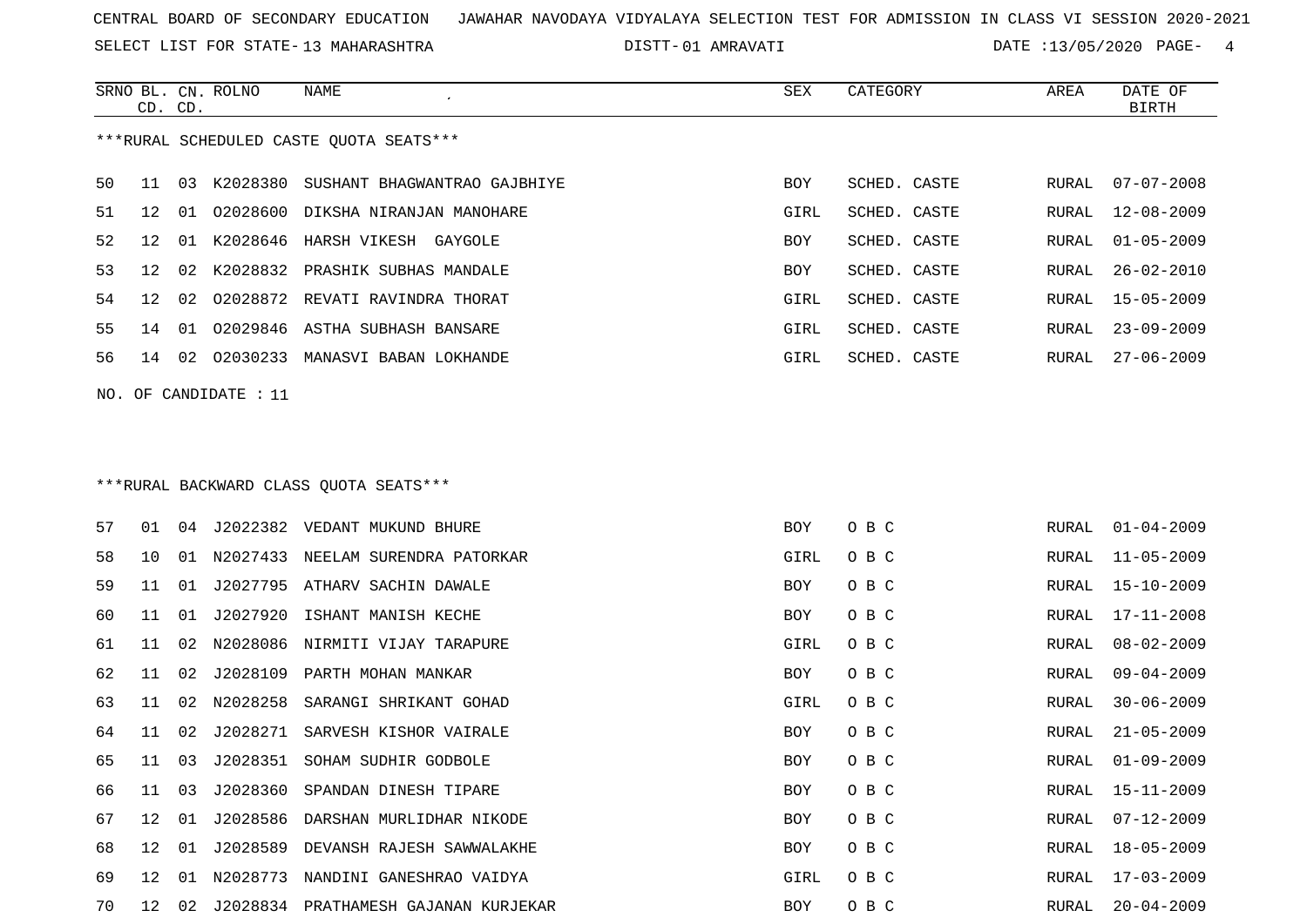SELECT LIST FOR STATE- DISTT- 13 MAHARASHTRA

01 AMRAVATI DATE :13/05/2020 PAGE- 5

|    | CD. CD. |    | SRNO BL. CN. ROLNO    | NAME                                    | SEX        | CATEGORY            | AREA  | DATE OF<br><b>BIRTH</b> |
|----|---------|----|-----------------------|-----------------------------------------|------------|---------------------|-------|-------------------------|
|    |         |    |                       | ***RURAL BACKWARD CLASS QUOTA SEATS***  |            |                     |       |                         |
| 71 | 12      | 02 | J2029042              | SWARIT RAMESHWAR JAISWAL                | BOY        | O B C               | RURAL | $15 - 07 - 2009$        |
| 72 | 12      | 02 | N2029046              | TANIKSHA BHARAT BOBADE                  | GIRL       | O B C               | RURAL | $28 - 08 - 2008$        |
|    |         |    | NO. OF CANDIDATE : 16 |                                         |            |                     |       |                         |
|    |         |    |                       |                                         |            |                     |       |                         |
|    |         |    |                       |                                         |            |                     |       |                         |
|    |         |    |                       | ***RURAL SCHEDULED TRIBE OUOTA SEATS*** |            |                     |       |                         |
| 73 | 06      | 02 | P2025417              | SHRAVNI PRABHAKAR KAWDITE               | GIRL       | <b>SCHED. TRIBE</b> | RURAL | $12 - 09 - 2009$        |
| 74 | 1 O     | 02 |                       | P2027709 YASHITA ASHOK JAMBEKAR         | GIRL       | SCHED. TRIBE        | RURAL | $16 - 11 - 2008$        |
| 75 | 10      |    | 02 L2027713           | YASHRAJ ASHOK JAMBEKAR                  | <b>BOY</b> | SCHED. TRIBE        | RURAL | $15 - 12 - 2009$        |
| 76 | 11      | 02 |                       | L2028182 RAJ DNYANESHWAR DHURVE         | BOY        | <b>SCHED. TRIBE</b> | RURAL | $21 - 11 - 2009$        |
| 77 | 13      | 01 | L2029244              | DURGESH DILIP UIKE                      | <b>BOY</b> | <b>SCHED. TRIBE</b> | RURAL | $15 - 11 - 2009$        |
| 78 | 13      | 01 | L2029255              | GAURAV KALESHWAR TEKAM                  | <b>BOY</b> | <b>SCHED. TRIBE</b> | RURAL | $30 - 09 - 2009$        |
| 79 | 13      |    |                       | 01 L2029417 PIYUSH AMAR PARTETI         | <b>BOY</b> | SCHED. TRIBE        | RURAL | $30 - 04 - 2009$        |
| 80 | 14      |    |                       | 01 P2030072 JANHAVI BALIRAM SALAME      | GIRL       | SCHED. TRIBE        | RURAL | $23 - 02 - 2009$        |

NO. OF CANDIDATE : 8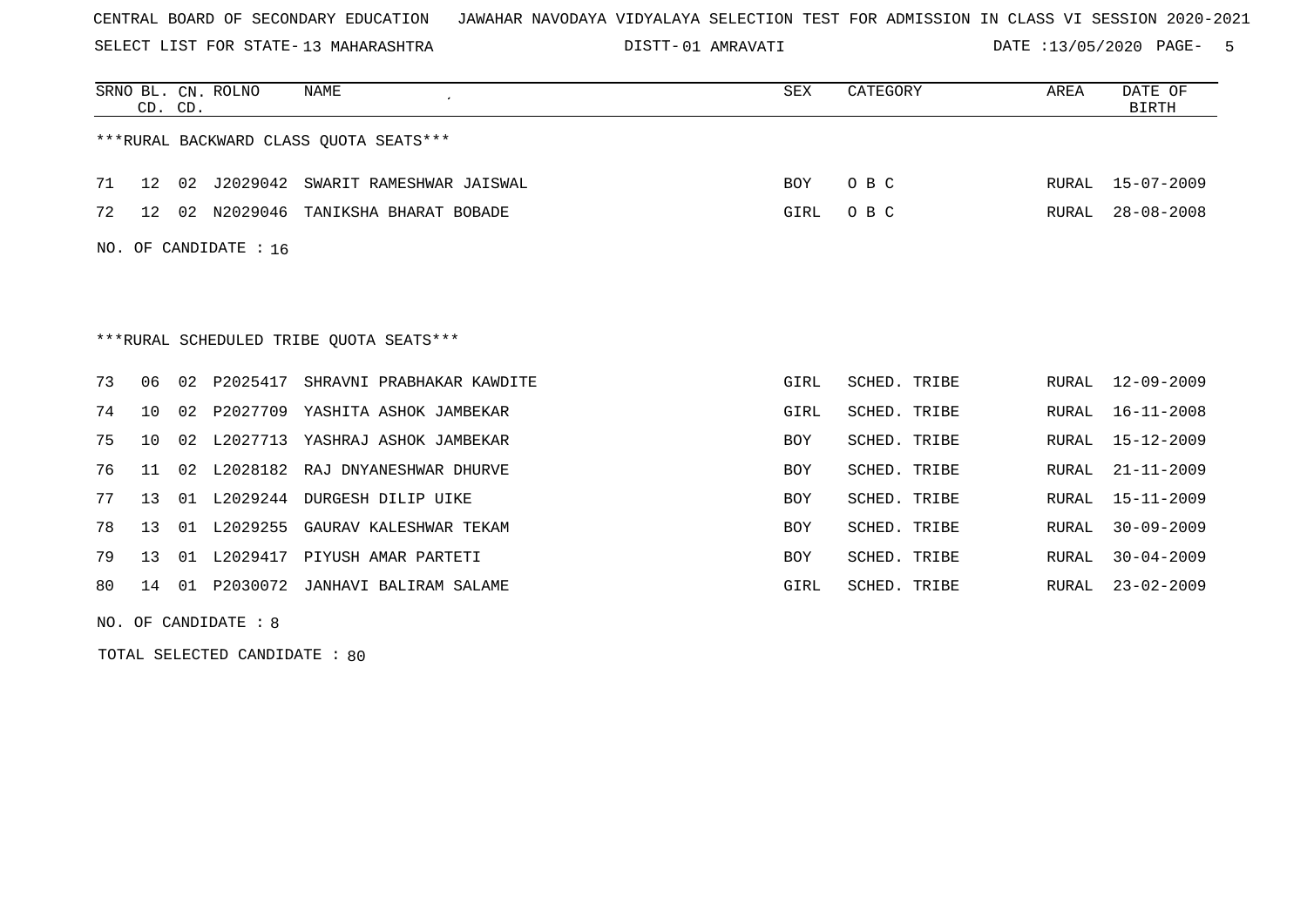SELECT LIST FOR STATE- DISTT- 13 MAHARASHTRA

02 BULDHANA DATE :13/05/2020 PAGE- 1

|    |                 | CD. CD. | SRNO BL. CN. ROLNO              | NAME                                   | SEX        | CATEGORY     | AREA          | DATE OF<br><b>BIRTH</b> |
|----|-----------------|---------|---------------------------------|----------------------------------------|------------|--------------|---------------|-------------------------|
|    |                 |         | ***OPEN UR SEATS***             |                                        |            |              |               |                         |
| 1  | 01              |         |                                 | 03 B2031993 TEJAS ARUN RAUT            | <b>BOY</b> | O B C        | URBAN         | $17 - 03 - 2009$        |
| 2  | 02              |         |                                 | 01 I2032436 PANKAJ OMPRAKASH AGRAWAL   | <b>BOY</b> | GENERAL      | RURAL         | $26 - 10 - 2008$        |
|    |                 |         |                                 |                                        |            |              |               |                         |
| 3  | 03              |         |                                 | 01 F2032975 DIVYA MILIND DHORAN        | GIRL       | O B C        | URBAN         | $05 - 02 - 2009$        |
| 4  | 06              |         |                                 | 01 J2035015 DHANRAJ SUNIL ARBAT        | <b>BOY</b> | O B C        | ${\tt RURAL}$ | $04 - 10 - 2009$        |
| 5  | 08              | 02      |                                 | J2037060 OM PURUSHOTTAM DONGARKAR      | BOY        | O B C        | RURAL         | $24 - 01 - 2009$        |
| 6  | 08              | 02      |                                 | B2037067 OM SHANKAR DHORE              | BOY        | O B C        | URBAN         | $29 - 05 - 2009$        |
| 7  | 09              |         |                                 | 03 E2039051 TANVI GUNVANTRAO DESHMUKH  | GIRL       | GENERAL      | URBAN         | $09 - 09 - 2008$        |
|    |                 |         | NO. OF CANDIDATE: 7             |                                        |            |              |               |                         |
|    |                 |         |                                 |                                        |            |              |               |                         |
|    |                 |         |                                 |                                        |            |              |               |                         |
|    |                 |         |                                 | ***OPEN SCHEDULED CASTE QUOTA SEATS*** |            |              |               |                         |
|    |                 |         |                                 |                                        |            |              |               |                         |
| 8  | 01              | 02      |                                 | K2031719 SAHIL ISHWARDAS WANKHEDE      | <b>BOY</b> | SCHED. CASTE | RURAL         | $25 - 04 - 2009$        |
| 9  | 03              | 02      | C2033338                        | SARTHAK SANTOSH NIMBOLE                | BOY        | SCHED. CASTE | URBAN         | $12 - 06 - 2009$        |
| 10 | 10 <sup>°</sup> |         |                                 | 03 C2040735 YASH SADANAND WANKHEDE     | <b>BOY</b> | SCHED. CASTE | URBAN         | $01 - 04 - 2009$        |
| 11 | 11              |         |                                 | 02 02041424 SONALI BALU MANKAR         | GIRL       | SCHED. CASTE | RURAL         | $01 - 05 - 2009$        |
|    |                 |         | NO. OF CANDIDATE : 4            |                                        |            |              |               |                         |
|    |                 |         |                                 |                                        |            |              |               |                         |
|    |                 |         |                                 |                                        |            |              |               |                         |
|    |                 |         |                                 |                                        |            |              |               |                         |
|    |                 |         | ***OPEN DISABLED QUOTA SEATS*** |                                        |            |              |               |                         |
| 12 | 08              |         |                                 | 03 B2037483 SHRIHARI GAJANAN WASANKAR  | <b>BOY</b> | O B C        | URBAN         | $06 - 11 - 2008$        |
| 13 | 09              | 01      |                                 | J2037782 ADITYA SANJAY SURADKAR        | <b>BOY</b> | O B C        | RURAL         | $14 - 12 - 2008$        |
| 14 | 11              | 02      |                                 | J2041422 SOMESH GAJANAN SONUNE         | <b>BOY</b> | O B C        | RURAL         | $09 - 06 - 2008$        |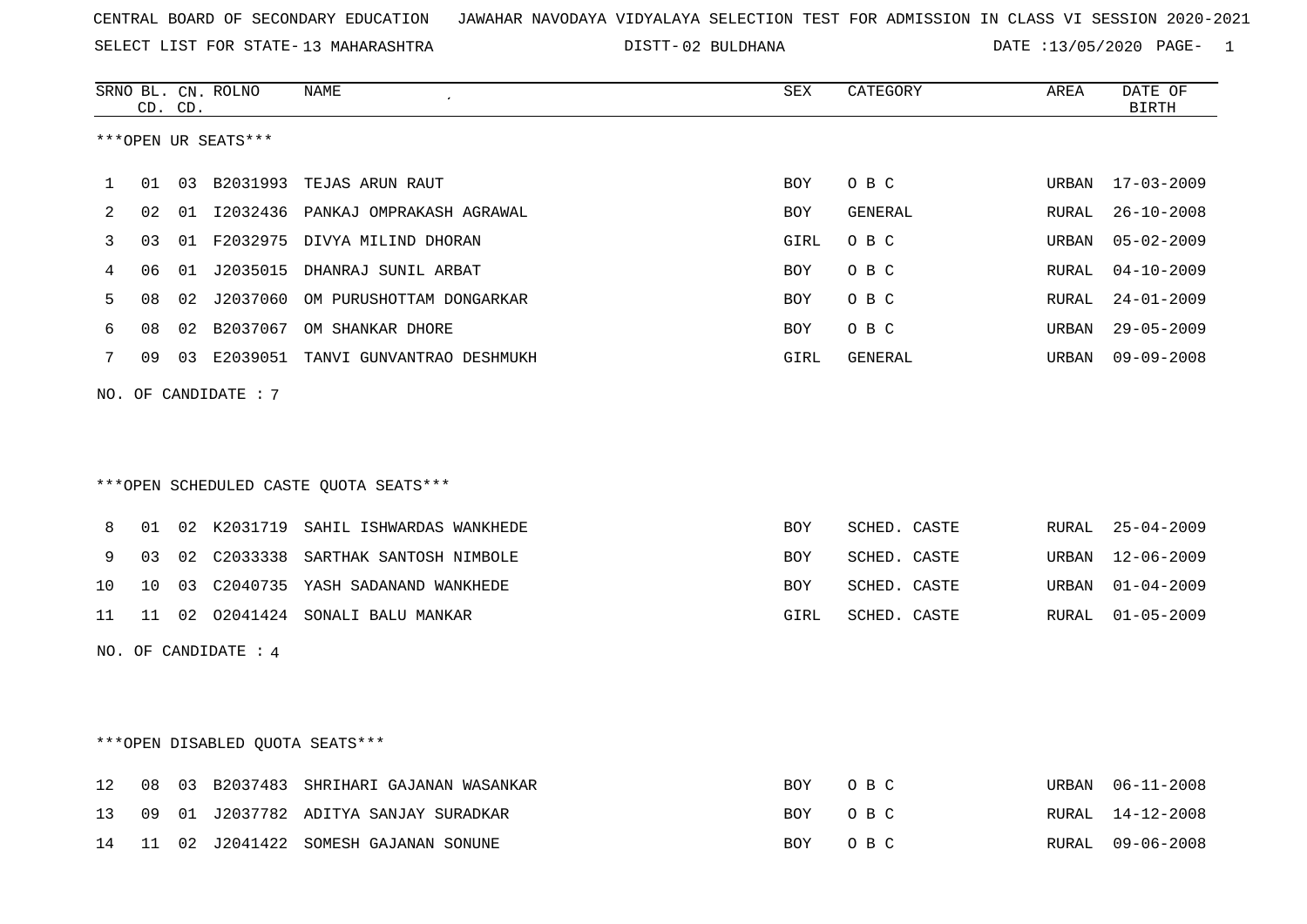SELECT LIST FOR STATE- DISTT- 13 MAHARASHTRA

02 BULDHANA DATE :13/05/2020 PAGE- 2

|    |    | CD. CD. | SRNO BL. CN. ROLNO     | NAME                                    | ${\tt SEX}$ | CATEGORY     | AREA  | DATE OF<br><b>BIRTH</b> |
|----|----|---------|------------------------|-----------------------------------------|-------------|--------------|-------|-------------------------|
|    |    |         | NO. OF CANDIDATE : 3   |                                         |             |              |       |                         |
|    |    |         |                        |                                         |             |              |       |                         |
|    |    |         |                        |                                         |             |              |       |                         |
|    |    |         |                        | *** OPEN BACKWARD CLASS QUOTA SEATS***  |             |              |       |                         |
| 15 | 07 |         |                        | 01 F2035686 ARYA SAGAR BHAGWAT          | GIRL        | O B C        | URBAN | $05 - 03 - 2009$        |
| 16 | 10 | 02      | N2040318               | SHAMBALA GAJANAN KALE                   | GIRL        | O B C        | RURAL | $25 - 12 - 2008$        |
| 17 | 11 |         |                        | 01 J2041037 KRUSHNA GANESH MORE         | BOY         | O B C        | RURAL | $12 - 03 - 2009$        |
| 18 | 11 |         |                        | 02 J2041421 SOHAM SHIVAJI KUTE          | BOY         | O B C        | RURAL | $04 - 08 - 2009$        |
| 19 | 13 |         |                        | 01 F2042792 ANUSHKA SUDARSHAN DIGHOLE   | GIRL        | O B C        | URBAN | $26 - 07 - 2009$        |
|    |    |         |                        |                                         |             |              |       |                         |
|    |    |         | NO. OF CANDIDATE : 5   |                                         |             |              |       |                         |
|    |    |         |                        |                                         |             |              |       |                         |
|    |    |         |                        |                                         |             |              |       |                         |
|    |    |         |                        | ***OPEN SCHEDULED TRIBE QUOTA SEATS***  |             |              |       |                         |
| 20 |    |         |                        | 07 01 H2035680 ARTI RAMPRASAD MAVASKAR  | GIRL        | SCHED. TRIBE | URBAN | $04 - 12 - 2008$        |
|    |    |         | NO. OF CANDIDATE : $1$ |                                         |             |              |       |                         |
|    |    |         |                        |                                         |             |              |       |                         |
|    |    |         |                        |                                         |             |              |       |                         |
|    |    |         | ***RURAL OPEN SEATS*** |                                         |             |              |       |                         |
|    |    |         |                        |                                         |             |              |       |                         |
| 21 | 01 |         | 01 N2031230            | GAYATRI VISHNU PAWAR                    | GIRL        | O B C        | RURAL | $17 - 05 - 2009$        |
| 22 | 01 |         |                        | 02 J2031438 NIRMAL SHASHIKANT<br>WARADE | BOY         | O B C        | RURAL | $05 - 02 - 2009$        |
| 23 |    |         |                        | 01 03 J2032110 VISHVESH DILIP BERAD     | BOY         | O B C        | RURAL | $02 - 08 - 2008$        |
| 24 |    |         |                        | 02 01 J2032318 KANHAIYA VIJAY GALNE     | BOY         | O B C        |       | RURAL 15-04-2009        |
| 25 |    |         |                        | 02 01 J2032341 KRISHNA NITIN JOHARI     | BOY         | O B C        | RURAL | $26 - 05 - 2009$        |
| 26 |    | 03 02   |                        | J2033413 SOHAM RAMESH NESNESKAR         | BOY         | O B C        |       | RURAL 10-12-2008        |
| 27 |    |         |                        | 03 02 J2033437 SWANAND NITIN BHOLE      | BOY         | O B C        |       | RURAL 15-04-2009        |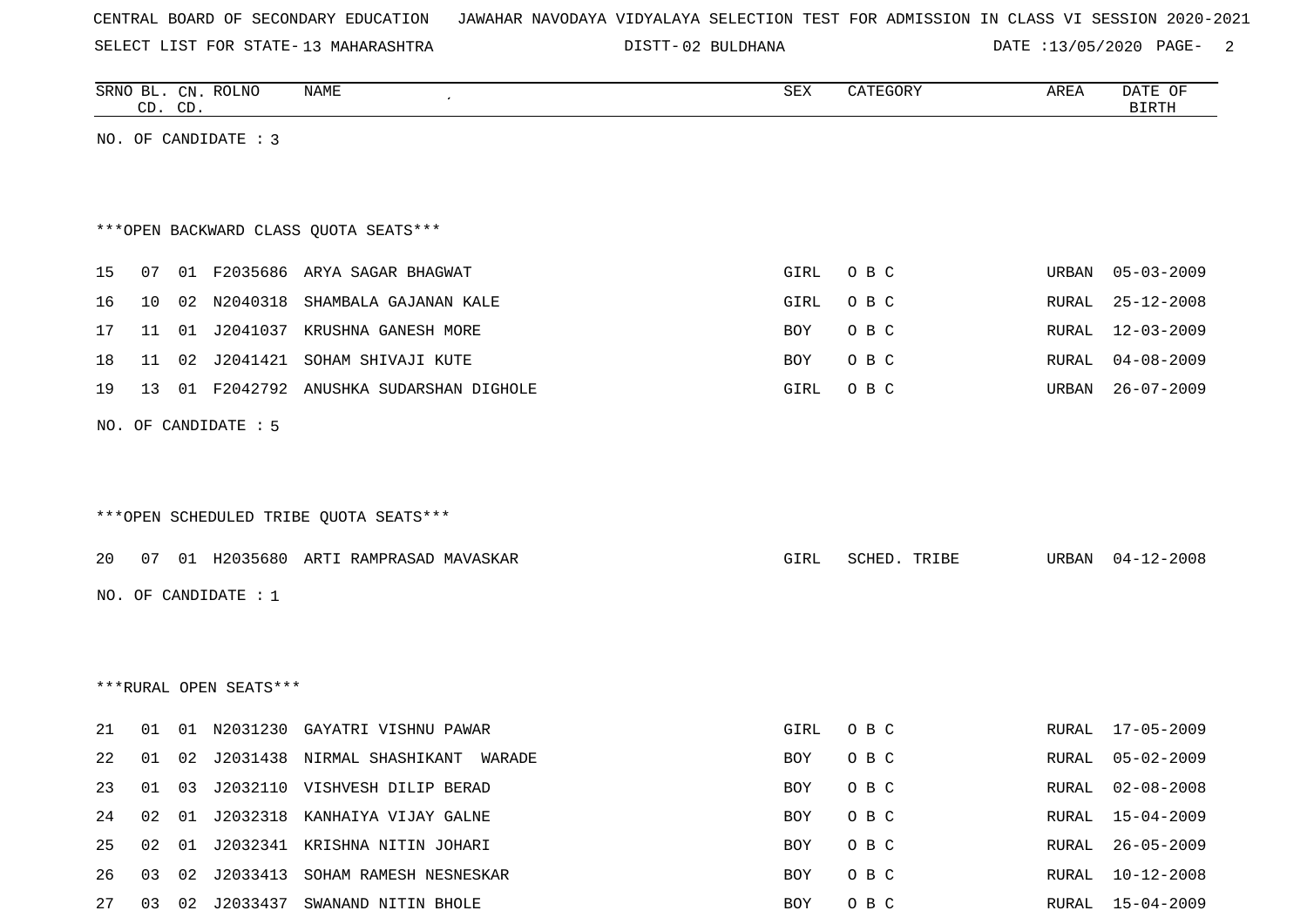SELECT LIST FOR STATE- DISTT- 13 MAHARASHTRA

02 BULDHANA DATE :13/05/2020 PAGE- 3

|    | CD. CD. |    | SRNO BL. CN. ROLNO     | NAME                                 | <b>SEX</b>  | CATEGORY     | AREA         | DATE OF<br><b>BIRTH</b> |
|----|---------|----|------------------------|--------------------------------------|-------------|--------------|--------------|-------------------------|
|    |         |    | ***RURAL OPEN SEATS*** |                                      |             |              |              |                         |
| 28 | 04      | 01 |                        | J2033595 ASHMIT VIJAY PETHKAR        | <b>BOY</b>  | O B C        | RURAL        | $07 - 06 - 2009$        |
| 29 | 04      | 02 |                        | 12034125 VEDANT ANANTKUMAR AWCHAR    | <b>BOY</b>  | GENERAL      | RURAL        | $11 - 04 - 2009$        |
| 30 | 05      | 01 |                        | K2034232 ARPIT VIJAY BHARSAKLE       | <b>BOY</b>  | SCHED. CASTE | RURAL        | $19 - 06 - 2008$        |
| 31 | 05      | 02 | N2034590               | PUNAM SHRIKRUSHNA MORKHADE           | <b>GIRL</b> | O B C        | RURAL        | $17 - 07 - 2008$        |
| 32 | 06      | 01 | M2034988               | BHAGYASHRI PRABHUDAS ZADOKAR         | GIRL        | GENERAL      | <b>RURAL</b> | $04 - 12 - 2008$        |
| 33 | 06      | 02 | N2035370               | SAMIKSHA PRAKASH BODKHE              | <b>GIRL</b> | O B C        | RURAL        | $31 - 07 - 2008$        |
| 34 | 07      | 02 |                        | J2036151 ROSHAN SHRIKRUSHNA GHORADE  | BOY         | O B C        | RURAL        | $04 - 09 - 2009$        |
| 35 | 08      | 02 | N2036977               | MRUNMAYI PRAMOD TALE                 | GIRL        | O B C        | RURAL        | $19 - 10 - 2009$        |
| 36 | 08      | 02 |                        | J2037030 NISHANT PUNDLIK VITE        | BOY         | O B C        | RURAL        | $27 - 08 - 2009$        |
| 37 | 08      | 02 |                        | N2037215 PRIYA HARIHAR ROTE          | GIRL        | O B C        | RURAL        | $31 - 05 - 2009$        |
| 38 | 09      | 01 | N2037745               | AAKANKSHA SANJAY KHEDEKAR            | GIRL        | O B C        | RURAL        | $20 - 04 - 2009$        |
| 39 | 09      | 02 |                        | J2038396 PADGHAN ATHARVA GAJANAN     | <b>BOY</b>  | O B C        | RURAL        | $06 - 09 - 2009$        |
| 40 | 09      | 03 |                        | N2039131 VEDIKA GANESH KUTE          | GIRL        | O B C        | RURAL        | $21 - 04 - 2009$        |
| 41 | 10      | 01 |                        | 12039248 ADITYA GANESH INGLE         | <b>BOY</b>  | GENERAL      | RURAL        | $25 - 05 - 2009$        |
| 42 | 10      | 02 | N2040113               | REKHA DATTATRAY DHANDE               | <b>GIRL</b> | O B C        | RURAL        | $07 - 05 - 2009$        |
| 43 | 10      | 03 | N2040368               | SHIVKANYA RAJU INGLE                 | GIRL        | O B C        | RURAL        | $05 - 04 - 2009$        |
| 44 | 11      | 02 | N2041297               | SAKSHI KISHOR CHAVARE                | GIRL        | O B C        | RURAL        | $27 - 03 - 2009$        |
| 45 | 11      | 02 |                        | J2041494 VAIBHAV RAMESHWAR BHOKRE    | <b>BOY</b>  | O B C        | <b>RURAL</b> | $07 - 09 - 2009$        |
| 46 | 12      | 01 |                        | J2041621 ADITYA VIJAY KENDHLE        | BOY         | O B C        | RURAL        | $30 - 01 - 2009$        |
| 47 | 12      | 03 | 02042376               | SAMRUDDHI RAHUL INGLE                | GIRL        | SCHED. CASTE | RURAL        | $27 - 09 - 2009$        |
| 48 | 13      |    |                        | 02 K2043143 RAJRATNA RATNADIP CHAVAN | BOY         | SCHED. CASTE | RURAL        | $19 - 03 - 2009$        |

NO. OF CANDIDATE : 28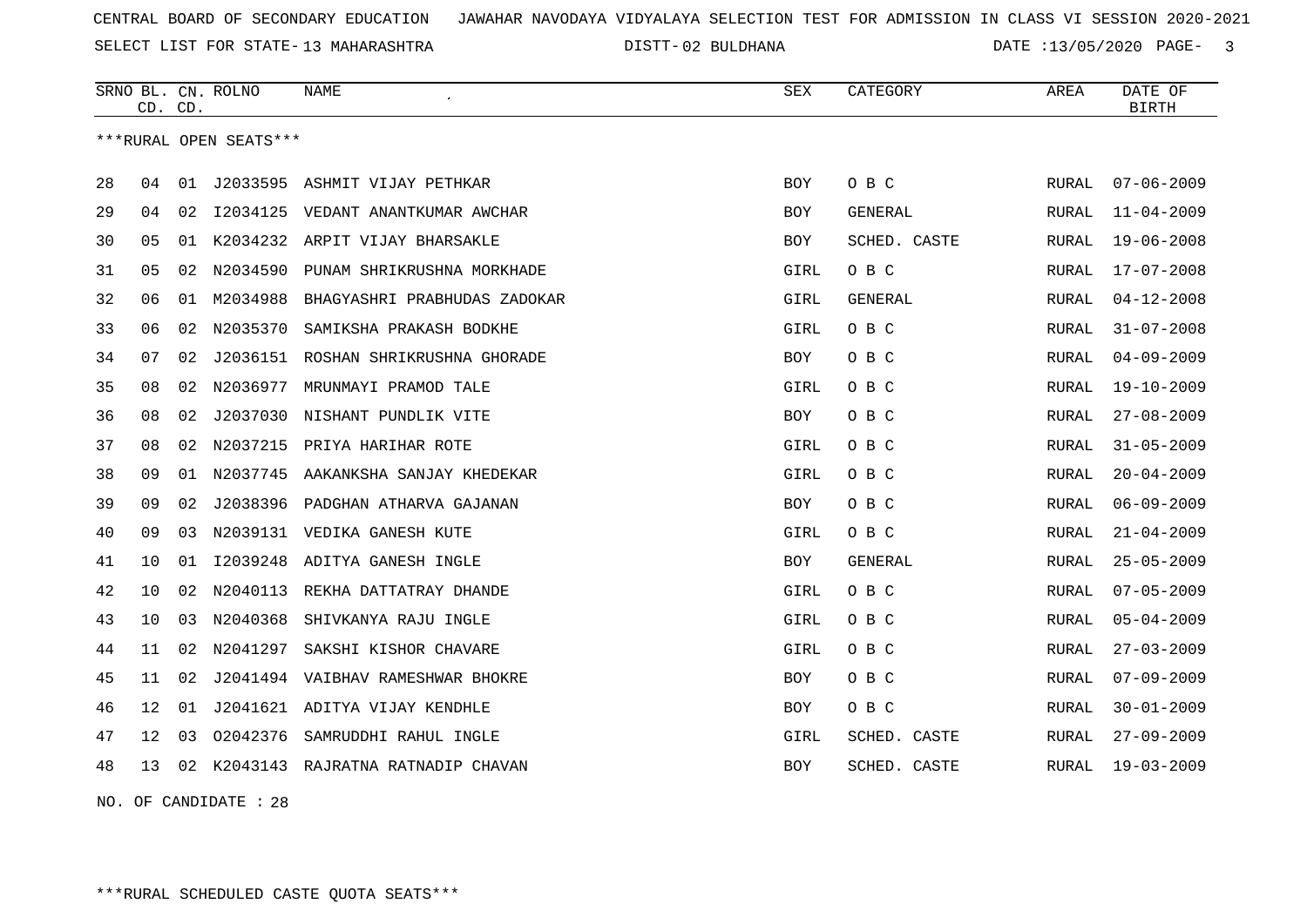SELECT LIST FOR STATE- DISTT- 13 MAHARASHTRA

02 BULDHANA DATE :13/05/2020 PAGE- 4

|    |                                         | CD. CD. | SRNO BL. CN. ROLNO    | <b>NAME</b>                             | <b>SEX</b> | CATEGORY     | AREA         | DATE OF<br><b>BIRTH</b> |  |  |
|----|-----------------------------------------|---------|-----------------------|-----------------------------------------|------------|--------------|--------------|-------------------------|--|--|
|    |                                         |         |                       | ***RURAL SCHEDULED CASTE OUOTA SEATS*** |            |              |              |                         |  |  |
| 49 | 01                                      |         |                       | 01 02031024 ANUJA SANJABRAO SARKATE     | GIRL       | SCHED. CASTE | RURAL        | $11 - 09 - 2008$        |  |  |
| 50 | 01                                      |         |                       | 01 K2031243 GRISHM VAIBHAV BHALERAO     | BOY        | SCHED. CASTE | RURAL        | $20 - 08 - 2009$        |  |  |
| 51 | 01                                      | 02      |                       | K2031524 PIYUSH SUNIL GAWAI             | <b>BOY</b> | SCHED. CASTE | RURAL        | $06 - 09 - 2008$        |  |  |
| 52 | 02                                      | 02      | K2032561              | SAKSHAM KONDU SHIRSAT                   | <b>BOY</b> | SCHED. CASTE | RURAL        | $03 - 01 - 2010$        |  |  |
| 53 | 02                                      | 02      | 02032685              | SNEHAL DEVIDAS TAYDE                    | GIRL       | SCHED. CASTE | RURAL        | $03 - 03 - 2009$        |  |  |
| 54 | 07                                      | 01      |                       | K2035684 ARYAN SATISH SHEGOKAR          | <b>BOY</b> | SCHED. CASTE | RURAL        | $30 - 12 - 2009$        |  |  |
| 55 | 08                                      | 02      |                       | K2037174 PRASAD KAILAS INGOLE           | <b>BOY</b> | SCHED. CASTE | RURAL        | $22 - 06 - 2009$        |  |  |
| 56 | 09                                      | 02      | K2038663              | RUSHIKESH SATISH DONGARDIVE             | <b>BOY</b> | SCHED. CASTE | <b>RURAL</b> | $09 - 03 - 2009$        |  |  |
| 57 | 10                                      | 03      | 02040487              | SRUSHTI SURESH SHINGNE                  | GIRL       | SCHED. CASTE | RURAL        | $21 - 08 - 2009$        |  |  |
| 58 | 11                                      | 01      |                       | 02040833 ANUSHAKA VIJAY KAMBLE          | GIRL       | SCHED. CASTE | RURAL        | $01 - 11 - 2009$        |  |  |
| 59 | 12 <sup>°</sup>                         |         |                       | 03 K2042501 SHUBHAM SANJAY SHIPE        | BOY        | SCHED. CASTE | RURAL        | $15 - 11 - 2009$        |  |  |
|    |                                         |         | NO. OF CANDIDATE : 11 |                                         |            |              |              |                         |  |  |
|    |                                         |         |                       |                                         |            |              |              |                         |  |  |
|    |                                         |         |                       |                                         |            |              |              |                         |  |  |
|    | *** RURAL BACKWARD CLASS QUOTA SEATS*** |         |                       |                                         |            |              |              |                         |  |  |
| 60 |                                         |         |                       | 01 01 J2031268 HRUTWIK DILIP JADHAO     | <b>BOY</b> | O B C        | RURAL        | $03 - 02 - 2009$        |  |  |

| 60 | 01 | 01 | J2031268 | HRUTWIK DILIP JADHAO    | BOY        | O B C | RURAL | $03 - 02 - 2009$ |
|----|----|----|----------|-------------------------|------------|-------|-------|------------------|
| 61 | 01 | 02 | J2031594 | PRATHMESH BHAGWAN SUSAR | BOY        | O B C | RURAL | $01 - 01 - 2009$ |
| 62 | 01 | 02 | J2031638 | PUSHKAR KISHOR PAWAR    | <b>BOY</b> | O B C | RURAL | $28 - 11 - 2008$ |
| 63 | 01 | 03 | N2031901 | SHRUTI MADHUKAR TATHE   | GIRL       | O B C | RURAL | $01 - 01 - 2011$ |
| 64 | 02 | 01 | J2032347 | KUNAL SANDIP JAWARE     | BOY        | O B C | RURAL | $20 - 01 - 2009$ |
| 65 | 06 | 01 | J2035204 | OM RAMDAS BODKHE        | BOY        | O B C | RURAL | $15 - 01 - 2009$ |
| 66 | 06 | 01 | N2035213 | PALLAVI JITENDRA RAUT   | GIRL       | O B C | RURAL | $22 - 03 - 2009$ |
| 67 | 06 | 01 | J2035225 | PIYUSH RAVINDRA ADHAV   | BOY        | O B C | RURAL | $27 - 08 - 2009$ |
| 68 | 10 | 01 | J2039592 | JAY RAVINDRA PAWAR      | BOY        | O B C | RURAL | $22 - 06 - 2009$ |
| 69 | 10 | 01 | J2039673 | KRUSHNA DIPAK KHARAT    | BOY        | O B C | RURAL | 27-03-2009       |
|    |    |    |          |                         |            |       |       |                  |
|    |    |    |          |                         |            |       |       |                  |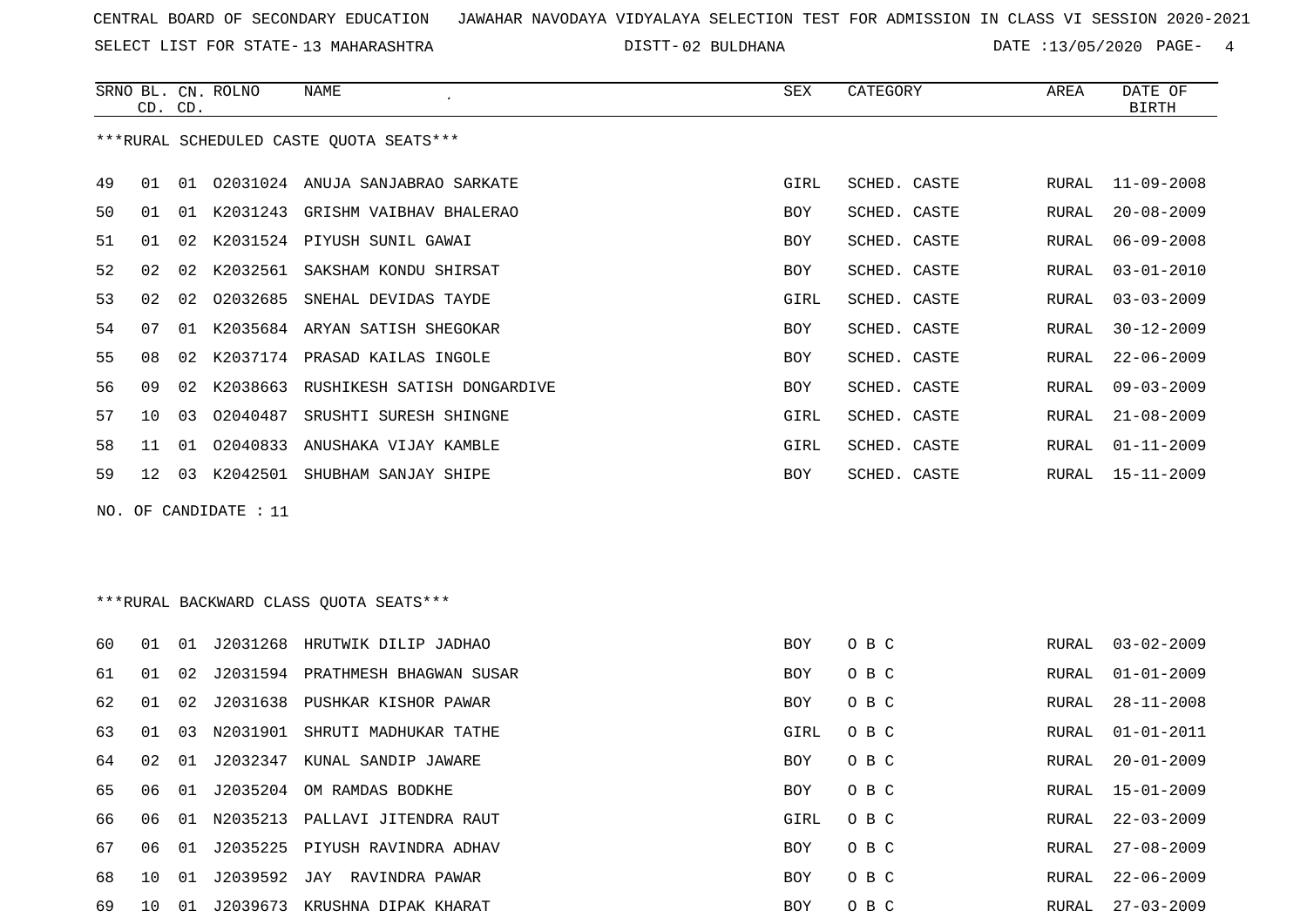SELECT LIST FOR STATE- DISTT- 13 MAHARASHTRA

02 BULDHANA DATE :13/05/2020 PAGE- 5

|                                        | CD. CD. |     | SRNO BL. CN. ROLNO | NAME                              | SEX        | CATEGORY | AREA  | DATE OF<br>BIRTH |
|----------------------------------------|---------|-----|--------------------|-----------------------------------|------------|----------|-------|------------------|
| ***RURAL BACKWARD CLASS OUOTA SEATS*** |         |     |                    |                                   |            |          |       |                  |
| 70                                     | 10      |     | 02 N2040075        | PURVAJA GAJANAN BODKHE            | GIRL       | O B C    | RURAL | $10 - 03 - 2009$ |
| 71                                     | 10      |     | 02 J2040181        | SACHIN BADRINATH MORE             | <b>BOY</b> | O B C    | RURAL | $28 - 02 - 2009$ |
| 72                                     | 1 O     |     |                    | 02 N2040256 SANIKA RAMESHWAR MORE | GIRL       | O B C    | RURAL | $27 - 11 - 2008$ |
| 73                                     | 1 O     | 03  | J2040337           | SHIVAM ANIL JAWANJAL              | <b>BOY</b> | O B C    | RURAL | $18 - 11 - 2008$ |
| 74                                     | 12      | 03  | J2042526           | SOHAM ARUN SHELKE                 | <b>BOY</b> | O B C    | RURAL | $02 - 03 - 2009$ |
| 75                                     | 12.     | -03 | J2042564           | SUMIT PURUSHOTTAM DESHMUKH        | <b>BOY</b> | O B C    | RURAL | 12-07-2009       |
|                                        |         |     |                    |                                   |            |          |       |                  |

NO. OF CANDIDATE : 16

# \*\*\*RURAL SCHEDULED TRIBE QUOTA SEATS\*\*\*

|  |  | 76 01 01 P2031033 ANUSHKA PRAMOD WAGH D      | GIRL       | SCHED. TRIBE |  | RURAL 08-08-2009 |
|--|--|----------------------------------------------|------------|--------------|--|------------------|
|  |  | 77 03 01 L2032937 CHAITANYA CHHOTIRAM GAVIT  | <b>BOY</b> | SCHED. TRIBE |  | RURAL 15-07-2009 |
|  |  | 78 06 01 P2035048 GARGI SAMADHAN SOLANKE     | GIRL       | SCHED. TRIBE |  | RURAL 03-08-2009 |
|  |  | 79 08 03 L2037736 YUVRAJSING NARSING SOLANKE | <b>BOY</b> | SCHED. TRIBE |  | RURAL 27-04-2008 |
|  |  | 80 10 02 L2039794 MOREY ANIKET RAJENDRA      | <b>BOY</b> | SCHED. TRIBE |  | RURAL 22-10-2008 |

NO. OF CANDIDATE : 5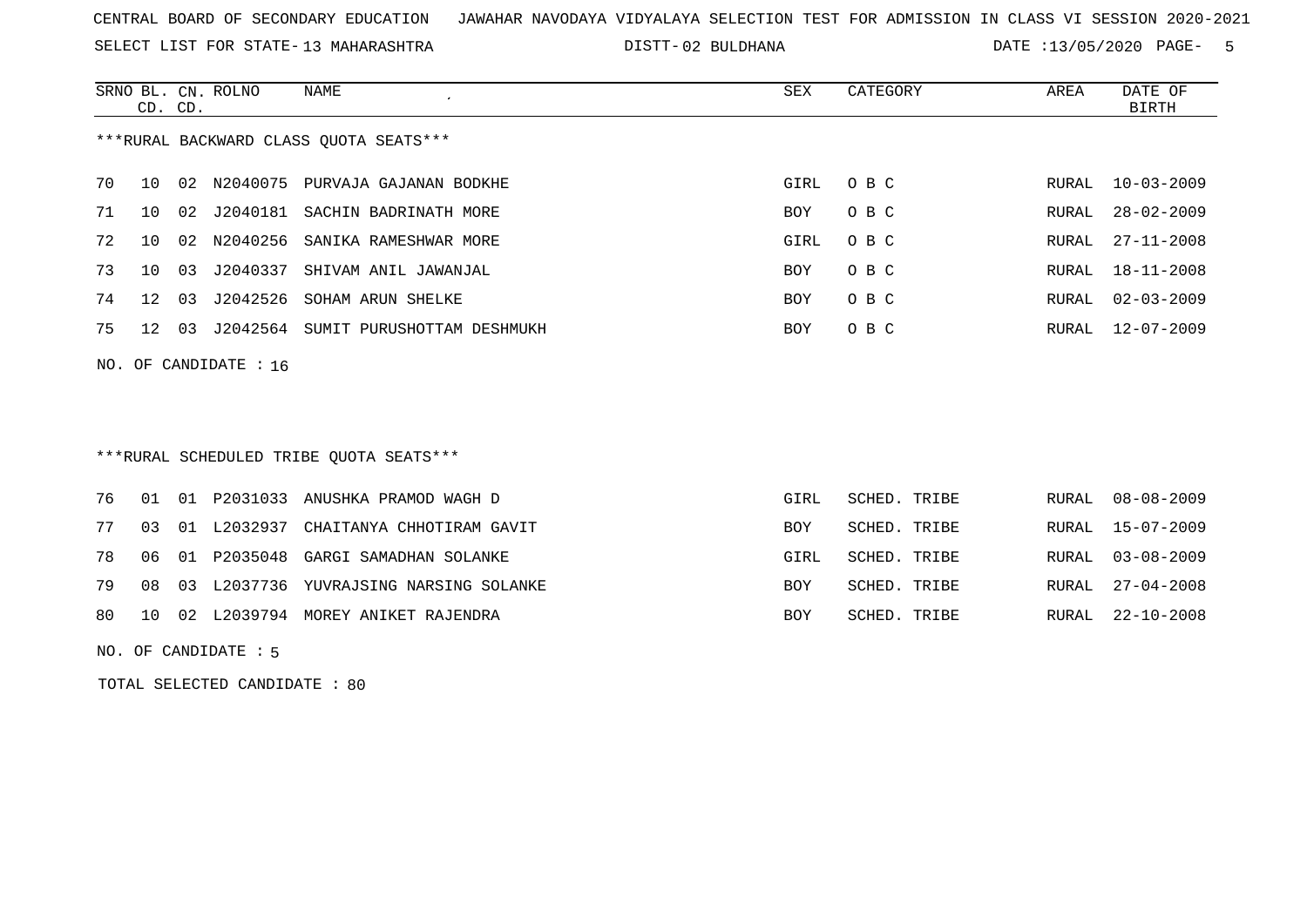SELECT LIST FOR STATE- DISTT- 13 MAHARASHTRA

03 GADCHIROLI DATE :13/05/2020 PAGE- 1

|                 | CD. CD. | SRNO BL. CN. ROLNO              | NAME                                     | SEX  | CATEGORY     | AREA  | DATE OF<br><b>BIRTH</b> |
|-----------------|---------|---------------------------------|------------------------------------------|------|--------------|-------|-------------------------|
|                 |         | ***OPEN UR SEATS***             |                                          |      |              |       |                         |
| 1.              |         |                                 | 08 01 N2046225 ANAGHA PRASHANT BHANDE    | GIRL | O B C        |       | RURAL 12-08-2009        |
| 2               |         |                                 | 10 01 P2047955 CHANCHAL SURAJ KORCHA     | GIRL | SCHED. TRIBE | RURAL | 06-07-2009              |
| 3               | 10      |                                 | 01 N2048115 TRUPTI SUBHASH BOLAMPALLIWAR | GIRL | O B C        | RURAL | 15-11-2009              |
| 4               |         |                                 | 10 01 P2048130 YAMINI JAYPAL FULKAWAR    | GIRL | SCHED. TRIBE |       | RURAL 18-02-2009        |
|                 |         | NO. OF CANDIDATE : $4$          |                                          |      |              |       |                         |
|                 |         |                                 |                                          |      |              |       |                         |
|                 |         |                                 | ***OPEN SCHEDULED CASTE QUOTA SEATS***   |      |              |       |                         |
| 5               |         |                                 | 06 01 02045640 JESHWARYA RAJESH KAVERI   | GIRL | SCHED. CASTE |       | RURAL 11-06-2009        |
| 6               |         |                                 | 08 01 K2046284 ARYAN RAHUL SONARKAR      | BOY  | SCHED. CASTE | RURAL | $20 - 06 - 2009$        |
| $7\phantom{.0}$ |         |                                 | 10 01 02048078 SAKSHI SURESH KARADE      | GIRL | SCHED. CASTE | RURAL | $02 - 10 - 2008$        |
|                 |         | NO. OF CANDIDATE : 3            |                                          |      |              |       |                         |
|                 |         |                                 |                                          |      |              |       |                         |
|                 |         | ***OPEN DISABLED QUOTA SEATS*** |                                          |      |              |       |                         |
| 8               |         |                                 | 08 04 P2047459 YUKTA SAINATH NEWARE      | GIRL | SCHED. TRIBE |       | RURAL 07-09-2008        |
|                 |         | NO. OF CANDIDATE : $1$          |                                          |      |              |       |                         |
|                 |         |                                 |                                          |      |              |       |                         |
|                 |         |                                 | *** OPEN BACKWARD CLASS QUOTA SEATS***   |      |              |       |                         |
| 9               |         |                                 | 01 03 B2044262 VED PRASHANT CHALAKH      | BOY  | O B C        |       | URBAN 05-02-2009        |
| 10              |         |                                 | 08 01 J2046306 ATHARVA UDDHAV WARE       | BOY  | O B C        | RURAL | $24 - 11 - 2009$        |
| 11              |         |                                 | 08 02 N2046918 PUJA SURYABHAN WAGHADE    | GIRL | O B C        |       | RURAL 20-01-2009        |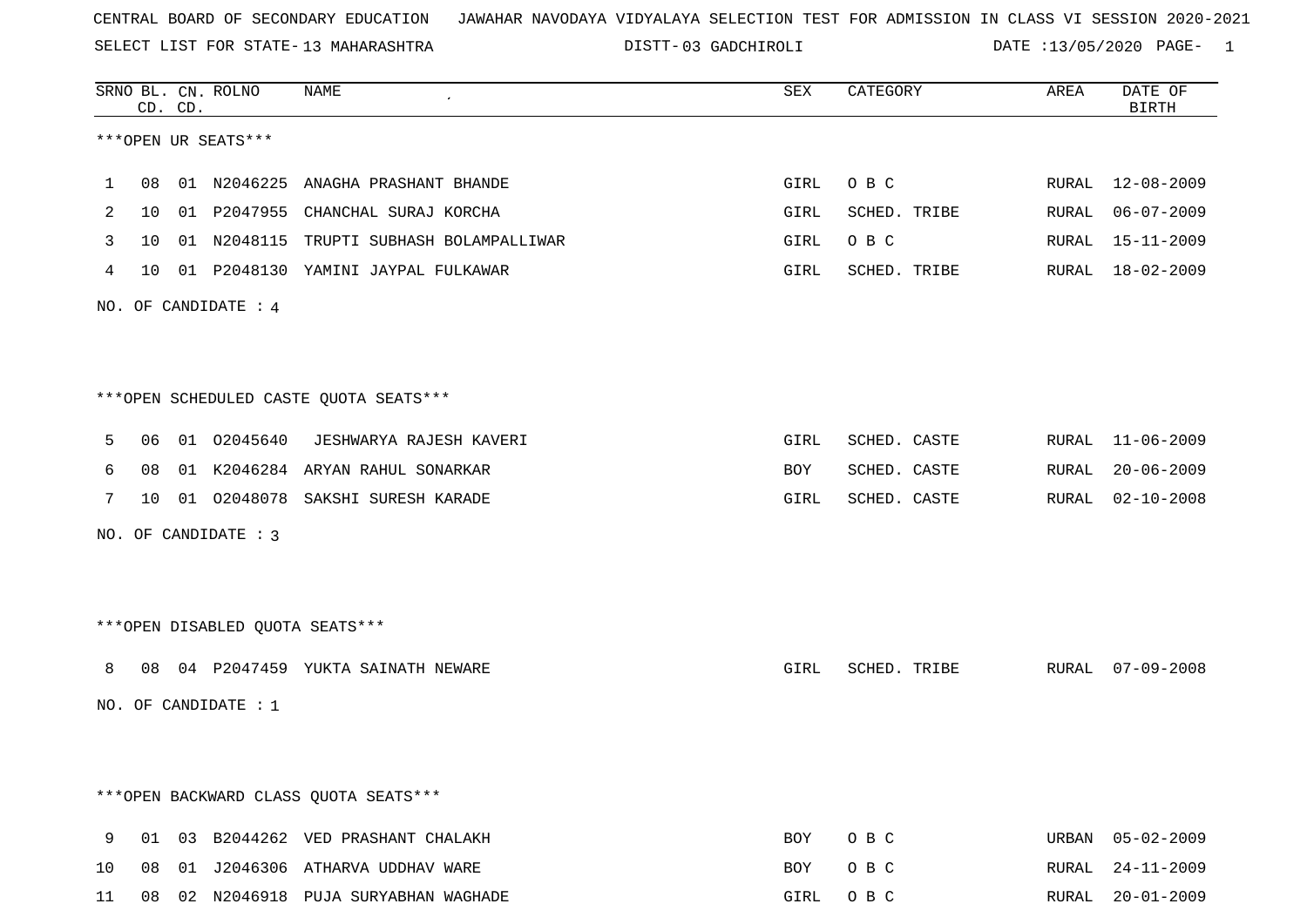SELECT LIST FOR STATE- DISTT- 13 MAHARASHTRA

03 GADCHIROLI DATE :13/05/2020 PAGE- 2

|    |                      | CD. CD. | SRNO BL. CN. ROLNO     | NAME                                   | SEX        | CATEGORY     | AREA  | DATE OF<br><b>BIRTH</b> |  |  |  |
|----|----------------------|---------|------------------------|----------------------------------------|------------|--------------|-------|-------------------------|--|--|--|
|    |                      |         |                        | *** OPEN BACKWARD CLASS QUOTA SEATS*** |            |              |       |                         |  |  |  |
| 12 | 08                   |         | 03 N2047050            | SAKSHI BHALCHANDRA WADHAI              | GIRL       | O B C        | RURAL | $26 - 11 - 2008$        |  |  |  |
| 13 | 10                   | 01      | J2048079               | SAMEER NITARAM ZODE                    | BOY        | O B C        | RURAL | $12 - 10 - 2008$        |  |  |  |
|    | NO. OF CANDIDATE : 5 |         |                        |                                        |            |              |       |                         |  |  |  |
|    |                      |         |                        |                                        |            |              |       |                         |  |  |  |
|    |                      |         |                        | ***OPEN SCHEDULED TRIBE QUOTA SEATS*** |            |              |       |                         |  |  |  |
| 14 | 03                   |         |                        | 01 H2044965 MRUNALI JANARDHAN CHAWARE  | GIRL       | SCHED. TRIBE | URBAN | 18-09-2009              |  |  |  |
| 15 | 03                   | 01      |                        | D2044977 NAYAN GURUDEO PURAM           | BOY        | SCHED. TRIBE | URBAN | $25 - 12 - 2008$        |  |  |  |
| 16 | 03                   |         | 01 L2045070            | SAMIR MANOHAR VATTI                    | BOY        | SCHED. TRIBE | RURAL | $31 - 03 - 2009$        |  |  |  |
| 17 | 10                   |         | 01 L2047949            | BHARAT RAJIMSAY KALLO                  | BOY        | SCHED. TRIBE | RURAL | $29 - 11 - 2008$        |  |  |  |
| 18 | 10                   |         | 01 P2048008            | MALATI JAGILAL                         | GIRL       | SCHED. TRIBE | RURAL | $19 - 02 - 2009$        |  |  |  |
| 19 | 10                   | 01      | D2048073               | RUPESH RAMJI HALAMI                    | BOY        | SCHED. TRIBE | URBAN | $06 - 08 - 2009$        |  |  |  |
| 20 | 10                   |         | 01 P2048096            | SHRUTI PULURAM KOLHE                   | GIRL       | SCHED. TRIBE | RURAL | $22 - 10 - 2009$        |  |  |  |
|    |                      |         | NO. OF CANDIDATE : 7   |                                        |            |              |       |                         |  |  |  |
|    |                      |         |                        |                                        |            |              |       |                         |  |  |  |
|    |                      |         |                        |                                        |            |              |       |                         |  |  |  |
|    |                      |         | ***RURAL OPEN SEATS*** |                                        |            |              |       |                         |  |  |  |
| 21 | 01                   |         |                        | 01 N2043544 ANUSHKA NARENDRA RAKHADE   | GIRL       | O B C        | RURAL | $08 - 12 - 2008$        |  |  |  |
| 22 | 01                   | 01      |                        | 02043582 AVANI KANCHAN YELE            | GIRL       | SCHED. CASTE | RURAL | $22 - 10 - 2008$        |  |  |  |
| 23 | 01                   | 01      |                        | L2043773 KRISHNA DILIP MADAVI          | <b>BOY</b> | SCHED. TRIBE | RURAL | $28 - 07 - 2009$        |  |  |  |
| 24 | 01                   |         |                        | 01 K2043799 LANKUSH ANILKUMAR WALDE    | BOY        | SCHED. CASTE | RURAL | $30 - 11 - 2009$        |  |  |  |
| 25 | 01                   | 02      | J2044042               | SAMIR DILIP DEOTALE                    | BOY        | O B C        | RURAL | $22 - 12 - 2009$        |  |  |  |
| 26 | 01                   | 02      |                        | J2044061 SANGHARSH SUDHIR BHAKARE      | BOY        | O B C        | RURAL | $25 - 01 - 2009$        |  |  |  |
| 27 | 01                   | 03      |                        | 02044117 SHRADHA REMAJI BHAISARE       | GIRL       | SCHED. CASTE | RURAL | $31 - 08 - 2009$        |  |  |  |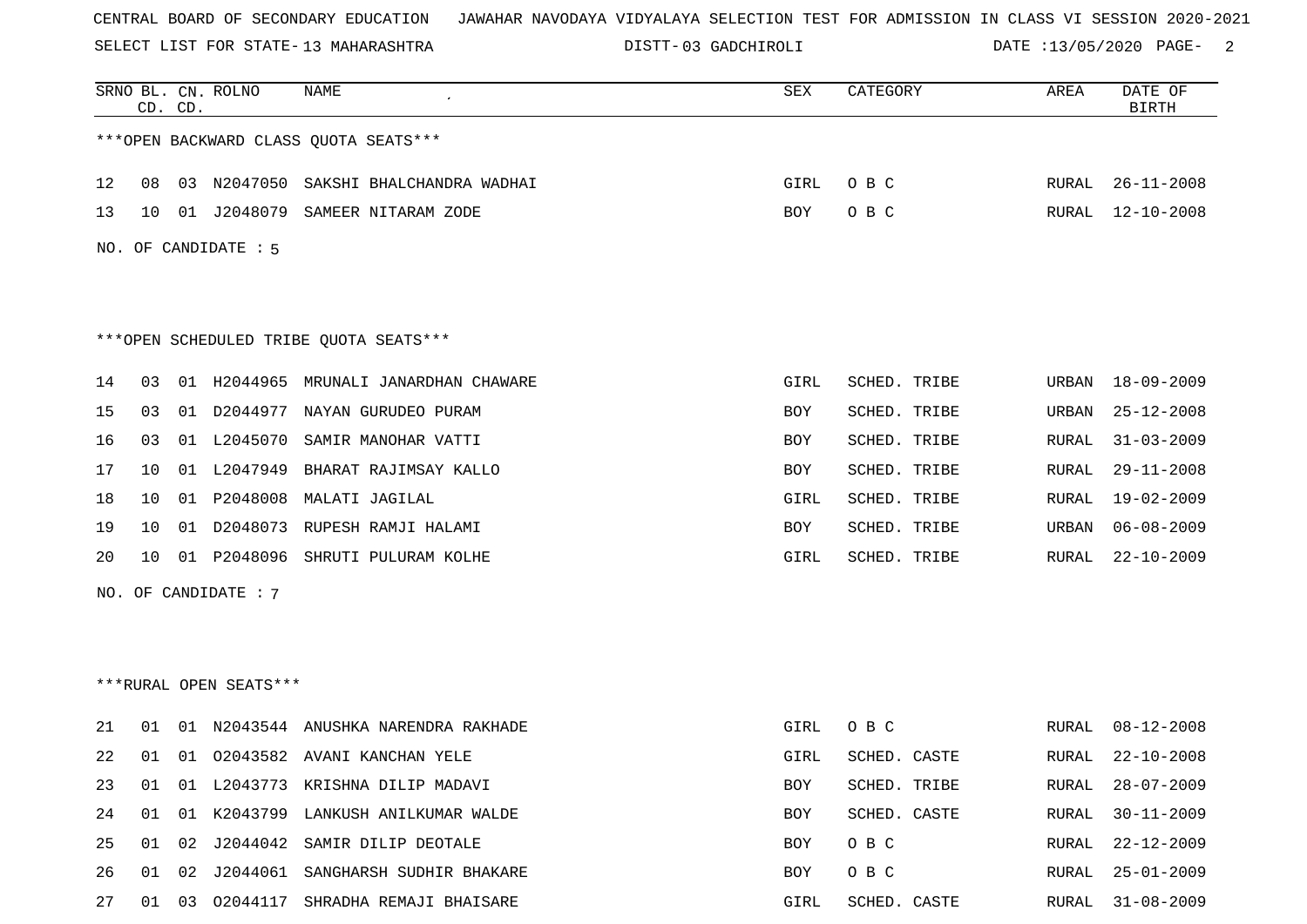SELECT LIST FOR STATE- DISTT- 13 MAHARASHTRA

DISTT-03 GADCHIROLI DATE :13/05/2020 PAGE- 3

|    | CD. CD. |    | SRNO BL. CN. ROLNO     | NAME                                     | SEX        | CATEGORY     | AREA         | DATE OF<br><b>BIRTH</b> |
|----|---------|----|------------------------|------------------------------------------|------------|--------------|--------------|-------------------------|
|    |         |    | ***RURAL OPEN SEATS*** |                                          |            |              |              |                         |
| 28 | 02      | 02 | K2044723               | SWAYAM SHAMRAO SAHARE                    | <b>BOY</b> | SCHED. CASTE | RURAL        | $03 - 05 - 2009$        |
| 29 | 05      | 01 | J2045467               | PRANAV DUSHAN BHONGALE                   | BOY        | O B C        | RURAL        | $26 - 10 - 2008$        |
| 30 | 06      | 01 | N2045783               | SAUJANYA DEVIDAS NAGARGOJE               | GIRL       | O B C        | RURAL        | $28 - 09 - 2008$        |
| 31 | 07      | 01 | M2046106               | SUSHMEET KAUR CHARANJIT SINGH SALUJA     | GIRL       | GENERAL      | RURAL        | $30 - 04 - 2010$        |
| 32 | 08      | 03 | J2047031               | SAHIL ASHOK CHALAKH                      | <b>BOY</b> | O B C        | RURAL        | $16 - 08 - 2008$        |
| 33 | 09      | 01 |                        | K2047517 ATTADIP SURESH MESHRAM          | BOY        | SCHED. CASTE | RURAL        | $07 - 08 - 2009$        |
| 34 | 10      |    |                        | 01 N2047931 AKSHADA LEMRAO POGARE        | GIRL       | O B C        | <b>RURAL</b> | $04 - 06 - 2009$        |
|    |         |    | NO. OF CANDIDATE : 14  |                                          |            |              |              |                         |
|    |         |    |                        |                                          |            |              |              |                         |
|    |         |    |                        |                                          |            |              |              |                         |
|    |         |    |                        | *** RURAL SCHEDULED CASTE QUOTA SEATS*** |            |              |              |                         |
| 35 | 05      |    |                        | 01 02045372 AKSHARA JEEVANDAS URADE      | GIRL       | SCHED. CASTE | <b>RURAL</b> | $07 - 03 - 2009$        |
| 36 | 08      | 01 | K2046277               | ARYAN AJAY GEDAM                         | BOY        | SCHED. CASTE | RURAL        | $26 - 03 - 2009$        |
| 37 | 08      | 02 | K2046515               | ISHAN KEVALDAS TURE                      | BOY        | SCHED. CASTE | RURAL        | $15 - 05 - 2009$        |
| 38 | 08      | 02 | K2046529               | JAYANT VILAS RAMTEKE                     | BOY        | SCHED. CASTE | RURAL        | $18 - 04 - 2009$        |
| 39 | 08      | 02 | 02046961               | RIDHIMA RAMDAS DURGE                     | GIRL       | SCHED. CASTE | <b>RURAL</b> | $16 - 04 - 2009$        |
| 40 | 08      | 03 | K2047207               | SHREYASH JALINDAR WALKE                  | BOY        | SCHED. CASTE | RURAL        | $20 - 09 - 2008$        |
| 41 | 09      | 01 | K2047793               | SAMYAK VINOD BHAMBORE                    | BOY        | SCHED. CASTE | <b>RURAL</b> | $03 - 10 - 2009$        |
| 42 | 10      | 01 | 02048085               | SANIYA PRADIP NANDESHWAR                 | GIRL       | SCHED. CASTE | RURAL        | $14 - 06 - 2009$        |
| 43 | 12      | 01 |                        | K2048341 SANCHIT ZADE                    | <b>BOY</b> | SCHED. CASTE | RURAL        | $24 - 08 - 2008$        |
|    |         |    |                        |                                          |            |              |              |                         |

NO. OF CANDIDATE : 9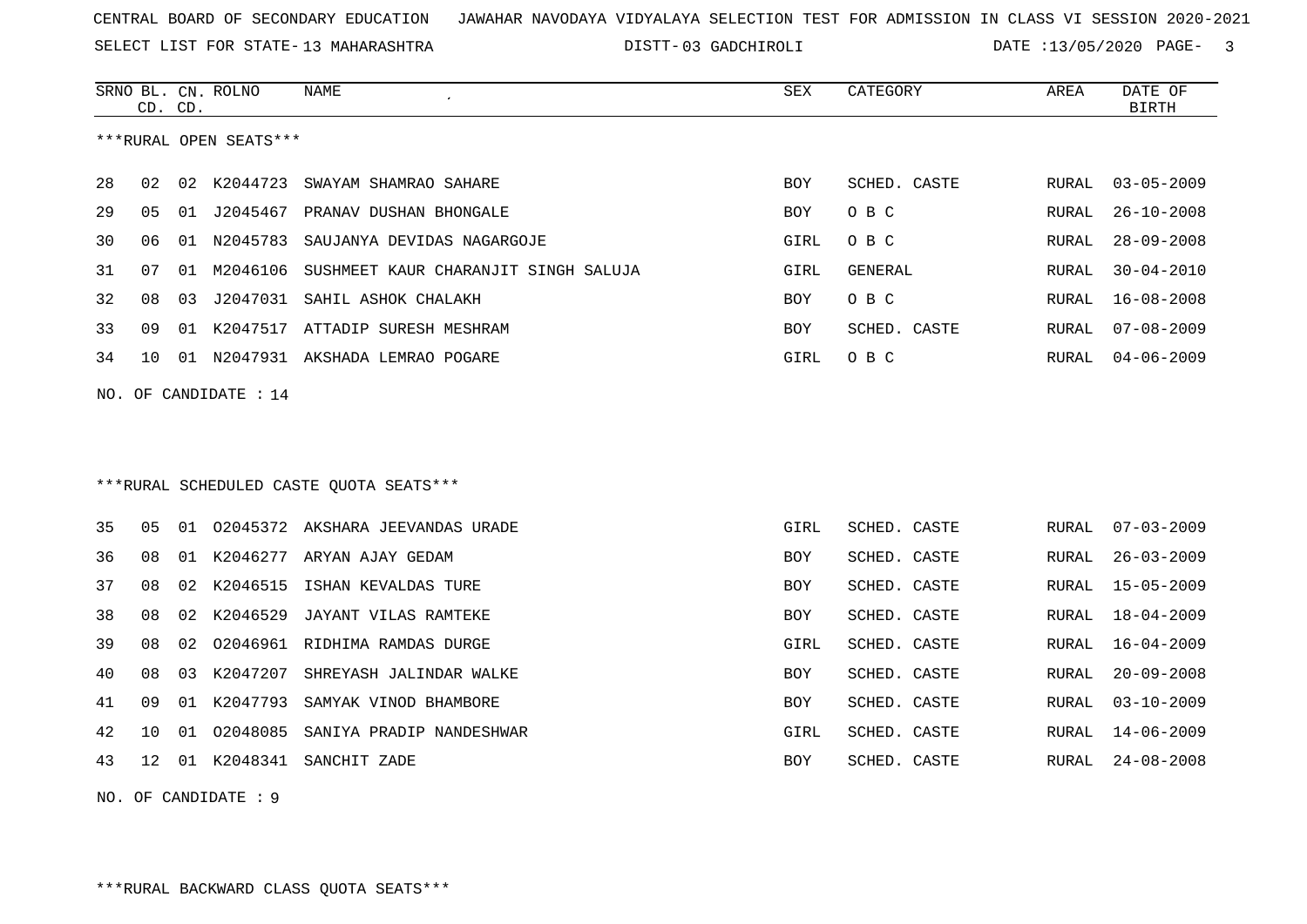SELECT LIST FOR STATE- DISTT- 13 MAHARASHTRA

DISTT-03 GADCHIROLI DATE :13/05/2020 PAGE- 4

|                       |                                        | CD. CD. | SRNO BL. CN. ROLNO | <b>NAME</b><br>$\lambda$               | SEX        | CATEGORY | AREA         | DATE OF<br><b>BIRTH</b> |  |
|-----------------------|----------------------------------------|---------|--------------------|----------------------------------------|------------|----------|--------------|-------------------------|--|
|                       | ***RURAL BACKWARD CLASS OUOTA SEATS*** |         |                    |                                        |            |          |              |                         |  |
| 44                    | 04                                     | 01      | J2045233           | MOHIT CHETAN BHURSE                    | <b>BOY</b> | O B C    | RURAL        | $10 - 03 - 2009$        |  |
| 45                    | 05                                     | 01      |                    | N2045550 VANASHREE KANHAIYA BHANDARKAR | GIRL       | O B C    | RURAL        | 14-11-2008              |  |
| 46                    | 08                                     | 01      | N2046396           | DHANI PURUSHOTTAM CHAPALE              | GIRL       | O B C    | RURAL        | 17-11-2009              |  |
| 47                    | 08                                     | 01      | J2046420           | DINESH PRAKASH KOPULWAR                | BOY        | O B C    | RURAL        | $22 - 04 - 2009$        |  |
| 48                    | 08                                     | 02      | J2046663           | MALLIKARJUN MAROTI AMMAWAR             | <b>BOY</b> | O B C    | RURAL        | $08 - 11 - 2008$        |  |
| 49                    | 08                                     | 02      | J2046670           | MANAV RAMCHANDRA GAVHARE               | <b>BOY</b> | O B C    | RURAL        | $10 - 03 - 2009$        |  |
| 50                    | 08                                     | 03      | N2047041           | SAHISHMA PRAKASH CHITLOJWAR            | GIRL       | O B C    | RURAL        | $23 - 05 - 2009$        |  |
| 51                    | 08                                     | 03      | J2047042           | SAI ASHOK KARLEWAR                     | <b>BOY</b> | O B C    | RURAL        | $25 - 07 - 2009$        |  |
| 52                    | 08                                     | 03      | J2047044           | SAJIT SUNIL NAITAM                     | BOY        | O B C    | RURAL        | $21 - 01 - 2009$        |  |
| 53                    | 08                                     | 03      | N2047099           | SAMRUDHI SHRIKRUSHAN NAITAM            | GIRL       | O B C    | RURAL        | 12-11-2008              |  |
| 54                    | 08                                     | 03      | N2047177           | SHAURYA UDDHAV WARE                    | GIRL       | O B C    | RURAL        | $24 - 11 - 2009$        |  |
| 55                    | 08                                     | 04      | J2047334           | TANMAY DEVENDRA DHOTE                  | <b>BOY</b> | O B C    | RURAL        | $26 - 03 - 2008$        |  |
| 56                    | 08                                     | 04      | J2047398           | VAIBHAV SHRAVAN BHATTALWAR             | BOY        | O B C    | <b>RURAL</b> | $02 - 04 - 2009$        |  |
| 57                    | 09                                     |         | 01 N2047603        | JANHVI R. BUDDHE                       | GIRL       | O B C    | RURAL        | $08 - 07 - 2009$        |  |
| 58                    | 10                                     | 01      | J2047929           | ABHINAVKUMAR SHIVARAM YADAV            | BOY        | O B C    | RURAL        | $09 - 04 - 2009$        |  |
| 59                    | 10                                     |         | 01 N2047984        | JANAVI PARMESHWAR LOHAMBARE            | GIRL       | O B C    | RURAL        | $22 - 02 - 2009$        |  |
| NO. OF CANDIDATE : 16 |                                        |         |                    |                                        |            |          |              |                         |  |
|                       |                                        |         |                    |                                        |            |          |              |                         |  |
|                       |                                        |         |                    |                                        |            |          |              |                         |  |

\*\*\*RURAL SCHEDULED TRIBE QUOTA SEATS\*\*\*

|  |  | 60 01 01 P2043545 ANUSHKA PADMAKAR MANKAR    | GIRL       | SCHED. TRIBE | RURAL 20-03-2009 |
|--|--|----------------------------------------------|------------|--------------|------------------|
|  |  | 61 03 01 P2045039 RINA DEVIDAS GEDAM         | GIRL       | SCHED. TRIBE | RURAL 12-03-2009 |
|  |  | 62 03 01 P2045076 SANIYA CHARANDAS SONKUKARA | GIRL       | SCHED. TRIBE | RURAL 01-01-2010 |
|  |  | 63 04 01 L2045170 AMEY GANUJI WADDE          | <b>BOY</b> | SCHED. TRIBE | RURAL 05-02-2008 |
|  |  | 64 04 01 P2045265 PUJA BRIJLAL SAYAM         | GIRL       | SCHED. TRIBE | RURAL 13-06-2008 |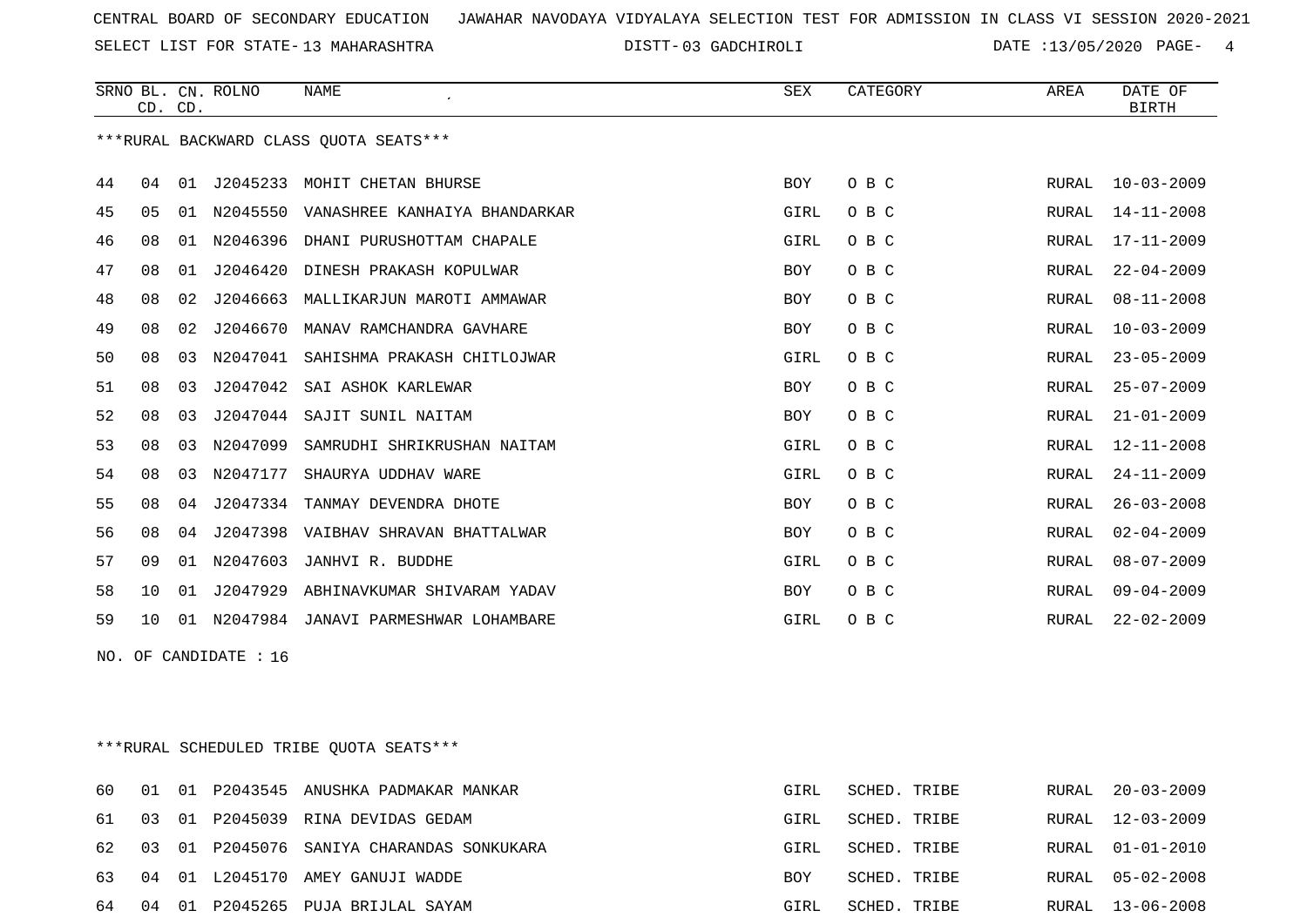SELECT LIST FOR STATE- DISTT- 13 MAHARASHTRA

03 GADCHIROLI DATE :13/05/2020 PAGE- 5

|                         |                                         | CD. CD. | SRNO BL. CN. ROLNO | NAME<br>$\epsilon$                     | <b>SEX</b> | CATEGORY            | AREA         | DATE OF<br><b>BIRTH</b> |  |  |
|-------------------------|-----------------------------------------|---------|--------------------|----------------------------------------|------------|---------------------|--------------|-------------------------|--|--|
|                         | ***RURAL SCHEDULED TRIBE QUOTA SEATS*** |         |                    |                                        |            |                     |              |                         |  |  |
| 65                      | 04                                      |         |                    | 01 L2045322 SIDHARTH MANIRAM USENDI    | <b>BOY</b> | <b>SCHED. TRIBE</b> | RURAL        | $23 - 10 - 2009$        |  |  |
| 66                      | 08                                      |         |                    | 01 L2046228 ANIKET JANARDHAN GEDAM     | <b>BOY</b> | SCHED. TRIBE        | RURAL        | $25 - 09 - 2008$        |  |  |
| 67                      | 08                                      | 02      |                    | L2046711 MOHIT VINOD TORE              | BOY        | SCHED. TRIBE        | RURAL        | $13 - 01 - 2009$        |  |  |
| 68                      | 08                                      | 02      | L2046774           | OM JAGANNATH CHOUDHAREE                | BOY        | <b>SCHED. TRIBE</b> | <b>RURAL</b> | $06 - 04 - 2009$        |  |  |
| 69                      | 08                                      |         | 04 L2047445        | YASH KISHOR ATRAM                      | BOY        | SCHED. TRIBE        | RURAL        | $22 - 01 - 2009$        |  |  |
| 70                      | 09                                      |         | 01 L2047842        | SUHAS DIPAK RANDIVE                    | BOY        | SCHED. TRIBE        | RURAL        | $13 - 03 - 2009$        |  |  |
| 71                      | 10                                      | 01      | P2048009           | MAMTA KESHAR NAITAM                    | GIRL       | SCHED. TRIBE        | RURAL        | $15 - 01 - 2009$        |  |  |
| 72                      | 10                                      |         | 01 P2048063        | RAJNANDANI GOPAL CHINGAR               | GIRL       | <b>SCHED. TRIBE</b> | <b>RURAL</b> | $30 - 11 - 2008$        |  |  |
| 73                      | 10 <sup>°</sup>                         |         | 01 P2048112        | TEJASWINI MOHAN WARAI                  | GIRL       | SCHED. TRIBE        | RURAL        | $26 - 11 - 2009$        |  |  |
| 74                      | 10                                      |         | 01 P2048118        | TUSHAVARI YESHUDAS TADOSE              | GIRL       | SCHED. TRIBE        | RURAL        | $23 - 12 - 2008$        |  |  |
| 75                      | 10                                      | 01      | P2048129           | YAMINA BAJIRAO NAITAM                  | GIRL       | SCHED. TRIBE        | <b>RURAL</b> | $06 - 07 - 2009$        |  |  |
| 76                      | 10                                      |         | 01 P2048131        | YENIKA DHANESH AMADAR                  | GIRL       | SCHED. TRIBE        | <b>RURAL</b> | $19 - 07 - 2009$        |  |  |
| 77                      | 10                                      |         |                    | 01 L2048132 YOGESH GAUTAM SONKUKARA    | BOY        | SCHED. TRIBE        | RURAL        | $05 - 10 - 2008$        |  |  |
| 78                      | 11                                      | 01      | P2048187           | SHITAL MANOJ HABKA                     | GIRL       | SCHED. TRIBE        | <b>RURAL</b> | $13 - 12 - 2009$        |  |  |
| 79                      | 11                                      |         | 01 L2048191        | SUJAL AVINASH NARNVARE                 | BOY        | SCHED. TRIBE        | <b>RURAL</b> | $31 - 08 - 2009$        |  |  |
| 80                      |                                         |         |                    | 12 01 P2048208 AKSHARA GHANSHAM MADAVI | GIRL       | SCHED. TRIBE        | RURAL        | $09 - 07 - 2009$        |  |  |
| $NO.$ OF CANDIDATE : 21 |                                         |         |                    |                                        |            |                     |              |                         |  |  |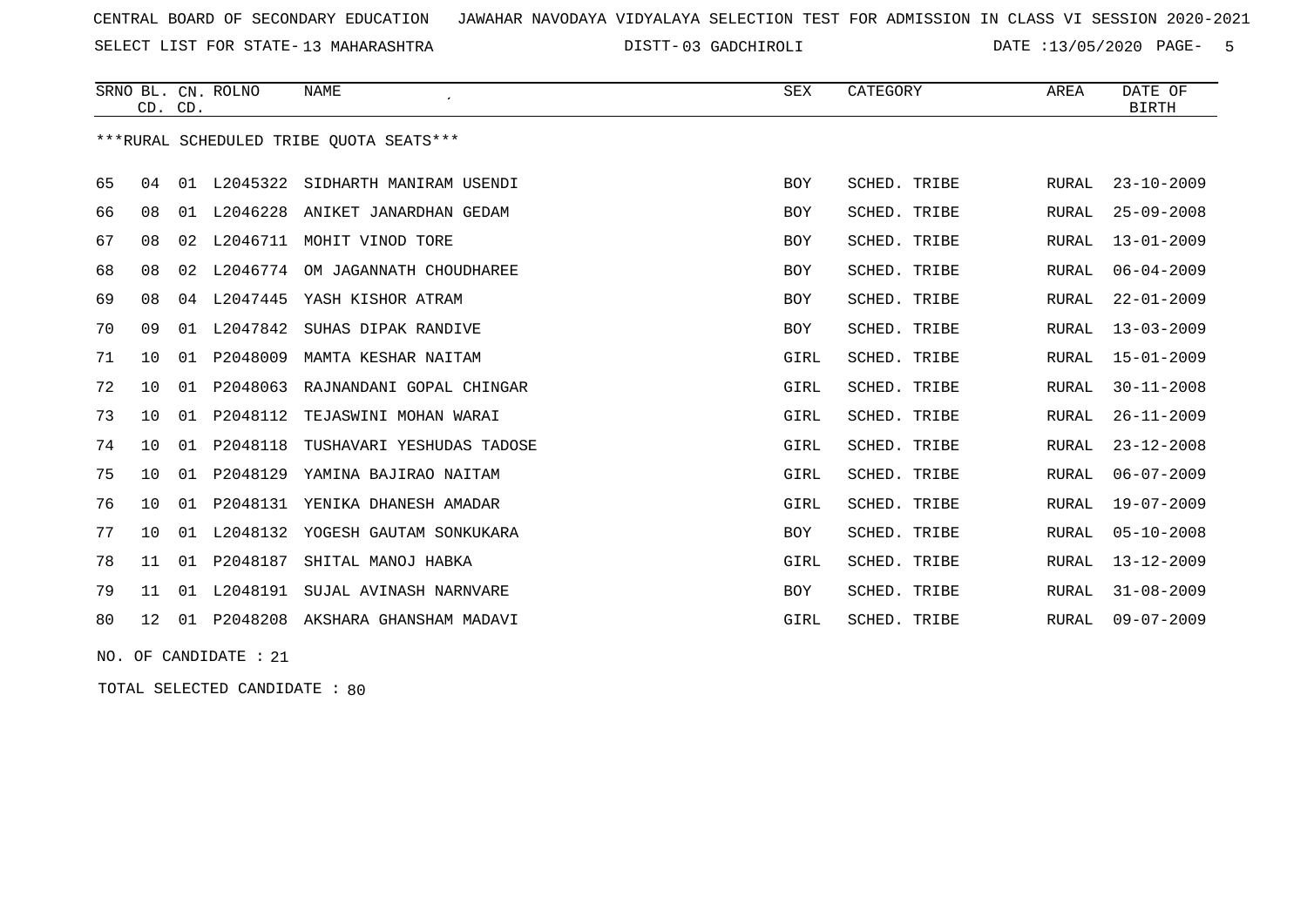SELECT LIST FOR STATE- DISTT- 13 MAHARASHTRA

04 LATUR DATE :13/05/2020 PAGE- 1

|    |    | CD. CD. | SRNO BL. CN. ROLNO   | <b>NAME</b>                            | ${\tt SEX}$ | CATEGORY       | AREA         | DATE OF<br><b>BIRTH</b> |
|----|----|---------|----------------------|----------------------------------------|-------------|----------------|--------------|-------------------------|
|    |    |         | ***OPEN UR SEATS***  |                                        |             |                |              |                         |
| ı. | 01 | 01      | J2048763             | DUMNAR SHUBHAM VITTHAL                 | BOY         | O B C          | RURAL        | $26 - 01 - 2009$        |
| 2  | 06 | 06      |                      | E2055921 SONALI DNYANESHWAR VYAVAHARE  | GIRL        | GENERAL        | URBAN        | $03 - 10 - 2009$        |
| 3  | 06 | 06      | E2056268             | WADARE BHAKTI SATISH                   | GIRL        | GENERAL        | URBAN        | $25 - 05 - 2009$        |
| 4  | 07 | 01      | N2056528             | BIRADAR SUNANDINI JAGNATH              | GIRL        | O B C          | <b>RURAL</b> | $31 - 07 - 2008$        |
| 5  | 07 | 01      | L2056592             | DAKHORE VIJAYKUMAR MAROTI              | <b>BOY</b>  | SCHED. TRIBE   | RURAL        | $03 - 05 - 2009$        |
| 6  | 07 | 02      | E2057325             | RANJANA PARMESHWAR MIRGUDE             | GIRL        | GENERAL        | URBAN        | $03 - 02 - 2009$        |
| 7  | 07 | 03      | L2057681             | SUMIT SANTOSH SARGE                    | <b>BOY</b>  | SCHED. TRIBE   | RURAL        | $15 - 03 - 2009$        |
| 8  | 07 | 03      | A2057809             | VEDANT RAVI KULKARNI                   | <b>BOY</b>  | <b>GENERAL</b> | URBAN        | $10 - 03 - 2009$        |
| 9  | 10 |         |                      | 01 J2058924 ADITYA DILIP KENDRE        | <b>BOY</b>  | O B C          | RURAL        | $22 - 10 - 2009$        |
|    |    |         | NO. OF CANDIDATE : 9 |                                        |             |                |              |                         |
|    |    |         |                      |                                        |             |                |              |                         |
|    |    |         |                      |                                        |             |                |              |                         |
|    |    |         |                      | ***OPEN SCHEDULED CASTE QUOTA SEATS*** |             |                |              |                         |
| 10 | 02 | 03      |                      | K2051176 WAGHMARE AMAR BALAJI          | <b>BOY</b>  | SCHED. CASTE   | RURAL        | $03 - 07 - 2009$        |
| 11 | 06 | 06      | C2056283             | WAGHMARE YASH SHIVAJI                  | <b>BOY</b>  | SCHED. CASTE   | <b>URBAN</b> | $08 - 01 - 2009$        |
| 12 | 07 | 03      | 02057693             | SUPRIYA RAVIKUMAR SINGARE              | GIRL        | SCHED. CASTE   | <b>RURAL</b> | $22 - 08 - 2009$        |
| 13 | 10 | 02      |                      | C2059581 KEDAR KESHAV WAGHMARE         | <b>BOY</b>  | SCHED. CASTE   | URBAN        | $31 - 12 - 2009$        |
|    |    |         | NO. OF CANDIDATE : 4 |                                        |             |                |              |                         |

\*\*\*OPEN DISABLED QUOTA SEATS\*\*\*

14 02 01 M2050048 AARYA ANIL MENGADE GIRL GENERAL RURAL 13-02-2009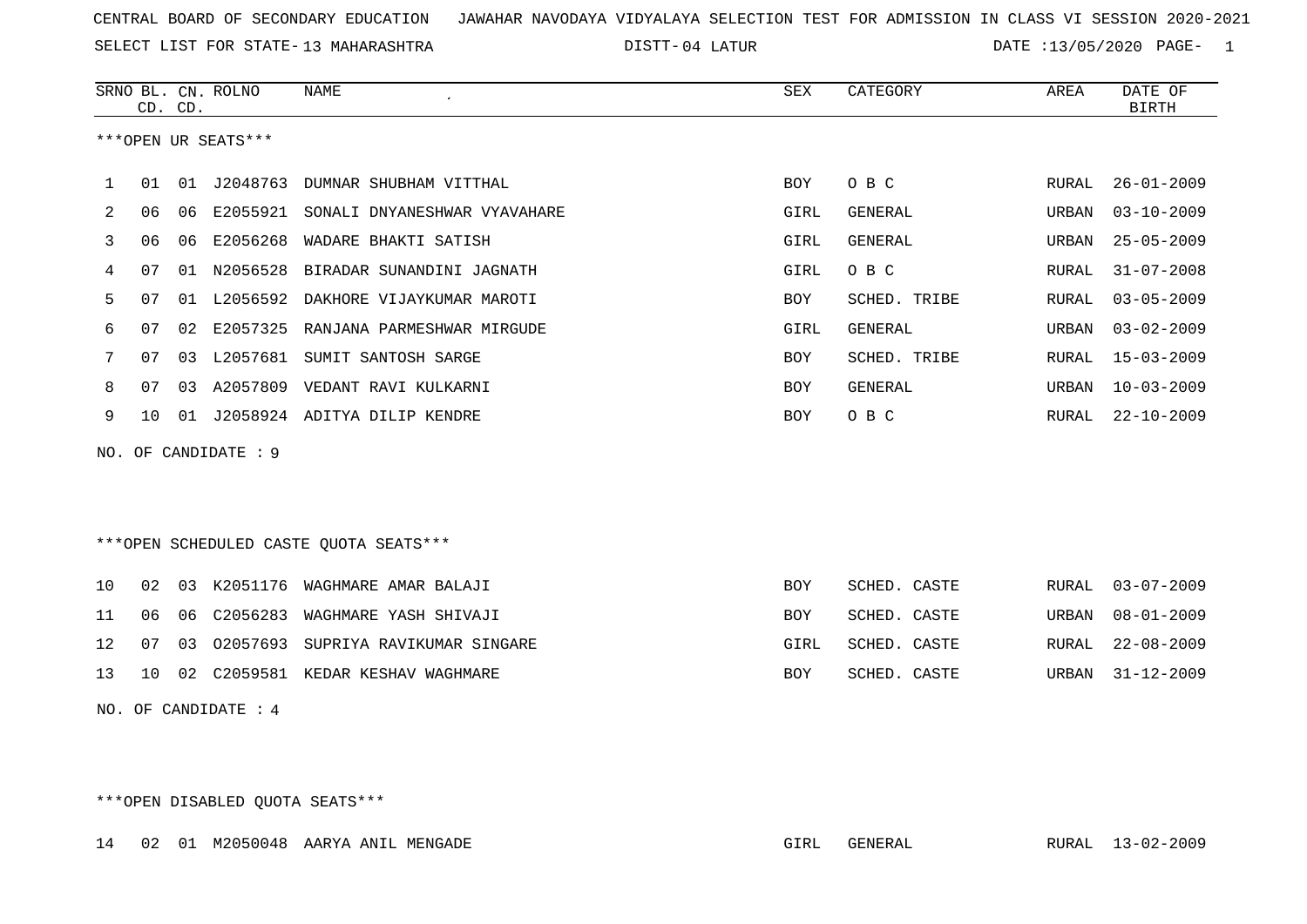| CENTRAL BOARD OF SECONDARY EDUCATION – JAWAHAR NAVODAYA VIDYALAYA SELECTION TEST FOR ADMISSION IN CLASS VI SESSION 2020-2021 |  |
|------------------------------------------------------------------------------------------------------------------------------|--|
|------------------------------------------------------------------------------------------------------------------------------|--|

SELECT LIST FOR STATE- DISTT- 13 MAHARASHTRA

DISTT-04 LATUR DATE :13/05/2020 PAGE- 2

|    |    | CD. CD. | SRNO BL. CN. ROLNO     | NAME                                    | SEX  | CATEGORY     | AREA  | DATE OF<br><b>BIRTH</b> |
|----|----|---------|------------------------|-----------------------------------------|------|--------------|-------|-------------------------|
|    |    |         | NO. OF CANDIDATE : $1$ |                                         |      |              |       |                         |
|    |    |         |                        |                                         |      |              |       |                         |
|    |    |         |                        | *** OPEN BACKWARD CLASS QUOTA SEATS***  |      |              |       |                         |
| 15 | 01 |         |                        | 01 J2048489 AMAR DHANRAJ NIJAWANTE      | BOY  | O B C        | RURAL | $27 - 05 - 2009$        |
| 16 | 01 | 01      |                        | B2048554 ATHARV BALAJI MAHAJAN          | BOY  | O B C        | URBAN | $06 - 12 - 2009$        |
| 17 | 06 | 01      |                        | B2053415 ABUZAR BASHIR KUMTHEKAR        | BOY  | O B C        | URBAN | $10 - 02 - 2009$        |
| 18 | 06 | 05      |                        | B2055710 SHIVAM JALINDAR CHATE          | BOY  | O B C        | URBAN | $11 - 04 - 2009$        |
| 19 | 07 | 02      | N2057114               | NANDGAVLE SHRADDHA SANTOSH              | GIRL | O B C        | RURAL | $07 - 09 - 2009$        |
|    |    |         | NO. OF CANDIDATE : 5   |                                         |      |              |       |                         |
|    |    |         |                        |                                         |      |              |       |                         |
|    |    |         |                        |                                         |      |              |       |                         |
|    |    |         |                        | *** OPEN SCHEDULED TRIBE QUOTA SEATS*** |      |              |       |                         |
| 20 | 06 |         |                        | 05 L2055420 SAMARTH TANAJI KOLI         | BOY  | SCHED. TRIBE | RURAL | 12-12-2008              |
|    |    |         | NO. OF CANDIDATE $: 1$ |                                         |      |              |       |                         |
|    |    |         |                        |                                         |      |              |       |                         |
|    |    |         |                        |                                         |      |              |       |                         |
|    |    |         | ***RURAL OPEN SEATS*** |                                         |      |              |       |                         |
| 21 | 01 |         | 01 N2048619            | BHURKAPALLE GAUTAMI RAVINDRA            | GIRL | O B C        | RURAL | 18-10-2008              |
| 22 | 01 |         |                        | 02 M2049224 MULE VAISHNAVI SHIVRAJ      | GIRL | GENERAL      | RURAL | $04 - 02 - 2009$        |
| 23 | 01 |         |                        | 02 I2049340 PATIL ALTAMASH AZAHARKHAN   | BOY  | GENERAL      | RURAL | $21 - 08 - 2009$        |
| 24 | 02 | 01      |                        | J2050152 AYAN AYYUB TAMBOLI             | BOY  | O B C        | RURAL | $26 - 11 - 2008$        |
| 25 | 02 | 01      |                        | M2050369 HIPPARKAR SAMIKSHA SHIVAJI     | GIRL | GENERAL      | RURAL | $18 - 03 - 2008$        |
| 26 | 02 | 02      |                        | M2050686 PAYAL TUKARAM MUGLE            | GIRL | GENERAL      | RURAL | 15-12-2009              |
| 27 | 02 |         |                        | 02 J2050764 RAJKUMAR VISWANATH KUMBHAR  | BOY  | O B C        | RURAL | $28 - 02 - 2008$        |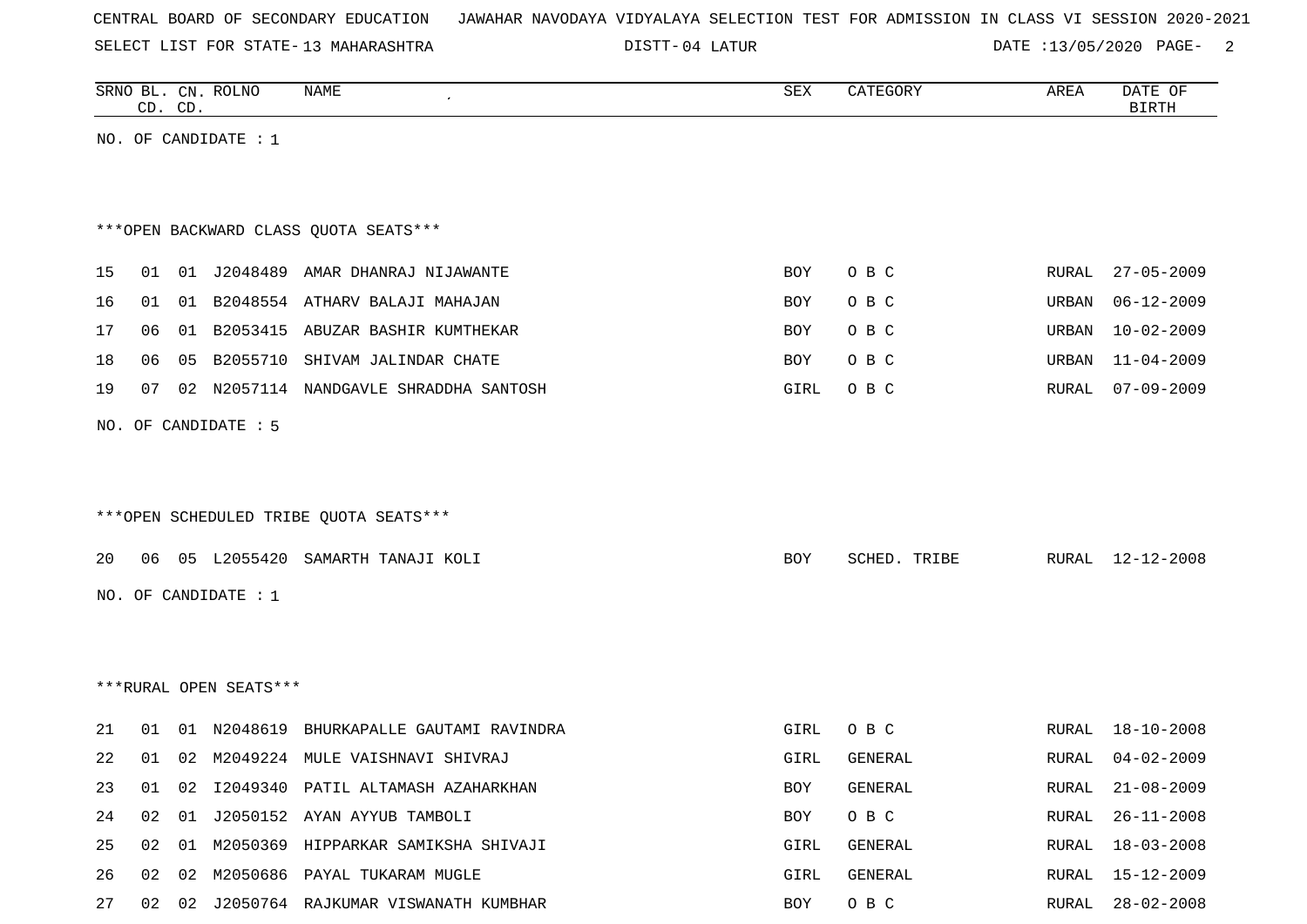SELECT LIST FOR STATE- DISTT- 13 MAHARASHTRA

04 LATUR DATE :13/05/2020 PAGE- 3

|    | CD. CD. |    | SRNO BL. CN. ROLNO     | <b>NAME</b>                     | <b>SEX</b> | CATEGORY       | AREA         | DATE OF<br><b>BIRTH</b> |
|----|---------|----|------------------------|---------------------------------|------------|----------------|--------------|-------------------------|
|    |         |    | ***RURAL OPEN SEATS*** |                                 |            |                |              |                         |
| 28 | 03      | 02 |                        | 12051801 PRANAV UMAKANT HONRAO  | <b>BOY</b> | <b>GENERAL</b> | RURAL        | $04 - 04 - 2009$        |
| 29 | 03      | 02 | I2051952               | SANGWE PRANAV BASWARAJ          | <b>BOY</b> | <b>GENERAL</b> | RURAL        | $27 - 09 - 2008$        |
| 30 | 03      | 03 | I2052253               | VISHWAJEET NILKANTH BOLEGAVE    | <b>BOY</b> | <b>GENERAL</b> | RURAL        | $04 - 03 - 2009$        |
| 31 | 04      | 02 | M2052768               | SHRADHA AMAR PATIL              | GIRL       | <b>GENERAL</b> | RURAL        | $11 - 11 - 2008$        |
| 32 | 04      | 02 | M2052837               | VAISHNVI RAMESH SHIDDESHWARE    | GIRL       | <b>GENERAL</b> | RURAL        | $02 - 07 - 2008$        |
| 33 | 05      | 02 |                        | M2053210 RUDRANI SATISH MASKALE | GIRL       | <b>GENERAL</b> | RURAL        | $29 - 10 - 2009$        |
| 34 | 06      | 02 | N2054056               | GANAPURE SAMIKSHA VIJAY         | GIRL       | O B C          | RURAL        | $04 - 03 - 2009$        |
| 35 | 06      | 03 | I2054479               | KORE LIMBRAJ BALAJI             | BOY        | <b>GENERAL</b> | RURAL        | $16 - 12 - 2008$        |
| 36 | 06      | 03 | K2054606               | MAHESH BALASAHEB SHINDE         | <b>BOY</b> | SCHED. CASTE   | RURAL        | $18 - 05 - 2009$        |
| 37 | 06      | 06 | I2055998               | SURAJ KISHOR BHISE              | <b>BOY</b> | <b>GENERAL</b> | RURAL        | $16 - 01 - 2009$        |
| 38 | 07      | 01 | I2056563               | CHAITANYA GANESH BOLEGAVE       | <b>BOY</b> | <b>GENERAL</b> | <b>RURAL</b> | $20 - 01 - 2009$        |
| 39 | 07      | 01 | I2056778               | ISHWAR VIKAS WADIKAR            | <b>BOY</b> | <b>GENERAL</b> | <b>RURAL</b> | $09 - 06 - 2009$        |
| 40 | 07      | 01 | N2056825               | JADHAV VAIDEHI PRAKASH          | GIRL       | O B C          | RURAL        | $01 - 10 - 2009$        |
| 41 | 07      | 02 | I2057140               | OMKAR BALAJI MANE               | <b>BOY</b> | GENERAL        | RURAL        | $13 - 02 - 2009$        |
| 42 | 08      | 02 | J2058097               | KISHANHARI HANUMANT MURKUTE     | <b>BOY</b> | O B C          | RURAL        | $11 - 07 - 2009$        |
| 43 | 08      | 02 | N2058424               | THAKUR RAJNANDINI RAJKUMAR      | GIRL       | O B C          | RURAL        | $11 - 11 - 2008$        |
| 44 | 09      | 01 | I2058491               | ANIKET DATTATRAY GAVARE         | <b>BOY</b> | <b>GENERAL</b> | RURAL        | $17 - 07 - 2010$        |
| 45 | 10      | 01 | M2059040               | AROHI PUNDLIK MUSNE             | GIRL       | <b>GENERAL</b> | RURAL        | $16 - 10 - 2008$        |
| 46 | 10      | 02 | J2059757               | MHETRE ROHIT KASHINATH          | <b>BOY</b> | O B C          | RURAL        | $14 - 04 - 2009$        |
| 47 | 10      | 04 | I2060434               | SHAIKH MUZAKKIR AHMED           | <b>BOY</b> | <b>GENERAL</b> | RURAL        | $19 - 07 - 2009$        |
|    |         |    |                        |                                 |            |                |              |                         |

NO. OF CANDIDATE : 27

\*\*\*RURAL SCHEDULED CASTE QUOTA SEATS\*\*\*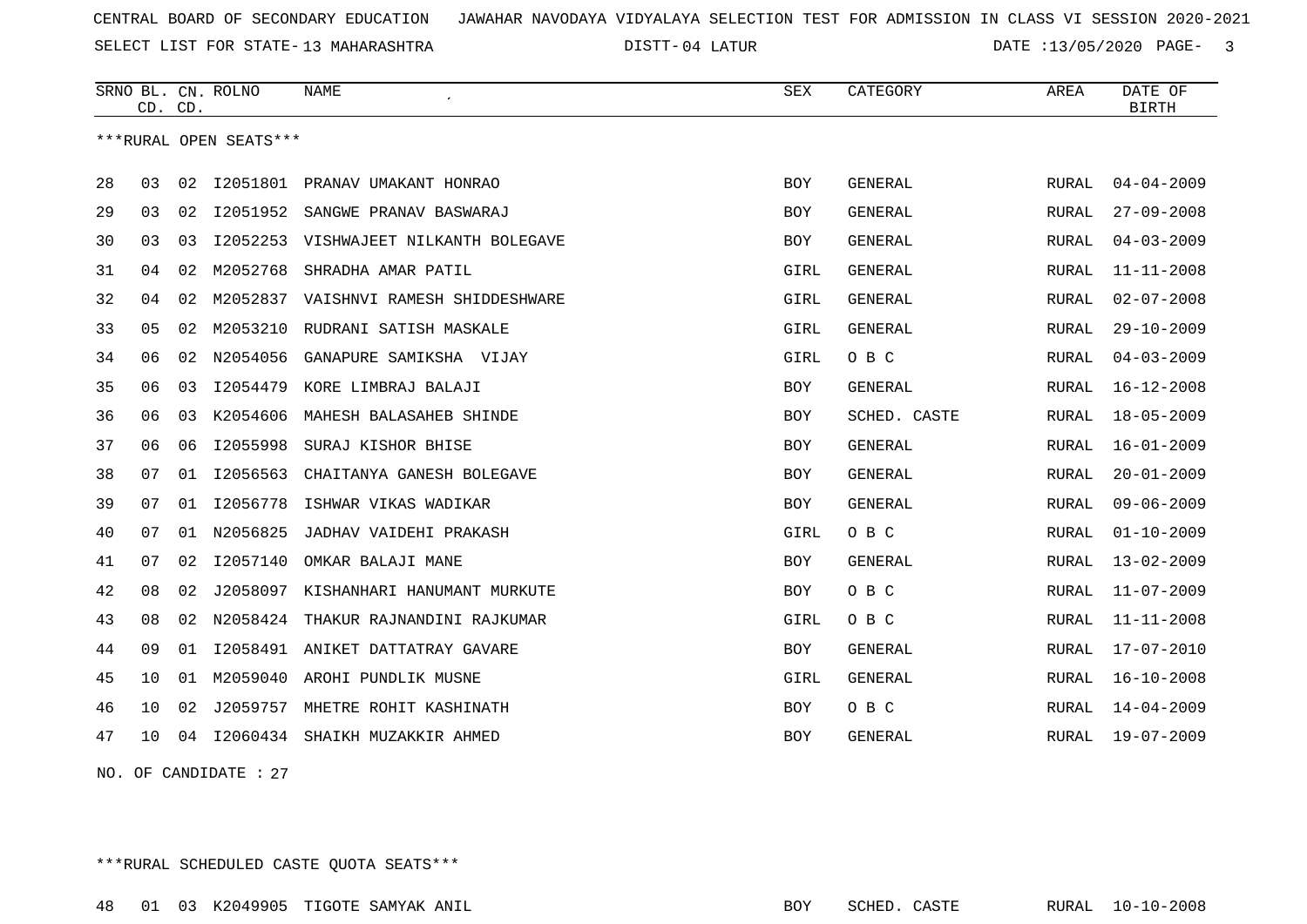SELECT LIST FOR STATE- DISTT- 13 MAHARASHTRA

04 LATUR DATE :13/05/2020 PAGE- 4

|     |    | CD. CD. | SRNO BL. CN. ROLNO | <b>NAME</b>                              | <b>SEX</b> | CATEGORY     | AREA  | DATE OF<br><b>BIRTH</b> |
|-----|----|---------|--------------------|------------------------------------------|------------|--------------|-------|-------------------------|
|     |    |         |                    | *** RURAL SCHEDULED CASTE QUOTA SEATS*** |            |              |       |                         |
| 49  | 03 | 01      | K2051571           | KARTIK KESHAV WAGHMARE                   | <b>BOY</b> | SCHED. CASTE | RURAL | $13 - 05 - 2009$        |
| 50  | 03 | 03      | K2052254           | VISHWAJIT PANDHARI SHINDE                | <b>BOY</b> | SCHED. CASTE | RURAL | $12 - 05 - 2009$        |
| 51  | 06 | 02      | 02054328           | KALUNKE SWARANJALI SUBHASH               | GIRL       | SCHED. CASTE | RURAL | $09 - 10 - 2009$        |
| 52  | 06 | 06      | 02056108           | TEJASWINI SACHIN WAGHMARE                | GIRL       | SCHED. CASTE | RURAL | $30 - 10 - 2009$        |
| 53  | 07 | 01      | K2056586           | CHETAN PRASHANT BHALKE                   | BOY        | SCHED. CASTE | RURAL | $07 - 07 - 2009$        |
| 54  | 07 | 03      | 02057414           | SANCHITA SANJAY SONKAMBLE                | GIRL       | SCHED. CASTE | RURAL | $01 - 06 - 2009$        |
| 55  | 07 | 03      | 02057725           | SURYAWANSHI SANSKRUTI VYANKAT            | GIRL       | SCHED. CASTE | RURAL | $21 - 07 - 2009$        |
| 56  | 08 | 01      |                    | 02058064 KAMBLE VAISHNVI RAJU            | GIRL       | SCHED. CASTE | RURAL | $25 - 08 - 2009$        |
| 57  | 08 | 02      | K2058116           | LONDHE KUNDAN JAYBHIM                    | <b>BOY</b> | SCHED. CASTE | RURAL | $13 - 07 - 2009$        |
| 58  | 08 | 02      | K2058339           | SHAHAPURE PARTH KASHINATH                | <b>BOY</b> | SCHED. CASTE | RURAL | $02 - 09 - 2008$        |
| 59  | 10 | 03      | 02060337           | SANSKRUTI ANIL DONGAR                    | GIRL       | SCHED. CASTE | RURAL | $16 - 12 - 2008$        |
| NO. |    |         | OF CANDIDATE : 12  |                                          |            |              |       |                         |
|     |    |         |                    |                                          |            |              |       |                         |
|     |    |         |                    | ***RURAL BACKWARD CLASS OUOTA SEATS***   |            |              |       |                         |
| 60  | 01 | 03      | N2049692           | SHISODE TANAYA HANUMAN                   | GIRL       | O B C        | RURAL | $14 - 11 - 2009$        |
| 61  | 01 | 03      | J2049773           | SODGIR RUSHIKESH SHRIHARI                | <b>BOY</b> | O B C        | RURAL | $18 - 02 - 2009$        |

| 0U | . U L | - 11.5 |             | NZU4969Z SHISODE IANAYA HANUMAN    | GIKL       | U B C |       | KUKAL 14-11-2009 |
|----|-------|--------|-------------|------------------------------------|------------|-------|-------|------------------|
| 61 | 01    | 03     | J2049773    | SODGIR RUSHIKESH SHRIHARI          | <b>BOY</b> | O B C | RURAL | $18 - 02 - 2009$ |
| 62 | . N 1 | 03     | J2049809    | SUMIT SHANKAR YEMLE                | <b>BOY</b> | O B C | RURAL | $26 - 01 - 2009$ |
| 63 | 03    |        | 02 N2051953 | SANIKA SATISH MAREWAD              | GIRL       | O B C | RURAL | $07 - 07 - 2009$ |
| 64 | ึ ೧ 6 |        | 01 N2053589 | ANKITA DHRUVBAL JADHWAR            | GIRL       | O B C | RURAL | 06-12-2007       |
| 65 |       |        |             | 02 N2053886 DALVE DIVYA AMOL       | GIRL       | O B C | RURAL | $25 - 10 - 2009$ |
| 66 | 06    | 02     |             | J2054022 FOLANE GAURAV BHALCHANDRA | <b>BOY</b> | O B C | RURAL | $12 - 01 - 2009$ |
| 67 | 06    | 02     | 72054373    | KANTHIKAR SHRINIVAS SUNIL          | <b>BOY</b> | O B C | RURAL | $23 - 07 - 2009$ |
| 68 | 06    | 03     | J2054660    | MANGESH TANAJI KUMBHAR             | <b>BOY</b> | O B C | RURAL | $27 - 05 - 2008$ |
| 69 | 06    | 05     | N2055632    | SHARYU UMESH YECHWAD               | GIRL       | O B C | RURAL | $08 - 12 - 2008$ |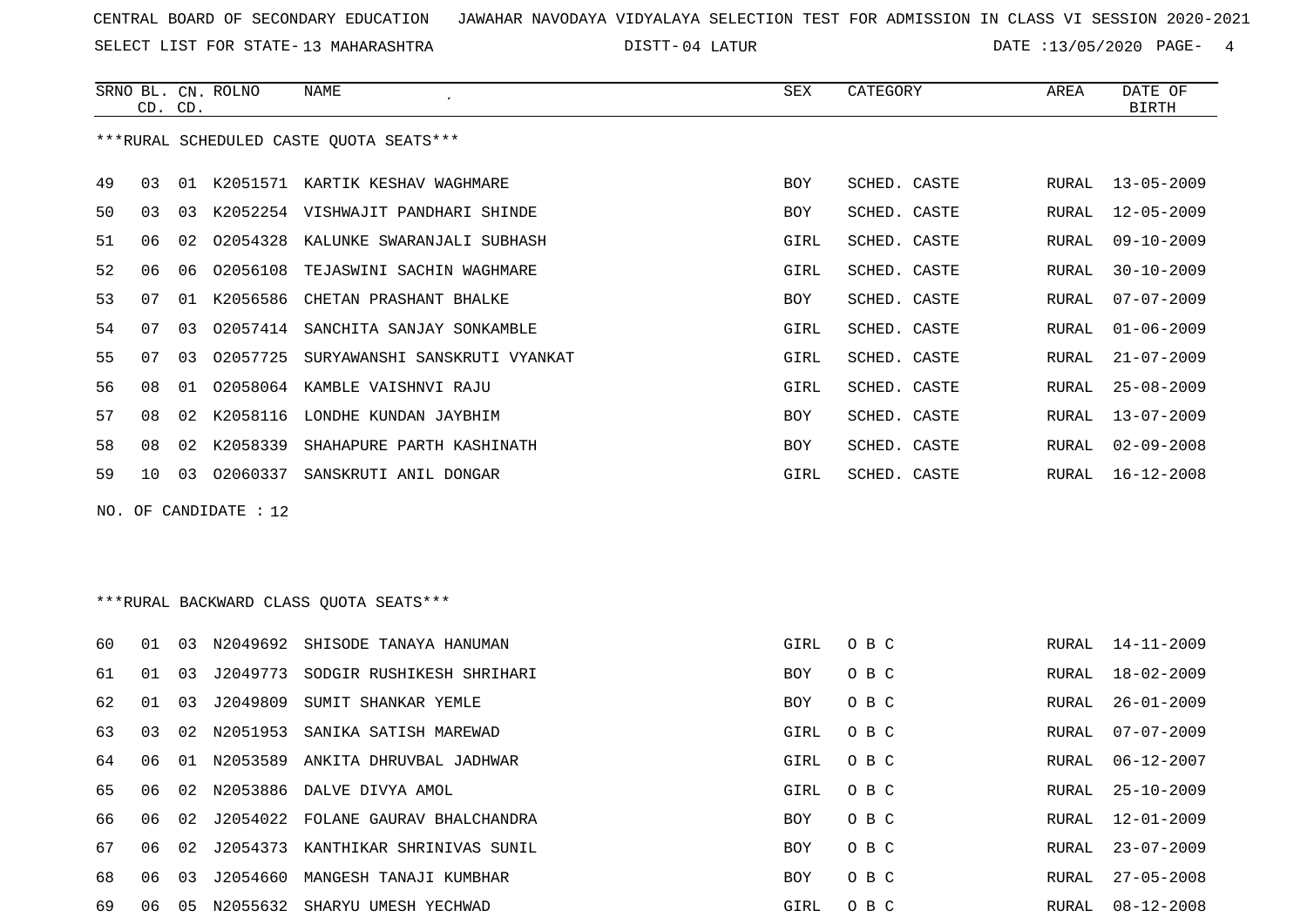SELECT LIST FOR STATE- DISTT- 13 MAHARASHTRA

04 LATUR DATE :13/05/2020 PAGE- 5

|                                         | CD. CD.                 |       | SRNO BL. CN. ROLNO | NAME                                 | SEX  | CATEGORY | AREA  | DATE OF<br>BIRTH |  |  |  |
|-----------------------------------------|-------------------------|-------|--------------------|--------------------------------------|------|----------|-------|------------------|--|--|--|
| *** RURAL BACKWARD CLASS QUOTA SEATS*** |                         |       |                    |                                      |      |          |       |                  |  |  |  |
| 70                                      | 06                      | 05    | J2055843           | SHUBHAM LIMBRAJ GHODKE               | BOY  | O B C    | RURAL | $29 - 12 - 2008$ |  |  |  |
| 71                                      | 07                      | 01    | 12056733           | GOURAV GANESH SAGAR                  | BOY  | O B C    | RURAL | 16-08-2008       |  |  |  |
| 72                                      | 07                      |       | 02 J2056909        | KAPIL ISHWAR KOLLE                   | BOY  | O B C    | RURAL | $29 - 10 - 2008$ |  |  |  |
| 73                                      | 07                      | 02    | J2056954           | KUMBHAR ATHRAV VIKAS                 | BOY  | O B C    | RURAL | 01-01-2009       |  |  |  |
| 74                                      | 07                      | 02    |                    | N2057306 RAJESHWARI BALIRAM WAGHMARE | GIRL | O B C    |       | RURAL 15-11-2009 |  |  |  |
| 75                                      | 09                      | . N 1 | N2058713           | POTDAR RADHA PANDURANG               | GIRL | O B C    | RURAL | $30 - 07 - 2009$ |  |  |  |
|                                         | NO. OF CANDIDATE : $16$ |       |                    |                                      |      |          |       |                  |  |  |  |

\*\*\*RURAL SCHEDULED TRIBE QUOTA SEATS\*\*\*

|  |  | 76 03 02 L2051898 RUSHIKESH VAIJNATH MAYBONE  | BOY        | SCHED. TRIBE | RURAL 25-06-2009 |
|--|--|-----------------------------------------------|------------|--------------|------------------|
|  |  | 77 07 02 L2057143 OMKAR DNYANESHWAR PUTTHEWAD | BOY        | SCHED. TRIBE | RURAL 27-08-2009 |
|  |  | 78 07 03 L2057695 SURAJ DATTA MELE            | <b>BOY</b> | SCHED. TRIBE | RURAL 15-06-2009 |
|  |  | 79 07 03 L2057841 WAMAN PANDURANG PHULSURE    | <b>BOY</b> | SCHED. TRIBE | RURAL 05-11-2008 |
|  |  | 80 10 01 L2059253 DEVARSHE SRINIVAS KONDIBA   | <b>BOY</b> | SCHED. TRIBE | RURAL 11-12-2009 |

NO. OF CANDIDATE : 5

TOTAL SELECTED CANDIDATE : 80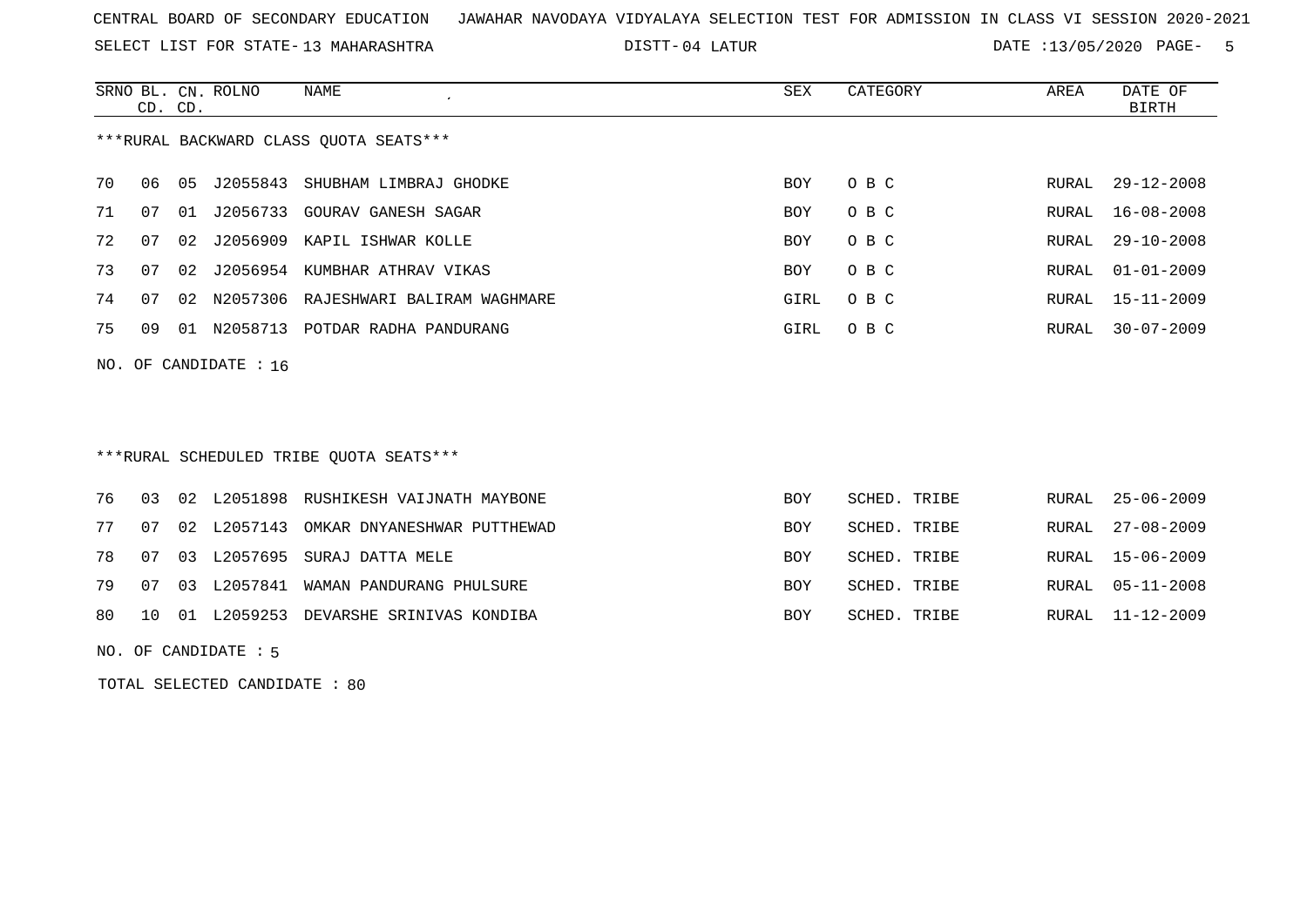SELECT LIST FOR STATE- DISTT- 13 MAHARASHTRA

05 NAGPUR DATE :13/05/2020 PAGE- 1

|                |    | CD. CD. | SRNO BL. CN. ROLNO     | <b>NAME</b>                             | <b>SEX</b> | CATEGORY     | AREA         | DATE OF<br><b>BIRTH</b> |
|----------------|----|---------|------------------------|-----------------------------------------|------------|--------------|--------------|-------------------------|
|                |    |         | ***OPEN UR SEATS***    |                                         |            |              |              |                         |
| $\mathbf{1}$   | 05 |         |                        | 01 J2063311 ANSHUMAN MANISH DAFFAR      | <b>BOY</b> | O B C        | RURAL        | $08 - 09 - 2009$        |
| $\overline{2}$ | 07 |         |                        | 02 N2065059 TREDHA ANIL PAITODE         | GIRL       | O B C        | RURAL        | $15 - 10 - 2009$        |
| 3              | 07 |         |                        | 02 K2065109 VIPUL PRASHANT MESHRAM      | <b>BOY</b> | SCHED. CASTE | <b>RURAL</b> | $09 - 03 - 2009$        |
| 4              | 08 | 03      |                        | J2066110 SHANTANU BABULAL PATLE         | <b>BOY</b> | O B C        | RURAL        | $27 - 12 - 2008$        |
| 5              | 09 |         |                        | 01 N2066566 GUNJAN RAJU PATHE           | GIRL       | O B C        | RURAL        | $11 - 03 - 2010$        |
| 6              | 11 |         |                        | 02 L2068228 VAIBHAV SUNIL WAKDE         | <b>BOY</b> | SCHED. TRIBE | RURAL        | $19 - 07 - 2009$        |
|                |    |         | NO. OF CANDIDATE : 6   |                                         |            |              |              |                         |
|                |    |         |                        |                                         |            |              |              |                         |
|                |    |         |                        |                                         |            |              |              |                         |
|                |    |         |                        | ***OPEN SCHEDULED CASTE QUOTA SEATS***  |            |              |              |                         |
| 7              | 01 |         |                        | 01 K2060994 ARMAN RAVI AMBULKAR         | <b>BOY</b> | SCHED. CASTE |              | RURAL 11-01-2010        |
| 8              | 02 |         |                        | 01 02061497 AYUSHI ARVIND WAKDE         | GIRL       | SCHED. CASTE | RURAL        | $24 - 08 - 2009$        |
| 9              | 04 |         |                        | 01 K2063082 RUJWAL RUPESHKUMAR BHUTANGE | <b>BOY</b> | SCHED. CASTE | RURAL        | $19 - 05 - 2009$        |
| 10             | 07 |         |                        | 02 K2065015 SUMEDH MAHENDRA NARNAWARE   | <b>BOY</b> | SCHED. CASTE | RURAL        | 14-05-2009              |
|                |    |         | NO. OF CANDIDATE : $4$ |                                         |            |              |              |                         |
|                |    |         |                        |                                         |            |              |              |                         |
|                |    |         |                        |                                         |            |              |              |                         |
|                |    |         |                        | ***OPEN DISABLED QUOTA SEATS***         |            |              |              |                         |
| 11             | 04 |         |                        | 01 K2063144 SHRAVAN RAMTEKE             | <b>BOY</b> | SCHED. CASTE | RURAL        | $05 - 09 - 2009$        |
| 12             | 08 | 03      |                        | 02066192 SNEHAL SANDESH SHENDE          | GIRL       | SCHED. CASTE | RURAL        | $21 - 06 - 2008$        |
| 13             |    |         |                        | 08 03 J2066298 TUSHAR WAGHMARE          | <b>BOY</b> | O B C        | RURAL        | $05 - 09 - 2008$        |
|                |    |         | NO. OF CANDIDATE : $3$ |                                         |            |              |              |                         |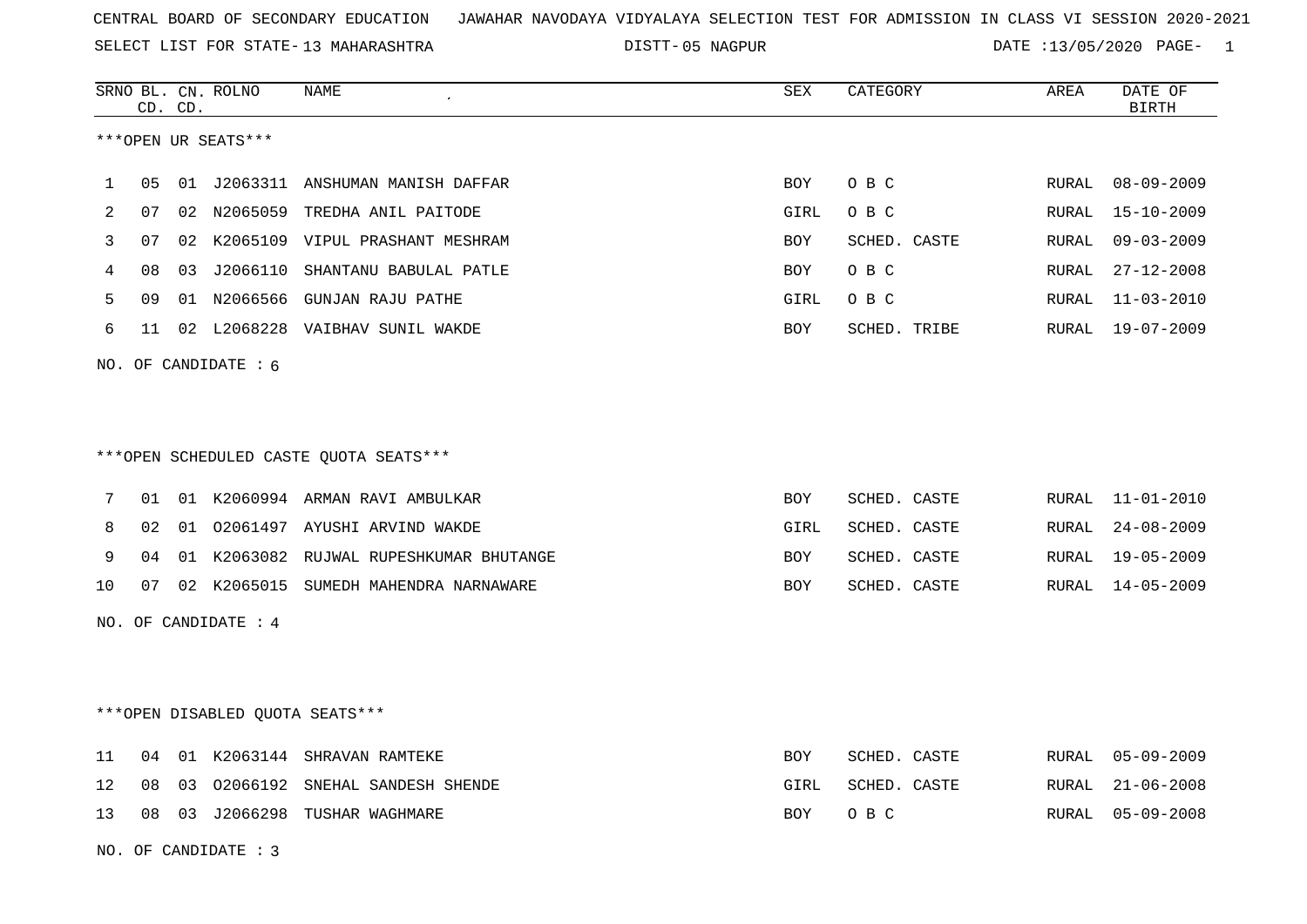SELECT LIST FOR STATE- DISTT- 13 MAHARASHTRA

05 NAGPUR DATE :13/05/2020 PAGE- 2

|    |    | CD. CD. | SRNO BL. CN. ROLNO     | <b>NAME</b>                            | <b>SEX</b> | CATEGORY     | AREA  | DATE OF<br><b>BIRTH</b> |
|----|----|---------|------------------------|----------------------------------------|------------|--------------|-------|-------------------------|
|    |    |         |                        | *** OPEN BACKWARD CLASS QUOTA SEATS*** |            |              |       |                         |
| 14 | 02 |         |                        | 01 N2061506 BHAIRAVI RUNDAN ADE        | GIRL       | O B C        | RURAL | $28 - 09 - 2009$        |
| 15 | 07 |         | 02 N2065027            | SWAPNAPURTI SAKAR<br>AMBHORE           | GIRL       | O B C        | RURAL | $28 - 11 - 2008$        |
| 16 | 08 |         | 02 F2065688            | MAHI UMESH YADAV                       | GIRL       | O B C        | URBAN | $14 - 01 - 2009$        |
| 17 | 09 |         |                        | 01 N2066546 DIVYA SUBHASH KATSARPE     | GIRL       | O B C        | RURAL | 17-10-2009              |
| 18 | 09 |         |                        | 01 N2066740 PRATYUNSHA DEVANAND NIKAM  | GIRL       | O B C        | RURAL | $16 - 10 - 2009$        |
|    |    |         | NO. OF CANDIDATE : 5   |                                        |            |              |       |                         |
|    |    |         |                        | ***OPEN SCHEDULED TRIBE QUOTA SEATS*** |            |              |       |                         |
| 19 | 01 |         |                        | 01 P2061130 MAHESHWARI SANDIP BAREKAR  | GIRL       | SCHED. TRIBE | RURAL | $20 - 11 - 2009$        |
| 20 | 07 |         |                        | 01 P2064391 AKSHARA SACHIN KANNAKE     | GIRL       | SCHED. TRIBE | RURAL | $21 - 05 - 2009$        |
|    |    |         | NO. OF CANDIDATE : 2   |                                        |            |              |       |                         |
|    |    |         | ***RURAL OPEN SEATS*** |                                        |            |              |       |                         |
| 21 | 01 |         |                        | 01 L2061291 SHREYASH RAJENDRA TEKAM    | <b>BOY</b> | SCHED. TRIBE | RURAL | 12-12-2009              |
| 22 | 01 |         |                        | 01 J2061344 UTKARSH ANIL NAGOSHE       | BOY        | O B C        | RURAL | $30 - 01 - 2010$        |
| 23 | 02 | 01      | J2061809               | PARTH NARESH AMBULE                    | BOY        | O B C        | RURAL | $26 - 03 - 2009$        |
| 24 | 02 |         |                        | 02 J2062055 SMIT PRAVIN GULHANE        | BOY        | O B C        | RURAL | $11 - 01 - 2009$        |
| 25 | 03 |         |                        | 01 K2062319 DISHANT VIJAY WAHANE       | BOY        | SCHED. CASTE | RURAL | $28 - 02 - 2009$        |
| 26 | 03 |         |                        | 01 K2062480 NIHAR NITESH BANSOD        | BOY        | SCHED. CASTE | RURAL | $14 - 03 - 2008$        |
| 27 | 04 |         |                        | 01 I2062759 ALTAMASH KHAN              | BOY        | GENERAL      | RURAL | 11-09-2007              |
| 28 | 04 |         |                        | 01 K2062847 DIPANSH PRAVIN MESHRAM     | BOY        | SCHED. CASTE | RURAL | $27 - 02 - 2009$        |
| 29 | 05 |         |                        | 02 K2063580 NIHAL SUNILRAOJI MALKHEDE  | BOY        | SCHED. CASTE |       | RURAL 16-03-2009        |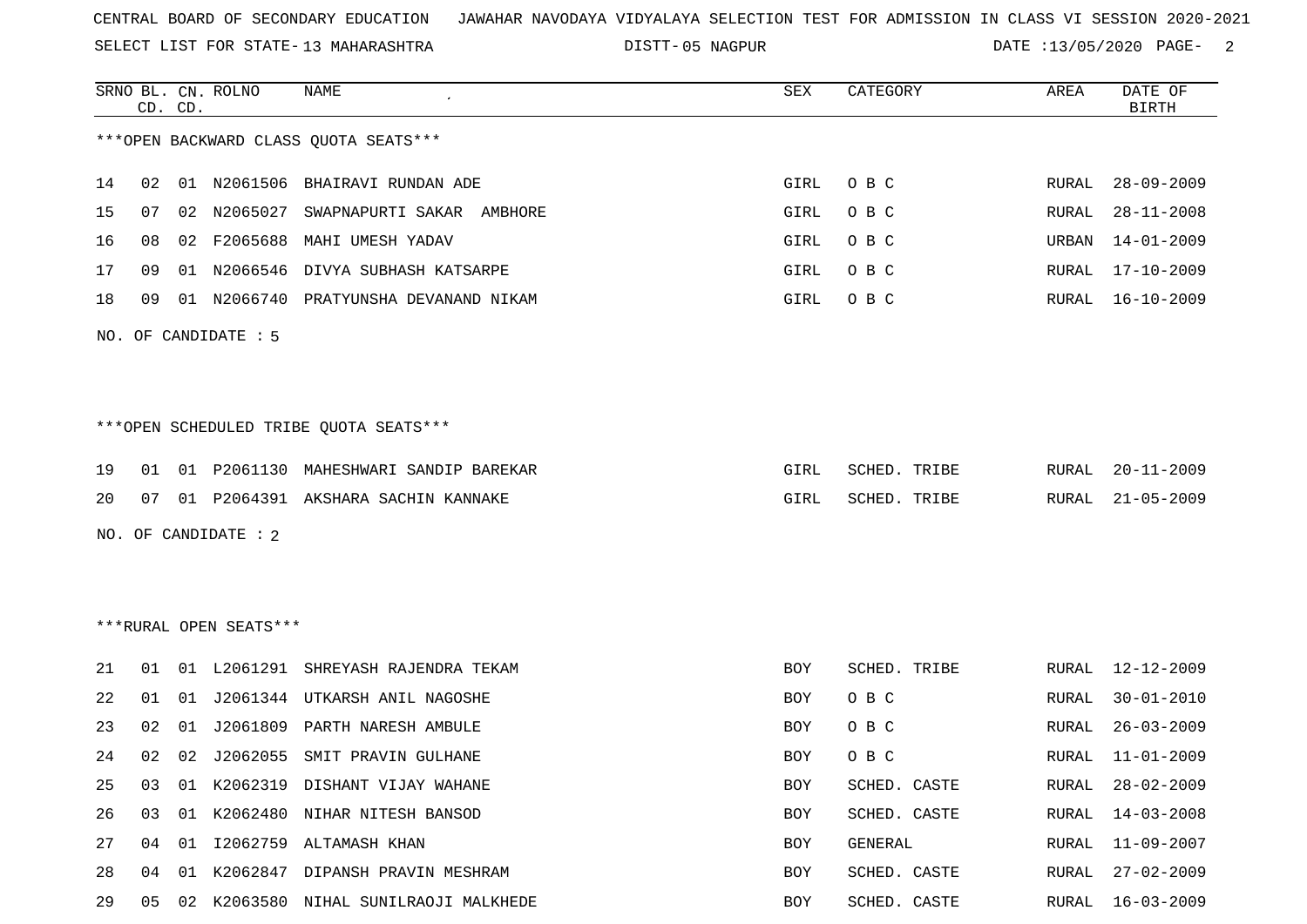SELECT LIST FOR STATE- DISTT- 13 MAHARASHTRA

05 NAGPUR DATE :13/05/2020 PAGE- 3

|    | CD. CD.           |    | SRNO BL. CN. ROLNO     | <b>NAME</b>                  | SEX        | CATEGORY     | AREA  | DATE OF<br><b>BIRTH</b> |
|----|-------------------|----|------------------------|------------------------------|------------|--------------|-------|-------------------------|
|    |                   |    | ***RURAL OPEN SEATS*** |                              |            |              |       |                         |
| 30 | 05                | 02 | K2063807               | UTKARSH DHANRAJ KUKDE        | BOY        | SCHED. CASTE | RURAL | $21 - 09 - 2009$        |
| 31 | 06                | 01 | I2064106               | PARSHURAM HARI JAWALKAR      | BOY        | GENERAL      | RURAL | $19 - 02 - 2009$        |
| 32 | 06                | 01 | K2064217               | SARVESH MADHUKAR MESHRAM     | <b>BOY</b> | SCHED. CASTE | RURAL | $12 - 05 - 2009$        |
| 33 | 07                | 02 | J2064939               | SHRAVAN TEJRAM HATWAR        | BOY        | O B C        | RURAL | $04 - 08 - 2008$        |
| 34 | 07                | 02 | J2065031               | TAKSH DNYANESH MARBATE       | BOY        | O B C        | RURAL | $30 - 07 - 2009$        |
| 35 | 08                | 02 | J2065717               | MAYUR SUKHDEV SONWANE        | BOY        | O B C        | RURAL | $14 - 01 - 2009$        |
| 36 | 08                | 03 | I2066022               | SAINATH SHIVAJI KARALE       | <b>BOY</b> | GENERAL      | RURAL | $15 - 07 - 2008$        |
| 37 | 08                | 03 | M2066048               | SAMIKSHA PRAVIN BHARATE      | GIRL       | GENERAL      | RURAL | $18 - 07 - 2009$        |
| 38 | 09                | 01 | N2066772               | RIYA JANAKRAO CHOUDHARI      | GIRL       | O B C        | RURAL | $24 - 08 - 2009$        |
| 39 | 09                | 02 | N2066957               | YOGINI DEVIDAS JICHKAR       | GIRL       | O B C        | RURAL | $11 - 08 - 2008$        |
| 40 | 10                | 02 | N2067432               | SNEHAL NARESH BHEDRE         | GIRL       | O B C        | RURAL | $02 - 05 - 2009$        |
| 41 | 10                | 02 | J2067444               | SUCHIT RAMKRUSHNA KATHANE    | BOY        | O B C        | RURAL | $31 - 01 - 2009$        |
| 42 | 11                | 01 | K2068027               | SAGAR KAMAL HIRKANE          | BOY        | SCHED. CASTE | RURAL | $19 - 11 - 2009$        |
| 43 | 11                | 02 | N2068085               | SAYALI PRABHAKAR SHENDE      | GIRL       | O B C        | RURAL | $10 - 07 - 2009$        |
| 44 | $12 \overline{ }$ | 01 |                        | K2068331 AMAN SURESH PRASAD  | <b>BOY</b> | SCHED. CASTE | RURAL | $14 - 02 - 2009$        |
| 45 | $12 \overline{ }$ | 03 | N2068915               | SHRAVIKA DNYANESHWAR GOMKALE | GIRL       | O B C        | RURAL | $25 - 07 - 2009$        |
| 46 | 13                | 01 | J2069137               | ATHARVA DHARMENDRA BISEN     | <b>BOY</b> | O B C        | RURAL | $27 - 10 - 2009$        |
| 47 | 13                | 01 | N2069506               | SUKANYA KANTHIRAM WAGHMARE   | GIRL       | O B C        | RURAL | $14 - 06 - 2009$        |

NO. OF CANDIDATE : 27

\*\*\*RURAL SCHEDULED CASTE QUOTA SEATS\*\*\*

|    |  | 48 03 01 K2062471 NAYAN RANJIT MESHRAM   | BOY        | SCHED. CASTE | RURAL 12-07-2009 |
|----|--|------------------------------------------|------------|--------------|------------------|
|    |  | 49 05 02 K2063774 TANISHQ DEEPAK TIRPUDE | <b>BOY</b> | SCHED. CASTE | RURAL 23-11-2008 |
| 50 |  | 07 01 K2064498 BHUSHAN RAMARANJAN MANDAL | BOY        | SCHED. CASTE | RURAL 01-12-2008 |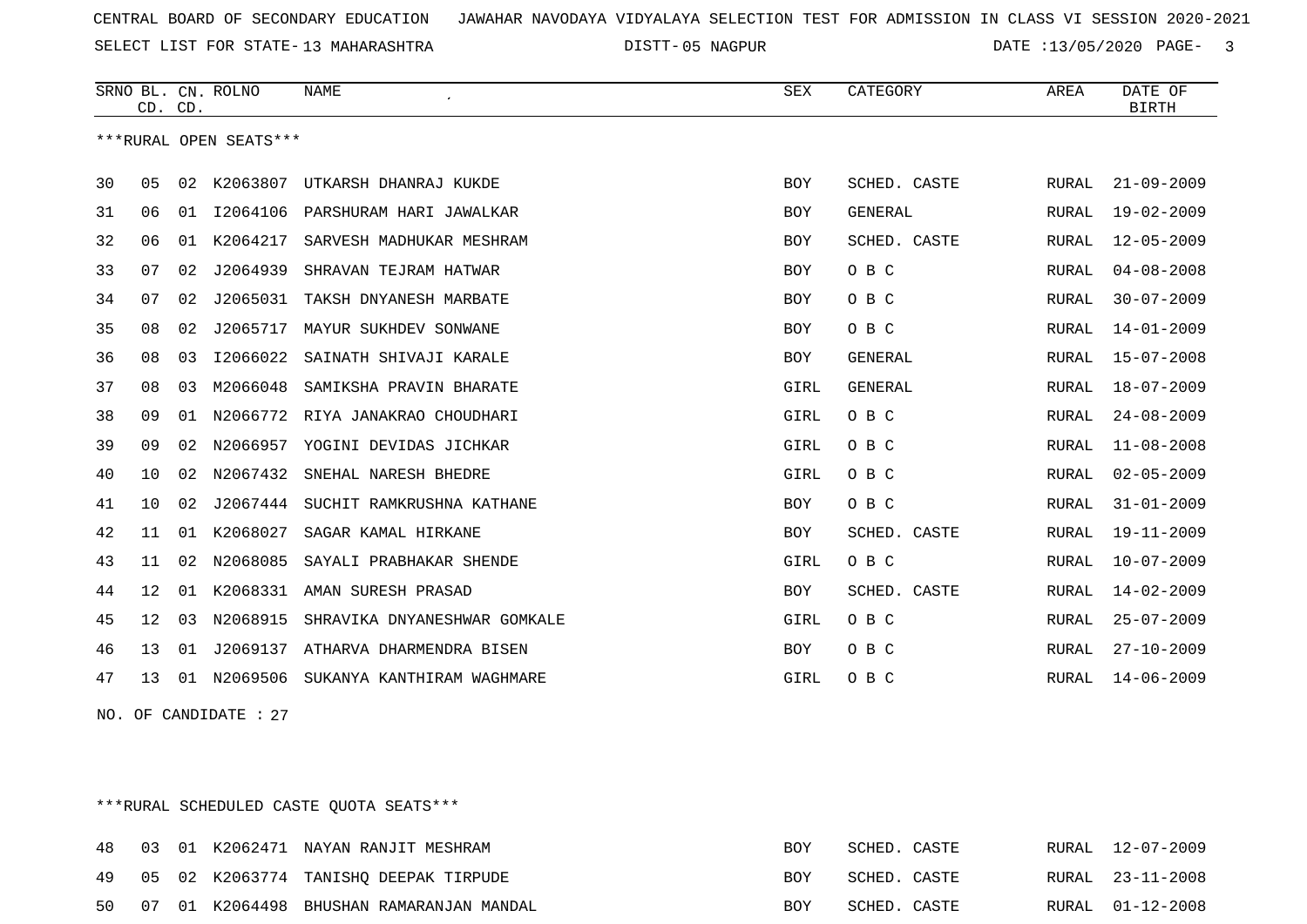SELECT LIST FOR STATE- DISTT- 13 MAHARASHTRA

05 NAGPUR DATE :13/05/2020 PAGE- 4

|    | CD. CD.                                 |    | SRNO BL. CN. ROLNO    | NAME                                    | SEX        | CATEGORY     | AREA  | DATE OF<br><b>BIRTH</b> |  |  |
|----|-----------------------------------------|----|-----------------------|-----------------------------------------|------------|--------------|-------|-------------------------|--|--|
|    | ***RURAL SCHEDULED CASTE QUOTA SEATS*** |    |                       |                                         |            |              |       |                         |  |  |
| 51 | 08                                      |    |                       | 01 K2065175 ADHEESH MILINDKUMAR KHELKAR | <b>BOY</b> | SCHED. CASTE | RURAL | $26 - 03 - 2009$        |  |  |
| 52 | 08                                      |    |                       | 01 K2065233 AMIT ANIL KAMBLE            | <b>BOY</b> | SCHED. CASTE | RURAL | $26 - 12 - 2008$        |  |  |
| 53 | 08                                      | 01 |                       | K2065276 ANUJ NAGDEVE                   | <b>BOY</b> | SCHED. CASTE | RURAL | $26 - 03 - 2009$        |  |  |
| 54 | 08                                      | 02 |                       | K2065797 NIRVED VINOD SHENDE            | <b>BOY</b> | SCHED. CASTE | RURAL | $14 - 07 - 2008$        |  |  |
| 55 | 09                                      |    |                       | 02 02066847 SHWETA LILADHAR SONULE      | GIRL       | SCHED. CASTE | RURAL | $07 - 12 - 2009$        |  |  |
| 56 | 11                                      | 01 |                       | 02067635 ARYA SHAMMI KADBE              | GIRL       | SCHED. CASTE | RURAL | $24 - 04 - 2009$        |  |  |
| 57 | 11                                      | 01 |                       | 02067941 PRANJALI BHAYYALAL SHAMKUWAR   | GIRL       | SCHED. CASTE | RURAL | $24 - 04 - 2009$        |  |  |
| 58 | 12                                      | 01 |                       | 02068426 CHAITAANYA SUDHIR BAGDE        | GIRL       | SCHED. CASTE | RURAL | $22 - 05 - 2009$        |  |  |
|    |                                         |    | NO. OF CANDIDATE : 11 |                                         |            |              |       |                         |  |  |
|    | ***RURAL BACKWARD CLASS OUOTA SEATS***  |    |                       |                                         |            |              |       |                         |  |  |
| 59 | 02                                      |    |                       | 01 N2061460 APURVA VILAS PAWAR          | GIRL       | O B C        |       | RURAL 02-05-2009        |  |  |

| 60 | 02 | 01 |             | J2061484 ATHARVA GAJANAN KUKADKAR       | <b>BOY</b> | O B C | RURAL | $31 - 07 - 2008$ |
|----|----|----|-------------|-----------------------------------------|------------|-------|-------|------------------|
| 61 | 02 |    |             | 01 N2061618 HITANSHA CHANDRALAL GHAWALE | GIRL       | O B C | RURAL | 03-01-2010       |
| 62 | 02 |    | 01 N2061728 | MAYURI RAJESH URKUDE                    | GIRL       | O B C | RURAL | $26 - 09 - 2008$ |
| 63 | 02 | 02 | J2062034    | SHRAJAL SHYAM JAWANE                    | BOY        | O B C | RURAL | $08 - 07 - 2009$ |
| 64 | 02 |    | 02 N2062042 | SHRUTI SUBHASH WARHADE                  | GIRL       | O B C | RURAL | $29 - 09 - 2009$ |
| 65 | 05 | 01 | J2063495    | KAUSTUBH SHARAD DADHE                   | BOY        | O B C | RURAL | $07 - 02 - 2009$ |
| 66 | 05 |    |             | 01 N2063534 MAITHILI JAYDEO BOPATE      | GIRL       | O B C | RURAL | $19 - 12 - 2008$ |
| 67 | 05 | 02 |             | N2063636 PRIYA RANI RAM KUMAR MAHTO     | GIRL       | O B C | RURAL | $20 - 08 - 2008$ |
| 68 | 06 | 01 | J2064077    | MITHILESH NATTHU TITARMARE              | <b>BOY</b> | O B C | RURAL | $03 - 05 - 2009$ |
| 69 | 07 | 01 |             | J2064530 DURGESH CHANNE                 | BOY        | O B C | RURAL | 06-09-2009       |
| 70 | 07 |    |             | 01 J2064568 HIRANY RAJENDRA PISE        | BOY        | O B C | RURAL | $24 - 06 - 2009$ |
| 71 | 07 | 01 | J2064885    | SANCHIT GYANIWANT SAWARKAR              | BOY        | O B C |       | RURAL 08-01-2008 |
|    |    |    |             |                                         |            |       |       |                  |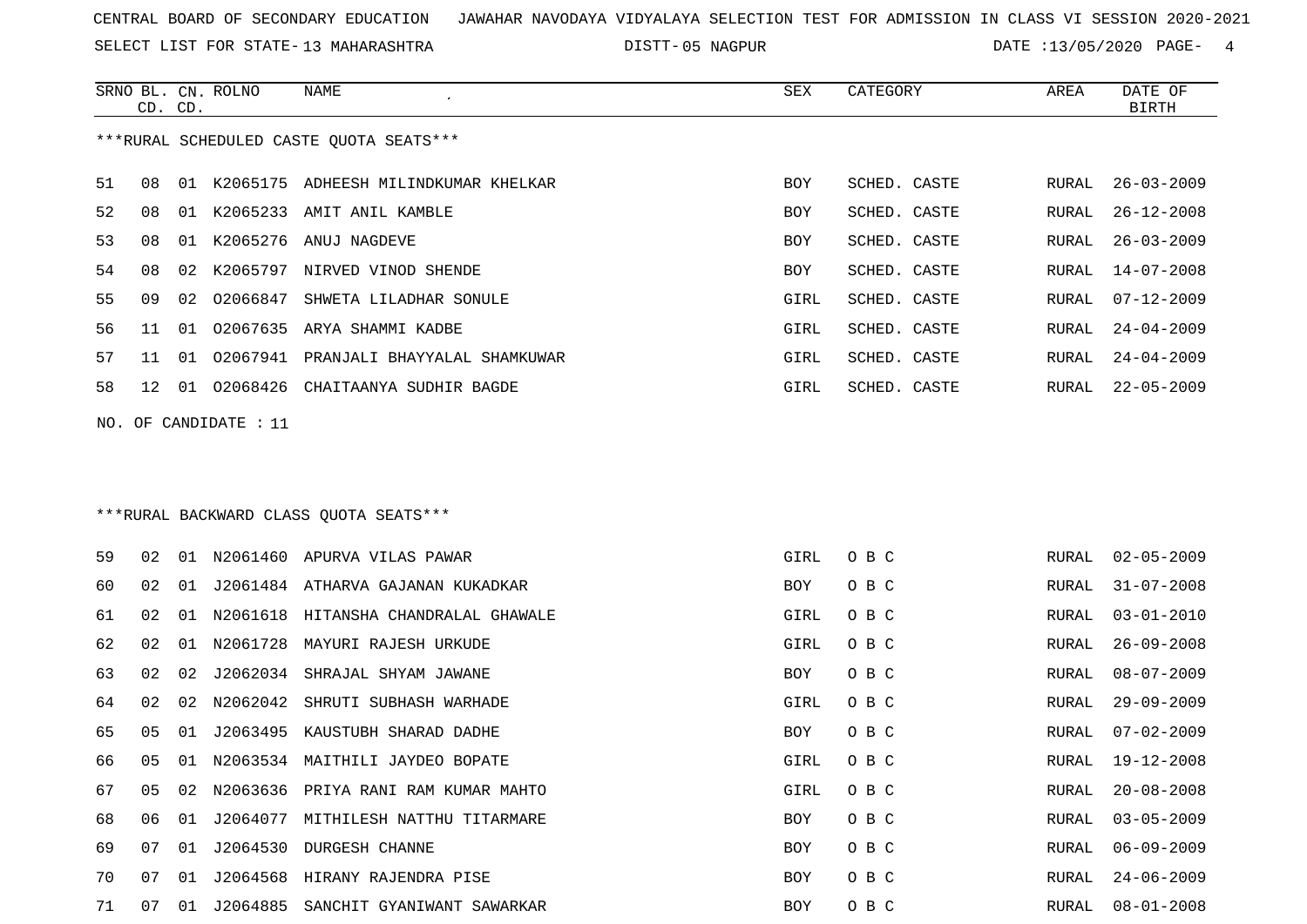SELECT LIST FOR STATE- DISTT- 13 MAHARASHTRA

05 NAGPUR DATE :13/05/2020 PAGE- 5

|    | CD. CD.                                |    | SRNO BL. CN. ROLNO      | NAME                                    | <b>SEX</b> | CATEGORY     | AREA  | DATE OF<br><b>BIRTH</b> |  |  |
|----|----------------------------------------|----|-------------------------|-----------------------------------------|------------|--------------|-------|-------------------------|--|--|
|    | ***RURAL BACKWARD CLASS OUOTA SEATS*** |    |                         |                                         |            |              |       |                         |  |  |
| 72 | 08                                     | 02 |                         | J2065330 ARYAN BALAJI PADOLE            | BOY        | O B C        | RURAL | $13 - 10 - 2008$        |  |  |
| 73 | 09                                     | 01 | N2066627                | KOMAL PRALHAD VARHOKAR                  | GIRL       | O B C        | RURAL | $30 - 04 - 2009$        |  |  |
| 74 | 11                                     | 01 |                         | J2067646 ATHARVA YOGESH BORKAR          | <b>BOY</b> | O B C        | RURAL | $11 - 06 - 2009$        |  |  |
|    |                                        |    | NO. OF CANDIDATE : $16$ |                                         |            |              |       |                         |  |  |
|    |                                        |    |                         |                                         |            |              |       |                         |  |  |
|    |                                        |    |                         |                                         |            |              |       |                         |  |  |
|    |                                        |    |                         | ***RURAL SCHEDULED TRIBE OUOTA SEATS*** |            |              |       |                         |  |  |
| 75 | 02                                     |    |                         | 01 P2061408 ADITI SUNIL SAYAM           | GIRL       | SCHED. TRIBE | RURAL | $24 - 09 - 2008$        |  |  |
| 76 | 03                                     | 01 | P2062325                | DURGA SURESH DHURVE                     | GIRL       | SCHED. TRIBE | RURAL | $08 - 04 - 2009$        |  |  |
| 77 | 08                                     | 02 |                         | L2065390 BADAL BHUPENDRA SINGH          | <b>BOY</b> | SCHED. TRIBE | RURAL | $17 - 09 - 2008$        |  |  |
| 78 | 08                                     | 02 |                         | L2065498 GAURAV RAJENDRA SHRIRAME       | <b>BOY</b> | SCHED. TRIBE | RURAL | $28 - 10 - 2009$        |  |  |
| 79 | 08                                     |    |                         | 03 L2065906 PREM PRAMOD GHODMARE        | <b>BOY</b> | SCHED. TRIBE | RURAL | $10 - 06 - 2009$        |  |  |
| 80 | 08                                     | 03 | P2066237                | SWANANDI SANTOSH CHAUDHARI              | GIRL       | SCHED. TRIBE | RURAL | $19 - 03 - 2010$        |  |  |

NO. OF CANDIDATE : 6

TOTAL SELECTED CANDIDATE : 80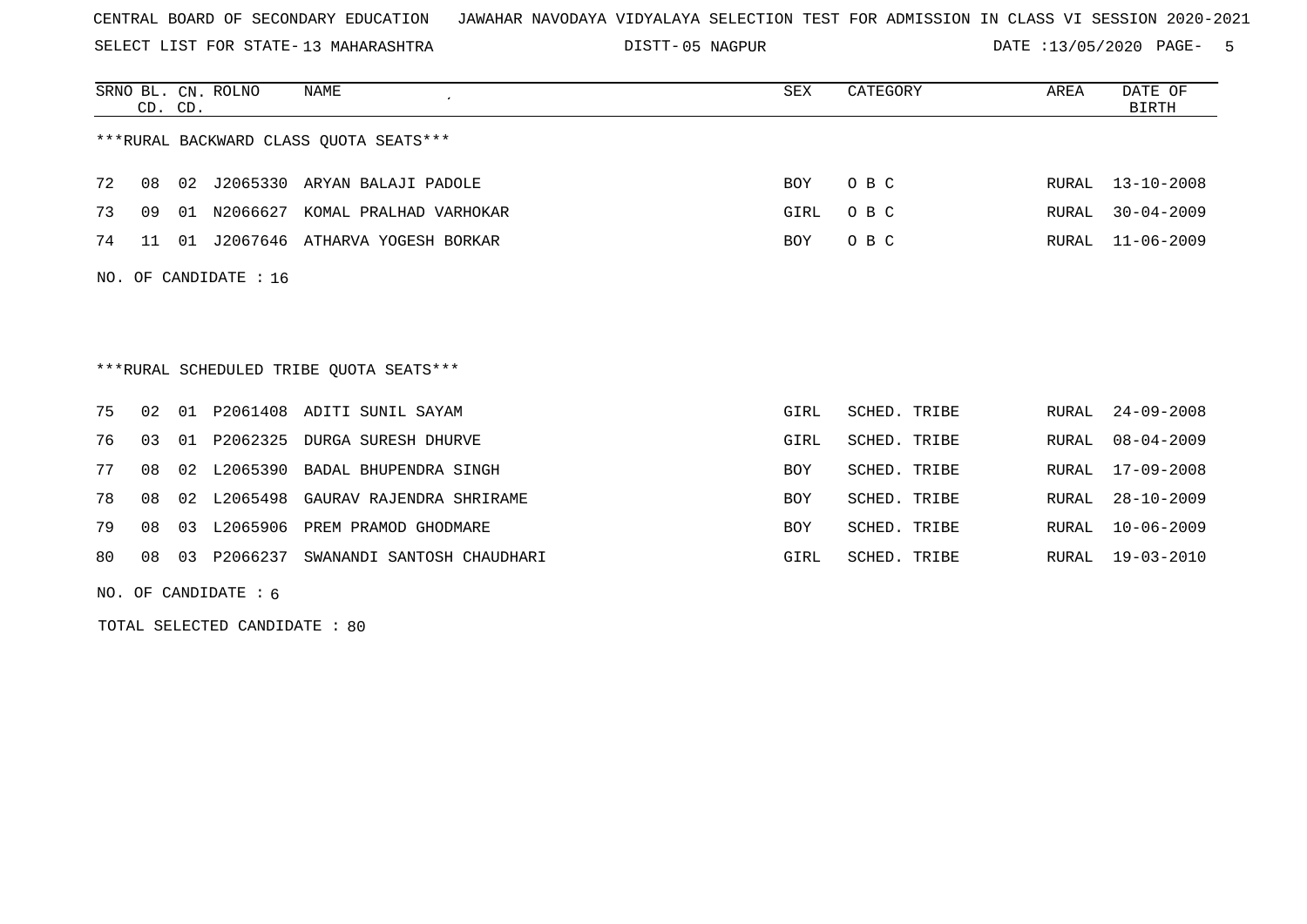SELECT LIST FOR STATE- DISTT- 13 MAHARASHTRA

06 NANDED DATE :13/05/2020 PAGE- 1

|                |                        | CD. CD. | SRNO BL. CN. ROLNO     | <b>NAME</b>                             | <b>SEX</b> | CATEGORY     | AREA         | DATE OF<br>$\operatorname{BIRTH}$ |  |
|----------------|------------------------|---------|------------------------|-----------------------------------------|------------|--------------|--------------|-----------------------------------|--|
|                |                        |         | ***OPEN UR SEATS***    |                                         |            |              |              |                                   |  |
|                |                        |         |                        |                                         |            |              |              |                                   |  |
| 1              | 05                     |         |                        | 01 B2075493 ADITYA SANJEEV GANJAGUDE    | BOY        | O B C        | URBAN        | $09 - 10 - 2009$                  |  |
| $\overline{2}$ | 06                     |         |                        | 01 E2076654 HARSHITA HARIBHAU GHUME     | GIRL       | GENERAL      | URBAN        | $28 - 11 - 2008$                  |  |
| 3              | 08                     |         |                        | 01 I2079085 INGOLE SAIPRASAD VISHNUKANT | BOY        | GENERAL      | <b>RURAL</b> | $03 - 05 - 2009$                  |  |
| 4              | 08                     | 01      |                        | M2079111 KAUSALYE VAISHNAVI GOVIND      | GIRL       | GENERAL      | RURAL        | $01 - 06 - 2009$                  |  |
| 5              | 08                     |         |                        | 01 J2079112 KAUTKAR ABHINAV ATMARAM     | BOY        | O B C        | RURAL        | $10 - 09 - 2009$                  |  |
| 6              | 08                     |         |                        | 01 J2079117 KENDRE VEDANT PANDURANG     | BOY        | O B C        | RURAL        | $16 - 10 - 2008$                  |  |
|                |                        |         | NO. OF CANDIDATE : $6$ |                                         |            |              |              |                                   |  |
|                |                        |         |                        |                                         |            |              |              |                                   |  |
|                |                        |         |                        |                                         |            |              |              |                                   |  |
|                |                        |         |                        | ***OPEN SCHEDULED CASTE OUOTA SEATS***  |            |              |              |                                   |  |
|                |                        |         |                        |                                         |            |              |              |                                   |  |
| 7              | 01                     |         |                        | 01 C2069640 ADITYA MUNIRAJ PAITHANE     | BOY        | SCHED. CASTE | URBAN        | $11 - 04 - 2009$                  |  |
| 8              | 01                     |         |                        | 05 G2071745 SRUSHTI DATTA NARWADE       | GIRL       | SCHED. CASTE | URBAN        | $09 - 05 - 2009$                  |  |
| 9              | 05                     |         |                        | 01 K2075489 ADITYA DATTATRAY DESHMANE   | BOY        | SCHED. CASTE | RURAL        | $12 - 02 - 2009$                  |  |
| 10             | 12 <sup>°</sup>        |         |                        | 01 K2080980 ANIRUDHA PRADEEP RAUT       | BOY        | SCHED. CASTE | RURAL        | $06 - 08 - 2009$                  |  |
|                |                        |         | NO. OF CANDIDATE : 4   |                                         |            |              |              |                                   |  |
|                |                        |         |                        |                                         |            |              |              |                                   |  |
|                |                        |         |                        |                                         |            |              |              |                                   |  |
|                |                        |         |                        | ***OPEN DISABLED QUOTA SEATS***         |            |              |              |                                   |  |
|                |                        |         |                        |                                         |            |              |              |                                   |  |
| 11             | 01                     |         |                        | 01 G2069763 ANTARA SANJAY MANTRI        | GIRL       | SCHED. CASTE | URBAN        | $27 - 02 - 2009$                  |  |
| 12             | 06                     |         |                        | 02 D2076980 PRAVIN DATTATRAY PADALWAR   | <b>BOY</b> | SCHED. TRIBE | URBAN        | $19 - 03 - 2009$                  |  |
| 13             | 10                     |         |                        | 01 K2080024 ASHISH DHONDIBA GAIKWAD     | BOY        | SCHED. CASTE | RURAL        | $29 - 01 - 2008$                  |  |
|                | NO. OF CANDIDATE : $3$ |         |                        |                                         |            |              |              |                                   |  |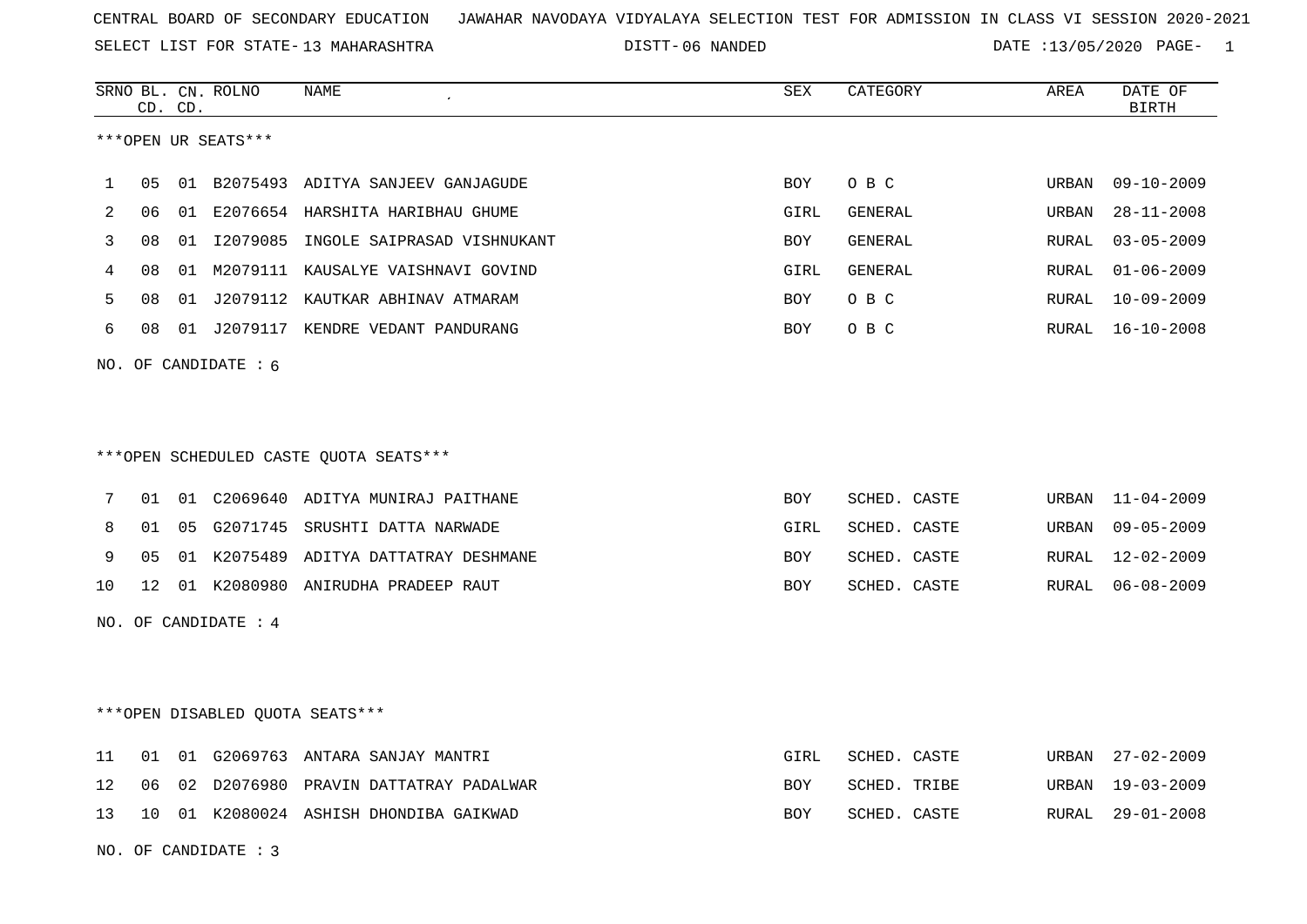SELECT LIST FOR STATE- DISTT- 13 MAHARASHTRA

06 NANDED DATE :13/05/2020 PAGE- 2

|    |                      | CD. CD. | SRNO BL. CN. ROLNO     | <b>NAME</b>                            | <b>SEX</b> | CATEGORY       | AREA  | DATE OF<br><b>BIRTH</b> |  |  |
|----|----------------------|---------|------------------------|----------------------------------------|------------|----------------|-------|-------------------------|--|--|
|    |                      |         |                        | *** OPEN BACKWARD CLASS QUOTA SEATS*** |            |                |       |                         |  |  |
| 14 | 01                   |         | 04 F2071288            | SANSKRUTI SURYAKANT KASTURE            | GIRL       | O B C          | URBAN | $11 - 10 - 2008$        |  |  |
| 15 | 05                   | 01      | F2075725               | KAMANWAR VEDIKA                        | GIRL       | O B C          | URBAN | $19 - 02 - 2009$        |  |  |
| 16 | 07                   | 01      |                        | B2077624 BARME GANESH BALIRAM          | BOY        | O B C          | URBAN | $12 - 12 - 2008$        |  |  |
| 17 | 12                   | 01      | J2081071               | HEMANT SANTOSH GANDHE                  | BOY        | O B C          | RURAL | 19-08-2009              |  |  |
| 18 | 12                   |         | 01 N2081349            | SANSKRUTI MADHAV PETKULE               | GIRL       | O B C          | RURAL | $08 - 02 - 2009$        |  |  |
|    | NO. OF CANDIDATE : 5 |         |                        |                                        |            |                |       |                         |  |  |
|    |                      |         |                        |                                        |            |                |       |                         |  |  |
|    |                      |         |                        | ***OPEN SCHEDULED TRIBE QUOTA SEATS*** |            |                |       |                         |  |  |
| 19 | 03                   |         | 02 L2074275            | SAI SANTOSH SATALWAD                   | BOY        | SCHED. TRIBE   | RURAL | $06 - 05 - 2009$        |  |  |
| 20 | 04                   |         | 02 L2074999            | ONKAR KISHAN KATTALWAD                 | BOY        | SCHED. TRIBE   | RURAL | $30 - 12 - 2009$        |  |  |
|    |                      |         | NO. OF CANDIDATE : 2   |                                        |            |                |       |                         |  |  |
|    |                      |         |                        |                                        |            |                |       |                         |  |  |
|    |                      |         |                        |                                        |            |                |       |                         |  |  |
|    |                      |         | ***RURAL OPEN SEATS*** |                                        |            |                |       |                         |  |  |
| 21 | 01                   | 01      | M2069992               | DHANSHREE RAMESH KORKE                 | GIRL       | <b>GENERAL</b> | RURAL | $16 - 01 - 2009$        |  |  |
| 22 | 01                   | 05      | I2071917               | UTKARSH NANDKISHOR GADHE               | BOY        | GENERAL        | RURAL | $07 - 06 - 2009$        |  |  |
| 23 | 02                   | 01      | I2072328               | BRAMHANAND KAILAS SURYAWANSHI          | BOY        | <b>GENERAL</b> | RURAL | $09 - 10 - 2008$        |  |  |
| 24 | 02                   | 01      |                        | M2072431 DURGESHWARI PANDITRAO TAWAR   | GIRL       | GENERAL        | RURAL | $04 - 11 - 2008$        |  |  |
| 25 | 02                   | 02      |                        | J2072657 MAHARUDRA RAMESH WAKODE       | <b>BOY</b> | O B C          | RURAL | $05 - 06 - 2009$        |  |  |
| 26 | 03                   | 01      | J2073726               | DHANANJAY ARUN PALASPURE               | BOY        | O B C          | RURAL | $01 - 09 - 2008$        |  |  |
| 27 | 03                   | 03      |                        | J2074529 TEJAS LAXMAN PANDAGALE        | BOY        | O B C          | RURAL | $08 - 08 - 2008$        |  |  |
| 28 | 04                   |         | 03 N2075366 TANUJA     |                                        | GIRL       | O B C          | RURAL | $17 - 07 - 2009$        |  |  |
| 29 | 05                   |         |                        | 01 I2075714 JAY SUNIL MORE             | <b>BOY</b> | GENERAL        | RURAL | $24 - 04 - 2010$        |  |  |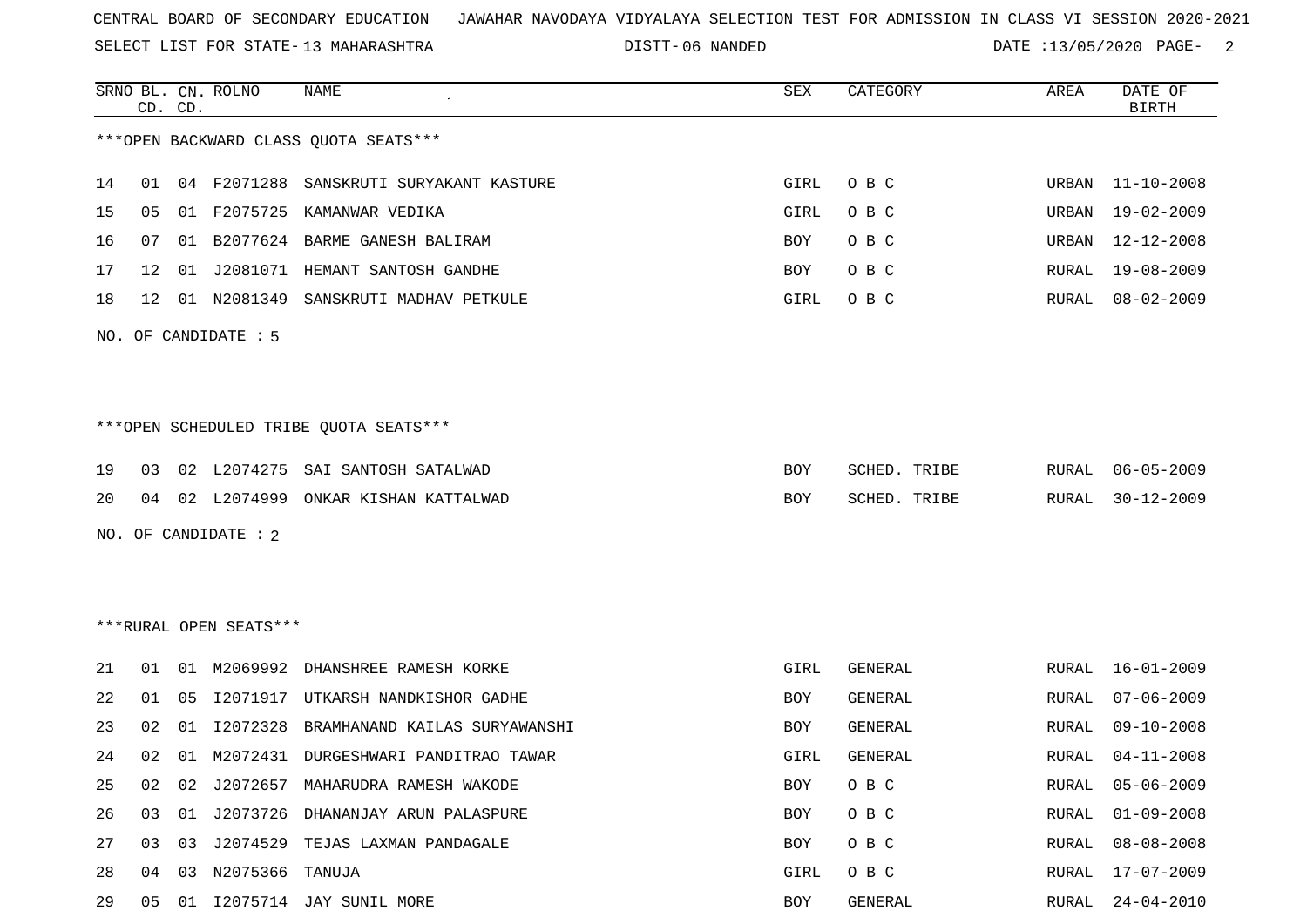SELECT LIST FOR STATE- DISTT- 13 MAHARASHTRA

06 NANDED DATE :13/05/2020 PAGE- 3

|    |                        | CD. CD. | SRNO BL. CN. ROLNO | <b>NAME</b>                       | <b>SEX</b> | CATEGORY       | AREA  | DATE OF<br><b>BIRTH</b> |  |  |
|----|------------------------|---------|--------------------|-----------------------------------|------------|----------------|-------|-------------------------|--|--|
|    | ***RURAL OPEN SEATS*** |         |                    |                                   |            |                |       |                         |  |  |
| 30 | 05                     | 02      | M2076301           | VAISHNAVI NAGNATH HENDRE          | GIRL       | <b>GENERAL</b> | RURAL | $23 - 11 - 2008$        |  |  |
| 31 | 06                     | 01      | N2076426           | ANKITA VILAS NALLAWAR             | GIRL       | O B C          | RURAL | $10 - 10 - 2009$        |  |  |
| 32 | 06                     | 01      |                    | I2076698 KANJE VISHAL MALLIKARJUN | <b>BOY</b> | <b>GENERAL</b> | RURAL | $18 - 06 - 2009$        |  |  |
| 33 | 07                     | 02      | I2077875           | JADHAV KRISHNA LAXMAN             | <b>BOY</b> | <b>GENERAL</b> | RURAL | $18 - 12 - 2008$        |  |  |
| 34 | 07                     | 02      | I2077896           | JAKAPURE SHRINIVAS VISHNUKANT     | <b>BOY</b> | <b>GENERAL</b> | RURAL | $15 - 12 - 2008$        |  |  |
| 35 | 07                     | 02      | J2078180           | PADMAKAR ANKUSH DHOTARE           | <b>BOY</b> | O B C          | RURAL | $16 - 03 - 2008$        |  |  |
| 36 | 08                     | 01      |                    | I2079108 KARLEKAR ANAND BHANUDAS  | <b>BOY</b> | <b>GENERAL</b> | RURAL | $15 - 08 - 2009$        |  |  |
| 37 | 08                     | 01      | J2079115           | KENDRE SHUBHAM NAMDEV             | <b>BOY</b> | O B C          | RURAL | $05 - 09 - 2008$        |  |  |
| 38 | 09                     | 02      | I2079909           | SOHAM SAMBHAJI GADHE              | <b>BOY</b> | <b>GENERAL</b> | RURAL | $18 - 09 - 2009$        |  |  |
| 39 | 10                     | 01      | 02080277           | RAGINI RAJU ANNAPURVE             | GIRL       | SCHED. CASTE   | RURAL | $13 - 04 - 2009$        |  |  |
| 40 | 11                     | 01      | N2080796           | RUTUJA UMAKANT BEMBDE             | GIRL       | O B C          | RURAL | $17 - 08 - 2008$        |  |  |
| 41 | 12                     | 01      | N2081328           | SAMIKSHA GAVANDE                  | GIRL       | O B C          | RURAL | $02 - 10 - 2008$        |  |  |
| 42 | 13                     | 01      | J2081631           | DNYANESHWAR LAXMAN RATHOD         | <b>BOY</b> | O B C          | RURAL | $15 - 06 - 2009$        |  |  |
| 43 | 14                     | 01      | J2082348           | HARSHVARDHAN SAINATH JULIEKAR     | <b>BOY</b> | O B C          | RURAL | $22 - 05 - 2009$        |  |  |
| 44 | 15                     | 01      | J2083083           | GAJANAN SAMBHAJI NIKAMWAD         | <b>BOY</b> | O B C          | RURAL | $01 - 07 - 2008$        |  |  |
| 45 | 15                     | 02      | I2083996           | VEDANT VASANT KADAM               | <b>BOY</b> | <b>GENERAL</b> | RURAL | $19 - 11 - 2008$        |  |  |
| 46 | 16                     | 02      | I2084892           | PAVAN VISHNU WANKHEDE             | <b>BOY</b> | <b>GENERAL</b> | RURAL | $27 - 03 - 2009$        |  |  |
| 47 | 16                     | 02      | K2085234           | SAMYAK SANJAY PAWAR               | <b>BOY</b> | SCHED. CASTE   | RURAL | $31 - 07 - 2009$        |  |  |

NO. OF CANDIDATE : 27

\*\*\*RURAL SCHEDULED CASTE QUOTA SEATS\*\*\*

| 48 |  | 02 01 02072299 AVANTIKA BHARAT SONTAKKE | GIRL       | SCHED. CASTE |  | RURAL 25-05-2009 |
|----|--|-----------------------------------------|------------|--------------|--|------------------|
| 49 |  | 02 02 K2073051 SAMYAK BHIMRAO WADHAVE   | <b>BOY</b> | SCHED. CASTE |  | RURAL 26-01-2008 |
| 50 |  | 03 01 K2073600 AMEY ANILKUMAR YEREKAR   | <b>BOY</b> | SCHED. CASTE |  | RURAL 18-07-2009 |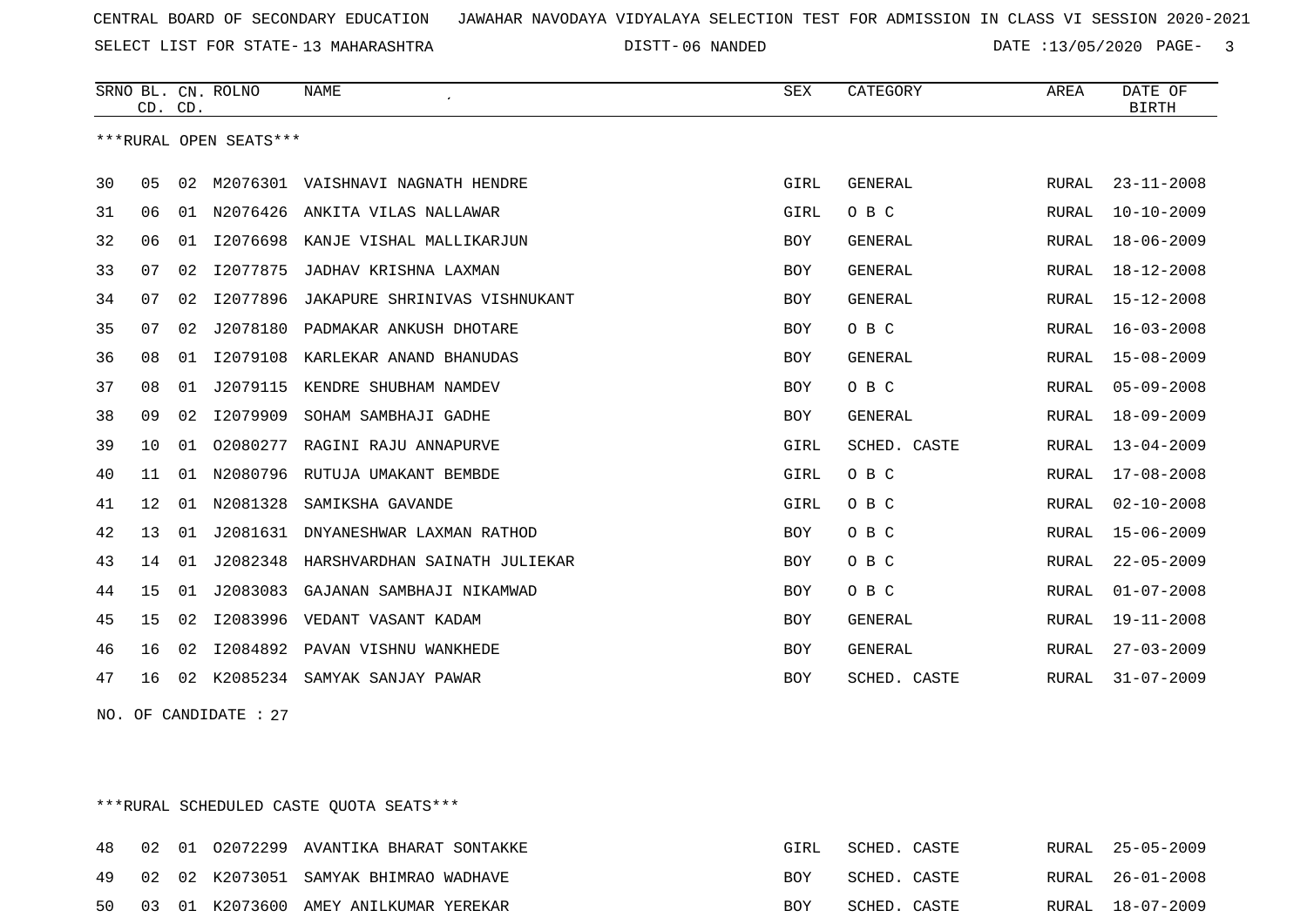SELECT LIST FOR STATE- DISTT- 13 MAHARASHTRA

SRNO BL. CN.

ROLNO NAME SEX CATEGORY AREA DATE OF

06 NANDED DATE :13/05/2020 PAGE- 4

|    | CD. CD. |    |                       |                                         |      |              |       | BIRTH            |
|----|---------|----|-----------------------|-----------------------------------------|------|--------------|-------|------------------|
|    |         |    |                       | ***RURAL SCHEDULED CASTE QUOTA SEATS*** |      |              |       |                  |
| 51 | 07      |    |                       | 01 K2077755 DUMNE SAMYAK VINOD          | BOY  | SCHED. CASTE | RURAL | 07-04-2010       |
| 52 | 07      | 04 |                       | K2078922 VISHVADIP BABURAO WAGHMARE     | BOY  | SCHED. CASTE | RURAL | 14-04-2010       |
| 53 | 09      | 01 | 02079602              | MANASI SIDDHARTH SURYAVANSHI            | GIRL | SCHED. CASTE | RURAL | $23 - 01 - 2009$ |
| 54 | 09      | 01 | K2079603              | MANAV RAJKUMAR BHISE                    | BOY  | SCHED. CASTE | RURAL | $17 - 10 - 2008$ |
| 55 | 09      | 02 |                       | K2079717 PRATHAMESH SANJAY SONTAKKE     | BOY  | SCHED. CASTE | RURAL | $16 - 02 - 2009$ |
| 56 | 09      | 02 | K2079911              | SOHAN DALIT<br>WAHEWAL                  | BOY  | SCHED. CASTE | RURAL | $01 - 09 - 2009$ |
| 57 | 10      | 01 |                       | 02080477 TANVI ANANDA SAWANT            | GIRL | SCHED. CASTE | RURAL | $24 - 04 - 2009$ |
| 58 | 11      | 01 | K2080605              | BUDDHABHUSHAN SANJAY MUNESHWAR          | BOY  | SCHED. CASTE | RURAL | $05 - 06 - 2008$ |
| 59 | 12      |    |                       | 01 02080965 AISHWARIYA KARDE            | GIRL | SCHED. CASTE | RURAL | $02 - 06 - 2009$ |
|    |         |    | NO. OF CANDIDATE : 12 |                                         |      |              |       |                  |
|    |         |    |                       |                                         |      |              |       |                  |
|    |         |    |                       | ***RURAL BACKWARD CLASS QUOTA SEATS***  |      |              |       |                  |
| 60 | 01      | 02 |                       | J2070157 GUDEWAR NAVNATH MAHESH         | BOY  | O B C        | RURAL | $27 - 06 - 2009$ |
| 61 | 02      | 01 |                       | J2072573 KAPIL LAXAMANRAO KALYANKAR     | BOY  | O B C        | RURAL | $03 - 11 - 2009$ |
| 62 | 02      | 02 | J2073007              | SAI RAMESHWAR GIRI                      | BOY  | O B C        | RURAL | $15 - 08 - 2009$ |
| 63 | 03      | 02 | N2074071              | OMSHRI BALIRAM MUNDE                    | GIRL | O B C        | RURAL | $10 - 08 - 2008$ |
| 64 | 07      | 01 | N2077558              | ANUSHKA VITTHALRAO DHANGE               | GIRL | O B C        | RURAL | $31 - 07 - 2009$ |
| 65 | 07      | 01 |                       | N2077771 GADLE SANCHITA GAJANAN         | GIRL | O B C        | RURAL | $02 - 05 - 2009$ |
| 66 | 07      | 02 | N2078209              | PATIL MAMATA RAMAKANT                   | GIRL | O B C        | RURAL | $30 - 11 - 2009$ |
| 67 | 08      | 01 |                       | J2078998 ADITYA SHIVDAS GINEWAD         | BOY  | O B C        | RURAL | $11 - 08 - 2009$ |
| 68 | 08      |    |                       | 01 N2079027 BAKWAD MAMATA MADHAV        | GIRL | O B C        |       | RURAL 31-12-2008 |
| 69 | 08      |    |                       | 01 J2079116 KENDRE SOHAM SUNIL          | BOY  | O B C        | RURAL | $20 - 02 - 2009$ |
| 70 | 09      |    | 02 J2079748 RAJ       | MANOJ<br>PURI                           | BOY  | O B C        | RURAL | $02 - 09 - 2009$ |
| 71 | 11      |    |                       | 01 N2080566 ANANDI ARVIND MANE          | GIRL | O B C        | RURAL | $22 - 04 - 2009$ |
|    |         |    |                       |                                         |      |              |       |                  |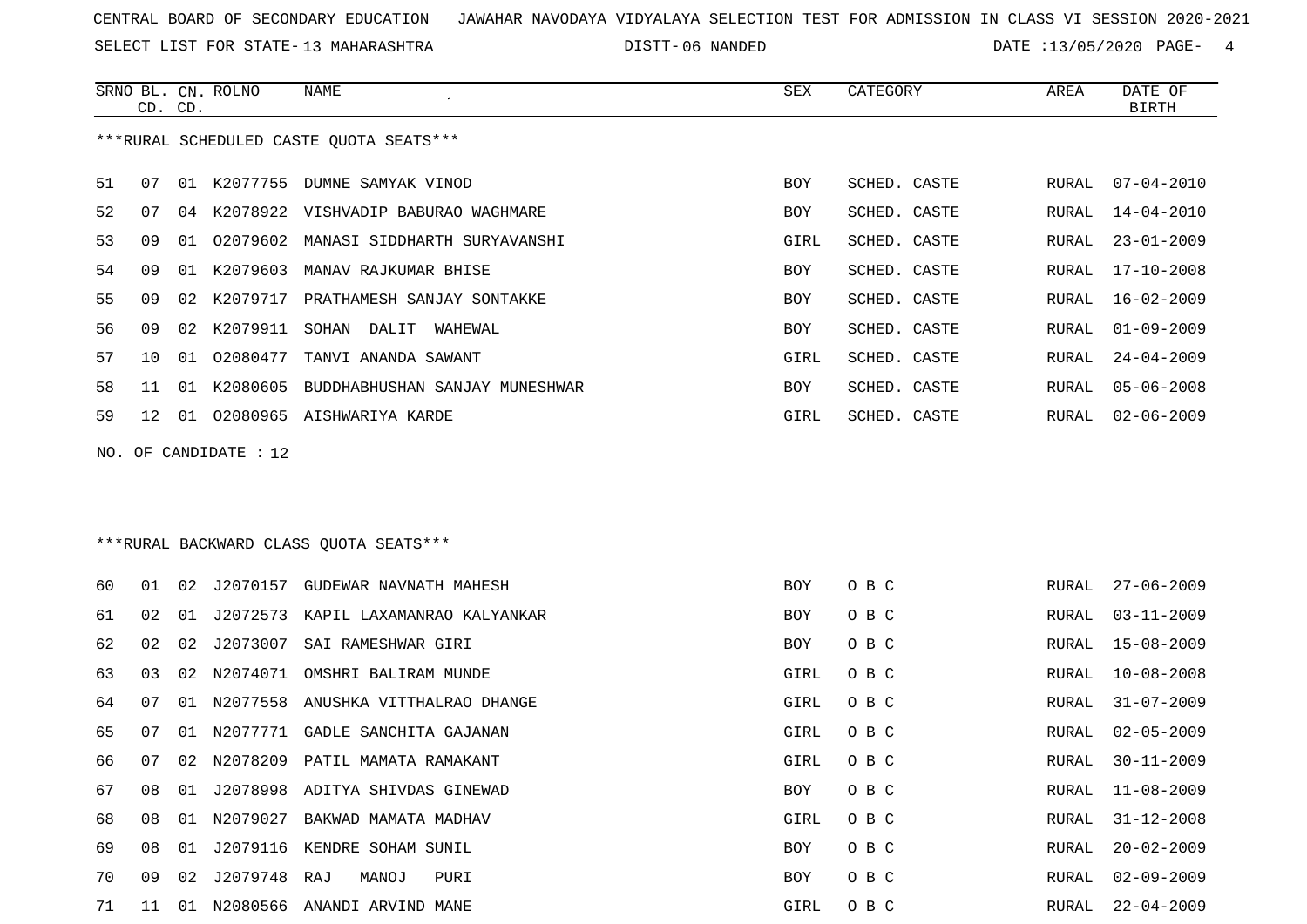SELECT LIST FOR STATE- DISTT- 13 MAHARASHTRA

06 NANDED DATE :13/05/2020 PAGE- 5

|     | CD. CD. |    | SRNO BL. CN. ROLNO | NAME                                      | SEX        | CATEGORY     | AREA    | DATE OF<br><b>BIRTH</b> |
|-----|---------|----|--------------------|-------------------------------------------|------------|--------------|---------|-------------------------|
|     |         |    |                    | ***RURAL BACKWARD CLASS OUOTA SEATS***    |            |              |         |                         |
| 72  | 12      | 01 | N2081106           | KHUSHI SURESH RATHOD                      | GIRL       | O B C        | RURAL   | $25 - 03 - 2009$        |
| 73  | 13      | 01 | J2081607           | DATTPRASAD DNYANDIP GHOSALWAD             | BOY        | O B C        | RURAL   | $27 - 04 - 2009$        |
| 74  | 13      |    |                    | 01 J2081642 GANESH BALAJI PANCHLING       | BOY        | O B C        | RURAL   | $29 - 12 - 2009$        |
| 75  | 16      | 03 |                    | N2085404 SHRAVANI KASHINATH BADWAD        | GIRL       | O B C        | RURAL   | $07 - 12 - 2009$        |
| NO. |         |    | OF CANDIDATE : 16  |                                           |            |              |         |                         |
|     |         |    |                    | ***RURAL SCHEDULED TRIBE QUOTA SEATS***   |            |              |         |                         |
| 76  | 02      | 03 | L2073205           | SHOURYA SANTOSH DHUMAL                    | <b>BOY</b> | SCHED. TRIBE | RURAL   | $07 - 08 - 2009$        |
| 77  | 03      | 01 |                    | L2073664 ATHARV DHONDBA BHURKE            | BOY        | SCHED. TRIBE | RURAL   | $16 - 12 - 2008$        |
| 78  | 07      |    |                    | 01 L2077746 DNYANESHWAR NAGNATH KOTPALWAD | BOY        | SCHED. TRIBE | RURAL   | $20 - 02 - 2009$        |
| 79  | 07      |    |                    | 03 L2078448 SAIPRASAD TANAJI KOLHEWAD     | BOY        | SCHED. TRIBE | RURAL   | $28 - 10 - 2009$        |
| 80  | 11      |    |                    | 01 L2080922 VEDANT SHARAD PASALWAD        | <b>BOY</b> | SCHED, TRIBE | RIJRAL, | $02 - 11 - 2008$        |

NO. OF CANDIDATE : 5

TOTAL SELECTED CANDIDATE : 80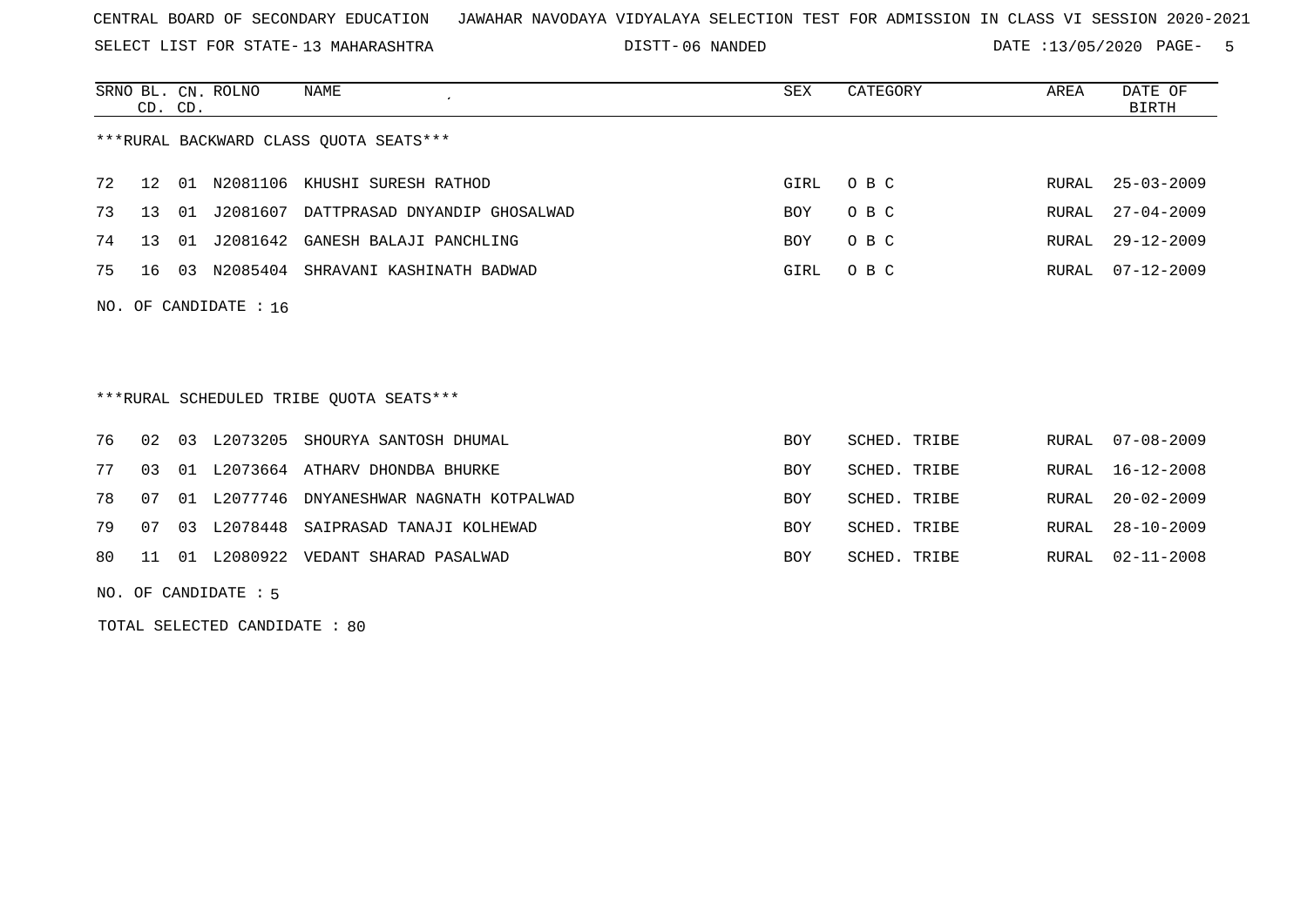SELECT LIST FOR STATE- DISTT- 13 MAHARASHTRA

07 OSMANABAD DATE :13/05/2020 PAGE- 1

|    |    | CD. CD. | SRNO BL. CN. ROLNO     | <b>NAME</b>                            | SEX        | CATEGORY       | AREA         | DATE OF<br><b>BIRTH</b> |
|----|----|---------|------------------------|----------------------------------------|------------|----------------|--------------|-------------------------|
|    |    |         | ***OPEN UR SEATS***    |                                        |            |                |              |                         |
| 1  | 01 |         |                        | 02 M2086346 LAXMI RAMESH PARDE         | GIRL       | GENERAL        | RURAL        | $22 - 07 - 2008$        |
| 2  | 01 |         |                        | 02 A2086547 PAWAR SHREYASH LALASAHEB   | <b>BOY</b> | GENERAL        | URBAN        | $29 - 11 - 2008$        |
| 3  | 02 |         |                        | 01 M2087412 BARKULPATIL ASMITA AMAR    | GIRL       | <b>GENERAL</b> | <b>RURAL</b> | $10 - 02 - 2009$        |
| 4  | 02 |         |                        | 03 B2087985 RUDRAPRATAO VIJAY ATKARE   | <b>BOY</b> | O B C          | URBAN        | $15 - 08 - 2008$        |
| 5  | 04 |         |                        | 04 J2090313 VALLABH SHASHIKANT BHAGWAT | <b>BOY</b> | O B C          | RURAL        | $17 - 03 - 2009$        |
| 6  | 08 |         |                        | 01 E2092116 ADITI ABHIJIT KACHARE      | GIRL       | <b>GENERAL</b> | URBAN        | $20 - 04 - 2009$        |
| 7  | 08 |         |                        | 01 A2092284 KAWADE KRUSHNA RAMHARI     | BOY        | GENERAL        | URBAN        | $24 - 12 - 2009$        |
| 8  | 08 |         |                        | 01 A2092390 PRASAD KAKASAHEB GAWARE    | BOY        | GENERAL        | URBAN        | $28 - 01 - 2009$        |
|    |    |         | NO. OF CANDIDATE : 8   | ***OPEN SCHEDULED CASTE QUOTA SEATS*** |            |                |              |                         |
| 9  | 01 |         |                        | 05 K2087180 VIGHNESH AVINASH OVHAL     | <b>BOY</b> | SCHED. CASTE   | RURAL        | $05 - 03 - 2009$        |
| 10 | 02 |         |                        | 02 K2087885 PRAJWAL PRAMOD NARHIRE     | <b>BOY</b> | SCHED. CASTE   | RURAL        | $10 - 09 - 2008$        |
| 11 | 02 |         |                        | 04 G2088316 VAISHNAVI VIJAY BOBADE     | GIRL       | SCHED. CASTE   | URBAN        | $08 - 12 - 2008$        |
|    |    |         | NO. OF CANDIDATE : $3$ |                                        |            |                |              |                         |
|    |    |         |                        | ***OPEN DISABLED OUOTA SEATS***        |            |                |              |                         |
| 12 | 01 | 02      |                        | 02086549 PAYAL ANIL KASBE              | GIRL       | SCHED. CASTE   | RURAL        | $25 - 10 - 2008$        |
| 13 | 02 |         |                        | 02 M2087689 KOTHAWALE SNEHA DNYANOBA   | GIRL       | GENERAL        | RURAL        | $15 - 08 - 2008$        |

| 14 |  | 04 03 12090178 . | SOHAM DATTATRAYA SHINDE | R∩Y | GENERAL | <b>RURAL</b> | $19 - 07 - 2010$ |
|----|--|------------------|-------------------------|-----|---------|--------------|------------------|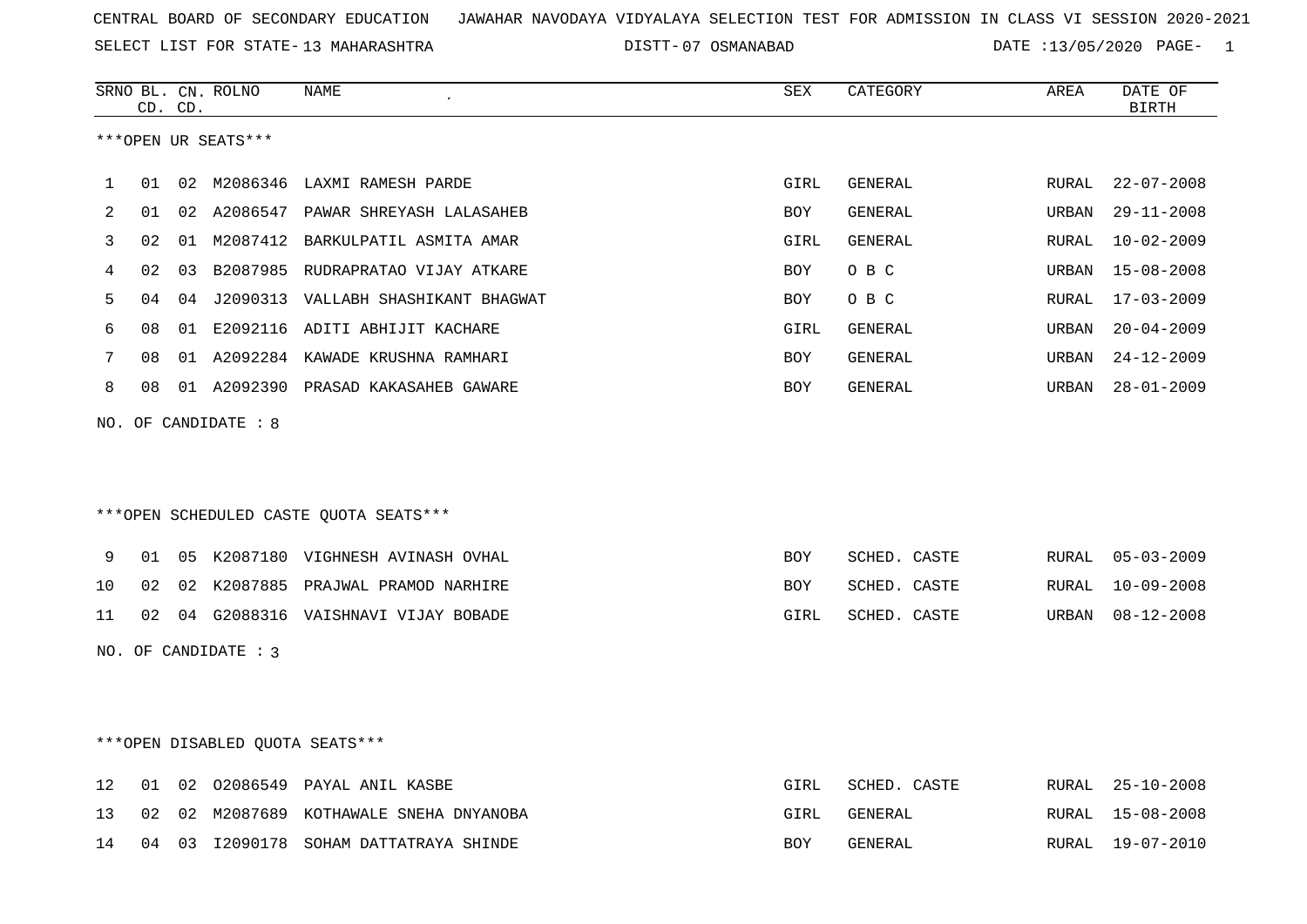SELECT LIST FOR STATE- DISTT- 13 MAHARASHTRA

07 OSMANABAD DATE :13/05/2020 PAGE- 2

|    |                                        | CD. CD. | SRNO BL. CN. ROLNO     | NAME                                   | SEX        | CATEGORY     | AREA  | DATE OF<br><b>BIRTH</b> |  |  |
|----|----------------------------------------|---------|------------------------|----------------------------------------|------------|--------------|-------|-------------------------|--|--|
|    |                                        |         | NO. OF CANDIDATE : 3   |                                        |            |              |       |                         |  |  |
|    |                                        |         |                        |                                        |            |              |       |                         |  |  |
|    |                                        |         |                        |                                        |            |              |       |                         |  |  |
|    | *** OPEN BACKWARD CLASS QUOTA SEATS*** |         |                        |                                        |            |              |       |                         |  |  |
| 15 | 02                                     | 01      |                        | B2087293 AJINKYA BALAJI DARADE         | BOY        | O B C        | URBAN | $09 - 12 - 2009$        |  |  |
| 16 | 02                                     | 02      | B2087776               | MUNDE PRATHAMESH RANJEET               | BOY        | O B C        | URBAN | $26 - 10 - 2008$        |  |  |
| 17 | 02                                     |         | 04 B2088217            | SUDHANSHU SACHIN BHANDE                | BOY        | O B C        | URBAN | $20 - 08 - 2009$        |  |  |
| 18 | 02                                     | 04      | J2088329               | VEDPATHAK SHIVAM VITHTHAL              | BOY        | O B C        | RURAL | $05 - 01 - 2009$        |  |  |
| 19 | 03                                     |         | 03 J2089092            | WAGHMODE SUMIT HARI                    | <b>BOY</b> | O B C        | RURAL | $12 - 02 - 2008$        |  |  |
|    |                                        |         | NO. OF CANDIDATE : 5   |                                        |            |              |       |                         |  |  |
|    |                                        |         |                        |                                        |            |              |       |                         |  |  |
|    |                                        |         |                        |                                        |            |              |       |                         |  |  |
|    |                                        |         |                        | ***OPEN SCHEDULED TRIBE QUOTA SEATS*** |            |              |       |                         |  |  |
|    |                                        |         |                        |                                        |            |              |       |                         |  |  |
| 20 |                                        |         |                        | 01 01 P2085864 ANKITA AMOL KADAM       | GIRL       | SCHED. TRIBE | RURAL | 15-01-2009              |  |  |
|    |                                        |         | NO. OF CANDIDATE : 1   |                                        |            |              |       |                         |  |  |
|    |                                        |         |                        |                                        |            |              |       |                         |  |  |
|    |                                        |         |                        |                                        |            |              |       |                         |  |  |
|    |                                        |         | ***RURAL OPEN SEATS*** |                                        |            |              |       |                         |  |  |
| 21 | 01                                     | 01      | M2085782               | AAYESHA MANSURKHAN PATHAN              | GIRL       | GENERAL      | RURAL | $19 - 09 - 2009$        |  |  |
| 22 | 01                                     |         |                        | 01 I2086091 GADHVE YASH HANUMANT       | BOY        | GENERAL      | RURAL | $26 - 01 - 2009$        |  |  |
| 23 | 01                                     | 02      |                        | 12086207 JAMALE PRASANNAJEET BALASAHEB | <b>BOY</b> | GENERAL      | RURAL | $02 - 12 - 2008$        |  |  |
| 24 | 01                                     | 03      |                        | I2086632 PRUTHVIRAJ JAYAPALSING BAYAS  | BOY        | GENERAL      | RURAL | $16 - 01 - 2009$        |  |  |
| 25 | 01                                     | 03      |                        | J2086646 RAHUL UMESH DHONE             | BOY        | O B C        | RURAL | $27 - 04 - 2009$        |  |  |
| 26 | 01                                     | 04      | M2086928               | SHRAVANI ASHOK SOLWAT                  | GIRL       | GENERAL      | RURAL | $06 - 10 - 2009$        |  |  |
| 27 | 02                                     |         |                        | 01 I2087407 BARATE TEJAS DASHRATH      | BOY        | GENERAL      | RURAL | 15-03-2009              |  |  |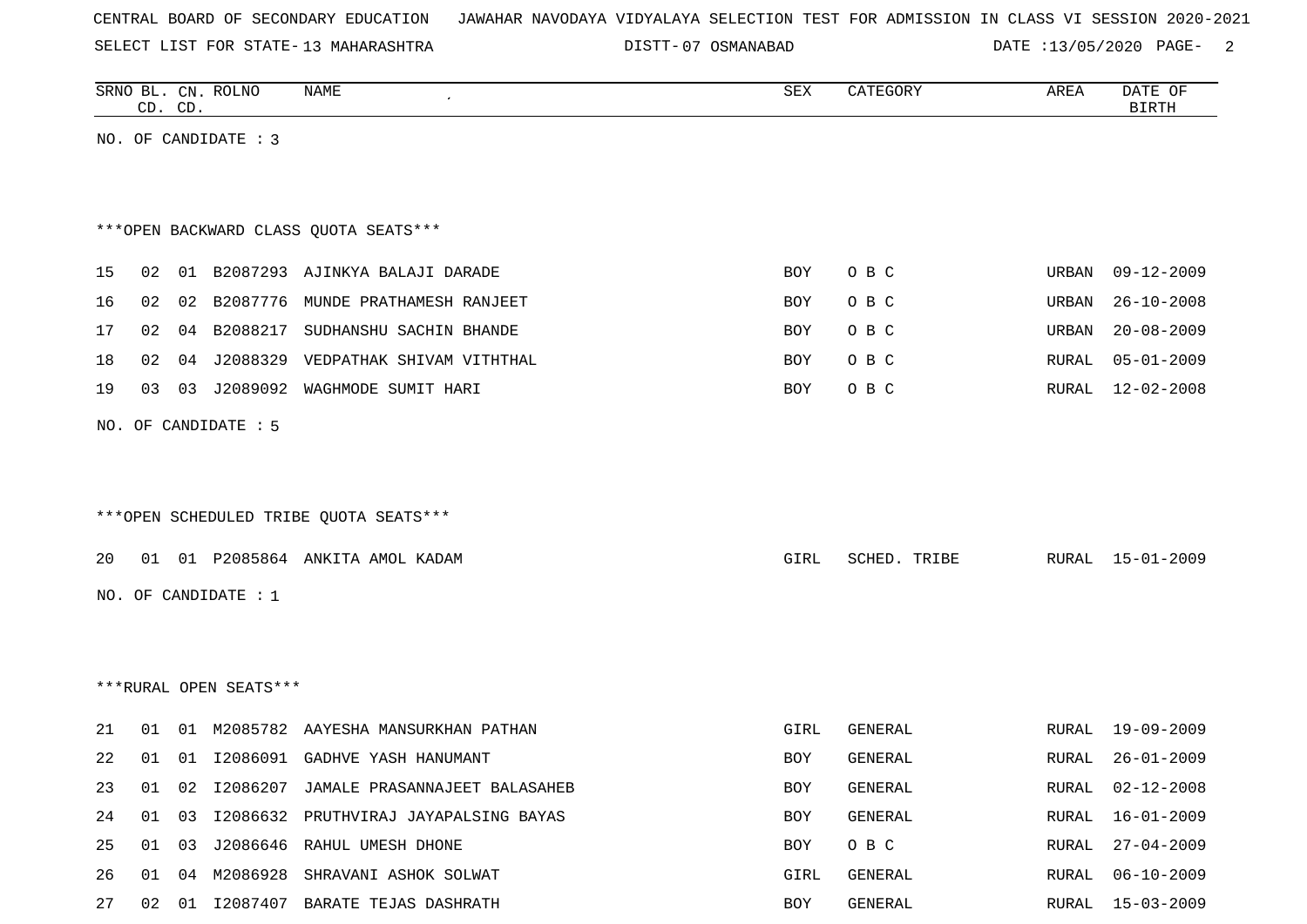SELECT LIST FOR STATE- DISTT- 13 MAHARASHTRA

07 OSMANABAD DATE :13/05/2020 PAGE- 3

|    | CD. CD. |    | SRNO BL. CN. ROLNO     | NAME                               | <b>SEX</b> | CATEGORY       | AREA  | DATE OF<br><b>BIRTH</b> |
|----|---------|----|------------------------|------------------------------------|------------|----------------|-------|-------------------------|
|    |         |    | ***RURAL OPEN SEATS*** |                                    |            |                |       |                         |
| 28 | 02      | 02 | M2087793               | NANDINI GANESH LOMATE              | GIRL       | GENERAL        | RURAL | $13 - 04 - 2009$        |
| 29 | 02      | 02 |                        | 12087832 PATIL PRANAV GAJANAN      | BOY        | GENERAL        | RURAL | $22 - 09 - 2009$        |
| 30 | 02      | 02 |                        | M2087836 PATIL VAISHNAVI PANDURANG | GIRL       | GENERAL        | RURAL | $23 - 04 - 2009$        |
| 31 | 03      | 01 | I2088449               | ASMOL RAJARAM GAIKWAD              | <b>BOY</b> | <b>GENERAL</b> | RURAL | $04 - 07 - 2009$        |
| 32 | 03      | 01 |                        | I2088562 HATTE SOHAM SURESH        | BOY        | GENERAL        | RURAL | $03 - 01 - 2009$        |
| 33 | 03      | 02 |                        | M2088806 PUJARI ANKITA SHARNAPPA   | GIRL       | GENERAL        | RURAL | $22 - 06 - 2009$        |
| 34 | 03      | 03 | I2088950               | SHINDE VISHVAJIT ADINATH           | <b>BOY</b> | <b>GENERAL</b> | RURAL | $10 - 03 - 2009$        |
| 35 | 03      | 03 |                        | I2089096 YASHWANT                  | BOY        | GENERAL        | RURAL | 19-07-2009              |
| 36 | 04      | 01 | J2089112               | ABHINAV MAHESH MOKASHE             | BOY        | O B C          | RURAL | 14-04-2009              |
| 37 | 04      | 02 | J2089716               | OMKAR ANIL HANDE                   | <b>BOY</b> | O B C          | RURAL | $02 - 09 - 2008$        |
| 38 | 04      | 02 | N2089839               | PRATIKSHA MAHADEV JADHAV           | GIRL       | O B C          | RURAL | $24 - 07 - 2009$        |
| 39 | 04      | 03 | J2090098               | SHIVTEJ BALAJI MALI                | BOY        | O B C          | RURAL | $06 - 02 - 2009$        |
| 40 | 04      | 04 | I2090222               | SURDE UDAY NANA                    | BOY        | GENERAL        | RURAL | $04 - 10 - 2009$        |
| 41 | 05      | 01 | I2090591               | OM SANTOSH SIRSAT                  | BOY        | <b>GENERAL</b> | RURAL | $03 - 01 - 2010$        |
| 42 | 05      | 02 | M2090713               | SAKSHI SHAHAJI KALE                | GIRL       | GENERAL        | RURAL | $02 - 04 - 2009$        |
| 43 | 05      | 02 |                        | 12090754 SARTHAK VISHVAS GAIKWAD   | <b>BOY</b> | <b>GENERAL</b> | RURAL | $10 - 12 - 2009$        |
| 44 | 06      | 01 | I2091046               | DNYANESHWAR SAMADHAN GAWARE        | BOY        | <b>GENERAL</b> | RURAL | $19 - 02 - 2010$        |
| 45 | 06      | 01 | M2091273               | PRACHI SAMBHAJI HUMBE              | GIRL       | GENERAL        | RURAL | $26 - 11 - 2009$        |
| 46 | 07      | 01 | M2091709               | DIVYA SACHIN PARTAPURE             | GIRL       | GENERAL        | RURAL | $13 - 02 - 2010$        |
| 47 | 07      | 01 |                        | 12091922 PAWAR OMKAR ARUN          | <b>BOY</b> | <b>GENERAL</b> | RURAL | $16 - 07 - 2009$        |
| 48 | 08      | 01 | M2092325               | MATE SHRUTI ANANT                  | GIRL       | GENERAL        | RURAL | $13 - 02 - 2009$        |
| 49 | 08      | 02 | I2092580               | YASH KUNDLIK CHOUDHARI             | <b>BOY</b> | GENERAL        | RURAL | 17-04-2009              |

NO. OF CANDIDATE : 29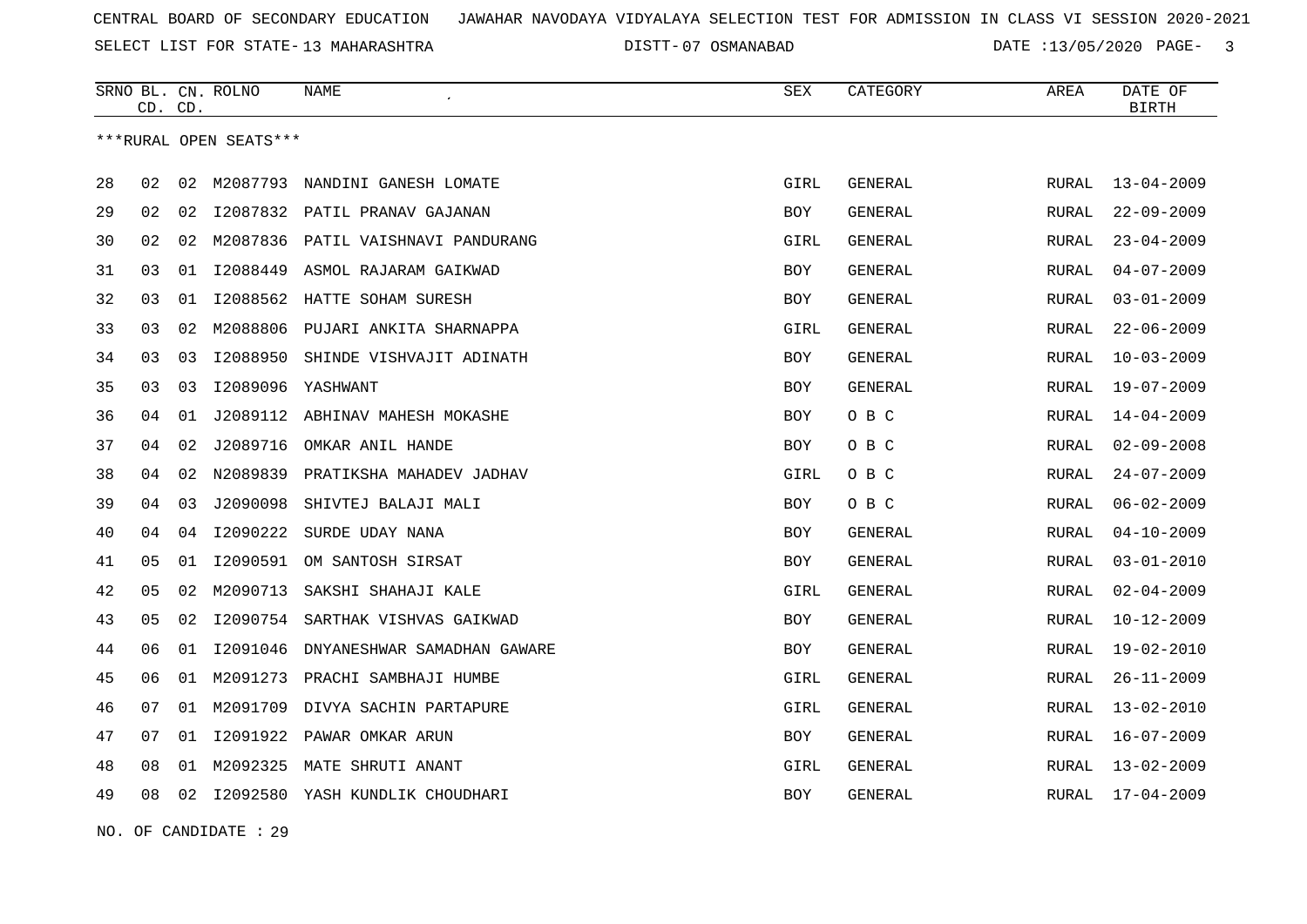SELECT LIST FOR STATE- DISTT- 13 MAHARASHTRA

07 OSMANABAD DATE :13/05/2020 PAGE- 4

|    | CD. CD.                                 |     | SRNO BL. CN. ROLNO | NAME<br>$\cdot$             | SEX        | CATEGORY     | AREA  | DATE OF<br><b>BIRTH</b> |
|----|-----------------------------------------|-----|--------------------|-----------------------------|------------|--------------|-------|-------------------------|
|    | ***RURAL SCHEDULED CASTE OUOTA SEATS*** |     |                    |                             |            |              |       |                         |
| 50 | 01                                      | O 1 | 02085911           | ARYA PRAMOD KAMBLE          | GIRL       | SCHED. CASTE | RURAL | $27 - 07 - 2009$        |
| 51 | 01                                      | 02  | K2086255           | KAMBALE ANIRUDDH KHANDERAO  | <b>BOY</b> | SCHED. CASTE | RURAL | $06 - 09 - 2009$        |
| 52 | 01                                      | 05  | 02087088           | SWARANJALI SANJAY KAMBALE   | GIRL       | SCHED. CASTE | RURAL | $02 - 04 - 2009$        |
| 53 | 02                                      | 02  | K2087646           | KAMBALE PRITAM SURESH       | <b>BOY</b> | SCHED. CASTE | RURAL | $09 - 10 - 2009$        |
| 54 | 02                                      | 04  | 02088177           | SHRUTI SANJAY MANJARE       | GIRL       | SCHED. CASTE | RURAL | $05 - 06 - 2009$        |
| 55 | 03                                      | 03  | K2089022           | SURWASE DATTA SAMBHAJI      | <b>BOY</b> | SCHED. CASTE | RURAL | $03 - 10 - 2008$        |
| 56 | 06                                      | 01  | 02091396           | SAMIKSHA SUDHAKAR JADHAV    | GIRL       | SCHED. CASTE | RURAL | $11 - 04 - 2009$        |
| 57 | 08                                      | 02  | K2092532           | SUYASH BALAJI SHINDE        | BOY        | SCHED. CASTE | RURAL | $07 - 09 - 2009$        |
| 58 | 08                                      | 02  | 02092575           | WAGHMARE PRAGATI RAMCHANDRA | GIRL       | SCHED. CASTE | RURAL | $20 - 10 - 2009$        |
| 59 | 08                                      | 02  | K2092576           | WALKE SOHAM MAHENDRA        | <b>BOY</b> | SCHED. CASTE | RURAL | $02 - 12 - 2009$        |

NO. OF CANDIDATE : 10

# \*\*\*RURAL BACKWARD CLASS QUOTA SEATS\*\*\*

| 60 | . በ 1 | . N 1 | N2085775    | AALISHA SHAHAJILAL TAMBOLI            | GIRL       | O B C | RURAL | $28 - 04 - 2009$ |
|----|-------|-------|-------------|---------------------------------------|------------|-------|-------|------------------|
| 61 | O 1   | 01    |             | J2085784 ABHAY SATISH KHARGE          | <b>BOY</b> | O B C | RURAL | 04-09-2009       |
| 62 | O 1   | O 1   |             | N2085898 AROHI SIDDHESHWAR SURVASE    | GIRL       | O B C | RURAL | $25 - 11 - 2008$ |
| 63 | 01    | 03    |             | N2086786 SANIKA MACHINDRA DOLARE      | GIRL       | O B C | RURAL | 18-03-2010       |
| 64 | O 2.  | O 1   |             | J2087426 BHAGUDE ABHISHEK DATTATRAYA  | BOY        | O B C | RURAL | $12 - 12 - 2008$ |
| 65 | 02    | 04    |             | J2088234 SURVASE AJINKYA YUVRAJ       | <b>BOY</b> | O B C | RURAL | $30 - 09 - 2009$ |
| 66 | O 2.  |       |             | 04 N2088235 SUTAR ISHWARI RAVISHANKAR | GIRL       | O B C | RURAL | 25-09-2009       |
| 67 | 03    |       | 01 J2088657 | MAHAVIR MADHAV CHAVAN                 | BOY        | O B C | RURAL | $23 - 09 - 2008$ |
| 68 | 03    |       |             | 02 N2088695 MULE VAISHNAVI MAHESH     | GIRL       | O B C | RURAL | $28 - 09 - 2009$ |
| 69 | 03    | 02    | J2088721    | OM MARUTI BHALEKAR                    | <b>BOY</b> | O B C | RURAL | 06-02-2009       |
| 70 | 03    | 03    | J2088983    | SHUBHAM                               | <b>BOY</b> | O B C | RURAL | $04 - 09 - 2009$ |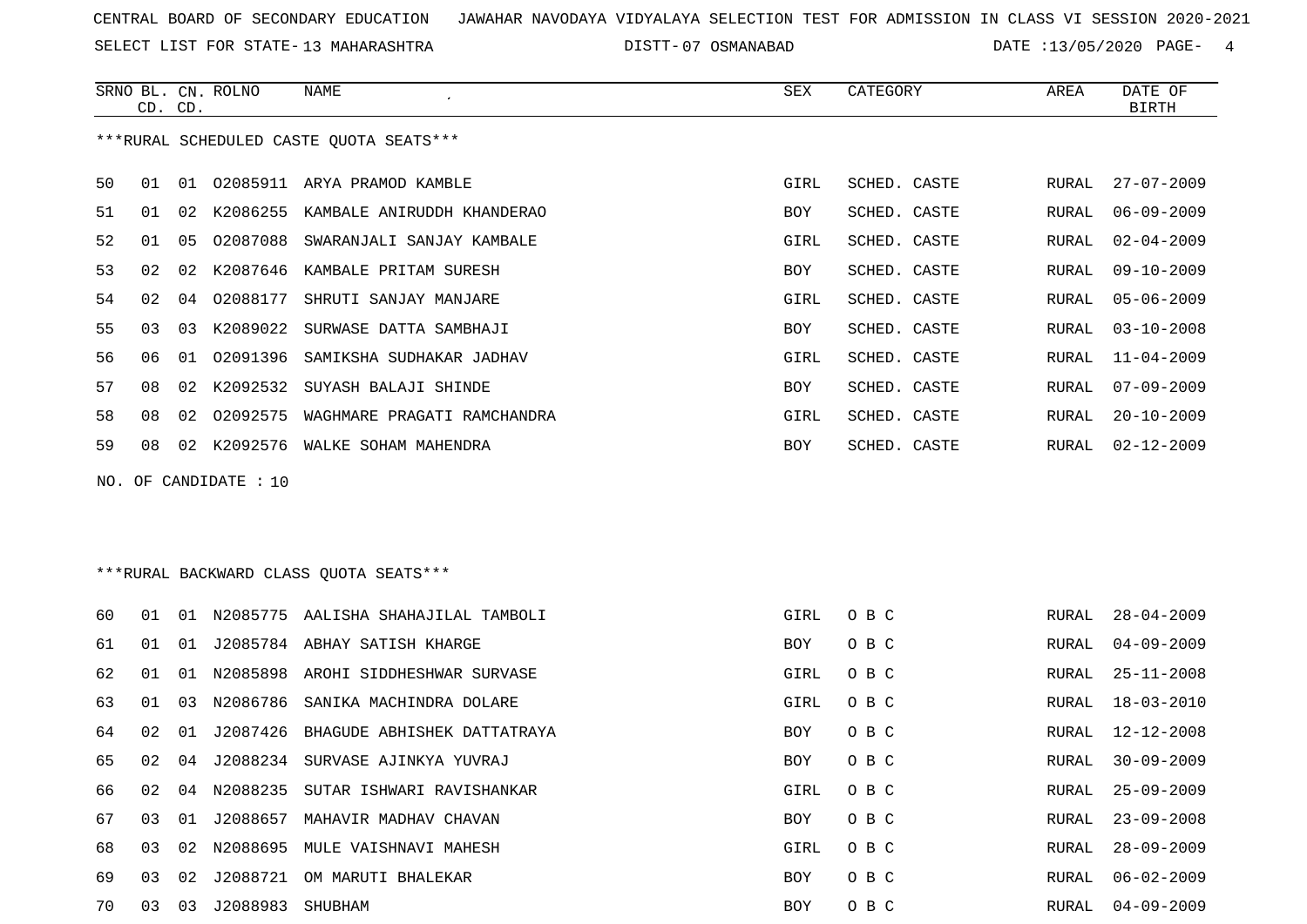SELECT LIST FOR STATE- DISTT- 13 MAHARASHTRA

07 OSMANABAD DATE :13/05/2020 PAGE- 5

|                                        | CD. CD. |       | SRNO BL. CN. ROLNO | NAME                      | SEX        | CATEGORY | AREA  | DATE OF<br>BIRTH |
|----------------------------------------|---------|-------|--------------------|---------------------------|------------|----------|-------|------------------|
| ***RURAL BACKWARD CLASS QUOTA SEATS*** |         |       |                    |                           |            |          |       |                  |
| 71                                     | 03      | 03    | J2089061           | UMER MAINODDIN SAUDAGAR   | BOY        | O B C    | RURAL | $28 - 07 - 2009$ |
| 72                                     | 04      | . O 1 | N2089282           | BHUMI GOPAL GORE          | GIRL       | O B C    | RURAL | $05 - 01 - 2010$ |
| 73                                     | 05      | 02    | 12090809           | SHUBHAM RAMKRUSHNA HAJARE | <b>BOY</b> | O B C    | RURAL | $03 - 11 - 2008$ |
| 74                                     | 06      | O 1   | N2091368           | SAHYADRI HANMANT CHOURE   | GIRL       | O B C    | RURAL | $06 - 12 - 2008$ |
| 75                                     | 06      | O 2.  | N2091447           | SAYALI CHANDRAKANT BERGAL | GIRL       | O B C    | RURAL | $03 - 09 - 2009$ |
|                                        |         |       |                    |                           |            |          |       |                  |

NO. OF CANDIDATE : 16

\*\*\*RURAL SCHEDULED TRIBE QUOTA SEATS\*\*\*

|  | GIRL                                                                                                                                                                                                                     |                                                                              | RURAL 19-04-2009 |
|--|--------------------------------------------------------------------------------------------------------------------------------------------------------------------------------------------------------------------------|------------------------------------------------------------------------------|------------------|
|  | BOY                                                                                                                                                                                                                      |                                                                              | RURAL 08-10-2009 |
|  | <b>BOY</b>                                                                                                                                                                                                               |                                                                              | RURAL 22-09-2009 |
|  | GTRI.                                                                                                                                                                                                                    |                                                                              | RURAL 25-07-2009 |
|  | GIRL                                                                                                                                                                                                                     |                                                                              | RURAL 11-06-2009 |
|  | 76 01 01 P2085978 BONDAR TEJSWI SHYAMSUNDAR<br>77 01 01 L2086013 DANDGULE RAVI ANIL<br>78 01 02 L2086313 KOLI DIPAK JAYJAYRATH<br>79 01 05 P2087154 VAISHNAVI PRAMOD NAGTILAK<br>80 04 01 P2089270 BHAKTI KAILAS JAMADAR | SCHED. TRIBE<br>SCHED. TRIBE<br>SCHED. TRIBE<br>SCHED. TRIBE<br>SCHED. TRIBE |                  |

NO. OF CANDIDATE : 5

TOTAL SELECTED CANDIDATE : 80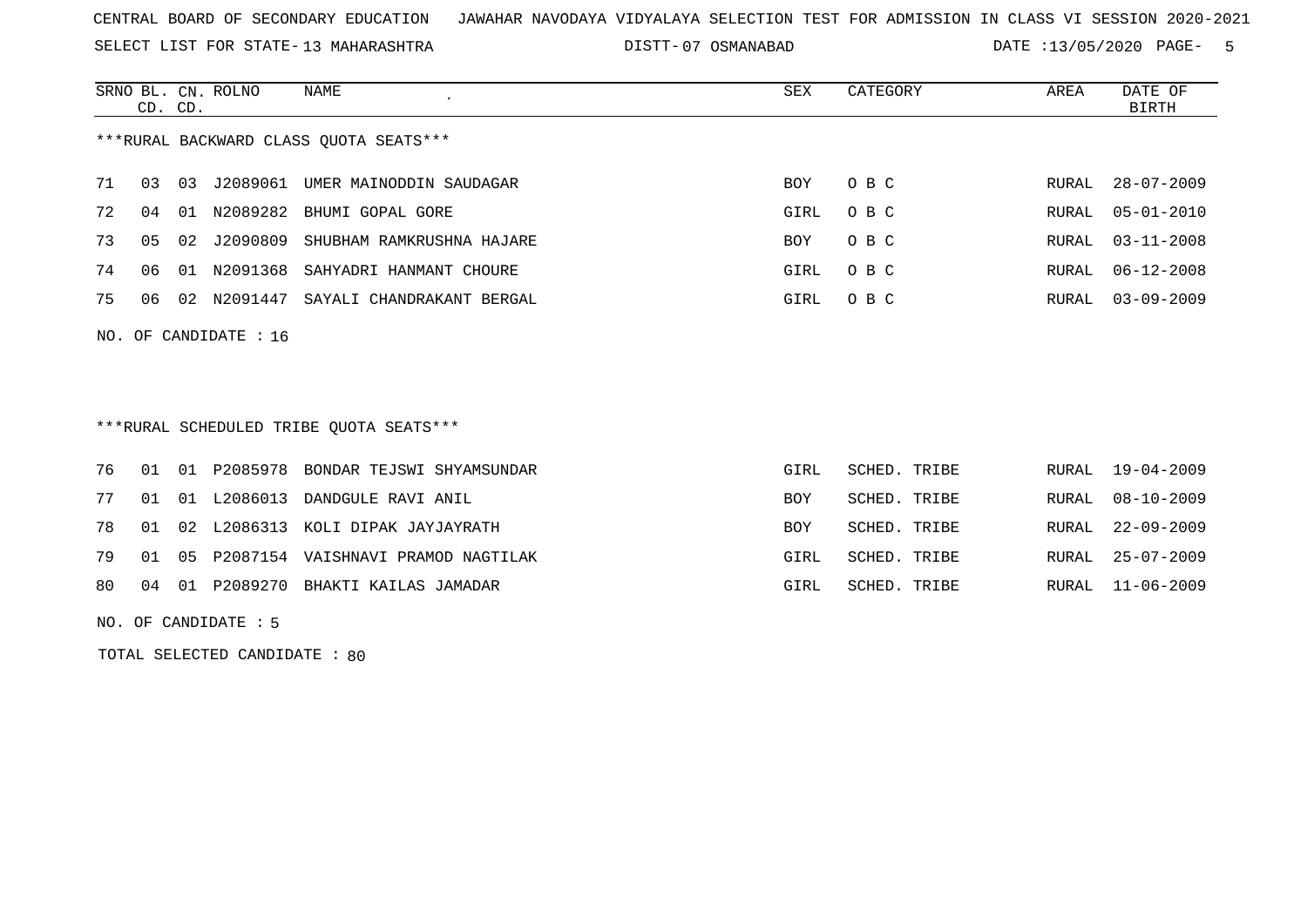SELECT LIST FOR STATE- DISTT- 13 MAHARASHTRA

DISTT-08 AHMEDNAGAR DATE :13/05/2020 PAGE- 1

|    |                 | CD. CD. | SRNO BL. CN. ROLNO   | NAME                                   | SEX        | CATEGORY       | AREA  | DATE OF<br><b>BIRTH</b> |
|----|-----------------|---------|----------------------|----------------------------------------|------------|----------------|-------|-------------------------|
|    |                 |         | ***OPEN UR SEATS***  |                                        |            |                |       |                         |
| 1  | 06              |         | 01 J2097999          | GHADGE ANIKET MANISH                   | <b>BOY</b> | O B C          | RURAL | $10 - 08 - 2009$        |
| 2  | 07              | 01      |                      | J2099052 ADITYA SACHIN SHINDE          | <b>BOY</b> | O B C          | RURAL | $16 - 06 - 2009$        |
| 3  | 07              | 02      |                      | M2099801 SHALMALI ASHOK THORAT         | GIRL       | GENERAL        | RURAL | $03 - 11 - 2009$        |
| 4  | 07              | 02      | M2099934             | SUMBE TANISHKA BHASKAR                 | GIRL       | <b>GENERAL</b> | RURAL | $18 - 07 - 2009$        |
| 5  | 12              | 01      |                      | J2103688 BHUKAN SARTHAK RAJARAM        | BOY        | O B C          | RURAL | $28 - 07 - 2009$        |
| 6  | 12              | 02      | M2104176             | SANSKRUTI MURLIDHAR LAGAD              | GIRL       | GENERAL        | RURAL | $11 - 07 - 2009$        |
| 7  |                 |         |                      | 13 02 F2104750 PRAPTI NITIN RAIPALLI   | GIRL       | O B C          | URBAN | 24-07-2009              |
|    |                 |         | NO. OF CANDIDATE : 7 |                                        |            |                |       |                         |
|    |                 |         |                      | ***OPEN SCHEDULED CASTE QUOTA SEATS*** |            |                |       |                         |
| 8  | 08              | 02      |                      | G2100759 SHENDE SHRUSTI DEEPAK         | GIRL       | SCHED. CASTE   | URBAN | $09 - 05 - 2009$        |
| 9  | 12              | 02      |                      | C2104016 PADALE TANMAY PRADEEP         | BOY        | SCHED. CASTE   | URBAN | $01 - 07 - 2009$        |
| 10 | 12 <sup>°</sup> |         |                      | 02 C2104338 UBALE YASHRAJ SANTOSH      | <b>BOY</b> | SCHED. CASTE   | URBAN | $02 - 03 - 2009$        |
|    |                 |         | NO. OF CANDIDATE : 3 |                                        |            |                |       |                         |
|    |                 |         |                      | ***OPEN DISABLED QUOTA SEATS***        |            |                |       |                         |
| 11 | 04              | 03      |                      | J2096102 SANKET SANTOSH WAGH           | BOY        | O B C          | RURAL | $07 - 09 - 2009$        |
| 12 | 06              | 02      |                      | 12098172 KARAPE BHAVESH JAYSING        | <b>BOY</b> | GENERAL        | RURAL | $29 - 06 - 2009$        |
| 13 | 11              |         |                      | 01 J2103043 GARGADE ALOK MAKARAND      | <b>BOY</b> | O B C          | RURAL | $03 - 06 - 2009$        |
|    |                 |         | NO. OF CANDIDATE : 3 |                                        |            |                |       |                         |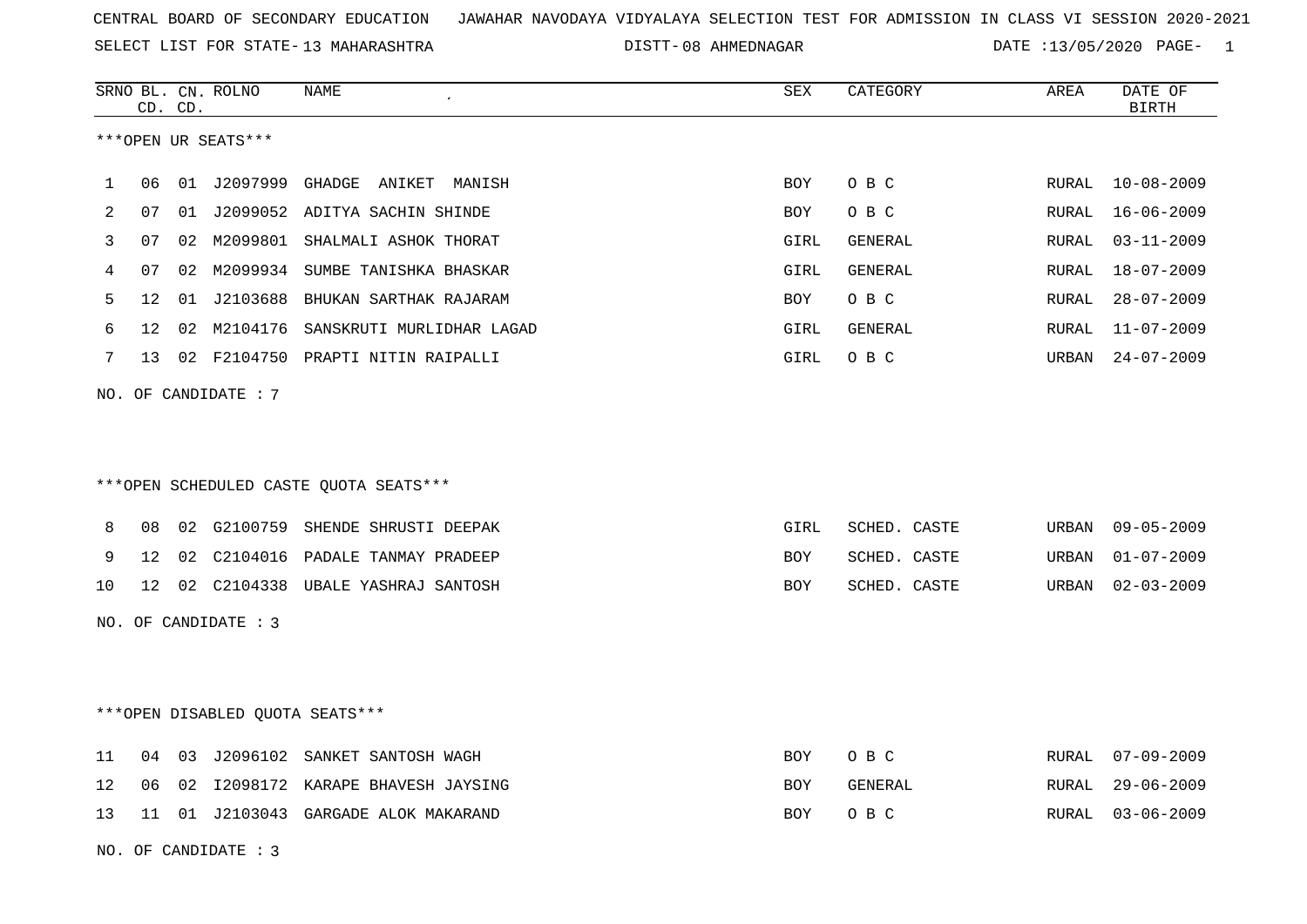SELECT LIST FOR STATE- DISTT- 13 MAHARASHTRA

08 AHMEDNAGAR DATE :13/05/2020 PAGE- 2

 $\overline{\phantom{a}}$ 

|                      |    | CD. CD. | SRNO BL. CN. ROLNO     | NAME                                         | SEX  | CATEGORY     | AREA  | DATE OF<br><b>BIRTH</b> |  |
|----------------------|----|---------|------------------------|----------------------------------------------|------|--------------|-------|-------------------------|--|
|                      |    |         |                        | *** OPEN BACKWARD CLASS QUOTA SEATS***       |      |              |       |                         |  |
| 14                   | 02 |         | 02 F2094409            | SNEHA TUKARAM CHOKHANDE                      | GIRL | $O$ B $C$    | URBAN | $07 - 04 - 2009$        |  |
| 15                   | 03 |         |                        | 02 B2094981 RATHOD UDAYAN DNYANOBA           | BOY  | O B C        | URBAN | $03 - 08 - 2009$        |  |
| 16                   | 05 | 01      | J2096629               | CHAVAN DURGESH DNYANESHWAR                   | BOY  | O B C        | RURAL | $06 - 12 - 2008$        |  |
| 17                   | 08 | 01      |                        | J2100245 CHAVAN DIPAK NITIN                  | BOY  | O B C        | RURAL | $28 - 08 - 2008$        |  |
| 18                   | 13 |         |                        | 01 F2104691 NIRZARA SANTOSH WAGHMODE         | GIRL | O B C        | URBAN | $26 - 02 - 2009$        |  |
| NO. OF CANDIDATE : 5 |    |         |                        |                                              |      |              |       |                         |  |
|                      |    |         |                        |                                              |      |              |       |                         |  |
|                      |    |         |                        |                                              |      |              |       |                         |  |
|                      |    |         |                        | ***OPEN SCHEDULED TRIBE QUOTA SEATS***       |      |              |       |                         |  |
| 19                   | 05 |         |                        | 01 L2096816 INGALE TANMAY SANJIV             | BOY  | SCHED. TRIBE |       | RURAL 12-04-2009        |  |
| 20                   |    |         |                        | 14 02 L2105783 VISHWADEEP JAGANNATH BHANGARE | BOY  | SCHED. TRIBE | RURAL | $04 - 12 - 2008$        |  |
|                      |    |         | NO. OF CANDIDATE : 2   |                                              |      |              |       |                         |  |
|                      |    |         |                        |                                              |      |              |       |                         |  |
|                      |    |         |                        |                                              |      |              |       |                         |  |
|                      |    |         | ***RURAL OPEN SEATS*** |                                              |      |              |       |                         |  |
| 21                   |    |         |                        | 01 02 M2093162 SAI CHETAN THOKADE            | GIRL | GENERAL      |       | RURAL 13-02-2009        |  |
| 22                   | 01 | 02      | N2093323               | SHRUTI BALASAHEB DENDAGE                     | GIRL | O B C        | RURAL | $16 - 01 - 2010$        |  |
| 23                   | 02 | 01      |                        | M2093605 AWARI SANJYOT GAJANAN               | GIRL | GENERAL      | RURAL | 17-01-2010              |  |
| 24                   | 02 | 02      | M2094103               | PAPAL RUTUJA KESHAV                          | GIRL | GENERAL      | RURAL | $05 - 04 - 2009$        |  |
| 25                   |    |         |                        | 03 02 I2095120 SHRIDHAR RAJENDRA LATKE       | BOY  | GENERAL      |       | RURAL 21-08-2009        |  |
| 26                   | 04 | 02      |                        | J2095906 PHULE AYUSH SURESH                  | BOY  | O B C        | RURAL | $01 - 11 - 2008$        |  |
| 27                   | 04 | 03      |                        | J2096354 VAIBHAV AVINASH GHODAKE             | BOY  | O B C        | RURAL | $03 - 01 - 2009$        |  |
| 28                   | 05 |         |                        | 01 I2096703 DURVESH HARIBHAU THANGE          | BOY  | GENERAL      | RURAL | $30 - 01 - 2009$        |  |
| 29                   | 05 |         |                        | 02 I2097093 PATIL GAURAV SUNIL               | BOY  | GENERAL      | RURAL | $06 - 08 - 2009$        |  |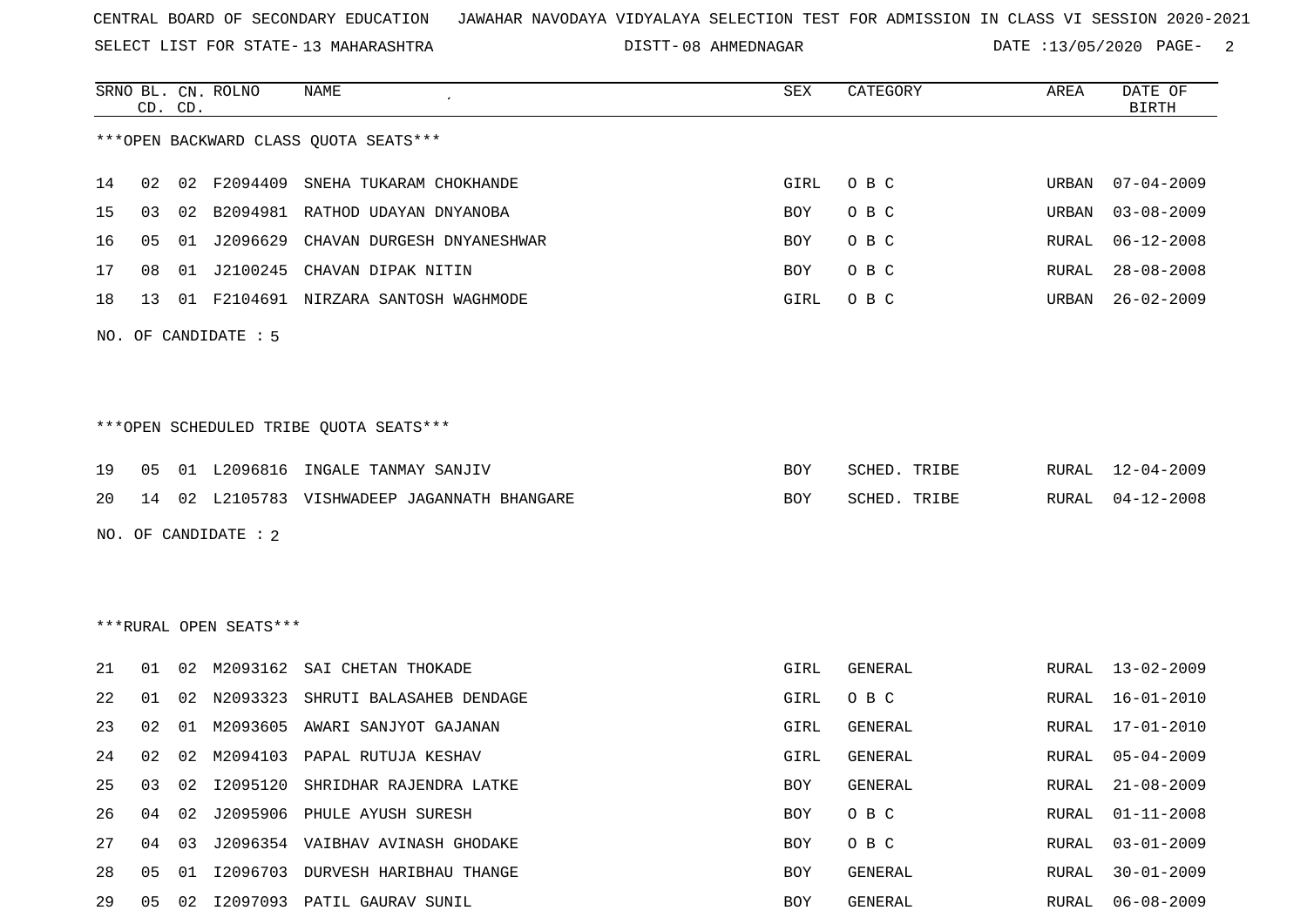SELECT LIST FOR STATE- DISTT- 13 MAHARASHTRA

DISTT-08 AHMEDNAGAR DATE :13/05/2020 PAGE- 3

|    | CD. CD. |    | SRNO BL. CN. ROLNO     | <b>NAME</b>                         | SEX        | CATEGORY       | AREA          | DATE OF<br><b>BIRTH</b> |
|----|---------|----|------------------------|-------------------------------------|------------|----------------|---------------|-------------------------|
|    |         |    | ***RURAL OPEN SEATS*** |                                     |            |                |               |                         |
| 30 | 06      | 02 |                        | M2098374 NARSALE ADITI BHASKAR      | GIRL       | GENERAL        | RURAL         | $07 - 02 - 2009$        |
| 31 | 06      | 02 | J2098419               | OMKAR SANJAY JAWALE                 | BOY        | O B C          | RURAL         | $26 - 12 - 2008$        |
| 32 | 06      | 03 |                        | J2098973 VIRAJ VITTHAL KALE         | BOY        | O B C          | RURAL         | $12 - 12 - 2008$        |
| 33 | 07      | 02 | I2099633               | PRAJWAL PRAMOD ZAWARE               | <b>BOY</b> | <b>GENERAL</b> | RURAL         | $26 - 05 - 2009$        |
| 34 | 07      | 02 |                        | I2099693 ROHOKALE ADITYA BALASAHEB  | BOY        | GENERAL        | RURAL         | $24 - 05 - 2009$        |
| 35 | 08      | 01 | I2100484               | MADHUSUDAN SHRIRAM MACHE            | <b>BOY</b> | GENERAL        | <b>RURAL</b>  | $25 - 06 - 2009$        |
| 36 | 08      | 02 | I2100804               | SIDDHANT NITIN SHINDE               | <b>BOY</b> | GENERAL        | RURAL         | $08 - 05 - 2009$        |
| 37 | 09      | 01 | I2101005               | ATHARV BABU SUMBE                   | <b>BOY</b> | GENERAL        | RURAL         | $27 - 12 - 2008$        |
| 38 | 09      | 02 | 02101468               | SNEHA RAMESH PAWAR                  | GIRL       | SCHED. CASTE   | RURAL         | $04 - 03 - 2009$        |
| 39 | 10      | 01 |                        | 12101674 ATHRAV BABASAHEB<br>LANDGE | BOY        | <b>GENERAL</b> | RURAL         | $01 - 02 - 2009$        |
| 40 | 10      | 02 | N2102195               | NAWALE ARYA SUNIL                   | GIRL       | O B C          | RURAL         | $20 - 02 - 2009$        |
| 41 | 10      | 02 |                        | M2102264 PAWAR DIKSHA RAMDAS        | GIRL       | GENERAL        | RURAL         | $07 - 12 - 2008$        |
| 42 | 11      | 02 | M2103280               | PAWAR DNYANESHWARI GANESH           | GIRL       | GENERAL        | RURAL         | $14 - 10 - 2008$        |
| 43 | 11      | 02 |                        | J2103577 YASH POPAT KASHID          | BOY        | O B C          | RURAL         | $28 - 04 - 2009$        |
| 44 | 12      | 01 | J2103689               | BOLAGE VISHAL SHARAD                | <b>BOY</b> | O B C          | RURAL         | $23 - 06 - 2009$        |
| 45 | 12      | 01 |                        | M2103963 MISAL SHREYA YOGESH        | GIRL       | <b>GENERAL</b> | RURAL         | $02 - 05 - 2009$        |
| 46 | 12      | 02 |                        | N2104122 RUTUJA SHANKAR JAMBE       | GIRL       | O B C          | RURAL         | $06 - 11 - 2008$        |
| 47 | 13      | 01 |                        | I2104571 HARSHAL BABASAHEB JADHAV   | <b>BOY</b> | GENERAL        | ${\tt RURAL}$ | $09 - 10 - 2008$        |
| 48 | 13      | 02 | I2104775               | RAM POPAT KOLASE                    | <b>BOY</b> | <b>GENERAL</b> | <b>RURAL</b>  | $30 - 09 - 2009$        |
| 49 | 14      | 01 | M2105387               | MANSI JALINDAR GUNJAL               | GIRL       | <b>GENERAL</b> | RURAL         | $13 - 10 - 2009$        |
| 50 | 14      | 02 |                        | N2105533 ROHOKALE VAIDEHI RAHUL     | GIRL       | O B C          | RURAL         | $27 - 05 - 2009$        |
|    |         |    |                        |                                     |            |                |               |                         |

NO. OF CANDIDATE : 30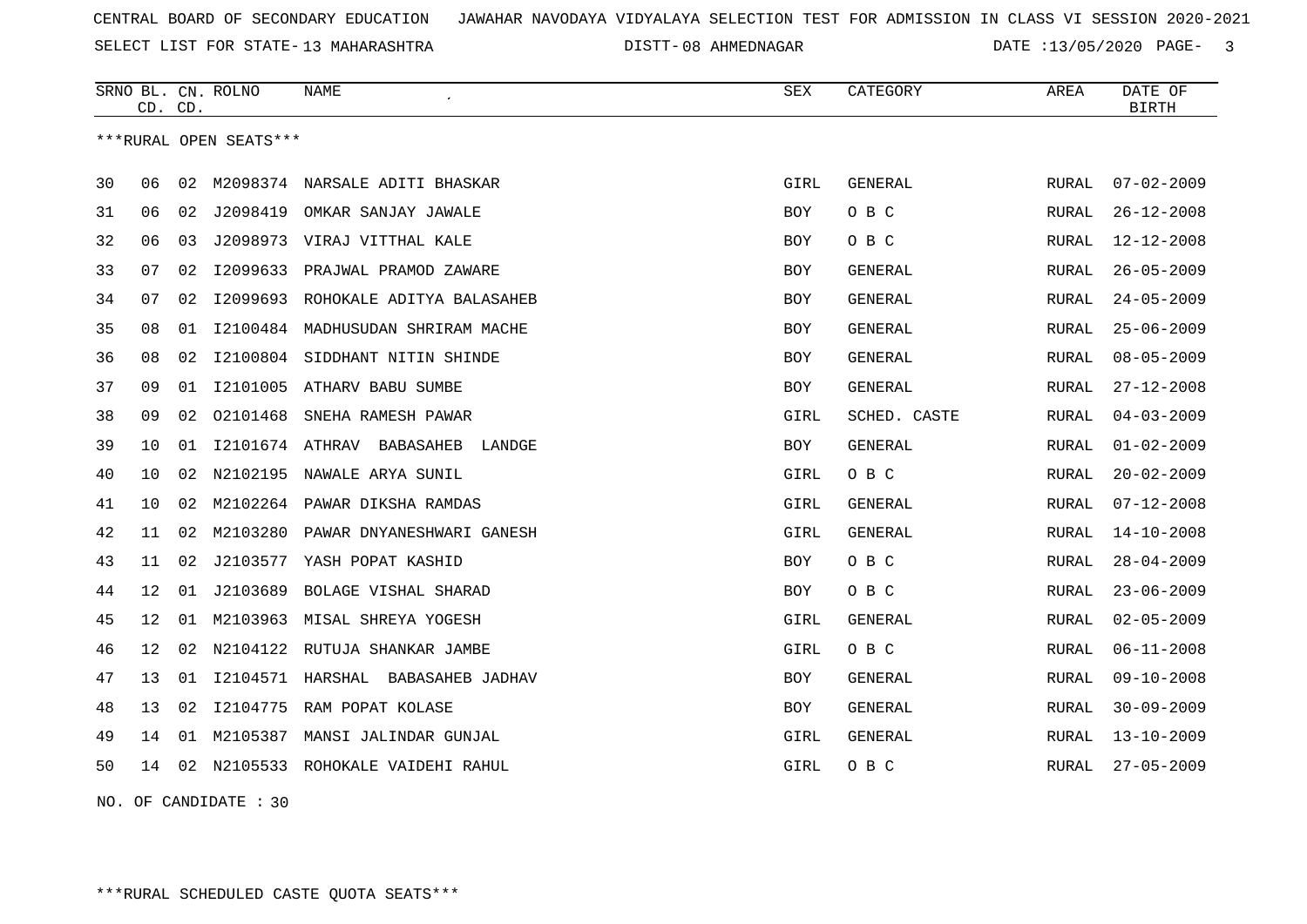SELECT LIST FOR STATE- DISTT- 13 MAHARASHTRA

SRNO BL. CN.

ROLNO NAME SEX CATEGORY AREA DATE OF

DISTT-08 AHMEDNAGAR DATE :13/05/2020 PAGE- 4

|    | CD. CD.             |    |             |                                         |            |              |       | <b>BIRTH</b>     |  |  |
|----|---------------------|----|-------------|-----------------------------------------|------------|--------------|-------|------------------|--|--|
|    |                     |    |             | ***RURAL SCHEDULED CASTE QUOTA SEATS*** |            |              |       |                  |  |  |
| 51 | 05                  | 02 |             | 02097045 NILAM KACHESHWAR KHANDIZOD     | GIRL       | SCHED. CASTE | RURAL | $27 - 07 - 2010$ |  |  |
| 52 | 05                  | 03 | K2097468    | SIDDHANT VILAS MAHIRE                   | BOY        | SCHED. CASTE | RURAL | $10 - 04 - 2010$ |  |  |
| 53 | 07                  | 02 | 02099649    | PRASHANSA RAJENDRA SHIVANKAR            | GIRL       | SCHED. CASTE | RURAL | $08 - 09 - 2009$ |  |  |
| 54 | 09                  | 02 | 02101412    | SHARWARI SHRIRAM UJGARE                 | GIRL       | SCHED. CASTE | RURAL | $25 - 07 - 2009$ |  |  |
| 55 | 10                  | 01 | 02101790    | DIKSHA SANJIVAN SALVE                   | GIRL       | SCHED. CASTE | RURAL | $14 - 05 - 2009$ |  |  |
| 56 | 10                  | 03 | K2102603    | SHREYASH ASHOK BHALERAO                 | BOY        | SCHED. CASTE | RURAL | $12 - 03 - 2010$ |  |  |
| 57 | 10                  | 03 | K2102693    | SWANAND BABURAO RUPWATE                 | BOY        | SCHED. CASTE | RURAL | $31 - 07 - 2009$ |  |  |
| 58 | 11                  | 02 | K2103439    | SHELKE ADARSH VITTHAL                   | BOY        | SCHED. CASTE | RURAL | $23 - 06 - 2009$ |  |  |
| 59 | 14                  | 02 |             | K2105453 PALGHADMAL SAKSHAM SACHIN      | BOY        | SCHED. CASTE | RURAL | $03 - 04 - 2009$ |  |  |
|    | NO. OF CANDIDATE: 9 |    |             |                                         |            |              |       |                  |  |  |
|    |                     |    |             |                                         |            |              |       |                  |  |  |
|    |                     |    |             |                                         |            |              |       |                  |  |  |
|    |                     |    |             | ***RURAL BACKWARD CLASS QUOTA SEATS***  |            |              |       |                  |  |  |
| 60 | 02                  | 01 | J2093665    | BHOR OM ARUN                            | <b>BOY</b> | O B C        | RURAL | $18 - 10 - 2009$ |  |  |
| 61 | 02                  | 02 |             | J2094345 SHELKE ATHRAV SUDHIR           | BOY        | O B C        | RURAL | $18 - 08 - 2009$ |  |  |
| 62 | 03                  | 01 |             | J2094614 ARANYE VEDANT CHANDRAKANT      | BOY        | O B C        | RURAL | $27 - 10 - 2009$ |  |  |
| 63 | 04                  | 01 | J2095327    | ANURAG VILAS KALE                       | BOY        | O B C        | RURAL | $19 - 03 - 2009$ |  |  |
| 64 | 05                  | 03 | J2097354    | SARTHAK NAVNATH LADKAT                  | BOY        | O B C        | RURAL | $03 - 05 - 2009$ |  |  |
| 65 | 05                  | 03 | N2097495    | SONAWANE BHAGYASHRI SANTOSH             | GIRL       | O B C        | RURAL | $20 - 11 - 2009$ |  |  |
| 66 | 06                  | 01 | J2098057    | INGALE VEDANT SACHIN                    | BOY        | O B C        | RURAL | $27 - 01 - 2009$ |  |  |
| 67 | 07                  |    | 02 N2099924 | SRUSHTI GANESH NARSALE                  | GIRL       | O B C        | RURAL | $05 - 03 - 2009$ |  |  |
| 68 | 08                  |    |             | 01 J2100096 ABHIJEET ARJUN WARE         | BOY        | O B C        |       | RURAL 01-01-2009 |  |  |
| 69 | 08                  |    |             | 01 J2100308 FUNDE KALPAKRAJ KISHOR      | BOY        | O B C        | RURAL | 19-05-2009       |  |  |
| 70 | 08                  |    |             | 02 J2100655 RATHOD ROSHAN SANDIP        | BOY        | O B C        | RURAL | $23 - 05 - 2009$ |  |  |
| 71 | 08                  |    |             | 02 J2100915 VIRAJ VISHNU NIMSE          | BOY        | O B C        | RURAL | $03 - 06 - 2009$ |  |  |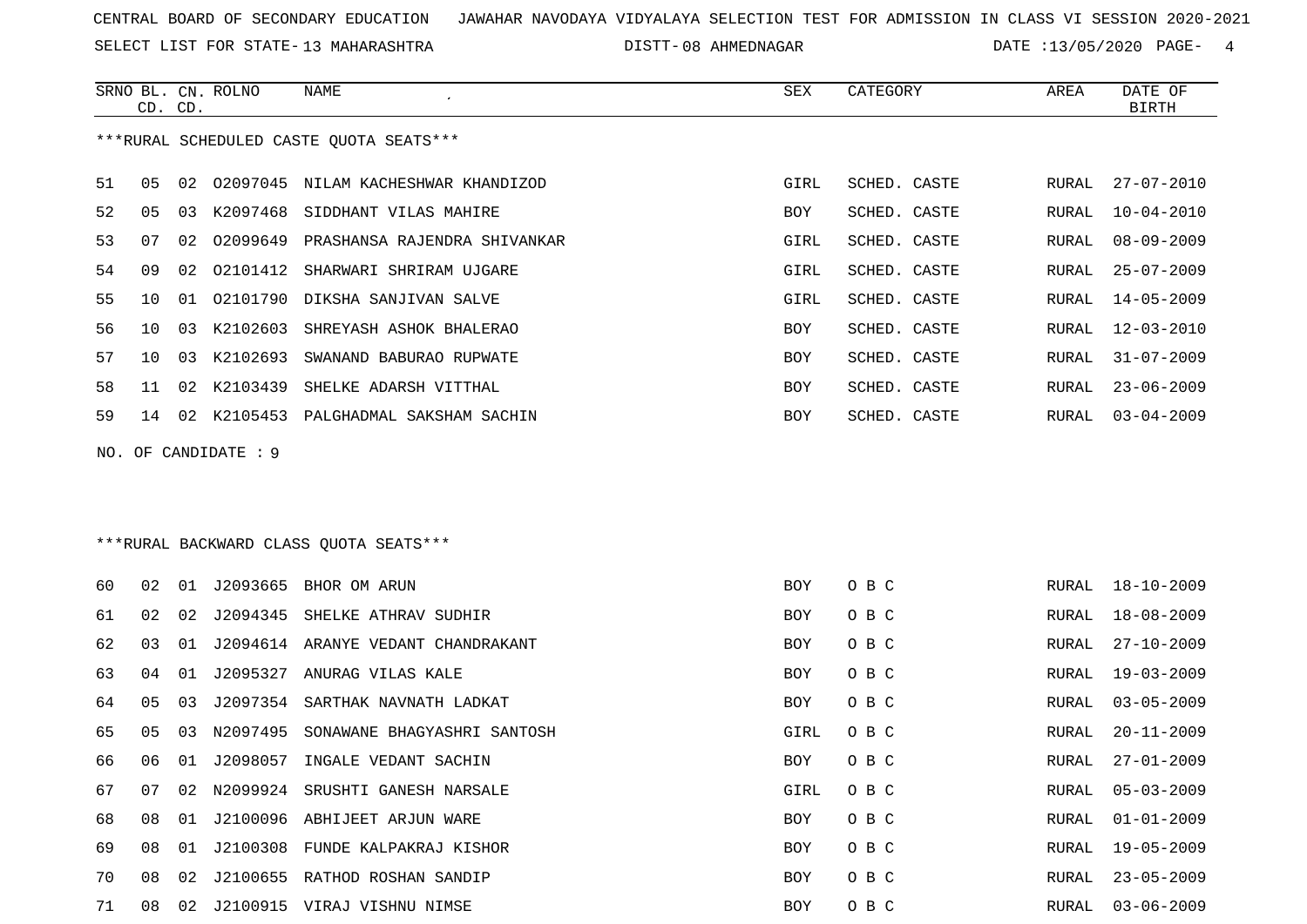SELECT LIST FOR STATE- DISTT- 13 MAHARASHTRA

08 AHMEDNAGAR DATE :13/05/2020 PAGE- 5

|    | CD. CD.        |    | SRNO BL. CN. ROLNO      | NAME                                    | SEX        | CATEGORY     | AREA         | DATE OF<br><b>BIRTH</b> |
|----|----------------|----|-------------------------|-----------------------------------------|------------|--------------|--------------|-------------------------|
|    |                |    |                         | ***RURAL BACKWARD CLASS QUOTA SEATS***  |            |              |              |                         |
| 72 | 11             | 01 | J2102877                | AKHILESH AJINATH BATULE                 | BOY        | O B C        | RURAL        | $24 - 08 - 2009$        |
| 73 | 11             | 01 | N2102944                | BAIRAGI KARTIKI KIRAN                   | GIRL       | O B C        | RURAL        | $18 - 12 - 2009$        |
| 74 | 11             | 02 |                         | N2103537 VAIBHAVI BHAUSAHEB BODAKHE     | GIRL       | O B C        | RURAL        | $06 - 04 - 2009$        |
| 75 | 13             |    | 01 N2104436             | ANUSHAKA MADHUKAR DIGHE                 | GIRL       | O B C        | <b>RURAL</b> | $02 - 10 - 2009$        |
|    |                |    | NO. OF CANDIDATE : $16$ |                                         |            |              |              |                         |
|    |                |    |                         | ***RURAL SCHEDULED TRIBE OUOTA SEATS*** |            |              |              |                         |
| 76 | 02             | 01 | L2094055                | NADEKAR SAGAR RAJENDRA                  | BOY        | SCHED. TRIBE | RURAL        | $16 - 06 - 2009$        |
| 77 | 0 <sub>5</sub> | 01 | L2096620                | CHAUDHARI KARAN PUNDLIK                 | <b>BOY</b> | SCHED. TRIBE | RURAL        | $05 - 03 - 2009$        |
| 78 | 0 <sub>5</sub> | 01 | L2096718                | GAIKWAD NIKHIL GANESH                   | <b>BOY</b> | SCHED. TRIBE | RURAL        | $25 - 12 - 2008$        |
| 79 | 05             | 01 |                         | P2096749 GAVIT DIKSHA JAYWANT           | GIRL       | SCHED. TRIBE | RURAL        | $11 - 02 - 2008$        |
| 80 | 10             | 01 | P2101639                | ANJALI HAUSHIRAM MECHKAR                | GIRL       | SCHED. TRIBE | RURAL        | $22 - 02 - 2009$        |

NO. OF CANDIDATE : 5

TOTAL SELECTED CANDIDATE : 80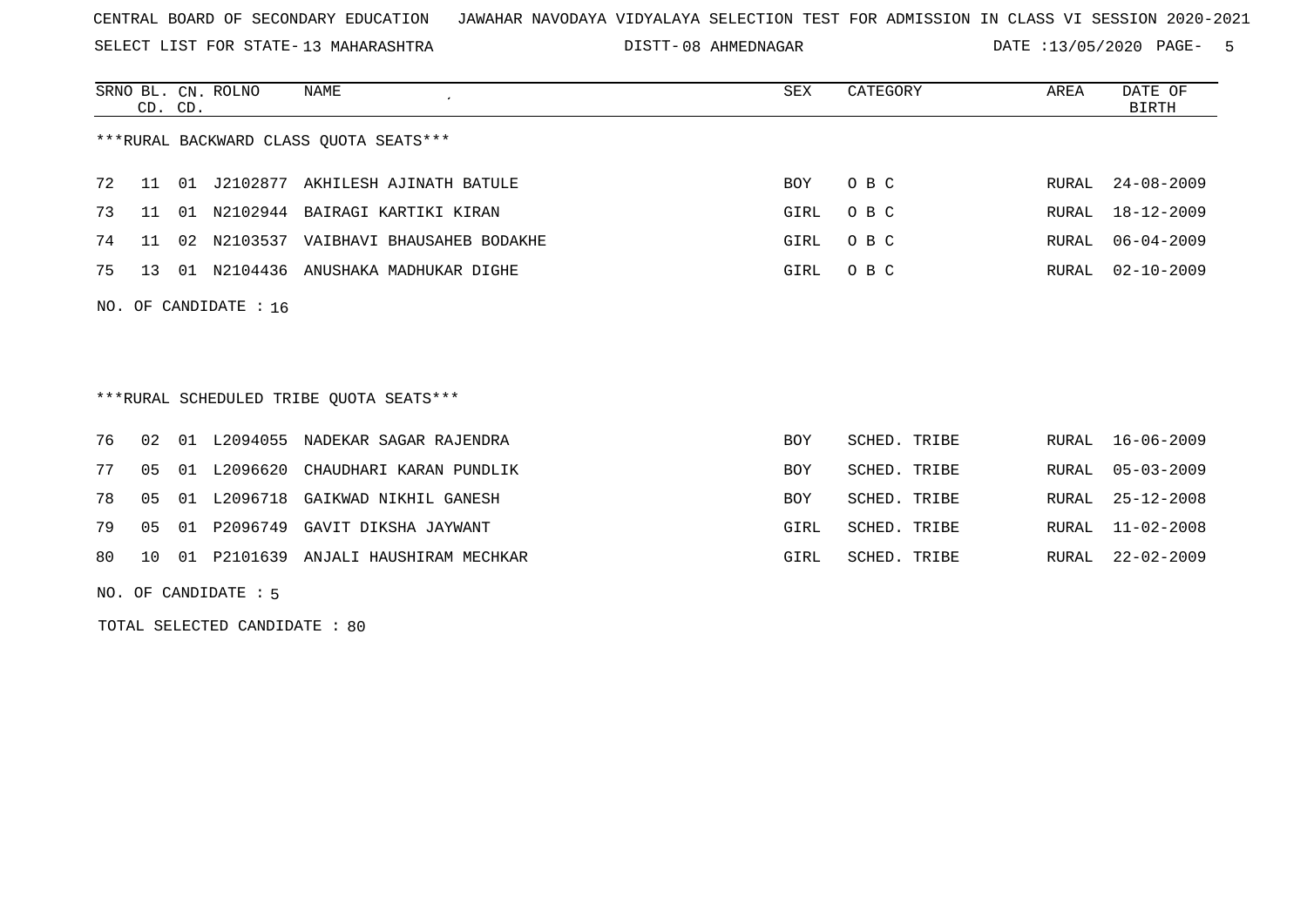SELECT LIST FOR STATE- DISTT- 13 MAHARASHTRA

DISTT-09 BEED DATE :13/05/2020 PAGE- 1

|    |                      | CD. CD. | SRNO BL. CN. ROLNO   | <b>NAME</b><br>$\epsilon$              | SEX        | CATEGORY       | AREA  | DATE OF<br><b>BIRTH</b> |  |
|----|----------------------|---------|----------------------|----------------------------------------|------------|----------------|-------|-------------------------|--|
|    |                      |         | ***OPEN UR SEATS***  |                                        |            |                |       |                         |  |
| 1  | 05                   | 01      |                      | E2112504 ANAGHA SATISH GAWARE          | GIRL       | GENERAL        | URBAN | $20 - 03 - 2009$        |  |
| 2  | 05                   | 03      | E2113366             | SAYALI TATEBA KALE                     | GIRL       | GENERAL        | URBAN | $30 - 03 - 2009$        |  |
| 3  | 07                   | 03      |                      | I2115265 PATIL AMIT RAJABHAU           | <b>BOY</b> | <b>GENERAL</b> | RURAL | $05 - 05 - 2009$        |  |
| 4  | 07                   | 03      |                      | A2115456 SAI DATTATRAY PATANGE         | BOY        | <b>GENERAL</b> | URBAN | $11 - 06 - 2009$        |  |
| 5  | 08                   | 02      | I2116569             | SURWASE PREM VISHNU                    | BOY        | <b>GENERAL</b> | RURAL | $26 - 06 - 2009$        |  |
| 6  | 10                   | 01      |                      | M2117657 KHOLE SNEHA JITENDRA          | GIRL       | <b>GENERAL</b> | RURAL | $10 - 08 - 2009$        |  |
| 7  | 11                   |         |                      | 01 I2118324 KHAMKAR KESHAV NANASAHEB   | BOY        | GENERAL        | RURAL | $01 - 11 - 2009$        |  |
| 8  | 11                   |         |                      | 02 C2118662 SHINDE PRAJWAL MALHARI     | <b>BOY</b> | SCHED. CASTE   | URBAN | $05 - 07 - 2009$        |  |
|    |                      |         | NO. OF CANDIDATE : 8 |                                        |            |                |       |                         |  |
|    |                      |         |                      |                                        |            |                |       |                         |  |
|    |                      |         |                      |                                        |            |                |       |                         |  |
|    |                      |         |                      | ***OPEN SCHEDULED CASTE QUOTA SEATS*** |            |                |       |                         |  |
| 9  | 01                   |         |                      | 05 C2107512 PAYKE RAJRATAN VAIJNATH    | BOY        | SCHED. CASTE   | URBAN | 19-05-2009              |  |
| 10 | 05                   | 01      |                      | G2112539 ANUSHKA VIKRAM CHAUDHARI      | GIRL       | SCHED. CASTE   | URBAN | $14 - 09 - 2009$        |  |
| 11 | 05                   | 02      |                      | C2113028 NILESH SHANKARRAO PALSE       | BOY        | SCHED. CASTE   | URBAN | $18 - 01 - 2009$        |  |
|    | NO. OF CANDIDATE : 3 |         |                      |                                        |            |                |       |                         |  |
|    |                      |         |                      |                                        |            |                |       |                         |  |
|    |                      |         |                      |                                        |            |                |       |                         |  |

\*\*\*OPEN DISABLED QUOTA SEATS\*\*\*

|  |  | 12 01 07 B2108385 TALEKAR SARTHAK GORKSHANATH |      | BOY OBC | URBAN 07-12-2008 |
|--|--|-----------------------------------------------|------|---------|------------------|
|  |  | 13 03 01 J2110874 GANESH MAHARUDRA MOKALE     |      | BOY OBC | RURAL 01-09-2009 |
|  |  | 14 08 02 M2116655 WARPE SHIWANI DNYANESHWAR   | GIRL | GENERAL | RURAL 23-02-2009 |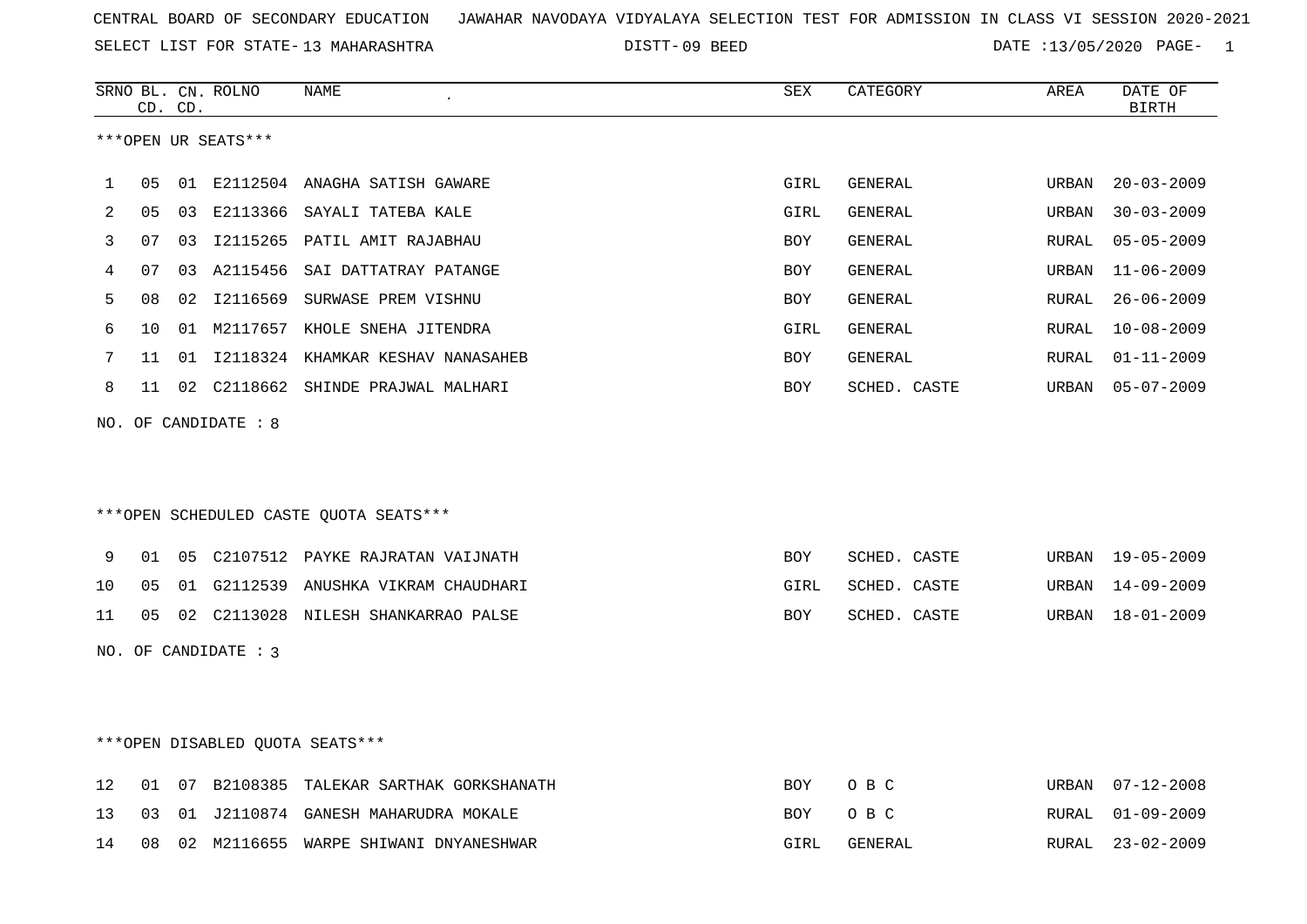|  |  |  | CENTRAL BOARD OF SECONDARY EDUCATION – JAWAHAR NAVODAYA VIDYALAYA SELECTION TEST FOR ADMISSION IN CLASS VI SESSION 2020-2021 |  |  |  |  |  |  |  |  |  |  |  |  |  |
|--|--|--|------------------------------------------------------------------------------------------------------------------------------|--|--|--|--|--|--|--|--|--|--|--|--|--|
|--|--|--|------------------------------------------------------------------------------------------------------------------------------|--|--|--|--|--|--|--|--|--|--|--|--|--|

SELECT LIST FOR STATE- DISTT- 13 MAHARASHTRA

DISTT-09 BEED DATE :13/05/2020 PAGE- 2

|    |                 | CD. CD. | SRNO BL. CN. ROLNO     | NAME                                    | SEX        | CATEGORY       | AREA          | DATE OF<br><b>BIRTH</b> |
|----|-----------------|---------|------------------------|-----------------------------------------|------------|----------------|---------------|-------------------------|
|    |                 |         | NO. OF CANDIDATE : 3   |                                         |            |                |               |                         |
|    |                 |         |                        |                                         |            |                |               |                         |
|    |                 |         |                        | *** OPEN BACKWARD CLASS QUOTA SEATS***  |            |                |               |                         |
| 15 |                 |         |                        | 01 02 N2106356 DEVDE SNEHA ANIRUDRA     | GIRL       | O B C          | RURAL         | $04 - 01 - 2009$        |
| 16 |                 |         |                        | 02 03 J2109644 OM CHANDRESHEKHAR GHADGE | BOY        | O B C          | RURAL         | 16-02-2009              |
| 17 | 10 <sup>1</sup> |         |                        | 02 B2117883 SARTHAK DEVIDAS BADE        | BOY        | O B C          | URBAN         | $25 - 10 - 2008$        |
| 18 |                 |         |                        | 11 01 B2118192 DHUNDKAR TRIVED ASHOK    | BOY        | O B C          |               | URBAN 14-10-2008        |
| 19 |                 |         |                        | 11 01 F2118215 GADADE PRANJAL SUNIL     | GIRL       | O B C          |               | URBAN 06-11-2008        |
|    |                 |         | NO. OF CANDIDATE : 5   |                                         |            |                |               |                         |
|    |                 |         |                        |                                         |            |                |               |                         |
|    |                 |         |                        |                                         |            |                |               |                         |
|    |                 |         |                        | ***OPEN SCHEDULED TRIBE QUOTA SEATS***  |            |                |               |                         |
| 20 |                 |         |                        | 01 06 D2107946 SARKALWAD VARAD GIRISH   | <b>BOY</b> | SCHED. TRIBE   |               | URBAN 02-05-2009        |
|    |                 |         | NO. OF CANDIDATE : 1   |                                         |            |                |               |                         |
|    |                 |         |                        |                                         |            |                |               |                         |
|    |                 |         |                        |                                         |            |                |               |                         |
|    |                 |         | ***RURAL OPEN SEATS*** |                                         |            |                |               |                         |
| 21 | 01              |         |                        | 03 I2106834 KADAM DNYANESH DINESH       | BOY        | <b>GENERAL</b> |               | RURAL 12-08-2009        |
| 22 |                 |         |                        | 01 03 I2106932 KARTIK SHASHIKANT HAWALE | BOY        | GENERAL        | RURAL         | 10-12-2008              |
| 23 |                 |         |                        | 01 06 M2108077 SHELKE ADITI ANIL        | GIRL       | GENERAL        | ${\tt RURAL}$ | $26 - 03 - 2009$        |
| 24 | 01              | 06      |                        | I2108215 SHRIYASH RAMESHWAR CHALAK      | BOY        | GENERAL        | RURAL         | $27 - 02 - 2009$        |
| 25 | 02              | 01      |                        | I2108758 ADIRAJ PANSAMBAL               | BOY        | GENERAL        | RURAL         | $15 - 08 - 2009$        |
| 26 | 02              | 04      |                        | I2110015 SAMARTH DNYANESHWAR GAVTE      | BOY        | GENERAL        | RURAL         | $11 - 06 - 2009$        |
| 27 | 02              |         |                        | 04 I2110068 SARTHAK BALASAHEB BHOITE    | BOY        | GENERAL        | RURAL         | $11 - 07 - 2009$        |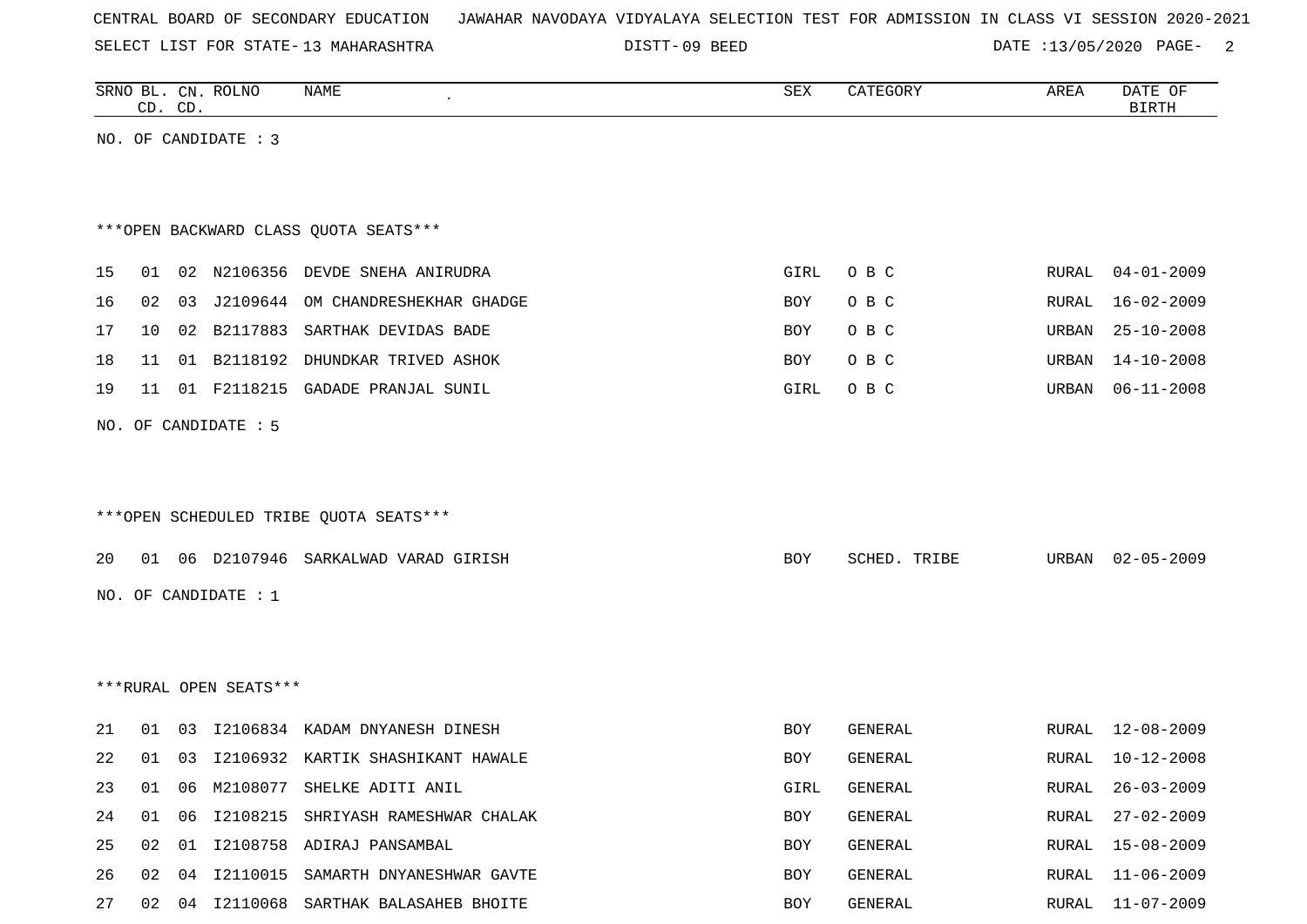SELECT LIST FOR STATE- DISTT- 13 MAHARASHTRA

09 BEED DATE :13/05/2020 PAGE- 3

|    |    | CD. CD. | SRNO BL. CN. ROLNO     | <b>NAME</b>                      | <b>SEX</b> | CATEGORY | AREA         | DATE OF<br><b>BIRTH</b> |
|----|----|---------|------------------------|----------------------------------|------------|----------|--------------|-------------------------|
|    |    |         | ***RURAL OPEN SEATS*** |                                  |            |          |              |                         |
|    |    |         |                        |                                  |            |          |              |                         |
| 28 | 02 |         | 04 M2110215            | SHRADDHA SHIVAJI DHOKLE          | GIRL       | GENERAL  | RURAL        | $29 - 12 - 2008$        |
| 29 | 03 | 02      |                        | I2111218 MUGDIYA SHOURYA SUSHIL  | BOY        | GENERAL  | RURAL        | $28 - 10 - 2009$        |
| 30 | 03 | 03      | M2111348               | PHAPAL DIPTI SALIKRAM            | GIRL       | GENERAL  | RURAL        | $26 - 03 - 2009$        |
| 31 | 03 | 04      | I2111777               | TALKHEDKAR ARYAN SUHAS           | BOY        | GENERAL  | RURAL        | $24 - 03 - 2009$        |
| 32 | 04 | 01      | J2112292               | SATYAPREM ARUN MUNDE             | BOY        | O B C    | RURAL        | $24 - 01 - 2009$        |
| 33 | 05 | 02      | I2112788               | HARE SOMESHWAR HANUMANT          | BOY        | GENERAL  | RURAL        | $21 - 08 - 2009$        |
| 34 | 05 | 02      | N2112790               | HARSHADA HANUMANT SAUDAGAR       | GIRL       | O B C    | <b>RURAL</b> | $24 - 04 - 2009$        |
| 35 | 05 | 04      | I2113533               | SOMWANSHI PRANAV KALLYANRAO      | BOY        | GENERAL  | RURAL        | $12 - 10 - 2008$        |
| 36 | 06 | 01      |                        | 12113767 ADITYA DATTATRYA RADKAR | <b>BOY</b> | GENERAL  | RURAL        | $01 - 10 - 2009$        |
| 37 | 06 | 01      | I2114004               | HARSHAL ANIL BOTKULWAR           | BOY        | GENERAL  | RURAL        | $15 - 01 - 2008$        |
| 38 | 06 | 02      | I2114455               | SONI RAMAN BHAGWANDAS            | <b>BOY</b> | GENERAL  | RURAL        | $03 - 02 - 2009$        |
| 39 | 07 | 01      | I2114615               | AJINKYA SHAHAJI SHELKE           | BOY        | GENERAL  | RURAL        | $28 - 09 - 2009$        |
| 40 | 07 | 03      | J2115376               | RAKH ARJUN GOVIND                | BOY        | O B C    | RURAL        | $21 - 09 - 2008$        |
| 41 | 07 | 03      | M2115497               | SAMRUDDHI SANJAY KALKUTE         | GIRL       | GENERAL  | RURAL        | $13 - 08 - 2009$        |
| 42 | 08 | 01      |                        | I2116234 MORE PREM DNYANESHWAR   | BOY        | GENERAL  | RURAL        | $20 - 01 - 2009$        |
| 43 | 08 | 01      |                        | M2116235 MORE SHRAVANI LAKSHMAN  | GIRL       | GENERAL  | <b>RURAL</b> | $10 - 08 - 2009$        |
| 44 | 09 | 01      | M2116687               | AKSHATA VITTHAL SHELKE           | GIRL       | GENERAL  | RURAL        | $03 - 02 - 2009$        |
| 45 | 09 | 02      | M2117078               | PRERANA KAILAS PAWAR             | GIRL       | GENERAL  | RURAL        | $02 - 03 - 2009$        |
| 46 | 10 | 01      | I2117420               | CHAITANYA HANUMANT GHAYAL        | BOY        | GENERAL  | RURAL        | $22 - 08 - 2009$        |
| 47 | 10 | 02      | I2117994               | TAWARE SUDARSHAN BHAUSAHEB       | BOY        | GENERAL  | RURAL        | $18 - 08 - 2009$        |
| 48 | 11 | 01      | M2118203               | DOKE DNYANESHWARI SOMINATH       | GIRL       | GENERAL  | RURAL        | $14 - 04 - 2009$        |
| 49 | 11 | 02      |                        | M2118544 RUJULA YOGESH RASAL     | GIRL       | GENERAL  | RURAL        | $27 - 10 - 2009$        |
| 50 | 11 | 02      |                        | 12118546 RUSHIKESH BAPU GONDKAR  | <b>BOY</b> | GENERAL  | RURAL        | $28 - 12 - 2008$        |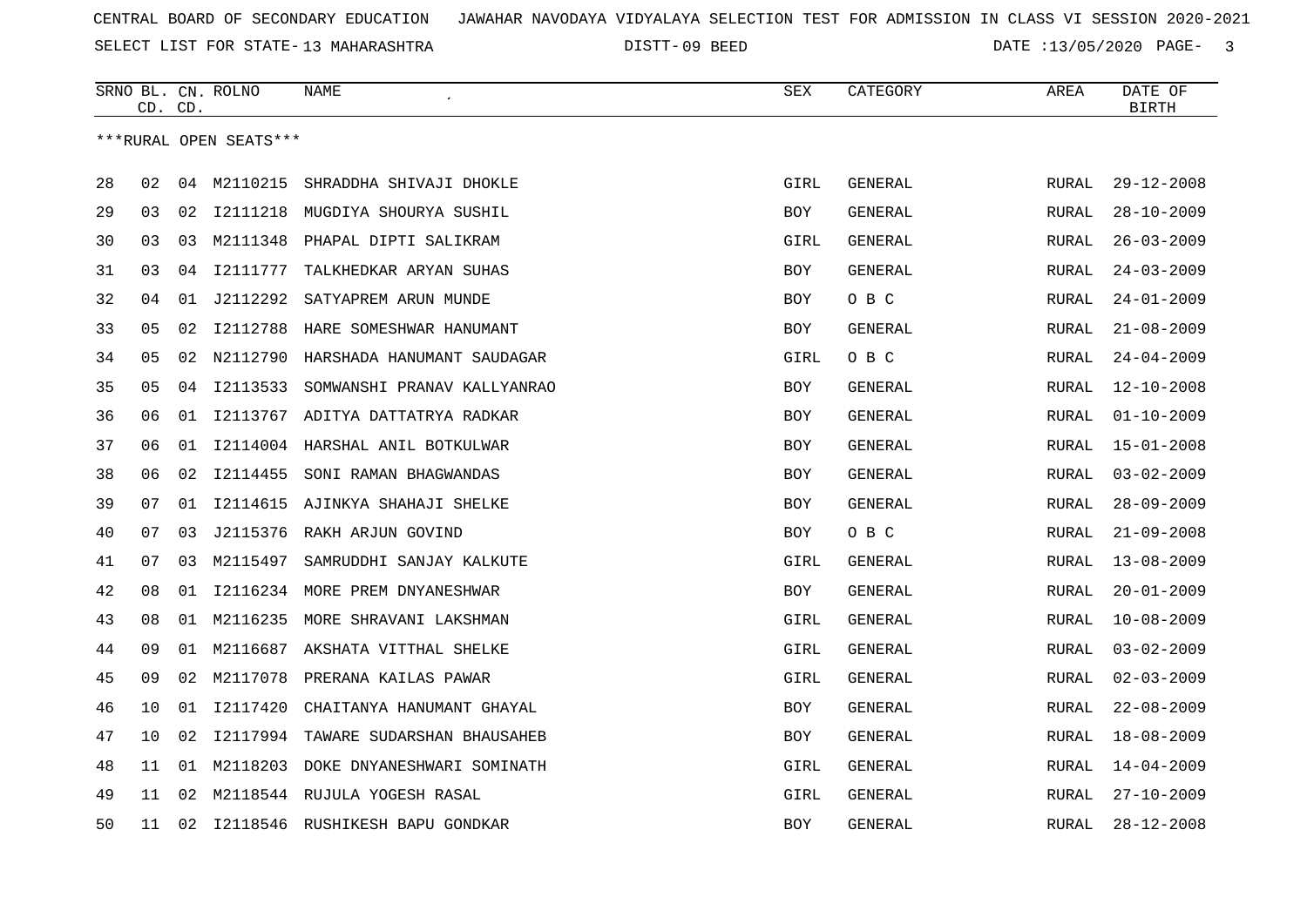| CENTRAL BOARD OF SECONDARY EDUCATION – JAWAHAR NAVODAYA VIDYALAYA SELECTION TEST FOR ADMISSION IN CLASS VI SESSION 2020-2021 |
|------------------------------------------------------------------------------------------------------------------------------|
|------------------------------------------------------------------------------------------------------------------------------|

SELECT LIST FOR STATE- DISTT- 13 MAHARASHTRA 09 BEED DATE :13/05/2020 PAGE- 4

| SRNO BL. CN. ROLNO<br>NAME<br>CD. CD. | SEX<br>CATEGORY | AREA | DATE OF<br>BIRTH |
|---------------------------------------|-----------------|------|------------------|
| NO. OF CANDIDATE : 30                 |                 |      |                  |
|                                       |                 |      |                  |

# \*\*\*RURAL SCHEDULED CASTE QUOTA SEATS\*\*\*

| 51 | 01 | 03  | K2106890 | KAMBLE ROHIT DHANAJI      | <b>BOY</b> | SCHED. CASTE |       | RURAL 14-08-2009 |
|----|----|-----|----------|---------------------------|------------|--------------|-------|------------------|
| 52 | 02 | 02  | K2109111 | DHERE SURAJ SOMRSHWAR     | <b>BOY</b> | SCHED. CASTE | RURAL | $10 - 09 - 2009$ |
| 53 | 02 | 03  | K2109805 | PREM BALASAHEB THORAT     | <b>BOY</b> | SCHED. CASTE | RURAL | 29-11-2008       |
| 54 | 03 | O 1 | K2110883 | GAVALI DHANANJAY VISHNU   | <b>BOY</b> | SCHED, CASTE | RURAL | $21 - 07 - 2009$ |
| 55 | 03 | 04  | 02111669 | SHRAVIKA SIDDHARTH SASANE | GIRL       | SCHED, CASTE | RURAL | $16 - 09 - 2008$ |
| 56 | 05 | 02  | 02112940 | MAITREYI SAMADHAN DHIWAR  | GIRL       | SCHED, CASTE | RURAL | $09 - 11 - 2009$ |
| 57 | 05 | 04  | K2113729 | YASH BALIRAM POUL         | <b>BOY</b> | SCHED. CASTE | RURAL | $20 - 03 - 2009$ |
| 58 | 08 | 01  | K2116019 | ATHRAV RAMAKANT SHINDE    | <b>BOY</b> | SCHED. CASTE | RURAL | 25-09-2008       |
| 59 | 08 | -01 | K2116237 | MORE SUMIT NIVRUTTI       | <b>BOY</b> | SCHED. CASTE | RURAL | 06-10-2008       |

NO. OF CANDIDATE : 9

# \*\*\*RURAL BACKWARD CLASS QUOTA SEATS\*\*\*

| 60 | 01  | 03   | J2106723     | JADHAV AKASH PANDIT        | <b>BOY</b> | O B C | RURAL | 17-10-2008       |
|----|-----|------|--------------|----------------------------|------------|-------|-------|------------------|
| 61 | 01  | 04   | J2107287     | MUNDE RAJKIRAN BALAKRUSHNA | <b>BOY</b> | O B C | RURAL | 26-12-2009       |
| 62 | 01  | 07   | J2108646     | WARWADE VIVEK RAMESH       | BOY        | O B C | RURAL | $05 - 12 - 2008$ |
| 63 | 02  | 01   | J2108767     | ADITYA MUKUND<br>KARAD     | <b>BOY</b> | O B C | RURAL | $06 - 07 - 2009$ |
| 64 | 02  | 03   | J2109569     | MAYUR VITTHAL RATHOD       | <b>BOY</b> | O B C | RURAL | $13 - 03 - 2009$ |
| 65 | 02. | በ 4  | N2110018     | SAMIKSHA JALINDAR THAVARE  | GIRL       | O B C | RURAL | $09 - 09 - 2009$ |
| 66 | 03  | O 2. | J2111042     | KALE GOVIND KRUSHNA        | <b>BOY</b> | O B C | RURAL | $24 - 08 - 2008$ |
| 67 | 03  | 03   | 11346<br>N21 | PHAD RUTUJA SAMBHAJI       | GIRL       | O B C | RURAL | $27 - 06 - 2009$ |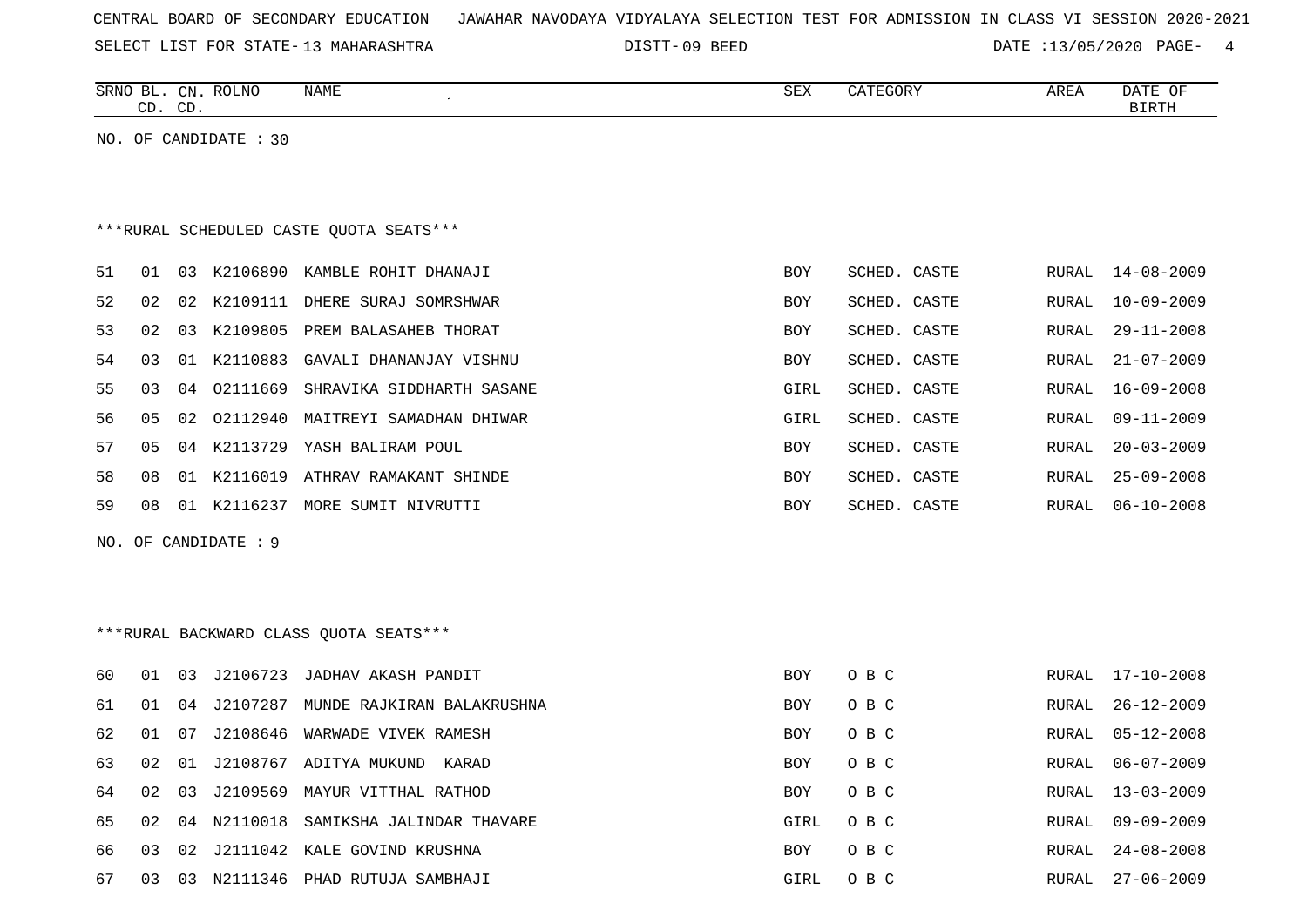SELECT LIST FOR STATE- DISTT- 13 MAHARASHTRA

DISTT-09 BEED DATE :13/05/2020 PAGE- 5

|    | CD. CD. |    | SRNO BL. CN. ROLNO | NAME                                   | SEX  | CATEGORY | AREA  | DATE OF<br>BIRTH |
|----|---------|----|--------------------|----------------------------------------|------|----------|-------|------------------|
|    |         |    |                    | ***RURAL BACKWARD CLASS QUOTA SEATS*** |      |          |       |                  |
| 68 | 03      | 04 | N2111765           | SURNAR MADHURA DAGDUBA                 | GIRL | O B C    | RURAL | $01 - 05 - 2009$ |
| 69 | 04      | 01 | J2112167           | NIKHIL BHAIRAVNATH SHINDE              | BOY  | O B C    |       | RURAL 15-09-2009 |
| 70 | 04      |    |                    | 01 J2112212 PRADUMN ASHOK KHATAL       | BOY  | O B C    | RURAL | $26 - 11 - 2008$ |
| 71 | 04      | 01 | N2112337           | SHRUTI SHRIKRISHNA UNDALE              | GIRL | O B C    | RURAL | $10 - 11 - 2008$ |
| 72 | 06      |    | 02 J2114163        | OMKAR VITTHAL GARUDE                   | BOY  | O B C    | RURAL | $03 - 04 - 2008$ |
| 73 | 08      |    | 02 N2116516        | SHRAVANI SANTOSH KASPATE               | GIRL | O B C    | RURAL | $30 - 10 - 2009$ |
| 74 | 08      |    |                    | 02 J2116606 VAIBHAV BALIRAM BADE       | BOY  | O B C    | RURAL | $24 - 03 - 2009$ |
| 75 | 10      |    | 02 J2117746        | OMKAR BHASKAR ZAGADE                   | BOY  | O B C    |       | RURAL 19-08-2009 |
|    |         |    |                    |                                        |      |          |       |                  |

NO. OF CANDIDATE : 16

# \*\*\*RURAL SCHEDULED TRIBE QUOTA SEATS\*\*\*

|  |  | 76 02 04 L2109905 RITHE SUJIT SANTOSH        | <b>BOY</b> | SCHED. TRIBE | RURAL 29-03-2009 |
|--|--|----------------------------------------------|------------|--------------|------------------|
|  |  | 77 04 01 P2112282 SANDHYA SUBHASH CHIKALKAR  | GIRL       | SCHED. TRIBE | RURAL 05-09-2009 |
|  |  | 78 08 01 P2116070 CHUNCHE DHANASHRI RAJEBHAU | GIRL       | SCHED. TRIBE | RURAL 03-03-2009 |
|  |  | 79 08 02 L2116612 VAIBHAV UTTRESHWAR JADHAV  | <b>BOY</b> | SCHED. TRIBE | RURAL 10-05-2009 |
|  |  | 80 11 01 P2118107 BARDE SHREYA BALASAHEB     | GIRL       | SCHED. TRIBE | RURAL 28-05-2009 |
|  |  |                                              |            |              |                  |

NO. OF CANDIDATE : 5

TOTAL SELECTED CANDIDATE : 80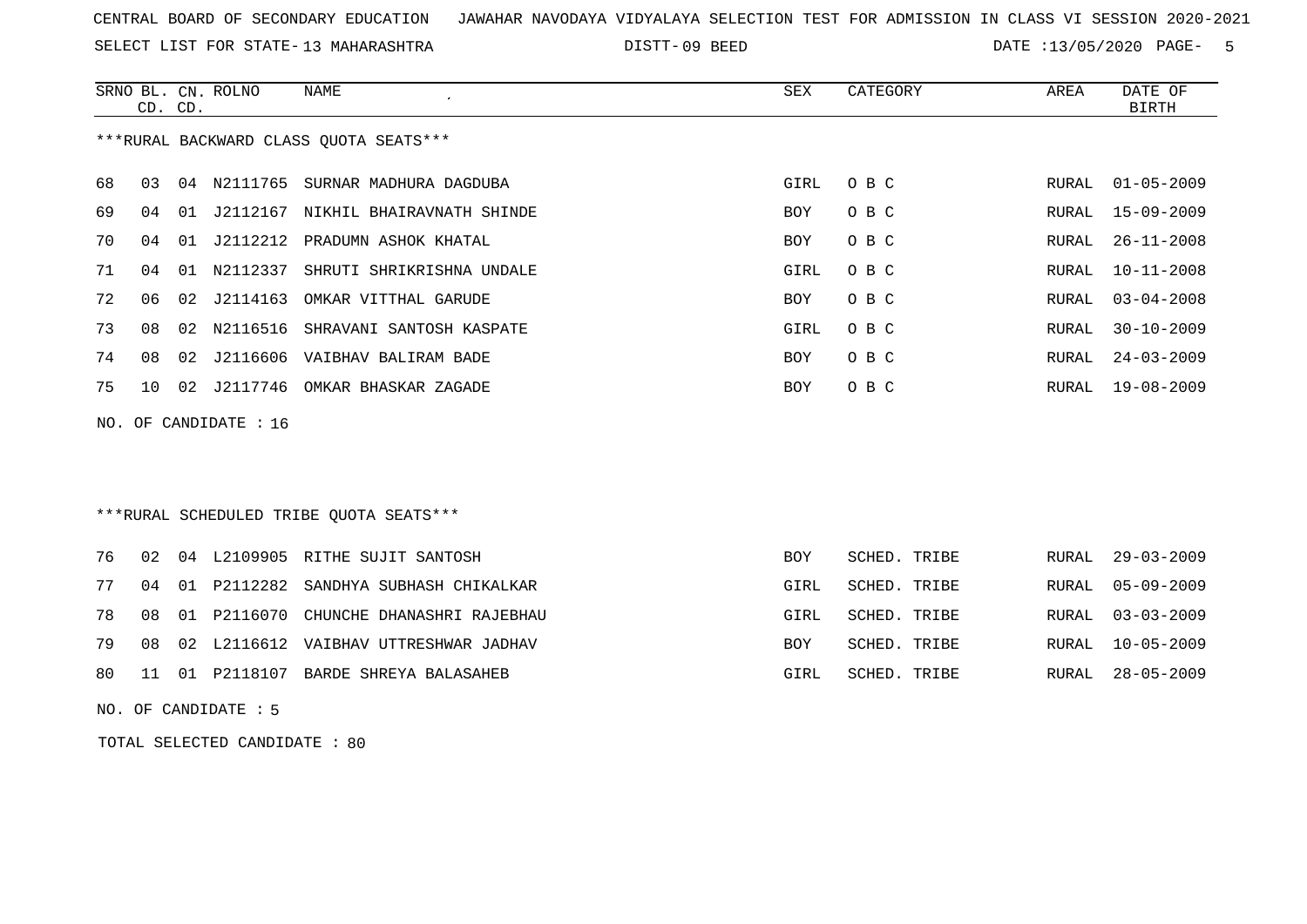SELECT LIST FOR STATE- DISTT- 13 MAHARASHTRA

DISTT-10 JALGAON **DATE** :13/05/2020 PAGE- 1

|    |    | CD. CD. | SRNO BL. CN. ROLNO   | NAME                                    | SEX        | CATEGORY     | AREA  | DATE OF<br><b>BIRTH</b> |
|----|----|---------|----------------------|-----------------------------------------|------------|--------------|-------|-------------------------|
|    |    |         | ***OPEN UR SEATS***  |                                         |            |              |       |                         |
| 1  | 06 |         | 01 B2123246          | JISHNU KUNDAN CHAUDHARI                 | <b>BOY</b> | O B C        | URBAN | $26 - 01 - 2009$        |
| 2  | 08 |         |                      | 01 F2125295 KORE AMRUTA BHAGWAT         | GIRL       | O B C        | URBAN | $08 - 11 - 2008$        |
| 3  | 08 |         |                      | 02 N2125526 PRADNYA SANJAY PRAJAPAT     | GIRL       | O B C        | RURAL | $25 - 08 - 2009$        |
| 4  | 11 |         |                      | 02 C2128446 PRITESH VIJAY MORE          | <b>BOY</b> | SCHED. CASTE | URBAN | $24 - 08 - 2009$        |
| 5  | 11 | 02      |                      | C2128452 PRIYANSH PRAMOD MORE           | BOY        | SCHED. CASTE | URBAN | $07 - 05 - 2009$        |
| 6  | 13 |         |                      | 02 J2129988 PRASANNA HIMMAT CHAUDHARI   | <b>BOY</b> | O B C        | RURAL | 26-01-2010              |
|    |    |         | NO. OF CANDIDATE : 6 |                                         |            |              |       |                         |
|    |    |         |                      |                                         |            |              |       |                         |
|    |    |         |                      |                                         |            |              |       |                         |
|    |    |         |                      | *** OPEN SCHEDULED CASTE QUOTA SEATS*** |            |              |       |                         |
| 7  | 02 |         |                      | 02 C2120693 SUGAT HIRALAL BAVISKAR      | BOY        | SCHED. CASTE | URBAN | 12-10-2009              |
| 8  | 06 |         | 02 C2123392 OM DAS   |                                         | <b>BOY</b> | SCHED. CASTE | URBAN | $30 - 11 - 2009$        |
| 9  | 09 |         |                      | 02 02126833 RUTUJA SHANKAR JANJALE      | GIRL       | SCHED. CASTE | RURAL | 15-02-2009              |
|    |    |         | NO. OF CANDIDATE : 3 |                                         |            |              |       |                         |
|    |    |         |                      |                                         |            |              |       |                         |
|    |    |         |                      |                                         |            |              |       |                         |
|    |    |         |                      | ***OPEN DISABLED QUOTA SEATS***         |            |              |       |                         |
| 10 | 01 |         |                      | 02 F2119443 NANDINI NITIN PATIL         | GIRL       | O B C        |       | URBAN 17-03-2009        |
| 11 | 10 |         |                      | 02 F2127876 VAISHNAVI BHAGWAT PATIL     | GIRL       | O B C        | URBAN | 19-12-2008              |
| 12 | 13 |         |                      | 01 N2129567 DIPIKA DIPAK PAWAR          | GIRL       | O B C        | RURAL | $10 - 03 - 2008$        |
|    |    |         | NO. OF CANDIDATE : 3 |                                         |            |              |       |                         |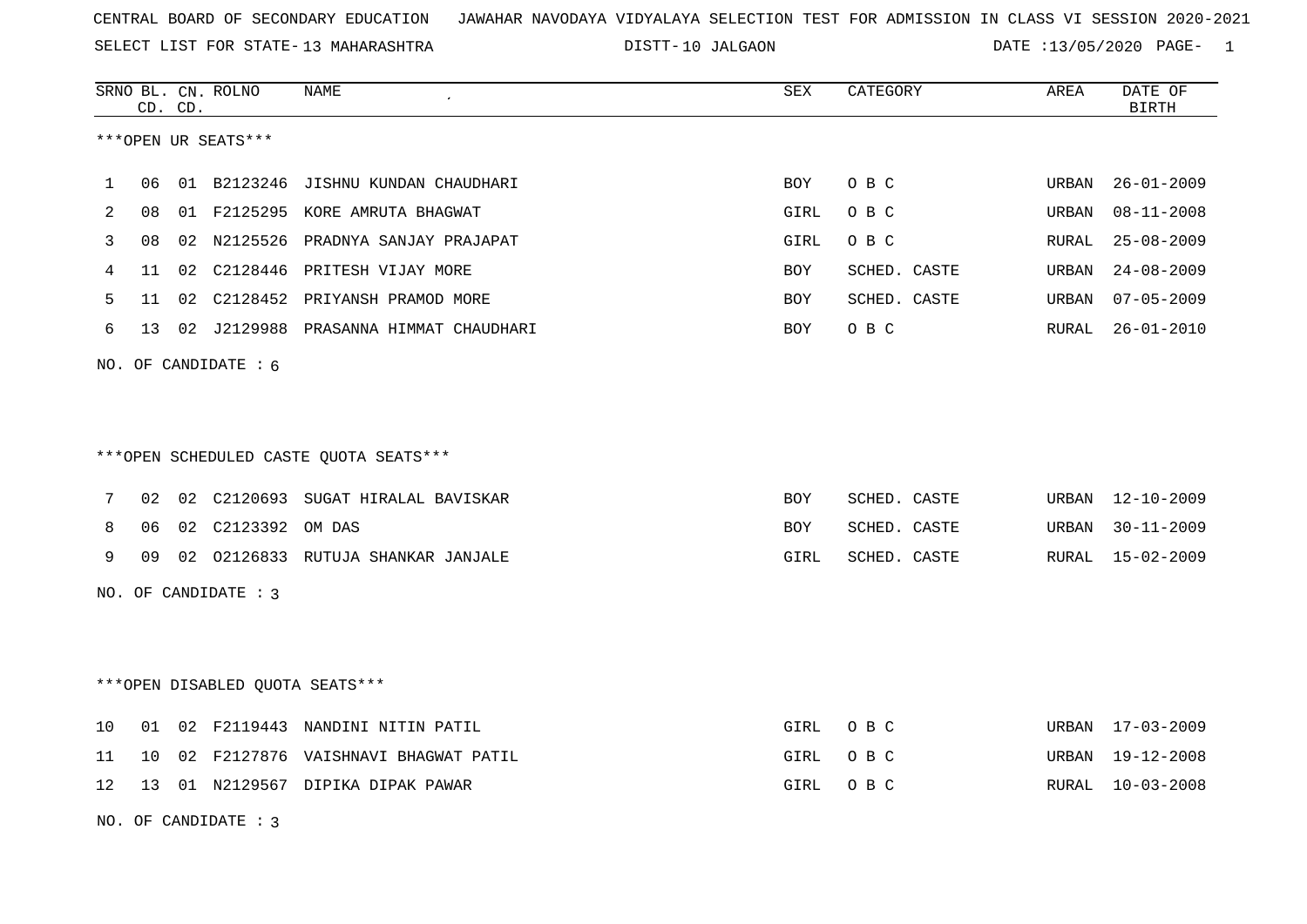SELECT LIST FOR STATE- DISTT- 13 MAHARASHTRA

DISTT-10 JALGAON DATE :13/05/2020 PAGE- 2

|    | CD. CD. | SRNO BL. CN. ROLNO     | NAME                                   | SEX  | CATEGORY     | AREA  | DATE OF<br><b>BIRTH</b> |
|----|---------|------------------------|----------------------------------------|------|--------------|-------|-------------------------|
|    |         |                        | *** OPEN BACKWARD CLASS QUOTA SEATS*** |      |              |       |                         |
| 13 | 08      |                        | 01 J2125001 ARNAV ANIL KOTHAWADE       | BOY  | O B C        | RURAL | 24-09-2008              |
| 14 | 08      |                        | 01 F2125064 CHAUDHARI LAKSHITA HIRALAL | GIRL | O B C        | URBAN | $12 - 08 - 2009$        |
| 15 | 09      |                        | 01 B2126381 KOTKAR VARAD ATUL          | BOY  | O B C        | URBAN | $23 - 04 - 2009$        |
| 16 | 09      |                        | 02 J2126521 NAITIK YUVRAJ PATIL        | BOY  | O B C        | RURAL | 18-02-2009              |
| 17 | 15      |                        | 01 N2130977 KALYANI RAMKRISHNA PATIL   | GIRL | O B C        | RURAL | $30 - 04 - 2009$        |
|    |         | NO. OF CANDIDATE : 5   |                                        |      |              |       |                         |
|    |         |                        | ***OPEN SCHEDULED TRIBE QUOTA SEATS*** |      |              |       |                         |
| 18 | 02      |                        | 02 L2120642 SANKET SHRIRAM KOLI        | BOY  | SCHED. TRIBE | RURAL | $30 - 04 - 2009$        |
| 19 | 04      |                        | 01 L2121775 KHILESH SUKLAL MAHALE      | BOY  | SCHED. TRIBE | RURAL | $30 - 12 - 2008$        |
| 20 | 12      |                        | 01 D2128912 KARTIK KESHAV THAKUR       | BOY  | SCHED. TRIBE |       | URBAN 07-03-2009        |
|    |         | NO. OF CANDIDATE : 3   |                                        |      |              |       |                         |
|    |         | ***RURAL OPEN SEATS*** |                                        |      |              |       |                         |
| 21 | 01      |                        | 02 J2119378 MAYUR BHARAT PATIL         | BOY  | O B C        | RURAL | 04-05-2009              |
| 22 | 01      |                        | 02 J2119571 PRANAV PRAKASH SURYAWANSHI | BOY  | O B C        | RURAL | $27 - 07 - 2009$        |
| 23 | 02      |                        | 01 L2120220 GAURAV RAVINDRA KOLI       | BOY  | SCHED. TRIBE | RURAL | $21 - 06 - 2008$        |
| 24 | 02      |                        | 01 N2120345 KOMAL SANDIP DHANGAR       | GIRL | O B C        |       | RURAL 26-04-2009        |
| 25 | 03      |                        | 01 J2120957 GAURAV AANANDRAO PATIL     | BOY  | O B C        | RURAL | 12-06-2009              |
| 26 | 03      |                        | 02 N2121397 SRUSHTI SANDIP CHAUDHARI   | GIRL | O B C        | RURAL | 03-01-2009              |
| 27 | 04      |                        | 01 J2121571 ATHARVA SUNIL MAHAJAN      | BOY  | O B C        | RURAL | 12-09-2008              |
| 28 |         |                        | 04 02 J2122003 RITESH GOPAL CHAUDHARI  | BOY  | O B C        |       | RURAL 19-08-2007        |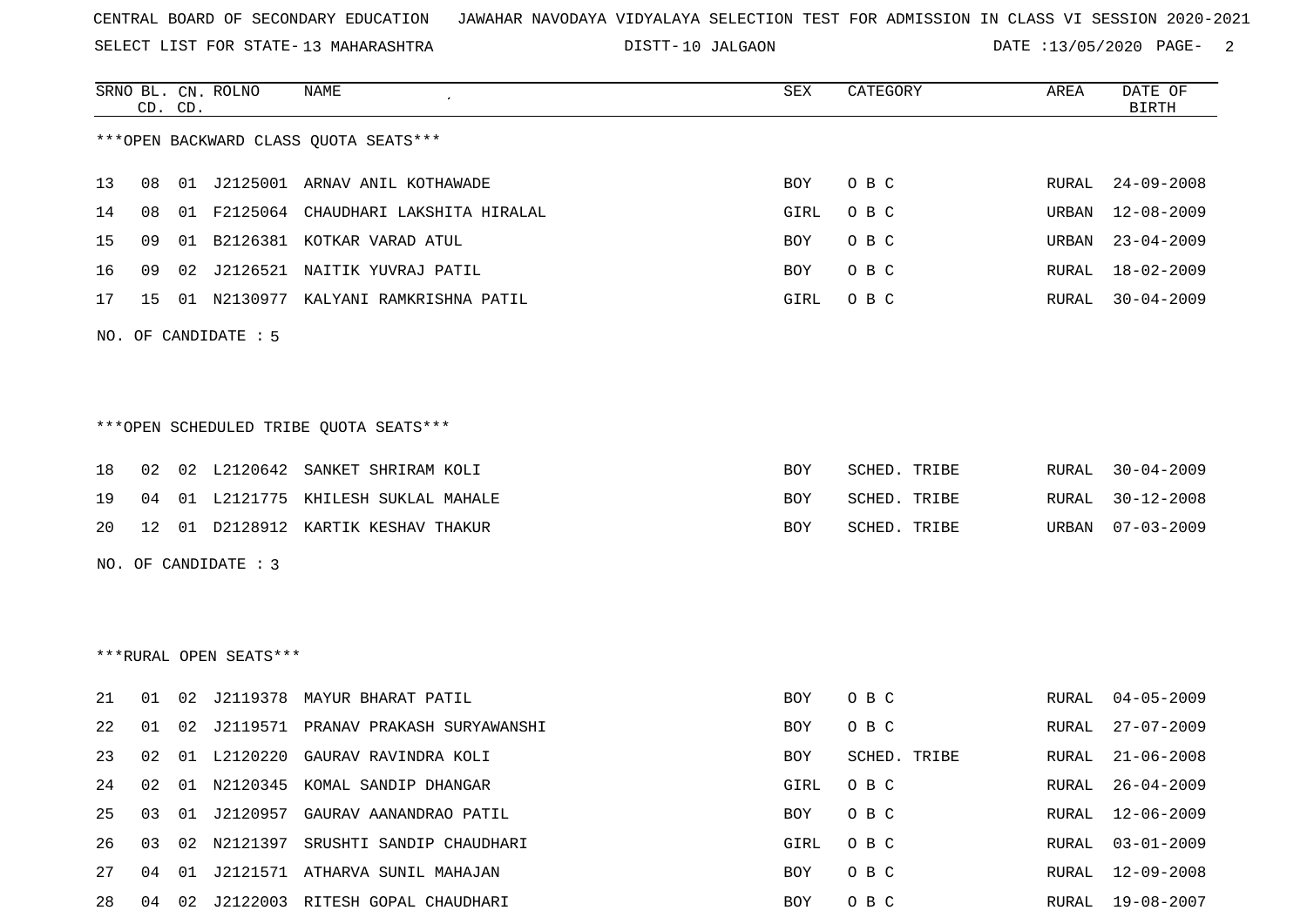SELECT LIST FOR STATE- DISTT- 13 MAHARASHTRA

10 JALGAON DATE :13/05/2020 PAGE- 3

|    | CD. CD. |    | SRNO BL. CN. ROLNO     | NAME                             | SEX        | CATEGORY       | AREA         | DATE OF<br><b>BIRTH</b> |
|----|---------|----|------------------------|----------------------------------|------------|----------------|--------------|-------------------------|
|    |         |    | ***RURAL OPEN SEATS*** |                                  |            |                |              |                         |
| 29 | 05      | 01 | J2122250               | ABHISHEK SUNIL KANDELKAR         | <b>BOY</b> | O B C          | RURAL        | $24 - 11 - 2008$        |
| 30 | 05      | 01 | N2122523               | KHUSHI YOGESH MAHAJAN            | GIRL       | O B C          | RURAL        | $19 - 04 - 2009$        |
| 31 | 06      | 01 |                        | J2123076 ARPIT AVINASH CHAUDHARI | <b>BOY</b> | O B C          | RURAL        | $06 - 01 - 2009$        |
| 32 | 07      | 01 | J2123942               | GUJAR ATHARAV GOPAL              | BOY        | O B C          | RURAL        | $30 - 09 - 2009$        |
| 33 | 07      | 01 | N2124035               | KANAK SANDIP PATIL               | GIRL       | O B C          | RURAL        | $30 - 06 - 2009$        |
| 34 | 07      | 02 | M2124440               | PRERANA RAVIKANT SHUKLA          | GIRL       | <b>GENERAL</b> | RURAL        | $07 - 01 - 2010$        |
| 35 | 08      | 01 | J2125219               | HARSHWARDHAN RAJENDRA RATHOD     | <b>BOY</b> | O B C          | RURAL        | $06 - 03 - 2009$        |
| 36 | 08      | 01 | J2125261               | KALPAJEET KRISHNA TELI           | <b>BOY</b> | O B C          | RURAL        | $05 - 03 - 2009$        |
| 37 | 09      | 02 | J2126433               | LOKESH BHANUDAS NIKAM            | <b>BOY</b> | O B C          | RURAL        | $17 - 07 - 2009$        |
| 38 | 09      | 02 | N2126576               | NISHIDA DATTU PATIL              | GIRL       | O B C          | RURAL        | $20 - 01 - 2009$        |
| 39 | 09      | 02 | N2126698               | PRANJAL ANIL MAHAJAN             | GIRL       | O B C          | RURAL        | $25 - 05 - 2008$        |
| 40 | 10      | 02 | N2127759               | SAMIKSHA DATTATRAY BHOSALE       | GIRL       | O B C          | RURAL        | $25 - 02 - 2009$        |
| 41 | 11      | 02 | N2128484               | RITU RAVINDRA PATIL              | GIRL       | O B C          | <b>RURAL</b> | $27 - 05 - 2010$        |
| 42 | 12      | 01 | N2128877               | JANHAVI ANIL PATIL               | GIRL       | O B C          | <b>RURAL</b> | $02 - 12 - 2008$        |
| 43 | 13      | 01 | J2129667               | HIMANSHU YOGESH DEORE            | <b>BOY</b> | O B C          | RURAL        | $29 - 05 - 2009$        |
| 44 | 13      | 02 | J2130140               | SARANG TUSHAR DEORE              | BOY        | O B C          | RURAL        | $04 - 04 - 2009$        |
| 45 | 14      | 01 | J2130674               | SHITALKUMAR PRAKSHCHAND JAIN     | <b>BOY</b> | O B C          | RURAL        | $20 - 09 - 2009$        |
| 46 | 15      | 01 | N2131297               | TEJSWINI MANOJ PATIL             | GIRL       | O B C          | RURAL        | $29 - 07 - 2009$        |

NO. OF CANDIDATE : 26

\*\*\*RURAL SCHEDULED CASTE QUOTA SEATS\*\*\*

| 47 |  | 02 02 K2120518 PRAFULLA AABA MORE   | BOY        | SCHED. CASTE | RURAL 13-03-2009 |
|----|--|-------------------------------------|------------|--------------|------------------|
| 48 |  | 03 01 K2120814 ABHINAV DIPAK TAYADE | BOY        | SCHED. CASTE | RURAL 20-12-2008 |
| 49 |  | 03 01 K2121110 MITESH PRAVIN DEVARE | <b>ROY</b> | SCHED. CASTE | RURAL 24-07-2009 |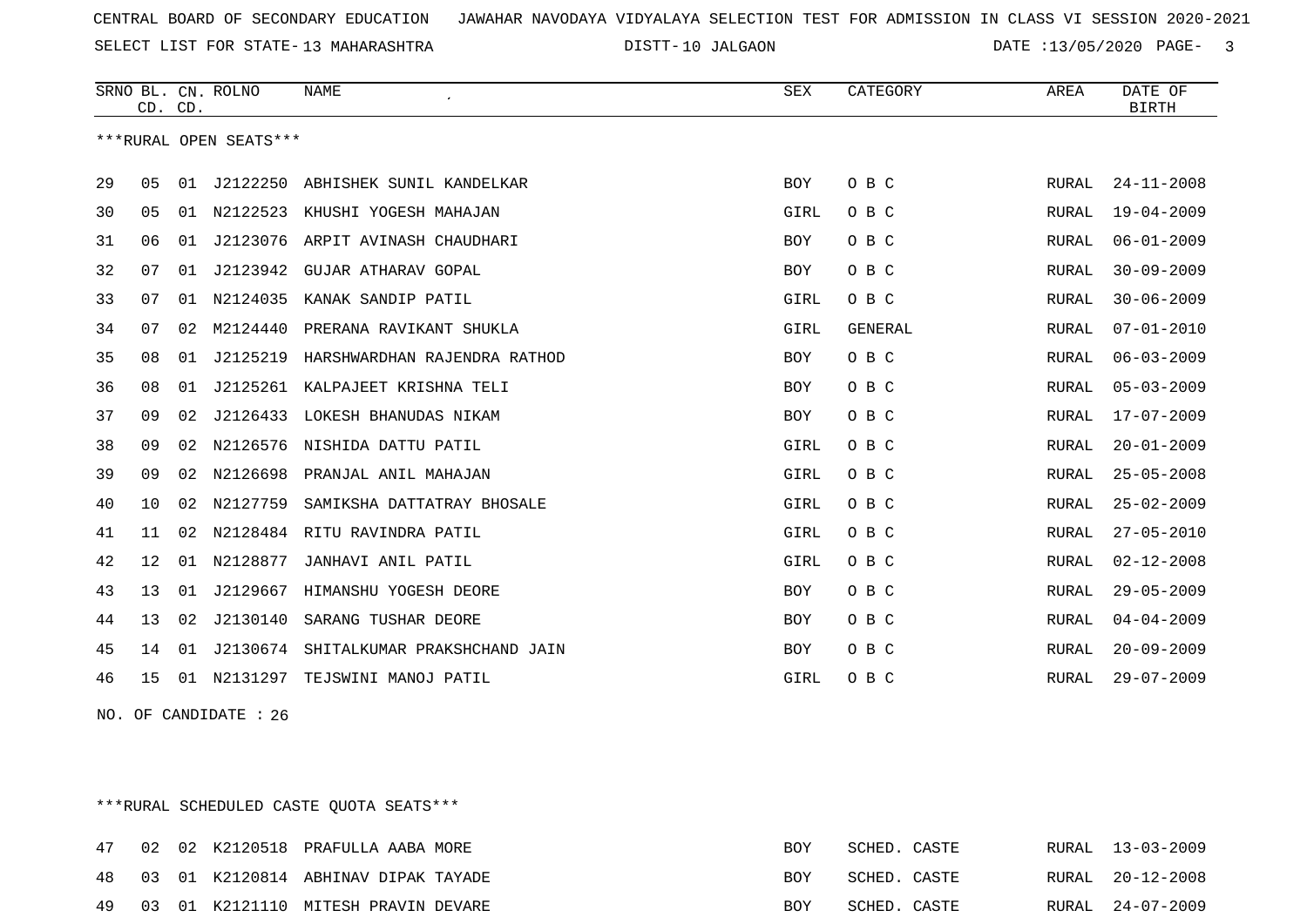SELECT LIST FOR STATE- DISTT- 13 MAHARASHTRA

DISTT-10 JALGAON DATE :13/05/2020 PAGE- 4

RURAL 18-05-2009

RURAL 28-11-2008

|                                          | CD. CD.              |    | SRNO BL. CN. ROLNO | <b>NAME</b>                            | SEX        | CATEGORY     | AREA         | DATE OF<br><b>BIRTH</b> |  |  |
|------------------------------------------|----------------------|----|--------------------|----------------------------------------|------------|--------------|--------------|-------------------------|--|--|
| *** RURAL SCHEDULED CASTE QUOTA SEATS*** |                      |    |                    |                                        |            |              |              |                         |  |  |
| 50                                       | 07                   |    |                    | 01 K2123633 AADITYA SHAILESH NAGRALE   | <b>BOY</b> | SCHED. CASTE | RURAL        | $08 - 12 - 2008$        |  |  |
| 51                                       | 07                   | 03 | K2124779           | SUSHANT SANTOSH AHIRE                  | <b>BOY</b> | SCHED. CASTE | RURAL        | $07 - 04 - 2009$        |  |  |
| 52                                       | 09                   | 01 |                    | 02126003 BHAVNA NITIN PAGARE           | GIRL       | SCHED. CASTE | RURAL        | $07 - 10 - 2008$        |  |  |
| 53                                       | 09                   | 03 | K2126927           | SAURAV RAMKRUSHNA MAHALE               | BOY        | SCHED. CASTE | RURAL        | $14 - 06 - 2009$        |  |  |
| 54                                       | 13                   | 01 |                    | 02129715 JIYA SHIVAJI BAVISKAR         | GIRL       | SCHED. CASTE | RURAL        | $13 - 09 - 2008$        |  |  |
| 55                                       | 13                   |    |                    | 02 02129969 POURNIMA SANDIP PAWAR      | GIRL       | SCHED. CASTE | RURAL        | $09 - 04 - 2009$        |  |  |
|                                          | NO. OF CANDIDATE : 9 |    |                    |                                        |            |              |              |                         |  |  |
|                                          |                      |    |                    |                                        |            |              |              |                         |  |  |
|                                          |                      |    |                    |                                        |            |              |              |                         |  |  |
|                                          |                      |    |                    | ***RURAL BACKWARD CLASS OUOTA SEATS*** |            |              |              |                         |  |  |
|                                          |                      |    |                    |                                        |            |              |              |                         |  |  |
| 56                                       | 08                   |    |                    | 01 J2125005 ARYAN PRADEEP MAHAJAN      | <b>BOY</b> | O B C        | RURAL        | $13 - 02 - 2009$        |  |  |
| 57                                       | 08                   | 01 |                    | J2125308 KUNAL JAGANNATH PATIL         | BOY        | O B C        | RURAL        | $09 - 12 - 2008$        |  |  |
| 58                                       | 08                   | 02 | J2125599           | REYAN RAHUL CHAUHAN                    | <b>BOY</b> | O B C        | RURAL        | $14 - 10 - 2008$        |  |  |
| 59                                       | 08                   | 02 |                    | J2125684 SARTHAK PRADIP BAGUL          | BOY        | O B C        | RURAL        | $23 - 10 - 2008$        |  |  |
| 60                                       | 09                   | 01 |                    | J2125873 AAYUSH PRAMODKUMAR PATIL      | <b>BOY</b> | O B C        | RURAL        | $19 - 04 - 2008$        |  |  |
| 61                                       | 09                   | 01 | N2126029           | CHAITALI MANOJN PATIL                  | GIRL       | O B C        | RURAL        | $01 - 03 - 2009$        |  |  |
| 62                                       | 09                   | 02 | J2126738           | PUNAMCHAND ANKUSH JADHAV               | <b>BOY</b> | O B C        | <b>RURAL</b> | $02 - 06 - 2009$        |  |  |
| 63                                       | 09                   | 02 | J2126861           | SAI SANJAY SISODE                      | <b>BOY</b> | O B C        | RURAL        | $04 - 12 - 2008$        |  |  |
| 64                                       | 09                   | 03 | N2127022           | SWAMINI ANAND JAGTAP                   | GIRL       | O B C        | <b>RURAL</b> | $13 - 10 - 2009$        |  |  |

65 09 03 N2127026 SWARA SANJIV CHAUDHARI GIRL O B C RURAL 18-05-2009

66 11 01 N2128136 HEMANGI SATISH PATIL GURAL GIRL O B C RURAL 04-04-2009 67 11 01 J2128165 KALPESH BHAIDAS PATIL BOY O B C RURAL 2009 BOY O B C RURAL 21-07-2009 68 11 01 J2128227 MAHAJAN NIKHIL GORAKH BOY O B C 69 11 02 J2128419 PRANAV ANIL SONAWANE SON BOY O B C RURAL 12-02-2009

70 12 02 N2129085 PATIL HARSHITA MUKESH GIRL O B C RURAL 23-10-2008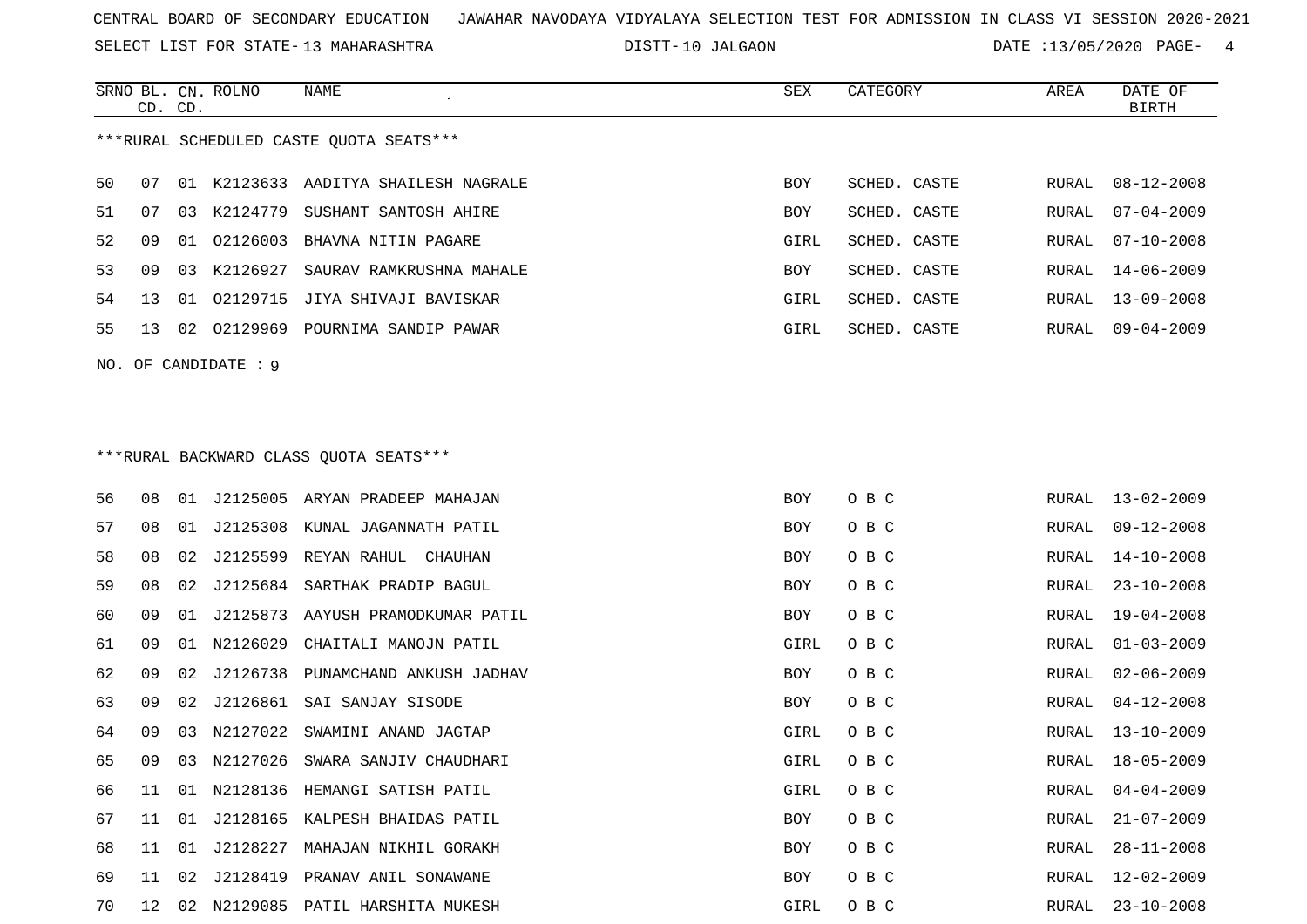SELECT LIST FOR STATE- DISTT- 13 MAHARASHTRA

DISTT-10 JALGAON **DATE** :13/05/2020 PAGE- 5

|                                          | CD. CD.        |    | SRNO BL. CN. ROLNO | NAME                                | SEX        | CATEGORY     | AREA  | DATE OF<br><b>BIRTH</b> |
|------------------------------------------|----------------|----|--------------------|-------------------------------------|------------|--------------|-------|-------------------------|
| *** RURAL BACKWARD CLASS QUOTA SEATS***  |                |    |                    |                                     |            |              |       |                         |
| 71                                       | 15             |    |                    | 01 J2131324 VINAY RAVINDRA BADGUJAR | <b>BOY</b> | O B C        | RURAL | $31 - 12 - 2008$        |
| NO. OF CANDIDATE : 16                    |                |    |                    |                                     |            |              |       |                         |
|                                          |                |    |                    |                                     |            |              |       |                         |
|                                          |                |    |                    |                                     |            |              |       |                         |
| *** RURAL SCHEDULED TRIBE QUOTA SEATS*** |                |    |                    |                                     |            |              |       |                         |
| 72                                       | 01             |    |                    | 01 L2119183 ISHAN GULSHER TADAVI    | <b>BOY</b> | SCHED. TRIBE | RURAL | $28 - 01 - 2009$        |
| 73                                       | 02             |    |                    | 01 P2120206 DIVYA JAGDISH SHIRSATH  | GIRL       | SCHED. TRIBE | RURAL | $29 - 11 - 2009$        |
| 74                                       | 03             |    |                    | 02 L2121444 THAKARE GANESH SANJAY   | <b>BOY</b> | SCHED. TRIBE | RURAL | $10 - 07 - 2009$        |
| 75                                       | 0 <sub>5</sub> |    |                    | 01 P2122577 MEGHA DHANRAJ KANDELKAR | GIRL       | SCHED. TRIBE | RURAL | $10 - 02 - 2009$        |
| 76                                       | 07             | 03 | L2124657           | SHAHID SARDAR TADVI                 | BOY        | SCHED. TRIBE | RURAL | $24 - 10 - 2009$        |
| 77                                       | 10             |    | 01 L2127462        | KOLI DURVESH DNYANESHWAR            | <b>BOY</b> | SCHED. TRIBE | RURAL | $26 - 03 - 2009$        |
| 78                                       | 11             |    | 01 L2128268        | MOHIT NANA KHAIRNAR                 | <b>BOY</b> | SCHED. TRIBE | RURAL | $22 - 07 - 2009$        |
| 79                                       | 13             | 01 | P2129644           | HARSHADA DNYANESHWAR SONVANE        | GIRL       | SCHED. TRIBE | RURAL | $08 - 03 - 2009$        |
| 80                                       | 15             |    |                    | 01 L2131344 YOGESH RAJENDRA KOLI    | <b>BOY</b> | SCHED. TRIBE | RURAL | $08 - 09 - 2008$        |

NO. OF CANDIDATE : 9

TOTAL SELECTED CANDIDATE : 80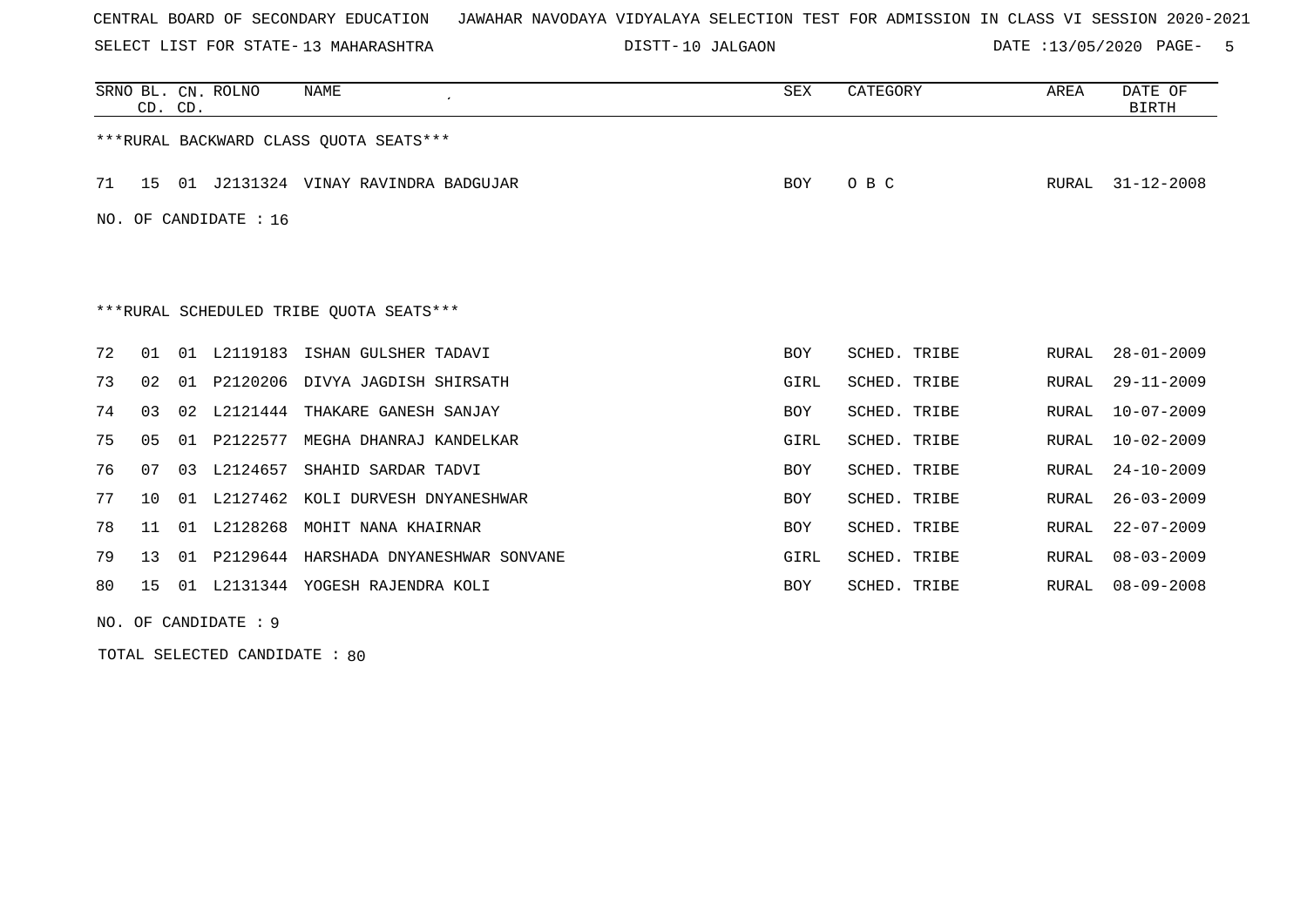SELECT LIST FOR STATE- DISTT- 13 MAHARASHTRA

11 NASIK DATE :13/05/2020 PAGE- 1

|    |                                        | CD. CD. | SRNO BL. CN. ROLNO   | <b>NAME</b><br>$\pmb{\cdot}$            | <b>SEX</b> | CATEGORY     | AREA  | DATE OF<br><b>BIRTH</b> |  |
|----|----------------------------------------|---------|----------------------|-----------------------------------------|------------|--------------|-------|-------------------------|--|
|    | ***OPEN UR SEATS***                    |         |                      |                                         |            |              |       |                         |  |
| 1  | 04                                     |         |                      | 02 L2134532 PRANALI SITARAM PAWAR       | BOY        | SCHED. TRIBE | RURAL | $11 - 12 - 2009$        |  |
| 2  | 06                                     |         |                      | 01 J2135550 ADITYA HEMANT AHIRE         | BOY        | O B C        | RURAL | $26 - 03 - 2009$        |  |
| 3  | 06                                     |         |                      | 01 J2135709 BHARGAV PANKAJ JADHAV       | BOY        | O B C        | RURAL | $21 - 09 - 2009$        |  |
| 4  | 07                                     | 02      |                      | J2137443 PARTH JANARDAN BORSE           | BOY        | O B C        | RURAL | $31 - 10 - 2008$        |  |
| 5  | 14                                     |         |                      | 02 B2142985 UJWAL SUNIL AHER            | BOY        | O B C        | URBAN | $12 - 02 - 2009$        |  |
|    |                                        |         | NO. OF CANDIDATE : 5 |                                         |            |              |       |                         |  |
|    |                                        |         |                      |                                         |            |              |       |                         |  |
|    | ***OPEN SCHEDULED CASTE QUOTA SEATS*** |         |                      |                                         |            |              |       |                         |  |
| 6  |                                        |         |                      | 01 04 C2132656 TANISH SUKHDEO DAHIJE    | BOY        | SCHED. CASTE | URBAN | $01 - 05 - 2009$        |  |
| 7  | 05                                     |         |                      | 02 C2135516 WAGHMARE ASMIT SADASHIV     | BOY        | SCHED. CASTE | URBAN | $26 - 07 - 2009$        |  |
| 8  | 11                                     |         |                      | 01 02139945 ANGEL DATTATRAY CHAVAN      | GIRL       | SCHED. CASTE | RURAL | $29 - 12 - 2009$        |  |
|    | NO. OF CANDIDATE : 3                   |         |                      |                                         |            |              |       |                         |  |
|    |                                        |         |                      |                                         |            |              |       |                         |  |
|    | *** OPEN DISABLED QUOTA SEATS***       |         |                      |                                         |            |              |       |                         |  |
| 9  | 05                                     |         |                      | 02 B2135462 TAJANE RUSHIKESH SANJAY     | BOY        | O B C        | URBAN | $09 - 07 - 2009$        |  |
| 10 | 09                                     |         |                      | 01 N2138786 JANHAVI BIPINKUMAR KAYASTHA | GIRL       | O B C        | RURAL | $11 - 06 - 2009$        |  |
|    | NO. OF CANDIDATE : 2                   |         |                      |                                         |            |              |       |                         |  |
|    |                                        |         |                      |                                         |            |              |       |                         |  |

\*\*\*OPEN BACKWARD CLASS QUOTA SEATS\*\*\*

11 01 04 F2132500 SHOURYA SHRIKANT UPASE GIRL O B C URBAN 18-02-2009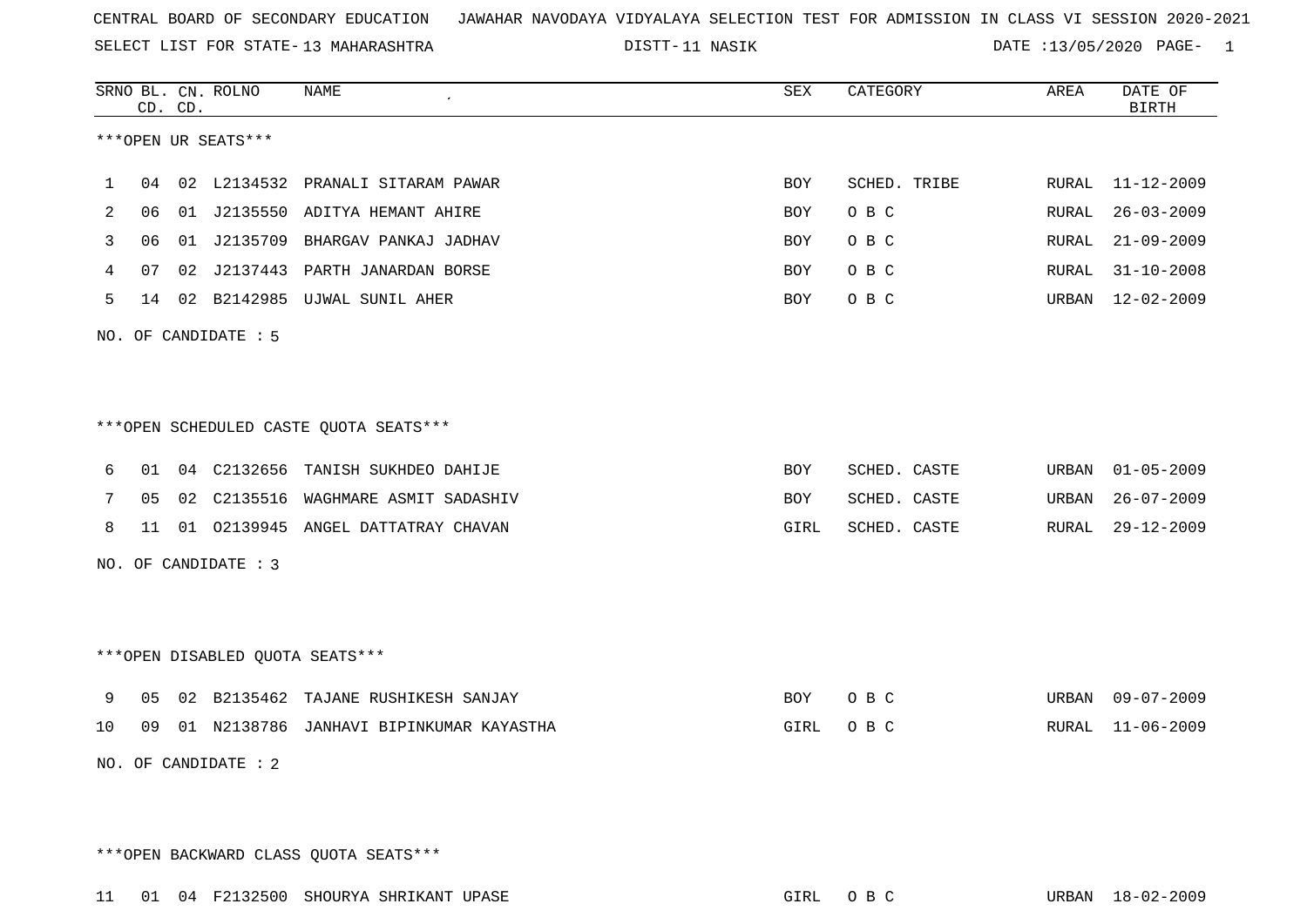SELECT LIST FOR STATE- DISTT- 13 MAHARASHTRA

DISTT-11 NASIK 2001 2002 DATE :13/05/2020 PAGE-

|    |                 | CD. CD. | SRNO BL. CN. ROLNO     | <b>NAME</b>                             | SEX        | CATEGORY     | AREA  | DATE OF<br><b>BIRTH</b> |
|----|-----------------|---------|------------------------|-----------------------------------------|------------|--------------|-------|-------------------------|
|    |                 |         |                        | *** OPEN BACKWARD CLASS QUOTA SEATS *** |            |              |       |                         |
| 12 | 01              |         |                        | 04 B2132637 SWARAJ SANJAY BHAMARE       | <b>BOY</b> | O B C        | URBAN | $23 - 09 - 2009$        |
| 13 | 07              | 02      |                        | J2137664 SARTHAK RAJENDRA BACHHAV       | <b>BOY</b> | O B C        | RURAL | $28 - 01 - 2009$        |
| 14 | 12 <sup>°</sup> |         |                        | 02 J2141419 PRANAV MOHAN POTE           | <b>BOY</b> | O B C        | RURAL | $16 - 04 - 2009$        |
| 15 | 14              |         |                        | 02 N2142950 TANISHKA MOTIRAM PANSARE    | GIRL       | O B C        | RURAL | $22 - 09 - 2009$        |
|    |                 |         | NO. OF CANDIDATE : 5   |                                         |            |              |       |                         |
|    |                 |         |                        |                                         |            |              |       |                         |
|    |                 |         |                        |                                         |            |              |       |                         |
|    |                 |         |                        | ***OPEN SCHEDULED TRIBE QUOTA SEATS***  |            |              |       |                         |
| 16 | 02              |         |                        | 01 P2132906 DISHA ARVIND GAVIT          | GIRL       | SCHED. TRIBE | RURAL | $10 - 11 - 2008$        |
| 17 | 04              |         |                        | 01 H2134126 AARYA KANTILAL BHOYE        | GIRL       | SCHED. TRIBE | URBAN | $10 - 04 - 2009$        |
| 18 | 04              | 02      |                        | P2134665 SHREYA VASANT GAWALI           | GIRL       | SCHED. TRIBE | RURAL | $23 - 08 - 2010$        |
| 19 | 04              | 02      |                        | L2134666 SIDDHARTH GANESH GAWALI        | <b>BOY</b> | SCHED. TRIBE | RURAL | $21 - 04 - 2009$        |
| 20 | 04              |         |                        | 02 D2134726 VISHAL PARSHARAM JADHAV     | BOY        | SCHED. TRIBE | URBAN | $17 - 12 - 2008$        |
|    |                 |         | NO. OF CANDIDATE : 5   |                                         |            |              |       |                         |
|    |                 |         |                        |                                         |            |              |       |                         |
|    |                 |         |                        |                                         |            |              |       |                         |
|    |                 |         | ***RURAL OPEN SEATS*** |                                         |            |              |       |                         |

| 21  | 01 |                | 04 J2132687 TEJAS SOMNATH SANAP            | BOY        | O B C        | RURAL 03-03-2009 |
|-----|----|----------------|--------------------------------------------|------------|--------------|------------------|
| 2.2 |    |                | 02 01 P2132854 BHUMITA ANANDA BHASARE      | GIRL       | SCHED. TRIBE | RURAL 11-08-2010 |
| 23  | 03 |                | 01 J2133283 ANUJ SOPAN ZALTE               | BOY        | $O$ B C      | RURAL 03-08-2009 |
| 2.4 |    | 03 01 J2133667 | NEEL MANVENDRA CHAUDHARI                   | BOY        | $O$ B C      | RURAL 04-10-2008 |
|     |    |                | 25 04 01 P2134309 HARSHADA NARAYAN GAVANDE | GIRL       | SCHED. TRIBE | RURAL 11-01-2009 |
| 26  |    |                | 05 02 N2135514 WAGH AKSHARA ANIL           | GIRL OBC   |              | RURAL 01-12-2008 |
| 27  | 06 |                | 02 J2136486 SALAVE DHANRAJ PRADIP          | <b>BOY</b> | O B C        | RURAL 30-11-2008 |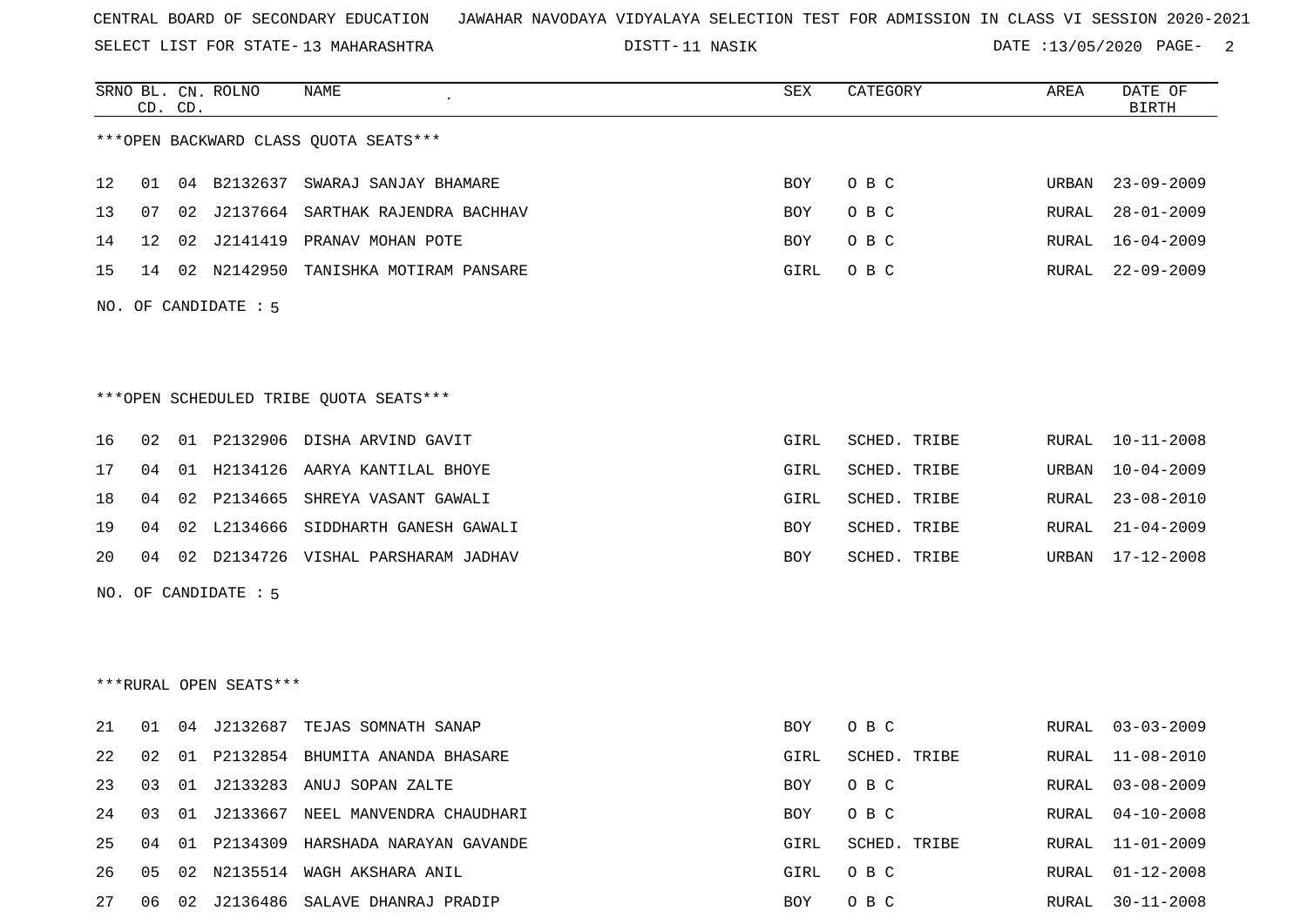SELECT LIST FOR STATE- DISTT- 13 MAHARASHTRA

11 NASIK DATE :13/05/2020 PAGE- 3

|     |    | CD. CD. | SRNO BL. CN. ROLNO     | NAME                                     | <b>SEX</b> | CATEGORY       | AREA          | DATE OF<br>BIRTH |
|-----|----|---------|------------------------|------------------------------------------|------------|----------------|---------------|------------------|
|     |    |         | ***RURAL OPEN SEATS*** |                                          |            |                |               |                  |
| 28  | 06 |         | 03 J2136556            | SHIRSATH RAJ SANDIP                      | BOY        | O B C          | RURAL         | $28 - 08 - 2009$ |
| 29  | 07 |         |                        | 01 N2136919 ANUSHKA RAVINDRA PAWAR       | GIRL       | O B C          | RURAL         | $25 - 10 - 2008$ |
| 30  | 07 |         |                        | 01 J2137288 KSHITIJ NARENDRA AHIRE       | BOY        | O B C          | RURAL         | $03 - 01 - 2009$ |
| 31  | 08 | 01      |                        | J2137992 ARYAN KIRAN GAIKWAD             | <b>BOY</b> | O B C          | <b>RURAL</b>  | $23 - 12 - 2009$ |
| 32  | 09 |         |                        | 01 P2138818 KOMAL SANA KAMDI             | GIRL       | SCHED. TRIBE   | RURAL         | $05 - 03 - 2009$ |
| 33  | 10 | 02      |                        | J2139692 SARTHAK SHASHIKANT KHAIRNAR     | BOY        | O B C          | RURAL         | $18 - 04 - 2009$ |
| 34  | 11 | 01      |                        | M2139938 ALIZAD GUNJAN VISHAL            | GIRL       | GENERAL        | RURAL         | $10 - 10 - 2008$ |
| 35  | 11 | 02      |                        | N2140288 KSHIRSAGAR VIDYA PRAMOD         | GIRL       | O B C          | RURAL         | $09 - 04 - 2009$ |
| 36  | 12 | 01      | M2141160               | DHANASHRI RAVINDRA SHINDE                | GIRL       | <b>GENERAL</b> | RURAL         | $30 - 12 - 2009$ |
| 37  | 12 | 02      |                        | J2141410 PRAJWAL DEVIDAS DAMALE          | BOY        | O B C          | RURAL         | $08 - 02 - 2009$ |
| 38  | 13 | 01      |                        | 12142177 VED DIGVIJAY TAMBE              | <b>BOY</b> | GENERAL        | RURAL         | $13 - 11 - 2008$ |
| 39  | 14 | 01      |                        | J2142410 DEORE SAI RAVINDRA              | BOY        | O B C          | RURAL         | $21 - 04 - 2009$ |
| 40  | 15 |         |                        | 01 M2143353 NISHA SAMADHAN THANAGE       | GIRL       | GENERAL        | RURAL         | $26 - 03 - 2009$ |
| NO. |    |         | OF CANDIDATE : 20      |                                          |            |                |               |                  |
|     |    |         |                        |                                          |            |                |               |                  |
|     |    |         |                        |                                          |            |                |               |                  |
|     |    |         |                        | *** RURAL SCHEDULED CASTE QUOTA SEATS*** |            |                |               |                  |
|     |    |         |                        |                                          |            |                |               |                  |
| 41  | 01 | 03      | K2132438               | SARTHAK BAPURAO PATIL                    | <b>BOY</b> | SCHED. CASTE   | ${\tt RURAL}$ | $15 - 01 - 2010$ |
| 42  | 03 | 02      |                        | 02133961 SHRAVANI GOVIND PANDAV          | GIRL       | SCHED. CASTE   | RURAL         | $30 - 12 - 2009$ |
| 43  | 09 | 01      |                        | 02138716 DIVYA ANNASAHEB BAGUL           | GIRL       | SCHED. CASTE   | RURAL         | $28 - 02 - 2009$ |
| 44  | 09 |         |                        | 01 K2138724 GAIKWAD RITESH RAJU          | BOY        | SCHED. CASTE   | RURAL         | $09 - 08 - 2009$ |
| 45  | 10 | 02      |                        | 02139534 PRACHI DEVIDAS NIKAM            | GIRL       | SCHED. CASTE   | RURAL         | $20 - 09 - 2009$ |
| 46  | 10 | 02      | K2139623               | SAGAR VALMIK SALAVE                      | BOY        | SCHED. CASTE   | RURAL         | $11 - 10 - 2009$ |
| 47  | 11 |         |                        | 03 02140969 VEDASHRI RAJENDRA NARAYANE   | GIRL       | SCHED. CASTE   | RURAL         | $22 - 08 - 2009$ |

12 01 K2141373 PADMESH MAHENDRA DAWANE BOY SCHED. CASTE RURAL 28-08-2009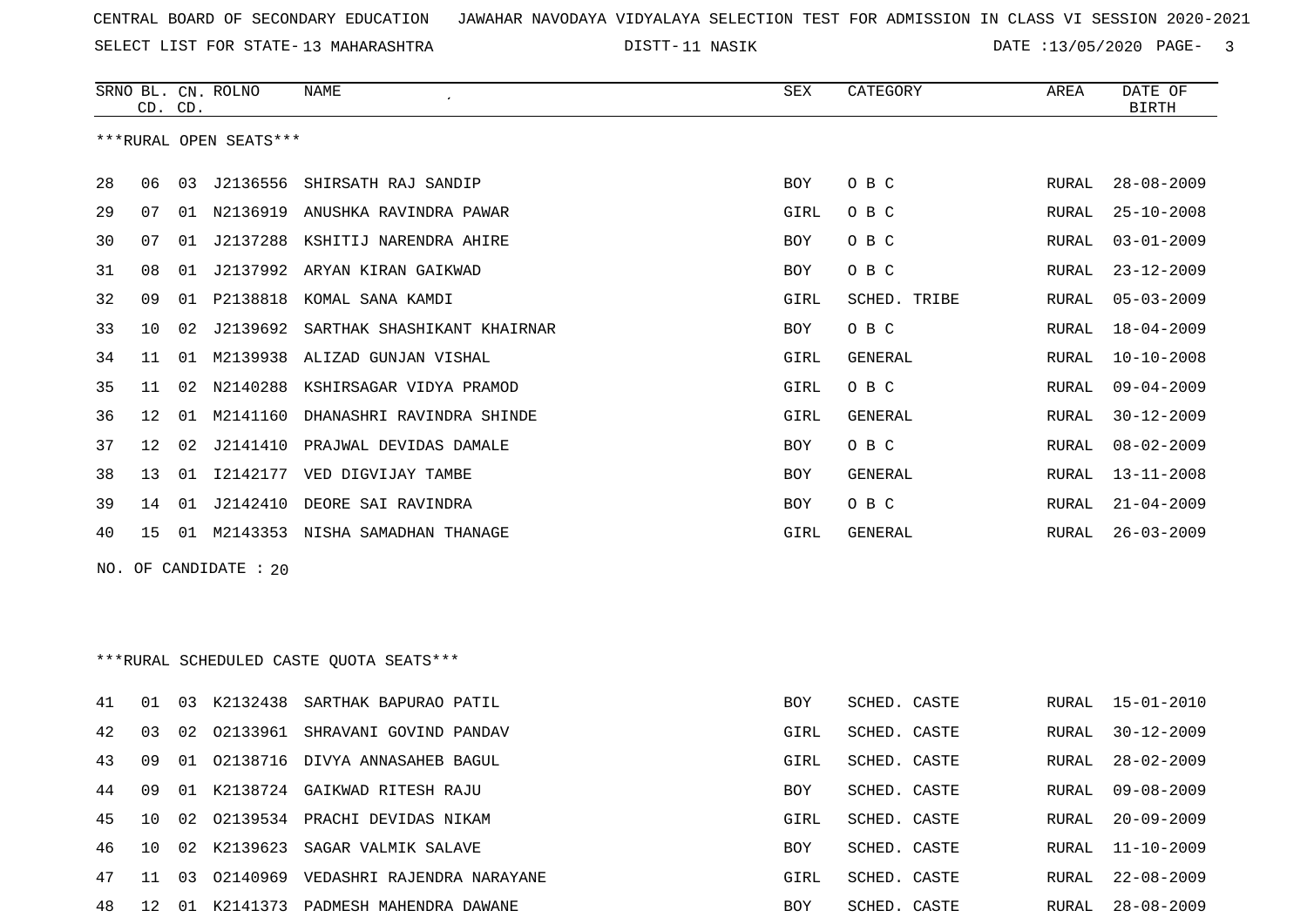SELECT LIST FOR STATE- DISTT- 13 MAHARASHTRA

DISTT-11 NASIK **DATE** :13/05/2020 PAGE- 4

|    | CD. CD. |    | SRNO BL. CN. ROLNO     | NAME                                    | SEX        | CATEGORY     | AREA  | DATE OF<br><b>BIRTH</b> |
|----|---------|----|------------------------|-----------------------------------------|------------|--------------|-------|-------------------------|
|    |         |    |                        | ***RURAL SCHEDULED CASTE QUOTA SEATS*** |            |              |       |                         |
| 49 | 12      | 02 | 02141402               | PRADNYA SANJAY JADHAV                   | GIRL       | SCHED. CASTE | RURAL | $26 - 11 - 2009$        |
|    |         |    | NO. OF CANDIDATE : $9$ |                                         |            |              |       |                         |
|    |         |    |                        |                                         |            |              |       |                         |
|    |         |    |                        | *** RURAL BACKWARD CLASS QUOTA SEATS*** |            |              |       |                         |
| 50 | 04      |    |                        | 02 N2134736 YASHASVI YOGESH CHAVHAN     | GIRL       | O B C        | RURAL | $26 - 09 - 2009$        |
| 51 | 05      |    |                        | 02 J2135197 PARAM RAKESH PAGAR          | BOY        | O B C        | RURAL | $25 - 03 - 2009$        |
| 52 | 05      |    |                        | 02 J2135461 SWAROOP SOPAN BORASE        | <b>BOY</b> | O B C        | RURAL | $30 - 07 - 2009$        |
| 53 | 06      |    | 01 N2135625            | ANUSHKA RAOSAHEB VYALIJ                 | GIRL       | O B C        | RURAL | $06 - 10 - 2009$        |
| 54 | 06      |    | 01 J2135673            | BHADANE HARSHAL VALCHAND                | <b>BOY</b> | O B C        | RURAL | $07 - 08 - 2009$        |
| 55 | 06      |    | 01 J2135949            | HARSHAL LAXMIKANT BHADANE               | <b>BOY</b> | O B C        | RURAL | $19 - 08 - 2009$        |
| 56 | 06      |    |                        | 01 N2135984 ISHWARI PRAKASH SHINDE      | GIRL       | O B C        | RURAL | $18 - 11 - 2009$        |
| 57 | 06      | 02 | J2136518               | SARTHAK NANDU CHAVAN                    | <b>BOY</b> | O B C        | RURAL | $10 - 05 - 2009$        |
| 58 | 06      | 03 | J2136569               | SHIV VIVEK WAGH                         | <b>BOY</b> | O B C        | RURAL | $23 - 02 - 2009$        |
| 59 | 06      | 03 | J2136600               | SIDDHESH PRAVIN SHEWALE                 | <b>BOY</b> | O B C        | RURAL | $04 - 09 - 2009$        |
| 60 | 06      | 03 | N2136607               | SIDDHI SANDIP BRAHMANKAR                | GIRL       | O B C        | RURAL | $07 - 03 - 2009$        |
| 61 | 06      | 03 | J2136698               | TANMAY PRAVIN PAWAR                     | <b>BOY</b> | O B C        | RURAL | $02 - 10 - 2008$        |
| 62 | 10      | 01 | J2139281               | DARSHAN AJAYKUMAR SIMPI                 | <b>BOY</b> | O B C        | RURAL | $25 - 03 - 2009$        |
| 63 | 11      | 01 | J2139915               | AHER SMIT PRAMOD                        | BOY        | O B C        | RURAL | $19 - 07 - 2009$        |
| 64 | 11      | 02 |                        | J2140614 SAMARTH VINOD SHIRSATH         | BOY        | O B C        | RURAL | $09 - 04 - 2009$        |
| 65 | 12      | 01 |                        | J2141076 ANIKET SHARAD KATHALE          | <b>BOY</b> | O B C        | RURAL | $10 - 09 - 2008$        |

NO. OF CANDIDATE : 16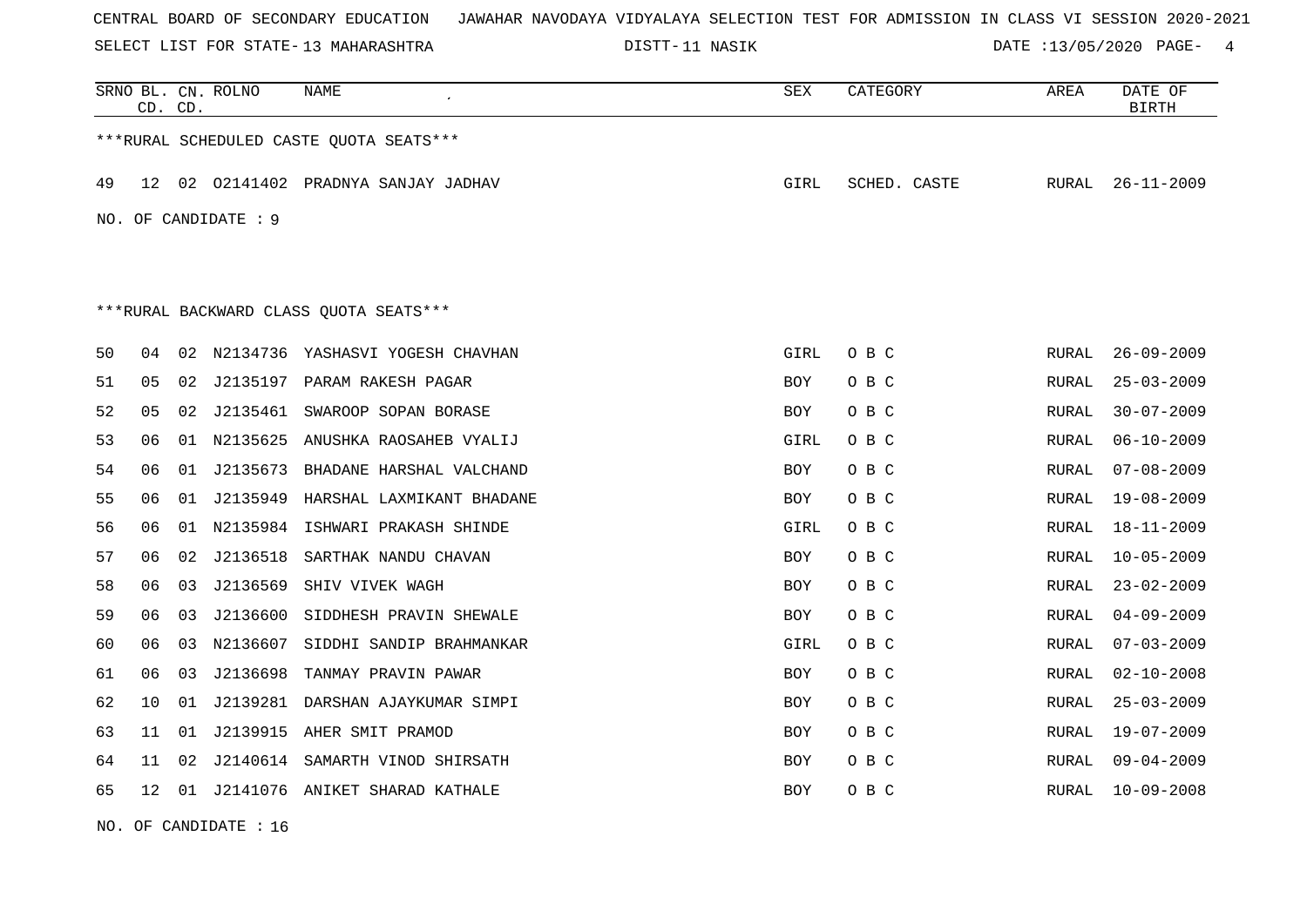SELECT LIST FOR STATE- DISTT- 13 MAHARASHTRA

DISTT-11 NASIK **DATE** :13/05/2020 PAGE- 5

|    |    | CD. CD. | SRNO BL. CN. ROLNO | <b>NAME</b>                             | <b>SEX</b>  | CATEGORY     | AREA  | DATE OF<br><b>BIRTH</b> |
|----|----|---------|--------------------|-----------------------------------------|-------------|--------------|-------|-------------------------|
|    |    |         |                    | ***RURAL SCHEDULED TRIBE OUOTA SEATS*** |             |              |       |                         |
| 66 | 03 | 02      | P2133972           | SIDDHI ANANTKUMAR GAVIT                 | GIRL        | SCHED. TRIBE | RURAL | $21 - 04 - 2009$        |
| 67 | 04 | 01      | L2134152           | ARYAN BHARAT WAGHMARE                   | <b>BOY</b>  | SCHED. TRIBE | RURAL | $14 - 03 - 2009$        |
| 68 | 04 | 01      | P2134182           | BHAVNA PANDURANG BHOYE                  | GIRL        | SCHED. TRIBE | RURAL | $29 - 09 - 2009$        |
| 69 | 04 | 01      | P2134255           | DIPALI SUBHASH KHAMBAIT                 | GIRL        | SCHED. TRIBE | RURAL | $30 - 05 - 2009$        |
| 70 | 04 | 01      | P2134319           | HARSHALI PANDURANG MAHALE               | GIRL        | SCHED. TRIBE | RURAL | $25 - 09 - 2008$        |
| 71 | 04 | 01      | P2134357           | JYOTI DASHRATH CHAUDHARI                | GIRL        | SCHED. TRIBE | RURAL | $22 - 02 - 2009$        |
| 72 | 04 | 01      | P2134358           | JYOTI VITTHAL BAGUL                     | GIRL        | SCHED. TRIBE | RURAL | $18 - 04 - 2009$        |
| 73 | 04 | 01      | L2134383           | KHUSHAL PRAKASH PAWAR                   | <b>BOY</b>  | SCHED. TRIBE | RURAL | $01 - 01 - 2009$        |
| 74 | 04 | 02      | L2134435           | MANISH BHAGWAT THORAT                   | <b>BOY</b>  | SCHED. TRIBE | RURAL | $25 - 07 - 2009$        |
| 75 | 04 | 02      | P2134459           | MOHANA MADHUKAR RAUT                    | GIRL        | SCHED. TRIBE | RURAL | $20 - 11 - 2008$        |
| 76 | 04 | 02      | L2134460           | MOHANDAS NARAYAN PAWAR                  | <b>BOY</b>  | SCHED. TRIBE | RURAL | $18 - 08 - 2008$        |
| 77 | 04 | 02      | L2134482           | NIKHIL NARAYAN GAIKWAD                  | <b>BOY</b>  | SCHED. TRIBE | RURAL | $17 - 03 - 2009$        |
| 78 | 04 | 02      | P2134506           | NUTAN SURESH GAVALI                     | <b>GIRL</b> | SCHED. TRIBE | RURAL | $07 - 03 - 2010$        |
| 79 | 04 | 02      | L2134594           | ROHAN SUBHASH THORAT                    | <b>BOY</b>  | SCHED. TRIBE | RURAL | $07 - 11 - 2008$        |
| 80 | 12 | 02      | P2141695           | TEJASHREE LAKSHMAN KHAIRAD              | GIRL        | SCHED. TRIBE | RURAL | $26 - 08 - 2009$        |

NO. OF CANDIDATE : 15

TOTAL SELECTED CANDIDATE : 80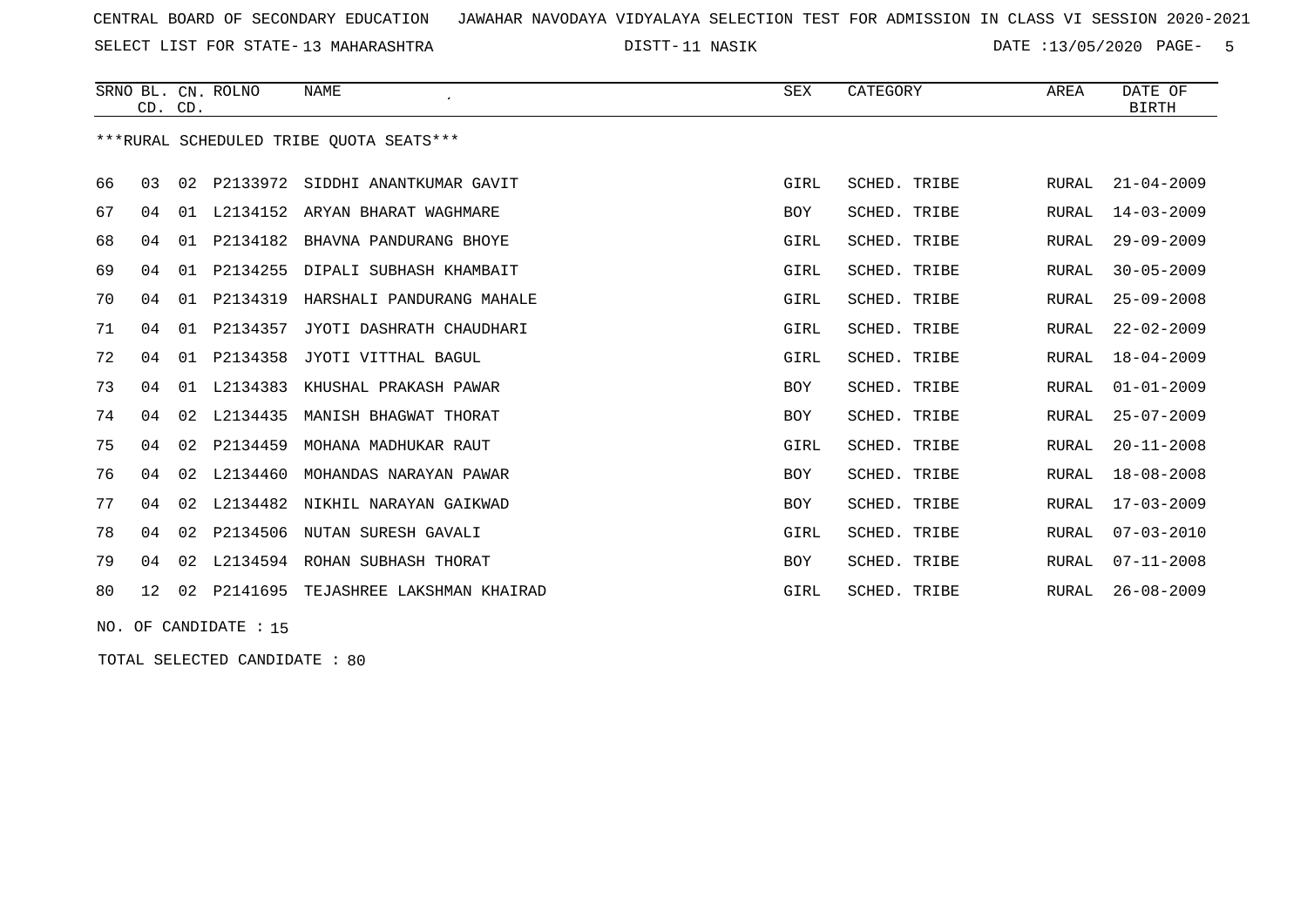SELECT LIST FOR STATE- DISTT- 13 MAHARASHTRA

DISTT-12 NANDURBAR I DATE :13/05/2020 PAGE- 1

|     |    | CD. CD. | SRNO BL. CN. ROLNO     | <b>NAME</b>                            | <b>SEX</b> | CATEGORY       | AREA  | DATE OF<br><b>BIRTH</b> |
|-----|----|---------|------------------------|----------------------------------------|------------|----------------|-------|-------------------------|
|     |    |         | ***OPEN UR SEATS***    |                                        |            |                |       |                         |
| 1   | 02 |         | 01 J2144029            | ATHARVA SANDIP PAWAR                   | <b>BOY</b> | O B C          | RURAL | $23 - 01 - 2010$        |
| 2   | 02 |         |                        | 01 J2144149 KANISHK DIPAK SONAWANE     | <b>BOY</b> | O B C          | RURAL | $20 - 07 - 2009$        |
| 3   | 02 |         |                        | 01 L2144261 PANKAJ SHANKARDAS VALVI    | <b>BOY</b> | SCHED. TRIBE   | RURAL | $17 - 02 - 2009$        |
| 4   | 04 |         | 01 M2145027            | ANUSHKA ANIL SURYWANSHI                | GIRL       | <b>GENERAL</b> | RURAL | $14 - 02 - 2009$        |
| 5   | 04 | 02      | E2145853               | SIDDHI SANJAY JAGTAP                   | GIRL       | GENERAL        | URBAN | $25 - 03 - 2009$        |
|     |    |         | NO. OF CANDIDATE $: 5$ |                                        |            |                |       |                         |
|     |    |         |                        |                                        |            |                |       |                         |
|     |    |         |                        | ***OPEN SCHEDULED CASTE QUOTA SEATS*** |            |                |       |                         |
| 6   | 02 |         |                        | 01 K2144120 HARSHIT SURESH HUREJ       | BOY        | SCHED. CASTE   | RURAL | 15-09-2009              |
| 7   | 04 | 02      | K2145791               | SANGHARSH DINESH AGALE                 | <b>BOY</b> | SCHED. CASTE   | RURAL | $17 - 08 - 2009$        |
| 8   | 04 |         |                        | 02 K2145987 VIRAJ PRAKASH NIKUMBHE     | <b>BOY</b> | SCHED. CASTE   | RURAL | $03 - 03 - 2009$        |
| NO. |    |         | OF CANDIDATE : 3       |                                        |            |                |       |                         |
|     |    |         |                        |                                        |            |                |       |                         |
|     |    |         |                        | *** OPEN BACKWARD CLASS QUOTA SEATS*** |            |                |       |                         |
| 9   | 02 | 01      |                        | J2144034 BHADRESH PRAVIN CHAUDHARI     | <b>BOY</b> | O B C          | RURAL | $26 - 01 - 2010$        |
| 10  | 02 |         |                        | 01 N2144282 PRACHITI SHARAD PATIL      | GIRL       | O B C          | RURAL | $18 - 10 - 2009$        |
| 11  | 04 | 01      |                        | J2145463 MOHIT YOGESH DHOLE            | <b>BOY</b> | O B C          | RURAL | $17 - 04 - 2008$        |
| 12  | 04 | 01      | B2145495               | NARESH YASHWANT NIKUM                  | BOY        | O B C          | URBAN | $31 - 10 - 2008$        |
| 13  | 04 | 02      |                        | J2146001 YASH SAYAJIRAO PAWAR          | BOY        | O B C          | RURAL | $31 - 07 - 2009$        |

NO. OF CANDIDATE : 5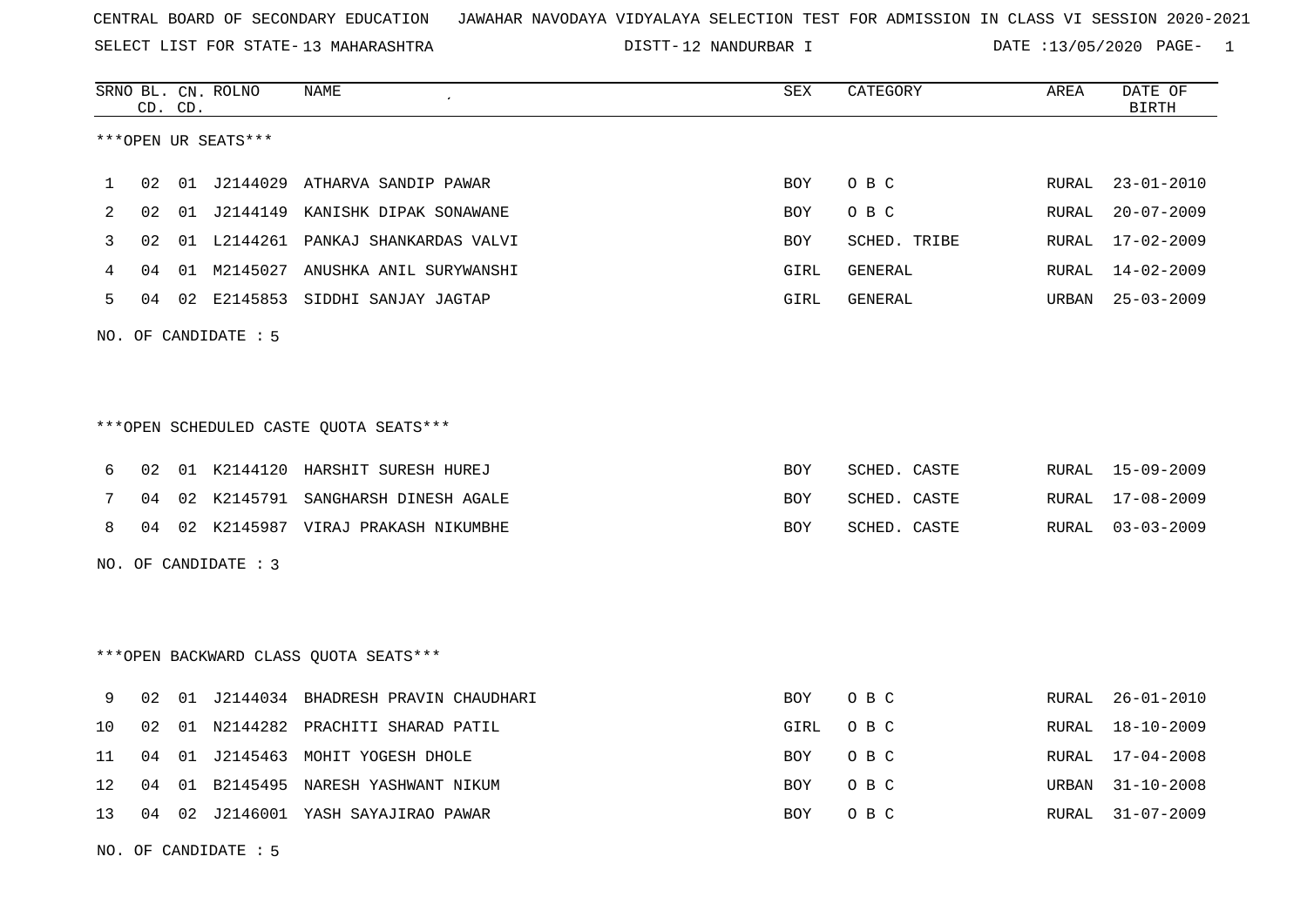SRNO BL. CN. ROLNO NAME SEX CATEGORY AREA DATE OF

SELECT LIST FOR STATE- DISTT- 13 MAHARASHTRA

12 NANDURBAR I DATE :13/05/2020 PAGE- 2

|      | CD. CD. |    |                        |                                             |      |              |                  | <b>BIRTH</b>     |
|------|---------|----|------------------------|---------------------------------------------|------|--------------|------------------|------------------|
|      |         |    |                        | ***OPEN SCHEDULED TRIBE QUOTA SEATS***      |      |              |                  |                  |
| 14   | 02      |    |                        | 01 L2144117 HARSHAL DHIMA VALVI             | BOY  | SCHED. TRIBE | RURAL            | $25 - 03 - 2009$ |
| 15   | 02      |    | 01 H2144398            | SAVITRI BHIKA VASAVE                        | GIRL | SCHED. TRIBE | URBAN            | 10-10-2009       |
| 16   | 03      |    |                        | 01 L2144573 AMOL DILWARSING PAWARA          | BOY  | SCHED. TRIBE | RURAL            | $16 - 05 - 2009$ |
| $17$ | 03      | 01 | P2144586               | ANUSHKA INDYA VALVI                         | GIRL | SCHED. TRIBE | RURAL            | $06 - 06 - 2009$ |
| 18   | 03      |    | 01 P2144605            | CHANCHAL AMIT VALVI                         | GIRL | SCHED. TRIBE | RURAL            | $25 - 07 - 2008$ |
| 19   | 03      |    | 01 D2144658            | JAYENDRA SHERSING PAWARA                    | BOY  | SCHED. TRIBE | $\mathtt{URBAN}$ | $08 - 10 - 2008$ |
| 20   | 04      |    |                        | 01 P2144990 AKSHARA HARISHCHANDRA PAWARA    | GIRL | SCHED. TRIBE | RURAL            | $01 - 12 - 2007$ |
|      |         |    | $NO.$ OF CANDIDATE : 7 |                                             |      |              |                  |                  |
|      |         |    | ***RURAL OPEN SEATS*** |                                             |      |              |                  |                  |
| 21   | 01      |    |                        | 01 P2143761 NANDINI DARASING PAWARA         | GIRL | SCHED. TRIBE | RURAL            | 14-09-2009       |
| 22   | 01      |    |                        | 01 P2143784 PADVI PUNAM DEVIDAS             | GIRL | SCHED. TRIBE | RURAL            | $22 - 04 - 2010$ |
| 23   | 02      | 01 |                        | L2144167 KOUSHIK DINESH TADVI               | BOY  | SCHED. TRIBE | RURAL            | 18-08-2009       |
| 24   | 02      | 01 |                        | J2144263 PARITOSH KUSHAL JADHAV             | BOY  | O B C        | RURAL            | 17-12-2008       |
| 25   | 02      |    |                        | 01 I2144297 PRITHVIRAJSING VINODSING GIRASE | BOY  | GENERAL      | RURAL            | 17-03-2009       |
| 26   | 03      |    |                        | 01 L2144569 AMEY VASANT PAWARA              | BOY  | SCHED. TRIBE | RURAL            | $03 - 09 - 2008$ |
| 27   | 03      | 01 | P2144611               | DIKSHA DILVARSING VALVI                     | GIRL | SCHED. TRIBE | RURAL            | $08 - 02 - 2009$ |
| 28   | 03      | 01 | L2144779               | PRATIK RAMESH GAVIT                         | BOY  | SCHED. TRIBE | RURAL            | $05 - 11 - 2008$ |
| 29   | 04      | 01 |                        | J2145151 DHIRAJ UJVAL SHINDE                | BOY  | O B C        | RURAL            | $03 - 05 - 2010$ |
| 30   | 04      |    |                        | 01 J2145202 GAURAV SURESH SURYAWANSHI       | BOY  | O B C        | RURAL            | 10-07-2009       |
| 31   |         |    |                        | 04 01 N2145339 KHUSHI TOTARAM PATIL         | GIRL | O B C        |                  | RURAL 03-12-2008 |
| 32   |         |    |                        | 04 01 I2145391 MAHESH KOMALSING GIRASE      | BOY  | GENERAL      | RURAL            | 15-01-2009       |
| 33   |         |    |                        | 04 02 I2145686 RAJ VIKAS GANGURDE           | BOY  | GENERAL      | RURAL            | $31 - 03 - 2009$ |
| 34   | 04      |    |                        | 02 N2145949 VAISHNAVI VIJAY WALHE           | GIRL | O B C        | RURAL            | $03 - 03 - 2009$ |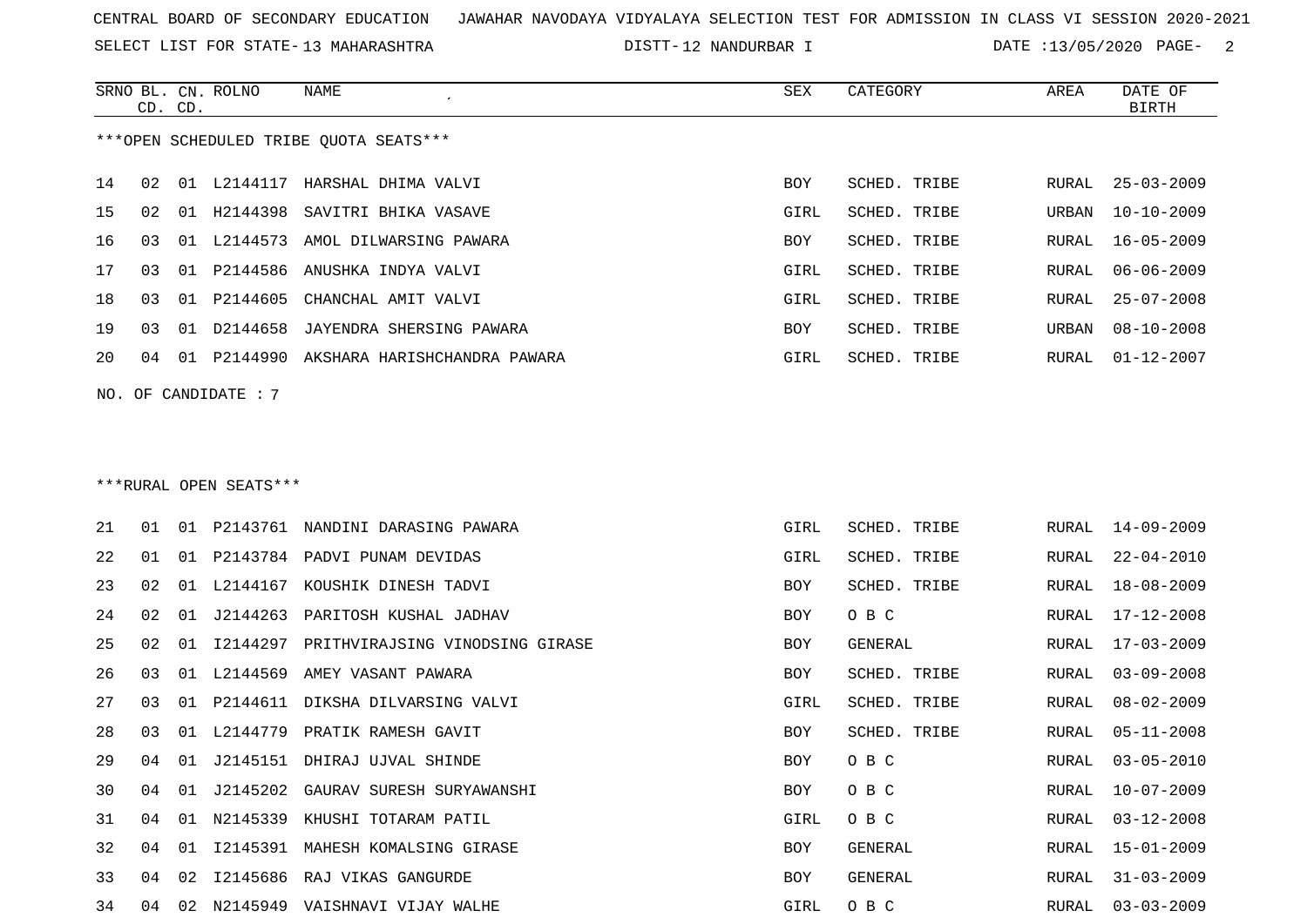| CENTRAL BOARD OF SECONDARY EDUCATION – JAWAHAR NAVODAYA VIDYALAYA SELECTION TEST FOR ADMISSION IN CLASS VI SESSION 2020-2021 |
|------------------------------------------------------------------------------------------------------------------------------|
|------------------------------------------------------------------------------------------------------------------------------|

SELECT LIST FOR STATE- DISTT- 13 MAHARASHTRA

12 NANDURBAR I DATE :13/05/2020 PAGE- 3

|     | CD. CD. |    | SRNO BL. CN. ROLNO    | NAME                                    | SEX        | CATEGORY     | AREA         | DATE OF<br><b>BIRTH</b> |
|-----|---------|----|-----------------------|-----------------------------------------|------------|--------------|--------------|-------------------------|
|     |         |    | NO. OF CANDIDATE : 14 |                                         |            |              |              |                         |
|     |         |    |                       |                                         |            |              |              |                         |
|     |         |    |                       | ***RURAL SCHEDULED CASTE OUOTA SEATS*** |            |              |              |                         |
| 35  | 02      |    |                       | 01 K2144133 JIGNESH RAVINDRA MANGALA    | <b>BOY</b> | SCHED. CASTE | RURAL        | $29 - 12 - 2008$        |
| 36  | 02      | 01 | K2144212              | MEHUL PRAVIN NAVEJ                      | BOY        | SCHED. CASTE | RURAL        | $25 - 07 - 2009$        |
| 37  | 02      | 01 | 02144317              | PUJA SONJAY PARMAR                      | GIRL       | SCHED. CASTE | <b>RURAL</b> | $30 - 09 - 2008$        |
| 38  | 02      | 01 | K2144376              | SAKSHAM PRASHANT TADE                   | <b>BOY</b> | SCHED. CASTE | <b>RURAL</b> | $10 - 01 - 2010$        |
| 39  | 02      | 01 | 02144476              | TEJAL SUNIL SALVE                       | GIRL       | SCHED. CASTE | <b>RURAL</b> | $05 - 03 - 2010$        |
| 40  | 03      | 01 | 02144713              | MAYURI MANGESH NAVEJ                    | GIRL       | SCHED. CASTE | RURAL        | $30 - 05 - 2009$        |
| 41  | 04      | 01 | K2145266              | INDAVE SAHIL KISHOR                     | <b>BOY</b> | SCHED. CASTE | RURAL        | $31 - 05 - 2009$        |
| 42  | 04      | 01 |                       | K2145393 MAHESH SANJAY BIRARE           | BOY        | SCHED. CASTE | RURAL        | 12-02-2009              |
| 43  | 04      |    |                       | 02 K2145752 RUSHIKESH VIJAY NIKUMBE     | <b>BOY</b> | SCHED. CASTE | RURAL        | $03 - 07 - 2009$        |
| NO. |         |    | OF CANDIDATE : 9      |                                         |            |              |              |                         |
|     |         |    |                       |                                         |            |              |              |                         |
|     |         |    |                       |                                         |            |              |              |                         |
|     |         |    |                       | ***RURAL BACKWARD CLASS OUOTA SEATS***  |            |              |              |                         |
| 44  | 01      | 01 |                       | J2143706 JAYESH MANOJ JAWARE            | <b>BOY</b> | O B C        | RURAL        | $03 - 12 - 2008$        |
| 45  | 02      | 01 |                       | J2144042 BHAVESH CHANDRAKANT CHAVAN     | <b>BOY</b> | O B C        | RURAL        | $15 - 01 - 2010$        |
| 46  | 02      | 01 | J2144043              | BHAVESH KHUSHAL KUMBHAR                 | <b>BOY</b> | O B C        | RURAL        | $08 - 07 - 2009$        |
| 47  | 02      |    | 01 N2144219           | MONIKA POPAT GOFANE                     | GIRL       | O B C        | RURAL        | $21 - 12 - 2008$        |
| 48  | 02      | 01 | J2144266              | PAWAN KUNDANSING PARADESHI              | <b>BOY</b> | O B C        | RURAL        | $25 - 03 - 2009$        |
| 49  | 02      | 01 | N2144320              | PURVA DILIP KHONDE                      | GIRL       | O B C        | RURAL        | $10 - 12 - 2009$        |
| 50  | 02      | 01 |                       | N2144523 VEDIKA PRAVIN PATIL            | GIRL       | O B C        | RURAL        | $08 - 01 - 2009$        |
| 51  | 03      |    | 01 N2144869           | SHREYA ASHOK BORDE                      | GIRL       | O B C        | RURAL        | $18 - 01 - 2010$        |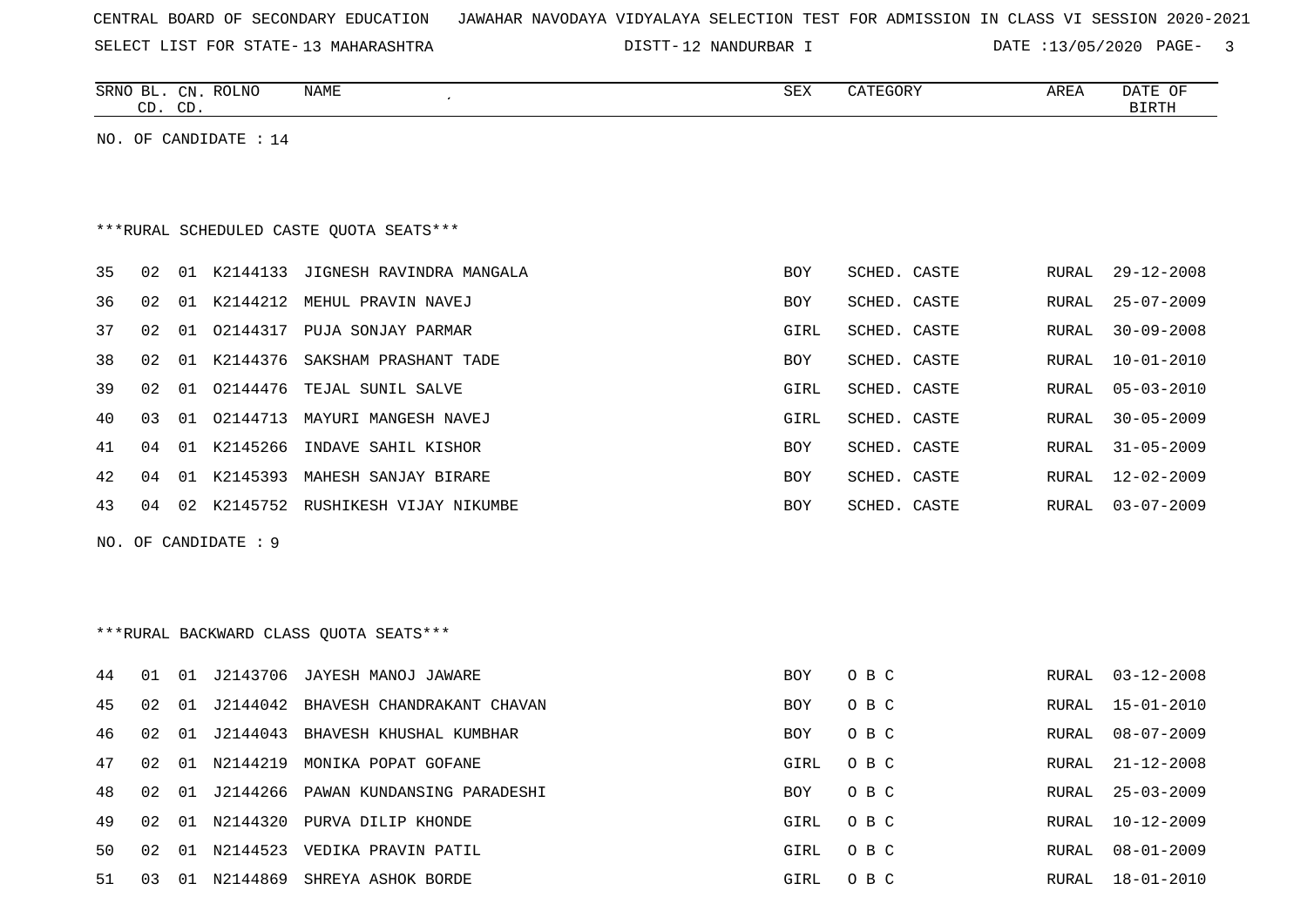SELECT LIST FOR STATE- DISTT- 13 MAHARASHTRA

12 NANDURBAR I DATE :13/05/2020 PAGE- 4

|    | CD. CD. |    | SRNO BL. CN. ROLNO    | NAME                                    | SEX         | CATEGORY     | AREA  | DATE OF<br><b>BIRTH</b> |
|----|---------|----|-----------------------|-----------------------------------------|-------------|--------------|-------|-------------------------|
|    |         |    |                       | *** RURAL BACKWARD CLASS QUOTA SEATS*** |             |              |       |                         |
| 52 | 04      |    |                       | 01 J2144978 ADITYA ARUN GIRASE          | <b>BOY</b>  | O B C        | RURAL | $02 - 09 - 2009$        |
| 53 | 04      |    |                       | 01 J2144997 AMAN PINJARI                | <b>BOY</b>  | O B C        | RURAL | $13 - 10 - 2008$        |
| 54 | 04      |    |                       | 01 N2145138 DEVYANI ARJUN PATIL         | GIRL        | O B C        | RURAL | $05 - 01 - 2009$        |
| 55 | 04      |    |                       | 01 J2145370 LALIT ANANDA THAKARE        | <b>BOY</b>  | O B C        | RURAL | $01 - 12 - 2008$        |
| 56 | 04      | 01 |                       | N2145563 PARUBAI ATMARAM CHAVAN         | GIRL        | O B C        | RURAL | $01 - 01 - 2009$        |
| 57 | 04      | 02 | N2145649              | PRERNA ASHOK SHIRSATH                   | GIRL        | O B C        | RURAL | $22 - 08 - 2009$        |
| 58 | 04      |    | 02 J2145925           | TUSHAR RAJENDRA BORASE                  | <b>BOY</b>  | O B C        | RURAL | $09 - 05 - 2009$        |
| 59 | 04      |    |                       | 02 J2145994 YASH ARUN MALI              | BOY         | O B C        | RURAL | $12 - 05 - 2009$        |
|    |         |    | NO. OF CANDIDATE : 16 |                                         |             |              |       |                         |
|    |         |    |                       |                                         |             |              |       |                         |
|    |         |    |                       |                                         |             |              |       |                         |
|    |         |    |                       | ***RURAL SCHEDULED TRIBE QUOTA SEATS*** |             |              |       |                         |
| 60 | 01      |    |                       | 01 L2143938 VEDANT INDRASING VASAVE     | <b>BOY</b>  | SCHED. TRIBE | RURAL | 14-12-2008              |
| 61 | 02      |    |                       | 01 L2144026 ASHWANAND SUKALAL VASAVE    | BOY         | SCHED. TRIBE | RURAL | $11 - 11 - 2008$        |
| 62 | 02      | 01 | P2144027              | ASHWINI SURESH PADVI                    | <b>GIRL</b> | SCHED. TRIBE | RURAL | $24 - 01 - 2009$        |
| 63 | 02      |    |                       | 01 P2144040 BHAVANA MAHNDRA VASAVE      | GIRL        | SCHED. TRIBE | RURAL | $07 - 08 - 2009$        |

| 64 | 02              | 01    | L2144069 | DEVYESH VIJAY VASAVE      | <b>BOY</b> | SCHED. TRIBE |       | RURAL 05-06-2009 |
|----|-----------------|-------|----------|---------------------------|------------|--------------|-------|------------------|
| 65 | 02              | . O 1 | L2144086 | DISHANT DAMU VALVI        | <b>BOY</b> | SCHED. TRIBE |       | RURAL 31-01-2009 |
| 66 | 02 <sub>o</sub> | 01    | P2144105 | GAVIT PALAK VASANT        | GIRL       | SCHED. TRIBE |       | RURAL 11-03-2009 |
| 67 | 02              | 01    | L2144288 | PRANAV GULABSING PATALE   | <b>BOY</b> | SCHED. TRIBE | RURAL | $24 - 10 - 2008$ |
| 68 | O 2.            | 01    | L2144402 | SEKHARCHAND ROHIDAS VALVI | <b>BOY</b> | SCHED. TRIBE |       | RURAL 15-09-2008 |
| 69 | O 2.            | 01    | P2144417 | SHRUJAL PRAFULL KUWAR     | GIRL       | SCHED. TRIBE |       | RURAL 02-03-2009 |
| 70 | 02              | 01    | L2144439 | SUHANA ANAND PADVI        | <b>BOY</b> | SCHED. TRIBE | RURAL | $21 - 03 - 2009$ |
| 71 | 02 <sub>o</sub> | O 1   | P2144513 | VASAVE MONIKA KIRAN       | GIRL       | SCHED. TRIBE |       | RURAL 26-01-2009 |
| 72 | 02              | . O 1 | L2144515 | VASAVE RAJKUMAR VIKRAM    | <b>BOY</b> | SCHED. TRIBE |       | RURAL 24-07-2009 |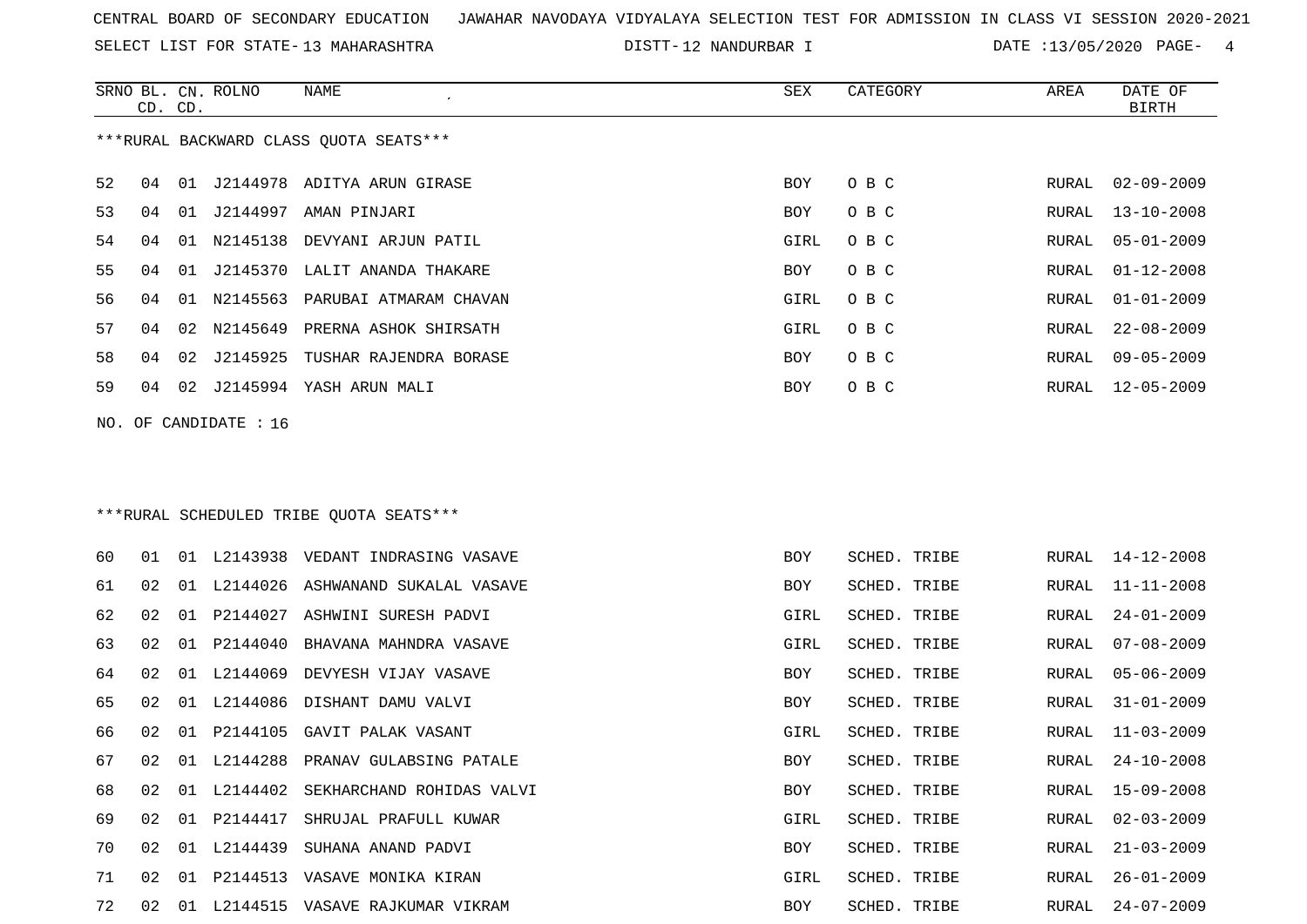SELECT LIST FOR STATE- DISTT- 13 MAHARASHTRA

12 NANDURBAR I DATE :13/05/2020 PAGE- 5

|    | CD. CD. |     | SRNO BL. CN. ROLNO      | NAME                                    | SEX        | CATEGORY     | AREA  | DATE OF<br>BIRTH |
|----|---------|-----|-------------------------|-----------------------------------------|------------|--------------|-------|------------------|
|    |         |     |                         | ***RURAL SCHEDULED TRIBE OUOTA SEATS*** |            |              |       |                  |
| 73 | 03 01   |     | L2144723                | MOHIT RAJPAL PAWARA                     | BOY        | SCHED. TRIBE | RURAL | $25 - 07 - 2009$ |
| 74 | 03      | 01  | L2144743                | NILESH PANDIT PAWARA                    | BOY        | SCHED. TRIBE | RURAL | $11 - 09 - 2008$ |
| 75 | 03      | O 1 | P2144798                | RAJNANDINI PINTU PAWARA                 | GIRL       | SCHED. TRIBE | RURAL | $05 - 02 - 2010$ |
| 76 | 03      | 01  | L2144799                | RAJ RAKESH PADVI                        | <b>BOY</b> | SCHED. TRIBE | RURAL | $21 - 09 - 2009$ |
| 77 | 03      | 01  | P2144874                | SHUBHANGI SANDIP PADVI                  | GIRL       | SCHED. TRIBE | RURAL | $09 - 01 - 2009$ |
| 78 | 04      | 01  | P2145139                | DEVYANI CHHAGAN PARADAKE                | GIRL       | SCHED. TRIBE | RURAL | $08 - 10 - 2009$ |
| 79 | 04 01   |     | L2145244                | HARSHAL RAVINDRA SAIDANE                | BOY        | SCHED. TRIBE | RURAL | $09 - 02 - 2009$ |
| 80 |         |     | 04 02 L2145940          | VAIBHAV SITARAM PAWAR                   | BOY        | SCHED. TRIBE | RURAL | 17-01-2009       |
|    |         |     | NO. OF CANDIDATE : $21$ |                                         |            |              |       |                  |

TOTAL SELECTED CANDIDATE : 80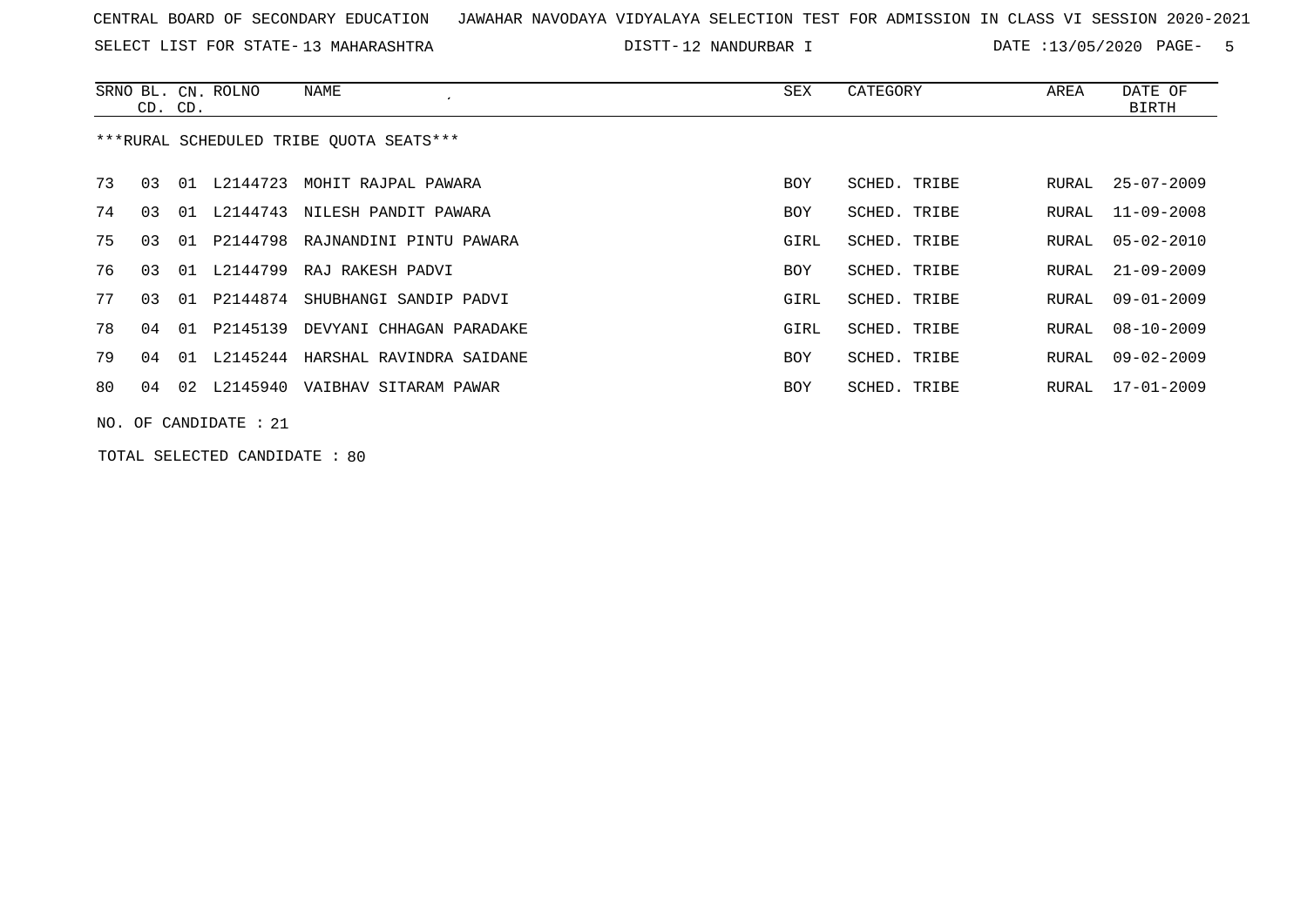SELECT LIST FOR STATE- DISTT- 13 MAHARASHTRA

DISTT-13 THANE (PALGHAR) DATE :13/05/2020 PAGE- 1

|    |    | CD. CD. | SRNO BL. CN. ROLNO   | NAME                                      | ${\tt SEX}$ | CATEGORY     | AREA  | DATE OF<br><b>BIRTH</b> |
|----|----|---------|----------------------|-------------------------------------------|-------------|--------------|-------|-------------------------|
|    |    |         | ***OPEN UR SEATS***  |                                           |             |              |       |                         |
| 1  | 03 |         |                      | 01 M2147425 SHIFA JAVED SHAIKH            | GIRL        | GENERAL      |       | RURAL 13-06-2009        |
| 2  | 07 |         |                      | 02 M2148879 KRISHNA SAMIR PANCHAL         | GIRL        | GENERAL      | RURAL | $30 - 04 - 2009$        |
| 3  | 07 |         |                      | 03 M2149121 SAROJINEE ROUTRAY             | GIRL        | GENERAL      | RURAL | $01 - 06 - 2009$        |
| 4  |    |         |                      | 14 01 M2151608 KARTIKI DIPAK SALUNKHE     | GIRL        | GENERAL      |       | RURAL 18-12-2009        |
|    |    |         | NO. OF CANDIDATE : 4 |                                           |             |              |       |                         |
|    |    |         |                      | ***OPEN SCHEDULED CASTE QUOTA SEATS***    |             |              |       |                         |
| 5  | 07 |         |                      | 01 K2148775 DIVYANK VIJAY KHADE           | BOY         | SCHED. CASTE | RURAL | $24 - 04 - 2009$        |
| 6  | 08 |         |                      | 01 K2149351 DATTAPRASAD SHIVDAS SATPUTE   | BOY         | SCHED. CASTE | RURAL | $09 - 06 - 2009$        |
| 7  |    |         |                      | 10 01 C2150454 SANSKAR SANJAY DEODHAR     | BOY         | SCHED. CASTE | URBAN | $05 - 09 - 2009$        |
|    |    |         | NO. OF CANDIDATE : 3 |                                           |             |              |       |                         |
|    |    |         |                      | ***OPEN DISABLED QUOTA SEATS***           |             |              |       |                         |
| 8  |    |         |                      | 04 01 N2147712 SUSHMA NANDKISHOR MEHTA    | GIRL        | O B C        | RURAL | $09 - 05 - 2009$        |
|    |    |         | NO. OF CANDIDATE : 1 |                                           |             |              |       |                         |
|    |    |         |                      |                                           |             |              |       |                         |
|    |    |         |                      | *** OPEN BACKWARD CLASS QUOTA SEATS ***   |             |              |       |                         |
| 9  |    |         |                      | 02 01 B2146488 JANAK SUNIL DEORE          | BOY         | O B C        |       | URBAN 30-12-2008        |
| 10 |    |         |                      | 03 01 J2147174 AKASH GAHININATH NAGARGOJE | BOY         | O B C        |       | RURAL 16-09-2008        |
| 11 |    |         |                      | 07 01 J2148621 AADITYA MANOJKUMAR SANER   | BOY         | O B C        |       | RURAL 14-05-2009        |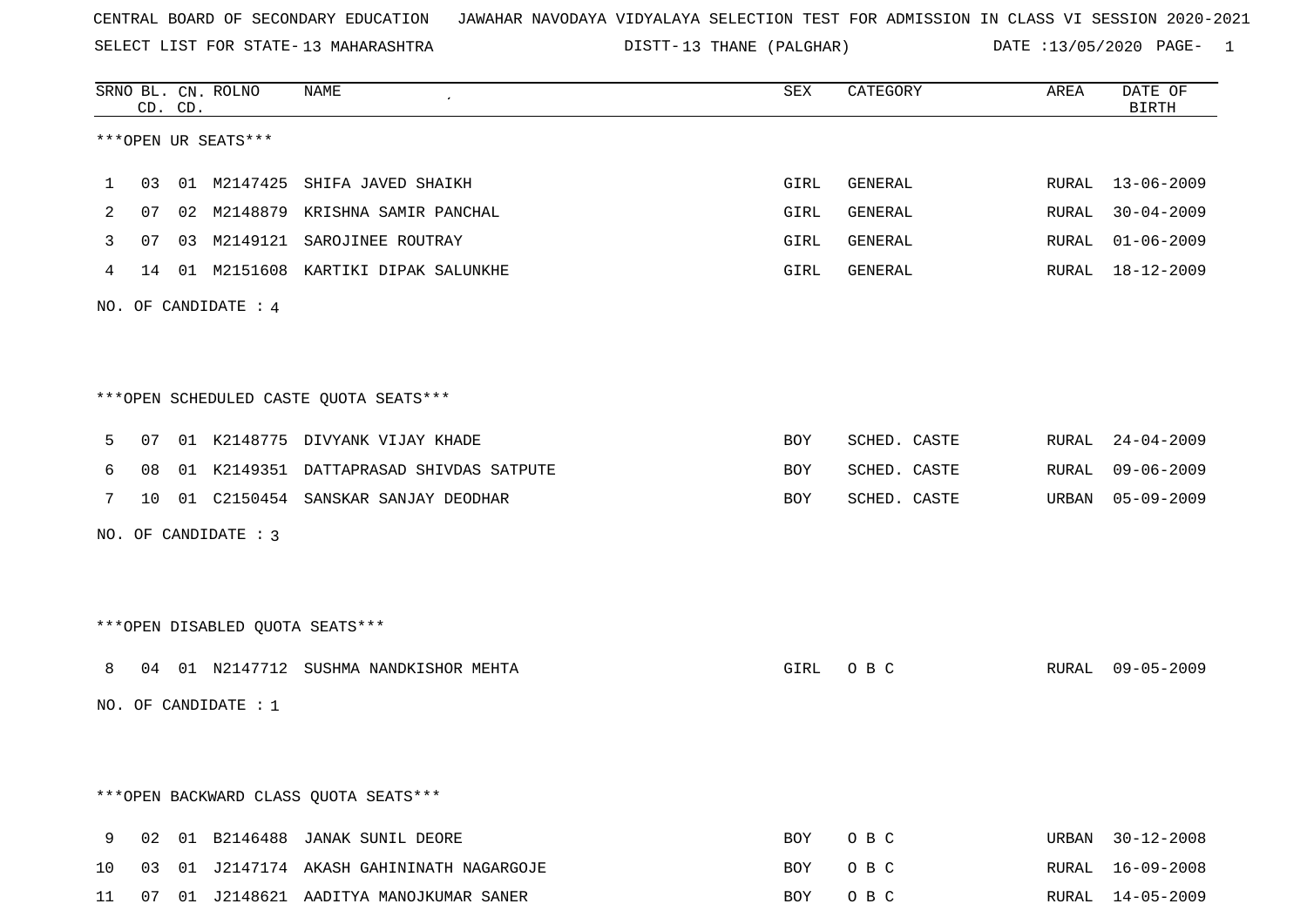SELECT LIST FOR STATE- DISTT- 13 MAHARASHTRA

DISTT-13 THANE (PALGHAR) DATE :13/05/2020 PAGE- 2

|    | CD. CD. |    | SRNO BL. CN. ROLNO     | NAME                                   | SEX  | CATEGORY     | AREA  | DATE OF<br><b>BIRTH</b> |
|----|---------|----|------------------------|----------------------------------------|------|--------------|-------|-------------------------|
|    |         |    |                        | *** OPEN BACKWARD CLASS QUOTA SEATS*** |      |              |       |                         |
| 12 | 10      |    |                        | 01 B2150396 DIVYAM S JAISWAL           | BOY  | O B C        |       | URBAN 15-06-2009        |
| 13 | 13      |    | 02 N2151328            | SNEHA VISHWAMBHAR HIMTE                | GIRL | O B C        | RURAL | $06 - 06 - 2009$        |
|    |         |    | NO. OF CANDIDATE : 5   |                                        |      |              |       |                         |
|    |         |    |                        | ***OPEN SCHEDULED TRIBE QUOTA SEATS*** |      |              |       |                         |
| 14 | 03      |    |                        | 01 L2147193 ARYAN RAMU DIVA            | BOY  | SCHED. TRIBE | RURAL | $03 - 12 - 2008$        |
| 15 | 03      | 01 | L2147215               | CHAUDHARI YASH GANPAT                  | BOY  | SCHED. TRIBE | RURAL | $21 - 11 - 2009$        |
| 16 | 03      |    | 01 D2147269            | JIGNES DINESH DIGHE                    | BOY  | SCHED. TRIBE | URBAN | $15 - 05 - 2009$        |
| 17 | 03      |    | 01 D2147483            | VIRAJ VASANT BHORE                     | BOY  | SCHED. TRIBE | URBAN | $21 - 06 - 2009$        |
| 18 | 04      |    |                        | 01 H2147592 LAVANYA GORKHANATH KOKANI  | GIRL | SCHED. TRIBE | URBAN | $25 - 04 - 2009$        |
| 19 | 08      |    |                        | 01 L2149415 KRISHNA GANESH SOLANKE     | BOY  | SCHED. TRIBE | RURAL | $15 - 07 - 2009$        |
| 20 | 09      | 03 |                        | L2150331 VEDANT MADHUKAR GAWIT         | BOY  | SCHED. TRIBE | RURAL | $17 - 06 - 2009$        |
|    |         |    | NO. OF CANDIDATE : 7   |                                        |      |              |       |                         |
|    |         |    |                        |                                        |      |              |       |                         |
|    |         |    |                        |                                        |      |              |       |                         |
|    |         |    | ***RURAL OPEN SEATS*** |                                        |      |              |       |                         |
| 21 | 01      | 01 | N2146176               | SWARA VINAYAK SHELKE                   | GIRL | O B C        | RURAL | $21 - 05 - 2009$        |
| 22 | 02      |    | 02 J2146712            | OM TATYASAHEB KHADE                    | BOY  | O B C        | RURAL | $20 - 07 - 2009$        |
| 23 | 02      | 03 |                        | M2146999 SHRUTI KALE                   | GIRL | GENERAL      | RURAL | $22 - 02 - 2009$        |
| 24 | 03      |    |                        | 01 J2147291 KHOT AVIRAJ LAXMAN         | BOY  | O B C        | RURAL | $12 - 02 - 2009$        |
| 25 |         |    |                        | 04 01 J2147721 TEJAS AJAY KUTE         | BOY  | O B C        | RURAL | $20 - 01 - 2009$        |
| 26 | 06      |    |                        | 01 J2148560 SHOURYA PRAVIN RAUT        | BOY  | O B C        | RURAL | $29 - 10 - 2009$        |
| 27 | 07      |    | 01 N2148619 AABHA      |                                        | GIRL | O B C        | RURAL | 29-11-2009              |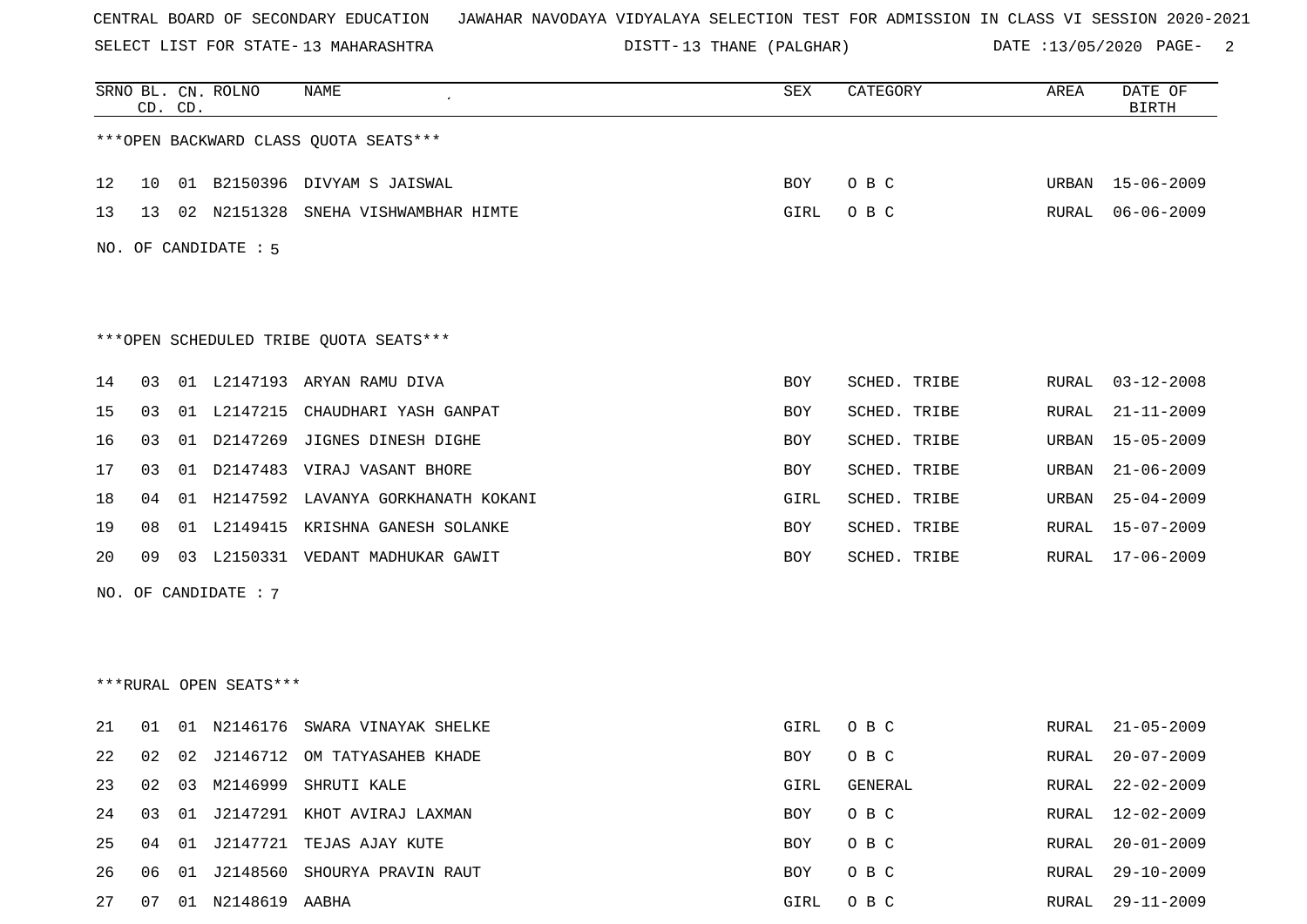SELECT LIST FOR STATE- DISTT- 13 MAHARASHTRA

DISTT-13 THANE (PALGHAR) DATE :13/05/2020 PAGE- 3

|    | CD. CD. |    | SRNO BL. CN. ROLNO     | NAME                                    | <b>SEX</b> | CATEGORY       | AREA         | DATE OF<br><b>BIRTH</b> |
|----|---------|----|------------------------|-----------------------------------------|------------|----------------|--------------|-------------------------|
|    |         |    | ***RURAL OPEN SEATS*** |                                         |            |                |              |                         |
| 28 | 07      | 02 |                        | 12148907 MAYANK JAYNATH YADAV           | <b>BOY</b> | GENERAL        | RURAL        | $23 - 03 - 2009$        |
| 29 | 08      | 01 |                        | N2149442 NUTAN ARUN SABLE               | GIRL       | O B C          | RURAL        | $27 - 08 - 2009$        |
| 30 | 09      | 03 |                        | J2150350 VIPUL PANDURANG SHINDE         | BOY        | O B C          | RURAL        | $20 - 10 - 2008$        |
| 31 | 11      | 01 | M2150560               | SEJAL BHANUDAS ZANJE                    | GIRL       | <b>GENERAL</b> | RURAL        | $18 - 04 - 2009$        |
| 32 | 12      | 01 |                        | I2150952 THAKUR BABLU TIROPATI          | BOY        | GENERAL        | RURAL        | $18 - 05 - 2008$        |
| 33 | 13      | 01 | J2151107               | JAYESH DURVAS PAWAR                     | <b>BOY</b> | O B C          | RURAL        | $29 - 12 - 2008$        |
| 34 | 14      |    |                        | 01 J2151486 BHAVESH VIJAY CHAUDHARI     | BOY        | O B C          | RURAL        | $20 - 02 - 2009$        |
|    |         |    | NO. OF CANDIDATE : 14  |                                         |            |                |              |                         |
|    |         |    |                        |                                         |            |                |              |                         |
|    |         |    |                        |                                         |            |                |              |                         |
|    |         |    |                        | ***RURAL SCHEDULED CASTE QUOTA SEATS*** |            |                |              |                         |
| 35 | 03      |    |                        | 01 02147231 DIPTI VIJAY BHISE           | GIRL       | SCHED. CASTE   | RURAL        | $21 - 04 - 2009$        |
| 36 | 04      | 01 |                        | K2147552 DHRUVA EKNATH KAMBLE           | <b>BOY</b> | SCHED. CASTE   | RURAL        | $15 - 12 - 2009$        |
| 37 | 04      | 01 | 02147685               | SARAGAM GAUTAM SARAVADE                 | GIRL       | SCHED. CASTE   | <b>RURAL</b> | $05 - 08 - 2009$        |
| 38 | 06      | 01 | 02148529               | SAMBODHI MUKESH SHINDE                  | GIRL       | SCHED. CASTE   | RURAL        | $30 - 06 - 2009$        |
| 39 | 07      | 03 | K2149213               | TANISHQ GOVARDHAN RAUT                  | BOY        | SCHED. CASTE   | RURAL        | $12 - 06 - 2009$        |
| 40 | 07      | 03 |                        | K2149284 YASHIT P WASNIK                | <b>BOY</b> | SCHED. CASTE   | <b>RURAL</b> | $08 - 04 - 2009$        |
| 41 | 09      | 02 | K2149996               | PRAMIT MADHUKAR KEDAR                   | BOY        | SCHED. CASTE   | RURAL        | $30 - 06 - 2009$        |
| 42 | 11      | 01 |                        | 02150505 DHWANI MANOJ AHIRE             | GIRL       | SCHED. CASTE   | RURAL        | $05 - 04 - 2010$        |
| 43 | 14      |    |                        | 01 02151778 RASHI SHASHIKANT JADHAV     | GIRL       | SCHED. CASTE   | RURAL        | $14 - 03 - 2009$        |
|    |         |    |                        |                                         |            |                |              |                         |

NO. OF CANDIDATE : 9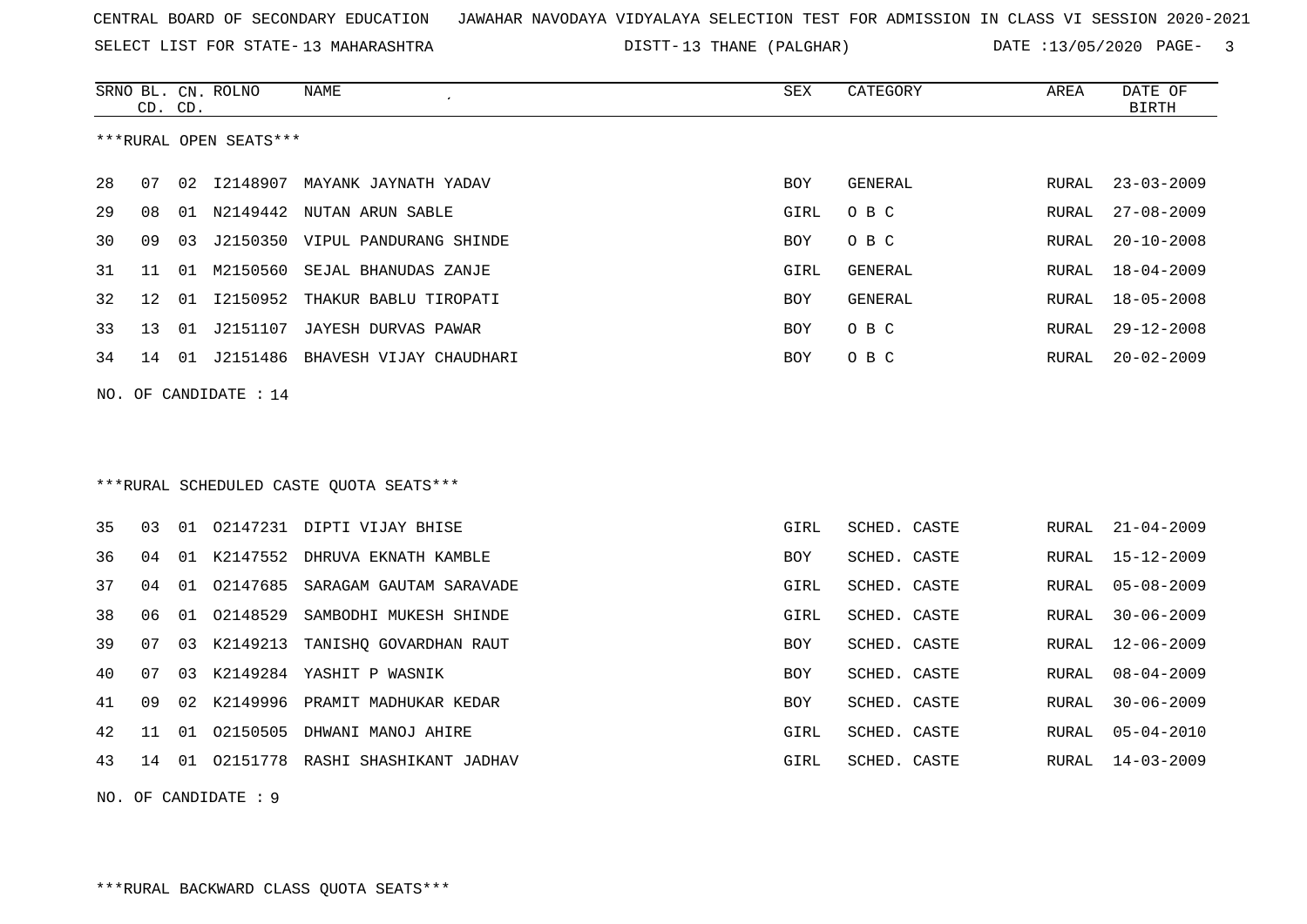SELECT LIST FOR STATE- DISTT- 13 MAHARASHTRA

DISTT-13 THANE (PALGHAR) DATE :13/05/2020 PAGE- 4

|     | CD. CD. |    | SRNO BL. CN. ROLNO | <b>NAME</b>                            | <b>SEX</b> | CATEGORY | AREA  | DATE OF<br><b>BIRTH</b> |
|-----|---------|----|--------------------|----------------------------------------|------------|----------|-------|-------------------------|
|     |         |    |                    | ***RURAL BACKWARD CLASS QUOTA SEATS*** |            |          |       |                         |
| 44  | 01      | 01 | N2146098           | MANSI BHARAT MASANE                    | GIRL       | O B C    | RURAL | $06 - 04 - 2009$        |
| 45  | 06      | 01 | N2148426           | LAVANYA PANDIT GAIKAR                  | GIRL       | O B C    | RURAL | $05 - 01 - 2009$        |
| 46  | 06      | 01 | J2148435           | MANISH CHANDRAKANT HARAD               | BOY        | O B C    | RURAL | $15 - 04 - 2008$        |
| 47  | 06      | 01 |                    | J2148456 NIKHIL EKNATH MURBADE         | BOY        | O B C    | RURAL | $14 - 12 - 2009$        |
| 48  | 06      | 01 |                    | N2148471 PALAK BALU PANDHARE           | GIRL       | O B C    | RURAL | $26 - 07 - 2009$        |
| 49  | 06      | 01 | N2148500           | PURVA MANOHAR BHOIR                    | GIRL       | O B C    | RURAL | $29 - 06 - 2009$        |
| 50  | 06      | 01 | J2148552           | SARTHAK AJIT BHOIR                     | BOY        | O B C    | RURAL | $20 - 04 - 2009$        |
| 51  | 07      | 01 | J2148720           | BHAMARDAN HOTHIDAN GADHAVI             | BOY        | O B C    | RURAL | $24 - 10 - 2009$        |
| 52  | 07      | 03 | N2149137           | SHARVARI CHANDRASHEKHAR BUDDHE         | GIRL       | O B C    | RURAL | $15 - 04 - 2009$        |
| 53  | 07      | 03 | N2149232           | VAIBHAVI SHIVAJI YAMLWAD               | GIRL       | O B C    | RURAL | $21 - 06 - 2009$        |
| 54  | 08      | 01 | N2149355           | DHANASHREE DATTATRAY BHOIR             | GIRL       | O B C    | RURAL | $04 - 11 - 2008$        |
| 55  | 08      | 01 | N2149465           | PRANALI PUNDLIK DINKAR                 | GIRL       | O B C    | RURAL | $21 - 09 - 2008$        |
| 56  | 08      | 01 | J2149533           | SHUBHAM SHIVAJI DINKAR                 | BOY        | O B C    | RURAL | $22 - 01 - 2009$        |
| 57  | 08      | 01 | J2149590           | YASH HIRAJI VEKHANDE                   | <b>BOY</b> | O B C    | RURAL | $19 - 02 - 2009$        |
| 58  | 09      | 01 |                    | J2149678 ANUJ AMOL AMRUTKAR            | BOY        | O B C    | RURAL | $26 - 06 - 2009$        |
| 59  | 14      | 01 | N2151466           | ARYA RAJENDRA AGIWALE                  | GIRL       | O B C    | RURAL | $27 - 02 - 2009$        |
| NO. |         |    | OF CANDIDATE : 16  |                                        |            |          |       |                         |

\*\*\*RURAL SCHEDULED TRIBE QUOTA SEATS\*\*\*

|  |                          | 60 02 01 L2146541 KAUSHIK ASHOK DHODI    | <b>BOY</b> | SCHED. TRIBE | RURAL 01-09-2009 |
|--|--------------------------|------------------------------------------|------------|--------------|------------------|
|  |                          | 61 02 03 L2147110 VIKAS MANESH DANDEKAR  | <b>BOY</b> | SCHED. TRIBE | RURAL 13-03-2009 |
|  |                          | 62 04 01 P2147578 KHUSHALI DNYANDEV MORE | GIRL       | SCHED. TRIBE | RURAL 09-07-2009 |
|  | 63 06 01 L2148586 SUDHIR | SHANKAR CHIMDA                           | BOY        | SCHED. TRIBE | RURAL 20-04-2009 |
|  |                          | 64 06 01 P2148596 TEJASWI MANASU BENDAGA | GIRL       | SCHED. TRIBE | RURAL 11-05-2009 |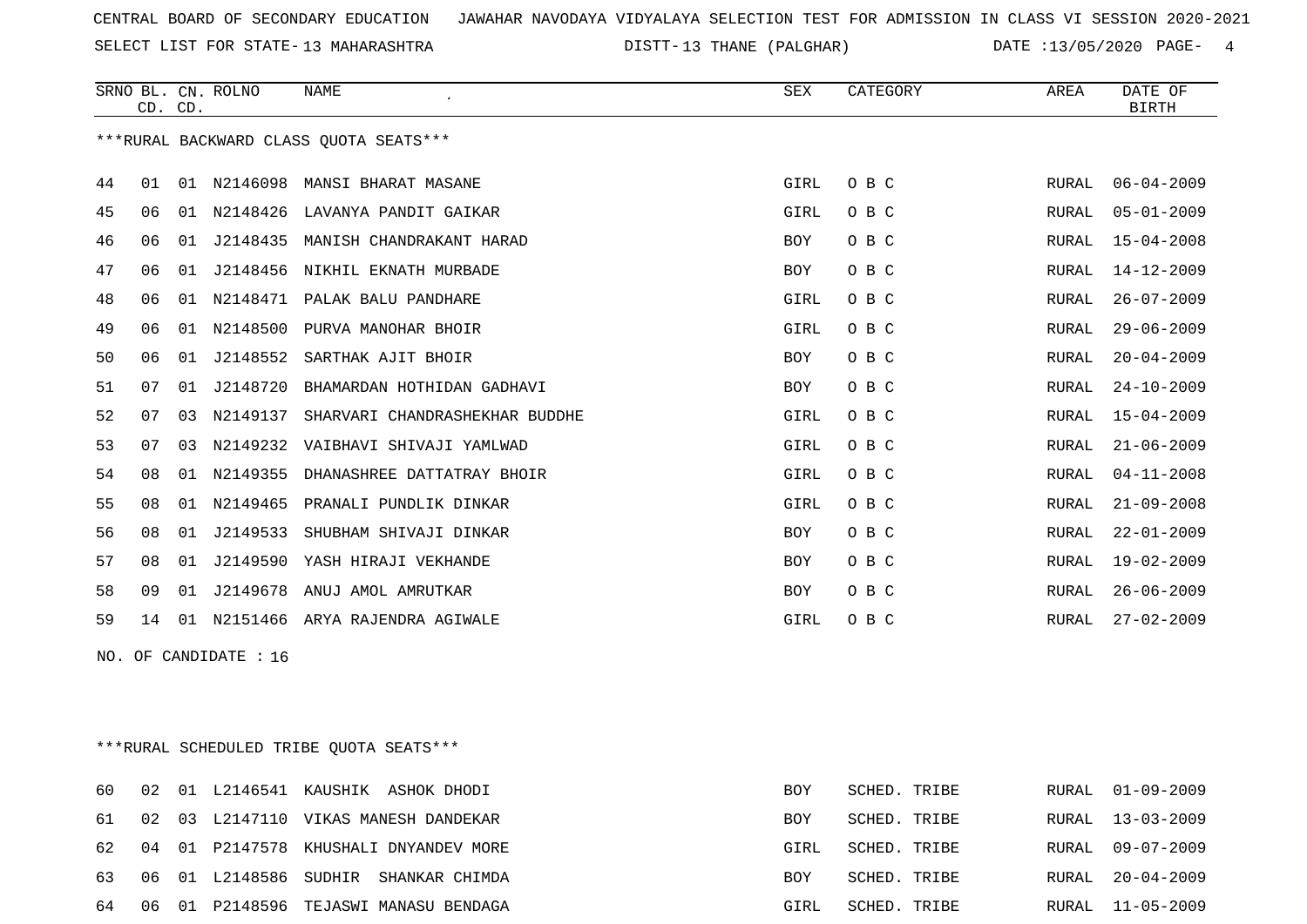SELECT LIST FOR STATE- DISTT- 13 MAHARASHTRA

DISTT-13 THANE (PALGHAR) DATE :13/05/2020 PAGE- 5

|    | CD. CD. |    | SRNO BL. CN. ROLNO | <b>NAME</b><br>$\cdot$                  | SEX        | CATEGORY     | AREA         | DATE OF<br><b>BIRTH</b> |
|----|---------|----|--------------------|-----------------------------------------|------------|--------------|--------------|-------------------------|
|    |         |    |                    | ***RURAL SCHEDULED TRIBE OUOTA SEATS*** |            |              |              |                         |
| 65 | 07      | 03 |                    | L2149271 VIVEK DIGVIJAY VASAVE          | BOY        | SCHED. TRIBE | <b>RURAL</b> | $13 - 03 - 2009$        |
| 66 | 08      | 01 | P2149340           | BHAVIKA ASHOK RERA                      | GIRL       | SCHED. TRIBE | RURAL        | $01 - 01 - 2008$        |
| 67 | 09      | 01 |                    | L2149778 DIVYKESHAR ARVIND KOLI         | <b>BOY</b> | SCHED. TRIBE | <b>RURAL</b> | $26 - 03 - 2009$        |
| 68 | 09      |    |                    | 02 P2149914 NANDA GANESH BOBA           | GIRL       | SCHED. TRIBE | <b>RURAL</b> | $13 - 11 - 2007$        |
| 69 | 09      | 03 |                    | L2150284 SUSMIT SURESH VALVI            | BOY        | SCHED. TRIBE | RURAL        | $16 - 09 - 2008$        |
| 70 | 11      | 01 |                    | L2150492 AKSHAT MILIND SAINDANI         | BOY        | SCHED. TRIBE | RURAL        | $18 - 06 - 2009$        |
| 71 | 12      | 01 | P2150855           | RIDDHI PRAKASH JADHAV                   | GIRL       | SCHED. TRIBE | RURAL        | $01 - 07 - 2009$        |
| 72 | 13      | 01 | L2150997           | AMIT VILAS PAWAR                        | <b>BOY</b> | SCHED. TRIBE | RURAL        | $17 - 09 - 2008$        |
| 73 | 13      |    | 01 L2151091        | HARSHAD HARESHWAR BHUSARA               | BOY        | SCHED. TRIBE | RURAL        | $07 - 02 - 2009$        |
| 74 | 13      | 02 | L2151277           | SAHIL GANESH CHAUDHARI                  | BOY        | SCHED. TRIBE | RURAL        | $24 - 08 - 2009$        |
| 75 | 13      | 02 | L2151286           | SAMIR BHASKAR VALAVI                    | BOY        | SCHED. TRIBE | RURAL        | $27 - 02 - 2009$        |
| 76 | 14      | 01 | P2151449           | APURVA VIJAY SHELKE                     | GIRL       | SCHED. TRIBE | RURAL        | $24 - 07 - 2008$        |
| 77 | 14      | 01 | P2151542           | DIVYA SANJAY SUTAR                      | GIRL       | SCHED. TRIBE | RURAL        | $27 - 10 - 2008$        |
| 78 | 14      |    |                    | 01 P2151574 JAGRUTI VILAS KOMB          | GIRL       | SCHED. TRIBE | RURAL        | $02 - 02 - 2009$        |
| 79 | 14      |    |                    | 01 L2151682 NISHANT SUDAM VARATHA       | BOY        | SCHED. TRIBE | RURAL        | $01 - 01 - 2009$        |
| 80 | 14      | 01 | P2151945           | TEJASWINI ROHIDAS BHOYE                 | GIRL       | SCHED. TRIBE | RURAL        | $30 - 07 - 2009$        |
|    |         |    |                    |                                         |            |              |              |                         |

NO. OF CANDIDATE : 21

TOTAL SELECTED CANDIDATE : 80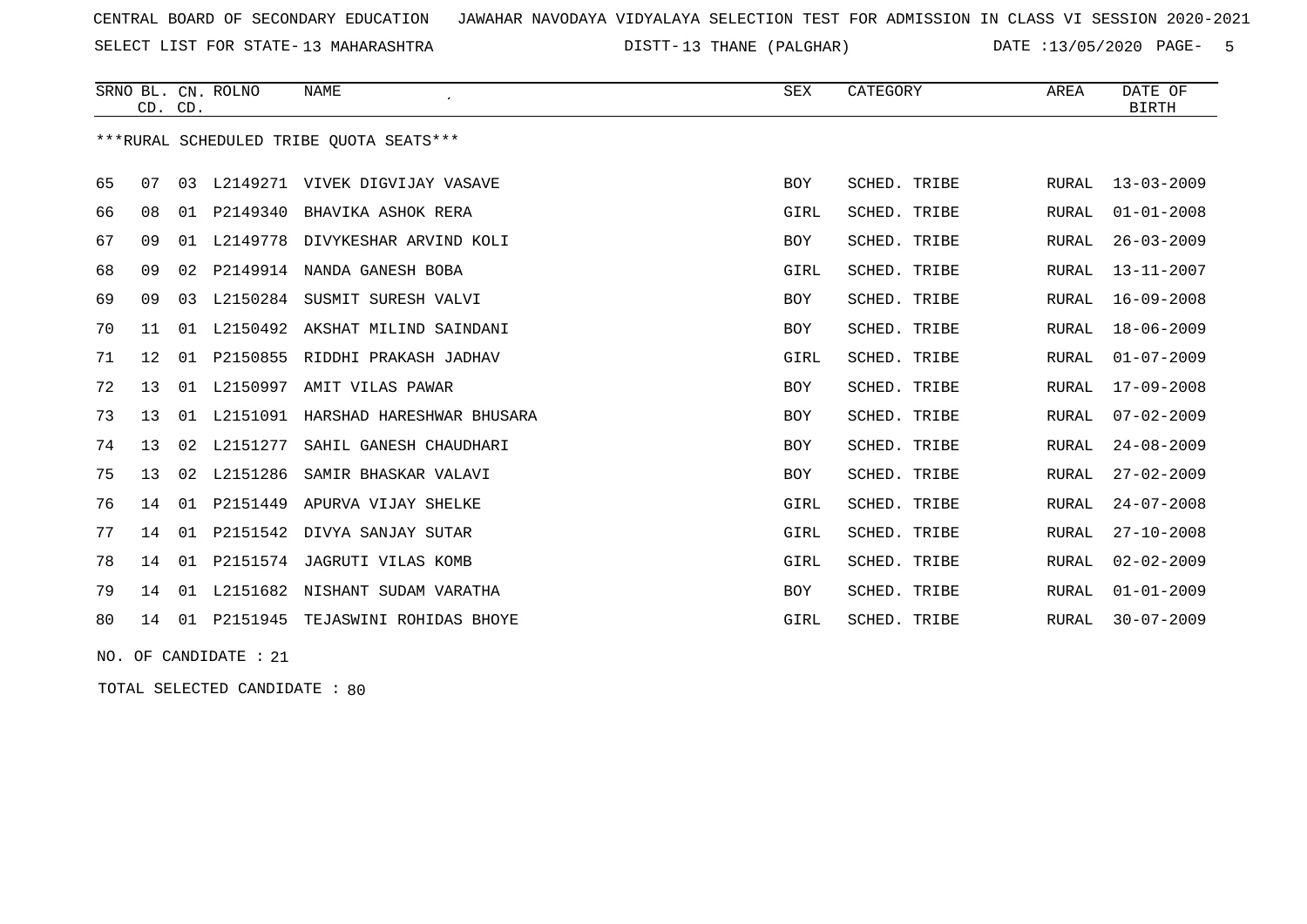SELECT LIST FOR STATE- DISTT- 13 MAHARASHTRA

14 JALNA DATE :13/05/2020 PAGE- 1

|    |                | CD. CD. | SRNO BL. CN. ROLNO   | <b>NAME</b><br>$\epsilon$               | SEX        | CATEGORY       | AREA  | DATE OF<br><b>BIRTH</b> |
|----|----------------|---------|----------------------|-----------------------------------------|------------|----------------|-------|-------------------------|
|    |                |         | ***OPEN UR SEATS***  |                                         |            |                |       |                         |
| 1  | 05             |         |                      | 02 M2158552 HARSHADA DATTATRAYA SHELKE  | GIRL       | <b>GENERAL</b> | RURAL | $11 - 04 - 2009$        |
| 2  | 0 <sub>5</sub> | 02      | M2158568             | ISHWARI NARAYAN SABALE                  | GIRL       | GENERAL        | RURAL | $08 - 09 - 2009$        |
| 3  | 07             |         |                      | 02 I2161510 RAMESHWAR SHIVAJI RAJURAKAR | <b>BOY</b> | GENERAL        | RURAL | $02 - 08 - 2009$        |
| 4  | 08             | 01      |                      | B2162431 PIYUSH SUNIL RATHOD            | <b>BOY</b> | O B C          | URBAN | $11 - 12 - 2008$        |
| 5  | 08             |         | 02 12162478          | PRUTHIVI RAJ PANDURANG GORE             | <b>BOY</b> | <b>GENERAL</b> | RURAL | $07 - 06 - 2009$        |
| 6  | 08             | 02      |                      | J2162823 VEDANT DNYANESHWAR DIGHE       | <b>BOY</b> | O B C          | RURAL | $21 - 06 - 2009$        |
| 7  | 08             |         | 02 M2162885          | ZINJADE SAMRUDDHI ARUN                  | GIRL       | GENERAL        | RURAL | $06 - 10 - 2009$        |
| 8  | 08             |         |                      | 02 M2162886 ZINJADE SHREYASI RAMCHANDRA | GIRL       | GENERAL        | RURAL | $06 - 09 - 2009$        |
|    |                |         |                      | ***OPEN SCHEDULED CASTE QUOTA SEATS***  |            |                |       |                         |
| 9  | 01             |         |                      | 05 C2154033 YASH PRAKASH SALVE          | <b>BOY</b> | SCHED. CASTE   | URBAN | $25 - 07 - 2008$        |
| 10 | 0 <sub>5</sub> |         |                      | 01 K2158249 ANURAG ALISHA GHULE         | <b>BOY</b> | SCHED. CASTE   | RURAL | $07 - 12 - 2008$        |
| 11 | 05             |         |                      | 02 02158617 KAJALKAR SHUBHANGI ANJARAM  | GIRL       | SCHED. CASTE   | RURAL | $06 - 07 - 2009$        |
|    |                |         | NO. OF CANDIDATE : 3 |                                         |            |                |       |                         |
|    |                |         |                      | ***OPEN DISABLED QUOTA SEATS***         |            |                |       |                         |
| 12 | 01             |         |                      | 01 A2152373 DESHMUKH ATHARV VIKAS       | <b>BOY</b> | GENERAL        | URBAN | 14-12-2008              |
| 13 | 02             |         |                      | 01 I2154486 GAURAV GANESH SAPKAL        | <b>BOY</b> | GENERAL        | RURAL | $13 - 12 - 2008$        |

14 03 03 O2156653 SHRADHDA SUNIL DABHADE GIRL SCHED. CASTE RURAL 01-09-2009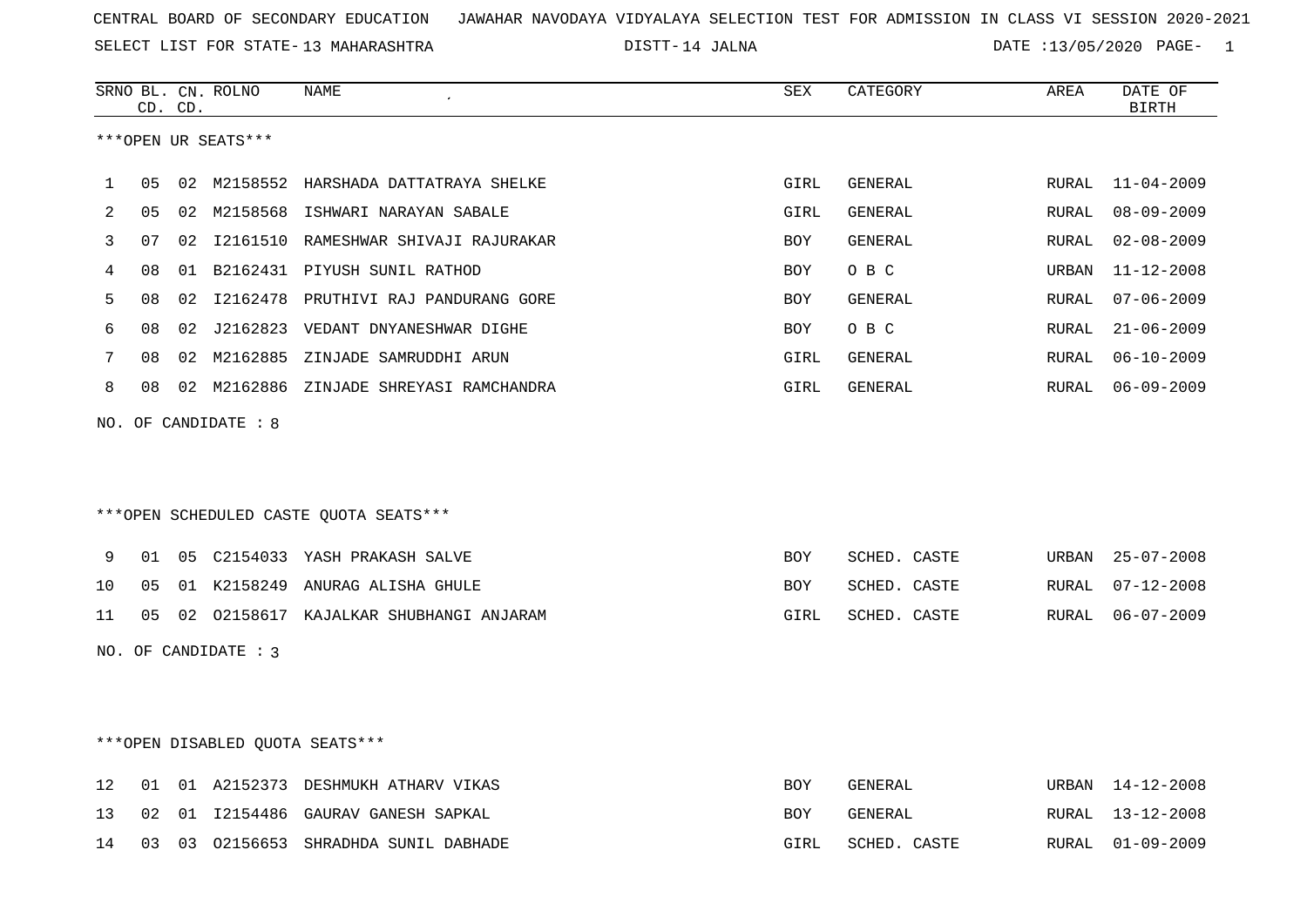|  |  |  |  | CENTRAL BOARD OF SECONDARY EDUCATION – JAWAHAR NAVODAYA VIDYALAYA SELECTION TEST FOR ADMISSION IN CLASS VI SESSION 2020-2021 |  |  |  |  |  |  |  |  |  |  |  |  |
|--|--|--|--|------------------------------------------------------------------------------------------------------------------------------|--|--|--|--|--|--|--|--|--|--|--|--|
|--|--|--|--|------------------------------------------------------------------------------------------------------------------------------|--|--|--|--|--|--|--|--|--|--|--|--|

SELECT LIST FOR STATE- DISTT- 13 MAHARASHTRA

DISTT-14 JALNA 2001 20020 DATE :13/05/2020 PAGE-

|    |    | CD. CD. | SRNO BL. CN. ROLNO     | NAME                                   | ${\tt SEX}$ | CATEGORY     | AREA         | DATE OF<br><b>BIRTH</b> |
|----|----|---------|------------------------|----------------------------------------|-------------|--------------|--------------|-------------------------|
|    |    |         | NO. OF CANDIDATE : 3   |                                        |             |              |              |                         |
|    |    |         |                        |                                        |             |              |              |                         |
|    |    |         |                        |                                        |             |              |              |                         |
|    |    |         |                        | *** OPEN BACKWARD CLASS QUOTA SEATS*** |             |              |              |                         |
| 15 | 04 |         |                        | 02 B2157682 RUDRA SANJAY VYAVAHARE     | BOY         | O B C        | URBAN        | $05 - 10 - 2008$        |
| 16 | 04 | 03      |                        | B2158034 VEDANT AVINASH DARADE         | BOY         | O B C        | URBAN        | $21 - 09 - 2009$        |
| 17 | 05 |         |                        | 02 J2158863 NARSALE OMKAR SANTOSH      | BOY         | O B C        | RURAL        | $04 - 11 - 2009$        |
| 18 | 05 |         |                        | 04 B2159653 VARAD NANDKISHOR GARJE     | BOY         | O B C        | URBAN        | $07 - 07 - 2009$        |
| 19 | 07 |         |                        | 02 N2161427 POOJA RAJESH JAWLE         | GIRL        | O B C        | <b>RURAL</b> | $04 - 10 - 2009$        |
|    |    |         | NO. OF CANDIDATE : 5   |                                        |             |              |              |                         |
|    |    |         |                        |                                        |             |              |              |                         |
|    |    |         |                        |                                        |             |              |              |                         |
|    |    |         |                        | ***OPEN SCHEDULED TRIBE QUOTA SEATS*** |             |              |              |                         |
|    |    |         |                        |                                        |             |              |              |                         |
| 20 | 08 |         |                        | 02 L2162562 RUTURAJ SANTOSH TOTEWAD    | BOY         | SCHED. TRIBE | RURAL        | $29 - 09 - 2009$        |
|    |    |         | NO. OF CANDIDATE : $1$ |                                        |             |              |              |                         |
|    |    |         |                        |                                        |             |              |              |                         |
|    |    |         |                        |                                        |             |              |              |                         |
|    |    |         | ***RURAL OPEN SEATS*** |                                        |             |              |              |                         |
| 21 | 01 | 03      | M2152855               | MRUNAL SANTOSH NAGAWADE                | GIRL        | GENERAL      | RURAL        | $25 - 11 - 2008$        |
| 22 | 01 |         |                        | 03 I2152993 PARTH TUKARAM KAKDE        | BOY         | GENERAL      | RURAL        | $28 - 10 - 2008$        |
| 23 | 01 |         |                        | 04 I2153529 SATSANG DATTATRAY WAYAL    | BOY         | GENERAL      | RURAL        | $01 - 05 - 2010$        |
| 24 | 01 | 05      |                        | I2153710 SHUBHAM NARAYAN NIHAL         | BOY         | GENERAL      | RURAL        | $15 - 09 - 2008$        |
| 25 | 02 |         |                        | 01 N2154211 ANJALI CHANDRAKANT WADDE   | GIRL        | O B C        | RURAL        | $26 - 02 - 2009$        |
| 26 | 02 |         |                        | 02 N2154630 KAKADE PRAJAKTA SANTOSH    | GIRL        | O B C        | RURAL        | $11 - 03 - 2009$        |
| 27 | 02 |         |                        | 02 I2154881 NIVRUTTI NARAYAN GAVHANE   | BOY         | GENERAL      | RURAL        | 07-06-2009              |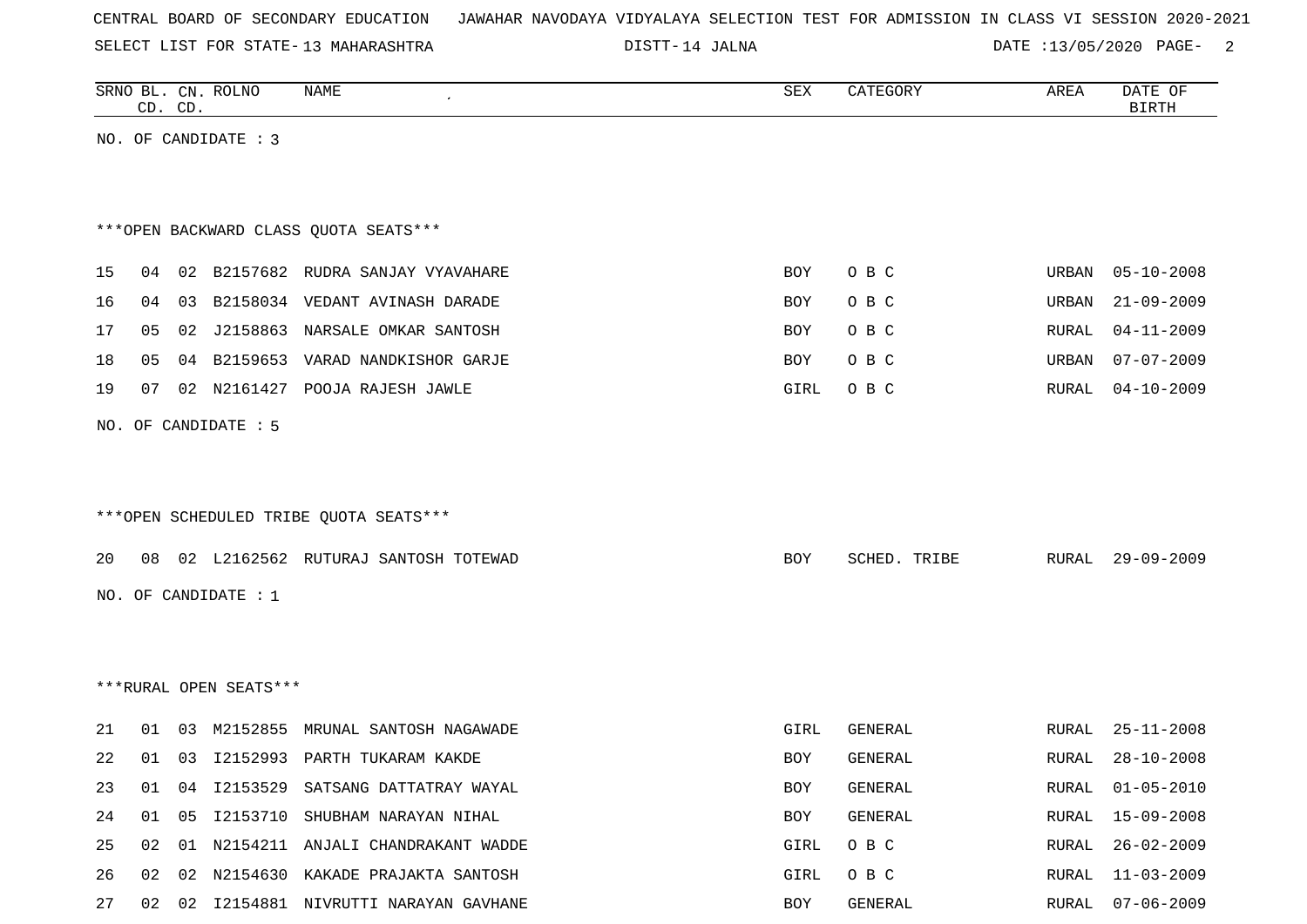SELECT LIST FOR STATE- DISTT- 13 MAHARASHTRA

DISTT-14 JALNA 14 12 13/05/2020 PAGE- 3

|    |    | CD. CD. | SRNO BL. CN. ROLNO     | <b>NAME</b>                   | <b>SEX</b> | CATEGORY       | AREA         | DATE OF<br><b>BIRTH</b> |
|----|----|---------|------------------------|-------------------------------|------------|----------------|--------------|-------------------------|
|    |    |         | ***RURAL OPEN SEATS*** |                               |            |                |              |                         |
|    |    |         |                        |                               |            |                |              |                         |
| 28 | 02 | 03      | 12155440               | SARTHAK KRUSHNA INGLE         | <b>BOY</b> | GENERAL        | RURAL        | $14 - 11 - 2009$        |
| 29 | 02 | 03      | I2155493               | SHASTRI ATHARV GAJANAN        | <b>BOY</b> | <b>GENERAL</b> | <b>RURAL</b> | $02 - 03 - 2009$        |
| 30 | 02 | 04      | M2155940               | WARADE BHAKTI GAJANAN         | GIRL       | GENERAL        | RURAL        | $20 - 11 - 2008$        |
| 31 | 03 |         | 01 K2156209            | ISHANK RAHUL WAGHMARE         | BOY        | SCHED. CASTE   | RURAL        | $11 - 03 - 2008$        |
| 32 | 03 | 03      | I2156505               | RUDRA VITTHAL PABLE           | <b>BOY</b> | GENERAL        | RURAL        | $20 - 02 - 2010$        |
| 33 | 03 | 03      | I2156812               | YASHRAJ NANA GHODKE           | <b>BOY</b> | <b>GENERAL</b> | RURAL        | $18 - 05 - 2009$        |
| 34 | 04 | 01      | M2157176               | GAYATRI RAMESHWAR LATE        | GIRL       | GENERAL        | RURAL        | $06 - 05 - 2009$        |
| 35 | 04 | 02      | M2157328               | KRANTI KAILAS LATE            | GIRL       | GENERAL        | <b>RURAL</b> | $31 - 08 - 2009$        |
| 36 | 04 | 03      | M2158073               | WASHIMBE SNEHA SATISH         | GIRL       | <b>GENERAL</b> | RURAL        | $10 - 05 - 2009$        |
| 37 | 05 | 01      | J2158130               | ABHAY VASANT RATHOD           | <b>BOY</b> | O B C          | RURAL        | $05 - 05 - 2009$        |
| 38 | 05 | 02      | J2158562               | INDURE MAHESH RAMDAS          | BOY        | O B C          | RURAL        | $29 - 08 - 2008$        |
| 39 | 05 | 02      | M2158784               | MAHESHWAARI KASHINATH SOLUNKE | GIRL       | <b>GENERAL</b> | <b>RURAL</b> | $21 - 04 - 2009$        |
| 40 | 05 | 03      | M2159210               | SAKSHI BANDU KALE             | GIRL       | GENERAL        | RURAL        | $20 - 06 - 2009$        |
| 41 | 06 | 01      | I2159969               | GADEKAR MANISH SANTOSH        | <b>BOY</b> | GENERAL        | <b>RURAL</b> | $11 - 03 - 2009$        |
| 42 | 06 | 02      | J2160147               | KRUSHNA SONAJI MADANE         | <b>BOY</b> | O B C          | RURAL        | $13 - 10 - 2009$        |
| 43 | 06 | 03      | I2160596               | SHIVRAJ RANGANATH JUMBAD      | <b>BOY</b> | GENERAL        | RURAL        | $05 - 07 - 2009$        |
| 44 | 07 | 01      | J2161044               | GAIKWAD HARIOM BHAGWAT        | <b>BOY</b> | O B C          | <b>RURAL</b> | $18 - 08 - 2009$        |
| 45 | 07 | 02      | J2161368               | OM SURESH WAGDARE             | BOY        | O B C          | RURAL        | $17 - 09 - 2008$        |
| 46 | 07 | 03      | I2161687               | SHINDE VISHWAJIT SHYAMSUNDAR  | <b>BOY</b> | GENERAL        | RURAL        | $15 - 08 - 2009$        |
| 47 | 07 | 03      | M2161815               | TEJAL KESHAV MURKUTE          | GIRL       | GENERAL        | RURAL        | $30 - 10 - 2008$        |
| 48 | 08 | 02      | M2162540               | ROHINI VITTHAL GHARE          | GIRL       | GENERAL        | RURAL        | $27 - 10 - 2009$        |
| 49 | 08 | 02      | M2162560               | RUTUJA RAMKISHAN TAKE         | GIRL       | GENERAL        | RURAL        | $03 - 07 - 2009$        |
| 50 | 08 | 02      | I2162744               | SURAJ ANANT SASTE             | <b>BOY</b> | GENERAL        | RURAL        | $14 - 10 - 2009$        |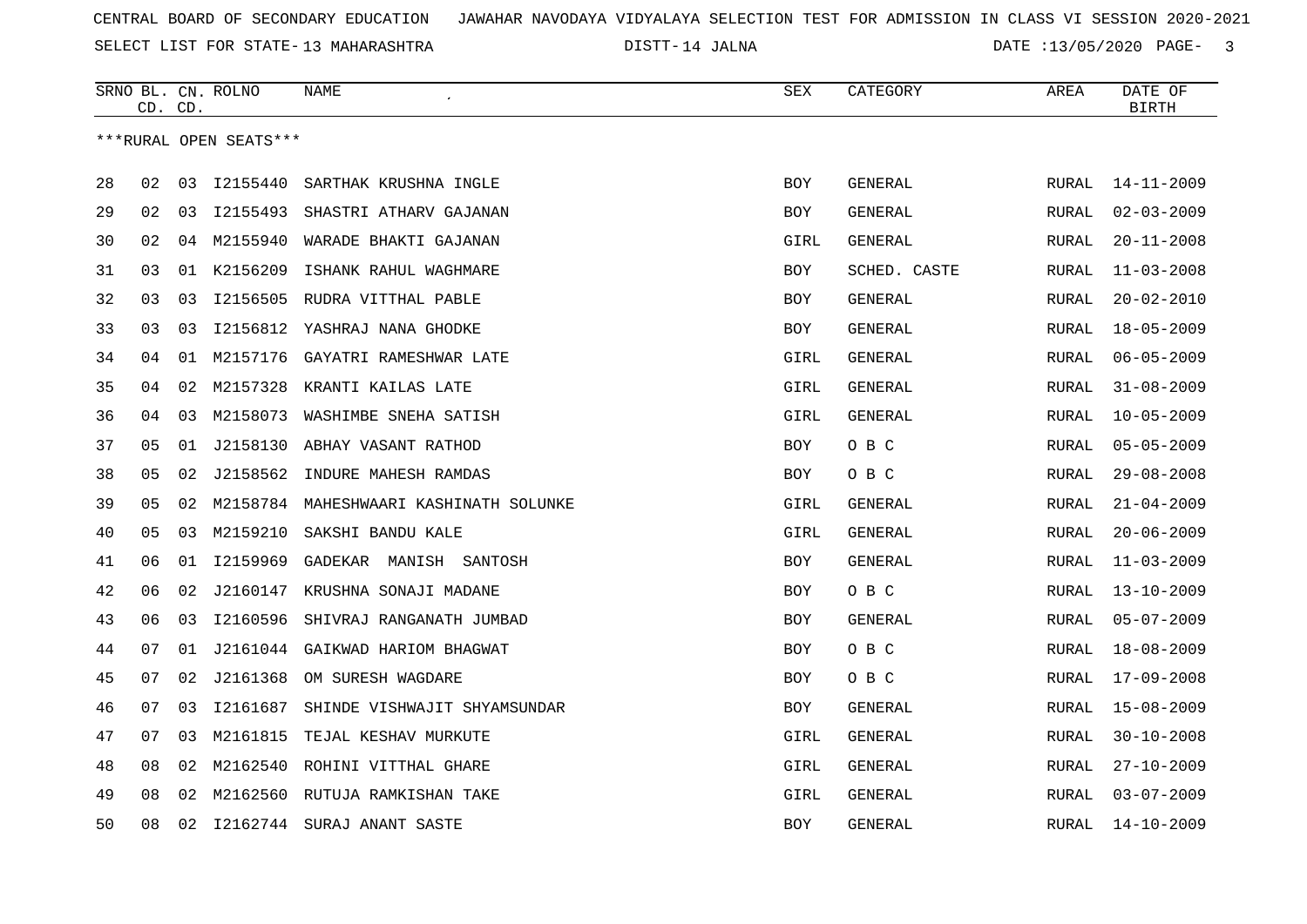| CENTRAL BOARD OF SECONDARY EDUCATION – JAWAHAR NAVODAYA VIDYALAYA SELECTION TEST FOR ADMISSION IN CLASS VI SESSION 2020-2021 |
|------------------------------------------------------------------------------------------------------------------------------|
|------------------------------------------------------------------------------------------------------------------------------|

SELECT LIST FOR STATE- DISTT- 13 MAHARASHTRA

14 JALNA DATE :13/05/2020 PAGE- 4

|    |    | CD. CD.        | SRNO BL. CN. ROLNO    | NAME                                    | SEX        | CATEGORY     | AREA         | DATE OF<br><b>BIRTH</b> |
|----|----|----------------|-----------------------|-----------------------------------------|------------|--------------|--------------|-------------------------|
|    |    |                | NO. OF CANDIDATE : 30 |                                         |            |              |              |                         |
|    |    |                |                       |                                         |            |              |              |                         |
|    |    |                |                       |                                         |            |              |              |                         |
|    |    |                |                       | ***RURAL SCHEDULED CASTE QUOTA SEATS*** |            |              |              |                         |
| 51 | 01 |                |                       | 04 K2153378 SAHIL KISAN GADEKAR         | <b>BOY</b> | SCHED. CASTE | RURAL        | $13 - 03 - 2010$        |
| 52 | 01 | 05             | K2153786              | SUMEDH NILESH SALVE                     | BOY        | SCHED. CASTE | RURAL        | $01 - 07 - 2009$        |
| 53 | 02 | 04             | K2155789              | TEJAS DADASAHEB GHORPADE                | <b>BOY</b> | SCHED. CASTE | RURAL        | $26 - 09 - 2008$        |
| 54 | 03 | 03             | K2156536              | SACHIN DADARAO RAUT                     | BOY        | SCHED. CASTE | <b>RURAL</b> | $24 - 03 - 2008$        |
| 55 | 05 | 03             | K2158961              | PAWAR YASHWANT BABASAHEB                | <b>BOY</b> | SCHED. CASTE | RURAL        | $23 - 08 - 2009$        |
| 56 | 07 | 02             |                       | K2161301 MILIND RAJEVIKRAM KHARAT       | BOY        | SCHED. CASTE | RURAL        | $07 - 06 - 2009$        |
| 57 | 07 | 03             |                       | K2161916 VISHAL SANJAY LAHANE           | BOY        | SCHED. CASTE | RURAL        | $05 - 09 - 2007$        |
| 58 | 08 | 01             |                       | K2161987 ADARSH SHIDHARTH INGALE        | BOY        | SCHED. CASTE | RURAL        | $08 - 05 - 2009$        |
| 59 | 08 |                |                       | 02 K2162695 SHUBHAM GOVIND TAMBE        | BOY        | SCHED. CASTE | RURAL        | 17-08-2008              |
|    |    |                | NO. OF CANDIDATE : 9  |                                         |            |              |              |                         |
|    |    |                |                       |                                         |            |              |              |                         |
|    |    |                |                       |                                         |            |              |              |                         |
|    |    |                |                       | *** RURAL BACKWARD CLASS QUOTA SEATS*** |            |              |              |                         |
| 60 | 01 | 01             |                       | J2152265 ATHARV RAMCHANDRA CHINTAMANI   | BOY        | O B C        | RURAL        | $29 - 09 - 2008$        |
| 61 | 01 | 02             | J2152525              | GORE ANKUSH SHIVAJI                     | BOY        | O B C        | RURAL        | $11 - 06 - 2009$        |
| 62 | 01 | 02             | N2152680              | KAYANDE PRACHI UDHAV                    | GIRL       | O B C        | <b>RURAL</b> | $06 - 07 - 2009$        |
| 63 | 01 | 03             |                       | J2153063 PRADIP DYANNESHWAR CHAVAN      | <b>BOY</b> | O B C        | RURAL        | $20 - 03 - 2009$        |
| 64 | 01 | 0 <sub>5</sub> |                       | J2153913 VAIBHV SHIVAJI ZORE            | BOY        | O B C        | RURAL        | $30 - 09 - 2008$        |
| 65 | 04 | 01             | N2157163              | GAURI LAXMAN MUJMULE                    | GIRL       | O B C        | RURAL        | $23 - 01 - 2010$        |
| 66 | 04 | 02             |                       | J2157397 MAYURESH GANESH SONONE         | BOY        | O B C        | RURAL        | $20 - 11 - 2008$        |
| 67 | 05 |                |                       | 01 N2158258 ARATI MANDLIK JYWANTA       | GIRL       | O B C        | RURAL        | $14 - 04 - 2009$        |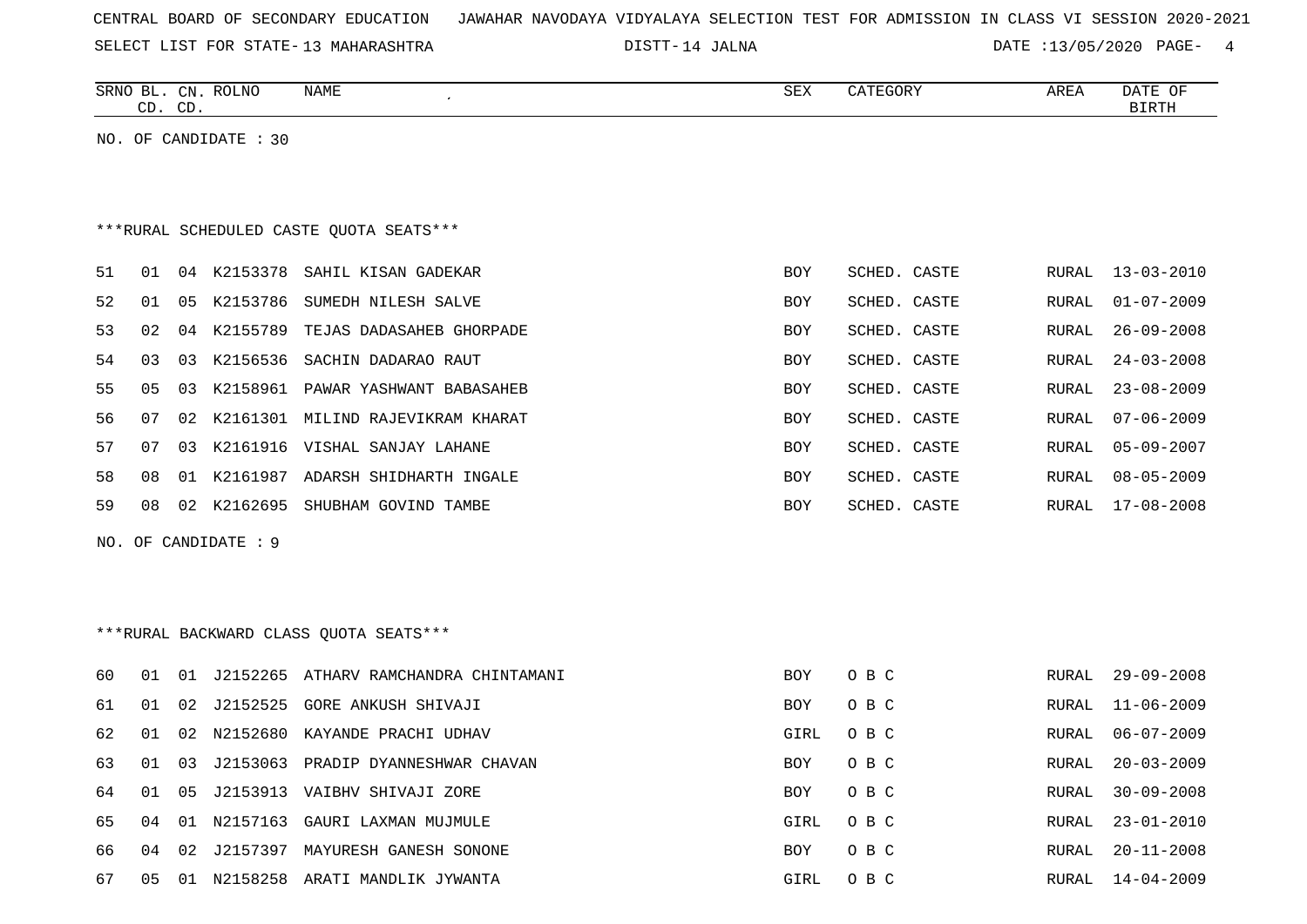SELECT LIST FOR STATE- DISTT- 13 MAHARASHTRA

DISTT-14 JALNA 14 CONTROLLER DATE :13/05/2020 PAGE- 5

|                       | CD. CD.                                |    | SRNO BL. CN. ROLNO | NAME                                     | SEX        | CATEGORY | AREA  | DATE OF<br>BIRTH |  |  |  |
|-----------------------|----------------------------------------|----|--------------------|------------------------------------------|------------|----------|-------|------------------|--|--|--|
|                       | ***RURAL BACKWARD CLASS QUOTA SEATS*** |    |                    |                                          |            |          |       |                  |  |  |  |
| 68                    | 05                                     |    |                    | 01 J2158351 BHOJANE TULASHIDAS SATYABHAN | BOY        | O B C    |       | RURAL 20-06-2009 |  |  |  |
| 69                    | 05                                     |    |                    | 02 N2158875 NIKITA TUSHAR DHAGE          | GIRL       | O B C    |       | RURAL 04-07-2009 |  |  |  |
| 70                    | 07                                     |    |                    | 01 J2160845 AJINKYA SUBHASH RATHOD       | <b>BOY</b> | O B C    | RURAL | 29-02-2008       |  |  |  |
| 71                    | 07                                     |    |                    | 03 J2161701 SHIVANAND DNYANESHWAR SOSE   | BOY        | O B C    | RURAL | $23 - 05 - 2009$ |  |  |  |
| 72                    | 07                                     |    |                    | 03 N2161896 VANDANA DIGAMBAR SARGAR      | GIRL       | O B C    |       | RURAL 01-05-2009 |  |  |  |
| 73                    | 08                                     |    |                    | 01 N2162304 KU.SONAL DARASING CHANDEL    | GIRL       | O B C    |       | RURAL 06-06-2009 |  |  |  |
| 74                    | 08                                     | 01 | J2162347           | MAYUR SHANKAR SONUNKAR                   | BOY        | O B C    | RURAL | $26 - 06 - 2009$ |  |  |  |
| 75                    | 08                                     |    |                    | 02 N2162688 SHRUTI VITTHAL SONUNE        | GIRL       | O B C    |       | RURAL 13-10-2009 |  |  |  |
| NO. OF CANDIDATE : 16 |                                        |    |                    |                                          |            |          |       |                  |  |  |  |

# \*\*\*RURAL SCHEDULED TRIBE QUOTA SEATS\*\*\*

|  |  | 76 02 01 L2154160 AJINKYA KAILAS TAYDE           | <b>BOY</b> | SCHED. TRIBE | RURAL 28-02-2009 |
|--|--|--------------------------------------------------|------------|--------------|------------------|
|  |  | 77 05 03 L2159110 RAO SHRAVAN NARAYAN            | BOY        | SCHED. TRIBE | RURAL 04-08-2009 |
|  |  | 78 08 01 L2162270 KHELBADE SAMADHAN DATTA        | <b>BOY</b> | SCHED. TRIBE | RURAL 01-01-2010 |
|  |  | 79 08 01 P2162437 POONAM BALAJI MORE             | GIRL       | SCHED. TRIBE | RURAL 12-04-2009 |
|  |  | 80 08 02 L2162482 PRUTHVIRAJ PARMESHWAR PANDHARE | BOY        | SCHED. TRIBE | RURAL 11-09-2009 |

NO. OF CANDIDATE : 5

TOTAL SELECTED CANDIDATE : 80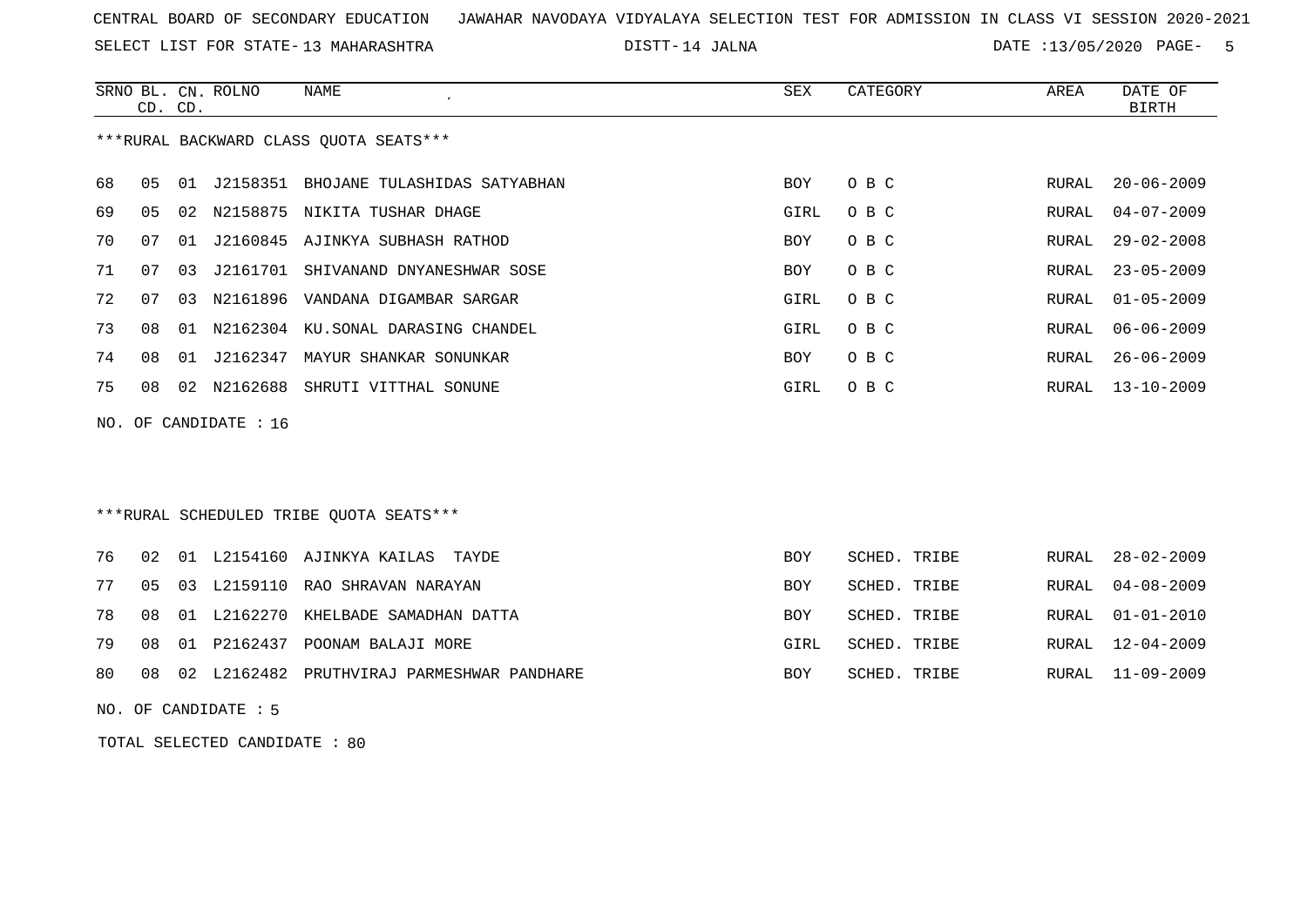SELECT LIST FOR STATE- DISTT- 13 MAHARASHTRA

15 HINGOLI DATE :13/05/2020 PAGE- 1

|    |    | CD. CD. | SRNO BL. CN. ROLNO     | NAME                                       | SEX        | CATEGORY       | AREA  | DATE OF<br><b>BIRTH</b> |
|----|----|---------|------------------------|--------------------------------------------|------------|----------------|-------|-------------------------|
|    |    |         | ***OPEN UR SEATS***    |                                            |            |                |       |                         |
| 1  | 02 |         |                        | 02 M2164901 JANHAVI DESHMUKH               | GIRL       | GENERAL        | RURAL | 13-09-2009              |
| 2  | 02 |         |                        | 02 A2165014 MANAS SUSHIL KADAM             | BOY        | <b>GENERAL</b> | URBAN | $03 - 01 - 2009$        |
| 3  | 02 |         | 04 J2165507            | SHIVANAND SANJAY DINDE                     | <b>BOY</b> | O B C          | RURAL | $23 - 06 - 2009$        |
| 4  | 02 |         |                        | 04 L2165776 VEDANT BOYANE                  | BOY        | SCHED. TRIBE   | RURAL | $29 - 05 - 2009$        |
| 5  | 04 |         | 01 J2167339            | GANPAT DNYANOBA CHAUDHARY                  | BOY        | O B C          | RURAL | $03 - 07 - 2008$        |
| 6  | 04 |         |                        | 05 M2168070 SUJATA MADHUKARARAO CHAVAN     | GIRL       | GENERAL        | RURAL | 19-01-2009              |
| 7  | 05 |         |                        | 01 M2168426 ANUSHKA JAGNNATH CHAVAN        | GIRL       | GENERAL        | RURAL | 16-09-2009              |
| 8  | 05 |         |                        | 01 J2168715 GANESH NAMDEV SONTAKKE         | BOY        | O B C          | RURAL | 25-08-2009              |
|    |    |         | NO. OF CANDIDATE : 8   | *** OPEN SCHEDULED CASTE QUOTA SEATS***    |            |                |       |                         |
| 9  | 01 |         |                        | 02 K2163421 KARTIK RAVI KARDILE            | BOY        | SCHED. CASTE   | RURAL | $30 - 07 - 2008$        |
| 10 | 01 |         |                        | 05 K2164537 YASHRAJ HANUMAN SADAWARTE      | BOY        | SCHED. CASTE   | RURAL | $07 - 05 - 2009$        |
| 11 | 03 |         |                        | 02 02166422 NISHA SHANKAR KHANDARE         | GIRL       | SCHED. CASTE   | RURAL | $14 - 03 - 2009$        |
|    |    |         | NO. OF CANDIDATE : $3$ |                                            |            |                |       |                         |
|    |    |         |                        | *** OPEN DISABLED QUOTA SEATS***           |            |                |       |                         |
| 12 | 01 |         |                        | 01 M2163106 BHALERAO PUJA GAJANAN          | GIRL       | GENERAL        | RURAL | $08 - 07 - 2009$        |
| 13 |    |         |                        | 04 01 J2167312 DNYANESHWAR VITTHAL BHUMARE | <b>BOY</b> | O B C          | RURAL | $30 - 08 - 2009$        |

14 05 03 J2169719 SARTHAK ANANTA AVHAD BOY O B C RURAL 06-11-2008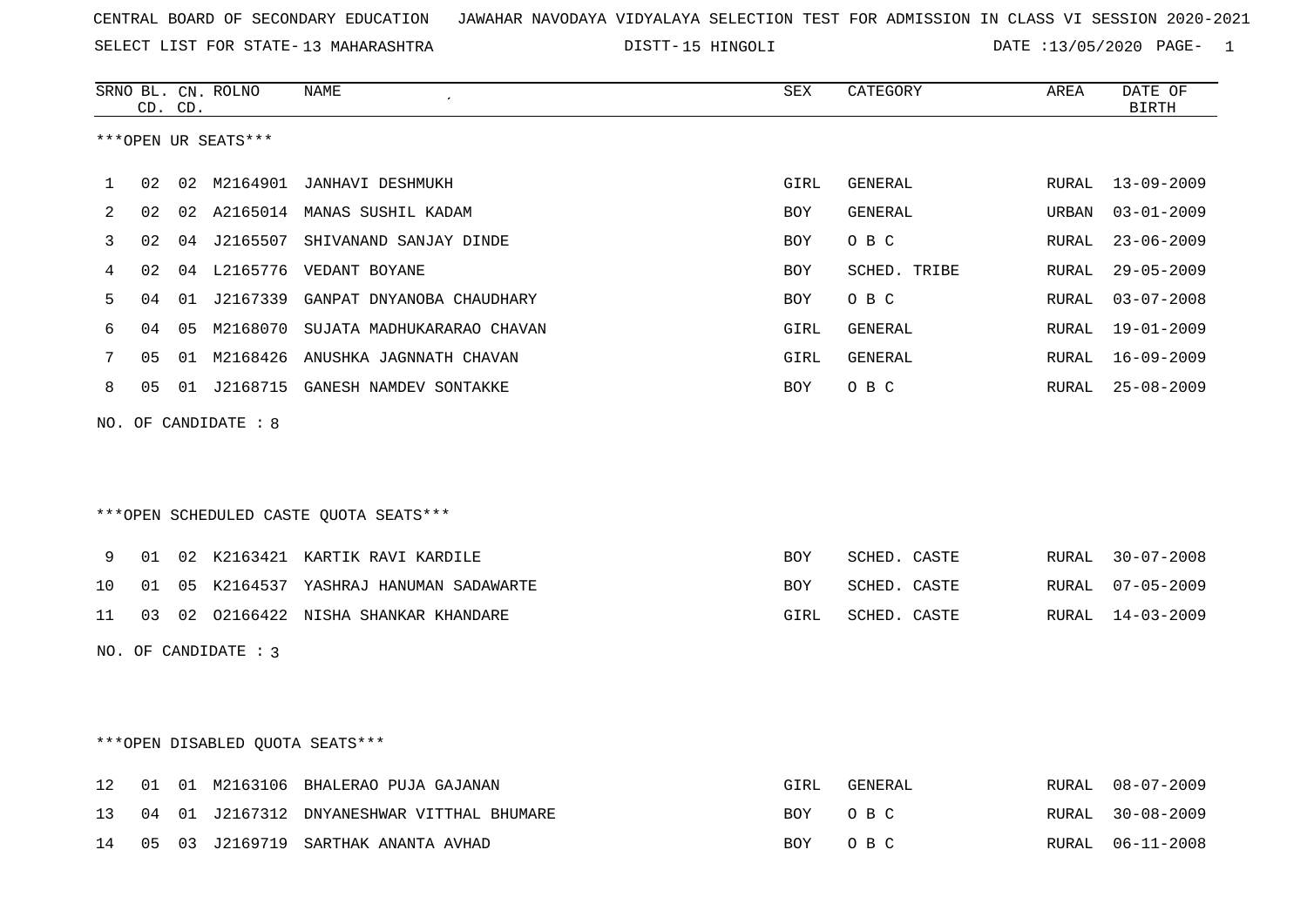| CENTRAL BOARD OF SECONDARY EDUCATION – JAWAHAR NAVODAYA VIDYALAYA SELECTION TEST FOR ADMISSION IN CLASS VI SESSION 2020-2021 |  |  |  |  |
|------------------------------------------------------------------------------------------------------------------------------|--|--|--|--|
|------------------------------------------------------------------------------------------------------------------------------|--|--|--|--|

SELECT LIST FOR STATE- DISTT- 13 MAHARASHTRA 15 HINGOLI DATE :13/05/2020 PAGE- 2

|    |    | CD. CD. | SRNO BL. CN. ROLNO     | NAME                                      | SEX        | CATEGORY     | AREA  | DATE OF<br><b>BIRTH</b> |
|----|----|---------|------------------------|-------------------------------------------|------------|--------------|-------|-------------------------|
|    |    |         | NO. OF CANDIDATE : 3   |                                           |            |              |       |                         |
|    |    |         |                        |                                           |            |              |       |                         |
|    |    |         |                        |                                           |            |              |       |                         |
|    |    |         |                        | *** OPEN BACKWARD CLASS QUOTA SEATS***    |            |              |       |                         |
| 15 | 01 |         | 04 N2164049            | SANVI SAMADHAN ADHALKAR                   | GIRL       | O B C        | RURAL | $23 - 04 - 2009$        |
| 16 | 03 | 03      | J2166790               | SHIVRAJ KANHUJI PHALE                     | BOY        | O B C        | RURAL | $10 - 03 - 2009$        |
| 17 | 04 |         | 04 N2167940            | SHAURYA SAMBHAJI SAKHARE                  | GIRL       | O B C        | RURAL | $02 - 11 - 2009$        |
| 18 | 04 | 05      |                        | J2168074 SUMIT DNYANOBA WALE              | BOY        | O B C        | RURAL | $05 - 05 - 2009$        |
| 19 | 05 |         |                        | 01 J2168677 DORLE VITTHAL GAJANAN         | BOY        | O B C        | RURAL | $02 - 10 - 2009$        |
|    |    |         | NO. OF CANDIDATE : 5   |                                           |            |              |       |                         |
|    |    |         |                        |                                           |            |              |       |                         |
|    |    |         |                        |                                           |            |              |       |                         |
|    |    |         |                        | *** OPEN SCHEDULED TRIBE QUOTA SEATS***   |            |              |       |                         |
|    |    |         |                        |                                           |            |              |       |                         |
| 20 |    |         |                        | 02 03 L2165308 ROHAN JANGEPALLEWAD        | BOY        | SCHED. TRIBE | RURAL | 16-03-2010              |
|    |    |         | NO. OF CANDIDATE : 1   |                                           |            |              |       |                         |
|    |    |         |                        |                                           |            |              |       |                         |
|    |    |         |                        |                                           |            |              |       |                         |
|    |    |         | ***RURAL OPEN SEATS*** |                                           |            |              |       |                         |
| 21 | 01 | 03      | M2163671               | PALLAVI NARAYAN SHINDE                    | GIRL       | GENERAL      | RURAL | $02 - 02 - 2009$        |
| 22 | 01 | 05      |                        | J2164288 SOLANKE SHIVAM MADHAV            | <b>BOY</b> | O B C        | RURAL | $26 - 10 - 2008$        |
| 23 | 01 |         |                        | 05 I2164324 SUMIT SANTOSH JADHAV          | BOY        | GENERAL      | RURAL | $03 - 05 - 2008$        |
| 24 | 01 |         |                        | 05 K2164370 TEJAS DATTA TAPASE            | BOY        | SCHED. CASTE | RURAL | $10 - 06 - 2009$        |
| 25 | 01 | 05      |                        | J2164371 TEJAS KIRAN NAGARE               | BOY        | O B C        | RURAL | $26 - 11 - 2008$        |
| 26 | 02 |         |                        | 01 I2164745 BHUJANGRAO VITTHALRAO NARWADE | BOY        | GENERAL      | RURAL | $01 - 08 - 2008$        |
| 27 |    |         |                        | 02 02 I2164898 JADHAV SHIVRAJ BALAJI      | BOY        | GENERAL      |       | RURAL 19-02-2009        |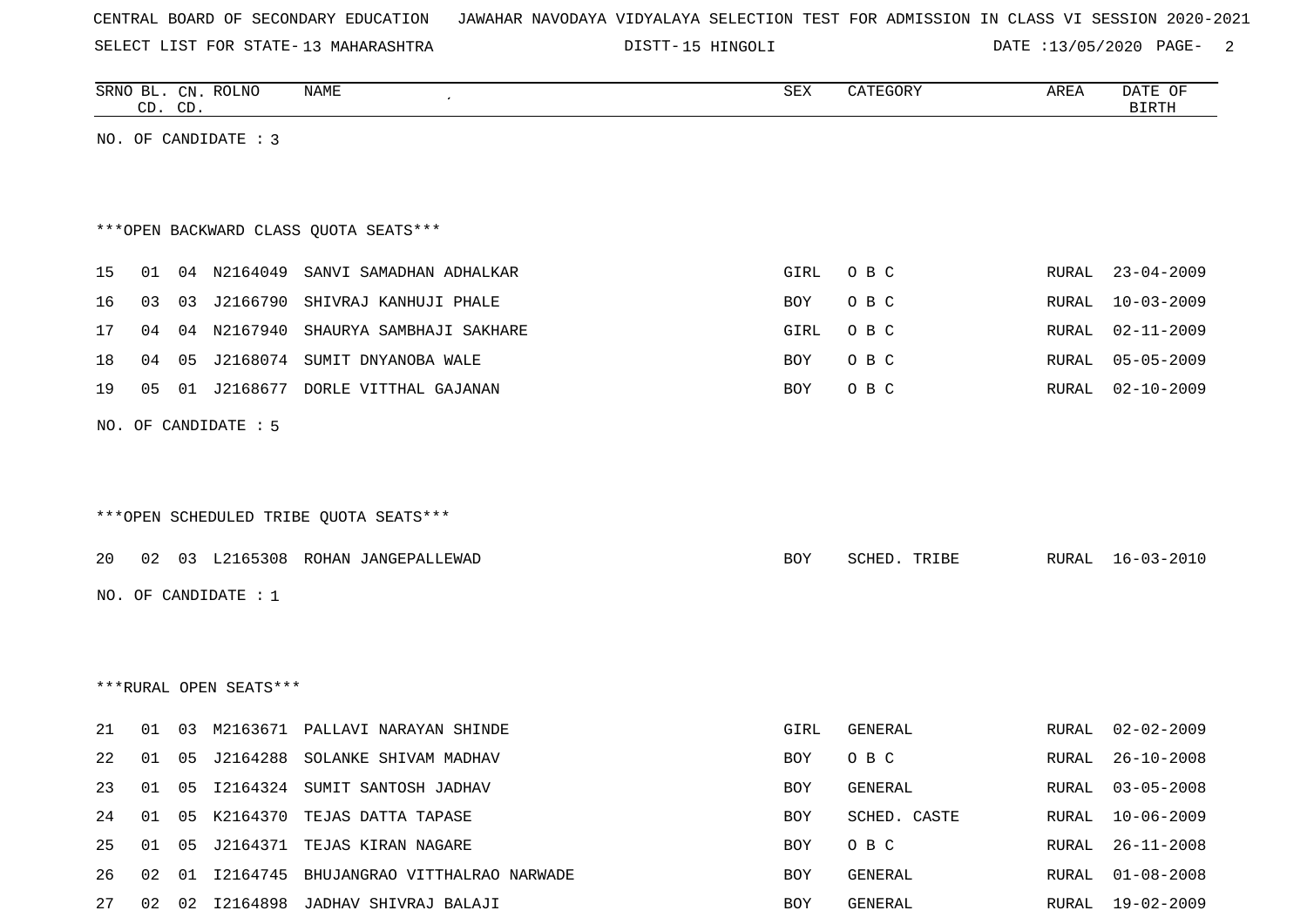SELECT LIST FOR STATE- DISTT- 13 MAHARASHTRA

15 HINGOLI DATE :13/05/2020 PAGE- 3

|    | CD. CD. |    | SRNO BL. CN. ROLNO     | NAME                              | SEX        | CATEGORY       | AREA         | DATE OF<br><b>BIRTH</b> |
|----|---------|----|------------------------|-----------------------------------|------------|----------------|--------------|-------------------------|
|    |         |    | ***RURAL OPEN SEATS*** |                                   |            |                |              |                         |
| 28 | 02      | 02 |                        | 12165098 NISHANT DESHMUKH         | <b>BOY</b> | GENERAL        | <b>RURAL</b> | $07 - 03 - 2009$        |
| 29 | 02      | 03 |                        | 12165211 PRATHMESH GAJANAN BELE   | BOY        | GENERAL        | RURAL        | $22 - 06 - 2009$        |
| 30 | 02      | 04 | M2165532               | SHRAVANI SURYAWANSHI              | GIRL       | GENERAL        | RURAL        | $24 - 08 - 2009$        |
| 31 | 02      | 04 |                        | N2165763 VAISHNAVI RUDRAJI KANODE | GIRL       | O B C          | <b>RURAL</b> | $01 - 03 - 2008$        |
| 32 | 03      | 01 | I2166183               | JAY GOPALKRUSHAN KOLHAL           | <b>BOY</b> | <b>GENERAL</b> | RURAL        | $06 - 10 - 2009$        |
| 33 | 03      | 02 | I2166626               | ROHAN BABURAO TALE                | BOY        | GENERAL        | RURAL        | $03 - 06 - 2009$        |
| 34 | 03      | 03 | J2166755               | SHASHANK ARVIND DESHMUKH          | <b>BOY</b> | O B C          | <b>RURAL</b> | $30 - 10 - 2008$        |
| 35 | 03      | 03 |                        | J2166964 VAIBHAV VILAS LANDE      | BOY        | O B C          | RURAL        | $22 - 10 - 2009$        |
| 36 | 03      | 03 |                        | M2167019 VIDYA LODE               | GIRL       | <b>GENERAL</b> | RURAL        | $25 - 11 - 2009$        |
|    |         |    |                        |                                   |            |                |              |                         |
| 37 | 03      | 03 |                        | J2167084 YOGESH VISHVMBHAR MITKAR | <b>BOY</b> | O B C          | <b>RURAL</b> | $15 - 12 - 2009$        |
| 38 | 04      | 01 | I2167325               | GAJANAN SUDHAKAR DHOBALE          | BOY        | GENERAL        | RURAL        | $26 - 12 - 2008$        |
| 39 | 04      | 03 | L2167656               | PAVAN PRALHAD SABLE               | <b>BOY</b> | SCHED. TRIBE   | <b>RURAL</b> | $15 - 05 - 2007$        |
| 40 | 04      | 03 | M2167759               | PUNAM PRAKASH SOLANKE             | GIRL       | GENERAL        | RURAL        | $16 - 08 - 2008$        |
| 41 | 04      | 03 | I2167784               | RAKHONDE TUSHAR DATTARAO          | <b>BOY</b> | GENERAL        | <b>RURAL</b> | $20 - 09 - 2008$        |
| 42 | 04      | 05 | I2168121               | UMESH SHRIDHAR SOLANKE            | BOY        | <b>GENERAL</b> | RURAL        | $12 - 04 - 2009$        |
| 43 | 04      | 05 | I2168169               | VANSH SANDIP SOMANI               | BOY        | GENERAL        | RURAL        | $17 - 04 - 2009$        |
| 44 | 05      | 02 | I2168846               | JADHAV KRISHNA YADAV              | <b>BOY</b> | GENERAL        | <b>RURAL</b> | $16 - 07 - 2009$        |
| 45 | 05      | 02 |                        | J2169034 KUBDE KARTIK VIJAY       | BOY        | O B C          | <b>RURAL</b> | $25 - 11 - 2009$        |
| 46 | 05      | 03 | I2169255               | PARTH MOHANRAO SHINDE             | <b>BOY</b> | GENERAL        | RURAL        | $07 - 07 - 2009$        |
| 47 | 05      | 04 | I2169827               | SHIVAM MUNJAJI SAWANT             | BOY        | GENERAL        | RURAL        | 15-02-2009              |
| 48 | 05      | 04 | I2169866               | SHIVSHANKAR DEVRAO CHAKOR         | <b>BOY</b> | GENERAL        | <b>RURAL</b> | $25 - 04 - 2009$        |
| 49 | 05      | 04 | I2170003               | SOLANKE PAVAN MAROTI              | <b>BOY</b> | GENERAL        | RURAL        | $15 - 08 - 2009$        |
| 50 | 05      | 04 | J2170056               | SUMIT GANESH VIR                  | BOY        | O B C          | RURAL        | $05 - 03 - 2009$        |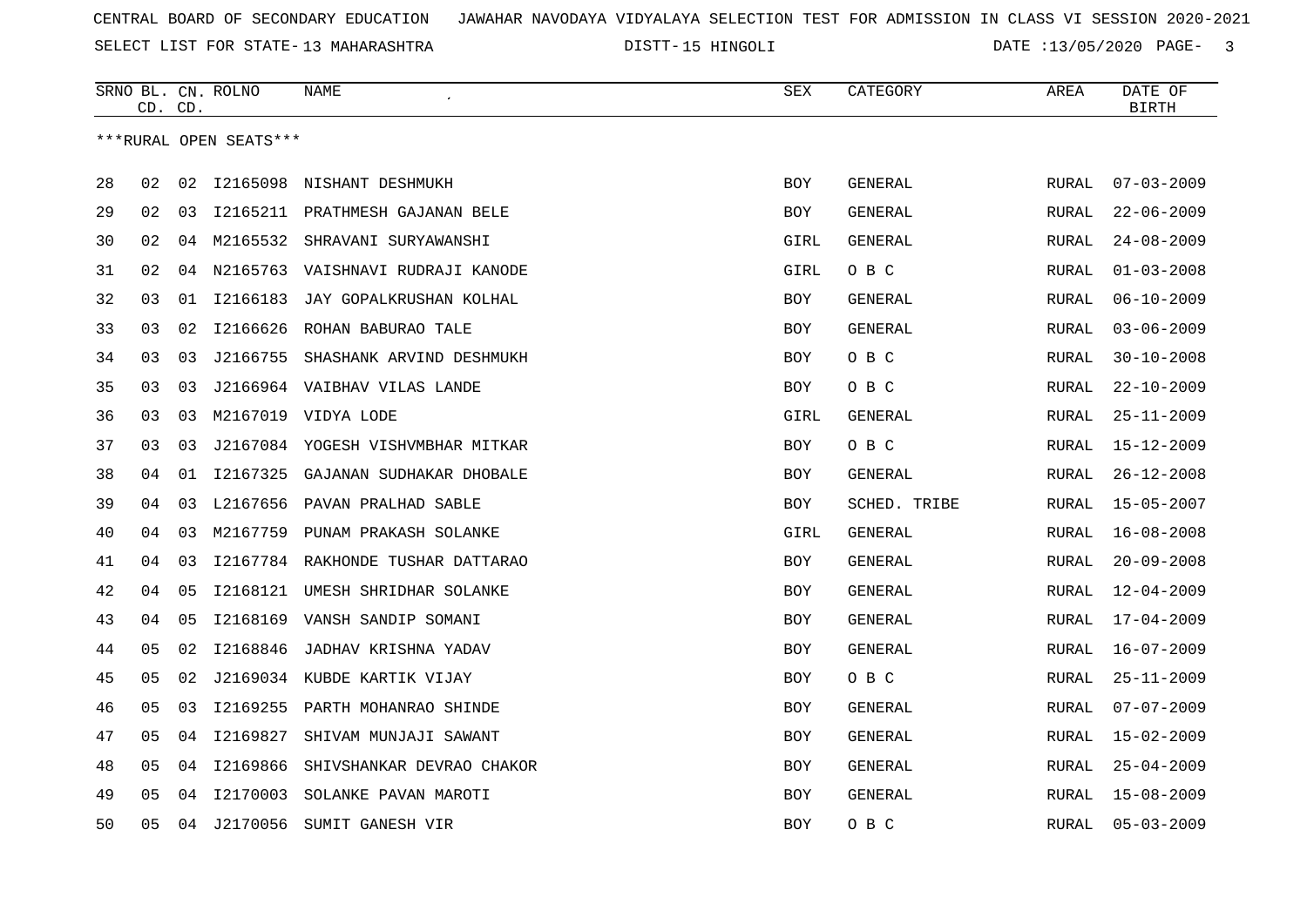| CENTRAL BOARD OF SECONDARY EDUCATION – JAWAHAR NAVODAYA VIDYALAYA SELECTION TEST FOR ADMISSION IN CLASS VI SESSION 2020-2021 |  |  |  |
|------------------------------------------------------------------------------------------------------------------------------|--|--|--|
|------------------------------------------------------------------------------------------------------------------------------|--|--|--|

SELECT LIST FOR STATE- DISTT- 13 MAHARASHTRA 15 HINGOLI DATE :13/05/2020 PAGE- 4

| SRNO<br>BL<br>$\cap$<br>ىب | $\cap$ <sub>NT</sub><br>◡⊥៶<br>$\cap$<br>◡ | $DT$ $NTC$<br>ULINC | NAME | C <sub>0</sub><br>∆∟د |  | AREA | OF<br>יים µר<br>וזיחת דת |
|----------------------------|--------------------------------------------|---------------------|------|-----------------------|--|------|--------------------------|
|                            |                                            |                     |      |                       |  |      |                          |

NO. OF CANDIDATE : 30

# \*\*\*RURAL SCHEDULED CASTE QUOTA SEATS\*\*\*

| 51 | O 1 | 03    | 02163825 | PRERANA SANJAY DUDHADE   | GIRL       | SCHED. CASTE |       | RURAL 18-01-2009 |
|----|-----|-------|----------|--------------------------|------------|--------------|-------|------------------|
| 52 | 03  | O 1   | K2166187 | JEEVAK MADHUKAR BHISE    | <b>BOY</b> | SCHED, CASTE | RURAL | $04 - 04 - 2010$ |
| 53 | 03  | 03    | K2166731 | SANVIDHAN BHALERAO       | <b>BOY</b> | SCHED, CASTE |       | RURAL 15-06-2009 |
| 54 | 03  | 03    | K2167044 | VISHVAJEET KHILLARE      | BOY        | SCHED. CASTE | RURAL | $10 - 08 - 2010$ |
| 55 | 05  | . O 1 | K2168267 | AARYEN DIVAKER JAWALE    | <b>BOY</b> | SCHED. CASTE | RURAL | $13 - 02 - 2010$ |
| 56 | 05  | . O 1 | 02168331 | AKANKSHA SURYABHAN ALANE | GIRL       | SCHED. CASTE |       | RURAL 14-12-2008 |
| 57 | 05  | . O 1 | 02168386 | ANJALI ANNASAHEB THORAT  | GIRL       | SCHED, CASTE | RURAL | $02 - 07 - 2009$ |
| 58 | 05  | 03    | 02169324 | PRAGATI SHIVAJI INGOLE   | GIRL       | SCHED. CASTE | RURAL | $09 - 03 - 2009$ |
| 59 | 05  | 03    | 02169605 | SALVE SEEMA MADHAV       | GIRL       | SCHED. CASTE | RURAL | $18 - 09 - 2009$ |
|    |     |       |          |                          |            |              |       |                  |

NO. OF CANDIDATE : 9

# \*\*\*RURAL BACKWARD CLASS QUOTA SEATS\*\*\*

| 60 | 02 | . N 1 | J2164582 | ADITYA AJAY CHAUDHARI     | BOY        | O B C | RURAL | $25 - 07 - 2009$ |
|----|----|-------|----------|---------------------------|------------|-------|-------|------------------|
| 61 | 02 | 02    | J2165108 | OM DILIP KALE             | BOY        | O B C | RURAL | $05 - 10 - 2009$ |
| 62 | 02 | 02    | N2165184 | PRACHI ANIL BHANDARE      | GIRL       | O B C | RURAL | 13-10-2009       |
| 63 | 02 | 04    | J2165601 | SOHAM VILAS SAKHARE       | BOY        | O B C | RURAL | 15-03-2009       |
| 64 | 03 | 03    | N2166754 | SHARADA VIJAY KURWADE     | GIRL       | O B C | RURAL | $03 - 08 - 2009$ |
| 65 | 04 | 04    | J2167839 | SACHIN RAMRAO POLE        | <b>BOY</b> | O B C | RURAL | 08-08-2009       |
| 66 | 05 | 01    | N2168557 | BODHANE SANSKRUTI KHEMAJI | GIRL       | O B C | RURAL | 02-12-2008       |
| 67 | 05 | . 0.1 | N2168560 | CHAITALI MANIKA GADGIE    | GIRL       | O B C | RURAL | $15 - 08 - 2008$ |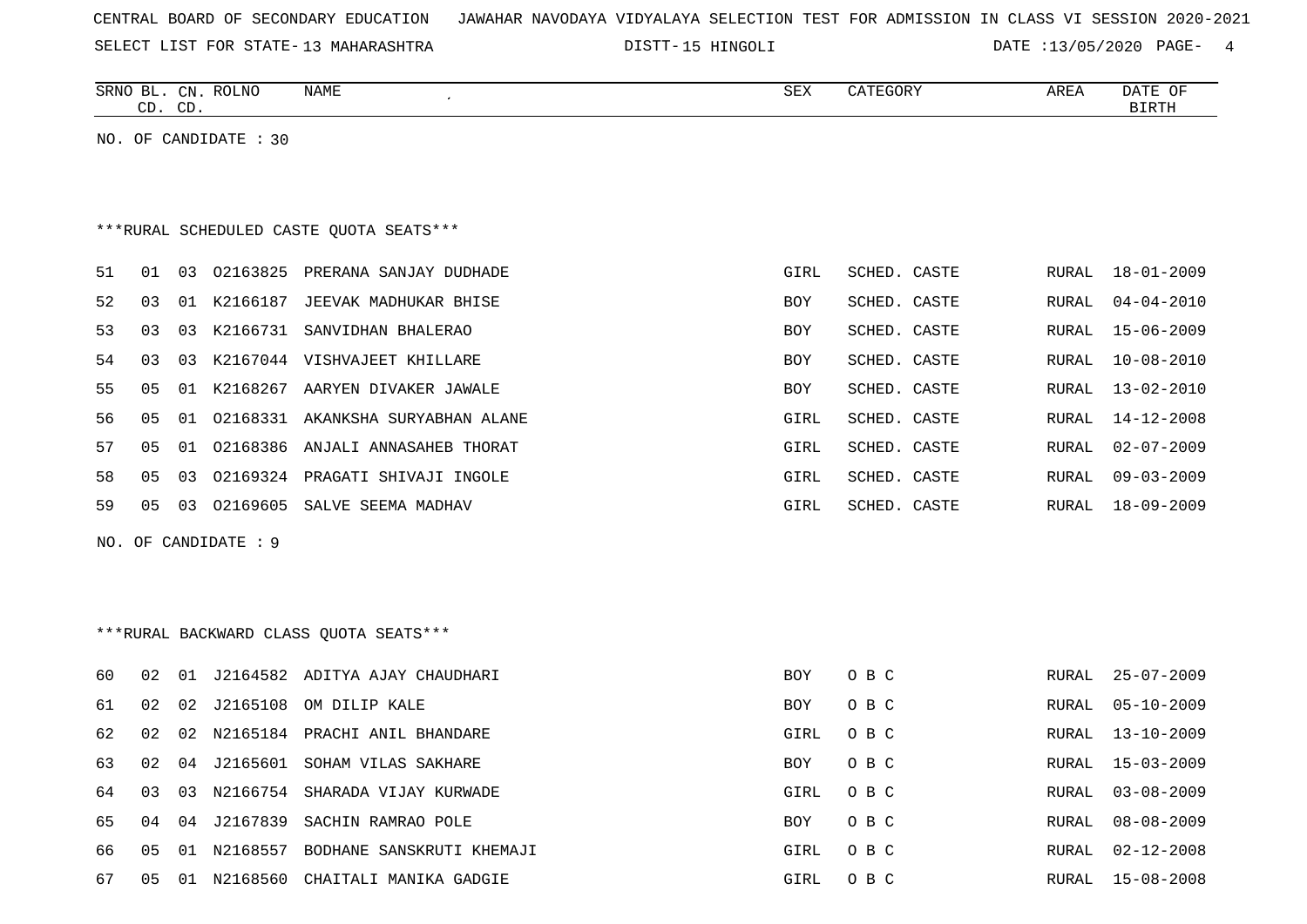SELECT LIST FOR STATE- DISTT- 13 MAHARASHTRA

15 HINGOLI DATE :13/05/2020 PAGE- 5

|     | CD. CD.        |    | SRNO BL. CN. ROLNO | <b>NAME</b>                             | SEX        | CATEGORY     | AREA  | DATE OF<br><b>BIRTH</b> |
|-----|----------------|----|--------------------|-----------------------------------------|------------|--------------|-------|-------------------------|
|     |                |    |                    | *** RURAL BACKWARD CLASS QUOTA SEATS*** |            |              |       |                         |
| 68  | 0 <sub>5</sub> | 02 | J2168805           | GOVIND RAMKISHAN KHARATE                | <b>BOY</b> | O B C        | RURAL | $06 - 09 - 2009$        |
| 69  | 0 <sub>5</sub> | 02 | J2169069           | MAHAJAN MANMATH MURLIDHAR               | <b>BOY</b> | O B C        | RURAL | $27 - 07 - 2008$        |
| 70  | 05             | 03 | J2169326           | PRAJESH PANKAJ MUDHOLKAR                | BOY        | O B C        | RURAL | $24 - 09 - 2009$        |
| 71  | 05             | 03 |                    | N2169574 SAKHARE VAISHNAVI SURESH       | GIRL       | O B C        | RURAL | $25 - 08 - 2009$        |
| 72  | 0 <sub>5</sub> | 03 | N2169729           | SATPUTE JANHAVI PRAVIN                  | GIRL       | O B C        | RURAL | $25 - 10 - 2009$        |
| 73  | 0 <sub>5</sub> | 03 | J2169737           | SAVATA BALAJI THORVAT                   | BOY        | O B C        | RURAL | $15 - 08 - 2009$        |
| 74  | 05             | 04 | N2169983           | SIDDHI KANCHANGIRE                      | GIRL       | O B C        | RURAL | $14 - 03 - 2009$        |
| 75  | 0 <sub>5</sub> | 04 | N2170018           | SONALI RANGNATH AWAD                    | GIRL       | O B C        | RURAL | $14 - 08 - 2008$        |
| NO. |                |    | OF CANDIDATE : 16  |                                         |            |              |       |                         |
|     |                |    |                    |                                         |            |              |       |                         |
|     |                |    |                    |                                         |            |              |       |                         |
|     |                |    |                    | ***RURAL SCHEDULED TRIBE OUOTA SEATS*** |            |              |       |                         |
| 76  | 01             | 03 | P2163721           | PHOLE TRUPTI DATTA                      | GIRL       | SCHED. TRIBE | RURAL | $07 - 07 - 2009$        |
| 77  | 02             |    |                    | 01 L2164560 AAKASH LAKHADE              | <b>BOY</b> | SCHED. TRIBE | RURAL | 11-08-2009              |

78 02 01 L2164832 GAJANAN UTTAM KHUDE BOY SCHED. TRIBE ROY SCHED. TRIBE RURAL 08-06-2009 79 03 01 L2166099 GANESH KAILAS INGALE BOY SCHED. TRIBE ROY SCHED. TRIBE RURAL 02-10-2009 80 04 03 P2167779 RAJSHREE CHHATRAGUN KHOKLE GIRL SCHED. TRIBE RURAL 20-10-2009

NO. OF CANDIDATE : 5

TOTAL SELECTED CANDIDATE : 80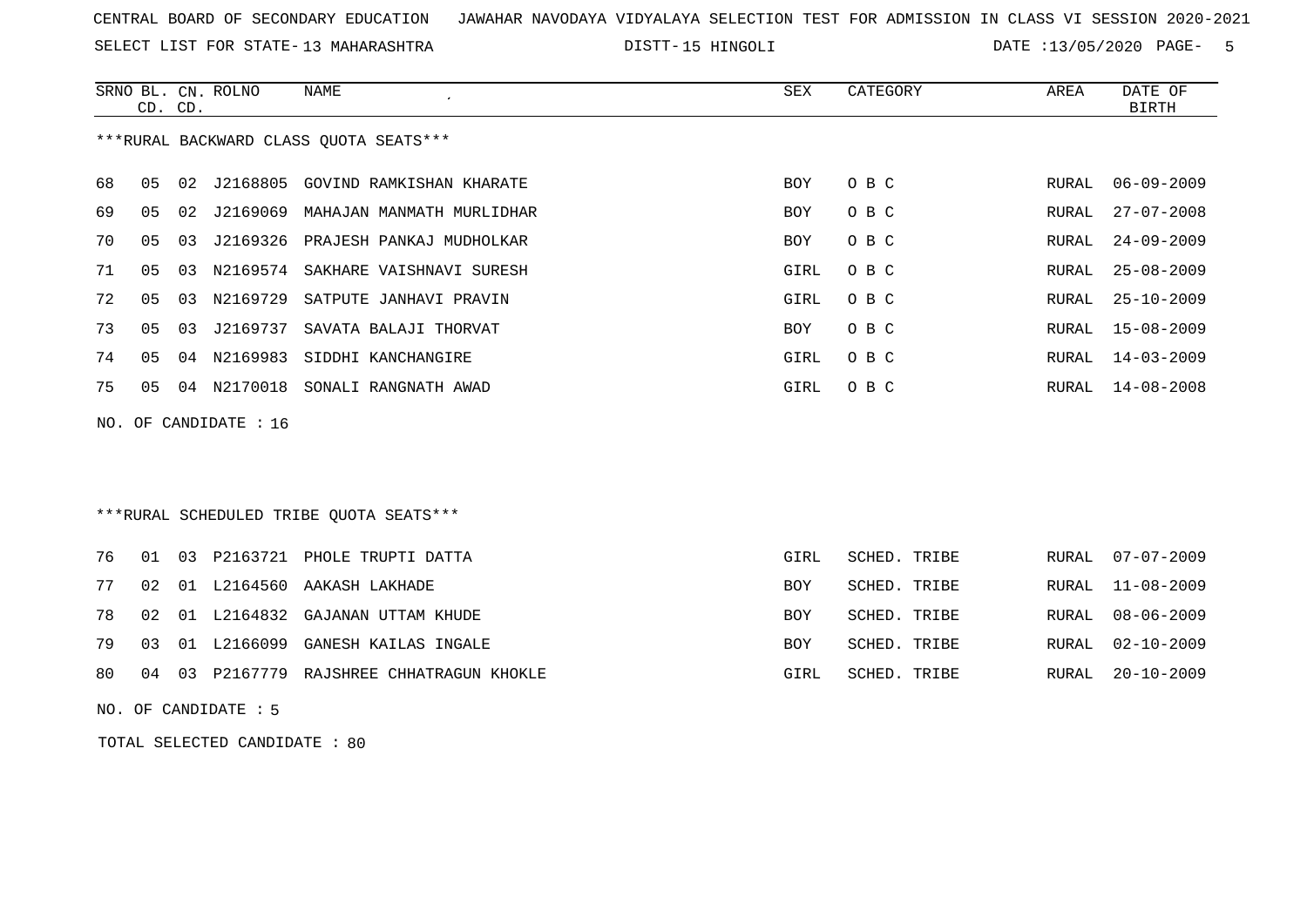SELECT LIST FOR STATE- DISTT- 13 MAHARASHTRA

DISTT-16 GONDIA 2020 DATE :13/05/2020 PAGE- 1

|              |    | CD. CD. | SRNO BL. CN. ROLNO   | <b>NAME</b>                                 | ${\tt SEX}$ | CATEGORY     | AREA  | DATE OF<br><b>BIRTH</b> |
|--------------|----|---------|----------------------|---------------------------------------------|-------------|--------------|-------|-------------------------|
|              |    |         | ***OPEN UR SEATS***  |                                             |             |              |       |                         |
| $\mathbf{1}$ | 01 | 07      | C2172261             | SUDHANSHU AJAY WASNIK                       | BOY         | SCHED. CASTE | URBAN | $06 - 11 - 2008$        |
| 2            | 01 | 07      |                      | B2172305 SWARNIM SANTOSH TEMBHARE           | <b>BOY</b>  | O B C        | URBAN | $19 - 02 - 2009$        |
| 3            | 02 |         |                      | 04 N2173664 VAIBHAVI KAILASH MESHRAM        | GIRL        | O B C        | RURAL | $16 - 08 - 2009$        |
| 4            | 03 |         |                      | 01 K2173824 ANUJ GAUTAM NANDESHWAR          | BOY         | SCHED. CASTE | RURAL | $13 - 09 - 2009$        |
| 5            | 04 |         |                      | 04 N2175368 VAISHNAVI ANILKUMAR KIRMORE     | GIRL        | O B C        | RURAL | $15 - 08 - 2009$        |
| 6            | 05 | 01      |                      | J2175485 ANSH RAJESHWAR CHAUDHARI           | BOY         | O B C        | RURAL | $01 - 03 - 2009$        |
| 7            | 05 |         |                      | 01 B2175508 AYUSH PRADIP TIRALE             | BOY         | O B C        | URBAN | $05 - 01 - 2010$        |
| 8            | 05 |         |                      | 01 N2175647 KANCHI MAHENDRA KAPSE           | GIRL        | O B C        | RURAL | $05 - 03 - 2009$        |
| 9            | 07 |         |                      | 02 N2177196 KU. PUNAM SATISH ZINGARE        | GIRL        | O B C        |       | $03 - 02 - 2010$        |
|              |    |         |                      |                                             |             |              | RURAL |                         |
|              |    |         | NO. OF CANDIDATE : 9 |                                             |             |              |       |                         |
|              |    |         |                      |                                             |             |              |       |                         |
|              |    |         |                      |                                             |             |              |       |                         |
|              |    |         |                      | ***OPEN SCHEDULED CASTE OUOTA SEATS***      |             |              |       |                         |
| 10           | 01 | 08      |                      | G2172514 VIDISHA KISHOR WASNIK              | GIRL        | SCHED. CASTE | URBAN | $03 - 10 - 2009$        |
| 11           | 06 |         |                      | 02 02176548 PRADNYA UMESH KOTANGALE         | GIRL        | SCHED. CASTE | RURAL | $29 - 04 - 2009$        |
| 12           | 06 |         |                      | 03 02176777 SUPRIYA RAVINDRAKUMAR TEMBHURNE | GIRL        | SCHED. CASTE | RURAL | $21 - 04 - 2009$        |
|              |    |         | NO. OF CANDIDATE : 3 |                                             |             |              |       |                         |
|              |    |         |                      |                                             |             |              |       |                         |
|              |    |         |                      |                                             |             |              |       |                         |
|              |    |         |                      | *** OPEN BACKWARD CLASS QUOTA SEATS***      |             |              |       |                         |
|              |    |         |                      |                                             |             |              |       |                         |

|  |  | 13 01 05 F2171644 PRANAVI UTTAMLAL TEMBHARE | GIRL OBC | URBAN 10-04-2009 |
|--|--|---------------------------------------------|----------|------------------|
|  |  | 14 01 07 F2172393 TRUPTI KAWALE             | GIRL OBC | URBAN 27-08-2009 |
|  |  | 15 02 01 N2172699 ANTRA JAGANNATH BOKADE    | GIRL OBC | RURAL 07-10-2009 |
|  |  | 16 06 02 J2176412 LAKHAN SUNILAL WANJARI    | BOY OBC  | RURAL 03-02-2009 |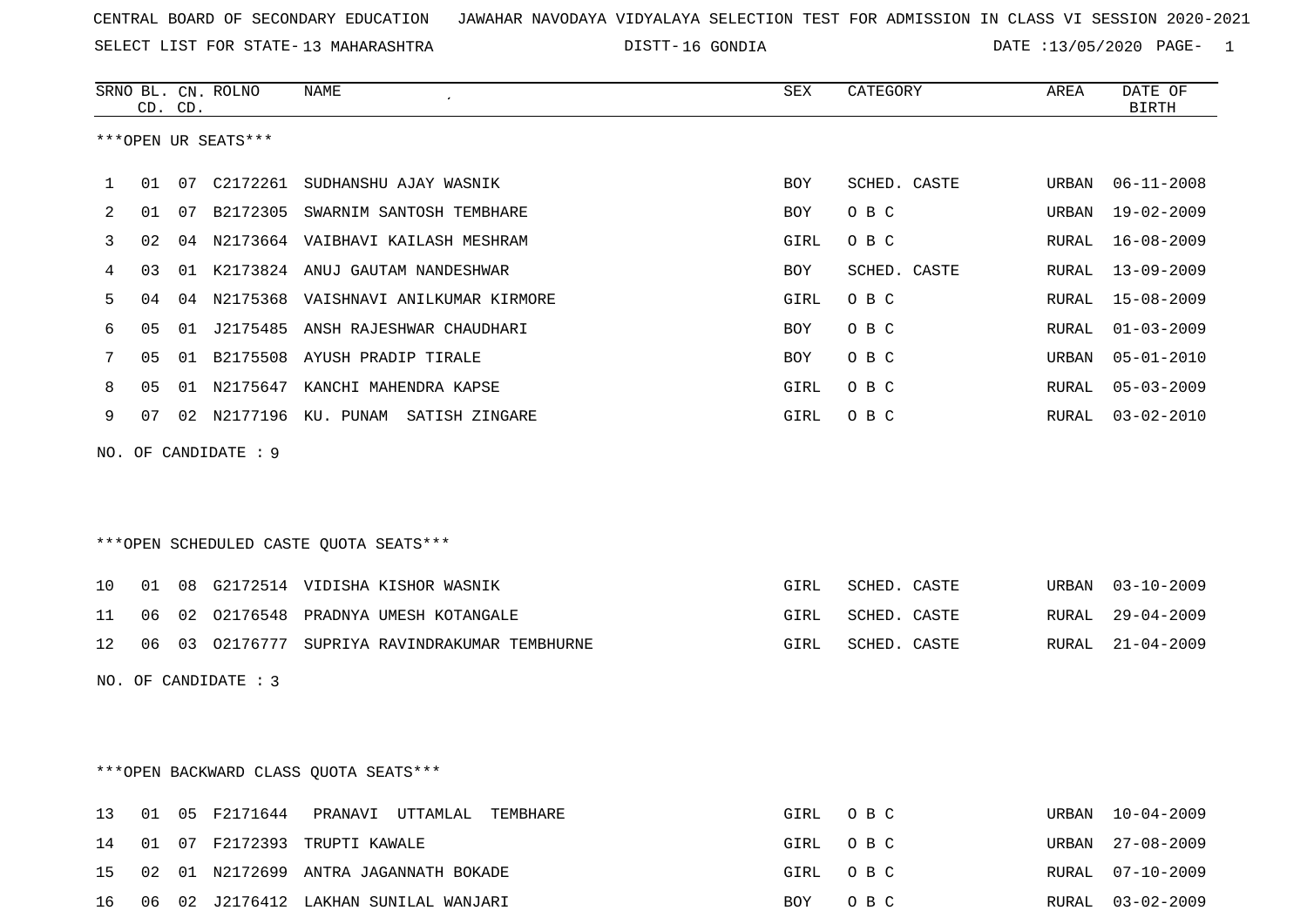SELECT LIST FOR STATE- DISTT- 13 MAHARASHTRA

16 GONDIA DATE :13/05/2020 PAGE- 2

|    |    | CD. CD. | SRNO BL. CN. ROLNO     | <b>NAME</b>                            | SEX  | CATEGORY     | AREA         | DATE OF<br><b>BIRTH</b> |
|----|----|---------|------------------------|----------------------------------------|------|--------------|--------------|-------------------------|
|    |    |         |                        | *** OPEN BACKWARD CLASS QUOTA SEATS*** |      |              |              |                         |
| 17 |    |         |                        | 06 02 J2176563 PRANAY ANIL RAJGIRE     | BOY  | O B C        |              | RURAL 12-06-2009        |
|    |    |         | NO. OF CANDIDATE : 5   |                                        |      |              |              |                         |
|    |    |         |                        | ***OPEN SCHEDULED TRIBE QUOTA SEATS*** |      |              |              |                         |
| 18 | 06 |         |                        | 03 L2176736 SHREYASH SUNIL BHIMATE     | BOY  | SCHED. TRIBE | RURAL        | $15 - 06 - 2009$        |
| 19 | 07 |         |                        | 01 L2176908 AKSHAD MANOJ GEDAM         | BOY  | SCHED. TRIBE | RURAL        | $25 - 04 - 2009$        |
| 20 | 07 |         |                        | 01 P2176914 ANANDI UMESH TARAM         | GIRL | SCHED. TRIBE | RURAL        | $10 - 03 - 2009$        |
|    |    |         | NO. OF CANDIDATE : 3   |                                        |      |              |              |                         |
|    |    |         |                        |                                        |      |              |              |                         |
|    |    |         |                        |                                        |      |              |              |                         |
|    |    |         | ***RURAL OPEN SEATS*** |                                        |      |              |              |                         |
| 21 | 01 |         | 02 L2170679            | BHOJRAJ SHALIKRAM FULKUWAR             | BOY  | SCHED. TRIBE | RURAL        | 19-12-2009              |
| 22 | 01 | 03      |                        | 12170937 GEET DEVSINGH PATLE           | BOY  | GENERAL      | RURAL        | $30 - 09 - 2009$        |
| 23 | 01 | 04      |                        | N2171225 LAVANNYA TULSIDAS NIMBEKAR    | GIRL | O B C        | <b>RURAL</b> | $06 - 10 - 2009$        |
| 24 | 01 | 04      | N2171232               | LEENA PATLE                            | GIRL | O B C        | <b>RURAL</b> | $29 - 03 - 2009$        |
| 25 | 01 | 04      |                        | N2171391 MRUDULA PARWATE               | GIRL | O B C        | RURAL        | $10 - 02 - 2009$        |
| 26 | 01 | 05      | J2171779               | RAHIL AMBULE                           | BOY  | O B C        | <b>RURAL</b> | $14 - 03 - 2009$        |
| 27 | 01 |         |                        | 06 N2172039 SANSKRUTI GANGADHAR GAUTAM | GIRL | O B C        | RURAL        | $06 - 03 - 2009$        |
| 28 | 01 | 06      |                        | N2172083 SHALINI MOTIRAM GAIDHANE      | GIRL | O B C        | RURAL        | $14 - 06 - 2009$        |
| 29 | 02 | 02      |                        | J2173248 PRAJAL AMARKANT BHAGAT        | BOY  | O B C        | <b>RURAL</b> | $30 - 04 - 2009$        |
| 30 | 02 | 03      |                        | J2173281 PREM CHANDEWAR                | BOY  | O B C        | RURAL        | $09 - 03 - 2009$        |
| 31 | 02 | 04      |                        | K2173617 TANMAY PRADIP RAMTEKE         | BOY  | SCHED. CASTE | <b>RURAL</b> | $18 - 09 - 2008$        |
| 32 | 03 | 01      |                        | J2173869 BHAVISHYA SUJIT HARINKHEDE    | BOY  | O B C        | RURAL        | $06 - 07 - 2009$        |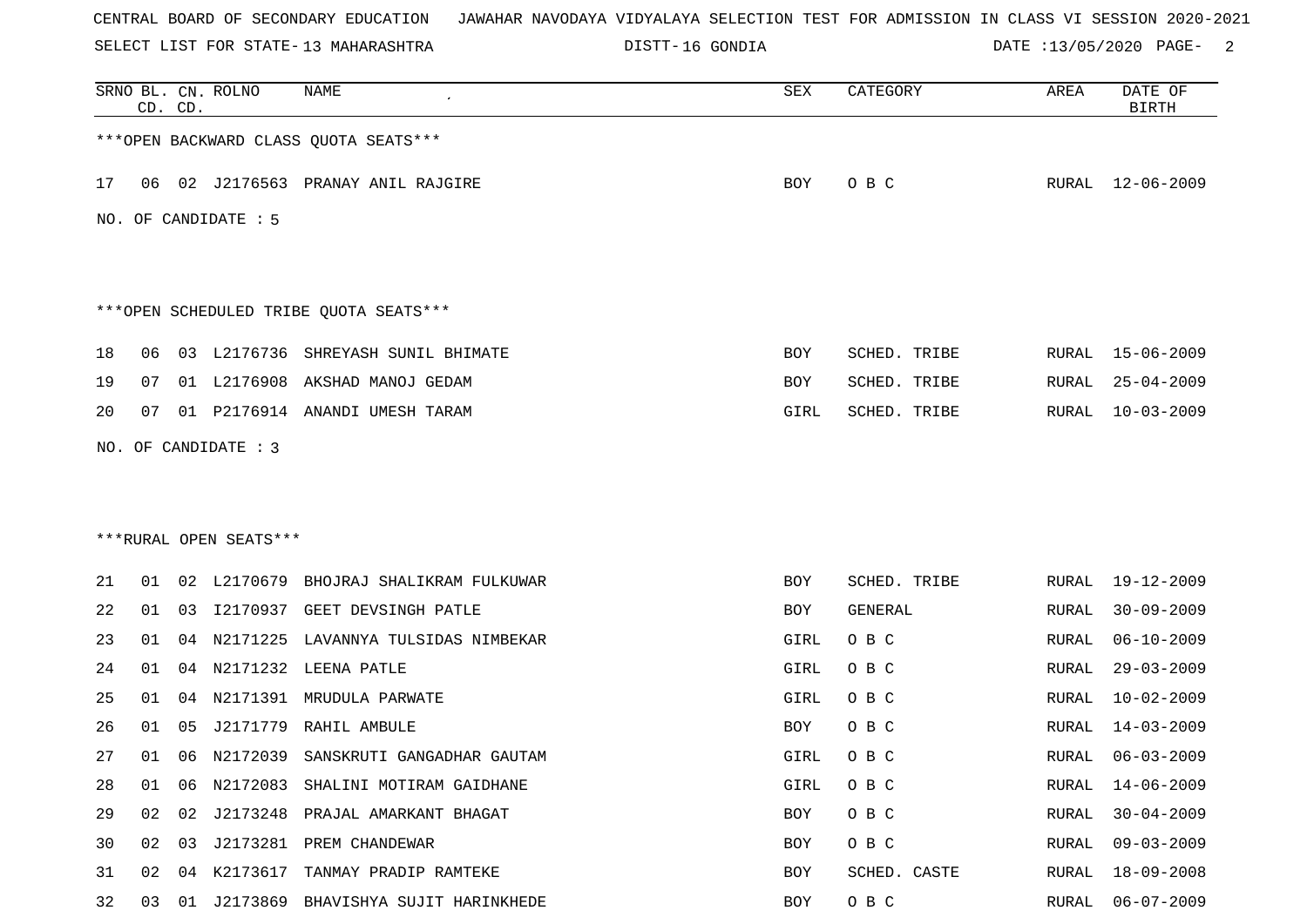SELECT LIST FOR STATE- DISTT- 13 MAHARASHTRA

DISTT-16 GONDIA  $\overline{DATE}$  :13/05/2020 PAGE- 3

|    | CD. CD. |                | SRNO BL. CN. ROLNO     | NAME                                      | <b>SEX</b> | CATEGORY     | AREA  | DATE OF<br><b>BIRTH</b> |
|----|---------|----------------|------------------------|-------------------------------------------|------------|--------------|-------|-------------------------|
|    |         |                | ***RURAL OPEN SEATS*** |                                           |            |              |       |                         |
| 33 | 03      |                |                        | 01 K2173934 DNYANAM NARENDRAKUMAR SHAHARE | <b>BOY</b> | SCHED. CASTE | RURAL | $10 - 08 - 2009$        |
| 34 | 03      | 03             |                        | N2174553 YOGINI MEGHARAJ BISEN            | GIRL       | O B C        | RURAL | $02 - 08 - 2009$        |
| 35 | 04      | 01             | 02174659               | AVANI PRAFULL GAYAKWAD                    | GIRL       | SCHED. CASTE | RURAL | $02 - 10 - 2009$        |
| 36 | 04      | 03             | N2175006               | PARUL MANOJ BAWANKAR                      | GIRL       | O B C        | RURAL | $05 - 05 - 2009$        |
| 37 | 05      | 01             | J2175543               | DEVANSH SATYAPRAKASH DOHARE               | BOY        | O B C        | RURAL | $16 - 06 - 2009$        |
| 38 | 05      | 01             | J2175579               | GAGAN SURESH WAGHADE                      | <b>BOY</b> | O B C        | RURAL | $03 - 09 - 2009$        |
| 39 | 06      | 01             | N2176351               | KHUSHABU VILAS KATHANE                    | GIRL       | O B C        | RURAL | $12 - 06 - 2009$        |
| 40 | 06      | 02             | P2176639               | RIYA VIJAY SALAME                         | GIRL       | SCHED. TRIBE | RURAL | $04 - 06 - 2009$        |
| 41 | 06      | 0 <sub>3</sub> | 02176696               | SANCHI SEWAK WASNIK                       | GIRL       | SCHED. CASTE | RURAL | $15 - 08 - 2009$        |
| 42 | 07      | 01             | J2177113               | JAYESH DILIP SHIVANKAR                    | <b>BOY</b> | O B C        | RURAL | $01 - 09 - 2009$        |
| 43 | 07      | 02             | N2177205               | KU.YASHASHRI NIMBRAJ KAPGATE              | GIRL       | O B C        | RURAL | $12 - 01 - 2010$        |
| 44 | 07      | 03             | K2177596               | TANMAY PRAMOD SHAHARE                     | <b>BOY</b> | SCHED. CASTE | RURAL | $14 - 09 - 2009$        |
| 45 | 08      | 01             | I2177702               | ABHIJIT VIKRAMSINGH THAKUR                | BOY        | GENERAL      | RURAL | $09 - 09 - 2009$        |
| 46 | 08      | 02             | N2177960               | HIMANSHI YOGRAJ PUSTODE                   | GIRL       | O B C        | RURAL | $17 - 11 - 2008$        |
| 47 | 08      | 02             |                        | N2178055 KREZA HEMKRISHNA SANGRAME        | GIRL       | O B C        | RURAL | $14 - 09 - 2009$        |
|    |         |                |                        |                                           |            |              |       |                         |

NO. OF CANDIDATE : 27

\*\*\*RURAL SCHEDULED CASTE QUOTA SEATS\*\*\*

| 48  | 03  | 03   | K2174528 VISHESH LIKHANLAL KUMBHARE | <b>BOY</b> | SCHED, CASTE | RURAL | $03 - 12 - 2008$ |
|-----|-----|------|-------------------------------------|------------|--------------|-------|------------------|
| 49  | 04  | 01   | 02174655 ASTHA RAJESH NANDESHWAR    | GIRL       | SCHED. CASTE | RURAL | $15 - 09 - 2009$ |
| 50. | 04  | 03   | 02175210 SAVI JOGENDRA MESHRAM      | GIRL       | SCHED, CASTE | RURAL | $06 - 04 - 2009$ |
| 51  |     |      | 01 K2176068 AAMIR MAHESH BADOLE     | <b>BOY</b> | SCHED, CASTE | RURAL | $13 - 09 - 2009$ |
| 52. | 06  | 01   | 02176069 AARAJU TILAKDAS MESHRAM    | GIRL       | SCHED, CASTE | RURAL | 12-01-2009       |
| 53  | 06. | - 01 | K2176127 AYUSH RAJNISH PANCHBHAI    | BOY        | SCHED, CASTE | RURAL | 04-11-2009       |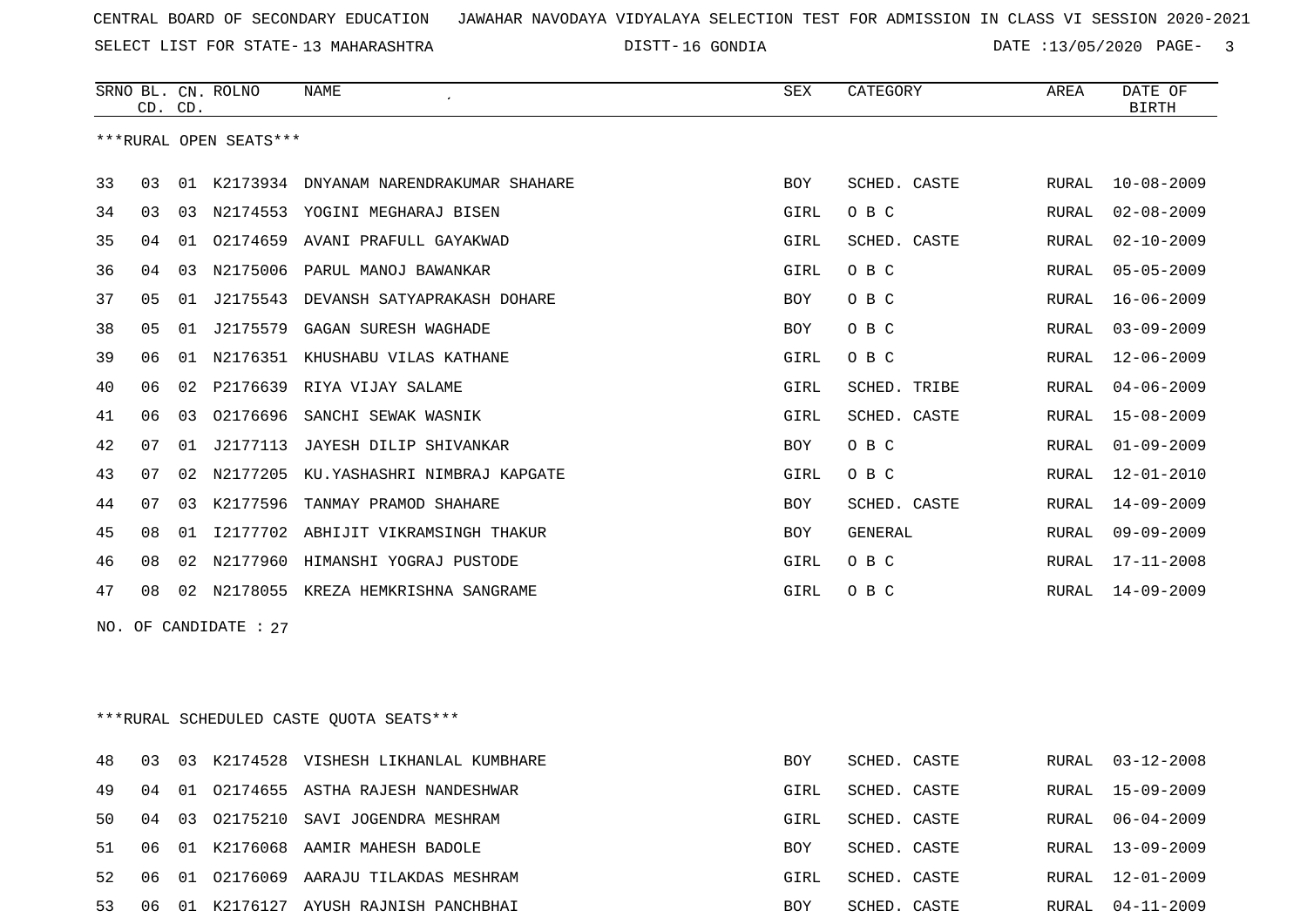SELECT LIST FOR STATE- DISTT- 13 MAHARASHTRA

DISTT-16 GONDIA 2008 2010 DATE :13/05/2020 PAGE- 4

|    |                | CD. CD. | SRNO BL. CN. ROLNO   | <b>NAME</b>                               | <b>SEX</b> | CATEGORY     | AREA         | DATE OF<br><b>BIRTH</b> |
|----|----------------|---------|----------------------|-------------------------------------------|------------|--------------|--------------|-------------------------|
|    |                |         |                      | ***RURAL SCHEDULED CASTE OUOTA SEATS***   |            |              |              |                         |
| 54 | 06             |         |                      | 01 K2176244 GAURAV BALKRUSHNA SURYAWANSHI | BOY        | SCHED. CASTE | RURAL        | 15-08-2009              |
| 55 | 06             | 03      |                      | 02176729 SHRAWANI SUBHASH TAGDE           | GIRL       | SCHED. CASTE | RURAL        | $25 - 10 - 2008$        |
| 56 | 07             |         |                      | 03 K2177527 SARASWAT YADNYARAJ RAMTEKE    | BOY        | SCHED. CASTE | <b>RURAL</b> | $14 - 10 - 2008$        |
|    |                |         | NO. OF CANDIDATE : 9 |                                           |            |              |              |                         |
|    |                |         |                      |                                           |            |              |              |                         |
|    |                |         |                      |                                           |            |              |              |                         |
|    |                |         |                      | ***RURAL BACKWARD CLASS OUOTA SEATS***    |            |              |              |                         |
| 57 | 02             | 03      | J2173470             | SAURABH SHAMKUWAR RAHANGDALE              | BOY        | O B C        | RURAL        | 19-05-2009              |
| 58 | 02             |         |                      | 04 J2173728 YAS GAURISHANKAR RAHANGDALE   | BOY        | O B C        | RURAL        | $25 - 03 - 2009$        |
| 59 | 03             |         | 01 N2173883          | CHARU GEVENDRA BHAGAT                     | GIRL       | O B C        | <b>RURAL</b> | $07 - 09 - 2009$        |
| 60 | 03             |         | 01 J2173923          | DISHANT RADHESHYAM LOHBARE                | BOY        | O B C        | <b>RURAL</b> | $13 - 07 - 2009$        |
| 61 | 03             | 02      |                      | N2174057 KU SHARWARI BHASKAR BAHEKAR      | GIRL       | O B C        | RURAL        | $26 - 03 - 2009$        |
| 62 | 0 <sub>3</sub> | 02      |                      | J2174293 RUTU SACHCHIDANAND JIBHAKATE     | <b>BOY</b> | O B C        | <b>RURAL</b> | $12 - 03 - 2009$        |
| 63 | 03             |         | 03 N2174410          | SRUSHTI BOPCHE                            | GIRL       | O B C        | RURAL        | $09 - 11 - 2009$        |
| 64 | 03             | 03      | N2174447             | TINA LAXMIKANT KHOBRAGADE                 | GIRL       | O B C        | RURAL        | $11 - 03 - 2009$        |
| 65 | 04             |         |                      | 03 N2175034 PRANAL ARUN FUNDE             | GIRL       | O B C        | RURAL        | $03 - 03 - 2010$        |
| 66 | 04             | 03      |                      | J2175048 PRATYUSH PRADEEP YETRE           | BOY        | O B C        | RURAL        | $24 - 05 - 2009$        |
| 67 | 04             | 03      | N2175203             | SANSKRUTI RAVINDRA NAGPURE                | GIRL       | O B C        | RURAL        | $01 - 09 - 2009$        |
| 68 | 04             | 04      |                      | J2175387 VEDANT NOKESHWAR CHAUDHARI       | BOY        | O B C        | RURAL        | $21 - 08 - 2009$        |
| 69 | 05             | 01      |                      | N2175443 ACHAL BHUMESHWAR FUNDE           | GIRL       | O B C        | RURAL        | $07 - 01 - 2009$        |
| 70 | 05             | 02      | J2175928             | SHASHANK BHAGESHWAR LANJEWAR              | BOY        | O B C        | RURAL        | $23 - 11 - 2009$        |
| 71 | 06             | 02      |                      | J2176521 OMESH LOKESH KAPGATE             | BOY        | O B C        | RURAL        | $12 - 09 - 2009$        |
| 72 | 06             |         |                      | 02 N2176611 RADHIKA VINOD LANJE           | GIRL       | O B C        | <b>RURAL</b> | $20 - 12 - 2009$        |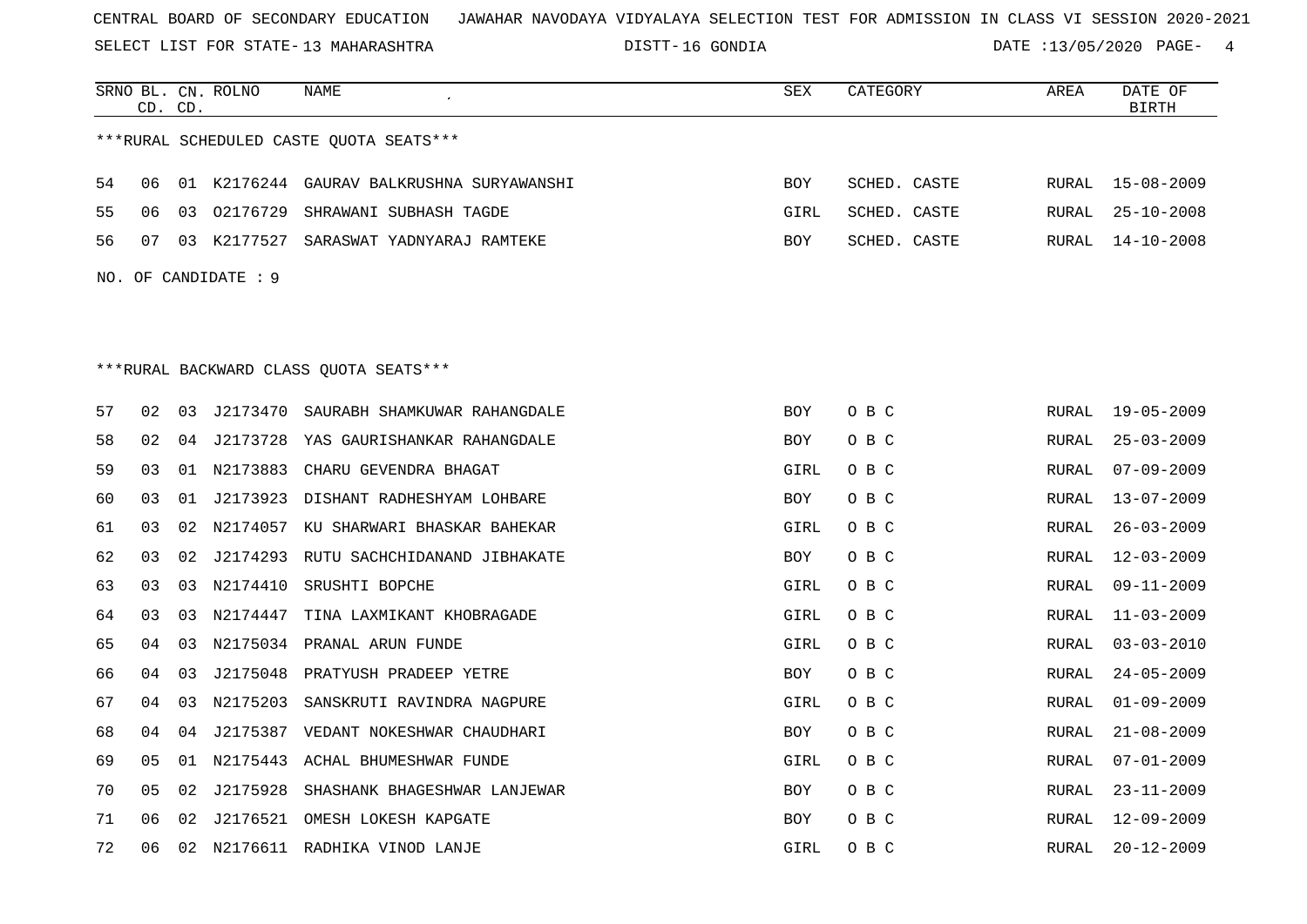| CENTRAL BOARD OF SECONDARY EDUCATION – JAWAHAR NAVODAYA VIDYALAYA SELECTION TEST FOR ADMISSION IN CLASS VI SESSION 2020-2021 |  |  |  |
|------------------------------------------------------------------------------------------------------------------------------|--|--|--|
|------------------------------------------------------------------------------------------------------------------------------|--|--|--|

SELECT LIST FOR STATE- DISTT- 13 MAHARASHTRA

16 GONDIA DATE :13/05/2020 PAGE- 5

| <b>SRNC</b><br>CΝ<br>$\sim$                  | <b>NAME</b><br>ROLNO | SEX | 고ㅁㅠ<br>ARLI | $\sim$<br>U™<br>DAIL |
|----------------------------------------------|----------------------|-----|-------------|----------------------|
| $\sim$ $\sim$<br>$\bigcap$<br>ىد<br><u>.</u> |                      |     |             | ╖ᇭ                   |

NO. OF CANDIDATE : 16

# \*\*\*RURAL SCHEDULED TRIBE QUOTA SEATS\*\*\*

| 73  | 03    | 01 | L2173961    | GURUPRASAD OMJAY KAWARE                    | <b>BOY</b> | SCHED. TRIBE |       | RURAL 26-11-2009 |
|-----|-------|----|-------------|--------------------------------------------|------------|--------------|-------|------------------|
| 74  | 03    | 03 | P2174418    | SUHANI SADASHIV MANKAR                     | GIRL       | SCHED. TRIBE | RURAL | 23-09-2008       |
| 75  | 06 01 |    | P2176303    | JANVI MAHESH KAWARE                        | GIRL       | SCHED. TRIBE | RURAL | $27 - 02 - 2010$ |
| 76  |       |    |             | 07 01 L2177016 DEVID CHHAGANLAL MARASKOLHE | <b>BOY</b> | SCHED. TRIBE |       | RURAL 20-08-2009 |
| 77  | 07    |    |             | 01 L2177111 JAYANT TEJRAM NETAM            | <b>BOY</b> | SCHED. TRIBE |       | RURAL 15-05-2009 |
| 78  |       |    |             | KU. BHARGAVI PRAMOD RAUT                   | GIRL       | SCHED. TRIBE |       | RURAL 20-03-2009 |
| 79  | 07    |    | 02 P2177185 | KU. MRUNALI AVIRAT SAYAM                   | GIRL       | SCHED. TRIBE | RURAL | $11 - 03 - 2009$ |
| 80. | 08    | 03 | P2178233    | PARTHAVI MADANLAL KURSUNGE                 | GIRL       | SCHED. TRIBE | RURAL | 12-02-2009       |
|     |       |    |             |                                            |            |              |       |                  |

NO. OF CANDIDATE : 8

TOTAL SELECTED CANDIDATE : 80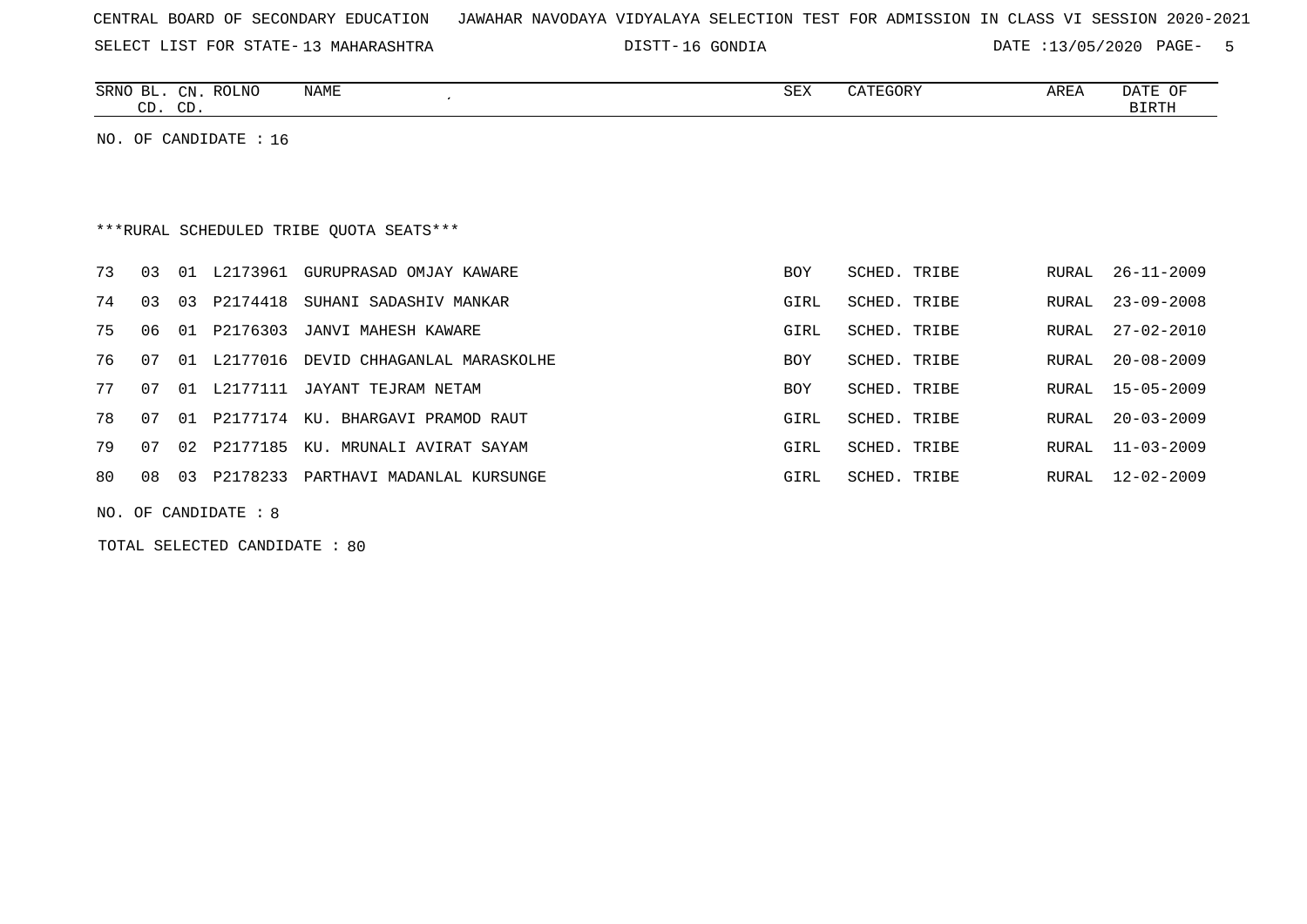SELECT LIST FOR STATE- DISTT- 13 MAHARASHTRA

17 WARDHA DATE :13/05/2020 PAGE- 1

|    |    | CD. CD. | SRNO BL. CN. ROLNO   | NAME                                      | SEX        | CATEGORY     | AREA  | DATE OF<br><b>BIRTH</b> |
|----|----|---------|----------------------|-------------------------------------------|------------|--------------|-------|-------------------------|
|    |    |         | ***OPEN UR SEATS***  |                                           |            |              |       |                         |
| 1  | 01 |         | 01 J2178738          | ABHINAV SHIVAJI TARODKAR                  | <b>BOY</b> | O B C        | RURAL | $29 - 09 - 2009$        |
| 2  | 01 |         |                      | 02 J2179356 KIRTI SUMAN                   | <b>BOY</b> | O B C        | RURAL | $05 - 06 - 2008$        |
| 3  | 01 |         |                      | 03 N2179585 NIDHI DHANRAJ PATHADE         | GIRL       | O B C        | RURAL | $17 - 02 - 2009$        |
| 4  | 04 |         |                      | 02 B2182883 OMKAR PRAMOD SATGHARE         | BOY        | O B C        | URBAN | $07 - 01 - 2009$        |
| 5  | 08 |         |                      | 01 N2186298 YUGANSHEE SURESH BODKHE       | GIRL       | O B C        | RURAL | $22 - 01 - 2009$        |
|    |    |         | NO. OF CANDIDATE : 5 |                                           |            |              |       |                         |
|    |    |         |                      |                                           |            |              |       |                         |
|    |    |         |                      | ***OPEN SCHEDULED CASTE QUOTA SEATS***    |            |              |       |                         |
| 6  | 01 |         |                      | 04 02180054 SANIKA PRAVIN GAIKWAD         | GIRL       | SCHED. CASTE | RURAL | $24 - 10 - 2008$        |
| 7  | 04 | 02      |                      | G2182899 PALAK BHAGAT                     | GIRL       | SCHED. CASTE | URBAN | $08 - 12 - 2008$        |
| 8  | 05 |         |                      | 02 02184431 YUGA AMARDIP INGALE           | GIRL       | SCHED. CASTE | RURAL | $16 - 10 - 2008$        |
| 9  | 08 |         |                      | 01 K2186089 PRADYUMNA HARICHANDRA SHENDRE | BOY        | SCHED. CASTE | RURAL | $24 - 11 - 2008$        |
|    |    |         | NO. OF CANDIDATE : 4 |                                           |            |              |       |                         |
|    |    |         |                      |                                           |            |              |       |                         |
|    |    |         |                      | ***OPEN DISABLED QUOTA SEATS***           |            |              |       |                         |
| 10 | 01 | 03      |                      | B2179589 NIHAL GAJANAN CHOUDHARI          | <b>BOY</b> | O B C        | URBAN | $27 - 12 - 2008$        |
| 11 | 04 | 02      |                      | B2182961 PRAJWAL GAJANAN DHOTE            | <b>BOY</b> | O B C        | URBAN | $19 - 05 - 2010$        |
| 12 |    |         |                      | 06 03 B2185161 VEDANT MANOJ NAGPURE       | <b>BOY</b> | O B C        | URBAN | $22 - 04 - 2010$        |
|    |    |         | NO. OF CANDIDATE: 3  |                                           |            |              |       |                         |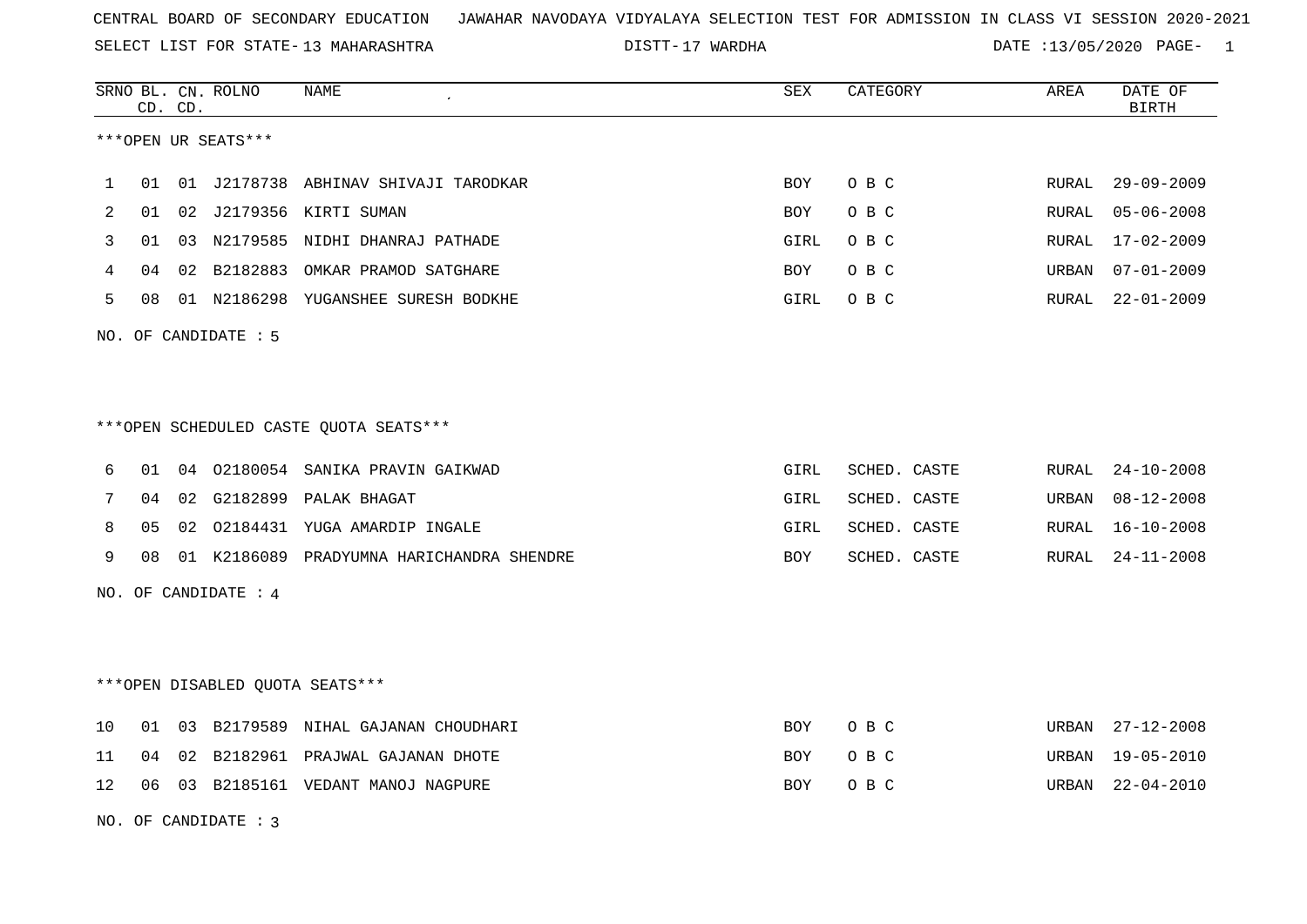SELECT LIST FOR STATE- DISTT- 13 MAHARASHTRA

17 WARDHA DATE :13/05/2020 PAGE- 2

|    |    | CD. CD. | SRNO BL. CN. ROLNO     | <b>NAME</b>                             | SEX  | CATEGORY       | AREA  | DATE OF<br><b>BIRTH</b> |
|----|----|---------|------------------------|-----------------------------------------|------|----------------|-------|-------------------------|
|    |    |         |                        | *** OPEN BACKWARD CLASS QUOTA SEATS***  |      |                |       |                         |
| 13 | 01 |         |                        | 01 N2178863 ANTRA DHIRENDRA SINGH       | GIRL | O B C          | RURAL | $28 - 05 - 2009$        |
| 14 | 01 |         |                        | 01 J2179082 DARSH PRAVIN LANDGE         | BOY  | O B C          | RURAL | $26 - 02 - 2009$        |
| 15 | 04 |         | 03 B2183277            | SAUMAYA CHANDANKHEDE                    | BOY  | O B C          | URBAN | $05 - 03 - 2009$        |
| 16 | 05 |         |                        | 01 J2183964 KRUSHNA SANJAY BHANGE       | BOY  | O B C          | RURAL | $13 - 08 - 2009$        |
| 17 | 07 |         |                        | 02 B2185531 PARTH VIJAY KAKADE          | BOY  | O B C          | URBAN | $10 - 03 - 2009$        |
|    |    |         | NO. OF CANDIDATE : 5   |                                         |      |                |       |                         |
|    |    |         |                        |                                         |      |                |       |                         |
|    |    |         |                        | ***OPEN SCHEDULED TRIBE QUOTA SEATS***  |      |                |       |                         |
| 18 | 01 |         | 02 P2179437            | MAHI GANGADHAR PURKE                    | GIRL | SCHED. TRIBE   | RURAL | $21 - 01 - 2009$        |
| 19 | 01 |         |                        | 03 D2179943 RUSHIKESH TRYAMBAK KILNAKE  | BOY  | SCHED. TRIBE   | URBAN | $08 - 05 - 2009$        |
| 20 | 04 |         |                        | 02 H2182957 PRAGATI VILAS PARCHAKE      | GIRL | SCHED. TRIBE   | URBAN | $10 - 12 - 2008$        |
|    |    |         | NO. OF CANDIDATE : 3   |                                         |      |                |       |                         |
|    |    |         |                        |                                         |      |                |       |                         |
|    |    |         | ***RURAL OPEN SEATS*** |                                         |      |                |       |                         |
| 21 | 01 |         |                        | 01 J2178817 AMEY YOGESH ANDHARE         | BOY  | O B C          | RURAL | $07 - 08 - 2009$        |
| 22 | 01 | 02      | I2179307               | KANHAIYA SHIVPRASAD LAGARKHA            | BOY  | <b>GENERAL</b> | RURAL | $13 - 08 - 2009$        |
| 23 | 01 |         |                        | 03 02179787 PRIYANKA DNYANESHWAR KHAIRE | GIRL | SCHED. CASTE   | RURAL | $13 - 08 - 2009$        |
| 24 | 01 |         |                        | 05 J2180398 TANISH NISHANT CHAUDHARI    | BOY  | O B C          | RURAL | $04 - 09 - 2008$        |
| 25 | 02 | 01      |                        | J2180785 ATHARVA PRAVIN WANDILE         | BOY  | O B C          | RURAL | $20 - 03 - 2009$        |
| 26 | 02 | 01      | N2180919               | JUI JITENDRA GHONGADE                   | GIRL | O B C          | RURAL | $11 - 09 - 2008$        |
| 27 | 02 |         |                        | 02 N2181015 MUGDHA VRUSHABH AMBATKAR    | GIRL | O B C          | RURAL | $14 - 01 - 2009$        |

28 03 01 P2181727 NANDINI VILAS ATRAM GIRL SCHED. TRIBE RURAL 19-09-2009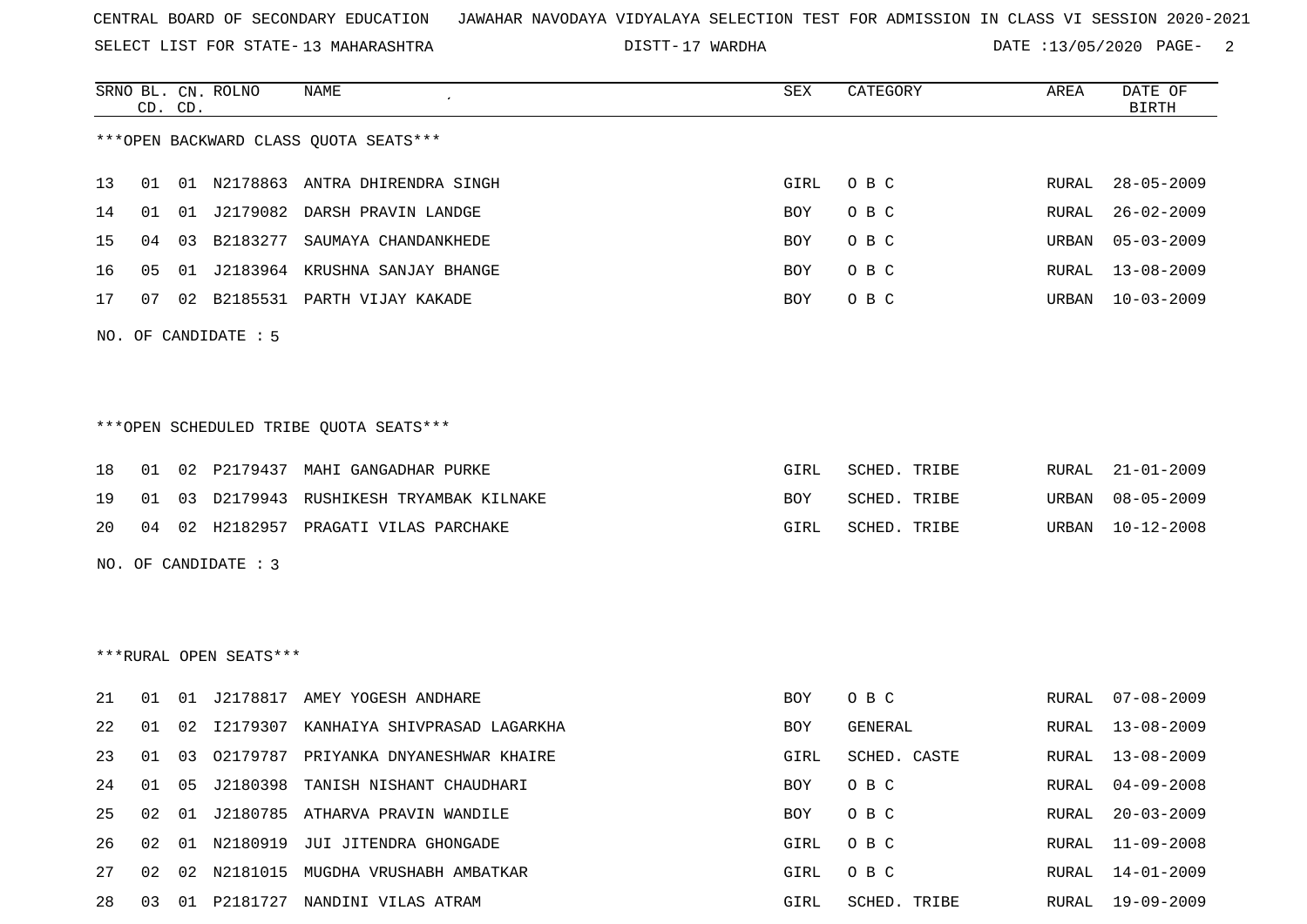SELECT LIST FOR STATE- DISTT- 13 MAHARASHTRA

17 WARDHA DATE :13/05/2020 PAGE- 3

|    |    |         | SRNO BL. CN. ROLNO     | NAME                       | <b>SEX</b> | CATEGORY       | AREA  | DATE OF          |
|----|----|---------|------------------------|----------------------------|------------|----------------|-------|------------------|
|    |    | CD. CD. |                        |                            |            |                |       | <b>BIRTH</b>     |
|    |    |         | ***RURAL OPEN SEATS*** |                            |            |                |       |                  |
| 29 | 03 | 02      | J2181976               | SHOURYA SUNIL MANDAVKAR    | <b>BOY</b> | O B C          | RURAL | $18 - 06 - 2009$ |
| 30 | 03 | 02      | J2181977               | SHOURYA VILAS JAMBUTKAR    | <b>BOY</b> | O B C          | RURAL | $29 - 07 - 2008$ |
| 31 | 04 | 01      | J2182434               | CHETAN KESHAV DHAGE        | <b>BOY</b> | O B C          | RURAL | $29 - 05 - 2009$ |
| 32 | 04 | 03      | J2183040               | PRIYANSHU ANKUSH GIRADE    | <b>BOY</b> | O B C          | RURAL | $11 - 01 - 2009$ |
| 33 | 04 | 04      | J2183606               | VEDANT PRASHANT RAGHATATE  | <b>BOY</b> | O B C          | RURAL | $25 - 04 - 2009$ |
| 34 | 05 | 01      | 02183924               | JIYA PRASHANT THOOL        | GIRL       | SCHED. CASTE   | RURAL | $24 - 06 - 2009$ |
| 35 | 05 | 02      | N2184227               | SANTOSHI RAMJIT KUSHWAH    | GIRL       | O B C          | RURAL | $01 - 10 - 2009$ |
| 36 | 05 | 02      | N2184251               | SHOURYA GAJANAN GAYAKWAD   | GIRL       | O B C          | RURAL | $22 - 08 - 2009$ |
| 37 | 06 | 01      | L2184601               | GAURAV SATISH AHAKE        | <b>BOY</b> | SCHED. TRIBE   | RURAL | $30 - 09 - 2009$ |
| 38 | 06 | 02      | J2184835               | PIYUSH GAJANANRAO ALASPURE | <b>BOY</b> | O B C          | RURAL | $13 - 02 - 2009$ |
| 39 | 06 | 02      | J2184925               | ROHIT NARESH BHAGDKAR      | <b>BOY</b> | O B C          | RURAL | $10 - 04 - 2009$ |
| 40 | 07 | 01      | I2185212               | ADITYA RAJENDRA JACHAK     | <b>BOY</b> | <b>GENERAL</b> | RURAL | $02 - 07 - 2009$ |
| 41 | 07 | 01      | N2185276               | CHAITRALI HARIBHAU BARANGE | GIRL       | O B C          | RURAL | $22 - 05 - 2009$ |
| 42 | 08 | 01      | I2186170               | SARANG VINAYAK DESHMUKH    | <b>BOY</b> | <b>GENERAL</b> | RURAL | $15 - 11 - 2009$ |
| 43 | 08 | 01      | I2186265               | VANSH CHANDRAKANT MUNDADA  | <b>BOY</b> | <b>GENERAL</b> | RURAL | $15 - 08 - 2009$ |
|    |    |         | NO. OF CANDIDATE : 23  |                            |            |                |       |                  |

\*\*\*RURAL SCHEDULED CASTE QUOTA SEATS\*\*\*

| 44 01 |  | 01 K2178855 ANSHUL SANJAY MOON             | <b>BOY</b> | SCHED. CASTE | RURAL 03-06-2009 |
|-------|--|--------------------------------------------|------------|--------------|------------------|
|       |  | 45 01 01 02178920 ARUSHI PRADEEP SHIWANKAR | GIRL       | SCHED. CASTE | RURAL 13-09-2008 |
|       |  | 46 01 01 K2178974 ATHARV DINESH NAGRALE    | <b>BOY</b> | SCHED, CASTE | RURAL 21-10-2008 |
|       |  | 47 01 03 K2179689 PRACHET PRAVIN BHONGADE  | <b>BOY</b> | SCHED. CASTE | RURAL 15-04-2009 |
|       |  | 48 01 03 02179722 PRANETEE RAJESH DAMBHARE | GIRL       | SCHED. CASTE | RURAL 23-05-2009 |
| 49 01 |  | 03 K2179756 PRATIK PRAMOD MUNJEWAR         | <b>BOY</b> | SCHED. CASTE | RURAL 01-07-2009 |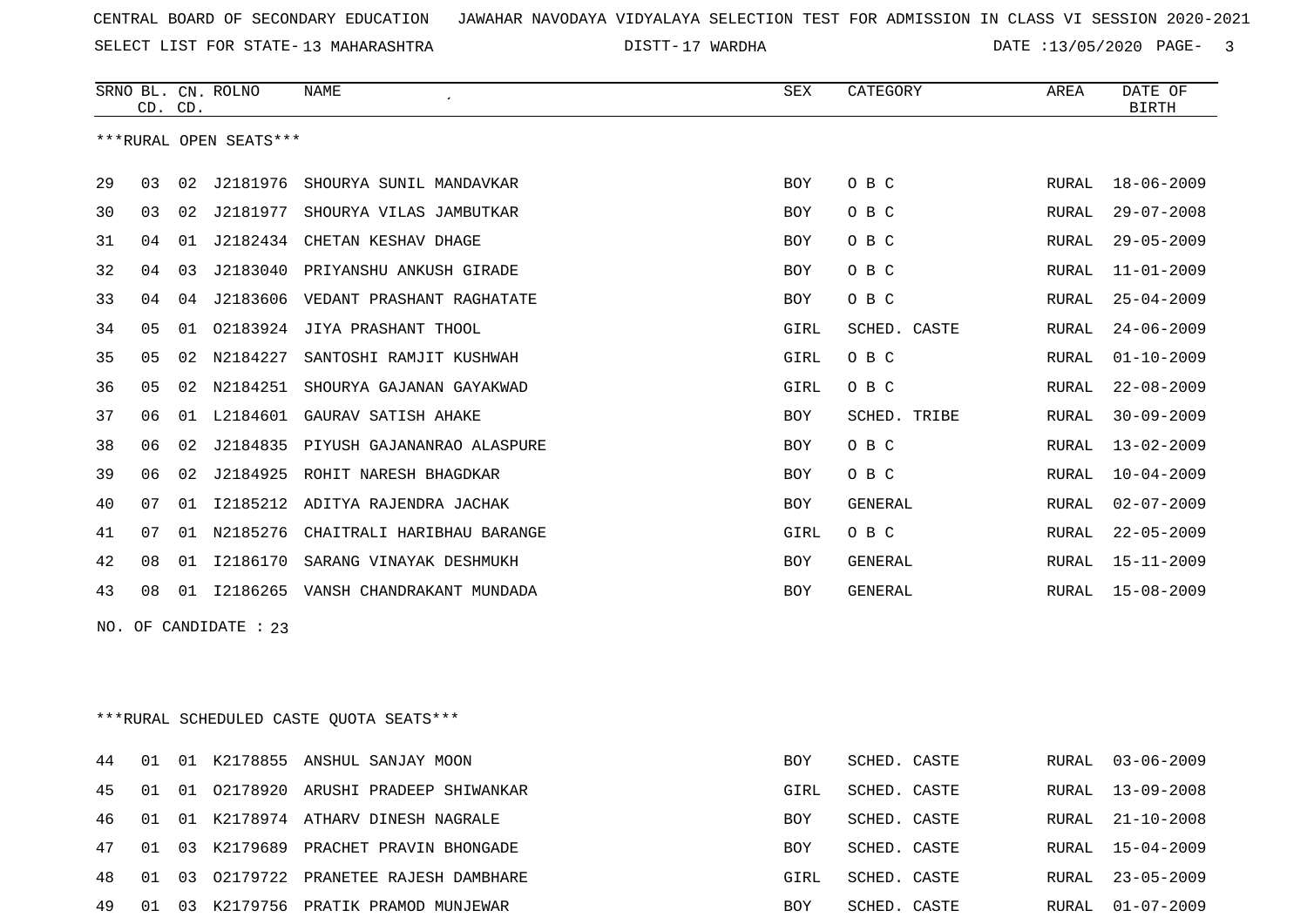SELECT LIST FOR STATE- DISTT- 13 MAHARASHTRA

SRNO BL. CN.

ROLNO NAME SEX CATEGORY AREA DATE OF

DISTT-17 WARDHA 113/05/2020 PAGE- 4

|                                         | CD. CD. |    |                       |                                         |            |              |               | <b>BIRTH</b>     |  |  |
|-----------------------------------------|---------|----|-----------------------|-----------------------------------------|------------|--------------|---------------|------------------|--|--|
| ***RURAL SCHEDULED CASTE QUOTA SEATS*** |         |    |                       |                                         |            |              |               |                  |  |  |
| 50                                      | 01      |    | 04 K2180089           | SANVIDHAN NARESH KAMBLE                 | BOY        | SCHED. CASTE | RURAL         | 15-11-2009       |  |  |
| 51                                      | 01      | 04 | 02180250              | SIDDHITA SIDDHARTH THOOL                | GIRL       | SCHED. CASTE | RURAL         | $28 - 10 - 2009$ |  |  |
| 52                                      | 01      | 05 | 02180468              | TRISHU DHARMVEER SHAMBHARKAR            | GIRL       | SCHED. CASTE | RURAL         | $05 - 11 - 2008$ |  |  |
| 53                                      | 04      |    | 02 K2182873           | OM ANIL ZAMRE                           | BOY        | SCHED. CASTE | RURAL         | $20 - 09 - 2009$ |  |  |
| 54                                      | 08      |    |                       | 01 K2185836 ABHIDEEP DILIP GADGE        | BOY        | SCHED. CASTE | RURAL         | $02 - 12 - 2008$ |  |  |
|                                         |         |    | NO. OF CANDIDATE : 11 |                                         |            |              |               |                  |  |  |
|                                         |         |    |                       |                                         |            |              |               |                  |  |  |
|                                         |         |    |                       |                                         |            |              |               |                  |  |  |
|                                         |         |    |                       | *** RURAL BACKWARD CLASS QUOTA SEATS*** |            |              |               |                  |  |  |
| 55                                      | 01      | 01 |                       | N2178883 ANUSHKA MAHESH SAHARE          | GIRL       | O B C        | RURAL         | $11 - 01 - 2009$ |  |  |
| 56                                      | 01      | 02 | J2179153              | GAURESH OMPRAKASH KUMBHALKAR            | BOY        | O B C        | RURAL         | $03 - 09 - 2009$ |  |  |
| 57                                      | 01      | 03 | J2179766              | PRATYUSH P. MANKAR                      | BOY        | O B C        | RURAL         | $12 - 03 - 2009$ |  |  |
| 58                                      | 01      | 04 | N2180288              | SONAL RAJESH SHENDE                     | GIRL       | O B C        | RURAL         | $26 - 02 - 2009$ |  |  |
| 59                                      | 04      |    | 01 N2182403           | BHUMIKA BANDUJI DAF                     | GIRL       | O B C        | RURAL         | $03 - 08 - 2009$ |  |  |
| 60                                      | 04      | 02 |                       | N2182624 JANVI NANDKISHOR LANKE         | GIRL       | O B C        | RURAL         | $15 - 01 - 2010$ |  |  |
| 61                                      | 04      | 02 | J2182777              | MAYANK GANESH MANMODE                   | BOY        | O B C        | RURAL         | $09 - 03 - 2009$ |  |  |
| 62                                      | 04      | 02 | J2182839              | NAYAN SHRAWAN WANJARI                   | BOY        | O B C        | RURAL         | $18 - 03 - 2009$ |  |  |
| 63                                      | 04      | 03 | J2183024              | PREM RAJUJI YELEKAR                     | BOY        | O B C        | RURAL         | $03 - 09 - 2008$ |  |  |
| 64                                      | 04      | 03 | J2183124              | RUJUL ASHOK WATH                        | BOY        | O B C        | RURAL         | $13 - 03 - 2009$ |  |  |
| 65                                      | 04      | 03 | J2183153              | SAHIL RAVINDRA BALPANDE                 | BOY        | O B C        | RURAL         | $22 - 12 - 2007$ |  |  |
| 66                                      | 04      | 03 | J2183203              | SAMIR RAMESH BALPANDE                   | <b>BOY</b> | O B C        | RURAL         | $15 - 03 - 2008$ |  |  |
| 67                                      | 07      |    |                       | 01 J2185283 CHETAN ISHWAR CHOPDE        | BOY        | O B C        | RURAL         | $25 - 04 - 2009$ |  |  |
| 68                                      | 08      |    |                       | 01 J2185921 DHRUV DINESHRAO POHEKAR     | BOY        | O B C        | ${\tt RURAL}$ | $13 - 12 - 2008$ |  |  |
| 69                                      | 08      | 01 | J2186143              | RUTURAJ SANJAYRAO YAWALE                | BOY        | O B C        | RURAL         | $25 - 05 - 2010$ |  |  |
| 70                                      | 08      | 01 | J2186189              | SHIVAM DATTATRAY PUSDEKAR               | BOY        | O B C        | RURAL         | $21 - 09 - 2008$ |  |  |
|                                         |         |    |                       |                                         |            |              |               |                  |  |  |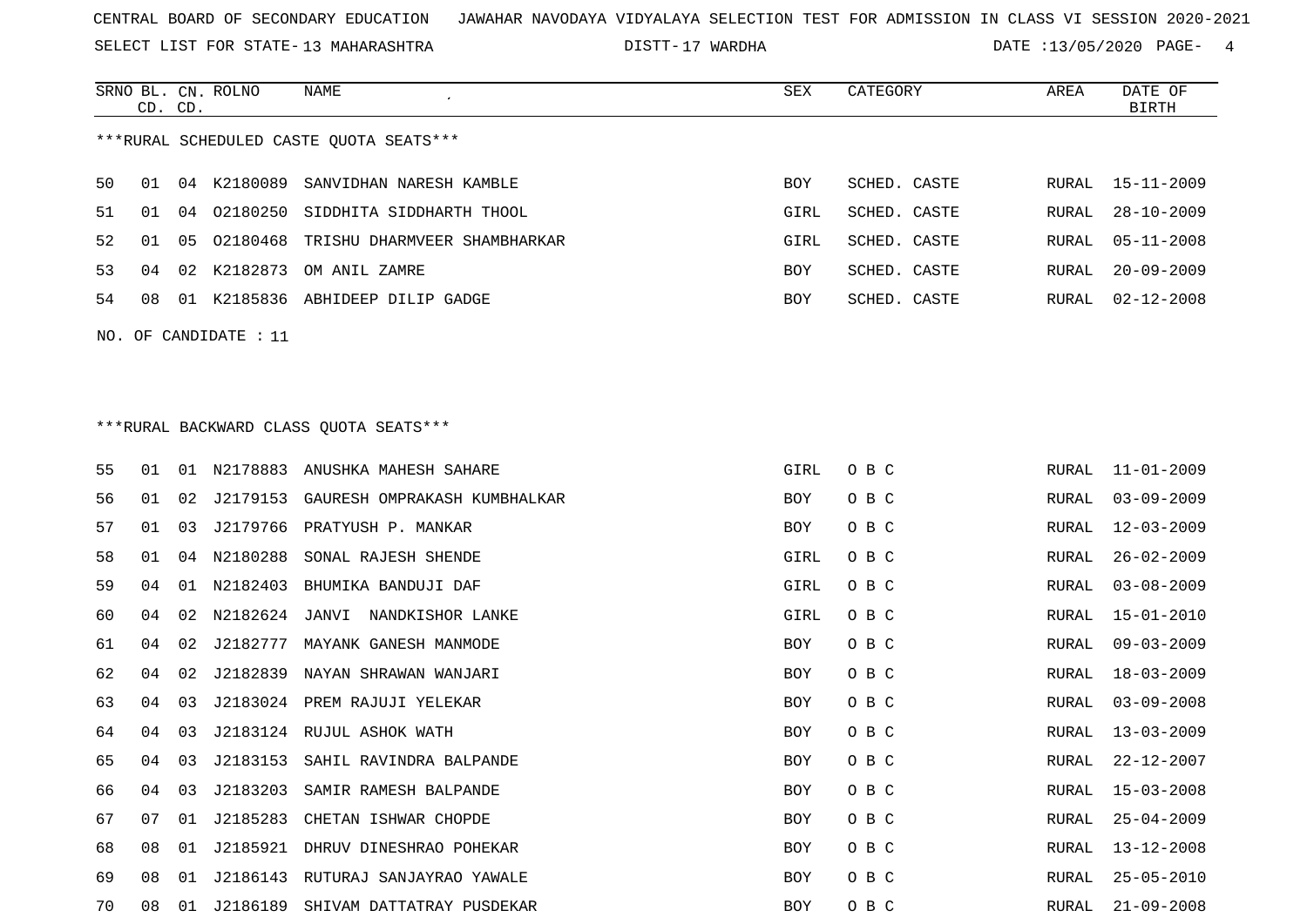| CENTRAL BOARD OF SECONDARY EDUCATION – JAWAHAR NAVODAYA VIDYALAYA SELECTION TEST FOR ADMISSION IN CLASS VI SESSION 2020-2021 |  |
|------------------------------------------------------------------------------------------------------------------------------|--|
|------------------------------------------------------------------------------------------------------------------------------|--|

SELECT LIST FOR STATE- DISTT- 13 MAHARASHTRA

17 WARDHA DATE :13/05/2020 PAGE- 5

| SRNO<br>RL  | CN           | <b>ROLNO</b><br>NAME | $\cap$<br>∆∟ت | <b>ARE</b> | $\mathbf{L}$<br>OF<br>DA. |
|-------------|--------------|----------------------|---------------|------------|---------------------------|
| $\sim$<br>. | $\cap$<br>ىب |                      |               |            | <b>TDMT</b><br>------     |
|             |              |                      |               |            |                           |

NO. OF CANDIDATE : 16

# \*\*\*RURAL SCHEDULED TRIBE QUOTA SEATS\*\*\*

| 71 | . N 1      | O 2. | P2179384       | KU. AKSHARA MAROTI SAYAM           | GIRL       | SCHED. TRIBE | RURAL | 19-12-2008       |
|----|------------|------|----------------|------------------------------------|------------|--------------|-------|------------------|
| 72 | $01 \t 03$ |      | L2179629       | OM GOPAL MASRAM                    | <b>BOY</b> | SCHED. TRIBE | RURAL | 05-02-2009       |
| 73 | 01 03      |      | L2179677       | PIYUSH MANOJ GEDAM                 | <b>BOY</b> | SCHED. TRIBE | RURAL | 13-02-2009       |
| 74 |            |      | 01 04 P2180267 | SNEHAL SHESHRAO KHARWADE           | GIRL       | SCHED. TRIBE |       | RURAL 14-03-2009 |
| 75 | 03         |      | 02 L2181874    | SAHIL DURYODHAN NANNAWARE          | <b>BOY</b> | SCHED. TRIBE | RURAL | $30 - 08 - 2009$ |
| 76 | 04 03      |      |                | L2183141 SAGAR TUKARAM MESHRAM     | <b>BOY</b> | SCHED. TRIBE |       | RURAL 31-05-2009 |
| 77 | 05 01      |      | L2183741       | AMAR VIJAY DEONALE                 | <b>BOY</b> | SCHED. TRIBE | RURAL | 18-02-2008       |
| 78 | 07         | 01   | P2185305       | DEWANSHI SUDHAKAR GAJAM            | GIRL       | SCHED. TRIBE |       | RURAL 04-10-2009 |
| 79 | 07         |      |                | 01 P2185390 KAJAL PRABHAKAR DHURVE | GIRL       | SCHED. TRIBE | RURAL | $26 - 06 - 2009$ |
| 80 | 07         | O 2. |                | P2185652 SANIYA SANJAY KARNAKE     | GIRL       | SCHED. TRIBE | RURAL | $09 - 01 - 2010$ |
|    |            |      |                |                                    |            |              |       |                  |

NO. OF CANDIDATE : 10

TOTAL SELECTED CANDIDATE : 80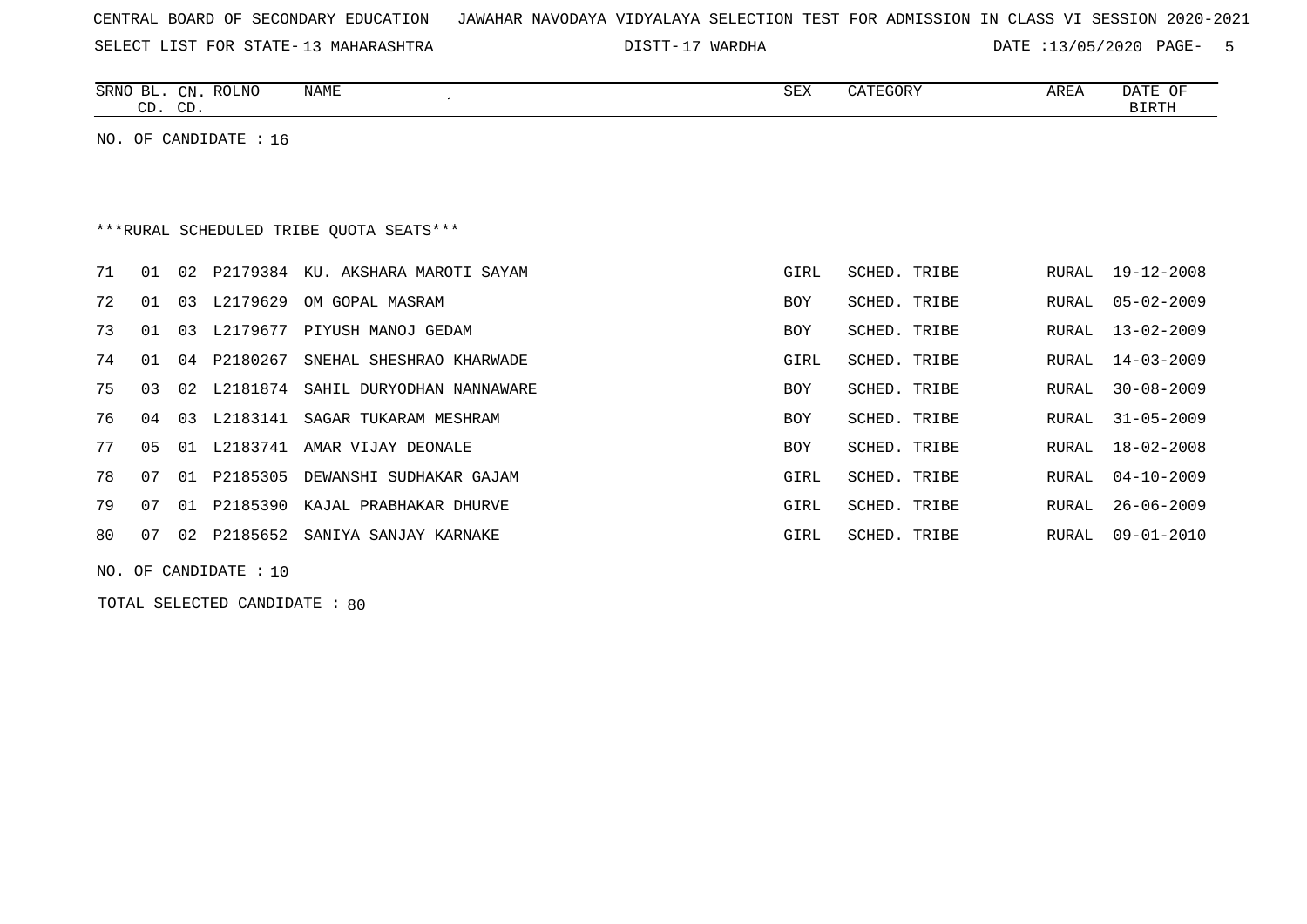SELECT LIST FOR STATE- DISTT- 13 MAHARASHTRA

18 YAVATMAL DATE :13/05/2020 PAGE- 1

|                     |                 | CD. CD. | SRNO BL. CN. ROLNO              | <b>NAME</b>                             | SEX        | CATEGORY       | AREA         | DATE OF<br><b>BIRTH</b> |  |  |
|---------------------|-----------------|---------|---------------------------------|-----------------------------------------|------------|----------------|--------------|-------------------------|--|--|
| ***OPEN UR SEATS*** |                 |         |                                 |                                         |            |                |              |                         |  |  |
|                     |                 |         |                                 |                                         |            |                |              |                         |  |  |
| $\mathbf{1}$        | 07              |         |                                 | 01 J2189368 CHAITANYA CHANDRASEN MUNDE  | <b>BOY</b> | O B C          | RURAL        | $11 - 09 - 2009$        |  |  |
| 2                   | 10              |         |                                 | 01 J2190864 AADITYA TUSHAR MAGARDE      | <b>BOY</b> | O B C          | <b>RURAL</b> | $11 - 12 - 2008$        |  |  |
| 3                   | 13              |         |                                 | 01 E2192937 ANUSHKA SUNIL WANKHEDE      | GIRL       | GENERAL        | URBAN        | $09 - 08 - 2009$        |  |  |
| 4                   | 13              |         |                                 | 01 I2193014 CHAITANYA MADHAV GAWANDE    | BOY        | GENERAL        | <b>RURAL</b> | $08 - 03 - 2009$        |  |  |
| 5                   | 13              |         | 01 12193087                     | GAGANDIP GANESHRAO RANE                 | BOY        | <b>GENERAL</b> | <b>RURAL</b> | $12 - 09 - 2009$        |  |  |
| 6                   | 15              |         |                                 | 01 N2195210 ANUSHA MANOJ UMRATKAR       | GIRL       | O B C          | RURAL        | 19-04-2009              |  |  |
| 7                   | 16              |         |                                 | 01 J2196286 VED VINOD BOLKUNTWAR        | BOY        | O B C          | RURAL        | $08 - 10 - 2009$        |  |  |
|                     |                 |         | NO. OF CANDIDATE : 7            |                                         |            |                |              |                         |  |  |
|                     |                 |         |                                 |                                         |            |                |              |                         |  |  |
|                     |                 |         |                                 |                                         |            |                |              |                         |  |  |
|                     |                 |         |                                 | *** OPEN SCHEDULED CASTE QUOTA SEATS*** |            |                |              |                         |  |  |
|                     |                 |         |                                 |                                         |            |                |              |                         |  |  |
| 8                   | 03              |         |                                 | 01 G2187459 GUNJAN TARACHAND MANWAR     | GIRL       | SCHED. CASTE   | URBAN        | $10 - 03 - 2009$        |  |  |
| 9                   | 11              |         |                                 | 01 C2191492 ARNAV KALE                  | BOY        | SCHED. CASTE   | URBAN        | $15 - 10 - 2008$        |  |  |
| 10                  | 13 <sup>°</sup> |         |                                 | 02 02193439 PRAGATI RAJKUMAR KOTHEKAR   | GIRL       | SCHED. CASTE   | RURAL        | $22 - 10 - 2008$        |  |  |
|                     |                 |         | NO. OF CANDIDATE : 3            |                                         |            |                |              |                         |  |  |
|                     |                 |         |                                 |                                         |            |                |              |                         |  |  |
|                     |                 |         |                                 |                                         |            |                |              |                         |  |  |
|                     |                 |         | ***OPEN DISABLED QUOTA SEATS*** |                                         |            |                |              |                         |  |  |
| 11                  | 08              |         |                                 | 01 02190162 HARSHADA SIDDHARTH LABHANE  | GIRL       | SCHED. CASTE   | RURAL        | $08 - 07 - 2009$        |  |  |
|                     |                 |         | NO. OF CANDIDATE : $1$          |                                         |            |                |              |                         |  |  |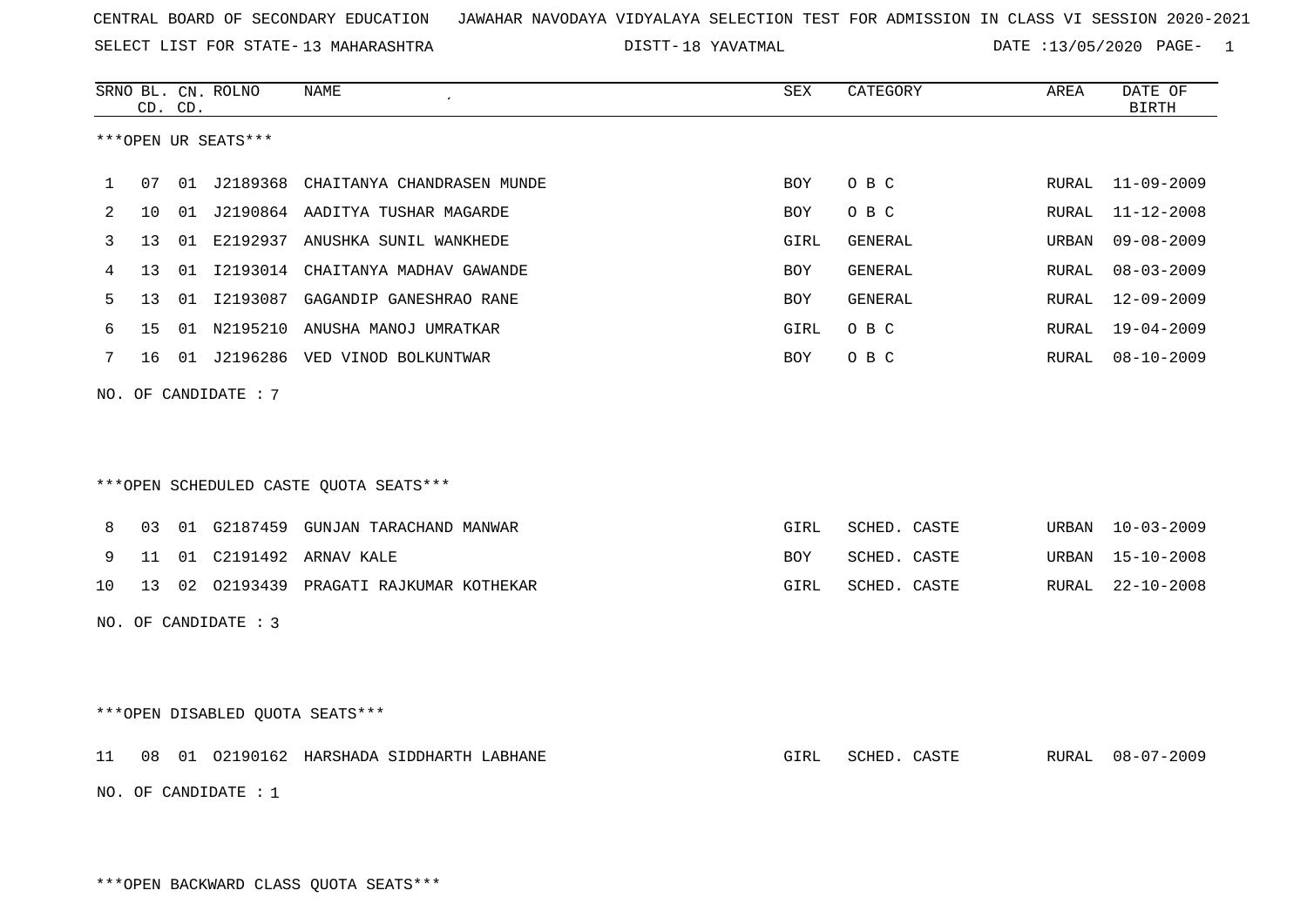SELECT LIST FOR STATE- DISTT- 13 MAHARASHTRA

DISTT-18 YAVATMAL 18 12 OATE :13/05/2020 PAGE- 2

|                                        |    | CD. CD. | SRNO BL. CN. ROLNO     | NAME                                      | <b>SEX</b> | CATEGORY     | AREA  | DATE OF<br><b>BIRTH</b>                   |  |  |
|----------------------------------------|----|---------|------------------------|-------------------------------------------|------------|--------------|-------|-------------------------------------------|--|--|
| *** OPEN BACKWARD CLASS QUOTA SEATS*** |    |         |                        |                                           |            |              |       |                                           |  |  |
| 12                                     | 03 |         |                        | 02 B2187883 SHUBHAM PRAVIN NIMKAR         | <b>BOY</b> | O B C        | URBAN | 18-07-2008                                |  |  |
| 13                                     | 07 |         |                        | 02 N2189699 RAJNANDINI SURENDRA KHANDZODE | GIRL       | O B C        | RURAL | $27 - 05 - 2009$                          |  |  |
| 14                                     | 13 |         |                        | 01 J2192853 ADITYA MAROTI SONUNE          | BOY        | O B C        | RURAL | $02 - 08 - 2009$                          |  |  |
| 15                                     | 13 |         |                        | 04 J2194017 SUJAL GANPATRAO PUJARWAD      | BOY        | O B C        | RURAL | $10 - 10 - 2009$                          |  |  |
| 16                                     | 15 |         |                        | 02 B2195533 PIYUSH UMESH GULHANE          | BOY        | O B C        | URBAN | $09 - 04 - 2009$                          |  |  |
|                                        |    |         | NO. OF CANDIDATE : 5   |                                           |            |              |       |                                           |  |  |
|                                        |    |         |                        |                                           |            |              |       |                                           |  |  |
|                                        |    |         |                        |                                           |            |              |       |                                           |  |  |
|                                        |    |         |                        | ***OPEN SCHEDULED TRIBE QUOTA SEATS***    |            |              |       |                                           |  |  |
| 17                                     | 05 |         |                        | 02 L2188904 YUVRAJ GUNVANT SHEDMAKE       | BOY        | SCHED. TRIBE | RURAL | $14 - 05 - 2009$                          |  |  |
| 18                                     | 11 |         |                        | 01 L2191536 BHUSHAN SUBHASH CHIBHADE      | <b>BOY</b> | SCHED. TRIBE | RURAL | $04 - 02 - 2009$                          |  |  |
| 19                                     | 12 |         |                        | 02 L2192632 RACHIT SURPAM                 | BOY        | SCHED. TRIBE | RURAL | $14 - 03 - 2009$                          |  |  |
| 20                                     |    |         |                        | 14 01 P2194408 CHETANA BHIMRAO NAITAM     | GIRL       | SCHED. TRIBE | RURAL | $25 - 04 - 2009$                          |  |  |
|                                        |    |         | NO. OF CANDIDATE : 4   |                                           |            |              |       |                                           |  |  |
|                                        |    |         |                        |                                           |            |              |       |                                           |  |  |
|                                        |    |         |                        |                                           |            |              |       |                                           |  |  |
|                                        |    |         | ***RURAL OPEN SEATS*** |                                           |            |              |       |                                           |  |  |
| 21                                     | 01 |         |                        | 01 K2186424 GOPAL SUKHADEV DONGARE        | BOY        | SCHED. CASTE | RURAL | 17-08-2008                                |  |  |
| 22                                     | 01 |         |                        | 02 J2186769 SUDARSHAN VINOD CHAVHAN       | BOY        | O B C        | RURAL | $25 - 06 - 2009$                          |  |  |
| 23                                     | 02 |         |                        | 01 N2186924 APURVA NITIN WANDALE          | GIRL       | O B C        | RURAL | $31 - 05 - 2009$                          |  |  |
| 24                                     |    |         |                        | 03 01 J2187394 DEVESH ANGAD RATHOD        | BOY        | O B C        | RURAL | 05-12-2008                                |  |  |
| $\sim$ $-$                             |    |         |                        | $20 - 24 - 242 = 17$                      |            |              |       | $\sim$ $\sim$ $\sim$ $\sim$ $\sim$ $\sim$ |  |  |

25 03 01 J2187647 OM SUBHASH RATHOD BOY O B C RURAL 04-03-2009 26 04 01 I2188181 SUJAL ABASAHEB DESHMUKH BOY BOY GENERAL RURAL 27-10-2008 27 05 01 K2188402 HARSHDIP MADAN MUNESHWAR BOY SCHED. CASTE RURAL 03-04-2009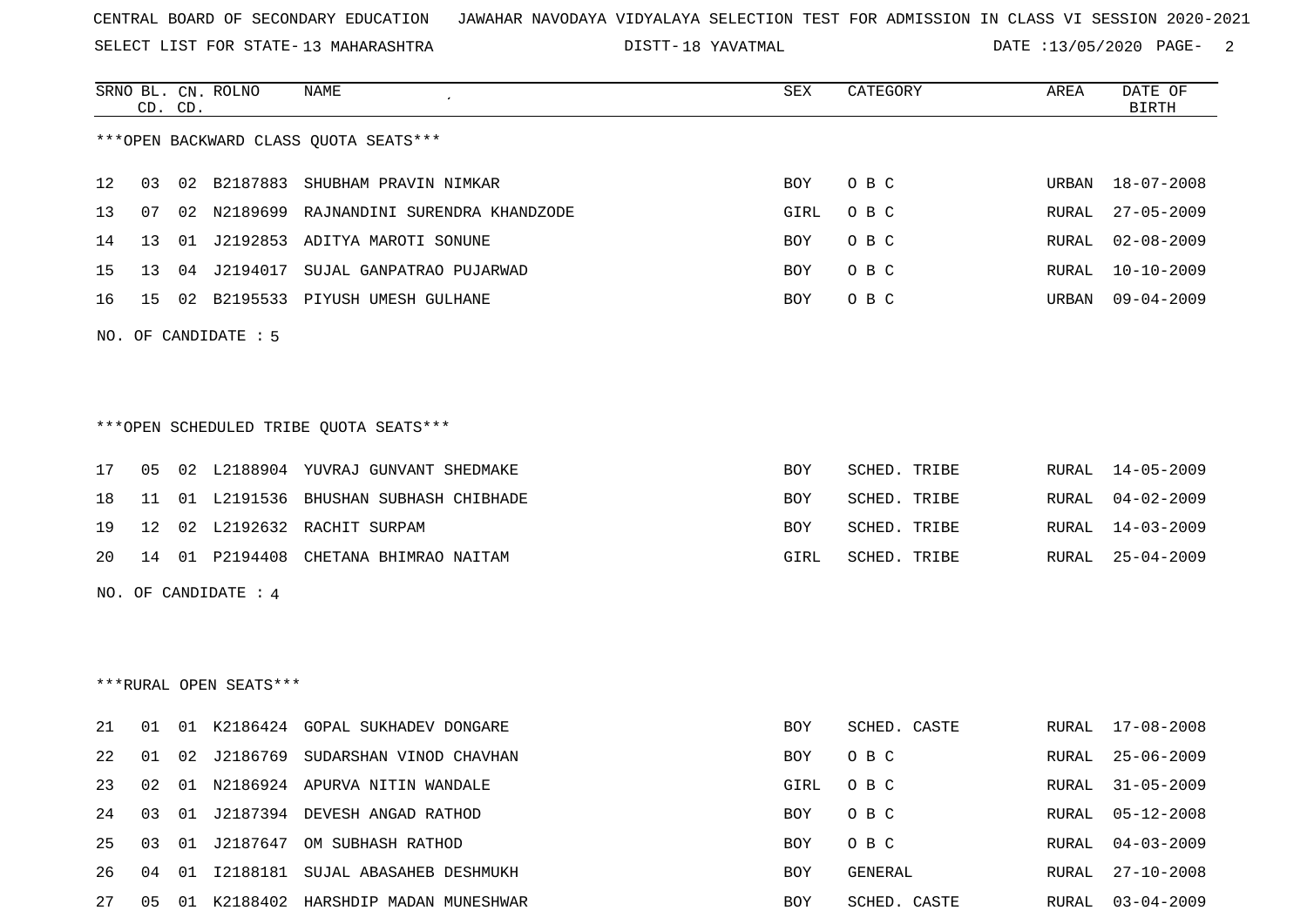SELECT LIST FOR STATE- DISTT- 13 MAHARASHTRA

18 YAVATMAL DATE :13/05/2020 PAGE- 3

|    |                 | CD. CD. | SRNO BL. CN. ROLNO     | <b>NAME</b><br>$\epsilon$    | <b>SEX</b> | CATEGORY       | AREA  | DATE OF<br><b>BIRTH</b> |
|----|-----------------|---------|------------------------|------------------------------|------------|----------------|-------|-------------------------|
|    |                 |         | ***RURAL OPEN SEATS*** |                              |            |                |       |                         |
| 28 | 06              |         | 01 K2189135            | SAMEER VIKAS KAMBLE          | <b>BOY</b> | SCHED. CASTE   | RURAL | $11 - 05 - 2009$        |
| 29 | 07              | 01      | I2189304               | ANAND AVINASH SANGAVKAR      | <b>BOY</b> | <b>GENERAL</b> | RURAL | $03 - 05 - 2009$        |
| 30 | 07              | 01      | J2189309               | ANIKET GAJANAN BHARTI        | BOY        | O B C          | RURAL | $14 - 08 - 2009$        |
| 31 | 08              | 01      | I2190238               | NAKSHTRA PRAMOD PATANKAR     | <b>BOY</b> | <b>GENERAL</b> | RURAL | $24 - 09 - 2009$        |
| 32 | 09              | 01      | J2190674               | PRAJWAL DILIP SOLANKE        | BOY        | O B C          | RURAL | $06 - 06 - 2009$        |
| 33 | 10              | 02      | N2191258               | SHRADDHA BHARAT BHOYAR       | GIRL       | O B C          | RURAL | $26 - 04 - 2009$        |
| 34 | 11              | 02      | 02192081               | SANSKRUTI RAMESH WATHORE     | GIRL       | SCHED. CASTE   | RURAL | $15 - 08 - 2008$        |
| 35 | 11              | 03      | K2192265               | TANMAY SANJAY DESHMUKH       | BOY        | SCHED. CASTE   | RURAL | $06 - 04 - 2009$        |
| 36 | 11              | 03      | M2192285               | TEJASVI DNYANESHWAR KADAM    | GIRL       | <b>GENERAL</b> | RURAL | $29 - 04 - 2009$        |
| 37 | 12 <sub>1</sub> | 02      | K2192686               | SANVIDHAN RAVINDRA DHALE     | BOY        | SCHED. CASTE   | RURAL | $28 - 03 - 2009$        |
| 38 | 13              | 03      | I2193582               | RISHI KAPIL JADHAV           | <b>BOY</b> | <b>GENERAL</b> | RURAL | $19 - 10 - 2008$        |
| 39 | 13              | 03      | J2193792               | SARTHAK VIJAYKUMAR LANKALWAD | BOY        | O B C          | RURAL | $22 - 09 - 2009$        |
| 40 | 14              | 02      | J2194647               | NAITIK SANDIP CHIDE          | BOY        | O B C          | RURAL | $16 - 04 - 2009$        |
| 41 | 15              | 03      | K2195668               | SAMYAK KAILAS WAVRE          | BOY        | SCHED. CASTE   | RURAL | $20 - 03 - 2009$        |
| 42 | 15              | 03      | K2195743               | SHREYASH NAMDEO WATHORE      | <b>BOY</b> | SCHED. CASTE   | RURAL | $04 - 07 - 2009$        |
| 43 | 16              |         | 01 12195999            | JUNAID RASHID KACHHI         | <b>BOY</b> | GENERAL        | RURAL | $27 - 04 - 2009$        |
|    |                 |         | NO. OF CANDIDATE : 23  |                              |            |                |       |                         |

\*\*\*RURAL SCHEDULED CASTE QUOTA SEATS\*\*\*

|  |  | 44 02 01 K2187142 SAMAR PRAMOD VIHIRE        | BOY  | SCHED. CASTE |  | RURAL 03-03-2008 |
|--|--|----------------------------------------------|------|--------------|--|------------------|
|  |  | 45 03 01 02187531 KOMAL JITENDRA MADAKRAM    | GIRL | SCHED. CASTE |  | RURAL 13-06-2009 |
|  |  | 46 03 02 K2187911 SUJAL KISHOR AGAME         | BOY  | SCHED. CASTE |  | RURAL 09-11-2008 |
|  |  | 47 05 01 02188296 ARYA SHRIDHAR GAJBHIYE     | GIRL | SCHED. CASTE |  | RURAL 08-07-2009 |
|  |  | 48 08 02 K2190384 SIDDHANT VINAYANAND BHAGAT | BOY  | SCHED. CASTE |  | RURAL 30-10-2009 |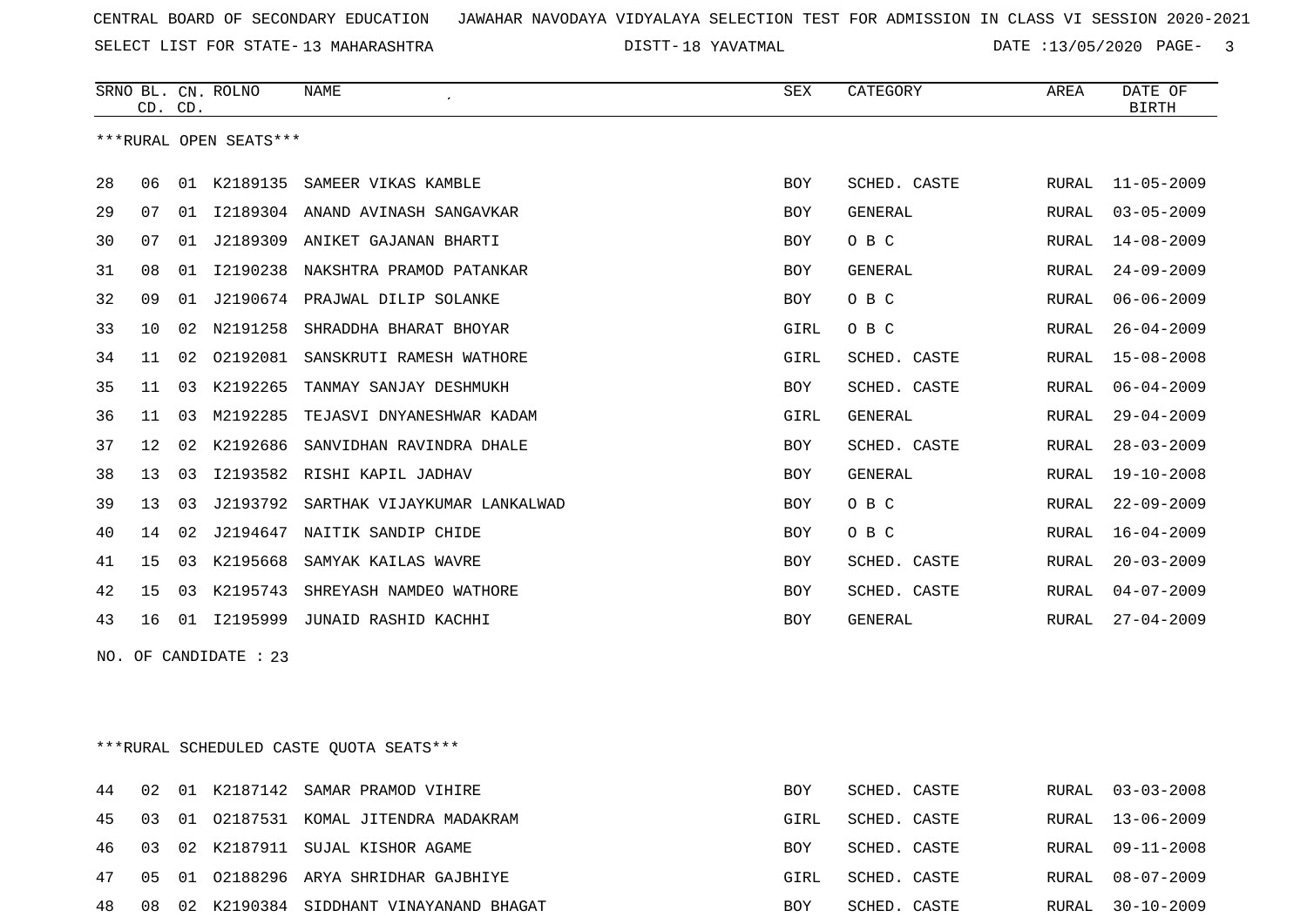SELECT LIST FOR STATE- DISTT- 13 MAHARASHTRA

18 YAVATMAL DATE :13/05/2020 PAGE- 4

|    | CD. CD.         |    | SRNO BL. CN. ROLNO   | <b>NAME</b>                              | <b>SEX</b> | CATEGORY     | AREA         | DATE OF<br>BIRTH |
|----|-----------------|----|----------------------|------------------------------------------|------------|--------------|--------------|------------------|
|    |                 |    |                      | ***RURAL SCHEDULED CASTE OUOTA SEATS***  |            |              |              |                  |
| 49 | 09              |    |                      | 01 02190763 SFURTI PRAFUL AMBADE         | GIRL       | SCHED. CASTE | RURAL        | 11-02-2010       |
| 50 | 12              |    |                      | 01 K2192485 HEMANT VINOD KAIN            | <b>BOY</b> | SCHED. CASTE | RURAL        | $15 - 04 - 2009$ |
| 51 | 12              |    |                      | 02 K2192675 SAMYAK AVINASH WARKE         | <b>BOY</b> | SCHED. CASTE | RURAL        | $28 - 03 - 2009$ |
| 52 | 13              |    |                      | 01 K2193146 HARSHAWARDHAN VISHNU BARDE   | BOY        | SCHED. CASTE | RURAL        | 10-11-2008       |
|    |                 |    | NO. OF CANDIDATE : 9 |                                          |            |              |              |                  |
|    |                 |    |                      |                                          |            |              |              |                  |
|    |                 |    |                      |                                          |            |              |              |                  |
|    |                 |    |                      | ***RURAL BACKWARD CLASS QUOTA SEATS***   |            |              |              |                  |
| 53 | 01              |    |                      | 02 J2186771 SUJAL PRAMOD KHODAKE         | BOY        | O B C        | RURAL        | $23 - 08 - 2009$ |
| 54 | 05              |    |                      | 02 N2188712 SHARAYU GAJANAN DOIFODE      | GIRL       | O B C        | RURAL        | $24 - 07 - 2009$ |
| 55 | 08              |    |                      | 01 N2190111 BHAGYASHREE RAMDAS SONULE    | GIRL       | O B C        | RURAL        | $01 - 11 - 2008$ |
| 56 | 10              |    |                      | 01 N2190995 GAURI ANIL BALLAL            | GIRL       | O B C        | RURAL        | 14-09-2009       |
| 57 | 10              | 02 |                      | N2191304 SRUSHTI RAVINDRA BURREWAR       | GIRL       | O B C        | <b>RURAL</b> | $25 - 03 - 2009$ |
| 58 | 10              |    |                      | 02 J2191368 VEDANT SANJAY GABHOLE        | BOY        | O B C        | RURAL        | $25 - 05 - 2009$ |
| 59 | 12              |    |                      | 01 N2192393 ARYA KISHOR MANDAWKAR        | GIRL       | O B C        | RURAL        | $05 - 05 - 2009$ |
| 60 | 12 <sup>°</sup> | 02 |                      | N2192635 RAKHI KHUSHAL KALE              | GIRL       | O B C        | <b>RURAL</b> | $07 - 04 - 2009$ |
| 61 | 13              |    |                      | 01 J2192870 AJINKYA DHONDIBA SURYAWANSHI | BOY        | O B C        | RURAL        | $23 - 06 - 2009$ |
| 62 | 13              | 01 |                      | N2193154 ISHA RAMKISHAN GUDDE            | GIRL       | O B C        | <b>RURAL</b> | $13 - 08 - 2008$ |
| 63 | 13              |    |                      | 02 J2193201 KEDAR DASHRATH TIRMAKDAR     | BOY        | O B C        | RURAL        | $29 - 10 - 2009$ |
| 64 | 13              |    |                      | 02 J2193385 OM SUBHASH WAGHAMARE         | <b>BOY</b> | O B C        | RURAL        | $21 - 06 - 2009$ |
| 65 | 13              | 02 |                      | J2193473 PRATHAM PREMRAO SALGAR          | BOY        | O B C        | RURAL        | $14 - 06 - 2009$ |
| 66 | 13              | 03 | J2193826             | SHAMBHURAJ BALAJI HENDRE                 | BOY        | O B C        | RURAL        | 12-01-2009       |
| 67 | 13              |    |                      | 04 N2194008 SRUSHTI SHIVAJI RANDHE       | GIRL       | O B C        | RURAL        | $28 - 03 - 2009$ |
| 68 | 16              |    |                      | 01 J2196169 SANGHARSH UMAKANT PAYTADE    | <b>BOY</b> | O B C        | RURAL        | $05 - 04 - 2009$ |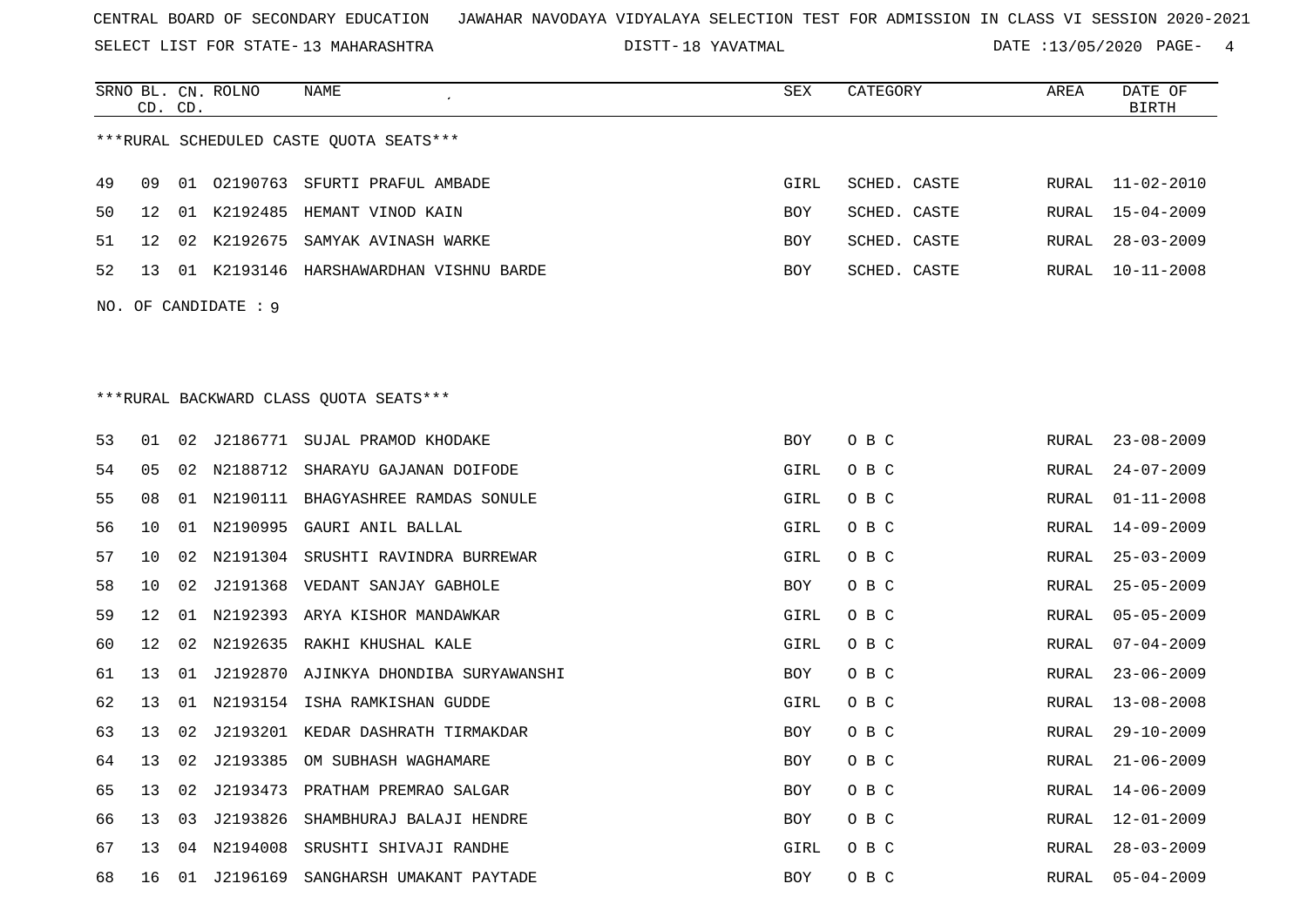| CENTRAL BOARD OF SECONDARY EDUCATION – JAWAHAR NAVODAYA VIDYALAYA SELECTION TEST FOR ADMISSION IN CLASS VI SESSION 2020-2021 |  |  |  |
|------------------------------------------------------------------------------------------------------------------------------|--|--|--|
|------------------------------------------------------------------------------------------------------------------------------|--|--|--|

SELECT LIST FOR STATE- DISTT- 13 MAHARASHTRA

18 YAVATMAL DATE :13/05/2020 PAGE- 5

| SRNO<br>BL   | $\cap$ <sub>NT</sub><br>◡∸ | ROLNO | NAME | SEX | GORY | AREA | <b>DATE</b><br>$\sim$ $\sim$<br>UF |
|--------------|----------------------------|-------|------|-----|------|------|------------------------------------|
| $\sim$<br>سـ | $\cap$<br>◡╜               |       |      |     |      |      | ויחת דת                            |

NO. OF CANDIDATE : 16

# \*\*\*RURAL SCHEDULED TRIBE QUOTA SEATS\*\*\*

|     |       | P2186326 AKSHARA KISHOR DHONGADE                                                                            | GIRL                                                                                                                                                                                                                                                                                            | SCHED. TRIBE |                                                                                                                                                                              | RURAL 05-03-2009 |
|-----|-------|-------------------------------------------------------------------------------------------------------------|-------------------------------------------------------------------------------------------------------------------------------------------------------------------------------------------------------------------------------------------------------------------------------------------------|--------------|------------------------------------------------------------------------------------------------------------------------------------------------------------------------------|------------------|
| 05  | . N 1 |                                                                                                             | BOY                                                                                                                                                                                                                                                                                             |              | RURAL                                                                                                                                                                        | $29 - 08 - 2008$ |
| 05  | 02    |                                                                                                             | GIRL                                                                                                                                                                                                                                                                                            |              | RURAL                                                                                                                                                                        | $24 - 02 - 2009$ |
| 05  | O 2.  |                                                                                                             | GIRL                                                                                                                                                                                                                                                                                            |              | RURAL                                                                                                                                                                        | $25 - 05 - 2009$ |
| 05  | 02    |                                                                                                             | BOY                                                                                                                                                                                                                                                                                             |              | RURAL                                                                                                                                                                        | 11-09-2009       |
| 07  |       |                                                                                                             | BOY                                                                                                                                                                                                                                                                                             |              | RURAL                                                                                                                                                                        | 12-05-2009       |
| 1 O | 01    |                                                                                                             | BOY                                                                                                                                                                                                                                                                                             |              | RURAL                                                                                                                                                                        | $26 - 12 - 2008$ |
| 1 Q | 01    |                                                                                                             | BOY                                                                                                                                                                                                                                                                                             |              | RURAL                                                                                                                                                                        | $07 - 01 - 2009$ |
| 11  |       |                                                                                                             | BOY                                                                                                                                                                                                                                                                                             |              | RURAL                                                                                                                                                                        | $16 - 07 - 2009$ |
| 12. | O 2.  |                                                                                                             | GIRL                                                                                                                                                                                                                                                                                            |              | RURAL                                                                                                                                                                        | 15-11-2008       |
| 13  | 03    |                                                                                                             | BOY                                                                                                                                                                                                                                                                                             |              | RURAL                                                                                                                                                                        | 16-12-2008       |
| 16  | 01    |                                                                                                             | GIRL                                                                                                                                                                                                                                                                                            |              | RURAL                                                                                                                                                                        | $13 - 09 - 2009$ |
|     |       | L2188220<br>P2188727<br>L2188883<br>L2190927<br>L2190933<br>02 L2191837<br>P2192796<br>L2193833<br>P2195935 | AADITYA BHIMRAO PENDOR<br>SHIVANI SHATRUGNA SHEDMAKE<br>P2188832 VAIBHAVI GANESH ZADE<br>VRUSHABH BHIMRAO DHURVE<br>02 L2190051 YUG PRAMOD KUMARE<br>ASHISH RAJESHTODSAM<br>ATHARVA GANESH UDE<br>OMKAR GANESH GUVHADE<br>VEDIKA ARJUN NANHE<br>SHANTNU SHIVAJI KOMWAD<br>ASHWINI MOHAN KOTNAKE |              | SCHED. TRIBE<br>SCHED. TRIBE<br>SCHED. TRIBE<br>SCHED. TRIBE<br>SCHED. TRIBE<br>SCHED. TRIBE<br>SCHED. TRIBE<br>SCHED. TRIBE<br>SCHED. TRIBE<br>SCHED. TRIBE<br>SCHED. TRIBE |                  |

NO. OF CANDIDATE : 12

TOTAL SELECTED CANDIDATE : 80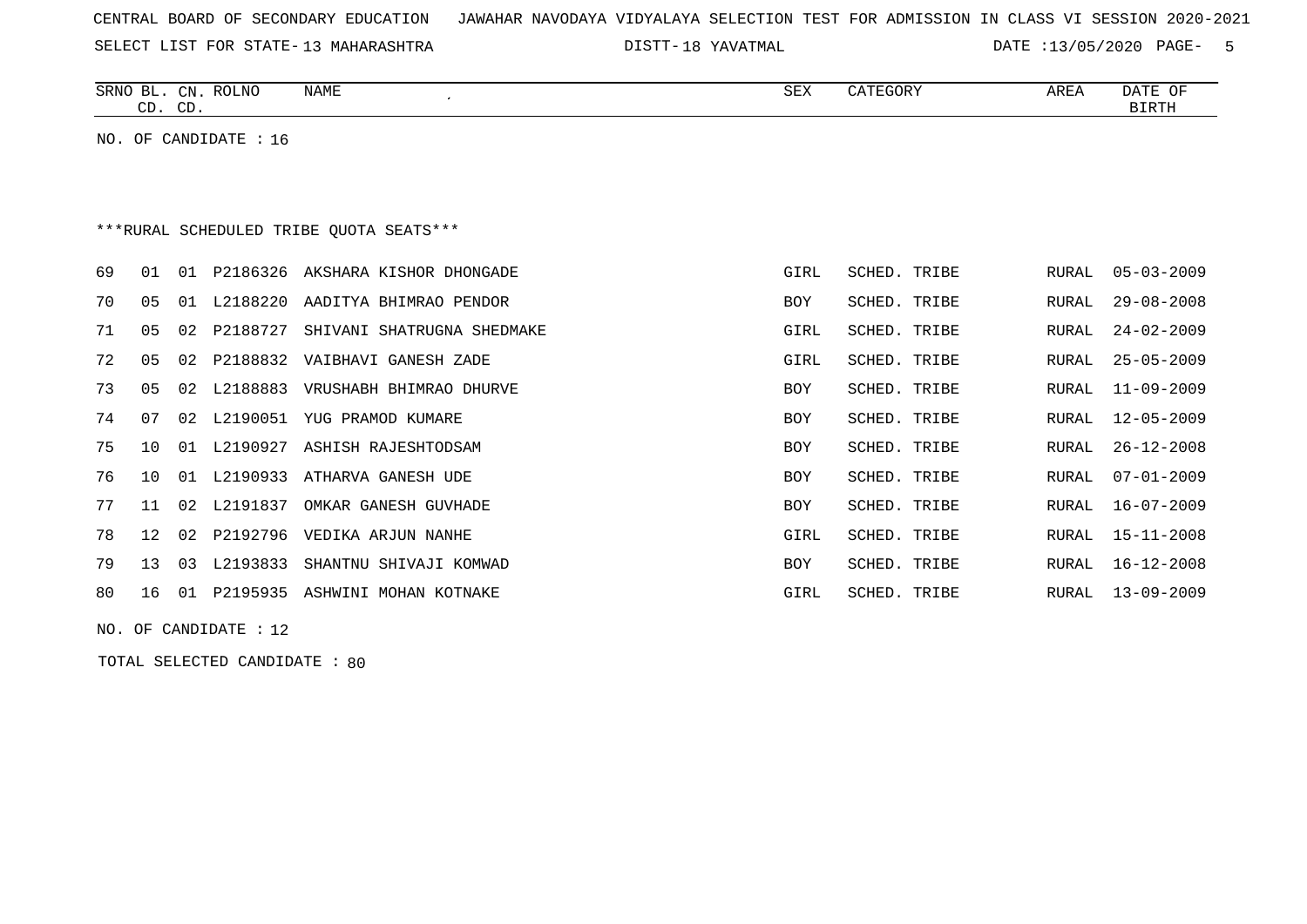SELECT LIST FOR STATE- DISTT- 13 MAHARASHTRA

19 CHANDRAPUR DATE :13/05/2020 PAGE- 1

|                                                                                                   |                | CD. CD. | SRNO BL. CN. ROLNO   | NAME<br>$\pmb{\cdot}$                   | SEX        | CATEGORY     | AREA  | DATE OF<br><b>BIRTH</b> |  |  |  |  |  |
|---------------------------------------------------------------------------------------------------|----------------|---------|----------------------|-----------------------------------------|------------|--------------|-------|-------------------------|--|--|--|--|--|
|                                                                                                   |                |         | ***OPEN UR SEATS***  |                                         |            |              |       |                         |  |  |  |  |  |
| 04 F2197169<br>O B C<br>$26 - 08 - 2008$<br>01<br>SHRAWANI SANTOSH PANGHATE<br>GIRL<br>URBAN<br>1 |                |         |                      |                                         |            |              |       |                         |  |  |  |  |  |
| 2                                                                                                 | 03             | 02      | B2198577             | SARTHAK ARVIND MILMILE                  | <b>BOY</b> | O B C        | URBAN | $26 - 02 - 2008$        |  |  |  |  |  |
| 3                                                                                                 | 10             |         | 02 K2203432          | SHRIKANT GANPAT ATRAM                   | BOY        | SCHED. CASTE | RURAL | $01 - 06 - 2008$        |  |  |  |  |  |
| 4                                                                                                 | 10             | 02      |                      | P2203434 SHRUTI ASHOK SOYAM             | GIRL       | SCHED. TRIBE | RURAL | $16 - 09 - 2008$        |  |  |  |  |  |
| 5                                                                                                 | 10             |         |                      | 02 N2203486 SWARA GUNVANT KUBADE        | RURAL      | 19-10-2008   |       |                         |  |  |  |  |  |
| NO.                                                                                               |                |         | OF CANDIDATE : 5     |                                         |            |              |       |                         |  |  |  |  |  |
|                                                                                                   |                |         |                      |                                         |            |              |       |                         |  |  |  |  |  |
|                                                                                                   |                |         |                      |                                         |            |              |       |                         |  |  |  |  |  |
|                                                                                                   |                |         |                      | ***OPEN SCHEDULED CASTE QUOTA SEATS***  |            |              |       |                         |  |  |  |  |  |
| 6                                                                                                 | 0 <sub>5</sub> |         |                      | 01 K2199603 ANKUSH DEVENDRA SHENDE      | <b>BOY</b> | SCHED. CASTE | RURAL | $29 - 12 - 2008$        |  |  |  |  |  |
| 7                                                                                                 | 06             |         |                      | 02 G2201065 SAYURI PRASHANT RAMTEKE     | GIRL       | SCHED. CASTE | URBAN | $10 - 08 - 2009$        |  |  |  |  |  |
| 8                                                                                                 | 08             |         |                      | 02 02202354 SHRAVASTI PRUTHVIRAJ AWTADE | GIRL       | SCHED. CASTE | RURAL | $14 - 04 - 2009$        |  |  |  |  |  |
|                                                                                                   |                |         | NO. OF CANDIDATE : 3 |                                         |            |              |       |                         |  |  |  |  |  |
|                                                                                                   |                |         |                      |                                         |            |              |       |                         |  |  |  |  |  |
|                                                                                                   |                |         |                      |                                         |            |              |       |                         |  |  |  |  |  |
|                                                                                                   |                |         |                      | ***OPEN DISABLED QUOTA SEATS***         |            |              |       |                         |  |  |  |  |  |
| 9                                                                                                 | 06             |         |                      | 01 02200367 ADITI ROHIT RAMTEKE         | GIRL       | SCHED. CASTE | RURAL | $27 - 07 - 2008$        |  |  |  |  |  |
| 10                                                                                                | 13             |         |                      | 01 A2204960 KUSHAGRA RAMPAL KUSHWAHA    | <b>BOY</b> | GENERAL      | URBAN | $15 - 03 - 2008$        |  |  |  |  |  |
| 11                                                                                                | 14             |         |                      | 01 J2205367 KARTIK SADASHIV RAUT        | BOY        | O B C        | RURAL | $09 - 11 - 2008$        |  |  |  |  |  |
|                                                                                                   |                |         | NO. OF CANDIDATE : 3 |                                         |            |              |       |                         |  |  |  |  |  |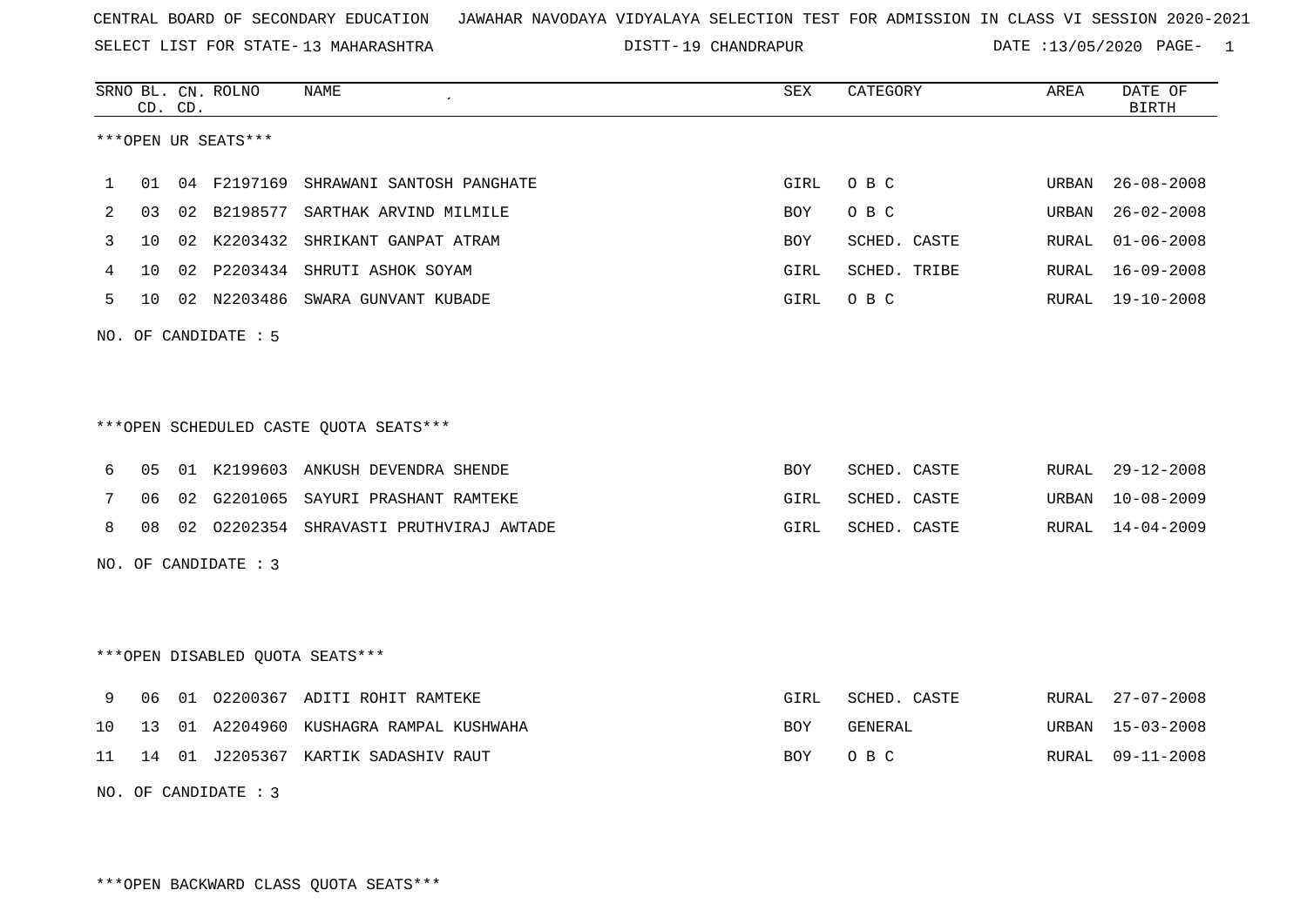SELECT LIST FOR STATE- DISTT- 13 MAHARASHTRA

19 CHANDRAPUR DATE :13/05/2020 PAGE- 2

|    | CD. CD. | SRNO BL. CN. ROLNO     | NAME                                       | SEX        | CATEGORY     | AREA  | DATE OF<br><b>BIRTH</b> |
|----|---------|------------------------|--------------------------------------------|------------|--------------|-------|-------------------------|
|    |         |                        | *** OPEN BACKWARD CLASS OUOTA SEATS***     |            |              |       |                         |
| 12 | 03      |                        | 02 N2198418 POONAM ARUN RAGHATATE          | GIRL       | O B C        | RURAL | $02 - 06 - 2009$        |
| 13 | 03      |                        | 02 N2198587 SHARVARI GHANSHYAM DHAKNE      | GIRL       | O B C        | RURAL | $29 - 09 - 2009$        |
| 14 | 03      |                        | 02 N2198725 VAIDEHI KISHOR BOTHALE         | GIRL       | O B C        | RURAL | $05 - 11 - 2009$        |
| 15 | 09      | 02 N2202801            | PRANJALI DILIP WAGHARE                     | GIRL       | O B C        | RURAL | $17 - 01 - 2009$        |
| 16 | 11      | 02 J2204028            | SHYAMVEER RAMSINGH BAGHEL                  | BOY        | O B C        | RURAL | 28-08-2007              |
|    |         | NO. OF CANDIDATE : 5   |                                            |            |              |       |                         |
|    |         |                        |                                            |            |              |       |                         |
|    |         |                        | *** OPEN SCHEDULED TRIBE QUOTA SEATS***    |            |              |       |                         |
| 17 | 02      |                        | 02 D2197942 SUMIT R SHAHA                  | <b>BOY</b> | SCHED. TRIBE | URBAN | 19-08-2008              |
| 18 | 04      | 02 L2199415            | SOHAM MANOJ CHAUDHARI                      | BOY        | SCHED. TRIBE | RURAL | $13 - 09 - 2009$        |
| 19 | 07      |                        | 02 L2201632 PRANAY CHANDRASHEKHAR SHERKURE | BOY        | SCHED. TRIBE | RURAL | $26 - 10 - 2008$        |
| 20 | 09      |                        | 02 P2202970 SMITA JAGDISH CHIKRAM          | GIRL       | SCHED. TRIBE | RURAL | $22 - 04 - 2009$        |
|    |         | NO. OF CANDIDATE : 4   |                                            |            |              |       |                         |
|    |         |                        |                                            |            |              |       |                         |
|    |         | ***RURAL OPEN SEATS*** |                                            |            |              |       |                         |
| 21 | 01      |                        | 01 N2196477 ATISHRI SHARAD CHAWARE         | GIRL       | O B C        | RURAL | 19-11-2009              |
| 22 | 02      |                        | 01 J2197610 KARTIK NANDKISHOR BORE         | BOY        | O B C        | RURAL | $28 - 11 - 2009$        |
|    |         |                        | 23 03 01 J2198279 KETAN PRAVIN ASWALE      | BOY OBC    |              |       | RURAL 06-03-2009        |
| 24 | 03      |                        | 01 J2198406 PARIMAL VIJAY CHAUDHARI        | BOY        | O B C        | RURAL | 07-01-2010              |
| 25 | 04      |                        | 01 02199054 KRUTIKA KISHOR JAMBHULKAR      | GIRL       | SCHED. CASTE | RURAL | $16 - 05 - 2010$        |
| 26 | 04      |                        | 02 P2199472 TANVI DILIP GARATE             | GIRL       | SCHED. TRIBE |       | RURAL 02-05-2009        |
| 27 | 04      |                        | 02 02199482 TEJASWINA TANAJI KOSE          | GIRL       | SCHED. CASTE | RURAL | 11-01-2009              |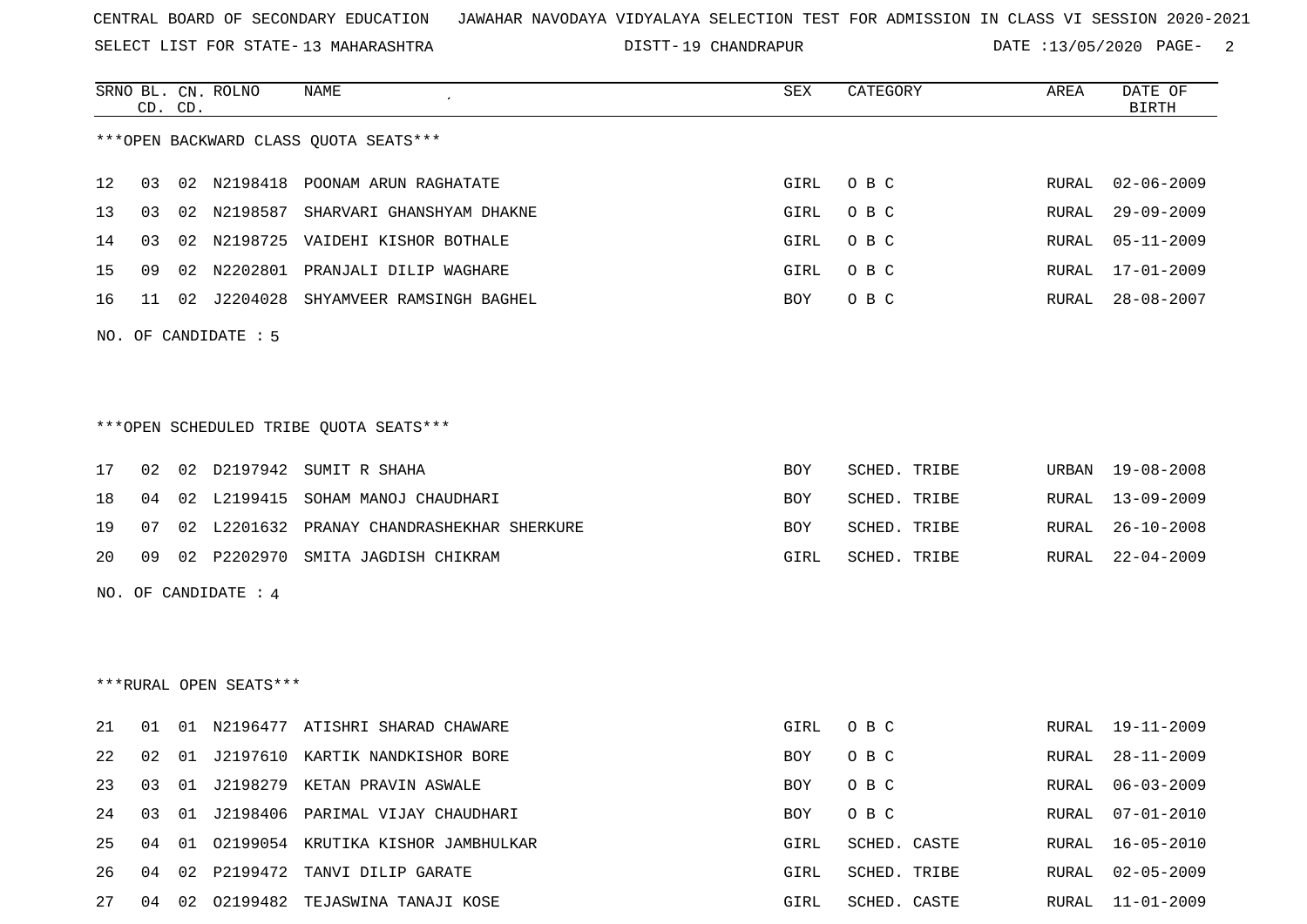SELECT LIST FOR STATE- DISTT- 13 MAHARASHTRA

DISTT-19 CHANDRAPUR DATE :13/05/2020 PAGE- 3

|    |    | CD. CD. | SRNO BL. CN. ROLNO     | <b>NAME</b>                    | SEX        | CATEGORY       | AREA         | DATE OF<br><b>BIRTH</b> |
|----|----|---------|------------------------|--------------------------------|------------|----------------|--------------|-------------------------|
|    |    |         | ***RURAL OPEN SEATS*** |                                |            |                |              |                         |
| 28 | 05 | 01      |                        | J2199616 ARNAV RAVI SHENDE     | <b>BOY</b> | O B C          | RURAL        | $24 - 09 - 2009$        |
| 29 | 05 | 03      | K2200245               | SWARIT DEVENDRAKUMAR GAIKWAD   | <b>BOY</b> | SCHED. CASTE   | RURAL        | $11 - 06 - 2009$        |
| 30 | 06 | 01      | J2200485               | BHUSHAN DAYARAM CHILBULE       | <b>BOY</b> | O B C          | RURAL        | $04 - 04 - 2009$        |
| 31 | 06 | 02      | J2201272               | VANSH KIRANKUMAR AKARE         | <b>BOY</b> | O B C          | <b>RURAL</b> | $01 - 04 - 2009$        |
| 32 | 07 | 01      | 02201399               | AVANTHEE PRADIP RAMTEKE        | GIRL       | SCHED. CASTE   | RURAL        | $14 - 04 - 2009$        |
| 33 | 07 | 02      | 02201729               | SANVI SACHIN JAMBHULKAR        | GIRL       | SCHED. CASTE   | RURAL        | $06 - 07 - 2009$        |
| 34 | 08 | 01      | K2202005               | <b>GOURAV SIDHARTH BAMBODE</b> | <b>BOY</b> | SCHED. CASTE   | <b>RURAL</b> | $16 - 05 - 2009$        |
| 35 | 08 | 01      | J2202159               | OM SANTOSH LOHAKARE            | <b>BOY</b> | O B C          | <b>RURAL</b> | $10 - 04 - 2009$        |
| 36 | 09 | 01      | J2202565               | ARYAN VASUDEO SATPUTE          | BOY        | O B C          | RURAL        | $14 - 11 - 2008$        |
| 37 | 09 | 01      | J2202783               | PRABHAT RAVINDRA TIWADE        | <b>BOY</b> | O B C          | RURAL        | $03 - 12 - 2007$        |
| 38 | 10 | 01      | J2203133               | ATHARV SUDARSHAN BHOGEKAR      | <b>BOY</b> | O B C          | RURAL        | $08 - 11 - 2008$        |
| 39 | 11 | 01      | N2203582               | ARCHISHA AMOL GARKAL           | GIRL       | O B C          | <b>RURAL</b> | $22 - 03 - 2009$        |
| 40 | 11 | 02      | N2204143               | YASHASVI PRASHANT CHOTHALE     | GIRL       | O B C          | <b>RURAL</b> | $29 - 05 - 2010$        |
| 41 | 12 | 01      | M2204229               | ARADHYA SINGH                  | GIRL       | <b>GENERAL</b> | <b>RURAL</b> | $18 - 04 - 2009$        |
| 42 | 13 | 01      | J2204926               | HIMANSHU PRADIP ZADE           | <b>BOY</b> | O B C          | <b>RURAL</b> | 15-12-2008              |
| 43 | 14 | 01      | J2205511               | SIDDHANT<br>ABHAY APATE        | <b>BOY</b> | O B C          | RURAL        | $04 - 12 - 2009$        |
| 44 | 15 | 01      | M2205610               | ASHWINI NIVRUTTI DHULGUNDE     | GIRL       | <b>GENERAL</b> | RURAL        | $25 - 10 - 2008$        |

NO. OF CANDIDATE : 24

\*\*\*RURAL SCHEDULED CASTE QUOTA SEATS\*\*\*

|  |  | 45 01 03 K2197069 SAMYAK PANKAJ GAWANDE       | BOY  | SCHED. CASTE |  | RURAL 29-12-2009 |
|--|--|-----------------------------------------------|------|--------------|--|------------------|
|  |  | 46 01 04 K2197250 SPANDAN BHIMKUMAR BARSAGADE | BOY  | SCHED. CASTE |  | RURAL 08-06-2009 |
|  |  | 47 03 01 02198234 JANHVEE NAVKANT KAMBLE      | GIRL | SCHED. CASTE |  | RURAL 23-02-2009 |
|  |  | 48 03 02 K2198658 SPANDAN GANDHI BORKAR       | BOY  | SCHED. CASTE |  | RURAL 17-01-2009 |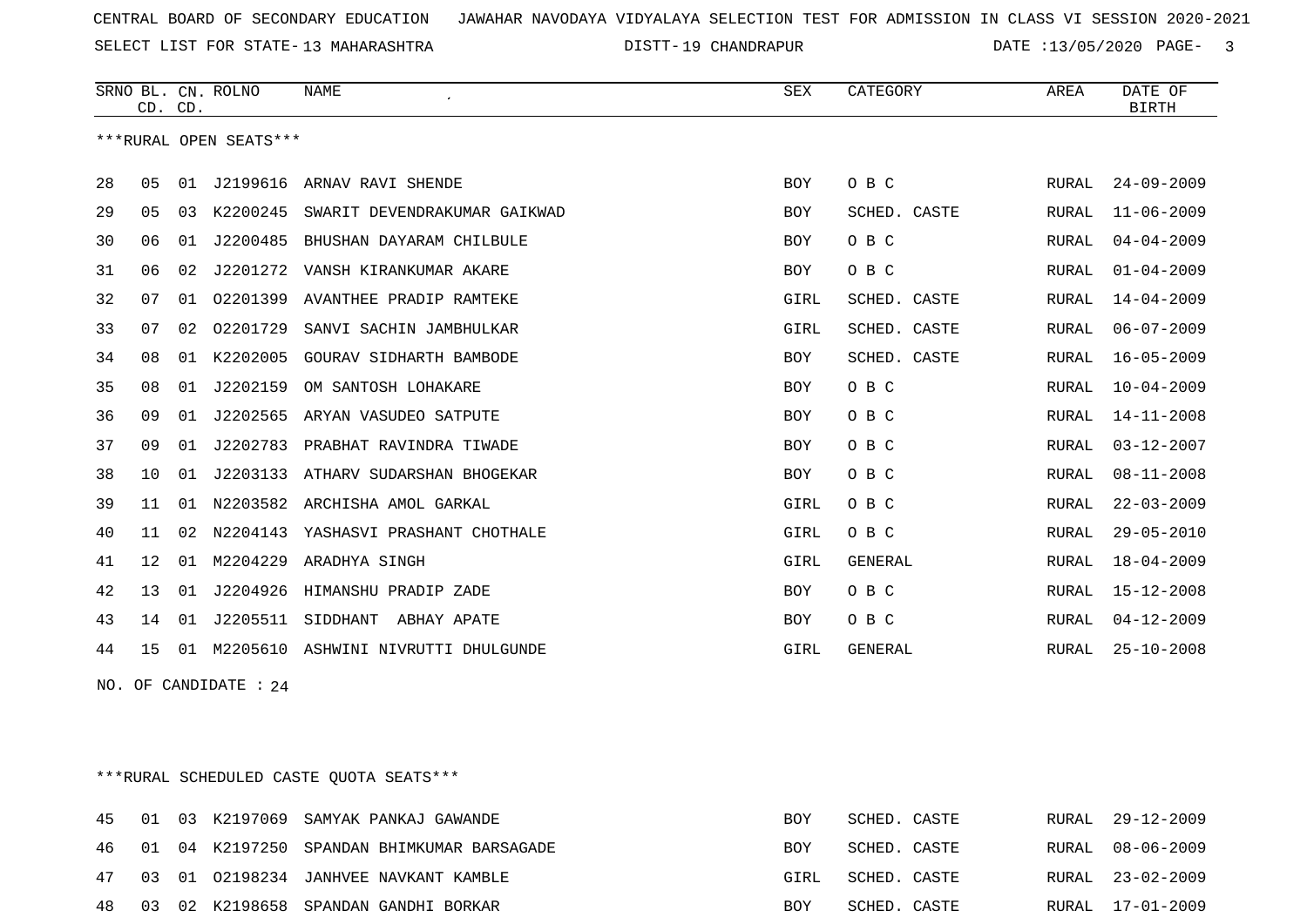SELECT LIST FOR STATE- DISTT- 13 MAHARASHTRA

DISTT-19 CHANDRAPUR **DATE** :13/05/2020 PAGE- 4

|     | CD. CD. |    | SRNO BL. CN. ROLNO | NAME                                    | SEX  | CATEGORY     | AREA  | DATE OF<br><b>BIRTH</b> |
|-----|---------|----|--------------------|-----------------------------------------|------|--------------|-------|-------------------------|
|     |         |    |                    | ***RURAL SCHEDULED CASTE QUOTA SEATS*** |      |              |       |                         |
| 49  | 05      | 03 | 02200210           | SUHANI DEWANAND SHENDE                  | GIRL | SCHED. CASTE | RURAL | 15-01-2009              |
| 50  | 07      |    |                    | 01 K2201366 ANSHUL VILAS TEMBHURNE      | BOY  | SCHED. CASTE | RURAL | $30 - 06 - 2009$        |
| 51  | 12      | 01 | 02204362           | KHUSHI MANOHAR UPADHYE                  | GIRL | SCHED. CASTE | RURAL | $27 - 09 - 2008$        |
| 52  | 13      | 02 |                    | 02205105 RUTU MILIND BHASARKAR          | GIRL | SCHED. CASTE | RURAL | $06 - 05 - 2009$        |
| 53  | 14      | 01 | 02205492           | SAWI MAHENDRA WANKAR                    | GIRL | SCHED. CASTE | RURAL | $23 - 12 - 2009$        |
| NO. |         |    | OF CANDIDATE: 9    |                                         |      |              |       |                         |
|     |         |    |                    |                                         |      |              |       |                         |
|     |         |    |                    |                                         |      |              |       |                         |
|     |         |    |                    | *** RURAL BACKWARD CLASS QUOTA SEATS*** |      |              |       |                         |
| 54  | 03      | 01 |                    | N2198177 FALGUNI GAJANAN BODHE          | GIRL | O B C        | RURAL | 15-04-2009              |
| 55  | 03      | 01 | N2198203           | GUNJAN MAHENDRA MAHABUDHE               | GIRL | O B C        | RURAL | $13 - 06 - 2009$        |
| 56  | 03      | 02 | N2198540           | SAMIKSHA VIJAY TADSE                    | GIRL | O B C        | RURAL | $25 - 03 - 2009$        |
| 57  | 03      | 02 | N2198588           | SHARVARI RAVISHANKAR CHANDANKHEDE       | GIRL | O B C        | RURAL | $01 - 07 - 2009$        |
| 58  | 05      | 02 | J2199907           | PARAG JAGDISH BORKUTE                   | BOY  | O B C        | RURAL | $02 - 06 - 2009$        |
| 59  | 05      | 02 | N2200071           | SAMIKSHA JIWAN BAWANE                   | GIRL | O B C        | RURAL | $28 - 06 - 2009$        |
| 60  | 05      | 03 | J2200262           | TANMAY SURESH KOLTE                     | BOY  | O B C        | RURAL | $29 - 10 - 2008$        |
| 61  | 05      | 03 | N2200286           | TRUPTI SHRIKRUSHNA DAHARE               | GIRL | O B C        | RURAL | $26 - 08 - 2009$        |
| 62  | 06      | 02 | J2201112           | SHREYAS SUNIL WAKEKAR                   | BOY  | O B C        | RURAL | $17 - 02 - 2009$        |
| 63  | 07      | 01 |                    | J2201484 HIRANYA ANNAJI DONGARWAR       | BOY  | O B C        | RURAL | $18 - 08 - 2009$        |
| 64  | 07      | 01 | N2201515           | KANKSHINEE GANESH ASEKAR                | GIRL | O B C        | RURAL | $01 - 04 - 2009$        |
| 65  | 10      | 01 |                    | J2203104 ANUP MANOHAR AMBORKAR          | BOY  | O B C        | RURAL | $27 - 04 - 2009$        |
| 66  | 10      | 02 |                    | N2203430 SHREYA SUDHIR SAHARE           | GIRL | O B C        | RURAL | $03 - 11 - 2008$        |
| 67  | 11      | 02 | N2203882           | RASHI RAJENDRA SEPURWAR                 | GIRL | O B C        | RURAL | $08 - 12 - 2008$        |
| 68  | 12      | 02 | N2204719           | TANVI GHANSHAM KOLHEKAR                 | GIRL | O B C        | RURAL | $11 - 04 - 2009$        |
| 69  | 13      |    |                    | 01 J2204837 ARADHYA PRAMOD RAGIT        | BOY  | O B C        |       | RURAL 19-10-2008        |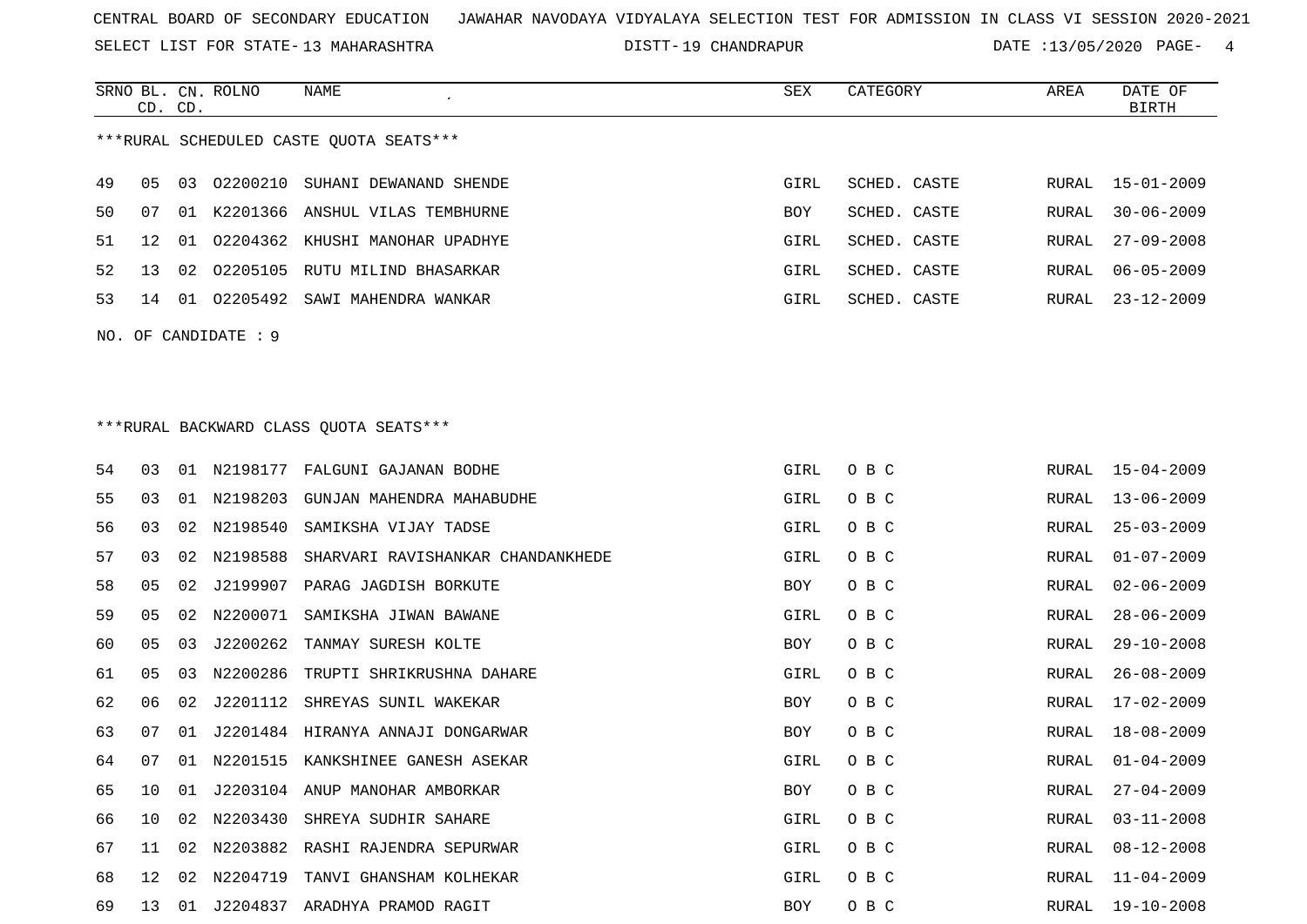|  |  |  |  | CENTRAL BOARD OF SECONDARY EDUCATION – JAWAHAR NAVODAYA VIDYALAYA SELECTION TEST FOR ADMISSION IN CLASS VI SESSION 2020-2021 |  |  |  |  |  |  |  |  |  |  |  |  |  |  |
|--|--|--|--|------------------------------------------------------------------------------------------------------------------------------|--|--|--|--|--|--|--|--|--|--|--|--|--|--|
|--|--|--|--|------------------------------------------------------------------------------------------------------------------------------|--|--|--|--|--|--|--|--|--|--|--|--|--|--|

SELECT LIST FOR STATE-13 MAHARASHTRA DISTT-19 CHANDRAPUR DATE :13/05/2020 PAGE- 5

|    | CD. CD.         |    | SRNO BL. CN. ROLNO      | <b>NAME</b>                             | <b>SEX</b> | CATEGORY     | AREA         | DATE OF<br><b>BIRTH</b> |
|----|-----------------|----|-------------------------|-----------------------------------------|------------|--------------|--------------|-------------------------|
|    |                 |    | NO. OF CANDIDATE : $16$ |                                         |            |              |              |                         |
|    |                 |    |                         |                                         |            |              |              |                         |
|    |                 |    |                         |                                         |            |              |              |                         |
|    |                 |    |                         | ***RURAL SCHEDULED TRIBE OUOTA SEATS*** |            |              |              |                         |
| 70 | 01              | 01 | P2196406                | ANURADHA DNYANESHWAR GUDADHE            | GIRL       | SCHED. TRIBE | RURAL        | $27 - 07 - 2008$        |
| 71 | 03              | 02 | P2198562                | SANIYA HANUMAN MADKAM                   | GIRL       | SCHED. TRIBE | RURAL        | $14 - 03 - 2009$        |
| 72 | 03              | 02 | P2198575                | SARA RAJU SAUSAGADE                     | GIRL       | SCHED. TRIBE | RURAL        | $30 - 12 - 2008$        |
| 73 | 04              | 01 | P2198822                | AKANKSHA NARENDRA DADMAL                | GIRL       | SCHED. TRIBE | <b>RURAL</b> | $08 - 08 - 2008$        |
| 74 | 04              | 01 | L2199171                | PRALHAD TULSHIDAS CHAUDHARI             | <b>BOY</b> | SCHED. TRIBE | RURAL        | $15 - 08 - 2009$        |
| 75 | 0 <sub>5</sub>  | 02 | P2200059                | SALONI SANJAY KUMBHARE                  | GIRL       | SCHED. TRIBE | RURAL        | 16-09-2009              |
| 76 | 07              | 01 | P2201375                | APURVA VILAS NEWARE                     | GIRL       | SCHED. TRIBE | <b>RURAL</b> | $01 - 12 - 2008$        |
| 77 | 07              | 02 | L2201629                | PRAJWAL ASHOK NANNAWARE                 | <b>BOY</b> | SCHED. TRIBE | <b>RURAL</b> | $01 - 10 - 2008$        |
| 78 | 10              | 01 | P2203209                | JANVI VINOD KULMETHE                    | GIRL       | SCHED. TRIBE | RURAL        | $26 - 01 - 2009$        |
| 79 | 12 <sup>°</sup> | 02 | P2204783                | YUKTI URKUDE                            | GIRL       | SCHED. TRIBE | <b>RURAL</b> | $28 - 08 - 2009$        |
| 80 | 13              | 02 | L2205211                | SUJAL OMDATT PENDAM                     | <b>BOY</b> | SCHED. TRIBE | <b>RURAL</b> | $06 - 04 - 2009$        |
|    |                 |    |                         |                                         |            |              |              |                         |

NO. OF CANDIDATE : 11

TOTAL SELECTED CANDIDATE : 80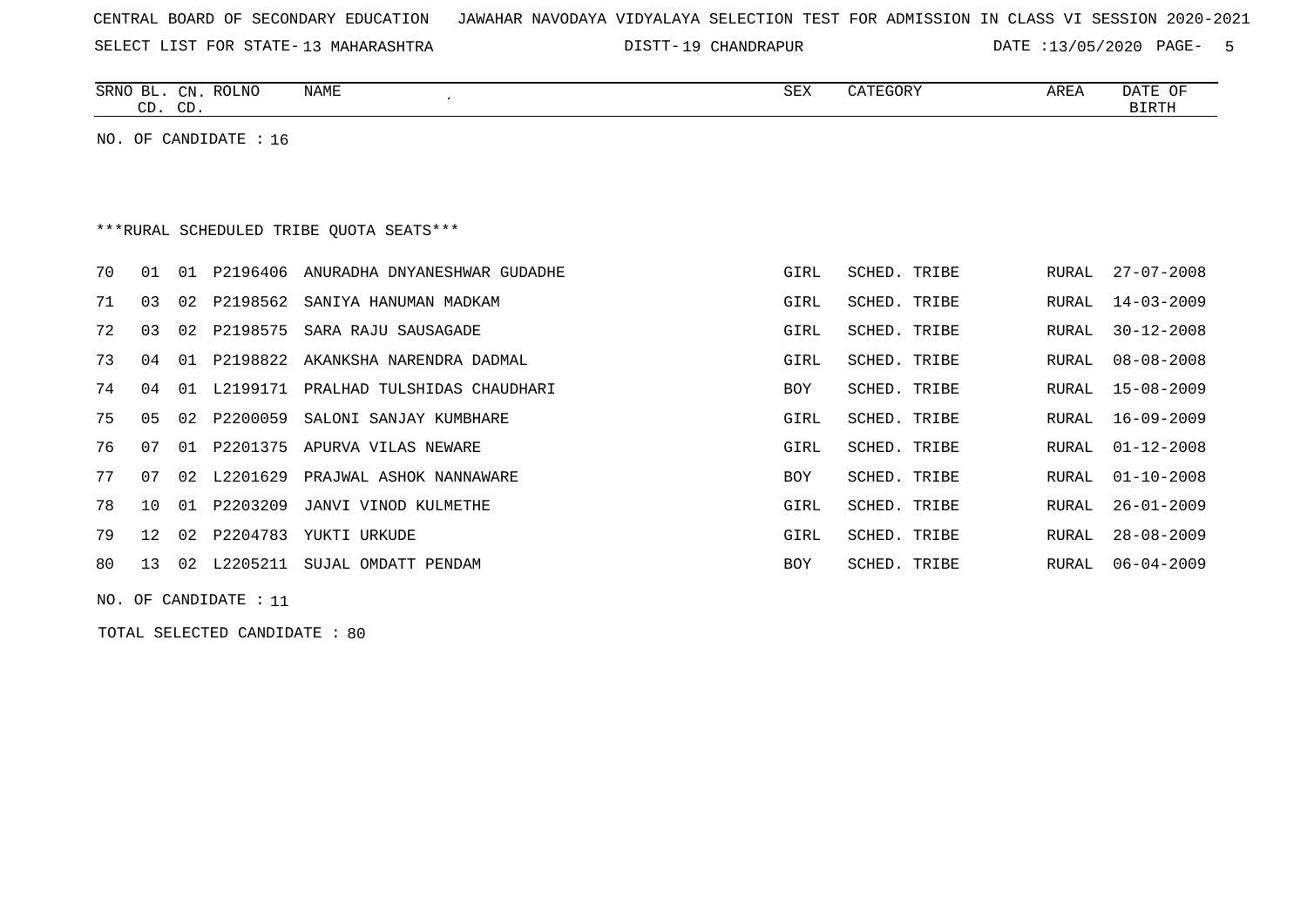SELECT LIST FOR STATE- DISTT- 13 MAHARASHTRA

20 SANGLI DATE :13/05/2020 PAGE- 1

|    |    | CD. CD. | SRNO BL. CN. ROLNO     | <b>NAME</b>                              | <b>SEX</b> | CATEGORY       | AREA         | DATE OF<br><b>BIRTH</b> |
|----|----|---------|------------------------|------------------------------------------|------------|----------------|--------------|-------------------------|
|    |    |         | ***OPEN UR SEATS***    |                                          |            |                |              |                         |
|    |    |         |                        |                                          |            |                |              |                         |
| 1  | 01 |         |                        | 01 M2206043 DANESHWARI DIPAK MAGADUM     | GIRL       | <b>GENERAL</b> | RURAL        | $20 - 02 - 2009$        |
| 2  | 02 |         |                        | 04 M2207889 SRUSHTI MADHUKAR PAWAR       | GIRL       | <b>GENERAL</b> | RURAL        | $08 - 04 - 2009$        |
| 3  | 04 |         |                        | 01 N2208866 ANUSHKA SANJAY MAHAMUNI      | GIRL       | O B C          | RURAL        | $01 - 04 - 2009$        |
| 4  | 06 |         |                        | 01 I2211089 OM JOTIRAM JADHAV            | <b>BOY</b> | GENERAL        | RURAL        | $08 - 06 - 2009$        |
| 5  | 06 |         | 02 M2211423            | TANISHKA VINOD PATIL                     | GIRL       | <b>GENERAL</b> | <b>RURAL</b> | $25 - 04 - 2009$        |
| 6  | 07 |         | 02 M2212077            | SAMIDHA MADHUKAR PATIL                   | GIRL       | <b>GENERAL</b> | <b>RURAL</b> | $11 - 05 - 2009$        |
| 7  | 07 |         |                        | 03 E2212169 SHIVSTUTI VISHWAJIT SAMBHARE | GIRL       | GENERAL        | URBAN        | $23 - 07 - 2008$        |
| 8  | 10 |         |                        | 01 A2214057 SHIVAM CHANDRAHAR BABAR      | BOY        | GENERAL        | URBAN        | $30 - 09 - 2008$        |
|    |    |         | NO. OF CANDIDATE : 8   |                                          |            |                |              |                         |
|    |    |         |                        |                                          |            |                |              |                         |
|    |    |         |                        |                                          |            |                |              |                         |
|    |    |         |                        | ***OPEN SCHEDULED CASTE QUOTA SEATS***   |            |                |              |                         |
|    |    |         |                        |                                          |            |                |              |                         |
| 9  | 06 |         |                        | 02 C2211391 SUJAL ASHOK MARATHE          | <b>BOY</b> | SCHED. CASTE   | URBAN        | $17 - 02 - 2009$        |
| 10 | 08 |         |                        | 01 K2212684 KAMBLE ABHINAV ANAND         | <b>BOY</b> | SCHED. CASTE   | RURAL        | $30 - 10 - 2009$        |
| 11 | 08 |         |                        | 01 K3539697 PARTH PRAVIN MANE            | <b>BOY</b> | SCHED. CASTE   | RURAL        | $07 - 10 - 2008$        |
|    |    |         | NO. OF CANDIDATE : $3$ |                                          |            |                |              |                         |
|    |    |         |                        |                                          |            |                |              |                         |
|    |    |         |                        |                                          |            |                |              |                         |
|    |    |         |                        | ***OPEN DISABLED QUOTA SEATS***          |            |                |              |                         |
|    |    |         |                        |                                          |            |                |              |                         |
| 12 | 07 |         |                        | 02 A2211909 PATIL SAMARTH SURESH         | <b>BOY</b> | GENERAL        | URBAN        | $06 - 04 - 2009$        |
| 13 | 08 |         |                        | 02 I2213184 VIRAJ VIJAY PAWAR            | <b>BOY</b> | GENERAL        | RURAL        | $30 - 03 - 2009$        |
| 14 | 09 |         |                        | 02 B2213477 SHRINATH KIRAN KHOT          | <b>BOY</b> | O B C          | URBAN        | $09 - 08 - 2009$        |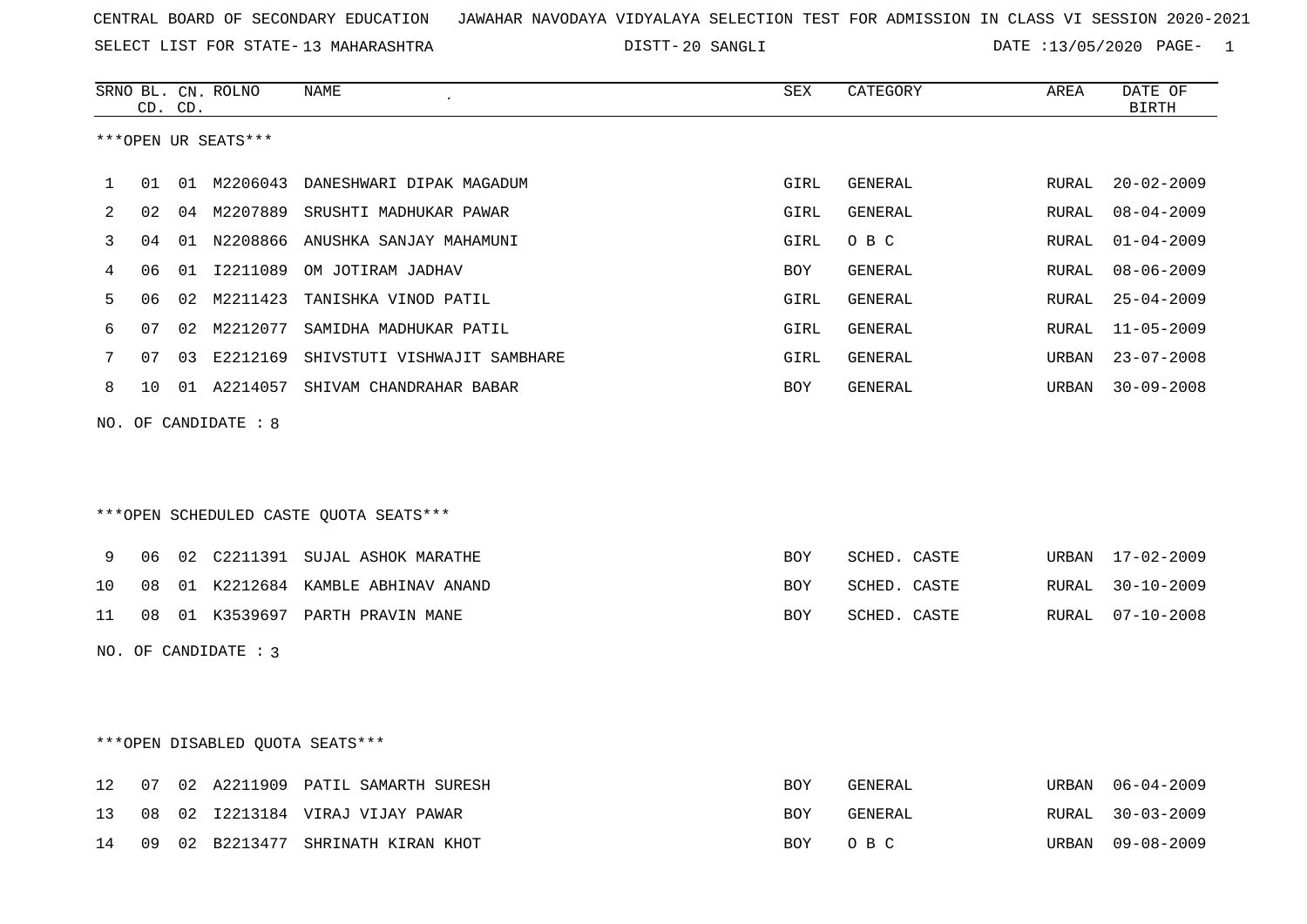|  | CENTRAL BOARD OF SECONDARY EDUCATION – JAWAHAR NAVODAYA VIDYALAYA SELECTION TEST FOR ADMISSION IN CLASS VI SESSION 2020-2021 |  |  |  |
|--|------------------------------------------------------------------------------------------------------------------------------|--|--|--|
|--|------------------------------------------------------------------------------------------------------------------------------|--|--|--|

SELECT LIST FOR STATE- DISTT- 13 MAHARASHTRA

DISTT-20 SANGLI 20 DATE :13/05/2020 PAGE- 2

|    | CD. CD. |    | SRNO BL. CN. ROLNO     | NAME                                        | SEX  | CATEGORY     | AREA  | DATE OF<br><b>BIRTH</b> |
|----|---------|----|------------------------|---------------------------------------------|------|--------------|-------|-------------------------|
|    |         |    | NO. OF CANDIDATE : 3   |                                             |      |              |       |                         |
|    |         |    |                        | *** OPEN BACKWARD CLASS QUOTA SEATS***      |      |              |       |                         |
| 15 | 01      |    |                        | 01 J2205935 ANANT GAJANAN MANWAR            | BOY  | O B C        | RURAL | $26 - 06 - 2009$        |
| 16 | 01      | 02 |                        | J2206682 SHRIVARDHAN GANESH DHERE           | BOY  | O B C        | RURAL | $05 - 09 - 2008$        |
| 17 | 01      | 02 |                        | J2206860 VEDANT SUNIL MAGDUM                | BOY  | O B C        | RURAL | $15 - 11 - 2008$        |
| 18 | 02      | 03 |                        | N2207684 SANMATI SANTOSH KANCHANKOTI        | GIRL | O B C        | RURAL | $12 - 10 - 2008$        |
| 19 | 07      | 03 |                        | J2212331 TANMAY SACHIN PHALLE               | BOY  | O B C        | RURAL | $25 - 10 - 2008$        |
|    |         |    | NO. OF CANDIDATE : 5   |                                             |      |              |       |                         |
|    |         |    |                        |                                             |      |              |       |                         |
|    |         |    |                        |                                             |      |              |       |                         |
|    |         |    |                        | ***OPEN SCHEDULED TRIBE QUOTA SEATS***      |      |              |       |                         |
| 20 |         |    |                        | 07 03 L2212240 SHUBHAM ASHOK JADHAV         | BOY  | SCHED. TRIBE | RURAL | $10 - 01 - 2010$        |
|    |         |    | NO. OF CANDIDATE : 1   |                                             |      |              |       |                         |
|    |         |    |                        |                                             |      |              |       |                         |
|    |         |    |                        |                                             |      |              |       |                         |
|    |         |    | ***RURAL OPEN SEATS*** |                                             |      |              |       |                         |
| 21 | 01      | 01 |                        | J2205905 AKIL ASARAT MULANI                 | BOY  | O B C        | RURAL | $10 - 01 - 2009$        |
| 22 | 01      | 01 |                        | I2206116 HARSHAVARDHAN AMOL GAIKWAD         | BOY  | GENERAL      | RURAL | $04 - 07 - 2009$        |
| 23 |         |    |                        | 01 02 I2206393 PRASAD ANNASAB KHOT          | BOY  | GENERAL      |       | RURAL 16-08-2009        |
| 24 |         |    |                        | 01 02 I2206462 REHAN TOUSIF BANADAR         | BOY  | GENERAL      | RURAL | 11-12-2009              |
| 25 |         |    |                        | 01 02 M2206835 VAISHNAVI DHULESHWAR BALIKAI | GIRL | GENERAL      | RURAL | $08 - 01 - 2009$        |
| 26 |         |    |                        | 02 02 I2207468 PRANAV VAIBHAV POL           | BOY  | GENERAL      | RURAL | 05-12-2008              |
| 27 |         |    |                        | 02 03 I2207633 SAMARTH SANTOSH SAWANT       | BOY  | GENERAL      | RURAL | $09 - 08 - 2009$        |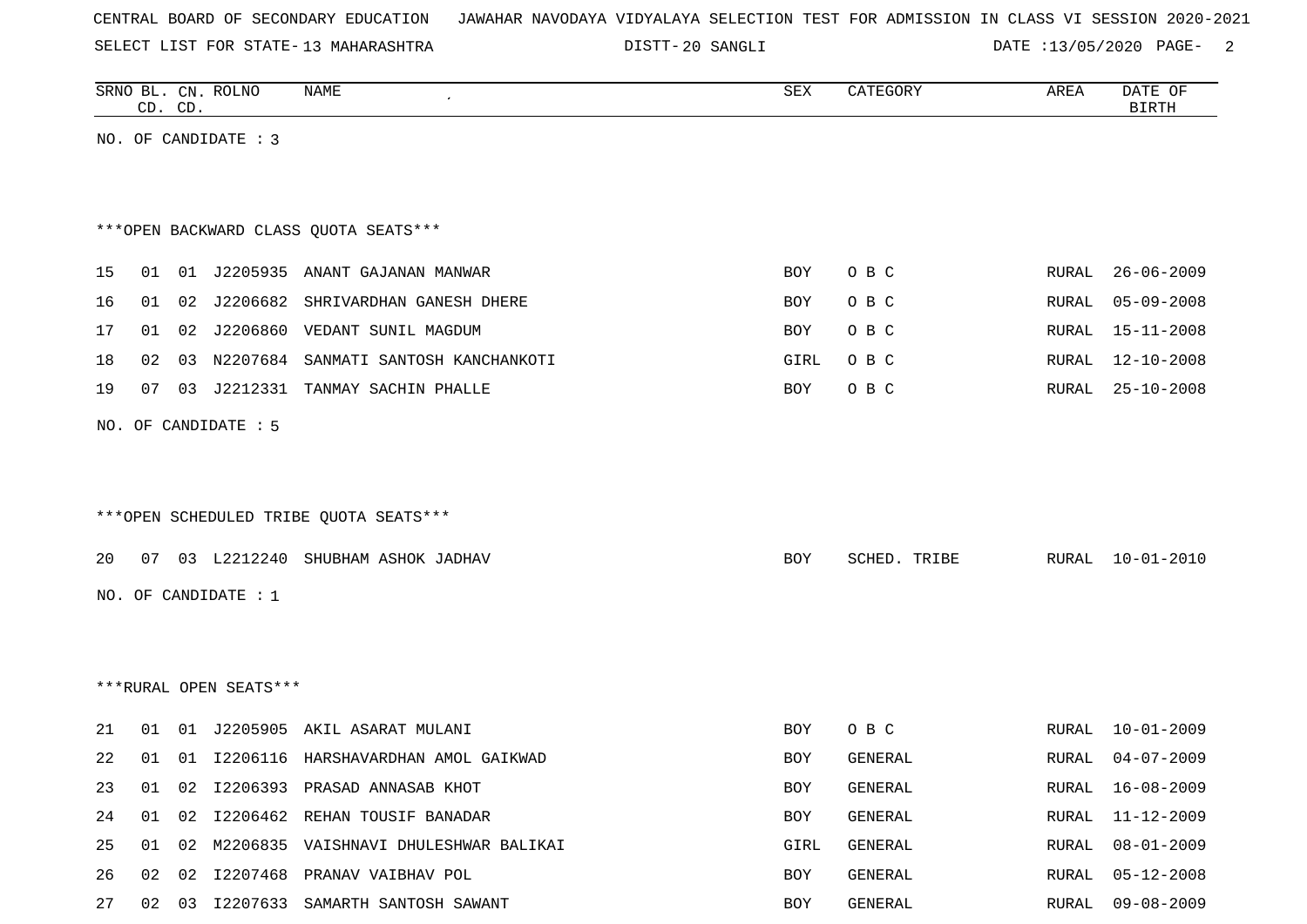SELECT LIST FOR STATE- DISTT- 13 MAHARASHTRA

20 SANGLI DATE :13/05/2020 PAGE- 3

|    |    | CD. CD. | SRNO BL. CN. ROLNO     | NAME                               | <b>SEX</b> | CATEGORY       | AREA         | DATE OF<br><b>BIRTH</b> |
|----|----|---------|------------------------|------------------------------------|------------|----------------|--------------|-------------------------|
|    |    |         | ***RURAL OPEN SEATS*** |                                    |            |                |              |                         |
| 28 | 02 | 04      |                        | I2208030 VEDANT SHARAD PATIL       | <b>BOY</b> | <b>GENERAL</b> | RURAL        | $13 - 01 - 2009$        |
| 29 | 03 | 02      | I2208556               | SARTHAK SUBHASH PATIL              | BOY        | GENERAL        | RURAL        | $28 - 01 - 2009$        |
| 30 | 03 | 02      | M2208567               | SHARVARI SHARAD SHEVALE            | GIRL       | GENERAL        | RURAL        | $08 - 04 - 2010$        |
| 31 | 04 | 01      |                        | 12209131 PAVAN PINAJI GAIKWAD      | <b>BOY</b> | GENERAL        | RURAL        | $21 - 12 - 2008$        |
| 32 | 04 | 01      | J2209326               | SANSKAR DARYAPPA MOTE              | BOY        | O B C          | RURAL        | $16 - 07 - 2009$        |
| 33 | 05 | 01      | J2209685               | ANIRUDHA PRABHAKAR MISAL           | <b>BOY</b> | O B C          | RURAL        | $03 - 09 - 2009$        |
| 34 | 05 | 01      | J2209898               | HARSHVARDHAN DNYANESHWAR TONE      | <b>BOY</b> | O B C          | RURAL        | $02 - 07 - 2009$        |
| 35 | 05 | 02      | I2210059               | NISARG YALLAPPA ATTALATTI          | <b>BOY</b> | GENERAL        | RURAL        | $12 - 07 - 2009$        |
| 36 | 05 | 02      | J2210145               | PRASHANT RATILAL CHOPADE           | BOY        | O B C          | RURAL        | $22 - 04 - 2009$        |
| 37 | 05 | 03      | M2210337               | SAKSHI SUDHAKAR CHAVAN             | GIRL       | GENERAL        | RURAL        | $15 - 05 - 2009$        |
| 38 | 06 | 02      | M2211367               | SMITAL SUNIL PAWAR                 | GIRL       | GENERAL        | <b>RURAL</b> | $20 - 04 - 2009$        |
| 39 | 06 | 02      | 02211386               | SRUSHTI SANDEEP DEVKULE            | GIRL       | SCHED. CASTE   | RURAL        | $09 - 10 - 2009$        |
| 40 | 07 | 01      |                        | I2211641 ATHARVA DHANWANTRAO PATIL | <b>BOY</b> | GENERAL        | <b>RURAL</b> | $02 - 12 - 2009$        |
| 41 | 07 | 01      | I2211755               | HARSH CHANDRASHEKHAR PATIL         | BOY        | GENERAL        | RURAL        | $12 - 02 - 2008$        |
| 42 | 07 | 02      | I2211929               | PIYUSH NITIN BAGANE                | <b>BOY</b> | GENERAL        | <b>RURAL</b> | $27 - 04 - 2009$        |
| 43 | 07 | 02      | M2212058               | SAI SACHIN KOKATE                  | GIRL       | GENERAL        | RURAL        | $13 - 09 - 2009$        |
| 44 | 07 | 03      | M2212268               | SITARA ILAHEE AGA                  | GIRL       | GENERAL        | RURAL        | $05 - 10 - 2009$        |
| 45 | 08 | 01      |                        | 12212690 KEDAR PRAKASH PATIL       | <b>BOY</b> | GENERAL        | RURAL        | $03 - 11 - 2009$        |
| 46 | 09 | 01      |                        | 12213302 KALE SAIRAJ SHANKAR       | BOY        | GENERAL        | RURAL        | $18 - 10 - 2008$        |
| 47 | 09 | 02      |                        | I2213552 VIBHAVARI ANANDA UTALE    | BOY        | GENERAL        | <b>RURAL</b> | $11 - 05 - 2009$        |
| 48 | 10 | 01      | M2213705               | DNYANESHWARI MARUTI SALUNKHE       | GIRL       | GENERAL        | <b>RURAL</b> | $13 - 04 - 2010$        |
| 49 | 10 | 01      | I2213853               | OM SHANKAR KADAM                   | <b>BOY</b> | GENERAL        | RURAL        | $16 - 05 - 2009$        |
| 50 | 08 | 02      | M3539700               | SAEE SANDIP PAWAR                  | GIRL       | GENERAL        | <b>RURAL</b> | $28 - 07 - 2008$        |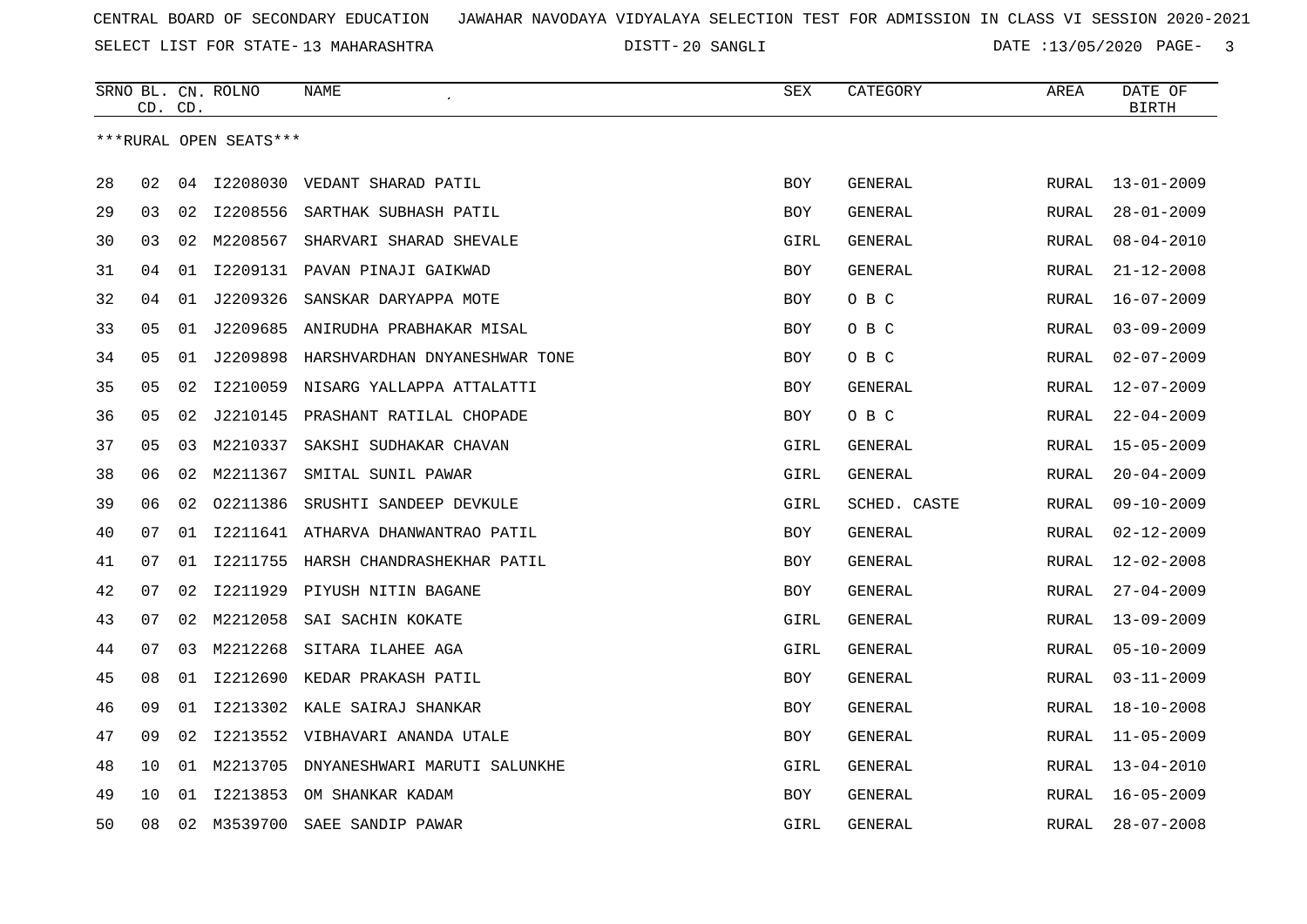|  |  |  | CENTRAL BOARD OF SECONDARY EDUCATION – JAWAHAR NAVODAYA VIDYALAYA SELECTION TEST FOR ADMISSION IN CLASS VI SESSION 2020-2021 |  |  |  |  |  |  |  |  |  |  |  |  |  |  |
|--|--|--|------------------------------------------------------------------------------------------------------------------------------|--|--|--|--|--|--|--|--|--|--|--|--|--|--|
|--|--|--|------------------------------------------------------------------------------------------------------------------------------|--|--|--|--|--|--|--|--|--|--|--|--|--|--|

SELECT LIST FOR STATE- DISTT- 13 MAHARASHTRA

20 SANGLI DATE :13/05/2020 PAGE- 4

|    |    | CD. CD. | SRNO BL. CN. ROLNO    | NAME                                    | SEX        | CATEGORY     | AREA         | DATE OF<br><b>BIRTH</b> |
|----|----|---------|-----------------------|-----------------------------------------|------------|--------------|--------------|-------------------------|
|    |    |         | NO. OF CANDIDATE : 30 |                                         |            |              |              |                         |
|    |    |         |                       | ***RURAL SCHEDULED CASTE QUOTA SEATS*** |            |              |              |                         |
| 51 | 01 |         |                       | 01 K2205891 ADITYA DEEPAK MANE          | BOY        | SCHED. CASTE | RURAL        | $14 - 12 - 2008$        |
| 52 | 01 | 02      | 02206697              | SHWETA PRADIP KORE                      | GIRL       | SCHED. CASTE | RURAL        | $18 - 07 - 2009$        |
| 53 | 01 |         |                       | 02 K2206777 SUMIT VIJAYKUMAR BANSODE    | <b>BOY</b> | SCHED. CASTE | <b>RURAL</b> | $09 - 09 - 2008$        |
| 54 | 02 | 01      |                       | 02207004 ANKITA SUSHANT CHAVAN          | GIRL       | SCHED. CASTE | <b>RURAL</b> | $23 - 08 - 2009$        |
| 55 | 02 | 01      |                       | K2207086 ATHARV DIPAK BURUD             | BOY        | SCHED. CASTE | RURAL        | $31 - 07 - 2008$        |
| 56 | 02 | 01      | K2207122              | BHUSHAN RAKESH KAMBLE                   | BOY        | SCHED. CASTE | RURAL        | $07 - 07 - 2009$        |
| 57 | 02 | 02      |                       | 02207475 PRANJALI NANDAKUMAR BANSODE    | GIRL       | SCHED. CASTE | RURAL        | $15 - 07 - 2009$        |
| 58 | 02 | 03      | K2207688              | SANSKAR SHAMRAO KAMBLE                  | BOY        | SCHED. CASTE | RURAL        | $15 - 12 - 2009$        |
| 59 | 07 |         |                       | 01 K2211783 JAYDEEP PRAKASH GAIKWAD     | BOY        | SCHED. CASTE | RURAL        | $24 - 04 - 2009$        |
|    |    |         | NO. OF CANDIDATE : 9  |                                         |            |              |              |                         |
|    |    |         |                       |                                         |            |              |              |                         |
|    |    |         |                       | *** RURAL BACKWARD CLASS QUOTA SEATS*** |            |              |              |                         |
| 60 | 01 |         |                       | 01 N2206060 DHRUTI SUBHASH LOHAR        | GIRL       | O B C        | RURAL        | $06 - 07 - 2009$        |
| 61 | 02 |         |                       | 01 N2206998 ANJALI SANTOSH THORAT       | GIRL       | O B C        | RURAL        | $01 - 09 - 2008$        |
| 62 | 02 |         |                       | 01 N2207116 BHARGAVI JAYAVANT MALI      | GIRL       | O B C        | RURAL        | $19 - 02 - 2009$        |
| 63 | 02 | 02      |                       | J2207264 KIRAN RAVINDRA MALI            | BOY        | O B C        | RURAL        | $01 - 04 - 2009$        |
| 64 | 02 | 02      |                       | N2207434 PRACHI TANAJI MALI             | GIRL       | O B C        | RURAL        | $05 - 07 - 2009$        |

65 02 03 J2207566 RANAVIR SANDIP WAYAKOS BOY O B C RURAL 07-03-2009

66 02 03 J2207589 RUGVED RAMDAS DESHINGE BOY CHARL 160 BOY

67 04 01 J2209234 RAMKRUSHNA YASHAVANT GODASE BOY O B C BOY O B C RURAL 10-10-2008

O B C RURAL 16-11-2008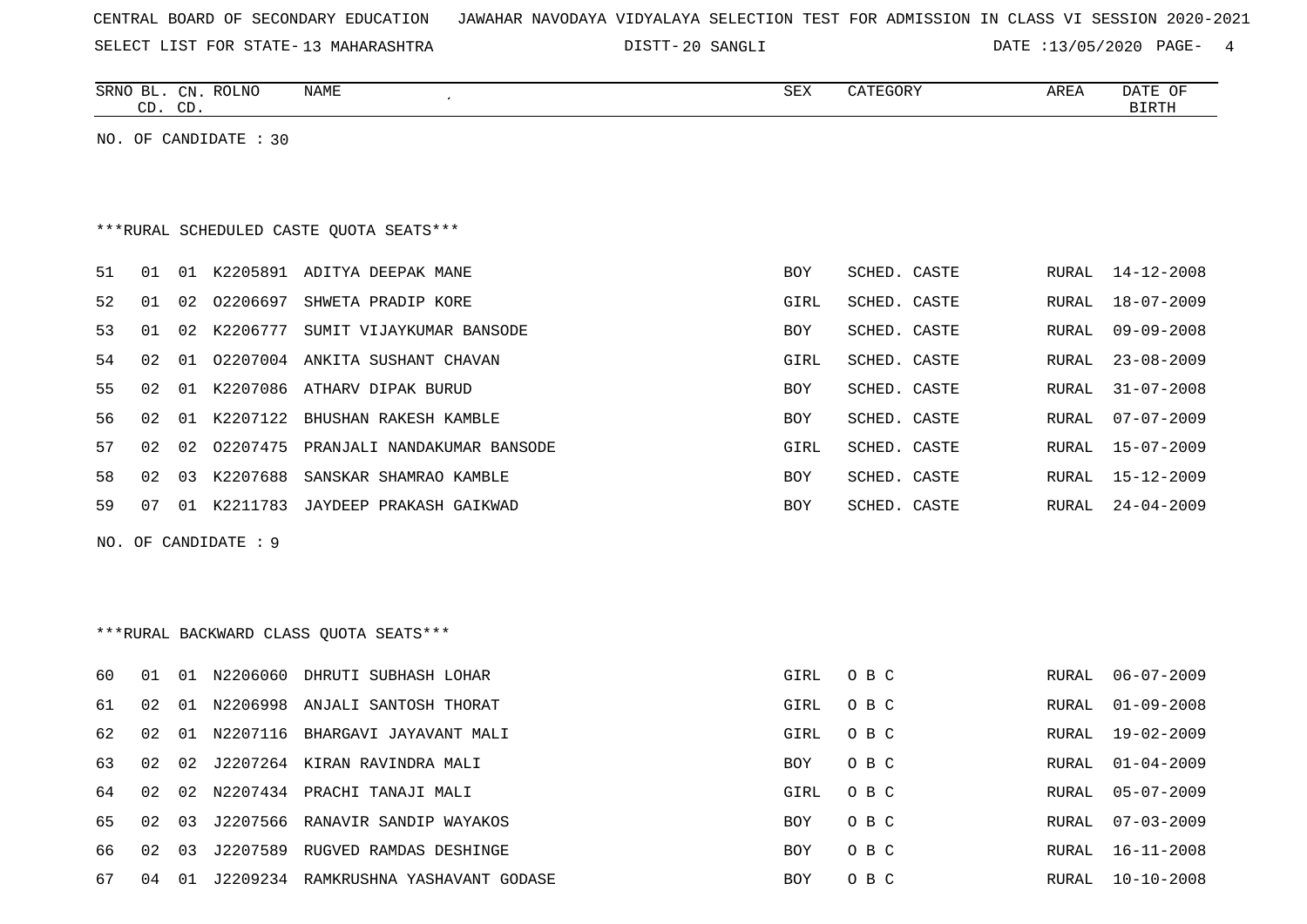SELECT LIST FOR STATE- DISTT- 13 MAHARASHTRA

20 SANGLI DATE :13/05/2020 PAGE- 5

|                                        |         |    | SRNO BL. CN. ROLNO   | NAME                                 | SEX        | CATEGORY | AREA  | DATE OF          |  |  |
|----------------------------------------|---------|----|----------------------|--------------------------------------|------------|----------|-------|------------------|--|--|
|                                        | CD. CD. |    |                      |                                      |            |          |       | BIRTH            |  |  |
| ***RURAL BACKWARD CLASS OUOTA SEATS*** |         |    |                      |                                      |            |          |       |                  |  |  |
| 68                                     | 05      | 03 |                      | J2210355 SAMARTH SIDDHESHWAR KUMBHAR | <b>BOY</b> | O B C    | RURAL | $01 - 01 - 2009$ |  |  |
| 69                                     | 05      | 03 |                      | J2210401 SANKET KUBER KALE           | <b>BOY</b> | O B C    | RURAL | $20 - 01 - 2009$ |  |  |
| 70                                     | 06      | 01 | J2211018             | KESHAV ARUN KHOT                     | BOY        | O B C    | RURAL | $21 - 03 - 2009$ |  |  |
| 71                                     | 06      | 01 | N2211047             | MANASVI ANIL BEDAGE                  | GIRL       | O B C    |       | RURAL 11-08-2009 |  |  |
| 72                                     | 06      | 01 |                      | N2211165 PRATIKSHA ASHOK KALDHONE    | GIRL       | O B C    | RURAL | $10 - 12 - 2008$ |  |  |
| 73                                     | 06      |    | 02 J2211353          | SHUBHAM GANESH KOLEKAR               | <b>BOY</b> | O B C    | RURAL | $05 - 01 - 2009$ |  |  |
| 74                                     | 09      | 01 | J2213269             | DHAIRYSHEEL SANJAY DURGULE           | BOY        | O B C    | RURAL | $08 - 10 - 2008$ |  |  |
| 75                                     | O 9     | 01 | N2213314             | MALI NILAM DHONDIRAM                 | GIRL       | O B C    |       | RURAL 04-04-2009 |  |  |
|                                        |         |    | NO. OF CANDIDATE: 16 |                                      |            |          |       |                  |  |  |

### \*\*\*RURAL SCHEDULED TRIBE QUOTA SEATS\*\*\*

|  |  | 76 02 03 L2207579 ROHAN BAPUS BUDHAVALE  | BOY  | SCHED. TRIBE |  | RURAL 04-10-2009 |
|--|--|------------------------------------------|------|--------------|--|------------------|
|  |  | 77 02 03 P2207772 SHRAVANI DATTA LOHAR   | GIRL | SCHED. TRIBE |  | RURAL 18-07-2009 |
|  |  | 78 04 01 L2209134 PAWAN KHANDUJI GAIKWAD | BOY  | SCHED. TRIBE |  | RURAL 20-04-2009 |
|  |  | 79 08 01 L2212469 ADITYA KISAN GABHALE   | BOY  | SCHED. TRIBE |  | RURAL 04-02-2010 |
|  |  | 80 08 02 P2213078 SRUSHTI HARIBHAU GHODE | GIRL | SCHED. TRIBE |  | RURAL 19-10-2008 |

NO. OF CANDIDATE : 5

TOTAL SELECTED CANDIDATE : 80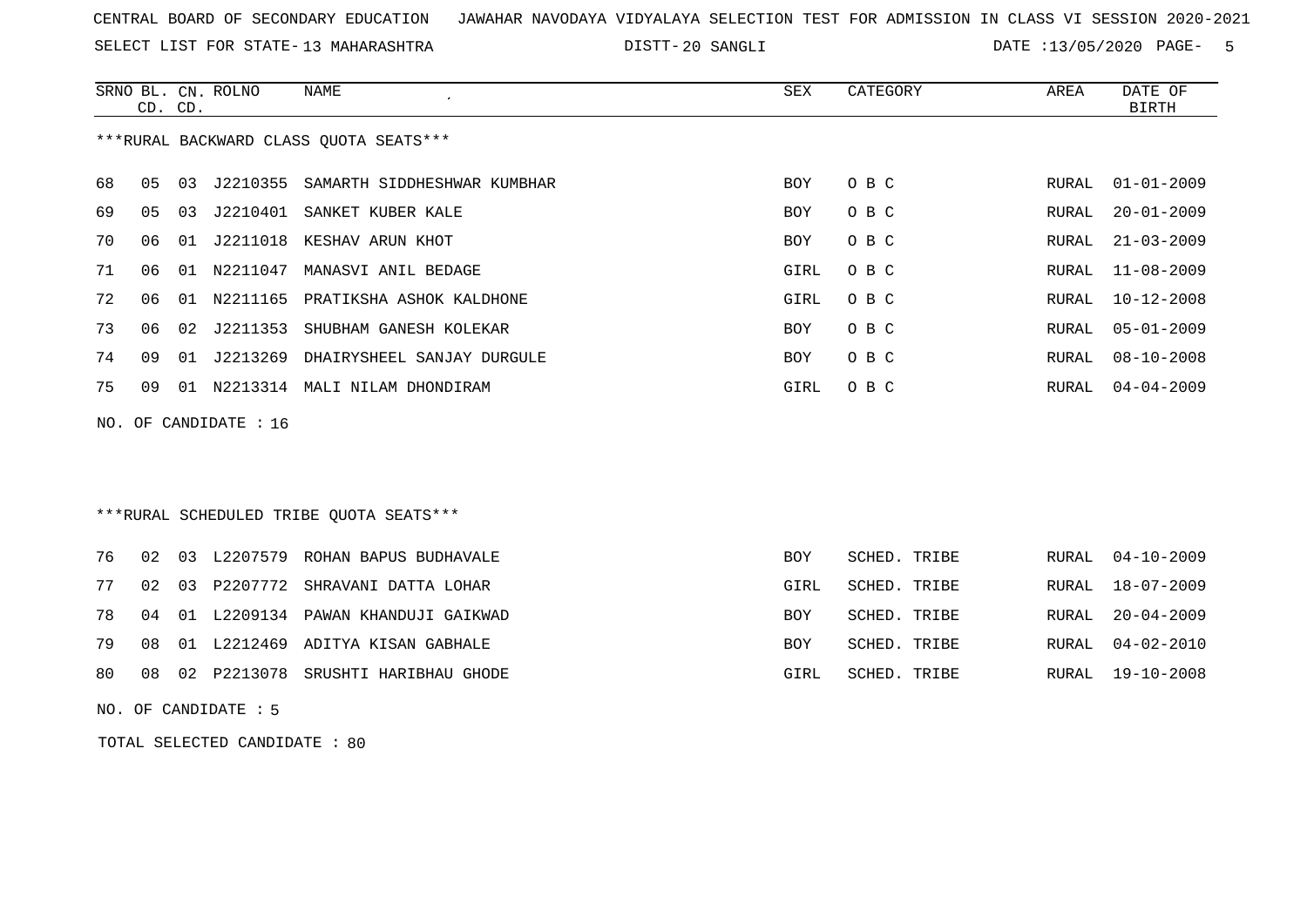SELECT LIST FOR STATE- DISTT- 13 MAHARASHTRA

21 RATNAGIRI DATE :13/05/2020 PAGE- 1

|    |    | CD. CD. | SRNO BL. CN. ROLNO     | <b>NAME</b>                             | SEX        | CATEGORY       | AREA  | DATE OF<br><b>BIRTH</b> |
|----|----|---------|------------------------|-----------------------------------------|------------|----------------|-------|-------------------------|
|    |    |         | ***OPEN UR SEATS***    |                                         |            |                |       |                         |
| 1  | 01 |         |                        | 01 M2214474 PIYUSHA MARUTI NIKAM        | GIRL       | GENERAL        | RURAL | $13 - 02 - 2010$        |
| 2  | 01 | 01      |                        | 12214534 SAMARTH PRAKASH PATIL          | <b>BOY</b> | <b>GENERAL</b> | RURAL | $21 - 01 - 2009$        |
| 3  | 01 | 01      | J2214536               | SAMARTH RAJESH SUTAR                    | <b>BOY</b> | O B C          | RURAL | $19 - 01 - 2009$        |
| 4  | 01 | 01      | M2214577               | SHARYU UDAYSING PATIL                   | GIRL       | GENERAL        | RURAL | $27 - 10 - 2009$        |
| 5  | 03 | 01      | K2215053               | SAIRAJ AMOL BHASKAR                     | <b>BOY</b> | SCHED. CASTE   | RURAL | $25 - 11 - 2009$        |
| 6  | 03 | 01      | M2215063               | SAMIDHA SARDAR PATIL                    | GIRL       | <b>GENERAL</b> | RURAL | $01 - 11 - 2008$        |
| 7  | 05 | 01      | M2215475               | KALYANI DHANAJI PATIL                   | GIRL       | GENERAL        | RURAL | $10 - 12 - 2008$        |
| 8  | 07 | 01      | I2216041               | PRIYANSHU DAYANAND ZALAKE               | <b>BOY</b> | <b>GENERAL</b> | RURAL | $02 - 04 - 2009$        |
|    | 07 |         | I2216186               | VIGHNESH BAJIRAO JADHAV                 |            | GENERAL        |       | $26 - 03 - 2009$        |
| 9  |    | 01      |                        |                                         | BOY        |                | RURAL |                         |
| 10 | 09 |         |                        | 02 N2216921 MANAKARNIKA MILIND NARVEKAR | GIRL       | O B C          | RURAL | $13 - 10 - 2009$        |
|    |    |         | NO. OF CANDIDATE : 10  |                                         |            |                |       |                         |
|    |    |         |                        |                                         |            |                |       |                         |
|    |    |         |                        |                                         |            |                |       |                         |
|    |    |         |                        | ***OPEN SCHEDULED CASTE QUOTA SEATS***  |            |                |       |                         |
| 11 | 01 |         | 01 K2214407            | KEDAR SAGAR KAMBLE                      | <b>BOY</b> | SCHED. CASTE   | RURAL | $17 - 03 - 2009$        |
| 12 | 02 | 01      | K2214784               | RUGVED BABAN KAMBLE                     | <b>BOY</b> | SCHED. CASTE   | RURAL | $26 - 10 - 2009$        |
| 13 | 05 | 01      |                        | 02215683 VAISHNAVI AMOL KHANDEKAR       | GIRL       | SCHED. CASTE   | RURAL | $26 - 05 - 2009$        |
|    |    |         | NO. OF CANDIDATE : $3$ |                                         |            |                |       |                         |

\*\*\*OPEN DISABLED QUOTA SEATS\*\*\*

14 03 01 I2215178 YASH HINDURAO PATIL BOY GENERAL RURAL 12-10-2009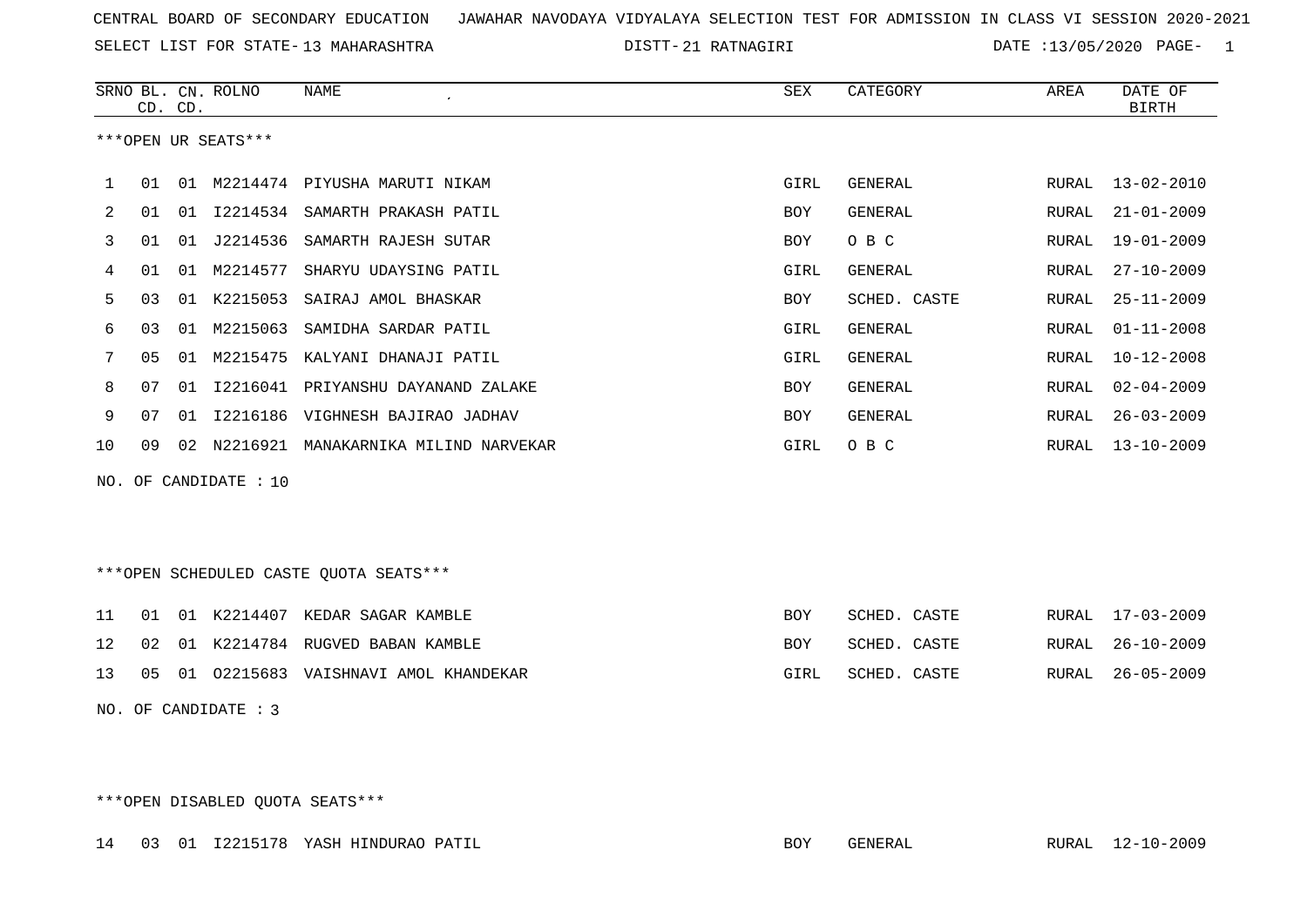SELECT LIST FOR STATE- DISTT- 13 MAHARASHTRA

21 RATNAGIRI DATE :13/05/2020 PAGE- 2

|    |    | CD. CD. | SRNO BL. CN. ROLNO     | <b>NAME</b>                            | <b>SEX</b> | CATEGORY       | AREA  | DATE OF<br><b>BIRTH</b> |
|----|----|---------|------------------------|----------------------------------------|------------|----------------|-------|-------------------------|
|    |    |         | NO. OF CANDIDATE : 1   |                                        |            |                |       |                         |
|    |    |         |                        |                                        |            |                |       |                         |
|    |    |         |                        |                                        |            |                |       |                         |
|    |    |         |                        | *** OPEN BACKWARD CLASS QUOTA SEATS*** |            |                |       |                         |
| 15 | 01 |         |                        | 01 B2214323 ATHARV BALAVANT SUTAR      | BOY        | O B C          | URBAN | $16 - 11 - 2008$        |
| 16 | 01 | 01      |                        | J2214681 VISHWATEJ KUNDLIK BIDKAR      | BOY        | O B C          | RURAL | $11 - 08 - 2009$        |
| 17 | 02 |         |                        | 01 N2214713 ANUSHKA SUESH PATIL        | GIRL       | O B C          | RURAL | $08 - 12 - 2008$        |
| 18 | 02 |         |                        | 01 J2214762 OMKAR SANDIP CHAVAN        | BOY        | O B C          | RURAL | $03 - 05 - 2009$        |
| 19 | 07 |         |                        | 01 J2215950 ATHRV PANDURANG GAYKWAD    | <b>BOY</b> | O B C          | RURAL | $21 - 09 - 2009$        |
|    |    |         | NO. OF CANDIDATE : 5   |                                        |            |                |       |                         |
|    |    |         |                        |                                        |            |                |       |                         |
|    |    |         |                        |                                        |            |                |       |                         |
|    |    |         |                        | ***OPEN SCHEDULED TRIBE QUOTA SEATS*** |            |                |       |                         |
|    |    |         |                        |                                        |            |                |       |                         |
| 20 | 09 |         |                        | 03 D2217667 TEJAS ASHOK KOKATE         | BOY        | SCHED. TRIBE   | URBAN | 16-03-2009              |
|    |    |         | NO. OF CANDIDATE : 1   |                                        |            |                |       |                         |
|    |    |         |                        |                                        |            |                |       |                         |
|    |    |         |                        |                                        |            |                |       |                         |
|    |    |         | ***RURAL OPEN SEATS*** |                                        |            |                |       |                         |
| 21 | 01 |         |                        | 01 I2214328 ATHARV TUKARAM SHINDE      | BOY        | GENERAL        | RURAL | $16 - 03 - 2009$        |
| 22 |    |         |                        | 01 01 I2214365 DNYANESH DILIP DURUGALE | BOY        | <b>GENERAL</b> | RURAL | $07 - 03 - 2009$        |
| 23 | 01 |         |                        | 01 I2214454 OM BAJIRAO KANDAR          | BOY        | GENERAL        | RURAL | $23 - 02 - 2009$        |
| 24 | 01 | 01      |                        | M2214506 RASIKA PRAKASH METIL          | GIRL       | GENERAL        | RURAL | $09 - 11 - 2008$        |
| 25 | 01 | 01      |                        | M2214597 SHREYA SANDEEP YADAV          | GIRL       | GENERAL        | RURAL | $28 - 05 - 2009$        |
| 26 | 02 | 01      |                        | I2214776 RAJVARDHAN YUVARAJ KHOT       | BOY        | GENERAL        | RURAL | $27 - 12 - 2008$        |
| 27 |    |         |                        | 02 01 I2214819 SHIVRAJ RAHUL PATIL     | BOY        | GENERAL        | RURAL | $06 - 04 - 2009$        |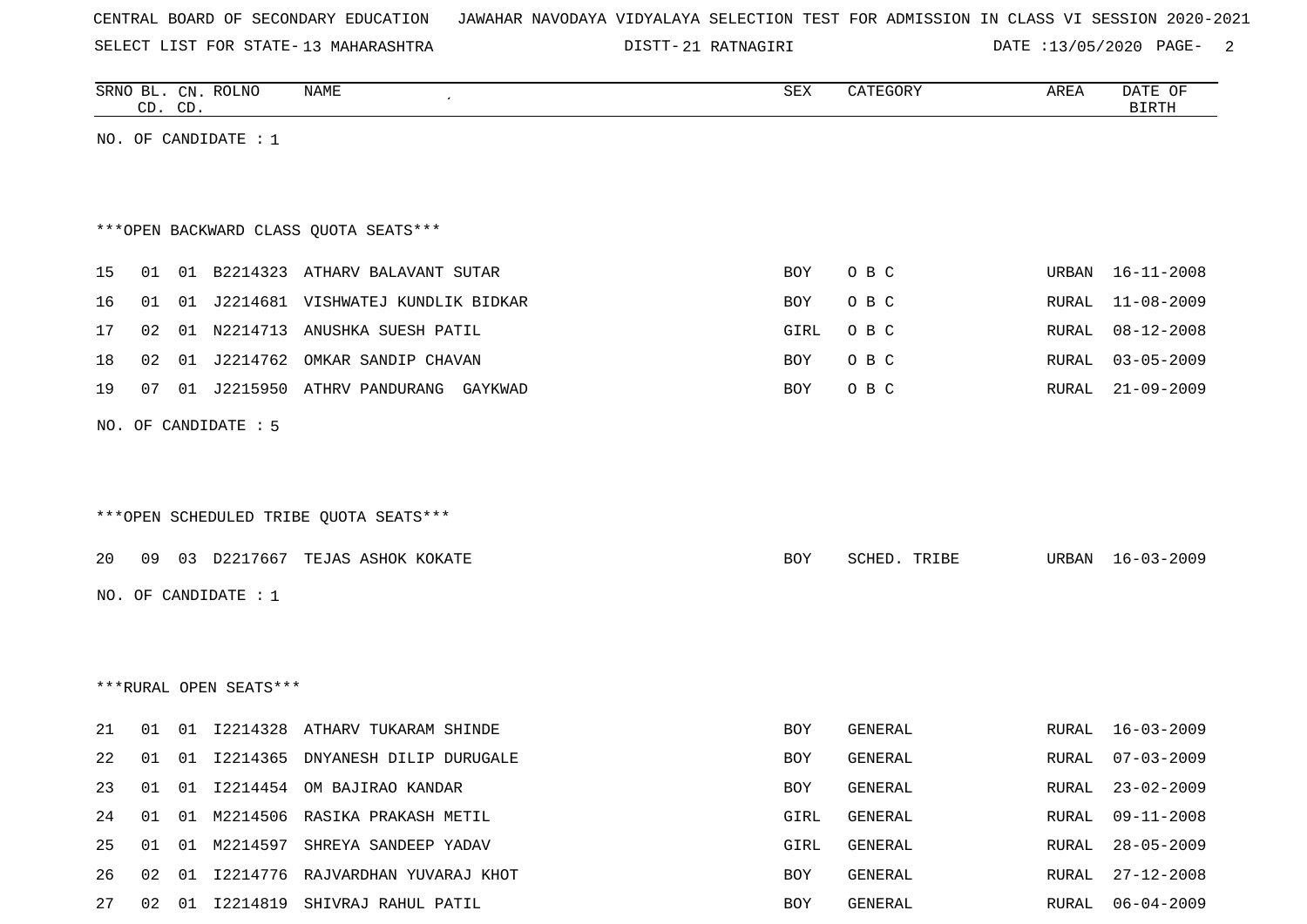SELECT LIST FOR STATE- DISTT- 13 MAHARASHTRA

21 RATNAGIRI DATE :13/05/2020 PAGE- 3

|    |    | CD. CD. | SRNO BL. CN. ROLNO     | NAME                                  | SEX        | CATEGORY       | AREA         | DATE OF<br><b>BIRTH</b> |
|----|----|---------|------------------------|---------------------------------------|------------|----------------|--------------|-------------------------|
|    |    |         | ***RURAL OPEN SEATS*** |                                       |            |                |              |                         |
| 28 | 02 |         |                        | 01 M2214862 VAISHNAVEE TRILOK PATIL   | GIRL       | GENERAL        | RURAL        | $11 - 04 - 2009$        |
| 29 | 03 |         |                        | 01 I2214946 DNYANESH SATISH MAGADUM   | <b>BOY</b> | GENERAL        | RURAL        | $27 - 11 - 2009$        |
| 30 | 03 | 01      |                        | M2215152 VAIDEHI JAYDATTA POWAR       | GIRL       | GENERAL        | RURAL        | $21 - 11 - 2008$        |
| 31 | 03 | 01      |                        | I2215174 VIRAJ SARDAR PATIL           | <b>BOY</b> | <b>GENERAL</b> | RURAL        | $23 - 05 - 2009$        |
| 32 | 04 | 01      |                        | J2215214 AYUSH RAJESH KARJAVKAR       | BOY        | O B C          | RURAL        | $20 - 02 - 2009$        |
| 33 | 05 | 01      |                        | 12215506 NIRANJAN YUVARAJ PATIL       | BOY        | GENERAL        | RURAL        | $12 - 04 - 2009$        |
| 34 | 05 | 01      |                        | M2215520 PATIL CHAITANYA SANDIP       | GIRL       | GENERAL        | RURAL        | $21 - 01 - 2009$        |
| 35 | 05 | 01      | M2215521               | PATIL SHRUTI KRUSHNAT                 | GIRL       | <b>GENERAL</b> | RURAL        | $14 - 08 - 2009$        |
| 36 | 05 | 01      | I2215665               | SWARUP EKANATH MANE                   | BOY        | <b>GENERAL</b> | RURAL        | $14 - 04 - 2009$        |
| 37 | 06 | 01      |                        | N2215737 ARYA RAMCHANDRA NANDIWADEKAR | GIRL       | O B C          | RURAL        | $04 - 06 - 2009$        |
| 38 | 06 |         |                        | 01 02215740 ARYA VINOD GAMARE         | GIRL       | SCHED. CASTE   | RURAL        | $26 - 12 - 2008$        |
| 39 | 06 | 01      | I2215745               | AVADHUT MANOJ MANE                    | <b>BOY</b> | GENERAL        | RURAL        | $08 - 11 - 2008$        |
| 40 | 06 | 01      |                        | J2215872 SIDDHANT KUMAR MUNDHE        | BOY        | O B C          | RURAL        | $24 - 09 - 2009$        |
| 41 | 06 | 01      | I2215901               | UNMESH TRUPTI PRASHANT NIKAM          | <b>BOY</b> | GENERAL        | <b>RURAL</b> | $02 - 02 - 2009$        |
| 42 | 07 | 01      | I2215948               | ATHARV ARUNKUMAR PATIL                | BOY        | GENERAL        | RURAL        | $20 - 11 - 2008$        |
| 43 | 07 | 01      |                        | I2216001 MANDAR NAYAN DALAVI          | <b>BOY</b> | GENERAL        | RURAL        | $27 - 06 - 2009$        |
| 44 | 07 | 01      |                        | 12216094 SARTHAK SACHIN PADVAL        | <b>BOY</b> | <b>GENERAL</b> | RURAL        | $17 - 05 - 2009$        |
| 45 | 07 | 01      |                        | M2216181 VEDIKA DHANAJI PAWAR         | GIRL       | <b>GENERAL</b> | RURAL        | $05 - 07 - 2009$        |
| 46 | 08 | 01      |                        | J2216231 AYUSH DHANANJAY VEDRUK       | BOY        | O B C          | RURAL        | $06 - 04 - 2009$        |
| 47 | 08 |         |                        | 01 N2216305 NISARGA VIJAY PARVATE     | GIRL       | O B C          | RURAL        | $25 - 06 - 2009$        |
| 48 | 09 | 03      | M2217398               | SANSKRUTI SACHIN PATIL                | GIRL       | GENERAL        | <b>RURAL</b> | $19 - 11 - 2008$        |
| 49 | 09 | 03      | I2217499               | SHREYAS JAYAWANT NAYAKAWADE           | <b>BOY</b> | <b>GENERAL</b> | RURAL        | $09 - 04 - 2009$        |
| 50 | 09 | 03      | M2217582               | SRUSHTI SUBHASH SARDESAI              | GIRL       | GENERAL        | RURAL        | $14 - 11 - 2008$        |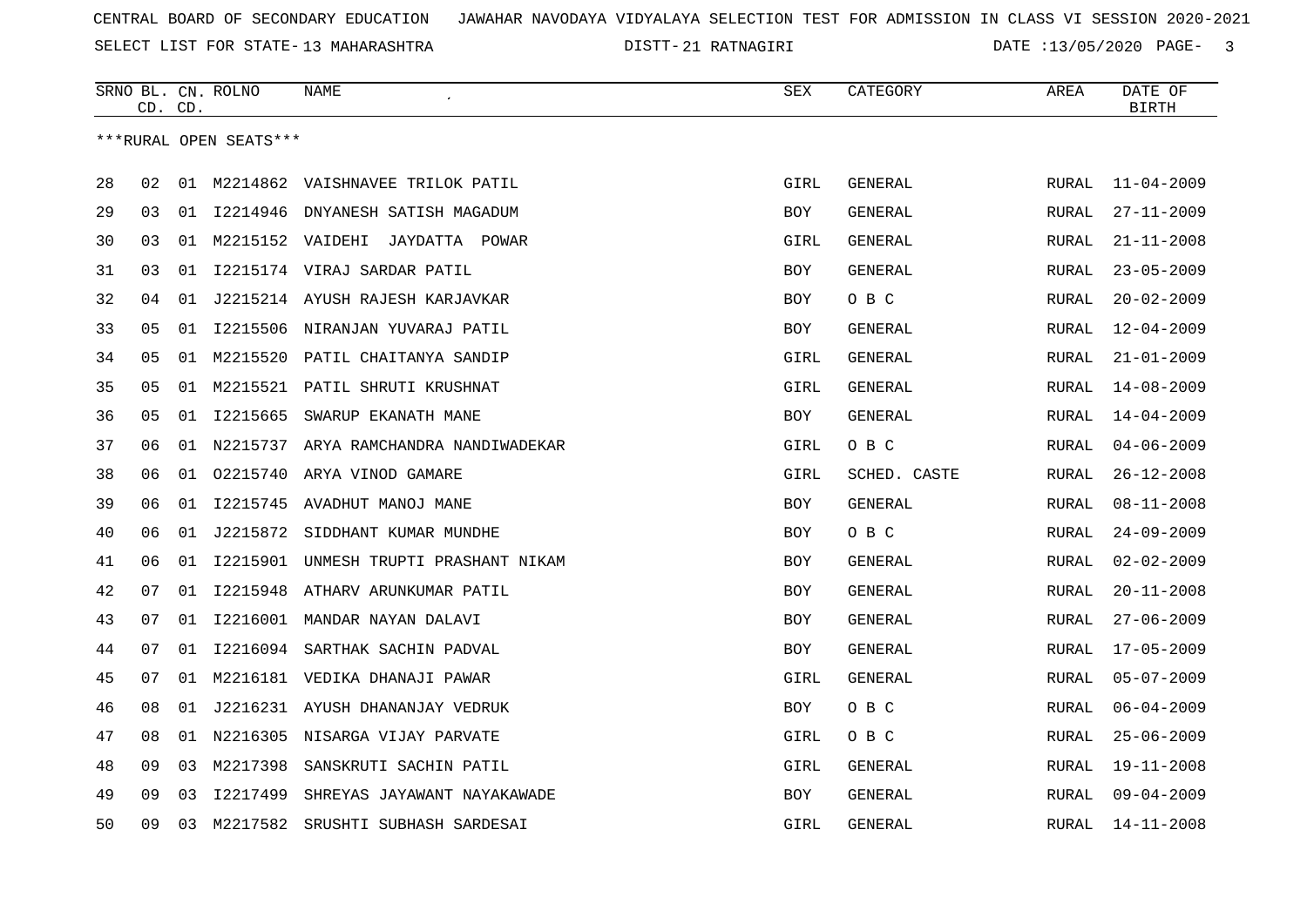| CENTRAL BOARD OF SECONDARY EDUCATION – JAWAHAR NAVODAYA VIDYALAYA SELECTION TEST FOR ADMISSION IN CLASS VI SESSION 2020-2021 |  |  |  |
|------------------------------------------------------------------------------------------------------------------------------|--|--|--|
|------------------------------------------------------------------------------------------------------------------------------|--|--|--|

SELECT LIST FOR STATE- DISTT- 13 MAHARASHTRA

21 RATNAGIRI DATE :13/05/2020 PAGE- 4

|          |    | CD. CD. | SRNO BL. CN. ROLNO    | NAME                                      | SEX         | CATEGORY     | AREA         | DATE OF<br><b>BIRTH</b> |
|----------|----|---------|-----------------------|-------------------------------------------|-------------|--------------|--------------|-------------------------|
|          |    |         | NO. OF CANDIDATE : 30 |                                           |             |              |              |                         |
|          |    |         |                       |                                           |             |              |              |                         |
|          |    |         |                       |                                           |             |              |              |                         |
|          |    |         |                       | *** RURAL SCHEDULED CASTE QUOTA SEATS***  |             |              |              |                         |
| 51       | 01 |         |                       | 01 K2214484 PRANAV SHAHAJI KAMBLE         | <b>BOY</b>  | SCHED. CASTE | RURAL        | $05 - 02 - 2009$        |
| 52       | 01 |         |                       | 01 K2214680 VISHWAJEET TULSHIDAS PANDAV   | <b>BOY</b>  | SCHED. CASTE | RURAL        | $04 - 08 - 2008$        |
| 53       | 01 |         |                       | 01 K2214687 YASHRAJ MAHADEV JADHAV        | BOY         | SCHED. CASTE | RURAL        | $27 - 12 - 2008$        |
| 54       | 02 |         |                       | 01 K2214842 STAVAN SHAILENDRA DHANWADE    | BOY         | SCHED. CASTE | RURAL        | $18 - 08 - 2008$        |
| 55       | 03 |         |                       | 01 02214941 DIMPAL SHIVAJI KADAM          | GIRL        | SCHED. CASTE | <b>RURAL</b> | $04 - 04 - 2009$        |
| 56       | 03 |         |                       | 01 K2215066 SANCHIT SANTOSH MANE          | <b>BOY</b>  | SCHED. CASTE | <b>RURAL</b> | $09 - 09 - 2008$        |
| 57       | 05 |         |                       | 01 K2215663 SUYASH TUKARAM TAMBE          | <b>BOY</b>  | SCHED. CASTE | RURAL        | $02 - 07 - 2009$        |
| 58       | 09 | 03      |                       | K2217600 SUMEDH SAGAR KASHYAP             | BOY         | SCHED. CASTE | RURAL        | $16 - 04 - 2009$        |
| 59       | 09 | 03      |                       | K2217601 SUMIT SARDAR KAMBLE              | <b>BOY</b>  | SCHED. CASTE | RURAL        | $23 - 03 - 2009$        |
|          |    |         | NO. OF CANDIDATE : 9  |                                           |             |              |              |                         |
|          |    |         |                       |                                           |             |              |              |                         |
|          |    |         |                       |                                           |             |              |              |                         |
|          |    |         |                       | ***RURAL BACKWARD CLASS QUOTA SEATS***    |             |              |              |                         |
|          | 01 |         |                       | 01 J2214314 ARYAN MARUTI GHORPADE         |             | O B C        | <b>RURAL</b> | $19 - 01 - 2009$        |
| 60<br>61 | 01 | 01      |                       | N2214352 DHRUVI DIGAMBAR GHAVALI          | BOY<br>GIRL | O B C        | RURAL        | $21 - 11 - 2008$        |
| 62       | 01 |         | 01 J2214396           | JAYDEEP NARAYAN MOLE                      | <b>BOY</b>  | O B C        | <b>RURAL</b> | $08 - 05 - 2008$        |
| 63       | 01 | 01      |                       | N2214520 RUGVEDI SHASHIKANT KORE          | GIRL        | O B C        | RURAL        | $31 - 12 - 2008$        |
| 64       | 01 |         | 01 J2214529           | SAIRAJ VIJAY PASHTE                       | BOY         | O B C        | RURAL        | $22 - 02 - 2009$        |
| 65       | 01 |         | 01 J2214608           | SIDDHANT VITTHAL CHOUGALE                 | <b>BOY</b>  | O B C        | RURAL        | $28 - 05 - 2009$        |
| 66       | 01 |         |                       | 01 J2214685 YASH DEEPAK JANGALE           | <b>BOY</b>  | O B C        | RURAL        | $08 - 07 - 2009$        |
| 67       |    |         |                       | 02 01 J2214843 SUJAL CHANDRAKANT GORIWALE | <b>BOY</b>  | O B C        | RURAL        | $26 - 07 - 2009$        |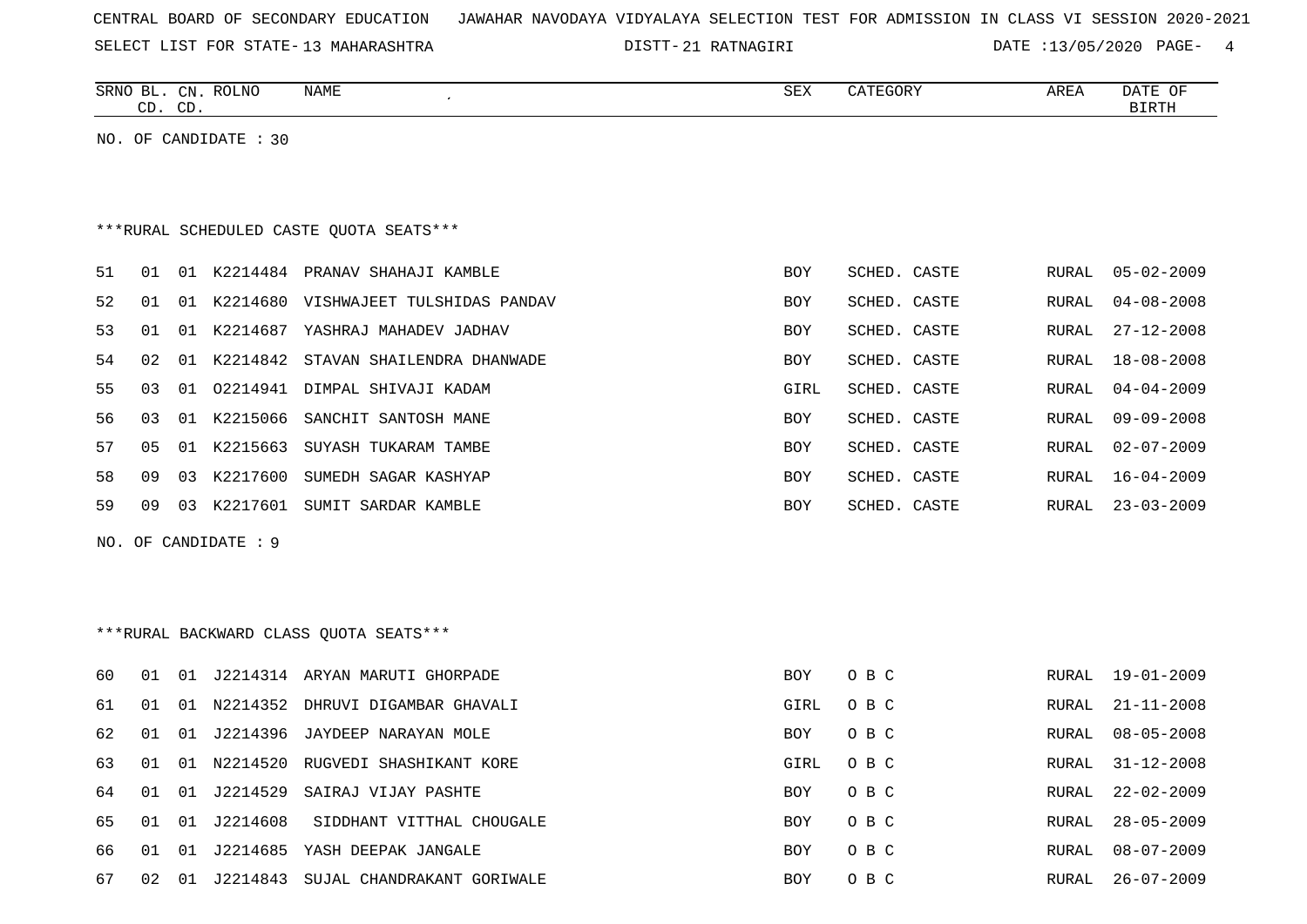SELECT LIST FOR STATE- DISTT- 13 MAHARASHTRA

21 RATNAGIRI DATE :13/05/2020 PAGE- 5

|    | CD. CD.                 |    | SRNO BL. CN. ROLNO | NAME                                   | SEX  | CATEGORY | AREA  | DATE OF<br><b>BIRTH</b> |
|----|-------------------------|----|--------------------|----------------------------------------|------|----------|-------|-------------------------|
|    |                         |    |                    | ***RURAL BACKWARD CLASS OUOTA SEATS*** |      |          |       |                         |
| 68 | 03                      |    |                    | 01 J2214920 ATHRV INDRAJIT PATIL       | BOY  | O B C    | RURAL | 08-07-2009              |
| 69 | 03                      |    |                    | 01 J2214923 AYUSH HEMANT PAGADE        | BOY  | O B C    |       | RURAL 11-02-2009        |
| 70 | 03                      | 01 |                    | J2214994 MAYUR MAHADEV MALI            | BOY  | O B C    | RURAL | $30 - 05 - 2009$        |
| 71 | 03                      | 01 |                    | J2215010 PIYUSH SANDIP KARBELE         | BOY  | O B C    | RURAL | 05-10-2008              |
| 72 | 0 <sub>5</sub>          | 01 | N2215615           | SHARAYU PRAVIN NIKAM                   | GIRL | O B C    | RURAL | $22 - 05 - 2009$        |
| 73 | 09                      | 01 |                    | J2216754 DURVANK VIJAY GURSALE         | BOY  | O B C    | RURAL | $09 - 09 - 2009$        |
| 74 | 09                      | 01 |                    | N2216868 KARPE VAIDEHI SANDEEP         | GIRL | O B C    | RURAL | $15 - 11 - 2008$        |
| 75 | 09                      |    | 03 J2217593        | SUJAL JYOTIRLING KOLI                  | BOY  | O B C    | RURAL | $22 - 09 - 2008$        |
|    | NO. OF CANDIDATE : $16$ |    |                    |                                        |      |          |       |                         |

### \*\*\*RURAL SCHEDULED TRIBE QUOTA SEATS\*\*\*

|  |  | 76 02 01 P2214858 TEJASWINI YASHWANT KALE | GIRL       | SCHED. TRIBE |  | RURAL 03-07-2009 |
|--|--|-------------------------------------------|------------|--------------|--|------------------|
|  |  | 77 04 01 P2215274 PRANALI RAVINDRA PARDHI | GIRL       | SCHED. TRIBE |  | RURAL 15-08-2009 |
|  |  | 78 06 01 L2215764 HARSH MOHANSING PADAVI  | <b>BOY</b> | SCHED. TRIBE |  | RURAL 13-05-2009 |
|  |  | 79 06 01 P2215798 NIKITA KUNDLIK SANGADE  | GIRL       | SCHED. TRIBE |  | RURAL 28-05-2009 |
|  |  | 80 06 01 L2215823 RAHUL SHANKAR GAIKWAD   | BOY        | SCHED. TRIBE |  | RURAL 06-01-2009 |

NO. OF CANDIDATE : 5

TOTAL SELECTED CANDIDATE : 80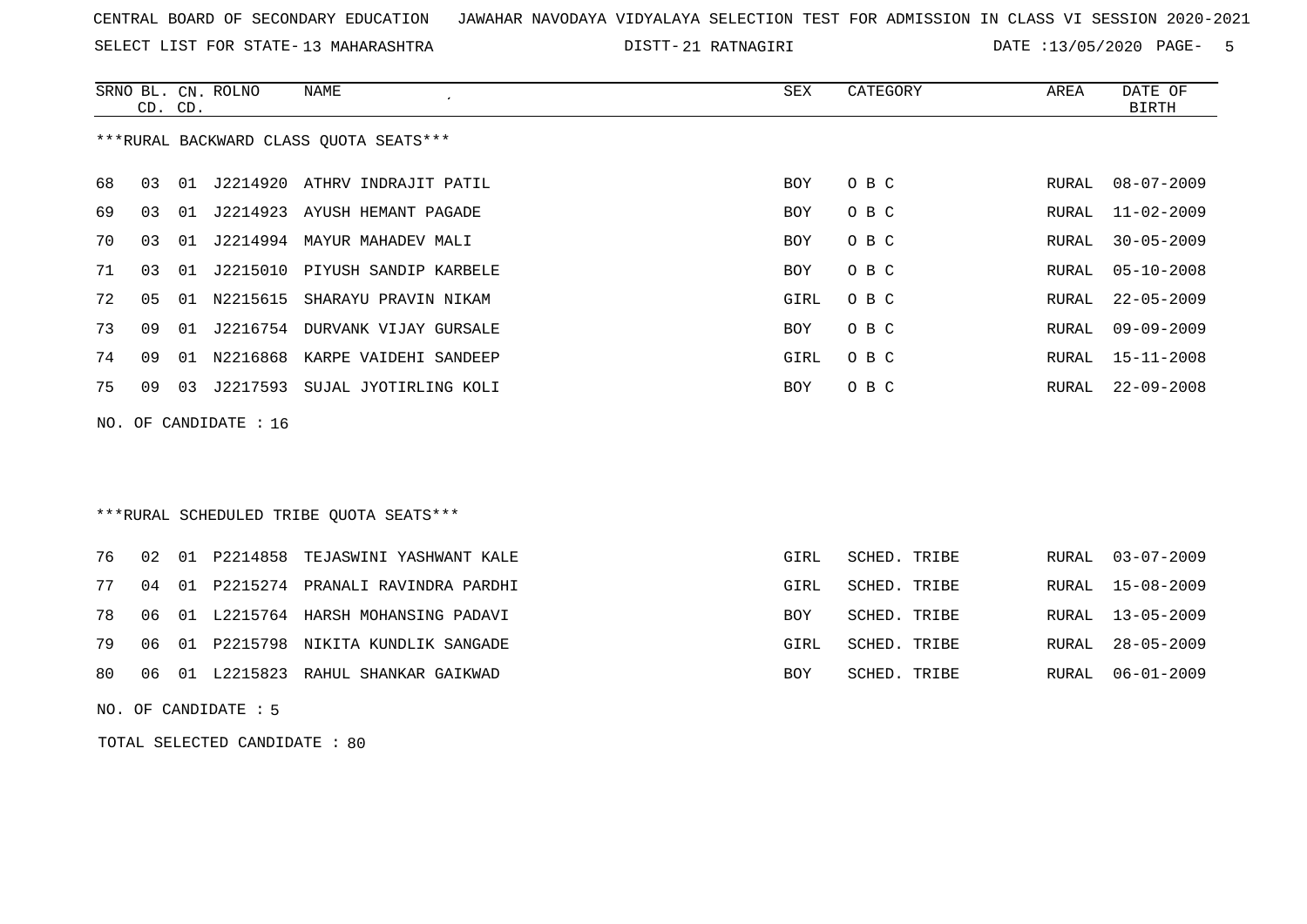SELECT LIST FOR STATE- DISTT- 13 MAHARASHTRA

DISTT-22 SINDHUDURG DATE :13/05/2020 PAGE- 1

|              |    | CD. CD. | SRNO BL. CN. ROLNO      | <b>NAME</b>                            | <b>SEX</b> | CATEGORY       | AREA         | DATE OF<br><b>BIRTH</b> |
|--------------|----|---------|-------------------------|----------------------------------------|------------|----------------|--------------|-------------------------|
|              |    |         | ***OPEN UR SEATS***     |                                        |            |                |              |                         |
| $\mathbf{1}$ | 04 | 01      | I2218689                | OM DEELIP MANE                         | BOY        | GENERAL        | RURAL        | $30 - 10 - 2009$        |
| 2            | 05 | 01      |                         | I2218904 PRASAD ASHOK GURAV            | BOY        | GENERAL        | RURAL        | $23 - 10 - 2008$        |
| 3            | 05 |         |                         | 01 N2218955 SHREYA SHRIKRISHNA VARDAM  | GIRL       | O B C          | RURAL        | $09 - 09 - 2009$        |
| 4            | 06 |         | 01 M2219094             | GAYATRI NANASAHEB PATIL                | GIRL       | <b>GENERAL</b> | <b>RURAL</b> | $06 - 12 - 2008$        |
| 5            | 06 |         | 01 K2219245             | SAIRAJ DHANAJI WAYDANDE                | BOY        | SCHED. CASTE   | RURAL        | 19-01-2009              |
| 6            | 06 | 01      | I2219290                | SHANTARAM MAHESH GUDEKAR               | BOY        | GENERAL        | RURAL        | $12 - 02 - 2009$        |
| 7            | 07 | 01      | I2219407                | BHANDARI SHRIVADHAN SUNIL              | BOY        | GENERAL        | RURAL        | $07 - 05 - 2009$        |
| 8            | 07 | 01      | M2219452                | KOMAL SITARAM LAMBAR                   | GIRL       | <b>GENERAL</b> | <b>RURAL</b> | $23 - 09 - 2008$        |
| 9            | 07 | 01      | M2219527                | SAUNDARYA SUNIL CHAVAN                 | GIRL       | <b>GENERAL</b> | RURAL        | $27 - 05 - 2009$        |
| 10           | 07 | 01      |                         | I2219565 VEDANT JAGADISH PATIL         | BOY        | GENERAL        | RURAL        | $01 - 10 - 2008$        |
| 11           | 08 |         |                         | 01 M2219758 TALANKAR SHREYA JANARDAN   | GIRL       | <b>GENERAL</b> | RURAL        | $03 - 03 - 2009$        |
|              |    |         | NO. OF CANDIDATE : $11$ |                                        |            |                |              |                         |
|              |    |         |                         |                                        |            |                |              |                         |
|              |    |         |                         | ***OPEN SCHEDULED CASTE QUOTA SEATS*** |            |                |              |                         |
| 12           | 04 |         |                         | 01 K2218616 ATHARV JAYWANT MORE        | BOY        | SCHED. CASTE   | RURAL        | $30 - 01 - 2009$        |
| 13           | 04 | 01      |                         | C2218650 HERAMB SUBHASH DHONGADE       | BOY        | SCHED. CASTE   | URBAN        | $09 - 04 - 2009$        |
| 14           | 05 |         |                         | 01 K2218768 ADITYA TUKARAM KAMBLE      | BOY        | SCHED. CASTE   | RURAL        | $04 - 10 - 2008$        |
|              |    |         | NO. OF CANDIDATE : 3    |                                        |            |                |              |                         |

\*\*\*OPEN BACKWARD CLASS QUOTA SEATS\*\*\*

|  |  | 15 01 01 N2217914 NIRZARA SATISH GOSAVI    | GIRL OBC | RURAL 13-09-2008 |
|--|--|--------------------------------------------|----------|------------------|
|  |  | 16 01 01 N2218028 SRUSHTI BALASAHEB KENDRE | GIRL OBC | RURAL 05-05-2009 |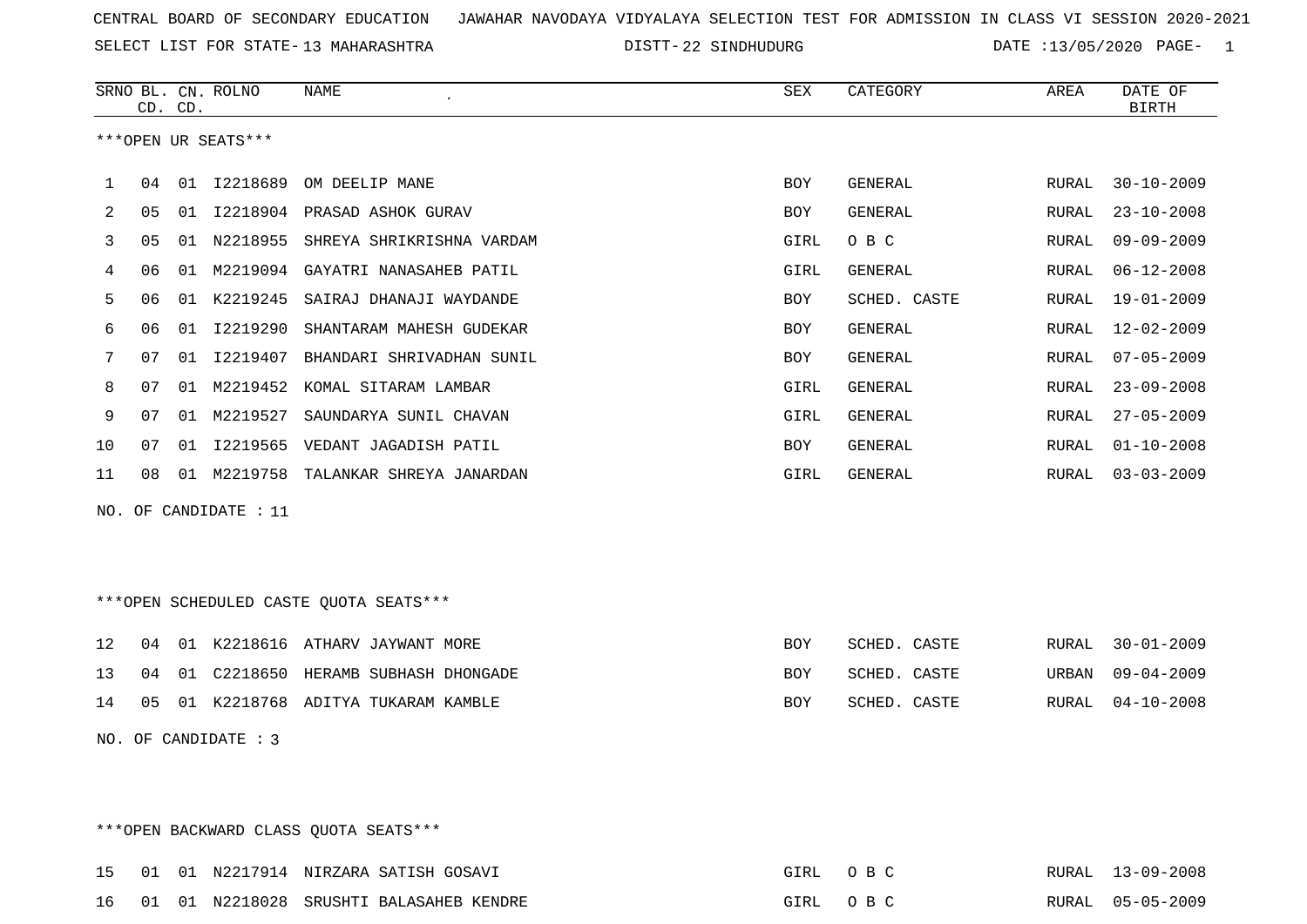SELECT LIST FOR STATE- DISTT- 13 MAHARASHTRA

22 SINDHUDURG DATE :13/05/2020 PAGE- 2

|    |    | CD. CD. | SRNO BL. CN. ROLNO     | <b>NAME</b>                            | SEX  | CATEGORY     | AREA  | DATE OF<br><b>BIRTH</b> |
|----|----|---------|------------------------|----------------------------------------|------|--------------|-------|-------------------------|
|    |    |         |                        | *** OPEN BACKWARD CLASS QUOTA SEATS*** |      |              |       |                         |
| 17 | 03 |         |                        | 01 F2218499 SAEE SACHIN BERDE          | GIRL | O B C        |       | URBAN 17-12-2008        |
| 18 | 05 | 01      | N2218849               | KARTIKI SANTOSH PEDNEKAR               | GIRL | O B C        | RURAL | $09 - 01 - 2009$        |
| 19 | 05 | 01      |                        | F2218990 VIDHI VIRENDRA CHINDARKAR     | GIRL | O B C        | URBAN | $04 - 03 - 2009$        |
|    |    |         | NO. OF CANDIDATE : 5   |                                        |      |              |       |                         |
|    |    |         |                        | ***OPEN SCHEDULED TRIBE QUOTA SEATS*** |      |              |       |                         |
| 20 | 08 |         |                        | 01 H2219762 TANUSHRI MAROTI MIRASE     | GIRL | SCHED. TRIBE | URBAN | $23 - 12 - 2008$        |
|    |    |         | NO. OF CANDIDATE : 1   |                                        |      |              |       |                         |
|    |    |         |                        |                                        |      |              |       |                         |
|    |    |         |                        |                                        |      |              |       |                         |
|    |    |         | ***RURAL OPEN SEATS*** |                                        |      |              |       |                         |
| 21 | 01 |         | 01 12217822            | ATHARAV EKANATH KURLEKAR               | BOY  | GENERAL      | RURAL | $25 - 07 - 2009$        |
| 22 | 01 |         |                        | 01 J2217870 KEDAR ANANT SUTAR          | BOY  | O B C        | RURAL | $08 - 04 - 2009$        |
| 23 | 01 | 01      | M2217990               | SANVI VAIBHAV AEER                     | GIRL | GENERAL      | RURAL | $24 - 10 - 2008$        |
| 24 | 01 | 01      | N2217999               | SHARVARI KASHILING MANE                | GIRL | O B C        | RURAL | $27 - 10 - 2008$        |
| 25 | 01 | 01      | J2218029               | SUCHIT SUDHAKAR PATIL                  | BOY  | O B C        | RURAL | 19-02-2009              |
| 26 | 01 | 01      | M2218038               | TANUSHREE YUVRAJ PATIL                 | GIRL | GENERAL      | RURAL | $27 - 03 - 2009$        |
| 27 | 02 | 01      |                        | 02218091 ARYA ATMARAM NANDOSKAR        | GIRL | SCHED. CASTE | RURAL | 18-12-2008              |
| 28 | 02 | 01      |                        | N2218109 BHARGAVI ULHAS NARVEKAR       | GIRL | O B C        | RURAL | $20 - 03 - 2009$        |
| 29 | 02 | 01      |                        | M2218161 KALLYANI PRAFULLA PAWAR       | GIRL | GENERAL      | RURAL | $29 - 04 - 2009$        |
| 30 | 02 |         |                        | 01 I2218213 OM KAILAS CHAUDHARI        | BOY  | GENERAL      | RURAL | 15-04-2009              |
| 31 | 03 | 01      |                        | M2218365 ARYA AJIT RANE                | GIRL | GENERAL      | RURAL | $21 - 03 - 2009$        |
| 32 | 03 |         |                        | 01 M2218375 ARYA SHRIKANT ABHYANKAR    | GIRL | GENERAL      | RURAL | $24 - 08 - 2008$        |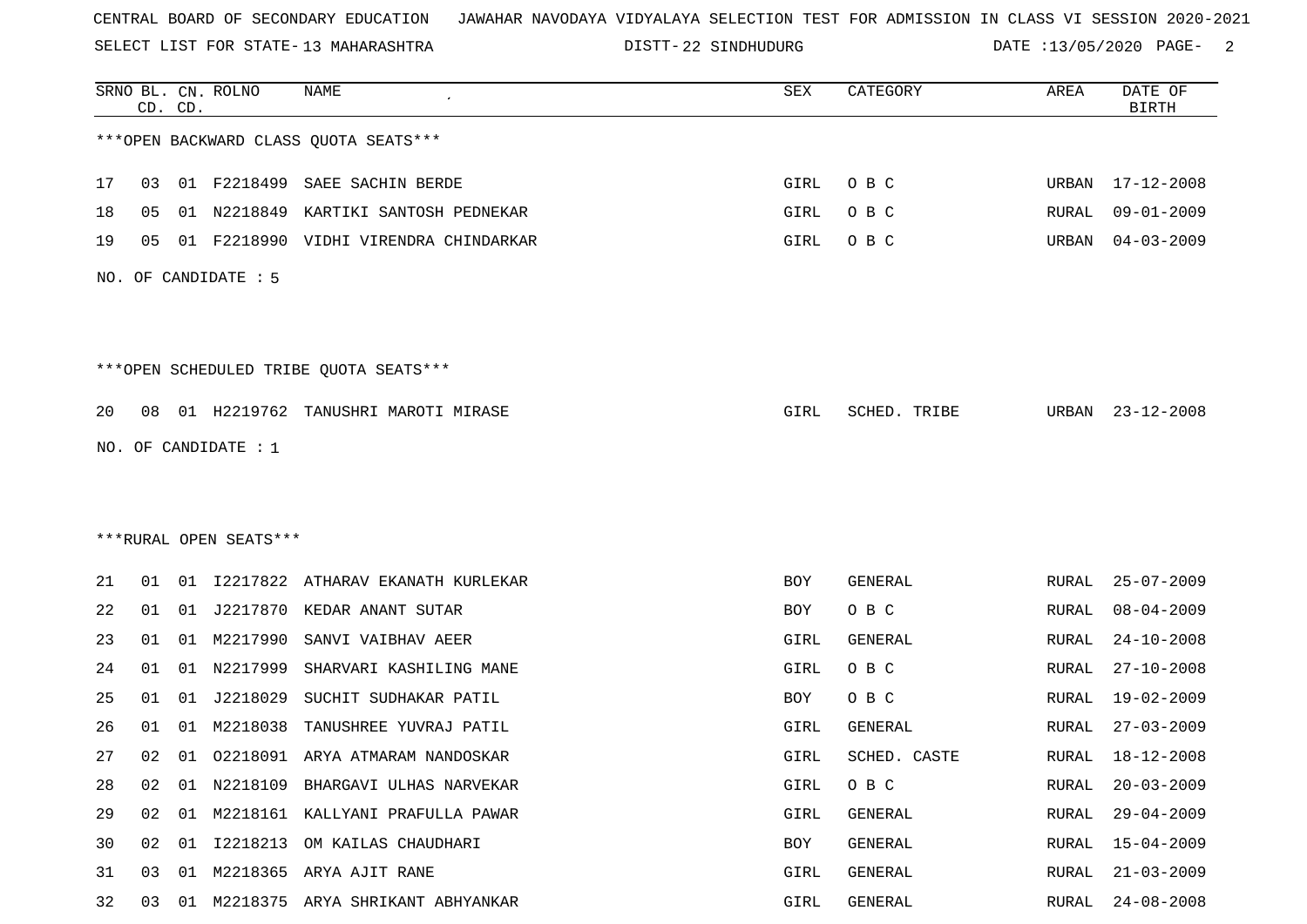SELECT LIST FOR STATE- DISTT- 13 MAHARASHTRA

DISTT-22 SINDHUDURG DATE :13/05/2020 PAGE- 3

|    |    | CD. CD. | SRNO BL. CN. ROLNO     | <b>NAME</b>                    | <b>SEX</b> | CATEGORY       | AREA         | DATE OF<br><b>BIRTH</b> |
|----|----|---------|------------------------|--------------------------------|------------|----------------|--------------|-------------------------|
|    |    |         | ***RURAL OPEN SEATS*** |                                |            |                |              |                         |
| 33 | 03 | 01      | I2218403               | DURGESH JAYSING KASALE         | <b>BOY</b> | <b>GENERAL</b> | RURAL        | $20 - 03 - 2009$        |
| 34 | 03 | 01      | M2218474               | POOJA AJAY LAD                 | GIRL       | GENERAL        | RURAL        | $02 - 08 - 2009$        |
| 35 | 03 | 01      |                        | M2218492 RIDDHI SUNIL THOTAM   | GIRL       | <b>GENERAL</b> | RURAL        | $06 - 05 - 2009$        |
| 36 | 04 | 01      | I2218697               | PRANAV MAHADEV PATIL           | BOY        | <b>GENERAL</b> | RURAL        | $21 - 07 - 2009$        |
| 37 | 04 | 01      | 02218712               | RIYA ANIL SHETE                | GIRL       | SCHED. CASTE   | RURAL        | $18 - 12 - 2008$        |
| 38 | 05 | 01      | I2218765               | ABHINAV MAHADEV TAMBEKAR       | BOY        | GENERAL        | RURAL        | $15 - 11 - 2008$        |
| 39 | 05 | 01      | I2218767               | ADITYA SATAPPA SAWANT          | <b>BOY</b> | <b>GENERAL</b> | RURAL        | 18-07-2009              |
| 40 | 05 | 01      |                        | 12218772 ALANKAR PRAVIN PATADE | <b>BOY</b> | <b>GENERAL</b> | RURAL        | $09 - 09 - 2009$        |
| 41 | 05 | 01      | I2218994               | VIRAJ BALIRAM SHINDE           | BOY        | <b>GENERAL</b> | RURAL        | $31 - 10 - 2008$        |
| 42 | 06 | 01      | M2219061               | BHUMI VITTHAL BIDAYE           | GIRL       | <b>GENERAL</b> | RURAL        | $19 - 08 - 2009$        |
| 43 | 06 | 01      | I2219293               | SHOURY SATISH BATE             | <b>BOY</b> | <b>GENERAL</b> | <b>RURAL</b> | $22 - 05 - 2009$        |
| 44 | 06 |         | 01 12219321            | SUJAL SANDIP WALAVEKAR         | BOY        | <b>GENERAL</b> | RURAL        | $23 - 01 - 2009$        |
| 45 | 06 | 01      | M2219330               | SWADHA SANDIP LAKAMBLE         | GIRL       | <b>GENERAL</b> | RURAL        | $13 - 07 - 2009$        |
| 46 | 07 | 01      | M2219418               | CHAVAN PRADNYA POPAT           | GIRL       | <b>GENERAL</b> | RURAL        | $10 - 06 - 2009$        |
| 47 | 07 | 01      | M2219522               | SANYOGITA SANDIP PATIL         | GIRL       | <b>GENERAL</b> | RURAL        | $03 - 03 - 2009$        |
| 48 | 07 |         | 01 12219555            | TEJ PRAKASH SHINDE             | BOY        | <b>GENERAL</b> | RURAL        | $02 - 01 - 2009$        |
| 49 | 08 | 01      |                        | 12219664 NAIK PARTH PRADIP     | BOY        | <b>GENERAL</b> | RURAL        | $02 - 11 - 2009$        |
| 50 | 08 |         | 01 M2219728            | SHREYA SANTOSH GAWAS           | GIRL       | <b>GENERAL</b> | RURAL        | $27 - 09 - 2009$        |

NO. OF CANDIDATE : 30

\*\*\*RURAL SCHEDULED CASTE QUOTA SEATS\*\*\*

|  |  | 51 01 01 02217808 AKSHARA DIPAK KAMBLE     | GIRL | SCHED. CASTE |  | RURAL 31-10-2008 |
|--|--|--------------------------------------------|------|--------------|--|------------------|
|  |  | 52 02 01 02218089 ANUJA SANDIP KADAM       | GIRL | SCHED. CASTE |  | RURAL 07-06-2009 |
|  |  | 53 02 01 02218279 SHRAVANI SANJAY VARADKAR | GIRL | SCHED. CASTE |  | RURAL 30-12-2009 |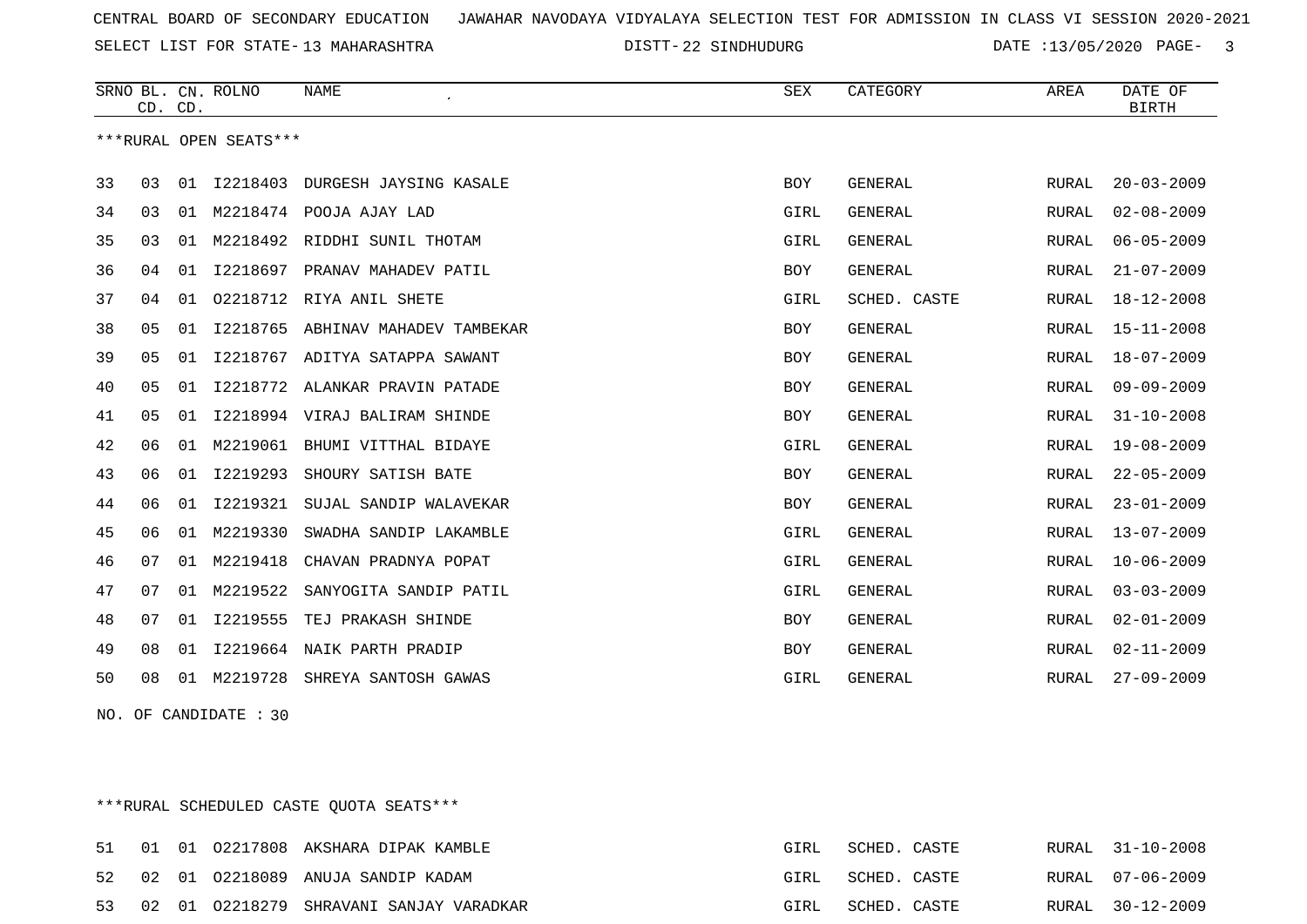SELECT LIST FOR STATE- DISTT- 13 MAHARASHTRA

SRNO BL. CN.

ROLNO NAME SEX CATEGORY AREA DATE OF

DISTT-22 SINDHUDURG DATE :13/05/2020 PAGE- 4

| ***RURAL SCHEDULED CASTE QUOTA SEATS***<br>54<br>01 02218602 AADITI RAJENDRA PAWAR<br>GIRL<br>SCHED. CASTE<br>$30 - 05 - 2009$<br>RURAL<br>04<br>55<br>01<br>02218651 ISHWARI VIJAY KELKAR<br>GIRL<br>SCHED. CASTE<br>$30 - 03 - 2009$<br>04<br>RURAL<br>56<br>04<br>02218665<br>KAVYA DATTAGURU CHAVAN<br>GIRL<br>SCHED. CASTE<br>$27 - 01 - 2010$<br>01<br>RURAL<br>57<br>05<br>01<br>K2218997 VIRAJ VISHWAS JADHAV<br>SCHED. CASTE<br>$22 - 10 - 2009$<br>BOY<br>RURAL<br>58<br>02219526<br>07<br>SAUKHYA KULDEEP KAMBLE<br>GIRL<br>SCHED. CASTE<br>$03 - 02 - 2009$<br>01<br>RURAL<br>59<br>08<br>01 K2219683 PRANAV PANDURANG KAMBLE<br>BOY<br>SCHED. CASTE<br>$29 - 12 - 2008$<br>RURAL<br>NO. OF CANDIDATE : $9$<br>***RURAL BACKWARD CLASS QUOTA SEATS***<br>60<br>01 N2217831 BARGAJE PRITAM PANDURANG<br>GIRL<br>O B C<br>RURAL<br>$25 - 02 - 2009$<br>01<br>61<br>N2217834 BHAKTI SHRIKANT VENGURLEKAR<br>GIRL<br>O B C<br>$08 - 07 - 2009$<br>01<br>01<br>RURAL<br>62<br>01 N2217854 GARGI NIRANJAN NARKAR<br>O B C<br>$19 - 06 - 2009$<br>01<br>GIRL<br>RURAL<br>63<br>N2217968<br>O B C<br>01<br>01<br>SAKSHI SANJAY KUMBHAR<br>GIRL<br>16-10-2009<br>RURAL<br>64<br>01 N2218280<br>O B C<br>$10 - 08 - 2009$<br>02<br>SHRAVANI SANTOSH MESTRI<br>GIRL<br>RURAL<br>65<br>N2218294 SIDDHI JANARDAN MANJAREKAR<br>O B C<br>$28 - 01 - 2009$<br>02<br>01<br>GIRL<br>RURAL<br>66<br>01 J2218749<br>O B C<br>04<br>SOHAM BALU BHAND<br>BOY<br>RURAL<br>$17 - 03 - 2009$<br>67<br>01 N2218819<br>05<br>GARJE RIDDHI RAJU<br>GIRL<br>O B C<br>$24 - 11 - 2009$<br>RURAL<br>N2218873<br>68<br>05<br>01<br>MANSI PRASHANT BOBHATE<br>GIRL<br>O B C<br><b>RURAL</b><br>17-12-2008<br>69<br>05<br>N2218876<br>MINAL BHAGYODAY SULEBHAVI<br>GIRL<br>O B C<br>$30 - 05 - 2009$<br>01<br>RURAL<br>70<br>$15 - 01 - 2009$<br>05<br>01 J2218926 SAMARTH BHIKAJI KUMBHAR<br>BOY<br>O B C<br>RURAL<br>71<br>05 01 N2218981 VAISHNAVI BAPU PADOLKAR<br>O B C<br>RURAL 15-11-2008<br>GIRL<br>72<br>O B C<br>$08 - 01 - 2009$<br>05 01 J2218995 VIRAJ SHASHIKANT MUNGEKAR<br>BOY<br>RURAL<br>73<br>01 J2219329 SUYOG ANANTA BHOIR<br>O B C<br>$08 - 11 - 2008$<br>06<br>BOY<br>RURAL<br>74<br>O B C<br>RURAL 19-05-2009<br>06  01  J2219371  VIRAJ VIJAY GIRI<br><b>BOY</b> | CD. CD. |  |  |  | <b>BIRTH</b> |
|----------------------------------------------------------------------------------------------------------------------------------------------------------------------------------------------------------------------------------------------------------------------------------------------------------------------------------------------------------------------------------------------------------------------------------------------------------------------------------------------------------------------------------------------------------------------------------------------------------------------------------------------------------------------------------------------------------------------------------------------------------------------------------------------------------------------------------------------------------------------------------------------------------------------------------------------------------------------------------------------------------------------------------------------------------------------------------------------------------------------------------------------------------------------------------------------------------------------------------------------------------------------------------------------------------------------------------------------------------------------------------------------------------------------------------------------------------------------------------------------------------------------------------------------------------------------------------------------------------------------------------------------------------------------------------------------------------------------------------------------------------------------------------------------------------------------------------------------------------------------------------------------------------------------------------------------------------------------------------------------------------------------------------------------------------------------------------------------------------------------------------------------------------------------------------------------------------------------------------------------------------------------|---------|--|--|--|--------------|
|                                                                                                                                                                                                                                                                                                                                                                                                                                                                                                                                                                                                                                                                                                                                                                                                                                                                                                                                                                                                                                                                                                                                                                                                                                                                                                                                                                                                                                                                                                                                                                                                                                                                                                                                                                                                                                                                                                                                                                                                                                                                                                                                                                                                                                                                      |         |  |  |  |              |
|                                                                                                                                                                                                                                                                                                                                                                                                                                                                                                                                                                                                                                                                                                                                                                                                                                                                                                                                                                                                                                                                                                                                                                                                                                                                                                                                                                                                                                                                                                                                                                                                                                                                                                                                                                                                                                                                                                                                                                                                                                                                                                                                                                                                                                                                      |         |  |  |  |              |
|                                                                                                                                                                                                                                                                                                                                                                                                                                                                                                                                                                                                                                                                                                                                                                                                                                                                                                                                                                                                                                                                                                                                                                                                                                                                                                                                                                                                                                                                                                                                                                                                                                                                                                                                                                                                                                                                                                                                                                                                                                                                                                                                                                                                                                                                      |         |  |  |  |              |
|                                                                                                                                                                                                                                                                                                                                                                                                                                                                                                                                                                                                                                                                                                                                                                                                                                                                                                                                                                                                                                                                                                                                                                                                                                                                                                                                                                                                                                                                                                                                                                                                                                                                                                                                                                                                                                                                                                                                                                                                                                                                                                                                                                                                                                                                      |         |  |  |  |              |
|                                                                                                                                                                                                                                                                                                                                                                                                                                                                                                                                                                                                                                                                                                                                                                                                                                                                                                                                                                                                                                                                                                                                                                                                                                                                                                                                                                                                                                                                                                                                                                                                                                                                                                                                                                                                                                                                                                                                                                                                                                                                                                                                                                                                                                                                      |         |  |  |  |              |
|                                                                                                                                                                                                                                                                                                                                                                                                                                                                                                                                                                                                                                                                                                                                                                                                                                                                                                                                                                                                                                                                                                                                                                                                                                                                                                                                                                                                                                                                                                                                                                                                                                                                                                                                                                                                                                                                                                                                                                                                                                                                                                                                                                                                                                                                      |         |  |  |  |              |
|                                                                                                                                                                                                                                                                                                                                                                                                                                                                                                                                                                                                                                                                                                                                                                                                                                                                                                                                                                                                                                                                                                                                                                                                                                                                                                                                                                                                                                                                                                                                                                                                                                                                                                                                                                                                                                                                                                                                                                                                                                                                                                                                                                                                                                                                      |         |  |  |  |              |
|                                                                                                                                                                                                                                                                                                                                                                                                                                                                                                                                                                                                                                                                                                                                                                                                                                                                                                                                                                                                                                                                                                                                                                                                                                                                                                                                                                                                                                                                                                                                                                                                                                                                                                                                                                                                                                                                                                                                                                                                                                                                                                                                                                                                                                                                      |         |  |  |  |              |
|                                                                                                                                                                                                                                                                                                                                                                                                                                                                                                                                                                                                                                                                                                                                                                                                                                                                                                                                                                                                                                                                                                                                                                                                                                                                                                                                                                                                                                                                                                                                                                                                                                                                                                                                                                                                                                                                                                                                                                                                                                                                                                                                                                                                                                                                      |         |  |  |  |              |
|                                                                                                                                                                                                                                                                                                                                                                                                                                                                                                                                                                                                                                                                                                                                                                                                                                                                                                                                                                                                                                                                                                                                                                                                                                                                                                                                                                                                                                                                                                                                                                                                                                                                                                                                                                                                                                                                                                                                                                                                                                                                                                                                                                                                                                                                      |         |  |  |  |              |
|                                                                                                                                                                                                                                                                                                                                                                                                                                                                                                                                                                                                                                                                                                                                                                                                                                                                                                                                                                                                                                                                                                                                                                                                                                                                                                                                                                                                                                                                                                                                                                                                                                                                                                                                                                                                                                                                                                                                                                                                                                                                                                                                                                                                                                                                      |         |  |  |  |              |
|                                                                                                                                                                                                                                                                                                                                                                                                                                                                                                                                                                                                                                                                                                                                                                                                                                                                                                                                                                                                                                                                                                                                                                                                                                                                                                                                                                                                                                                                                                                                                                                                                                                                                                                                                                                                                                                                                                                                                                                                                                                                                                                                                                                                                                                                      |         |  |  |  |              |
|                                                                                                                                                                                                                                                                                                                                                                                                                                                                                                                                                                                                                                                                                                                                                                                                                                                                                                                                                                                                                                                                                                                                                                                                                                                                                                                                                                                                                                                                                                                                                                                                                                                                                                                                                                                                                                                                                                                                                                                                                                                                                                                                                                                                                                                                      |         |  |  |  |              |
|                                                                                                                                                                                                                                                                                                                                                                                                                                                                                                                                                                                                                                                                                                                                                                                                                                                                                                                                                                                                                                                                                                                                                                                                                                                                                                                                                                                                                                                                                                                                                                                                                                                                                                                                                                                                                                                                                                                                                                                                                                                                                                                                                                                                                                                                      |         |  |  |  |              |
|                                                                                                                                                                                                                                                                                                                                                                                                                                                                                                                                                                                                                                                                                                                                                                                                                                                                                                                                                                                                                                                                                                                                                                                                                                                                                                                                                                                                                                                                                                                                                                                                                                                                                                                                                                                                                                                                                                                                                                                                                                                                                                                                                                                                                                                                      |         |  |  |  |              |
|                                                                                                                                                                                                                                                                                                                                                                                                                                                                                                                                                                                                                                                                                                                                                                                                                                                                                                                                                                                                                                                                                                                                                                                                                                                                                                                                                                                                                                                                                                                                                                                                                                                                                                                                                                                                                                                                                                                                                                                                                                                                                                                                                                                                                                                                      |         |  |  |  |              |
|                                                                                                                                                                                                                                                                                                                                                                                                                                                                                                                                                                                                                                                                                                                                                                                                                                                                                                                                                                                                                                                                                                                                                                                                                                                                                                                                                                                                                                                                                                                                                                                                                                                                                                                                                                                                                                                                                                                                                                                                                                                                                                                                                                                                                                                                      |         |  |  |  |              |
|                                                                                                                                                                                                                                                                                                                                                                                                                                                                                                                                                                                                                                                                                                                                                                                                                                                                                                                                                                                                                                                                                                                                                                                                                                                                                                                                                                                                                                                                                                                                                                                                                                                                                                                                                                                                                                                                                                                                                                                                                                                                                                                                                                                                                                                                      |         |  |  |  |              |
|                                                                                                                                                                                                                                                                                                                                                                                                                                                                                                                                                                                                                                                                                                                                                                                                                                                                                                                                                                                                                                                                                                                                                                                                                                                                                                                                                                                                                                                                                                                                                                                                                                                                                                                                                                                                                                                                                                                                                                                                                                                                                                                                                                                                                                                                      |         |  |  |  |              |
|                                                                                                                                                                                                                                                                                                                                                                                                                                                                                                                                                                                                                                                                                                                                                                                                                                                                                                                                                                                                                                                                                                                                                                                                                                                                                                                                                                                                                                                                                                                                                                                                                                                                                                                                                                                                                                                                                                                                                                                                                                                                                                                                                                                                                                                                      |         |  |  |  |              |
|                                                                                                                                                                                                                                                                                                                                                                                                                                                                                                                                                                                                                                                                                                                                                                                                                                                                                                                                                                                                                                                                                                                                                                                                                                                                                                                                                                                                                                                                                                                                                                                                                                                                                                                                                                                                                                                                                                                                                                                                                                                                                                                                                                                                                                                                      |         |  |  |  |              |
|                                                                                                                                                                                                                                                                                                                                                                                                                                                                                                                                                                                                                                                                                                                                                                                                                                                                                                                                                                                                                                                                                                                                                                                                                                                                                                                                                                                                                                                                                                                                                                                                                                                                                                                                                                                                                                                                                                                                                                                                                                                                                                                                                                                                                                                                      |         |  |  |  |              |
|                                                                                                                                                                                                                                                                                                                                                                                                                                                                                                                                                                                                                                                                                                                                                                                                                                                                                                                                                                                                                                                                                                                                                                                                                                                                                                                                                                                                                                                                                                                                                                                                                                                                                                                                                                                                                                                                                                                                                                                                                                                                                                                                                                                                                                                                      |         |  |  |  |              |
|                                                                                                                                                                                                                                                                                                                                                                                                                                                                                                                                                                                                                                                                                                                                                                                                                                                                                                                                                                                                                                                                                                                                                                                                                                                                                                                                                                                                                                                                                                                                                                                                                                                                                                                                                                                                                                                                                                                                                                                                                                                                                                                                                                                                                                                                      |         |  |  |  |              |
|                                                                                                                                                                                                                                                                                                                                                                                                                                                                                                                                                                                                                                                                                                                                                                                                                                                                                                                                                                                                                                                                                                                                                                                                                                                                                                                                                                                                                                                                                                                                                                                                                                                                                                                                                                                                                                                                                                                                                                                                                                                                                                                                                                                                                                                                      |         |  |  |  |              |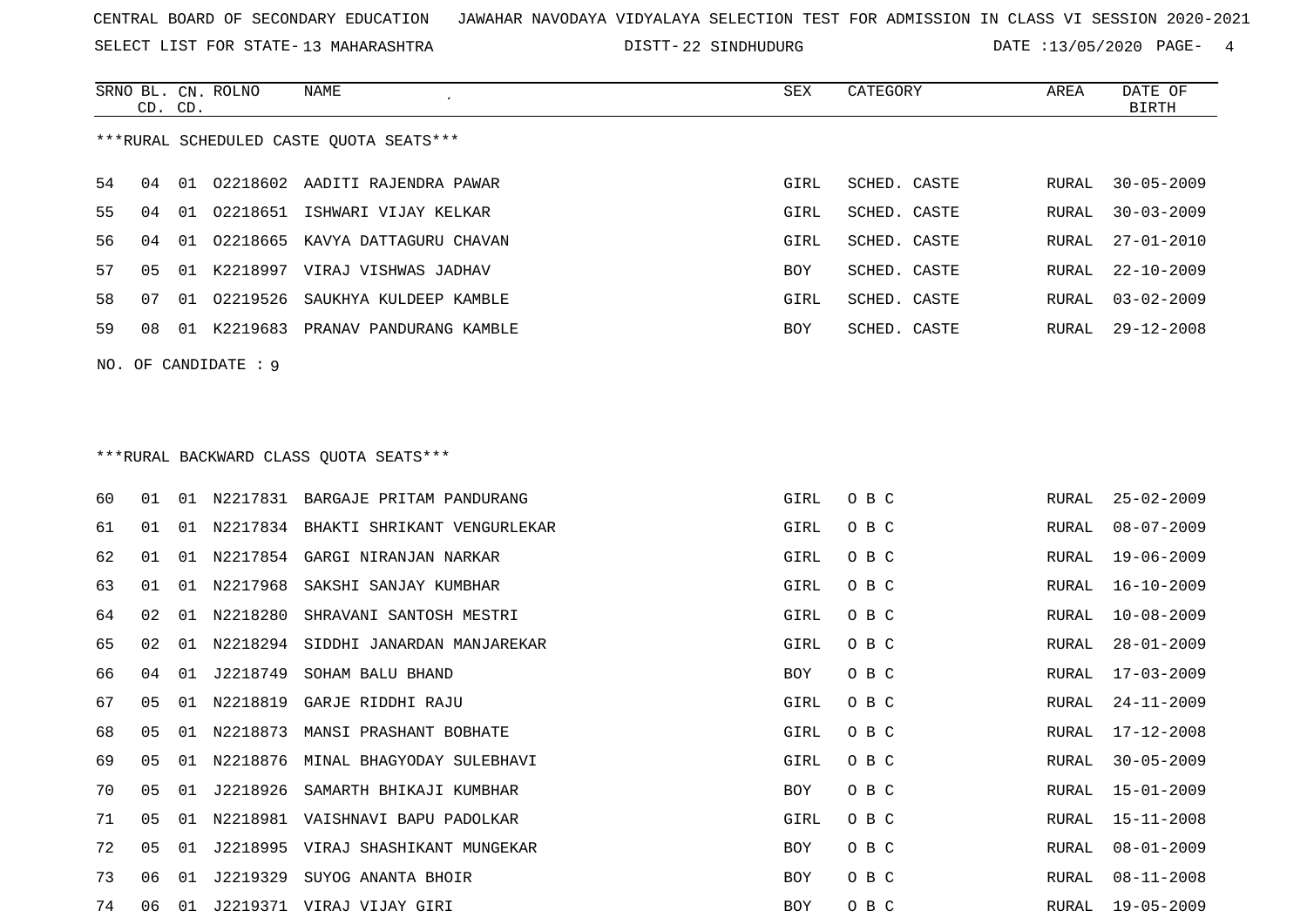SELECT LIST FOR STATE- DISTT- 13 MAHARASHTRA

DISTT-22 SINDHUDURG DATE :13/05/2020 PAGE- 5

|     | CD. CD.                |    | SRNO BL. CN. ROLNO | NAME                                    | SEX        | CATEGORY     | AREA  | DATE OF<br>BIRTH |  |  |
|-----|------------------------|----|--------------------|-----------------------------------------|------------|--------------|-------|------------------|--|--|
|     |                        |    |                    | *** RURAL BACKWARD CLASS QUOTA SEATS*** |            |              |       |                  |  |  |
| 75  | 07                     |    |                    | 01 N2219559 VAIBHAVI PRADIP AROSKAR     | GIRL       | O B C        | RURAL | $21 - 06 - 2009$ |  |  |
| NO. | OF CANDIDATE : 16      |    |                    |                                         |            |              |       |                  |  |  |
|     |                        |    |                    |                                         |            |              |       |                  |  |  |
|     |                        |    |                    | ***RURAL SCHEDULED TRIBE QUOTA SEATS*** |            |              |       |                  |  |  |
| 76  | 0.2 <sub>1</sub>       | 01 |                    | P2218146 GOURI PRADIP GARATE            | GIRL       | SCHED. TRIBE | RURAL | 11-07-2009       |  |  |
| 77  | 04                     | 01 |                    | P2218684 NETRA DIPAK YADAV              | GIRL       | SCHED. TRIBE | RURAL | $03 - 06 - 2009$ |  |  |
| 78  | 04                     |    |                    | 01 L2218762 YASHODHAN BABURAO PADADEWAD | <b>BOY</b> | SCHED. TRIBE | RURAL | $13 - 02 - 2009$ |  |  |
| 79  | 05                     |    |                    | 01 L2218770 AJIT SHIVAJI GONDAKE        | <b>BOY</b> | SCHED. TRIBE | RURAL | $30 - 06 - 2009$ |  |  |
| 80  | 06                     |    |                    | 01 P2219163 NIKITA GANESH TIKKAS        | GIRL       | SCHED. TRIBE | RURAL | 18-02-2009       |  |  |
|     | NO. OF CANDIDATE $: 5$ |    |                    |                                         |            |              |       |                  |  |  |

TOTAL SELECTED CANDIDATE : 80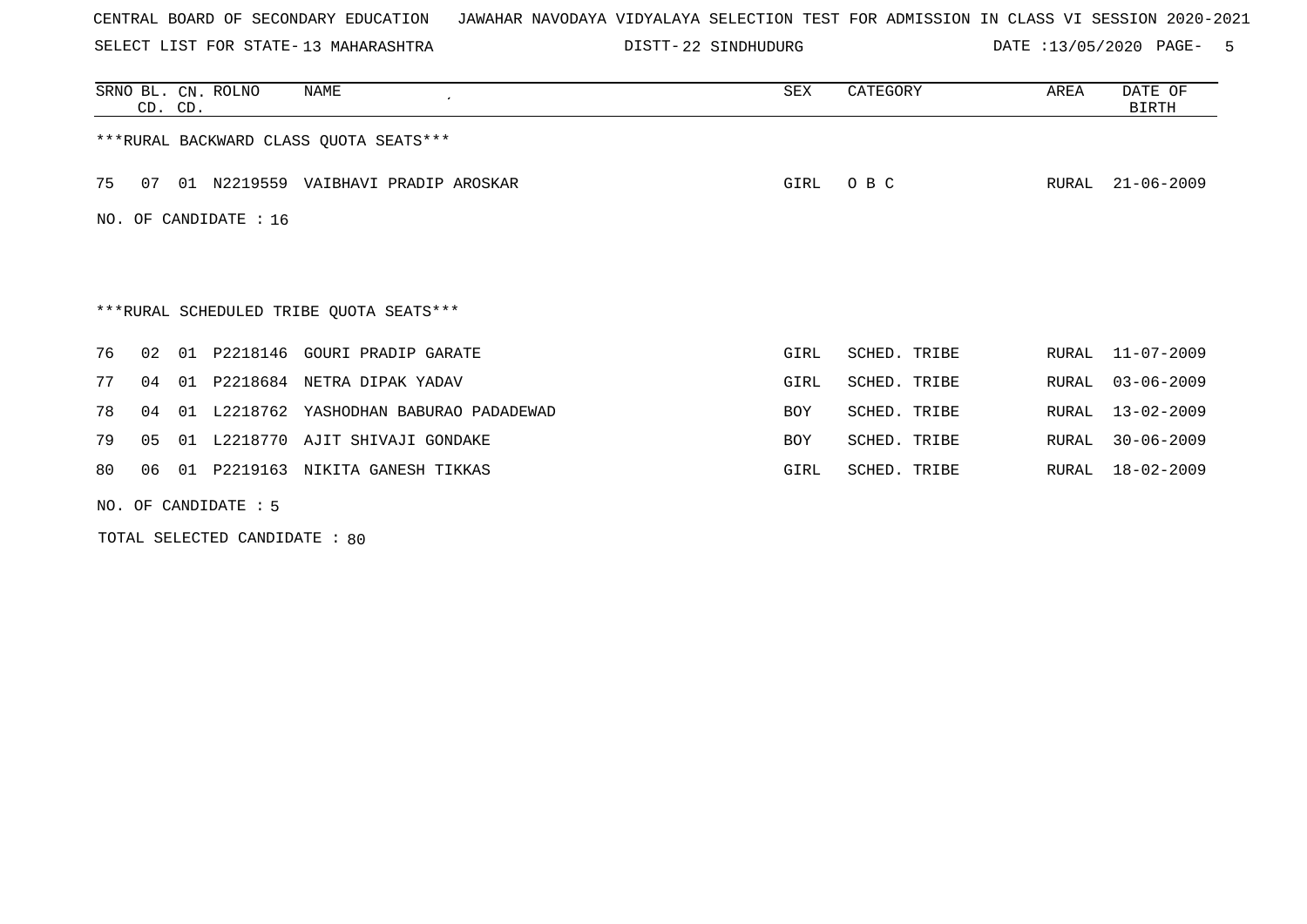SELECT LIST FOR STATE- DISTT- 13 MAHARASHTRA

23 AURANGABAD DATE :13/05/2020 PAGE- 1

|    |    | CD. CD. | SRNO BL. CN. ROLNO     | NAME                                   | SEX        | CATEGORY     | AREA  | DATE OF<br><b>BIRTH</b> |
|----|----|---------|------------------------|----------------------------------------|------------|--------------|-------|-------------------------|
|    |    |         | ***OPEN UR SEATS***    |                                        |            |              |       |                         |
|    |    |         |                        |                                        |            |              |       |                         |
| 1  | 01 |         |                        | 02 B2220828 JADHAV KRISHNA PANDURANG   | <b>BOY</b> | O B C        | URBAN | $02 - 02 - 2009$        |
| 2  | 01 |         |                        | 06 A2222768 TAYDE DEVEN KAKASAHEB      | <b>BOY</b> | GENERAL      | URBAN | $02 - 08 - 2009$        |
| 3  | 04 |         |                        | 01 N2226291 TANISHKA MAHADU NAGARE     | GIRL       | O B C        | RURAL | $12 - 04 - 2009$        |
| 4  | 05 |         |                        | 02 C2227012 KAMBLE AMIT SHRIKANT       | BOY        | SCHED. CASTE | URBAN | $31 - 10 - 2009$        |
| 5  | 05 |         |                        | 03 I2227485 PRATHAMESH DHANAJI JADHAV  | <b>BOY</b> | GENERAL      | RURAL | $05 - 05 - 2008$        |
| 6  | 07 | 03      | I2231623               | OMKAR ARUN KERE                        | <b>BOY</b> | GENERAL      | RURAL | $23 - 10 - 2009$        |
| 7  | 07 |         |                        | 03 M2231814 PRANITA BALU PAWAR         | GIRL       | GENERAL      | RURAL | $23 - 08 - 2009$        |
| 8  | 07 |         |                        | 04 M2232385 SHRADDHA PRAKASH MHASKE    | GIRL       | GENERAL      | RURAL | $02 - 07 - 2009$        |
|    |    |         | NO. OF CANDIDATE : 8   |                                        |            |              |       |                         |
|    |    |         |                        |                                        |            |              |       |                         |
|    |    |         |                        |                                        |            |              |       |                         |
|    |    |         |                        | ***OPEN SCHEDULED CASTE OUOTA SEATS*** |            |              |       |                         |
|    |    |         |                        |                                        |            |              |       |                         |
| 9  | 01 |         |                        | 06 G2222814 TRUPTI SHRIKRUSHNA FULKE   | GIRL       | SCHED. CASTE | URBAN | $08 - 07 - 2009$        |
| 10 | 07 |         |                        | 02 K2231114 HARSHAL ABASAHEB SASANE    | <b>BOY</b> | SCHED. CASTE | RURAL | $09 - 09 - 2008$        |
| 11 | 07 |         |                        | 05 K2232845 WANKHEDE GAURAV VIJAY      | BOY        | SCHED. CASTE | RURAL | $21 - 02 - 2009$        |
|    |    |         | NO. OF CANDIDATE : $3$ |                                        |            |              |       |                         |
|    |    |         |                        |                                        |            |              |       |                         |
|    |    |         |                        |                                        |            |              |       |                         |
|    |    |         |                        |                                        |            |              |       |                         |
|    |    |         |                        | ***OPEN DISABLED QUOTA SEATS***        |            |              |       |                         |
| 12 | 02 |         |                        | 01 I2223502 NAGESH ARUN BHAWAR         | BOY        | GENERAL      | RURAL | $07 - 04 - 2008$        |
| 13 | 05 |         |                        | 01 A2226530 ARYAN SANDIP DAPKE         | BOY        | GENERAL      | URBAN | $01 - 02 - 2009$        |
| 14 | 08 |         |                        | 01 I2232931 ABUJAR MUSTAK SHAIK        | <b>BOY</b> | GENERAL      | RURAL | $12 - 08 - 2009$        |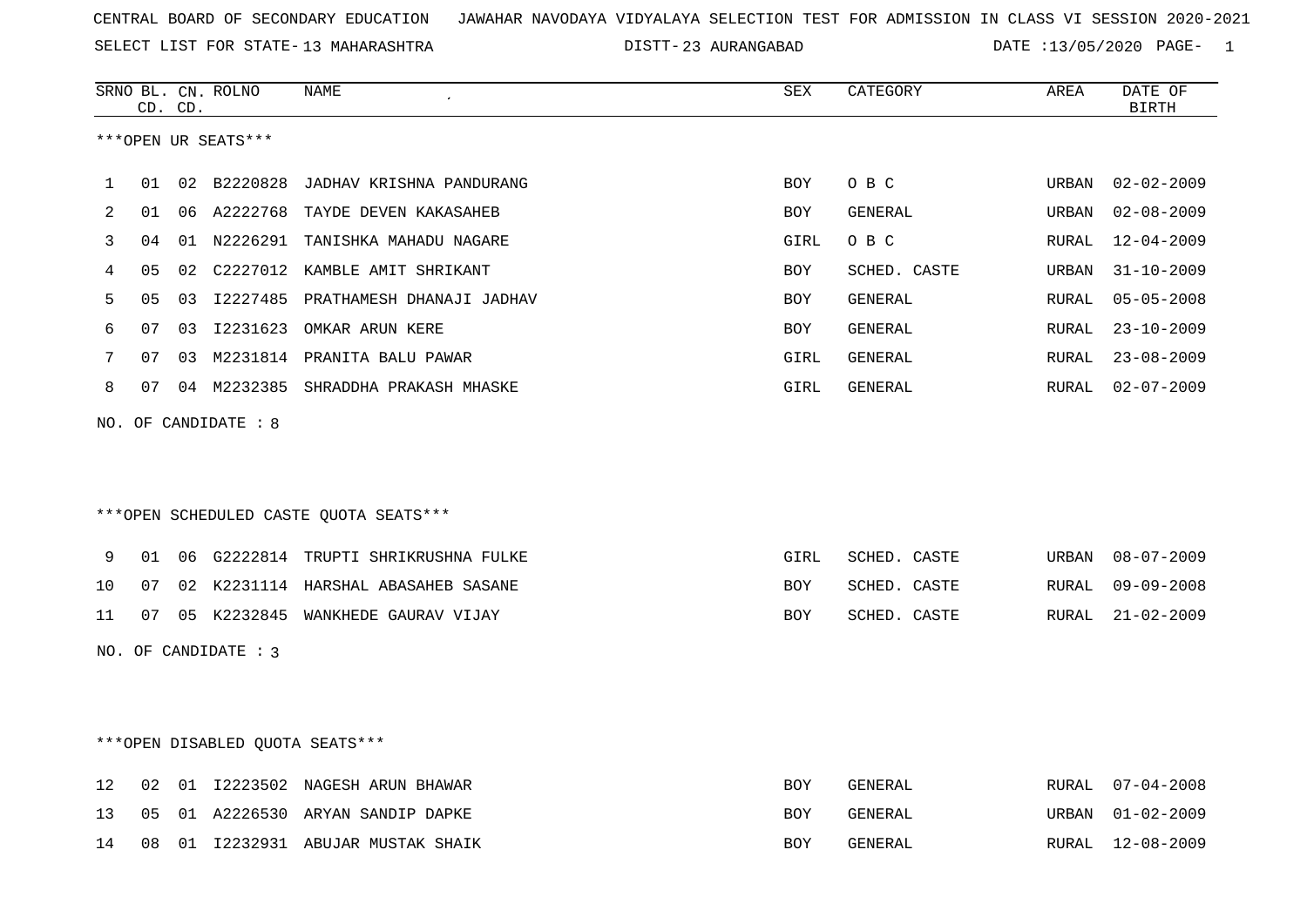SELECT LIST FOR STATE- DISTT- 13 MAHARASHTRA

23 AURANGABAD DATE :13/05/2020 PAGE- 2

|    |    | CD. CD. | SRNO BL. CN. ROLNO     | <b>NAME</b>                            | SEX  | CATEGORY     | AREA  | DATE OF<br><b>BIRTH</b> |
|----|----|---------|------------------------|----------------------------------------|------|--------------|-------|-------------------------|
|    |    |         | NO. OF CANDIDATE : 3   |                                        |      |              |       |                         |
|    |    |         |                        |                                        |      |              |       |                         |
|    |    |         |                        |                                        |      |              |       |                         |
|    |    |         |                        | *** OPEN BACKWARD CLASS QUOTA SEATS*** |      |              |       |                         |
|    |    |         |                        |                                        |      |              |       |                         |
| 15 | 02 |         |                        | 01 N2223443 KIRTI BALIRAM MAHALKAR     | GIRL | O B C        | RURAL | $11 - 10 - 2008$        |
| 16 | 03 | 02      | J2224710               | KRUSHNA RAVINDRA DABHADE               | BOY  | O B C        | RURAL | $21 - 09 - 2009$        |
| 17 | 06 |         |                        | 01 B2228446 AJAY FULCHAND MUNDE        | BOY  | O B C        | URBAN | $23 - 06 - 2009$        |
| 18 | 07 | 05      | N2232632               | TEJAL ARVIND HIWALE                    | GIRL | O B C        | RURAL | $04 - 08 - 2008$        |
| 19 | 08 |         |                        | 05 B2234590 VEDANT ANIL PAITHANPAGARE  | BOY  | O B C        | URBAN | $28 - 06 - 2009$        |
|    |    |         | NO. OF CANDIDATE : 5   |                                        |      |              |       |                         |
|    |    |         |                        |                                        |      |              |       |                         |
|    |    |         |                        |                                        |      |              |       |                         |
|    |    |         |                        | ***OPEN SCHEDULED TRIBE QUOTA SEATS*** |      |              |       |                         |
|    |    |         |                        |                                        |      |              |       |                         |
| 20 | 05 |         |                        | 04 H2228073 SONIYA DAGDU TADAVI        | GIRL | SCHED. TRIBE | URBAN | 17-07-2009              |
|    |    |         | NO. OF CANDIDATE : 1   |                                        |      |              |       |                         |
|    |    |         |                        |                                        |      |              |       |                         |
|    |    |         |                        |                                        |      |              |       |                         |
|    |    |         | ***RURAL OPEN SEATS*** |                                        |      |              |       |                         |
|    |    |         |                        |                                        |      |              |       |                         |
| 21 | 01 |         |                        | 01 N2220244 AVANI GANESH KSHIRSAGAR    | GIRL | O B C        | RURAL | $26 - 05 - 2009$        |
| 22 | 01 | 02      |                        | I2220459 DEVESH GAJANAN DAUD           | BOY  | GENERAL      | RURAL | $10 - 11 - 2008$        |
| 23 |    |         |                        | 01 02 N2220923 KALYANI SANDIP TARTE    | GIRL | O B C        | RURAL | $03 - 01 - 2010$        |
| 24 | 01 | 03      |                        | I2221425 OMKAR VITTHAL GHADAGE         | BOY  | GENERAL      |       | RURAL 19-08-2008        |
| 25 | 01 | 03      |                        | 12221481 PARTH SATISH GHEWARE          | BOY  | GENERAL      | RURAL | 12-10-2009              |
| 26 |    | 01 03   |                        | J2221493 PATIL DIKSHANT SUDHAKAR       | BOY  | O B C        | RURAL | 16-09-2008              |
| 27 |    |         |                        | 01 04 J2221921 RUDRA ABHAY TODKAR      | BOY  | O B C        |       | RURAL 14-11-2008        |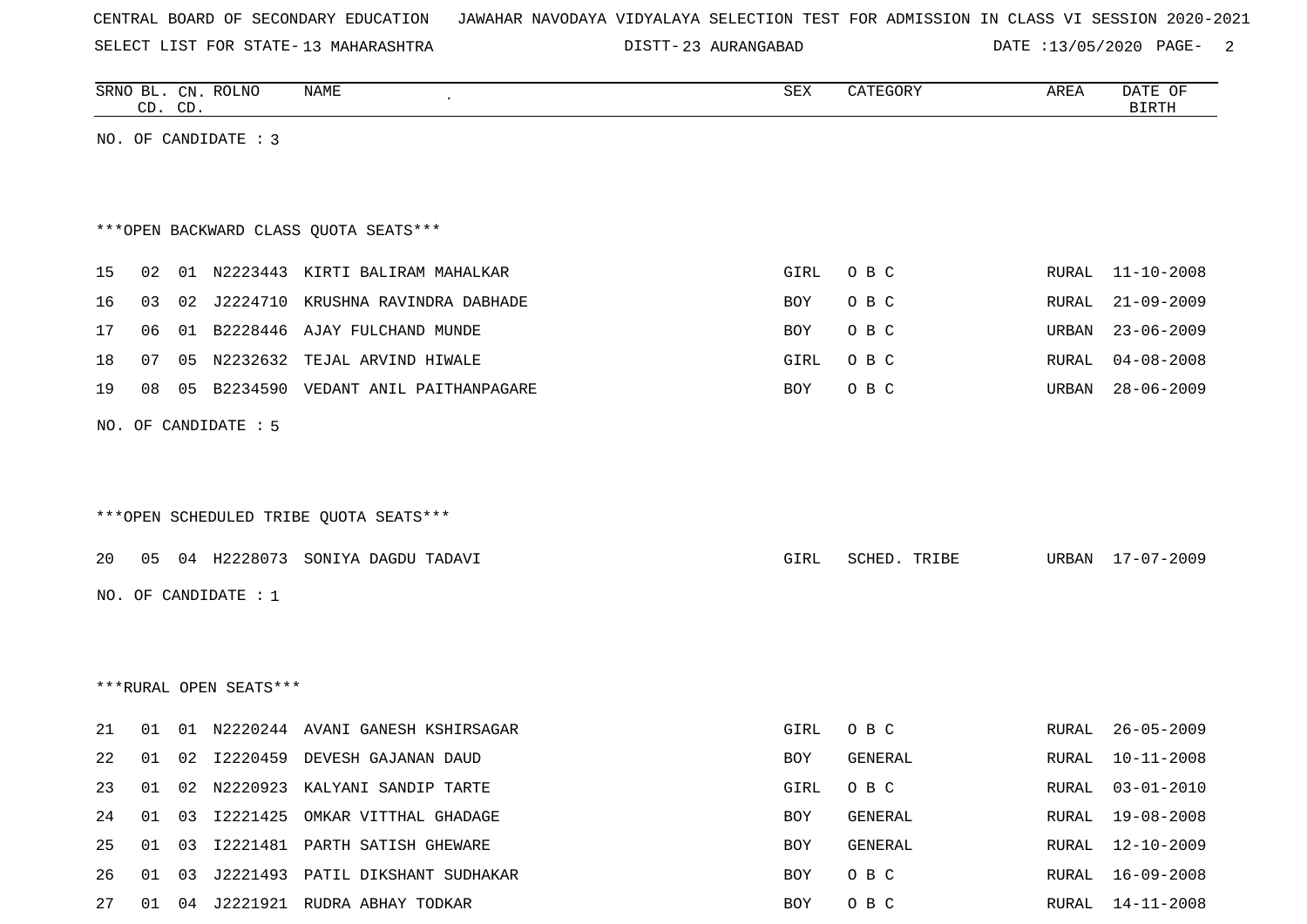SELECT LIST FOR STATE- DISTT- 13 MAHARASHTRA

23 AURANGABAD DATE :13/05/2020 PAGE- 3

|    |    | CD. CD. | SRNO BL. CN. ROLNO     | NAME                                 | SEX        | CATEGORY       | AREA         | DATE OF<br><b>BIRTH</b> |
|----|----|---------|------------------------|--------------------------------------|------------|----------------|--------------|-------------------------|
|    |    |         | ***RURAL OPEN SEATS*** |                                      |            |                |              |                         |
| 28 | 02 |         |                        | 01 M2223351 GAURI BHAUSAHEB GAIKWAD  | GIRL       | <b>GENERAL</b> | RURAL        | $20 - 08 - 2009$        |
| 29 | 03 |         |                        | 01 M2223965 AADITI MANVENDRA KACHOLE | GIRL       | GENERAL        | RURAL        | $13 - 10 - 2008$        |
| 30 | 03 | 02      | M2224539               | HINDAVI SACHIN SHITOLE               | GIRL       | GENERAL        | RURAL        | $17 - 09 - 2009$        |
| 31 | 03 | 02      | M2224565               | JADHAV PRAPTI POPAT                  | GIRL       | GENERAL        | RURAL        | $25 - 01 - 2009$        |
| 32 | 03 | 03      | M2224994               | PRACHITI PRAWIN PAWAR                | GIRL       | GENERAL        | RURAL        | $13 - 10 - 2009$        |
| 33 | 04 | 01      |                        | J2226047 KALPESH DNYANESHWAR AHIRE   | <b>BOY</b> | O B C          | <b>RURAL</b> | $13 - 12 - 2008$        |
| 34 | 04 | 01      | I2226145               | PIYUSH SAMADHAN CHOPADE              | BOY        | GENERAL        | RURAL        | $10 - 04 - 2008$        |
| 35 | 05 | 02      |                        | I2227171 MAHAJAN OM DILIP            | <b>BOY</b> | GENERAL        | RURAL        | $08 - 09 - 2008$        |
| 36 | 05 | 03      |                        | 12227481 PRASAD DNYANESHWAR KALATRE  | BOY        | GENERAL        | RURAL        | $20 - 08 - 2009$        |
| 37 | 05 | 04      | I2227929               | SHEIKH IBRAHIM JAMIL                 | <b>BOY</b> | <b>GENERAL</b> | RURAL        | $29 - 03 - 2009$        |
| 38 | 06 | 02      | J2229043               | JAYESH GANESH JARE                   | BOY        | O B C          | <b>RURAL</b> | $11 - 02 - 2010$        |
| 39 | 06 | 03      | M2229837               | SAPANA JAGPALSINGH GAUTAM            | GIRL       | GENERAL        | RURAL        | $11 - 05 - 2009$        |
| 40 | 06 | 04      |                        | 12230231 TUPKARI VAIBHAV GANESH      | <b>BOY</b> | GENERAL        | <b>RURAL</b> | $19 - 05 - 2009$        |
| 41 | 07 | 03      | I2231545               | NANDILE PRATHAMESH SANDESH           | BOY        | GENERAL        | RURAL        | $04 - 10 - 2009$        |
| 42 | 07 | 04      | I2232050               | RUTIK SUBHASH GAYKE                  | <b>BOY</b> | GENERAL        | <b>RURAL</b> | $01 - 10 - 2008$        |
| 43 | 07 | 05      | I2232592               | TANAY SATISH PANDE                   | <b>BOY</b> | GENERAL        | RURAL        | $19 - 10 - 2008$        |
| 44 | 07 | 05      | J2232770               | VEDANT VISHAL SONAWANE               | <b>BOY</b> | O B C          | RURAL        | $30 - 05 - 2008$        |
| 45 | 08 | 02      |                        | J2233372 HARSHAD NAVANATH JADHAV     | BOY        | O B C          | RURAL        | $01 - 10 - 2009$        |
| 46 | 08 | 03      | J2233897               | PRATIK ARUN SHINDE                   | BOY        | O B C          | RURAL        | $22 - 09 - 2009$        |
| 47 | 08 | 03      |                        | N2233975 RATHOD RAGINI JAYPAL        | GIRL       | O B C          | RURAL        | $22 - 09 - 2009$        |
| 48 | 08 | 05      | J2234351               | SHREERAJ KIRAN SALUNKE               | BOY        | O B C          | <b>RURAL</b> | $13 - 02 - 2010$        |
| 49 | 09 | 02      |                        | J2235350 RUTURAJ GANESH SHINDE       | <b>BOY</b> | O B C          | <b>RURAL</b> | $15 - 06 - 2008$        |
| 50 | 09 | 02      | N2235476               | SHIVANI RAMESH SHINDE                | GIRL       | O B C          | <b>RURAL</b> | $23 - 03 - 2009$        |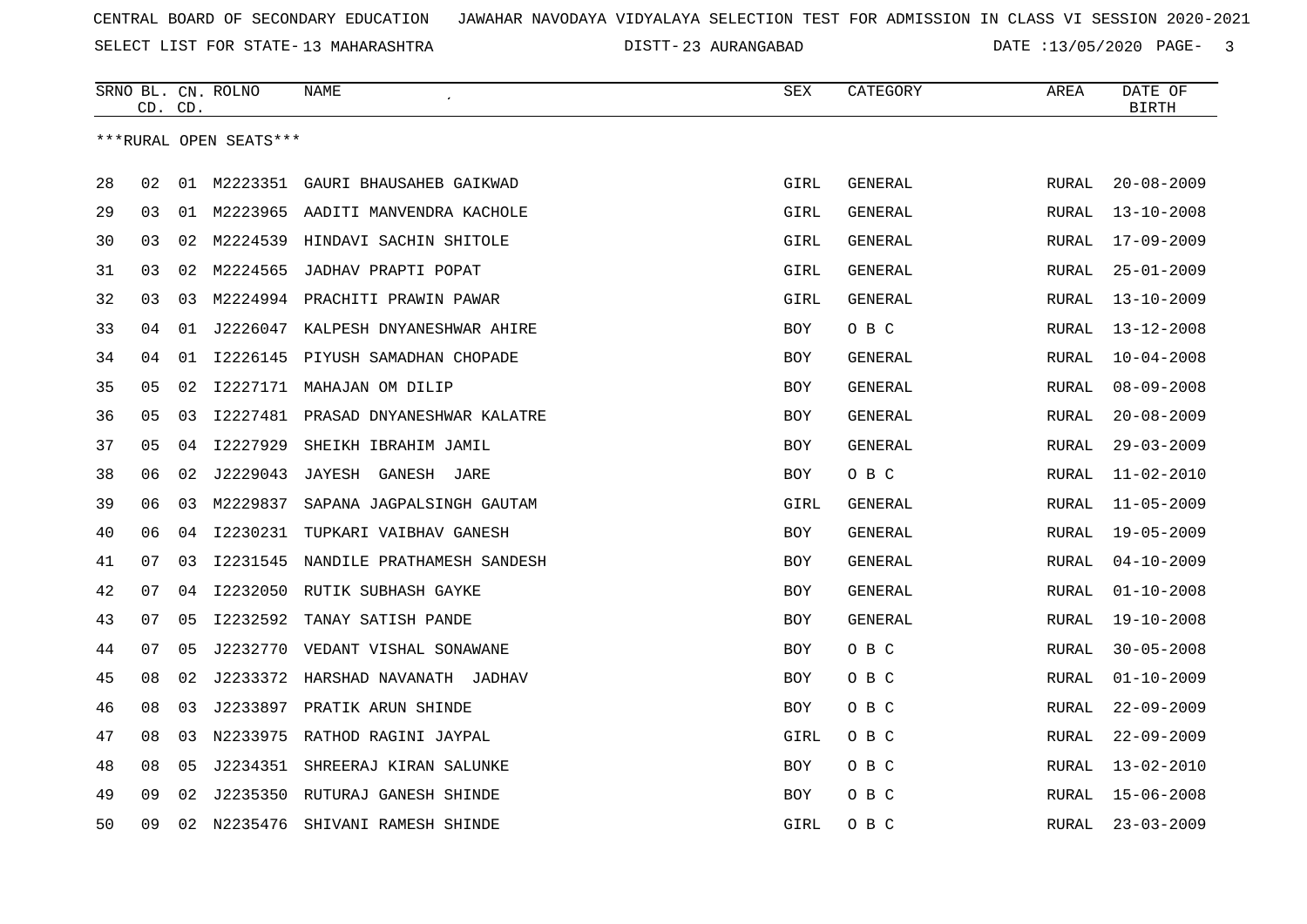|  |  |  |  | CENTRAL BOARD OF SECONDARY EDUCATION – JAWAHAR NAVODAYA VIDYALAYA SELECTION TEST FOR ADMISSION IN CLASS VI SESSION 2020-2021 |  |  |  |  |  |  |  |  |  |  |  |  |  |  |
|--|--|--|--|------------------------------------------------------------------------------------------------------------------------------|--|--|--|--|--|--|--|--|--|--|--|--|--|--|
|--|--|--|--|------------------------------------------------------------------------------------------------------------------------------|--|--|--|--|--|--|--|--|--|--|--|--|--|--|

SELECT LIST FOR STATE- DISTT- 13 MAHARASHTRA

DISTT-23 AURANGABAD DATE :13/05/2020 PAGE- 4

|    |    | CD. CD. | SRNO BL. CN. ROLNO      | NAME                                    | <b>SEX</b> | CATEGORY     | AREA          | DATE OF<br><b>BIRTH</b> |
|----|----|---------|-------------------------|-----------------------------------------|------------|--------------|---------------|-------------------------|
|    |    |         | NO. OF CANDIDATE $: 30$ |                                         |            |              |               |                         |
|    |    |         |                         |                                         |            |              |               |                         |
|    |    |         |                         |                                         |            |              |               |                         |
|    |    |         |                         | ***RURAL SCHEDULED CASTE QUOTA SEATS*** |            |              |               |                         |
| 51 | 01 | 04      | K2222109                | SAMYAK RAHUL SIRSAT                     | BOY        | SCHED. CASTE | RURAL         | $16 - 10 - 2009$        |
| 52 | 01 | 06      | K2222777                | TEJAS KAILAS GATKHANE                   | BOY        | SCHED. CASTE | ${\tt RURAL}$ | $06 - 08 - 2009$        |
| 53 | 03 | 02      |                         | 02224692 KOMAL CHANDRAKANT USARE        | GIRL       | SCHED. CASTE | <b>RURAL</b>  | $06 - 04 - 2009$        |
| 54 | 03 | 03      | K2225085                | PRITHVIRAJ SANDIP DHUTALMAL             | BOY        | SCHED. CASTE | RURAL         | $03 - 04 - 2009$        |
| 55 | 06 | 03      | K2229523                | PRASHIK PRASHANT NARWADE                | BOY        | SCHED. CASTE | RURAL         | $10 - 03 - 2009$        |
| 56 | 07 | 03      | K2231587                | NIKHIL GOVARDHAN NISARGANDH             | <b>BOY</b> | SCHED. CASTE | <b>RURAL</b>  | $19 - 07 - 2008$        |
| 57 | 07 | 04      | 02232133                | SAKSHI SHIVAJI LIJDE                    | GIRL       | SCHED. CASTE | <b>RURAL</b>  | $05 - 06 - 2009$        |
| 58 | 07 | 04      |                         | 02232174 SAMIKSHA SIDDHARTH BAGUL       | GIRL       | SCHED. CASTE | RURAL         | $06 - 07 - 2009$        |
| 59 | 07 | 04      |                         | K2232232 SARTHAK RAMESH PAGARE          | BOY        | SCHED. CASTE | RURAL         | $01 - 10 - 2009$        |
|    |    |         | NO. OF CANDIDATE : 9    |                                         |            |              |               |                         |
|    |    |         |                         |                                         |            |              |               |                         |
|    |    |         |                         |                                         |            |              |               |                         |
|    |    |         |                         | *** RURAL BACKWARD CLASS QUOTA SEATS*** |            |              |               |                         |
| 60 | 03 |         |                         | 01 J2223987 ABHINANDAN RAMESH SONGIRE   | BOY        | O B C        | RURAL         | 10-03-2009              |
| 61 | 03 | 01      |                         | N2224109 ANJALI ARUN SANANSE            | GIRL       | O B C        | RURAL         | $22 - 04 - 2009$        |
| 62 | 03 | 02      |                         | J2224722 KUNAL PRAKASH JADHAV           | <b>BOY</b> | O B C        | RURAL         | $24 - 04 - 2009$        |
| 63 | 03 | 02      |                         | N2224735 MADHEKAR SNEHAL                | GIRL       | O B C        | RURAL         | $13 - 12 - 2008$        |
| 64 | 03 | 02      | N2224773                | MANVI KAILAS SAPKAL                     | GIRL       | O B C        | RURAL         | $28 - 01 - 2009$        |
| 65 | 03 | 02      | N2224808                | MRUNAL PRADIP SANANSE                   | GIRL       | O B C        | RURAL         | $10 - 01 - 2009$        |
| 66 | 03 | 03      |                         | J2225192 RITESH RAVINDRA PALLAL         | <b>BOY</b> | O B C        | RURAL         | $24 - 02 - 2009$        |
| 67 | 05 |         |                         | 01 J2226372 ADESH EKNATH DAHIPHULE      | <b>BOY</b> | O B C        | RURAL         | $01 - 03 - 2009$        |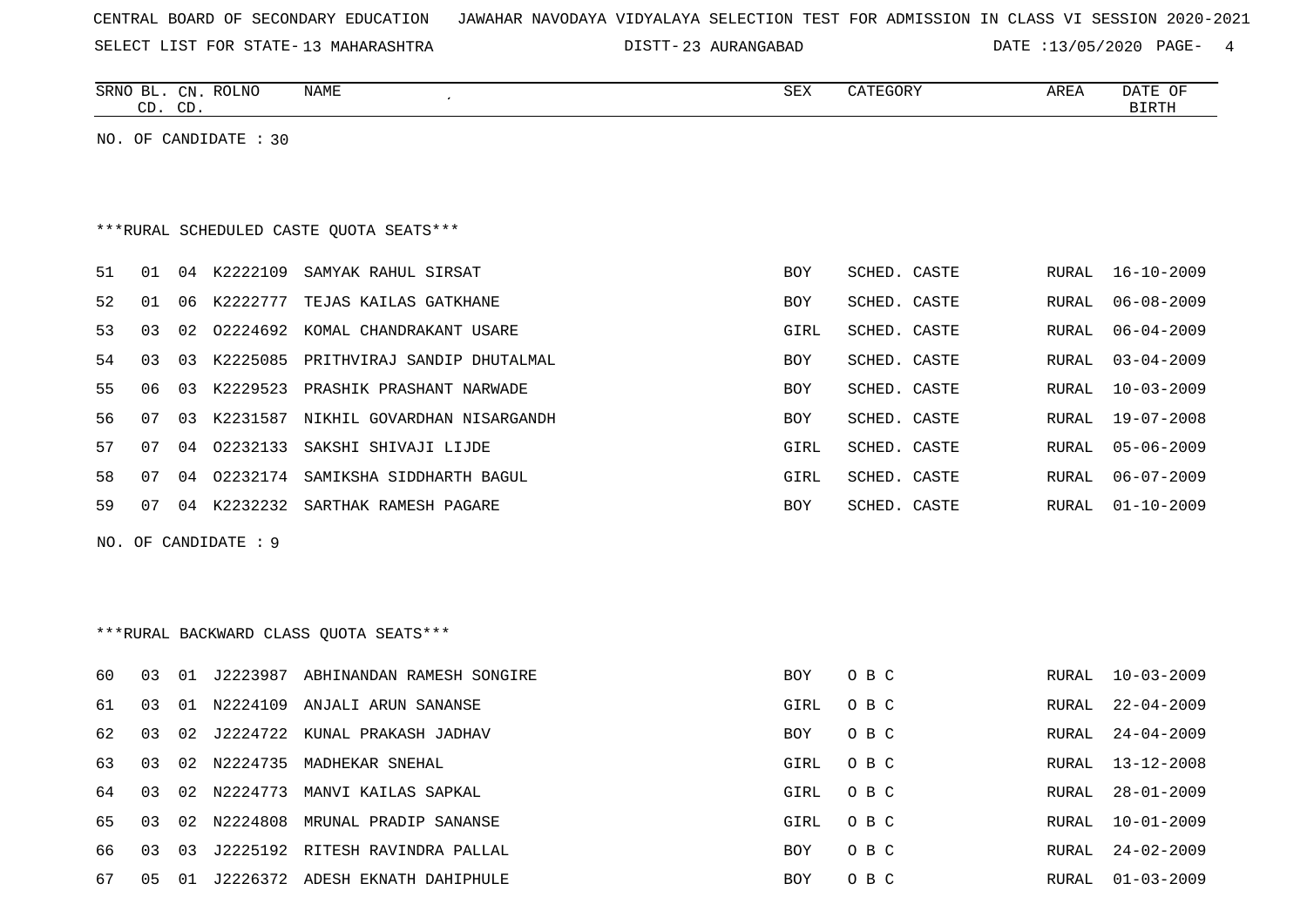SELECT LIST FOR STATE- DISTT- 13 MAHARASHTRA

DISTT-23 AURANGABAD DATE :13/05/2020 PAGE- 5

RURAL 13-08-2009

SCHED. TRIBE RURAL 28-09-2009

|    |                | CD. CD. | SRNO BL. CN. ROLNO    | NAME                                    | <b>SEX</b> | CATEGORY     | AREA  | DATE OF<br><b>BIRTH</b> |
|----|----------------|---------|-----------------------|-----------------------------------------|------------|--------------|-------|-------------------------|
|    |                |         |                       | ***RURAL BACKWARD CLASS OUOTA SEATS***  |            |              |       |                         |
| 68 | 0 <sub>5</sub> | 03      | J2227657              | ROHIT NARAYAN KAKARAWAL                 | <b>BOY</b> | O B C        | RURAL | $19 - 04 - 2009$        |
| 69 | 0 <sub>5</sub> | 03      | J2227721              | RUTUJ GAJANAN DEOKAR                    | <b>BOY</b> | O B C        | RURAL | $17 - 07 - 2009$        |
| 70 | 05             | 04      | J2228338              | YASHRAJ GANESH DOIFODE                  | <b>BOY</b> | O B C        | RURAL | $20 - 04 - 2009$        |
| 71 | 06             |         | 04 J2230043           | SHRIKAR TUKARAM WADILE                  | BOY        | O B C        | RURAL | $24 - 04 - 2009$        |
| 72 | 07             | 01      | N2230825              | CHAUDHAR TEJASHTREE ARJUN               | GIRL       | O B C        | RURAL | $18 - 06 - 2009$        |
| 73 | 07             | 03      | J2231666              | ONKAR RAVINDRA NIKAM                    | BOY        | O B C        | RURAL | $22 - 12 - 2008$        |
| 74 | 07             | 04      | N2232361              | SHIVANI VIJAY EKNURE                    | GIRL       | O B C        | RURAL | $09 - 02 - 2009$        |
| 75 | 07             |         | 04 J2232375           | SHLOK DEVENDRA GIRI                     | BOY        | O B C        | RURAL | $03 - 02 - 2009$        |
|    |                |         | NO. OF CANDIDATE : 16 |                                         |            |              |       |                         |
|    |                |         |                       |                                         |            |              |       |                         |
|    |                |         |                       |                                         |            |              |       |                         |
|    |                |         |                       | ***RURAL SCHEDULED TRIBE OUOTA SEATS*** |            |              |       |                         |
| 76 | 03             |         | 04 L2225485           | SHEVRE HARSH HARICHANDRA                | <b>BOY</b> | SCHED. TRIBE | RURAL | $13 - 10 - 2009$        |
| 77 | 05             | 02      | L2226938              | JADHAV SURAJ AVCHIT                     | <b>BOY</b> | SCHED. TRIBE | RURAL | $17 - 08 - 2008$        |

- 
- 78 05 03 L2227241 MORE AYUSH ANIL BOY SCHED. TRIBE RURAL 13-08-2009
- 79 06 02 L2229198 KUNTEWAD BHOLENATH KAILAS STARBE ROY
- 80 07 03 P2231564 NAYAN MANGESH NARWADE GIRL SCHED. TRIBE RURAL 21-02-2009
- NO. OF CANDIDATE : 5

TOTAL SELECTED CANDIDATE : 80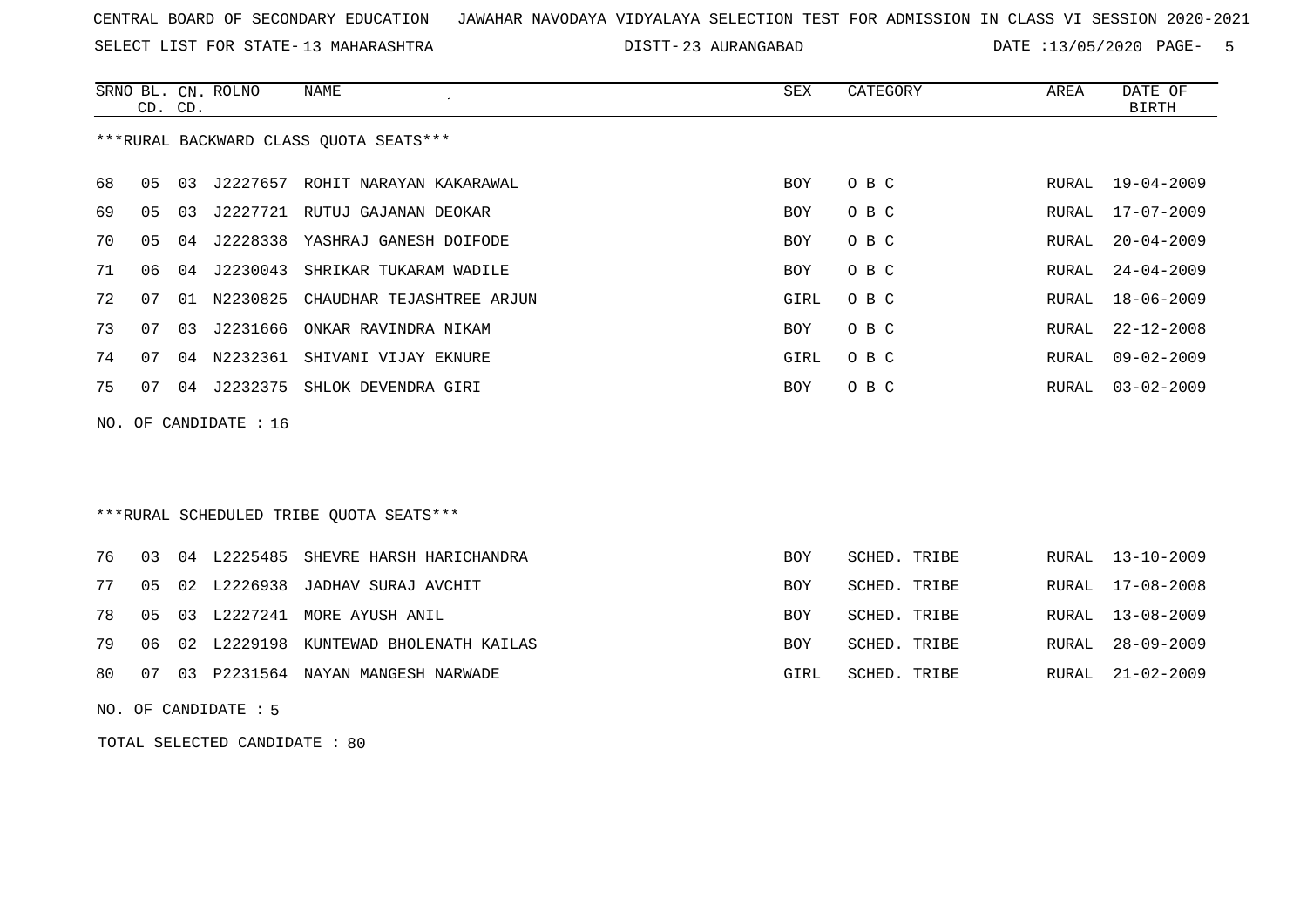SELECT LIST FOR STATE- DISTT- 13 MAHARASHTRA

24 KOLHAPUR DATE :13/05/2020 PAGE- 1

|    | CD. CD. |    | SRNO BL. CN. ROLNO   | <b>NAME</b>                                 | <b>SEX</b> | CATEGORY       | AREA  | DATE OF<br><b>BIRTH</b> |
|----|---------|----|----------------------|---------------------------------------------|------------|----------------|-------|-------------------------|
|    |         |    | ***OPEN UR SEATS***  |                                             |            |                |       |                         |
| 1  | 01      |    |                      | 01 A2235860 BARAGE SHLOK SAGAR              | <b>BOY</b> | GENERAL        | URBAN | $01 - 05 - 2009$        |
| 2  | 01      |    |                      | 01 I2236105 MANE AVANISH BALASAHEB          | <b>BOY</b> | GENERAL        | RURAL | $24 - 06 - 2009$        |
| 3  | 01      | 02 | J2236528             | SANKALP SANDIP GIRIGOSAVI                   | <b>BOY</b> | O B C          | RURAL | $10 - 07 - 2009$        |
| 4  | 04      |    |                      | 02 M2238843 SIDDHI SADASHIV CHOUGULE        | GIRL       | GENERAL        | RURAL | $24 - 10 - 2008$        |
| 5  | 05      | 03 |                      | M2239741 SANCHITA SARJERAO BALUGADE         | GIRL       | GENERAL        | RURAL | $13 - 03 - 2009$        |
| 6  | 06      |    |                      | 02 A2240447 RAJVARDHAN SACHIN CHAVAN        | BOY        | <b>GENERAL</b> | URBAN | $15 - 11 - 2008$        |
| 7  | 09      |    | 01 M2241837 PRASANNA |                                             | GIRL       | GENERAL        | RURAL | $18 - 11 - 2008$        |
| 8  | 09      |    |                      | 02 I2242010 SARTHAK SANTOSH SHINDE          | BOY        | GENERAL        | RURAL | $09 - 06 - 2009$        |
|    |         |    |                      | ***OPEN SCHEDULED CASTE QUOTA SEATS***      |            |                |       |                         |
| 9  | 01      |    |                      | 01 K2235969 HARSHVARDHAN BABASAHEB KASHYAP  | <b>BOY</b> | SCHED. CASTE   | RURAL | $02 - 02 - 2009$        |
| 10 | 03      |    |                      | 01 K2237761 AJAY RAJU SOLANKI               | BOY        | SCHED. CASTE   | RURAL | $01 - 01 - 2008$        |
| 11 |         |    |                      | 05 04 K2239972 SOHAM ARVIND KAMBLE          | <b>BOY</b> | SCHED. CASTE   | RURAL | $08 - 01 - 2010$        |
|    |         |    | NO. OF CANDIDATE : 3 |                                             |            |                |       |                         |
|    |         |    |                      | ***OPEN DISABLED QUOTA SEATS***             |            |                |       |                         |
| 12 | 02      |    |                      | 02 I2237405 SAIRAJ AMAR DESAI               | BOY        | GENERAL        | RURAL | $22 - 10 - 2009$        |
| 13 | 04      |    |                      | 01 M2238592 HARSHADA PRADEEP PATIL          | GIRL       | GENERAL        | RURAL | $15 - 09 - 2009$        |
| 14 |         |    |                      | 06 02 M2240553 SHREYA DEEPAK BUGADIKATTIKAR | GIRL       | <b>GENERAL</b> | RURAL | $05 - 08 - 2009$        |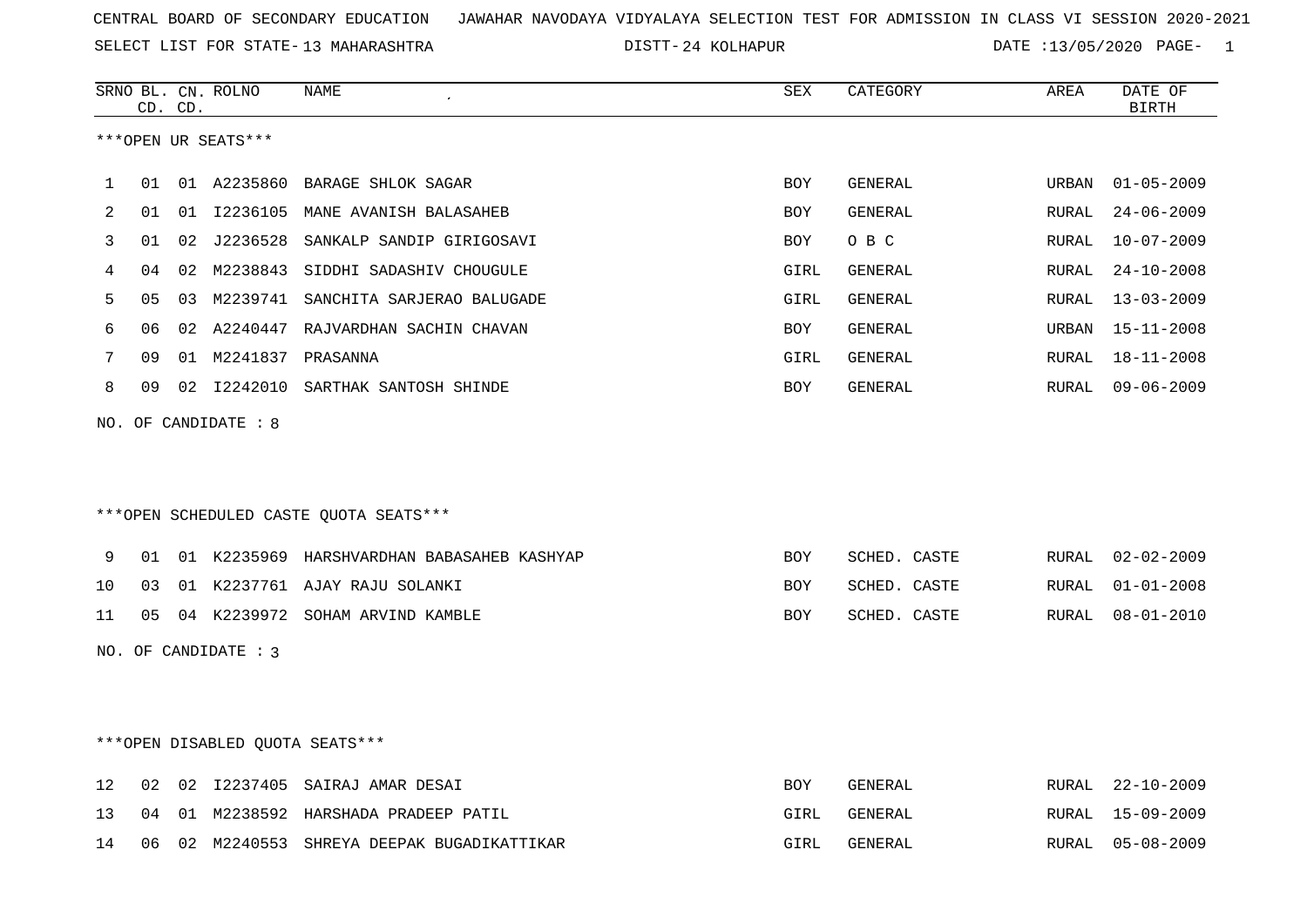SELECT LIST FOR STATE- DISTT- 13 MAHARASHTRA

DISTT-24 KOLHAPUR DATE :13/05/2020 PAGE- 2

|          |    | CD. CD. | SRNO BL. CN. ROLNO     | NAME                                                                | SEX        | CATEGORY           | AREA           | DATE OF<br><b>BIRTH</b>              |
|----------|----|---------|------------------------|---------------------------------------------------------------------|------------|--------------------|----------------|--------------------------------------|
|          |    |         | NO. OF CANDIDATE : 3   |                                                                     |            |                    |                |                                      |
|          |    |         |                        |                                                                     |            |                    |                |                                      |
|          |    |         |                        |                                                                     |            |                    |                |                                      |
|          |    |         |                        | *** OPEN BACKWARD CLASS QUOTA SEATS***                              |            |                    |                |                                      |
|          |    |         |                        |                                                                     |            |                    |                |                                      |
| 15       | 01 |         |                        | 01 N2235809 ASTHA AMAR SUTAR                                        | GIRL       | O B C              | RURAL          | 12-05-2009                           |
| 16       | 01 |         |                        | 02 N2236135 MRUNAL NAVINCHANDRA SANAGAR                             | GIRL       | O B C              | RURAL          | $30 - 11 - 2009$                     |
| 17       | 02 |         |                        | 01 J2237158 KAMBALE SOHAM SHITALKUMAR                               | BOY        | O B C              | RURAL          | $19 - 11 - 2008$                     |
| 18       | 05 |         | 01 J2238980            | AMRUT ASHOK PATIL                                                   | BOY        | O B C              | RURAL          | $25 - 07 - 2009$                     |
| 19       | 09 |         |                        | 01 J2241476 ADITYA DATTATRAY PARIT                                  | BOY        | O B C              | RURAL          | $28 - 01 - 2009$                     |
|          |    |         | NO. OF CANDIDATE : 5   |                                                                     |            |                    |                |                                      |
|          |    |         |                        |                                                                     |            |                    |                |                                      |
|          |    |         |                        |                                                                     |            |                    |                |                                      |
|          |    |         |                        | ***OPEN SCHEDULED TRIBE QUOTA SEATS***                              |            |                    |                |                                      |
| 20       | 02 |         |                        | 02 L2237299 PRANAV LUDA PAWARA                                      | BOY        | SCHED. TRIBE       | RURAL          | $03 - 05 - 2009$                     |
|          |    |         |                        |                                                                     |            |                    |                |                                      |
|          |    |         | NO. OF CANDIDATE : 1   |                                                                     |            |                    |                |                                      |
|          |    |         |                        |                                                                     |            |                    |                |                                      |
|          |    |         |                        |                                                                     |            |                    |                |                                      |
|          |    |         | ***RURAL OPEN SEATS*** |                                                                     |            |                    |                |                                      |
| 21       | 01 | 01      | I2235875               | BHUSHAN ANIL PISHTE                                                 | BOY        | <b>GENERAL</b>     | RURAL          | $21 - 03 - 2009$                     |
| 22       | 01 |         |                        | 02 M2236225 PATIL SANSKRITI SAGAR                                   | GIRL       | GENERAL            | RURAL          | $30 - 11 - 2008$                     |
| 23       | 01 |         |                        | 02 M2236578 SATHE SAMIKSHA HINDURAO                                 | GIRL       | GENERAL            | RURAL          | $21 - 08 - 2009$                     |
| 24       | 01 | 03      |                        | M2236600 SHARVARI DATTATRAY KILLEDAR                                | GIRL       | GENERAL            | RURAL          | $10 - 08 - 2009$                     |
|          |    |         |                        |                                                                     |            |                    |                |                                      |
|          | 02 |         |                        |                                                                     |            |                    |                |                                      |
| 25<br>26 | 02 | 01      |                        | 01 I2236974 ADITYA SUJIT KHOT<br>I2237137 HARSHWARDHAN YUVRAJ PATIL | BOY<br>BOY | GENERAL<br>GENERAL | RURAL<br>RURAL | $28 - 02 - 2009$<br>$26 - 11 - 2008$ |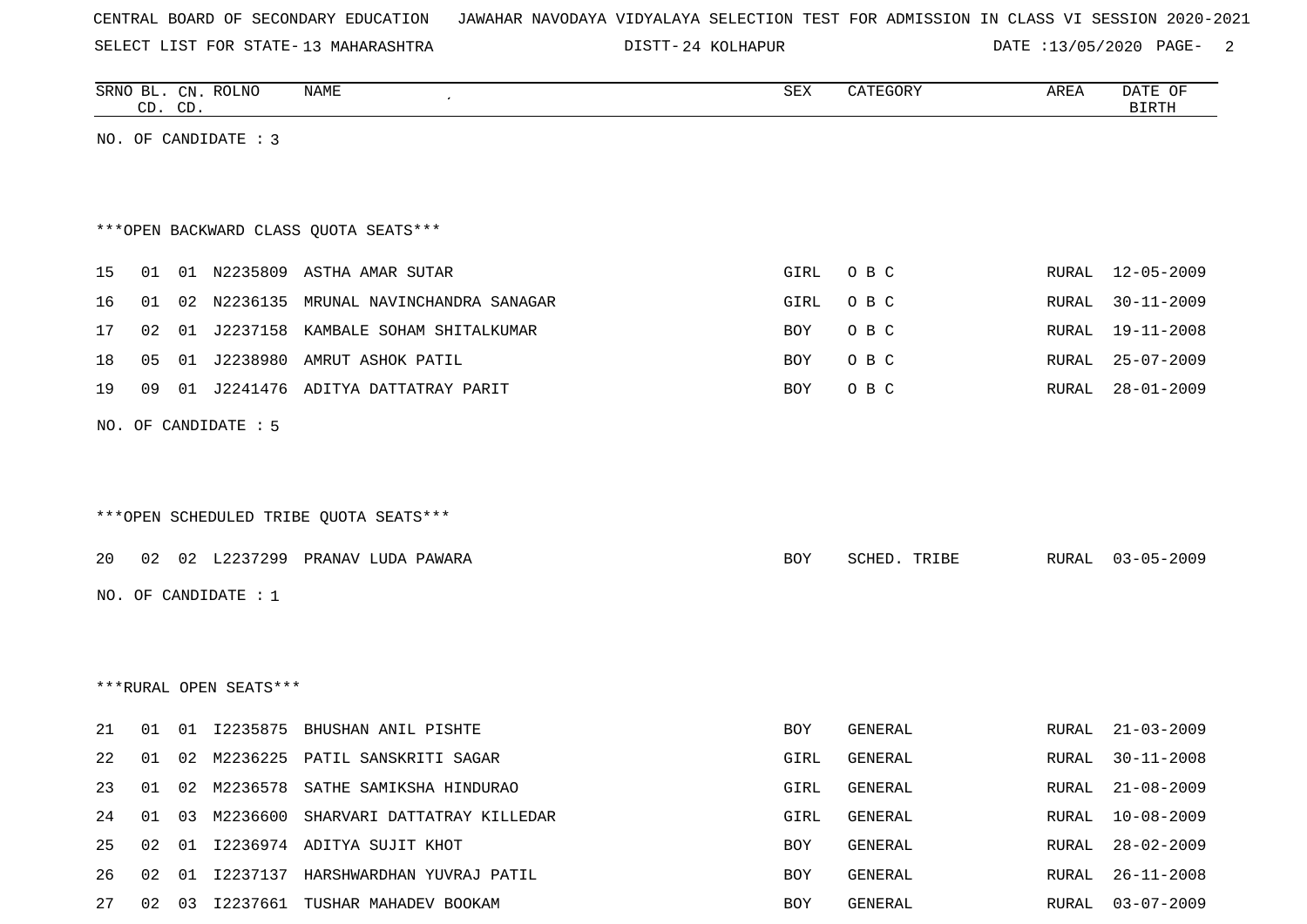SELECT LIST FOR STATE- DISTT- 13 MAHARASHTRA

24 KOLHAPUR DATE :13/05/2020 PAGE- 3

|    | CD. CD. |    | SRNO BL. CN. ROLNO     | NAME                                   | SEX        | CATEGORY       | AREA          | DATE OF<br><b>BIRTH</b> |
|----|---------|----|------------------------|----------------------------------------|------------|----------------|---------------|-------------------------|
|    |         |    | ***RURAL OPEN SEATS*** |                                        |            |                |               |                         |
| 28 | 03      |    |                        | 01 J2237732 AASIMAHAMAD SHAHAJIT MANER | BOY        | O B C          | RURAL         | $23 - 06 - 2008$        |
| 29 | 03      |    |                        | 01 K2237813 ARUSH ATISH SANADI         | <b>BOY</b> | SCHED. CASTE   | RURAL         | $09 - 02 - 2009$        |
| 30 | 03      | 01 |                        | 12238023 NIMESH RAJEEV KORE            | <b>BOY</b> | GENERAL        | RURAL         | $25 - 12 - 2008$        |
| 31 | 03      | 02 | K2238170               | SAKSHAM SANDEEP KAMBLE                 | <b>BOY</b> | SCHED. CASTE   | RURAL         | $26 - 01 - 2009$        |
| 32 | 03      | 02 | I2238248               | SARTHAK SHRINIVAS MURALE               | <b>BOY</b> | GENERAL        | RURAL         | $11 - 11 - 2009$        |
| 33 | 04      | 01 | I2238570               | DEVRAJ DATTATRAY KACHARE               | <b>BOY</b> | GENERAL        | RURAL         | $19 - 05 - 2009$        |
| 34 | 04      | 01 | I2238701               | PRATHAMESH SHIVGONDA PATIL             | BOY        | GENERAL        | RURAL         | $29 - 06 - 2009$        |
| 35 | 04      | 02 | I2238798               | SHARVIL ARVIND CHOUGULE                | BOY        | <b>GENERAL</b> | RURAL         | $19 - 04 - 2009$        |
| 36 | 04      | 02 |                        | M2238896 VEDIKA TANAJI PATIL           | GIRL       | GENERAL        | RURAL         | $09 - 08 - 2009$        |
| 37 | 05      |    |                        | 01 M2238966 AKSHARA SAMBHAJI HATAKAR   | GIRL       | GENERAL        | RURAL         | $22 - 02 - 2009$        |
| 38 | 05      |    |                        | 01 M2239011 ANUSHKA RAGHUNATH KUDALE   | GIRL       | <b>GENERAL</b> | RURAL         | $02 - 03 - 2009$        |
| 39 | 05      | 03 | N2239760               | SANIYA YUVARAJ SATUSE                  | GIRL       | O B C          | RURAL         | $01 - 03 - 2009$        |
| 40 | 06      | 01 |                        | I2240233 ARYA BHARAT PATIL             | BOY        | GENERAL        | RURAL         | $15 - 11 - 2008$        |
| 41 | 06      | 01 | M2240398               | PATIL HARSHADA RUDRAGONDA              | GIRL       | GENERAL        | RURAL         | $27 - 12 - 2008$        |
| 42 | 07      | 01 | I2240713               | CHAVAN PRATHMESH PARSHRAM              | BOY        | GENERAL        | RURAL         | $09 - 11 - 2008$        |
| 43 | 07      | 02 | M2241064               | SRUSHTI VASUDEV NALAWADE               | GIRL       | GENERAL        | RURAL         | $13 - 02 - 2009$        |
| 44 | 08      | 01 | I2241139               | AKHILESH VISHNU WAINGADE               | BOY        | <b>GENERAL</b> | RURAL         | $08 - 09 - 2009$        |
| 45 | 09      | 02 | I2242126               | SOHAM ARUN MISAL                       | BOY        | GENERAL        | RURAL         | $26 - 03 - 2009$        |
| 46 | 09      |    | 02 N2242173            | TANISHKA                               | GIRL       | O B C          | RURAL         | $25 - 03 - 2009$        |
| 47 | 10      |    |                        | 01 M2242534 MAHAJAN ASAWARI SAGAR      | GIRL       | GENERAL        | RURAL         | $18 - 10 - 2008$        |
| 48 | 10      | 03 | N2243025               | SUKANYA SUNIL TAYSHETE                 | GIRL       | O B C          | RURAL         | $21 - 09 - 2008$        |
| 49 | 12      | 01 |                        | J2243297 ABHINAV GANPATI PATIL         | BOY        | O B C          | RURAL         | $22 - 10 - 2008$        |
| 50 | 12      | 02 | I2243640               | SIDDHESH AJIT CHOUGALE                 | <b>BOY</b> | <b>GENERAL</b> | ${\tt RURAL}$ | $15 - 05 - 2009$        |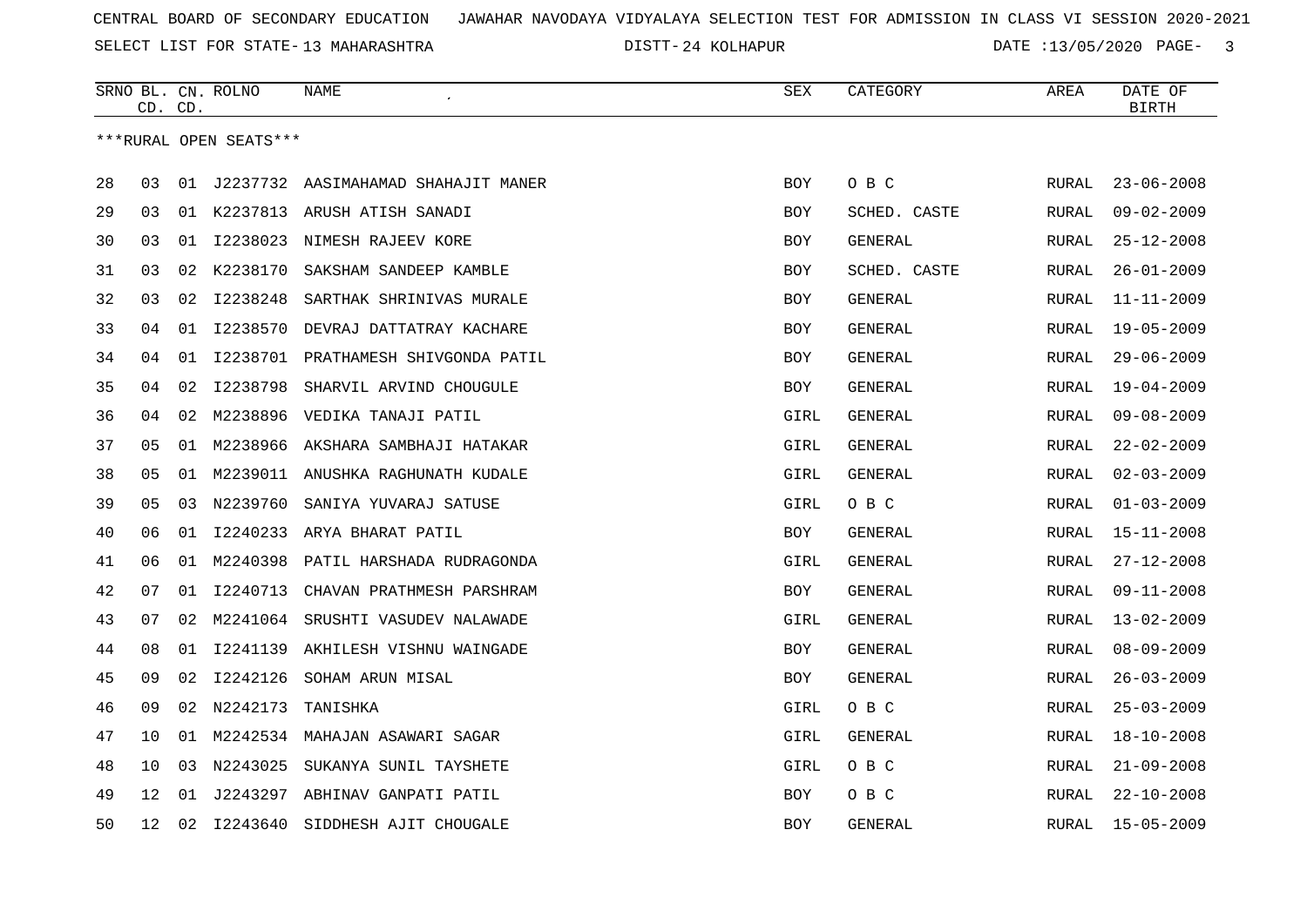| CENTRAL BOARD OF SECONDARY EDUCATION – JAWAHAR NAVODAYA VIDYALAYA SELECTION TEST FOR ADMISSION IN CLASS VI SESSION 2020-2021 |  |  |  |
|------------------------------------------------------------------------------------------------------------------------------|--|--|--|
|------------------------------------------------------------------------------------------------------------------------------|--|--|--|

SELECT LIST FOR STATE- DISTT- 13 MAHARASHTRA

DISTT-24 KOLHAPUR DATE :13/05/2020 PAGE- 4

|    |    | CD. CD. | SRNO BL. CN. ROLNO    | NAME                                    | SEX        | CATEGORY     | AREA         | DATE OF<br><b>BIRTH</b> |
|----|----|---------|-----------------------|-----------------------------------------|------------|--------------|--------------|-------------------------|
|    |    |         | NO. OF CANDIDATE : 30 |                                         |            |              |              |                         |
|    |    |         |                       |                                         |            |              |              |                         |
|    |    |         |                       |                                         |            |              |              |                         |
|    |    |         |                       | ***RURAL SCHEDULED CASTE QUOTA SEATS*** |            |              |              |                         |
| 51 | 01 |         |                       | 02 K2236157 NIKHIL NANDAJI KAMBLE       | <b>BOY</b> | SCHED. CASTE | RURAL        | $19 - 11 - 2009$        |
| 52 | 01 |         |                       | 02 K2236401 RUTURAJ RAGHUNATH KAMBLE    | <b>BOY</b> | SCHED. CASTE | RURAL        | $16 - 06 - 2009$        |
| 53 | 05 |         |                       | 02 K2239283 KSHITIJ VIJAY MESTRI        | BOY        | SCHED. CASTE | <b>RURAL</b> | $02 - 09 - 2008$        |
| 54 | 05 | 02      |                       | 02239314 MANISHA SHIVAJI POWAR          | GIRL       | SCHED. CASTE | RURAL        | $07 - 10 - 2009$        |
| 55 | 05 | 03      |                       | K2239695 SAMEDH GAUTAM KAMBLE           | <b>BOY</b> | SCHED. CASTE | RURAL        | $14 - 01 - 2009$        |
| 56 | 09 | 02      |                       | K2242191 TEJAS SAGAR POWAR              | BOY        | SCHED. CASTE | RURAL        | $31 - 12 - 2008$        |
| 57 | 10 |         |                       | 01 K2242267 ADARSH UTTAM KAMBLE         | <b>BOY</b> | SCHED. CASTE | RURAL        | $21 - 03 - 2009$        |
| 58 | 10 |         |                       | 01 02242447 GAYATRI DATTATRAY POWAR     | GIRL       | SCHED. CASTE | RURAL        | $25 - 03 - 2009$        |
| 59 | 10 |         |                       | 02 02242668 POWAR ANKITA SANGRAM        | GIRL       | SCHED. CASTE | RURAL        | $05 - 09 - 2009$        |
|    |    |         | NO. OF CANDIDATE : 9  |                                         |            |              |              |                         |
|    |    |         |                       |                                         |            |              |              |                         |
|    |    |         |                       |                                         |            |              |              |                         |
|    |    |         |                       | ***RURAL BACKWARD CLASS QUOTA SEATS***  |            |              |              |                         |
|    |    |         |                       |                                         |            |              |              |                         |
| 60 | 01 |         |                       | 01 N2235985 ISHA SHITAL PATIL           | GIRL       | O B C        | RURAL        | $20 - 09 - 2008$        |
| 61 | 01 | 02      | J2236178              | OM SAMBHAJI PARIT                       | BOY        | O B C        | RURAL        | $05 - 07 - 2009$        |
| 62 | 01 | 02      | J2236316              | PRUTHVIRAJ RAJARAM KASAR                | BOY        | O B C        | RURAL        | $05 - 02 - 2009$        |
| 63 | 01 | 03      |                       | J2236946 YASH SANDEEP SANGAR            | <b>BOY</b> | O B C        | <b>RURAL</b> | $08 - 01 - 2009$        |
| 64 | 04 | 02      |                       | J2238784 SATYAJEET DIPAK CHIGARE        | <b>BOY</b> | O B C        | RURAL        | $15 - 01 - 2009$        |
| 65 | 04 | 02      |                       | J2238884 VARAD ABHIJEET PANDHARE        | <b>BOY</b> | O B C        | RURAL        | $29 - 12 - 2008$        |
| 66 | 05 | 02      |                       | J2239261 KASAR SURAJ SAMBHAJI           | <b>BOY</b> | O B C        | RURAL        | $11 - 11 - 2009$        |
| 67 |    |         |                       | 05 03 J2239621 RUGVED SACHIN MANE       | <b>BOY</b> | O B C        | RURAL        | $05 - 01 - 2009$        |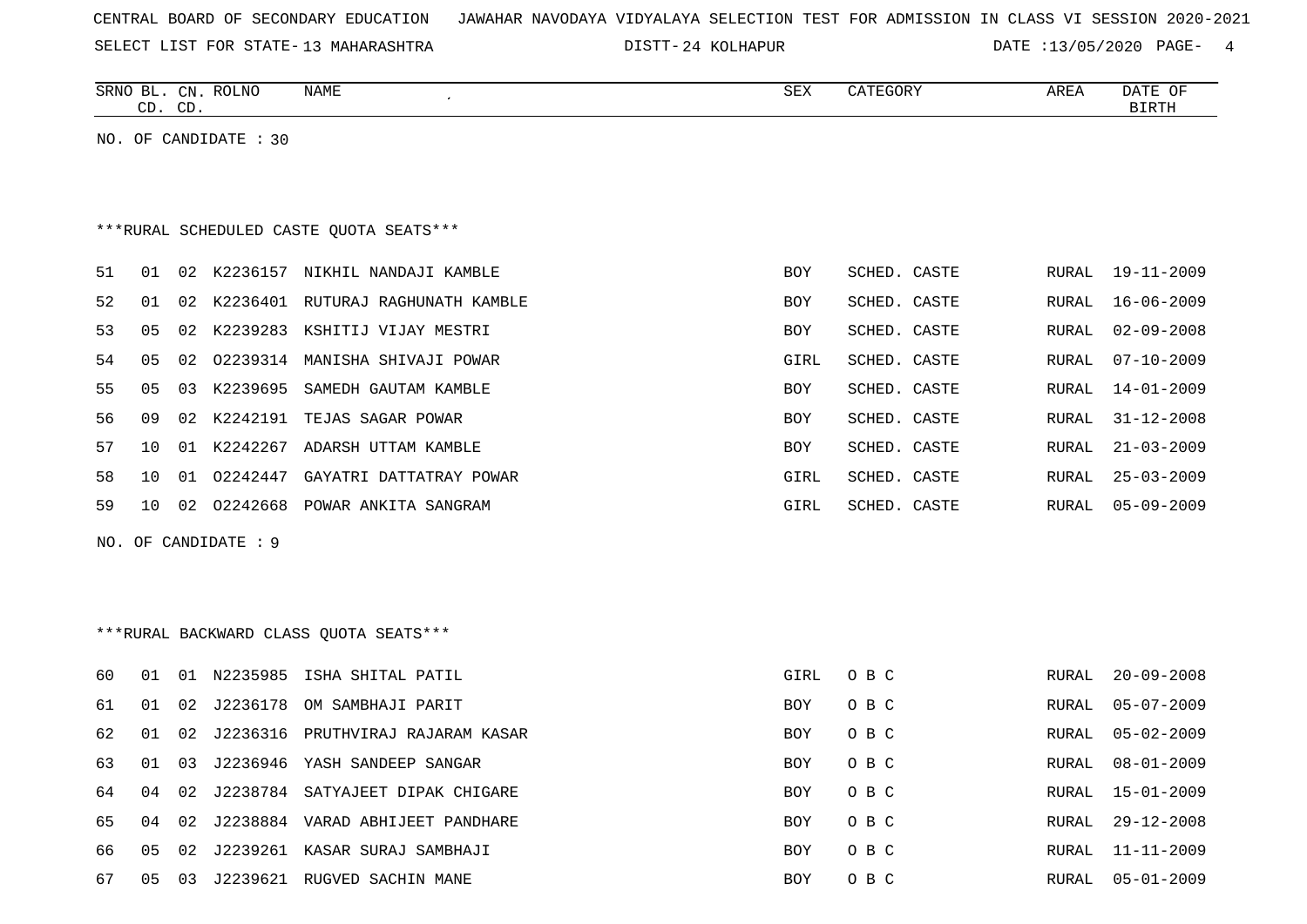SELECT LIST FOR STATE- DISTT- 13 MAHARASHTRA

DISTT-24 KOLHAPUR DATE :13/05/2020 PAGE- 5

|     | CD. CD.        |                 | SRNO BL. CN. ROLNO | NAME<br>$\epsilon$                      | SEX        | CATEGORY | AREA  | DATE OF<br><b>BIRTH</b> |
|-----|----------------|-----------------|--------------------|-----------------------------------------|------------|----------|-------|-------------------------|
|     |                |                 |                    | *** RURAL BACKWARD CLASS QUOTA SEATS*** |            |          |       |                         |
| 68  | 0 <sub>5</sub> | 04              |                    | J2239979 SRUJAN VITTHAL KUMBHAR         | <b>BOY</b> | O B C    | RURAL | $04 - 11 - 2008$        |
| 69  | 07             | 02              |                    | N2240911 RACHITA MOHAN SUTAR            | GIRL       | O B C    | RURAL | $07 - 02 - 2010$        |
| 70  | 09             | 01              |                    | J2241695 KALEKAR SUYOG MAHESH           | <b>BOY</b> | O B C    | RURAL | $15 - 05 - 2009$        |
| 71  | 09             | 01              |                    | J2241716 KASAR PARTH JAGANNATH          | BOY        | O B C    | RURAL | $25 - 06 - 2009$        |
| 72  | 10             | 01              |                    | J2242264 ADARSH SANJAY PATIL            | BOY        | O B C    | RURAL | $28 - 11 - 2008$        |
| 73  | 10             | 02 <sub>o</sub> | N2242600           | PARIT PRAJAKTA SUBHASH                  | GIRL       | O B C    | RURAL | $03 - 01 - 2009$        |
| 74  | 10             | 03              | N2242957           | SHRUSTI SANDESH MHAPASEKAR              | GIRL       | O B C    | RURAL | $22 - 05 - 2009$        |
| 75  | 10             | 03              | N2242964           | SHRUTI SAGAR REVADEKAR                  | GIRL       | O B C    | RURAL | $17 - 07 - 2010$        |
| NO. |                |                 | OF CANDIDATE : 16  |                                         |            |          |       |                         |
|     |                |                 |                    |                                         |            |          |       |                         |
|     |                |                 |                    |                                         |            |          |       |                         |
|     |                |                 |                    | ***RURAL SCHEDULED TRIBE QUOTA SEATS*** |            |          |       |                         |

|  |  | 76 06 01 L2240230 ARPIT SUBHASH WARE        | BOY        | SCHED. TRIBE | RURAL 24-01-2009 |
|--|--|---------------------------------------------|------------|--------------|------------------|
|  |  | 77 07 01 L2240666 ANIKET VISHWAS VALAVI     | <b>BOY</b> | SCHED. TRIBE | RURAL 12-01-2009 |
|  |  | 78 07 01 L2240841 NIRBHAY VANSING VASAVE    | BOY        | SCHED. TRIBE | RURAL 29-09-2008 |
|  |  | 79 08 01 L2241196 GAURAV HIRAMAN BHOYE      | <b>BOY</b> | SCHED. TRIBE | RURAL 28-01-2009 |
|  |  | 80 12 01 L2243499 PRATHAMESH ROHIDAS KOKATE | <b>BOY</b> | SCHED. TRIBE | RURAL 13-01-2009 |

NO. OF CANDIDATE : 5

TOTAL SELECTED CANDIDATE : 80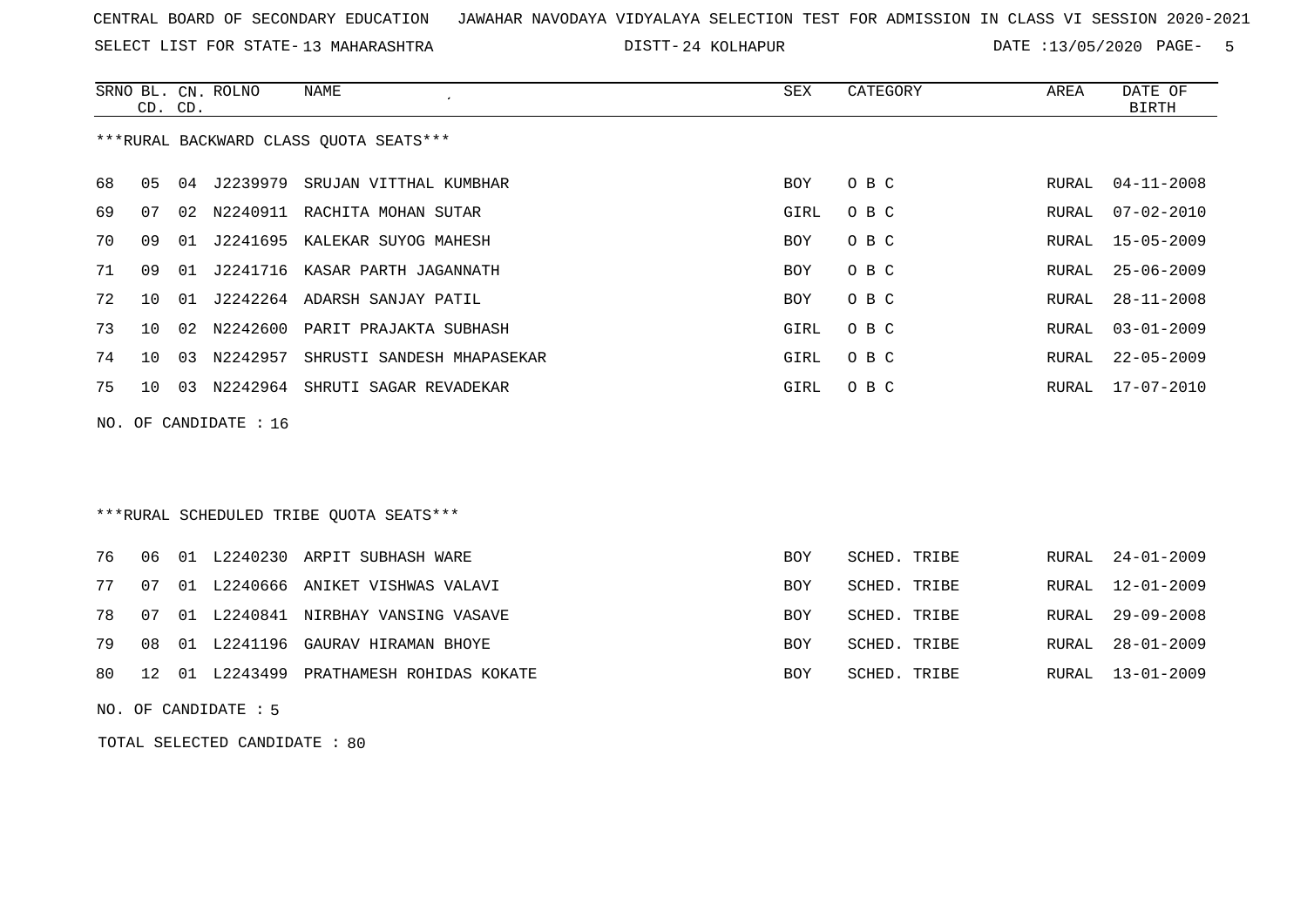SELECT LIST FOR STATE- DISTT- 13 MAHARASHTRA

25 AKOLA DATE :13/05/2020 PAGE- 1

|    |                        |         | SRNO BL. CN. ROLNO | NAME                            | SEX  | CATEGORY     | AREA  | DATE OF          |  |  |
|----|------------------------|---------|--------------------|---------------------------------|------|--------------|-------|------------------|--|--|
|    |                        | CD. CD. |                    |                                 |      |              |       | BIRTH            |  |  |
|    | ***OPEN UR SEATS***    |         |                    |                                 |      |              |       |                  |  |  |
|    | 03                     | 03      | J2246505           | SHREYASH SHRIKRUSHNA KALE       | BOY  | O B C        | RURAL | $23 - 01 - 2009$ |  |  |
| 2  | 03                     | 03      | J2246679           | YASH RAJESH KOGADE              | BOY  | O B C        | RURAL | $24 - 05 - 2008$ |  |  |
| 3  | 04                     | 03      | B2247585           | PARTH PURUSHOTTAM HARNE         | BOY  | O B C        | URBAN | 19-12-2008       |  |  |
| 4  | 04                     | 05      | B2247975           | SAMRUDDHI HARISHCHANDRA KALANKE | BOY  | O B C        | URBAN | $07 - 02 - 2009$ |  |  |
| 5. | 04                     | 06      |                    | B2248517 YASH HEMANT KHODE      | BOY  | O B C        | URBAN | $11 - 05 - 2009$ |  |  |
| 6  | 05                     |         |                    | 01 B2248810 KUSHAL KISHOR PATEL | BOY  | O B C        | URBAN | $22 - 10 - 2008$ |  |  |
|    | 05                     |         | 02 C2249055        | SANKALP SANJAY MOTGHARE         | BOY  | SCHED. CASTE | URBAN | $20 - 12 - 2008$ |  |  |
| 8  | 05                     | 02      | E2249244           | VIDHIKA PAVAN MANTRI            | GIRL | GENERAL      | URBAN | 05-11-2009       |  |  |
|    | NO. OF CANDIDATE $: 8$ |         |                    |                                 |      |              |       |                  |  |  |

### \*\*\*OPEN SCHEDULED CASTE QUOTA SEATS\*\*\*

|  |  | 9 04 01 C2246905 ARYA RUPESH JADHAV       | BOY        | SCHED. CASTE | URBAN 27-07-2009 |
|--|--|-------------------------------------------|------------|--------------|------------------|
|  |  | 10 04 05 C2248086 SHAURYA ADITYA SHEGOKAR | BOY        | SCHED. CASTE | URBAN 29-01-2009 |
|  |  | 11 04 06 C2248481 VINAY JAYANT SONONE     | BOY        | SCHED. CASTE | URBAN 10-04-2009 |
|  |  | 12 07 01 K2250360 ANKUSH DEVLAL INGOLE    | <b>BOY</b> | SCHED. CASTE | RURAL 11-03-2009 |

NO. OF CANDIDATE : 4

## \*\*\*OPEN BACKWARD CLASS QUOTA SEATS\*\*\*

|  |  | 13 01 01 F2243771 ADITI PRASHANT KHUMKAR | GIRL OBC | URBAN 13-08-2009 |
|--|--|------------------------------------------|----------|------------------|
|  |  | 14 03 01 J2245903 AMIT SURESH MASANE     | BOY OBC  | RURAL 05-11-2008 |
|  |  | 15 03 03 J2246645 VEDANT DIGAMBAR BARATE | BOY OBC  | RURAL 24-11-2008 |
|  |  | 16 04 01 F2246741 ADITI NAMDEO MORE      | GIRL OBC | URBAN 07-01-2009 |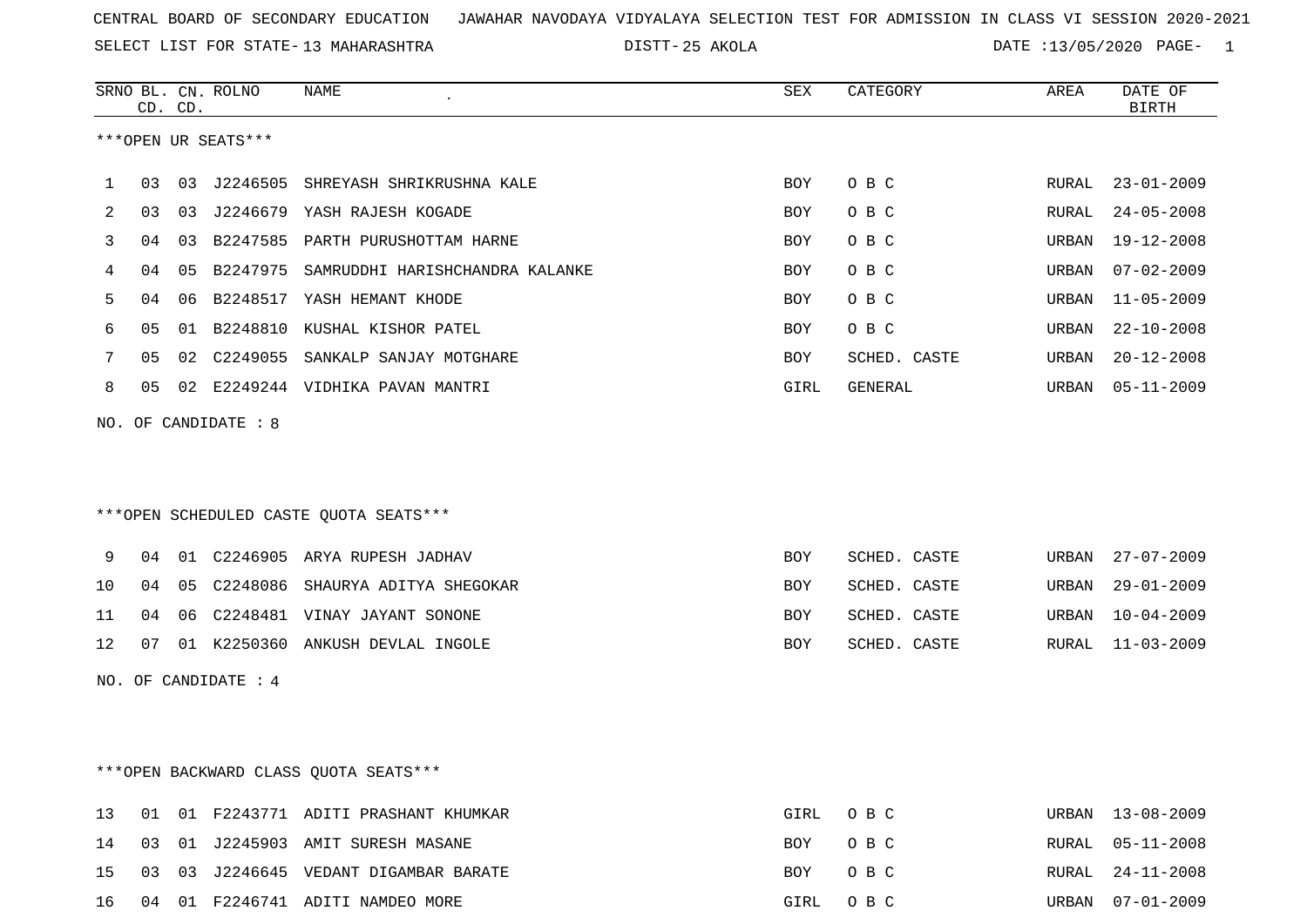SELECT LIST FOR STATE- DISTT- 13 MAHARASHTRA

25 AKOLA DATE :13/05/2020 PAGE- 2

|    |    | CD. CD. | SRNO BL. CN. ROLNO     | NAME                                   | SEX  | CATEGORY       | AREA         | DATE OF<br><b>BIRTH</b> |
|----|----|---------|------------------------|----------------------------------------|------|----------------|--------------|-------------------------|
|    |    |         |                        | *** OPEN BACKWARD CLASS QUOTA SEATS*** |      |                |              |                         |
| 17 | 05 |         |                        | 02 F2249241 VEDIKA SURESH KHEDKAR      | GIRL | O B C          |              | URBAN 27-04-2009        |
|    |    |         | NO. OF CANDIDATE : 5   |                                        |      |                |              |                         |
|    |    |         |                        |                                        |      |                |              |                         |
|    |    |         |                        | ***OPEN SCHEDULED TRIBE QUOTA SEATS*** |      |                |              |                         |
| 18 | 04 | 02      |                        | H2247024 DEEPALI SANJIV BHONDANE       | GIRL | SCHED. TRIBE   | URBAN        | $30 - 10 - 2008$        |
| 19 | 05 | 02      | P2249133               | SNEHA GAJANAN SOLANKE                  | GIRL | SCHED. TRIBE   | RURAL        | $04 - 09 - 2008$        |
| 20 | 06 |         | 03 P2250219            | VAISHNAVI MAHADEV HANDE                | GIRL | SCHED. TRIBE   | RURAL        | $02 - 10 - 2008$        |
|    |    |         | NO. OF CANDIDATE : 3   |                                        |      |                |              |                         |
|    |    |         |                        |                                        |      |                |              |                         |
|    |    |         |                        |                                        |      |                |              |                         |
|    |    |         | ***RURAL OPEN SEATS*** |                                        |      |                |              |                         |
| 21 | 01 |         | 01 J2243958            | GANESH SANTOSH RAUT                    | BOY  | O B C          | RURAL        | 14-01-2009              |
| 22 | 01 |         |                        | 02 M2244344 PRASHIKA SACHIN VASANI     | GIRL | GENERAL        | RURAL        | $11 - 03 - 2009$        |
| 23 | 01 | 02      | I2244453               | RONAK CHANDRAPRAKASH CHANDAK           | BOY  | <b>GENERAL</b> | RURAL        | $11 - 04 - 2009$        |
| 24 | 01 | 03      | J2244692               | SUMIT PRALHAD RAUT                     | BOY  | O B C          | RURAL        | $06 - 07 - 2009$        |
| 25 | 02 | 02      | N2245435               | RADHIKA SUNIL JAYLE                    | GIRL | O B C          | RURAL        | $23 - 06 - 2009$        |
| 26 | 02 | 03      | J2245570               | SARTHAK KESHAV DEHANKAR                | BOY  | O B C          | RURAL        | $18 - 03 - 2009$        |
| 27 | 02 | 03      |                        | N2245586 SHAGUN RAVINDRA KEVATI        | GIRL | O B C          | RURAL        | $28 - 05 - 2009$        |
| 28 | 02 | 03      |                        | 02245799 VIDYA RAMDAS DAMRE            | GIRL | SCHED. CASTE   | RURAL        | $07 - 04 - 2010$        |
| 29 | 03 | 02      |                        | N2246206 PAYOSHNI VIKRAM GHAIT         | GIRL | O B C          | RURAL        | $08 - 11 - 2008$        |
| 30 | 03 | 03      |                        | J2246521 SHUBHAM KAILAS GUJARKAR       | BOY  | O B C          | RURAL        | $02 - 05 - 2008$        |
| 31 | 03 | 03      |                        | I2246602 TEJAS ANIL SANTANI            | BOY  | GENERAL        | <b>RURAL</b> | $09 - 05 - 2009$        |
| 32 | 04 | 01      |                        | J2246915 ASHWIN RAMESHWAR TITARE       | BOY  | O B C          | RURAL        | $16 - 08 - 2009$        |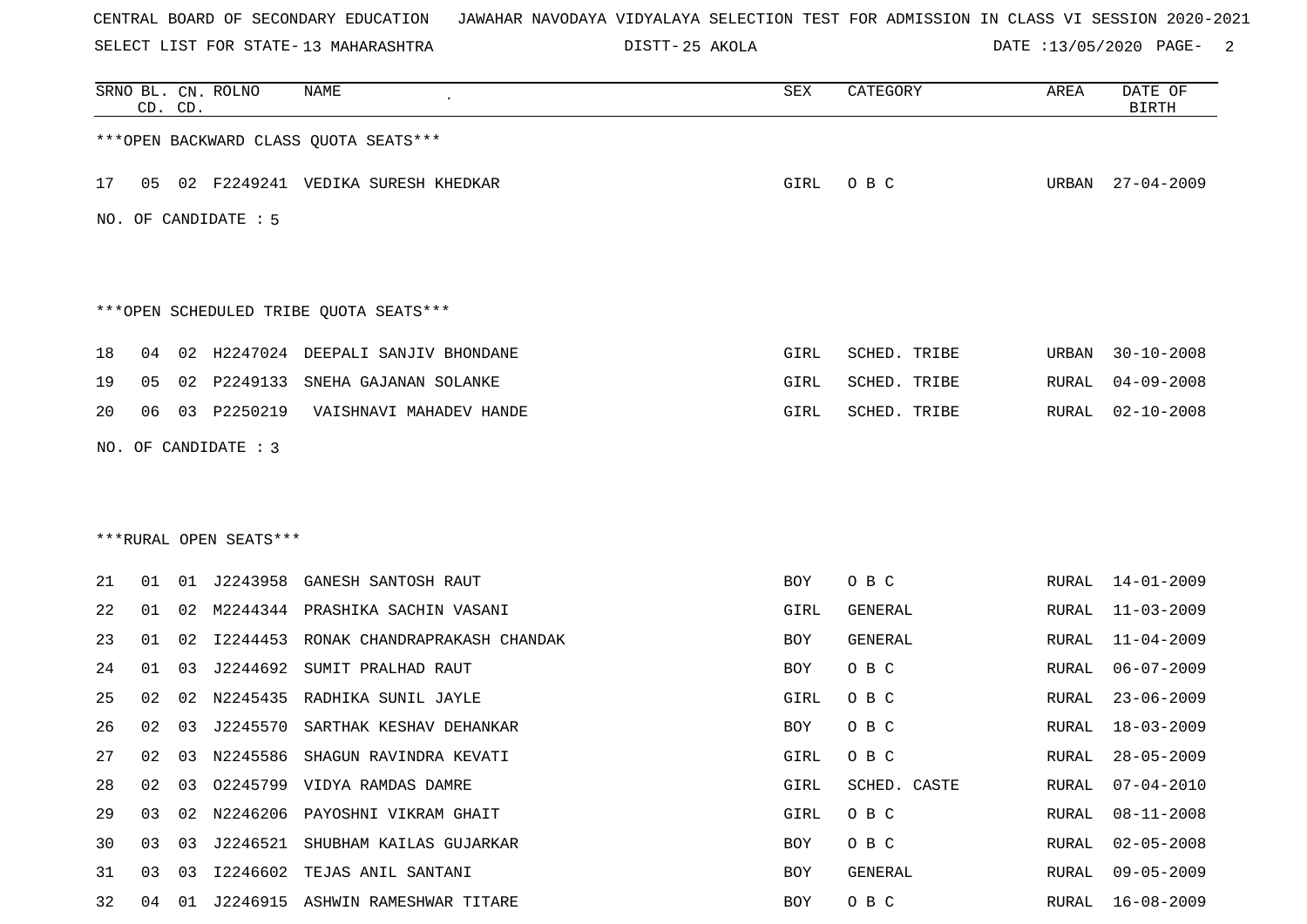SELECT LIST FOR STATE- DISTT- 13 MAHARASHTRA

25 AKOLA DATE :13/05/2020 PAGE- 3

|                        |      | CD. CD. | SRNO BL. CN. ROLNO    | NAME                                      | <b>SEX</b> | CATEGORY     | AREA  | DATE OF<br><b>BIRTH</b> |  |
|------------------------|------|---------|-----------------------|-------------------------------------------|------------|--------------|-------|-------------------------|--|
| ***RURAL OPEN SEATS*** |      |         |                       |                                           |            |              |       |                         |  |
| 33                     | 04   | 03      | 02247488              | NANDINI AJAY SURADKAR                     | GIRL       | SCHED. CASTE | RURAL | $04 - 07 - 2009$        |  |
| 34                     | 04   | 05      | N2248188              | SHRUSHTI RAMESH GAWALI                    | GIRL       | O B C        | RURAL | $01 - 07 - 2009$        |  |
| 35                     | 04   | 05      |                       | J2248222 SIDDHARTH SHAILESH KARLEKAR      | BOY        | O B C        | RURAL | $09 - 05 - 2009$        |  |
| 36                     | 04   | 06      | J2248433              | VEDANT ASHISH RAUT                        | BOY        | O B C        | RURAL | $29 - 01 - 2009$        |  |
| 37                     | 05   | 01      |                       | J2248647 ATHARV SHARAD WARHEKAR           | BOY        | O B C        | RURAL | $02 - 04 - 2009$        |  |
| 38                     | 05   | 02      | I2249057              | SANKET MANOJ KASHWANI                     | BOY        | GENERAL      | RURAL | $02 - 05 - 2009$        |  |
| 39                     | 05   | 02      |                       | N2249131 SIDDHI NARESH SARDAR             | GIRL       | O B C        | RURAL | $28 - 02 - 2009$        |  |
| 40                     | 06   |         |                       | 01 N2249499 DIVYA SANTOSH AWATE           | GIRL       | O B C        | RURAL | $09 - 03 - 2009$        |  |
| 41                     | 06   | 01      | N2249537              | GAYATRI KESHAV SHENDE                     | GIRL       | O B C        | RURAL | $15 - 03 - 2009$        |  |
| 42                     | 06   | 02      |                       | J2249641 KUNAL RAJU MARODKAR              | BOY        | O B C        | RURAL | $27 - 10 - 2007$        |  |
| 43                     | 07   | 01      | K2250788              | PREM MOHAN RAUT                           | BOY        | SCHED. CASTE | RURAL | $09 - 09 - 2008$        |  |
| 44                     | 07   | 01      |                       | J2250829 RIDDHESH DNYANESHWAR UMAK        | BOY        | O B C        | RURAL | $03 - 09 - 2008$        |  |
| 45                     | 07   |         | 02 N2250990           | SHRUTIKA GANESH KORDE                     | GIRL       | O B C        | RURAL | $18 - 01 - 2008$        |  |
|                        |      |         | NO. OF CANDIDATE : 25 |                                           |            |              |       |                         |  |
|                        |      |         |                       |                                           |            |              |       |                         |  |
|                        |      |         |                       |                                           |            |              |       |                         |  |
|                        |      |         |                       |                                           |            |              |       |                         |  |
|                        |      |         |                       | *** RURAL SCHEDULED CASTE QUOTA SEATS***  |            |              |       |                         |  |
| 46                     | 01   | 03      |                       | K2244762 UJJWAL RAHUL WANKHADE            | BOY        | SCHED. CASTE | RURAL | $01 - 10 - 2009$        |  |
| 47                     | 03   | 01      | K2245899              | AMAN MANISH PATIL                         | BOY        | SCHED. CASTE | RURAL | $05 - 05 - 2009$        |  |
| 48                     | 03   | 02      |                       | K2246244 PRANAV BHASKAR SURWADE           | BOY        | SCHED. CASTE | RURAL | $09 - 07 - 2008$        |  |
| 49                     | 04   |         |                       | 04 K2247800 PURVESH AVINASH SONONE        | BOY        | SCHED. CASTE | RURAL | $21 - 05 - 2009$        |  |
| 50                     | 04   |         |                       | 05 K2247989 SAMYAK PRASHANT CHAKRANARAYAN | BOY        | SCHED. CASTE | RURAL | $04 - 02 - 2009$        |  |
| 51                     | 05   |         |                       | 01 K2248906 PRAJWAL ARVIND ANBHORE        | BOY        | SCHED. CASTE | RURAL | $23 - 03 - 2010$        |  |
| 52                     | 05   | 02      | K2249179              | SUSHANT DEVLAL GAWAI                      | BOY        | SCHED. CASTE | RURAL | $15 - 08 - 2008$        |  |
| 53                     | 06 - |         |                       | 01 02249604 KHUSHI HIMMAT GOPNARAYAN      | GIRL       | SCHED. CASTE | RURAL | 16-12-2008              |  |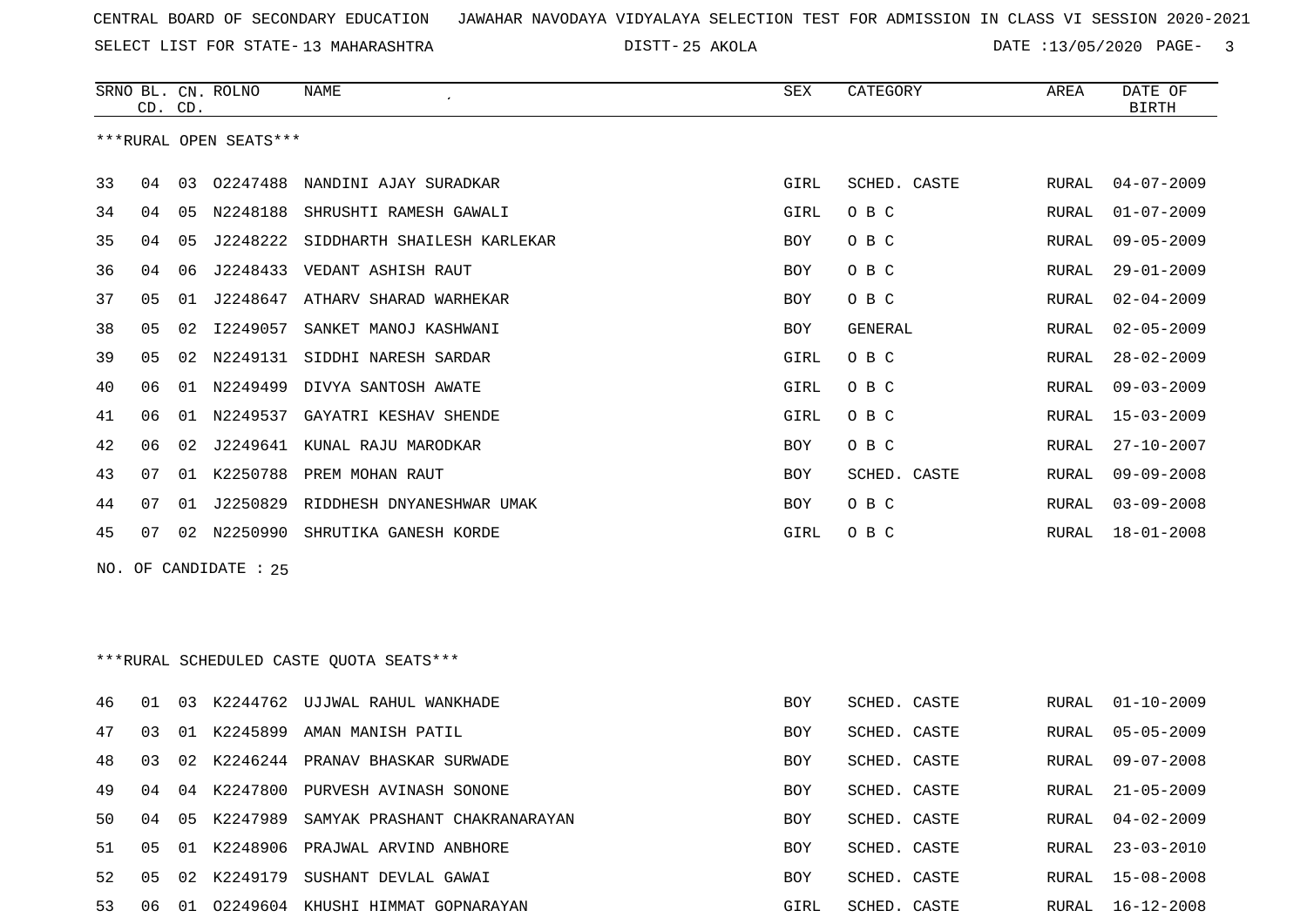SELECT LIST FOR STATE- DISTT- 13 MAHARASHTRA

25 AKOLA DATE :13/05/2020 PAGE- 4

|    |    | CD. CD. | SRNO BL. CN. ROLNO    | NAME<br>$\pmb{\cdot}$                   | SEX        | CATEGORY     | AREA         | DATE OF<br><b>BIRTH</b> |
|----|----|---------|-----------------------|-----------------------------------------|------------|--------------|--------------|-------------------------|
|    |    |         |                       | ***RURAL SCHEDULED CASTE QUOTA SEATS*** |            |              |              |                         |
| 54 | 07 |         |                       | 01 02250747 PRANALI MILIND ARAKHRAO     | GIRL       | SCHED. CASTE | RURAL        | $09 - 02 - 2009$        |
| 55 | 07 | 01      |                       | 02250761 PRAPTI BANDU LANJEWAR          | GIRL       | SCHED. CASTE | RURAL        | $23 - 11 - 2009$        |
| 56 | 07 |         |                       | 02 K2250873 SAHIL GOKUL PURUSHOTTAM     | BOY        | SCHED. CASTE | RURAL        | $08 - 08 - 2009$        |
|    |    |         | NO. OF CANDIDATE : 11 |                                         |            |              |              |                         |
|    |    |         |                       |                                         |            |              |              |                         |
|    |    |         |                       |                                         |            |              |              |                         |
|    |    |         |                       | ***RURAL BACKWARD CLASS QUOTA SEATS***  |            |              |              |                         |
| 57 | 01 |         |                       | 01 N2243763 ACHAL NARESH KURHADE        | GIRL       | O B C        | RURAL        | $29 - 08 - 2009$        |
|    | 01 |         |                       |                                         |            |              |              |                         |
| 58 |    | 01      | J2243858              | ATHARV SHRIKRUSHNA LOD                  | BOY        | O B C        | RURAL        | $29 - 01 - 2009$        |
| 59 | 01 | 01      | N2243967              | GAUREE GAJANAN MHASAL                   | GIRL       | O B C        | RURAL        | $17 - 12 - 2009$        |
| 60 | 01 |         | 01 N2243986           | GAURI ULHAS RAUT                        | GIRL       | O B C        | RURAL        | $11 - 06 - 2009$        |
| 61 | 01 | 03      | N2244639              | SHRUSHTI GANESH KAKAD                   | GIRL       | O B C        | RURAL        | $26 - 04 - 2009$        |
| 62 | 01 | 03      | N2244658              | SNEHAL PRAMOD RAUT                      | GIRL       | O B C        | RURAL        | $07 - 03 - 2009$        |
| 63 | 01 | 03      | J2244763              | UMED PREMDAS INGLE                      | BOY        | O B C        | RURAL        | $27 - 01 - 2009$        |
| 64 | 03 | 01      | J2245906              | ANAND JAYVANT PATIL                     | BOY        | O B C        | RURAL        | $14 - 01 - 2009$        |
| 65 | 03 | 03      | N2246518              | SHRUTI SANTOSH GAWANDE                  | GIRL       | O B C        | RURAL        | $31 - 03 - 2008$        |
| 66 | 03 | 03      | N2246618              | VAIBHAVI AMBADAS NAGE                   | GIRL       | O B C        | RURAL        | $12 - 09 - 2009$        |
| 67 | 03 | 03      | J2246677              | YASH PRABHAKAR LADHE                    | BOY        | O B C        | RURAL        | $15 - 12 - 2008$        |
| 68 | 05 | 02      | J2248925              | PRATHMESH GANESH GADGE                  | BOY        | O B C        | RURAL        | $20 - 08 - 2008$        |
| 69 | 05 | 02      | N2248968              | RASHI GAJANAN BHATKAR                   | GIRL       | O B C        | RURAL        | $10 - 06 - 2007$        |
| 70 | 05 | 02      | J2249091              | SHRAVAN ATUL CHAUDHARI                  | BOY        | O B C        | RURAL        | $21 - 05 - 2009$        |
| 71 | 06 | 03      | N2250101              | SHRUTI MOHAN KADHONE                    | GIRL       | O B C        | <b>RURAL</b> | $21 - 04 - 2009$        |
| 72 | 07 | 01      | J2250519              | HARSHAL BHAGWATRAO GHUGE                | <b>BOY</b> | O B C        | RURAL        | $08 - 02 - 2008$        |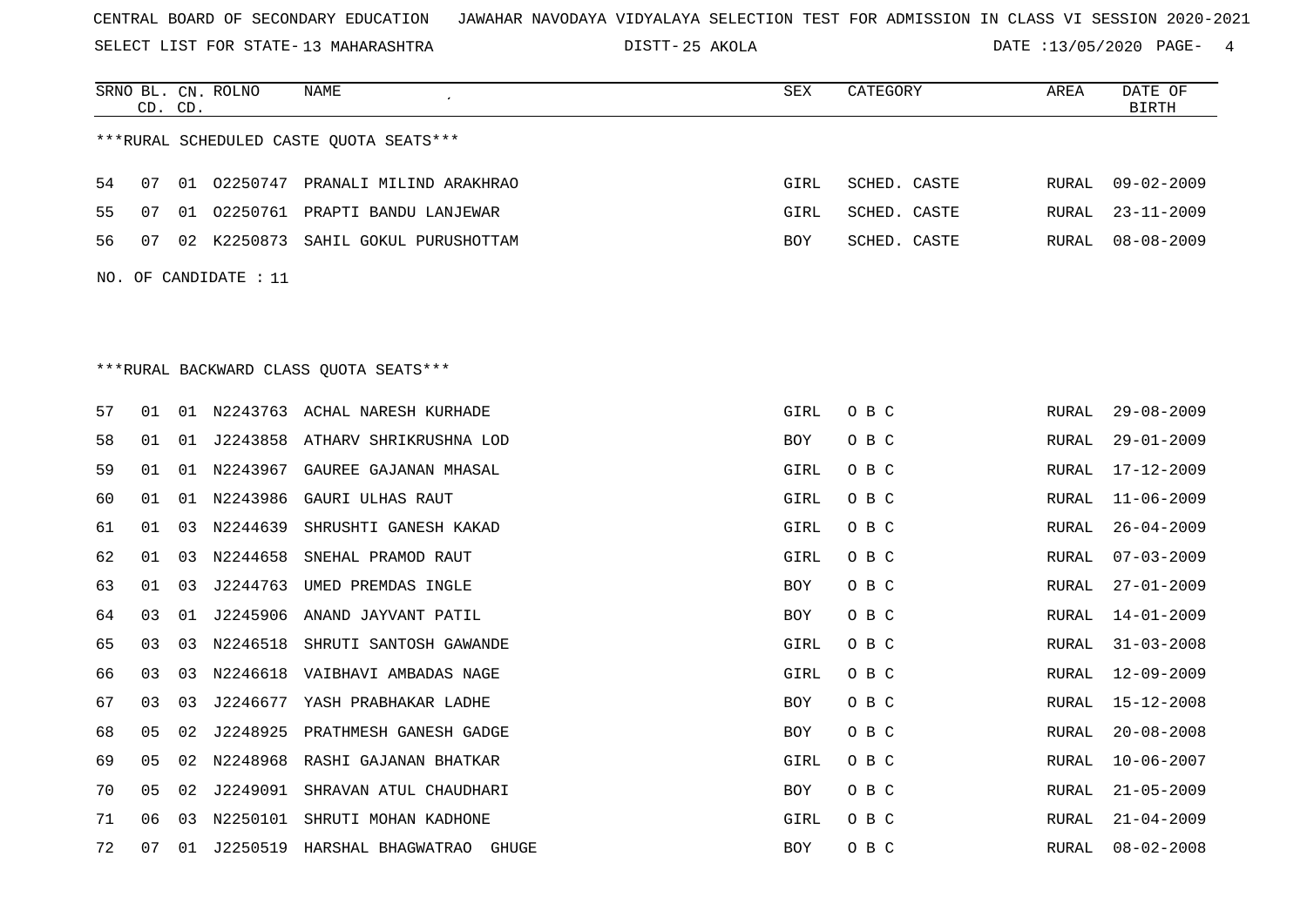|  |  |  |  | CENTRAL BOARD OF SECONDARY EDUCATION – JAWAHAR NAVODAYA VIDYALAYA SELECTION TEST FOR ADMISSION IN CLASS VI SESSION 2020-2021 |  |  |  |  |  |  |  |  |  |  |  |  |  |  |
|--|--|--|--|------------------------------------------------------------------------------------------------------------------------------|--|--|--|--|--|--|--|--|--|--|--|--|--|--|
|--|--|--|--|------------------------------------------------------------------------------------------------------------------------------|--|--|--|--|--|--|--|--|--|--|--|--|--|--|

25 AKOLA DATE :13/05/2020 PAGE- 5

| SRNO<br>--  | CN          | <b>ROLNO</b> | <b>NAME</b> | SEX | $\alpha$ <sup>n</sup> $\beta$<br>・・・・・・ フレフェー・ | <b>AREA</b> | <b>DATE</b><br>ΟF  |
|-------------|-------------|--------------|-------------|-----|------------------------------------------------|-------------|--------------------|
| $\sim$<br>ັ | $\cap$<br>◡ |              |             |     |                                                |             | נזיחים דם<br>DIKIL |

NO. OF CANDIDATE : 16

# \*\*\*RURAL SCHEDULED TRIBE QUOTA SEATS\*\*\*

| 73 | 02  | 02    | L2245363 | PRADYUMN RAVINDRA PAWAR        | BOY        | SCHED. TRIBE | RURAL | $26 - 09 - 2009$ |
|----|-----|-------|----------|--------------------------------|------------|--------------|-------|------------------|
| 74 | 02  | 02    | P2245521 | SAKSHI SANJAY CHAVHAN          | GIRL       | SCHED. TRIBE | RURAL | $09 - 07 - 2009$ |
| 75 | 03  | . O 1 | P2246045 | GAURI TUKARAM KHULE            | GIRL       | SCHED. TRIBE | RURAL | 09-08-2009       |
| 76 | 03  | 01    | L2246079 | JAYESH JANRAO SOLANKE          | <b>BOY</b> | SCHED. TRIBE | RURAL | $11 - 03 - 2010$ |
| 77 | 06. | 01    | P2249593 | KARISHMA RUPESH GOPNARAYAN     | GIRL       | SCHED. TRIBE | RURAL | 30-12-2009       |
| 78 | 06  | 03    | L2250097 | SHRIKANT SURESH LATHAD         | <b>BOY</b> | SCHED. TRIBE | RURAL | $04 - 06 - 2009$ |
| 79 | 07  | 01    | P2250358 | ANKITA SADHURAM SHIKARE        | GIRL       | SCHED. TRIBE | RURAL | $02 - 09 - 2009$ |
| 80 | 07  | 01    | P2250412 | BHAGYASHRI RAJKUMAR KHANDAWAYE | GIRL       | SCHED. TRIBE | RURAL | $23 - 10 - 2008$ |
|    |     |       |          |                                |            |              |       |                  |

NO. OF CANDIDATE : 8

TOTAL SELECTED CANDIDATE : 80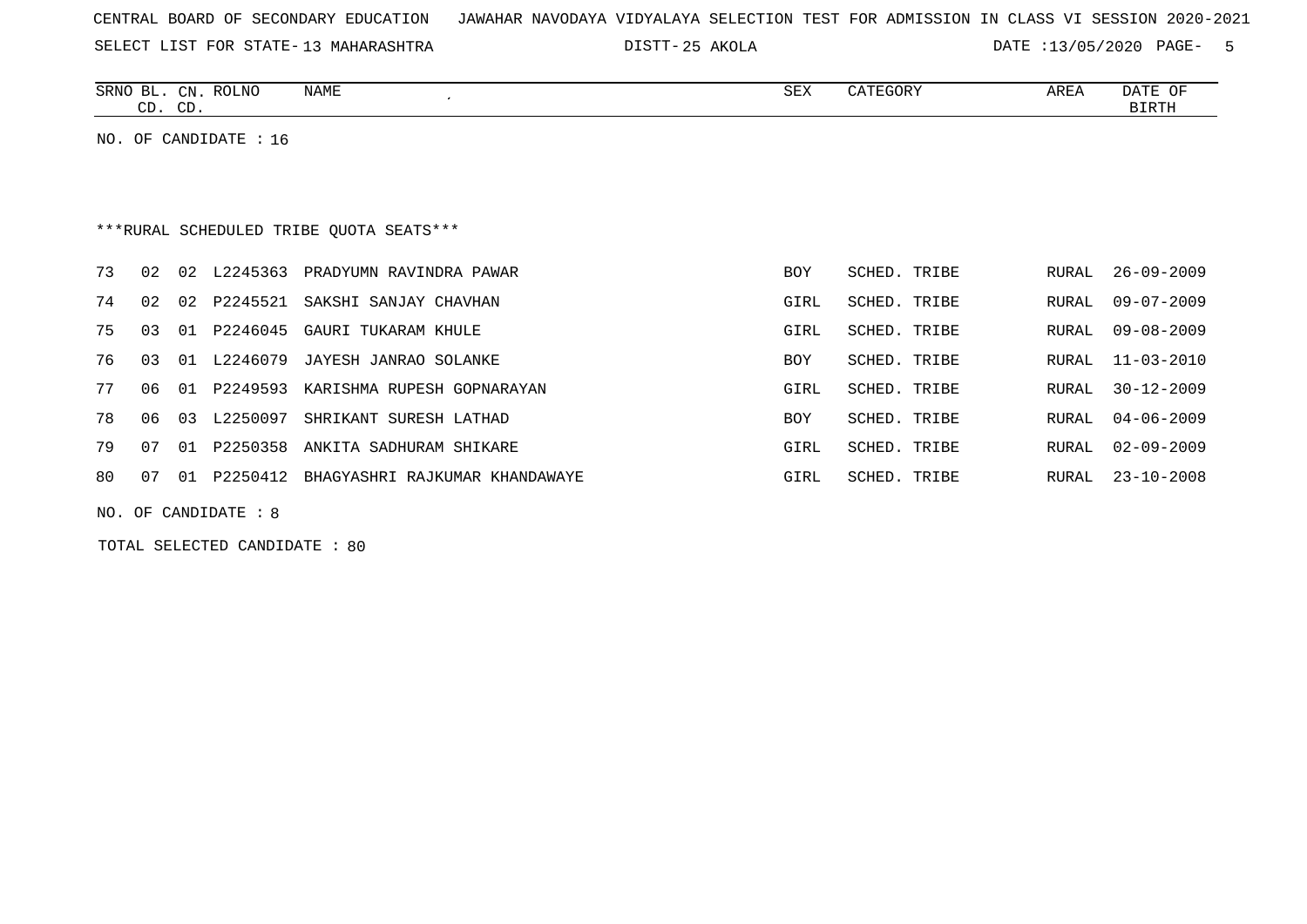SELECT LIST FOR STATE- DISTT- 13 MAHARASHTRA

26 RAIGAD DATE :13/05/2020 PAGE- 1

|    |    | CD. CD. | SRNO BL. CN. ROLNO     | <b>NAME</b>                             | <b>SEX</b> | CATEGORY       | AREA         | DATE OF<br><b>BIRTH</b> |
|----|----|---------|------------------------|-----------------------------------------|------------|----------------|--------------|-------------------------|
|    |    |         | ***OPEN UR SEATS***    |                                         |            |                |              |                         |
| 1  | 03 |         |                        | 01 A2251354 HARSH RAJ JHA               | <b>BOY</b> | GENERAL        | URBAN        | $08 - 10 - 2010$        |
| 2  | 03 |         |                        | 01 E2251487 SAYYED NAHAL OUADARI        | GIRL       | <b>GENERAL</b> | URBAN        | $25 - 05 - 2009$        |
| 3  | 06 | 01      |                        | B2251835 ANSH VINOD MHATRE              | BOY        | O B C          | URBAN        | $10 - 05 - 2009$        |
| 4  | 08 | 01      | K2252358               | MAGARE MADHUR SUDHAKAR                  | <b>BOY</b> | SCHED. CASTE   | <b>RURAL</b> | $25 - 04 - 2009$        |
| 5  | 09 | 01      |                        | J2252552 ANSHUMAN ANAND MALI            | BOY        | O B C          | RURAL        | $27 - 04 - 2009$        |
| 6  | 09 |         |                        | 01 J2252649 PRABODH DATTARAM SHIRKE     | BOY        | O B C          | RURAL        | $13 - 02 - 2009$        |
| 7  | 11 | 01      |                        | M2253018 ADITI VITTHAL MORE             | GIRL       | <b>GENERAL</b> | RURAL        | $01 - 07 - 2009$        |
| 8  | 12 | 01      |                        | N2253186 ADITI SHAM SONAWANE            | GIRL       | O B C          | RURAL        | $24 - 01 - 2009$        |
| 9  | 13 | 01      |                        | J2253325 AARYAN SUDAM LANDE             | BOY        | O B C          | RURAL        | $15 - 08 - 2009$        |
| 10 | 13 |         | 01 I2253358 JAYDEEP    | SAYAJI INGALE                           | BOY        | GENERAL        | RURAL        | $04 - 08 - 2009$        |
|    |    |         | NO. OF CANDIDATE : 10  |                                         |            |                |              |                         |
|    |    |         |                        |                                         |            |                |              |                         |
|    |    |         |                        |                                         |            |                |              |                         |
|    |    |         |                        | *** OPEN SCHEDULED CASTE QUOTA SEATS*** |            |                |              |                         |
| 11 | 03 |         |                        | 01 K2251442 PUNDAGE SANGHDEEP PURBHA    | <b>BOY</b> | SCHED. CASTE   | RURAL        | $17 - 12 - 2008$        |
| 12 | 09 | 01      | C2252619               | MANASVA NILESH MAHALE                   | <b>BOY</b> | SCHED. CASTE   | URBAN        | $17 - 09 - 2009$        |
| 13 | 10 |         | 01 G2252933            | SANGHAMITRA MANOJ SAKPAL                | GIRL       | SCHED. CASTE   | URBAN        | $21 - 04 - 2009$        |
|    |    |         | NO. OF CANDIDATE : $3$ |                                         |            |                |              |                         |

\*\*\*OPEN BACKWARD CLASS QUOTA SEATS\*\*\*

|  |  | 14 03 01 F2251509 SHRUTI HANAMANT KALE | GIRL OBC | URBAN 28-07-2009 |
|--|--|----------------------------------------|----------|------------------|
|  |  | 15 08 01 B2252373 NIKHILESH UDAY KATHE | BOY OBC  | URBAN 18-02-2009 |
|  |  | 16 09 01 J2252590 GANESH PRATAP HAJARE | BOY OBC  | RURAL 02-11-2008 |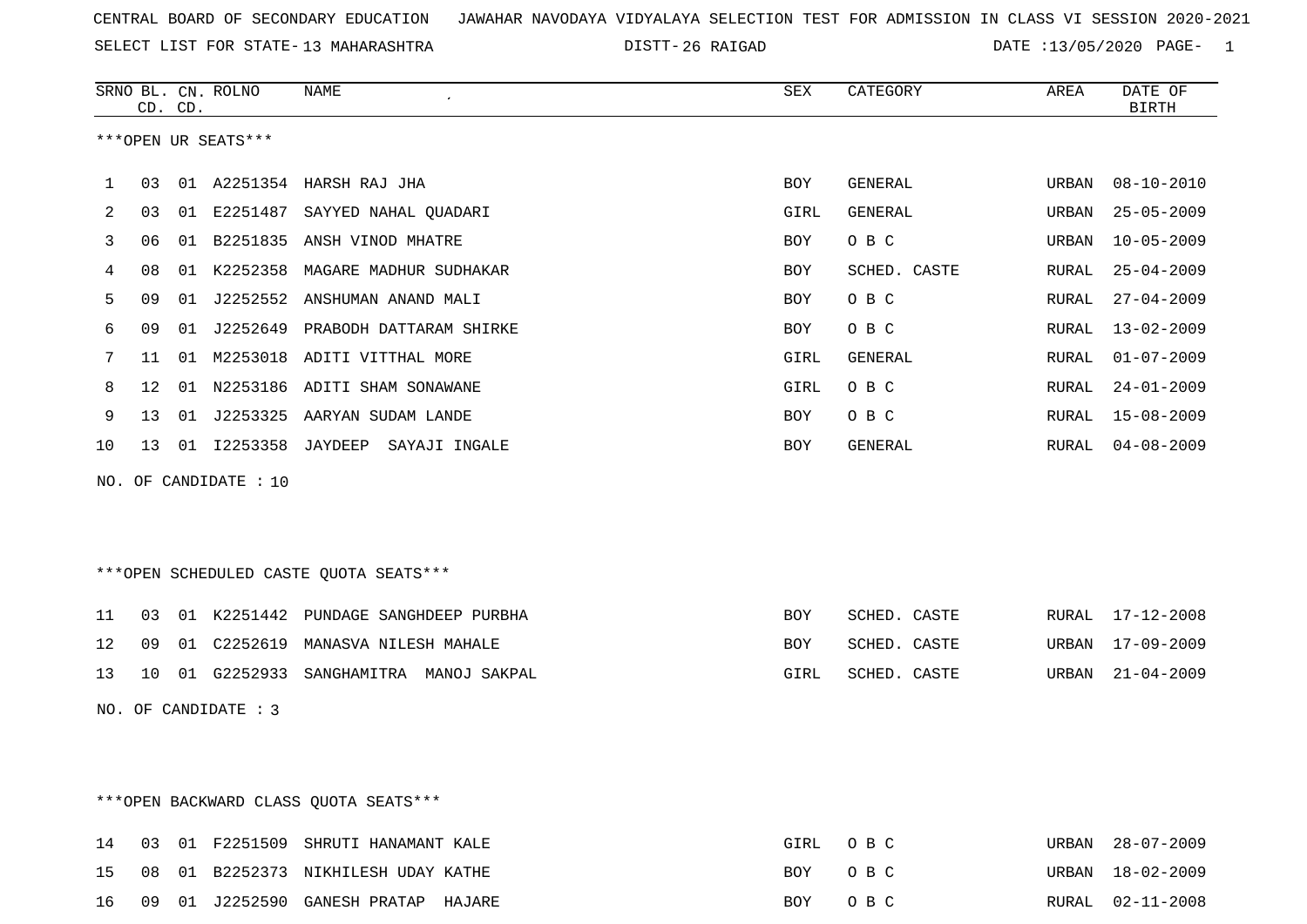SELECT LIST FOR STATE- DISTT- 13 MAHARASHTRA

26 RAIGAD DATE :13/05/2020 PAGE- 2

|    |    | CD. CD. | SRNO BL. CN. ROLNO     | NAME                                   | ${\tt SEX}$ | CATEGORY     | AREA  | DATE OF<br><b>BIRTH</b> |
|----|----|---------|------------------------|----------------------------------------|-------------|--------------|-------|-------------------------|
|    |    |         |                        | *** OPEN BACKWARD CLASS QUOTA SEATS*** |             |              |       |                         |
| 17 | 10 |         |                        | 01 N2252963 SHREYA SATISH CHENDAKE     | GIRL        | O B C        |       | RURAL 16-02-2009        |
| 18 | 12 |         |                        | 01 N2253263 PURVA GOVARDHAN MHASKAR    | GIRL        | O B C        | RURAL | $02 - 06 - 2009$        |
|    |    |         | NO. OF CANDIDATE : 5   |                                        |             |              |       |                         |
|    |    |         |                        |                                        |             |              |       |                         |
|    |    |         |                        | ***OPEN SCHEDULED TRIBE QUOTA SEATS*** |             |              |       |                         |
| 19 | 03 |         |                        | 01 L2251412 OMKAR RAMKISHAN KAMBLE     | BOY         | SCHED. TRIBE | RURAL | $29 - 11 - 2008$        |
| 20 | 12 |         |                        | 01 L2253309 UJJWAL NANA KORDE          | BOY         | SCHED. TRIBE | RURAL | $04 - 02 - 2009$        |
|    |    |         | NO. OF CANDIDATE : 2   |                                        |             |              |       |                         |
|    |    |         |                        |                                        |             |              |       |                         |
|    |    |         |                        |                                        |             |              |       |                         |
|    |    |         | ***RURAL OPEN SEATS*** |                                        |             |              |       |                         |
| 21 | 01 |         |                        | 01 J2251178 NIPUN RAVINDRA VISHE       | BOY         | O B C        | RURAL | $11 - 02 - 2009$        |
| 22 | 01 |         |                        | 01 L2251189 PATIL SANSKAR JITENDRA     | BOY         | SCHED. TRIBE | RURAL | $20 - 04 - 2010$        |
| 23 | 01 | 01      | I2251193               | RUGVED MAHESH GAVALI                   | BOY         | GENERAL      | RURAL | $04 - 04 - 2009$        |
| 24 | 02 | 01      | N2251208               | ANUSHKA ANIL DORAGE                    | GIRL        | O B C        | RURAL | $01 - 06 - 2009$        |
| 25 | 02 | 01      | I2251222               | GORE ARYAN JAYVANT                     | BOY         | GENERAL      | RURAL | $17 - 02 - 2010$        |
| 26 | 03 | 01      | J2251298               | ANSH AMOL PATIL                        | BOY         | O B C        | RURAL | $31 - 07 - 2010$        |
| 27 | 03 |         |                        | 01 I2251325 BALVANT BHAGYVANT BHOSALE  | BOY         | GENERAL      | RURAL | 14-05-2010              |
| 28 | 03 |         |                        | 01 N2251326 BHAKTI RAJENDRA PAWAR      | GIRL        | O B C        | RURAL | $02 - 08 - 2009$        |
| 29 | 03 | 01      |                        | 12251388 MANE SARTHAK ANIL             | BOY         | GENERAL      | RURAL | $04 - 06 - 2009$        |
| 30 |    |         |                        | 04 01 J2251599 DURVESH SANJAY MINMINE  | BOY         | O B C        | RURAL | $06 - 03 - 2009$        |
| 31 | 04 | 01      |                        | N2251604 HARSHIKA JAGDISH BHAGIT       | GIRL        | O B C        | RURAL | $08 - 11 - 2009$        |
| 32 |    |         |                        | 04 01 J2251633 ONKAR VITTHAL ZORE      | BOY         | O B C        | RURAL | $10 - 12 - 2008$        |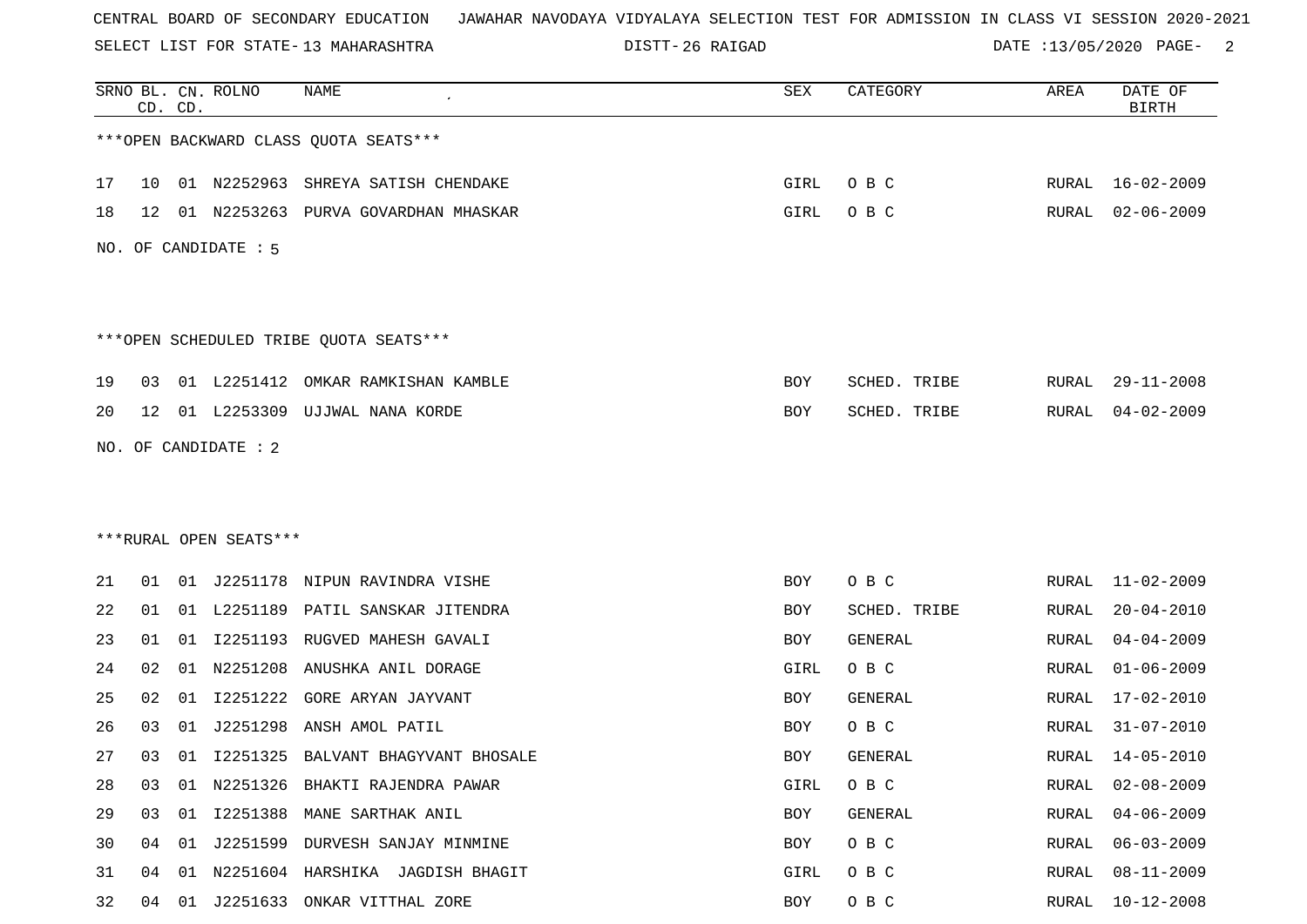SELECT LIST FOR STATE- DISTT- 13 MAHARASHTRA

26 RAIGAD DATE :13/05/2020 PAGE- 3

|    | CD. CD.         |    | SRNO BL. CN. ROLNO     | <b>NAME</b>                      | SEX         | CATEGORY       | AREA         | DATE OF<br><b>BIRTH</b> |
|----|-----------------|----|------------------------|----------------------------------|-------------|----------------|--------------|-------------------------|
|    |                 |    | ***RURAL OPEN SEATS*** |                                  |             |                |              |                         |
| 33 | 05              |    |                        | 01 N2251686 AKSHARA ANIL GABHANE | GIRL        | O B C          | RURAL        | $30 - 05 - 2009$        |
| 34 | 05              | 01 |                        | I2251742 PARTH MOHAN DHARNE      | <b>BOY</b>  | GENERAL        | RURAL        | $20 - 09 - 2009$        |
| 35 | 06              | 01 | J2251913               | MHATRE PURVESH UDAY              | <b>BOY</b>  | O B C          | <b>RURAL</b> | $22 - 08 - 2009$        |
| 36 | 06              | 01 | J2251927               | NITESH KAMLAKAR MHATRE           | <b>BOY</b>  | O B C          | <b>RURAL</b> | $15 - 06 - 2010$        |
| 37 | 07              | 01 |                        | K2252184 RAJVEER KULDEEP HIRAVE  | BOY         | SCHED. CASTE   | RURAL        | $11 - 02 - 2009$        |
| 38 | 08              | 01 | N2252310               | ANUSHKA SHANKESHWAR PAWAR        | GIRL        | O B C          | <b>RURAL</b> | $01 - 04 - 2009$        |
| 39 | 08              | 01 | J2252317               | ARYAN ASHOK RATHOD               | BOY         | O B C          | RURAL        | 17-02-2010              |
| 40 | 09              | 01 | M2252737               | SHRIPRIYA SHITALKUMAR GHADAGE    | GIRL        | GENERAL        | RURAL        | $26 - 03 - 2009$        |
| 41 | 09              | 01 | J2252793               | VISHWAJEET ANIL NACHPALLE        | <b>BOY</b>  | O B C          | <b>RURAL</b> | $01 - 11 - 2009$        |
| 42 | 10              | 01 | I2252841               | GOPHANE<br>VANSH<br>POPAT        | <b>BOY</b>  | GENERAL        | RURAL        | $31 - 08 - 2009$        |
| 43 | 10              | 01 | J2252941               | SARTHAK BHUPESH BURUNKAR         | BOY         | O B C          | <b>RURAL</b> | $30 - 03 - 2009$        |
| 44 | 11              | 01 | M2253153               | SIDDHI PRADIP MORE               | GIRL        | <b>GENERAL</b> | RURAL        | $01 - 06 - 2009$        |
| 45 | 12 <sup>°</sup> | 01 | J2253225               | KUNAL NATHURAM KOBNAK            | BOY         | O B C          | RURAL        | $23 - 06 - 2009$        |
| 46 | 13              | 01 | N2253386               | SALONI SUNIL CHAVAN              | GIRL        | O B C          | RURAL        | $09 - 01 - 2009$        |
| 47 | 14              | 01 | P2253429               | ANVI ROHAN MAKU                  | GIRL        | SCHED. TRIBE   | <b>RURAL</b> | $03 - 09 - 2009$        |
| 48 | 15              |    |                        | 01 N2253556 ESHA VARANDE         | <b>GIRL</b> | O B C          | RURAL        | $04 - 02 - 2009$        |

NO. OF CANDIDATE : 28

\*\*\*RURAL SCHEDULED CASTE QUOTA SEATS\*\*\*

|          |  | 49 03 01 K2251457 ROHAN SANJAY DHOLE       | BOY  | SCHED. CASTE |  | RURAL 09-03-2009 |
|----------|--|--------------------------------------------|------|--------------|--|------------------|
|          |  | 50 03 01 02251519 SNEHA SANGRAM JADHAV     | GIRL | SCHED. CASTE |  | RURAL 20-07-2009 |
|          |  | 51 04 01 02251617 KUSHAGRA ASHOK SHINDE    | GIRL | SCHED. CASTE |  | RURAL 27-05-2009 |
|          |  | 52 08 01 02252350 KASTURI GANESH BIRWADKAR | GIRL | SCHED. CASTE |  | RURAL 10-10-2009 |
| 53 08 01 |  | 02252491 SRUSTI KANADE                     | GIRL | SCHED. CASTE |  | RURAL 11-10-2009 |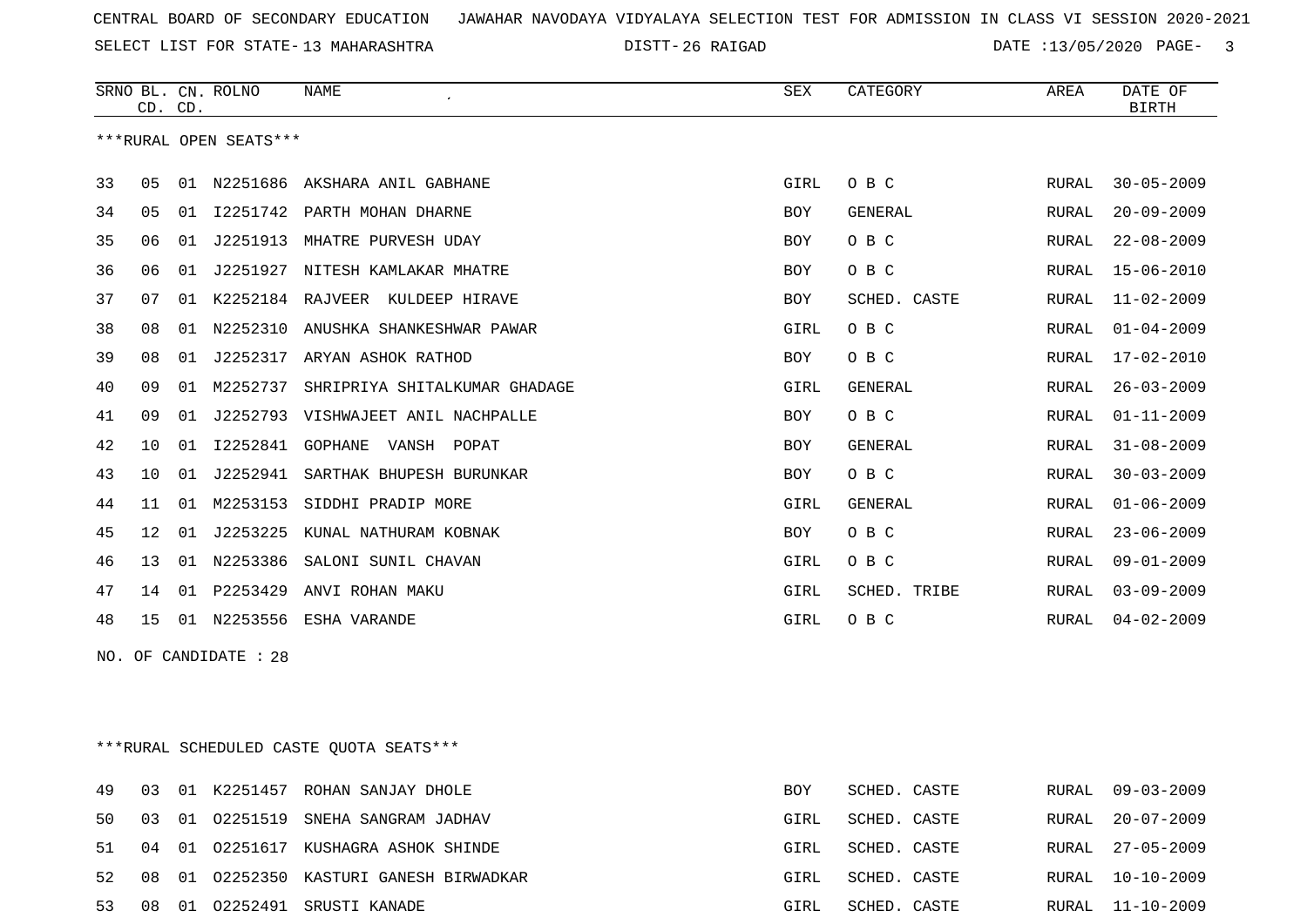SELECT LIST FOR STATE- DISTT- 13 MAHARASHTRA

26 RAIGAD DATE :13/05/2020 PAGE- 4

|    |    | CD. CD. | SRNO BL. CN. ROLNO   | NAME                                    | <b>SEX</b> | CATEGORY     | AREA         | DATE OF<br>BIRTH |
|----|----|---------|----------------------|-----------------------------------------|------------|--------------|--------------|------------------|
|    |    |         |                      | ***RURAL SCHEDULED CASTE OUOTA SEATS*** |            |              |              |                  |
| 54 | 09 |         |                      | 01 K2252643 OMKAR MAHADEV LOKARE        | <b>BOY</b> | SCHED. CASTE | RURAL        | $21 - 07 - 2009$ |
| 55 | 09 |         |                      | 01 K2252777 VEDANT PRAVIN MORE          | BOY        | SCHED. CASTE | <b>RURAL</b> | $30 - 03 - 2009$ |
| 56 | 10 |         |                      | 01 02252939 SANSKRUTI SANJAY KASARE     | GIRL       | SCHED. CASTE | RURAL        | $14 - 02 - 2009$ |
| 57 | 13 |         |                      | 01 02253366 MANASVI VIKAS CHANDORKAR    | GIRL       | SCHED. CASTE | RURAL        | $29 - 05 - 2010$ |
|    |    |         | NO. OF CANDIDATE : 9 |                                         |            |              |              |                  |
|    |    |         |                      |                                         |            |              |              |                  |
|    |    |         |                      |                                         |            |              |              |                  |
|    |    |         |                      | ***RURAL BACKWARD CLASS QUOTA SEATS***  |            |              |              |                  |
| 58 | 03 |         |                      | 01 J2251416 OM RAJESH MHATRE            | BOY        | O B C        | RURAL        | $24 - 06 - 2009$ |
| 59 | 03 |         |                      | 01 J2251530 SUSHANT SUKHDEV MANE        | BOY        | O B C        | RURAL        | $02 - 08 - 2009$ |
| 60 | 08 |         |                      | 01 J2252326 AYUSH AVINASH DHAKNE        | BOY        | O B C        | RURAL        | $10 - 03 - 2009$ |
| 61 | 09 |         |                      | 01 J2252559 ARYAN AVADHUT PAWAR         | BOY        | O B C        | <b>RURAL</b> | $23 - 04 - 2009$ |
| 62 | 09 |         |                      | 01 N2252631 NANDINI KISHOR MAHAJAN      | GIRL       | O B C        | <b>RURAL</b> | $10 - 01 - 2010$ |
| 63 | 09 |         |                      | 01 J2252711 SARTHAK SACHIN SANAP        | BOY        | O B C        | RURAL        | $30 - 10 - 2008$ |
| 64 | 09 |         |                      | 01 N2252751 SRUSHTI LAXMAN THENGIL      | GIRL       | O B C        | RURAL        | $21 - 11 - 2008$ |
| 65 | 10 |         |                      | 01 N2252892 PRACHI PARAG SHINDE         | GIRL       | O B C        | <b>RURAL</b> | $05 - 10 - 2008$ |
| 66 | 10 |         | 01 N2252929          | SAMIKSHA MANOJ CHAHVAN                  | GIRL       | O B C        | RURAL        | $11 - 01 - 2009$ |
| 67 | 10 | 01      | J2252943             | SARTHAK SANTOSH JADHAV                  | BOY        | O B C        | <b>RURAL</b> | $04 - 07 - 2008$ |
| 68 | 11 |         |                      | 01 J2253100 ROHIT RAMCHANDRA KHUTEKAR   | BOY        | O B C        | <b>RURAL</b> | $12 - 06 - 2009$ |
| 69 | 11 |         | 01 N2253126          | SANSKRUTI ANIL RUPANWAR                 | GIRL       | O B C        | RURAL        | $22 - 02 - 2009$ |
| 70 | 11 |         |                      | 01 N2253177 VEDIKA PRADIP DIXIT         | GIRL       | O B C        | RURAL        | $15 - 11 - 2008$ |
| 71 | 12 |         | 01 N2253275          | SAKSHI ANNASAHEB BICHUKALE              | GIRL       | O B C        | <b>RURAL</b> | $06 - 10 - 2009$ |
| 72 | 14 |         |                      | 01 J2253515 SOHAM SUDHIR THAKUR         | BOY        | O B C        | RURAL        | $02 - 10 - 2009$ |
| 73 | 15 |         |                      | 01 J2253599 SARTHAK SANTOSH THASAL      | BOY        | O B C        | RURAL        | $09 - 12 - 2008$ |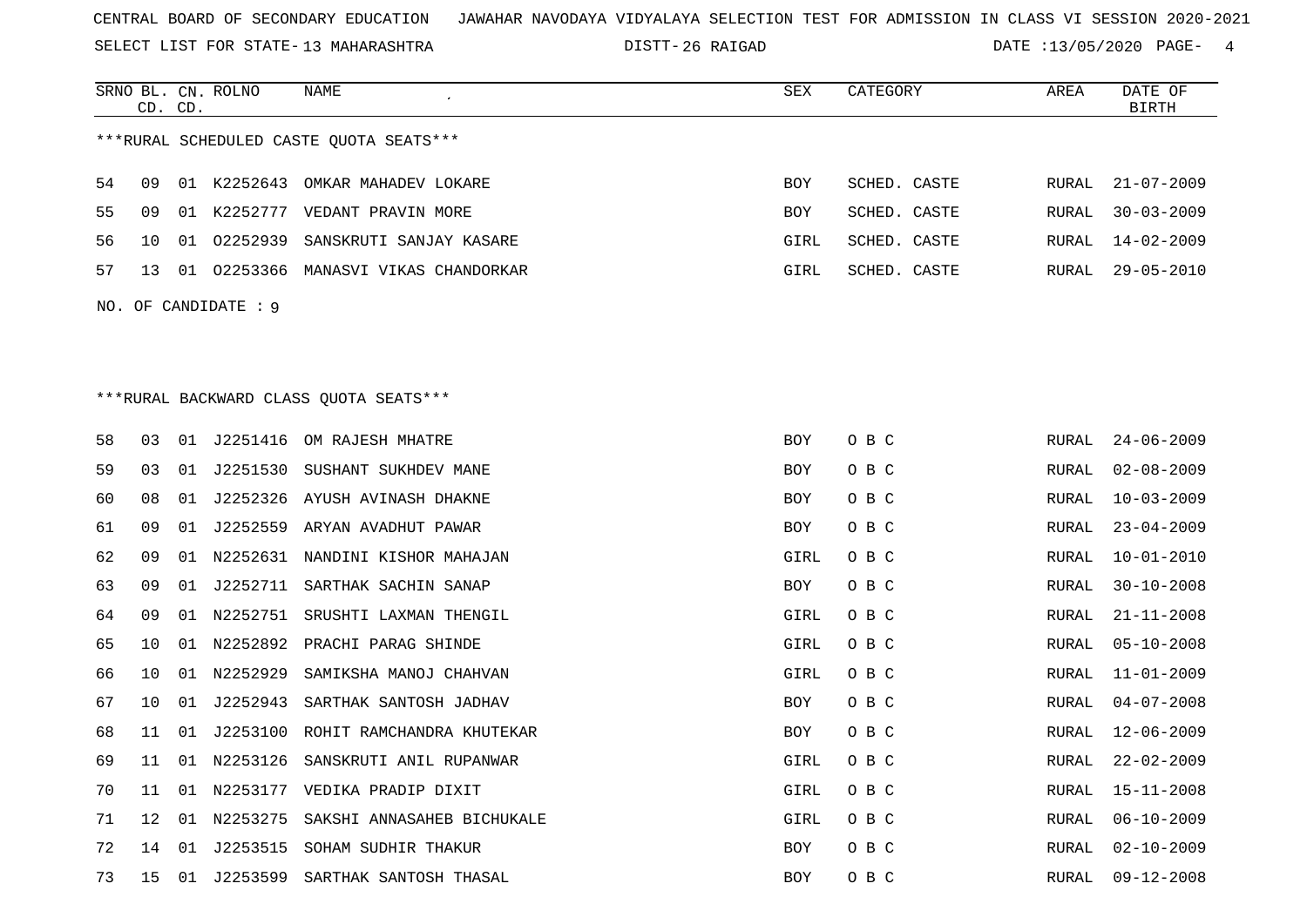|  |  |  |  | CENTRAL BOARD OF SECONDARY EDUCATION – JAWAHAR NAVODAYA VIDYALAYA SELECTION TEST FOR ADMISSION IN CLASS VI SESSION 2020-2021 |  |  |  |  |  |  |  |  |  |  |  |  |  |  |
|--|--|--|--|------------------------------------------------------------------------------------------------------------------------------|--|--|--|--|--|--|--|--|--|--|--|--|--|--|
|--|--|--|--|------------------------------------------------------------------------------------------------------------------------------|--|--|--|--|--|--|--|--|--|--|--|--|--|--|

26 RAIGAD DATE :13/05/2020 PAGE- 5

| <b>SRNC</b><br>CΝ<br>$\sim$           | <b>NAME</b><br>ROLNO | SEX | 고ㅁㅠ<br>ARLI | $\sim$<br>U™<br>DAIL |
|---------------------------------------|----------------------|-----|-------------|----------------------|
| $\sim$<br>$\bigcap$<br>ىد<br><u>.</u> |                      |     |             | ╖ᇭ                   |

NO. OF CANDIDATE : 16

# \*\*\*RURAL SCHEDULED TRIBE QUOTA SEATS\*\*\*

| 74       | 03 | 01 | P2251373    | KOMAL KAILAS RUMATHAKUR             | GIRL       | SCHED. TRIBE |       | RURAL 19-05-2008 |
|----------|----|----|-------------|-------------------------------------|------------|--------------|-------|------------------|
| 75       | 03 |    |             | 01 L2251484 SATYAKAM BALAJI DORNALE | <b>BOY</b> | SCHED. TRIBE |       | RURAL 21-01-2010 |
| 76       | 04 | 01 | L2251601    | GAURAV DAULAT AWATI                 | <b>BOY</b> | SCHED. TRIBE |       | RURAL 25-01-2009 |
| 77       | 05 |    | 01 L2251735 | NAITIK CHANDRAKANT KAVATHE          | <b>BOY</b> | SCHED. TRIBE |       | RURAL 01-05-2009 |
| 78       | 07 | 01 | P2252222    | SAPANA DATTU BHAKARE                | GIRL       | SCHED. TRIBE |       | RURAL 07-09-2009 |
| 79       | 14 | 01 | L2253492    | SAHIL RAMAKANT BULLU                | <b>BOY</b> | SCHED. TRIBE | RURAL | $03 - 04 - 2009$ |
| 80 14 01 |    |    | L2253499    | SHANTANU ADINATH AMBAJI             | <b>BOY</b> | SCHED. TRIBE |       | RURAL 21-09-2009 |
|          |    |    |             |                                     |            |              |       |                  |

NO. OF CANDIDATE : 7

TOTAL SELECTED CANDIDATE : 80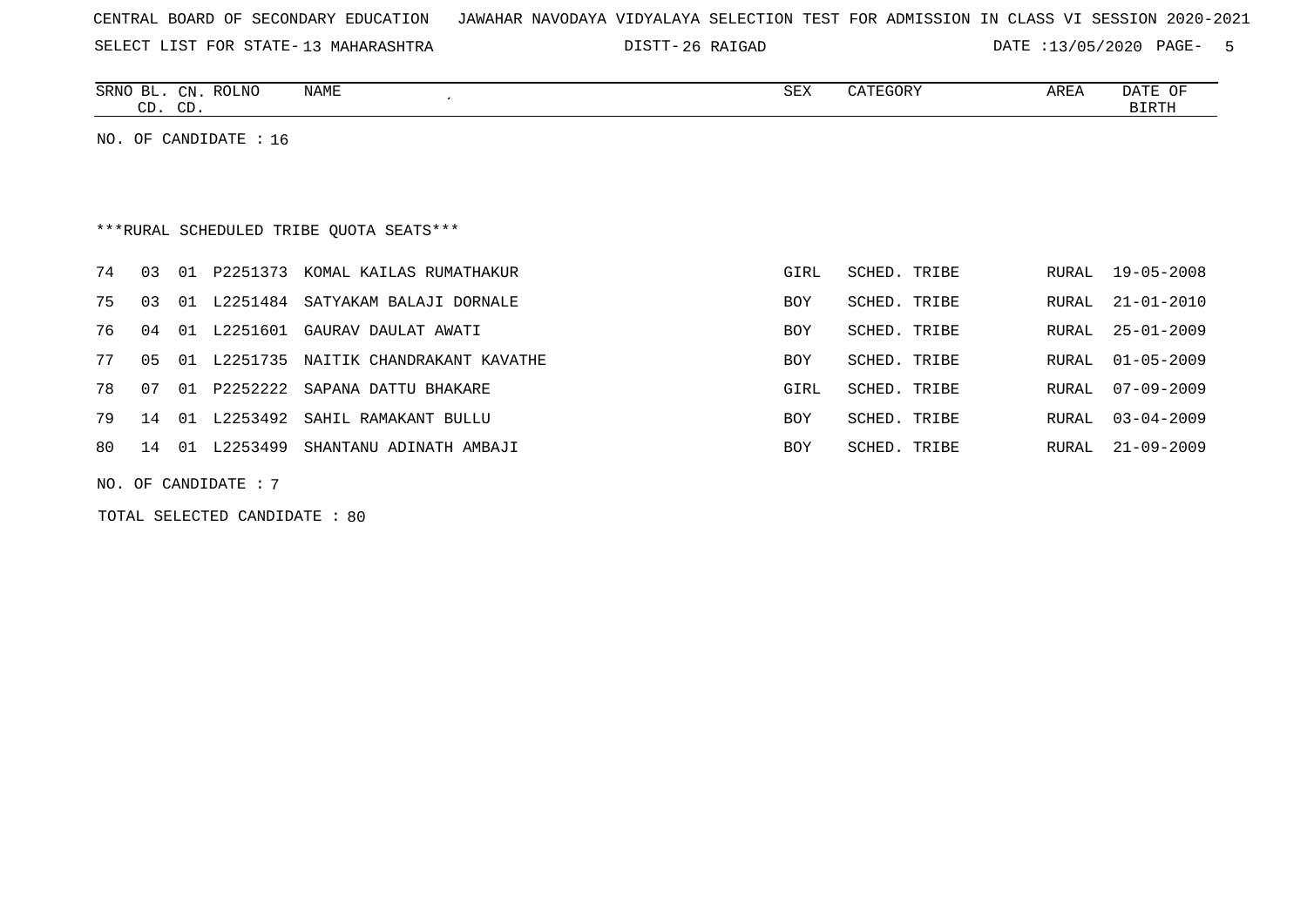SELECT LIST FOR STATE- DISTT- 13 MAHARASHTRA

27 SATARA DATE :13/05/2020 PAGE- 1

|                | CD. CD. |                     |                                              |                                                                                                                                                                                                                                                                                                                                                                                                                                                                                                                                        |                |                                               | DATE OF<br><b>BIRTH</b> |
|----------------|---------|---------------------|----------------------------------------------|----------------------------------------------------------------------------------------------------------------------------------------------------------------------------------------------------------------------------------------------------------------------------------------------------------------------------------------------------------------------------------------------------------------------------------------------------------------------------------------------------------------------------------------|----------------|-----------------------------------------------|-------------------------|
|                |         | ***OPEN UR SEATS*** |                                              |                                                                                                                                                                                                                                                                                                                                                                                                                                                                                                                                        |                |                                               |                         |
| 01             |         |                     |                                              | GIRL                                                                                                                                                                                                                                                                                                                                                                                                                                                                                                                                   | GENERAL        | RURAL                                         | $28 - 04 - 2009$        |
| 01             |         |                     |                                              | BOY                                                                                                                                                                                                                                                                                                                                                                                                                                                                                                                                    | GENERAL        | RURAL                                         | $02 - 06 - 2010$        |
| 01             |         |                     |                                              | <b>BOY</b>                                                                                                                                                                                                                                                                                                                                                                                                                                                                                                                             | <b>GENERAL</b> | URBAN                                         | $21 - 02 - 2009$        |
| 01             |         |                     |                                              | <b>BOY</b>                                                                                                                                                                                                                                                                                                                                                                                                                                                                                                                             | GENERAL        | URBAN                                         | $03 - 10 - 2008$        |
| 0 <sub>5</sub> |         |                     |                                              | <b>BOY</b>                                                                                                                                                                                                                                                                                                                                                                                                                                                                                                                             | O B C          | RURAL                                         | $23 - 08 - 2009$        |
| 08             |         |                     |                                              | GIRL                                                                                                                                                                                                                                                                                                                                                                                                                                                                                                                                   | GENERAL        | URBAN                                         | 10-05-2009              |
| 08             |         |                     |                                              | BOY                                                                                                                                                                                                                                                                                                                                                                                                                                                                                                                                    | GENERAL        | RURAL                                         | 15-02-2009              |
| 10             |         |                     |                                              | GIRL                                                                                                                                                                                                                                                                                                                                                                                                                                                                                                                                   | O B C          |                                               | URBAN 22-05-2008        |
|                |         |                     |                                              |                                                                                                                                                                                                                                                                                                                                                                                                                                                                                                                                        |                |                                               |                         |
|                |         |                     |                                              |                                                                                                                                                                                                                                                                                                                                                                                                                                                                                                                                        |                |                                               |                         |
|                |         |                     |                                              |                                                                                                                                                                                                                                                                                                                                                                                                                                                                                                                                        |                |                                               |                         |
|                |         |                     |                                              |                                                                                                                                                                                                                                                                                                                                                                                                                                                                                                                                        |                |                                               |                         |
| 01             |         |                     |                                              | GIRL                                                                                                                                                                                                                                                                                                                                                                                                                                                                                                                                   |                | RURAL                                         | $24 - 06 - 2009$        |
| 08             |         |                     |                                              | GIRL                                                                                                                                                                                                                                                                                                                                                                                                                                                                                                                                   | SCHED. CASTE   | URBAN                                         | 16-10-2008              |
| 08             |         |                     |                                              | GIRL                                                                                                                                                                                                                                                                                                                                                                                                                                                                                                                                   |                |                                               | URBAN 16-09-2008        |
|                |         |                     |                                              |                                                                                                                                                                                                                                                                                                                                                                                                                                                                                                                                        |                |                                               |                         |
|                |         |                     |                                              |                                                                                                                                                                                                                                                                                                                                                                                                                                                                                                                                        |                |                                               |                         |
|                |         |                     |                                              |                                                                                                                                                                                                                                                                                                                                                                                                                                                                                                                                        |                |                                               |                         |
|                |         |                     |                                              |                                                                                                                                                                                                                                                                                                                                                                                                                                                                                                                                        |                |                                               |                         |
|                |         |                     |                                              |                                                                                                                                                                                                                                                                                                                                                                                                                                                                                                                                        |                |                                               |                         |
|                |         |                     | NO. OF CANDIDATE : 8<br>NO. OF CANDIDATE : 3 | 01 M2253737 ANUSHKA MAHESH JADHAV<br>01 I2253920 GAURAV GANESH GAT<br>03 A2254462 SARTHAK NAVNATH SHINDE<br>03 A2254738 VEDANT KRISHNAT BAGAL<br>01 J2256525 ANURAG AJIT SHINDE<br>02 E2258925 MORE ANURADHA RAMCHANDRA<br>03 I2259440 SHREERAJ SACHIN BHOSALE<br>01 F2261000 TANISHKA TUSHAR GADAVE<br>***OPEN SCHEDULED CASTE QUOTA SEATS***<br>01 02253743 ANUSHKA SANTOSH MANE<br>01 G2258574 BOBADE TRUSHA UMESH<br>01 G2258676 GAYATRI MAHESH VARNE<br>***OPEN DISABLED OUOTA SEATS***<br>12 01 01 F2253836 BHAKTI SANTOSH YADAV |                | SCHED. CASTE<br>SCHED. CASTE<br>GIRI. GENERAL | IIRRAN 12-04-2008       |

|  |  | TA UI UI BAAJJOJO DHANII DANIODH IADAV    | سمتدف | ULIVLIVALI | UNDAIN IZTUITZUUO |
|--|--|-------------------------------------------|-------|------------|-------------------|
|  |  | 13 05 02 J2257439 VISHWARAJ GANESH POMANE |       | BOY OBC    | RURAL 29-01-2009  |
|  |  | 14 07 01 J2258084 DHOLE SAHIL DEVIDAS     |       | BOY OBC    | RURAL 21-11-2008  |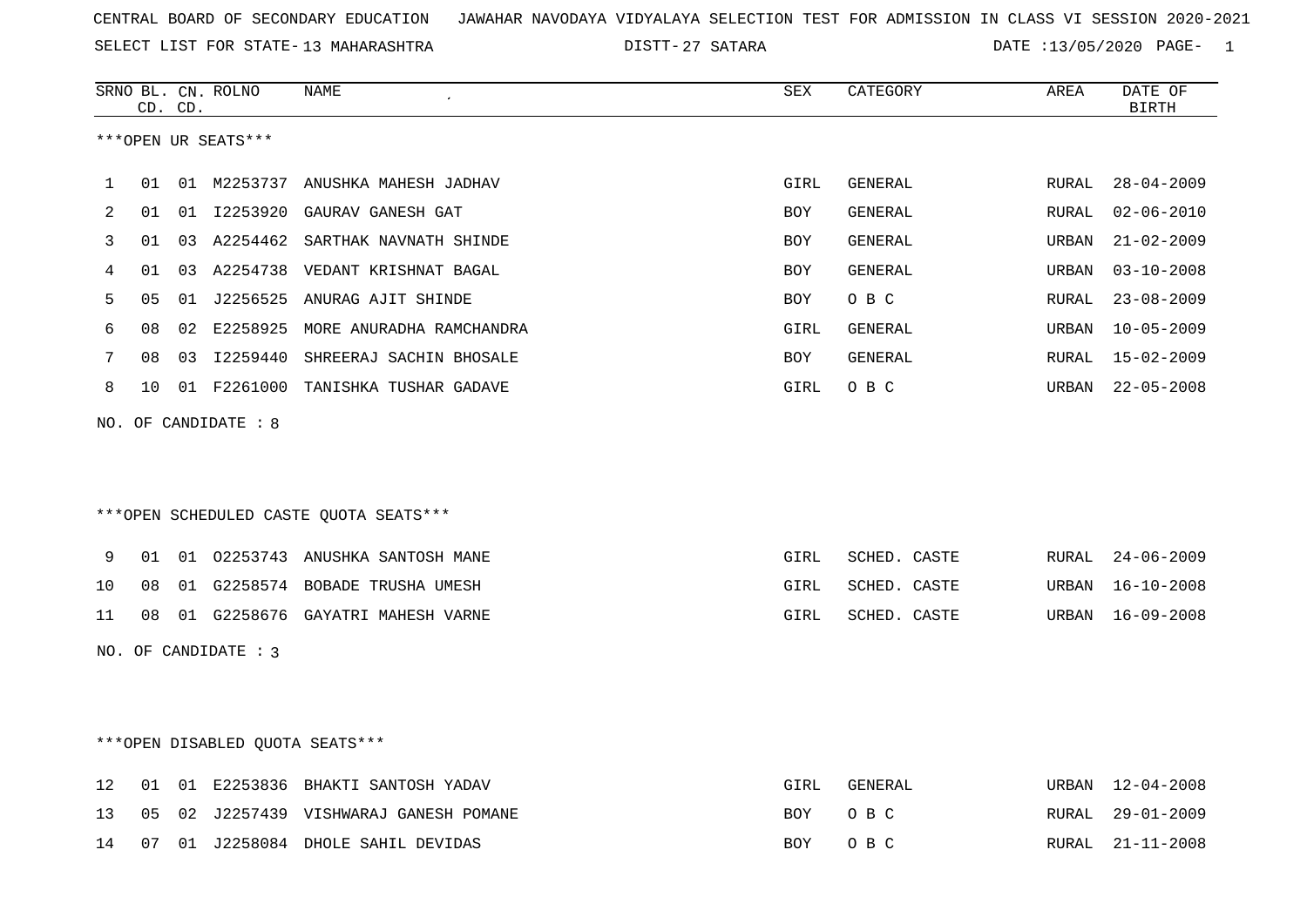|  | CENTRAL BOARD OF SECONDARY EDUCATION – JAWAHAR NAVODAYA VIDYALAYA SELECTION TEST FOR ADMISSION IN CLASS VI SESSION 2020-2021 |  |  |  |
|--|------------------------------------------------------------------------------------------------------------------------------|--|--|--|
|--|------------------------------------------------------------------------------------------------------------------------------|--|--|--|

DISTT-27 SATARA 20020 DATE :13/05/2020 PAGE-

|    |    | CD. CD. | SRNO BL. CN. ROLNO     | <b>NAME</b>                            | ${\tt SEX}$ | CATEGORY     | AREA  | DATE OF<br><b>BIRTH</b> |
|----|----|---------|------------------------|----------------------------------------|-------------|--------------|-------|-------------------------|
|    |    |         | NO. OF CANDIDATE : 3   |                                        |             |              |       |                         |
|    |    |         |                        |                                        |             |              |       |                         |
|    |    |         |                        |                                        |             |              |       |                         |
|    |    |         |                        | *** OPEN BACKWARD CLASS QUOTA SEATS*** |             |              |       |                         |
| 15 | 03 |         |                        | 01 J2255557 OM SURYAKANT MAHAMUNI      | BOY         | O B C        | RURAL | $27 - 07 - 2009$        |
| 16 | 03 |         | 01 F2255666            | SAMRUDHI MAHENDRA KESKAR               | GIRL        | O B C        | URBAN | $07 - 07 - 2009$        |
| 17 | 05 |         |                        | 01 J2256478 AJINKYA LALASAHEB RAUT     | BOY         | O B C        | RURAL | $19 - 03 - 2010$        |
| 18 | 06 | 02      |                        | B2257818 RUGVED GULAB SHETE            | BOY         | O B C        | URBAN | $18 - 01 - 2009$        |
| 19 | 06 |         |                        | 02 B2257956 SUHAS DNYANDEO NARALE      | BOY         | O B C        | URBAN | $12 - 07 - 2009$        |
|    |    |         | NO. OF CANDIDATE : 5   |                                        |             |              |       |                         |
|    |    |         |                        |                                        |             |              |       |                         |
|    |    |         |                        |                                        |             |              |       |                         |
|    |    |         |                        | ***OPEN SCHEDULED TRIBE QUOTA SEATS*** |             |              |       |                         |
|    |    |         |                        |                                        |             |              |       |                         |
| 20 | 09 |         |                        | 01 L2259788 AMIT HANAMANT JAYEVAR      | <b>BOY</b>  | SCHED. TRIBE | RURAL | 12-07-2009              |
|    |    |         | NO. OF CANDIDATE : $1$ |                                        |             |              |       |                         |
|    |    |         |                        |                                        |             |              |       |                         |
|    |    |         |                        |                                        |             |              |       |                         |
|    |    |         | ***RURAL OPEN SEATS*** |                                        |             |              |       |                         |
| 21 | 01 |         |                        | 01 N2253634 AARYA YASHWANT GAMBARE     | GIRL        | O B C        | RURAL | $06 - 07 - 2009$        |
| 22 | 01 | 02      |                        | 12254052 KEDAR DIPAK DESHMUKH          | BOY         | GENERAL      | RURAL | $01 - 07 - 2008$        |
| 23 | 01 | 02      |                        | I2254381 SAHIL BALKRUSHNA JADHAV       | BOY         | GENERAL      |       | RURAL 16-09-2008        |
| 24 | 01 | 03      |                        | 12254444 SANJIT HEMANT JADHAV          | BOY         | GENERAL      | RURAL | $25 - 03 - 2008$        |
| 25 | 02 |         |                        | 01 J2254860 ARYAN NISHNAT PARKHI       | BOY         | O B C        | RURAL | $02 - 01 - 2009$        |
| 26 | 03 | 01      |                        | I2255317 AMEY ATYANAND JAGATAP         | BOY         | GENERAL      | RURAL | $07 - 08 - 2009$        |
| 27 |    |         |                        | 03 01 N2255671 SANIKA SOMANATH RAUT    | GIRL        | O B C        |       | RURAL 11-07-2009        |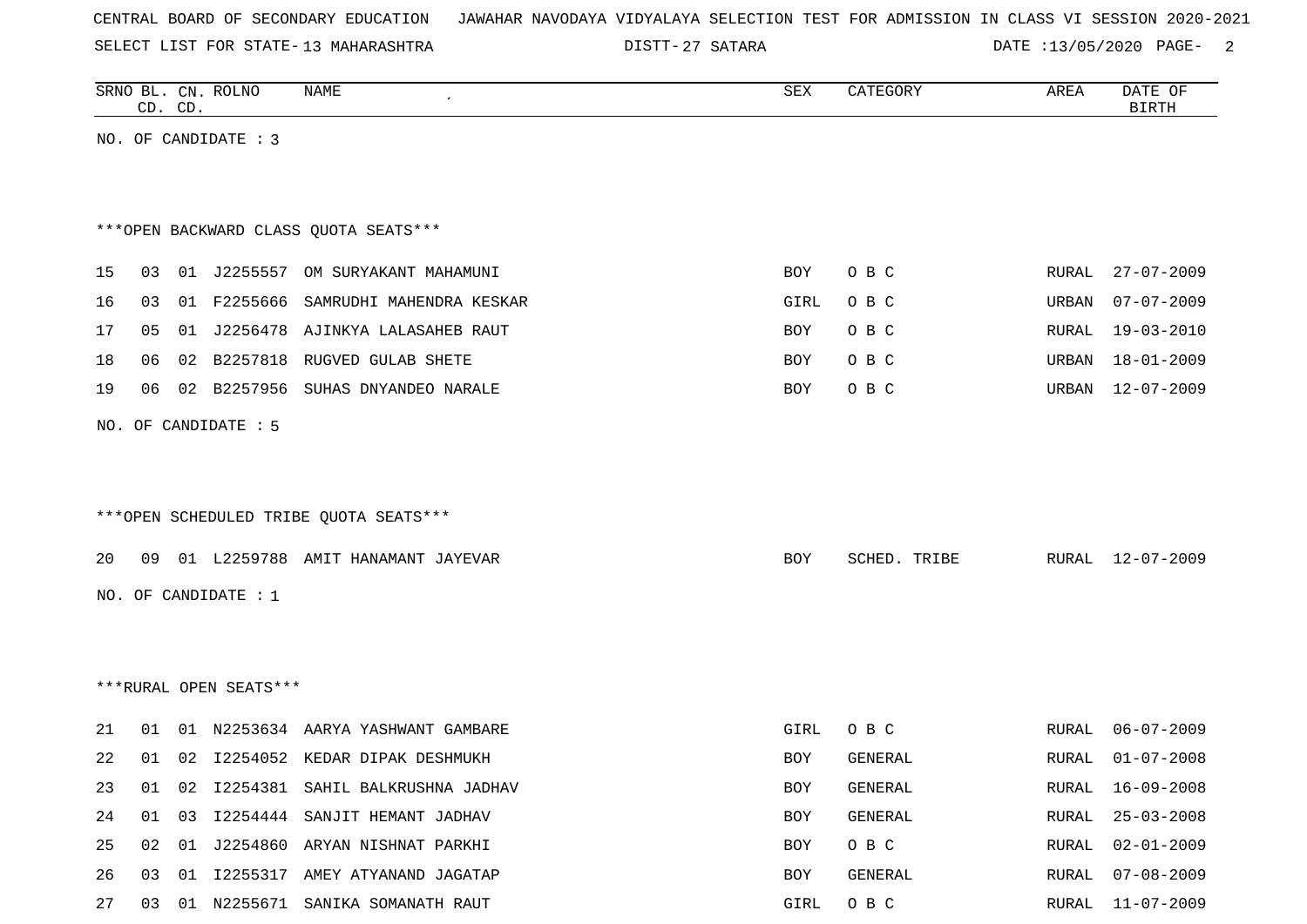SELECT LIST FOR STATE- DISTT- 13 MAHARASHTRA

27 SATARA DATE :13/05/2020 PAGE- 3

|    |    | CD. CD. | SRNO BL. CN. ROLNO     | NAME<br>$\epsilon$                     | SEX        | CATEGORY       | AREA         | DATE OF<br><b>BIRTH</b> |
|----|----|---------|------------------------|----------------------------------------|------------|----------------|--------------|-------------------------|
|    |    |         | ***RURAL OPEN SEATS*** |                                        |            |                |              |                         |
| 28 | 04 |         |                        | 01 I2255886 ABHIRAJ SANJAY KALE        | <b>BOY</b> | GENERAL        | RURAL        | $11 - 01 - 2009$        |
| 29 | 04 |         |                        | 01 I2256044 JAGTAP GANESH NITIN        | BOY        | <b>GENERAL</b> | RURAL        | $12 - 04 - 2009$        |
| 30 | 04 | 01      |                        | I2256133 PARAS NAVNATH PAWAR           | <b>BOY</b> | GENERAL        | <b>RURAL</b> | $13 - 12 - 2008$        |
| 31 | 05 | 01      | I2256589               | ATHARV RAHUL PATIL                     | <b>BOY</b> | GENERAL        | RURAL        | $16 - 09 - 2009$        |
| 32 | 05 | 02      | J2257162               | SARTHAK RAMESH KHARADE                 | BOY        | O B C          | RURAL        | $13 - 02 - 2009$        |
| 33 | 05 | 02      | J2257205               | SHIVAM DHANAJI HOL                     | BOY        | O B C          | <b>RURAL</b> | $05 - 01 - 2009$        |
| 34 | 06 | 01      | J2257520               | ARYAN ARVIND AGHAV                     | <b>BOY</b> | O B C          | RURAL        | $03 - 06 - 2009$        |
| 35 | 06 | 02      | J2258018               | YASHRAJ SHASHIKANT KHADE               | BOY        | O B C          | RURAL        | $27 - 06 - 2009$        |
| 36 | 07 |         | 01 N2258088            | DNYANESHWARI RAJENDRAKUMAR KORE        | GIRL       | O B C          | <b>RURAL</b> | $22 - 04 - 2009$        |
| 37 | 07 | 01      | I2258252               | SHIVENDRA DINESH GHADAGE               | BOY        | GENERAL        | RURAL        | $28 - 05 - 2009$        |
| 38 | 07 | 01      |                        | 12258321 VEDANT SUDHIR ALLE            | BOY        | GENERAL        | RURAL        | $01 - 04 - 2009$        |
| 39 | 08 | 01      | M2258407               | ANANYA GANESH PATIL                    | GIRL       | GENERAL        | <b>RURAL</b> | $11 - 11 - 2008$        |
| 40 | 08 | 02      | I2259039               | PATIL YASHRAJ PRADIP                   | BOY        | GENERAL        | RURAL        | $03 - 07 - 2009$        |
| 41 | 08 | 02      |                        | M2259105 PRANJAL JIVAN YADAV           | GIRL       | GENERAL        | RURAL        | $24 - 08 - 2009$        |
| 42 | 08 | 03      |                        | N2259154 RADHIKA BALASAHEB NANEGAONKAR | GIRL       | O B C          | RURAL        | $11 - 10 - 2008$        |
| 43 | 08 | 03      | I2259163               | RAJ SANDEEP VEER                       | BOY        | GENERAL        | <b>RURAL</b> | $29 - 01 - 2009$        |
| 44 | 08 | 04      | I2259729               | VIRAJ VIJAY PAWAR                      | BOY        | GENERAL        | RURAL        | $12 - 07 - 2009$        |
| 45 | 09 | 01      | J2259760               | ABHINAV SIDHESHWAR AWAD                | BOY        | O B C          | <b>RURAL</b> | $07 - 11 - 2009$        |
| 46 | 09 | 01      |                        | 12259815 APURV ANIL JADHAV             | BOY        | GENERAL        | RURAL        | $13 - 04 - 2009$        |
| 47 | 09 | 02      |                        | N2260351 PURVA PRASHANT KODULE         | GIRL       | O B C          | RURAL        | $28 - 09 - 2008$        |
| 48 | 09 | 02      | N2260485               | SANIKA PRAKASH JARAG                   | GIRL       | O B C          | <b>RURAL</b> | $28 - 09 - 2008$        |
| 49 | 10 | 01      | M2260973               | SHRUTI HANUMANT SAPKAL                 | GIRL       | GENERAL        | RURAL        | $09 - 05 - 2009$        |
| 50 | 11 | 01      |                        | J2261060 ARYAN SHASHANK BHAGWAT        | BOY        | O B C          | RURAL        | $11 - 01 - 2009$        |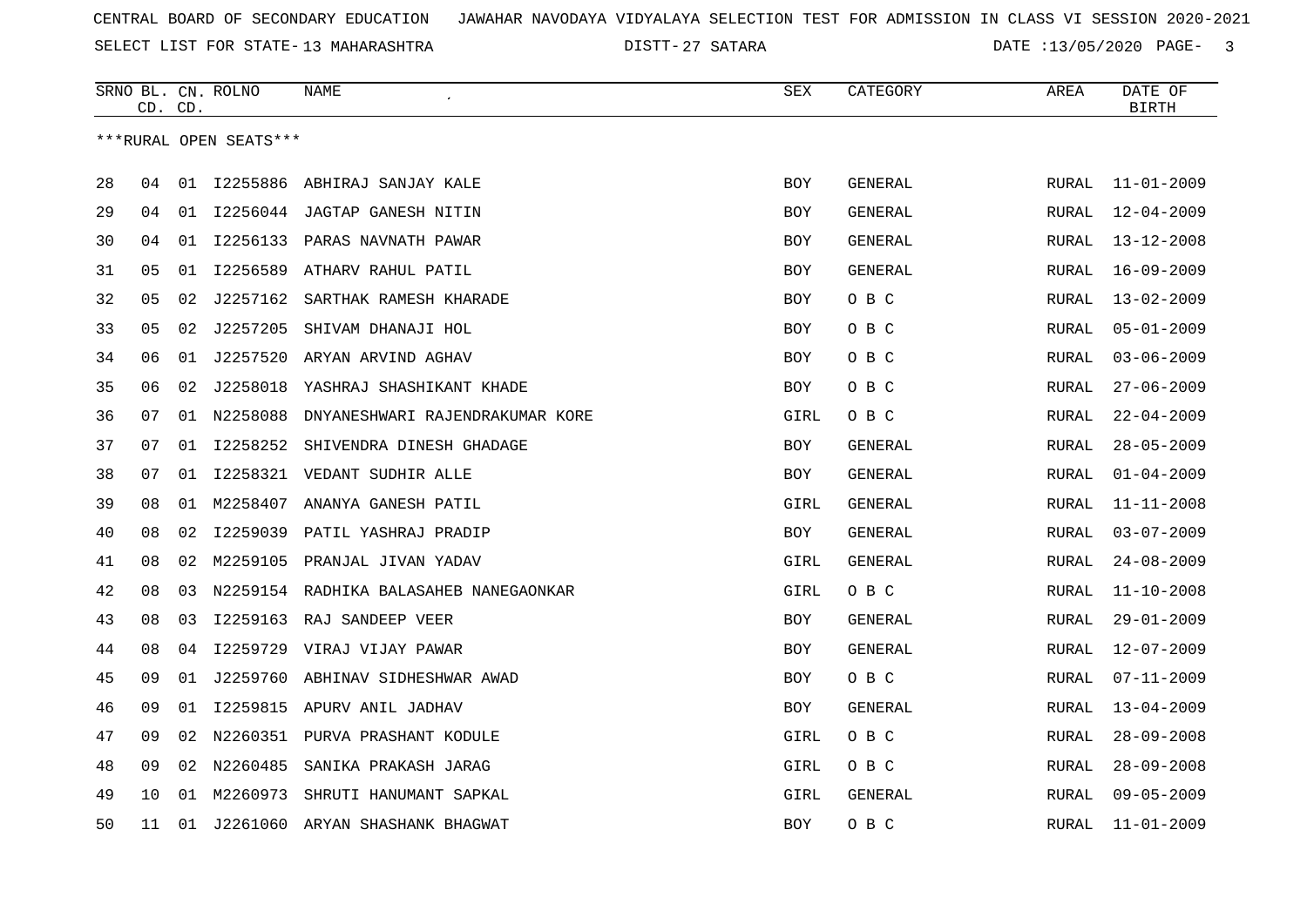|  |  |  |  | CENTRAL BOARD OF SECONDARY EDUCATION – JAWAHAR NAVODAYA VIDYALAYA SELECTION TEST FOR ADMISSION IN CLASS VI SESSION 2020-2021 |  |  |  |  |  |  |  |  |  |  |  |  |  |  |
|--|--|--|--|------------------------------------------------------------------------------------------------------------------------------|--|--|--|--|--|--|--|--|--|--|--|--|--|--|
|--|--|--|--|------------------------------------------------------------------------------------------------------------------------------|--|--|--|--|--|--|--|--|--|--|--|--|--|--|

27 SATARA DATE :13/05/2020 PAGE- 4

|    |                | CD. CD. | SRNO BL. CN. ROLNO    | NAME                                    | SEX        | CATEGORY     | AREA         | DATE OF<br><b>BIRTH</b> |
|----|----------------|---------|-----------------------|-----------------------------------------|------------|--------------|--------------|-------------------------|
|    |                |         | NO. OF CANDIDATE : 30 |                                         |            |              |              |                         |
|    |                |         |                       |                                         |            |              |              |                         |
|    |                |         |                       |                                         |            |              |              |                         |
|    |                |         |                       | ***RURAL SCHEDULED CASTE QUOTA SEATS*** |            |              |              |                         |
| 51 | 03             |         |                       | 01 K2255366 AYUSH SACHIN KAMBALE        | <b>BOY</b> | SCHED. CASTE | RURAL        | $25 - 09 - 2009$        |
| 52 | 0 <sub>3</sub> | 01      | 02255392              | BILAVA TANAJI MORE                      | GIRL       | SCHED. CASTE | RURAL        | $04 - 02 - 2009$        |
| 53 | 03             |         | 01 02255448           | JADHAV NANDINI GAUTAM                   | GIRL       | SCHED. CASTE | RURAL        | $19 - 06 - 2009$        |
| 54 | 03             | 01      | 02255590              | PRANJAL RAVI OVAL                       | GIRL       | SCHED. CASTE | RURAL        | $08 - 03 - 2009$        |
| 55 | 0 <sub>5</sub> |         | 01 02256696           | GITANJALI NISHIKANT SHELAR              | GIRL       | SCHED. CASTE | RURAL        | $17 - 08 - 2008$        |
| 56 | 06             | 02      | 02257861              | SANIKA RAVINDRA NARAYANE                | GIRL       | SCHED. CASTE | RURAL        | $06 - 12 - 2008$        |
| 57 | 07             | 01      |                       | K2258323 VIRAJ SATISH ROKADE            | <b>BOY</b> | SCHED. CASTE | RURAL        | $12 - 01 - 2009$        |
| 58 | 08             | 02      | K2258990              | ONKAR MANIK KAMBLE                      | BOY        | SCHED. CASTE | RURAL        | 17-04-2009              |
| 59 | 09             |         |                       | 01 02259811 ANUSHKA KIRAN KSHIRSAGAR    | GIRL       | SCHED. CASTE | RURAL        | $06 - 11 - 2008$        |
|    |                |         | NO. OF CANDIDATE : 9  |                                         |            |              |              |                         |
|    |                |         |                       |                                         |            |              |              |                         |
|    |                |         |                       |                                         |            |              |              |                         |
|    |                |         |                       | ***RURAL BACKWARD CLASS QUOTA SEATS***  |            |              |              |                         |
| 60 | 01             |         | 03 N2254639           | SWAPNALI NANDKUMAR SHENDE               | GIRL       | O B C        | RURAL        | $05 - 12 - 2008$        |
| 61 | 05             |         |                       | 01 J2256582 ATHARAV NILESH KALUKHE      | BOY        | O B C        | RURAL        | $10 - 09 - 2008$        |
| 62 | 0 <sub>5</sub> |         |                       | 01 N2256911 PRACHITEE GANPAT KHARADE    | GIRL       | O B C        | RURAL        | $28 - 11 - 2008$        |
| 63 | 05             | 01      | J2256947              | PRATHAMESH CHANDRAKANT DANDILE          | BOY        | O B C        | RURAL        | $03 - 02 - 2009$        |
| 64 | 05             | 02      |                       | J2256950 PRATHAMESH JOTIRAM KSHIRSAGAR  | BOY        | O B C        | RURAL        | 17-01-2009              |
| 65 | 0 <sub>5</sub> | 02      | J2257088              | SAMARTH TUSHAR ABHANG                   | BOY        | O B C        | <b>RURAL</b> | $22 - 02 - 2009$        |
| 66 | 05             | 02      | J2257344              | SUMIT NANDU PAWAR                       | <b>BOY</b> | O B C        | RURAL        | $05 - 05 - 2009$        |

67 05 02 N2257357 SWETA HANMANT SANGALE CHANGALE GIRL O B C RURAL 26-12-2008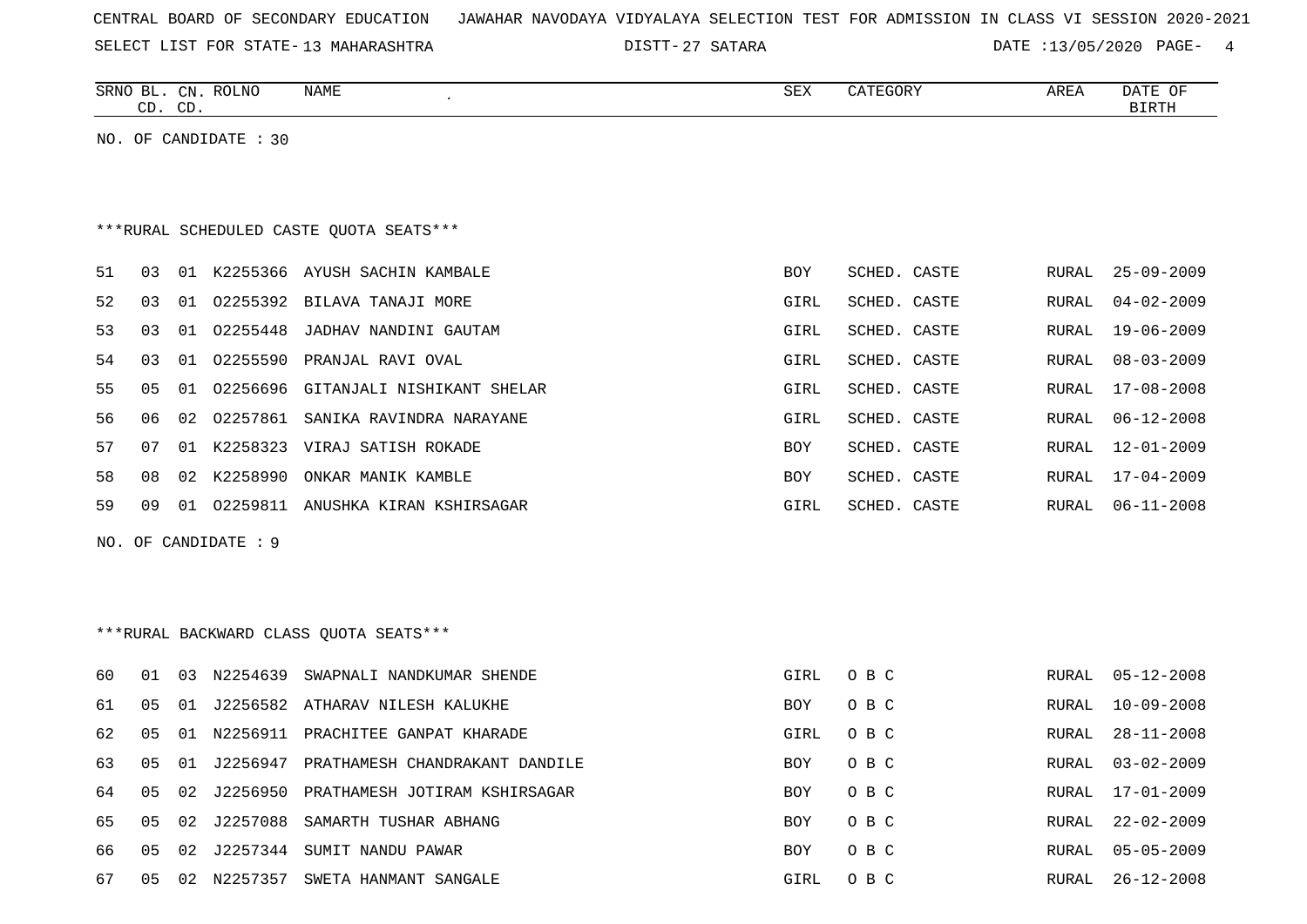SELECT LIST FOR STATE- DISTT- 13 MAHARASHTRA

27 SATARA DATE :13/05/2020 PAGE- 5

|    | CD. CD.                                |    | SRNO BL. CN. ROLNO      | NAME                                  | SEX        | CATEGORY | AREA  | DATE OF<br>BIRTH |  |  |  |
|----|----------------------------------------|----|-------------------------|---------------------------------------|------------|----------|-------|------------------|--|--|--|
|    | ***RURAL BACKWARD CLASS QUOTA SEATS*** |    |                         |                                       |            |          |       |                  |  |  |  |
| 68 | 05                                     |    |                         | 02 J2257438 VISHWANIL SACHIN MAHAMUNI | BOY        | O B C    |       | RURAL 11-03-2009 |  |  |  |
| 69 | 06                                     |    |                         | 01 J2257497 ALFAJ IQBAL MULANI        | BOY        | O B C    | RURAL | $06 - 06 - 2009$ |  |  |  |
| 70 | ೧೯                                     | 01 |                         | J2257680 KHARADE SHUBHAM PUNDALIK     | <b>BOY</b> | O B C    | RURAL | $22 - 01 - 2010$ |  |  |  |
| 71 | 06                                     | 01 | J2257712                | MANOJ BHAGWAT SHINDE                  | <b>BOY</b> | O B C    | RURAL | $01 - 04 - 2009$ |  |  |  |
| 72 | 07                                     |    |                         | 01 J2258264 SHREYAS MADHAV CHILAME    | <b>BOY</b> | O B C    | RURAL | $21 - 05 - 2009$ |  |  |  |
| 73 | 08                                     | 03 |                         | J2259395 SHIRKULE KARAN RAJKUMAR      | <b>BOY</b> | O B C    | RURAL | $05 - 03 - 2009$ |  |  |  |
| 74 | 09                                     | 03 | N2260565                | SHRADDHA GANESH SANGALE               | GIRL       | O B C    | RURAL | 19-04-2009       |  |  |  |
| 75 | 09                                     | 03 | N2260685                | TASLIM SAMIR SHIKALGAR                | GIRL       | O B C    | RURAL | $07 - 09 - 2008$ |  |  |  |
|    |                                        |    | NO. OF CANDIDATE : $16$ |                                       |            |          |       |                  |  |  |  |

## \*\*\*RURAL SCHEDULED TRIBE QUOTA SEATS\*\*\*

|  |  | 76 02 01 L2255101 SAI YASHAWANT GANGURDE | BOY        | SCHED. TRIBE |  | RURAL 13-12-2008 |
|--|--|------------------------------------------|------------|--------------|--|------------------|
|  |  | 77 02 01 P2255179 SHREYA YASHVANT VALVI  | GIRL       | SCHED. TRIBE |  | RURAL 08-09-2009 |
|  |  | 78 03 01 P2255607 PURVA PRASHANT RODE    | GIRL       | SCHED. TRIBE |  | RURAL 23-02-2009 |
|  |  | 79 05 01 L2256848 NITESH SURESH PAWAR    | <b>BOY</b> | SCHED. TRIBE |  | RURAL 17-03-2009 |
|  |  | 80 08 03 L2259140 PRITAM BAPU MAVALI     | BOY        | SCHED. TRIBE |  | RURAL 14-03-2009 |

NO. OF CANDIDATE : 5

TOTAL SELECTED CANDIDATE : 80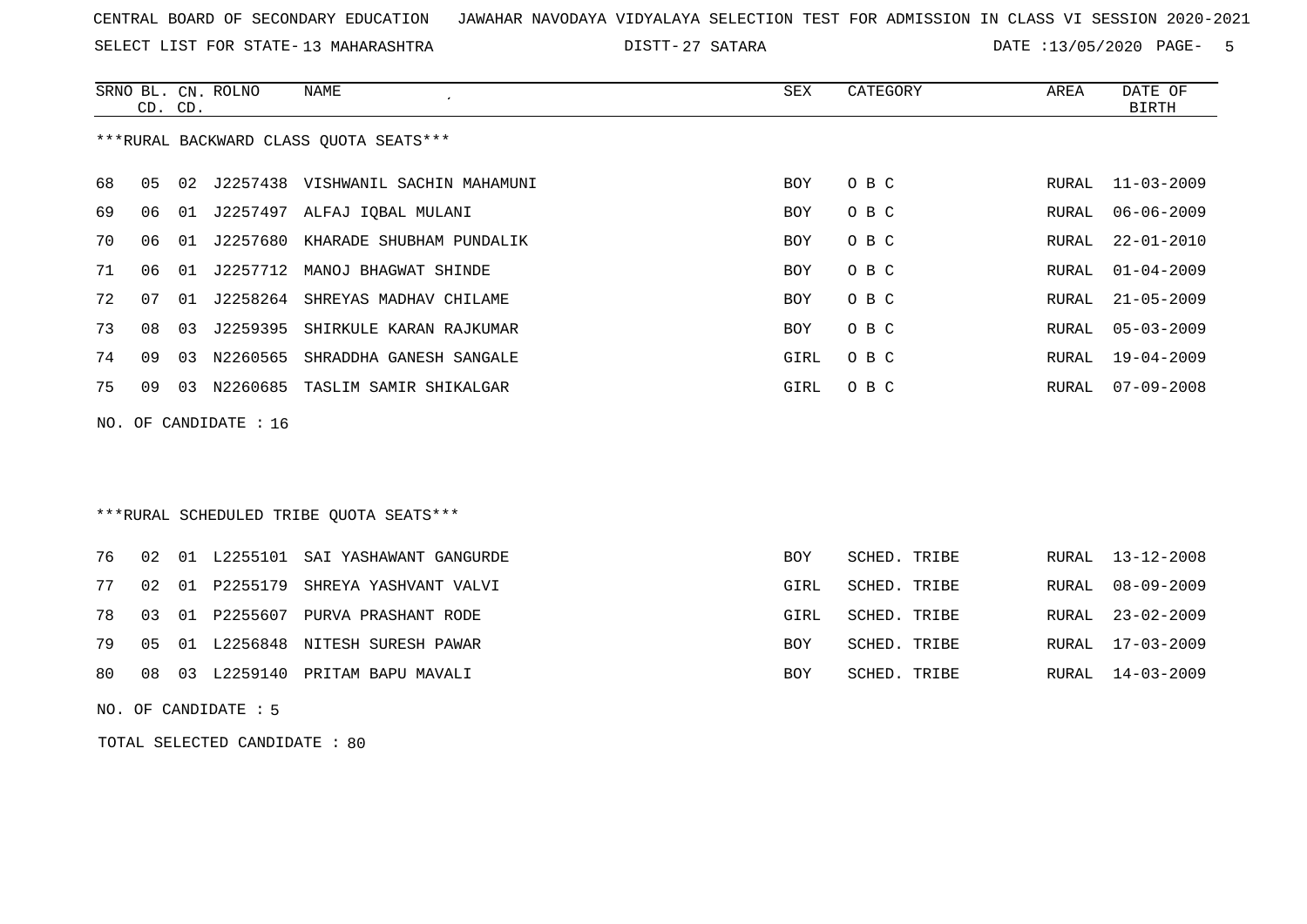SELECT LIST FOR STATE- DISTT- 13 MAHARASHTRA

28 SOLAPUR DATE :13/05/2020 PAGE- 1

|                   |    | CD. CD. | SRNO BL. CN. ROLNO   | NAME                                   | <b>SEX</b> | CATEGORY     | AREA  | DATE OF<br><b>BIRTH</b> |
|-------------------|----|---------|----------------------|----------------------------------------|------------|--------------|-------|-------------------------|
|                   |    |         | ***OPEN UR SEATS***  |                                        |            |              |       |                         |
| 1                 | 02 |         | 01 12262186          | KAUSTUBH DATTAPRASAD BHOSALE           | <b>BOY</b> | GENERAL      | RURAL | $08 - 04 - 2009$        |
| 2                 | 02 |         | 03 A2262705          | SOHAM DAIWAN PATIL                     | <b>BOY</b> | GENERAL      | URBAN | $17 - 12 - 2008$        |
| 3                 | 05 |         | 02 12264473          | SAKSHAM BALASAHEB GUND                 | <b>BOY</b> | GENERAL      | RURAL | $26 - 12 - 2009$        |
| 4                 | 08 |         |                      | 01 M2266055 GHADAGE SHRUTI DILIP       | GIRL       | GENERAL      | RURAL | $06 - 12 - 2008$        |
| 5                 | 08 |         | 02 N2266249          | SANIKA ABHIMANYU KUTE                  | GIRL       | O B C        | RURAL | $02 - 05 - 2009$        |
| 6                 | 09 |         |                      | 01 N2266492 ASAVARI DIPAK MANE         | GIRL       | O B C        | RURAL | $18 - 11 - 2008$        |
| 7                 | 09 |         | 02 12266946          | SARVADNYA NAMDEO AWATADE               | BOY        | GENERAL      | RURAL | $06 - 09 - 2008$        |
| 8                 | 11 |         |                      | 02 I2268627 VIRAJ RAMESHWAR TODEKAR    | BOY        | GENERAL      | RURAL | 19-11-2008              |
|                   |    |         | NO. OF CANDIDATE : 8 |                                        |            |              |       |                         |
|                   |    |         |                      |                                        |            |              |       |                         |
|                   |    |         |                      |                                        |            |              |       |                         |
|                   |    |         |                      | ***OPEN SCHEDULED CASTE QUOTA SEATS*** |            |              |       |                         |
| 9                 | 06 |         |                      | 01 02265075 SATPUTE DIKSHA KISHOR      | GIRL       | SCHED. CASTE | RURAL | $27 - 01 - 2010$        |
| 10                | 06 |         |                      | 01 K2265145 UTKARSH AMRUT SATPUTE      | <b>BOY</b> | SCHED. CASTE | RURAL | $06 - 11 - 2008$        |
| 11                | 10 |         |                      | 01 C2267378 KAMBLE ADITYA SANTOSH      | <b>BOY</b> | SCHED. CASTE | URBAN | $06 - 10 - 2009$        |
|                   |    |         | NO. OF CANDIDATE : 3 |                                        |            |              |       |                         |
|                   |    |         |                      |                                        |            |              |       |                         |
|                   |    |         |                      |                                        |            |              |       |                         |
|                   |    |         |                      | ***OPEN DISABLED QUOTA SEATS***        |            |              |       |                         |
| $12 \overline{ }$ | 03 |         | 02 F2263443          | SUNANDINI LAXMIKANT RANGDAL            | GIRL       | O B C        | URBAN | $20 - 10 - 2008$        |
| 13                | 06 |         |                      | 01 A2265161 VEDANT VAIBHAV KHARADE     | <b>BOY</b> | GENERAL      | URBAN | $30 - 04 - 2009$        |

14 11 01 J2267888 ADITYA SANTOSHKUMAR RAUT BOY O B C RURAL 02-02-2010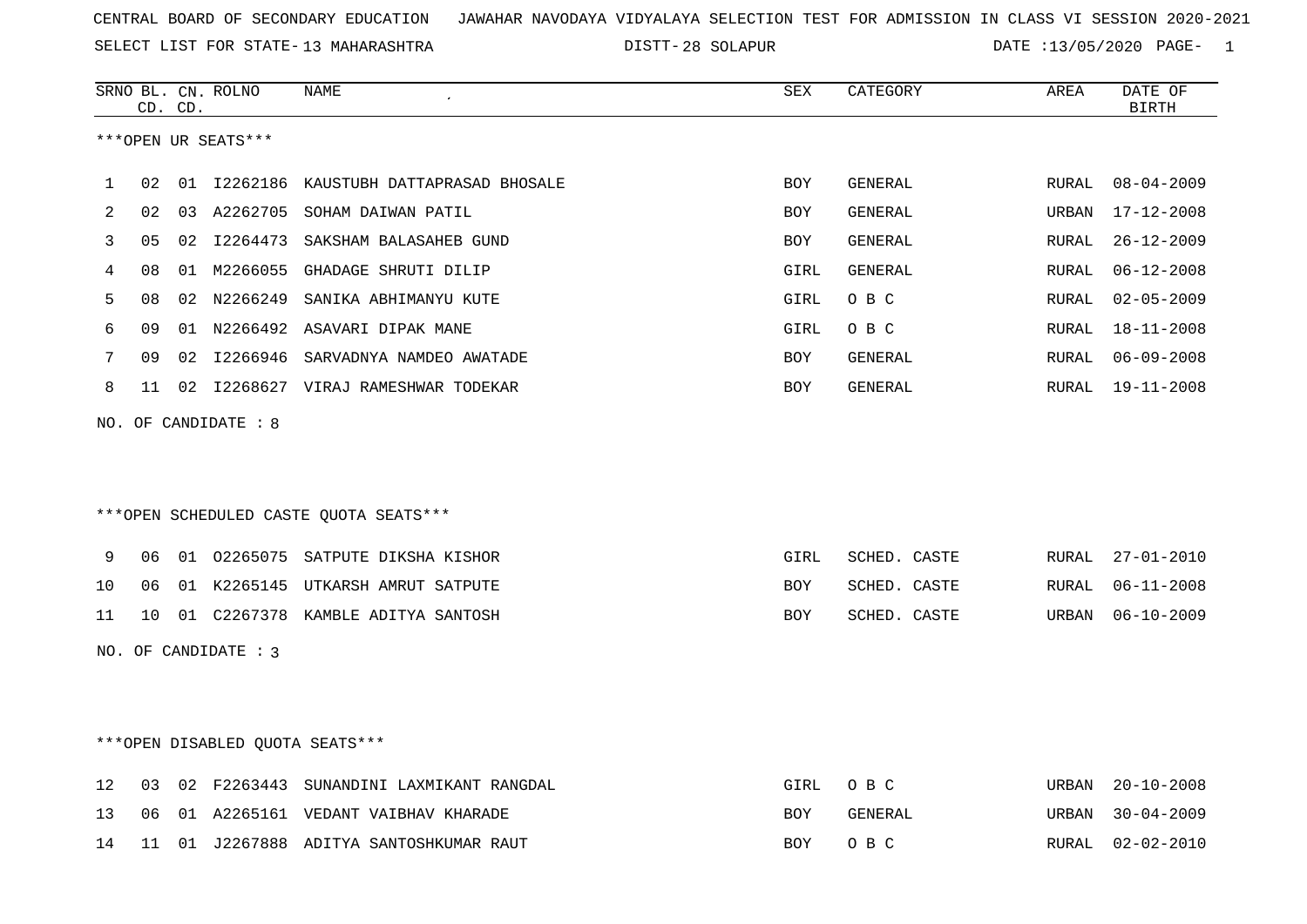| CENTRAL BOARD OF SECONDARY EDUCATION – JAWAHAR NAVODAYA VIDYALAYA SELECTION TEST FOR ADMISSION IN CLASS VI SESSION 2020-2021 |  |  |  |  |
|------------------------------------------------------------------------------------------------------------------------------|--|--|--|--|
|------------------------------------------------------------------------------------------------------------------------------|--|--|--|--|

SELECT LIST FOR STATE- DISTT- 13 MAHARASHTRA 28 SOLAPUR DATE :13/05/2020 PAGE- 2

|    |    | CD. CD. | SRNO BL. CN. ROLNO     | <b>NAME</b>                            | SEX  | CATEGORY       | AREA  | DATE OF<br><b>BIRTH</b> |
|----|----|---------|------------------------|----------------------------------------|------|----------------|-------|-------------------------|
|    |    |         | NO. OF CANDIDATE : 3   |                                        |      |                |       |                         |
|    |    |         |                        |                                        |      |                |       |                         |
|    |    |         |                        |                                        |      |                |       |                         |
|    |    |         |                        | *** OPEN BACKWARD CLASS QUOTA SEATS*** |      |                |       |                         |
| 15 | 07 |         |                        | 02 J2265749 SHARDUL SHARAD GAWADE      | BOY  | O B C          | RURAL | 17-02-2009              |
| 16 | 09 | 02      |                        | J2267075 SUSHANT NITIN SHINDE          | BOY  | O B C          | RURAL | $08 - 11 - 2008$        |
| 17 | 10 |         |                        | 01 N2267210 ANJALI MANOJ GUD           | GIRL | O B C          | RURAL | $30 - 12 - 2008$        |
| 18 | 10 |         |                        | 02 J2267854 YASHRAJ SUNDARDAS SHINDE   | BOY  | O B C          | RURAL | $30 - 01 - 2009$        |
| 19 | 11 |         |                        | 01 J2268151 MARKAD PRAJWAL BHARAT      | BOY  | O B C          | RURAL | $24 - 10 - 2008$        |
|    |    |         | NO. OF CANDIDATE : 5   |                                        |      |                |       |                         |
|    |    |         |                        |                                        |      |                |       |                         |
|    |    |         |                        |                                        |      |                |       |                         |
|    |    |         |                        | ***OPEN SCHEDULED TRIBE QUOTA SEATS*** |      |                |       |                         |
|    |    |         |                        |                                        |      |                |       |                         |
| 20 | 09 |         |                        | 01 P2266449 AKANKSHA RAJU CHAURE       | GIRL | SCHED. TRIBE   | RURAL | $24 - 03 - 2009$        |
|    |    |         | NO. OF CANDIDATE : 1   |                                        |      |                |       |                         |
|    |    |         |                        |                                        |      |                |       |                         |
|    |    |         |                        |                                        |      |                |       |                         |
|    |    |         | ***RURAL OPEN SEATS*** |                                        |      |                |       |                         |
| 21 | 01 |         | 01 J2261322            | ATHARV DADASAHEB GAVALI                | BOY  | O B C          | RURAL | $29 - 05 - 2009$        |
| 22 | 01 |         |                        | 01 I2261359 DIGVIJAY YUVRAJ GUND       | BOY  | GENERAL        | RURAL | $27 - 05 - 2009$        |
| 23 |    |         |                        | 01 01 M2261492 PATIL ARYA JOTIRAM      | GIRL | GENERAL        | RURAL | $12 - 01 - 2009$        |
| 24 | 01 | 01      |                        | M2261494 PAYAL BHAU NAGALE             | GIRL | GENERAL        | RURAL | $18 - 05 - 2009$        |
| 25 | 01 | 01      |                        | M2261513 PRANITA CHANGDEV YADAV        | GIRL | GENERAL        | RURAL | $20 - 04 - 2009$        |
| 26 | 01 | 02      |                        | I2261558 RAJKUMAR BABASAHEB PATIL      | BOY  | GENERAL        | RURAL | $28 - 01 - 2009$        |
| 27 |    |         |                        | 01 02 M2261594 SAKSHI SUDHIR BHOSALE   | GIRL | <b>GENERAL</b> | RURAL | $03 - 06 - 2009$        |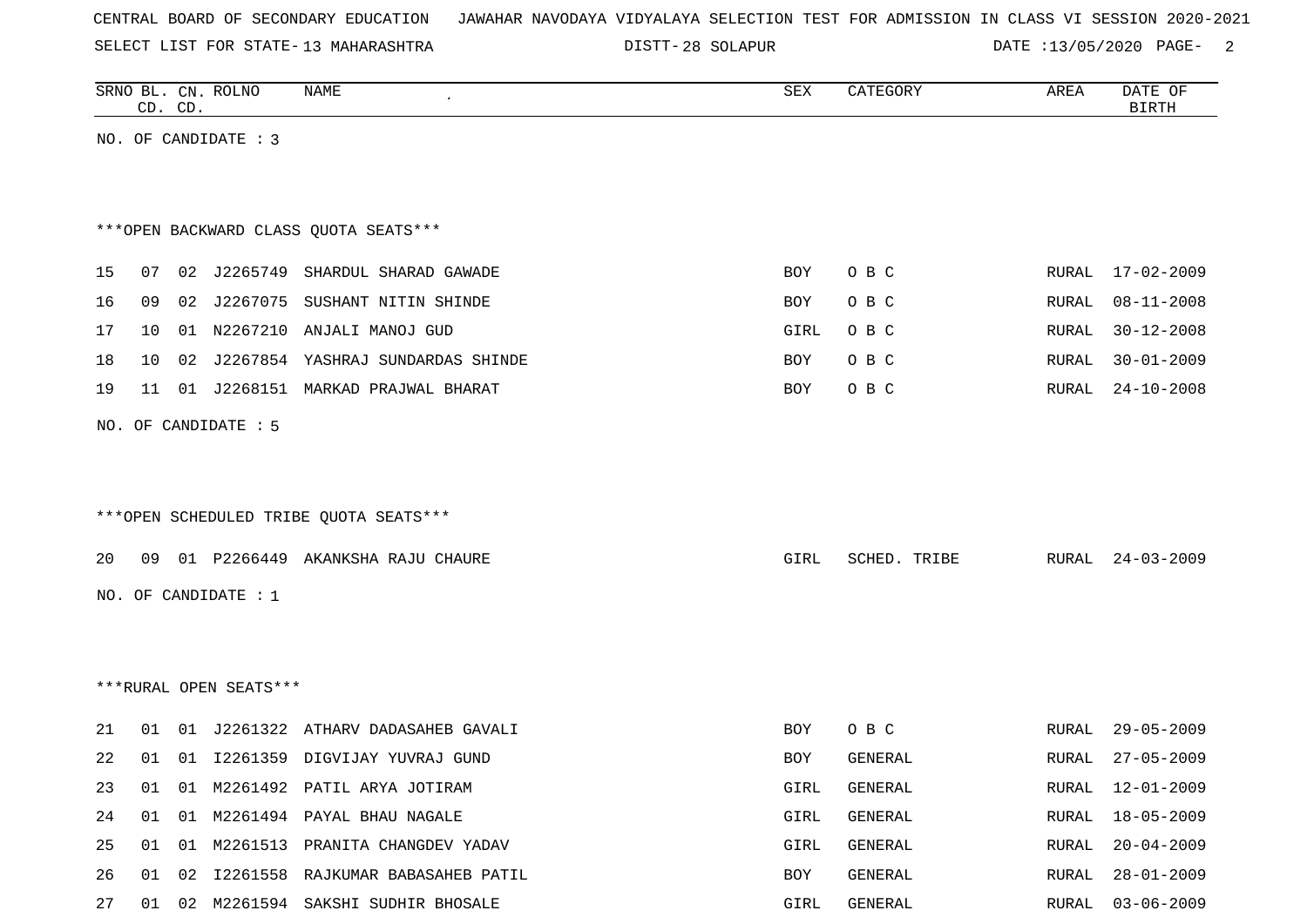SELECT LIST FOR STATE- DISTT- 13 MAHARASHTRA

28 SOLAPUR DATE :13/05/2020 PAGE- 3

|    | CD. CD. |    | SRNO BL. CN. ROLNO     | NAME                                | SEX        | CATEGORY       | AREA         | DATE OF<br><b>BIRTH</b> |
|----|---------|----|------------------------|-------------------------------------|------------|----------------|--------------|-------------------------|
|    |         |    | ***RURAL OPEN SEATS*** |                                     |            |                |              |                         |
|    |         |    |                        |                                     |            |                |              |                         |
| 28 | 01      |    | 02 J2261604            | SAMARTH LAXMAN SAKHARE              | <b>BOY</b> | O B C          | RURAL        | $10 - 11 - 2008$        |
| 29 | 01      | 02 | I2261605               | SAMARTH LAXMAN SURVE                | <b>BOY</b> | GENERAL        | RURAL        | $01 - 01 - 2009$        |
| 30 | 01      | 02 | M2261646               | SANSKRUTI GANESH SUPATE             | GIRL       | GENERAL        | RURAL        | $30 - 03 - 2009$        |
| 31 | 01      | 02 | I2261736               | SIRSAT PRAVINRAJE DNYANESHWAR       | BOY        | GENERAL        | RURAL        | $11 - 06 - 2009$        |
| 32 | 01      | 02 | I2261737               | SIRSAT SAMARTH SANTOSH              | <b>BOY</b> | GENERAL        | RURAL        | $05 - 11 - 2009$        |
| 33 | 01      | 02 | M2261774               | SWARANJALI SANTNATH PANKE           | GIRL       | <b>GENERAL</b> | RURAL        | $23 - 04 - 2009$        |
| 34 | 01      | 02 | J2261778               | SWAYAM SUDHAKAR GUDE                | <b>BOY</b> | O B C          | RURAL        | $22 - 10 - 2008$        |
| 35 | 01      | 02 |                        | 12261796 VAHID JAHANGIR SHAIKH      | <b>BOY</b> | GENERAL        | RURAL        | $30 - 07 - 2009$        |
| 36 | 01      | 02 |                        | 12261826 YADAV SHANKAR SADASHIV     | BOY        | <b>GENERAL</b> | RURAL        | $25 - 08 - 2009$        |
| 37 | 02      | 03 | M2262868               | VRUSHALI SUDHIR MORE                | GIRL       | GENERAL        | RURAL        | $09 - 12 - 2008$        |
| 38 | 03      | 02 | I2263318               | SAMARTH SIDDHARAM DEVANGAV          | <b>BOY</b> | GENERAL        | <b>RURAL</b> | $06 - 03 - 2009$        |
| 39 | 04      | 01 | 02263756               | SANGHAMITRA SATISH TIRATHE          | GIRL       | SCHED. CASTE   | RURAL        | $17 - 10 - 2009$        |
| 40 | 05      | 03 | N2264552               | SANSKRUTI SANJAY PAWAR              | GIRL       | O B C          | RURAL        | $27 - 04 - 2009$        |
| 41 | 06      | 01 | J2264928               | KOLEKAR RUSHIKESH JAYAVANT          | <b>BOY</b> | O B C          | <b>RURAL</b> | $24 - 11 - 2009$        |
| 42 | 07      | 01 | I2265277               | AYUSH RAVINDRA VYAVAHARE            | <b>BOY</b> | GENERAL        | RURAL        | $26 - 11 - 2009$        |
| 43 | 07      | 02 | J2265802               | SHREYASH RAVINDRA HAJARE            | <b>BOY</b> | O B C          | RURAL        | $18 - 09 - 2009$        |
| 44 | 08      |    |                        | 01 M2265985 ANUSHKA UDAYSINH JADHAV | GIRL       | GENERAL        | RURAL        | $19 - 07 - 2009$        |
| 45 | 08      | 02 |                        | J2266396 YASHRAJ PRATAP NARALE      | <b>BOY</b> | O B C          | RURAL        | $13 - 02 - 2009$        |
| 46 | 09      | 01 | I2266735               | NIKHIL MAHESH SHINDE                | <b>BOY</b> | GENERAL        | RURAL        | $31 - 01 - 2010$        |
| 47 | 09      | 02 | J2266929               | SANSKAR PRADEEP KARANDE             | <b>BOY</b> | O B C          | RURAL        | $21 - 10 - 2008$        |
| 48 | 10      | 01 | N2267180               | ADITI ARUN CHAUGULE                 | GIRL       | O B C          | <b>RURAL</b> | $09 - 04 - 2009$        |
| 49 | 11      |    |                        | 01 M2268135 LONDHE ANUSHKA ANIL     | GIRL       | <b>GENERAL</b> | RURAL        | $07 - 02 - 2009$        |
| 50 | 11      |    |                        | 01 M2268228 PRADNYA ABASAHEB PATIL  | GIRL       | <b>GENERAL</b> | <b>RURAL</b> | $21 - 02 - 2009$        |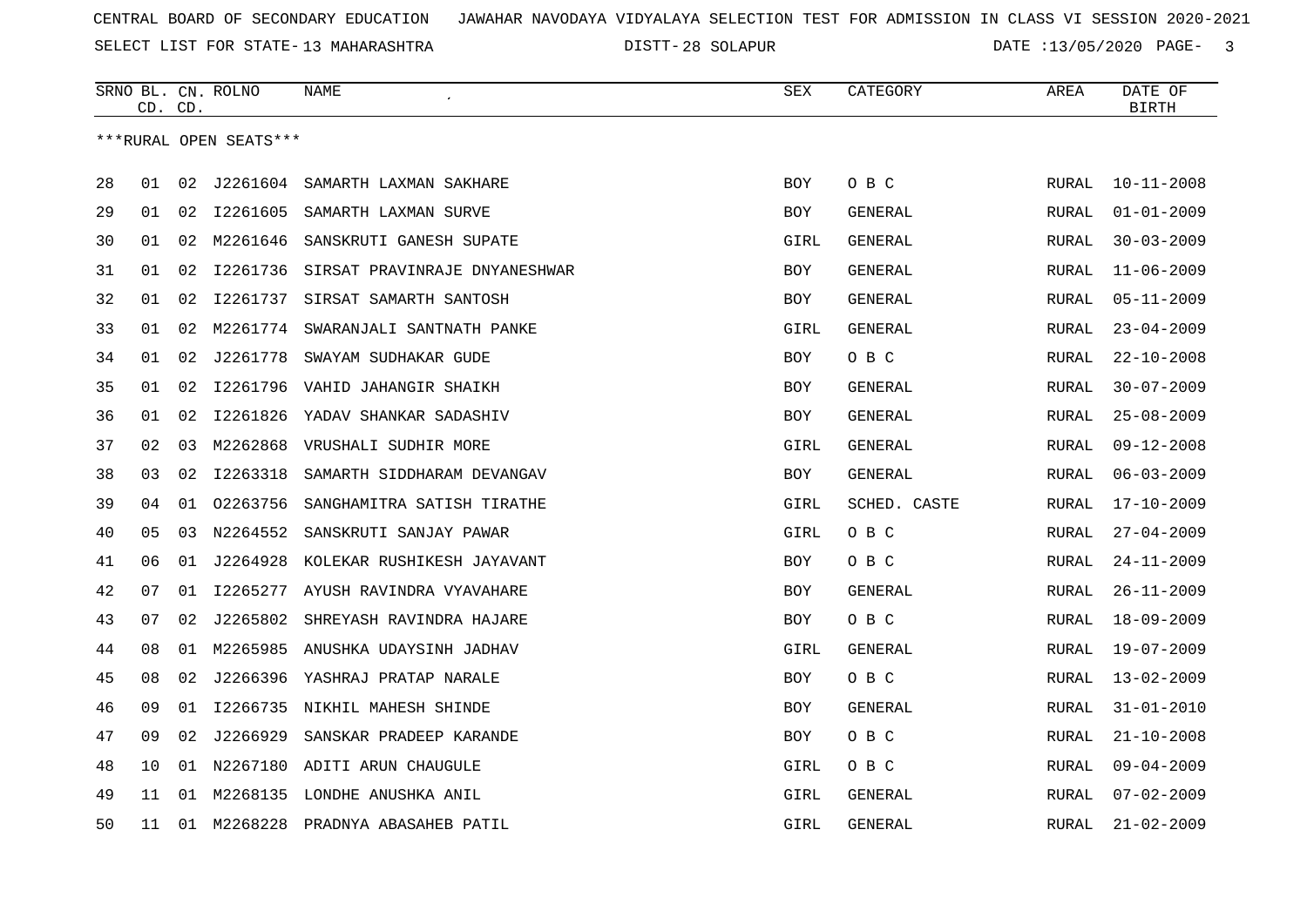|  |  |  |  | CENTRAL BOARD OF SECONDARY EDUCATION – JAWAHAR NAVODAYA VIDYALAYA SELECTION TEST FOR ADMISSION IN CLASS VI SESSION 2020-2021 |  |  |  |  |  |  |  |  |  |  |  |  |  |  |
|--|--|--|--|------------------------------------------------------------------------------------------------------------------------------|--|--|--|--|--|--|--|--|--|--|--|--|--|--|
|--|--|--|--|------------------------------------------------------------------------------------------------------------------------------|--|--|--|--|--|--|--|--|--|--|--|--|--|--|

DISTT-28 SOLAPUR DATE :13/05/2020 PAGE- 4

|     | CD. CD. |    | SRNO BL. CN. ROLNO    | NAME<br>$\lambda$                       | ${\tt SEX}$ | CATEGORY     | AREA         | DATE OF<br><b>BIRTH</b> |
|-----|---------|----|-----------------------|-----------------------------------------|-------------|--------------|--------------|-------------------------|
|     |         |    | NO. OF CANDIDATE : 30 |                                         |             |              |              |                         |
|     |         |    |                       |                                         |             |              |              |                         |
|     |         |    |                       |                                         |             |              |              |                         |
|     |         |    |                       | ***RURAL SCHEDULED CASTE QUOTA SEATS*** |             |              |              |                         |
| 51  | 02      | 02 | 02262288              | NANDINI VINOD LANDAGE                   | GIRL        | SCHED. CASTE | <b>RURAL</b> | $24 - 12 - 2008$        |
| 52  | 07      |    | 02 02265678           | SAKSHI SUNIL KAMBLE                     | GIRL        | SCHED. CASTE | RURAL        | $29 - 11 - 2008$        |
| 53  | 07      | 02 | K2265858              | SUDARSHAN SANTOSH PRAKSHALE             | BOY         | SCHED. CASTE | RURAL        | $13 - 07 - 2009$        |
| 54  | 09      |    | 02 K2266861           | ROHIT ATMARAM GAIKAWAD                  | BOY         | SCHED. CASTE | <b>RURAL</b> | $11 - 12 - 2008$        |
| 55  | 10      |    | 01 02267508           | PRANJALI ASHOK JAWALE                   | GIRL        | SCHED. CASTE | <b>RURAL</b> | $24 - 01 - 2009$        |
| 56  | 10      | 01 | 02267530              | PRATYANJA SATISH CHINDE                 | GIRL        | SCHED. CASTE | <b>RURAL</b> | $13 - 08 - 2009$        |
| 57  | 10      |    | 02 K2267706           | SHRAVAN NARAYAN WAGHMARE                | BOY         | SCHED. CASTE | <b>RURAL</b> | $18 - 03 - 2010$        |
| 58  | 10      | 02 | K2267802              | TUSHAR VISHAL SHELAR                    | BOY         | SCHED. CASTE | <b>RURAL</b> | $10 - 06 - 2009$        |
| 59  | 11      |    |                       | 01 K2267915 ANIKET SANJAY KAMBALE       | <b>BOY</b>  | SCHED. CASTE | <b>RURAL</b> | $29 - 03 - 2009$        |
| NO. |         |    | OF CANDIDATE : 9      |                                         |             |              |              |                         |
|     |         |    |                       |                                         |             |              |              |                         |
|     |         |    |                       |                                         |             |              |              |                         |
|     |         |    |                       | *** RURAL BACKWARD CLASS QUOTA SEATS*** |             |              |              |                         |
| 60  | 02      | 03 | J2262549              | SANGRAM LAXMAN BANSODE                  | <b>BOY</b>  | O B C        | RURAL        | $08 - 06 - 2009$        |
| 61  | 07      | 01 |                       | J2265246 ARYAN ANAND GHODAKE            | BOY         | O B C        | <b>RURAL</b> | $27 - 02 - 2009$        |
| 62  | 07      |    |                       | 01 J2265370 GAURAV SACHIN BARDOLE       | BOY         | O B C        | RURAL        | $29 - 08 - 2009$        |
| 63  | 08      | 01 | J2266129              | MHAMANE DHAIRYSHIL NITIN                | BOY         | O B C        | RURAL        | $04 - 11 - 2008$        |
| 64  | 08      | 01 |                       | J2266166 PATIL VIKRANT MANOJ            | <b>BOY</b>  | O B C        | <b>RURAL</b> | $17 - 06 - 2008$        |
| 65  | 08      |    |                       | 02 J2266276 SHIVKUMAR DILIP HAKE        | <b>BOY</b>  | O B C        | <b>RURAL</b> | $30 - 12 - 2008$        |

66 09 01 J2266508 AVISHKAR VIJAY SHENDE BOY O B C RURAL 02-12-2008 67 09 02 J2266807 PRATIK PRASAD SHETE BOY O B C RURAL 01-06-2009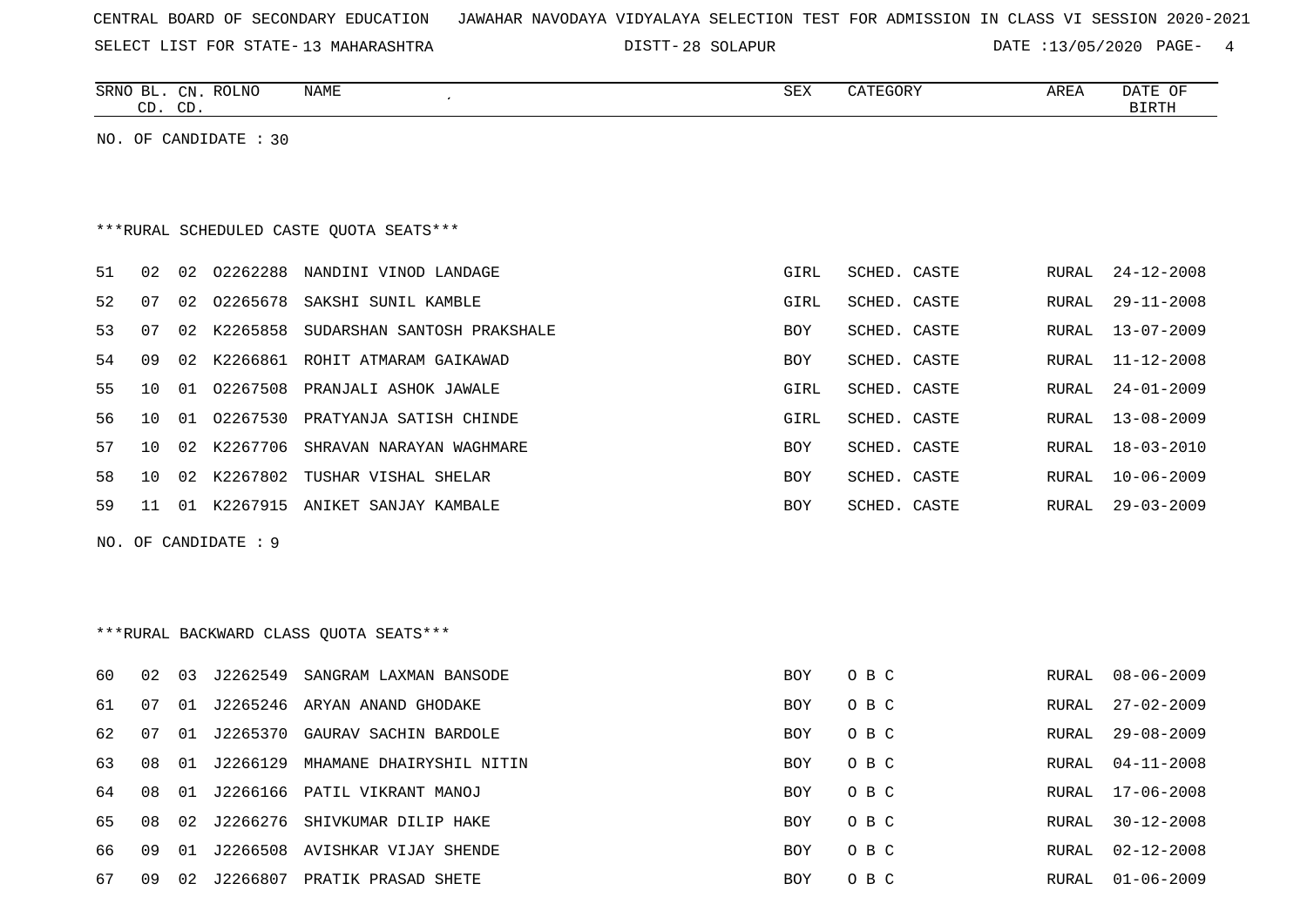SELECT LIST FOR STATE- DISTT- 13 MAHARASHTRA

28 SOLAPUR DATE :13/05/2020 PAGE- 5

|    |    | CD. CD. | SRNO BL. CN. ROLNO      | NAME<br>$\cdot$                        | SEX  | CATEGORY | AREA  | DATE OF<br><b>BIRTH</b> |
|----|----|---------|-------------------------|----------------------------------------|------|----------|-------|-------------------------|
|    |    |         |                         | ***RURAL BACKWARD CLASS QUOTA SEATS*** |      |          |       |                         |
| 68 | 09 | 02      | J2266947                | SARVESH VASANT SOLANKAR                | BOY  | O B C    | RURAL | $28 - 04 - 2009$        |
| 69 | 09 |         | 02 N2267058             | SUHANI NAVNATH KULAL                   | GIRL | O B C    | RURAL | 27-01-2009              |
| 70 | 10 | 01      |                         | J2267201 AMEY HARISHCHANDRA JADHAV     | BOY  | O B C    | RURAL | 12-07-2009              |
| 71 | 10 | 01      |                         | J2267342 HARSHAD KISHOR MERUKAR        | BOY  | O B C    | RURAL | 26-11-2009              |
| 72 | 10 | 01      |                         | N2267428 MAYURI BIBHISHAN MASKAR       | GIRL | O B C    | RURAL | $28 - 03 - 2009$        |
| 73 | 10 | 02      |                         | J2267785 TANMAY SACHIN SHELKE          | BOY  | O B C    | RURAL | $21 - 10 - 2008$        |
| 74 | 11 | 01      |                         | J2267900 AKSHAY ASHOK MALI             | BOY  | O B C    | RURAL | $31 - 10 - 2008$        |
| 75 | 11 | 02      | J2268396                | SANKET POPAT IRKAR                     | BOY  | O B C    | RURAL | $06 - 03 - 2009$        |
|    |    |         | NO. OF CANDIDATE : $16$ |                                        |      |          |       |                         |
|    |    |         |                         |                                        |      |          |       |                         |
|    |    |         |                         |                                        |      |          |       |                         |

## \*\*\*RURAL SCHEDULED TRIBE QUOTA SEATS\*\*\*

|  |  | 76 04 01 L2263584 DINESH BHIMANNA KOLI     | BOY        | SCHED. TRIBE | RURAL 25-11-2008 |
|--|--|--------------------------------------------|------------|--------------|------------------|
|  |  | 77 07 01 L2265275 AYUSH ASHVIN VASAVE      | <b>BOY</b> | SCHED. TRIBE | RURAL 23-03-2009 |
|  |  | 78 09 01 P2266503 AVANI SANTOSH PAWAR      | GIRL       | SCHED. TRIBE | RURAL 11-01-2009 |
|  |  | 79 10 02 L2267844 VIVEK MANOHAR KOKATE     | <b>BOY</b> | SCHED. TRIBE | RURAL 20-10-2009 |
|  |  | 80 10 02 L2267846 VIVEK VISHWANATH DHUMALE | BOY        | SCHED. TRIBE | RURAL 09-07-2009 |

NO. OF CANDIDATE : 5

TOTAL SELECTED CANDIDATE : 80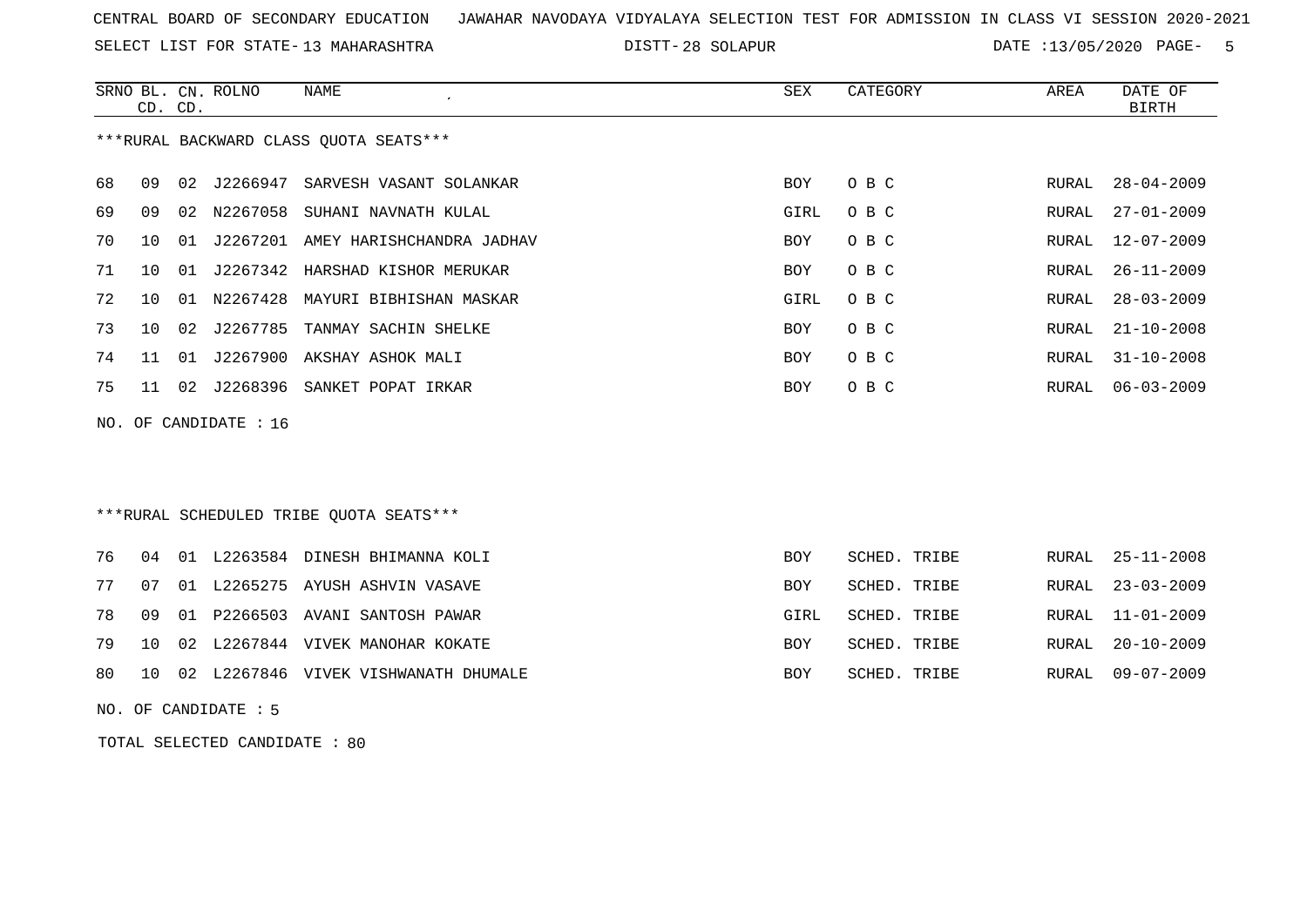29 PUNE DATE :13/05/2020 PAGE- 1

|     |    | CD. CD. | SRNO BL. CN. ROLNO     | NAME                                    | SEX        | CATEGORY       | AREA  | DATE OF<br><b>BIRTH</b> |
|-----|----|---------|------------------------|-----------------------------------------|------------|----------------|-------|-------------------------|
|     |    |         | ***OPEN UR SEATS***    |                                         |            |                |       |                         |
| 1   | 05 |         |                        | 03 J2273094 SAYALI SANTOSH VIRKAR       | <b>BOY</b> | O B C          | RURAL | $06 - 09 - 2008$        |
| 2   | 06 |         |                        | 02 I2274308 SHINDE VAISHNAV RANJIT      | BOY        | GENERAL        | RURAL | $18 - 03 - 2009$        |
| 3   | 06 |         |                        | 02 J2274563 VISHWAJEET DADASAHEB GULAVE | BOY        | O B C          | RURAL | $01 - 05 - 2008$        |
| 4   | 08 | 02      | M2276120               | SHRAWANI KALURAM DAWARE                 | GIRL       | <b>GENERAL</b> | RURAL | $12 - 06 - 2009$        |
| 5   | 14 | 01      |                        | J2280604 ARYAN BABAN PUNDE              | BOY        | O B C          | RURAL | $16 - 06 - 2009$        |
| 6   | 14 | 01      |                        | I2280623 ARYAN VISHAL PALANDE           | <b>BOY</b> | <b>GENERAL</b> | RURAL | $10 - 01 - 2009$        |
| 7   | 14 |         |                        | 01 M2280798 DNYANESHWARI GANESH BANGAR  | GIRL       | GENERAL        | RURAL | $19 - 07 - 2009$        |
| 8   | 14 |         |                        | 02 N2281349 RADHIKA SANJAYKUMAR BAGADE  | GIRL       | O B C          | RURAL | $12 - 10 - 2009$        |
| NO. |    |         | OF CANDIDATE : 8       |                                         |            |                |       |                         |
|     |    |         |                        |                                         |            |                |       |                         |
|     |    |         |                        |                                         |            |                |       |                         |
|     |    |         |                        | ***OPEN SCHEDULED CASTE QUOTA SEATS***  |            |                |       |                         |
| 9   | 14 |         |                        | 01 K2280619 ARYAN SATYAPAL KHIRADE      | BOY        | SCHED. CASTE   | RURAL | $01 - 02 - 2009$        |
| 10  | 14 | 02      | K2281195               | OMKAR SAVITRAJI ADAGALE                 | BOY        | SCHED. CASTE   | RURAL | $03 - 09 - 2009$        |
| 11  |    |         |                        | 14 02 02281276 PRANALI GANGADHAR KARLE  | GIRL       | SCHED. CASTE   | RURAL | $26 - 04 - 2009$        |
|     |    |         | NO. OF CANDIDATE : $3$ |                                         |            |                |       |                         |
|     |    |         |                        |                                         |            |                |       |                         |
|     |    |         |                        |                                         |            |                |       |                         |

\*\*\*OPEN DISABLED QUOTA SEATS\*\*\*

|  |  | 12 06 02 M2274383 SHRUTI RAVINDRA JAGTAP  | GIRL | GENERAL      | RURAL 02-11-2009 |
|--|--|-------------------------------------------|------|--------------|------------------|
|  |  | 13 08 02 M2276346 WANKHEDE MOHINI VINOD   | GIRL | GENERAL      | RURAL 31-05-2009 |
|  |  | 14 09 01 P2277060 YOGITA PANDURANG DHONGE | GIRL | SCHED. TRIBE | RURAL 16-09-2008 |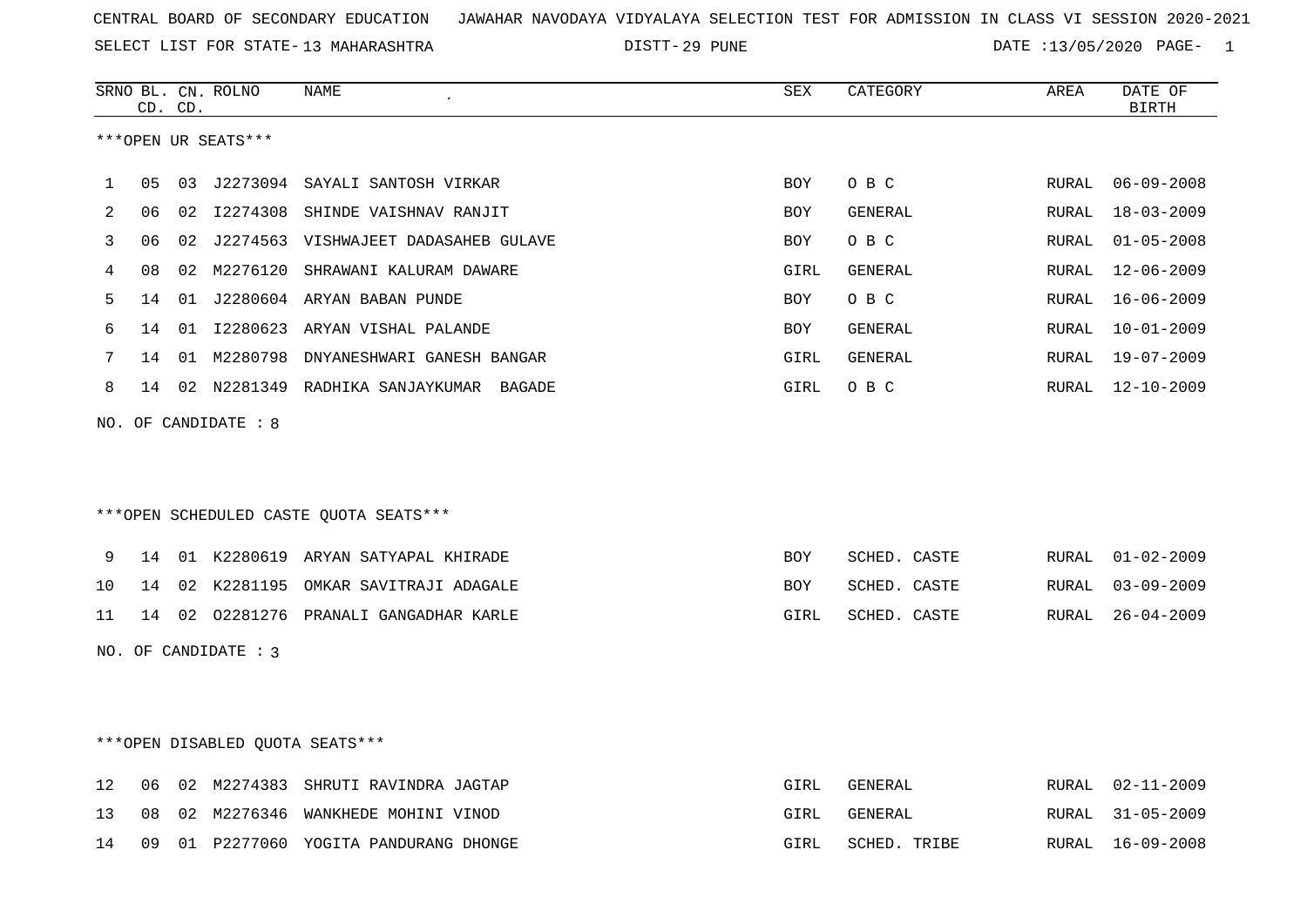|  | CENTRAL BOARD OF SECONDARY EDUCATION – JAWAHAR NAVODAYA VIDYALAYA SELECTION TEST FOR ADMISSION IN CLASS VI SESSION 2020-2021 |
|--|------------------------------------------------------------------------------------------------------------------------------|
|--|------------------------------------------------------------------------------------------------------------------------------|

DISTT-29 PUNE 2000 PAGE- 2000 PAGE- 2000 PAGE- 2000 PAGE- 2000 PAGE-

|    |    | CD. CD. | SRNO BL. CN. ROLNO     | NAME                                     | ${\tt SEX}$ | CATEGORY       | AREA  | DATE OF<br><b>BIRTH</b> |
|----|----|---------|------------------------|------------------------------------------|-------------|----------------|-------|-------------------------|
|    |    |         | NO. OF CANDIDATE : 3   |                                          |             |                |       |                         |
|    |    |         |                        |                                          |             |                |       |                         |
|    |    |         |                        |                                          |             |                |       |                         |
|    |    |         |                        | *** OPEN BACKWARD CLASS QUOTA SEATS***   |             |                |       |                         |
| 15 | 01 |         |                        | 01 N2268749 ARYA SANDIP KUNJIR           | GIRL        | O B C          | RURAL | $04 - 11 - 2008$        |
| 16 | 06 |         |                        | 02 J2274539 VEDANT NAVNATH BORATE        | BOY         | O B C          | RURAL | $07 - 12 - 2008$        |
| 17 | 14 |         |                        | 01 N2280556 ANISHA TANAJI BALAWADE       | GIRL        | O B C          | RURAL | $28 - 05 - 2009$        |
| 18 | 14 | 01      |                        | J2280968 KAIVALYA JALINDAR AKHADE        | <b>BOY</b>  | O B C          | RURAL | $23 - 10 - 2008$        |
| 19 |    |         |                        | 14 01 J2280971 KALAMKAR SARTHAK DIGAMBAR | BOY         | O B C          | RURAL | 07-04-2009              |
|    |    |         | NO. OF CANDIDATE : 5   |                                          |             |                |       |                         |
|    |    |         |                        |                                          |             |                |       |                         |
|    |    |         |                        |                                          |             |                |       |                         |
|    |    |         |                        | ***OPEN SCHEDULED TRIBE QUOTA SEATS***   |             |                |       |                         |
| 20 |    |         |                        | 01 01 P2268750 ARYA SHANKAR GAWARI       | GIRL        | SCHED. TRIBE   |       | RURAL 17-05-2009        |
|    |    |         |                        |                                          |             |                |       |                         |
|    |    |         | NO. OF CANDIDATE : $1$ |                                          |             |                |       |                         |
|    |    |         |                        |                                          |             |                |       |                         |
|    |    |         |                        |                                          |             |                |       |                         |
|    |    |         | ***RURAL OPEN SEATS*** |                                          |             |                |       |                         |
| 21 | 01 |         |                        | 02 M2269187 SANSKRUTI MARUTI JARE        | GIRL        | GENERAL        | RURAL | 11-02-2009              |
| 22 | 02 |         |                        | 01 J2269616 AYUSH SATISH AGALAVE         | <b>BOY</b>  | O B C          | RURAL | 14-10-2008              |
| 23 | 03 | 01      |                        | 12270685 AMIN ZHAKIRHUSEN JAMADAR        | <b>BOY</b>  | <b>GENERAL</b> | RURAL | 19-02-2009              |
| 24 | 04 | 02      | N2272005               | TANISHKA BABASO SANGALE                  | GIRL        | O B C          | RURAL | $09 - 01 - 2010$        |
| 25 | 05 | 03      | M2273062               | SANSKRUTI JALINDAR LANDAGE               | GIRL        | GENERAL        | RURAL | $21 - 12 - 2008$        |
| 26 | 05 | 03      |                        | J2273317 TANMAY RUPESH JAKATE            | <b>BOY</b>  | O B C          | RURAL | $07 - 07 - 2009$        |

27 05 03 I2273448 YUGANDHAR DHANANJAY LONDHE SAN BOY GENERAL SAN RURAL 01-01-2009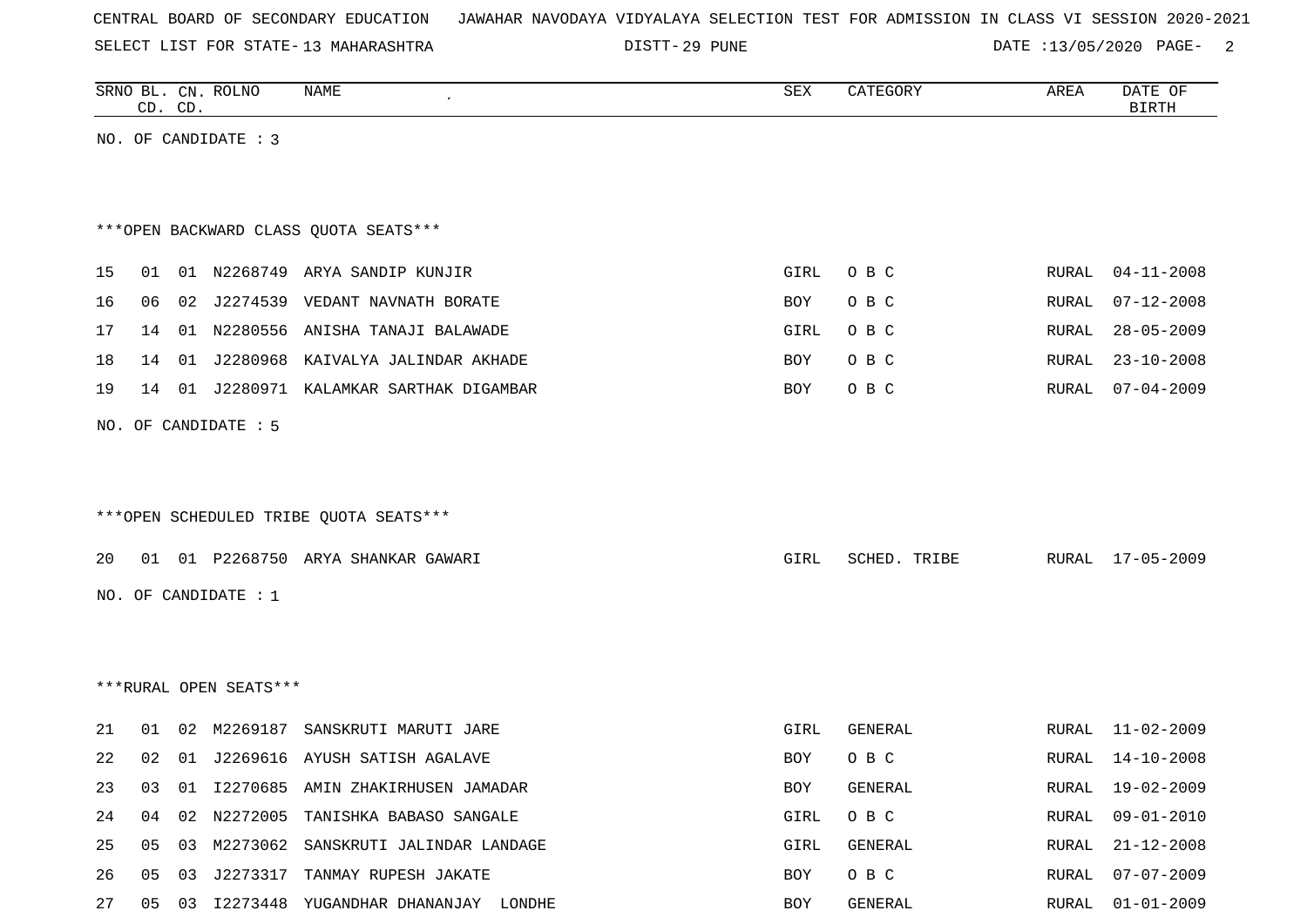SELECT LIST FOR STATE- DISTT- 13 MAHARASHTRA

29 PUNE DATE :13/05/2020 PAGE- 3

|    | CD. CD. |    | SRNO BL. CN. ROLNO     | <b>NAME</b>                       | SEX        | CATEGORY     | AREA          | DATE OF<br><b>BIRTH</b> |
|----|---------|----|------------------------|-----------------------------------|------------|--------------|---------------|-------------------------|
|    |         |    | ***RURAL OPEN SEATS*** |                                   |            |              |               |                         |
| 28 | 06      |    | 01 N2273517            | AMRUTA VIJAYKUMAR SHINDE          | GIRL       | O B C        | RURAL         | $08 - 03 - 2009$        |
| 29 | 07      |    |                        | 02 I2275030 PIYUSH AVINASH MULE   | BOY        | GENERAL      | RURAL         | $16 - 02 - 2009$        |
| 30 | 07      | 02 | I2275110               | SAMARTH MARUTI DURAPHE            | BOY        | GENERAL      | RURAL         | $07 - 03 - 2009$        |
| 31 | 08      | 02 | I2276313               | VEDANT SANTOSH DHAMALE            | BOY        | GENERAL      | RURAL         | $17 - 04 - 2009$        |
| 32 | 09      | 01 |                        | N2277062 YUKTA AMOL PATIL         | GIRL       | O B C        | RURAL         | $14 - 04 - 2009$        |
| 33 | 10      | 01 | M2277566               | SHRAVANI DASHRATH SASAR           | GIRL       | GENERAL      | RURAL         | $31 - 03 - 2009$        |
| 34 | 12      | 01 | 02278809               | ASMITA KUMAR WAGHMARE             | GIRL       | SCHED. CASTE | RURAL         | $03 - 06 - 2008$        |
| 35 | 12      | 01 | J2278835               | AYAN SHAUKAT SHAIKH               | BOY        | O B C        | RURAL         | $25 - 10 - 2008$        |
| 36 | 12      | 01 | N2278929               | DNYANESHWARI MADHUKAR SHIRSAT     | GIRL       | O B C        | RURAL         | $05 - 10 - 2009$        |
| 37 | 12      | 01 | J2278948               | GANESH RENUKADAS RAUT             | <b>BOY</b> | O B C        | RURAL         | $26 - 02 - 2009$        |
| 38 | 12      | 02 |                        | J2278992 HARSHAL VIJAY RONGHE     | BOY        | O B C        | RURAL         | $24 - 06 - 2009$        |
| 39 | 12      | 02 | K2279130               | MAULI ANNA NISARGANDH             | BOY        | SCHED. CASTE | RURAL         | $11 - 12 - 2008$        |
| 40 | 12      | 02 | N2279170               | NAMRATA JALINDER RAYBHAR          | GIRL       | O B C        | RURAL         | $19 - 12 - 2009$        |
| 41 | 12      | 02 | I2279302               | PRATIK A SARADE                   | BOY        | GENERAL      | <b>RURAL</b>  | $16 - 01 - 2009$        |
| 42 | 12      | 02 |                        | 02279334 PRERANA ANKUSH BANSODE   | GIRL       | SCHED. CASTE | RURAL         | $10 - 04 - 2009$        |
| 43 | 12      | 03 | J2279499               | SAMARTH TANAJI DANGE              | BOY        | O B C        | RURAL         | $14 - 02 - 2009$        |
| 44 | 12      | 03 | 02279579               | SAYLI VIJAY GAIKWAD               | GIRL       | SCHED. CASTE | RURAL         | $23 - 01 - 2009$        |
| 45 | 12      | 03 | M2279582               | SHAMBHAVI                         | GIRL       | GENERAL      | RURAL         | $30 - 11 - 2008$        |
| 46 | 12      | 03 | J2279614               | SHLOK VIVEK KAPSE                 | BOY        | O B C        | RURAL         | $10 - 05 - 2009$        |
| 47 | 12      | 03 | J2279628               | SHRAVAN PRAVIN RAUT               | BOY        | O B C        | RURAL         | $03 - 07 - 2009$        |
| 48 | 12      | 03 |                        | K2279854 VISHWAJEET ISHWAR GHATE  | BOY        | SCHED. CASTE | <b>RURAL</b>  | $29 - 11 - 2009$        |
| 49 | 13      | 02 |                        | J2280476 YASHRAJ GOPINATH KHOMANE | BOY        | O B C        | RURAL         | $18 - 05 - 2009$        |
| 50 | 14      | 02 | M2281486               | SAMRUDDHI DILIP DHAMDHERE         | GIRL       | GENERAL      | ${\tt RURAL}$ | $11 - 11 - 2008$        |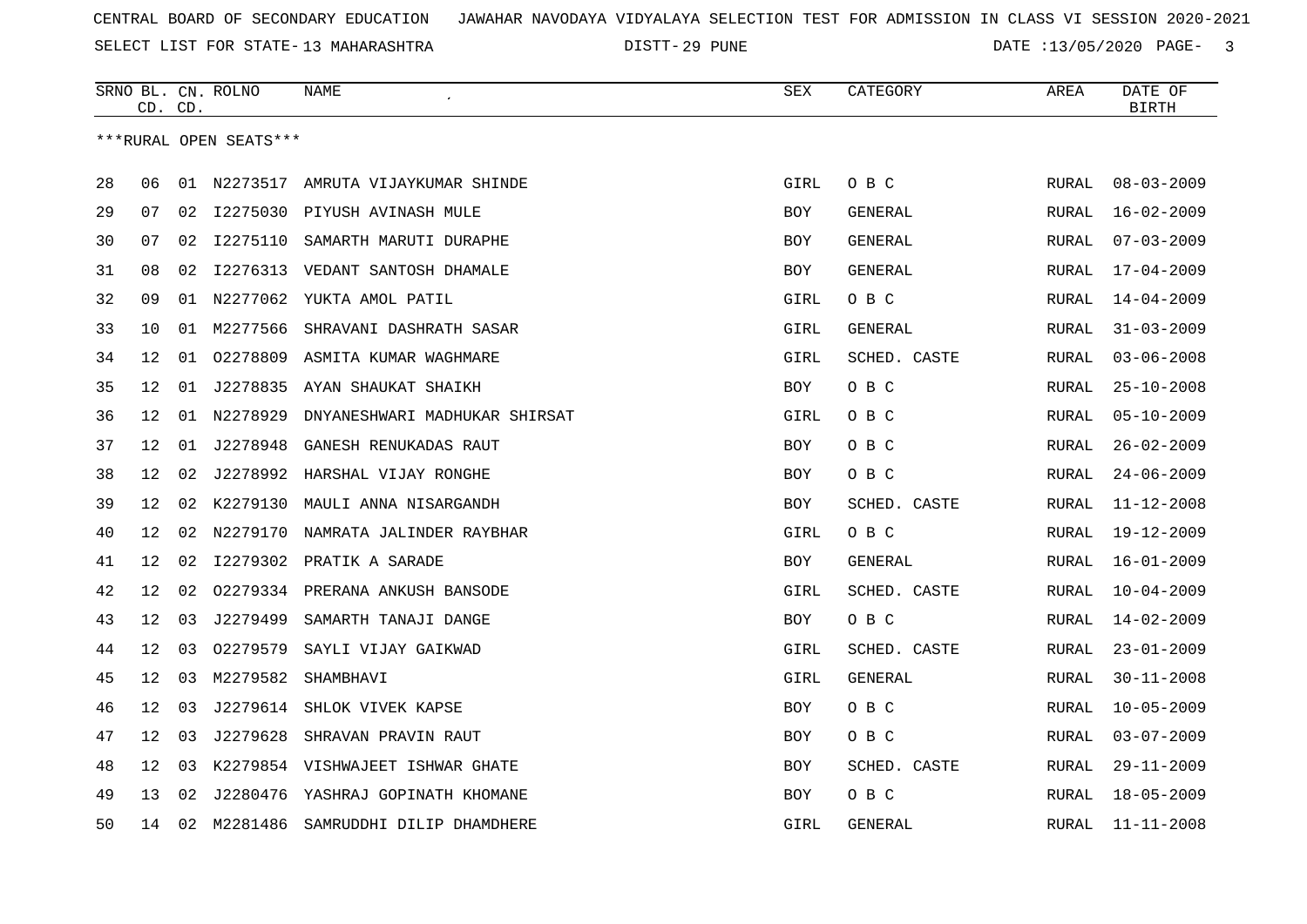| CENTRAL BOARD OF SECONDARY EDUCATION – JAWAHAR NAVODAYA VIDYALAYA SELECTION TEST FOR ADMISSION IN CLASS VI SESSION 2020-2021 |  |
|------------------------------------------------------------------------------------------------------------------------------|--|
|------------------------------------------------------------------------------------------------------------------------------|--|

29 PUNE DATE :13/05/2020 PAGE- 4

| <b>ROLNO</b><br><b>SRNC</b><br>$\cap$ NI<br>۰ ۱۹ ب | <b>NAME</b> | C <sub>0</sub><br>∆∟ت | AREA | OF<br><b>DATE</b> |
|----------------------------------------------------|-------------|-----------------------|------|-------------------|
| $\sim$<br>~-<br>.                                  |             |                       |      | ייחים דם          |
|                                                    |             |                       |      |                   |

NO. OF CANDIDATE : 30

# \*\*\*RURAL SCHEDULED CASTE QUOTA SEATS\*\*\*

| 51.  | 01 | 01  | 02268910 | ISHIKA SUNIL THOSAR                   | GIRL       | SCHED. CASTE | RURAL | 03-03-2009       |
|------|----|-----|----------|---------------------------------------|------------|--------------|-------|------------------|
| 52.  | 02 | 01  | K2269474 | ABHINAV HARISH GAIKWAD                | <b>BOY</b> | SCHED, CASTE | RURAL | 12-08-2008       |
| 53.  | 04 | 02  | K2271730 | SALVE ARUSH PRAKASH                   | <b>BOY</b> | SCHED. CASTE | RURAL | 02-03-2009       |
| 54   | 14 | 02  | 02281264 | PRADNYA RAJENDRA ZENDE                | GIRL       | SCHED. CASTE | RURAL | $13 - 09 - 2009$ |
| 55 - | 14 | 02  | 02281415 | RUTUJA PRAVIN JONDHALE                | GIRL       | SCHED. CASTE | RURAL | 01-07-2009       |
| 56.  | 14 | 03  | K2281612 | SHINDE PRATHAMESH GAJANAN             | <b>BOY</b> | SCHED. CASTE | RURAL | $14 - 03 - 2009$ |
| 57   | 14 | 03  | 02281668 | SHRAVANI RAJESH LOKHANDE              | GIRL       | SCHED, CASTE | RURAL | $22 - 11 - 2008$ |
| 58.  | 14 | 0.3 | K2281691 | SHREYASH JITENDRA PALASPAGAR          | <b>BOY</b> | SCHED, CASTE | RURAL | $21 - 02 - 2009$ |
| 59 - | 14 |     |          | 03 02281782 SRUSHTI CHANDRAKANT KADAM | GIRL       | SCHED. CASTE | RURAL | 18-10-2009       |

NO. OF CANDIDATE : 9

# \*\*\*RURAL BACKWARD CLASS QUOTA SEATS\*\*\*

| 60 | . O 1 | - 01 | N2268797 | BHARGAVI YOGESH SHINDE           | GIRL       | O B C | RURAL | $01 - 03 - 2009$ |
|----|-------|------|----------|----------------------------------|------------|-------|-------|------------------|
| 61 | -01   | -01  | N2268800 | BHAVANA SANTOSH ACHARYA          | GIRL       | O B C | RURAL | 14-04-2009       |
| 62 | O 1   | 02   | J2269341 | TANISHK AADINATH HONRAO          | BOY.       | O B C | RURAL | $01 - 11 - 2008$ |
| 63 | 04    | - 01 |          | J2271035 ADITYA LAKSHMAN SHENDGE | <b>BOY</b> | O B C | RURAL | $27 - 09 - 2009$ |
| 64 |       | -01  | J2273589 | AYUSH RAJU BHONG                 | <b>BOY</b> | O B C | RURAL | 06-11-2008       |
| 65 |       | 01   | 12273652 | CHINMAY SHAILESH KALEL           | <b>BOY</b> | O B C | RURAL | 06-03-2009       |
| 66 | 08    | 02   | 12275858 | PRATHAMESH SANJAY BHALEKAR       | <b>BOY</b> | O B C | RURAL | $20 - 07 - 2009$ |
| 67 | 08    | 02   | N2276131 | SHREYA VIJAY NAIK                | GIRL       | O B C | RURAL | $12 - 07 - 2009$ |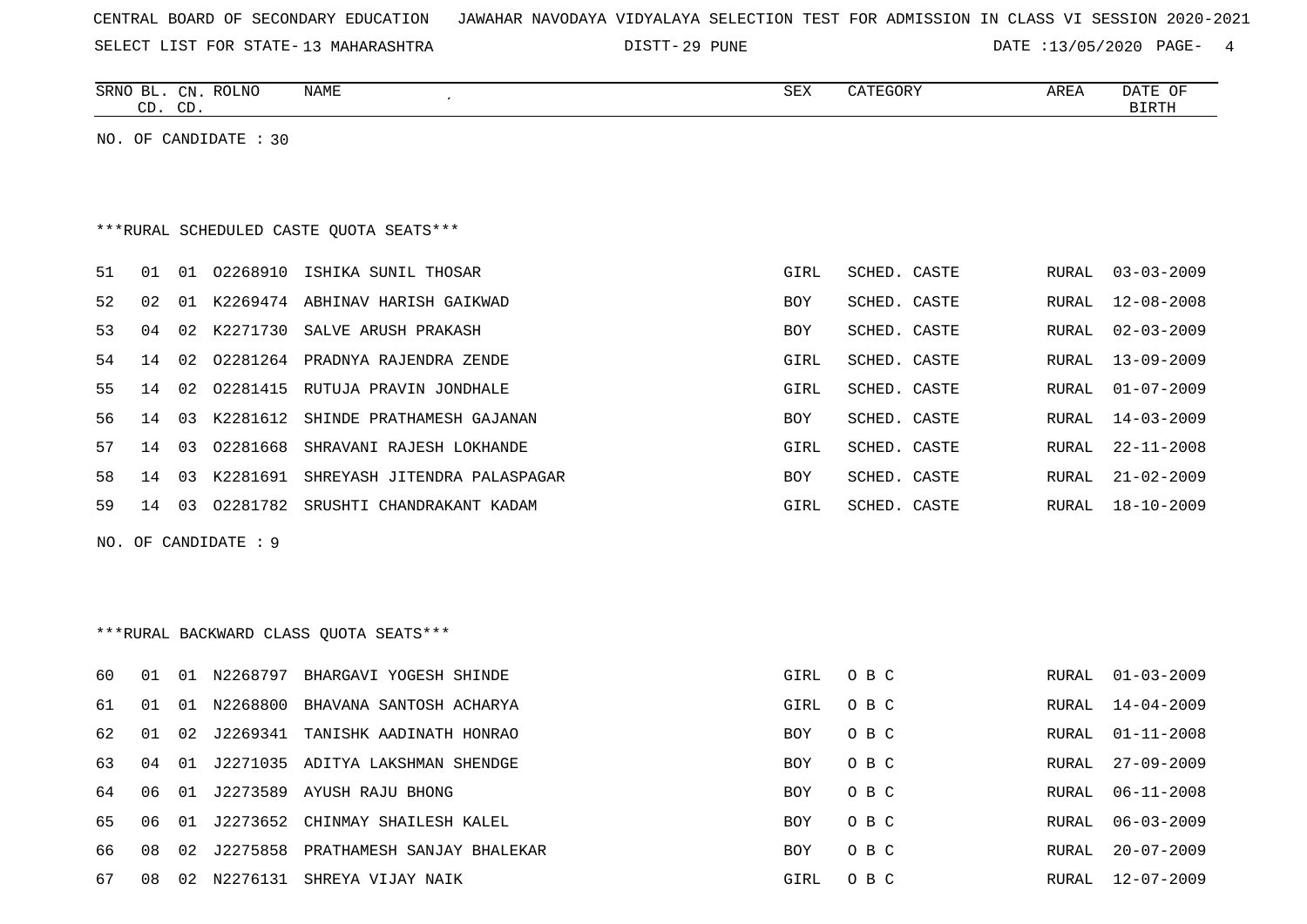SELECT LIST FOR STATE- DISTT- 13 MAHARASHTRA

29 PUNE DATE :13/05/2020 PAGE- 5

|     | CD. CD. |    | SRNO BL. CN. ROLNO | NAME                                   | SEX  | CATEGORY | AREA  | DATE OF<br><b>BIRTH</b> |
|-----|---------|----|--------------------|----------------------------------------|------|----------|-------|-------------------------|
|     |         |    |                    | ***RURAL BACKWARD CLASS OUOTA SEATS*** |      |          |       |                         |
| 68  | 14      | 01 |                    | N2280576 ANUSHKA GAVHANE               | GIRL | O B C    | RURAL | $07 - 07 - 2009$        |
| 69  | 14      | 01 | J2280639           | ATHARVA KIRAN KHAIRE                   | BOY  | O B C    | RURAL | 21-10-2009              |
| 70  | 14      | 01 | N2280795           | DNYANESHVARI MOHAN VIDHATE             | GIRL | O B C    | RURAL | $30 - 09 - 2009$        |
| 71  | 14      | 01 | J2280883           | HARSHAD RAJARAM MANWAR                 | BOY. | O B C    | RURAL | $08 - 04 - 2009$        |
| 72. | 14      | 01 | J2280916           | JADHAV ABHAY SOMNATH                   | BOY  | O B C    | RURAL | 14-12-2009              |
| 73  | 14      | 02 | J2281496           | SANCHIT NITIN<br>PINGALE               | BOY  | O B C    | RURAL | $27 - 10 - 2009$        |
| 74  | 14      | 02 | J2281517           | SANJAYKUMAR CHANNANGOUDA TALIKOTI      | BOY  | O B C    | RURAL | $21 - 12 - 2008$        |
| 75  | 14      | 03 | J2281763           | SOHAM SANTOSH KUMBHAR                  | BOY  | O B C    | RURAL | $10 - 07 - 2009$        |
|     |         |    |                    |                                        |      |          |       |                         |

NO. OF CANDIDATE : 16

## \*\*\*RURAL SCHEDULED TRIBE QUOTA SEATS\*\*\*

|  |  | 76 01 01 L2268774 AVISHKARCHETAN BENDHARI   | BOY        | SCHED. TRIBE | RURAL 22-12-2009 |
|--|--|---------------------------------------------|------------|--------------|------------------|
|  |  | 77 01 02 L2269420 VISHAL DHAWALA NADEKAR    | BOY        | SCHED. TRIBE | RURAL 02-01-2009 |
|  |  | 78 08 02 L2275918 RITESH SURESH DANKINWAD   | BOY        | SCHED. TRIBE | RURAL 28-09-2008 |
|  |  | 79 09 01 P2276799 SAMIKSHA SHANTARAM MADAGE | GIRL       | SCHED. TRIBE | RURAL 04-06-2009 |
|  |  | 80 14 03 L2281993 YASHODIP BHARAT MODAK     | <b>BOY</b> | SCHED. TRIBE | RURAL 03-01-2009 |

NO. OF CANDIDATE : 5

TOTAL SELECTED CANDIDATE : 80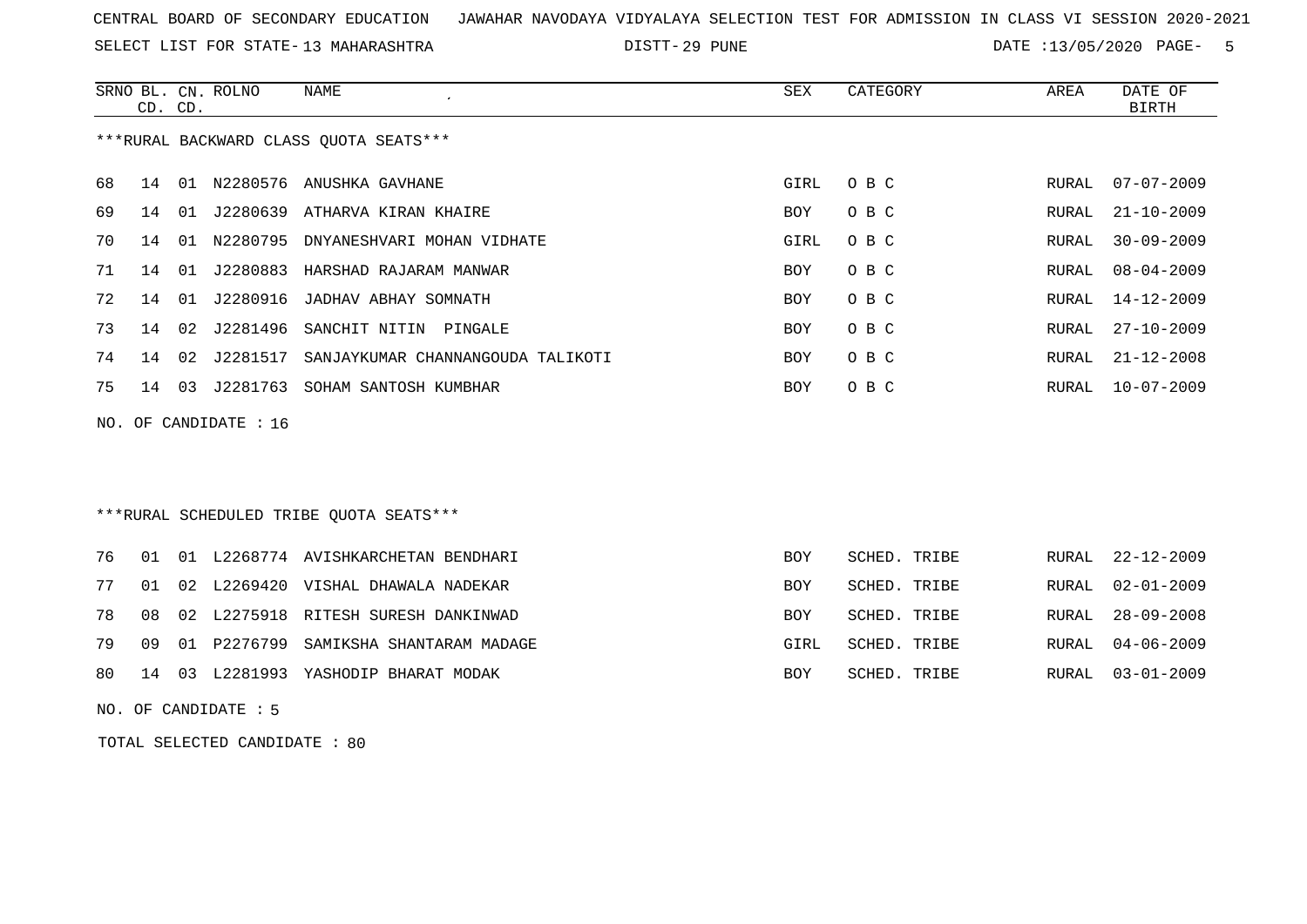SELECT LIST FOR STATE- DISTT- 13 MAHARASHTRA

30 WASHIM DATE :13/05/2020 PAGE- 1

|    |    | CD. CD. | SRNO BL. CN. ROLNO              | NAME                                   | <b>SEX</b> | CATEGORY     | AREA         | DATE OF<br><b>BIRTH</b> |
|----|----|---------|---------------------------------|----------------------------------------|------------|--------------|--------------|-------------------------|
|    |    |         | ***OPEN UR SEATS***             |                                        |            |              |              |                         |
| 1  | 01 |         |                                 | 01 B2282336 ADITYA VIJAY MAGAR         | <b>BOY</b> | O B C        | URBAN        | $23 - 08 - 2009$        |
| 2  | 02 |         |                                 | 02 K2284185 PRANAV DEVANAND MANWAR     | BOY        | SCHED. CASTE | RURAL        | $15 - 05 - 2009$        |
| 3  | 05 |         |                                 | 04 J2288034 PRATIK MADHAV TOPALE       | BOY        | O B C        | <b>RURAL</b> | $26 - 10 - 2009$        |
| 4  | 05 | 05      |                                 | J2288464 SAURAV UTTAM SONUNE           | BOY        | O B C        | RURAL        | $19 - 06 - 2009$        |
| 5  | 06 |         |                                 | 01 N2289177 ARATI BHAGWAT BAJAD        | GIRL       | O B C        | RURAL        | $23 - 03 - 2009$        |
| 6  | 06 | 03      |                                 | K2289902 PRATHAMESH VISHNU KANADE      | BOY        | SCHED. CASTE | RURAL        | $13 - 02 - 2009$        |
| 7  | 06 |         |                                 | 05 N2290504 SWASTI JAGDISH BHALERAO    | GIRL       | O B C        | RURAL        | $08 - 04 - 2010$        |
|    |    |         | NO. OF CANDIDATE : 7            |                                        |            |              |              |                         |
|    |    |         |                                 |                                        |            |              |              |                         |
|    |    |         |                                 |                                        |            |              |              |                         |
|    |    |         |                                 | ***OPEN SCHEDULED CASTE QUOTA SEATS*** |            |              |              |                         |
| 8  | 02 |         | 03 C2284383                     | SAMRAT MAHENDRA KOKARE                 | <b>BOY</b> | SCHED. CASTE | URBAN        | $03 - 05 - 2009$        |
| 9  | 05 |         |                                 | 06 K2288748 SUSHIL MAHADEO INGOLE      | BOY        | SCHED. CASTE | RURAL        | $16 - 10 - 2009$        |
| 10 | 06 |         |                                 | 01 K2289100 AJINKYA RAJU JUMDE         | BOY        | SCHED. CASTE | RURAL        | $19 - 06 - 2009$        |
| 11 | 06 |         |                                 | 01 K2289288 CHETAN BHIMRAO AMBHORE     | <b>BOY</b> | SCHED. CASTE | RURAL        | $06 - 06 - 2009$        |
|    |    |         | NO. OF CANDIDATE : 4            |                                        |            |              |              |                         |
|    |    |         |                                 |                                        |            |              |              |                         |
|    |    |         |                                 |                                        |            |              |              |                         |
|    |    |         | ***OPEN DISABLED OUOTA SEATS*** |                                        |            |              |              |                         |
| 12 | 01 | 03      |                                 | J2283020 PRATIK KISHOR AWCHAR          | BOY        | O B C        | RURAL        | $09 - 09 - 2009$        |
| 13 | 06 | 01      | B2289309                        | DEVASHISH SATISH BODKHE                | BOY        | O B C        | URBAN        | $05 - 10 - 2009$        |
| 14 | 06 |         |                                 | 04 C2290255 SARVESH PRAMOD CHARHATE    | BOY        | SCHED. CASTE | URBAN        | $22 - 05 - 2009$        |
|    |    |         |                                 |                                        |            |              |              |                         |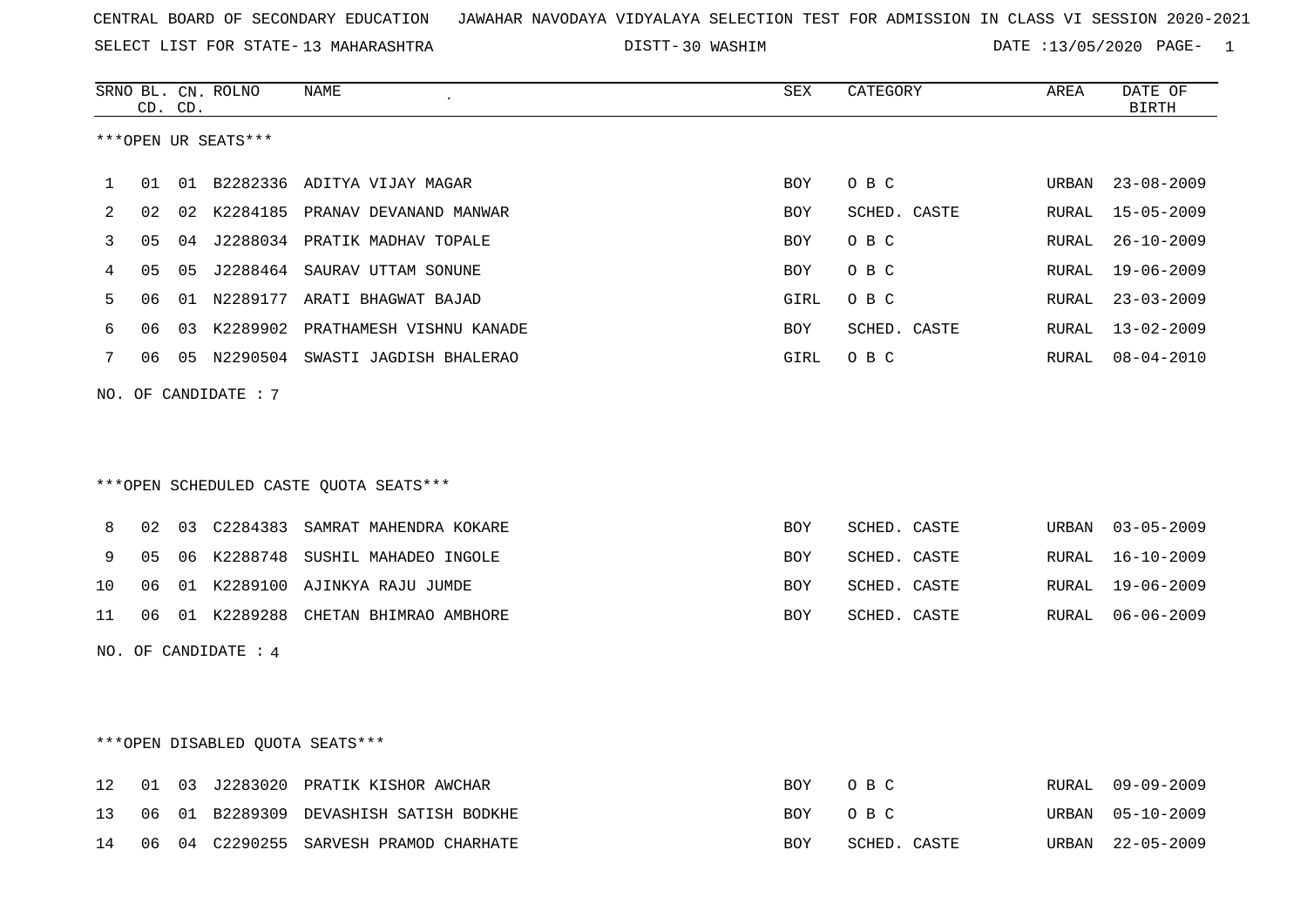| CENTRAL BOARD OF SECONDARY EDUCATION – JAWAHAR NAVODAYA VIDYALAYA SELECTION TEST FOR ADMISSION IN CLASS VI SESSION 2020-2021 |  |  |
|------------------------------------------------------------------------------------------------------------------------------|--|--|
|------------------------------------------------------------------------------------------------------------------------------|--|--|

DISTT-30 WASHIM **DATE** :13/05/2020 PAGE- 2

|    |    | CD. CD. | SRNO BL. CN. ROLNO     | NAME                                   | ${\tt SEX}$ | CATEGORY     | AREA  | DATE OF<br><b>BIRTH</b> |
|----|----|---------|------------------------|----------------------------------------|-------------|--------------|-------|-------------------------|
|    |    |         | NO. OF CANDIDATE : 3   |                                        |             |              |       |                         |
|    |    |         |                        |                                        |             |              |       |                         |
|    |    |         |                        |                                        |             |              |       |                         |
|    |    |         |                        | *** OPEN BACKWARD CLASS QUOTA SEATS*** |             |              |       |                         |
| 15 | 05 |         |                        | 01 N2286919 ANKITA ANANDA THAKARE      | GIRL        | O B C        | RURAL | $18 - 07 - 2009$        |
| 16 | 05 |         | 04 J2288203            | ROHAN RAMESHWAR SHINDE                 | BOY         | O B C        | RURAL | $29 - 12 - 2008$        |
| 17 | 06 |         |                        | 04 N2290184 SANCHITA VITTHAL BAJAD     | GIRL        | O B C        | RURAL | $21 - 01 - 2009$        |
| 18 | 06 |         | 04 N2290380            | SHRUSHTI UDDHAO ARU                    | GIRL        | O B C        | RURAL | $03 - 06 - 2009$        |
| 19 | 06 |         | 05 N2290564            | UTTARA PANDHARI BAJAD                  | GIRL        | O B C        | RURAL | $11 - 02 - 2009$        |
|    |    |         |                        |                                        |             |              |       |                         |
|    |    |         | NO. OF CANDIDATE : 5   |                                        |             |              |       |                         |
|    |    |         |                        |                                        |             |              |       |                         |
|    |    |         |                        |                                        |             |              |       |                         |
|    |    |         |                        | ***OPEN SCHEDULED TRIBE QUOTA SEATS*** |             |              |       |                         |
| 20 | 02 |         |                        | 02 H2284101 NILESHA GAJANAN MAIGANE    | GIRL        | SCHED. TRIBE | URBAN | $05 - 11 - 2009$        |
|    |    |         | NO. OF CANDIDATE : $1$ |                                        |             |              |       |                         |
|    |    |         |                        |                                        |             |              |       |                         |
|    |    |         |                        |                                        |             |              |       |                         |
|    |    |         | ***RURAL OPEN SEATS*** |                                        |             |              |       |                         |
|    |    |         |                        |                                        |             |              |       |                         |
| 21 | 01 | 03      | J2283012               | PRATHAMESH SANDIP GUNJKAR              | BOY         | O B C        | RURAL | $21 - 10 - 2009$        |
| 22 | 01 |         |                        | 03 J2283167 SAGAR PURUSHOTTAM AWCHAR   | BOY         | O B C        | RURAL | $24 - 02 - 2009$        |
| 23 | 01 |         |                        | 04 J2283497 VEDANT NIVRUTTI AWCHAR     | BOY         | O B C        | RURAL | $21 - 03 - 2009$        |
| 24 | 02 |         |                        | 01 N2283820 DIVYA KISHOR SURVE         | GIRL        | O B C        | RURAL | $31 - 01 - 2009$        |
| 25 | 02 |         |                        | 03 02284380 SAMIKSHA SUMEDH KHADE      | GIRL        | SCHED. CASTE | RURAL | $29 - 06 - 2009$        |
| 26 | 02 |         |                        | 03 N2284515 SHREYA VITTHAL LAMBHADE    | GIRL        | O B C        | RURAL | $08 - 05 - 2009$        |
| 27 |    |         |                        | 02 04 K2284649 TUSHAR CHETAN KOKARE    | BOY         | SCHED. CASTE |       | RURAL 18-02-2008        |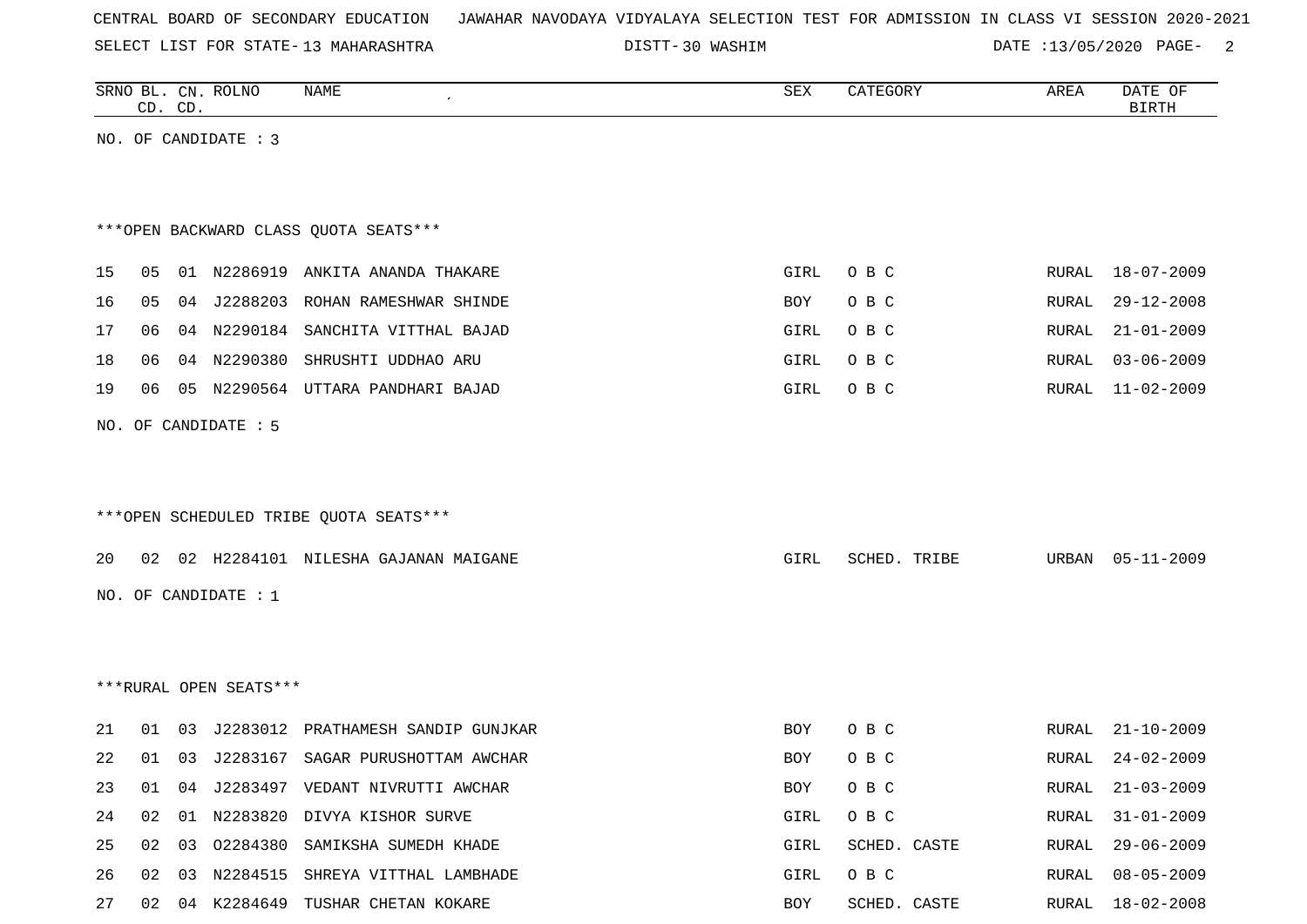SELECT LIST FOR STATE- DISTT- 13 MAHARASHTRA

30 WASHIM DATE :13/05/2020 PAGE- 3

|    | CD. CD. |    | SRNO BL. CN. ROLNO     | NAME                               | SEX        | CATEGORY       | AREA         | DATE OF<br><b>BIRTH</b> |
|----|---------|----|------------------------|------------------------------------|------------|----------------|--------------|-------------------------|
|    |         |    | ***RURAL OPEN SEATS*** |                                    |            |                |              |                         |
| 28 | 02      | 04 |                        | J2284727 VIVEK SANJAY LUNGE        | BOY        | O B C          | RURAL        | $27 - 04 - 2009$        |
| 29 | 03      | 01 | J2284886               | ARYAN MANOJ JAISWAL                | BOY        | O B C          | RURAL        | $23 - 02 - 2009$        |
| 30 | 03      | 01 | J2284953               | CHAITANYA SHRIKRUSHNA GUDWAR       | BOY        | O B C          | RURAL        | $19 - 06 - 2009$        |
| 31 | 03      | 02 | N2285139               | KHUSHALI NILESH KAPATE             | GIRL       | O B C          | RURAL        | $06 - 08 - 2009$        |
| 32 | 03      | 03 | I2285529               | SAKSHAM YOGESH RATHOD              | <b>BOY</b> | GENERAL        | RURAL        | $18 - 02 - 2009$        |
| 33 | 03      | 04 | J2285917               | YASIN AMJAT KHA PATHAN             | BOY        | O B C          | RURAL        | $16 - 06 - 2008$        |
| 34 | 03      | 04 |                        | J2285928 YUG ATUL RATHOD           | BOY        | O B C          | RURAL        | $07 - 05 - 2009$        |
| 35 | 03      | 04 |                        | J2285930 YUVRAJ SUBHASH HALDE      | <b>BOY</b> | O B C          | RURAL        | $08 - 02 - 2009$        |
| 36 | 04      | 01 |                        | N2286121 GAYATRI DHANANJAY THAKARE | GIRL       | O B C          | <b>RURAL</b> | $23 - 03 - 2009$        |
| 37 | 04      | 02 | J2286287               | MOHIT UPENDRA KHADE                | BOY        | O B C          | RURAL        | $27 - 06 - 2009$        |
| 38 | 05      | 02 | J2287219               | GAJANAN ANANTRAO KADAM             | BOY        | O B C          | RURAL        | $31 - 03 - 2009$        |
| 39 | 05      | 02 | M2287368               | ISHWARI SIDHESHWAR BHISE           | GIRL       | <b>GENERAL</b> | RURAL        | $16 - 12 - 2008$        |
| 40 | 05      | 02 | J2287564               | KRUSHNA MAHADEO AMBHORE            | <b>BOY</b> | O B C          | RURAL        | $21 - 01 - 2010$        |
| 41 | 05      | 02 | I2287566               | KRUSHNA MAHADEV SHINDE             | BOY        | GENERAL        | RURAL        | $07 - 10 - 2010$        |
| 42 | 05      | 04 | M2288270               | RUTUJA GAJANAN INGOLE              | GIRL       | <b>GENERAL</b> | RURAL        | $24 - 10 - 2008$        |
| 43 | 05      | 05 | I2288579               | SHREERAJ SUBODH RANER              | BOY        | <b>GENERAL</b> | RURAL        | $02 - 04 - 2009$        |
| 44 | 06      | 01 | J2289059               | ABHISHEK NANDKISHOR ZAMARE         | BOY        | O B C          | RURAL        | $28 - 07 - 2010$        |
| 45 | 06      |    |                        | 01 N2289365 DURGA GAJANAN GHUGE    | GIRL       | O B C          | RURAL        | $28 - 07 - 2009$        |
| 46 | 06      | 02 | N2289433               | GAYATRI VINOD JADHAV               | GIRL       | O B C          | RURAL        | $04 - 04 - 2009$        |
| 47 | 06      |    | 02 N2289697            | MAYURI UDDHAO JAYBHAYE             | GIRL       | O B C          | RURAL        | $09 - 09 - 2009$        |
| 48 | 06      |    | 04 N2290217            | SANJANA SANJAY NIWALKAR            | GIRL       | O B C          | RURAL        | $25 - 02 - 2009$        |

NO. OF CANDIDATE : 28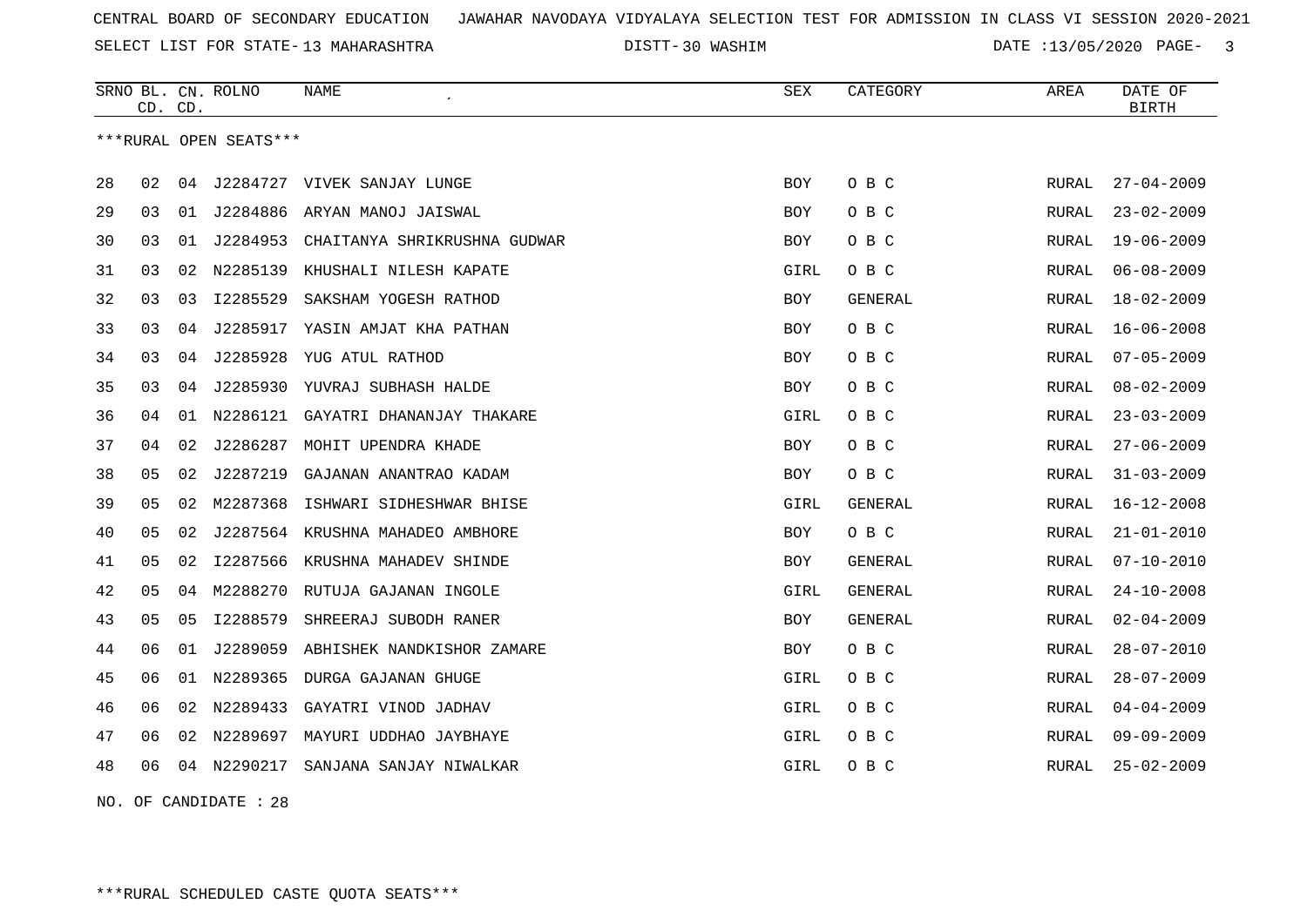SELECT LIST FOR STATE- DISTT- 13 MAHARASHTRA

30 WASHIM DATE :13/05/2020 PAGE- 4

|    | CD. CD.        |    | SRNO BL. CN. ROLNO    | NAME                                    | SEX        | CATEGORY     | AREA  | DATE OF<br><b>BIRTH</b> |
|----|----------------|----|-----------------------|-----------------------------------------|------------|--------------|-------|-------------------------|
|    |                |    |                       | ***RURAL SCHEDULED CASTE QUOTA SEATS*** |            |              |       |                         |
| 49 | 01             |    |                       | 04 K2283517 VIKRANT SANJAY KAMBLE       | BOY        | SCHED. CASTE | RURAL | $10 - 10 - 2009$        |
| 50 | 05             |    |                       | 01 02287092 BUDDHIMATTA MILIND PANDIT   | GIRL       | SCHED. CASTE | RURAL | $02 - 04 - 2010$        |
| 51 | 05             | 02 |                       | K2287464 KARTAVYA SANTOSH BHAGAT        | BOY        | SCHED. CASTE | RURAL | $09 - 11 - 2008$        |
| 52 | 05             |    |                       | 03 K2287608 KUNAL GAUTAM RAUT           | BOY        | SCHED. CASTE | RURAL | $21 - 01 - 2009$        |
| 53 | 05             |    |                       | 04 K2287985 PRANAV BHASKAR RAUT         | BOY        | SCHED. CASTE | RURAL | $01 - 01 - 2009$        |
| 54 | 05             |    |                       | 04 K2287990 PRANAV RAHUL AWCHAR         | BOY        | SCHED. CASTE | RURAL | $20 - 09 - 2009$        |
| 55 | 0 <sub>5</sub> | 05 | K2288699              | SUJAL DINKAR GAIKWAD                    | BOY        | SCHED. CASTE | RURAL | $24 - 06 - 2009$        |
| 56 | 06             | 01 |                       | K2289146 ANIKET GAUTAM VAGHMARE         | BOY        | SCHED. CASTE | RURAL | $13 - 08 - 2008$        |
| 57 | 06             | 02 |                       | 02289685 MANISHA ANIL KHARAT            | GIRL       | SCHED. CASTE | RURAL | $23 - 07 - 2009$        |
| 58 | 06             | 03 |                       | K2290074 ROSHAN GAJANAN WAKUDKAR        | BOY        | SCHED. CASTE | RURAL | $10 - 04 - 2010$        |
| 59 | 06             |    |                       | 05 K2290552 UJAWAL SANTOSH KANKAL       | BOY        | SCHED. CASTE | RURAL | $29 - 09 - 2009$        |
|    |                |    | NO. OF CANDIDATE : 11 |                                         |            |              |       |                         |
|    |                |    |                       |                                         |            |              |       |                         |
|    |                |    |                       |                                         |            |              |       |                         |
|    |                |    |                       | ***RURAL BACKWARD CLASS OUOTA SEATS***  |            |              |       |                         |
| 60 | 05             |    |                       | 01 J2286764 AARYAN AMOL MAHALE          | BOY        | O B C        | RURAL | $11 - 02 - 2009$        |
| 61 | 0 <sub>5</sub> |    |                       | 01 J2286799 ADITYA ANIL GOTE            | BOY        | O B C        | RURAL | $06 - 09 - 2009$        |
| 62 | 05             | 01 |                       | J2287137 DEVIDAS DNYANESHWAR DHANUDE    | <b>BOY</b> | O B C        | RURAL | $20 - 09 - 2009$        |
| 63 | 05             | 02 |                       | J2287401 JAY SANTOSH WAKUDKAR           | <b>BOY</b> | O B C        | RURAL | $14 - 08 - 2009$        |
| 64 | 05             | 03 |                       | J2287607 KUNAL GAJANAN GOTE             | BOY        | O B C        | RURAL | $09 - 02 - 2009$        |
| 65 | 05             | 03 |                       | J2287613 KUNAL SUBHASH BHOYAR           | BOY        | O B C        | RURAL | $06 - 03 - 2009$        |
| 66 | 05             | 04 |                       | J2288154 RAMPRASAD BHOYAR               | BOY        | O B C        | RURAL | $28 - 10 - 2007$        |
| 67 | 05             |    |                       | 05 N2288505 SHITAL MANOHAR CHAUDHARI    | GIRL       | O B C        | RURAL | $16 - 08 - 2008$        |

68 05 05 J2288627 SHUBHAM RAMCHANDRA INGALE BOY O B C RURAL 02-10-2009 69 06 01 N2289332 DIVYA BHAGWAT BAJAD GIRL O B C RURAL 15-07-2009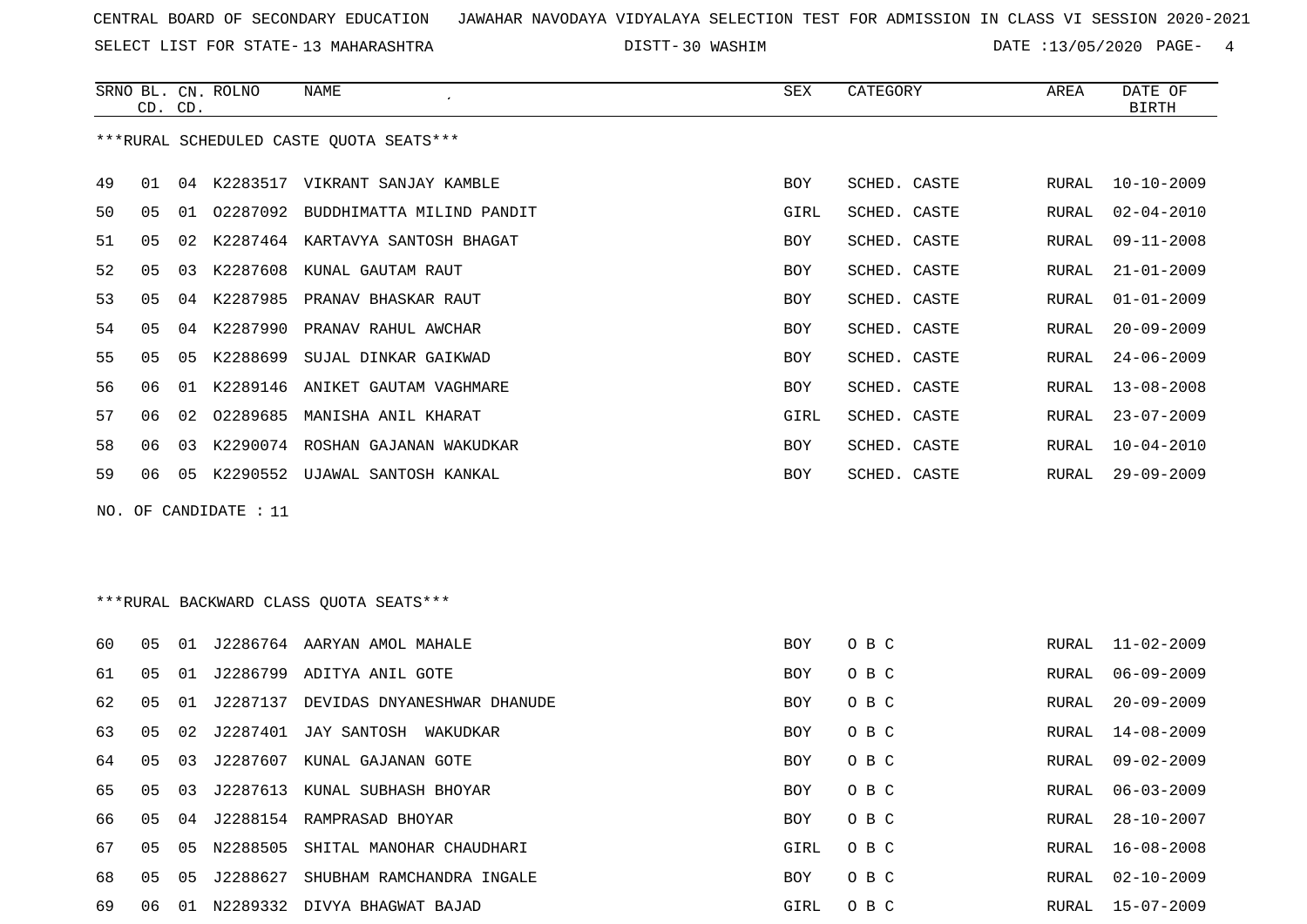SELECT LIST FOR STATE- DISTT- 13 MAHARASHTRA

30 WASHIM DATE :13/05/2020 PAGE- 5

|                                        | CD. CD. |    | SRNO BL. CN. ROLNO | NAME                      | SEX        | CATEGORY | AREA  | DATE OF<br>BIRTH |
|----------------------------------------|---------|----|--------------------|---------------------------|------------|----------|-------|------------------|
| ***RURAL BACKWARD CLASS OUOTA SEATS*** |         |    |                    |                           |            |          |       |                  |
| 70                                     | 06      | 02 | J2289677           | MAHESH DNYANESHWAR KHADSE | <b>BOY</b> | O B C    |       | RURAL 02-12-2008 |
| 71                                     | 06      | 03 | J2289802           | OM VINOD ADHAV            | BOY        | O B C    | RURAL | $10 - 02 - 2009$ |
| 72                                     | 06      | 03 | J2289803           | OM VISHWANATH THOMBRE     | <b>BOY</b> | O B C    | RURAL | $01 - 01 - 2009$ |
| 73                                     | 06      | 04 | N2290196           | SANIKA DINKAR BAJAD       | GIRL       | O B C    | RURAL | $31 - 05 - 2009$ |
| 74                                     | 06      | 05 | N2290632           | VEDIKA SANDIP BAJAD       | GIRL       | O B C    | RURAL | $30 - 05 - 2009$ |
| 75                                     | 06      | 05 | N2290686           | VRUSHALI DINESHRAO WAGH   | GIRL       | O B C    | RURAL | 07-06-2009       |

NO. OF CANDIDATE : 16

# \*\*\*RURAL SCHEDULED TRIBE QUOTA SEATS\*\*\*

|  |  | 76 05 04 L2288215 ROHIT JAGDISH WAGHMARE  | BOY        | SCHED. TRIBE |  | RURAL 15-05-2009 |
|--|--|-------------------------------------------|------------|--------------|--|------------------|
|  |  | 77 05 06 P2288777 TANUJA DATTATRAY GARULE | GIRL       | SCHED. TRIBE |  | RURAL 19-07-2009 |
|  |  | 78 06 03 L2289775 OMKAR TUSHIRAM JADHAO   | <b>BOY</b> | SCHED. TRIBE |  | RURAL 24-10-2009 |
|  |  | 79 06 04 P2290085 RUPALI SHALIK INGLE     | GIRL       | SCHED. TRIBE |  | RURAL 20-10-2008 |
|  |  | 80 06 04 L2290328 SHIVLING BHIKA INGLE    | <b>BOY</b> | SCHED. TRIBE |  | RURAL 21-10-2010 |
|  |  |                                           |            |              |  |                  |

NO. OF CANDIDATE : 5

TOTAL SELECTED CANDIDATE : 80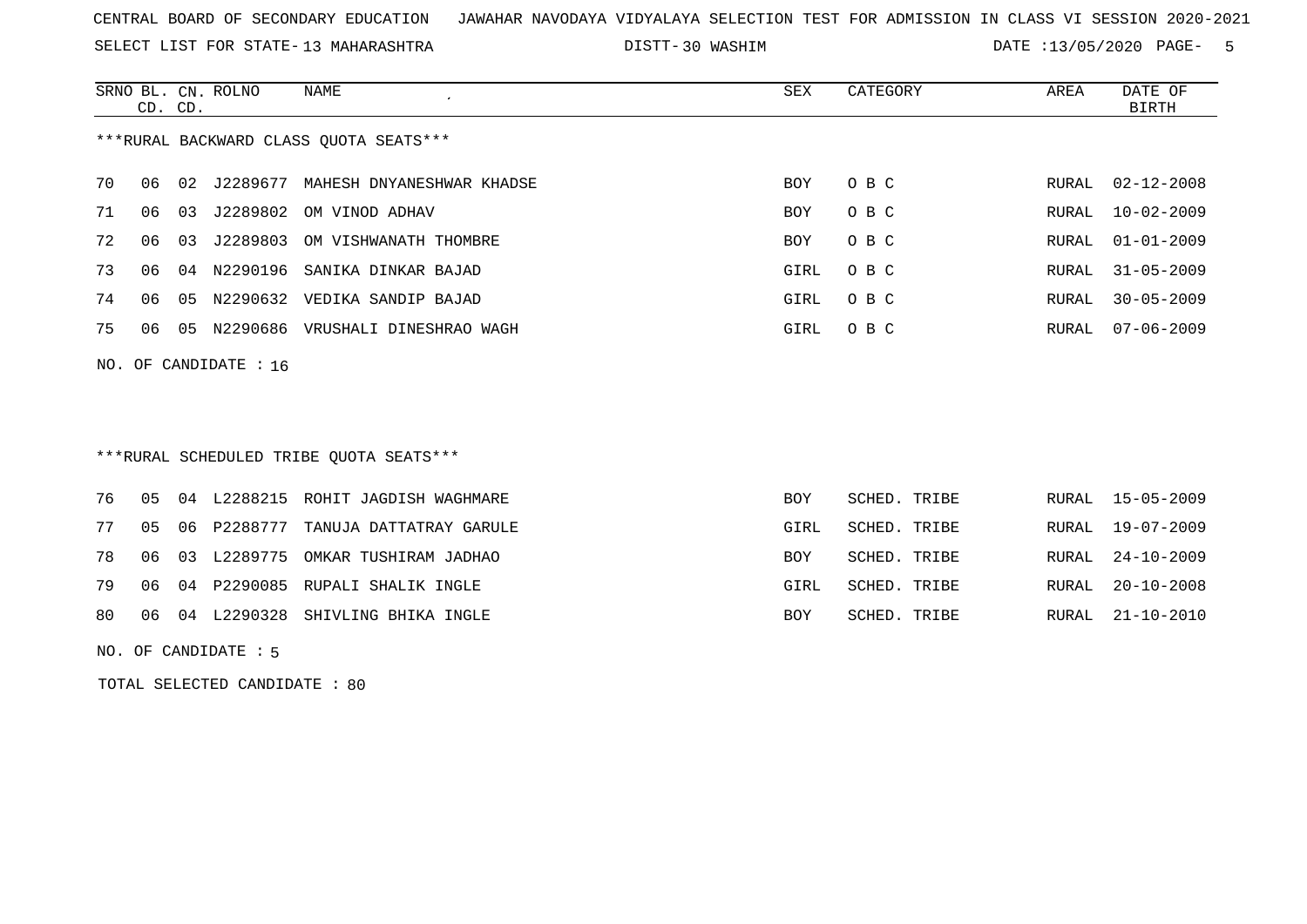SELECT LIST FOR STATE- DISTT- 13 MAHARASHTRA

31 PARBHANI DATE :13/05/2020 PAGE- 1

|                      |    | CD. CD. | SRNO BL. CN. ROLNO  | NAME                                   | <b>SEX</b>  | CATEGORY       | AREA         | DATE OF<br><b>BIRTH</b> |  |
|----------------------|----|---------|---------------------|----------------------------------------|-------------|----------------|--------------|-------------------------|--|
|                      |    |         | ***OPEN UR SEATS*** |                                        |             |                |              |                         |  |
| 1                    | 01 |         | 05 B2292526         | SANDIP SUDHIR GITTE                    | <b>BOY</b>  | O B C          | URBAN        | $30 - 04 - 2009$        |  |
| 2                    | 02 |         |                     | 03 M2294354 SHRUSHTI SADASHIV TANPURE  | GIRL        | GENERAL        | RURAL        | $01 - 04 - 2009$        |  |
| 3                    | 03 |         |                     | 02 I2295091 KARHALE ATHRAV JANARDHAN   | <b>BOY</b>  | GENERAL        | RURAL        | $28 - 11 - 2008$        |  |
| 4                    | 04 |         |                     | 02 B2296582 MANDODE VARAD PANKAJ       | BOY         | O B C          | URBAN        | $11 - 02 - 2009$        |  |
| 5                    | 06 | 01      |                     | 12298391 OM VAIJINATH JANAPURE         | BOY         | GENERAL        | RURAL        | $18 - 11 - 2009$        |  |
| 6                    | 06 |         |                     | 02 I2298676 VAIBHAV VASANT JADHAV      | BOY         | GENERAL        | RURAL        | $08 - 03 - 2009$        |  |
| 7                    | 08 |         |                     | 01 E2299820 KADAM VINAYA BALASAHEB     | GIRL        | GENERAL        | URBAN        | $27 - 08 - 2009$        |  |
| 8                    | 08 |         |                     | 01 I2299821 KADAM VITTHAL SACHIN       | <b>BOY</b>  | GENERAL        | RURAL        | $08 - 02 - 2009$        |  |
| NO.                  |    |         | OF CANDIDATE : 8    | ***OPEN SCHEDULED CASTE QUOTA SEATS*** |             |                |              |                         |  |
| 9                    | 01 |         |                     | 02 G2291247 DIVYA PADME                | <b>GIRL</b> | SCHED. CASTE   | URBAN        | $29 - 10 - 2008$        |  |
| 10                   | 05 |         |                     | 02 K2298035 TUSHAR SANDIP KAMBLE       | BOY         | SCHED. CASTE   | RURAL        | $29 - 04 - 2010$        |  |
| 11                   | 07 |         |                     | 02 G2299269 SABNE SAMIKSHA BABURAV     | GIRL        | SCHED. CASTE   | URBAN        | $10 - 02 - 2009$        |  |
| NO. OF CANDIDATE : 3 |    |         |                     |                                        |             |                |              |                         |  |
|                      |    |         |                     | ***OPEN DISABLED OUOTA SEATS***        |             |                |              |                         |  |
| 12                   | 04 |         |                     | 01 B2296111 ANERAO KUNAL SHASHIKANT    | <b>BOY</b>  | O B C          | URBAN        | $15 - 02 - 2009$        |  |
| 13                   | 08 |         |                     | 01 I2299647 AVISHKAR ANANT BHISE       | BOY         | GENERAL        | RURAL        | $26 - 01 - 2009$        |  |
| 14                   | 08 |         |                     | 02 M2300028 ROOPA SARJERAO SHINDE      | GIRL        | <b>GENERAL</b> | <b>RURAL</b> | $03 - 08 - 2009$        |  |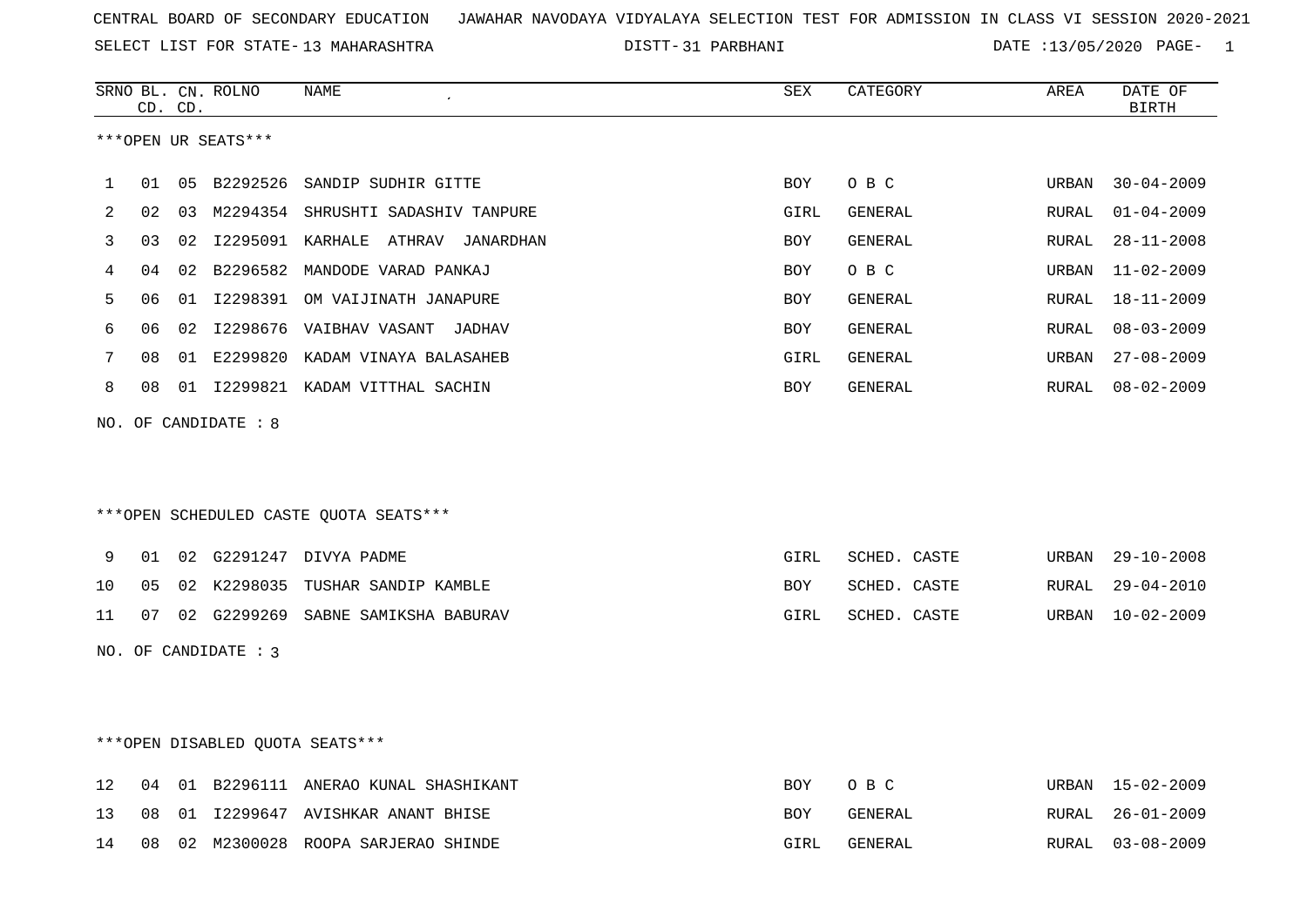|  | CENTRAL BOARD OF SECONDARY EDUCATION – JAWAHAR NAVODAYA VIDYALAYA SELECTION TEST FOR ADMISSION IN CLASS VI SESSION 2020-2021 |
|--|------------------------------------------------------------------------------------------------------------------------------|
|--|------------------------------------------------------------------------------------------------------------------------------|

DISTT-31 PARBHANI 2000 DATE :13/05/2020 PAGE- 2

|    |    | CD. CD. | SRNO BL. CN. ROLNO     | <b>NAME</b>                            | <b>SEX</b> | CATEGORY     | AREA  | DATE OF<br><b>BIRTH</b> |
|----|----|---------|------------------------|----------------------------------------|------------|--------------|-------|-------------------------|
|    |    |         | NO. OF CANDIDATE : 3   |                                        |            |              |       |                         |
|    |    |         |                        |                                        |            |              |       |                         |
|    |    |         |                        |                                        |            |              |       |                         |
|    |    |         |                        | *** OPEN BACKWARD CLASS QUOTA SEATS*** |            |              |       |                         |
| 15 | 01 |         |                        | 05 F2292560 SARGAM SANTOSH MUNDHE      | GIRL       | O B C        | URBAN | 18-04-2009              |
| 16 | 01 |         | 07 F2293042            | TANISHKA TUKARAM SATPUTE               | GIRL       | O B C        | URBAN | 15-11-2008              |
| 17 | 07 |         |                        | 01 B2299093 NAIK ROHIT NANDKUMAR       | BOY        | O B C        | URBAN | 11-11-2009              |
| 18 | 07 |         | 02 J2299317            | SARTHAK SUNIL DHANDE                   | BOY        | O B C        | RURAL | $25 - 02 - 2009$        |
| 19 | 08 | 02      | B2299990               | PRUTHVIRAJ SHIVAJI SOREKAR             | BOY        | O B C        | URBAN | $13 - 04 - 2010$        |
|    |    |         | NO. OF CANDIDATE : 5   |                                        |            |              |       |                         |
|    |    |         |                        |                                        |            |              |       |                         |
|    |    |         |                        |                                        |            |              |       |                         |
|    |    |         |                        | ***OPEN SCHEDULED TRIBE QUOTA SEATS*** |            |              |       |                         |
|    |    |         |                        |                                        |            |              |       |                         |
| 20 | 03 |         |                        | 02 L2295225 MORE SHUBHAM GAJANAN       | <b>BOY</b> | SCHED. TRIBE |       | RURAL 07-08-2009        |
|    |    |         | NO. OF CANDIDATE : 1   |                                        |            |              |       |                         |
|    |    |         |                        |                                        |            |              |       |                         |
|    |    |         |                        |                                        |            |              |       |                         |
|    |    |         | ***RURAL OPEN SEATS*** |                                        |            |              |       |                         |
| 21 | 01 |         |                        | 02 J2291138 BULBULE KUNAL              | BOY        | O B C        | RURAL | 14-12-2008              |
| 22 | 01 |         |                        | 02 I2291148 CHAKRADHAR KOLHE           | <b>BOY</b> | GENERAL      |       | RURAL 18-08-2008        |
| 23 | 01 |         |                        | 02 M2291162 CHILWANT GAURI VIDYASAGAR  | GIRL       | GENERAL      | RURAL | $08 - 09 - 2009$        |
| 24 | 01 | 05      |                        | I2292403 SABLE GAJANAN DNYANESHWAR     | BOY        | GENERAL      | RURAL | 26-06-2009              |
| 25 | 01 | 05      |                        | J2292575 SARTHAK SHIVAJI NAVALE        | BOY        | O B C        | RURAL | $18 - 09 - 2008$        |
| 26 |    |         |                        | 02 01 M2293639 GAURI GOVIND MORTALE    | GIRL       | GENERAL      | RURAL | $04 - 06 - 2009$        |
| 27 |    |         |                        | 02 02 I2294174 SAMARTH DEEPAK CHAPKE   | BOY        | GENERAL      |       | RURAL 01-09-2009        |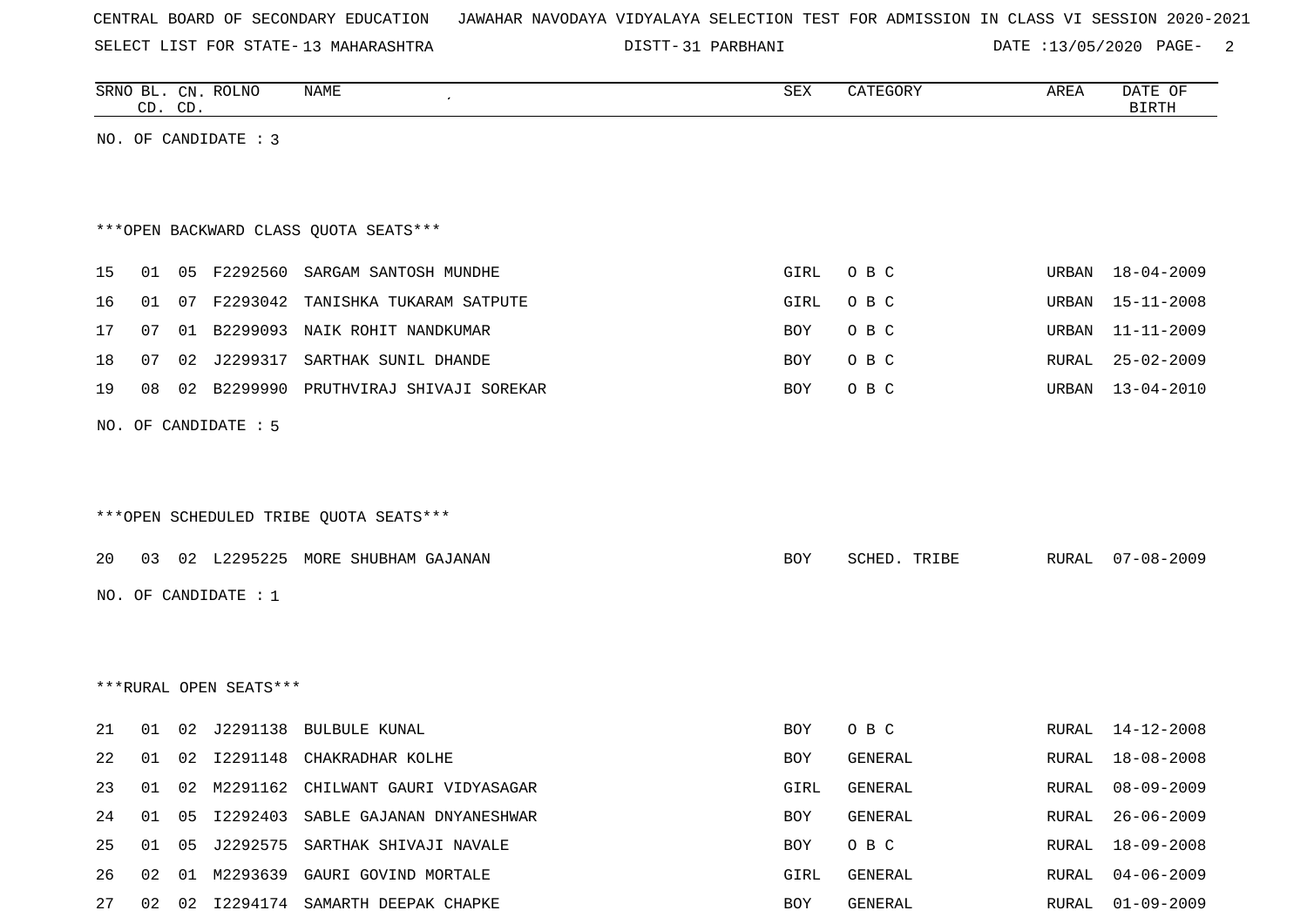SELECT LIST FOR STATE- DISTT- 13 MAHARASHTRA

31 PARBHANI DATE :13/05/2020 PAGE- 3

|    |    | CD. CD. | SRNO BL. CN. ROLNO     | NAME                                | SEX         | CATEGORY       | AREA         | DATE OF<br><b>BIRTH</b> |
|----|----|---------|------------------------|-------------------------------------|-------------|----------------|--------------|-------------------------|
|    |    |         | ***RURAL OPEN SEATS*** |                                     |             |                |              |                         |
| 28 | 02 | 03      |                        | M2294517 VAIBHAVI DATTA CHAVAN      | <b>GIRL</b> | <b>GENERAL</b> | RURAL        | $29 - 03 - 2009$        |
|    | 03 | 01      |                        |                                     |             |                |              |                         |
| 29 |    |         |                        | 12294662 AJINKYA ARUNRAO AMBHURE    | <b>BOY</b>  | GENERAL        | RURAL        | $18 - 07 - 2009$        |
| 30 | 03 | 01      | I2294699               | ANIKET MAHADEV PAWAR                | <b>BOY</b>  | <b>GENERAL</b> | <b>RURAL</b> | $29 - 08 - 2009$        |
| 31 | 03 | 01      | I2294968               | GAURAV UDDHAV SHELKE                | BOY         | GENERAL        | RURAL        | $25 - 09 - 2009$        |
| 32 | 03 | 02      |                        | J2295182 MAHESH SANTOSH PUND        | BOY         | O B C          | RURAL        | $02 - 02 - 2009$        |
| 33 | 03 | 02      |                        | J2295334 PAWAN RAMBHAU SHELKE       | <b>BOY</b>  | O B C          | RURAL        | $16 - 09 - 2009$        |
| 34 | 03 | 02      | J2295379               | PRANAV PRABHAKAR NANDEDKAR          | <b>BOY</b>  | O B C          | <b>RURAL</b> | $03 - 11 - 2009$        |
| 35 | 04 | 01      | I2296416               | IRFANKHAN JAMIRKHAN PATHAN          | BOY         | GENERAL        | RURAL        | $16 - 03 - 2009$        |
| 36 | 04 |         | 01 12296419            | JADHAV ANUJ GOPAL                   | BOY         | <b>GENERAL</b> | RURAL        | $16 - 11 - 2008$        |
| 37 | 04 | 02      |                        | J2296558 LAXMAN DNYANOBA GHODKE     | <b>BOY</b>  | O B C          | RURAL        | $03 - 05 - 2009$        |
| 38 | 04 | 02      |                        | J2296811 PRATIK SIDDESHWAR MUNDHE   | <b>BOY</b>  | O B C          | RURAL        | $15 - 05 - 2009$        |
| 39 | 05 | 01      | I2297575               | KADAM SANSKAR TUKARAM               | <b>BOY</b>  | GENERAL        | RURAL        | $31 - 03 - 2009$        |
| 40 | 05 | 02      |                        | J2298087 VIVEK GANESHRAO LANDGE     | BOY         | O B C          | RURAL        | $23 - 10 - 2009$        |
| 41 | 05 | 02      |                        | N2298091 YASHASHRI PANDURANG MUNDE  | GIRL        | O B C          | RURAL        | $16 - 02 - 2010$        |
| 42 | 06 | 02      | I2298528               | SAMARTH ASHOK SAWANT                | <b>BOY</b>  | GENERAL        | RURAL        | $19 - 02 - 2009$        |
| 43 | 06 | 02      |                        | 12298697 VIVEK MUNJAPPA LOLE        | <b>BOY</b>  | <b>GENERAL</b> | RURAL        | $25 - 03 - 2009$        |
| 44 | 07 | 02      |                        | M2299151 PRANALI PARMESHWAR KANSE   | GIRL        | <b>GENERAL</b> | RURAL        | $12 - 05 - 2010$        |
| 45 | 07 | 02      |                        | M2299194 RADHA JIJABHAU DHOPATE     | GIRL        | GENERAL        | RURAL        | $20 - 02 - 2009$        |
| 46 | 08 | 02      |                        | 12300034 RUSHIKESH PARMESHWAR ARSUL | BOY         | GENERAL        | RURAL        | $04 - 01 - 2010$        |
| 47 | 08 | 02      | I2300071               | SAMARTH RANJIT MAGAR                | <b>BOY</b>  | GENERAL        | RURAL        | $28 - 01 - 2009$        |
| 48 | 09 | 01      | I2300316               | ADITYA VITTHAL GAT                  | BOY         | GENERAL        | RURAL        | $24 - 12 - 2009$        |
| 49 | 09 | 01      |                        | I2300575 HARSHAD BHARAT JAGDALE     | <b>BOY</b>  | GENERAL        | RURAL        | $07 - 04 - 2009$        |
| 50 | 09 | 02      | J2300927               | SAGAR SARJERAO JADHAV               | <b>BOY</b>  | O B C          | RURAL        | $28 - 08 - 2009$        |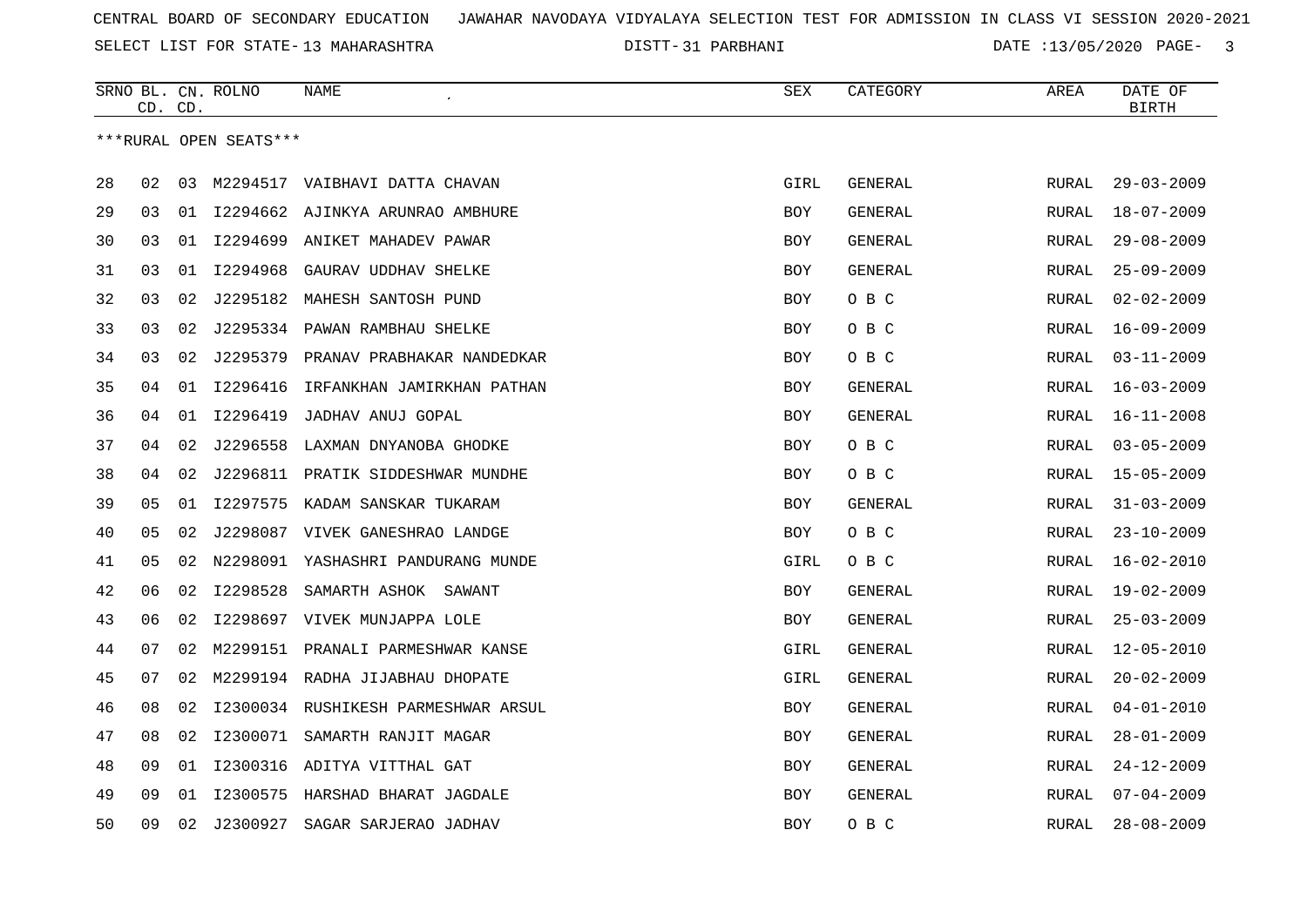| CENTRAL BOARD OF SECONDARY EDUCATION – JAWAHAR NAVODAYA VIDYALAYA SELECTION TEST FOR ADMISSION IN CLASS VI SESSION 2020-2021 |
|------------------------------------------------------------------------------------------------------------------------------|
|------------------------------------------------------------------------------------------------------------------------------|

DISTT-31 PARBHANI DATE :13/05/2020 PAGE- 4

|    |    | CD. CD. | SRNO BL. CN. ROLNO    | NAME                                    | SEX        | CATEGORY     | AREA         | DATE OF<br><b>BIRTH</b> |
|----|----|---------|-----------------------|-----------------------------------------|------------|--------------|--------------|-------------------------|
|    |    |         | NO. OF CANDIDATE : 30 |                                         |            |              |              |                         |
|    |    |         |                       |                                         |            |              |              |                         |
|    |    |         |                       |                                         |            |              |              |                         |
|    |    |         |                       | ***RURAL SCHEDULED CASTE OUOTA SEATS*** |            |              |              |                         |
| 51 | 01 |         |                       | 01 K2291000 ASHISH DADARAO GAIKWAD      | <b>BOY</b> | SCHED. CASTE | RURAL        | $26 - 03 - 2008$        |
| 52 | 01 |         |                       | 04 K2292153 PRATIK MUNJABHAU MASKE      | BOY        | SCHED. CASTE | RURAL        | $14 - 09 - 2008$        |
| 53 | 02 |         |                       | 01 02293571 DIVYA NAVANATH GAYAKWAD     | GIRL       | SCHED. CASTE | RURAL        | $27 - 07 - 2009$        |
| 54 | 02 | 03      |                       | 02294214 SANJANA KONDIBA NARWADE        | GIRL       | SCHED. CASTE | RURAL        | $30 - 07 - 2009$        |
| 55 | 02 | 03      |                       | K2294604 YURAJ RAMESH SADAWARTE         | BOY        | SCHED. CASTE | <b>RURAL</b> | $01 - 02 - 2009$        |
| 56 | 03 | 03      | K2295612              | SANGHARSH UTTAMRAO MANAWATE             | BOY        | SCHED. CASTE | RURAL        | $23 - 01 - 2009$        |
| 57 | 03 | 03      |                       | K2295613 SANGHDEEP GANGADHAR KHILLARE   | <b>BOY</b> | SCHED. CASTE | RURAL        | $18 - 05 - 2009$        |
| 58 | 04 | 02      |                       | K2296784 PRANAV PRAKASH WAKLE           | BOY        | SCHED. CASTE | RURAL        | $17 - 06 - 2009$        |
| 59 | 05 |         |                       | 02 02297881 SAMIKSHA LAXMAN SONKAMBLE   | GIRL       | SCHED. CASTE | RURAL        | $06 - 01 - 2010$        |
|    |    |         | NO. OF CANDIDATE : 9  |                                         |            |              |              |                         |
|    |    |         |                       |                                         |            |              |              |                         |
|    |    |         |                       |                                         |            |              |              |                         |
|    |    |         |                       | ***RURAL BACKWARD CLASS QUOTA SEATS***  |            |              |              |                         |
| 60 | 01 | 02      |                       | J2291141 CHAITANYA KRUSHNA SHIRAME      | <b>BOY</b> | O B C        | RURAL        | $02 - 01 - 2009$        |
| 61 | 01 | 02      |                       | N2291362 GAYATRI BHIMRAO GALANDE        | GIRL       | O B C        | RURAL        | $29 - 07 - 2009$        |
| 62 | 01 | 03      | J2291713              | KRUSHNA HARKAL                          | <b>BOY</b> | O B C        | <b>RURAL</b> | $25 - 08 - 2009$        |
| 63 | 01 | 03      | N2291810              | MAYURI DNYANESHWAR DUKARE               | GIRL       | O B C        | <b>RURAL</b> | $06 - 05 - 2009$        |
| 64 | 01 | 04      | J2292240              | RAGHVENDRA KESHAVRAO AVHAD              | <b>BOY</b> | O B C        | RURAL        | $05 - 12 - 2009$        |
| 65 | 01 | 05      | N2292605              | SAYALI SHIVAJIRAO KACHAVE               | GIRL       | O B C        | RURAL        | $20 - 06 - 2009$        |
| 66 | 03 |         |                       | 01 J2294817 BHAGWAT RAMRAO PALVE        | <b>BOY</b> | O B C        | RURAL        | $07 - 06 - 2009$        |

67 03 02 N2295196 MANSHI NAMDEV PUND CONTROL O B C STRL O B C RURAL 31-05-2009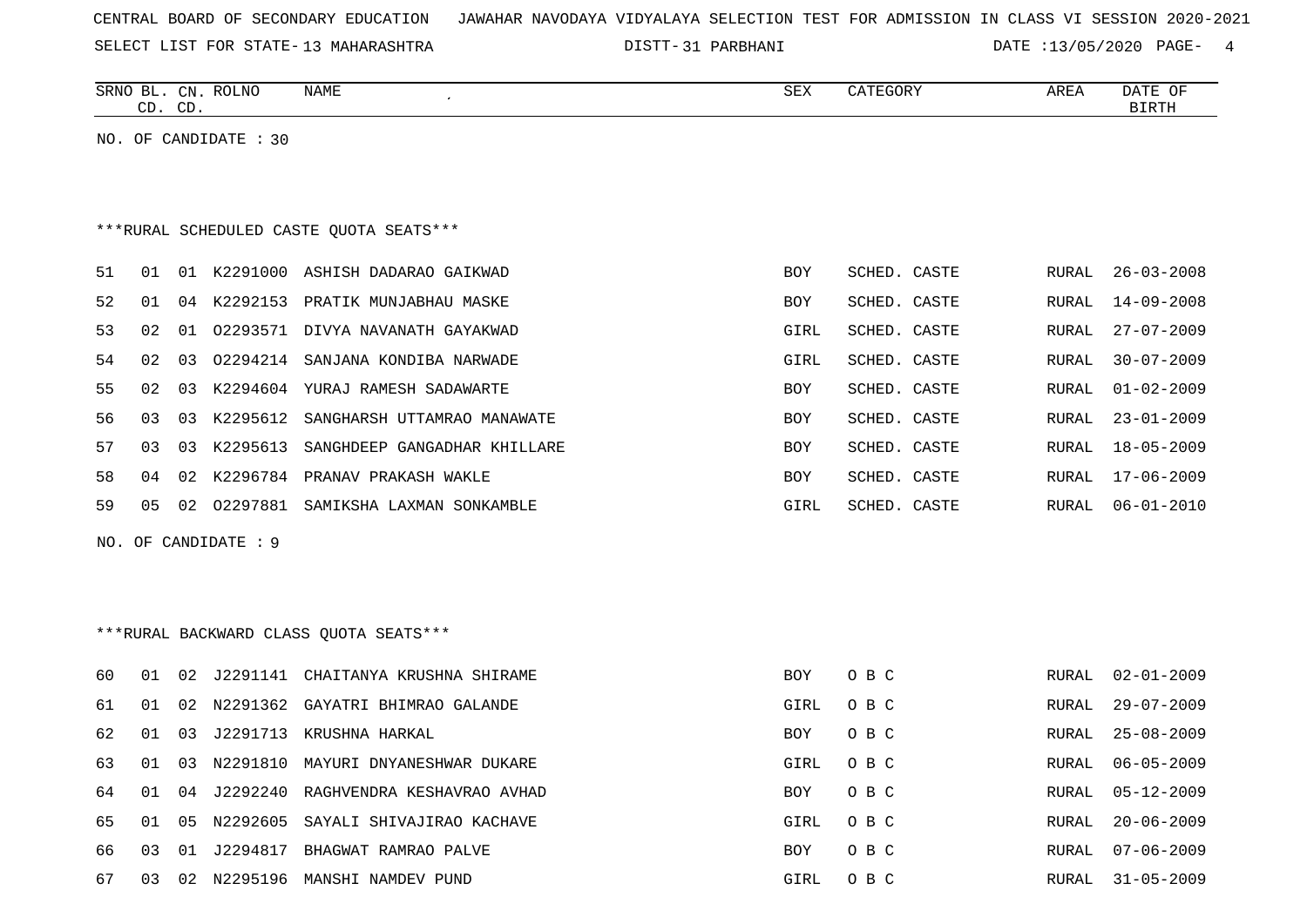SELECT LIST FOR STATE- DISTT- 13 MAHARASHTRA

31 PARBHANI DATE :13/05/2020 PAGE- 5

|     |    | CD. CD. | SRNO BL. CN. ROLNO | <b>NAME</b>                               | <b>SEX</b> | CATEGORY            | AREA  | DATE OF<br><b>BIRTH</b> |
|-----|----|---------|--------------------|-------------------------------------------|------------|---------------------|-------|-------------------------|
|     |    |         |                    | ***RURAL BACKWARD CLASS OUOTA SEATS***    |            |                     |       |                         |
| 68  | 03 | 03      |                    | N2295594 SAMRUDDHI JAYDEEP PACHALEGAONKAR | GIRL       | O B C               | RURAL | $03 - 10 - 2010$        |
| 69  | 03 | 03      | J2295729           | SHIVRAJ BHASKAR LANDAGE                   | BOY        | O B C               | RURAL | $23 - 04 - 2010$        |
| 70  | 03 |         |                    | 04 N2295921 VAISHNAVI KHANDUJI PURNE      | GIRL       | O B C               | RURAL | $19 - 08 - 2009$        |
| 71  | 04 |         |                    | 01 J2296378 GHULE KRANTIKUMAR NAMDEV      | BOY        | O B C               | RURAL | $09 - 10 - 2009$        |
| 72  | 05 | 02      | N2297811           | PUNAM BHAGWANRAO KARANJE                  | GIRL       | O B C               | RURAL | $12 - 12 - 2008$        |
| 73  | 07 | 02      | J2299511           | VAIBHAV MADAN SATWDHAR                    | BOY        | O B C               | RURAL | $24 - 11 - 2009$        |
| 74  | 07 | 02      | N2299518           | VAISHNAVI JANARDHAN SATWDHAR              | GIRL       | O B C               | RURAL | $24 - 04 - 2009$        |
| 75  | 08 | 02      | J2300174           | SOMANATH ASARAM BHUMRE                    | <b>BOY</b> | O B C               | RURAL | $06 - 02 - 2009$        |
| NO. |    |         | OF CANDIDATE : 16  |                                           |            |                     |       |                         |
|     |    |         |                    |                                           |            |                     |       |                         |
|     |    |         |                    |                                           |            |                     |       |                         |
|     |    |         |                    | ***RURAL SCHEDULED TRIBE OUOTA SEATS***   |            |                     |       |                         |
| 76  | 03 |         |                    | 01 P2294705 ANJALI ARJUN MEHTRE           | GIRL       | SCHED. TRIBE        | RURAL | $02 - 06 - 2009$        |
| 77  | 03 | 01      | L2294854           | CHAITNYA NILKANTH SHINDE                  | <b>BOY</b> | <b>SCHED. TRIBE</b> | RURAL | $26 - 11 - 2009$        |
| 78  | 04 |         |                    | 02 P2296754 PAYAL TUKARAM YELKEWAD        | GIRL       | SCHED. TRIBE        | RURAL | $30 - 12 - 2009$        |
| 79  | 05 |         | 02 P2297803        | PRIYADARSHNI IRANNA GOVINDWAR             | GIRL       | SCHED. TRIBE        | RURAL | $24 - 04 - 2009$        |

- 80 05 02 L2298005 SUMIT CHAKRADHAR MEKEWAD SCHED. TRIBE ROY SCHED. TRIBE RURAL 30-09-2008
- NO. OF CANDIDATE : 5

TOTAL SELECTED CANDIDATE : 80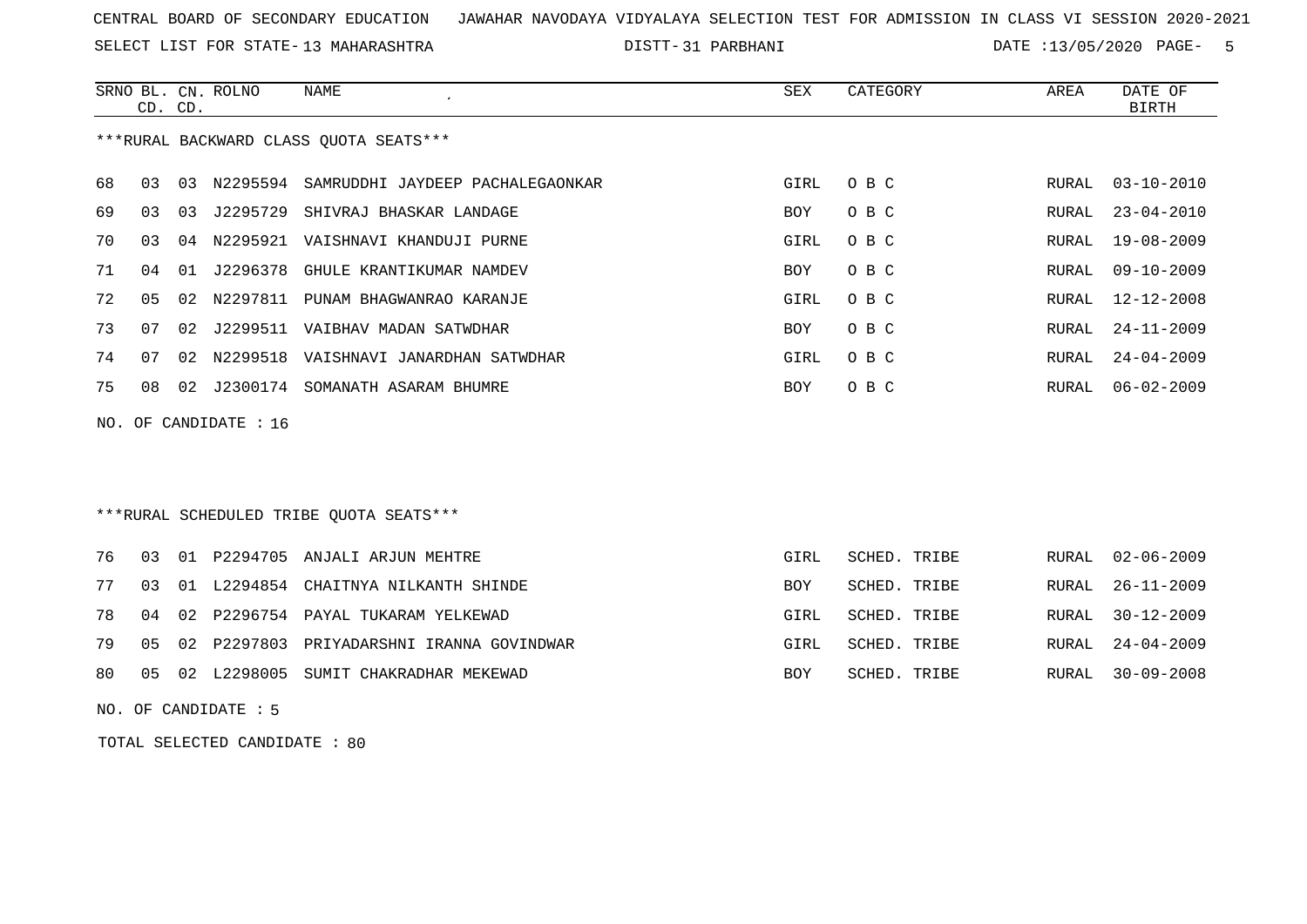SELECT LIST FOR STATE- DISTT- 13 MAHARASHTRA

DISTT-32 DHULE DATE :13/05/2020 PAGE- 1

|    |    | CD. CD. | SRNO BL. CN. ROLNO     | <b>NAME</b>                                   | SEX        | CATEGORY     | AREA  | DATE OF<br><b>BIRTH</b> |
|----|----|---------|------------------------|-----------------------------------------------|------------|--------------|-------|-------------------------|
|    |    |         | ***OPEN UR SEATS***    |                                               |            |              |       |                         |
| ı  |    |         |                        | 01 03 N2302397 ROSHANI MOHANSING GIRASE       | GIRL       | O B C        | RURAL | 10-04-2009              |
| 2  | 01 | 04      | B2302539               | SIDDHESH PRAKASH SHINDE                       | BOY        | O B C        | URBAN | $02 - 12 - 2008$        |
| 3  | 01 |         | 04 A2302545            | SIDHESH SACHIN PATIL                          | BOY        | GENERAL      | URBAN | $19 - 05 - 2009$        |
| 4  | 02 | 03      | J2303948               | SANKET SHALIGRAM BACHHAV                      | BOY        | O B C        | RURAL | $06 - 12 - 2008$        |
| 5  | 02 |         |                        | 03 N2304092 TANISHKA BRIJESH SAWANT           | GIRL       | O B C        | RURAL | $02 - 10 - 2008$        |
|    |    |         | NO. OF CANDIDATE : 5   |                                               |            |              |       |                         |
|    |    |         |                        | ***OPEN SCHEDULED CASTE QUOTA SEATS***        |            |              |       |                         |
| 6  | 01 |         |                        | 04 C2302578 SUMIT ARUN JADHAV                 | BOY        | SCHED. CASTE | URBAN | $10 - 08 - 2008$        |
| 7  | 02 |         |                        | 03 K2304252 VRUSHABH SANJAY BHAMRE            | <b>BOY</b> | SCHED. CASTE | RURAL | $02 - 10 - 2008$        |
| 8  | 04 |         |                        | 01 C2305562 HARSH SHIRINKUMAR AHIRE           | BOY        | SCHED. CASTE | URBAN | $02 - 05 - 2009$        |
|    |    |         | NO. OF CANDIDATE : 3   |                                               |            |              |       |                         |
|    |    |         |                        | ***OPEN DISABLED QUOTA SEATS***               |            |              |       |                         |
| 9  | 02 |         |                        | 03 J2304202 VANDEET PRASHANT BHAVSAR          | BOY        | O B C        |       | RURAL 21-09-2009        |
|    |    |         | NO. OF CANDIDATE : $1$ |                                               |            |              |       |                         |
|    |    |         |                        | *** OPEN BACKWARD CLASS QUOTA SEATS***        |            |              |       |                         |
| 10 |    |         |                        | 01 01 B2301454 CHIRANTAN DHANRAJ RAJPUT       | BOY        | O B C        |       | URBAN 08-12-2008        |
|    |    |         |                        | 11 01 03 J2302094 NIKHIL RAJENDRA SURYAVANSHI | BOY        | O B C        |       | RURAL 31-07-2009        |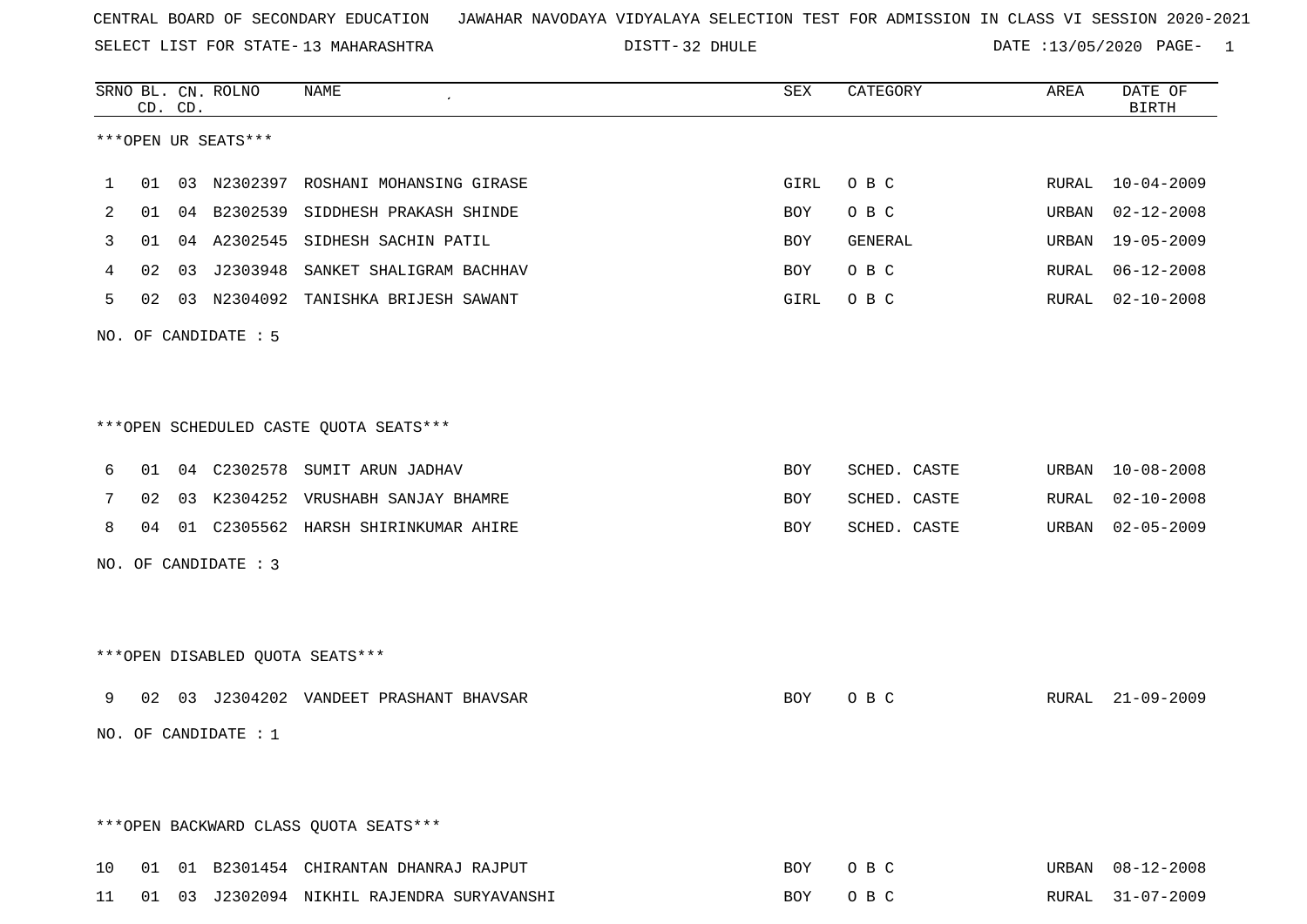SELECT LIST FOR STATE- DISTT- 13 MAHARASHTRA

DISTT-32 DHULE DATE :13/05/2020 PAGE- 2

|    |                                        | CD. CD. | SRNO BL. CN. ROLNO     | <b>NAME</b>                              | SEX  | CATEGORY     | AREA         | DATE OF<br><b>BIRTH</b> |  |  |  |
|----|----------------------------------------|---------|------------------------|------------------------------------------|------|--------------|--------------|-------------------------|--|--|--|
|    | *** OPEN BACKWARD CLASS QUOTA SEATS*** |         |                        |                                          |      |              |              |                         |  |  |  |
| 12 | 02                                     |         |                        | 03 N2303946 SANJIVANI SANJAY BORSE       | GIRL | O B C        | RURAL        | $09 - 08 - 2009$        |  |  |  |
| 13 | 03                                     |         |                        | 03 N2305244 VAISHANAVI YOGESH PAWAR      | GIRL | O B C        | RURAL        | $08 - 10 - 2009$        |  |  |  |
| 14 | 04                                     |         |                        | 03 B2306209 VEDANT MANOJ CHAUDHARI       | BOY  | O B C        | URBAN        | $26 - 01 - 2010$        |  |  |  |
|    |                                        |         | NO. OF CANDIDATE : 5   |                                          |      |              |              |                         |  |  |  |
|    |                                        |         |                        |                                          |      |              |              |                         |  |  |  |
|    | ***OPEN SCHEDULED TRIBE QUOTA SEATS*** |         |                        |                                          |      |              |              |                         |  |  |  |
| 15 | 01                                     |         |                        | 01 P2301318 ASMITA KUSHAL PAWARA         | GIRL | SCHED. TRIBE | RURAL        | $24 - 10 - 2008$        |  |  |  |
| 16 | 01                                     |         |                        | 03 D2302414 RUSHANK ASHOK JADHAV         | BOY  | SCHED. TRIBE | URBAN        | $14 - 11 - 2009$        |  |  |  |
| 17 | 02                                     |         |                        | 02 P2303494 MAYURI LAXMAN BAGUL          | GIRL | SCHED. TRIBE | RURAL        | $03 - 08 - 2008$        |  |  |  |
| 18 | 02                                     |         |                        | 03 P2303719 PRANJAL TANAJI JAGTAP        | GIRL | SCHED. TRIBE | RURAL        | $20 - 07 - 2008$        |  |  |  |
| 19 | 02                                     |         |                        | 03 P2304295 YOGESHWARI SUNIL THAVIL      | GIRL | SCHED. TRIBE | RURAL        | $08 - 06 - 2009$        |  |  |  |
| 20 | 04                                     |         |                        | 01 D2305472 DIGVIJAY CHHOTU JOPALE       | BOY  | SCHED. TRIBE | URBAN        | $26 - 02 - 2009$        |  |  |  |
|    |                                        |         | NO. OF CANDIDATE $: 6$ |                                          |      |              |              |                         |  |  |  |
|    |                                        |         |                        |                                          |      |              |              |                         |  |  |  |
|    |                                        |         |                        |                                          |      |              |              |                         |  |  |  |
|    |                                        |         | ***RURAL OPEN SEATS*** |                                          |      |              |              |                         |  |  |  |
| 21 | 01                                     |         |                        | 01 N2301383 BHAVIKA DIPAK PATIL          | GIRL | O B C        | RURAL        | $25 - 10 - 2009$        |  |  |  |
| 22 | 01                                     |         |                        | 03 J2302045 NAHUSH ANAND<br>SAINDANE     | BOY  | O B C        | RURAL        | $28 - 11 - 2008$        |  |  |  |
| 23 | 01                                     |         |                        | 03 N2302156 PARI SURENDRASHINGH PARDESHI | GIRL | O B C        | RURAL        | $02 - 05 - 2009$        |  |  |  |
| 24 | 01                                     |         |                        | 04 I2302757 YADNESH VISHWANATH SAINDANE  | BOY  | GENERAL      | RURAL        | $01 - 06 - 2008$        |  |  |  |
| 25 | 02                                     |         |                        | 01 I2302873 ANUJ ASHISH KOTHAWADE        | BOY  | GENERAL      | RURAL        | $23 - 07 - 2009$        |  |  |  |
| 26 | 02                                     |         |                        | 02 J2303293 JAYESH RAMAKANT SALUNKE      | BOY  | O B C        | <b>RURAL</b> | $25 - 01 - 2009$        |  |  |  |
| 27 | 02                                     |         |                        | 03 J2303947 SANKET HEMANT DESALE         | BOY  | O B C        | <b>RURAL</b> | $02 - 02 - 2009$        |  |  |  |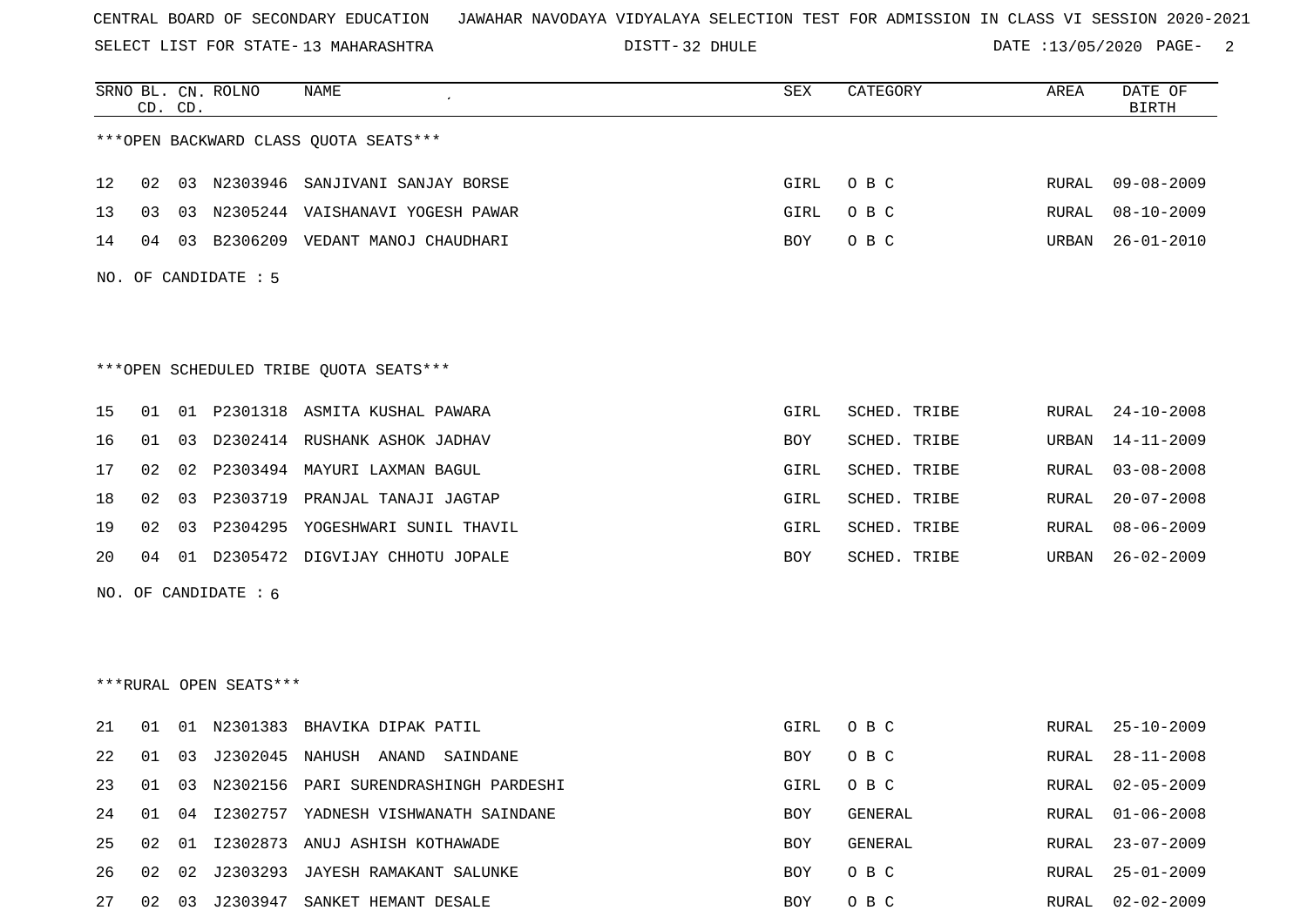32 DHULE DATE :13/05/2020 PAGE- 3

|    | CD.                   | CD. | SRNO BL. CN. ROLNO     | <b>NAME</b>                             | SEX        | CATEGORY     | AREA           | DATE OF<br><b>BIRTH</b> |  |  |
|----|-----------------------|-----|------------------------|-----------------------------------------|------------|--------------|----------------|-------------------------|--|--|
|    |                       |     | ***RURAL OPEN SEATS*** |                                         |            |              |                |                         |  |  |
| 28 | 02                    |     | 03 N2304015            | SHRAVANI VISHAL SALUNKE                 | GIRL       | O B C        | RURAL          | $21 - 11 - 2008$        |  |  |
| 29 | 02                    | 03  |                        | J2304026 SIDDHESH LALIT SHINDE          | BOY        | O B C        | RURAL          | $30 - 01 - 2009$        |  |  |
| 30 | 03                    | 01  | N2304410               | BHUMIKA ANIL KANKHAR                    | GIRL       | O B C        | RURAL          | $27 - 12 - 2008$        |  |  |
| 31 | 03                    | 02  |                        | J2304646 JIGNESH PRAVIN MALI            | <b>BOY</b> | O B C        | RURAL          | $25 - 10 - 2009$        |  |  |
| 32 | 03                    | 02  | J2304797               | MAYUR CHANDRAKANT KUMBHAR               | <b>BOY</b> | O B C        | RURAL          | $21 - 08 - 2009$        |  |  |
| 33 | 04                    | 02  | N2305698               | MADHURI BHARAT MALI                     | GIRL       | O B C        | RURAL          | $02 - 08 - 2008$        |  |  |
| 34 | 04                    | 02  | J2305735               | MAYUR JALINDAR KHAKAL                   | <b>BOY</b> | O B C        | RURAL          | $25 - 07 - 2008$        |  |  |
| 35 | 04                    | 03  |                        | N2305951 PRANVI DEEPAK DESLE            | GIRL       | O B C        | RURAL          | $24 - 08 - 2009$        |  |  |
| 36 | 04                    |     |                        | 03 P2305964 PRATIKSHA SHALAMSING PAWARA | GIRL       | SCHED. TRIBE | RURAL          | 17-10-2009              |  |  |
|    | NO. OF CANDIDATE : 16 |     |                        |                                         |            |              |                |                         |  |  |
|    |                       |     |                        |                                         |            |              |                |                         |  |  |
|    |                       |     |                        |                                         |            |              |                |                         |  |  |
|    |                       |     |                        | ***RURAL SCHEDULED CASTE OUOTA SEATS*** |            |              |                |                         |  |  |
| 37 | 02                    |     |                        | 01 02302880 ANUSHKA PANKAJ SALVE        | GIRL       | SCHED. CASTE |                | $02 - 02 - 2009$        |  |  |
| 38 | 02                    | 02  |                        | K2303320 KAMLESH GOPAL MONDAL           | <b>BOY</b> | SCHED. CASTE | RURAL<br>RURAL | $20 - 07 - 2009$        |  |  |
| 39 | 02                    | 03  |                        | 02303881 RUTUJA RAJESH RANDHIR          | GIRL       | SCHED. CASTE | RURAL          | $13 - 07 - 2009$        |  |  |
|    | 02                    | 03  | 02303927               | SAMRUDDHI MANOHAR WANKHEDE              | GIRL       | SCHED. CASTE | RURAL          | $22 - 10 - 2008$        |  |  |
| 40 |                       |     |                        |                                         |            |              |                |                         |  |  |
| 41 | 02                    | 03  | 02303987               | SHARVARI PRAVIN BACHHAV                 | GIRL       | SCHED. CASTE | RURAL          | $14 - 09 - 2009$        |  |  |
| 42 | 02                    | 03  |                        | K2304176 UTKARSH PANKAJ AHIRE           | <b>BOY</b> | SCHED. CASTE | RURAL          | $14 - 08 - 2009$        |  |  |
| 43 | 03                    | 01  | K2304482               | DIPAK ANIL SONAWANE                     | BOY        | SCHED. CASTE | RURAL          | $19 - 05 - 2009$        |  |  |
| 44 | 03                    | 02  |                        | K2304719 KRUNAL PRASHANT JADHAV         | BOY        | SCHED. CASTE | RURAL          | $17 - 08 - 2009$        |  |  |
| 45 | 03                    | 02  |                        | 02304993 PRITI KAILAS AHIRE             | GIRL       | SCHED. CASTE | RURAL          | $16 - 01 - 2009$        |  |  |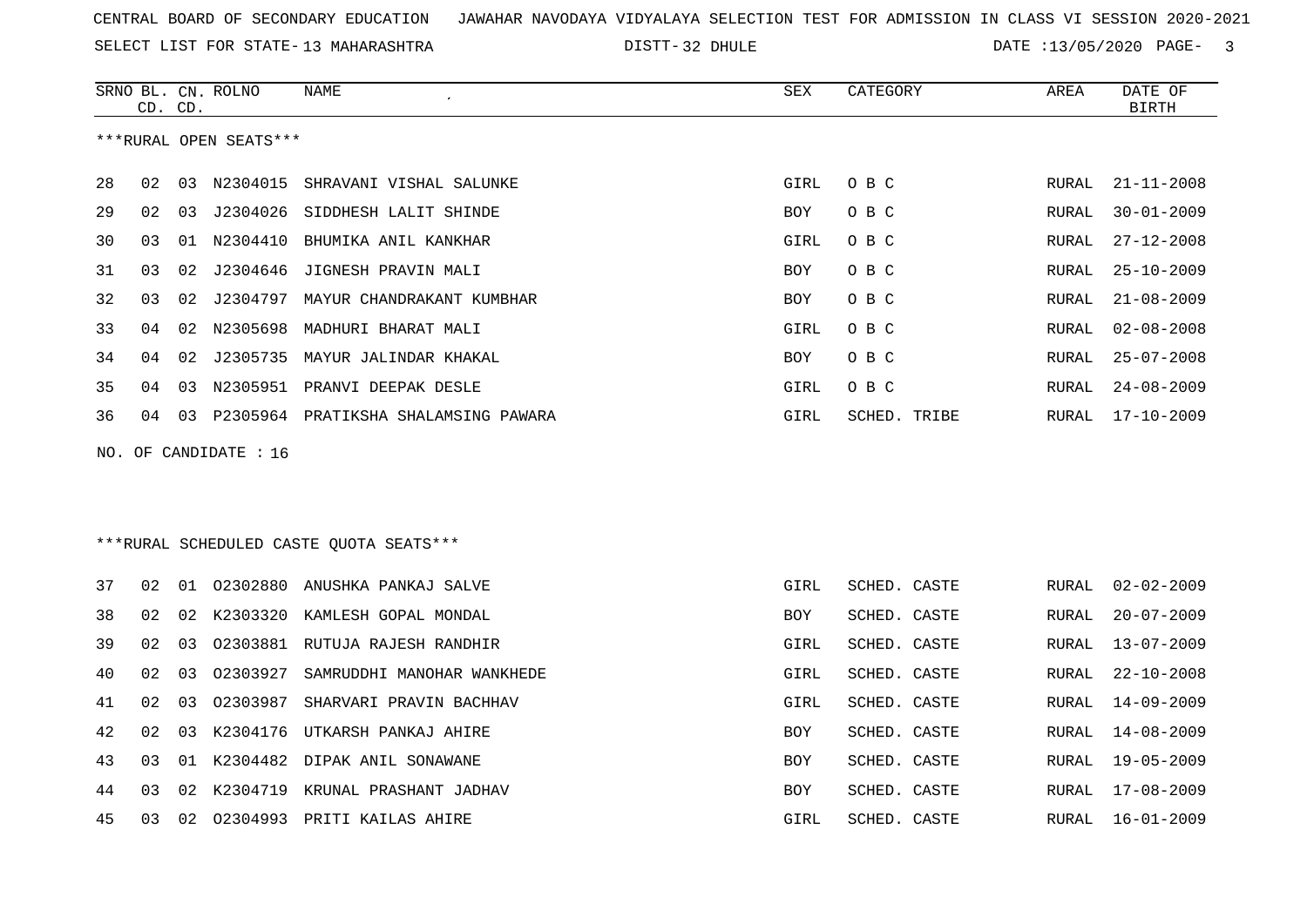| CENTRAL BOARD OF SECONDARY EDUCATION – JAWAHAR NAVODAYA VIDYALAYA SELECTION TEST FOR ADMISSION IN CLASS VI SESSION 2020-2021 |  |
|------------------------------------------------------------------------------------------------------------------------------|--|
|------------------------------------------------------------------------------------------------------------------------------|--|

DISTT-32 DHULE 2020 DATE :13/05/2020 PAGE- 4

|    | CD. CD.                                |    | SRNO BL. CN. ROLNO | NAME                           | <b>SEX</b> | CATEGORY | AREA         | DATE OF<br><b>BIRTH</b> |  |  |  |  |
|----|----------------------------------------|----|--------------------|--------------------------------|------------|----------|--------------|-------------------------|--|--|--|--|
|    | NO. OF CANDIDATE : 9                   |    |                    |                                |            |          |              |                         |  |  |  |  |
|    |                                        |    |                    |                                |            |          |              |                         |  |  |  |  |
|    |                                        |    |                    |                                |            |          |              |                         |  |  |  |  |
|    | ***RURAL BACKWARD CLASS OUOTA SEATS*** |    |                    |                                |            |          |              |                         |  |  |  |  |
| 46 | 02                                     | 01 |                    | J2302835 ADITYA SACHIN EKHANDE | <b>BOY</b> | O B C    | RURAL        | $25 - 08 - 2009$        |  |  |  |  |
| 47 | 02                                     | 01 | N2302886           | ANUSHRI SACHIN PATIL           | GIRL       | O B C    | RURAL        | $14 - 11 - 2008$        |  |  |  |  |
| 48 | 02                                     | 02 | J2303536           | NAITIK PATIL                   | <b>BOY</b> | O B C    | RURAL        | $31 - 07 - 2009$        |  |  |  |  |
| 49 | 02                                     | 03 | J2303869           | RUCHITA SHIVAJI TELI           | <b>BOY</b> | O B C    | <b>RURAL</b> | $10 - 04 - 2009$        |  |  |  |  |
| 50 | 02                                     | 03 | J2303870           | RUDRAKSH ARUN BACHHAV          | <b>BOY</b> | O B C    | RURAL        | $02 - 07 - 2009$        |  |  |  |  |
| 51 | 02                                     | 03 | N2303952           | SANSKRUTI ANIL NANDRE          | GIRL       | O B C    | RURAL        | $13 - 03 - 2009$        |  |  |  |  |
| 52 | 02                                     | 03 | N2303977           | SAYALI SACHIN BHADANE          | GIRL       | O B C    | RURAL        | $14 - 05 - 2009$        |  |  |  |  |
| 53 | 02                                     | 03 | N2304051           | SONIYA SATISH SONAWANE         | GIRL       | O B C    | RURAL        | $21 - 10 - 2008$        |  |  |  |  |
| 54 | 02                                     | 03 | J2304103           | TANMAY KISHOR DESALE           | <b>BOY</b> | O B C    | RURAL        | $09 - 05 - 2009$        |  |  |  |  |
| 55 | 03                                     | 01 | J2304330           | ANAY SUYOG BHADANE             | <b>BOY</b> | O B C    | <b>RURAL</b> | $11 - 09 - 2009$        |  |  |  |  |
| 56 | 03                                     | 01 | J2304429           | CHAITANYA PANKAJ PATIL         | <b>BOY</b> | O B C    | RURAL        | $08 - 09 - 2009$        |  |  |  |  |
| 57 | 03                                     | 02 | J2304862           | NAYAN MAHENDRA KOTKAR          | <b>BOY</b> | O B C    | RURAL        | $18 - 11 - 2009$        |  |  |  |  |
| 58 | 03                                     | 02 | J2304900           | PANKAJ BHALCHANDRA KOLI        | <b>BOY</b> | O B C    | RURAL        | $22 - 08 - 2009$        |  |  |  |  |
| 59 | 03                                     | 02 | N2304955           | PRACHI UMAKANT DESALE          | GIRL       | O B C    | <b>RURAL</b> | $12 - 03 - 2009$        |  |  |  |  |
| 60 | 03                                     | 03 | N2305051           | RIYA ASHOK DESALE              | GIRL       | O B C    | RURAL        | $03 - 06 - 2009$        |  |  |  |  |
| 61 | 03                                     | 03 | J2305167           | SNEH VIJAYKUMAR NIKAM          | <b>BOY</b> | O B C    | RURAL        | $13 - 05 - 2009$        |  |  |  |  |
|    |                                        |    |                    |                                |            |          |              |                         |  |  |  |  |

NO. OF CANDIDATE : 16

\*\*\*RURAL SCHEDULED TRIBE QUOTA SEATS\*\*\*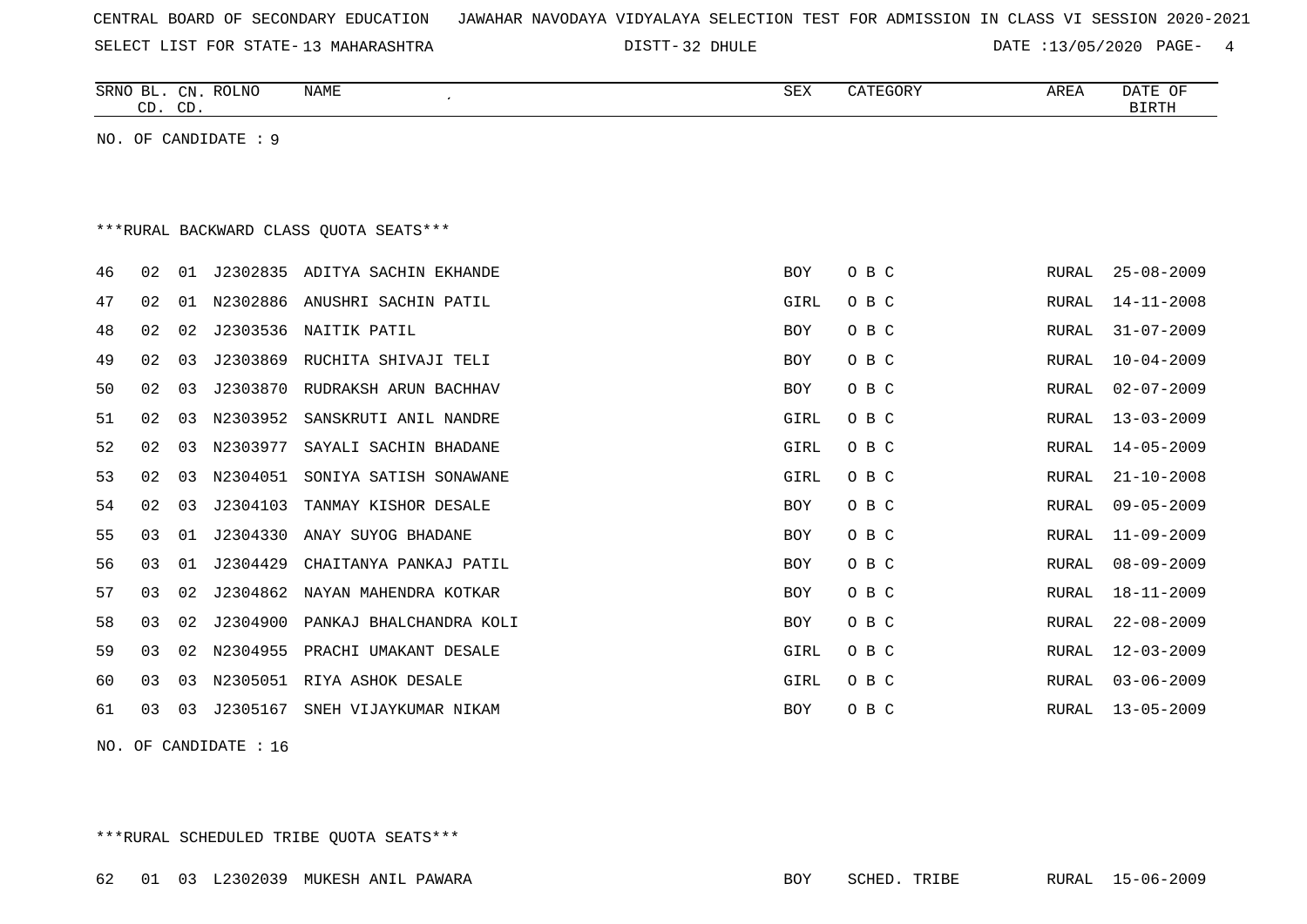SELECT LIST FOR STATE- DISTT- 13 MAHARASHTRA

DISTT-32 DHULE DATE :13/05/2020 PAGE- 5

|    |    | CD. CD. | SRNO BL. CN. ROLNO | <b>NAME</b>                             | SEX         | CATEGORY     | AREA         | DATE OF<br><b>BIRTH</b> |
|----|----|---------|--------------------|-----------------------------------------|-------------|--------------|--------------|-------------------------|
|    |    |         |                    | ***RURAL SCHEDULED TRIBE QUOTA SEATS*** |             |              |              |                         |
| 63 | 01 | 04      | P2302639           | TEJASWINI PADAM PARADAKE                | GIRL        | SCHED. TRIBE | RURAL        | $06 - 09 - 2008$        |
| 64 | 01 | 04      |                    | L2302744 VISHAL SAYABU PAWARA           | BOY         | SCHED. TRIBE | RURAL        | $14 - 04 - 2009$        |
| 65 | 02 |         |                    | 01 L2302848 AJAY DEVIDAS SURYAWANSHI    | <b>BOY</b>  | SCHED. TRIBE | RURAL        | $22 - 10 - 2009$        |
| 66 | 02 | 02      |                    | P2303614 NITTYA AVINASH SHINDE          | GIRL        | SCHED. TRIBE | RURAL        | $13 - 04 - 2009$        |
| 67 | 02 | 02      | L2303672           | PIYUSH AMBARSING PAWAR                  | BOY         | SCHED. TRIBE | RURAL        | $02 - 05 - 2009$        |
| 68 | 02 | 03      | L2303897           | SAHIL SEGA KUWAR                        | <b>BOY</b>  | SCHED. TRIBE | RURAL        | $16 - 03 - 2009$        |
| 69 | 02 | 03      | P2303914           | SALONI SAMPAT SURYAWANSHI               | GIRL        | SCHED. TRIBE | RURAL        | $29 - 05 - 2009$        |
| 70 | 02 | 03      | P2303915           | SALONI SUNIL MAVALI                     | GIRL        | SCHED. TRIBE | RURAL        | $19 - 04 - 2009$        |
| 71 | 02 | 03      | P2304022           | SHWETA CHINTAMAN PAWAR                  | GIRL        | SCHED. TRIBE | RURAL        | $29 - 07 - 2009$        |
| 72 | 02 | 03      | L2304187           | VAIBHAV SHIVDAS AHIRE                   | <b>BOY</b>  | SCHED. TRIBE | RURAL        | $22 - 06 - 2009$        |
| 73 | 03 | 01      | P2304533           | GAYATRI DHIRSING PADAVI                 | GIRL        | SCHED. TRIBE | RURAL        | $23 - 08 - 2009$        |
| 74 | 03 | 02      | P2304841           | NAKSHATRA RAVINDRA THAKUR               | <b>GIRL</b> | SCHED. TRIBE | RURAL        | $17 - 11 - 2009$        |
| 75 | 04 | 01      | L2305497           | DUDAVE NIKHIL ANNA                      | BOY         | SCHED. TRIBE | RURAL        | $16 - 03 - 2009$        |
| 76 | 04 | 03      | L2305938           | PRAFUL PINTU PAWARA                     | <b>BOY</b>  | SCHED. TRIBE | <b>RURAL</b> | $10 - 07 - 2009$        |
| 77 | 04 | 03      | P2305976           | PRIYANKA RAKESH PAWARA                  | GIRL        | SCHED. TRIBE | RURAL        | $07 - 08 - 2009$        |
| 78 | 04 | 03      | P2306041           | ROSHANI SUBHARAM PAWARA                 | GIRL        | SCHED. TRIBE | RURAL        | $27 - 05 - 2008$        |
| 79 | 04 | 03      | L2306191           | VAIBHAV BHASKAR PAWAR                   | BOY         | SCHED. TRIBE | RURAL        | $27 - 04 - 2009$        |
| 80 | 04 | 03      | L2306205           | VANESH AAPSING PAWARA                   | <b>BOY</b>  | SCHED. TRIBE | RURAL        | $07 - 12 - 2008$        |

NO. OF CANDIDATE : 19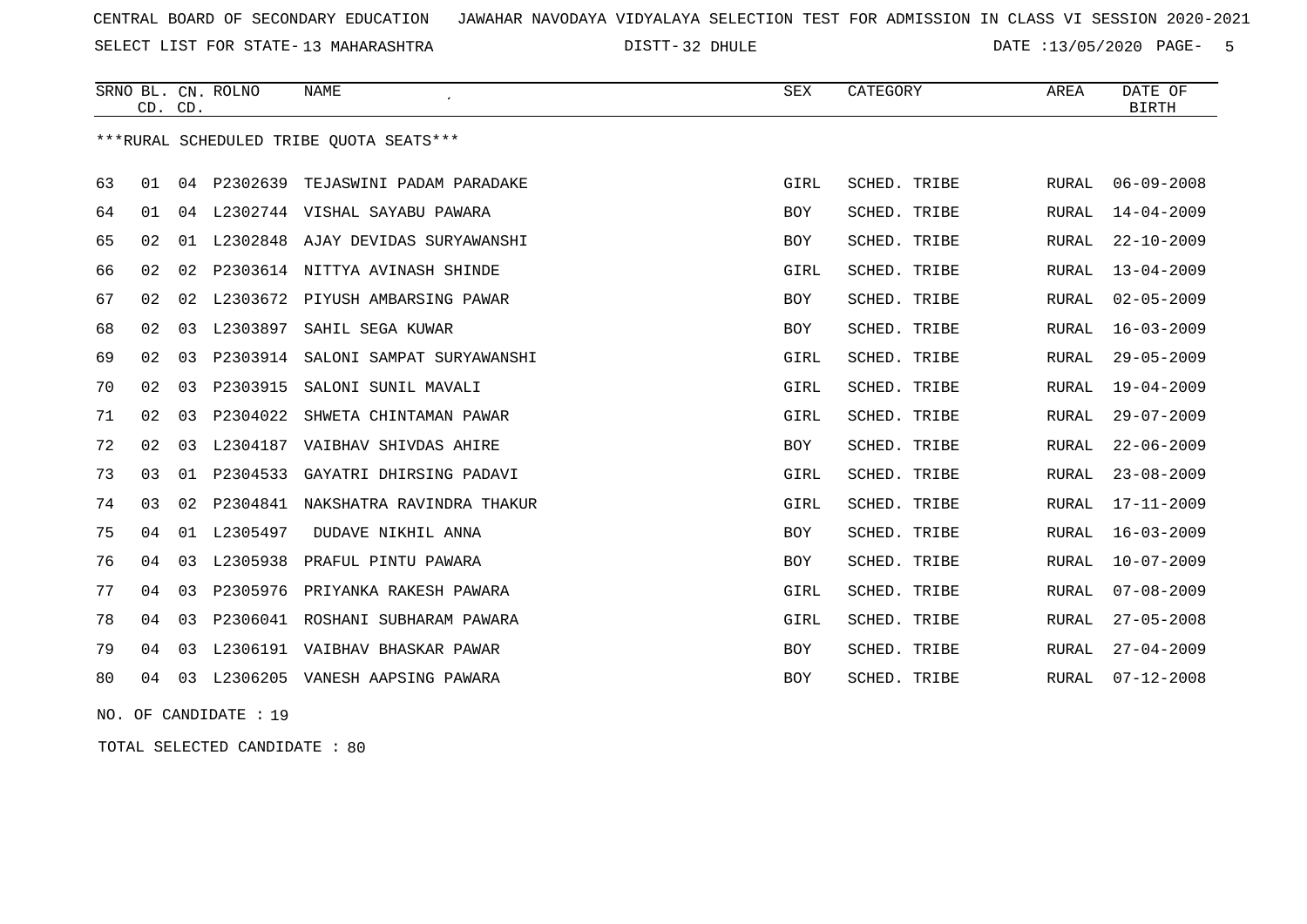SELECT LIST FOR STATE- DISTT- 13 MAHARASHTRA

33 NANDURBAR II DATE :13/05/2020 PAGE- 1

|    |    | CD. CD. | SRNO BL. CN. ROLNO   | NAME                                       | <b>SEX</b> | CATEGORY     | AREA  | DATE OF<br><b>BIRTH</b> |
|----|----|---------|----------------------|--------------------------------------------|------------|--------------|-------|-------------------------|
|    |    |         | ***OPEN UR SEATS***  |                                            |            |              |       |                         |
| 1  | 01 |         |                      | 02 F2306842 TANSHRI MAHENDRA DHANGAR       | GIRL       | O B C        | URBAN | 15-03-2009              |
| 2  |    |         |                      | 01 02 B2306848 TEJAS SATISH RAYATE         | BOY        | O B C        |       | URBAN 30-07-2009        |
|    |    |         | NO. OF CANDIDATE : 2 |                                            |            |              |       |                         |
|    |    |         |                      | ***OPEN SCHEDULED CASTE QUOTA SEATS***     |            |              |       |                         |
| 3  | 01 |         |                      | 01 02306534 NANDINI MOHAN AHIRE            | GIRL       | SCHED. CASTE | RURAL | $20 - 01 - 2009$        |
| 4  |    |         |                      | 01 01 C2306536 NAVJYOT CHANDRAKANT NAGRALE | BOY        | SCHED. CASTE |       | URBAN 25-03-2009        |
|    |    |         | NO. OF CANDIDATE : 2 |                                            |            |              |       |                         |
|    |    |         |                      | *** OPEN BACKWARD CLASS QUOTA SEATS***     |            |              |       |                         |
| 5  | 01 |         |                      | 01 N2306394 GAIKAWAD BHUMIKA SUNIL         | GIRL       | O B C        | RURAL | 24-01-2009              |
| 6  | 01 |         |                      | 01 N2306423 HARSHITA PRAKASH KUMBHAR       | GIRL       | O B C        | RURAL | $09 - 02 - 2009$        |
| 7  |    |         |                      | 01 01 B2306577 PARTH MUKESH VARUDE         | BOY        | O B C        |       | URBAN 28-07-2009        |
|    |    |         | NO. OF CANDIDATE : 3 |                                            |            |              |       |                         |
|    |    |         |                      |                                            |            |              |       |                         |
|    |    |         |                      | ***OPEN SCHEDULED TRIBE QUOTA SEATS***     |            |              |       |                         |
| 8  | 01 |         |                      | 02 P2306765 SHAJAL SUNIL MAVCHI            | GIRL       | SCHED. TRIBE |       | RURAL 22-11-2009        |
| 9  | 01 |         |                      | 02 L2306838 TANMAY ASHOK GAVIT             | BOY        | SCHED. TRIBE | RURAL | $26 - 02 - 2009$        |
| 10 | 01 |         |                      | 02 H2306903 VRUSHALI VILAS GAVIT           | GIRL       | SCHED. TRIBE | URBAN | $07 - 02 - 2010$        |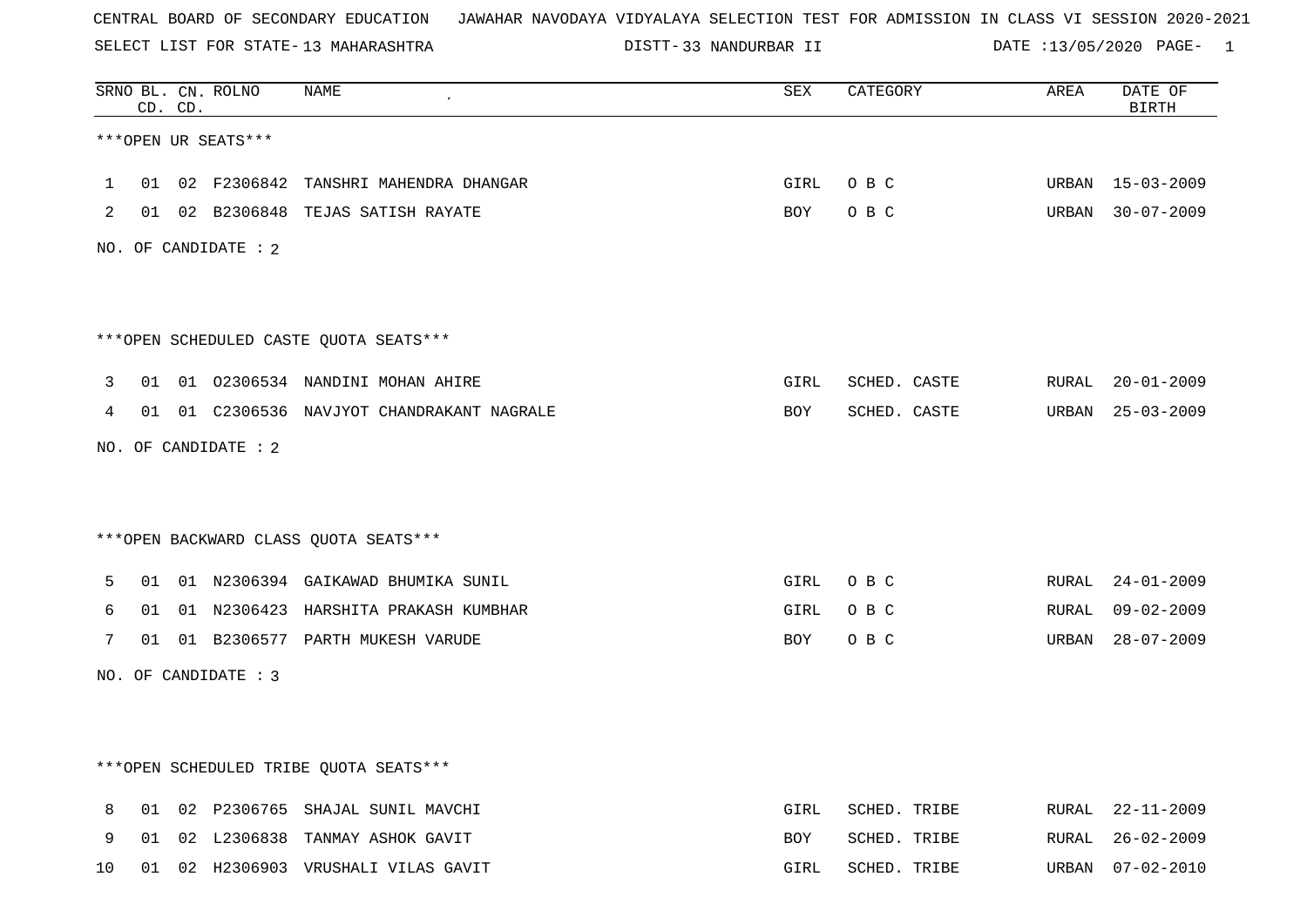|  |  |  | CENTRAL BOARD OF SECONDARY EDUCATION – JAWAHAR NAVODAYA VIDYALAYA SELECTION TEST FOR ADMISSION IN CLASS VI SESSION 2020-2021 |  |  |  |  |  |  |  |  |  |  |  |  |  |  |
|--|--|--|------------------------------------------------------------------------------------------------------------------------------|--|--|--|--|--|--|--|--|--|--|--|--|--|--|
|--|--|--|------------------------------------------------------------------------------------------------------------------------------|--|--|--|--|--|--|--|--|--|--|--|--|--|--|

SELECT LIST FOR STATE- DISTT- 13 MAHARASHTRA

33 NANDURBAR II DATE :13/05/2020 PAGE- 2

|      | CD. CD. |    | SRNO BL. CN. ROLNO     | NAME                                     | SEX        | CATEGORY       | AREA         | DATE OF<br><b>BIRTH</b> |
|------|---------|----|------------------------|------------------------------------------|------------|----------------|--------------|-------------------------|
|      |         |    | NO. OF CANDIDATE : 3   |                                          |            |                |              |                         |
|      |         |    |                        |                                          |            |                |              |                         |
|      |         |    |                        |                                          |            |                |              |                         |
|      |         |    | ***RURAL OPEN SEATS*** |                                          |            |                |              |                         |
| 11   | 01      |    | 01 N2306606            | PRAJAKTA PRABHAKAR CHAVAN                | GIRL       | O B C          | <b>RURAL</b> | $12 - 02 - 2009$        |
| 12   | 01      | 01 | M2306607               | PRAKRITI PRASOON                         | GIRL       | <b>GENERAL</b> | <b>RURAL</b> | $18 - 09 - 2009$        |
| 13   | 01      | 02 | L2306868               | VAIBHAV KRUSHNA GAVIT                    | BOY        | SCHED. TRIBE   | RURAL        | $25 - 05 - 2009$        |
| 14   | 02      | 01 | J2307030               | BHUSHAN PRAKASH MAHAJAN                  | <b>BOY</b> | O B C          | RURAL        | $17 - 12 - 2009$        |
| 15   | 02      | 02 | J2307385               | MOHIT PRAMOD KHAIRNAR                    | BOY        | O B C          | RURAL        | $27 - 06 - 2009$        |
| 16   | 02      | 03 | J2307680               | SHAURYA PRANIL PATIL                     | BOY        | O B C          | RURAL        | $23 - 01 - 2009$        |
| $17$ | 02      | 03 | N2307697               | SHRUTI VIJAY PATIL                       | GIRL       | O B C          | <b>RURAL</b> | $02 - 02 - 2009$        |
|      |         |    | NO. OF CANDIDATE : 7   |                                          |            |                |              |                         |
|      |         |    |                        |                                          |            |                |              |                         |
|      |         |    |                        |                                          |            |                |              |                         |
|      |         |    |                        | *** RURAL SCHEDULED CASTE QUOTA SEATS*** |            |                |              |                         |
| 18   | 01      | 02 | 02306686               | ROHINI KAVIDAS BESANE                    | GIRL       | SCHED. CASTE   | <b>RURAL</b> | $09 - 05 - 2009$        |
| 19   | 02      | 01 | K2306981               | ARYAN MILIND WAGH                        | BOY        | SCHED. CASTE   | <b>RURAL</b> | $12 - 02 - 2009$        |
| 20   | 02      | 03 | K2307570               | RAJ MAHENDRA JADHAV                      | <b>BOY</b> | SCHED. CASTE   | <b>RURAL</b> | $17 - 02 - 2009$        |
| 21   | 02      | 03 | K2307701               | SIDDHARTH YOGESH MORE                    | <b>BOY</b> | SCHED. CASTE   | <b>RURAL</b> | $20 - 11 - 2007$        |
| 22   | 02      | 03 | K2307850               | YASH KANTILAL JAWARE                     | <b>BOY</b> | SCHED. CASTE   | <b>RURAL</b> | $19 - 02 - 2009$        |

NO. OF CANDIDATE : 5

\*\*\*RURAL BACKWARD CLASS QUOTA SEATS\*\*\*

23 01 01 J2306506 MANISH DIGAMBAR PATIL BOY O B C RURAL 30-08-2008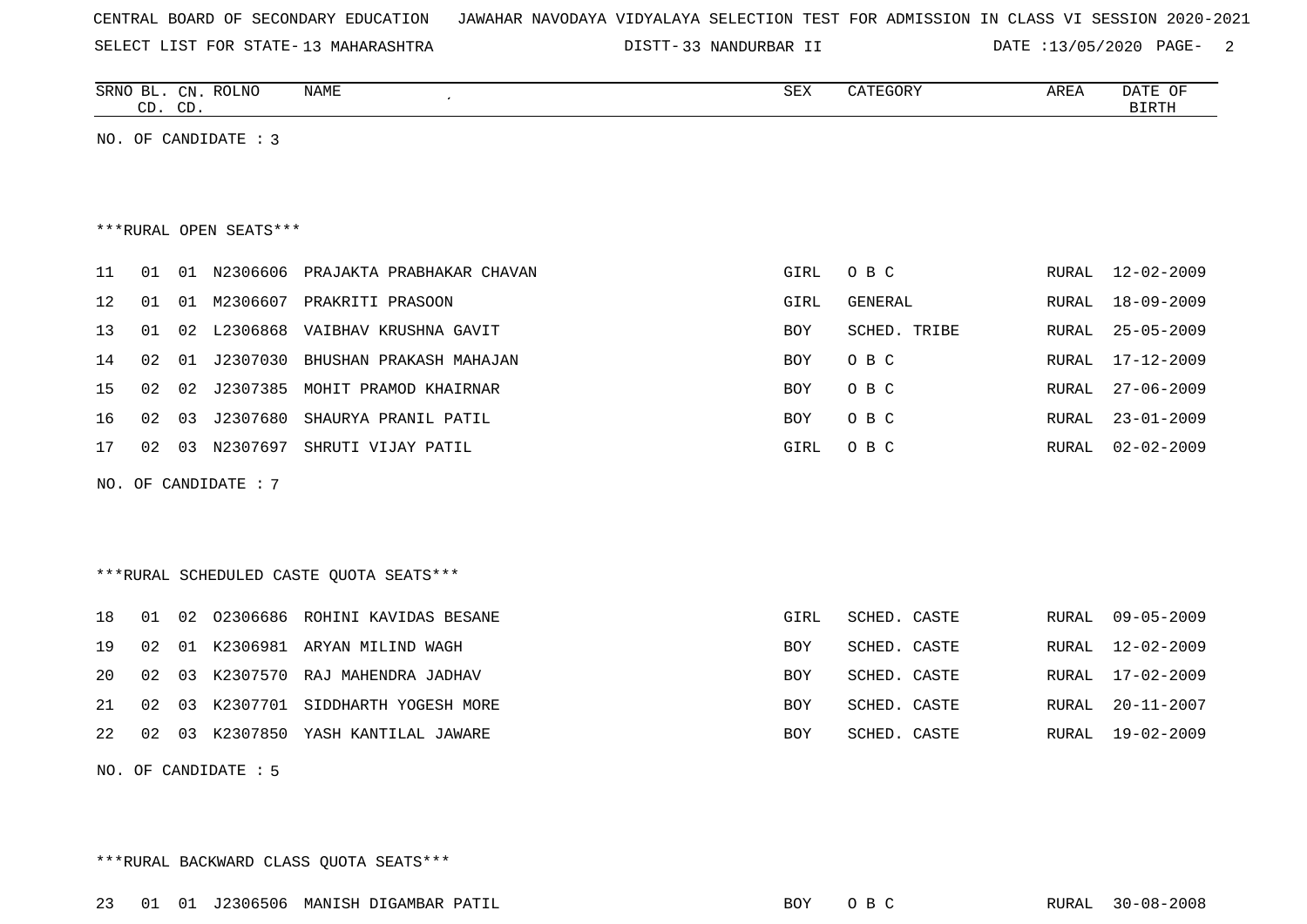SELECT LIST FOR STATE- DISTT- 13 MAHARASHTRA

33 NANDURBAR II DATE :13/05/2020 PAGE- 3

|    | CD. CD. |    | SRNO BL. CN. ROLNO   | <b>NAME</b>                                | SEX        | CATEGORY     | AREA  | DATE OF<br><b>BIRTH</b> |
|----|---------|----|----------------------|--------------------------------------------|------------|--------------|-------|-------------------------|
|    |         |    |                      | ***RURAL BACKWARD CLASS OUOTA SEATS***     |            |              |       |                         |
| 24 | 01      | 02 | J2306670             | RAKESH SANJAY MORE                         | <b>BOY</b> | O B C        | RURAL | 17-04-2010              |
| 25 | 01      | 02 | N2306795             | SNEHA HEMANT SURYAWANSHI                   | GIRL       | O B C        | RURAL | $30 - 10 - 2009$        |
| 26 | 02      | 01 |                      | J2306988 ATHARVA SANJAY PATIL              | <b>BOY</b> | O B C        | RURAL | 17-09-2009              |
| 27 | 02      | 03 |                      | J2307767 UDAYRAJ SURESH PATIL              | <b>BOY</b> | O B C        | RURAL | $31 - 03 - 2009$        |
| 28 | 02      | 03 | J2307778             | UTKARSH BHARAT AHIRE                       | <b>BOY</b> | O B C        | RURAL | $17 - 10 - 2008$        |
| 29 | 02      | 03 |                      | J2307855 YASHRAJ BALRAJ PATIL              | <b>BOY</b> | O B C        | RURAL | $17 - 03 - 2009$        |
| 30 |         |    |                      | 02 03 J2307864 YOGESH VEDU AHIRE           | <b>BOY</b> | O B C        | RURAL | 19-02-2009              |
|    |         |    | NO. OF CANDIDATE : 8 |                                            |            |              |       |                         |
|    |         |    |                      | *** RURAL SCHEDULED TRIBE QUOTA SEATS***   |            |              |       |                         |
| 31 | 01      |    |                      | 01 P2306254 AAKANSHA GANGUSING GAVIT       | GIRL       | SCHED. TRIBE | RURAL | 17-08-2009              |
| 32 | 01      |    | 01 P2306278          | AKSHARA SUNIL GAVIT                        | GIRL       | SCHED. TRIBE | RURAL | $09 - 09 - 2009$        |
| 33 | 01      |    |                      | 01 P2306323 ANUSHKA ANAND VASAVE           | GIRL       | SCHED. TRIBE | RURAL | $13 - 11 - 2008$        |
| 34 | 01      | 01 |                      | P2306503 MANASVI VIKRAM RAUT               | GIRL       | SCHED. TRIBE | RURAL | $15 - 03 - 2009$        |
| 35 | 01      |    |                      | 01 P2306562 NISHA RAMESH VALVI             | GIRL       | SCHED. TRIBE | RURAL | $21 - 12 - 2008$        |
| 36 | 01      | 02 | P2306656             | RADHIKA DILIP GAVIT                        | GIRL       | SCHED. TRIBE | RURAL | $18 - 03 - 2009$        |
| 37 | 01      | 02 |                      | P2306793 SMITA DANIYAL GAVIT               | GIRL       | SCHED. TRIBE | RURAL | $01 - 05 - 2009$        |
| 38 | 01      | 02 |                      | L2306794 SMIT VISHAL VALVI                 | <b>BOY</b> | SCHED. TRIBE | RURAL | $15 - 02 - 2009$        |
| 39 | 01      | 02 |                      | P2306872 VAISHALI DINESH GAVIT             | GIRL       | SCHED. TRIBE | RURAL | $27 - 11 - 2009$        |
| 40 | 01      |    |                      | 02 L2306880 VALVI SUYASHKUMAR YASHVANTBHAI | <b>BOY</b> | SCHED. TRIBE | RURAL | $14 - 04 - 2009$        |

NO. OF CANDIDATE : 10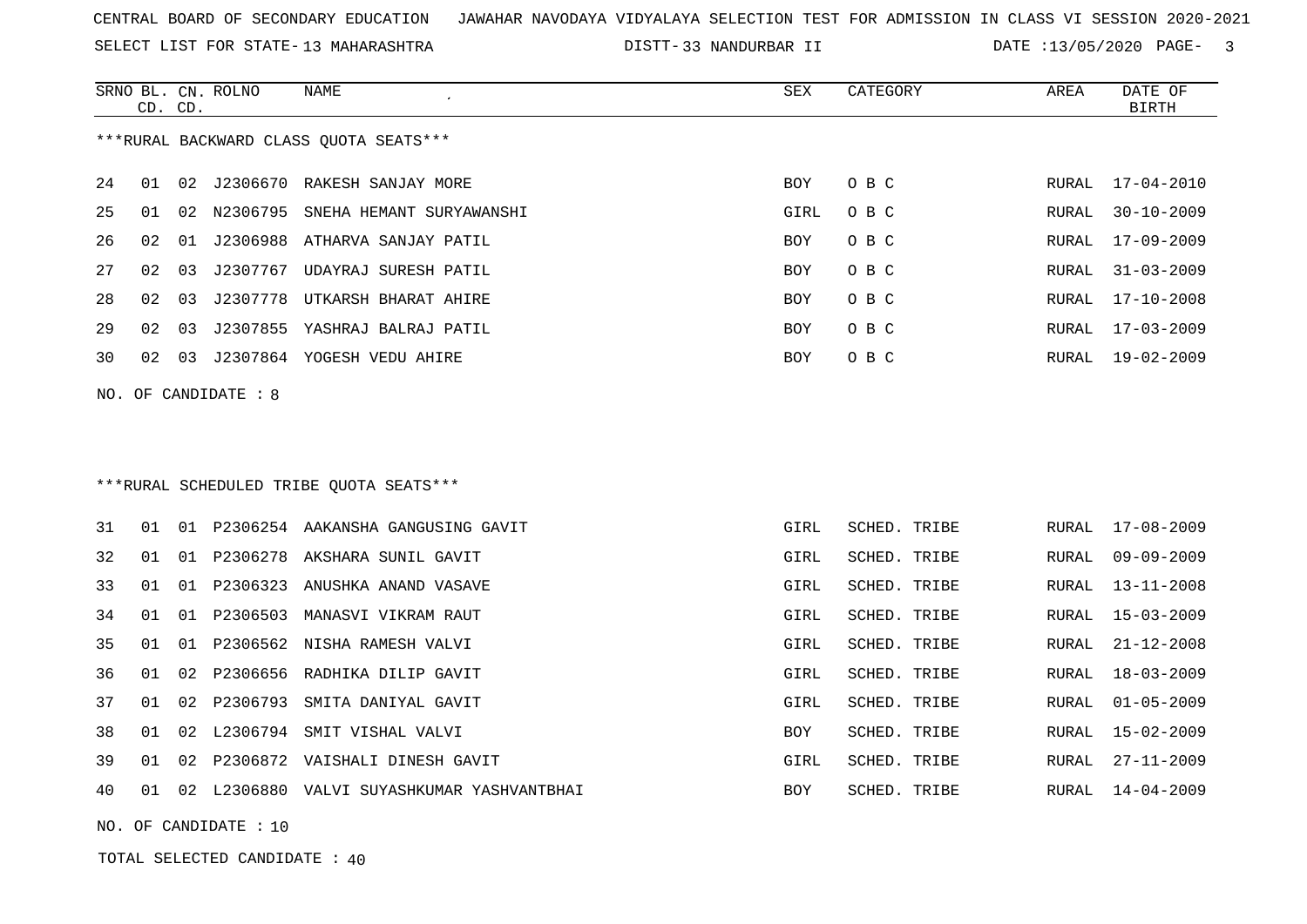SELECT LIST FOR STATE- DISTT- 13 MAHARASHTRA

34 BHANDARA DATE :13/05/2020 PAGE- 1

|                   |    | CD. CD. | SRNO BL. CN. ROLNO   | NAME                                   | SEX        | CATEGORY     | AREA         | DATE OF<br><b>BIRTH</b> |
|-------------------|----|---------|----------------------|----------------------------------------|------------|--------------|--------------|-------------------------|
|                   |    |         | ***OPEN UR SEATS***  |                                        |            |              |              |                         |
| 1                 | 01 |         |                      | 01 J2307870 AARSH PRAMOD SELOKAR       | <b>BOY</b> | O B C        | RURAL        | $06 - 01 - 2009$        |
| 2                 | 01 |         |                      | 01 J2307948 ANURAG JADHAV              | <b>BOY</b> | O B C        | RURAL        | $24 - 11 - 2008$        |
| 3                 | 01 |         |                      | 02 J2308327 NAITIK AMRUT SAKHARWADE    | <b>BOY</b> | O B C        | RURAL        | $23 - 09 - 2009$        |
| 4                 | 01 |         | 03 B2308626          | SHREY BHUPENDRA KHEDIKAR               | <b>BOY</b> | O B C        | URBAN        | $13 - 12 - 2008$        |
| 5                 | 01 | 03      | N2308714             | TINA ANIL PAWAR                        | GIRL       | O B C        | <b>RURAL</b> | $04 - 05 - 2009$        |
| 6                 | 06 |         |                      | 02 K2312964 KULDIP MAHENDRA MESHRAM    | <b>BOY</b> | SCHED. CASTE | RURAL        | $02 - 04 - 2009$        |
| 7                 | 07 | 02      |                      | C2313841 NAITIK SANJAY KOCHE           | <b>BOY</b> | SCHED. CASTE | URBAN        | $20 - 05 - 2009$        |
| 8                 | 07 |         |                      | 03 N2314100 SAWARI NANDALAL BILAWANE   | GIRL       | O B C        | RURAL        | $14 - 06 - 2009$        |
|                   |    |         | NO. OF CANDIDATE : 8 |                                        |            |              |              |                         |
|                   |    |         |                      | ***OPEN SCHEDULED CASTE QUOTA SEATS*** |            |              |              |                         |
|                   |    |         |                      |                                        |            |              |              |                         |
| 9                 | 01 |         |                      | 01 K2307961 ARNAV ARUN TEMBHURNE       | BOY        | SCHED. CASTE | RURAL        | $23 - 03 - 2009$        |
| 10                | 01 |         |                      | 03 02308484 RUJAL MANOJ GEDAM          | GIRL       | SCHED. CASTE | RURAL        | $19 - 10 - 2009$        |
| 11                | 02 |         |                      | 01 02308925 ARUSHI KAILASH CHAVHAN     | GIRL       | SCHED. CASTE | RURAL        | $16 - 06 - 2009$        |
|                   |    |         | NO. OF CANDIDATE : 3 |                                        |            |              |              |                         |
|                   |    |         |                      |                                        |            |              |              |                         |
|                   |    |         |                      | ***OPEN DISABLED QUOTA SEATS***        |            |              |              |                         |
| $12 \overline{ }$ | 02 |         | 04 N2309698          | TRUPTI PURUSHOTTAM BAWANE              | GIRL       | O B C        | RURAL        | $14 - 12 - 2009$        |
| 13                | 05 |         | 02 02312483          | SANIYA SACHIN KAMBLE                   | GIRL       | SCHED. CASTE | RURAL        | $12 - 03 - 2010$        |

14 07 03 J2314095 SARVESH MADHUKAR SAWARBANDHE BOY O B C RURAL 23-10-2008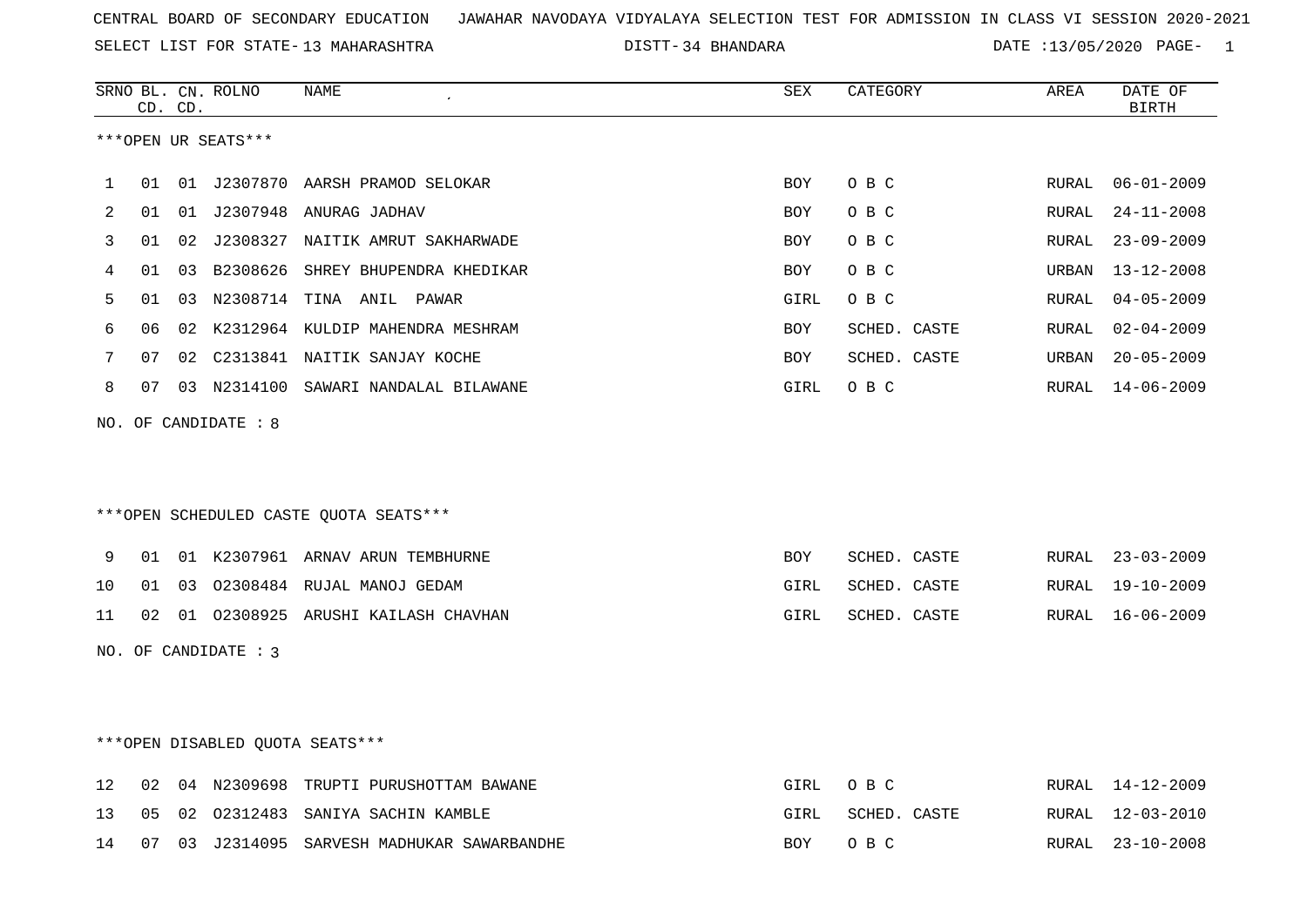|  |  |  |  | CENTRAL BOARD OF SECONDARY EDUCATION – JAWAHAR NAVODAYA VIDYALAYA SELECTION TEST FOR ADMISSION IN CLASS VI SESSION 2020-2021 |  |  |  |  |  |  |  |  |  |  |  |  |  |
|--|--|--|--|------------------------------------------------------------------------------------------------------------------------------|--|--|--|--|--|--|--|--|--|--|--|--|--|
|--|--|--|--|------------------------------------------------------------------------------------------------------------------------------|--|--|--|--|--|--|--|--|--|--|--|--|--|

SELECT LIST FOR STATE- DISTT- 13 MAHARASHTRA 34 BHANDARA DATE :13/05/2020 PAGE- 2

|    |    | CD. CD. | SRNO BL. CN. ROLNO     | NAME                                         | SEX  | CATEGORY     | AREA         | DATE OF<br><b>BIRTH</b> |
|----|----|---------|------------------------|----------------------------------------------|------|--------------|--------------|-------------------------|
|    |    |         | NO. OF CANDIDATE : 3   |                                              |      |              |              |                         |
|    |    |         |                        |                                              |      |              |              |                         |
|    |    |         |                        |                                              |      |              |              |                         |
|    |    |         |                        | *** OPEN BACKWARD CLASS QUOTA SEATS***       |      |              |              |                         |
| 15 | 01 |         |                        | 01 B2308078 DIVYANSHU ARVIND RAUT            | BOY  | O B C        | URBAN        | $10 - 08 - 2009$        |
| 16 | 01 | 03      |                        | J2308637 SHUBH THAKUR                        | BOY  | O B C        | RURAL        | $02 - 12 - 2008$        |
| 17 | 02 |         |                        | 02 N2309141 KAVERI SANTOSH TIDKE             | GIRL | O B C        | <b>RURAL</b> | $08 - 07 - 2009$        |
| 18 | 03 |         |                        | 04 B2310814 SARVESH SUNIL BHUSARI            | BOY  | O B C        | URBAN        | $23 - 09 - 2009$        |
| 19 | 05 |         |                        | 02 J2312327 OMCHANDRA BHAURAO KATHANE        | BOY  | O B C        | RURAL        | $19 - 04 - 2009$        |
|    |    |         | NO. OF CANDIDATE : 5   |                                              |      |              |              |                         |
|    |    |         |                        |                                              |      |              |              |                         |
|    |    |         |                        |                                              |      |              |              |                         |
|    |    |         |                        | ***OPEN SCHEDULED TRIBE QUOTA SEATS***       |      |              |              |                         |
| 20 |    |         |                        | 01 01 L2308137 ISHANT HARISH NEWARE          | BOY  | SCHED. TRIBE | RURAL        | $30 - 03 - 2009$        |
|    |    |         |                        |                                              |      |              |              |                         |
|    |    |         | NO. OF CANDIDATE : 1   |                                              |      |              |              |                         |
|    |    |         |                        |                                              |      |              |              |                         |
|    |    |         | ***RURAL OPEN SEATS*** |                                              |      |              |              |                         |
|    |    |         |                        |                                              |      |              |              |                         |
| 21 | 01 |         |                        | 02 K2308356 NISHCHAY<br>JAYANT<br>DONGRE     | BOY  | SCHED. CASTE | RURAL        | $19 - 02 - 2009$        |
| 22 |    |         |                        | 01 03 N2308569 SATYAM RAJESH THAWKAR         | GIRL | O B C        | RURAL        | $30 - 12 - 2009$        |
| 23 |    |         |                        | 01 03 N2308583 SHARVARI CHANDRASHEKHAR GIRDE | GIRL | O B C        | RURAL        | 19-02-2009              |
| 24 |    | 01 03   |                        | N2308659 SRUSHTI VINAYAK MARWADE             | GIRL | O B C        | RURAL        | $25 - 11 - 2009$        |
| 25 |    | 01 03   |                        | K2308671 SUPRIT SHUDDHODHAN BORKAR           | BOY  | SCHED. CASTE | RURAL        | $24 - 02 - 2009$        |
| 26 |    | 01 03   |                        | K2308810 YATHARTH SAINPAL WASNIK             | BOY  | SCHED. CASTE | RURAL        | $06 - 06 - 2009$        |
| 27 |    |         |                        | 01 03 J2308815 YUGANT SUNIL SONKUSARE        | BOY  | O B C        | RURAL        | $14 - 04 - 2009$        |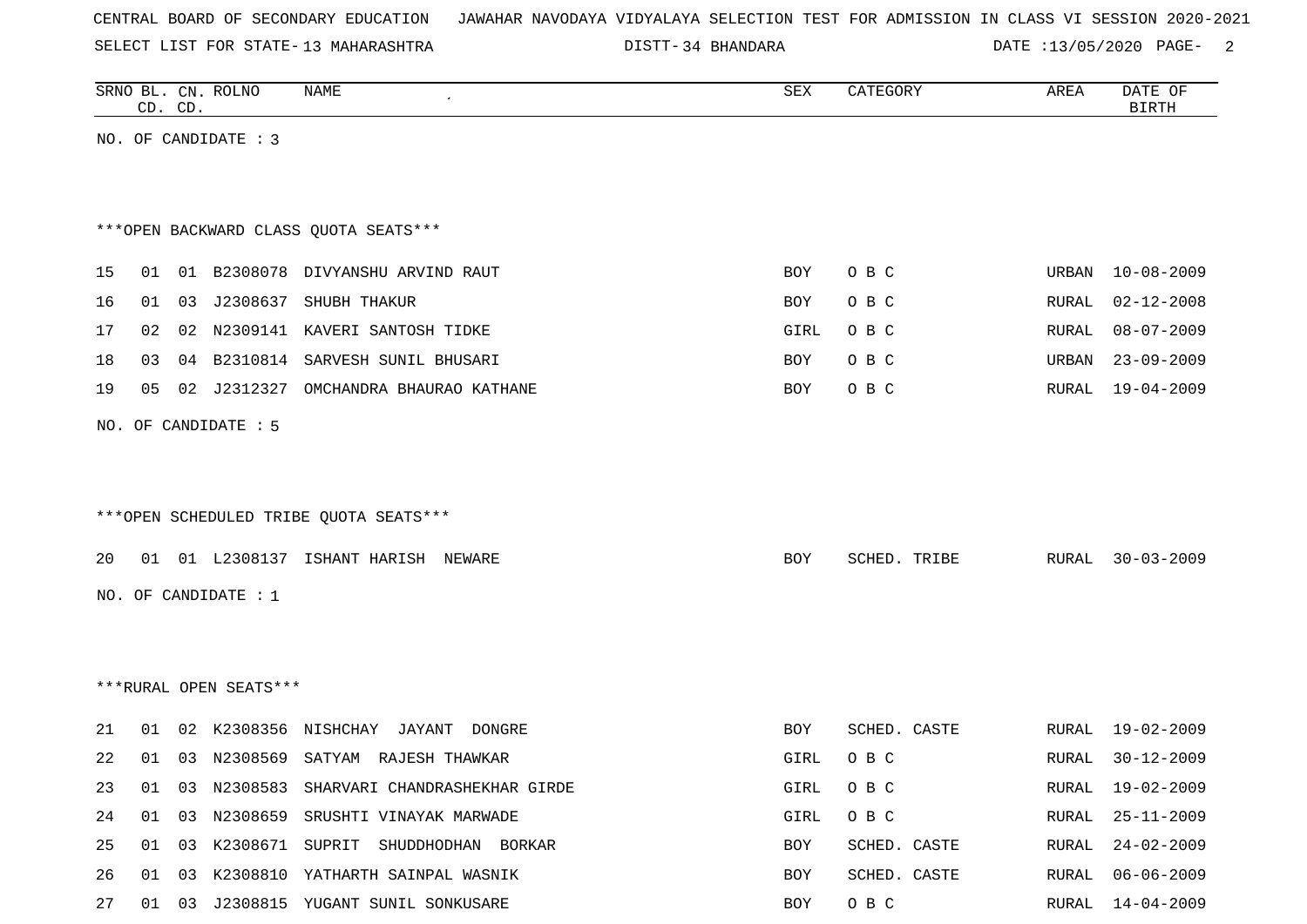SELECT LIST FOR STATE- DISTT- 13 MAHARASHTRA

34 BHANDARA DATE :13/05/2020 PAGE- 3

|    | CD. CD. |    | SRNO BL. CN. ROLNO     | NAME                                  | SEX        | CATEGORY     | AREA         | DATE OF<br><b>BIRTH</b> |
|----|---------|----|------------------------|---------------------------------------|------------|--------------|--------------|-------------------------|
|    |         |    | ***RURAL OPEN SEATS*** |                                       |            |              |              |                         |
| 28 | 02      |    |                        | 01 J2308945 ASHWIN DHANRAJ GAIDHANE   | <b>BOY</b> | O B C        | RURAL        | $03 - 10 - 2008$        |
| 29 | 02      | 03 |                        | J2309422 ROHIT UMESH BANKAR           | <b>BOY</b> | O B C        | RURAL        | $07 - 06 - 2009$        |
| 30 | 02      | 03 | J2309470               | SAMEER RAJENDRA BANKAR                | BOY        | O B C        | RURAL        | $21 - 04 - 2009$        |
| 31 | 03      | 03 |                        | J2310583 PURVESH HIRAMAN BUDHE        | <b>BOY</b> | O B C        | RURAL        | $13 - 11 - 2009$        |
| 32 | 03      |    | 04 N2310733            | SAKSHINA RAJU BANKAR                  | GIRL       | O B C        | RURAL        | $02 - 10 - 2008$        |
| 33 | 03      | 04 | 02310790               | SANJAVI MANOJ DESHBHRATAR             | GIRL       | SCHED. CASTE | RURAL        | $10 - 08 - 2009$        |
| 34 | 03      |    |                        | 04 N2310831 SEJAL ANIL GOUPALE        | GIRL       | O B C        | RURAL        | $13 - 07 - 2009$        |
| 35 | 03      | 05 |                        | L2311124 VIRESH YADORAO NEWARE        | BOY        | SCHED. TRIBE | RURAL        | $17 - 07 - 2009$        |
| 36 | 03      | 05 |                        | J2311148 YASH SHRIRAM KALE            | BOY        | O B C        | RURAL        | $24 - 06 - 2009$        |
| 37 | 04      |    |                        | 02 L2311671 PRAJWAL MANOHAR GAWADKAR  | BOY        | SCHED. TRIBE | RURAL        | $22 - 11 - 2008$        |
| 38 | 04      |    |                        | 02 J2311707 RAJ MASKE                 | <b>BOY</b> | O B C        | RURAL        | $02 - 03 - 2009$        |
| 39 | 04      | 02 | J2311807               | SHAURYA RANGRAO THOTE                 | <b>BOY</b> | O B C        | <b>RURAL</b> | $18 - 01 - 2009$        |
| 40 | 04      | 03 |                        | J2311971 YASH RAJESH KATHANE          | <b>BOY</b> | O B C        | RURAL        | $19 - 02 - 2009$        |
| 41 | 05      | 01 | N2312125               | DNYANESHWARI DUDHARAM ZALKE           | GIRL       | O B C        | RURAL        | $09 - 09 - 2008$        |
| 42 | 05      |    | 01 N2312220            | KHUSHI VINOD GAIDHANE                 | GIRL       | O B C        | RURAL        | $19 - 04 - 2009$        |
| 43 | 05      | 02 | 02312481               | SANIYA JAYANT RANGARI                 | GIRL       | SCHED. CASTE | RURAL        | $30 - 07 - 2009$        |
| 44 | 06      |    |                        | 02 N2313063 NISHA RAMDAS DHOTE        | GIRL       | O B C        | <b>RURAL</b> | $02 - 02 - 2009$        |
| 45 | 06      | 03 | J2313238               | SAMIR SUDHAKAR KAMBALE                | BOY        | O B C        | RURAL        | $17 - 11 - 2008$        |
| 46 | 06      |    | 04 N2313291            | SHIVANI PRAMOD DHORE                  | GIRL       | O B C        | RURAL        | $25 - 02 - 2009$        |
| 47 | 07      | 01 |                        | J2313620 BHUSHAN ISHWAR JIBHAKATE     | <b>BOY</b> | O B C        | RURAL        | $03 - 12 - 2008$        |
| 48 | 07      | 01 |                        | J2313624 BUPESH RAMKRUSHNA PANCHABHAI | BOY        | овс          | RURAL        | $08 - 10 - 2008$        |
| 49 | 07      | 02 |                        | M2313794 MADHURA PRADIP DHANKARGHARE  | GIRL       | GENERAL      | RURAL        | $25 - 06 - 2009$        |
| 50 | 07      | 02 | J2313877               | OM ASHOK TIDKE                        | <b>BOY</b> | O B C        | RURAL        | $25 - 08 - 2008$        |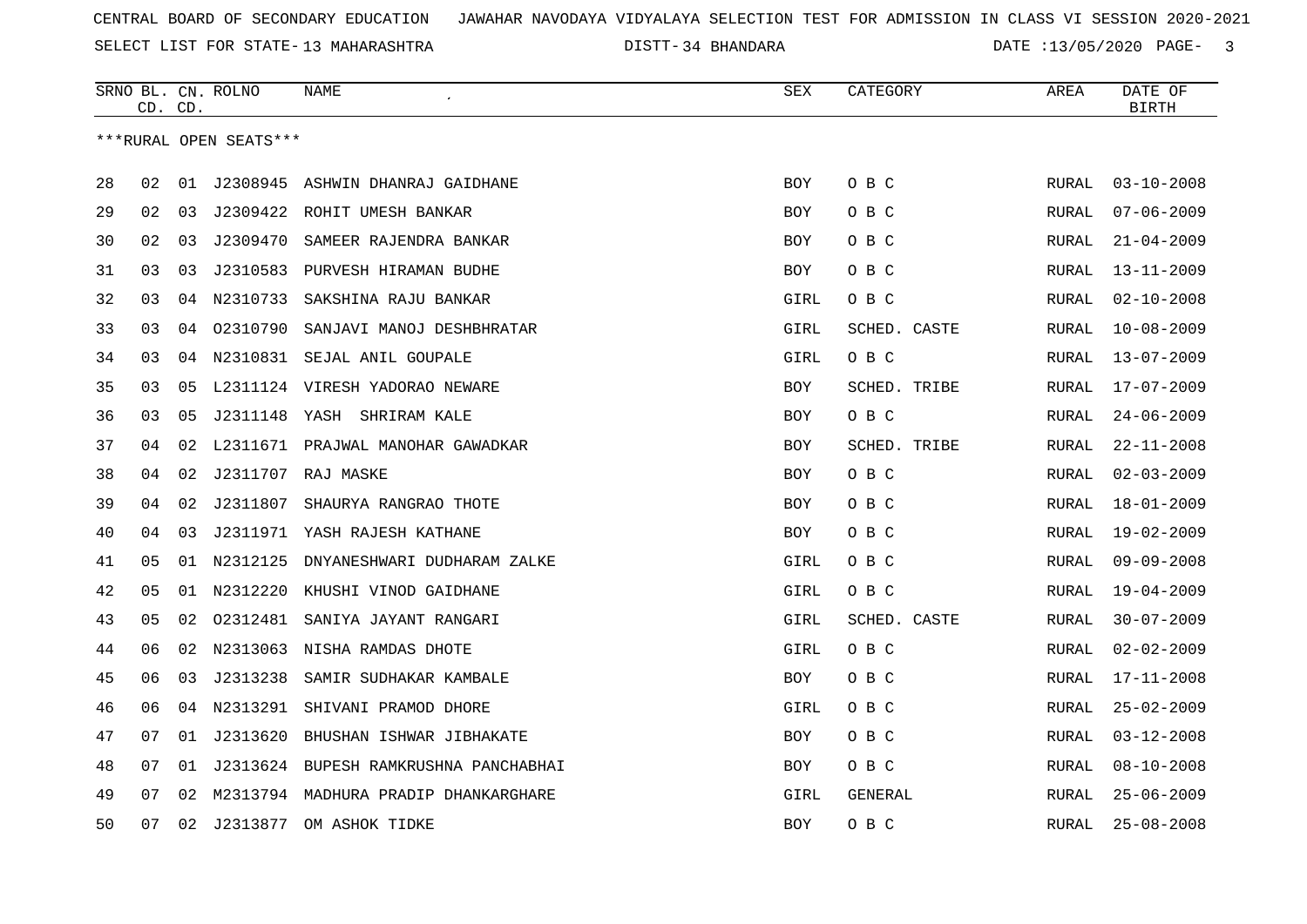| CENTRAL BOARD OF SECONDARY EDUCATION – JAWAHAR NAVODAYA VIDYALAYA SELECTION TEST FOR ADMISSION IN CLASS VI SESSION 2020-2021 |  |  |  |
|------------------------------------------------------------------------------------------------------------------------------|--|--|--|
|------------------------------------------------------------------------------------------------------------------------------|--|--|--|

SELECT LIST FOR STATE- DISTT- 13 MAHARASHTRA

34 BHANDARA DATE :13/05/2020 PAGE- 4

RURAL 30-06-2010

RURAL 03-12-2008

|    |    | CD. CD. | SRNO BL. CN. ROLNO    | <b>NAME</b>                             | <b>SEX</b> | CATEGORY     | AREA  | DATE OF<br><b>BIRTH</b> |
|----|----|---------|-----------------------|-----------------------------------------|------------|--------------|-------|-------------------------|
|    |    |         | NO. OF CANDIDATE : 30 |                                         |            |              |       |                         |
|    |    |         |                       |                                         |            |              |       |                         |
|    |    |         |                       | ***RURAL SCHEDULED CASTE QUOTA SEATS*** |            |              |       |                         |
| 51 | 01 |         |                       | 01 K2308079 DIVYASH PRADEEP TEMBHURKAR  | BOY        | SCHED. CASTE | RURAL | $13 - 10 - 2008$        |
| 52 | 01 |         | 01 02308103           | HANSIKA MANGESH TEMBHURNIKAR            | GIRL       | SCHED. CASTE | RURAL | $30 - 04 - 2009$        |
| 53 | 01 |         |                       | 02 K2308317 MOULIK SURESH JANBANDHU     | BOY        | SCHED. CASTE | RURAL | $07 - 04 - 2009$        |
| 54 | 03 | 04      | 02310910              | SHRIYASHI YOGESH DHARGAVE               | GIRL       | SCHED. CASTE | RURAL | $27 - 09 - 2009$        |
| 55 | 03 |         |                       | 05 K2311128 VISHESH RASHTRAPAL UKEY     | BOY        | SCHED. CASTE | RURAL | 17-08-2009              |
| 56 | 06 | 01      | 02312840              | DIYA ARVIND SINHAGADE                   | GIRL       | SCHED. CASTE | RURAL | $16 - 04 - 2009$        |
| 57 | 07 | 01      |                       | 02313555 ARJU PRADIP GEDAM              | GIRL       | SCHED. CASTE | RURAL | $21 - 02 - 2010$        |
| 58 | 07 |         |                       | 01 K2313559 ARPAN MUNESHWAR GOSWAMI     | BOY        | SCHED. CASTE | RURAL | 17-08-2009              |
| 59 | 07 |         |                       | 03 K2314194 SRUJAL SHAILESH JAMBHULKAR  | <b>BOY</b> | SCHED. CASTE | RURAL | $29 - 08 - 2009$        |
|    |    |         | NO. OF CANDIDATE : 9  |                                         |            |              |       |                         |
|    |    |         |                       |                                         |            |              |       |                         |
|    |    |         |                       |                                         |            |              |       |                         |
|    |    |         |                       | *** RURAL BACKWARD CLASS QUOTA SEATS*** |            |              |       |                         |
| 60 | 03 | 02      |                       | J2310162 HIMANSHU VIJAY<br>KUMBHALWAR   | <b>BOY</b> | O B C        | RURAL | $09 - 02 - 2009$        |
| 61 | 03 |         |                       | 02 J2310263 KSHITIJ DEWANAND BORKAR     | <b>BOY</b> | O B C        | RURAL | $22 - 07 - 2009$        |
| 62 | 03 | 03      | J2310630              | RIJUL CHHATISH TICHKULE                 | <b>BOY</b> | O B C        | RURAL | $28 - 10 - 2008$        |
| 63 | 03 | 05      | J2311056              | UJJWAL JAYSHANKAR RAHANGDALE            | BOY        | O B C        | RURAL | 19-07-2009              |
| 64 | 04 | 01      |                       | J2311220 ARYAN SURESH DHAKATE           | <b>BOY</b> | O B C        | RURAL | $20 - 08 - 2009$        |

65 04 01 N2311361 GAYATRI MAHENDRA NIPANE GIRL O B C GIRL O B C

66 04 01 N2311476 KSHITIJA SUBHASH WALTHARE GIRL O B C

67 05 01 N2312099 DHANASHRI SHANKAR ZANJAD GIRL O B C RURAL 20-02-2009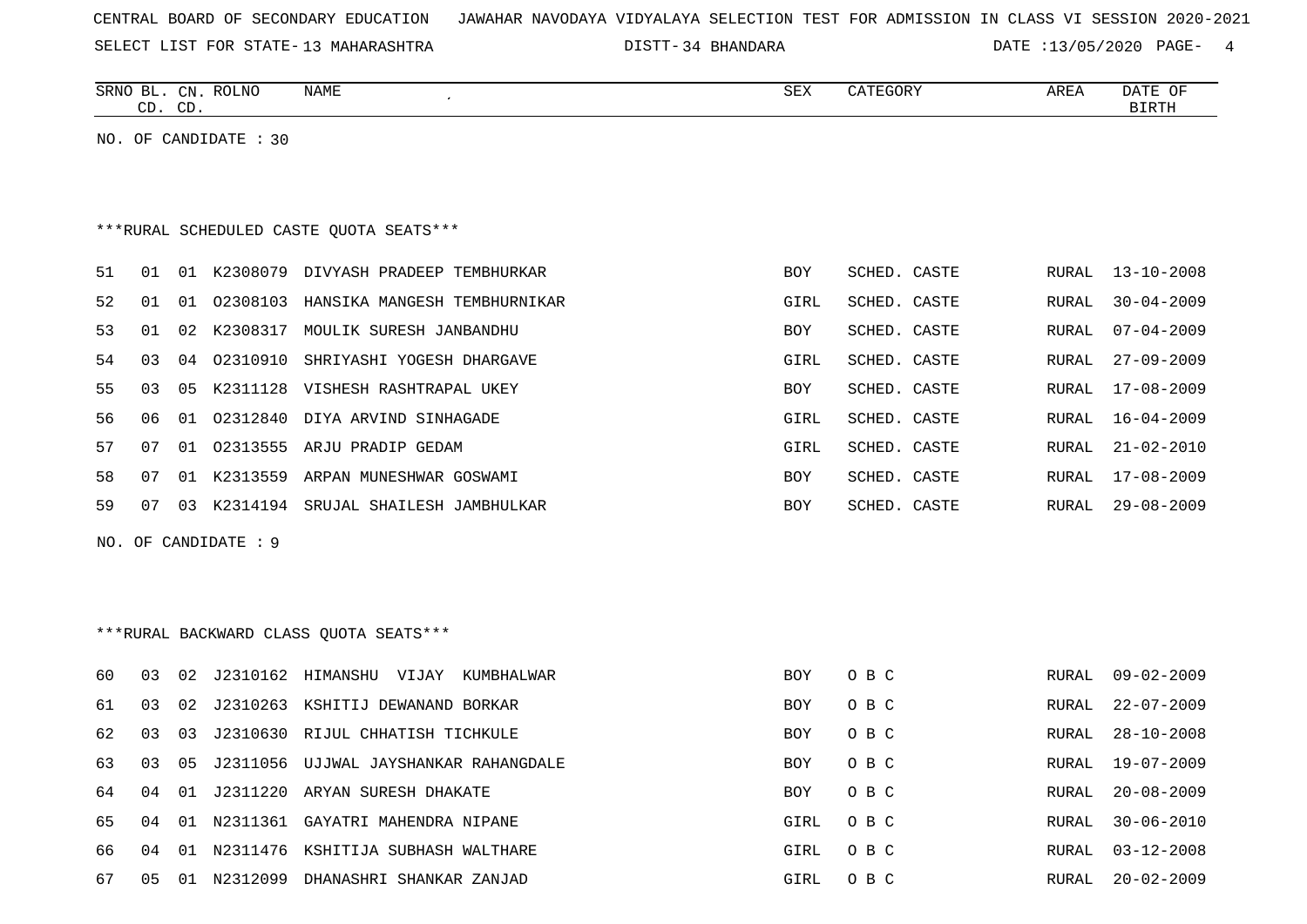SELECT LIST FOR STATE- DISTT- 13 MAHARASHTRA

34 BHANDARA DATE :13/05/2020 PAGE- 5

|    |    | CD. CD. | SRNO BL. CN. ROLNO      | NAME                                    | SEX        | CATEGORY | AREA  | DATE OF<br>BIRTH |
|----|----|---------|-------------------------|-----------------------------------------|------------|----------|-------|------------------|
|    |    |         |                         | ***RURAL BACKWARD CLASS OUOTA SEATS***  |            |          |       |                  |
| 68 | 05 | 01      | J2312213                | KHOKAS RAJENDRA RAUT                    | <b>BOY</b> | O B C    |       | RURAL 12-06-2009 |
| 69 | 05 | 02      | 12312335                | PARTH MILIND GHATBANDHE                 | BOY        | O B C    | RURAL | $08 - 01 - 2009$ |
| 70 | 05 | 02      | N2312581                | SWANANDI BHUPESH DIGHORE                | GIRL       | O B C    | RURAL | $28 - 02 - 2009$ |
| 71 | 06 | 01      | J2312781                | BHAVESH ASHOK BHENDARKAR                | BOY        | O B C    | RURAL | 17-04-2009       |
| 72 | 06 | 01      | J2312799                | CHAITANYA DILIPKUMAR TALMALE            | BOY        | O B C    | RURAL | $18 - 06 - 2009$ |
| 73 | 06 | 02      | J2313072                | OMKAR RAJENDRA SONDARKAR                | <b>BOY</b> | O B C    | RURAL | $20 - 03 - 2009$ |
| 74 | 07 | 01      |                         | N2313502 AISHWARYA VIJAYKUMAR JIBHAKATE | GIRL       | O B C    | RURAL | $04 - 02 - 2009$ |
| 75 | 07 | 03      | N2314101                | SAYALI DNYANDEO KURZEKAR                | GIRL       | O B C    | RURAL | $25 - 02 - 2009$ |
|    |    |         | NO. OF CANDIDATE : $16$ |                                         |            |          |       |                  |

### \*\*\*RURAL SCHEDULED TRIBE QUOTA SEATS\*\*\*

|  |  | 76 01 01 P2308184 KASHISH RAMKRUSHNA SAYAM    | GIRL | SCHED. TRIBE | RURAL 19-10-2008 |
|--|--|-----------------------------------------------|------|--------------|------------------|
|  |  | 77 03 03 L2310507 PRAJWAL PARMANAND CHANDEWAR | BOY  | SCHED. TRIBE | RURAL 17-09-2009 |
|  |  | 78 03 05 L2311153 YUGAL NARESH RAUT           | BOY  | SCHED. TRIBE | RURAL 28-01-2010 |
|  |  | 79 04 01 P2311586 NEHAL OMPRAKASH GHARAT      | GIRL | SCHED. TRIBE | RURAL 21-01-2009 |
|  |  | 80 06 04 L2313457 VINIT RAMDAYAL YESANSURE    | BOY  | SCHED. TRIBE | RURAL 05-02-2009 |

NO. OF CANDIDATE : 5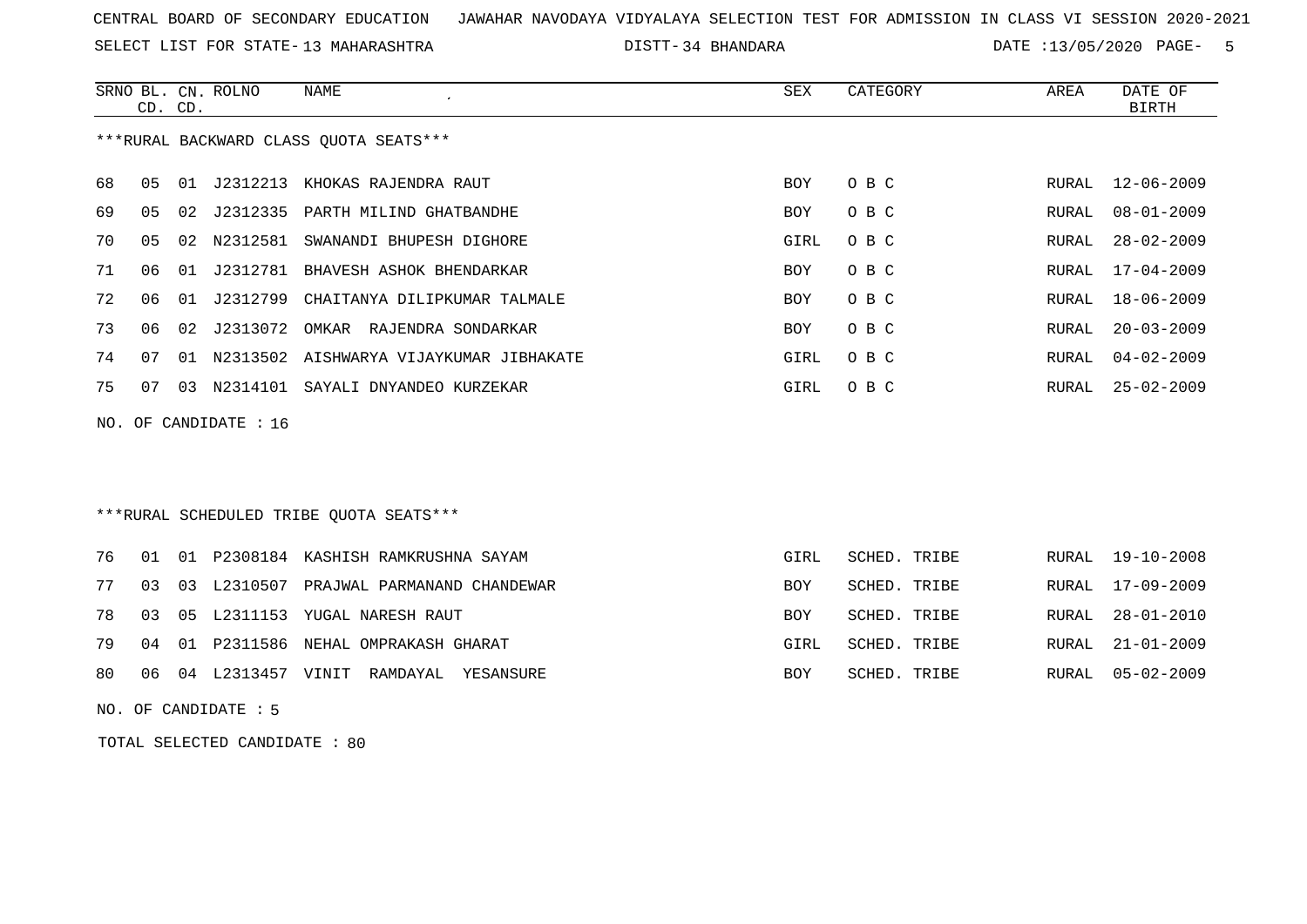SELECT LIST FOR STATE- DISTT- 28 DADRA AND NAGAR HAVELLI 01 DADRA AND NAGAR HAVELLI DATE :13/05/2020 PAGE- 1

|    |    |          | <b>NAME</b>                                                                                 | SEX                                                                                                                                                                                                                                                                                                                                                                                                 | CATEGORY     | AREA  | DATE OF<br><b>BIRTH</b> |
|----|----|----------|---------------------------------------------------------------------------------------------|-----------------------------------------------------------------------------------------------------------------------------------------------------------------------------------------------------------------------------------------------------------------------------------------------------------------------------------------------------------------------------------------------------|--------------|-------|-------------------------|
|    |    |          |                                                                                             |                                                                                                                                                                                                                                                                                                                                                                                                     |              |       |                         |
| 01 |    |          |                                                                                             | GIRL                                                                                                                                                                                                                                                                                                                                                                                                | O B C        | RURAL | 17-01-2008              |
| 01 |    |          |                                                                                             | GIRL                                                                                                                                                                                                                                                                                                                                                                                                | O B C        | RURAL | $10 - 05 - 2008$        |
| 01 | 06 |          |                                                                                             | BOY                                                                                                                                                                                                                                                                                                                                                                                                 | SCHED. CASTE | URBAN | $17 - 03 - 2009$        |
| 01 | 06 |          |                                                                                             | BOY                                                                                                                                                                                                                                                                                                                                                                                                 | GENERAL      | RURAL | 16-07-2008              |
| 01 | 09 |          |                                                                                             | BOY                                                                                                                                                                                                                                                                                                                                                                                                 | GENERAL      | URBAN | $09 - 09 - 2008$        |
|    |    |          |                                                                                             |                                                                                                                                                                                                                                                                                                                                                                                                     |              |       |                         |
|    |    |          |                                                                                             |                                                                                                                                                                                                                                                                                                                                                                                                     |              |       |                         |
|    |    |          |                                                                                             |                                                                                                                                                                                                                                                                                                                                                                                                     |              |       |                         |
| 01 | 04 |          |                                                                                             | BOY                                                                                                                                                                                                                                                                                                                                                                                                 | SCHED. CASTE | URBAN | 13-12-2008              |
| 01 | 05 |          |                                                                                             | BOY                                                                                                                                                                                                                                                                                                                                                                                                 | SCHED. CASTE | RURAL | $14 - 04 - 2009$        |
| 01 |    |          |                                                                                             | BOY                                                                                                                                                                                                                                                                                                                                                                                                 | SCHED. CASTE | RURAL | $07 - 02 - 2009$        |
|    |    |          |                                                                                             |                                                                                                                                                                                                                                                                                                                                                                                                     |              |       |                         |
|    |    |          |                                                                                             |                                                                                                                                                                                                                                                                                                                                                                                                     |              |       |                         |
|    |    |          |                                                                                             |                                                                                                                                                                                                                                                                                                                                                                                                     |              |       |                         |
| 01 |    |          |                                                                                             | GIRL                                                                                                                                                                                                                                                                                                                                                                                                | O B C        | RURAL | $06 - 03 - 2009$        |
| 01 | 04 | B3406123 | KHUSHAL JAYSUKHBHAI ZINZALA                                                                 | BOY                                                                                                                                                                                                                                                                                                                                                                                                 | O B C        | URBAN | $23 - 02 - 2009$        |
| 01 | 05 | F3406300 | MANSI BHAGWAN GIRI                                                                          | GIRL                                                                                                                                                                                                                                                                                                                                                                                                | O B C        | URBAN | $25 - 10 - 2008$        |
| 01 | 06 | B3406517 | OM BANSILAL SONAWANE                                                                        | BOY                                                                                                                                                                                                                                                                                                                                                                                                 | O B C        | URBAN | $20 - 12 - 2009$        |
| 01 | 09 |          |                                                                                             | BOY                                                                                                                                                                                                                                                                                                                                                                                                 | O B C        | URBAN | $29 - 01 - 2008$        |
|    |    | CD. CD.  | SRNO BL. CN. ROLNO<br>***OPEN UR SEATS***<br>NO. OF CANDIDATE $: 5$<br>NO. OF CANDIDATE : 3 | 01 N3405267 AMRITA MANOJ MAURYA<br>01 N3405283 ANCHAL YADAV<br>C3406450 NIHIT R. KAISKAR<br>I3406508 NITESH UPADHYAY<br>A3407194 SHARMA SATYARAJ PAPPU<br>***OPEN SCHEDULED CASTE QUOTA SEATS***<br>C3406180 KRUTAL H MARGE<br>K3406274 MALLICK SOURAV SANTOSH<br>10 K3407559 VALHE KUNAL VIJAY<br>*** OPEN BACKWARD CLASS QUOTA SEATS***<br>01 N3405381 ANUSHKA GUPTA<br>B3407521 UMASANKAR GHARAI |              |       |                         |

NO. OF CANDIDATE : 5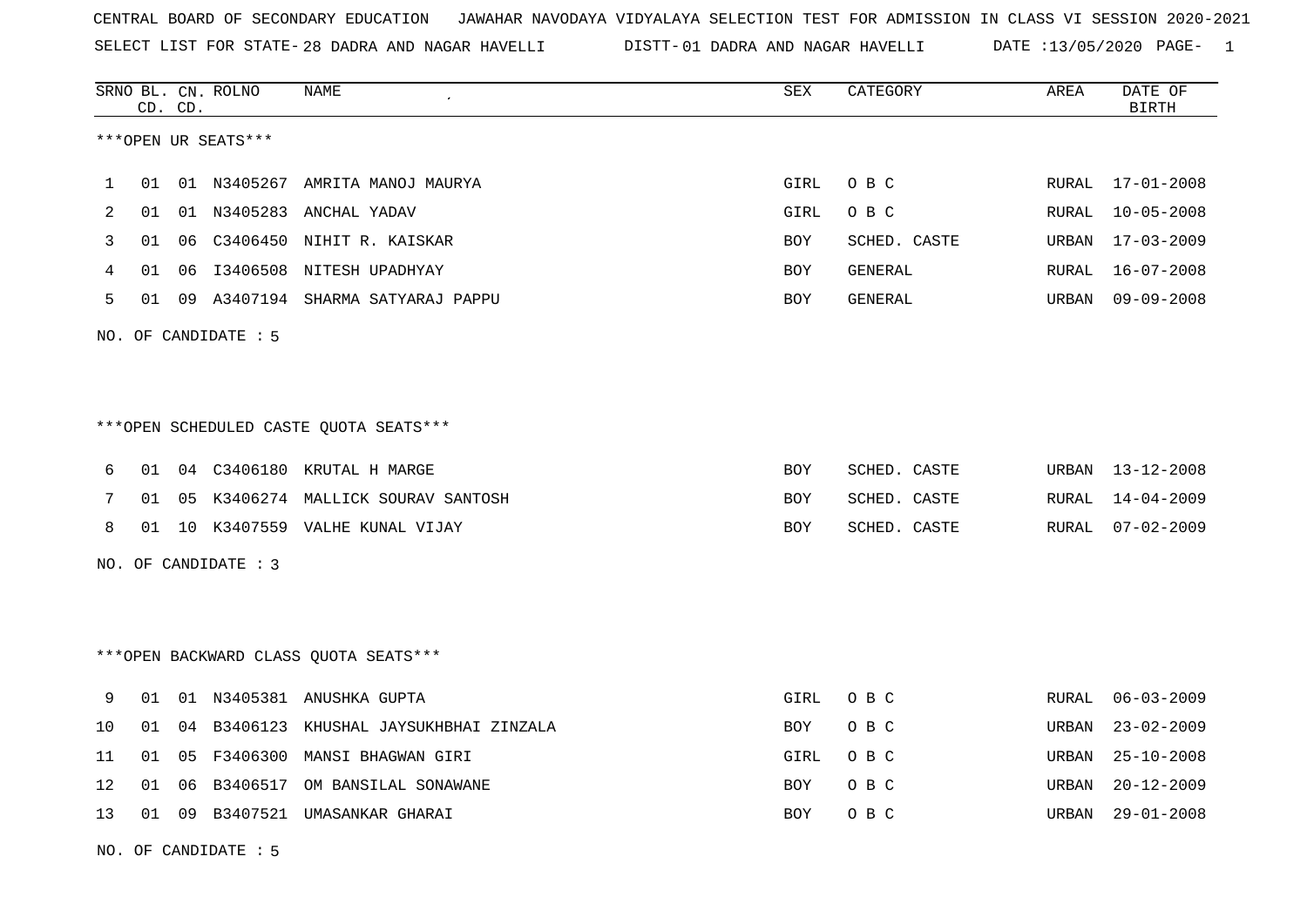SELECT LIST FOR STATE- DISTT- 28 DADRA AND NAGAR HAVELLI

01 DADRA AND NAGAR HAVELLI DATE :13/05/2020 PAGE- 2

|    | CD. CD. |    | SRNO BL. CN. ROLNO     | NAME                                   | SEX  | CATEGORY       | AREA  | DATE OF<br><b>BIRTH</b> |
|----|---------|----|------------------------|----------------------------------------|------|----------------|-------|-------------------------|
|    |         |    |                        | ***OPEN SCHEDULED TRIBE QUOTA SEATS*** |      |                |       |                         |
| 14 | 01      | 02 |                        | D3405646 DAKSHKUMAR AMULBHAI PATEL     | BOY  | SCHED. TRIBE   | URBAN | $21 - 05 - 2009$        |
| 15 | 01      | 04 |                        | P3406154 KIRTI SAPTA                   | GIRL | SCHED. TRIBE   | RURAL | $13 - 09 - 2009$        |
| 16 | 01      | 06 | H3406567               | PATEL JANVI JAYESHBHAI                 | GIRL | SCHED. TRIBE   | URBAN | $17 - 04 - 2009$        |
| 17 | 01      | 06 | D3406573               | PATEL JINIX JAYESHBHAI                 | BOY  | SCHED. TRIBE   | URBAN | $17 - 04 - 2009$        |
| 18 | 01      | 08 | P3406854               | RAUT POONAM MOHAN                      | GIRL | SCHED. TRIBE   | RURAL | $20 - 09 - 2009$        |
| 19 | 01      | 08 | L3407022               | SAHIL GANPAT BHOYA                     | BOY  | SCHED. TRIBE   | RURAL | $12 - 12 - 2008$        |
| 20 | 01      |    |                        | 09 P3407469 TEJAL CHIMDA               | GIRL | SCHED. TRIBE   | RURAL | $13 - 08 - 2009$        |
|    |         |    | NO. OF CANDIDATE: 7    |                                        |      |                |       |                         |
|    |         |    |                        |                                        |      |                |       |                         |
|    |         |    |                        |                                        |      |                |       |                         |
|    |         |    | ***RURAL OPEN SEATS*** |                                        |      |                |       |                         |
| 21 | 01      |    |                        | 01 I3405194 ADITYA BALRAM THAKUR       | BOY  | GENERAL        | RURAL | 12-06-2008              |
| 22 | 01      | 01 |                        | 13405364 ANSHU RAY                     | BOY  | <b>GENERAL</b> | RURAL | $16 - 05 - 2009$        |
| 23 | 01      | 01 | I3405516               | BARNWAL KRISH                          | BOY  | <b>GENERAL</b> | RURAL | $30 - 10 - 2008$        |
| 24 | 01      | 02 | I3405639               | CHOUDHARY DAKSH                        | BOY  | <b>GENERAL</b> | RURAL | $03 - 01 - 2009$        |
| 25 | 01      | 02 | P3405702               | DHODI SWETA DEEPAK                     | GIRL | SCHED. TRIBE   | RURAL | $14 - 06 - 2009$        |
| 26 | 01      | 03 |                        | I3405941 HITESH PATIL                  | BOY  | GENERAL        | RURAL | $23 - 10 - 2008$        |
| 27 | 01      | 04 | N3406052               | KAJAL VIRENDRA YADAV                   | GIRL | O B C          | RURAL | $12 - 01 - 2008$        |
| 28 | 01      | 05 | M3406349               | MISHRA SAKTI RUPA RAMESH               | GIRL | <b>GENERAL</b> | RURAL | $23 - 09 - 2009$        |
| 29 | 01      | 05 |                        | M3406350 MISHTI RAKESH MEHTA           | GIRL | GENERAL        | RURAL | $09 - 06 - 2009$        |
| 30 | 01      | 06 |                        | J3406459 NIKHIL PRAJAPATI              | BOY  | O B C          | RURAL | $09 - 01 - 2009$        |
| 31 | 01      | 09 | I3407189               | SHARMA ANCHU                           | BOY  | GENERAL        | RURAL | $05 - 08 - 2008$        |
| 32 | 01      | 09 | I3407289               | SIDDHANT TIWARI                        | BOY  | GENERAL        | RURAL | 18-10-2008              |
| 33 | 01      | 09 | I3407297               | SINGH PRAGATI                          | BOY  | GENERAL        | RURAL | 28-01-2009              |
| 34 |         |    |                        | 01 10 L3407577 VARTHA MITESH           | BOY  | SCHED. TRIBE   | RURAL | 21-06-2007              |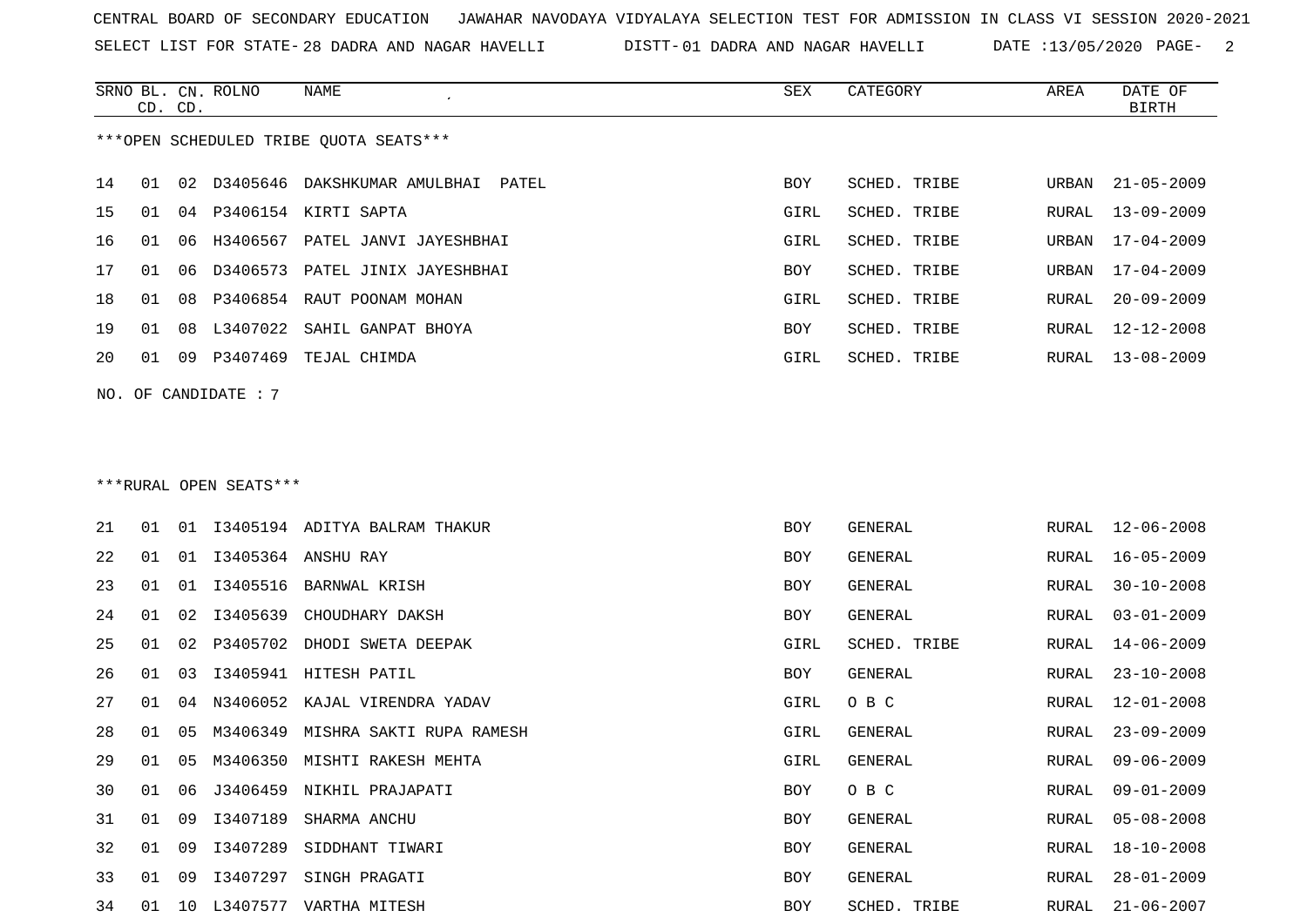CENTRAL BOARD OF SECONDARY EDUCATION JAWAHAR NAVODAYA VIDYALAYA SELECTION TEST FOR ADMISSION IN CLASS VI SESSION 2020-2021 SELECT LIST FOR STATE- DISTT- 28 DADRA AND NAGAR HAVELLI01 DADRA AND NAGAR HAVELLI DATE :13/05/2020 PAGE- 3

|  |  |  |  | THEST THAT LOW ATTEL TO DUNNY UND MUCHAL UNABLE |  |  | PISII UI DADRA AND NAGAR AAVLUUI | PAIR '13/03/2020 FAGE |  |
|--|--|--|--|-------------------------------------------------|--|--|----------------------------------|-----------------------|--|
|  |  |  |  |                                                 |  |  |                                  |                       |  |
|  |  |  |  |                                                 |  |  |                                  |                       |  |
|  |  |  |  |                                                 |  |  |                                  |                       |  |

| SRNO BL. | . CN. ROLNO             | NAME | SEX | CATEGORY | AREA | DATE OF      |
|----------|-------------------------|------|-----|----------|------|--------------|
| CD.      | CD                      |      |     |          |      | <b>BIRTH</b> |
|          |                         |      |     |          |      |              |
|          | NO. OF CANDIDATE : $14$ |      |     |          |      |              |

## \*\*\*RURAL SCHEDULED CASTE QUOTA SEATS\*\*\*

| 35 | 01  | 01 | L3405344    | ANKIT PATEL                   | <b>BOY</b> | SCHED. TRIBE        |       | RURAL 17-12-2008 |
|----|-----|----|-------------|-------------------------------|------------|---------------------|-------|------------------|
| 36 | 01  | 02 | P3405566    | BHUMIBEN PAWAR                | GIRL       | SCHED. TRIBE        | RURAL | 06-01-2009       |
| 37 | 01  |    | 02 P3405600 | BORSA NATASHA UTTAM           | GIRL       | SCHED. TRIBE        | RURAL | $06 - 06 - 2009$ |
| 38 | 01  | 06 | P3406533    | PAHU BHUMIKABEN               | GIRL       | SCHED. TRIBE        | RURAL | 09-06-2009       |
| 39 | O 1 |    | L3406565    | PATEL DIXIT                   | <b>BOY</b> | SCHED. TRIBE        | RURAL | $10 - 04 - 2009$ |
| 40 | 01  | 09 | P3407209    | SHITALBAHEN RAJESHBHAI PATKAR | GIRL       | SCHED. TRIBE        | RURAL | $20 - 01 - 2010$ |
| 41 | 01  | 09 | L3407236    | SHIVAM SANJAY KHARPADIYA      | <b>BOY</b> | <b>SCHED. TRIBE</b> | RURAL | $13 - 03 - 2009$ |
| 42 | 01  | 10 | P3407587    | VIBHUTI<br>CHAUDHARI          | GIRL       | SCHED. TRIBE        |       | RURAL 25-08-2009 |
| 43 | 01  | 10 | P3407593    | VIDIYA PRAVIN OZARE           | GIRL       | SCHED. TRIBE        | RURAL | $24 - 05 - 2008$ |
|    |     |    |             |                               |            |                     |       |                  |

```
NO. OF CANDIDATE : 9
```
# \*\*\*RURAL BACKWARD CLASS QUOTA SEATS\*\*\*

| 44 | 01  | . N 1 |             | J3405248 AMAN SINGH           | <b>BOY</b> | O B C   | RURAL | $08 - 02 - 2009$ |
|----|-----|-------|-------------|-------------------------------|------------|---------|-------|------------------|
| 45 | O 1 | . O 1 |             | 13405433 ARYAN TRIVENI PATHAK | BOY        | GENERAL | RURAL | $12 - 08 - 2009$ |
| 46 | 01  |       |             | 04 I3406086 KARTIK MISHRA     | BOY        | GENERAL | RURAL | $04 - 11 - 2009$ |
| 47 | O 1 |       | 04 J3406229 | LUCKY SHARMA                  | <b>BOY</b> | O B C   | RURAL | $31 - 01 - 2008$ |
| 48 | O 1 |       | 05 N3406383 | MOURYA SUSHMITA RAMASARE      | GIRL       | O B C   | RURAL | 19-08-2009       |
| 49 | O 1 | 06    |             | 13406461 NIKHIL SHRIVASTAVA   | <b>BOY</b> | GENERAL | RURAL | 12-01-2010       |
| 50 | 01  | 06    | N3406499    | NISHA PRADEEP YADAV           | GIRL       | O B C   | RURAL | $14 - 10 - 2008$ |
| 51 | 01  | -07   | J3406727    | PREM KUMAR THAKUR             | BOY        | O B C   | RURAL | $27 - 08 - 2008$ |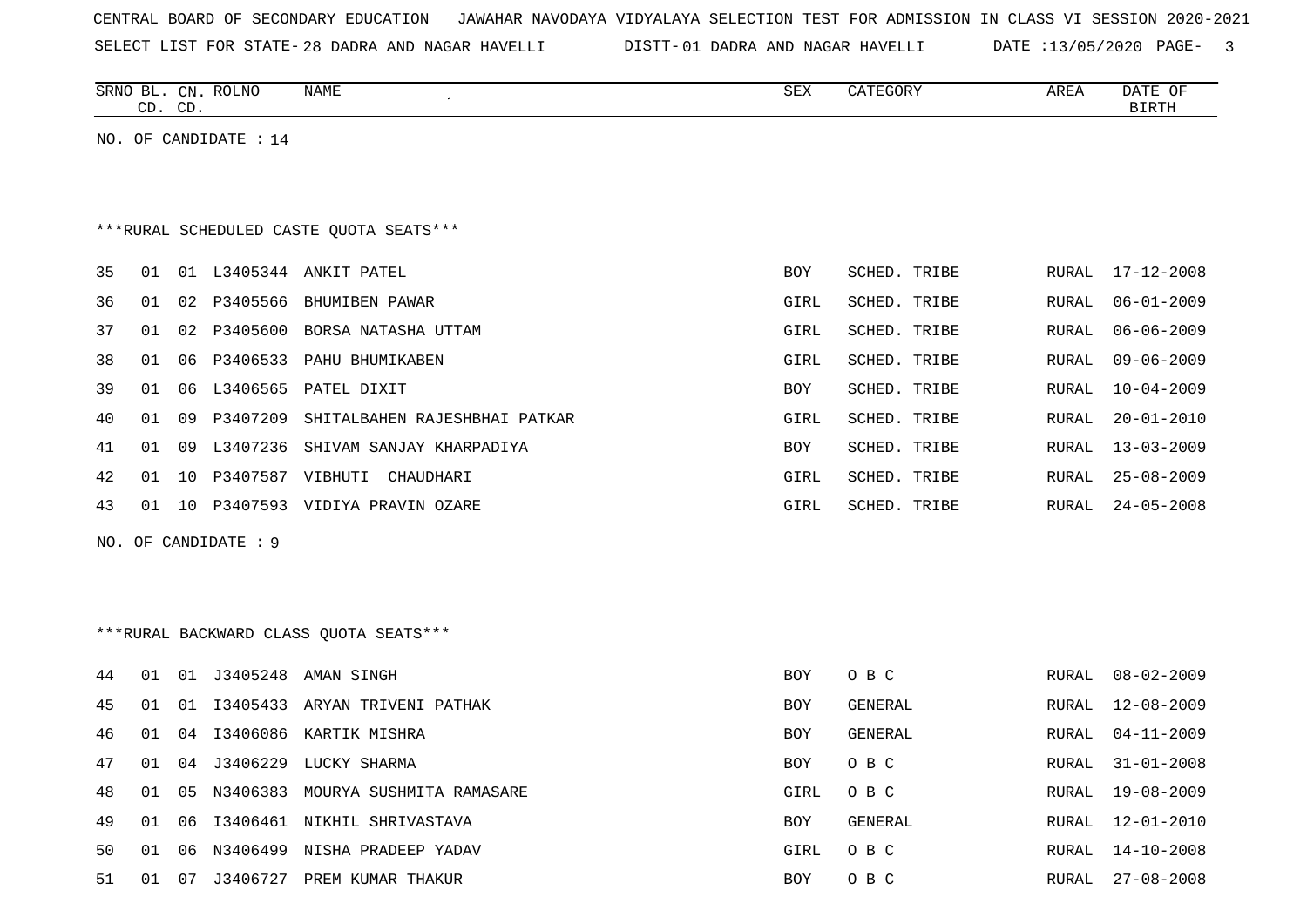SELECT LIST FOR STATE- DISTT- 28 DADRA AND NAGAR HAVELLI

01 DADRA AND NAGAR HAVELLI DATE :13/05/2020 PAGE- 4

|    | CD. CD. |    | SRNO BL. CN. ROLNO      | NAME                                                                     | SEX        | CATEGORY       | AREA  | DATE OF<br><b>BIRTH</b> |
|----|---------|----|-------------------------|--------------------------------------------------------------------------|------------|----------------|-------|-------------------------|
|    |         |    |                         | ***RURAL BACKWARD CLASS QUOTA SEATS***                                   |            |                |       |                         |
| 52 | 01      |    |                         | 08 M3406902 RISHU SINGH                                                  | GIRL       | GENERAL        | RURAL | $01 - 07 - 2007$        |
| 53 | 01      | 09 |                         | J3407234 SHIVAM N. YADAV                                                 | BOY        | O B C          | RURAL | $26 - 05 - 2008$        |
| 54 | 01      | 09 | J3407279                | SHUBHAM KUMAR                                                            | BOY        | овс            | RURAL | $22 - 05 - 2007$        |
| 55 | 01      | 09 | M3407303                | SINH SHREYA                                                              | GIRL       | <b>GENERAL</b> | RURAL | $20 - 06 - 2009$        |
| 56 | 01      | 09 | M3407338                | SONI KUMARI UPADHYAY                                                     | GIRL       | <b>GENERAL</b> | RURAL | $15 - 02 - 2009$        |
| 57 | 01      | 09 | M3407545                | VAIBHAVI VIJAYBHAI KHATKAR                                               | GIRL       | <b>GENERAL</b> | RURAL | $28 - 07 - 2008$        |
| 58 | 01      | 10 |                         | N3407586 VERMA ANOKHI MADAN                                              | GIRL       | O B C          | RURAL | $25 - 08 - 2009$        |
| 59 | 01      | 10 |                         | 13407618 VINAYAK PRAJAPATI                                               | BOY        | GENERAL        | RURAL | $07 - 12 - 2008$        |
|    |         |    | NO. OF CANDIDATE : $16$ |                                                                          |            |                |       |                         |
| 60 | 01      |    |                         | ***RURAL SCHEDULED TRIBE QUOTA SEATS***<br>03 L3405878 GORAT RAVI VILASH | BOY        | SCHED. TRIBE   | RURAL | $18 - 01 - 2009$        |
| 61 | 01      | 03 |                         | L3405914 HARSHIT KUMAR                                                   | <b>BOY</b> | SCHED. TRIBE   | RURAL | $24 - 11 - 2008$        |
| 62 | 01      | 03 | P3405978                | JASWANTI LAHANU KURVA                                                    | GIRL       | SCHED. TRIBE   | RURAL | $25 - 08 - 2008$        |
| 63 | 01      | 05 | P3406352                | MITALIBEN RUSTAM VANGAD                                                  | GIRL       | SCHED. TRIBE   | RURAL | $10 - 05 - 2009$        |
| 64 | 01      | 05 | P3406407                | NAMRATA VALKAR                                                           | GIRL       | SCHED. TRIBE   | RURAL | $25 - 01 - 2009$        |
| 65 | 01      | 06 | L3406457                | NIKHIL MAHADUBHAI MAHALA                                                 | BOY        | SCHED. TRIBE   | RURAL | $17 - 02 - 2009$        |
| 66 | 01      | 06 |                         | P3406494 NISHA DUMADA                                                    | GIRL       | SCHED. TRIBE   | RURAL | $19 - 05 - 2009$        |
| 67 | 01      | 07 |                         | P3406708 PRATIKSHA BHABHOR                                               | GIRL       | SCHED. TRIBE   | RURAL | $25 - 10 - 2009$        |
| 68 | 01      | 07 |                         | P3406752 PRIYANKA BORSA                                                  | GIRL       | SCHED. TRIBE   | RURAL | $09 - 03 - 2009$        |
| 69 | 01      | 07 |                         | P3406759 PRIYANKA PATEL                                                  | GIRL       | SCHED. TRIBE   | RURAL | $28 - 12 - 2008$        |
| 70 | 01      | 07 |                         | L3406797 RAHULBHAI KHARPADIYA                                            | BOY        | SCHED. TRIBE   | RURAL | $27 - 12 - 2008$        |
| 71 | 01      | 07 | P3406836 RANI SAH       |                                                                          | GIRL       | SCHED. TRIBE   | RURAL | $10 - 05 - 2009$        |
| 72 | 01      |    |                         | 08 P3406966 ROSHNIBEN KAMLESHBHAI BHOYA                                  | GIRL       | SCHED. TRIBE   | RURAL | 17-01-2009              |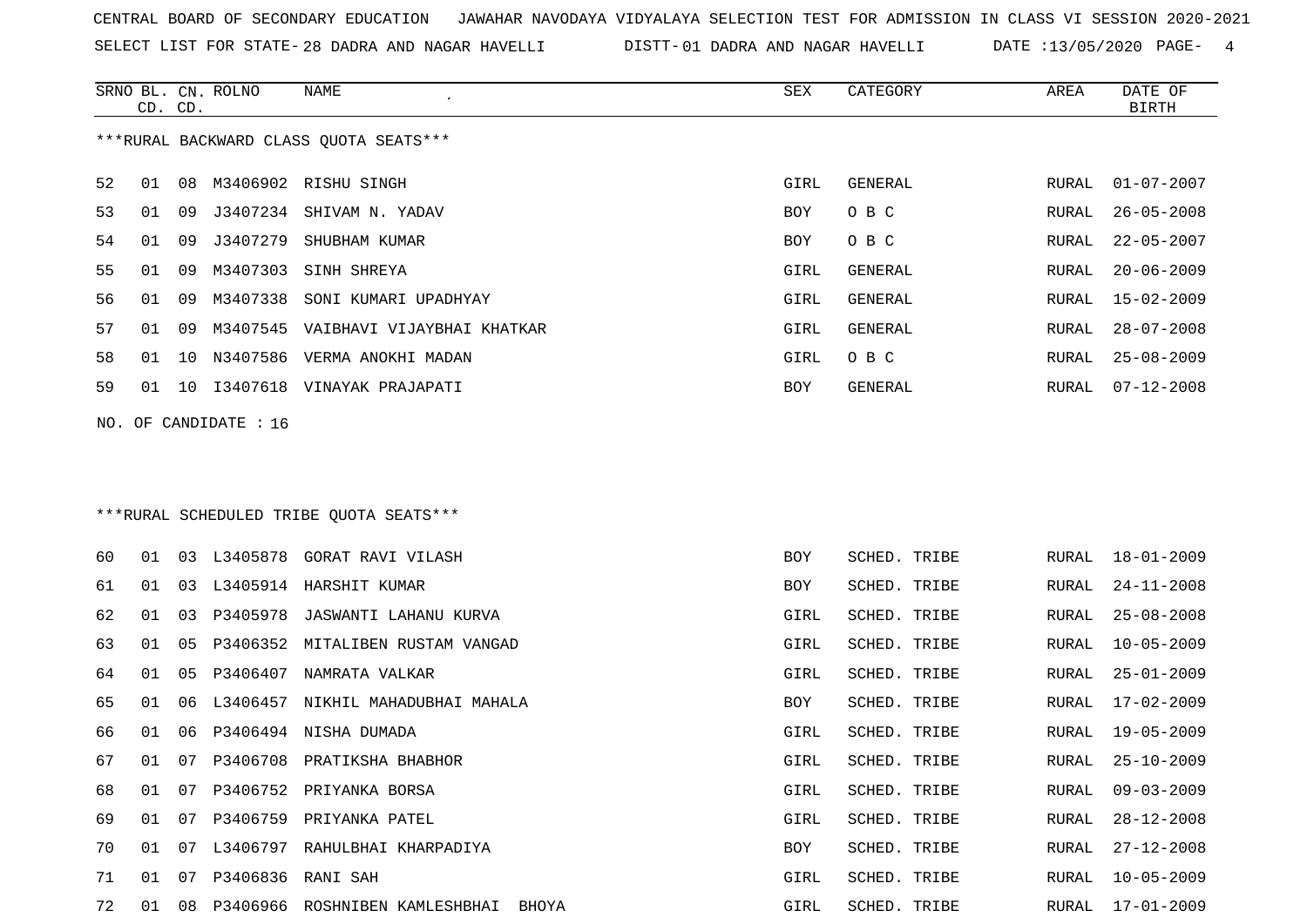SELECT LIST FOR STATE- DISTT- 28 DADRA AND NAGAR HAVELLI 01 DADRA AND NAGAR HAVELLI DATE :13/05/2020 PAGE- 5

|                                         | CD. CD. |     | SRNO BL. CN. ROLNO      | NAME                           | SEX  | CATEGORY     | AREA  | DATE OF<br>BIRTH |  |
|-----------------------------------------|---------|-----|-------------------------|--------------------------------|------|--------------|-------|------------------|--|
| ***RURAL SCHEDULED TRIBE OUOTA SEATS*** |         |     |                         |                                |      |              |       |                  |  |
| 73                                      | 01      | 08  | P3406995                | SABINA MAHESH BHOYA            | GIRL | SCHED. TRIBE | RURAL | $23 - 10 - 2008$ |  |
| 74                                      | 01      | 08  | L3407008                | SAHAJAND SANAJAY GAVIT         | BOY  | SCHED. TRIBE | RURAL | $08 - 08 - 2009$ |  |
| 75                                      | O 1     | O 9 |                         | P3407212 SHITALBEN BHOYA       | GIRL | SCHED. TRIBE | RURAL | 12-04-2009       |  |
| 76                                      | 01      | 09  | P3407266                | SHREYA MINESHBHAI VASAVA       | GIRL | SCHED. TRIBE | RURAL | $06 - 03 - 2010$ |  |
| 77                                      | 01      | 09  |                         | P3407468 TEJAL CHAUDHARY       | GIRL | SCHED. TRIBE | RURAL | 18-11-2008       |  |
| 78                                      | 01      | 10  |                         | L3407578 VARTHA SUMIT SONJI    | BOY  | SCHED. TRIBE | RURAL | $01 - 11 - 2008$ |  |
| 79                                      | 01      |     |                         | 10 L3407585 VEDANT SUNIL PALAV | BOY  | SCHED. TRIBE | RURAL | 21-11-2008       |  |
| 80                                      | 01      |     |                         | 10 L3407592 VIDHNESH BARAF     | BOY  | SCHED. TRIBE | RURAL | 04-05-2009       |  |
|                                         |         |     | NO. OF CANDIDATE : $21$ |                                |      |              |       |                  |  |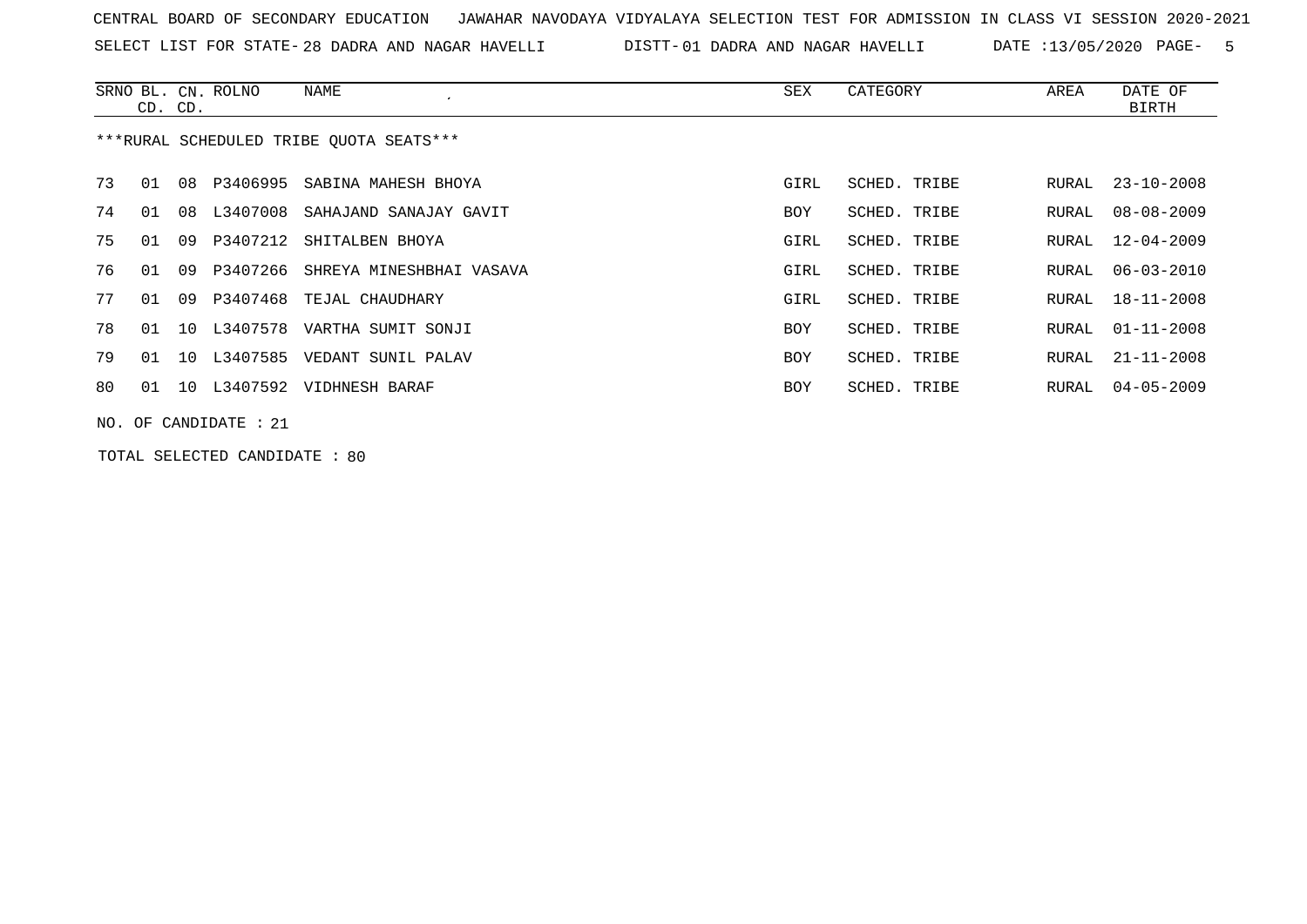SELECT LIST FOR STATE- DISTT- 29 UT DAMAN

01 DAMAN DATE :13/05/2020 PAGE- 1

|    | CD. CD. |    | SRNO BL. CN. ROLNO   | <b>NAME</b>                            | <b>SEX</b> | CATEGORY       | AREA         | DATE OF<br><b>BIRTH</b> |
|----|---------|----|----------------------|----------------------------------------|------------|----------------|--------------|-------------------------|
|    |         |    | ***OPEN UR SEATS***  |                                        |            |                |              |                         |
|    | 01      | 01 | M3407784             | <b>BANSHREE BISWAL</b>                 | GIRL       | <b>GENERAL</b> | RURAL        | $04 - 03 - 2009$        |
| 2  | 01      | 01 | I3407810             | CHAUDHARY RAUNAK RAJEEV                | BOY        | <b>GENERAL</b> | RURAL        | $25 - 02 - 2009$        |
| 3  | 01      | 01 | B3407857             | DIVESH KUMAR BIPIN KUMAR YADAV         | BOY        | O B C          | URBAN        | $18 - 02 - 2008$        |
| 4  | 01      | 01 | J3408001             | MANDAL PIYUSH KUMAR VIRENDRA           | <b>BOY</b> | O B C          | RURAL        | $23 - 01 - 2009$        |
| 5  | 01      | 01 | M3408083             | NITU SINGH                             | GIRL       | GENERAL        | RURAL        | $04 - 04 - 2009$        |
| 6  | 01      | 02 | J3408110             | PIYUSHKUMAR THAKUR                     | BOY        | O B C          | <b>RURAL</b> | $09 - 12 - 2009$        |
| 7  | 01      | 02 | M3408254             | SHARMA KHUSHI MUKESH                   | GIRL       | <b>GENERAL</b> | <b>RURAL</b> | $14 - 06 - 2008$        |
| 8  | 01      | 02 | I3408280             | SINGH HARSHKUMAR SURYA PRAKASH         | <b>BOY</b> | <b>GENERAL</b> | <b>RURAL</b> | $28 - 08 - 2009$        |
| 9  | 01      | 02 | M3408283             | SINGH NIDHIKUMARI RAMNIVAS             | GIRL       | <b>GENERAL</b> | RURAL        | $24 - 11 - 2009$        |
| 10 | 01      | 02 | M3408305             | SUMITRA CHELARAM                       | GIRL       | <b>GENERAL</b> | RURAL        | $09 - 09 - 2008$        |
|    |         |    | NO. OF CANDIDATE: 10 |                                        |            |                |              |                         |
|    |         |    |                      | ***OPEN SCHEDULED CASTE QUOTA SEATS*** |            |                |              |                         |
| 11 | 01      | 01 | K3408046             | MONDAL SOUMYA SHYAMAL                  | <b>BOY</b> | SCHED. CASTE   | RURAL        | $04 - 09 - 2007$        |
| 12 | 01      | 01 | K3408060             | NEER SIDDHARTH GAJBHIYE                | <b>BOY</b> | SCHED. CASTE   | RURAL        | $08 - 02 - 2010$        |
| 13 | 01      | 02 | 03408227             | SANJANA GAJANAN MANWAR                 | GIRL       | SCHED. CASTE   | RURAL        | $07 - 08 - 2009$        |

NO. OF CANDIDATE : 3

\*\*\*OPEN BACKWARD CLASS QUOTA SEATS\*\*\*

|  |  | 14 01 01 N3407939 JYOTI BIRENDRA YADAV      | GIRL OBC | RURAL 25-02-2009 |
|--|--|---------------------------------------------|----------|------------------|
|  |  | 15 01 01 J3407989 KUSHWAHA ANISH RAMPRABHAV | BOY OBC  | RURAL 30-06-2009 |
|  |  | 16 01 02 J3408087 PAL AKASH SURENDRA        | BOY OBC  | RURAL 22-07-2008 |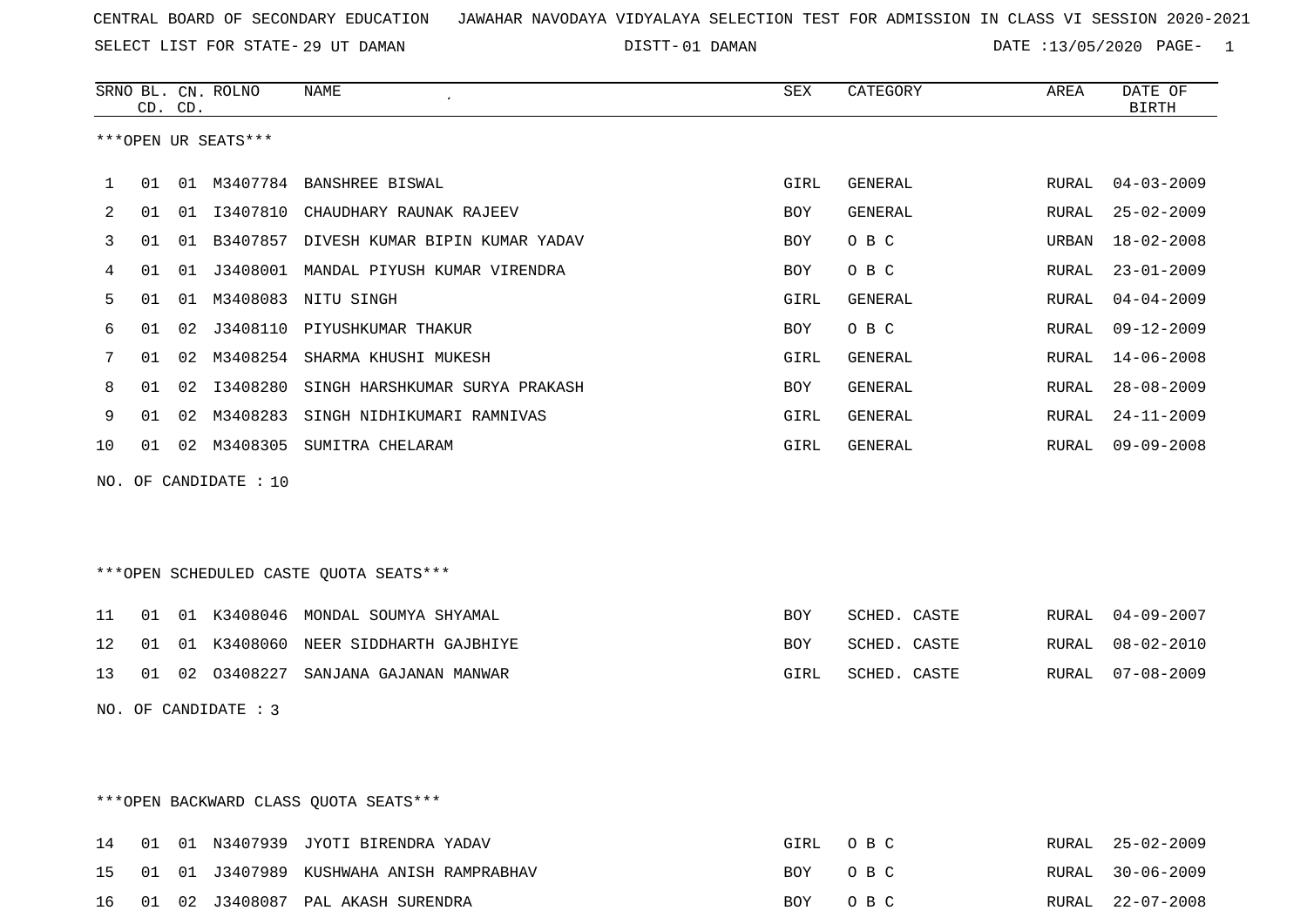SELECT LIST FOR STATE- DISTT- 29 UT DAMAN

01 DAMAN DATE :13/05/2020 PAGE- 2

|    |    | CD. CD. | SRNO BL. CN. ROLNO     | <b>NAME</b>                            | SEX        | CATEGORY       | AREA         | DATE OF<br><b>BIRTH</b> |
|----|----|---------|------------------------|----------------------------------------|------------|----------------|--------------|-------------------------|
|    |    |         |                        | *** OPEN BACKWARD CLASS QUOTA SEATS*** |            |                |              |                         |
| 17 | 01 |         | 02 B3408300            | SUMAN DINESH YADAV                     | BOY        | O B C          | URBAN        | 09-01-2010              |
| 18 | 01 | 02      | J3408311               | SUSHIL RAMCHANDRA YADAV                | <b>BOY</b> | O B C          | RURAL        | $08 - 02 - 2009$        |
|    |    |         | NO. OF CANDIDATE : 5   |                                        |            |                |              |                         |
|    |    |         |                        | ***OPEN SCHEDULED TRIBE QUOTA SEATS*** |            |                |              |                         |
| 19 | 01 |         |                        | 01 P3407842 DHRUTIGNA HALPATI          | GIRL       | SCHED. TRIBE   | RURAL        | $23 - 10 - 2009$        |
| 20 | 01 |         | 01 P3408084 NIYATI     |                                        | GIRL       | SCHED. TRIBE   | RURAL        | $30 - 04 - 2010$        |
|    |    |         | NO. OF CANDIDATE : 2   |                                        |            |                |              |                         |
|    |    |         |                        |                                        |            |                |              |                         |
|    |    |         |                        |                                        |            |                |              |                         |
|    |    |         | ***RURAL OPEN SEATS*** |                                        |            |                |              |                         |
| 21 | 01 |         | 01 M3407722            | AKANSHA                                | GIRL       | GENERAL        | RURAL        | $30 - 06 - 2008$        |
| 22 | 01 |         |                        | 01 I3407726 AMAN MISHRA                | BOY        | GENERAL        | RURAL        | $18 - 07 - 2008$        |
| 23 | 01 | 01      |                        | 13407762 ARYAN BRIJMOHAN DUBEY         | BOY        | <b>GENERAL</b> | RURAL        | $01 - 12 - 2008$        |
| 24 | 01 | 01      | I3407769               | ASHISH HADIYAL                         | BOY        | <b>GENERAL</b> | RURAL        | $29 - 03 - 2009$        |
| 25 | 01 | 01      | J3407800               | BIND JAYDEEP SUNIL                     | BOY        | O B C          | RURAL        | $01 - 08 - 2009$        |
| 26 | 01 | 01      | J3407824               | DAS AMISH VINAY                        | BOY        | O B C          | RURAL        | $23 - 08 - 2009$        |
| 27 | 01 |         |                        | 01 N3407825 DAS LAKHOKUMARI            | GIRL       | O B C          | RURAL        | $10 - 04 - 2009$        |
| 28 | 01 | 01      |                        | I3407880 GAURAV SINGH                  | <b>BOY</b> | GENERAL        | <b>RURAL</b> | $04 - 11 - 2009$        |
| 29 | 01 | 01      | M3407885               | GOSWAMI JYOTI AKHILESH                 | GIRL       | GENERAL        | RURAL        | $14 - 08 - 2008$        |
| 30 | 01 |         |                        | 01 M3407926 JAYANTIKUMARI              | GIRL       | GENERAL        | RURAL        | $02 - 10 - 2007$        |
| 31 | 01 | 01      |                        | N3407970 KHUSHI NAVED SHAIKH           | GIRL       | O B C          | <b>RURAL</b> | $08 - 03 - 2008$        |
| 32 | 01 | 01      |                        | N3408022 MITNA BINDIYA                 | GIRL       | O B C          | RURAL        | $12 - 06 - 2010$        |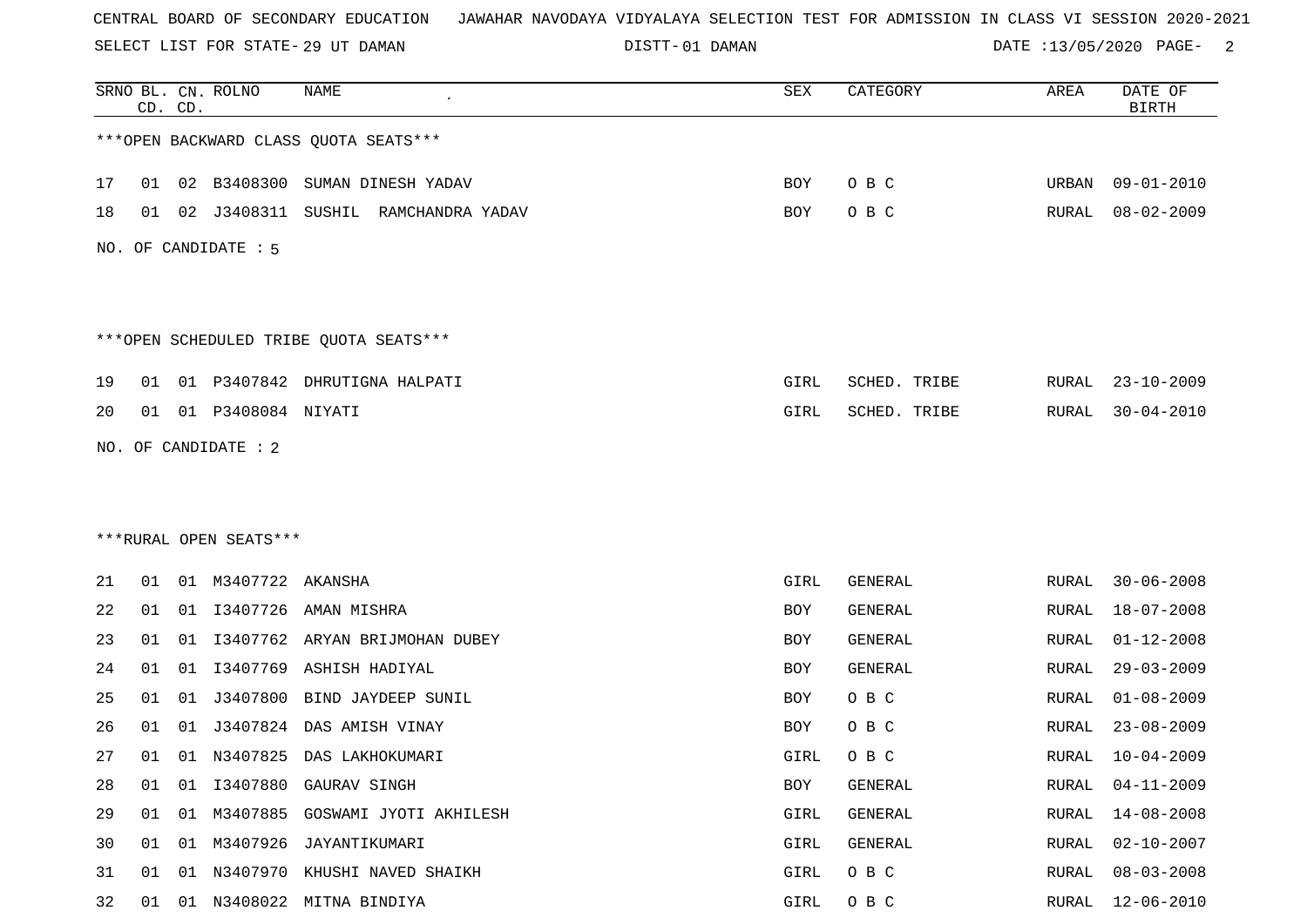SELECT LIST FOR STATE- DISTT- 29 UT DAMAN

01 DAMAN DATE :13/05/2020 PAGE- 3

|    | CD. CD. |                        | SRNO BL. CN. ROLNO | <b>NAME</b>                      | <b>SEX</b> | CATEGORY       | AREA         | DATE OF<br><b>BIRTH</b> |
|----|---------|------------------------|--------------------|----------------------------------|------------|----------------|--------------|-------------------------|
|    |         | ***RURAL OPEN SEATS*** |                    |                                  |            |                |              |                         |
| 33 | 01      |                        |                    | 01 I3408081 NITESH DIWAKAR       | <b>BOY</b> | GENERAL        | RURAL        | $25 - 06 - 2010$        |
| 34 | 01      | 02                     |                    | M3408101 PATEL SHEETAL SHIVENDRA | GIRL       | GENERAL        | RURAL        | $01 - 07 - 2008$        |
| 35 | 01      | 02                     |                    | N3408104 PATIL POORVA SUNIL      | GIRL       | O B C          | RURAL        | $02 - 06 - 2009$        |
| 36 | 01      | 02                     | I3408109 PIYUSH    |                                  | BOY        | GENERAL        | RURAL        | $13 - 06 - 2010$        |
| 37 | 01      | 02                     | I3408116           | PRAJAPATI AYUSH RAMSHIROMANI     | <b>BOY</b> | GENERAL        | RURAL        | $24 - 11 - 2008$        |
| 38 | 01      | 02                     | J3408121           | PRASAD SHYAMJI PINKU             | BOY        | O B C          | RURAL        | $20 - 02 - 2008$        |
| 39 | 01      | 02                     |                    | J3408154 RAJBHAR ATULESHCHANDRA  | <b>BOY</b> | O B C          | RURAL        | $21 - 11 - 2009$        |
| 40 | 01      | 02                     | J3408157           | RAJESH SAHU                      | BOY        | O B C          | RURAL        | $08 - 01 - 2009$        |
| 41 | 01      | 02                     | M3408200           | RUKSHANA                         | GIRL       | GENERAL        | RURAL        | $02 - 04 - 2010$        |
| 42 | 01      | 02                     | N3408226           | SANIKA SHIVAJI HIRVE             | GIRL       | O B C          | RURAL        | $30 - 11 - 2008$        |
| 43 | 01      | 02                     | M3408285           | SINGH RIYA ARVIND                | GIRL       | GENERAL        | RURAL        | $09 - 12 - 2008$        |
| 44 | 01      | 02                     | N3408317           | SWATI KUMARI                     | GIRL       | O B C          | RURAL        | $22 - 09 - 2009$        |
| 45 | 01      | 02                     | I3408355           | VISHWAJIT L PADHI                | BOY        | GENERAL        | RURAL        | $27 - 05 - 2010$        |
| 46 | 01      | 02                     | I3408357           | VISHWANATH DAS                   | <b>BOY</b> | GENERAL        | RURAL        | $14 - 06 - 2007$        |
| 47 | 01      | 02                     | I3408358           | VIVEK PRASAD                     | BOY        | GENERAL        | RURAL        | $14 - 04 - 2009$        |
| 48 | 01      | 02                     |                    | J3408369 YADAV CHAND LALCHAND    | <b>BOY</b> | O B C          | RURAL        | $06 - 11 - 2008$        |
| 49 | 01      | 02                     | I3408382           | YASH RAVINDRA MALI               | <b>BOY</b> | GENERAL        | RURAL        | $26 - 09 - 2009$        |
| 50 | 01      | 02                     |                    | 13408383 YUVRAJ ASHOK LAHARE     | <b>BOY</b> | <b>GENERAL</b> | <b>RURAL</b> | $01 - 11 - 2008$        |

NO. OF CANDIDATE : 30

\*\*\*RURAL SCHEDULED CASTE QUOTA SEATS\*\*\*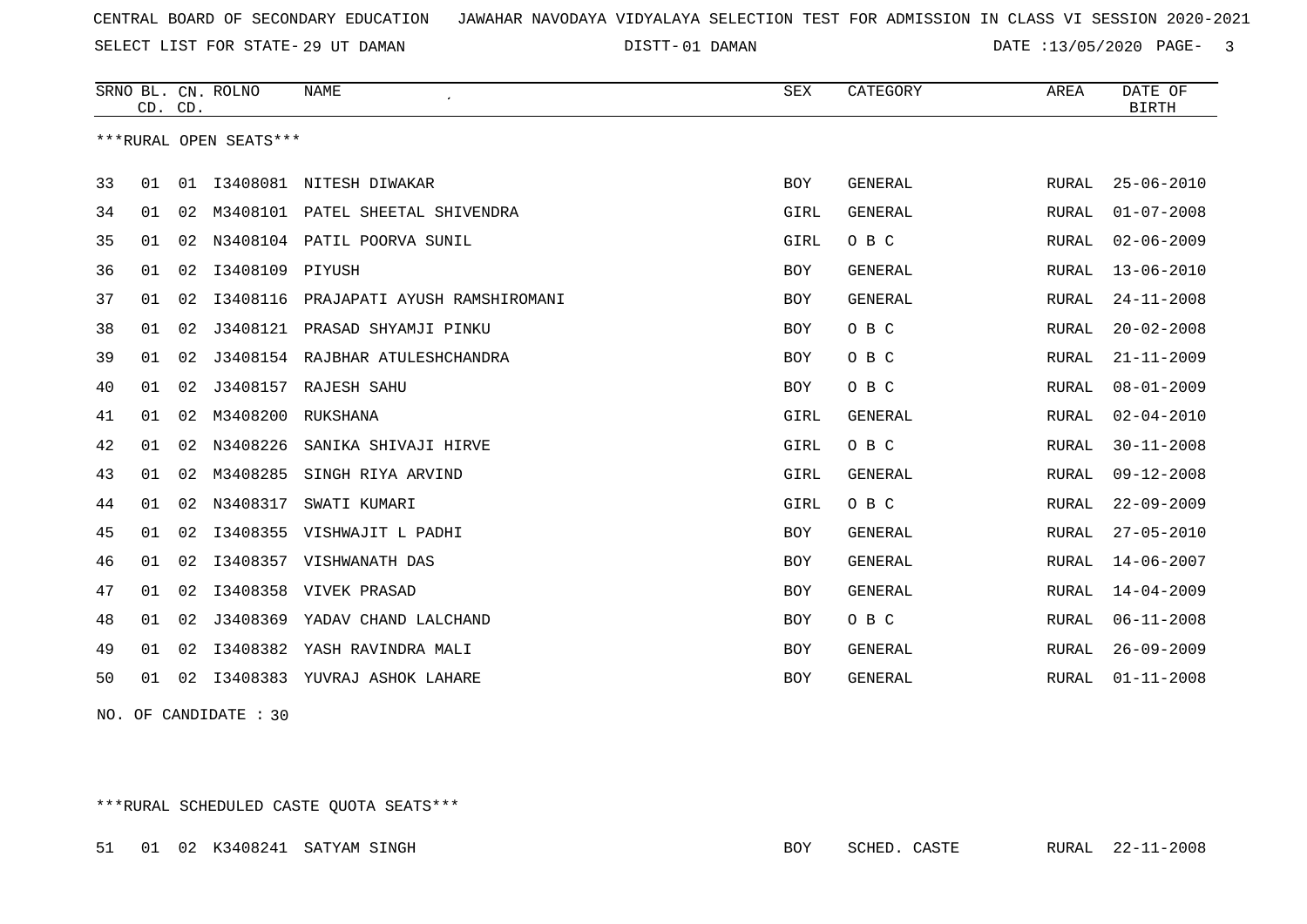| CENTRAL BOARD OF SECONDARY EDUCATION – JAWAHAR NAVODAYA VIDYALAYA SELECTION TEST FOR ADMISSION IN CLASS VI SESSION 2020-2021 |  |  |
|------------------------------------------------------------------------------------------------------------------------------|--|--|
|------------------------------------------------------------------------------------------------------------------------------|--|--|

SELECT LIST FOR STATE- DISTT- 29 UT DAMAN

01 DAMAN DATE :13/05/2020 PAGE- 4

| SRNO<br>BГ  | ROLNO<br>CN | <b>NAME</b> | <b>SEX</b> | CATEGORY | AREA | DATE<br>ΟF   |
|-------------|-------------|-------------|------------|----------|------|--------------|
| $\cap$<br>ັ | $CD$ .      |             |            |          |      | <b>BIRTH</b> |

NO. OF CANDIDATE : 1

## \*\*\*RURAL BACKWARD CLASS QUOTA SEATS\*\*\*

| 52 | 01 | 01 |                  | I3407771 ASHU MISHRA                | <b>BOY</b> | GENERAL        | RURAL | 12-09-2010       |
|----|----|----|------------------|-------------------------------------|------------|----------------|-------|------------------|
| 53 | 01 | 01 | M3407815         | CHOUDHARY ABHILASHA VIPUL           | GIRL       | GENERAL        | RURAL | $11 - 06 - 2008$ |
| 54 | 01 | 01 | I3407940         | KABADI SIDDHESH DATTA               | BOY        | GENERAL        | RURAL | $06 - 04 - 2009$ |
| 55 | 01 | 01 |                  | I3407952 KARAN BRIJMOHAN DUBEY      | BOY        | GENERAL        | RURAL | $01 - 12 - 2008$ |
| 56 | 01 | 01 | I3408018         | MIR ASHIETOHIN AHMED                | BOY        | GENERAL        | RURAL | $04 - 03 - 2009$ |
| 57 | 01 | 01 | J3408028         | MITNA JAY                           | BOY        | O B C          | RURAL | $20 - 12 - 2009$ |
| 58 | 01 | 01 |                  | N3408029 MITNA MANSI                | GIRL       | O B C          | RURAL | 12-08-2010       |
| 59 | 01 | 01 |                  | I3408054 NAIR AARUSH THULASIDAS     | BOY        | GENERAL        | RURAL | $10 - 01 - 2009$ |
| 60 | 01 | 01 | M3408057         | NANDANI KUMARI                      | GIRL       | GENERAL        | RURAL | $09 - 01 - 2008$ |
| 61 | 01 | 02 |                  | J3408159 RAJNIKANT MOGHU RAJBHAR    | BOY        | O B C          | RURAL | $19 - 04 - 2010$ |
| 62 | 01 | 02 | M3408174 RIDDITA |                                     | GIRL       | GENERAL        | RURAL | $09 - 02 - 2010$ |
| 63 | 01 | 02 | M3408229         | SANJUKUMARI                         | GIRL       | GENERAL        | RURAL | $30 - 08 - 2007$ |
| 64 | 01 | 02 |                  | J3408276 SIKE SANDEEP BAMBA BAHADUR | BOY        | O B C          | RURAL | $22 - 10 - 2007$ |
| 65 | 01 | 02 | I3408294         | SUDHANSHU SINGH                     | BOY        | <b>GENERAL</b> | RURAL | $10 - 01 - 2009$ |
| 66 | 01 | 02 |                  | J3408348 VERMA SUMIT SALIKRAM       | BOY        | O B C          | RURAL | $30 - 09 - 2008$ |
| 67 | 01 | 02 | M3408376         | YADAV SAPNA MUNNA                   | GIRL       | GENERAL        | RURAL | $14 - 10 - 2009$ |
|    |    |    |                  |                                     |            |                |       |                  |

NO. OF CANDIDATE : 16

\*\*\*RURAL SCHEDULED TRIBE QUOTA SEATS\*\*\*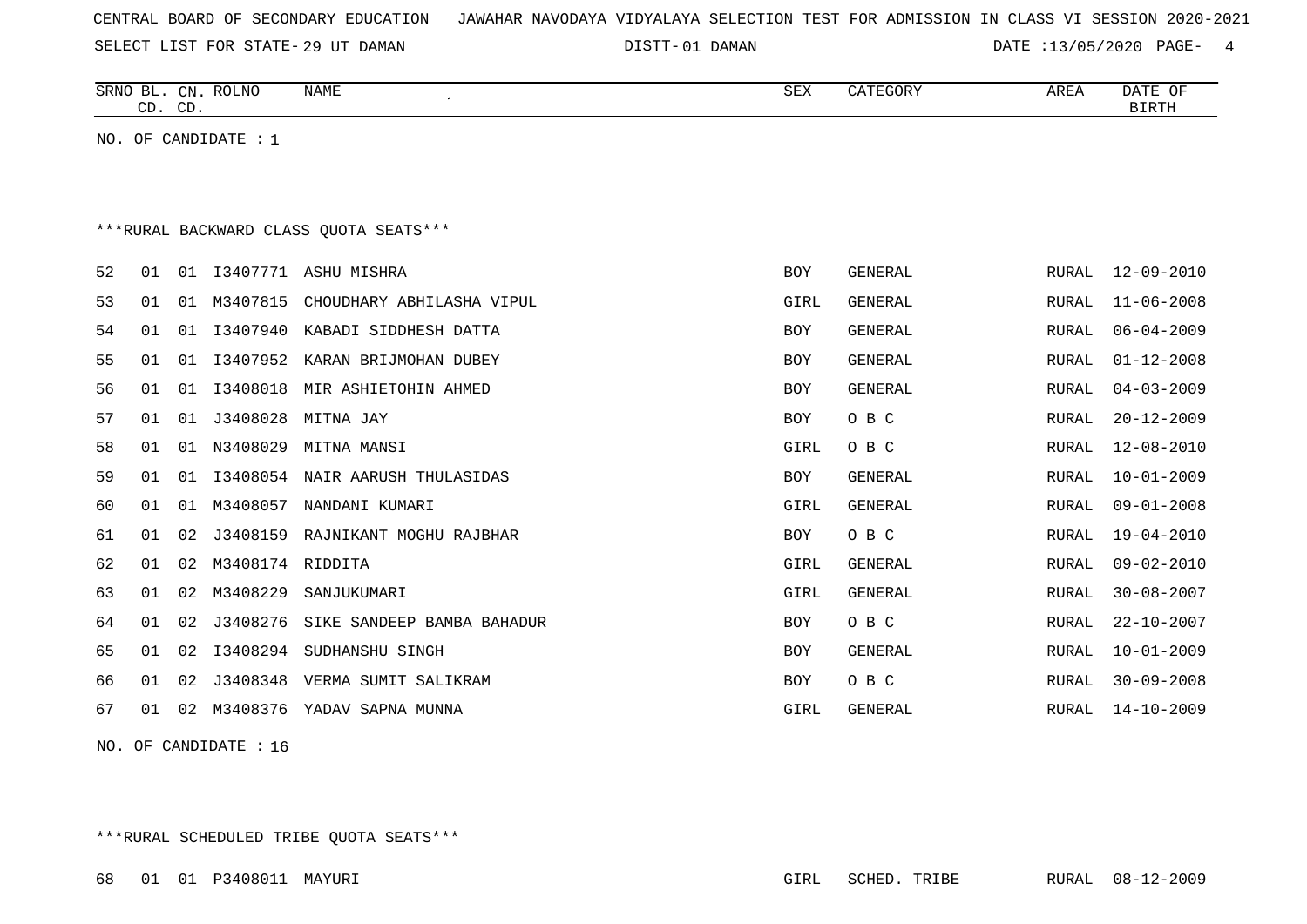SELECT LIST FOR STATE- DISTT- 29 UT DAMAN

01 DAMAN DATE :13/05/2020 PAGE- 5

|    | CD. CD.                                 |    | SRNO BL. CN. ROLNO | NAME                    | SEX        | CATEGORY     | AREA  | DATE OF<br><b>BIRTH</b> |  |  |
|----|-----------------------------------------|----|--------------------|-------------------------|------------|--------------|-------|-------------------------|--|--|
|    | ***RURAL SCHEDULED TRIBE OUOTA SEATS*** |    |                    |                         |            |              |       |                         |  |  |
| 69 | 01                                      |    | 02 P3408146 RAGINI |                         | GIRL       | SCHED. TRIBE | RURAL | $05 - 02 - 2010$        |  |  |
| 70 | O 1                                     | 02 |                    | P3408166 RAUINI HALPATI | GIRL       | SCHED. TRIBE | RURAL | $23 - 09 - 2009$        |  |  |
| 71 | 01                                      |    | 02 L3408286 SMIT   |                         | <b>BOY</b> | SCHED. TRIBE | RURAL | $06 - 11 - 2008$        |  |  |
| 72 | 01                                      |    |                    | 02 L3408323 TEJASHKUMAR | <b>BOY</b> | SCHED. TRIBE | RURAL | $22 - 09 - 2009$        |  |  |
|    | $NO.$ OF CANDIDATE : 5                  |    |                    |                         |            |              |       |                         |  |  |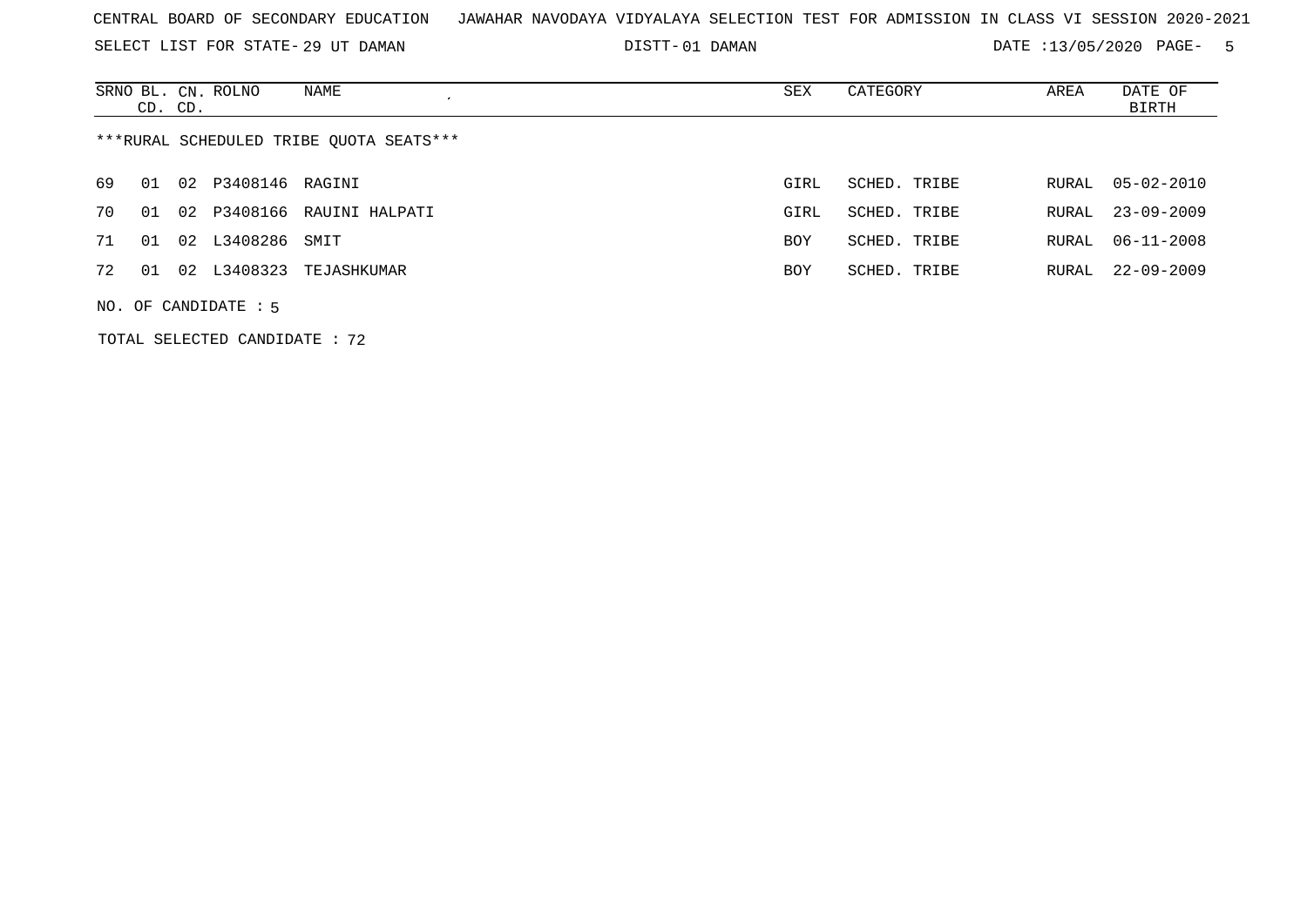SELECT LIST FOR STATE- DISTT- 31 UT DIU

01 DIU DATE :13/05/2020 PAGE- 1

|     |                                        | CD. CD. | SRNO BL. CN. ROLNO     | <b>NAME</b><br>$\bullet$                   | <b>SEX</b> | CATEGORY     | AREA  | DATE OF<br><b>BIRTH</b> |  |
|-----|----------------------------------------|---------|------------------------|--------------------------------------------|------------|--------------|-------|-------------------------|--|
|     |                                        |         | ***OPEN UR SEATS***    |                                            |            |              |       |                         |  |
| 1   |                                        |         |                        | 01 01 N3415074 ASTHA JAYNTILAL VAISHYA     | GIRL       | O B C        | RURAL | $03 - 02 - 2009$        |  |
| 2   | 01                                     |         |                        | 01 F3415075 AVANGI SOMA                    | GIRL       | O B C        | URBAN | $12 - 02 - 2008$        |  |
| 3   | 01                                     |         | 01 A3415140            | DHIR RAJKUMAR TRIVEDI                      | BOY        | GENERAL      | URBAN | $03 - 03 - 2008$        |  |
| 4   | 01                                     |         | 01 J3415168            | IFRAZ MAHYUDIN MANSURI                     | BOY        | O B C        | RURAL | $23 - 08 - 2009$        |  |
| 5   | 01                                     |         | 01 B3415178            | JEMIL INDRAKUMAR                           | BOY        | O B C        | URBAN | $12 - 03 - 2010$        |  |
| 6   | 01                                     |         | 01 F3415180            | JETHWA VRUSHALI KIRTIKUMAR                 | GIRL       | O B C        | URBAN | $22 - 02 - 2010$        |  |
| 7   | 01                                     |         |                        | 01 B3415183 KAISHYAP RASIKBHAI KAPDIYA     | BOY        | O B C        | URBAN | 18-12-2009              |  |
| 8   | 01                                     |         |                        | 01 F3415184 KAPADIA KRISHNA RASIKBHAI      | GIRL       | O B C        | URBAN | $01 - 02 - 2010$        |  |
| 9   | 01                                     |         |                        | 01 N3415191 KINJAL NARENDRA                | GIRL       | O B C        | RURAL | $06 - 11 - 2009$        |  |
| 10  | 01                                     |         |                        | 01 J3415207 MEET HIMAT                     | BOY        | O B C        | RURAL | $02 - 02 - 2010$        |  |
| 11  | 01                                     |         |                        | 01 N3415317 VEDIKA KAMLESH                 | GIRL       | O B C        | RURAL | $09 - 10 - 2009$        |  |
| NO. |                                        |         | OF CANDIDATE : 11      |                                            |            |              |       |                         |  |
|     |                                        |         |                        | ***OPEN SCHEDULED CASTE QUOTA SEATS***     |            |              |       |                         |  |
| 12  |                                        |         |                        | 01 01 K3415234 PRITHVI HARIBHAI MAKWANA    | BOY        | SCHED. CASTE |       | RURAL 07-01-2010        |  |
|     |                                        |         | NO. OF CANDIDATE $: 1$ |                                            |            |              |       |                         |  |
|     |                                        |         |                        |                                            |            |              |       |                         |  |
|     | *** OPEN BACKWARD CLASS QUOTA SEATS*** |         |                        |                                            |            |              |       |                         |  |
| 13  |                                        |         |                        | 01 01 N3415125 DABHI NILAMBEN LAKHAMANBHAI | GIRL       | O B C        | RURAL | 31-07-2009              |  |
| 14  |                                        |         |                        | 01 01 N3415137 DEVYANI NARESH KOTIA        | GIRL       | O B C        | RURAL | 11-08-2009              |  |
| 15  |                                        |         |                        | 01 01 N3415203 MANJLI BABU VAJA            | GIRL       | O B C        | RURAL | 11-11-2009              |  |
| 16  |                                        |         |                        | 01 01 N3415217 NANDINI VIJAY SOLANKI       | GIRL       | O B C        |       | RURAL 24-09-2009        |  |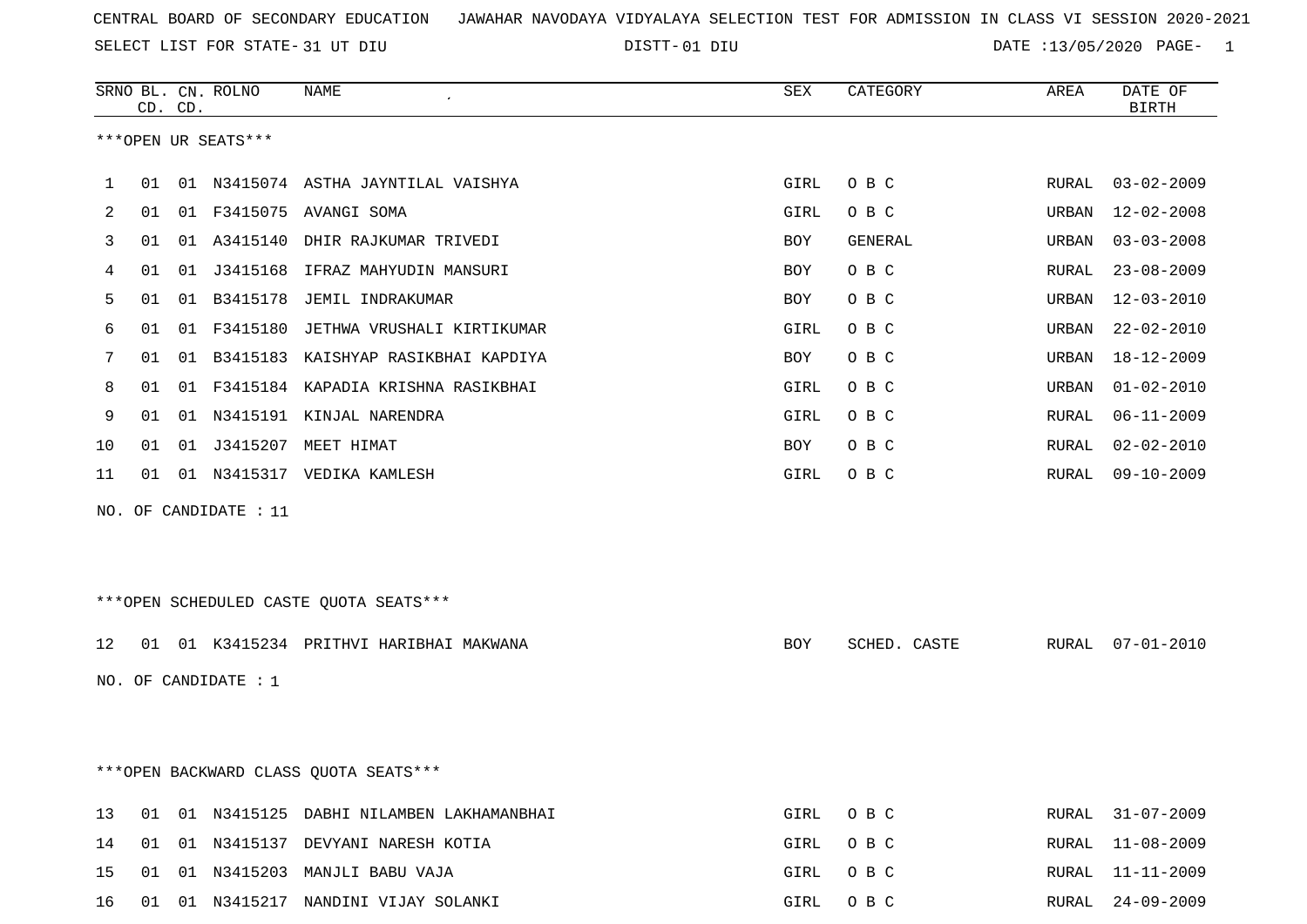SELECT LIST FOR STATE- DISTT- 31 UT DIU

DISTT-01 DIU  $\overline{D}$ DATE :13/05/2020 PAGE- 2

|    | CD. CD.                                |    | SRNO BL. CN. ROLNO     | NAME                                       | SEX        | CATEGORY       | AREA  | DATE OF<br><b>BIRTH</b> |  |  |  |
|----|----------------------------------------|----|------------------------|--------------------------------------------|------------|----------------|-------|-------------------------|--|--|--|
|    | *** OPEN BACKWARD CLASS QUOTA SEATS*** |    |                        |                                            |            |                |       |                         |  |  |  |
| 17 |                                        |    |                        | 01 01 N3415223 NISHTHA RAMESH SIKOTARIYA   | GIRL       | O B C          | RURAL | $07 - 02 - 2010$        |  |  |  |
|    | NO. OF CANDIDATE : $5$                 |    |                        |                                            |            |                |       |                         |  |  |  |
|    |                                        |    |                        |                                            |            |                |       |                         |  |  |  |
|    |                                        |    | ***RURAL OPEN SEATS*** |                                            |            |                |       |                         |  |  |  |
| 18 | 01                                     |    |                        | 01 N3415060 AITRANGI DEVJI BARIYA          | GIRL       | O B C          | RURAL | $28 - 12 - 2009$        |  |  |  |
| 19 | 01                                     | 01 | M3415062               | ANANDI BHARAT SOLANKI                      | GIRL       | <b>GENERAL</b> | RURAL | $06 - 10 - 2009$        |  |  |  |
| 20 | 01                                     | 01 | N3415080               | BAMANIA KRUTGNA NANJEE                     | GIRL       | O B C          | RURAL | $06 - 11 - 2009$        |  |  |  |
| 21 | 01                                     | 01 | N3415096               | BARAIYA DISHA RAJESHBHAI                   | GIRL       | O B C          | RURAL | $11 - 10 - 2009$        |  |  |  |
| 22 | 01                                     | 01 | J3415100               | BARIYA MEET PRAVIN                         | BOY        | O B C          | RURAL | 15-10-2009              |  |  |  |
| 23 | 01                                     | 01 | N3415106               | BHUMIXA HIMAT SIKOTERIYA                   | GIRL       | O B C          | RURAL | $20 - 08 - 2010$        |  |  |  |
| 24 | 01                                     | 01 | N3415116               | CHAVDA DAIHIKA HITESH                      | GIRL       | O B C          | RURAL | $10 - 05 - 2010$        |  |  |  |
| 25 | 01                                     | 01 | N3415163               | HINAL SURESHKUMAR SOLANKI                  | GIRL       | O B C          | RURAL | $10 - 11 - 2009$        |  |  |  |
| 26 | 01                                     | 01 | J3415167               | HITANSHU MAHESHKUMAR BARIA                 | BOY        | O B C          | RURAL | $22 - 04 - 2010$        |  |  |  |
| 27 | 01                                     | 01 | N3415177               | JAYSHRI TULSHI SOLANKI                     | GIRL       | O B C          | RURAL | $02 - 09 - 2009$        |  |  |  |
| 28 | 01                                     | 01 | N3415182               | JINKAL PRAVIN                              | GIRL       | O B C          | RURAL | $13 - 02 - 2010$        |  |  |  |
| 29 | 01                                     | 01 | N3415200               | MAHEK LALJI SIKOTARIYA                     | GIRL       | O B C          | RURAL | 14-01-2009              |  |  |  |
| 30 | 01                                     | 01 | J3415214               | NAITIK DILIPKUMAR BARAIYA                  | BOY        | O B C          | RURAL | $12 - 05 - 2009$        |  |  |  |
| 31 | 01                                     | 01 | N3415238               | PURVIKA KALPESH BARAIYA                    | GIRL       | O B C          | RURAL | 14-02-2009              |  |  |  |
| 32 | 01                                     |    |                        | 01 N3415247 RIDHHI AMRUTLAL SOLANKI        | GIRL       | O B C          | RURAL | 19-10-2009              |  |  |  |
| 33 | 01                                     |    |                        | 01 J3415250 ROHAN VIRENDRA                 | BOY        | O B C          | RURAL | $27 - 04 - 2010$        |  |  |  |
| 34 | 01                                     |    |                        | 01 J3415265 SIKOTARIYA DHRUVIL CHANDRAKANT | <b>BOY</b> | O B C          | RURAL | $13 - 01 - 2010$        |  |  |  |
| 35 | 01                                     | 01 |                        | N3415267 SOLANKI AASTHA BHAVYESHKUMAR      | GIRL       | O B C          | RURAL | 29-12-2009              |  |  |  |
| 36 |                                        |    |                        | 01 01 J3415284 SOLANKI KASHAP BHARAT       | BOY        | O B C          | RURAL | 12-04-2009              |  |  |  |
| 37 |                                        |    |                        | 01 01 N3415292 SOLANKI SNEHA BHAVYESH      | GIRL       | O B C          |       | RURAL 16-02-2010        |  |  |  |